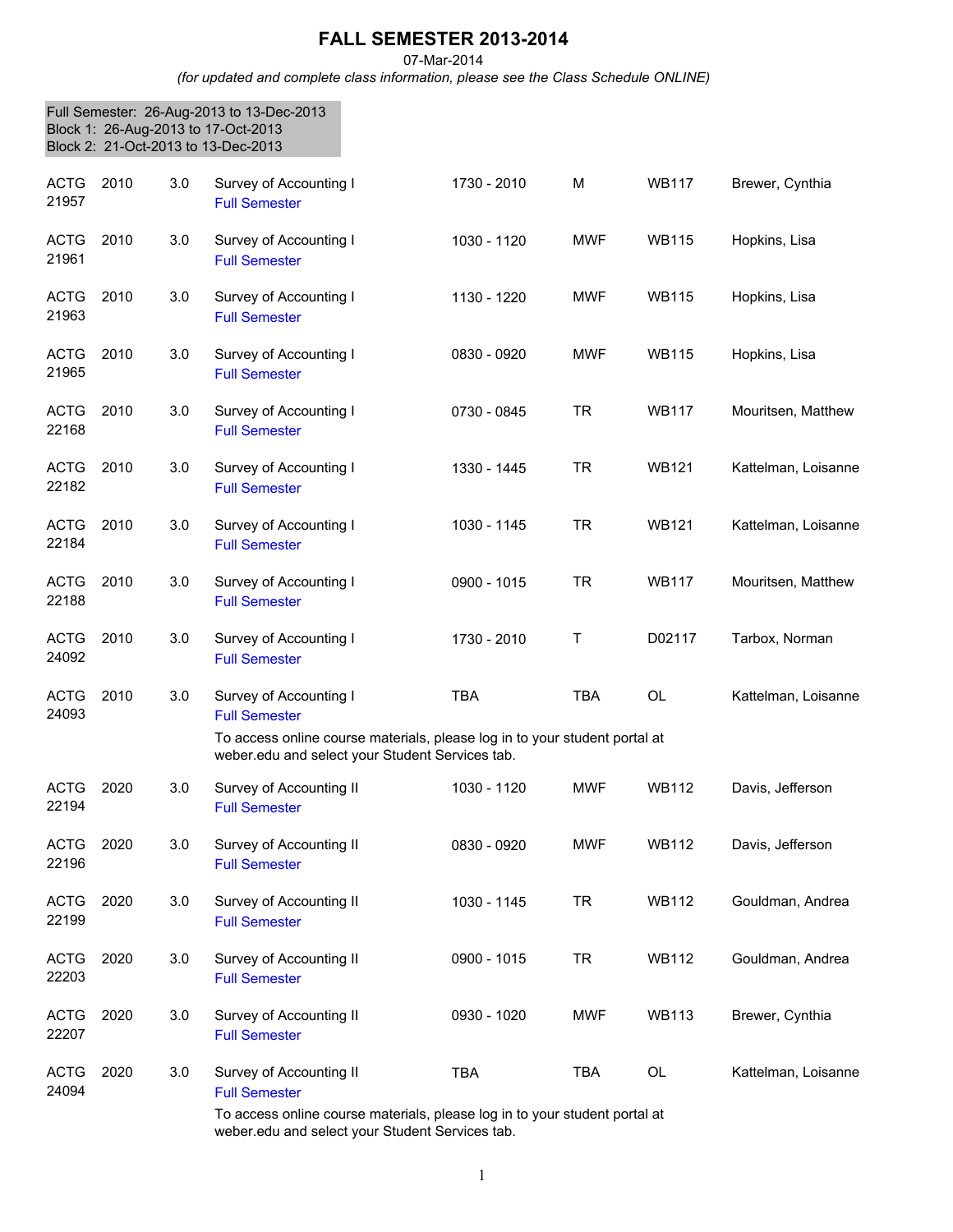| <b>ACTG</b><br>22209 | 3110 | 3.0 | Intermediate Financial Acct I<br><b>Full Semester</b>                                                                                                                                                                                                                 | 1730 - 2020 | Τ           | <b>WB119</b> | Deppe, Larry       |
|----------------------|------|-----|-----------------------------------------------------------------------------------------------------------------------------------------------------------------------------------------------------------------------------------------------------------------------|-------------|-------------|--------------|--------------------|
| <b>ACTG</b><br>22213 | 3110 | 3.0 | Intermediate Financial Acct I<br><b>Full Semester</b>                                                                                                                                                                                                                 | 0900 - 1015 | TR          | <b>WB116</b> | Deppe, Larry       |
| <b>ACTG</b><br>22231 | 3120 | 3.0 | Intermediate Financial Acct II<br><b>Full Semester</b>                                                                                                                                                                                                                | 1730 - 2010 | W           | <b>WB117</b> | Hopkins, Lisa      |
| <b>ACTG</b><br>22234 | 3300 | 3.0 | <b>Cost Accounting</b><br><b>Full Semester</b>                                                                                                                                                                                                                        | 1730 - 2010 | Т           | <b>WB113</b> | McDermott, Richard |
| <b>ACTG</b><br>22237 | 3300 | 3.0 | <b>Cost Accounting</b><br><b>Full Semester</b>                                                                                                                                                                                                                        | 0900 - 1015 | TR          | <b>WB113</b> | McDermott, Richard |
| <b>ACTG</b><br>22239 | 3400 | 3.0 | CEL Taxation of Individuals<br><b>Full Semester</b>                                                                                                                                                                                                                   | 1130 - 1220 | <b>MWF</b>  | <b>WB122</b> | Smith, Eric        |
|                      |      |     | CEL stands for Community Engaged Learning which means that students<br>engage in meaningful community engagement that is connected to specific<br>course objectives. See http://www.weber.edu/ccel/cel-designation.html for a full<br>list of CEL designated courses. |             |             |              |                    |
| <b>ACTG</b><br>22240 | 3400 | 3.0 | CEL Taxation of Individuals<br><b>Full Semester</b>                                                                                                                                                                                                                   | 1730 - 2010 | W           | <b>WB103</b> | Smith, Eric        |
|                      |      |     | CEL stands for Community Engaged Learning which means that students<br>engage in meaningful community engagement that is connected to specific<br>course objectives. See http://www.weber.edu/ccel/cel-designation.html for a full<br>list of CEL designated courses. |             |             |              |                    |
| <b>ACTG</b><br>24095 | 3750 | 3.0 | Accounting & Info Systems<br><b>Full Semester</b><br>To access online course materials, please log in to your student portal at<br>weber.edu and select your Student Services tab.                                                                                    | <b>TBA</b>  | <b>TBA</b>  | <b>OL</b>    | Davis, Jefferson   |
| <b>ACTG</b><br>22241 | 4510 | 3.0 | Auditing<br><b>Full Semester</b>                                                                                                                                                                                                                                      | 1730 - 2010 | M           | <b>WB104</b> | Hansen, James      |
| ACTG<br>22242        | 4510 | 3.0 | Auditing<br><b>Full Semester</b>                                                                                                                                                                                                                                      | 0900 - 1015 | <b>TR</b>   | <b>WB115</b> | Hansen, James      |
| <b>ACTG</b><br>22250 | 5140 | 3.0 | <b>Global and Complex Entities</b><br><b>Full Semester</b>                                                                                                                                                                                                            | 1730 - 2010 | R           | <b>WB114</b> | Malone, John       |
| <b>ACTG</b><br>22251 | 5440 | 3.0 | <b>Taxation of Business Entities</b><br><b>Full Semester</b>                                                                                                                                                                                                          | 1730 - 2010 | Τ           | <b>WB106</b> | Pace, Ryan         |
| <b>ACTG</b><br>22252 | 5440 | 3.0 | <b>Taxation of Business Entities</b><br><b>Full Semester</b>                                                                                                                                                                                                          | 0830 - 0920 | <b>MWF</b>  | <b>WB113</b> | Pace, Ryan         |
| <b>AERO</b><br>21205 | 1010 | 1.0 | Foundations of USAF I<br><b>Full Semester</b>                                                                                                                                                                                                                         | 1410 - 1500 | R           |              | Hawkins, Michael   |
| <b>AERO</b><br>21220 | 1110 | 1.0 | Gen Military Leadership Lab I<br><b>Full Semester</b>                                                                                                                                                                                                                 | 1530 - 1630 | $\mathsf R$ |              | Hawkins, Michael   |
| <b>AERO</b><br>21226 | 2010 | 1.0 | Airpower History I<br><b>Full Semester</b>                                                                                                                                                                                                                            | 1310 - 1400 | R           |              | Hawkins, Michael   |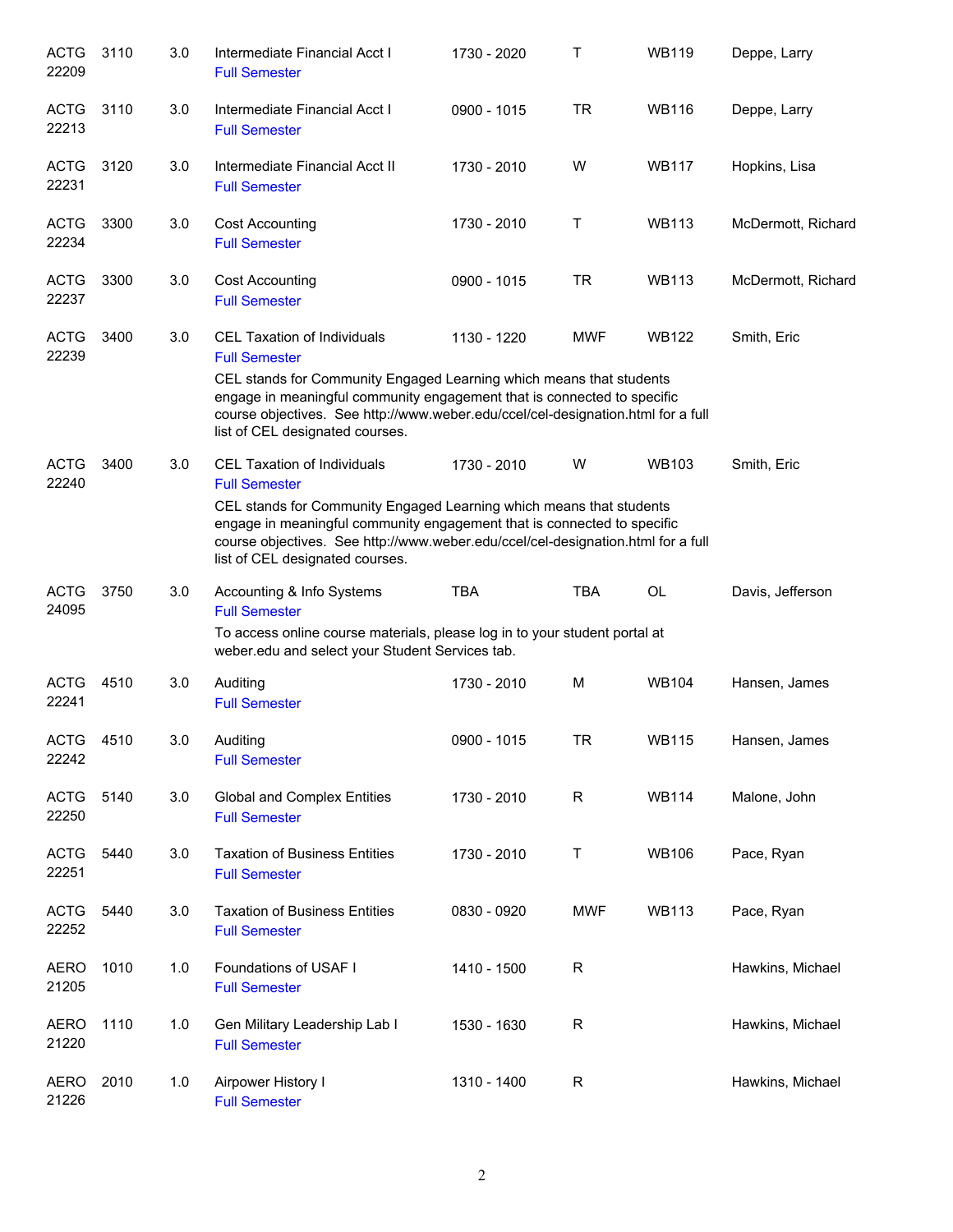| <b>AERO</b><br>21231 | 2110 | 1.0 | Gen Military Leadrship Lab III<br><b>Full Semester</b> | 1530 - 1630 | $\mathsf R$ |        | Hawkins, Michael |
|----------------------|------|-----|--------------------------------------------------------|-------------|-------------|--------|------------------|
| AERO<br>21235        | 2830 | 1.0 | <b>Directed Studies</b><br><b>Full Semester</b>        | <b>TBA</b>  | <b>TBA</b>  |        | Eliason, Michael |
| <b>AERO</b><br>21250 | 2830 | 1.0 | <b>Directed Studies</b><br><b>Full Semester</b>        | <b>TBA</b>  | <b>TBA</b>  |        | Eliason, Michael |
| AERO<br>21252        | 2830 | 2.0 | <b>Directed Studies</b><br><b>Full Semester</b>        | <b>TBA</b>  | <b>TBA</b>  |        | Eliason, Michael |
| AERO<br>21253        | 2830 | 3.0 | <b>Directed Studies</b><br><b>Full Semester</b>        | <b>TBA</b>  | <b>TBA</b>  |        | Eliason, Michael |
| <b>AERO</b><br>21254 | 3000 | 1.0 | <b>Field Training</b><br><b>Full Semester</b>          | <b>TBA</b>  | <b>TBA</b>  |        | Hawkins, Michael |
| <b>AERO</b><br>21256 | 3000 | 2.0 | <b>Field Training</b><br><b>Full Semester</b>          | <b>TBA</b>  | <b>TBA</b>  |        | Hawkins, Michael |
| AERO<br>21257        | 3000 | 3.0 | <b>Field Training</b><br><b>Full Semester</b>          | <b>TBA</b>  | <b>TBA</b>  |        | Hawkins, Michael |
| <b>AERO</b><br>21259 | 3000 | 4.0 | <b>Field Training</b><br><b>Full Semester</b>          | <b>TBA</b>  | <b>TBA</b>  |        | Hawkins, Michael |
| <b>AERO</b><br>21260 | 3010 | 3.0 | Leadership Studies I<br><b>Full Semester</b>           | 1230 - 1515 | R           |        | Eliason, Michael |
| <b>AERO</b><br>21263 | 3110 | 1.0 | Leadership Lab I<br><b>Full Semester</b>               | 1530 - 1630 | R           |        | Hawkins, Michael |
| <b>AERO</b><br>21275 | 4010 | 3.0 | Security Affairs I<br><b>Full Semester</b>             | 0900 - 1200 | R           |        | Powers, Michael  |
| AERO<br>21278        | 4110 | 1.0 | Leadership Lab III<br><b>Full Semester</b>             | 1530 - 1630 | R           |        | Hawkins, Michael |
| <b>AERO</b><br>21283 | 4830 | 1.0 | <b>Directed Studies</b><br><b>Full Semester</b>        | TBA         | <b>TBA</b>  |        | Eliason, Michael |
| AERO<br>21285        | 4830 | 2.0 | <b>Directed Studies</b><br><b>Full Semester</b>        | <b>TBA</b>  | <b>TBA</b>  |        | Eliason, Michael |
| AERO<br>21287        | 4830 | 3.0 | <b>Directed Studies</b><br><b>Full Semester</b>        | <b>TBA</b>  | <b>TBA</b>  |        | Eliason, Michael |
| AERO<br>21290        | 4830 | 4.0 | <b>Directed Studies</b><br><b>Full Semester</b>        | <b>TBA</b>  | <b>TBA</b>  |        | Eliason, Michael |
| <b>AERO</b><br>21291 | 4830 | 5.0 | <b>Directed Studies</b><br><b>Full Semester</b>        | <b>TBA</b>  | <b>TBA</b>  |        | Eliason, Michael |
| <b>ANTH</b><br>20479 | 1000 | 3.0 | SS/DV Intro to Anthropology<br><b>Full Semester</b>    | 1730 - 2010 | R           | D02321 | Young, Susan     |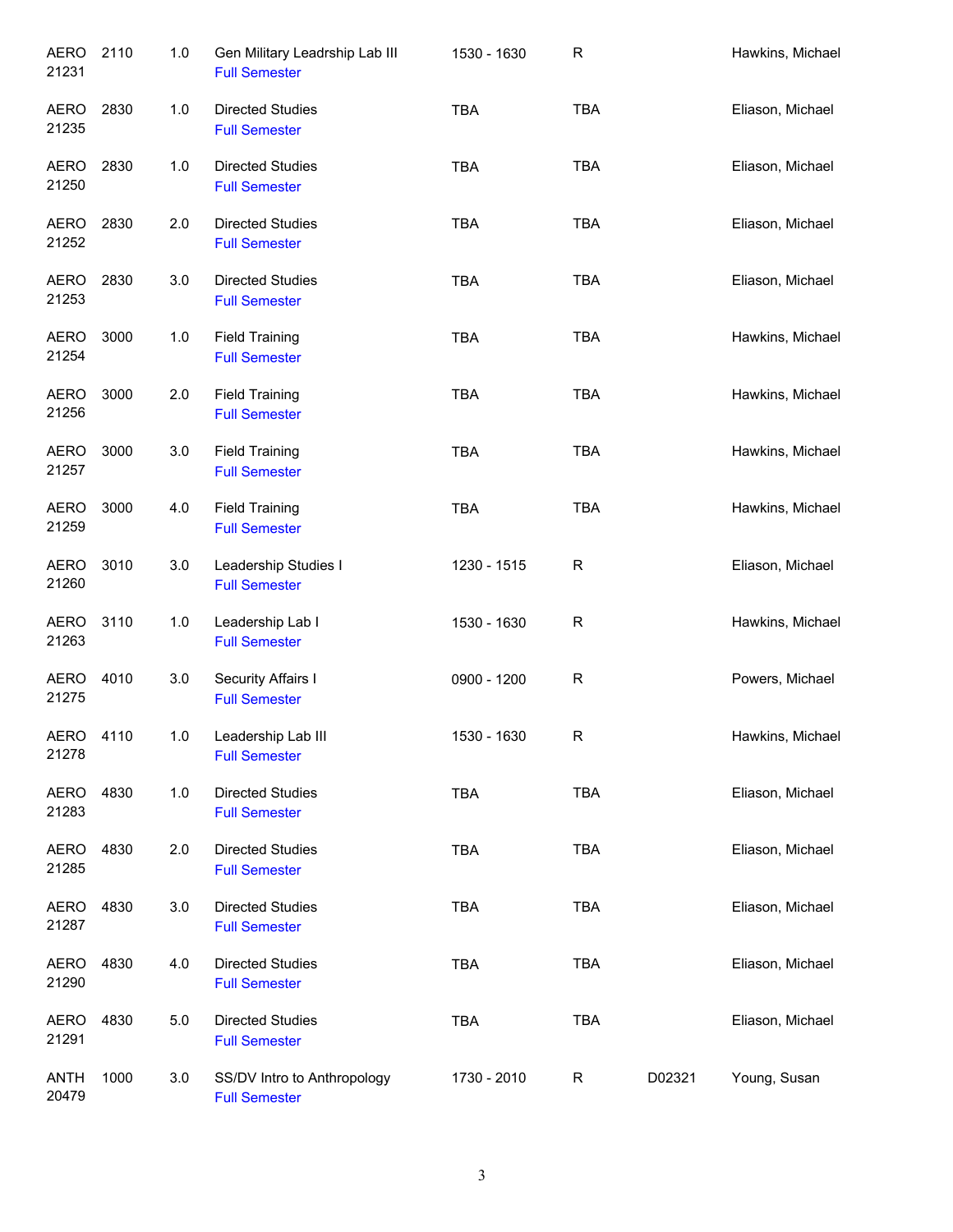| <b>ANTH</b><br>20481 | 1000 | 3.0 | SS/DV Intro to Anthropology<br><b>Full Semester</b>                                                                           | <b>TBA</b>  | <b>TBA</b> | <b>OL</b>    | McManama-Kearin, Lisa |
|----------------------|------|-----|-------------------------------------------------------------------------------------------------------------------------------|-------------|------------|--------------|-----------------------|
|                      |      |     | To access online course materials, please log in to your student portal at<br>weber.edu and select your student services tab. |             |            |              |                       |
| <b>ANTH</b><br>20482 | 1000 | 3.0 | SS/DV Intro to Anthropology<br><b>Full Semester</b>                                                                           | <b>TBA</b>  | <b>TBA</b> | <b>OL</b>    | McManama-Kearin, Lisa |
|                      |      |     | To access online course materials, please log in to your student portal at<br>weber.edu and select your student services tab. |             |            |              |                       |
| <b>ANTH</b><br>20501 | 1000 | 3.0 | SS/DV Intro to Anthropology<br><b>Full Semester</b>                                                                           | 0930 - 1020 | <b>MWF</b> | SS103        | Holt, Ronald          |
| <b>ANTH</b><br>20502 | 1000 | 3.0 | SS/DV Intro to Anthropology<br><b>Full Semester</b>                                                                           | 1730 - 2010 | Τ          | SS103        | Holt, Ronald          |
| <b>ANTH</b><br>20480 | 1020 | 3.0 | LS/DV Biological Anthropology<br><b>Full Semester</b>                                                                         | 1730 - 2010 | W          | D02321       | Carlyle, Shawn        |
| <b>ANTH</b><br>20503 | 1020 | 3.0 | LS/DV Biological Anthropology<br><b>Full Semester</b>                                                                         | 0900 - 1020 | <b>TR</b>  | <b>SS028</b> | Conover, Rosemary     |
| <b>ANTH</b><br>20504 | 1040 | 3.0 | HU/DV Language and Culture<br><b>Full Semester</b>                                                                            | 0830 - 0920 | <b>MWF</b> | SS103        | Conover, Rosemary     |
| <b>ANTH</b><br>20505 | 1040 | 3.0 | HU/DV Language and Culture<br><b>Full Semester</b>                                                                            | 1030 - 1120 | <b>MWF</b> | <b>SS028</b> | Conover, Rosemary     |
| <b>ANTH</b><br>20483 | 2010 | 3.0 | SS/DV Peoples & Cultures World<br><b>Full Semester</b>                                                                        | <b>TBA</b>  | <b>TBA</b> | <b>OL</b>    | Stevenson, Mark       |
|                      |      |     | To access online course materials, please log in to your student portal at<br>weber.edu and select your student services tab. |             |            |              |                       |
| <b>ANTH</b><br>20506 | 2010 | 3.0 | SS/DV Peoples & Cultures World<br><b>Full Semester</b>                                                                        | 0900 - 1020 | <b>TR</b>  | SS103        | Holt, Ronald          |
| ANTH<br>20507        | 2010 | 3.0 | SS/DV Peoples & Cultures World<br><b>Full Semester</b>                                                                        | 1730 - 2010 | R          | SS103        | Davies, Legrande      |
| <b>ANTH</b><br>20508 | 2030 | 3.0 | SS Principles of Archaeology<br><b>Full Semester</b>                                                                          | 0930 - 1020 | <b>MWF</b> | <b>SS028</b> | Arkush, Brooke        |
| <b>ANTH</b><br>20509 | 3200 | 3.0 | Archaelogy Early Civilzation<br><b>Full Semester</b>                                                                          | 0900 - 1020 | <b>TR</b>  | SS026        | Harrold, Francis      |
| <b>ANTH</b><br>20510 | 3400 | 3.0 | Archaeological Lab Techniques<br><b>Full Semester</b>                                                                         | 1200 - 1430 | <b>TR</b>  | SS024        | Arkush, Brooke        |
| <b>ANTH</b><br>20511 | 3500 | 3.0 | Advncd Culture Anthropology<br><b>Full Semester</b>                                                                           | 1130 - 1220 | <b>MWF</b> | SS026        | Holt, Ronald          |
| <b>ANTH</b><br>20512 | 3600 | 3.0 | <b>Culture Area Studies</b><br><b>Full Semester</b>                                                                           | 1030 - 1120 | <b>MWF</b> | SS026        | Young, Susan          |
| <b>ANTH</b><br>20541 | 3900 | 3.0 | Magic, Shamanism & Religion<br><b>Full Semester</b>                                                                           | 1200 - 1320 | <b>TR</b>  | SS103        | Holt, Ronald          |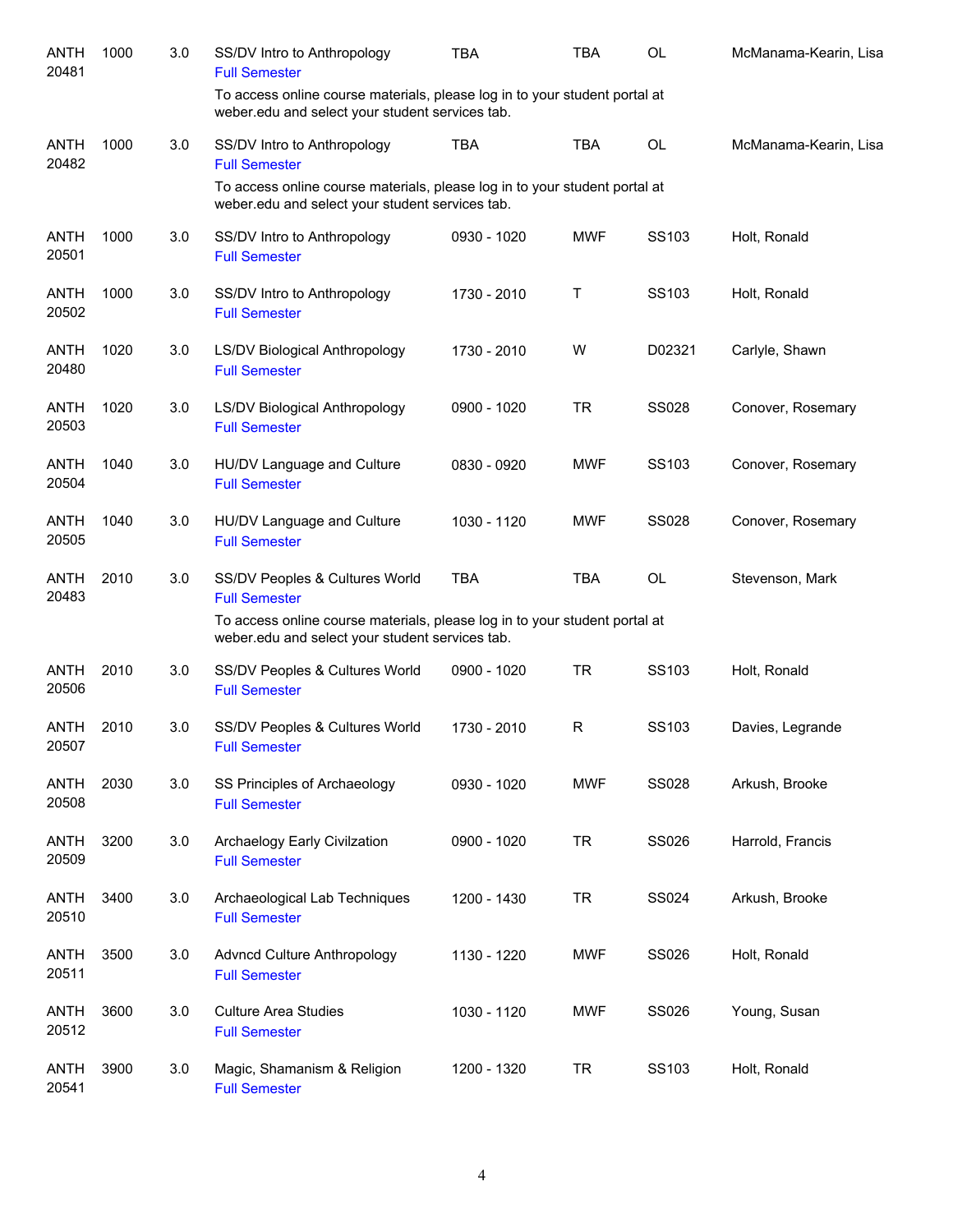| ANTH<br>20542       | 4200 | 3.0 | Anthropological Theory<br><b>Full Semester</b>                                                                                                                                                                                                                | 1200 - 1320 | <b>TR</b>  | <b>SS028</b> | Conover, Rosemary |
|---------------------|------|-----|---------------------------------------------------------------------------------------------------------------------------------------------------------------------------------------------------------------------------------------------------------------|-------------|------------|--------------|-------------------|
| ANTH<br>20543       | 4830 | 1.0 | Readings and/or Projects<br><b>Full Semester</b>                                                                                                                                                                                                              | <b>TBA</b>  | <b>TBA</b> |              | Arkush, Brooke    |
| ANTH<br>20544       | 4830 | 2.0 | Readings and/or Projects<br><b>Full Semester</b>                                                                                                                                                                                                              | <b>TBA</b>  | <b>TBA</b> |              | Arkush, Brooke    |
| ANTH<br>20545       | 4830 | 3.0 | Readings and/or Projects<br><b>Full Semester</b>                                                                                                                                                                                                              | <b>TBA</b>  | <b>TBA</b> |              | Arkush, Brooke    |
| ANTH<br>20546       | 4890 | 1.0 | Internship in Anthropology<br><b>Full Semester</b>                                                                                                                                                                                                            | <b>TBA</b>  | <b>TBA</b> |              | Holt, Ronald      |
| ANTH<br>20547       | 4890 | 2.0 | Internship in Anthropology<br><b>Full Semester</b>                                                                                                                                                                                                            | <b>TBA</b>  | <b>TBA</b> |              | Holt, Ronald      |
| ANTH<br>20548       | 4890 | 3.0 | Internship in Anthropology<br><b>Full Semester</b>                                                                                                                                                                                                            | <b>TBA</b>  | <b>TBA</b> |              | Holt, Ronald      |
| <b>ART</b><br>22646 | 1010 | 3.0 | CA Introduction to Visual Arts<br><b>Full Semester</b><br>Course Fee \$10.00                                                                                                                                                                                  | 1300 - 1422 | <b>TR</b>  | KA120        | Dolberg, Daniel   |
| <b>ART</b><br>22647 | 1010 | 3.0 | CA Introduction to Visual Arts<br><b>Block 1</b><br>This is an 8 week hybrid class that meets part of the time<br>face-to-face and the rest of the class is done on the<br>internet. Class runs from August 28th to October 16th, 2013.<br>Course Fee \$10.00 | 1730 - 2030 | W          | <b>KA120</b> | Stones, Steve     |
| <b>ART</b><br>22648 | 1010 | 3.0 | CA Introduction to Visual Arts<br><b>Block 2</b><br>This is an 8 week hybrid class that meets part of the time<br>face-to-face and the rest of the class is done on the<br>internet. Class runs from October 23rd to December 11th.<br>Course Fee \$10.00     | 1730 - 2030 | W          | KA120        | Stones, Steve     |
| ART<br>23832        | 1010 | 3.0 | CA Introduction to Visual Arts<br><b>Full Semester</b><br>To access online course materials, please log in to your student portal at<br>weber.edu and select your student services tab.                                                                       | <b>TBA</b>  | <b>TBA</b> | OL           | Stecklein, Brian  |
| ART<br>23833        | 1010 | 3.0 | CA Introduction to Visual Arts<br><b>Full Semester</b><br>To access online course materials, please log in to your student portal at<br>weber.edu and select your student services tab.                                                                       | <b>TBA</b>  | TBA        | OL           | Titus, Sarah      |
| ART<br>23834        | 1010 | 3.0 | CA Introduction to Visual Arts<br><b>Full Semester</b><br>To access online course materials, please log in to your student portal at<br>weber.edu and select your student services tab.                                                                       | <b>TBA</b>  | <b>TBA</b> | OL           | Crum, Andrew      |
| ART<br>23835        | 1010 | 3.0 | CA Introduction to Visual Arts<br><b>Full Semester</b><br>To access online course materials, please log in to your student portal at<br>weber.edu and select your student services tab.                                                                       | <b>TBA</b>  | TBA        | OL           | Stott, Jeremy     |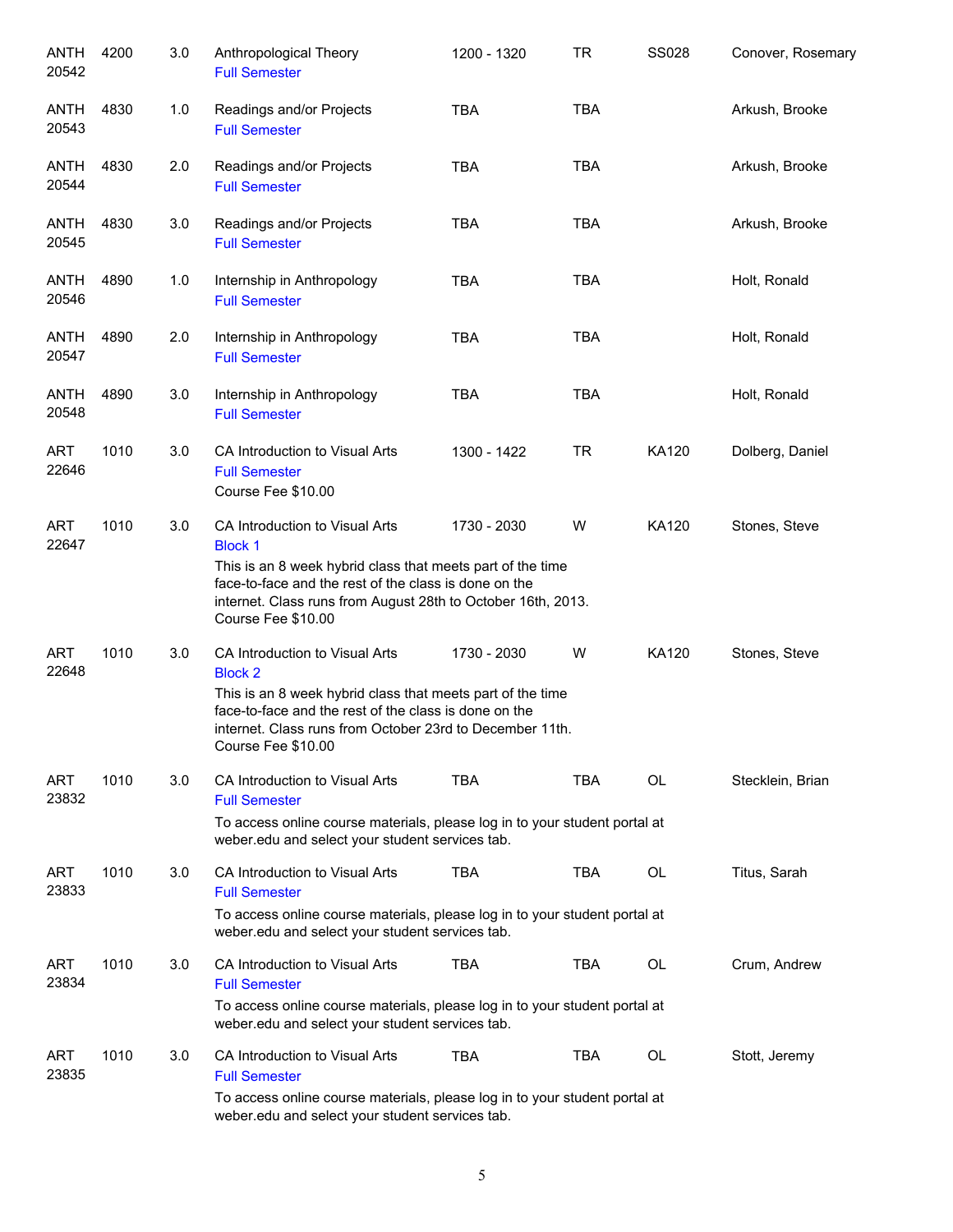| <b>ART</b><br>23837 | 1010 | 3.0 | CA Introduction to Visual Arts<br><b>Full Semester</b>                                                                               | <b>TBA</b>  | TBA         | <b>OL</b> | Titus, Sarah           |
|---------------------|------|-----|--------------------------------------------------------------------------------------------------------------------------------------|-------------|-------------|-----------|------------------------|
|                     |      |     | To access online course materials, please log in to your student portal at<br>weber.edu and select your student services tab.        |             |             |           |                        |
| <b>ART</b><br>23839 | 1010 | 3.0 | CA Introduction to Visual Arts<br><b>Full Semester</b>                                                                               | <b>TBA</b>  | <b>TBA</b>  | <b>OL</b> | Gilson, Franklin       |
|                     |      |     | To access online course materials, please log in to your student portal at<br>weber.edu and select your student services tab.        |             |             |           |                        |
| <b>ART</b><br>23840 | 1010 | 3.0 | CA Introduction to Visual Arts<br><b>Full Semester</b><br>To access online course materials, please log in to your student portal at | <b>TBA</b>  | <b>TBA</b>  | <b>OL</b> | Gilson, Franklin       |
| ART<br>23841        | 1010 | 3.0 | weber.edu and select your student services tab.<br>CA Introduction to Visual Arts<br><b>Full Semester</b>                            | <b>TBA</b>  | <b>TBA</b>  | OL        | Lenzi, Kristina        |
|                     |      |     | To access online course materials, please log in to your student portal at<br>weber.edu and select your student services tab.        |             |             |           |                        |
| <b>ART</b><br>23842 | 1010 | 3.0 | CA Introduction to Visual Arts<br><b>Full Semester</b>                                                                               | <b>TBA</b>  | <b>TBA</b>  | <b>OL</b> | Reynolds, Gretchen     |
|                     |      |     | To access online course materials, please log in to your student portal at<br>weber.edu and select your student services tab.        |             |             |           |                        |
| <b>ART</b><br>23844 | 1010 | 3.0 | CA Introduction to Visual Arts<br><b>Full Semester</b>                                                                               | <b>TBA</b>  | <b>TBA</b>  | OL        | Adams, Amy             |
|                     |      |     | To access online course materials, please log in to your student portal at<br>weber.edu and select your student services tab.        |             |             |           |                        |
| <b>ART</b><br>23849 | 1010 | 3.0 | CA Introduction to Visual Arts<br><b>Full Semester</b><br>Course Fee \$10.00                                                         | 1730 - 2010 | R           | D02325    | Reynolds, Gretchen     |
| <b>ART</b><br>23858 | 1010 | 3.0 | CA Introduction to Visual Arts<br><b>Full Semester</b><br>Course Fee \$10.00                                                         | 1030 - 1145 | <b>TR</b>   | D02103    | Dolberg, Daniel        |
| <b>ART</b><br>24087 | 1010 | 3.0 | CA Introduction to Visual Arts<br><b>Full Semester</b><br>Course Fee: \$10.00                                                        | 1700 - 1822 | <b>MW</b>   | KA143     | Reynolds, Gretchen     |
| <b>ART</b><br>22639 | 1030 | 3.0 | CA Studio Art for NonArt Major<br><b>Full Semester</b><br>Course Fee \$15.00                                                         | 1300 - 1700 | $\mathsf F$ | KA307     | Emerich, William       |
| <b>ART</b><br>22641 | 1030 | 3.0 | CA Studio Art for NonArt Major<br><b>Full Semester</b><br>Course Fee \$15.00                                                         | 1300 - 1700 | $\mathbf S$ | KA307     | Emerich, William       |
| <b>ART</b><br>22643 | 1030 | 3.0 | CA Studio Art for NonArt Major<br><b>Full Semester</b><br>Course Fee \$15.00                                                         | 1730 - 1930 | <b>TR</b>   | KA306     | Gravis, Lydia          |
| <b>ART</b><br>22644 | 1030 | 3.0 | CA Studio Art for NonArt Major<br><b>Full Semester</b><br>Course Fee \$15.00                                                         | 0800 - 1000 | MW          | KA306     | Reimschussel, Margaret |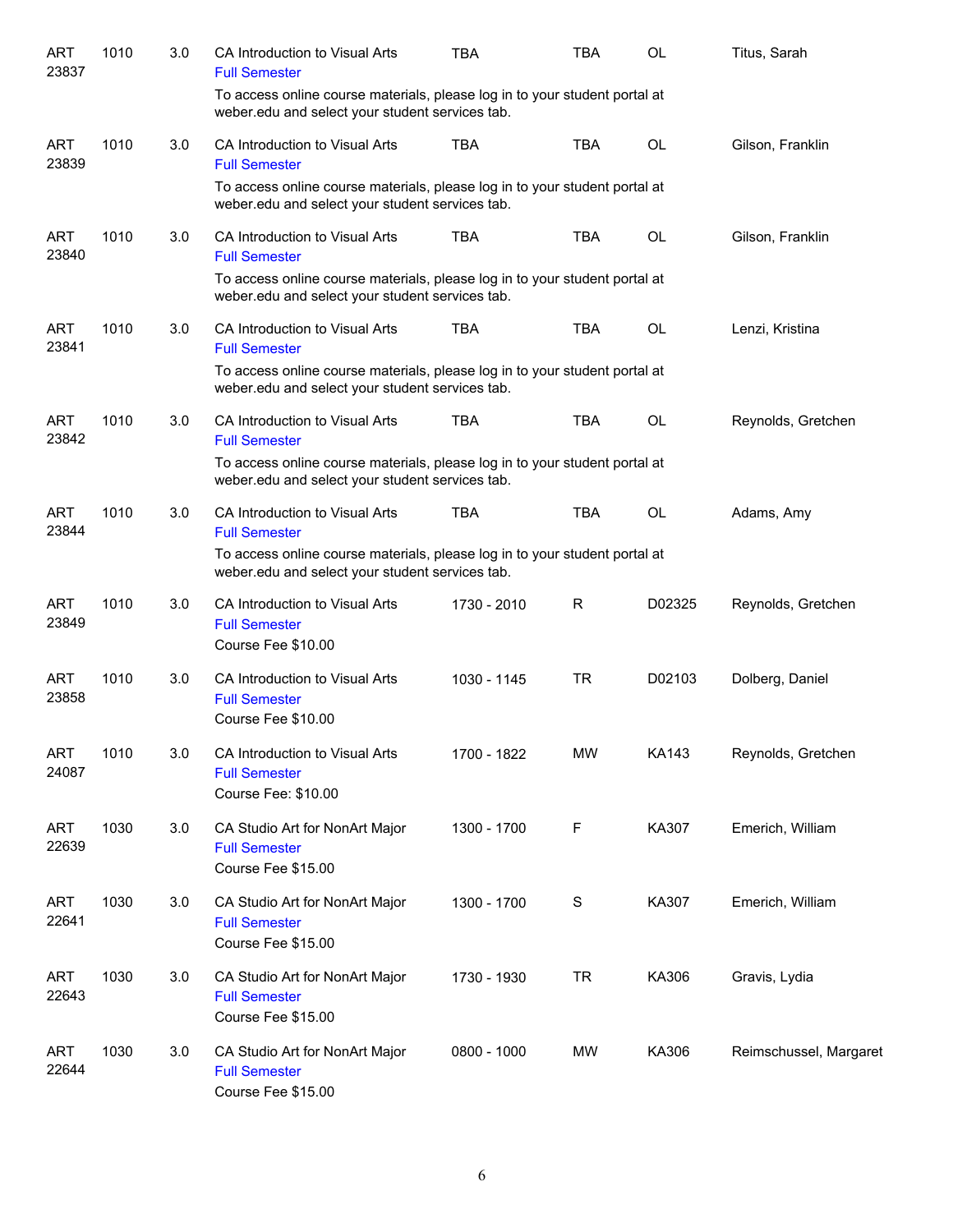| <b>ART</b><br>22645 | 1030 | 3.0 | CA Studio Art for NonArt Major<br><b>Full Semester</b><br>Course Fee \$15.00                                                                                                            | 1400 - 1600 | <b>MW</b>  | KA306        | Reimschussel, Margaret |
|---------------------|------|-----|-----------------------------------------------------------------------------------------------------------------------------------------------------------------------------------------|-------------|------------|--------------|------------------------|
| <b>ART</b><br>23847 | 1030 | 3.0 | CA Studio Art for NonArt Major<br><b>Full Semester</b><br>To access online course materials, please log in to your student portal at<br>weber.edu and select your student services tab. | <b>TBA</b>  | <b>TBA</b> | OL           | Stones, Steve          |
| <b>ART</b><br>23859 | 1030 | 3.0 | CA Studio Art for NonArt Major<br><b>Full Semester</b><br>Course Fee \$15.00                                                                                                            | 1330 - 1520 | <b>TR</b>  | D02301       | Lenzi, Kristina        |
| <b>ART</b><br>23860 | 1030 | 3.0 | CA Studio Art for NonArt Major<br><b>Full Semester</b><br>Course Fee \$15.00                                                                                                            | 1030 - 1220 | <b>TR</b>  | D02301       | Lenzi, Kristina        |
| <b>ART</b><br>23861 | 1030 | 3.0 | CA Studio Art for NonArt Major<br><b>Full Semester</b><br>Course Fee \$15.00                                                                                                            | 1730 - 2110 | M          | D02301       | Ebberts Cate, Tiffany  |
| <b>ART</b><br>23862 | 1030 | 3.0 | CA Studio Art for NonArt Major<br><b>Full Semester</b><br>Course Fee \$15.00                                                                                                            | 1730 - 2110 | R          | D02301       | Ebberts Cate, Tiffany  |
| <b>ART</b><br>23863 | 1030 | 3.0 | CA Studio Art for NonArt Major<br><b>Full Semester</b><br>Course Fee \$15.00                                                                                                            | 1230 - 1420 | <b>MW</b>  | <b>WW108</b> | Kennedy, Ann           |
| <b>ART</b><br>23864 | 1030 | 3.0 | CA Studio Art for NonArt Major<br><b>Full Semester</b><br>Course Fee \$15.00                                                                                                            | 1430 - 1620 | <b>TR</b>  | <b>WW108</b> | King, Emily            |
| <b>ART</b><br>21453 | 1040 | 3.0 | Orientation to Visual Studies<br><b>Full Semester</b><br>Course Fee \$23.00                                                                                                             | 1400 - 1645 | <b>MW</b>  | KA106        | Jacobs, James          |
| <b>ART</b><br>21455 | 1040 | 3.0 | Orientation to Visual Studies<br><b>Full Semester</b><br>Course Fee \$23.00                                                                                                             | 1430 - 1715 | TR         | KA150        | Adams, Amy             |
| <b>ART</b><br>21456 | 1040 | 3.0 | Orientation to Visual Studies<br><b>Full Semester</b><br>Course Fee \$23.00                                                                                                             | 1730 - 2015 | <b>TR</b>  | KA150        | Crow, Paul             |
| <b>ART</b><br>21553 | 1040 | 3.0 | Orientation to Visual Studies<br><b>Full Semester</b><br>Course Fee \$23.00                                                                                                             | 1700 - 1945 | MW         | KA106        | Adams, Amy             |
| <b>ART</b><br>21556 | 1110 | 3.0 | Drawing I<br><b>Full Semester</b><br>Course Fee \$43.00                                                                                                                                 | 1700 - 1945 | MW         | KA305        | Morin, Molly           |
| <b>ART</b><br>21557 | 1110 | 3.0 | Drawing I<br><b>Full Semester</b><br>Course Fee \$43.00                                                                                                                                 | 1100 - 1345 | MW         | KA305        | Ludwig, Allan          |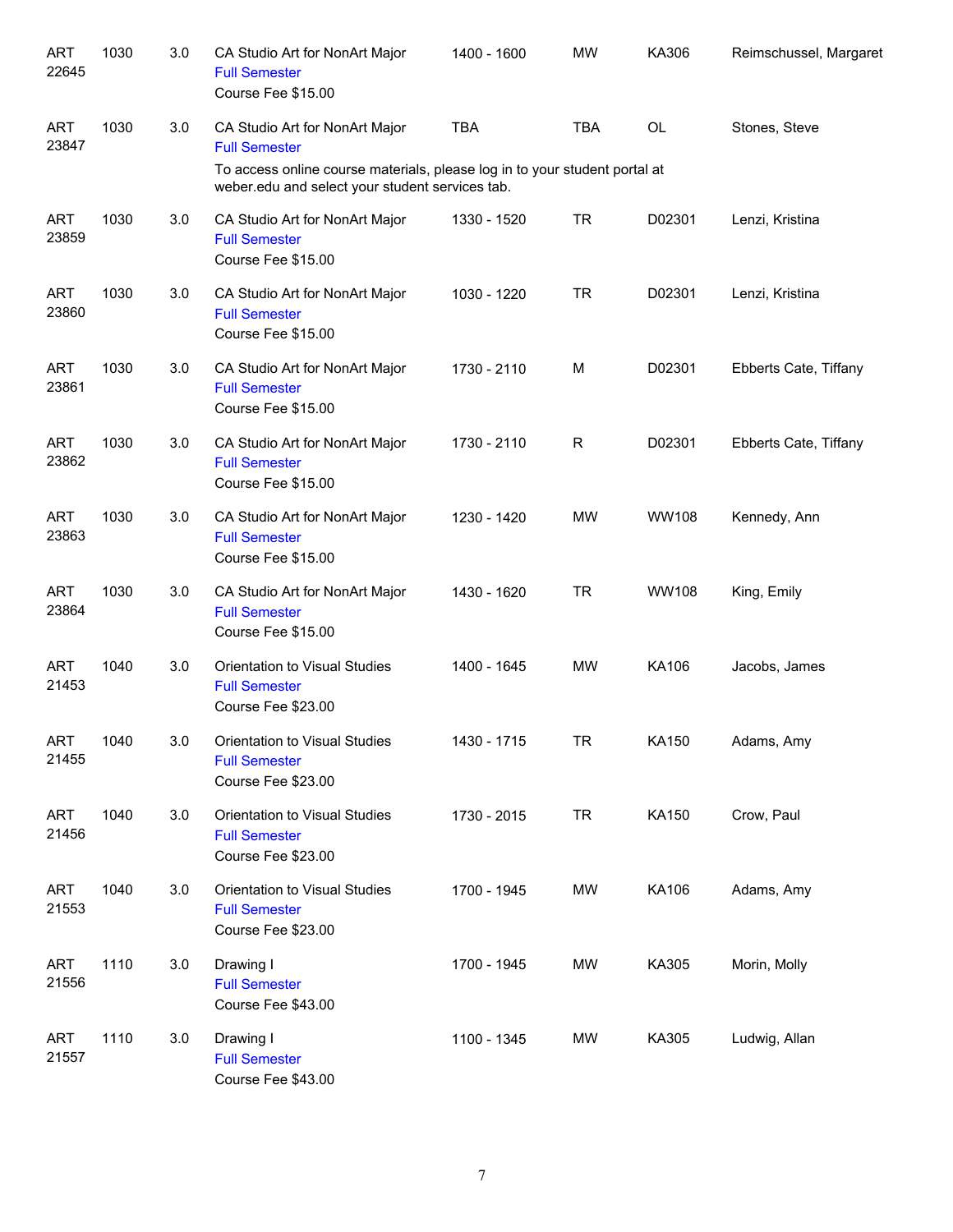| <b>ART</b><br>21560 | 1110 | 3.0 | Drawing I<br><b>Full Semester</b><br>Course Fee \$43.00                       | 1730 - 2015 | <b>TR</b> | KA305        | King, Emily             |
|---------------------|------|-----|-------------------------------------------------------------------------------|-------------|-----------|--------------|-------------------------|
| <b>ART</b><br>21561 | 1110 | 3.0 | Drawing I<br><b>Full Semester</b><br>Course Fee \$43.00                       | 1400 - 1645 | <b>MW</b> | KA305        | Gravis, Lydia           |
| <b>ART</b><br>21632 | 1120 | 3.0 | Design: 2D<br><b>Full Semester</b><br>Course Fee \$43.00                      | 0830 - 1115 | <b>TR</b> | KA307        | Morin, Molly            |
| <b>ART</b><br>21640 | 1120 | 3.0 | Design: 2D<br><b>Full Semester</b><br>Course Fee \$43.00                      | 1100 - 1345 | <b>MW</b> | KA307        | Jacobs, James           |
| <b>ART</b><br>21653 | 1120 | 3.0 | Design: 2D<br><b>Full Semester</b><br>Course Fee \$43.00                      | 1400 - 1645 | <b>MW</b> | KA307        | Clark, Jared            |
| <b>ART</b><br>21661 | 1120 | 3.0 | Design: 2D<br><b>Full Semester</b><br>Course Fee \$43.00                      | 1430 - 1715 | <b>TR</b> | KA306        | Emerich, William        |
| <b>ART</b><br>24336 | 1120 | 3.0 | Design: 2D<br><b>Full Semester</b><br>Course Fee \$43.00                      | 1430 - 1715 | <b>TR</b> | <b>KA251</b> | Makov, Susan            |
| <b>ART</b><br>21668 | 1130 | 3.0 | Design: 3D<br><b>Full Semester</b><br>Course Fee \$123.00                     | 1700 - 1945 | <b>MW</b> | KA165        | Kennedy, Ann            |
| <b>ART</b><br>21671 | 1130 | 3.0 | Design: 3D<br><b>Full Semester</b><br>Course Fee \$123.00                     | 1730 - 2015 | <b>TR</b> | KA165        | Bateman, James          |
| <b>ART</b><br>21673 | 1130 | 3.0 | Design: 3D<br><b>Full Semester</b><br>Course Fee \$123.00                     | 0800 - 1045 | <b>MW</b> | KA165        | Kennedy, Ann            |
| <b>ART</b><br>21681 | 1140 | 3.0 | Color Theory<br><b>Full Semester</b><br>Course Fee \$43.00                    | 1100 - 1345 | MW        | KA306        | Stott, Jeremy           |
| <b>ART</b><br>21684 | 1140 | 3.0 | Color Theory<br><b>Full Semester</b><br>Course Fee \$43.00                    | 1430 - 1715 | <b>TR</b> | KA307        | Dolberg, Daniel         |
| ART<br>21772        | 2200 | 3.0 | Intro to Printmaking<br><b>Full Semester</b><br>Course Fee \$150.00           | 1100 - 1345 | MW        | <b>KA251</b> | Stevenson, Kathleen     |
| ART<br>21774        | 2250 | 3.0 | Photgraphy: Black White/Analog<br><b>Full Semester</b><br>Course Fee \$118.00 | 0800 - 1045 | MW        | KA223        | Suppha-Atthasitt, Tyler |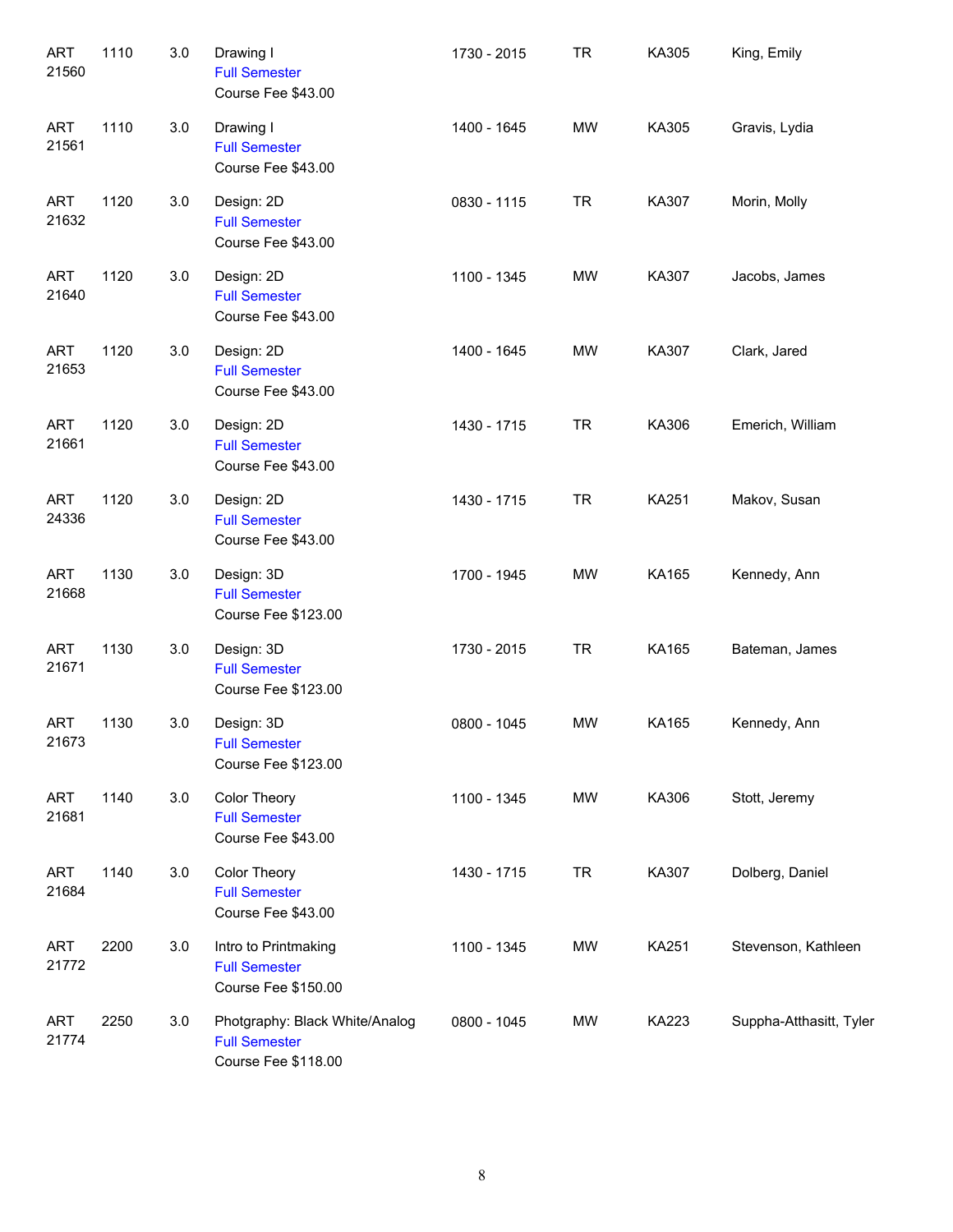| <b>ART</b><br>21775 | 2250 | 3.0 | Photgraphy: Black White/Analog<br><b>Full Semester</b><br>Course Fee \$118.00 | 1430 - 1715 | <b>TR</b>     | KA223        | Suppha-Atthasitt, Tyler |
|---------------------|------|-----|-------------------------------------------------------------------------------|-------------|---------------|--------------|-------------------------|
| <b>ART</b><br>21780 | 2310 | 3.0 | Intro to Ceramic Art<br><b>Full Semester</b><br>Course Fee \$153.00           | 0800 - 1045 | <b>MW</b>     | KA130        | Wolochowicz, Stephen    |
| <b>ART</b><br>21783 | 2310 | 3.0 | Intro to Ceramic Art<br><b>Full Semester</b><br>Course Fee \$153.00           | 1400 - 1645 | <b>MW</b>     | KA130        | Wolochowicz, Stephen    |
| <b>ART</b><br>22616 | 2350 | 3.0 | Small Metals/Jewelry I<br><b>Full Semester</b><br>Course Fee \$123.00         | 1700 - 1945 | <b>MW</b>     | <b>KA168</b> | Venegas, Rene           |
| <b>ART</b><br>21815 | 2450 | 3.0 | Photography: Color/Digital<br><b>Full Semester</b><br>Course Fee \$148.00     | 1700 - 1945 | <b>MW</b>     | KA210        | Jackson, Levi           |
| <b>ART</b><br>21821 | 2450 | 3.0 | Photography: Color/Digital<br><b>Full Semester</b><br>Course Fee \$148.00     | 0900 - 1430 | ${\mathsf S}$ | KA210        | Ripplinger, Kent        |
| <b>ART</b><br>21825 | 2450 | 3.0 | Photography: Color/Digital<br><b>Full Semester</b><br>Course Fee \$148.00     | 1400 - 1645 | <b>MW</b>     | KA210        | Jackson, Levi           |
| <b>ART</b><br>21827 | 2450 | 3.0 | Photography: Color/Digital<br><b>Full Semester</b><br>Course Fee \$148.00     | 1730 - 2015 | <b>TR</b>     | KA210        | Ripplinger, Kent        |
| <b>ART</b><br>21875 | 2600 | 3.0 | Painting I<br><b>Full Semester</b><br>Course Fee \$78.00                      | 1430 - 1715 | <b>TR</b>     | KA309        | Jacobs, James           |
| <b>ART</b><br>21881 | 2700 | 3.0 | Sculpture I<br><b>Full Semester</b><br>Course Fee \$123.00                    | 0830 - 1115 | <b>TR</b>     | KA165        | Manley, Jason           |
| <b>ART</b><br>21887 | 2750 | 3.0 | Foundations of Video Art<br><b>Full Semester</b><br>Course Fee: \$115.00      | 1430 - 1715 | <b>TR</b>     | KA210        | Crow, Paul              |
| <b>ART</b><br>22529 | 3120 | 3.0 | <b>Figure Drawing</b><br><b>Full Semester</b><br>Course Fee \$133.00          | 1430 - 1715 | <b>TR</b>     | KA305        | Stevenson, Kathleen     |
| <b>ART</b><br>22530 | 3150 | 3.0 | Photography Seminar<br><b>Full Semester</b><br>Course Fee \$148.00            | 1100 - 1345 | MW            | KA223        | Winegar, Joshua         |
| <b>ART</b><br>22531 | 3200 | 3.0 | Intermediate Printmaking<br><b>Full Semester</b><br>Course Fee \$150.00       | 1400 - 1645 | MW            | KA251        | Makov, Susan            |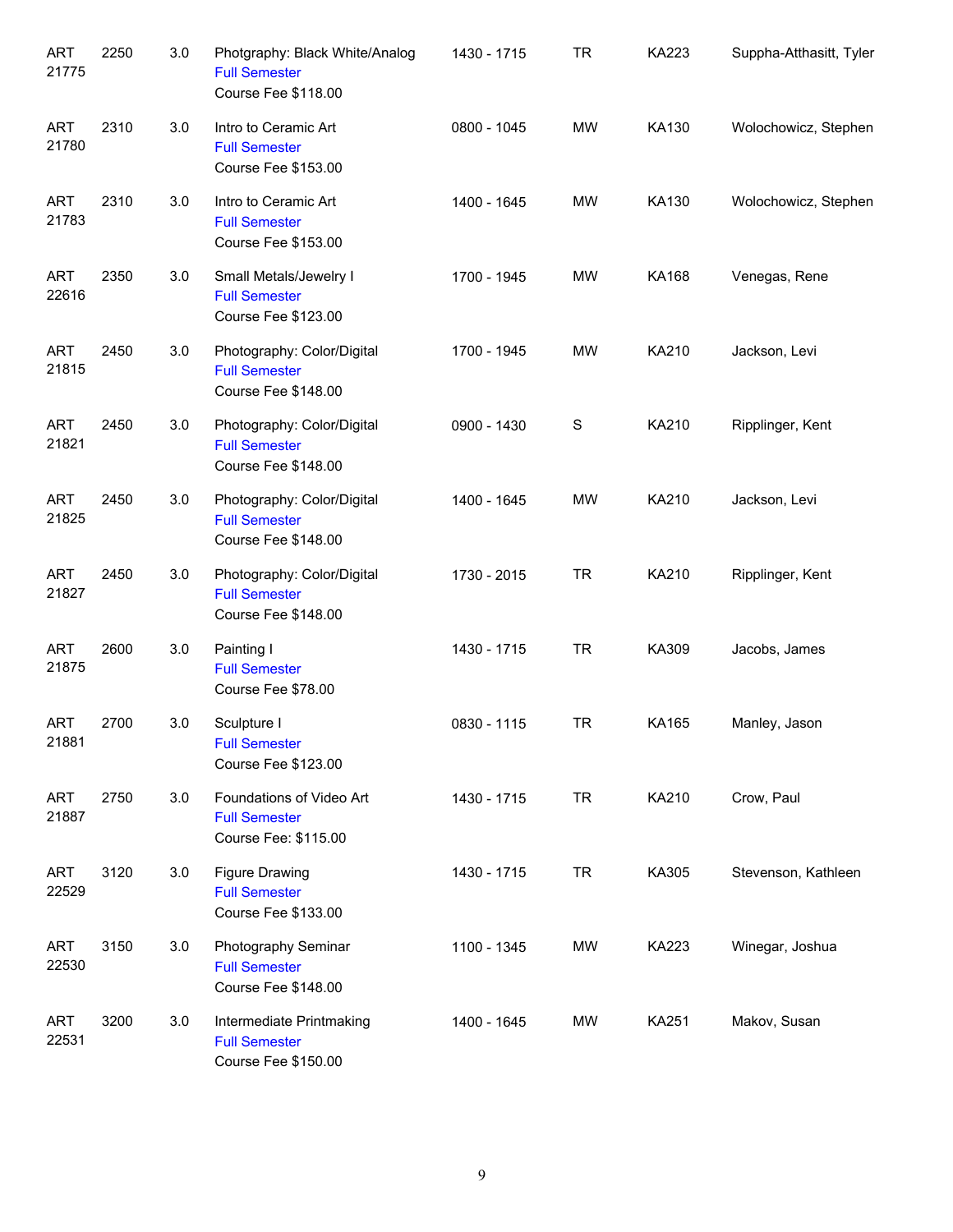| <b>ART</b><br>22532 | 3310  | 3.0 | Intermed Handbuilt Ceramics<br><b>Full Semester</b><br>Course Fee \$154.00          | 1700 - 1945 | <b>MW</b> | KA130         | Wolochowicz, Stephen |
|---------------------|-------|-----|-------------------------------------------------------------------------------------|-------------|-----------|---------------|----------------------|
| <b>ART</b><br>22533 | 3320  | 3.0 | Intermed Wheelthrown Ceramics<br><b>Full Semester</b><br><b>Course Fee \$153.00</b> | 1700 - 1945 | <b>MW</b> | KA130         | Wolochowicz, Stephen |
| <b>ART</b><br>22655 | 3350  | 3.0 | Small Metals/Jewelry II<br><b>Full Semester</b><br><b>Course Fee \$123.00</b>       | 1700 - 1945 | <b>MW</b> | <b>KA168</b>  | Venegas, Rene        |
| <b>ART</b><br>22534 | 3420B | 1.0 | Vector Drawing<br><b>Block 1</b><br>Course Fee \$23.00                              | 1130 - 1415 | <b>TR</b> | KA210         | Stott, Jeremy        |
| <b>ART</b><br>22535 | 3420C | 1.0 | Digital Page Composition<br><b>Block 1</b><br>Course Fee \$23.00                    | 1130 - 1415 | <b>TR</b> | KA210         | Stott, Jeremy        |
| <b>ART</b><br>22536 | 3420D | 1.0 | Design for the Internet<br><b>Block 2</b><br>Course Fee \$23.00                     | 1130 - 1415 | <b>TR</b> | KA210         | Stott, Jeremy        |
| <b>ART</b><br>22543 | 3430  | 3.0 | Typography/Publication Design<br><b>Full Semester</b><br>Course Fee \$93.00         | 0830 - 1115 | <b>TR</b> | <b>KA220</b>  | Clarkson, Larry      |
| <b>ART</b><br>25302 | 3430  | 3.0 | Typography/Publication Design<br><b>Full Semester</b><br>Course Fee \$93.00         |             |           |               |                      |
| <b>ART</b><br>22547 | 3435  | 3.0 | <b>Experimental Typography</b><br><b>Full Semester</b><br>Course Fee \$93.00        | 1400 - 1645 | <b>MW</b> | <b>KA210D</b> | Biddle, Mark         |
| <b>ART</b><br>22546 | 3440  | 3.0 | Visual Communication<br><b>Full Semester</b><br>Course Fee \$93.00                  | 1100 - 1345 | <b>MW</b> | <b>KA220</b>  | Biddle, Mark         |
| <b>ART</b><br>22549 | 3455  | 3.0 | Design Theory and Practice<br><b>Full Semester</b><br>Course Fee \$93.00            | 1430 - 1715 | <b>TR</b> | KA220         | Clarkson, Larry      |
| <b>ART</b><br>24337 | 3460  | 3.0 | Illustration<br><b>Full Semester</b><br>Course Fee \$93.00                          | 1100 - 1345 | MW        | KA210         | Makov, Susan         |
| <b>ART</b><br>22551 | 3515  | 3.0 | Art Methods I<br><b>Full Semester</b><br>Course Fee \$118.00                        | 1730 - 2015 | <b>TR</b> | KA307         | Stevenson, Kathleen  |
| <b>ART</b><br>22555 | 3550  | 3.0 | Photography: View Camera Tech<br><b>Full Semester</b><br>Course Fee \$161.00        | 0830 - 1115 | <b>TR</b> | KA223         | Crow, Paul           |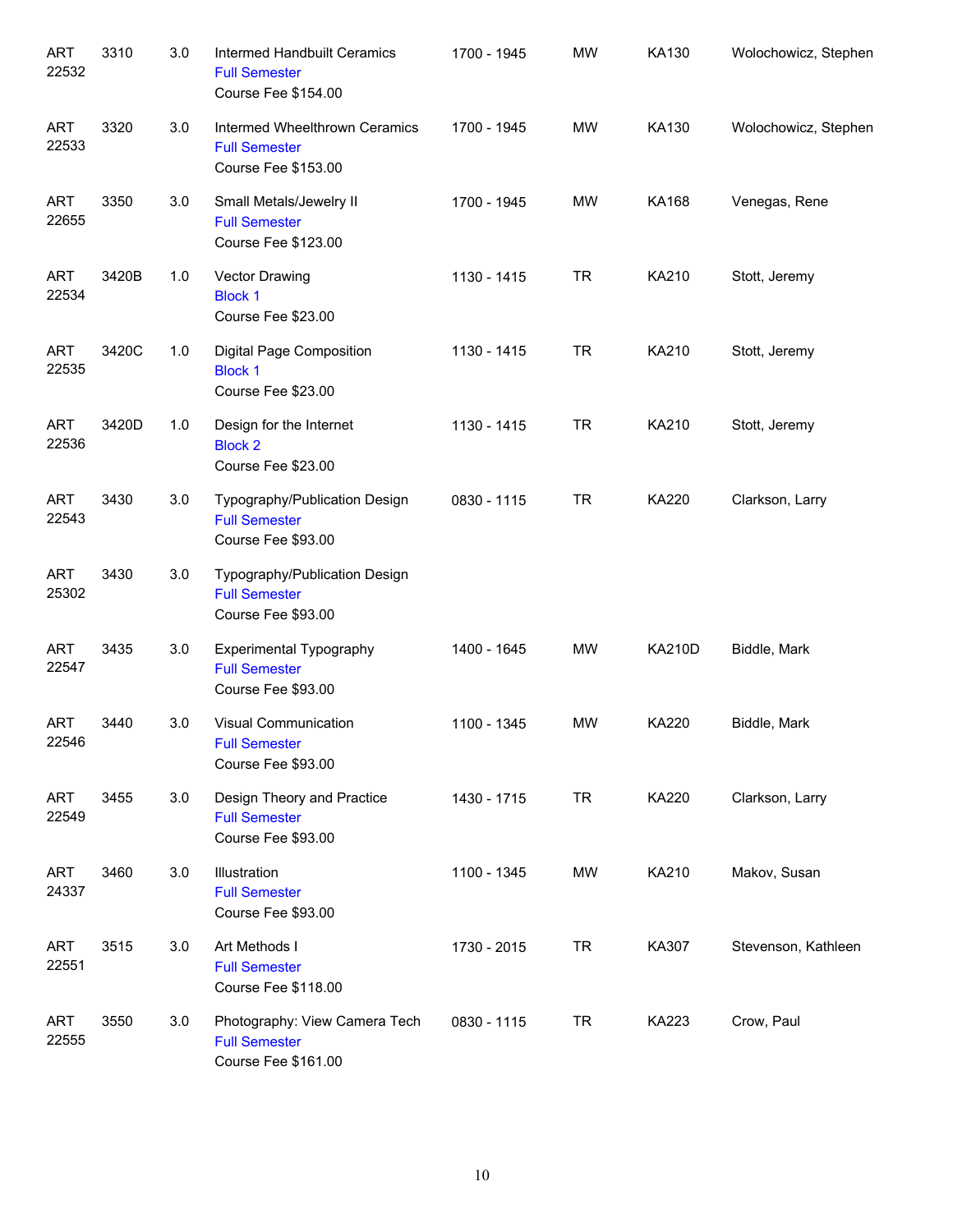| <b>ART</b><br>22565 | 3600 | 3.0 | Painting II<br><b>Full Semester</b><br>Course Fee \$78.00                         | 1700 - 1945 | <b>MW</b> | KA308        | Ludwig, Allan        |
|---------------------|------|-----|-----------------------------------------------------------------------------------|-------------|-----------|--------------|----------------------|
| <b>ART</b><br>22567 | 3700 | 3.0 | Sculpture II<br><b>Full Semester</b><br>Course Fee \$123.00                       | 1400 - 1645 | <b>MW</b> | KA165        | Manley, Jason        |
| <b>ART</b><br>22573 | 3810 | 3.0 | Web Design<br><b>Full Semester</b><br>Course Fee \$118.00                         | 0830 - 1115 | <b>TR</b> | KA210        | Zahabi, Liese        |
| <b>ART</b><br>22574 | 3995 | 3.0 | <b>BFA Seminar</b><br><b>Full Semester</b><br>Course Fee \$23.00                  | 1730 - 2015 | <b>TR</b> | KA106        | Manley, Jason        |
| <b>ART</b><br>22578 | 4010 | 3.0 | Museum Methods<br><b>Full Semester</b>                                            | 1430 - 1550 | <b>TR</b> | KA143        | Lee Koven, Katherine |
| <b>ART</b><br>22589 | 4120 | 3.0 | <b>Advanced Figure Drawing</b><br><b>Full Semester</b><br>Course Fee \$133.00     | 1430 - 1715 | <b>TR</b> | KA305        | Stevenson, Kathleen  |
| <b>ART</b><br>22593 | 4200 | 3.0 | <b>Advanced Printmaking</b><br><b>Full Semester</b><br>Course Fee \$150.00        | 1400 - 1645 | MW        | <b>KA251</b> | Makov, Susan         |
| <b>ART</b><br>22598 | 4310 | 3.0 | <b>Advanced Handbuilt Ceramics</b><br><b>Full Semester</b><br>Course Fee \$153.00 | 1700 - 1945 | MW        | KA130        | Wolochowicz, Stephen |
| <b>ART</b><br>22601 | 4320 | 3.0 | Adv Wheelthrown Ceramics<br><b>Full Semester</b><br>Course Fee \$153.00           | 1700 - 1945 | MW        | KA130        | Wolochowicz, Stephen |
| <b>ART</b><br>22658 | 4350 | 3.0 | Small Metals/Jewelry III<br><b>Full Semester</b><br>Course Fee \$123.00           | 1700 - 1945 | MW        | KA168        | Venegas, Rene        |
| ART<br>22603        | 4400 | 3.0 | Adv Graphic Design<br><b>Full Semester</b><br>Course Fee \$93.00                  | 1730 - 2015 | <b>TR</b> | KA220        | Clarkson, Larry      |
| <b>ART</b><br>22604 | 4410 | 3.0 | Design Seminar<br><b>Full Semester</b><br>Course Fee \$93.00                      | 1400 - 1645 | <b>MW</b> | KA220        | Zahabi, Liese        |
| <b>ART</b><br>22609 | 4440 | 3.0 | Interaction Design<br><b>Full Semester</b><br>Course Fee \$68.00                  | 1100 - 1345 | <b>MW</b> | KA210        | Zahabi, Liese        |
| <b>ART</b><br>22610 | 4600 | 3.0 | Painting III<br><b>Full Semester</b><br>Course Fee \$78.00                        | 1700 - 1945 | <b>MW</b> | KA308        | Ludwig, Allan        |
| <b>ART</b><br>22613 | 4700 | 3.0 | Sculpture III<br><b>Full Semester</b><br>Course Fee \$123.00                      | 1400 - 1645 | <b>MW</b> | KA165        | Manley, Jason        |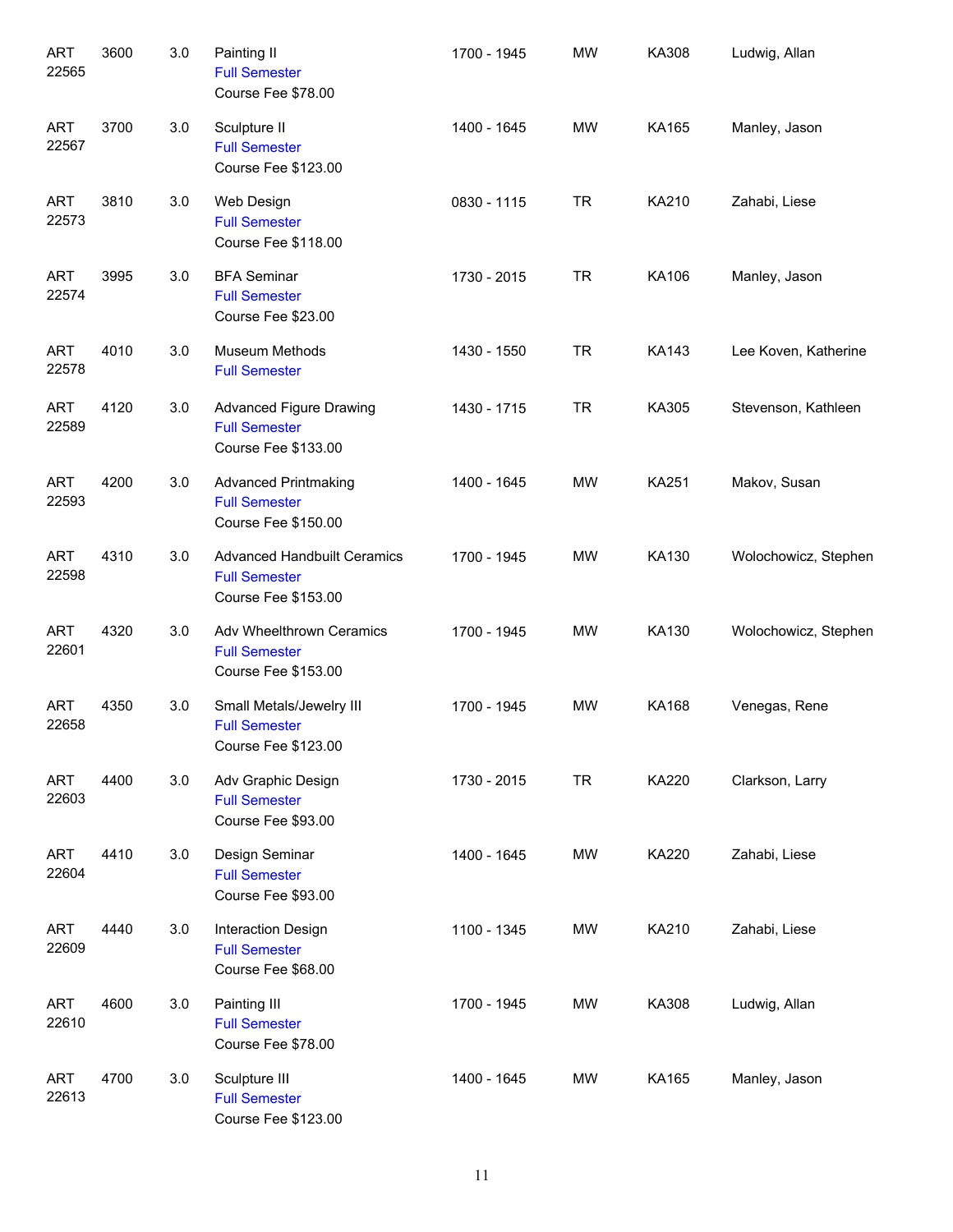| <b>ART</b><br>24402  | 4750 | 3.0 | <b>Experimental Photography</b><br><b>Full Semester</b><br>Course Fee \$148.00 | 1400 - 1645 | <b>MW</b>  | KA210        | Winegar, Joshua      |
|----------------------|------|-----|--------------------------------------------------------------------------------|-------------|------------|--------------|----------------------|
| <b>ART</b><br>25197  | 4890 | 1.0 | Coop Work Experience<br><b>Full Semester</b>                                   | <b>TBA</b>  | <b>TBA</b> |              | Wolochowicz, Stephen |
| <b>ART</b><br>24391  | 4900 | 3.0 | <b>Individual Studies</b><br><b>Full Semester</b><br>Course Fee \$18.00        | <b>TBA</b>  | <b>TBA</b> |              | Choberka, Matthew    |
| <b>ART</b><br>25242  | 4900 | 1.0 | <b>Individual Studies</b><br><b>Full Semester</b><br>Course Fee \$18.00        | <b>TBA</b>  | <b>TBA</b> |              | Wolochowicz, Stephen |
| <b>ART</b><br>25250  | 4900 | 3.0 | <b>Individual Studies</b><br><b>Full Semester</b><br>Course Fee \$18.00        | <b>TBA</b>  | <b>TBA</b> |              | Stevenson, Kathleen  |
| <b>ART</b><br>25335  | 4900 | 3.0 | <b>Individual Studies</b><br><b>Full Semester</b>                              | <b>TBA</b>  | <b>TBA</b> |              | Biddle, Mark         |
| <b>ART</b><br>22575  | 4990 | 3.0 | <b>BFA Thesis</b><br><b>Full Semester</b><br>Course Fee \$23.00                | 1730 - 2015 | <b>TR</b>  | KA106        | Choberka, Matthew    |
| <b>ARTH</b><br>21457 | 1090 | 4.0 | CA Art/Arch:Paleolith-AD1000<br><b>Full Semester</b><br>Course Fee \$30.00     | 0930 - 1115 | <b>TR</b>  | <b>KA143</b> | Pagel, Angelika      |
| <b>ARTH</b><br>21899 | 3030 | 4.0 | Native American Art Southwest<br><b>Full Semester</b><br>Course Fee \$30.00    | 1130 - 1315 | MW         | <b>KA143</b> | Pagel, Angelika      |
| <b>ARTH</b><br>22159 | 3050 | 4.0 | Contemporary Art<br><b>Full Semester</b><br>Course Fee \$30.00                 | 0900 - 1045 | <b>MW</b>  | <b>KA143</b> | Pagel, Angelika      |
| <b>ARTH</b><br>22548 | 3451 | 4.0 | History of Design<br><b>Full Semester</b><br>Course Fee \$30.00                | 1730 - 1915 | <b>TR</b>  | KA143        | Biddle, Mark         |
| ASL<br>23256         | 1010 | 3.0 | <b>First Semester ASL</b><br><b>Full Semester</b><br>Course Fee \$6.00         | 1730 - 1845 | <b>TR</b>  | EH118        | Harrop, Scott        |
| ASL<br>25040         | 1010 | 3.0 | First Semester ASL<br><b>Full Semester</b><br>Course Fee \$6.00                | 1900 - 2015 | <b>TR</b>  | EH118        | Harrop, Scott        |
| ASL<br>23257         | 2010 | 3.0 | Third Semester ASL<br><b>Full Semester</b><br>Course Fee \$6.00                | 1730 - 1845 | MW         | EH115        | Moon, Tammy          |
| <b>ASTR</b><br>23161 | 1040 | 3.0 | PS/SI Elementary Astronomy<br><b>Full Semester</b><br>Course Fee \$10.00       | 0900 - 1015 | <b>TR</b>  | LL203        | Armstrong, John      |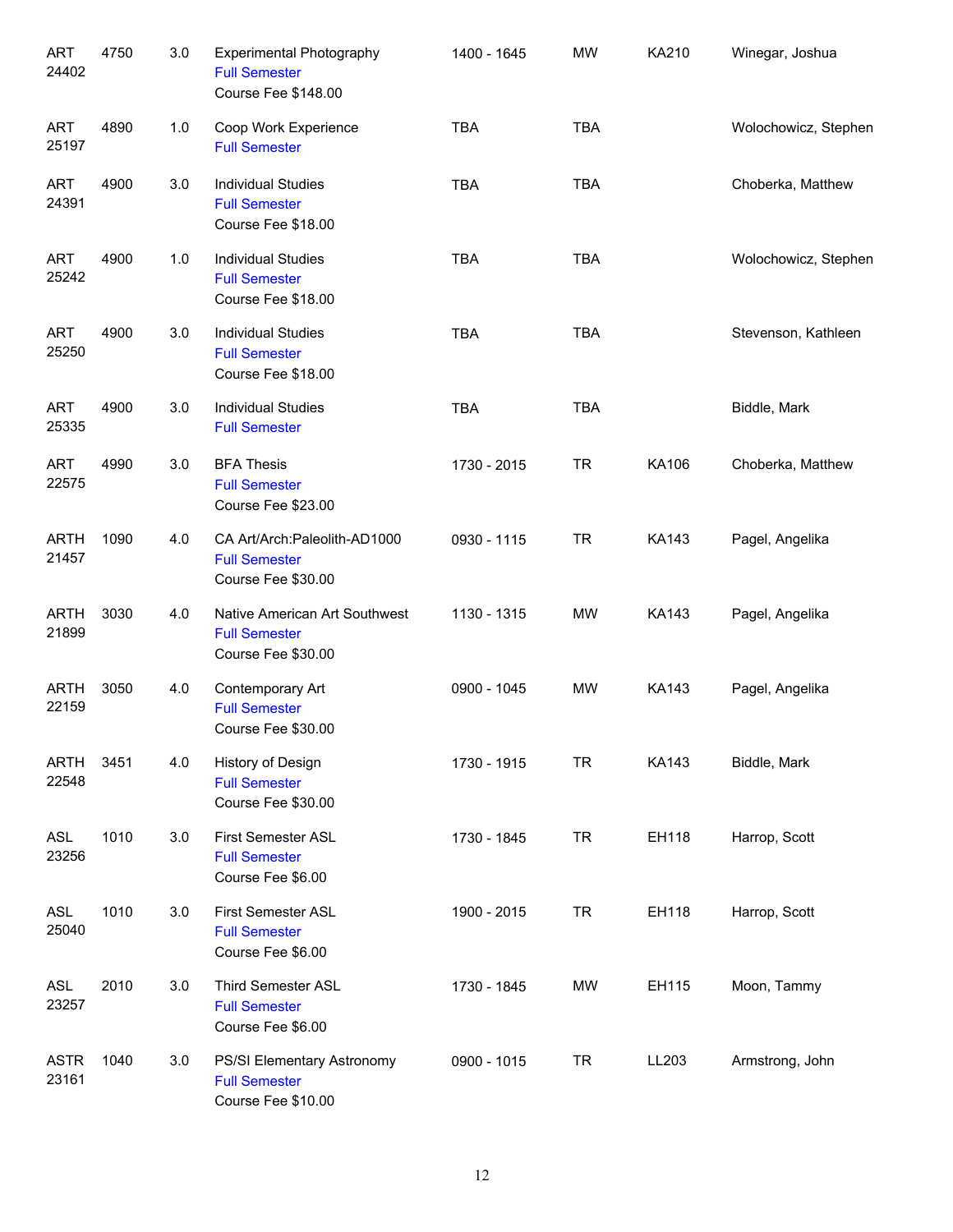| <b>ASTR</b><br>23163 | 1040 | 3.0 | PS/SI Elementary Astronomy<br><b>Full Semester</b><br>Course Fee \$10.00                                                                                                                                                                                                                                                                            | 1030 - 1145 | TR         | LL203        | Ostlie, Dale        |
|----------------------|------|-----|-----------------------------------------------------------------------------------------------------------------------------------------------------------------------------------------------------------------------------------------------------------------------------------------------------------------------------------------------------|-------------|------------|--------------|---------------------|
| <b>ASTR</b><br>23165 | 1040 | 3.0 | <b>PS/SI Elementary Astronomy</b><br><b>Full Semester</b><br>Course Fee \$10.00                                                                                                                                                                                                                                                                     | 1330 - 1445 | <b>TR</b>  | LL203        | Ostlie, Dale        |
| <b>ASTR</b><br>23167 | 1040 | 3.0 | <b>PS/SI Elementary Astronomy</b><br><b>Full Semester</b><br>Course Fee \$10.00                                                                                                                                                                                                                                                                     | 1430 - 1520 | <b>MWF</b> | LL203        | Palen, Stacy        |
| <b>ASTR</b><br>23882 | 1040 | 3.0 | <b>PS/SI Elementary Astronomy</b><br><b>Full Semester</b><br>To access online course materials, please log into your student portal at<br>weber.edu and click on the Student Services tab.                                                                                                                                                          | <b>TBA</b>  | <b>TBA</b> | <b>OL</b>    | Carroll, Bradley    |
| <b>ASTR</b><br>23189 | 2040 | 3.0 | Prin of Observational Astronom<br><b>Full Semester</b>                                                                                                                                                                                                                                                                                              | 1230 - 1320 | MWF        | <b>SL220</b> | Palen, Stacy        |
| AT<br>21436          | 1300 | 2.0 | First Aid: Resp to Emergencies<br><b>Block 1</b><br>Class meets only first two Saturdays 09/14 and 9/21<br>Course Fee \$32.00                                                                                                                                                                                                                       | 0815 - 1700 | S          | SW229        | Stone, Lester       |
| AT<br>21749          | 1500 | 2.0 | Intro to Athletic Training<br><b>Full Semester</b><br>Course Fee \$10.00                                                                                                                                                                                                                                                                            | 1600 - 1650 | <b>MW</b>  | SW134        | Ostrowski, Jennifer |
| AT<br>21751          | 1501 | 1.0 | CEL Clinical Applctn of AT I<br><b>Full Semester</b><br>Course Fee \$50.00<br>CEL stands for Community Engaged Learning which means that students<br>engage in meaningful community engagement that is connected to specific<br>course objectives. See http://www.weber.edu/ccel/cel-designation.html for a full<br>list of CEL designated courses. | 0700 - 0815 | R          | SW315        | Bugnet, Paul        |
| AT<br>21752          | 2300 | 3.0 | <b>Emergency Response</b><br><b>Full Semester</b><br>Course Fee \$50.00                                                                                                                                                                                                                                                                             | 1800 - 2040 | M          | SW229        | Bass, Joel          |
| AT<br>21753          | 2300 | 3.0 | <b>Emergency Response</b><br><b>Full Semester</b><br>Course Fee \$50.00                                                                                                                                                                                                                                                                             | 1800 - 2040 | R          | SW229        | Bugnet, Paul        |
| AT<br>21754          | 2300 | 3.0 | <b>Emergency Response</b><br><b>Full Semester</b><br>Course Fee \$50.00                                                                                                                                                                                                                                                                             | 1730 - 2010 | T          | SW229        | Stone, Lester       |
| AT<br>21755          | 2300 | 3.0 | <b>Emergency Response</b><br><b>Full Semester</b><br>Course Fee \$50.00                                                                                                                                                                                                                                                                             | 0730 - 0845 | <b>TR</b>  | SW229        | Bass, Joel          |
| AT<br>21756          | 2431 | 1.0 | Taping, Bracing, and Splinting<br><b>Full Semester</b><br>Course Fee \$40.00                                                                                                                                                                                                                                                                        | 0700 - 0850 | T          | SW315        | Perkins, Marie      |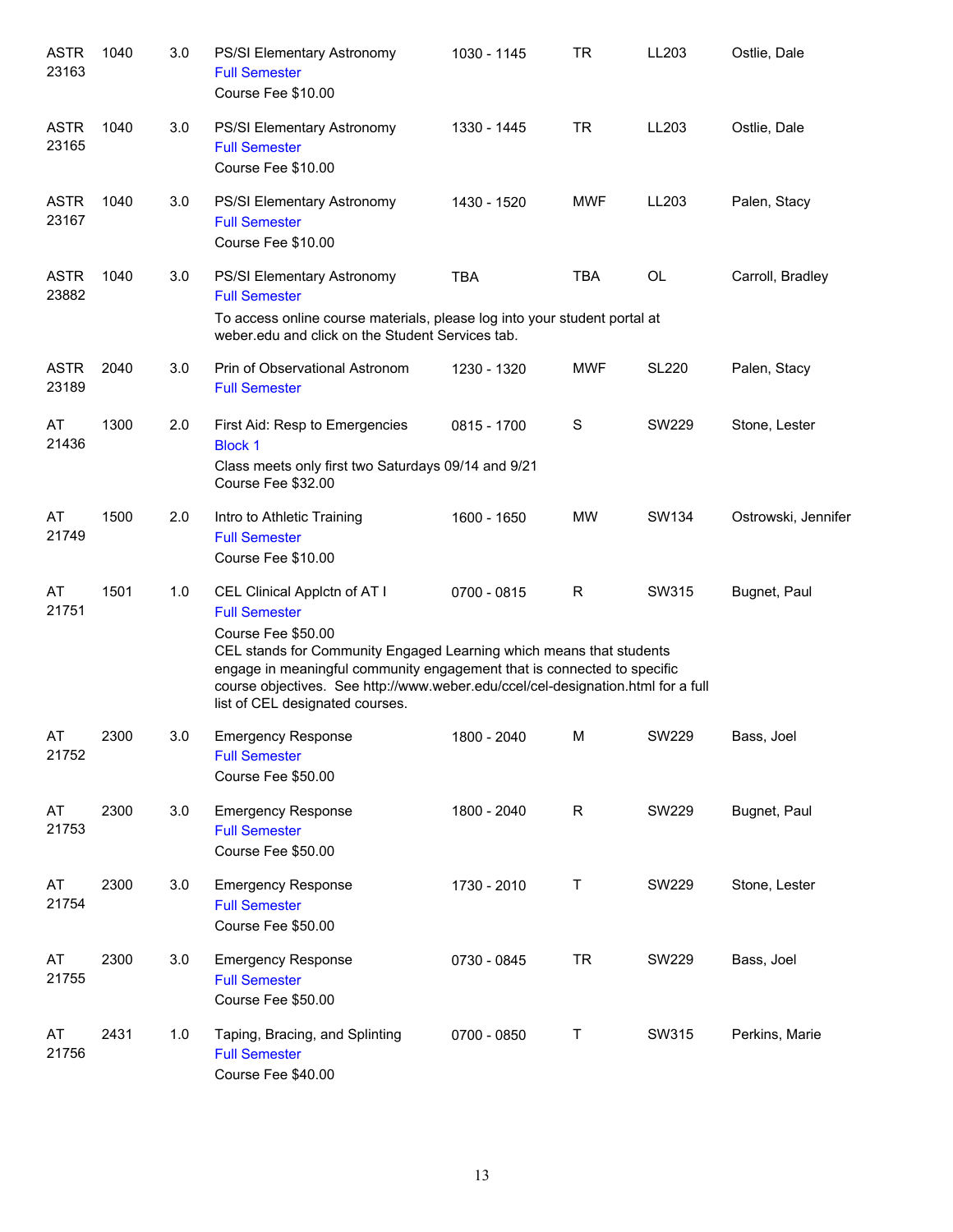| AT<br>21758 | 2501 | 2.0 | CEL Clinical Aplctn. of AT III<br><b>Full Semester</b><br>Course Fee \$10.00<br>CEL stands for Community Engaged Learning which means that students<br>engage in meaningful community engagement that is connected to specific<br>course objectives. See http://www.weber.edu/ccel/cel-designation.html for a full<br>list of CEL designated courses. | 1030 - 1120 | <b>MW</b>  | <b>SW229</b> | Ostrowski, Jennifer    |
|-------------|------|-----|-------------------------------------------------------------------------------------------------------------------------------------------------------------------------------------------------------------------------------------------------------------------------------------------------------------------------------------------------------|-------------|------------|--------------|------------------------|
| AT<br>21760 | 3301 | 3.0 | Eval & Care/Upper Extremity<br><b>Full Semester</b><br>Course Fee \$48.00                                                                                                                                                                                                                                                                             | 1330 - 1445 | <b>TR</b>  | SW229        | Hamson-Utley, Jennifer |
| AT<br>24419 | 3301 | 3.0 | Eval & Care/Upper Extremity<br><b>Full Semester</b><br>Course Fee \$48.00                                                                                                                                                                                                                                                                             | 1030 - 1120 | <b>MWF</b> | SW315        | Donahue, Matthew       |
| AT<br>21761 | 3501 | 3.0 | CEL Clinical Applctn. of AT V<br><b>Full Semester</b><br>Course Fee \$15.00<br>CEL stands for Community Engaged Learning which means that students<br>engage in meaningful community engagement that is connected to specific<br>course objectives. See http://www.weber.edu/ccel/cel-designation.html for a full<br>list of CEL designated courses.  | 1800 - 1950 | R          | SW315        | Ostrowski, John        |
| AT<br>21764 | 4100 | 3.0 | <b>Basic Therapeutic Modalities</b><br><b>Full Semester</b><br>Course Fee \$20.00                                                                                                                                                                                                                                                                     | 1030 - 1145 | <b>TR</b>  | SW315        | Ostrowski, Jennifer    |
| AT<br>24456 | 4100 | 3.0 | <b>Basic Therapeutic Modalities</b><br><b>Full Semester</b><br>Course Fee \$20.00                                                                                                                                                                                                                                                                     | 1200 - 1315 | <b>TR</b>  | SW315        | Donahue, Matthew       |
| AT<br>21766 | 4200 | 3.0 | Basic Rehab of Muscul Injuries<br><b>Full Semester</b><br>Course Fee \$15.00                                                                                                                                                                                                                                                                          | 0930 - 1020 | <b>MWF</b> | SW229        | Ostrowski, Jennifer    |
| AT<br>21767 | 4201 | 3.0 | Adv Rehab of Athletic Injuries<br><b>Full Semester</b><br>Course Fee \$15.00                                                                                                                                                                                                                                                                          | 1800 - 2045 | W          | SW315        | Ferrin, C.             |
| AT<br>21818 | 4600 | 3.0 | Administration & Mangmnt in AT<br><b>Full Semester</b>                                                                                                                                                                                                                                                                                                | 0900 - 0950 | <b>TR</b>  | <b>SW229</b> | Donahue, Matthew       |
| AT<br>23690 | 4700 | 1.0 | Intro to Rad for Ath Train Pro<br><b>Full Semester</b>                                                                                                                                                                                                                                                                                                | 1200 - 1250 | T          | MH355        | Walker, Robert         |
| AT<br>21914 | 4800 | 1.0 | Individual Projects<br><b>Full Semester</b>                                                                                                                                                                                                                                                                                                           | <b>TBA</b>  | <b>TBA</b> |              | Hamson-Utley, Jennifer |
| AT<br>21916 | 4800 | 2.0 | Individual Projects<br><b>Full Semester</b>                                                                                                                                                                                                                                                                                                           | <b>TBA</b>  | <b>TBA</b> |              | Hamson-Utley, Jennifer |
| AT<br>21917 | 4800 | 3.0 | Individual Projects<br><b>Full Semester</b>                                                                                                                                                                                                                                                                                                           | <b>TBA</b>  | <b>TBA</b> |              | Hamson-Utley, Jennifer |
| AT<br>21918 | 4800 | 4.0 | Individual Projects<br><b>Full Semester</b>                                                                                                                                                                                                                                                                                                           | TBA         | <b>TBA</b> |              | Hamson-Utley, Jennifer |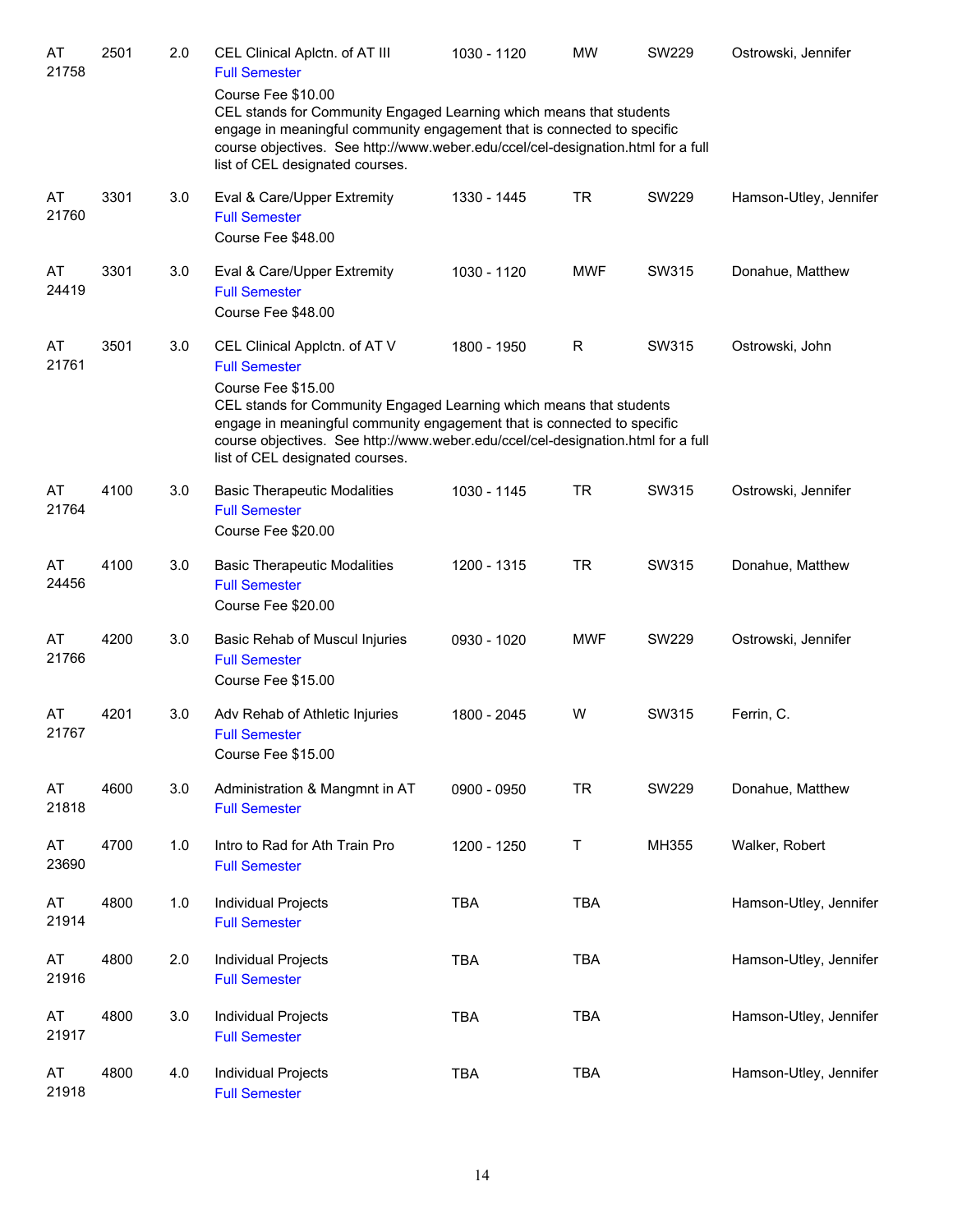| AT<br>24416          | 4800 | 3.0   | Individual Projects<br><b>Full Semester</b>                                                                                                                                       | <b>TBA</b>  | <b>TBA</b>   |              | Donahue, Matthew   |
|----------------------|------|-------|-----------------------------------------------------------------------------------------------------------------------------------------------------------------------------------|-------------|--------------|--------------|--------------------|
| AT<br>22721          | 4990 | 1.0   | Senior Seminar<br><b>Full Semester</b>                                                                                                                                            | 0830 - 0920 | W            | WI112        | Smith, Molly       |
| AT<br>21919          | 4998 | 1.0   | <b>BOC Exam Preparation</b><br><b>Full Semester</b>                                                                                                                               | 1200 - 1250 | $\mathsf{R}$ | <b>SW225</b> | Herzog, Valerie    |
| <b>ATHL</b><br>23003 | 1510 | $1.0$ | Varsity Volleyball<br><b>Full Semester</b>                                                                                                                                        | 1500 - 1730 | <b>MTWRF</b> | SW           | Peterson, Tom      |
| <b>ATHL</b><br>23005 | 1520 | $1.0$ | Varsity Soccer<br><b>Full Semester</b>                                                                                                                                            | 1400 - 1700 | <b>MTWRF</b> |              | Crompton, Peter    |
| <b>ATHL</b><br>23006 | 1570 | 1.0   | Varsity Basketball<br><b>Full Semester</b>                                                                                                                                        | 1300 - 1500 | <b>MTWRF</b> | DC           | Ord, Bethann       |
| <b>ATHL</b><br>23011 | 1570 | 1.0   | Varsity Basketball<br><b>Full Semester</b>                                                                                                                                        | 1500 - 1700 | <b>MTWRF</b> |              | Rahe, Randy        |
| <b>ATHL</b><br>23122 | 1575 | 1.0   | Rodeo I<br><b>Full Semester</b><br>Club Rodeo Members. Instructor approval required.                                                                                              | <b>TBA</b>  | <b>TBA</b>   |              | Montgomery, Dennis |
| <b>ATHL</b><br>23015 | 1580 | 1.0   | Varsity Cross Country<br><b>Full Semester</b>                                                                                                                                     | <b>TBA</b>  | <b>MTWRF</b> | SK           | Pilkington, Paul   |
| <b>ATHL</b><br>23115 | 1590 | 1.0   | Varsity Football<br><b>Full Semester</b>                                                                                                                                          | 1500 - 1800 | <b>MTWRF</b> | SK           | Sears, Jody        |
| <b>ATHL</b><br>23118 | 1630 | $1.0$ | Varsity Tennis<br><b>Full Semester</b>                                                                                                                                            | 1400 - 1600 | <b>MTWRF</b> | SW           | Ferreira, Bradley  |
| <b>ATHL</b><br>23120 | 1760 | 1.0   | Varsity Cheer/Dance<br><b>Full Semester</b>                                                                                                                                       | 1200 - 1515 | <b>MWF</b>   |              | Willis, Summer     |
| <b>ATTC</b><br>21210 | 3000 | 1.0   | Intro to Auto Technology<br><b>Full Semester</b><br>Course Fee: \$5.00                                                                                                            | 1230 - 1315 | $\mathsf{T}$ | <b>TE214</b> | Kelly, John        |
| <b>ATTC</b><br>24368 | 3000 | 1.0   | Intro to Auto Technology<br><b>Full Semester</b><br>To access online course materials, please log in to your student portal at<br>weber.edu and select your student services tab. | <b>TBA</b>  | TBA          | OL           | Kelly, John        |
| <b>ATTC</b><br>21204 | 3260 | 3.0   | <b>Advanced Electrical Systems</b><br><b>Full Semester</b><br>Course Fee: \$45.00                                                                                                 | 1330 - 1610 | W            | <b>TE214</b> | Kelly, John        |
| <b>ATTC</b><br>24369 | 3520 | 3.0   | Fleet Management<br><b>Full Semester</b><br>To access online course materials, please log in to your student portal at<br>weber.edu and select your student services tab.         | <b>TBA</b>  | <b>TBA</b>   | OL           | Kelly, John        |
| <b>ATTC</b><br>21212 | 3760 | 3.0   | Adv. Automotive Technologies<br><b>Full Semester</b><br>Course Fee: \$10.00                                                                                                       | 1330 - 1610 | Τ            | <b>TE214</b> | Kelly, John        |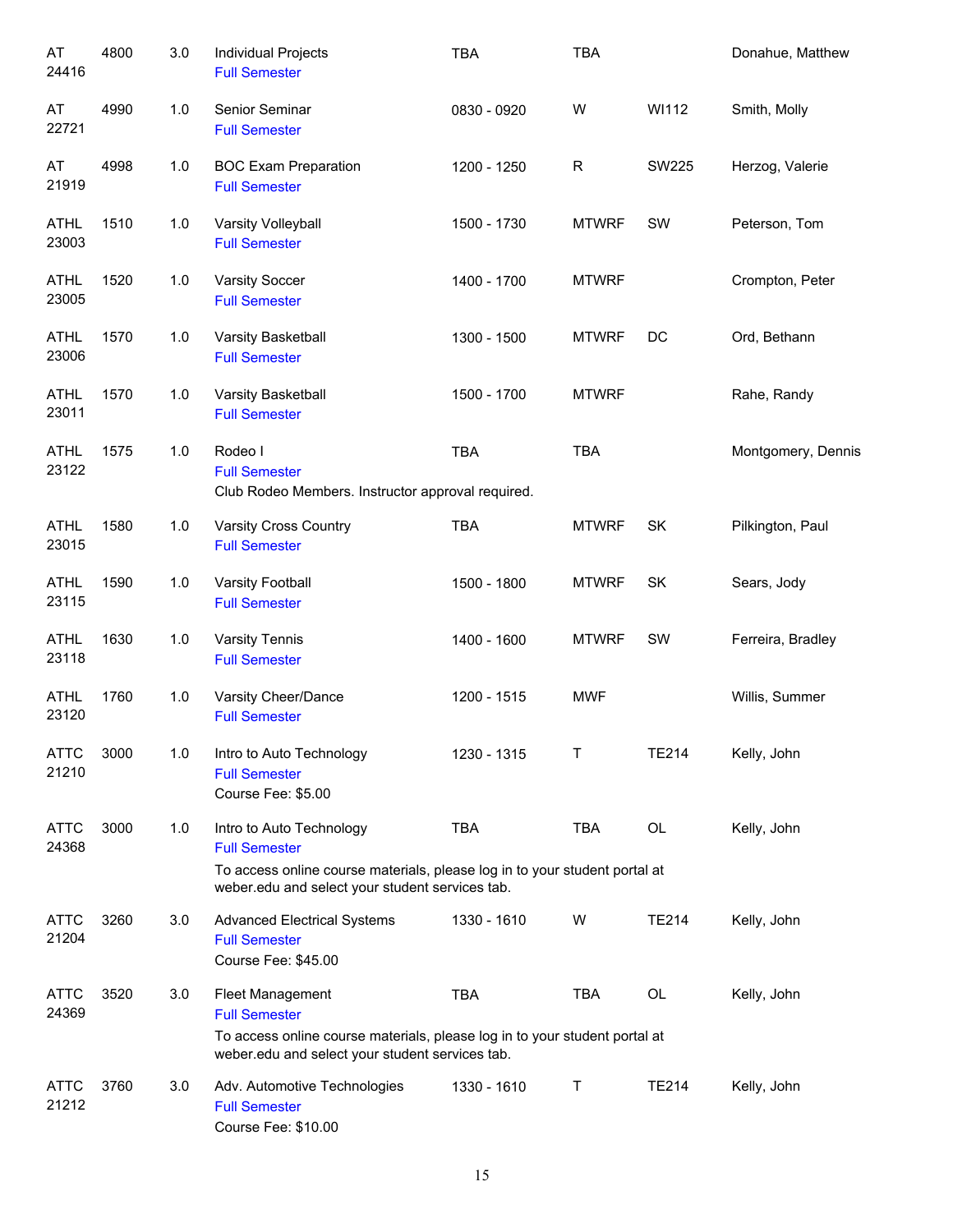| <b>ATTC</b><br>24370 | 3760 | 3.0 | Adv. Automotive Technologies<br><b>Full Semester</b>                                                                                                                              | TBA         | TBA          | <b>OL</b>     | Kelly, John      |
|----------------------|------|-----|-----------------------------------------------------------------------------------------------------------------------------------------------------------------------------------|-------------|--------------|---------------|------------------|
|                      |      |     | To access online course materials, please log in to your student portal at<br>weber.edu and select your student services tab.                                                     |             |              |               |                  |
| <b>ATTC</b><br>21207 | 4560 | 3.0 | <b>Advanced Propulsion Systems</b><br><b>Full Semester</b><br>Course Fee: \$15.00                                                                                                 | 1330 - 1610 | R            | <b>TE214</b>  | Kelly, John      |
| <b>ATTC</b><br>24371 | 4830 | 3.0 | <b>Directed Readings</b><br><b>Full Semester</b><br>To access online course materials, please log in to your student portal at<br>weber.edu and select your student services tab. | <b>TBA</b>  | <b>TBA</b>   | <b>OL</b>     | Kelly, John      |
| <b>AUSV</b><br>21217 | 1000 | 3.0 | Intro to Automotive Service<br><b>Block 1</b><br>This class is for GM students only                                                                                               | 0730 - 1200 | <b>MTWRF</b> | <b>TE217C</b> | Grundvig, Joseph |
| <b>AUSV</b><br>21223 | 1000 | 3.0 | Intro to Automotive Service<br><b>Block 1</b><br>This class is for Chrysler students only                                                                                         | 1230 - 1720 | <b>MTWRF</b> | <b>TE217C</b> | Hadzik, Scott    |
| <b>AUSV</b><br>22759 | 1000 | 3.0 | Intro to Automotive Service<br><b>Block 1</b><br>This class if for T-TEN students only                                                                                            | 1430 - 1610 | <b>MWF</b>   | <b>TE202D</b> | Roner, Kevin     |
| <b>AUSV</b><br>22773 | 1000 | 3.0 | Intro to Automotive Service<br><b>Block 1</b><br>This class is for ATEP students only                                                                                             | 1630 - 2120 | <b>MTWRF</b> | <b>TE215H</b> | Speigle, William |
| <b>AUSV</b><br>22790 | 1001 | 2.0 | <b>Collision Repair Fund/Estimtng</b><br><b>Full Semester</b><br>Course Fee: \$112.40                                                                                             | 1930 - 2120 | M            | <b>TE219R</b> | Tate, Justin     |
| <b>AUSV</b><br>21239 | 1080 | 4.0 | Non-Structural I<br><b>Block 2</b><br>Course Fee: \$162.40                                                                                                                        | 0730 - 1200 | <b>TWR</b>   | <b>TE219R</b> | Tate, Justin     |
| <b>AUSV</b><br>21236 | 1085 | 4.0 | Painting and Refinishing I<br><b>Block 1</b><br>Course Fee: \$162.40                                                                                                              | 0730 - 1200 | <b>TWR</b>   | <b>TE219R</b> | Tate, Justin     |
| <b>AUSV</b><br>22781 | 1120 | 3.0 | <b>ATEP Automotive Engines</b><br><b>Block 2</b><br>Course Fee: \$81.00                                                                                                           | 1630 - 2120 | <b>MTWRF</b> | <b>TE215H</b> | Speigle, William |
| <b>AUSV</b><br>21232 | 1150 | 3.0 | DaimlerChrysler Engines<br><b>Block 2</b><br>Course Fee: \$81.00                                                                                                                  | 1230 - 1720 | <b>MTWRF</b> | <b>TE217C</b> | Hadzik, Scott    |
| <b>AUSV</b><br>21221 | 1160 | 4.0 | <b>Toyota Engines</b><br><b>Block 1</b><br>Course Fee: \$81.00                                                                                                                    | 0730 - 1220 | <b>MTWRF</b> | <b>TE215H</b> | Grundvig, Joseph |
| <b>AUSV</b><br>21208 | 1240 | 3.0 | <b>GM Manual Drivetrain Systems</b><br><b>Block 2</b><br>Course Fee: \$81.00                                                                                                      | 0730 - 1200 | <b>MTWRF</b> | <b>TE214</b>  | Kelly, John      |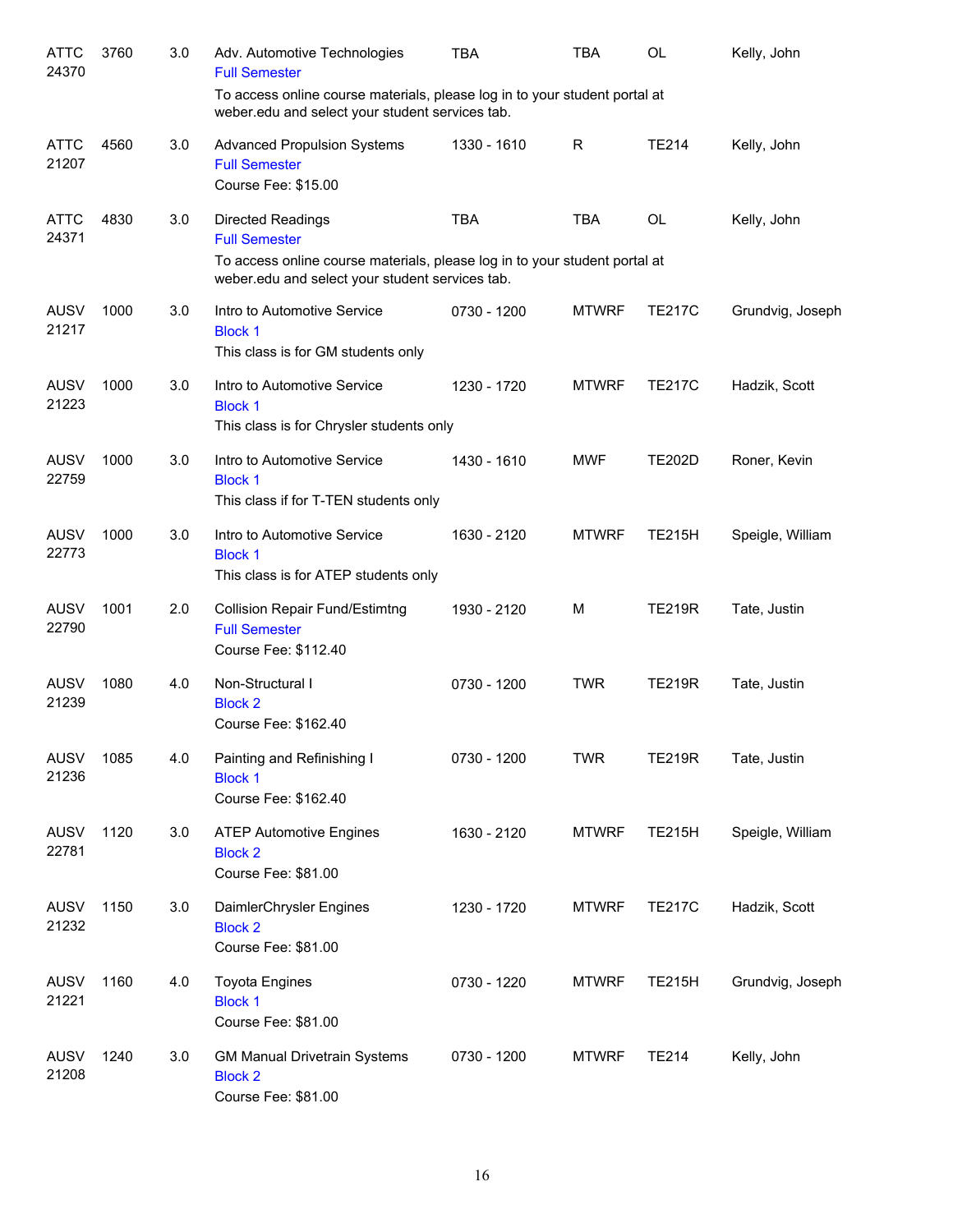| <b>AUSV</b><br>22776 | 1320 | 4.0 | <b>ATEP Automotive Electronics</b><br><b>Block 1</b><br>Course Fee: \$91.00                                                                                                                                                                                                                                       | 1630 - 2120 | <b>MTWRF</b> | <b>TE215H</b> | Speigle, William |
|----------------------|------|-----|-------------------------------------------------------------------------------------------------------------------------------------------------------------------------------------------------------------------------------------------------------------------------------------------------------------------|-------------|--------------|---------------|------------------|
| <b>AUSV</b><br>21536 | 1340 | 4.0 | <b>GM Automotive Electronics</b><br><b>Block 1</b><br>Course Fee: \$91.00                                                                                                                                                                                                                                         | 0730 - 1200 | <b>MTWRF</b> | <b>TE217C</b> | Dominguez, Henry |
| AUSV<br>21227        | 1350 | 4.0 | <b>Chrysler Automotive Electronic</b><br><b>Block 1</b><br>Course Fee: \$91.00                                                                                                                                                                                                                                    | 1230 - 1720 | <b>MTWRF</b> | <b>TE217C</b> | Hadzik, Scott    |
| <b>AUSV</b><br>22764 | 1360 | 4.0 | <b>Toyota Automotive Electronics</b><br><b>Block 1</b><br>Course Fee: \$91.00                                                                                                                                                                                                                                     | 0730 - 1410 | <b>MTWRF</b> | <b>TE202D</b> | Roner, Kevin     |
| AUSV<br>22787        | 2020 | 3.0 | <b>ATEP Engine Control Systems</b><br><b>Block 2</b><br>Course Fee: \$81.00                                                                                                                                                                                                                                       | 1630 - 2120 | <b>MTWRF</b> | <b>TE215H</b> | Speigle, William |
| AUSV<br>21233        | 2050 | 3.0 | Chrysler Engine Control System<br><b>Block 2</b><br>Course Fee: \$81.00                                                                                                                                                                                                                                           | 1230 - 1720 | <b>MTWRF</b> | <b>TE217C</b> | Hadzik, Scott    |
| AUSV<br>22768        | 2060 | 6.0 | Toyota Engine Control Systems<br><b>Block 2</b><br>Course Fee: \$81.00                                                                                                                                                                                                                                            | 0730 - 1320 | <b>MTWRF</b> | <b>TE202D</b> | Roner, Kevin     |
| AUSV<br>22779        | 2120 | 3.0 | Auto Elect/Body Control System<br><b>Block 1</b><br>This class is for ATEP students only                                                                                                                                                                                                                          | 1630 - 2120 | <b>MTWRF</b> | <b>TE215H</b> | Speigle, William |
| AUSV<br>21538        | 2140 | 3.0 | GM Electr/Body Control Systems<br><b>Block 1</b>                                                                                                                                                                                                                                                                  | 0730 - 1200 | <b>MTWRF</b> | <b>TE217C</b> | Dominguez, Henry |
| <b>AUSV</b><br>21229 | 2150 | 3.0 | Chrysler Elect/Body Control Sy<br><b>Block 1</b>                                                                                                                                                                                                                                                                  | 1230 - 1720 | <b>MTWRF</b> | <b>TE217C</b> | Hadzik, Scott    |
| <b>AUSV</b><br>22771 | 2160 | 3.0 | Toyota Electr/Body Control Sys<br><b>Block 1</b>                                                                                                                                                                                                                                                                  | 0730 - 1410 | <b>MTWRF</b> | <b>TE202D</b> | Roner, Kevin     |
| <b>AUSV</b><br>21237 | 2180 | 3.0 | Structural Analysis II<br><b>Block 1</b><br>Course Fee: \$75.00                                                                                                                                                                                                                                                   | 1330 - 1640 | <b>TWR</b>   | <b>TE219R</b> | Tate, Justin     |
| <b>AUSV</b><br>21209 | 2540 | 4.0 | <b>GM Automatic Transmissions</b><br><b>Block 2</b><br>Course Fee: \$91.00                                                                                                                                                                                                                                        | 0730 - 1200 | <b>MTWRF</b> | <b>TE214</b>  | Kelly, John      |
| <b>BIS</b><br>24143  | 3800 | 2.0 | BIS Capstone & Grad Prep<br><b>Full Semester</b><br>To register, please contact the BIS office at (801) 626-7713 or bis@weber.edu to<br>obtain permission to get into the class. To access online course materials,<br>please log in to your student portal at weber.edu and select your student<br>services tab. | <b>TBA</b>  | <b>TBA</b>   | OL            | Clayton, Marie   |
| <b>BIS</b><br>24239  | 3850 | 1.0 | <b>BIS Internship</b><br><b>Full Semester</b>                                                                                                                                                                                                                                                                     | <b>TBA</b>  | <b>TBA</b>   |               | Cena, Michael    |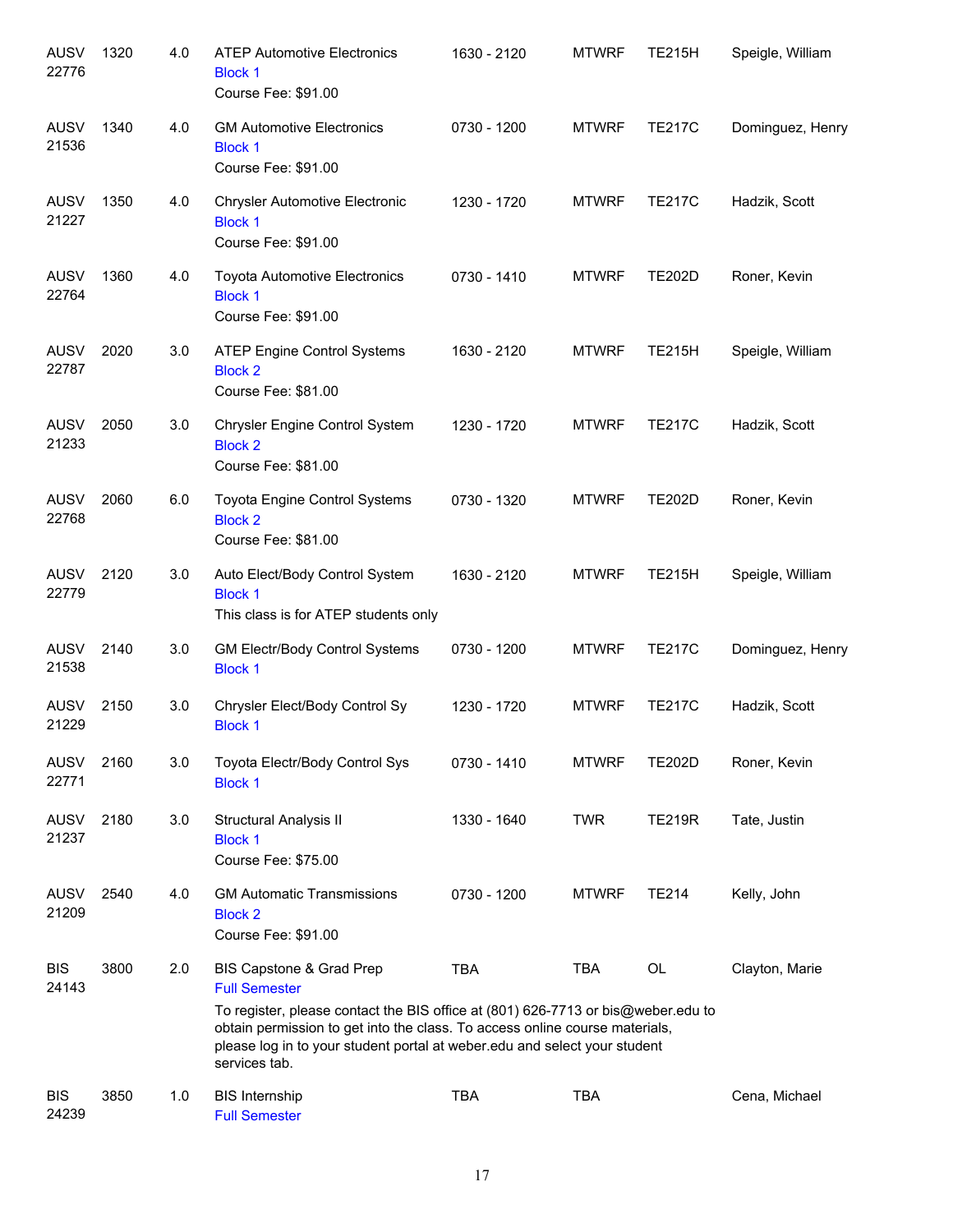| <b>BIS</b><br>24240  | 3850 | 2.0 | <b>BIS Internship</b><br><b>Full Semester</b>                                                                                                                                                                                                                 | <b>TBA</b>  | <b>TBA</b> |              | Cena, Michael   |
|----------------------|------|-----|---------------------------------------------------------------------------------------------------------------------------------------------------------------------------------------------------------------------------------------------------------------|-------------|------------|--------------|-----------------|
| <b>BIS</b><br>24241  | 3850 | 3.0 | <b>BIS Internship</b><br><b>Full Semester</b>                                                                                                                                                                                                                 | <b>TBA</b>  | <b>TBA</b> |              | Cena, Michael   |
| <b>BIS</b><br>24144  | 4800 | 3.0 | <b>BIS Senior Capstone</b><br><b>Full Semester</b>                                                                                                                                                                                                            | <b>TBA</b>  | <b>TBA</b> | OL           | Cena, Michael   |
|                      |      |     | To register, please contact the BIS office at (801) 626-7713 or bis@weber.edu to<br>obtain permission to get into the class. To access online course materials,<br>please log in to your student portal at weber.edu and select your student<br>services tab. |             |            |              |                 |
| <b>BSAD</b><br>23152 | 2704 | 1.0 | TD Info Resource in Bus Discip<br><b>Block 1</b>                                                                                                                                                                                                              | <b>TBA</b>  | <b>TBA</b> | <b>OL</b>    | Hahn, Edward    |
|                      |      |     | To access online course materials, please log in to your<br>student portal at weber edu and select your student services<br>tab.                                                                                                                              |             |            |              |                 |
| <b>BSAD</b><br>23154 | 2704 | 1.0 | TD Info Resource in Bus Discip<br><b>Block 2</b>                                                                                                                                                                                                              | <b>TBA</b>  | <b>TBA</b> | <b>OL</b>    | Hahn, Edward    |
|                      |      |     | To access online course materials, please log in to your<br>student portal at weber edu and select your student services<br>tab.                                                                                                                              |             |            |              |                 |
| <b>BSAD</b><br>23732 | 2899 | 0.0 | <b>Business Foundations Assessmnt</b><br><b>Full Semester</b>                                                                                                                                                                                                 | <b>TBA</b>  | <b>TBA</b> | <b>OL</b>    | Sikkink, Mara   |
|                      |      |     | To access online course materials, please log into your student portal at<br>weber, edu and click on the student services tab.                                                                                                                                |             |            |              |                 |
| <b>BSAD</b><br>21720 | 3200 | 3.0 | Legal Environment of Business<br><b>Full Semester</b>                                                                                                                                                                                                         | 0830 - 0920 | <b>MWF</b> | <b>WB106</b> | Kaiser, Charles |
| <b>BSAD</b><br>21723 | 3200 | 3.0 | <b>Legal Environment of Business</b><br><b>Full Semester</b>                                                                                                                                                                                                  | 0930 - 1020 | <b>MWF</b> | <b>WB105</b> | Read, David     |
| <b>BSAD</b><br>21724 | 3200 | 3.0 | <b>Legal Environment of Business</b><br><b>Full Semester</b>                                                                                                                                                                                                  | 1030 - 1120 | <b>MWF</b> | <b>WB105</b> | Read, David     |
| <b>BSAD</b><br>23735 | 3200 | 3.0 | Legal Environment of Business<br><b>Full Semester</b>                                                                                                                                                                                                         | <b>TBA</b>  | <b>TBA</b> | OL.          | Junk, Michael   |
|                      |      |     | To access online course materials, please log into your student portal at<br>weber edu and click on the student services tab.                                                                                                                                 |             |            |              |                 |
| <b>BSAD</b><br>21726 | 3330 | 3.0 | <b>Bus Ethics &amp; Environ Respons</b><br><b>Full Semester</b>                                                                                                                                                                                               | 1200 - 1315 | <b>TR</b>  | <b>WB112</b> | Hansen, Shaun   |
| <b>BSAD</b><br>21734 | 3330 | 3.0 | Bus Ethics & Environ Respons<br><b>Full Semester</b>                                                                                                                                                                                                          | 1730 - 2018 | R          | <b>WB106</b> | Stark, David    |
| <b>BSAD</b><br>23738 | 3330 | 3.0 | Bus Ethics & Environ Respons<br><b>Full Semester</b>                                                                                                                                                                                                          | <b>TBA</b>  | <b>TBA</b> | OL           | Davis, Brian    |
|                      |      |     | To access online course materials, please log into your student portal at<br>weber.edu and click on the student services tab.                                                                                                                                 |             |            |              |                 |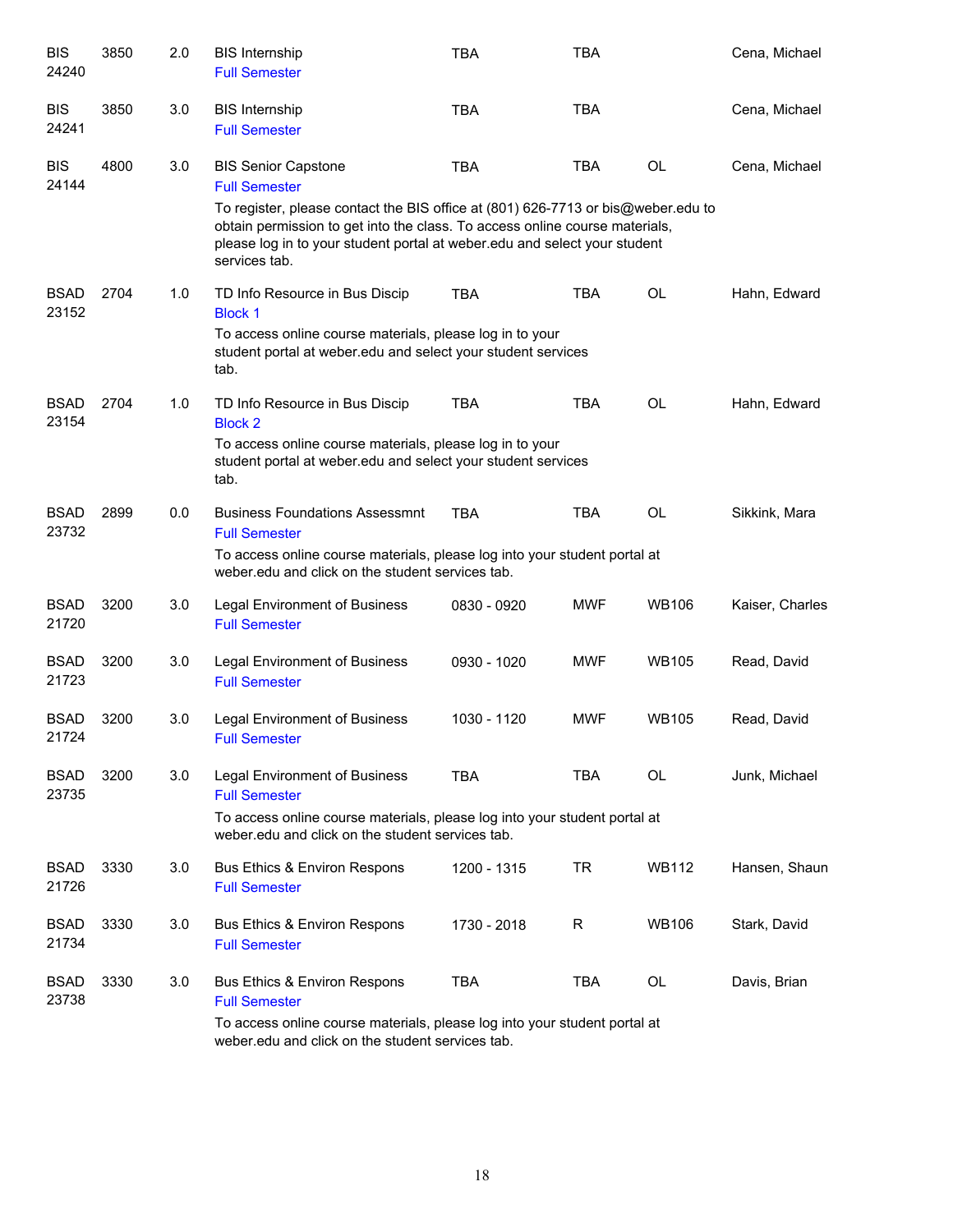| <b>BSAD</b><br>23742 | 3330 | 3.0 | Bus Ethics & Environ Respons<br><b>Full Semester</b>                                                                              | TBA         | <b>TBA</b> | <b>OL</b>    | Davis, Brian     |
|----------------------|------|-----|-----------------------------------------------------------------------------------------------------------------------------------|-------------|------------|--------------|------------------|
|                      |      |     | To access online course materials, please log into your student portal at<br>weber.edu and click on the student services tab.     |             |            |              |                  |
| <b>BSAD</b><br>23744 | 3330 | 3.0 | <b>Bus Ethics &amp; Environ Respons</b><br><b>Full Semester</b>                                                                   | <b>TBA</b>  | <b>TBA</b> | <b>OL</b>    | Davis, Brian     |
|                      |      |     | To access online course materials, please log into your student portal at<br>weber.edu and click on the student services tab.     |             |            |              |                  |
| <b>BSAD</b><br>23745 | 3330 | 3.0 | Bus Ethics & Environ Respons<br><b>Full Semester</b>                                                                              | <b>TBA</b>  | <b>TBA</b> | <b>OL</b>    | Davis, Brian     |
|                      |      |     | To access online course materials, please log into your student portal at<br>weber.edu and click on the student services tab.     |             |            |              |                  |
| <b>BSAD</b><br>23747 | 3500 | 3.0 | Intro to Business Research<br><b>Full Semester</b><br>Course Fee: \$10.00                                                         | 1730 - 2010 | т          | D02106       | Valentin, Erhard |
| <b>BSAD</b><br>24361 | 3600 | 3.0 | World Region Bus & Society<br><b>Full Semester</b><br>Registration requires instructor and department approval.                   | <b>TBA</b>  | <b>TBA</b> |              | Nowell, Clifford |
| <b>BSAD</b>          | 4210 | 3.0 | Survey of Business Law                                                                                                            | 0930 - 1020 | <b>MWF</b> | <b>WB106</b> | Kaiser, Charles  |
| 21735                |      |     | <b>Full Semester</b>                                                                                                              |             |            |              |                  |
| <b>BSAD</b><br>23749 | 4210 | 3.0 | Survey of Business Law<br><b>Full Semester</b>                                                                                    | <b>TBA</b>  | <b>TBA</b> | <b>OL</b>    | Junk, Michael    |
|                      |      |     | To access online course materials, please log into your student portal at<br>weber.edu and click on the student services tab.     |             |            |              |                  |
| <b>BSAD</b><br>21738 | 4620 | 1.0 | <b>Executive Lectures</b><br><b>Full Semester</b>                                                                                 | 1200 - 1315 | R          | <b>WB206</b> | Kaiser, Charles  |
| <b>BSAD</b><br>23751 | 4620 | 1.0 | <b>Executive Lectures</b><br><b>Full Semester</b>                                                                                 | 1730 - 1830 | M          | D02110       | Davis, Bruce     |
|                      |      |     | To access online course materials, please log into your student portal at<br>weber.edu and click on the student services tab.     |             |            |              |                  |
| <b>BSAD</b><br>23754 | 4620 | 1.0 | <b>Executive Lectures</b><br><b>Full Semester</b>                                                                                 | TBA         | <b>TBA</b> | OL           | Kaiser, Charles  |
|                      |      |     | To access online course materials, please log into your student portal at<br>weber.edu and click on the student services tab.     |             |            |              |                  |
| <b>BSAD</b><br>21740 | 4780 | 3.0 | <b>Strategic Management</b><br><b>Full Semester</b>                                                                               | 1030 - 1145 | TR         | <b>WB117</b> | Suiter, Jeremy   |
| <b>BSAD</b><br>24234 | 4780 | 3.0 | Strategic Management<br><b>Full Semester</b>                                                                                      | <b>TBA</b>  | <b>TBA</b> | OL           | Valentin, Erhard |
|                      |      |     | To access the online course materials, please log in to your student portal at<br>weber.edu and select your Student Services tab. |             |            |              |                  |
| <b>BTNY</b><br>22933 | 1203 | 3.0 | LS Plant Biology<br><b>Full Semester</b>                                                                                          | 0900 - 1015 | TR         | LL129        | Deckert, Ron     |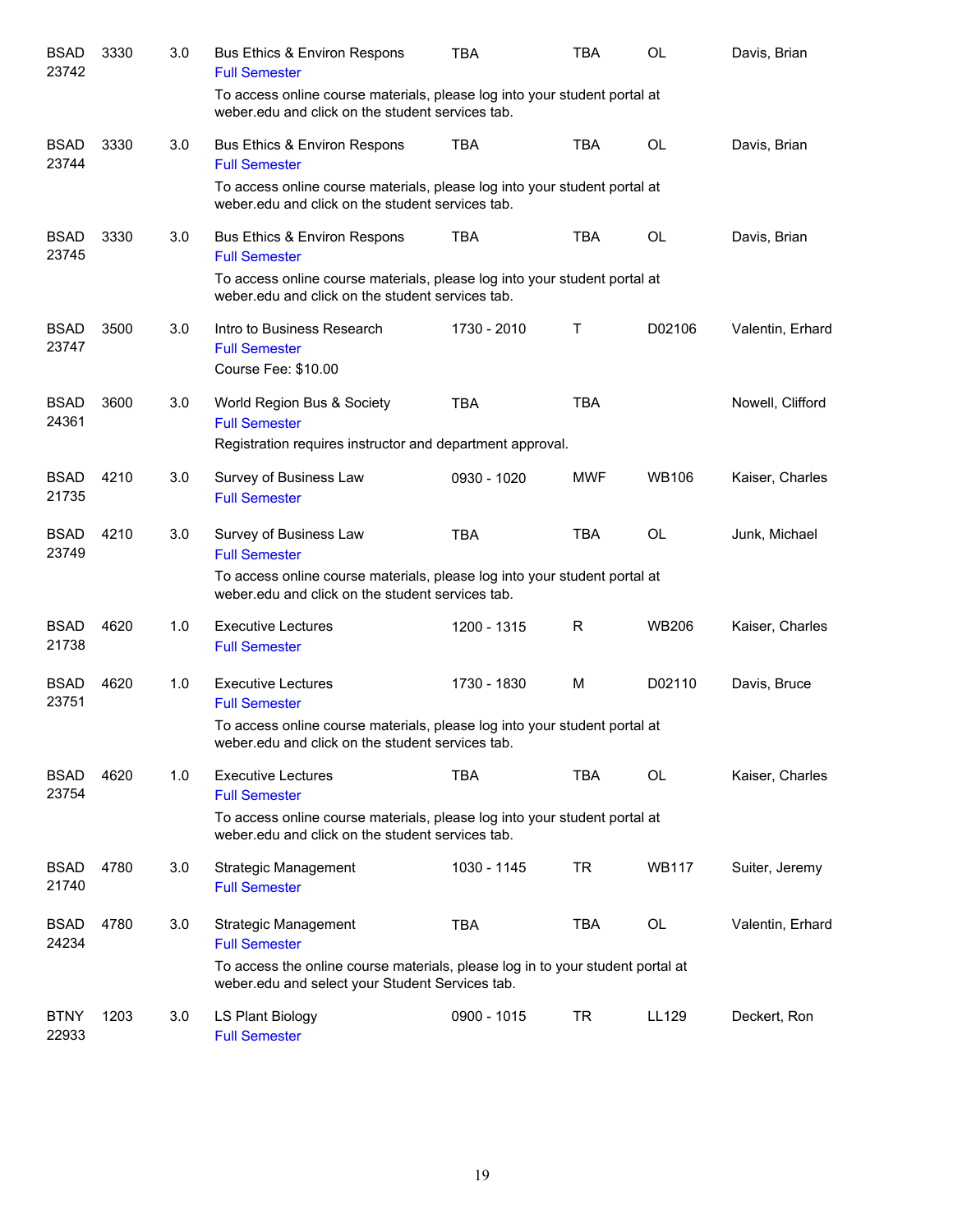| <b>BTNY</b><br>23372 | 1203 | 3.0 | LS Plant Biology<br><b>Full Semester</b>                                                                                                                                                                                                                                                                            | <b>TBA</b>  | <b>TBA</b> | <b>OL</b>    | Harley, Suzanne   |
|----------------------|------|-----|---------------------------------------------------------------------------------------------------------------------------------------------------------------------------------------------------------------------------------------------------------------------------------------------------------------------|-------------|------------|--------------|-------------------|
|                      |      |     | To access online course materials, log into your student<br>portal at weber.edu and select the student services tab.                                                                                                                                                                                                |             |            |              |                   |
| <b>BTNY</b><br>23367 | 1303 | 3.0 | CEL LS Plants in Human Affairs<br><b>Full Semester</b>                                                                                                                                                                                                                                                              | 1230 - 1320 | <b>MWF</b> | WW102        | Young, Susan      |
|                      |      |     | Interactive Audio/visual delivery -- EdNet<br>CEL stands for Community Engaged Learning which means that students<br>engage in meaningful community engagement that is connected to specific<br>course objectives. See http://www.weber.edu/ccel/cel-designation.html for a full<br>list of CEL designated courses. |             |            |              |                   |
| <b>BTNY</b><br>23368 | 1303 | 3.0 | CEL LS Plants in Human Affairs<br><b>Full Semester</b>                                                                                                                                                                                                                                                              | 1230 - 1320 | <b>MWF</b> | <b>HC014</b> | Young, Susan      |
|                      |      |     | CEL stands for Community Engaged Learning which means that students<br>engage in meaningful community engagement that is connected to specific<br>course objectives. See http://www.weber.edu/ccel/cel-designation.html for a full<br>list of CEL designated courses.                                               |             |            |              |                   |
| <b>BTNY</b><br>23374 | 1303 | 3.0 | LS Plants in Human Affairs<br><b>Full Semester</b>                                                                                                                                                                                                                                                                  | <b>TBA</b>  | <b>TBA</b> | <b>OL</b>    | Deckert, Ron      |
|                      |      |     | To access online course materials, please log into student<br>portal at weber.edu and select your student services tab.                                                                                                                                                                                             |             |            |              |                   |
| <b>BTNY</b><br>22942 | 1403 | 3.0 | LS Environment Appreciation<br><b>Full Semester</b>                                                                                                                                                                                                                                                                 | 1130 - 1220 | <b>MWF</b> | LL126        | Welsh, Sonya      |
| <b>BTNY</b><br>22945 | 1403 | 4.0 | LS Environment Appreciation<br><b>Full Semester</b><br>Requires instructor approval.                                                                                                                                                                                                                                | 1130 - 1220 | <b>MWF</b> | LL126        | Welsh, Sonya      |
| <b>BTNY</b><br>22948 | 1403 | 3.0 | LS Environment Appreciation<br><b>Full Semester</b>                                                                                                                                                                                                                                                                 | 0930 - 1020 | <b>MWF</b> | LL126        | Clark, Stephen    |
| <b>BTNY</b><br>22951 | 1403 | 4.0 | LS Environment Appreciation<br><b>Full Semester</b><br>Requires instructor approval.                                                                                                                                                                                                                                | 0930 - 1020 | <b>MWF</b> | LL126        | Clark, Stephen    |
| <b>BTNY</b><br>22954 | 1403 | 3.0 | LS Environment Appreciation<br><b>Full Semester</b>                                                                                                                                                                                                                                                                 | 1730 - 2010 | W          | LL129        | Wachocki, Barbara |
| <b>BTNY</b><br>22958 | 1403 | 4.0 | LS Environment Appreciation<br><b>Full Semester</b><br>Requires instructor approval.                                                                                                                                                                                                                                | 1730 - 2010 | W          | LL129        | Wachocki, Barbara |
| <b>BTNY</b><br>22968 | 1403 | 3.0 | LS Environment Appreciation<br><b>Full Semester</b>                                                                                                                                                                                                                                                                 | 1200 - 1315 | <b>TR</b>  | LL126        | Hoven, Heidi      |
| <b>BTNY</b><br>22971 | 1403 | 4.0 | LS Environment Appreciation<br><b>Full Semester</b><br>Requires instructor approval.                                                                                                                                                                                                                                | 1200 - 1315 | <b>TR</b>  | LL126        | Hoven, Heidi      |
| <b>BTNY</b><br>23365 | 1403 | 3.0 | LS Environment Appreciation<br><b>Full Semester</b>                                                                                                                                                                                                                                                                 | 1730 - 2010 | R          | D02111       | Davis, David      |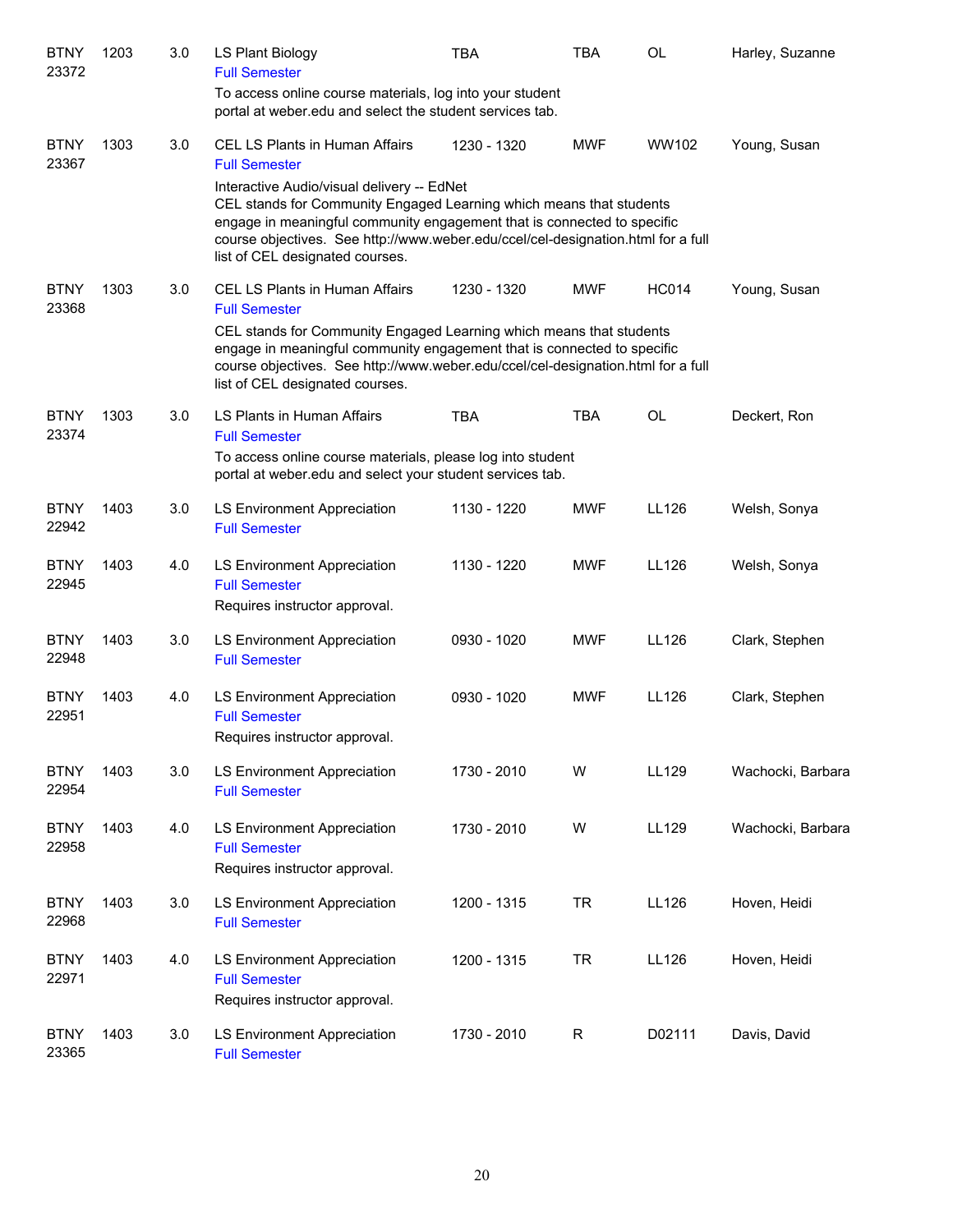| <b>BTNY</b><br>22972 | 2104 | 4.0 | Plant Form and Function<br><b>Full Semester</b><br>\$20 lab fee. Lab is Wednesdays and Fridays.                                                                                               | 0830 - 1020<br>0830 - 1020 | M<br><b>WF</b>          | <b>SL421</b><br><b>SL421</b> | Harley, Suzanne   |
|----------------------|------|-----|-----------------------------------------------------------------------------------------------------------------------------------------------------------------------------------------------|----------------------------|-------------------------|------------------------------|-------------------|
| <b>BTNY</b><br>22982 | 2114 | 4.0 | <b>Evolutionary Survey of Plants</b><br><b>Full Semester</b><br>\$20 lab fee. Lab is on Wednesdays and Fridays.                                                                               | 1030 - 1220<br>1030 - 1220 | M<br><b>WF</b>          | <b>SL421</b><br><b>SL421</b> | Clark, Stephen    |
| <b>BTNY</b><br>22987 | 2121 | 1.0 | <b>Career Planning for Botanists</b><br><b>Full Semester</b>                                                                                                                                  | 1330 - 1420                | W                       | <b>SL424</b>                 | Wachocki, Barbara |
| <b>BTNY</b><br>22992 | 2303 | 3.0 | Ethnobotany<br><b>Full Semester</b>                                                                                                                                                           | 0900 - 1015                | <b>TR</b>               | <b>SL424</b>                 | Clark, Stephen    |
| <b>BTNY</b><br>23051 | 2413 | 3.0 | Natural Resource Management<br><b>Full Semester</b>                                                                                                                                           | 1330 - 1610                | F                       | <b>SL424</b>                 | Davis, David      |
| <b>BTNY</b><br>23058 | 2600 | 1.0 | Laboratory Safety<br><b>Full Semester</b>                                                                                                                                                     | 1230 - 1320                | M                       | LL129                        | Wachocki, Barbara |
| <b>BTNY</b><br>23060 | 3105 | 5.0 | Anatomy/Morphology Vasc Plants<br><b>Full Semester</b><br>\$20 lab fee. Lab: Mondays and Wednesdays from 2:30-4:20<br>Prerequisite: BTNY 2104                                                 | 0930 - 1020<br>1430 - 1620 | <b>MWF</b><br><b>MW</b> | <b>SL424</b><br><b>SL424</b> | Deckert, Ron      |
| <b>BTNY</b><br>23063 | 3303 | 3.0 | <b>Plant Genetics</b><br><b>Full Semester</b><br>Prerequisites: BTNY 2104 or MICR 2054, and CHEM 1050 or CHEM 1120 or<br>CHEM 2310, and MATH 1050 or 1080.<br>Lab: Thursdays from 8:30-10:20. | 0830 - 1020<br>0830 - 1020 | Τ<br>R                  | <b>SL421</b><br><b>SL421</b> | Harley, Suzanne   |
| <b>BTNY</b><br>23323 | 3403 | 3.0 | <b>Environment Appreciation</b><br><b>Full Semester</b><br>Prerequisite: BTNY 2104 or BTNY 2114. Cannot be repeated for lower division<br>credit (BTNY 1403).                                 | 0930 - 1020                | <b>MWF</b>              | LL126                        | Clark, Stephen    |
| <b>BTNY</b><br>23325 | 3403 | 3.0 | <b>Environment Appreciation</b><br><b>Full Semester</b><br>Prerequisite: BTNY 2104 or 2114. Cannot be repeated for lower division credit<br>(BTNY 1403).                                      | 1730 - 2010                | W                       | LL129                        | Wachocki, Barbara |
| <b>BTNY</b><br>23066 | 3454 | 4.0 | <b>Plant Ecology</b><br><b>Full Semester</b><br>Lab: Fridays from 1:30-4:20.<br>Prerequisites: BTNY 2114, and MATH 1050 or 1080.                                                              | 0830 - 0920<br>1330 - 1620 | <b>MWF</b><br>R.        | <b>SL424</b><br><b>SL424</b> | Wachocki, Barbara |
| <b>BTNY</b><br>23064 | 3504 | 4.0 | Mycology<br><b>Full Semester</b><br>\$20 lab fee. Lab: Tuesdays from 1:30-3:20<br>Prerequisites: BTNY 2104 or 2114, or MICR 2054                                                              | 1230 - 1320<br>1330 - 1520 | <b>MWF</b><br>т         | <b>SL424</b><br><b>SL424</b> | Deckert, Ron      |
| <b>BTNY</b><br>23065 | 3643 | 3.0 | Intermountain Flora<br><b>Full Semester</b><br>Prerequisite: BTNY 3624<br>Lecture: Tuesdays from 10:30-11:30<br>Lab: Tuesdays and Thursdays from 11:30-1:20                                   | 1030 - 1320<br>1130 - 1320 | Τ<br>R.                 | <b>SL424</b><br><b>SL424</b> | Clark, Stephen    |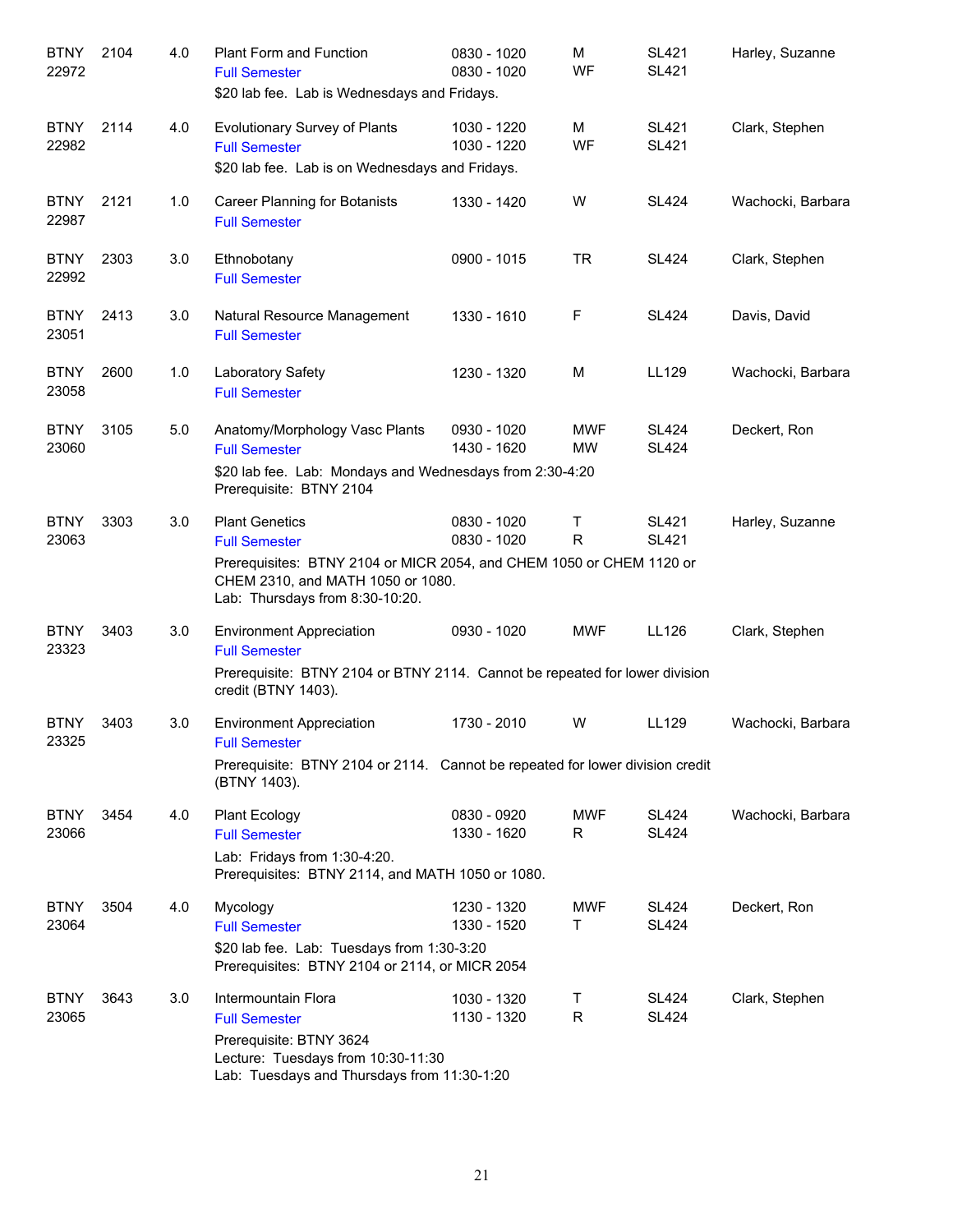| <b>BTNY</b><br>23641 | 4570 | 3.0 | Sec Science Teaching Methods<br><b>Full Semester</b>                           | 1630 - 1920 | W          | LL230 | Johnston, Adam    |
|----------------------|------|-----|--------------------------------------------------------------------------------|-------------|------------|-------|-------------------|
| <b>BTNY</b><br>21905 | 4800 | 2.0 | Individual Research<br><b>Full Semester</b>                                    | <b>TBA</b>  | <b>TBA</b> |       | Wachocki, Barbara |
| <b>BTNY</b><br>21908 | 4800 | 2.0 | Individual Research<br><b>Full Semester</b>                                    | <b>TBA</b>  | <b>TBA</b> |       | Deckert, Ron      |
| <b>BTNY</b><br>21910 | 4800 | 2.0 | <b>Individual Research</b><br><b>Full Semester</b>                             | <b>TBA</b>  | <b>TBA</b> |       | Clark, Stephen    |
| <b>BTNY</b><br>21911 | 4800 | 2.0 | Individual Research<br><b>Full Semester</b>                                    | <b>TBA</b>  | <b>TBA</b> |       | Harley, Suzanne   |
| <b>BTNY</b><br>21912 | 4830 | 2.0 | Readings In Botany<br><b>Full Semester</b>                                     | <b>TBA</b>  | <b>TBA</b> |       | Wachocki, Barbara |
| <b>BTNY</b><br>21915 | 4830 | 2.0 | Readings In Botany<br><b>Full Semester</b>                                     | <b>TBA</b>  | TBA        |       | Deckert, Ron      |
| <b>BTNY</b><br>21932 | 4830 | 2.0 | Readings In Botany<br><b>Full Semester</b>                                     | <b>TBA</b>  | <b>TBA</b> |       | Clark, Stephen    |
| <b>BTNY</b><br>21933 | 4830 | 2.0 | Readings In Botany<br><b>Full Semester</b>                                     | <b>TBA</b>  | <b>TBA</b> |       | Harley, Suzanne   |
| <b>BTNY</b><br>22537 | 4840 | 2.0 | Thesis Readings<br><b>Full Semester</b>                                        | <b>TBA</b>  | <b>TBA</b> |       | Wachocki, Barbara |
| <b>BTNY</b><br>22538 | 4840 | 2.0 | <b>Thesis Readings</b><br><b>Full Semester</b>                                 | <b>TBA</b>  | <b>TBA</b> |       | Deckert, Ron      |
| <b>BTNY</b><br>22539 | 4840 | 2.0 | <b>Thesis Readings</b><br><b>Full Semester</b>                                 | <b>TBA</b>  | <b>TBA</b> |       | Clark, Stephen    |
| <b>BTNY</b><br>22540 | 4840 | 2.0 | <b>Thesis Readings</b><br><b>Full Semester</b>                                 | <b>TBA</b>  | <b>TBA</b> |       | Harley, Suzanne   |
| <b>BTNY</b><br>22541 | 4850 | 2.0 | Thesis Research<br><b>Full Semester</b>                                        | <b>TBA</b>  | TBA        |       | Wachocki, Barbara |
| <b>BTNY</b><br>22542 | 4850 | 2.0 | Thesis Research<br><b>Full Semester</b>                                        | <b>TBA</b>  | <b>TBA</b> |       | Deckert, Ron      |
| <b>BTNY</b><br>22544 | 4850 | 2.0 | Thesis Research<br><b>Full Semester</b>                                        | <b>TBA</b>  | <b>TBA</b> |       | Clark, Stephen    |
| <b>BTNY</b><br>22545 | 4850 | 2.0 | Thesis Research<br><b>Full Semester</b>                                        | <b>TBA</b>  | <b>TBA</b> |       | Harley, Suzanne   |
| <b>BTNY</b><br>23332 | 4890 | 1.0 | Co-op Work Experience<br><b>Full Semester</b><br>Requires instructor approval. | <b>TBA</b>  | <b>TBA</b> |       | Wachocki, Barbara |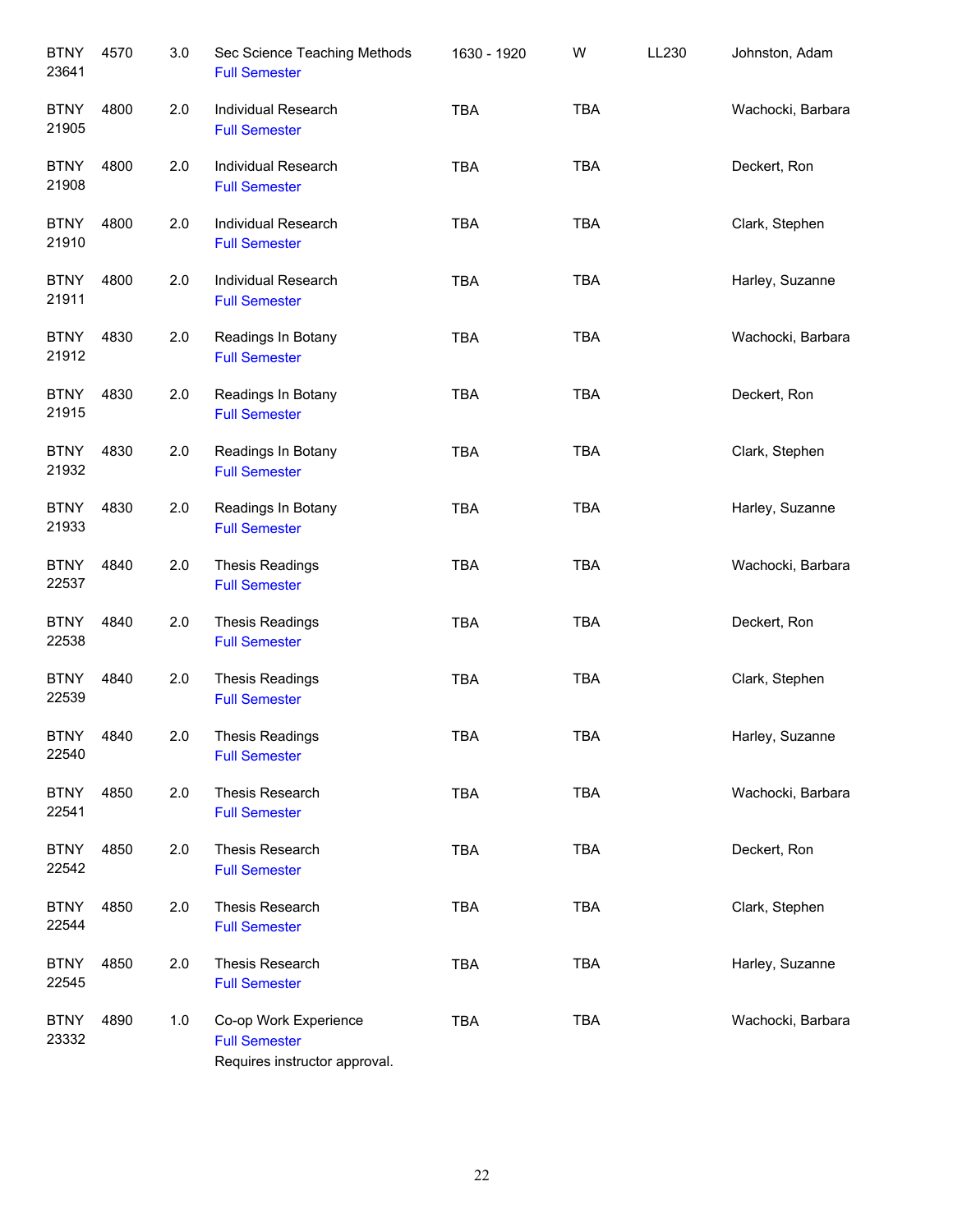| <b>BTNY</b><br>23333 | 4890 | 2.0 | Co-op Work Experience<br><b>Full Semester</b><br>Requires instructor approval.                                                                                                                  | <b>TBA</b>                 | <b>TBA</b>             |                | Wachocki, Barbara |
|----------------------|------|-----|-------------------------------------------------------------------------------------------------------------------------------------------------------------------------------------------------|----------------------------|------------------------|----------------|-------------------|
| <b>BTNY</b><br>23335 | 4890 | 3.0 | Co-op Work Experience<br><b>Full Semester</b><br>Requires instructor approval.                                                                                                                  | <b>TBA</b>                 | <b>TBA</b>             |                | Wachocki, Barbara |
| <b>BTNY</b><br>23337 | 4890 | 4.0 | Co-op Work Experience<br><b>Full Semester</b><br>Requires instructor approval.                                                                                                                  | <b>TBA</b>                 | <b>TBA</b>             |                | Wachocki, Barbara |
| <b>BTNY</b><br>23340 | 4890 | 5.0 | Co-op Work Experience<br><b>Full Semester</b><br>Requires instructor approval.                                                                                                                  | <b>TBA</b>                 | <b>TBA</b>             |                | Wachocki, Barbara |
| <b>BTNY</b><br>23342 | 4890 | 6.0 | Co-op Work Experience<br><b>Full Semester</b><br>Requires instructor approval.                                                                                                                  | <b>TBA</b>                 | <b>TBA</b>             |                | Wachocki, Barbara |
| <b>BTNY</b><br>22550 | 4970 | 2.0 | <b>Botany Thesis</b><br><b>Full Semester</b>                                                                                                                                                    | <b>TBA</b>                 | <b>TBA</b>             |                | Wachocki, Barbara |
| <b>BTNY</b><br>22552 | 4970 | 2.0 | <b>Botany Thesis</b><br><b>Full Semester</b>                                                                                                                                                    | <b>TBA</b>                 | <b>TBA</b>             |                | Deckert, Ron      |
| <b>BTNY</b><br>22553 | 4970 | 2.0 | <b>Botany Thesis</b><br><b>Full Semester</b>                                                                                                                                                    | <b>TBA</b>                 | <b>TBA</b>             |                | Clark, Stephen    |
| <b>BTNY</b><br>22554 | 4970 | 2.0 | <b>Botany Thesis</b><br><b>Full Semester</b>                                                                                                                                                    | <b>TBA</b>                 | <b>TBA</b>             |                | Harley, Suzanne   |
| <b>BTNY</b><br>23070 | 4980 | 3.0 | <b>Portfolio Summative Assess</b><br><b>Full Semester</b><br>Prerequisite: Completion of or concurrent enrollment in courses needed to meet<br>the minimum requirements for a degree in Botany. | 1330 - 1610                | м                      | <b>SL421</b>   | Wachocki, Barbara |
| <b>BTNY</b><br>23076 | 4990 | 1.0 | Seminar in Botany<br><b>Full Semester</b><br>Prerequisite: Completion of or concurrent enrollment in courses needed to meet<br>the minimum requirements for a degree in Botany.                 | 1200 - 1250                | R                      | <b>SL421</b>   | Harley, Suzanne   |
| <b>CEET</b><br>20005 | 1110 | 2.0 | <b>Basic Electronics</b><br><b>Full Semester</b><br>Course Fee: \$20.00                                                                                                                         | 1430 - 1620<br>1430 - 1620 | W<br>W                 | B4401<br>B4416 | Ballard, Michael  |
| <b>CEET</b><br>20006 | 1110 | 2.0 | <b>Basic Electronics</b><br><b>Full Semester</b><br>Course Fee: \$20.00                                                                                                                         | 1730 - 1920<br>1730 - 1920 | W<br>W                 | B4401<br>B4416 | Andreasen, Kevin  |
| <b>CEET</b><br>20007 | 1130 | 4.0 | <b>Digital Systems</b><br><b>Full Semester</b><br>Course Fee: \$30.00                                                                                                                           | 0830 - 1020<br>0830 - 1020 | <b>MW</b><br><b>MW</b> | B4401<br>B4416 | Chiou, Fred       |
| <b>CEET</b><br>22147 | 1850 | 4.0 | <b>Industrial Electronics</b><br><b>Full Semester</b><br>Course Fee: \$30.00                                                                                                                    | 1230 - 1420<br>1230 - 1420 | <b>MW</b><br><b>MW</b> | B4401<br>B4416 | Andreasen, Kevin  |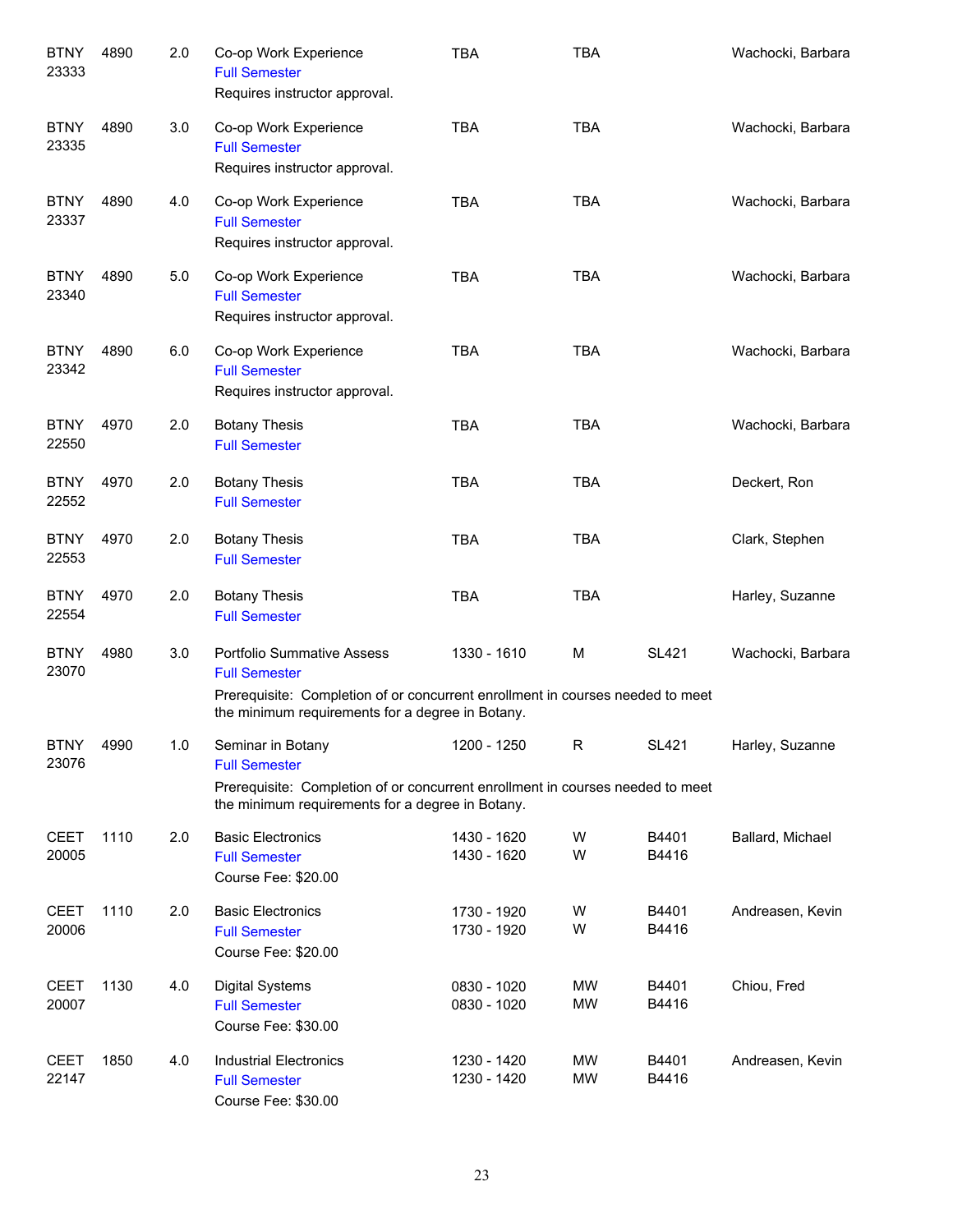| <b>CEET</b><br>20008 | 2110 | 4.0 | Semiconductor Circuits<br><b>Full Semester</b><br>Course Fee: \$30.00                                                                | 1030 - 1220<br>1030 - 1220 | <b>MW</b><br><b>MW</b> | B4411<br>B4416 | Hearn, Christian  |
|----------------------|------|-----|--------------------------------------------------------------------------------------------------------------------------------------|----------------------------|------------------------|----------------|-------------------|
| <b>CEET</b><br>20009 | 2120 | 4.0 | Power and Motors<br><b>Full Semester</b><br>Course Fee: \$30.00                                                                      | 1730 - 1920                | <b>TR</b>              | B4401          | Jenkins, Brady    |
| <b>CEET</b><br>20010 | 2170 | 3.0 | <b>Industrial Controls</b><br><b>Full Semester</b><br>Course Fee: \$30.00                                                            | 0830 - 0950                | <b>MW</b>              | B4406          | McCulley, Julanne |
| <b>CEET</b><br>20011 | 3010 | 4.0 | <b>Circuit Analysis</b><br><b>Full Semester</b><br>Course Fee: \$30.00                                                               | 0830 - 1020<br>0830 - 1020 | MW<br><b>MW</b>        | B4420<br>B4411 | Hearn, Christian  |
| <b>CEET</b><br>20012 | 3040 | 4.0 | Instrumentation and Measuremen<br><b>Full Semester</b><br>Course Fee: \$30.00                                                        | 0830 - 1020                | <b>TR</b>              | B4411          | McCulley, Julanne |
| <b>CEET</b><br>21122 | 3060 | 4.0 | <b>Real-Time Embedded Controllers</b><br><b>Full Semester</b><br>Course Fee: \$30.00                                                 | 1030 - 1220<br>1030 - 1220 | <b>MW</b><br><b>MW</b> | B4401<br>B4418 | Chiou, Fred       |
| <b>CEET</b><br>20013 | 4010 | 2.0 | Senior Project I<br><b>Full Semester</b><br>Course Fee: \$20.00                                                                      | 1230 - 1320                | R                      | B4417          | Chiou, Fred       |
| <b>CEET</b><br>20015 | 4030 | 4.0 | <b>Controls and Systems</b><br><b>Full Semester</b><br>Course Fee: \$30.00                                                           | 1030 - 1220<br>1030 - 1220 | <b>TR</b><br><b>TR</b> | B4420<br>B4411 | Hearn, Christian  |
| <b>CEET</b><br>20016 | 4090 | 3.0 | Systems Design and Engineering<br><b>Full Semester</b><br>Course Fee: \$30.00                                                        | 0830 - 0950<br>0830 - 0950 | <b>TR</b><br><b>TR</b> | B4401<br>B4420 | Chiou, Fred       |
| CEET<br>20017        | 4890 | 2.0 | Co-op Work Experience<br><b>Full Semester</b>                                                                                        | 1330 - 1420                | T                      | B4421          | Hearn, Christian  |
| <b>CEET</b><br>20018 | 4900 | 4.0 | <b>Special Topics</b><br><b>Full Semester</b><br>Course Fee: \$5.00 per credit hour                                                  | <b>TBA</b>                 | <b>TBA</b>             |                | McCulley, Julanne |
| <b>CES</b><br>20002  | 1148 | 0.0 | Radiology Cert. DART<br><b>Block 1</b>                                                                                               | 0900 - 1300                | $\mathbf S$            | MH480          | Costley, Shelly   |
| <b>CES</b><br>20003  | 1148 | 0.0 | Radiology Cert. DART<br><b>Block 1</b>                                                                                               | 0900 - 1300                | ${\mathsf S}$          | MH             | Alexander, Susan  |
| <b>CHEM</b><br>20291 | 1010 | 3.0 | PS Introductory Chemistry<br><b>Full Semester</b>                                                                                    | 0930 - 1020                | <b>MWF</b>             | <b>LL122</b>   | Campbell, Carol   |
| <b>CHEM</b><br>20292 | 1010 | 3.0 | PS Introductory Chemistry<br><b>Full Semester</b><br>This is a HYBRID class, meaning that it will be taught face to face and ONLINE. | 1800 - 1850                | $\mathsf R$            | LL123          | Campbell, Carol   |
| <b>CHEM</b><br>20965 | 1010 | 3.0 | PS Introductory Chemistry<br><b>Full Semester</b>                                                                                    | 0900 - 1015                | <b>TR</b>              | <b>HC014</b>   | Hartman, Laird    |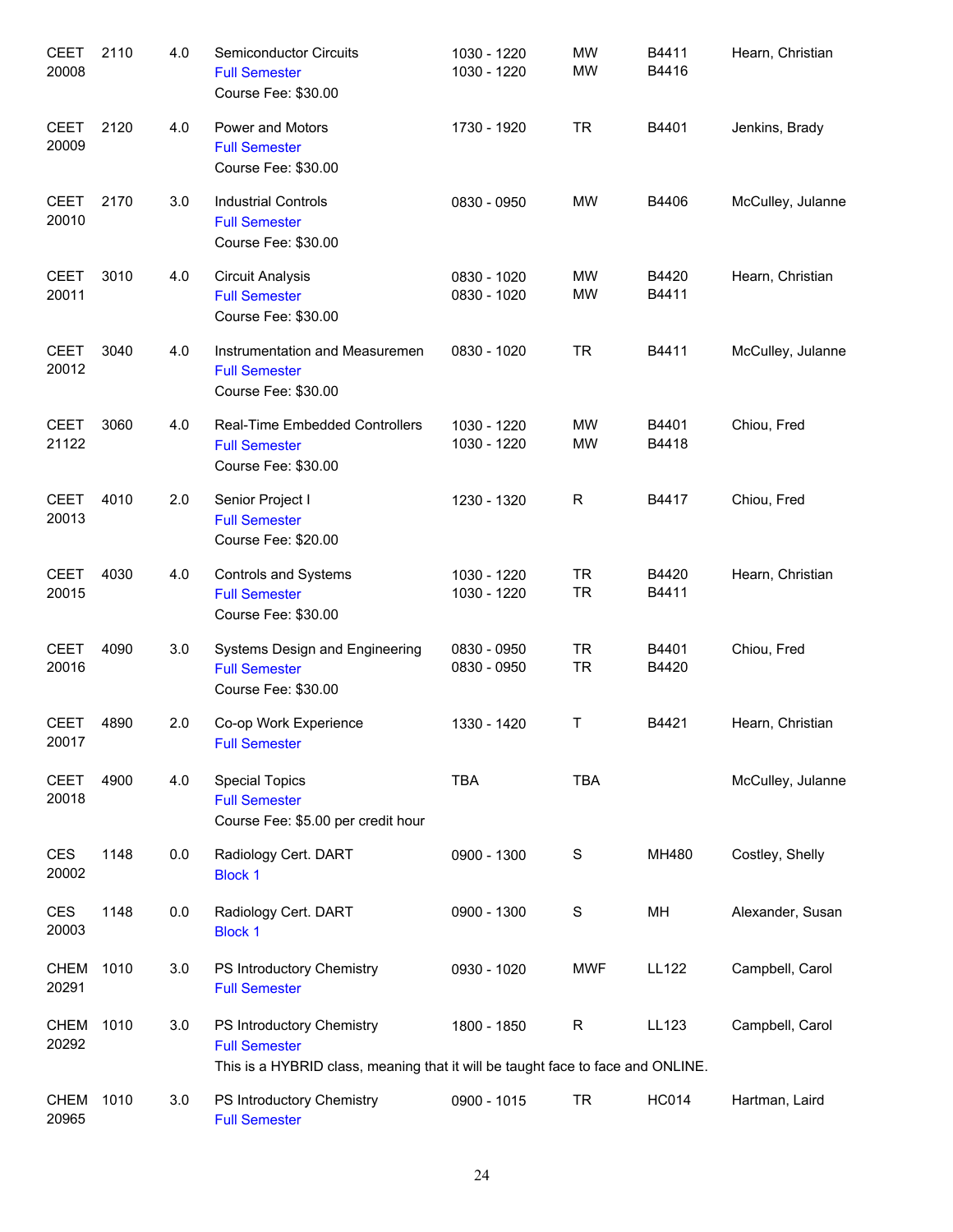| <b>CHEM</b><br>20967 | 1010  | 3.0 | PS Introductory Chemistry<br><b>Full Semester</b><br>Interactive Audio/Visual delivery--EdNet.                                                                                                                                                   | 0900 - 1015 | <b>TR</b>    | WW102        | Hartman, Laird         |
|----------------------|-------|-----|--------------------------------------------------------------------------------------------------------------------------------------------------------------------------------------------------------------------------------------------------|-------------|--------------|--------------|------------------------|
| <b>CHEM</b><br>20968 | 1010  | 3.0 | PS Introductory Chemistry<br><b>Full Semester</b><br>Interactive Audio/Visual delivery--EdNet.                                                                                                                                                   | 0900 - 1015 | <b>TR</b>    | <b>MW</b>    | Hartman, Laird         |
| <b>CHEM</b><br>20973 | 1010  | 3.0 | PS Introductory Chemistry<br><b>Full Semester</b>                                                                                                                                                                                                | 1730 - 2010 | W            | D02301       | Albrecht, Brian        |
| <b>CHEM</b><br>20990 | 1010  | 3.0 | PS Introductory Chemistry<br><b>Full Semester</b><br>To access online course materials, please log in to your student portal at<br>weber.edu and select your Student Services tab.                                                               | <b>TBA</b>  | <b>TBA</b>   | OL           | Paustenbaugh, Michelle |
|                      |       |     | This course is team taught by Dr. Paustenbaugh and Dr. Campbell.                                                                                                                                                                                 |             |              |              |                        |
| <b>CHEM</b><br>20991 | 1010  | 3.0 | PS Introductory Chemistry<br><b>Full Semester</b><br>To access online course materials, please log in to your student portal at                                                                                                                  | <b>TBA</b>  | <b>TBA</b>   | <b>OL</b>    | Davidson, Charles      |
|                      |       |     | weber.edu and select your Student Services tab.<br>This course is team taught by Dr. Davidson and Dr. Davidson                                                                                                                                   |             |              |              |                        |
| <b>CHEM</b><br>21809 | 1010  | 3.0 | PS Introductory Chemistry<br><b>Full Semester</b>                                                                                                                                                                                                | 1630 - 1720 | M            | D02301       | Davidson, Charles      |
|                      |       |     | This is a HYBRID class, meaning that it will be taught face to face and ONLINE.                                                                                                                                                                  |             |              |              |                        |
| <b>CHEM</b><br>20293 | 1050  | 5.0 | PS Intro Gen, Organic, & Bio<br><b>Full Semester</b><br>Course Fee: \$30.00<br>You MUST register for a lab with this class.                                                                                                                      | 1030 - 1120 | <b>MTWF</b>  | <b>LL122</b> | Walker, Edward         |
| <b>CHEM</b><br>20992 | 1050  | 5.0 | PS Intro Gen, Organic, & Bio<br><b>Full Semester</b><br>To access online course materials, please log in to your student portal at                                                                                                               | <b>TBA</b>  | <b>TBA</b>   | <b>OL</b>    | Seager, Spencer        |
|                      |       |     | weber.edu and select your Student Services tab.<br>You MUST register for lab CRN 20993.<br>This course is team taught by Dr. Seager and Dr. Slabaugh.                                                                                            |             |              |              |                        |
| <b>CHEM</b><br>20294 | 1050L | 0.0 | Lab<br><b>Full Semester</b>                                                                                                                                                                                                                      | 0900 - 1150 | R            | <b>SL526</b> | Walker, Edward         |
| <b>CHEM</b><br>20295 | 1050L | 0.0 | Lab<br><b>Full Semester</b>                                                                                                                                                                                                                      | 0900 - 1150 | $\mathsf{R}$ | <b>SL527</b> | Walker, Edward         |
| <b>CHEM</b><br>20993 | 1050L | 0.0 | Lab<br><b>Full Semester</b>                                                                                                                                                                                                                      | <b>TBA</b>  | <b>TBA</b>   | OL           | Seager, Spencer        |
|                      |       |     | To access online course materials, please log in to your student portal at<br>weber.edu and select your Student Services tab.<br>This Lab is ONLY for those registered for CRN 20992.<br>This lab is team taught by Dr. Seager and Dr. Slabaugh. |             |              |              |                        |
| <b>CHEM</b><br>24688 | 1050L | 0.0 | Lab<br><b>Full Semester</b>                                                                                                                                                                                                                      | 1330 - 1620 | M            | <b>SL527</b> | Walker, Edward         |
| <b>CHEM</b><br>20296 | 1110  | 5.0 | PS Elementary Chemistry<br><b>Full Semester</b><br>Course Fee: \$30.00<br>You MUST register for a lab with this class.                                                                                                                           | 0830 - 0920 | <b>MWRF</b>  | EH229        | Paustenbaugh, Michelle |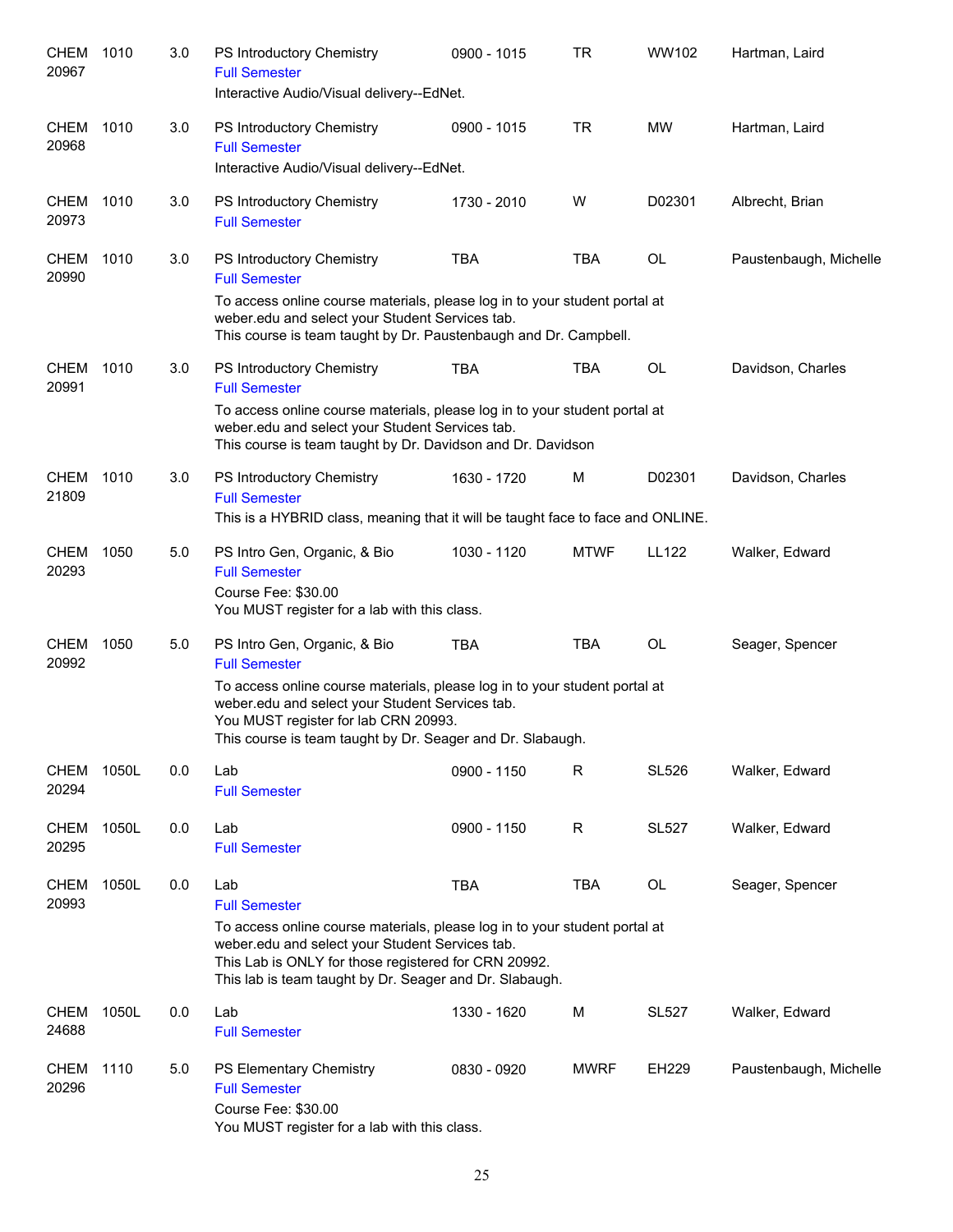| <b>CHEM</b><br>20995 | 1110  | 5.0 | PS Elementary Chemistry<br><b>Full Semester</b>                                                                                                                                                                                                  | TBA         | TBA        | OL           | Seager, Spencer |
|----------------------|-------|-----|--------------------------------------------------------------------------------------------------------------------------------------------------------------------------------------------------------------------------------------------------|-------------|------------|--------------|-----------------|
|                      |       |     | To access online course materials, please log in to your student portal at<br>weber.edu and select your Student Services tab.<br>You MUST register for lab CRN 20992.<br>This course is team taught by Dr. Seager and Dr. Slabaugh.              |             |            |              |                 |
| <b>CHEM</b><br>20997 | 1110  | 5.0 | PS Elementary Chemistry<br><b>Full Semester</b>                                                                                                                                                                                                  | <b>TBA</b>  | <b>TBA</b> | <b>OL</b>    | Johnson, Todd   |
|                      |       |     | To access online course materials, please log in to your student portal at<br>weber.edu and select your Student Services tab.<br>You MUST register for lab CRN 20998.<br>This course is team taught by Dr. Johnson and Dr. Lippet.               |             |            |              |                 |
| CHEM<br>20297        | 1110L | 0.0 | Lab<br><b>Full Semester</b>                                                                                                                                                                                                                      | 0900 - 1150 | Τ          | <b>SL526</b> | Johnson, Todd   |
| <b>CHEM</b><br>20298 | 1110L | 0.0 | Lab<br><b>Full Semester</b>                                                                                                                                                                                                                      | 0900 - 1150 | Τ          | <b>SL527</b> | Johnson, Todd   |
| <b>CHEM</b><br>20299 | 1110L | 0.0 | Lab<br><b>Full Semester</b>                                                                                                                                                                                                                      | 1330 - 1620 | W          | <b>SL526</b> | Campbell, Carol |
| <b>CHEM</b><br>20300 | 1110L | 0.0 | Lab<br><b>Full Semester</b>                                                                                                                                                                                                                      | 1330 - 1620 | W          | <b>SL527</b> | Campbell, Carol |
| <b>CHEM</b><br>20996 | 1110L | 0.0 | Lab<br><b>Full Semester</b><br>To access online course materials, please log in to your student portal at                                                                                                                                        | <b>TBA</b>  | <b>TBA</b> | <b>OL</b>    | Seager, Spencer |
|                      |       |     | weber.edu and select your Student Services tab.<br>This Lab is ONLY for those registered for CRN 20995.<br>This lab is team taught by Dr. Seager and Dr. Slabaugh.                                                                               |             |            |              |                 |
| <b>CHEM</b><br>20998 | 1110L | 0.0 | Lab<br><b>Full Semester</b>                                                                                                                                                                                                                      | <b>TBA</b>  | TBA        | <b>OL</b>    | Johnson, Todd   |
|                      |       |     | To access online course materials, please log in to your student portal at<br>weber.edu and select your Student Services tab.<br>This lab is only for those registered for CRN 20997.<br>This lab is team taught by Dr. Johnson and Dr. Lippert. |             |            |              |                 |
| <b>CHEM</b><br>20999 | 1120  | 5.0 | Elem Organic Bio-Chemistry<br><b>Full Semester</b>                                                                                                                                                                                               | <b>TBA</b>  | TBA        | <b>OL</b>    | Seager, Spencer |
|                      |       |     | To access online course materials, please log in to your student portal at<br>weber.edu and select your Student Services tab.<br>You MUST register for lab CRN 21000.<br>This course is team taught by Dr. Seager and Dr. Slabaugh.              |             |            |              |                 |
| <b>CHEM</b><br>21000 | 1120L | 0.0 | Lab<br><b>Full Semester</b>                                                                                                                                                                                                                      | <b>TBA</b>  | TBA        | OL           | Seager, Spencer |
|                      |       |     | To access online course materials, please log in to your student portal at<br>weber.edu and select your Student Services tab.<br>This lab is ONLY for those registered for CRN 20999.<br>This lab is team taught by Dr. Seager and Dr. Slabaugh. |             |            |              |                 |
| <b>CHEM</b><br>20301 | 1200  | 3.0 | Preparation for College Chem<br><b>Full Semester</b>                                                                                                                                                                                             | 0830 - 0920 | MWF        | LL123        | Campbell, Carol |
| <b>CHEM</b><br>20302 | 1200  | 3.0 | Preparation for College Chem<br><b>Full Semester</b>                                                                                                                                                                                             | 0900 - 1015 | <b>TR</b>  | LL125        | Herzog, Timothy |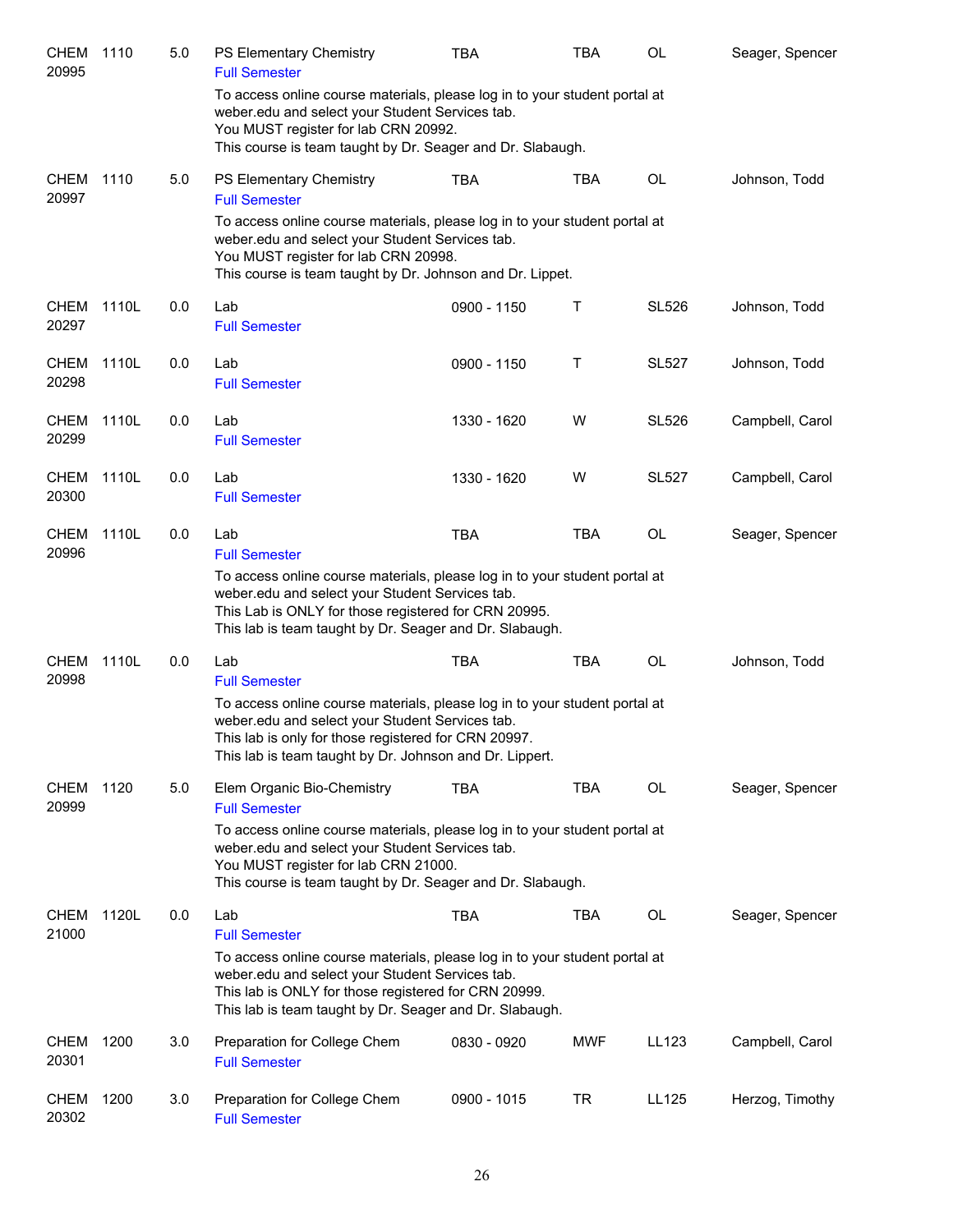| 1200  | 3.0 | Preparation for College Chem<br><b>Full Semester</b>                        | 1730 - 2020                | R                                                                                                                                                                                                                                       | <b>SL540</b>                                                                                                               | Lippert, J                                                                                                                                                    |
|-------|-----|-----------------------------------------------------------------------------|----------------------------|-----------------------------------------------------------------------------------------------------------------------------------------------------------------------------------------------------------------------------------------|----------------------------------------------------------------------------------------------------------------------------|---------------------------------------------------------------------------------------------------------------------------------------------------------------|
| 1200  | 3.0 | Preparation for College Chem<br><b>Full Semester</b>                        | <b>TBA</b>                 | <b>TBA</b>                                                                                                                                                                                                                              | <b>OL</b>                                                                                                                  | Johnson, Todd                                                                                                                                                 |
|       |     |                                                                             |                            |                                                                                                                                                                                                                                         |                                                                                                                            |                                                                                                                                                               |
| 1210  | 5.0 | PS Principles of Chemistry I<br><b>Full Semester</b><br>Course Fee: \$35.00 | 0730 - 0820                | <b>MWRF</b>                                                                                                                                                                                                                             | LL126                                                                                                                      | Davidson, Charles                                                                                                                                             |
| 1210  | 5.0 | PS Principles of Chemistry I<br><b>Full Semester</b><br>Course Fee: \$35.00 | 1230 - 1320                | <b>MWRF</b>                                                                                                                                                                                                                             | <b>EH229</b>                                                                                                               | Herzog, Timothy                                                                                                                                               |
| 1210  | 5.0 | PS Principles of Chemistry I<br><b>Full Semester</b><br>Course Fee: \$35.00 | 1800 - 2050<br>1800 - 1850 | Τ<br>$\mathsf{R}$                                                                                                                                                                                                                       | LL122<br><b>LL122</b>                                                                                                      | Russell, Geoffrey                                                                                                                                             |
| 1210L | 0.0 | Lab<br><b>Full Semester</b>                                                 | 1330 - 1620                | Τ                                                                                                                                                                                                                                       | <b>SL531</b>                                                                                                               | Herzog, Timothy                                                                                                                                               |
| 1210L | 0.0 | Lab<br><b>Full Semester</b>                                                 | 1330 - 1620                | $\mathsf{T}$                                                                                                                                                                                                                            | <b>SL532</b>                                                                                                               | Herzog, Timothy                                                                                                                                               |
| 1210L | 0.0 | Lab<br><b>Full Semester</b>                                                 | 1330 - 1620                | R                                                                                                                                                                                                                                       | <b>SL531</b>                                                                                                               | Davidson, Charles                                                                                                                                             |
| 1210L | 0.0 | Lab<br><b>Full Semester</b>                                                 | 1330 - 1620                | R                                                                                                                                                                                                                                       | SL532                                                                                                                      | Davidson, Charles                                                                                                                                             |
| 1210L | 0.0 | Lab<br><b>Full Semester</b>                                                 | 1330 - 1620                | F                                                                                                                                                                                                                                       | <b>SL531</b>                                                                                                               | Campbell, Carol                                                                                                                                               |
| 1210L | 0.0 | Lab<br><b>Full Semester</b>                                                 | 1330 - 1620                | $\mathsf F$                                                                                                                                                                                                                             | <b>SL532</b>                                                                                                               | Campbell, Carol                                                                                                                                               |
| 1210L | 0.0 | Lab<br><b>Full Semester</b>                                                 | 1900 - 2150                | R                                                                                                                                                                                                                                       | <b>SL531</b>                                                                                                               | Russell, Geoffrey                                                                                                                                             |
| 1210L | 0.0 | Lab<br><b>Full Semester</b>                                                 | 1900 - 2150                | $\mathsf R$                                                                                                                                                                                                                             | <b>SL532</b>                                                                                                               | Russell, Geoffrey                                                                                                                                             |
| 1210L | 0.0 | Lab<br><b>Full Semester</b>                                                 | 1330 - 1620                | M                                                                                                                                                                                                                                       | <b>SL532</b>                                                                                                               | Campbell, Carol                                                                                                                                               |
| 1220  | 5.0 | Principles of Chemistry II<br><b>Full Semester</b>                          | 1700 - 1750                | W                                                                                                                                                                                                                                       | <b>SL540</b>                                                                                                               | Berghout, Henry                                                                                                                                               |
|       |     |                                                                             |                            | weber.edu and select your Student Services tab.<br>You MUST register for a lab with this class.<br>You MUST register for a lab with this class.<br>You MUST register for a lab with this class.<br>You MUST register for lab CRN 20317. | This course is team taught by Dr. Johnson and Dr. Lippert.<br>This course is team taught by Dr. Berghout and Dr. Davidson. | To access online course materials, please log in to your student portal at<br>This is a HYBRID class, meaning that it will be taught face to face and ONLINE. |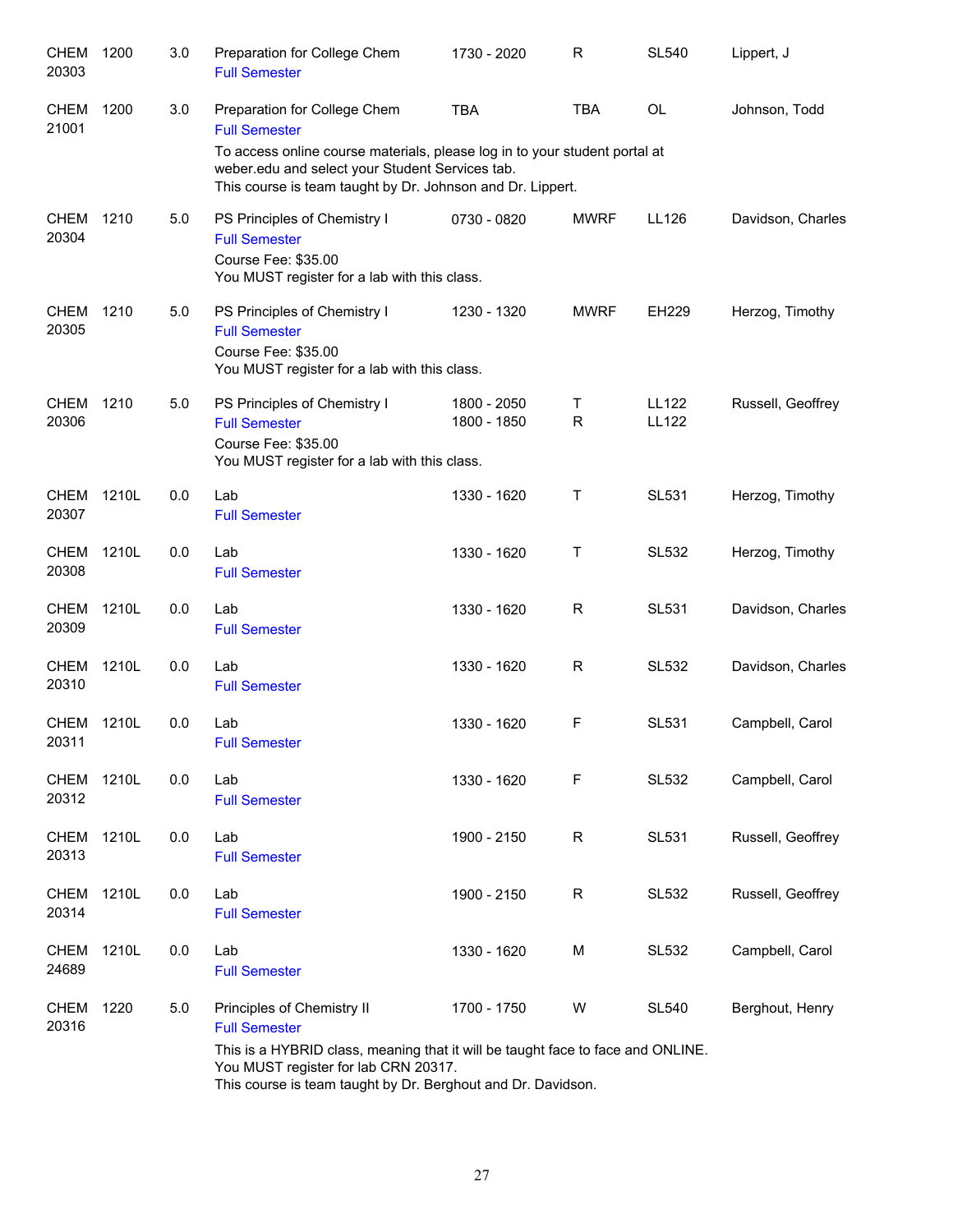| <b>CHEM</b><br>22165 | 1220  | 5.0 | Principles of Chemistry II<br><b>Full Semester</b>                                                                             | 0930 - 1020 | <b>MTWRF</b> | EH229        | Paustenbaugh, Michelle |
|----------------------|-------|-----|--------------------------------------------------------------------------------------------------------------------------------|-------------|--------------|--------------|------------------------|
|                      |       |     | Lab CRN's 20318,20319,20320,20321.<br>Firday is a recitation<br>Lab CRN's 20318,20319,20320,20321.<br>Firday is a recitation   |             |              |              |                        |
| <b>CHEM</b><br>20317 | 1220L | 0.0 | Lab<br><b>Full Semester</b>                                                                                                    | 1800 - 2050 | W            | <b>SL531</b> | Davidson, Charles      |
|                      |       |     | This lab is ONLY for those registered for CRN 20316 HYBRID CLASS.<br>This lab is team taught by Dr. Berghout and Dr. Davidson. |             |              |              |                        |
| <b>CHEM</b><br>20318 | 1220L | 0.0 | Lab<br><b>Full Semester</b>                                                                                                    | 1330 - 1620 | W            | <b>SL531</b> | Paustenbaugh, Michelle |
| <b>CHEM</b><br>20319 | 1220L | 0.0 | Lab<br><b>Full Semester</b>                                                                                                    | 1330 - 1620 | W            | <b>SL532</b> | Paustenbaugh, Michelle |
| <b>CHEM</b><br>20320 | 1220L | 0.0 | Lab<br><b>Full Semester</b>                                                                                                    | 1330 - 1620 | F            | <b>SL526</b> | Paustenbaugh, Michelle |
| CHEM<br>20324        | 2310  | 4.0 | <b>Organic Chemistry I</b><br><b>Full Semester</b><br>You MUST register for a lab with this class.                             | 0830 - 0920 | <b>MTWF</b>  | <b>LL122</b> | Davies, Don            |
| CHEM<br>20325        | 2310  | 4.0 | <b>Organic Chemistry I</b><br><b>Full Semester</b><br>You MUST registure for a lab with this class.                            | 1130 - 1220 | <b>MTWR</b>  | LL123        | Lloyd, Barry           |
| CHEM 2315<br>20329   |       | 1.0 | Organic Chemistry I Lab<br><b>Full Semester</b><br>Course Fee: \$35.00                                                         | 1330 - 1620 | Т            | <b>SL621</b> | Lloyd, Barry           |
| <b>CHEM</b><br>20331 | 2315  | 1.0 | Organic Chemistry I Lab<br><b>Full Semester</b><br>Course Fee: \$35.00                                                         | 1330 - 1620 | Т            | <b>SL626</b> | Lloyd, Barry           |
| CHEM 2315<br>20333   |       | 1.0 | Organic Chemistry I Lab<br><b>Full Semester</b><br>Course Fee: \$35.00                                                         | 1330 - 1620 | W            | SL621        | Litvinov, Dmitry       |
| CHEM 2315<br>20335   |       | 1.0 | Organic Chemistry I Lab<br><b>Full Semester</b><br>Course Fee: \$35.00                                                         | 1330 - 1620 | W            | <b>SL626</b> | Litvinov, Dmitry       |
| <b>CHEM</b><br>20338 | 2315  | 1.0 | Organic Chemistry I Lab<br><b>Full Semester</b><br>Course Fee: \$35.00                                                         | 0830 - 1120 | R            | <b>SL626</b> | Lloyd, Barry           |
| CHEM<br>20340        | 2315  | 1.0 | Organic Chemistry I Lab<br><b>Full Semester</b><br>Course Fee: \$35.00                                                         | 0830 - 1120 | R            | <b>SL621</b> | Lloyd, Barry           |
| CHEM<br>20341        | 2320  | 4.0 | Organic Chemistry II<br><b>Full Semester</b><br>You MUST registure for a lab with this class.                                  | 1130 - 1220 | <b>MTWF</b>  | <b>LL122</b> | Davies, Don            |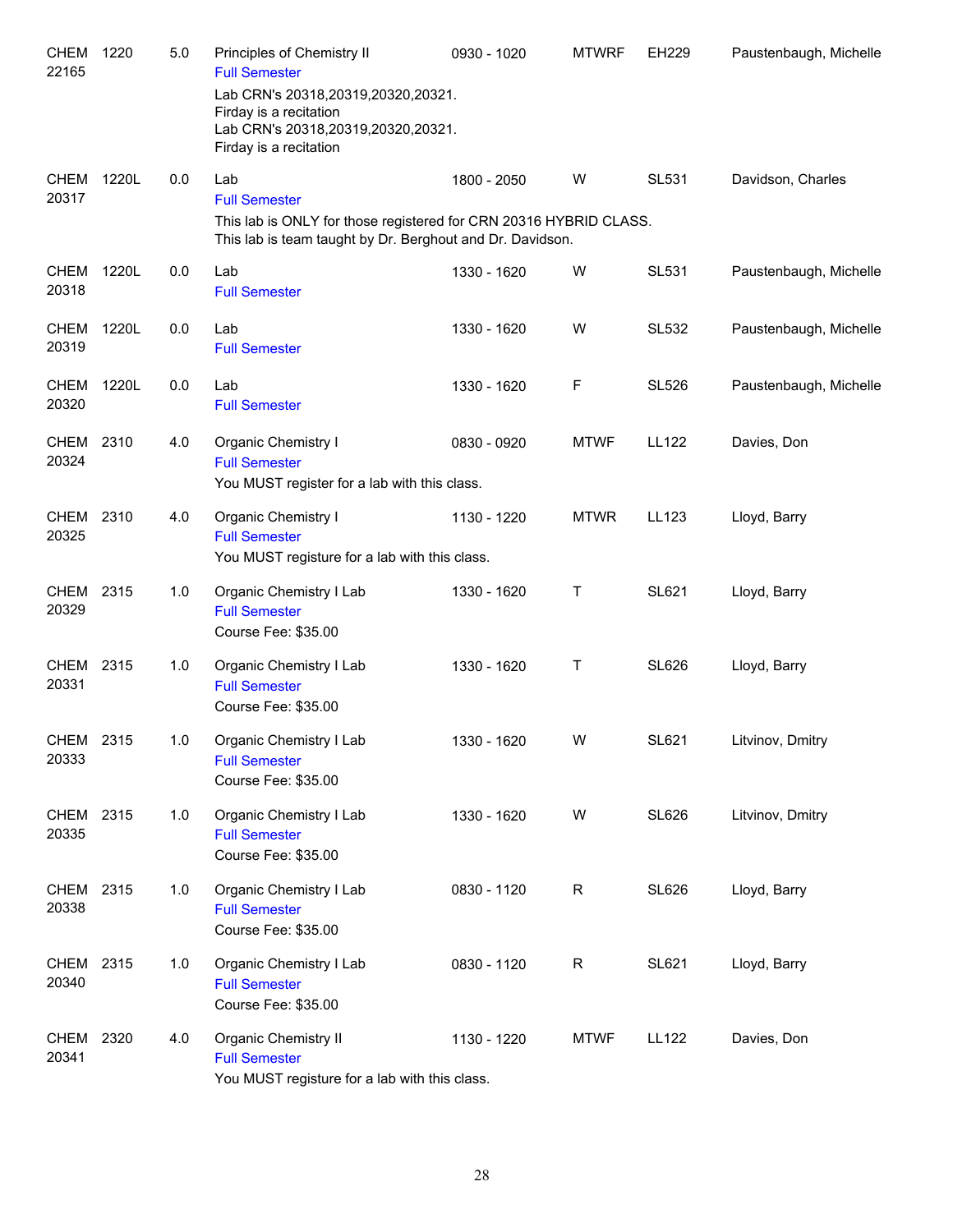| CHEM<br>20344        | 2325  | 1.0 | Organic Chemistry II Lab<br><b>Full Semester</b><br>Course Fee: \$35.00                                              | 1330 - 1620 | M           | <b>SL621</b> | Davies, Don       |
|----------------------|-------|-----|----------------------------------------------------------------------------------------------------------------------|-------------|-------------|--------------|-------------------|
| CHEM 2325<br>20345   |       | 1.0 | Organic Chemistry II Lab<br><b>Full Semester</b><br>Course Fee: \$35.00                                              | 1330 - 1620 | R           | <b>SL621</b> | Davies, Don       |
| CHEM<br>20346        | 2600  | 1.0 | Laboratory Safety<br><b>Full Semester</b>                                                                            | 1230 - 1320 | M           | LL129        | Wachocki, Barbara |
| <b>CHEM</b><br>20347 | 2890  | 1.0 | Cooperative Work Experience<br><b>Full Semester</b>                                                                  | <b>TBA</b>  | <b>TBA</b>  |              | Walker, Edward    |
| <b>CHEM</b><br>20348 | 2890  | 2.0 | Cooperative Work Experience<br><b>Full Semester</b>                                                                  | <b>TBA</b>  | <b>TBA</b>  |              | Walker, Edward    |
| CHEM 2890<br>20349   |       | 3.0 | Cooperative Work Experience<br><b>Full Semester</b>                                                                  | <b>TBA</b>  | <b>TBA</b>  |              | Walker, Edward    |
| CHEM 3000<br>20350   |       | 4.0 | Quantitative Analysis<br><b>Full Semester</b><br>Course Fee: \$25.00<br>You MUST register for a lab with this class. | 0830 - 0920 | <b>MWF</b>  | <b>SL540</b> | Lippert, J        |
| CHEM<br>20351        | 3000L | 0.0 | Lab<br><b>Full Semester</b>                                                                                          | 1330 - 1620 | W           | <b>SL525</b> | Lippert, J        |
| CHEM 3020<br>20352   |       | 1.0 | Computer Application in Chem<br><b>Full Semester</b>                                                                 | 1230 - 1320 | Τ           | <b>SL540</b> | Walker, Edward    |
| CHEM 3050<br>20353   |       | 4.0 | Instrumental Analysis<br><b>Full Semester</b><br>Course Fee: \$20.00<br>You MUST register for a lab with this class. | 1030 - 1120 | <b>MWF</b>  | <b>SL540</b> | Lippert, J        |
| CHEM<br>20354        | 3050L | 0.0 | Lab<br><b>Full Semester</b>                                                                                          | 1330 - 1620 | M           | <b>SL525</b> | Lippert, J        |
| <b>CHEM</b><br>20355 | 3050L | 0.0 | Lab<br><b>Full Semester</b>                                                                                          | 1330 - 1620 | W           | <b>SL525</b> | Lippert, J        |
| <b>CHEM</b><br>20356 | 3070  | 4.0 | <b>Biochemistry I</b><br><b>Full Semester</b><br>Course Fee: \$35.00<br>You MUST register for a lab with this class. | 1030 - 1120 | <b>MWF</b>  | <b>LL123</b> | Johnson, Todd     |
| <b>CHEM</b><br>20357 | 3070L | 0.0 | Biochem I Lab<br><b>Full Semester</b>                                                                                | 1330 - 1620 | Τ           | <b>SL527</b> | Johnson, Todd     |
| <b>CHEM</b><br>20358 | 3070L | 0.0 | Biochem I Lab<br><b>Full Semester</b>                                                                                | 1330 - 1620 | $\mathsf R$ | <b>SL527</b> | Johnson, Todd     |
| <b>CHEM</b><br>24690 | 3070L | 0.0 | Biochem I Lab<br><b>Full Semester</b>                                                                                | 1330 - 1620 | Τ           | <b>SL526</b> | Johnson, Todd     |
| <b>CHEM</b><br>20359 | 3400  | 3.0 | Molecular Symmetry & App Math<br><b>Full Semester</b>                                                                | 1030 - 1145 | <b>TR</b>   | <b>SL540</b> | Berghout, Henry   |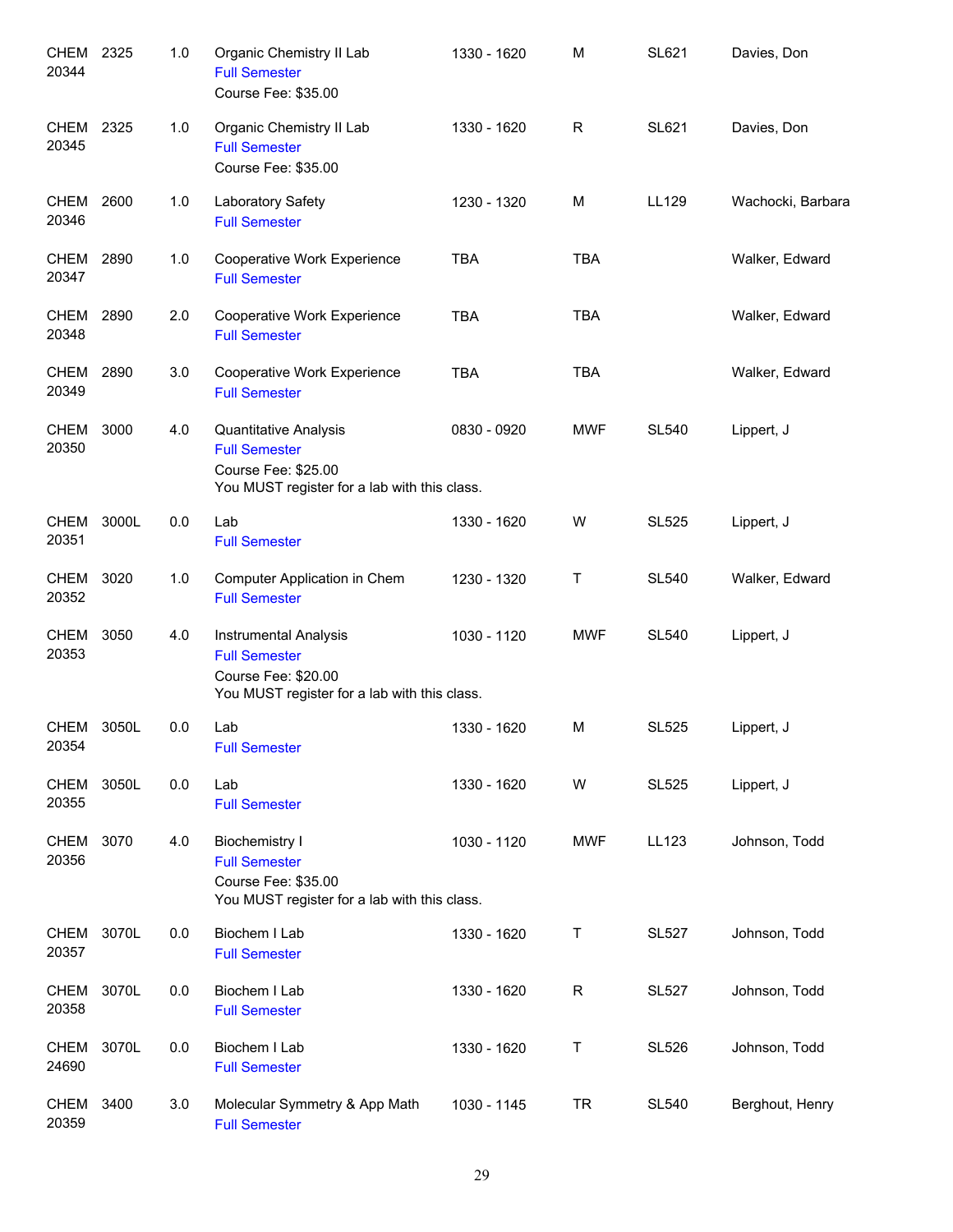| CHEM<br>20360        | 3410  | 4.0 | <b>Physical Chemistry I</b><br><b>Full Semester</b><br>Course Fee: \$10.00<br>You MUST register for a lab with this class. | 0930 - 1020 | <b>MWF</b> | <b>SL540</b> | Davidson, Charles |
|----------------------|-------|-----|----------------------------------------------------------------------------------------------------------------------------|-------------|------------|--------------|-------------------|
| CHEM<br>20361        | 3410L | 0.0 | Lab<br><b>Full Semester</b>                                                                                                | 0730 - 1020 | Τ          | <b>SL515</b> | Davidson, Charles |
| CHEM<br>20362        | 3410L | 0.0 | Lab<br><b>Full Semester</b>                                                                                                | 1330 - 1620 | Τ          | <b>SL515</b> | Davidson, Charles |
| <b>CHEM</b><br>20363 | 4570  | 3.0 | Sec Sch Sci Teaching Methods<br><b>Full Semester</b><br>Course Fee: \$10.00                                                | 1630 - 1920 | W          | LL230        | Johnston, Adam    |
| CHEM<br>20364        | 4700  | 1.0 | Special Topics in Chemistry<br><b>Full Semester</b><br>Topic: Fouier Transform NMR Spectros                                | 1330 - 1420 | R          | <b>SL540</b> | Lloyd, Barry      |
| CHEM<br>20550        | 4800  | 1.0 | Research & Independent Study<br><b>Full Semester</b><br>Course Fee: \$5.00                                                 | <b>TBA</b>  | <b>TBA</b> |              | Berghout, Henry   |
| <b>CHEM</b><br>20551 | 4800  | 2.0 | Research & Independent Study<br><b>Full Semester</b><br>Course Fee: \$5.00                                                 | <b>TBA</b>  | <b>TBA</b> |              | Berghout, Henry   |
| <b>CHEM</b><br>20552 | 4800  | 3.0 | Research & Independent Study<br><b>Full Semester</b><br>Course Fee: \$5.00                                                 | <b>TBA</b>  | <b>TBA</b> |              | Berghout, Henry   |
| <b>CHEM</b><br>20553 | 4800  | 1.0 | Research & Independent Study<br><b>Full Semester</b><br>Course Fee: \$5.00                                                 | <b>TBA</b>  | <b>TBA</b> |              | Davidson, Charles |
| <b>CHEM</b><br>20554 | 4800  | 2.0 | Research & Independent Study<br><b>Full Semester</b><br>Course Fee: \$5.00                                                 | <b>TBA</b>  | <b>TBA</b> |              | Davidson, Charles |
| CHEM<br>20555        | 4800  | 3.0 | Research & Independent Study<br><b>Full Semester</b><br>Course Fee: \$5.00                                                 | <b>TBA</b>  | <b>TBA</b> |              | Davidson, Charles |
| CHEM<br>20556        | 4800  | 1.0 | Research & Independent Study<br><b>Full Semester</b><br>Course Fee: \$5.00                                                 | <b>TBA</b>  | <b>TBA</b> |              | Davies, Don       |
| CHEM<br>20557        | 4800  | 2.0 | Research & Independent Study<br><b>Full Semester</b><br>Course Fee: \$5.00                                                 | <b>TBA</b>  | <b>TBA</b> |              | Davies, Don       |
| CHEM<br>20558        | 4800  | 3.0 | Research & Independent Study<br><b>Full Semester</b><br>Course Fee: \$5.00                                                 | <b>TBA</b>  | <b>TBA</b> |              | Davies, Don       |
| CHEM<br>20559        | 4800  | 1.0 | Research & Independent Study<br><b>Full Semester</b><br>Course Fee: \$5.00                                                 | <b>TBA</b>  | <b>TBA</b> |              | Herzog, Timothy   |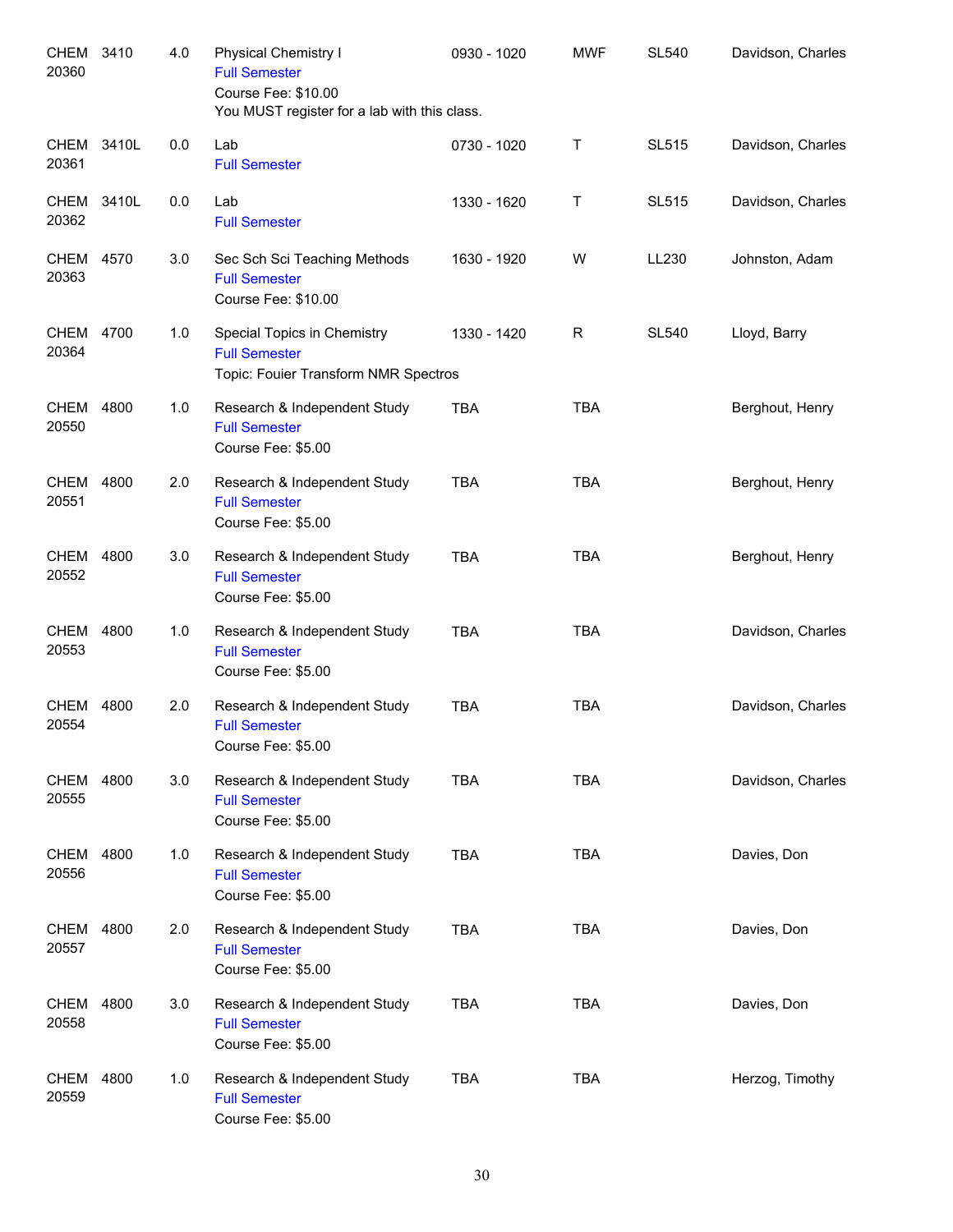| CHEM<br>20560        | 4800 | 2.0 | Research & Independent Study<br><b>Full Semester</b><br>Course Fee: \$5.00 | <b>TBA</b> | <b>TBA</b> | Herzog, Timothy        |
|----------------------|------|-----|----------------------------------------------------------------------------|------------|------------|------------------------|
| CHEM<br>20561        | 4800 | 3.0 | Research & Independent Study<br><b>Full Semester</b><br>Course Fee: \$5.00 | <b>TBA</b> | <b>TBA</b> | Herzog, Timothy        |
| CHEM<br>20562        | 4800 | 1.0 | Research & Independent Study<br><b>Full Semester</b><br>Course Fee: \$5.00 | <b>TBA</b> | <b>TBA</b> | Johnson, Todd          |
| <b>CHEM</b><br>20563 | 4800 | 2.0 | Research & Independent Study<br><b>Full Semester</b><br>Course Fee: \$5.00 | <b>TBA</b> | <b>TBA</b> | Johnson, Todd          |
| <b>CHEM</b><br>20564 | 4800 | 3.0 | Research & Independent Study<br><b>Full Semester</b><br>Course Fee: \$5.00 | <b>TBA</b> | <b>TBA</b> | Johnson, Todd          |
| <b>CHEM</b><br>20565 | 4800 | 1.0 | Research & Independent Study<br><b>Full Semester</b><br>Course Fee: \$5.00 | <b>TBA</b> | <b>TBA</b> | Lippert, J             |
| <b>CHEM</b><br>20566 | 4800 | 2.0 | Research & Independent Study<br><b>Full Semester</b><br>Course Fee: \$5.00 | <b>TBA</b> | <b>TBA</b> | Lippert, J             |
| <b>CHEM</b><br>20567 | 4800 | 3.0 | Research & Independent Study<br><b>Full Semester</b><br>Course Fee: \$5.00 | <b>TBA</b> | <b>TBA</b> | Lippert, J             |
| <b>CHEM</b><br>20568 | 4800 | 1.0 | Research & Independent Study<br><b>Full Semester</b><br>Course Fee: \$5.00 | <b>TBA</b> | <b>TBA</b> | Lloyd, Barry           |
| CHEM<br>20569        | 4800 | 2.0 | Research & Independent Study<br><b>Full Semester</b><br>Course Fee: \$5.00 | <b>TBA</b> | <b>TBA</b> | Lloyd, Barry           |
| CHEM<br>20570        | 4800 | 3.0 | Research & Independent Study<br><b>Full Semester</b><br>Course Fee: \$5.00 | <b>TBA</b> | <b>TBA</b> | Lloyd, Barry           |
| CHEM<br>20571        | 4800 | 1.0 | Research & Independent Study<br><b>Full Semester</b><br>Course Fee: \$5.00 | <b>TBA</b> | <b>TBA</b> | Paustenbaugh, Michelle |
| CHEM<br>20572        | 4800 | 2.0 | Research & Independent Study<br><b>Full Semester</b><br>Course Fee: \$5.00 | <b>TBA</b> | <b>TBA</b> | Paustenbaugh, Michelle |
| <b>CHEM</b><br>20573 | 4800 | 3.0 | Research & Independent Study<br><b>Full Semester</b><br>Course Fee: \$5.00 | <b>TBA</b> | <b>TBA</b> | Paustenbaugh, Michelle |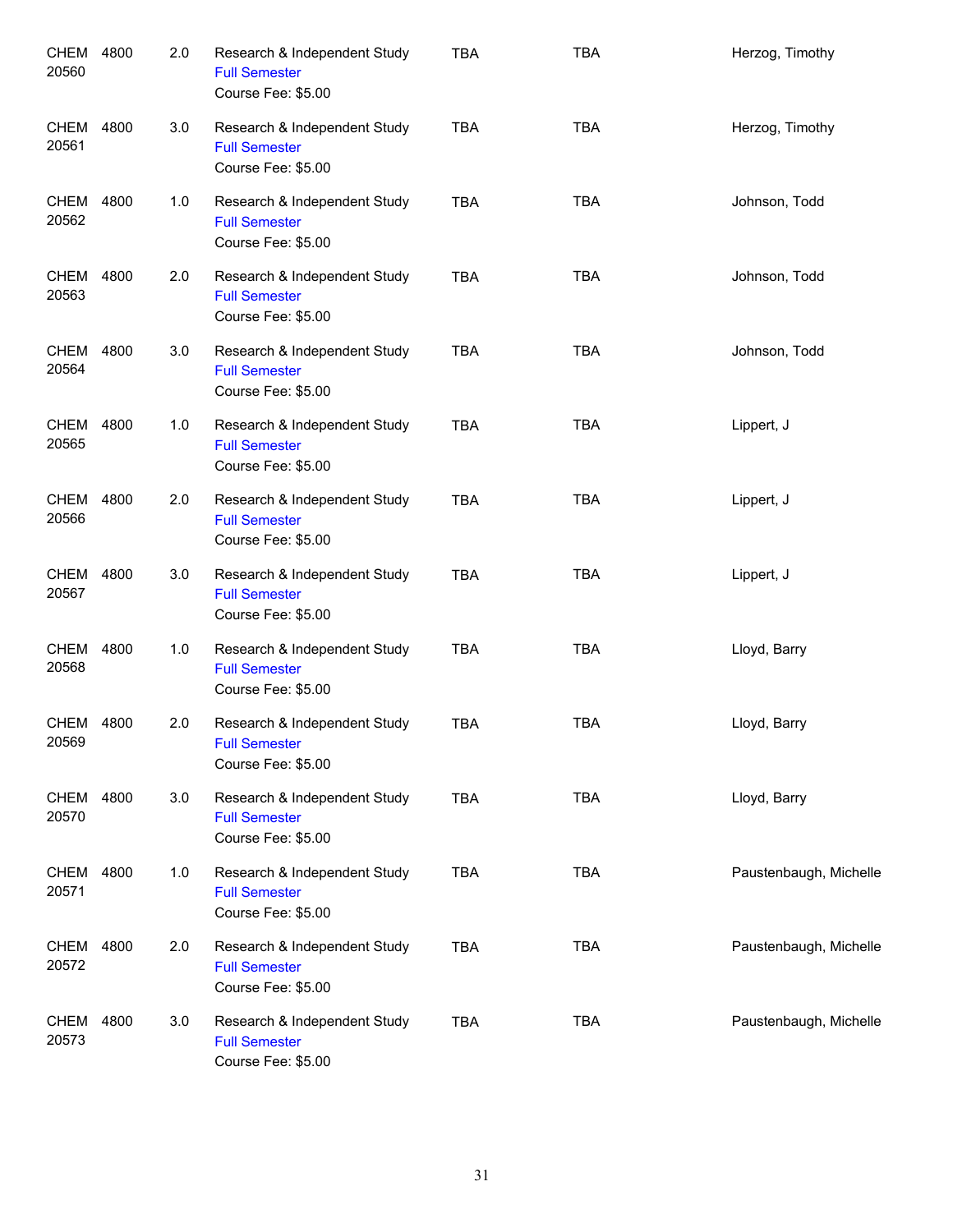| CHEM<br>20574        | 4800 | 1.0 | Research & Independent Study<br><b>Full Semester</b><br>Course Fee: \$5.00                                                    | <b>TBA</b>  | <b>TBA</b>   |              | Walker, Edward         |
|----------------------|------|-----|-------------------------------------------------------------------------------------------------------------------------------|-------------|--------------|--------------|------------------------|
| CHEM<br>20575        | 4800 | 2.0 | Research & Independent Study<br><b>Full Semester</b><br>Course Fee: \$5.00                                                    | <b>TBA</b>  | <b>TBA</b>   |              | Walker, Edward         |
| CHEM<br>20576        | 4800 | 3.0 | Research & Independent Study<br><b>Full Semester</b><br>Course Fee: \$5.00                                                    | <b>TBA</b>  | <b>TBA</b>   |              | Walker, Edward         |
| CHEM<br>20577        | 4890 | 1.0 | Cooperative Work Experience<br><b>Full Semester</b>                                                                           | <b>TBA</b>  | <b>TBA</b>   |              | Walker, Edward         |
| <b>CHEM</b><br>20578 | 4890 | 2.0 | Cooperative Work Experience<br><b>Full Semester</b>                                                                           | <b>TBA</b>  | <b>TBA</b>   |              | Walker, Edward         |
| <b>CHEM</b><br>20579 | 4890 | 3.0 | Cooperative Work Experience<br><b>Full Semester</b>                                                                           | <b>TBA</b>  | <b>TBA</b>   |              | Walker, Edward         |
| <b>CHEM</b><br>20365 | 4990 | 1.0 | Senior Seminar<br><b>Full Semester</b>                                                                                        | 1200 - 1300 | $\mathsf{R}$ | <b>SL540</b> | Paustenbaugh, Michelle |
| <b>CHF</b><br>20748  | 1400 | 3.0 | Marriage as Interpersonal Proc<br><b>Full Semester</b>                                                                        | 1030 - 1120 | <b>MWF</b>   | ED233        | Chatelain, Randy       |
| <b>CHF</b><br>20790  | 1400 | 3.0 | Marriage as Interpersonal Proc<br><b>Full Semester</b>                                                                        | 0830 - 0920 | <b>MWF</b>   | ED233        | Chatelain, Randy       |
| <b>CHF</b><br>20792  | 1400 | 3.0 | Marriage as Interpersonal Proc<br><b>Full Semester</b>                                                                        | 1030 - 1145 | <b>TR</b>    | ED233        | Adams, Mark            |
| <b>CHF</b><br>22099  | 1400 | 3.0 | Marriage as Interpersonal Proc<br><b>Full Semester</b>                                                                        | <b>TBA</b>  | <b>TBA</b>   | OL           | Merrill, Chloe         |
|                      |      |     | To access online course materials, please log in to your student portal at<br>weber.edu and select your student services tab. |             |              |              |                        |
| <b>CHF</b><br>22114  | 1400 | 3.0 | Marriage as Interpersonal Proc<br><b>Full Semester</b>                                                                        | 1730 - 2010 | W            | DH1411       | Hubler, Daniel         |
| <b>CHF</b><br>20795  | 1500 | 3.0 | SS Human Development<br><b>Full Semester</b>                                                                                  | 0830 - 0920 | <b>MWF</b>   | ED104        | Henke, Teresa          |
| <b>CHF</b><br>20797  | 1500 | 3.0 | SS Human Development<br><b>Full Semester</b>                                                                                  | 0930 - 1020 | <b>MWF</b>   | ED104        | Ota, Carrie            |
| <b>CHF</b><br>20801  | 1500 | 3.0 | SS Human Development<br><b>Full Semester</b>                                                                                  | 1030 - 1120 | <b>MWF</b>   | ED104        | Ota, Carrie            |
| <b>CHF</b><br>20803  | 1500 | 3.0 | SS Human Development<br><b>Full Semester</b>                                                                                  | 0900 - 1015 | <b>TR</b>    | ED104        | Qiu, Wei               |
| <b>CHF</b><br>20805  | 1500 | 3.0 | SS Human Development<br><b>Full Semester</b>                                                                                  | 1030 - 1145 | <b>TR</b>    | ED104        | Henke, Teresa          |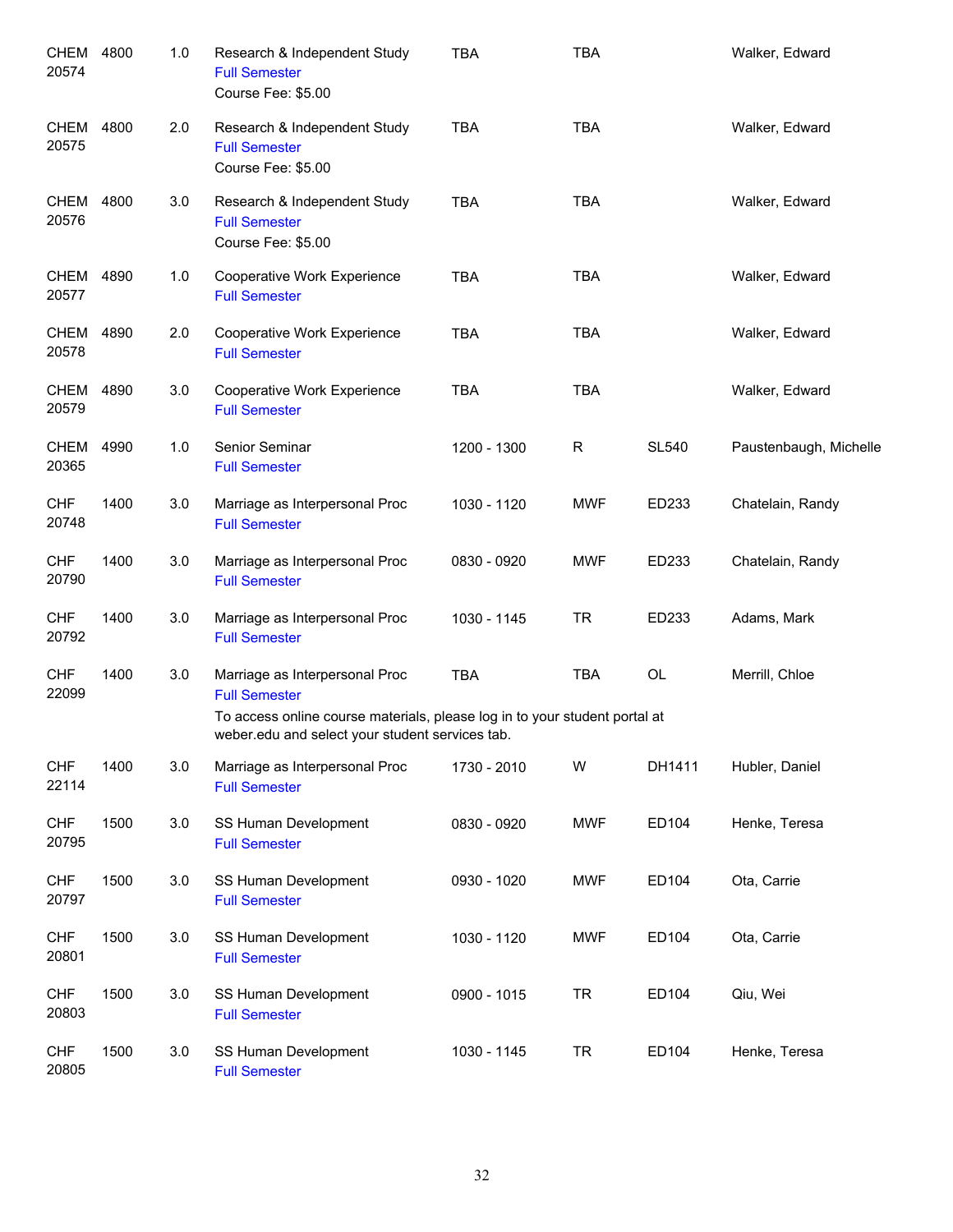| <b>CHF</b><br>20808 | 1500 | 3.0 | SS Human Development<br><b>Full Semester</b>                                                                                                        | 1630 - 1910 | W          | ED239     | Rasmussen, Jack    |
|---------------------|------|-----|-----------------------------------------------------------------------------------------------------------------------------------------------------|-------------|------------|-----------|--------------------|
| <b>CHF</b><br>22102 | 1500 | 3.0 | SS Human Development<br><b>Full Semester</b>                                                                                                        | <b>TBA</b>  | <b>TBA</b> | <b>OL</b> | Payne, Pamela      |
|                     |      |     | To access online course materials, please log in to your student portal at<br>weber.edu and select your student services tab.                       |             |            |           |                    |
| <b>CHF</b><br>22119 | 1500 | 3.0 | SS Human Development<br><b>Full Semester</b>                                                                                                        | 1730 - 2010 | M          | DH1309    | Nguyen, Nghia      |
| <b>CHF</b><br>22103 | 2100 | 3.0 | Family Resource Management<br><b>Full Semester</b>                                                                                                  | <b>TBA</b>  | <b>TBA</b> | OL        | Buck, Joyce        |
|                     |      |     | To access online course materials, please log in to your student portal at<br>weber.edu and select your student services tab.                       |             |            |           |                    |
| <b>CHF</b><br>22117 | 2100 | 3.0 | Family Resource Management<br><b>Full Semester</b>                                                                                                  | 1730 - 2010 | Τ          | D03233    | Buck, Joyce        |
| <b>CHF</b><br>23673 | 2100 | 3.0 | Family Resource Management<br><b>Full Semester</b>                                                                                                  | 0900 - 1015 | <b>TR</b>  | ED233     | Buck, Joyce        |
| <b>CHF</b><br>20812 | 2400 | 3.0 | <b>Family Relations</b><br><b>Full Semester</b>                                                                                                     | 1030 - 1120 | <b>MWF</b> | ED207     | Hubler, Daniel     |
| <b>CHF</b><br>20816 | 2400 | 3.0 | <b>Family Relations</b><br><b>Full Semester</b>                                                                                                     | 1130 - 1220 | <b>MWF</b> | ED239     | Hubler, Daniel     |
| <b>CHF</b><br>20817 | 2400 | 3.0 | <b>Family Relations</b><br><b>Full Semester</b>                                                                                                     | 1030 - 1145 | <b>TR</b>  | ED239     | Buck, Joyce        |
| <b>CHF</b><br>22104 | 2400 | 3.0 | <b>Family Relations</b><br><b>Full Semester</b>                                                                                                     | <b>TBA</b>  | <b>TBA</b> | OL        | Schvaneveldt, Paul |
|                     |      |     | To access online course materials, please log in to your student portal at<br>weber.edu and select your student services tab.                       |             |            |           |                    |
| <b>CHF</b><br>22118 | 2400 | 3.0 | <b>Family Relations</b><br><b>Full Semester</b>                                                                                                     | 1730 - 2010 | R          | D03233    | Buck, Joyce        |
| <b>CHF</b><br>20819 | 2500 | 3.0 | Develop of Child Birth - 8<br><b>Full Semester</b>                                                                                                  | 1130 - 1220 | <b>MWF</b> | ED207     | Qiu, Wei           |
| <b>CHF</b><br>20820 | 2570 | 3.0 | Middle Childhood Development<br><b>Full Semester</b>                                                                                                | 0930 - 1020 | <b>MWF</b> | ED233     | Qiu, Wei           |
| <b>CHF</b><br>20821 | 2600 | 3.0 | Early Childhood Education<br><b>Full Semester</b>                                                                                                   | 0930 - 1020 | <b>MWF</b> | ED207     | Lisonbee, Jared    |
| <b>CHF</b><br>20822 | 2610 | 3.0 | Guidance - Development Theory<br><b>Full Semester</b><br>Prereq: CHF 1500 May be taken concurrently with CHF 2600 Lab experience 2<br>hrs per week. | 0700 - 0815 | <b>MWF</b> | ED010     | West, Sherrie      |
| <b>CHF</b><br>20827 | 2610 | 3.0 | Guidance - Development Theory<br><b>Full Semester</b><br>Prereq: CHF 1500 May be taken concurrently with CHF 2600 Lab experience 2<br>hrs per week. | 1230 - 1345 | <b>MW</b>  | ED207     | Lisonbee, Jared    |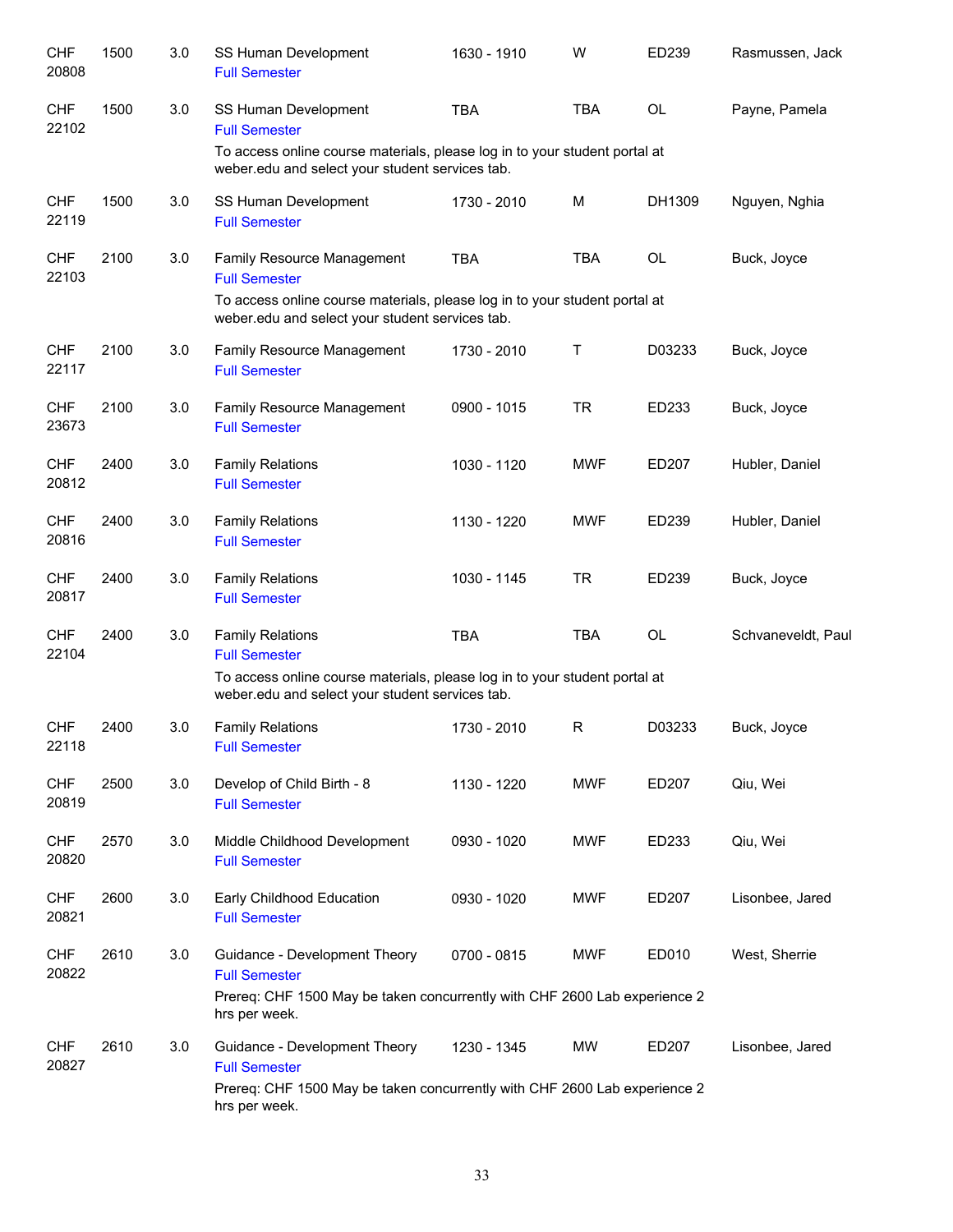| <b>CHF</b><br>20829 | 2610  | 3.0 | Guidance - Development Theory<br><b>Full Semester</b>                                                                                                                                                                                                                                                    | 0730 - 0845 | TR         | ED207     | Lisonbee, Jared    |
|---------------------|-------|-----|----------------------------------------------------------------------------------------------------------------------------------------------------------------------------------------------------------------------------------------------------------------------------------------------------------|-------------|------------|-----------|--------------------|
|                     |       |     | Prereq: CHF 1500 May be taken concurrently with CHF 2600 Lab experience 2<br>hrs per week.                                                                                                                                                                                                               |             |            |           |                    |
| <b>CHF</b><br>20831 | 2610  | 3.0 | Guidance - Development Theory<br><b>Full Semester</b>                                                                                                                                                                                                                                                    | 1200 - 1315 | <b>TR</b>  | ED207     | Qiu, Wei           |
|                     |       |     | Prereq: CHF 1500 May be taken concurrently with CHF 2600 Lab experiecne 2<br>hrs per week.                                                                                                                                                                                                               |             |            |           |                    |
| <b>CHF</b><br>20832 | 2620  | 3.0 | <b>Planning Creative Experiences</b><br><b>Full Semester</b><br>Prereq: CHF 1500 and 2610. Lab experience 2 hours per week.                                                                                                                                                                              | 1130 - 1245 | <b>MW</b>  | ED104     | Ota, Carrie        |
| <b>CHF</b><br>20834 | 2620  | 3.0 | <b>Planning Creative Experiences</b><br><b>Full Semester</b><br>Prereq: CHF 1500 and 2610. Lab experience 2 hrs per week.                                                                                                                                                                                | 1600 - 1715 | <b>MW</b>  | ED207     | Henke, Teresa      |
| <b>CHF</b><br>20836 | 2620  | 3.0 | <b>Planning Creative Experiences</b><br><b>Full Semester</b><br>Prereq: CHF 1500 and 2610. Lab experience 2 hrs per week.                                                                                                                                                                                | 1200 - 1315 | <b>TR</b>  | ED239     | Henke, Teresa      |
| <b>CHF</b>          | 2990B | 3.0 | Seminar in Family Studies                                                                                                                                                                                                                                                                                | 1030 - 1145 | <b>TR</b>  | ED010     | Payne, Pamela      |
| 20840               |       |     | <b>Full Semester</b><br>CBL stands for Community-Based Learning which means that students engage<br>in meaningful community service that is connected to specific course objectives.<br>See http://www.weber.edu/CommunityInvolvement/CBL_Designation.html for a<br>full list of CBL designated courses. |             |            |           |                    |
| <b>CHF</b><br>22106 | 3150  | 3.0 | Consumer Rights & Responsibil<br><b>Full Semester</b>                                                                                                                                                                                                                                                    | <b>TBA</b>  | <b>TBA</b> | <b>OL</b> | Buck, Joyce        |
|                     |       |     | To access online course materials, please log in to your student portal at<br>weber.edu and select your student services tab.                                                                                                                                                                            |             |            |           |                    |
| <b>CHF</b><br>20844 | 3350  | 3.0 | <b>Diverse Families</b><br><b>Full Semester</b>                                                                                                                                                                                                                                                          | 1030 - 1120 | <b>MWF</b> | ED239     | Schvaneveldt, Paul |
| <b>CHF</b><br>20847 | 3450  | 3.0 | <b>Adult Development</b><br><b>Full Semester</b>                                                                                                                                                                                                                                                         | 0930 - 1020 | <b>MWF</b> | ED010     | Payne, Pamela      |
| <b>CHF</b><br>20851 | 3500  | 3.0 | Young Children at Risk<br><b>Full Semester</b><br>Prereq: CHF 1500 or equivalent                                                                                                                                                                                                                         | 0830 - 0920 | MWF        | ED207     | Nguyen, Nghia      |
| <b>CHF</b><br>20853 | 3550  | 3.0 | <b>Parenting Education</b><br><b>Full Semester</b><br>Prereq: CHF 1400, CHF 1500, CHF 2100, and CHF 2400 or consent of instructor.                                                                                                                                                                       | 0830 - 0920 | <b>MWF</b> | ED239     | Payne, Pamela      |
| <b>CHF</b><br>20855 | 3640  | 3.0 | Working with Parents<br><b>Full Semester</b>                                                                                                                                                                                                                                                             | 1330 - 1445 | <b>TR</b>  | ED239     | Ota, Carrie        |
| <b>CHF</b><br>20856 | 3650  | 3.0 | <b>Family Processes</b><br><b>Full Semester</b><br>Prereq: CHF 2400                                                                                                                                                                                                                                      | 1130 - 1220 | <b>MWF</b> | ED233     | Chatelain, Randy   |
| <b>CHF</b><br>20857 | 3850  | 3.0 | <b>Current Research Methods</b><br><b>Full Semester</b><br>Prereq: CHF 1500 and CHF 2400                                                                                                                                                                                                                 | 0930 - 1020 | <b>MWF</b> | ED239     | Hubler, Daniel     |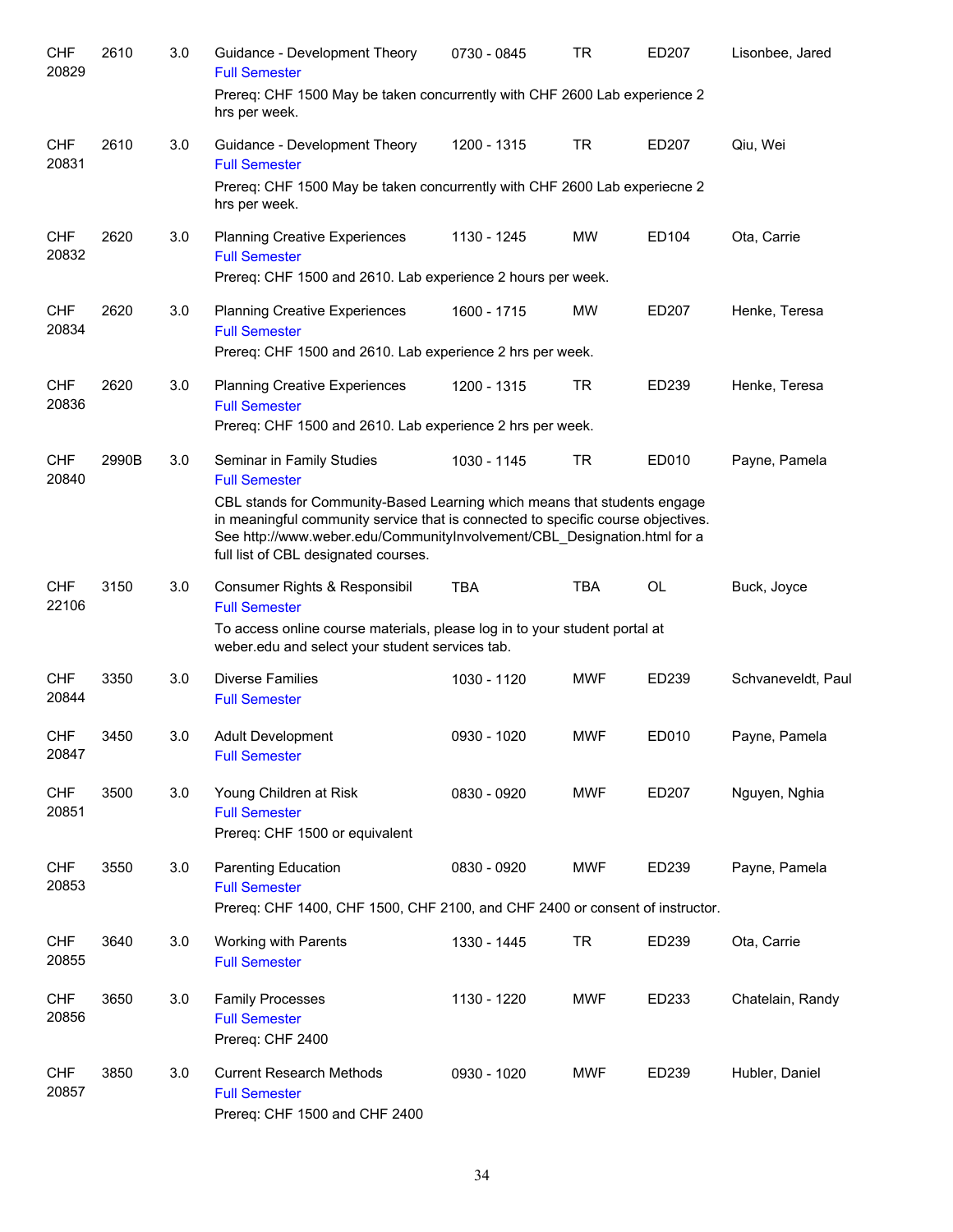| <b>CHF</b><br>22108 | 4300 | 3.0 | Latino Child and Family Devel<br><b>Full Semester</b>                                                                                                                                                                                                    | <b>TBA</b>                 | TBA               | <b>OL</b>                         | Schvaneveldt, Paul |
|---------------------|------|-----|----------------------------------------------------------------------------------------------------------------------------------------------------------------------------------------------------------------------------------------------------------|----------------------------|-------------------|-----------------------------------|--------------------|
|                     |      |     | To access online course materials, please log in to your student portal at<br>weber.edu and select your student services tab.                                                                                                                            |                            |                   |                                   |                    |
| <b>CHF</b><br>20859 | 4400 | 3.0 | The Family in Stress<br><b>Full Semester</b>                                                                                                                                                                                                             | 0900 - 1015                | <b>TR</b>         | ED207                             | Smith, Julee       |
| <b>CHF</b><br>22110 | 4400 | 3.0 | The Family in Stress<br><b>Full Semester</b>                                                                                                                                                                                                             | <b>TBA</b>                 | <b>TBA</b>        | <b>OL</b>                         | Merrill, Chloe     |
|                     |      |     | To access online course materials, please log in to your student portal at<br>weber.edu and select your student services tab.                                                                                                                            |                            |                   |                                   |                    |
| <b>CHF</b><br>20861 | 4500 | 3.0 | Comp Study of Childhood/Adoles<br><b>Full Semester</b><br>Prereq: CHF 1500 and CHF 2400                                                                                                                                                                  | 0900 - 1015                | <b>TR</b>         | ED239                             | Schvaneveldt, Paul |
| <b>CHF</b><br>20862 | 4650 | 3.0 | Family Life Education Methods<br><b>Full Semester</b><br>Prereq: CHF 3350, CHF 3550, and CHF 3650 or consent of instructor.                                                                                                                              | 1200 - 1315                | <b>TR</b>         | ED233                             | Chatelain, Randy   |
| <b>CHF</b><br>21092 | 4710 | 3.0 | Adv Guidance & Planning/ECEduc<br><b>Block 1</b>                                                                                                                                                                                                         | 1210 - 1300                | <b>MTWR</b>       | ED010                             | Bearden, Camie     |
|                     |      |     | Prereq: CHF 2610 and CHF 2620. 3 hour lab experience. Must be taken with<br>CHF 4720. First 5 weeks of semester. This class is for students majoring in EC,<br>ECE or for an Early Childhood specialization with their Teacher Education K-6<br>license. |                            |                   |                                   |                    |
| <b>CHF</b><br>20866 | 4711 | 3.0 | Adv Guidance & Planning for TE<br><b>Full Semester</b>                                                                                                                                                                                                   | 1210 - 1450                | Т                 | ED104                             | Lisonbee, Jared    |
|                     |      |     | Prereq: CHF 2610 and CHF 2620. 3 hour lab experience. Must be taken with<br>CHF 4720. First 5 weeks of semester. This class is for students majoring in EC,<br>ECE or for an Early Childhood specialization with their Teacher Education K-6<br>License. |                            |                   |                                   |                    |
| <b>CHF</b><br>22121 | 4711 | 3.0 | Adv Guidance & Planning for TE<br><b>Full Semester</b>                                                                                                                                                                                                   | 1630 - 1910                | W                 | D03340                            | Nguyen, Nghia      |
| <b>CHF</b><br>21048 | 4720 | 6.0 | Student Teach/Childrens School<br><b>Full Semester</b>                                                                                                                                                                                                   | 1210 - 1300<br>1300 - 1700 | F<br><b>MTWRF</b> | ED010<br><b>ED108B</b>            | Biehl, Sara        |
|                     |      |     | Prrereq: EC and ECE majors: CHF 2500, CHF 2600, CHF 2610, CHF 2620, and<br>CHF 3640. K-6 Candidates: CHF 2610 and CHF 2620.                                                                                                                              |                            |                   |                                   |                    |
| <b>CHF</b><br>21080 | 4720 | 6.0 | Student Teach/Childrens School<br><b>Full Semester</b>                                                                                                                                                                                                   | 0730 - 1200<br>1210 - 1300 | <b>MTWRF</b><br>F | <b>ED110A</b><br>ED <sub>10</sub> | Farr, Bonnie       |
|                     |      |     | Prereq: EC and ECE majors: CHF 2500, CHF 2600, CHF 2610, CHF 2620, and<br>CHF 3640. K-6 Candidates: CHF 2610 and CHF 2620.                                                                                                                               |                            |                   |                                   |                    |
| <b>CHF</b><br>21081 | 4720 | 6.0 | Student Teach/Childrens School<br><b>Full Semester</b>                                                                                                                                                                                                   | 1210 - 1300<br>1300 - 1700 | F<br><b>MTWRF</b> | ED010<br><b>ED110A</b>            | Farr, Bonnie       |
|                     |      |     | Prereq: EC and ECE majors: CHF 2500, CHF 2600, CHF 2610, CHF 2620, and<br>CHF 3640. K-6 Candidates: CHF 2610 and CHF 2620.                                                                                                                               |                            |                   |                                   |                    |
| <b>CHF</b><br>21084 | 4720 | 6.0 | Student Teach/Childrens School<br><b>Full Semester</b>                                                                                                                                                                                                   | 0730 - 1200<br>1210 - 1300 | <b>MTWRF</b><br>F | ED108B<br>ED <sub>10</sub>        | Biehl, Sara        |
|                     |      |     | Prereq: EC and ECE majors: CHF 2500, CHF 2600, CHF 2610, CHF 2620, and<br>CHF 3640. K-6 Candidates: CHF 2610 and CHF 2620.                                                                                                                               |                            |                   |                                   |                    |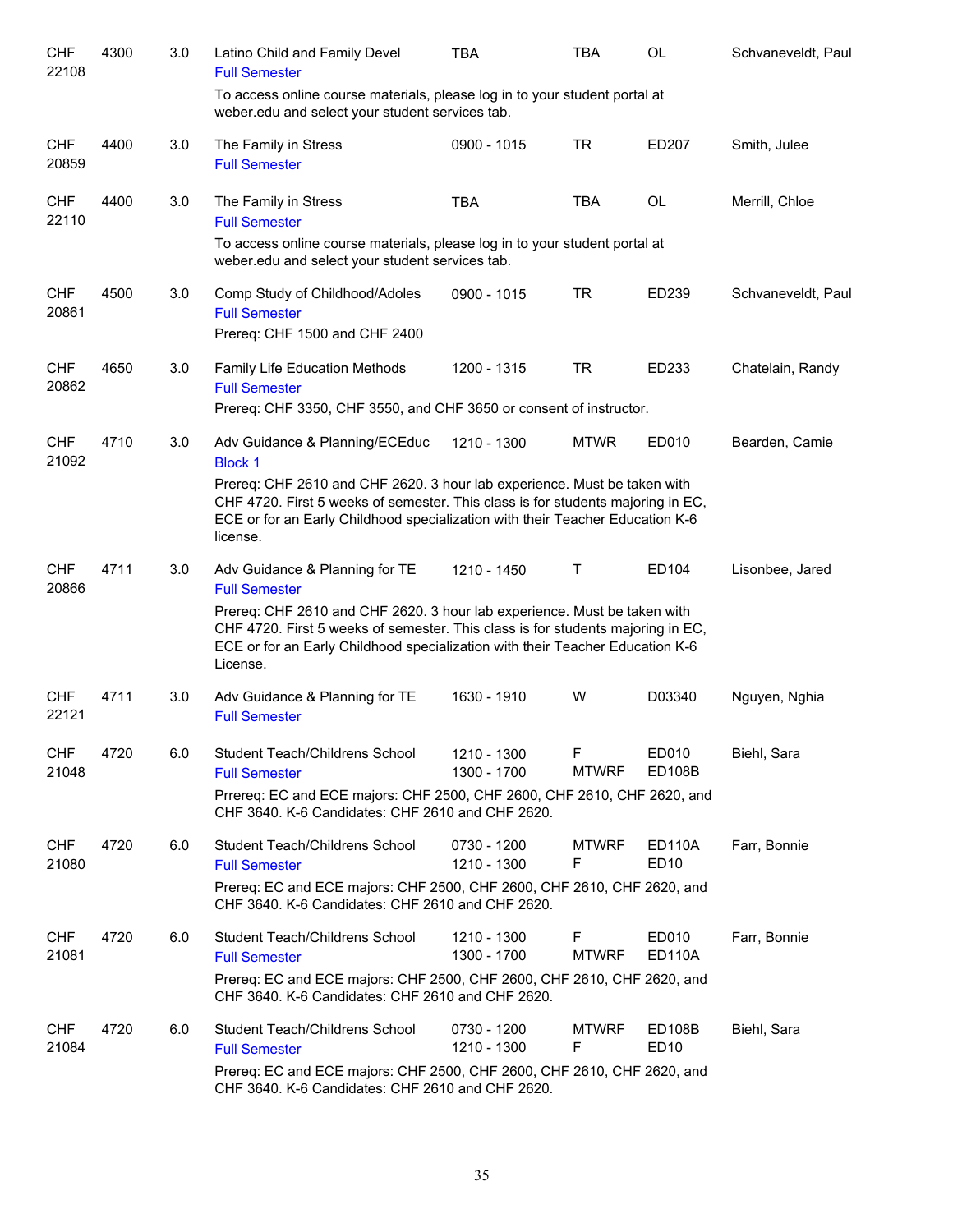| <b>CHF</b><br>21085 | 4720 | 6.0 | Student Teach/Childrens School<br><b>Full Semester</b><br>Prereq: EC and ECE majors: CHF 2500, CHF 2600, CHF 2610, CHF 2620, and<br>CHF 3640. K-6 Candidates: CHF 2610 and CHF 2620. | 1210 - 1300<br>1300 - 1700 | F<br><b>MTWRF</b> | ED010<br><b>ED105A</b>            | Wendt, Cheryl      |
|---------------------|------|-----|--------------------------------------------------------------------------------------------------------------------------------------------------------------------------------------|----------------------------|-------------------|-----------------------------------|--------------------|
| <b>CHF</b><br>21088 | 4720 | 6.0 | Student Teach/Childrens School<br><b>Full Semester</b><br>Prereq: EC and ECE majors: CHF 2500, CHF 2600, CHF 2610, CHF 2620, and                                                     | 1210 - 1300<br>1300 - 1700 | F<br><b>MTWRF</b> | ED010<br><b>ED106B</b>            | West, Adrianna     |
|                     |      |     | CHF 3640. K-6 Candidates: CHF 2610 and CHF 2620.                                                                                                                                     |                            |                   |                                   |                    |
| <b>CHF</b><br>21089 | 4720 | 6.0 | Student Teach/Childrens School<br><b>Full Semester</b>                                                                                                                               | 0730 - 1200<br>1210 - 1300 | <b>MTWRF</b><br>F | ED109A<br><b>ED10</b>             | Wendt, Cheryl      |
|                     |      |     | Prereq: EC and ECE majors: CHF 2500, CHF 2600, CHF 2610, CHF 2620, and<br>CHF 3640. K-6 Candidates: CHF 2610 and CHF 2620.                                                           |                            |                   |                                   |                    |
| <b>CHF</b><br>21090 | 4720 | 6.0 | Student Teach/Childrens School<br><b>Full Semester</b>                                                                                                                               | 0730 - 1200<br>1210 - 1300 | <b>MTWRF</b><br>F | <b>ED106B</b><br>ED <sub>10</sub> | West, Adrianna     |
|                     |      |     | Prereq: EC and ECE majors: CHF 2500, CHF 2600, CHF 2610, CHF 2620 and<br>CHF 3640. K-6 Candidates: CHF 2610 and CHF 2620.                                                            |                            |                   |                                   |                    |
| <b>CHF</b><br>21091 | 4720 | 6.0 | Student Teach/Childrens School<br><b>Full Semester</b>                                                                                                                               | 0730 - 1200<br>1210 - 1300 | <b>MTWRF</b><br>F | ED105A<br>ED <sub>10</sub>        | West, Sherrie      |
|                     |      |     | Prereq: EC and ECE majors: CHF 2500, CHF 2600, CHF 2610, CHF 2620, and<br>CHF 3640. K-6 Candidates: CHF 2610 and CHF 2620.                                                           |                            |                   |                                   |                    |
| <b>CHF</b><br>24415 | 4720 | 3.0 | Student Teach/Childrens School<br><b>Full Semester</b>                                                                                                                               | <b>TBA</b>                 | <b>TBA</b>        |                                   | Bearden, Camie     |
| <b>CHF</b><br>24372 | 4800 | 3.0 | Individual Research<br><b>Full Semester</b>                                                                                                                                          | <b>TBA</b>                 | <b>TBA</b>        |                                   | Schvaneveldt, Paul |
| <b>CHF</b><br>25072 | 4800 | 1.0 | Individual Research<br><b>Full Semester</b>                                                                                                                                          | <b>TBA</b>                 | <b>TBA</b>        |                                   | Hubler, Daniel     |
| <b>CHF</b><br>25073 | 4800 | 2.0 | Individual Research<br><b>Full Semester</b>                                                                                                                                          | <b>TBA</b>                 | <b>TBA</b>        |                                   | Hubler, Daniel     |
| <b>CHF</b><br>25174 | 4800 | 1.0 | Individual Research<br><b>Full Semester</b>                                                                                                                                          | <b>TBA</b>                 | TBA               |                                   | Payne, Pamela      |
| <b>CHF</b><br>25175 | 4800 | 2.0 | Individual Research<br><b>Full Semester</b>                                                                                                                                          | <b>TBA</b>                 | <b>TBA</b>        |                                   | Payne, Pamela      |
| <b>CHF</b><br>24421 | 4810 | 3.0 | Child/Families in Medical Set<br><b>Full Semester</b>                                                                                                                                | 1730 - 2010                | $\top$            | ED207                             | Davis, Casey       |
| <b>CHF</b><br>24420 | 4830 | 1.0 | Directed Readings<br><b>Full Semester</b>                                                                                                                                            | <b>TBA</b>                 | <b>TBA</b>        |                                   | Buck, Joyce        |
| <b>CHF</b><br>25322 | 4830 | 1.0 | Directed Readings<br><b>Block 2</b>                                                                                                                                                  | <b>TBA</b>                 | <b>TBA</b>        |                                   | Schvaneveldt, Paul |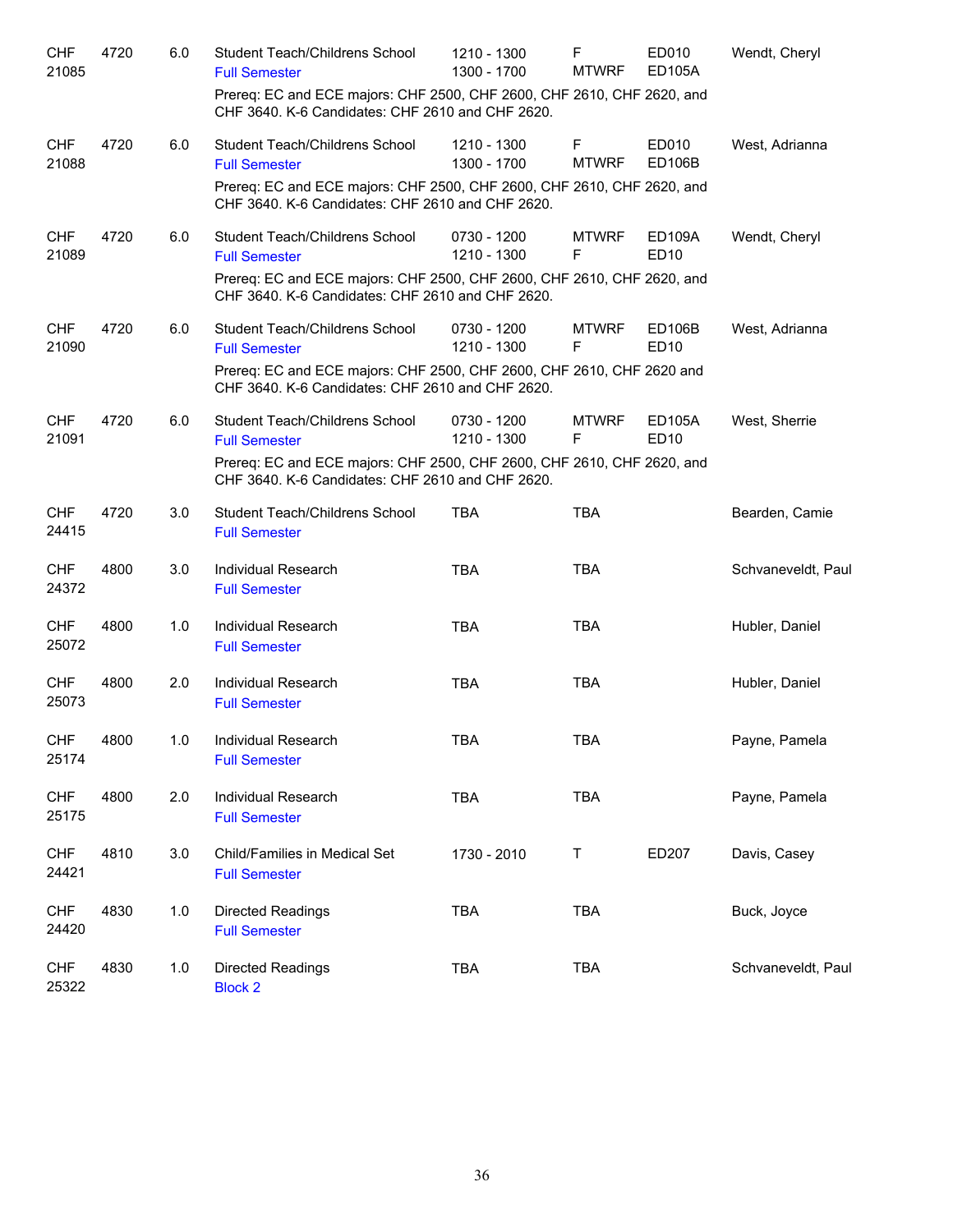| <b>CHF</b><br>20870  | 4860  | 3.0 | Practicum<br><b>Full Semester</b>                                                                                                                                                                                                                                                                                                                                                       | 0730 - 0820 | <b>TR</b>  | ED239        | Payne, Pamela          |
|----------------------|-------|-----|-----------------------------------------------------------------------------------------------------------------------------------------------------------------------------------------------------------------------------------------------------------------------------------------------------------------------------------------------------------------------------------------|-------------|------------|--------------|------------------------|
|                      |       |     | Prereq: CHF 3350, CHF 3550, and CHF 3650 or consent of faculty supervisor<br>prior to registration. CBL stands for Community-Based Learning which means<br>that students engage in meaningful community service that is connceted to<br>specific course objectives. See<br>http://www.weber.edu/CommunityInvolvement/CBL_Designation.html for a full<br>list of CBL designated courses. |             |            |              |                        |
| <b>CHF</b><br>24231  | 4860  | 2.0 | Practicum<br><b>Full Semester</b><br>Prereq: Consent of faculty supervisor prior to registration.                                                                                                                                                                                                                                                                                       | <b>TBA</b>  | <b>TBA</b> |              | Bearden, Camie         |
| <b>CHF</b><br>24350  | 4860  | 3.0 | Practicum<br><b>Full Semester</b>                                                                                                                                                                                                                                                                                                                                                       | <b>TBA</b>  | <b>TBA</b> |              | Bearden, Camie         |
| <b>CHF</b><br>25290  | 4860  | 4.0 | Practicum<br><b>Full Semester</b>                                                                                                                                                                                                                                                                                                                                                       | <b>TBA</b>  | <b>TBA</b> |              | Payne, Pamela          |
| <b>CHF</b><br>25099  | 4890  | 3.0 | Cooperative Work Experience<br><b>Full Semester</b>                                                                                                                                                                                                                                                                                                                                     | <b>TBA</b>  | <b>TBA</b> |              | Lisonbee, Jared        |
| <b>CHF</b><br>20872  | 4990A | 1.0 | Seminar in Child Development<br><b>Block 1</b><br>Prereq: Concurrent or prior enrollment in CHF 4710 and CHF 4720. August 26<br>through October 17. Please note that this is a Hybrid course.                                                                                                                                                                                           | 1730 - 2030 | W          | ED207        | Qiu, Wei               |
| <b>CHF</b><br>20873  | 4990B | 3.0 | Snr Seminar in Family Studies<br><b>Full Semester</b>                                                                                                                                                                                                                                                                                                                                   | 1030 - 1145 | <b>TR</b>  | ED207        | Hubler, Daniel         |
| <b>CHNS</b><br>22172 | 1010  | 3.0 | <b>First Semester Chinese</b><br><b>Full Semester</b><br>Course Fee: \$6.00                                                                                                                                                                                                                                                                                                             | 1230 - 1320 | <b>MWF</b> | EH118        | Pittman, Melissa       |
| <b>CHNS</b><br>22179 | 2010  | 3.0 | <b>Third Semester Chinese</b><br><b>Full Semester</b><br>Course Fee: \$6.00                                                                                                                                                                                                                                                                                                             | 1030 - 1120 | <b>MWF</b> | <b>WB111</b> | Pittman, Melissa       |
| CJ<br>21104          | 1010  | 3.0 | SS Intro to Criminal Justice<br><b>Full Semester</b>                                                                                                                                                                                                                                                                                                                                    | 1230 - 1320 | <b>MWF</b> | SS215        | Senjo, Scott           |
| CJ<br>21132          | 1010  | 3.0 | SS Intro to Criminal Justice<br><b>Full Semester</b>                                                                                                                                                                                                                                                                                                                                    | 0730 - 0820 | <b>MWF</b> | SS215        | Chabries, Michael      |
| CJ<br>21153          | 1010  | 3.0 | SS Intro to Criminal Justice<br><b>Full Semester</b>                                                                                                                                                                                                                                                                                                                                    | 1130 - 1220 | <b>MWF</b> | SS215        | Williams, Monica       |
| CJ<br>21157          | 1010  | 3.0 | SS Intro to Criminal Justice<br><b>Full Semester</b>                                                                                                                                                                                                                                                                                                                                    | 1730 - 2010 | М          | SS215        | Hunt, Roger            |
| CJ<br>21158          | 1010  | 3.0 | SS Intro to Criminal Justice<br><b>Full Semester</b>                                                                                                                                                                                                                                                                                                                                    | 1030 - 1145 | <b>TR</b>  | SS215        | Zimmerman, Christopher |
| CJ<br>21165          | 1010  | 3.0 | SS Intro to Criminal Justice<br><b>Full Semester</b>                                                                                                                                                                                                                                                                                                                                    | 0900 - 1015 | <b>TR</b>  | <b>SS335</b> | Passey, Glen           |
| CJ<br>21169          | 1010  | 3.0 | SS Intro to Criminal Justice<br><b>Full Semester</b>                                                                                                                                                                                                                                                                                                                                    | 1330 - 1445 | <b>TR</b>  | SS215        | Lynch, David           |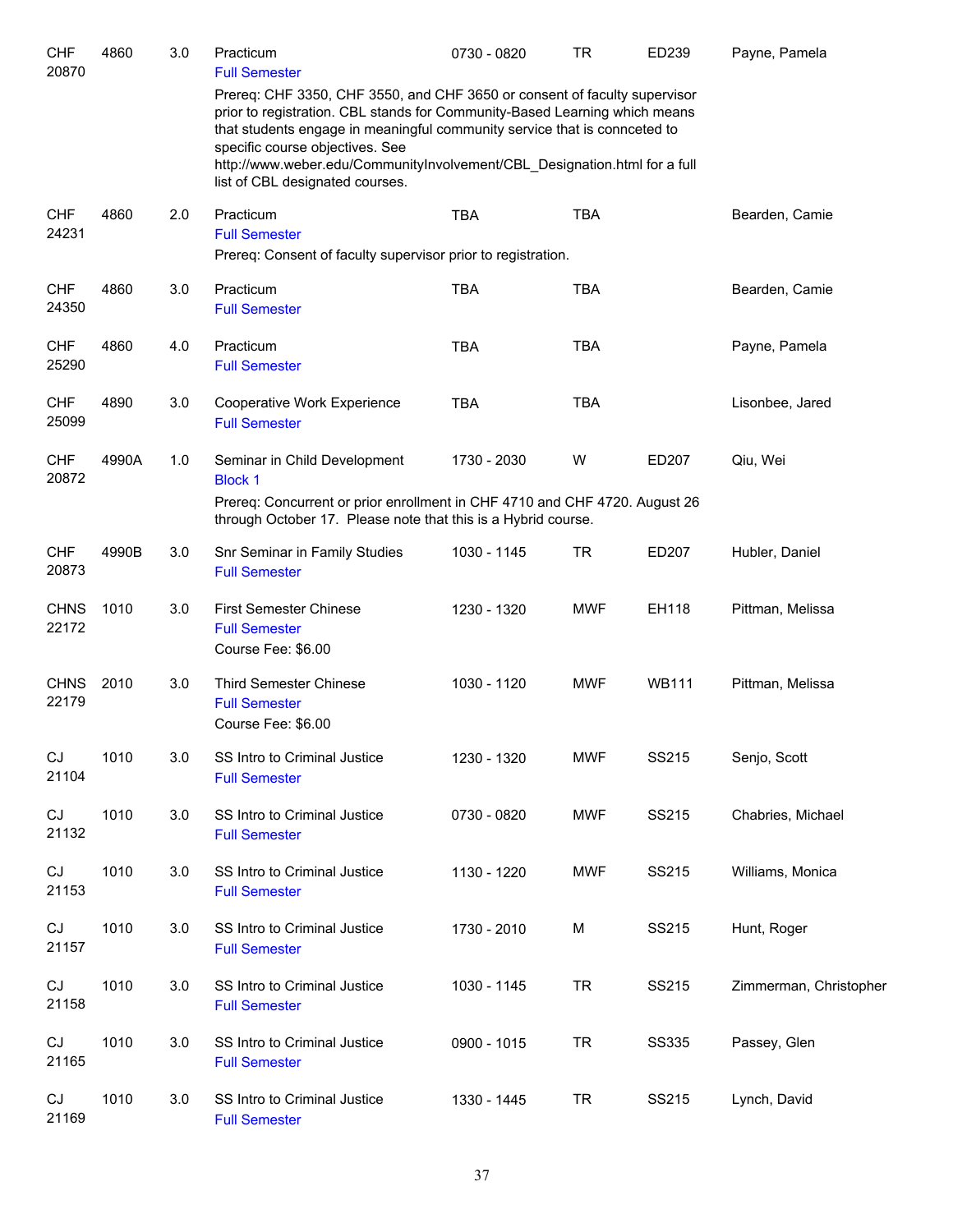| CJ<br>22910 | 1010 | 3.0 | SS Intro to Criminal Justice<br><b>Full Semester</b>                                                                                                                                       | 0830 - 0920   | <b>MWF</b> | D03203       | Namba, Brian    |
|-------------|------|-----|--------------------------------------------------------------------------------------------------------------------------------------------------------------------------------------------|---------------|------------|--------------|-----------------|
| CJ<br>24140 | 1010 | 3.0 | SS Intro to Criminal Justice<br><b>Full Semester</b>                                                                                                                                       | 1130 - 1220   | <b>MWF</b> | <b>SS046</b> | Denniston, Mark |
| CJ<br>24230 | 1010 | 3.0 | SS Intro to Criminal Justice<br><b>Full Semester</b>                                                                                                                                       | 1200 - 1315   | <b>TR</b>  | D02112       | Hansen, David   |
| CJ<br>24481 | 1010 | 3.0 | SS Intro to Criminal Justice<br><b>Full Semester</b>                                                                                                                                       | 0930 - 1020   | <b>MWF</b> | SS215        | Wadman, Robert  |
| CJ<br>24482 | 1010 | 3.0 | SS Intro to Criminal Justice<br><b>Full Semester</b>                                                                                                                                       | 1030 - 1120   | <b>MWF</b> | SS215        | Wadman, Robert  |
| CJ<br>21135 | 1300 | 3.0 | Corrections: Hist/Theory/Pract<br><b>Full Semester</b>                                                                                                                                     | 0730 - 0845   | <b>TR</b>  | SS215        | Bayley, Bruce   |
| CJ<br>21497 | 1300 | 3.0 | Corrections: Hist/Theory/Pract<br><b>Full Semester</b>                                                                                                                                     | 1730 - 2010   | W          | <b>SS226</b> | Hooker, LuAnn   |
| CJ<br>22649 | 1330 | 3.0 | <b>Criminal Law and Courts</b><br><b>Full Semester</b>                                                                                                                                     | $0900 - 1015$ | <b>TR</b>  | <b>SS227</b> | Namba, Brian    |
| CJ<br>22911 | 1330 | 3.0 | <b>Criminal Law and Courts</b><br><b>Full Semester</b><br>To access online course materials, please log in to your<br>student portal at weber edu and select your student services<br>tab. | <b>TBA</b>    | <b>TBA</b> | <b>OL</b>    | Senjo, Scott    |
| CJ<br>22912 | 1330 | 3.0 | <b>Criminal Law and Courts</b><br><b>Full Semester</b>                                                                                                                                     | 1730 - 2010   | W          | D03203       | Dawson, Glen    |
| CJ<br>24139 | 1330 | 3.0 | <b>Criminal Law and Courts</b><br><b>Full Semester</b>                                                                                                                                     | 1030 - 1120   | <b>MWF</b> | <b>SS239</b> | Denniston, Mark |
| CJ<br>21126 | 1340 | 3.0 | Criminal Investigation<br><b>Full Semester</b>                                                                                                                                             | 0930 - 1020   | <b>MWF</b> | <b>SS226</b> | Dean, Russell   |
| CJ<br>22913 | 1340 | 3.0 | Criminal Investigation<br><b>Full Semester</b><br>To access online course materials, please log in to your<br>student portal at weber edu and select your student services<br>tab.         | <b>TBA</b>    | <b>TBA</b> | <b>OL</b>    | Dean, Russell   |
| CJ<br>21115 | 1350 | 3.0 | <b>Introduction Forensic Science</b><br><b>Full Semester</b>                                                                                                                               | 0900 - 1015   | <b>TR</b>  | <b>SS226</b> | Horn, Brent     |
| CJ<br>21127 | 1350 | 3.0 | Introduction Forensic Science<br><b>Full Semester</b>                                                                                                                                      | 0830 - 0920   | <b>MWF</b> | <b>SS226</b> | Dean, Russell   |
| CJ<br>22914 | 1350 | 3.0 | Introduction Forensic Science<br><b>Full Semester</b><br>To access online course materials, please log in to your<br>student portal at weber edu and select your student services<br>tab.  | <b>TBA</b>    | <b>TBA</b> | OL           | Horn, Brent     |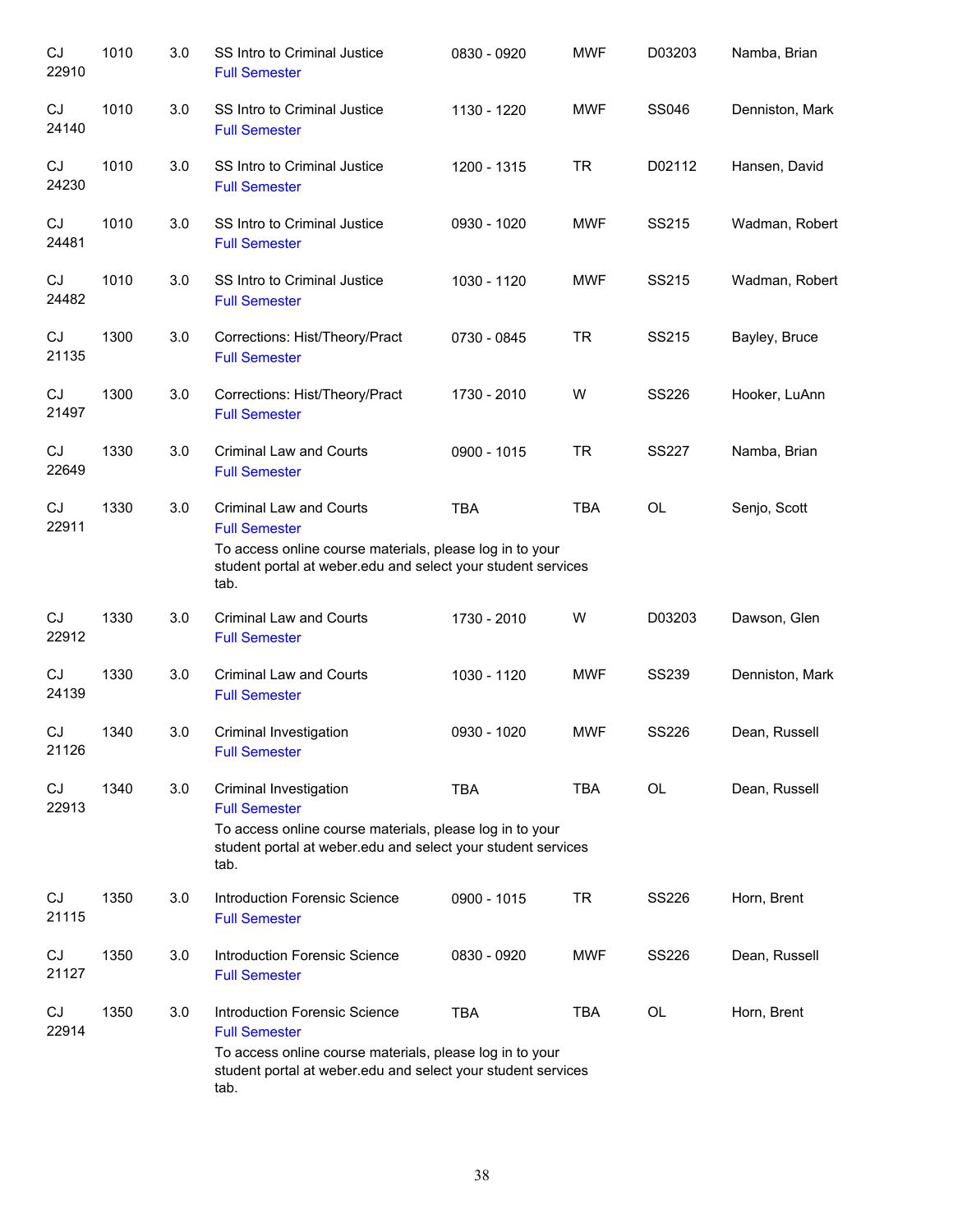| CJ<br>22915 | 1350 | 3.0 | <b>Introduction Forensic Science</b><br><b>Full Semester</b>                                                                                                                               | 1730 - 2010                | M                 | D02106                       | Gaskill, James     |
|-------------|------|-----|--------------------------------------------------------------------------------------------------------------------------------------------------------------------------------------------|----------------------------|-------------------|------------------------------|--------------------|
| CJ<br>21163 | 2300 | 3.0 | Policing: History/Theory/Pract<br><b>Full Semester</b>                                                                                                                                     | 1200 - 1315                | <b>TR</b>         | SS226                        | Wadman, Robert     |
| CJ<br>21167 | 2300 | 3.0 | Policing: History/Theory/Pract<br><b>Full Semester</b>                                                                                                                                     | 1130 - 1220                | <b>MWF</b>        | <b>SS335</b>                 | Rickards, Jack     |
| CJ<br>22916 | 2300 | 3.0 | Policing: History/Theory/Pract<br><b>Full Semester</b><br>To access online course materials, please log in to your<br>student portal at weber edu and select your student services<br>tab. | <b>TBA</b>                 | <b>TBA</b>        | <b>OL</b>                    | Chabries, Michael  |
| CJ<br>21156 | 2330 | 3.0 | Juvenile Justice<br><b>Full Semester</b>                                                                                                                                                   | 1730 - 2010                | R                 | SS215                        | Cottrell, Brad     |
| CJ<br>21129 | 2340 | 3.0 | Crime Scene Investigation<br><b>Full Semester</b>                                                                                                                                          | 0900 - 1015                | <b>TR</b>         | <b>SS239</b>                 | Dean, Russell      |
| CJ<br>21116 | 2350 | 3.0 | Laws of Evidence<br><b>Full Semester</b>                                                                                                                                                   | 1030 - 1145                | <b>TR</b>         | <b>SS226</b>                 | Horn, Brent        |
| CJ<br>22340 | 2350 | 3.0 | Laws of Evidence<br><b>Full Semester</b>                                                                                                                                                   | 1730 - 2010                | Τ                 | SS215                        | Conklin, Catherine |
| CJ<br>21133 | 3020 | 3.0 | Criminal Justice Management<br><b>Full Semester</b>                                                                                                                                        | 0830 - 0920                | <b>MWF</b>        | SS215                        | Chabries, Michael  |
| CJ<br>20926 | 3040 | 3.0 | <b>Community Policing</b><br><b>Full Semester</b>                                                                                                                                          | 1930 - 2210                | W                 | <b>PS275</b>                 | Kirk, Phil         |
| CJ<br>24483 | 3040 | 3.0 | <b>Community Policing</b><br><b>Full Semester</b>                                                                                                                                          | 0900 - 1015                | <b>TR</b>         | <b>SS046</b>                 | Wadman, Robert     |
| CJ<br>21117 | 3120 | 3.0 | Prof Pract for Forensic Expert<br><b>Full Semester</b>                                                                                                                                     | 1030 - 1120<br>1030 - 1220 | MW<br>$\mathsf F$ | <b>SS046</b><br><b>SS232</b> | Horn, Brent        |
| CJ<br>20919 | 3270 | 3.0 | Theories - Crime & Delinquency<br><b>Full Semester</b>                                                                                                                                     | 1630 - 1910                | Т                 | <b>PS275</b>                 | Chabries, Michael  |
| CJ<br>21145 | 3270 | 3.0 | Theories - Crime & Delinquency<br><b>Full Semester</b>                                                                                                                                     | 1030 - 1120                | <b>MWF</b>        | <b>SS226</b>                 | Reyns, Bradford    |
| CJ<br>22917 | 3270 | 3.0 | Theories - Crime & Delinquency<br><b>Full Semester</b>                                                                                                                                     | 1730 - 2010                | Τ                 | D02324                       | Namba, Brian       |
| CJ<br>22918 | 3270 | 3.0 | Theories - Crime & Delinquency<br><b>Full Semester</b><br>To access online course materials, please log in to your<br>student portal at weber edu and select your student services<br>tab. | <b>TBA</b>                 | <b>TBA</b>        | <b>OL</b>                    | Reyns, Bradford    |
| CJ<br>21146 | 3300 | 3.0 | Victimology<br><b>Full Semester</b>                                                                                                                                                        | 1130 - 1220                | MWF               | <b>SS239</b>                 | Reyns, Bradford    |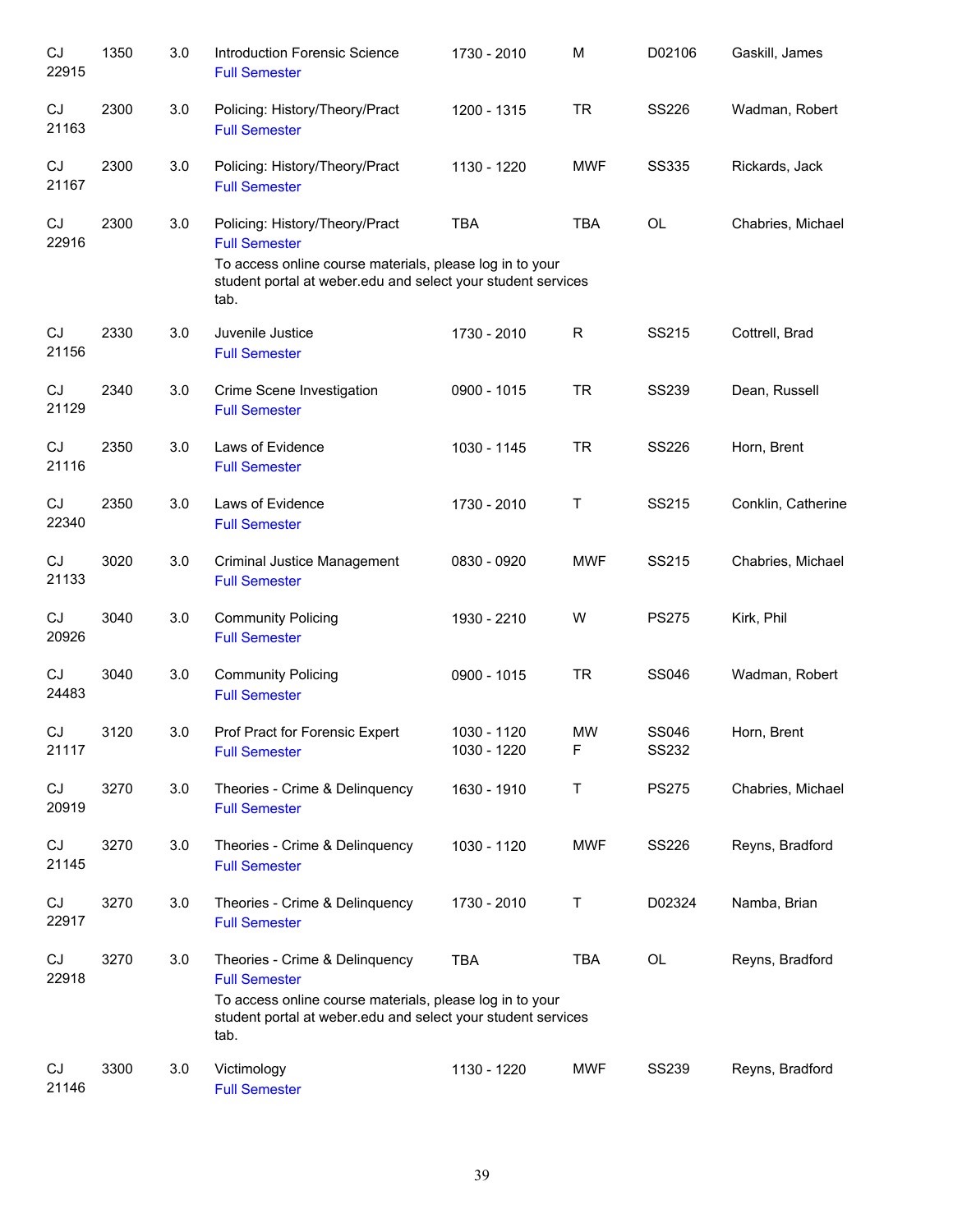| CJ<br>21105                | 3600 | 3.0 | <b>Criminal Justice Statistics</b><br><b>Full Semester</b>                                                                                                                       | 1130 - 1220                | <b>MWF</b>      | <b>SS226</b>   | Senjo, Scott           |
|----------------------------|------|-----|----------------------------------------------------------------------------------------------------------------------------------------------------------------------------------|----------------------------|-----------------|----------------|------------------------|
| CJ<br>21107                | 3600 | 3.0 | <b>Criminal Justice Statistics</b><br><b>Full Semester</b>                                                                                                                       | 1200 - 1315                | <b>TR</b>       | <b>SS239</b>   | Senjo, Scott           |
| CJ<br>21125                | 4110 | 4.0 | Phys Methods in Forensic Sci<br><b>Full Semester</b><br>Course Fee: \$60.00                                                                                                      | 0930 - 1015<br>1130 - 1430 | <b>MWF</b><br>W | SS046<br>SS232 | Horn, Brent            |
| CJ<br>21130                | 4116 | 4.0 | Friction Ridge Development<br><b>Full Semester</b><br>Course Fee: \$60.00                                                                                                        | 1030 - 1145<br>1200 - 1500 | <b>TR</b><br>R  | SS046<br>SS232 | Dean, Russell          |
| CJ<br>20925                | 4165 | 3.0 | <b>Constitutional Rights</b><br><b>Full Semester</b>                                                                                                                             | 1630 - 1910                | W               | <b>PS275</b>   | Reed, Scott            |
| CJ<br>22919                | 4165 | 3.0 | <b>Constitutional Rights</b><br><b>Full Semester</b>                                                                                                                             | 1730 - 2010                | $\sf T$         | D02325         | Larsen, Richard        |
| CJ<br>22920                | 4165 | 3.0 | <b>Constitutional Rights</b><br><b>Full Semester</b>                                                                                                                             | 0930 - 1020                | <b>MWF</b>      | D03203         | Namba, Brian           |
| CJ<br>24141                | 4165 | 3.0 | <b>Constitutional Rights</b><br><b>Full Semester</b>                                                                                                                             | 1030 - 1145                | <b>TR</b>       | <b>SS317</b>   | Denniston, Mark        |
| $\mathop{\rm CJ}$<br>24142 | 4165 | 3.0 | <b>Constitutional Rights</b><br><b>Full Semester</b>                                                                                                                             | 1200 - 1315                | <b>TR</b>       | SS215          | Denniston, Mark        |
| CJ<br>20917                | 4200 | 3.0 | Ethical Issues in CJ<br><b>Full Semester</b>                                                                                                                                     | 1930 - 2210                | М               | <b>PS275</b>   | Chabries, Michael      |
| CJ<br>21137                | 4200 | 3.0 | Ethical Issues in CJ<br><b>Full Semester</b>                                                                                                                                     | 0900 - 1015                | <b>TR</b>       | SS215          | Bayley, Bruce          |
| CJ<br>22921                | 4200 | 3.0 | Ethical Issues in CJ<br><b>Full Semester</b><br>To access online course materials, please log in to your<br>student portal at weber edu and select your student services<br>tab. | <b>TBA</b>                 | <b>TBA</b>      | OL             | Bayley, Bruce          |
| CJ<br>22922                | 4200 | 3.0 | Ethical Issues in CJ<br><b>Full Semester</b>                                                                                                                                     | 1730 - 2010                | M               | D03203         | Westmoreland, Fredrick |
| CJ<br>20920                | 4300 | 3.0 | History of Law Enforcement<br><b>Full Semester</b>                                                                                                                               | 1930 - 2210                | $\mathsf{T}$    | <b>PS275</b>   | Chabries, Michael      |
| CJ<br>22155                | 4830 | 1.0 | Directed Readings/Special Proj<br><b>Full Semester</b>                                                                                                                           | <b>TBA</b>                 | <b>TBA</b>      |                | Lynch, David           |
| CJ<br>22157                | 4830 | 2.0 | Directed Readings/Special Proj<br><b>Full Semester</b>                                                                                                                           | <b>TBA</b>                 | <b>TBA</b>      |                | Lynch, David           |
| CJ<br>21138                | 4860 | 3.0 | Crim Justice Internship<br><b>Full Semester</b><br>Requires a minimum of 100 hours of service and student must be a Junior.                                                      | 1730 - 2010                | W               | <b>SS239</b>   | Bayley, Bruce          |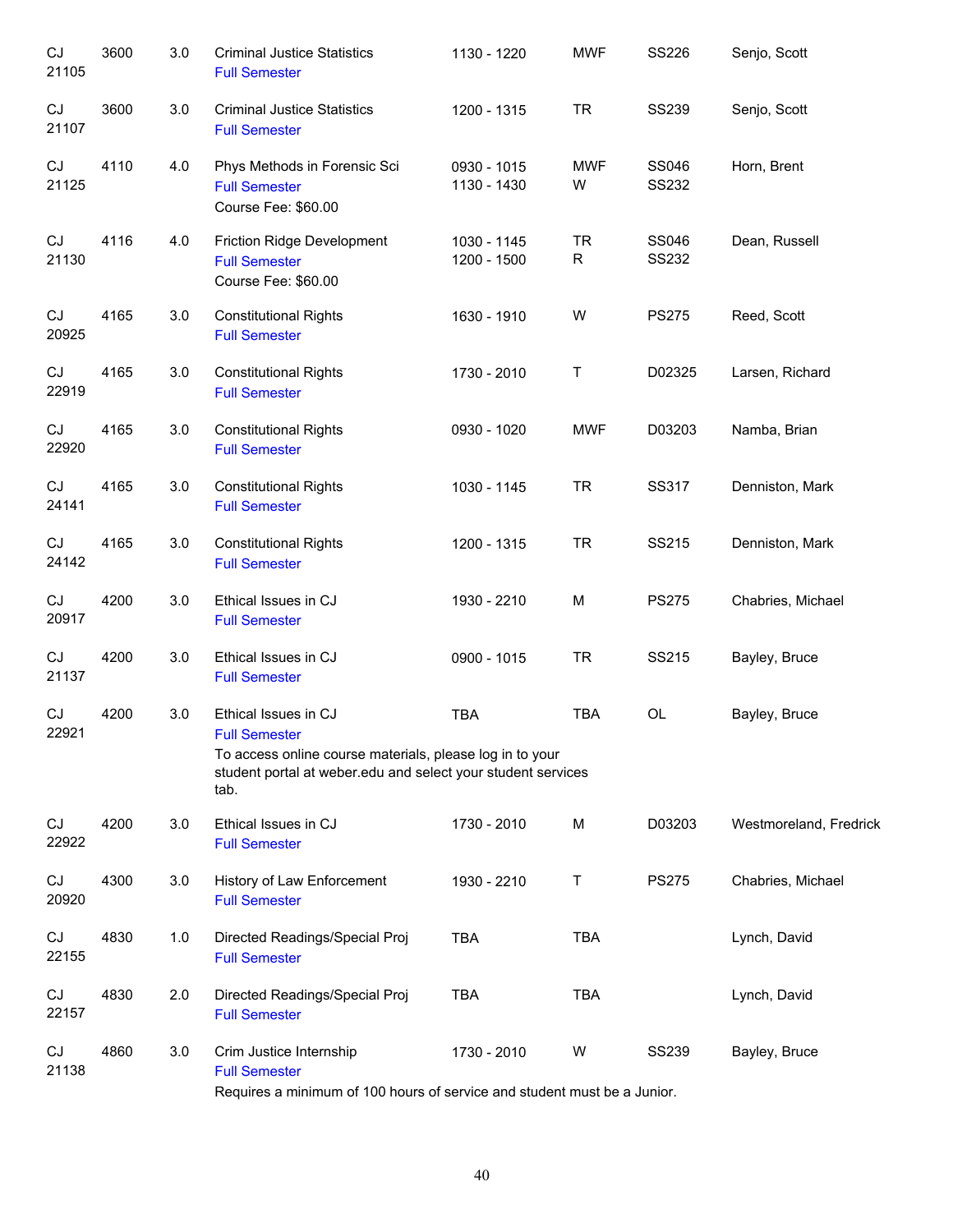| CJ<br>21149         | 4900 | 3.0 | <b>White Collar Crime</b><br><b>Full Semester</b>                                                                                                                                                  | 1330 - 1445 | <b>TR</b>  | <b>SS226</b> | Reyns, Bradford      |
|---------------------|------|-----|----------------------------------------------------------------------------------------------------------------------------------------------------------------------------------------------------|-------------|------------|--------------|----------------------|
| CJ<br>21154         | 4900 | 3.0 | Crime, Law and Social Context<br><b>Full Semester</b>                                                                                                                                              | 0930 - 1020 | <b>MWF</b> | <b>SS335</b> | Williams, Monica     |
| CJ<br>22923         | 4900 | 3.0 | Clashing Views in CJ<br><b>Full Semester</b><br>To access online course materials, please log in to your<br>student portal at weber edu and select your student services<br>tab.                   | <b>TBA</b>  | <b>TBA</b> | <b>OL</b>    | Chabries, Michael    |
| CJ<br>20914         | 4980 | 3.0 | Research Methods in CJ<br><b>Full Semester</b>                                                                                                                                                     | 1630 - 1910 | M          | <b>PS275</b> | Haddon, Michael      |
| CJ<br>21106         | 4980 | 3.0 | Research Methods in CJ<br><b>Full Semester</b>                                                                                                                                                     | 1030 - 1145 | <b>TR</b>  | <b>SS239</b> | Senjo, Scott         |
| CJ<br>21147         | 4980 | 3.0 | Research Methods in CJ<br><b>Full Semester</b>                                                                                                                                                     | 0930 - 1020 | <b>MWF</b> | <b>SS239</b> | Reyns, Bradford      |
| CJ<br>22924         | 4980 | 3.0 | Research Methods in CJ<br><b>Full Semester</b><br>To access online course materials, please log in to your<br>student portal at weber edu and select your student services<br>tab.                 | <b>TBA</b>  | <b>TBA</b> | OL           | Senjo, Scott         |
| <b>CMT</b><br>22699 | 1100 | 1.0 | <b>Construction Manag Orientation</b><br><b>Full Semester</b>                                                                                                                                      | 1830 - 1920 | M          | D03304       | Soelberg, Chris      |
| <b>CMT</b><br>23867 | 1150 | 3.0 | <b>Construction Graphics</b><br><b>Full Semester</b><br>To access the online course materials, please log in to your student portal at<br>weber.edu and select your Student Services tab.          | <b>TBA</b>  | <b>TBA</b> | <b>OL</b>    | Peterson, Steven     |
| <b>CMT</b><br>22700 | 1210 | 3.0 | <b>Residential Constr Matl/Method</b><br><b>Full Semester</b>                                                                                                                                      | 1800 - 1915 | <b>TR</b>  | D03304       | van der Have, Pieter |
| <b>CMT</b><br>23868 | 1310 | 3.0 | <b>Commercial Constru Methods/Mat</b><br><b>Full Semester</b><br>To access the online course materials, please log in to your student portal at<br>weber.edu and select your Student Services tab. | <b>TBA</b>  | <b>TBA</b> | OL           | Soelberg, Chris      |
| <b>CMT</b><br>22701 | 1500 | 3.0 | <b>Computer Applications/Construc</b><br><b>Full Semester</b><br>Course Fee: \$25.00                                                                                                               | 1930 - 2045 | <b>TR</b>  | D03329       | Anderson, Kevin      |
| <b>CMT</b><br>22702 | 2220 | 3.0 | Const Contracts & Specificati<br><b>Full Semester</b>                                                                                                                                              | 1930 - 2045 | <b>TR</b>  | D03306       | Wall, Daniel         |
| <b>CMT</b><br>22706 | 2330 | 3.0 | Concrete Technology<br><b>Full Semester</b><br>Course Fee: \$10.00                                                                                                                                 | 1730 - 2010 | M          | D03337       | Bedingfield, Douglas |
| <b>CMT</b><br>22697 | 2340 | 2.0 | <b>Construction Surveying</b><br><b>Block 1</b><br>Course Fee: \$10.00                                                                                                                             | 1730 - 1920 | Τ          | D03307       | Peterson, Steven     |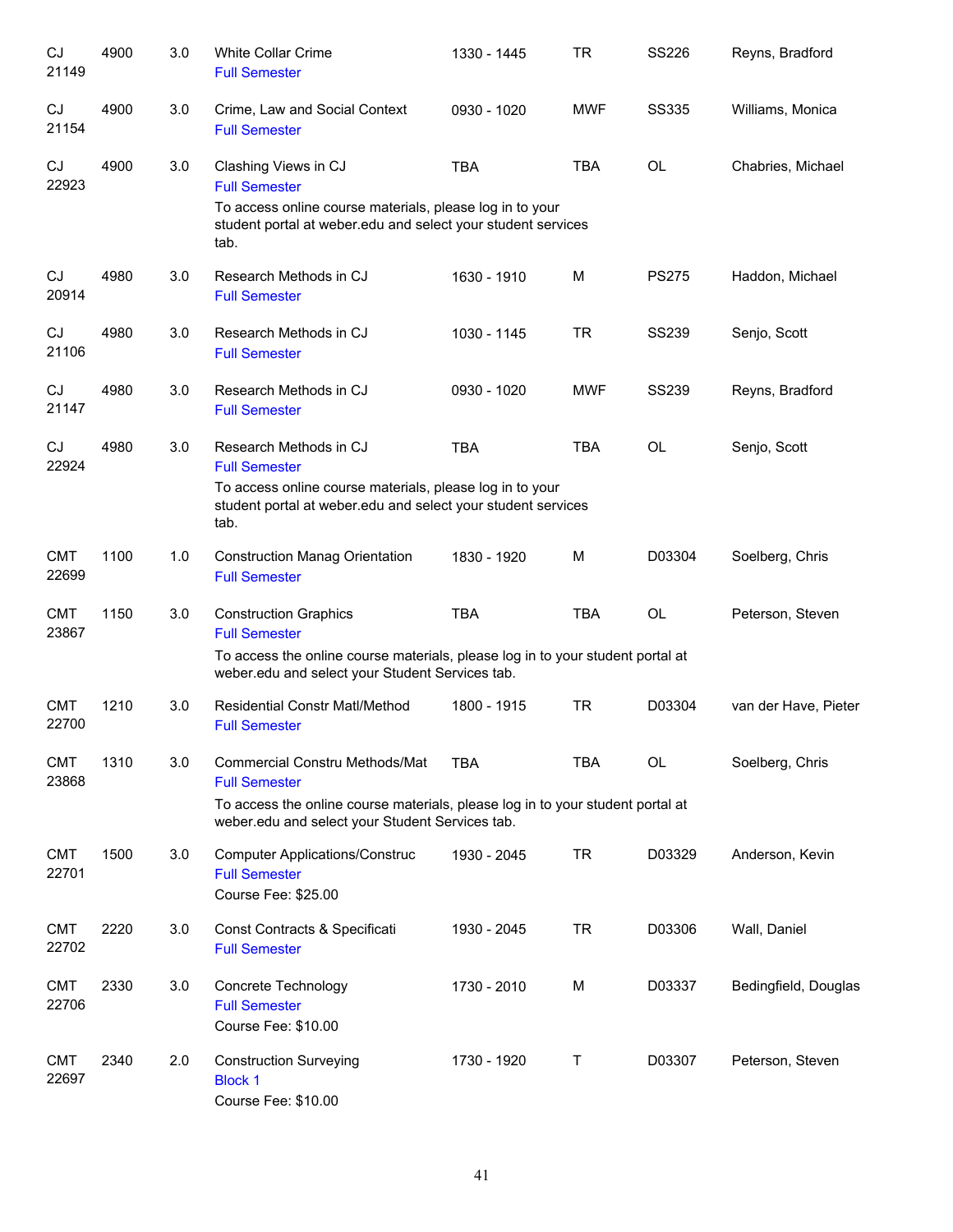| <b>CMT</b><br>22835 | 2360 | 2.0 | <b>Building Codes &amp; Inspection</b><br><b>Full Semester</b>                                                                                                                             | 1730 - 1920 | W          | D03304    | Wall, Daniel         |
|---------------------|------|-----|--------------------------------------------------------------------------------------------------------------------------------------------------------------------------------------------|-------------|------------|-----------|----------------------|
| <b>CMT</b><br>23874 | 2640 | 2.0 | <b>Architectural Estimating</b><br><b>Full Semester</b>                                                                                                                                    | <b>TBA</b>  | <b>TBA</b> | <b>OL</b> | Peterson, Steven     |
|                     |      |     | To access the online course materials, please log in to your student portal at<br>weber.edu and<br>select your Student Services tab.                                                       |             |            |           |                      |
| <b>CMT</b><br>23876 | 2880 | 3.0 | Internship<br><b>Full Semester</b><br>To access the online course materials, please log in to your student portal at<br>weber.edu and select your Student Services tab.                    | <b>TBA</b>  | <b>TBA</b> | OL        | Soelberg, Chris      |
| <b>CMT</b><br>22838 | 3115 | 3.0 | <b>Construction Cost Estimating</b><br><b>Full Semester</b><br>Course Fee: \$25.00                                                                                                         | 1930 - 2045 | <b>MW</b>  | D03302    | Brower, Matthew      |
| <b>CMT</b><br>22693 | 3130 | 3.0 | Construction Planning/Scheduli<br><b>Full Semester</b><br>Course Fee: \$25.00                                                                                                              | 1730 - 1845 | <b>TR</b>  |           | Lanzetti, Jennifer   |
| <b>CMT</b><br>22844 | 3130 | 3.0 | Construction Planning/Scheduli<br><b>Full Semester</b><br>Course Fee: \$25.00                                                                                                              | 1800 - 1915 | <b>TR</b>  | D03302    | Wolfe, Joseph        |
| <b>CMT</b><br>22845 | 3210 | 3.0 | <b>Construction Management</b><br><b>Full Semester</b>                                                                                                                                     | 1800 - 1915 | <b>MW</b>  | D03302    | Brower, Matthew      |
| <b>CMT</b><br>23878 | 3260 | 4.0 | Mechanical/Electrical Systems<br><b>Full Semester</b><br>To access the online course materials, please log in to your student portal at<br>weber.edu and select your Student Services tab. | <b>TBA</b>  | <b>TBA</b> | OL        | Peterson, Steven     |
| <b>CMT</b><br>22696 | 3350 | 4.0 | <b>Applied Structures</b><br><b>Full Semester</b>                                                                                                                                          | 1900 - 2045 | <b>TR</b>  |           | Wesemann, Douglas    |
| <b>CMT</b><br>22846 | 3350 | 4.0 | <b>Applied Structures</b><br><b>Full Semester</b>                                                                                                                                          | 1930 - 2120 | <b>TR</b>  | D03307    | Willard, Tim         |
| <b>CMT</b><br>22847 | 3510 | 3.0 | <b>Building Mech &amp; Electr Systems</b><br><b>Full Semester</b>                                                                                                                          | 1800 - 1915 | MW         | D03306    | van der Have, Pieter |
| <b>CMT</b><br>22848 | 3540 | 3.0 | Facilities Management Admin<br><b>Full Semester</b>                                                                                                                                        | 1930 - 2045 | <b>MW</b>  | D03306    | van der Have, Pieter |
| <b>CMT</b><br>22849 | 4120 | 3.0 | <b>Construction Accntng/Finance</b><br><b>Full Semester</b>                                                                                                                                | 1800 - 1915 | <b>MW</b>  | D03307    | Wolfe, Joseph        |
| <b>CMT</b><br>22851 | 4150 | 3.0 | <b>Construction Equipment/Methods</b><br><b>Full Semester</b>                                                                                                                              | 1930 - 2045 | <b>TR</b>  | D03302    | Wolfe, Joseph        |
| <b>CMT</b><br>22852 | 4350 | 2.0 | Design of Construction Systems<br><b>Full Semester</b>                                                                                                                                     | 1930 - 2120 | W          | D03307    | Wolfe, Joseph        |
| <b>CMT</b><br>22698 | 4610 | 2.0 | Senior Experience<br><b>Full Semester</b>                                                                                                                                                  | 1930 - 2120 | M          | D03309    | Wolfe, Joseph        |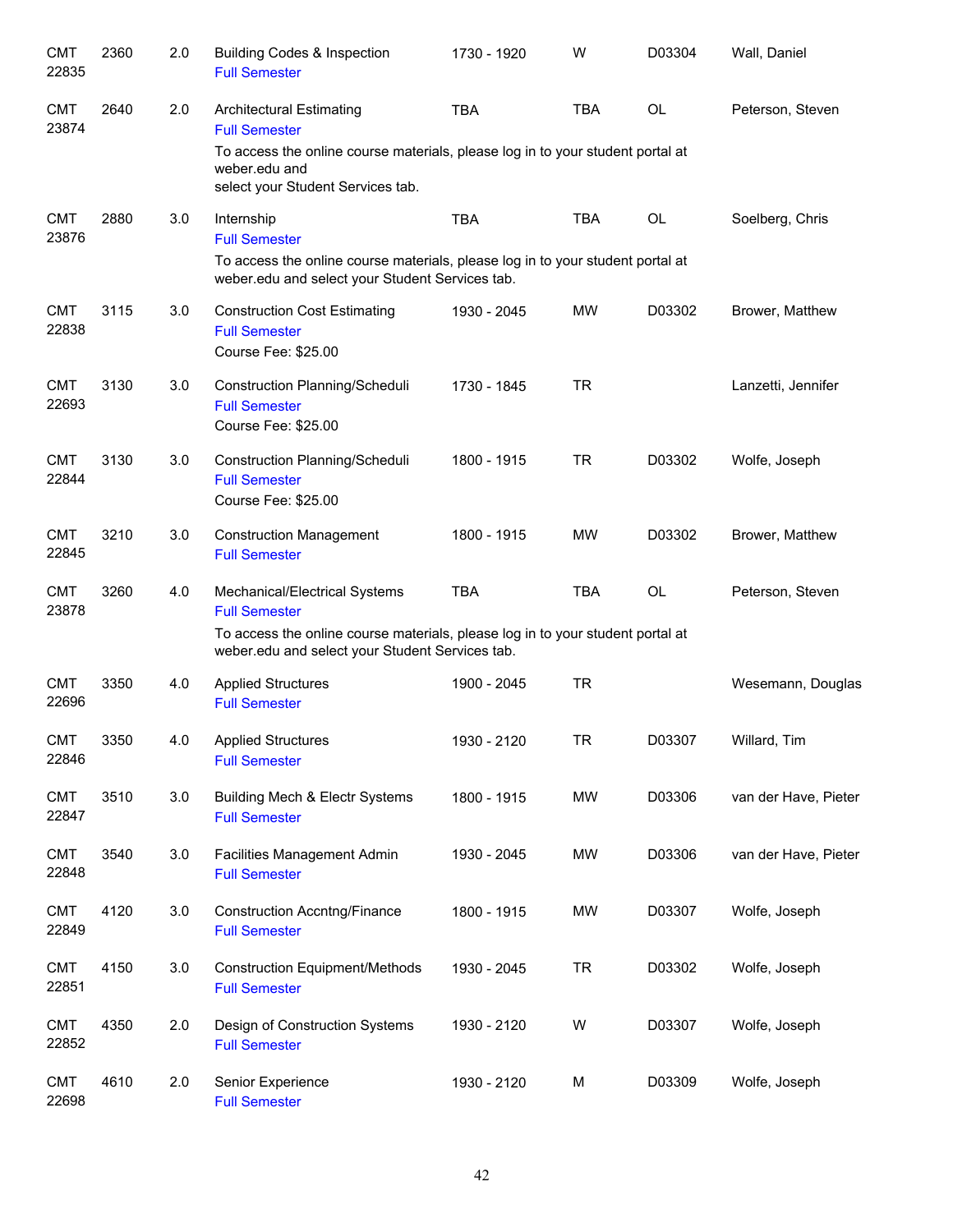| <b>CMT</b><br>22854 | 4620 | 2.0 | Senior Project<br><b>Full Semester</b><br>Course Fee: \$170.00                                                                                                         | 1730 - 1920 | M          | D03309    | Peterson, Steven  |
|---------------------|------|-----|------------------------------------------------------------------------------------------------------------------------------------------------------------------------|-------------|------------|-----------|-------------------|
| <b>CMT</b><br>23881 | 4890 | 2.0 | Practicum<br><b>Full Semester</b><br>To access the online course materials, please log in to your student portal at<br>weber.edu and select your Student Services tab. | <b>TBA</b>  | <b>TBA</b> | <b>OL</b> | Soelberg, Chris   |
| COMM 1020<br>23223  |      | 3.0 | HU Princip Of Public Speaking<br><b>Full Semester</b><br>Course Fee: \$5.00                                                                                            | 1730 - 2010 | Т          | EH307     | Frandsen, Bruce   |
| COMM 1020<br>23224  |      | 3.0 | HU Princip Of Public Speaking<br><b>Full Semester</b><br>Course Fee: \$5.00                                                                                            | 1200 - 1315 | <b>TR</b>  | EH307     | Cheek, Ryan       |
| COMM 1020<br>23241  |      | 3.0 | HU Princip Of Public Speaking<br><b>Full Semester</b><br>Course Fee: \$5.00                                                                                            | 1730 - 2010 | M          | EH304     | Frandsen, Bruce   |
| COMM 1020<br>23242  |      | 3.0 | HU Princip Of Public Speaking<br><b>Full Semester</b><br>Course Fee: \$5.00                                                                                            | 1730 - 2010 | W          | EH304     | Guevara, Omar     |
| COMM 1020<br>23281  |      | 3.0 | HU Princip Of Public Speaking<br><b>Full Semester</b><br>Course Fee: \$5.00                                                                                            | 1230 - 1320 | <b>MWF</b> | EH307     | Frandsen, Bruce   |
| COMM 1020<br>23326  |      | 3.0 | HU Princip Of Public Speaking<br><b>Full Semester</b><br>Course Fee: \$5.00                                                                                            | 0730 - 0820 | <b>MWF</b> | EH307     | Rampton, Russ     |
| COMM 1020<br>23327  |      | 3.0 | HU Princip Of Public Speaking<br><b>Full Semester</b><br>Course Fee: \$5.00                                                                                            | 0830 - 0920 | <b>MWF</b> | EH307     | Rampton, Russ     |
| COMM 1020<br>23328  |      | 3.0 | HU Princip Of Public Speaking<br><b>Full Semester</b><br>Course Fee: \$5.00                                                                                            | 1030 - 1120 | <b>MWF</b> | EH307     | Rampton, Russ     |
| COMM 1020<br>23336  |      | 3.0 | HU Princip Of Public Speaking<br><b>Full Semester</b><br>Course Fee: \$5.00                                                                                            | 0730 - 0845 | <b>TR</b>  | EH304     | Richardson, Frank |
| COMM 1020<br>23339  |      | 3.0 | HU Princip Of Public Speaking<br><b>Full Semester</b><br>Course Fee: \$5.00                                                                                            | 0900 - 1015 | <b>TR</b>  | EH304     | Richardson, Frank |
| COMM 1020<br>23359  |      | 3.0 | HU Princip Of Public Speaking<br><b>Full Semester</b><br>Course Fee: \$5.00                                                                                            | 0930 - 1020 | <b>MWF</b> | EH304     | Warnock, Brent    |
| COMM 1020<br>23360  |      | 3.0 | HU Princip Of Public Speaking<br><b>Full Semester</b><br>Course Fee: \$5.00                                                                                            | 1030 - 1120 | <b>MWF</b> | EH304     | Warnock, Brent    |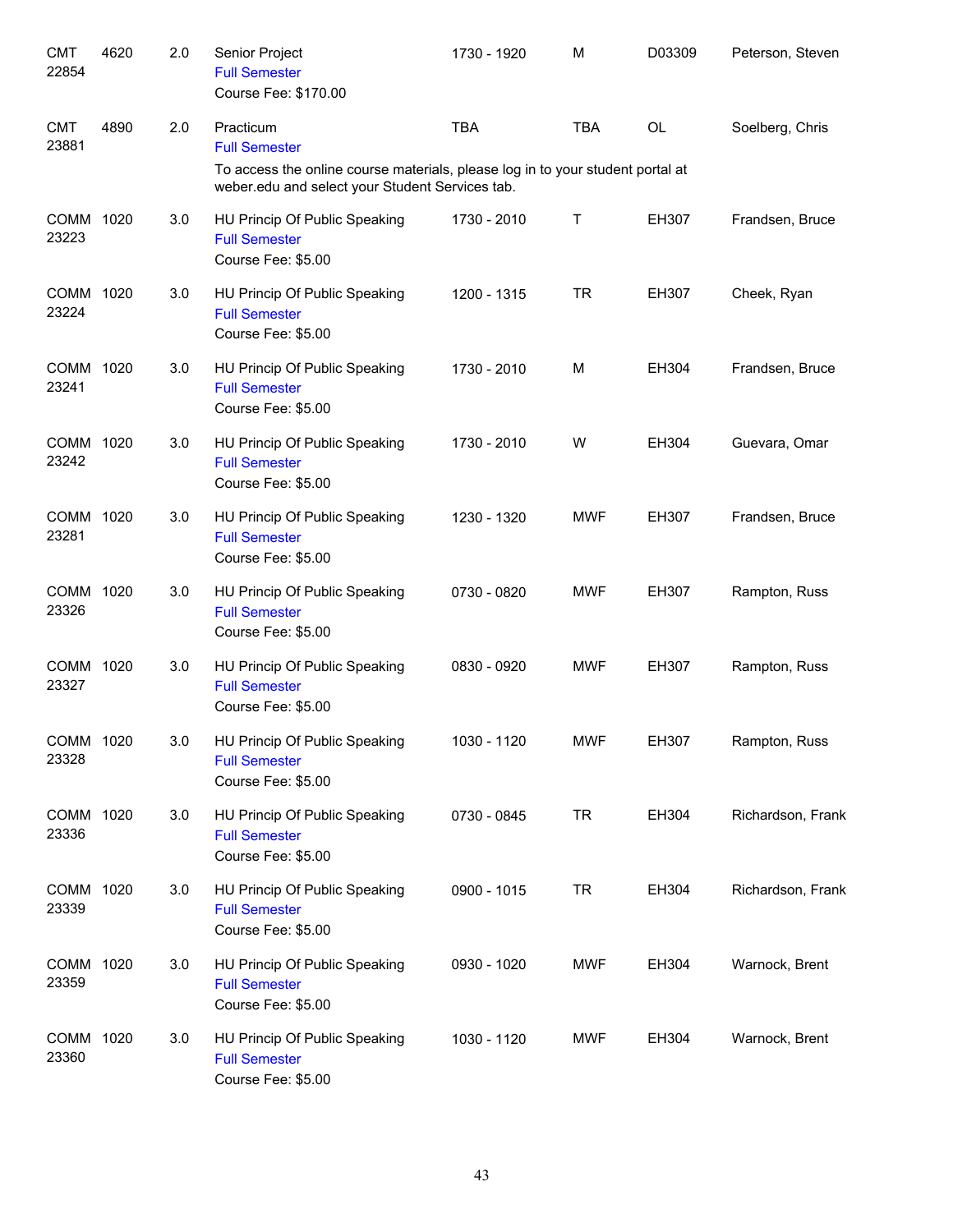| COMM 1020<br>23361 | 3.0 | HU Princip Of Public Speaking<br><b>Full Semester</b><br>Course Fee: \$5.00                                                                                                                                        | 1230 - 1320 | <b>MWF</b> | EH304     | Warnock, Brent       |
|--------------------|-----|--------------------------------------------------------------------------------------------------------------------------------------------------------------------------------------------------------------------|-------------|------------|-----------|----------------------|
| COMM 1020<br>23907 | 3.0 | HU Princip Of Public Speaking<br><b>Full Semester</b><br>Course Fee: \$5.00                                                                                                                                        | 0930 - 1020 | <b>MWF</b> | D02318    | Bishop, Cynthia      |
| COMM 1020<br>23908 | 3.0 | HU Princip Of Public Speaking<br><b>Full Semester</b><br>Course Fee: \$5.00                                                                                                                                        | 0830 - 0920 | <b>MWF</b> | D02318    | Bishop, Cynthia      |
| COMM 1020<br>23911 | 3.0 | HU Princip Of Public Speaking<br><b>Full Semester</b><br>Course Fee: \$5.00                                                                                                                                        | 0830 - 1110 | S          | WW116     | Frandsen, Bruce      |
| COMM 1020<br>23912 | 3.0 | HU Princip Of Public Speaking<br><b>Full Semester</b><br>To access online course materials, please log in to your student portal at<br>weber.edu and select your student services tab.                             | <b>TBA</b>  | <b>TBA</b> | <b>OL</b> | Merkley, Mark        |
| COMM 1020<br>23913 | 3.0 | HU Princip Of Public Speaking<br><b>Full Semester</b><br>To access online course materials, please log in to your student portal at<br>weber.edu and select your student services tab.                             | <b>TBA</b>  | <b>TBA</b> | <b>OL</b> | Packer Berg, Colleen |
| COMM 1020<br>24047 | 3.0 | HU Princip Of Public Speaking<br><b>Full Semester</b><br>Course Fee: \$5.00                                                                                                                                        | 1200 - 1315 | <b>TR</b>  | EH304     | Packer Berg, Colleen |
| COMM 1020<br>24674 | 3.0 | HU Princip Of Public Speaking<br><b>Full Semester</b><br>To access the online course materials, please log in to your<br>student portal at weber.edu and select your student<br>services tab.<br>Course Fee \$5.00 | <b>TBA</b>  | <b>TBA</b> | <b>OL</b> | Packer Berg, Colleen |
| COMM 1020<br>24732 | 3.0 | HU Princip Of Public Speaking<br><b>Full Semester</b><br>Course Fee \$5.00                                                                                                                                         | 1730 - 2010 | R          | EH307     | Hopkin, Wright       |
| COMM 1020<br>25038 | 3.0 | HU Princip Of Public Speaking<br><b>Full Semester</b><br>To access online course materials, please log in to your student portal at<br>weber.edu and select your student services tab.                             | <b>TBA</b>  | <b>TBA</b> | OL        | Hopkin, Wright       |
| COMM 1020<br>25315 | 3.0 | HU Princip Of Public Speaking<br><b>Full Semester</b><br>Course Fee \$5.00                                                                                                                                         |             |            |           |                      |
| COMM 1130<br>23230 | 3.0 | Media Writing<br><b>Full Semester</b><br>Course Fee: \$15.00                                                                                                                                                       | 1030 - 1145 | TR         | EH314     | Garner, Matthew      |
| COMM 1130<br>23244 | 3.0 | Media Writing<br><b>Full Semester</b><br>Course Fee: \$15.00                                                                                                                                                       | 1130 - 1220 | <b>MWF</b> | EH314     | Smith, Kim           |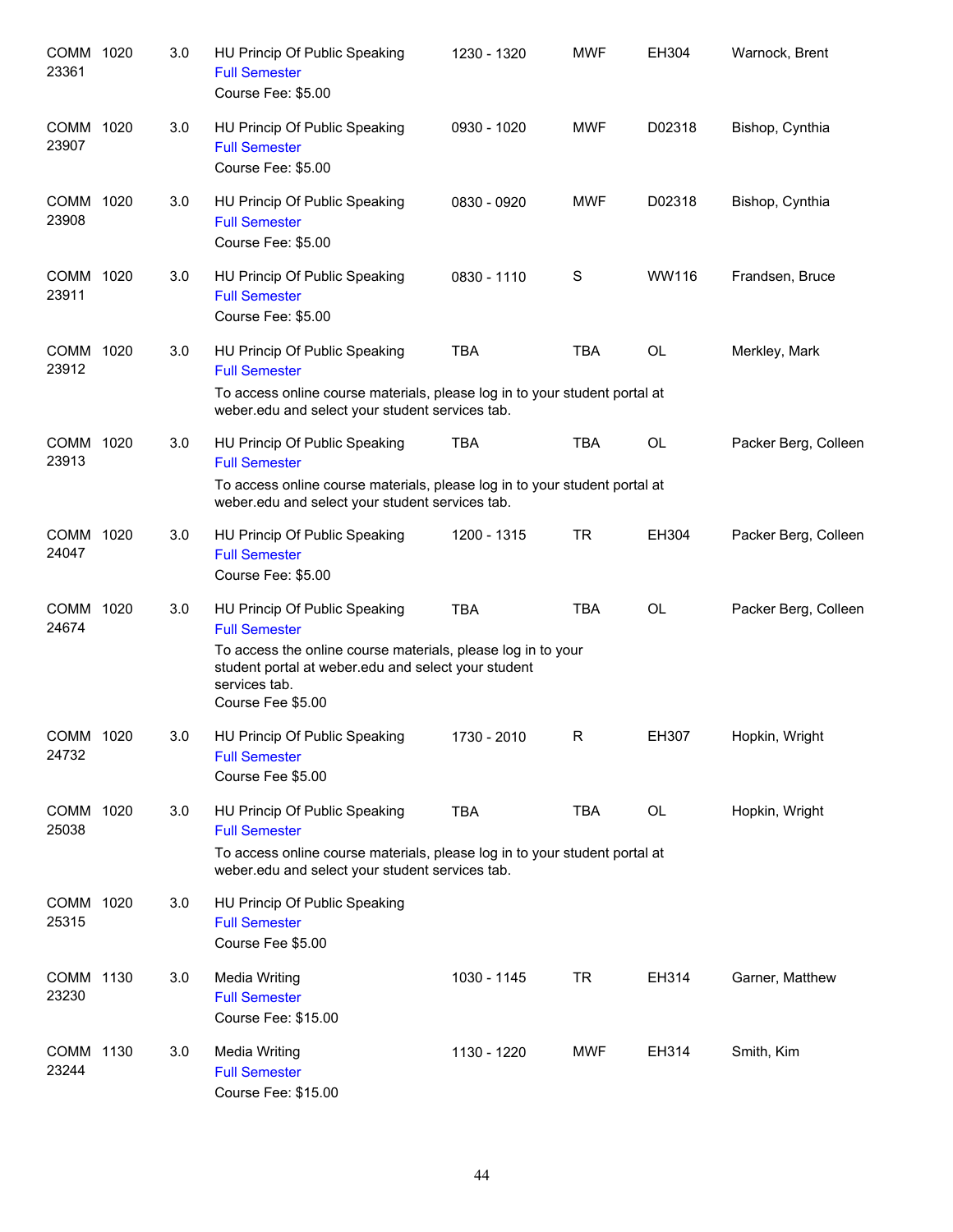| COMM 1130<br>23298   |      | 3.0 | <b>Media Writing</b><br><b>Full Semester</b><br>Course Fee: \$15.00                                                                                                                                                                                                                                                             | 0730 - 0845 | TR         | EH410          | Karras McKinnon, Marilyn |
|----------------------|------|-----|---------------------------------------------------------------------------------------------------------------------------------------------------------------------------------------------------------------------------------------------------------------------------------------------------------------------------------|-------------|------------|----------------|--------------------------|
| COMM 1130<br>23358   |      | 3.0 | <b>Media Writing</b><br><b>Full Semester</b><br>Course Fee: \$15.00                                                                                                                                                                                                                                                             | 1730 - 2010 | R          | EH410          | Tyler, Stacey            |
| COMM 1500<br>23274   |      | 3.0 | Intro to Mass Communication<br><b>Full Semester</b>                                                                                                                                                                                                                                                                             | 0930 - 1020 | <b>MWF</b> | EH306          | Tyler, Stacey            |
| <b>COMM</b><br>23914 | 1500 | 3.0 | Intro to Mass Communication<br><b>Full Semester</b><br>To access online course materials, please log in to your student portal at<br>weber.edu and select your student services tab.                                                                                                                                            | <b>TBA</b>  | <b>TBA</b> | $\mathsf{OL}%$ | Sanders, Anthony         |
| COMM 1560<br>23341   |      | 3.0 | Audio Production & Performance<br><b>Full Semester</b><br>Course Fee: \$25.00                                                                                                                                                                                                                                                   | 1200 - 1315 | TR         | EH323          | Sanders, Anthony         |
| COMM 2010<br>23276   |      | 3.0 | HU Mass Media and Society<br><b>Full Semester</b>                                                                                                                                                                                                                                                                               | 0830 - 0920 | <b>MWF</b> | EH306          | Harvey, Eric             |
| COMM 2010<br>23277   |      | 3.0 | HU Mass Media and Society<br><b>Full Semester</b>                                                                                                                                                                                                                                                                               | 1030 - 1145 | <b>TR</b>  | EH306          | Harvey, Eric             |
| COMM 2010<br>23376   |      | 3.0 | HU Mass Media and Society<br><b>Full Semester</b>                                                                                                                                                                                                                                                                               | 1730 - 2010 | T.         | EH305          | Smith, Kim               |
| COMM 2010<br>23915   |      | 3.0 | HU Mass Media and Society<br><b>Full Semester</b><br>To access online course materials, please log in to your student portal at<br>weber.edu and select your student services tab.                                                                                                                                              | <b>TBA</b>  | <b>TBA</b> | <b>OL</b>      | Bialowas, Anne           |
| COMM 2110<br>23216   |      | 3.0 | HU CEL Intrprsnl/Sm Group Comm<br><b>Full Semester</b><br>CEL stands for Community Engaged Learning which means that students<br>engage in meaningful community engagement that is connected to specific<br>course objectives. See http://www.weber.edu/ccel/cel-designation.html for a full<br>list of CEL designated courses. | 0900 - 1015 | TR         | EH407          | Bishop, Cynthia          |
| COMM 2110<br>23217   |      | 3.0 | HU CEL Intrprsnl/Sm Group Comm<br><b>Full Semester</b><br>CEL stands for Community Engaged Learning which means that students<br>engage in meaningful community engagement that is connected to specific<br>course objectives. See http://www.weber.edu/ccel/cel-designation.html for a full<br>list of CEL designated courses. | 1030 - 1145 | TR         | EH407          | Bishop, Cynthia          |
| COMM 2110<br>23218   |      | 3.0 | HU CEL Intrprsnl/Sm Group Comm<br><b>Full Semester</b><br>CEL stands for Community Engaged Learning which means that students<br>engage in meaningful community engagement that is connected to specific<br>course objectives. See http://www.weber.edu/ccel/cel-designation.html for a full<br>list of CEL designated courses. | 1200 - 1315 | <b>TR</b>  | EH407          | Bishop, Cynthia          |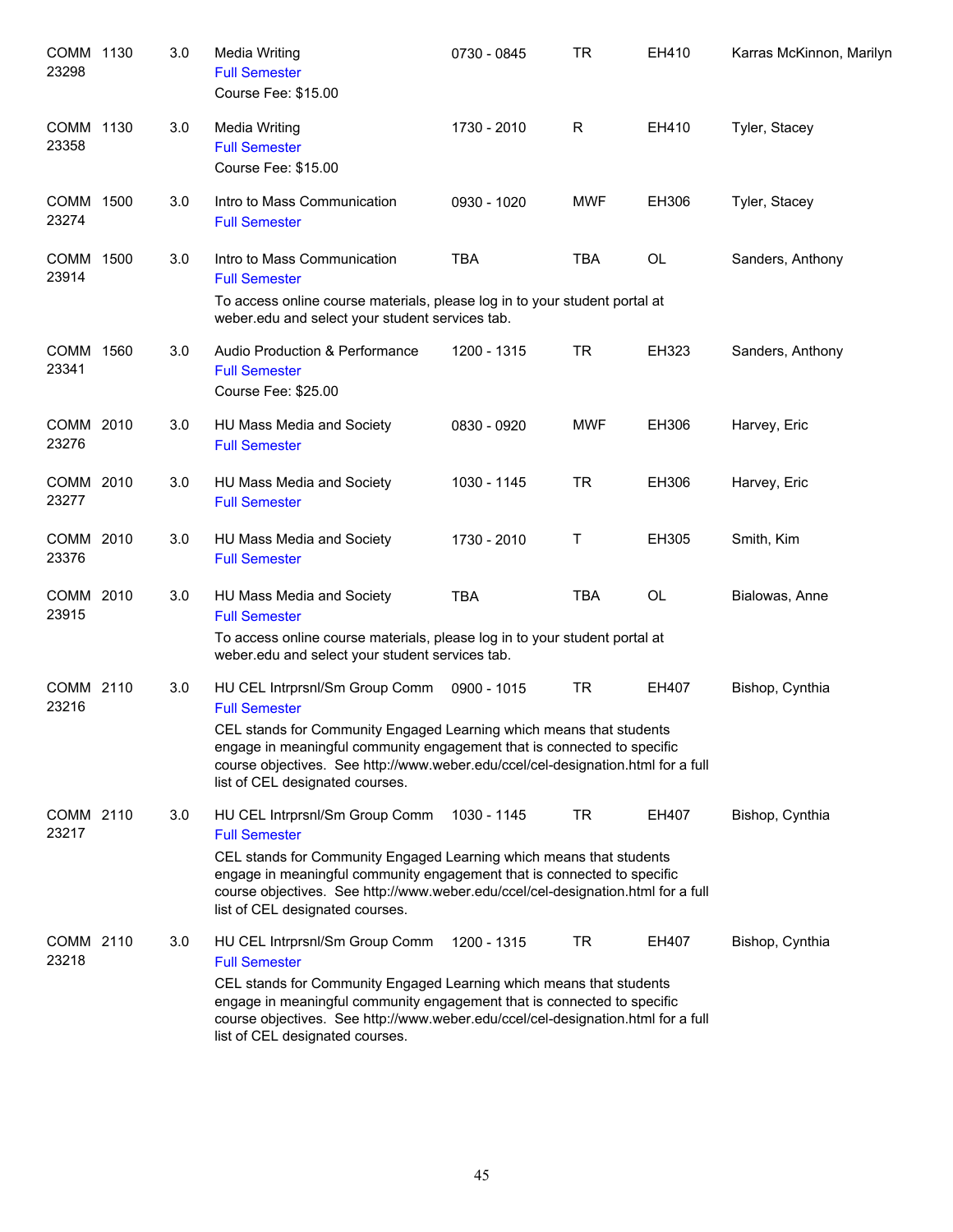| COMM 2110<br>23221 | 3.0 | HU CEL Intrprsnl/Sm Group Comm<br><b>Full Semester</b>                                                                                                                                                                                                                | 1130 - 1220 | <b>MWF</b> | EH407 | Canfield, Clair |
|--------------------|-----|-----------------------------------------------------------------------------------------------------------------------------------------------------------------------------------------------------------------------------------------------------------------------|-------------|------------|-------|-----------------|
|                    |     | CEL stands for Community Engaged Learning which means that students<br>engage in meaningful community engagement that is connected to specific<br>course objectives. See http://www.weber.edu/ccel/cel-designation.html for a full<br>list of CEL designated courses. |             |            |       |                 |
| COMM 2110<br>23222 | 3.0 | HU CEL Intrprsnl/Sm Group Comm<br><b>Full Semester</b>                                                                                                                                                                                                                | 1230 - 1320 | <b>MWF</b> | EH407 | Canfield, Clair |
|                    |     | CEL stands for Community Engaged Learning which means that students<br>engage in meaningful community engagement that is connected to specific<br>course objectives. See http://www.weber.edu/ccel/cel-designation.html for a full<br>list of CEL designated courses. |             |            |       |                 |
| COMM 2110<br>23283 | 3.0 | HU CEL Intrprsnl/Sm Group Comm<br><b>Full Semester</b>                                                                                                                                                                                                                | 1730 - 2010 | Т          | EH406 | Johns, Brent    |
|                    |     | CEL stands for Community Engaged Learning which means that students<br>engage in meaningful community engagement that is connected to specific<br>course objectives. See http://www.weber.edu/ccel/cel-designation.html for a full<br>list of CEL designated courses. |             |            |       |                 |
| COMM 2110<br>23299 | 3.0 | HU CEL Intrprsnl/Sm Group Comm<br><b>Full Semester</b>                                                                                                                                                                                                                | 0930 - 1020 | <b>MWF</b> | EH406 | Merkley, Mark   |
|                    |     | CEL stands for Community Engaged Learning which means that students<br>engage in meaningful community engagement that is connected to specific<br>course objectives. See http://www.weber.edu/ccel/cel-designation.html for a full<br>list of CEL designated courses. |             |            |       |                 |
| COMM 2110<br>23300 | 3.0 | HU CEL Intrprsnl/Sm Group Comm<br><b>Full Semester</b>                                                                                                                                                                                                                | 1130 - 1220 | <b>MWF</b> | EH406 | Merkley, Mark   |
|                    |     | CEL stands for Community Engaged Learning which means that students<br>engage in meaningful community engagement that is connected to specific<br>course objectives. See http://www.weber.edu/ccel/cel-designation.html for a full<br>list of CEL designated courses. |             |            |       |                 |
| COMM 2110<br>23301 | 3.0 | HU CEL Intrprsnl/Sm Group Comm<br><b>Full Semester</b>                                                                                                                                                                                                                | 1030 - 1145 | <b>TR</b>  | EH406 | Merkley, Mark   |
|                    |     | CEL stands for Community Engaged Learning which means that students<br>engage in meaningful community engagement that is connected to specific<br>course objectives. See http://www.weber.edu/ccel/cel-designation.html for a full<br>list of CEL designated courses. |             |            |       |                 |
| COMM 2110<br>23302 | 3.0 | HU CEL Intrprsnl/Sm Group Comm<br><b>Full Semester</b>                                                                                                                                                                                                                | 1200 - 1315 | TR         | EH406 | Canfield, Clair |
|                    |     | CEL stands for Community Engaged Learning which means that students<br>engage in meaningful community engagement that is connected to specific<br>course objectives. See http://www.weber.edu/ccel/cel-designation.html for a full<br>list of CEL designated courses. |             |            |       |                 |
| COMM 2110<br>23329 | 3.0 | HU CEL Intrprsnl/Sm Group Comm<br><b>Full Semester</b>                                                                                                                                                                                                                | 0730 - 0845 | TR         | EH406 | Rampton, Russ   |
|                    |     | CEL stands for Community Engaged Learning which means that students<br>engage in meaningful community engagement that is connected to specific<br>course objectives. See http://www.weber.edu/ccel/cel-designation.html for a full<br>list of CEL designated courses. |             |            |       |                 |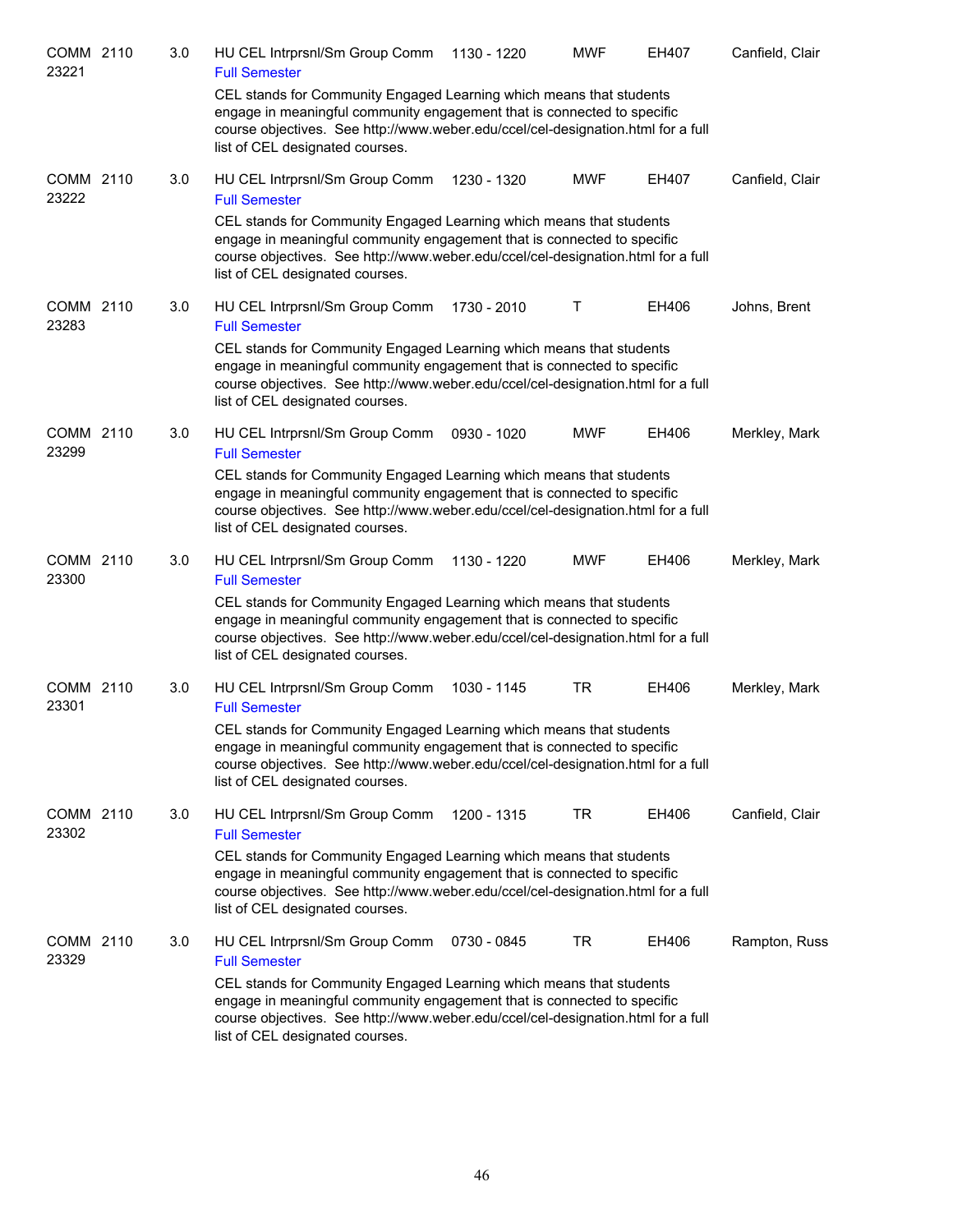| COMM 2110<br>23331 | 3.0 | HU CEL Intrprsnl/Sm Group Comm<br><b>Full Semester</b>                                                                                                                                                                                                                                                                                                                                                 | 0900 - 1015 | <b>TR</b>  | EH406  | Rampton, Russ        |
|--------------------|-----|--------------------------------------------------------------------------------------------------------------------------------------------------------------------------------------------------------------------------------------------------------------------------------------------------------------------------------------------------------------------------------------------------------|-------------|------------|--------|----------------------|
|                    |     | CEL stands for Community Engaged Learning which means that students<br>engage in meaningful community engagement that is connected to specific<br>course objectives. See http://www.weber.edu/ccel/cel-designation.html for a full<br>list of CEL designated courses.                                                                                                                                  |             |            |        |                      |
| COMM 2110<br>23362 | 3.0 | HU CEL Intrprsnl/Sm Group Comm<br><b>Full Semester</b>                                                                                                                                                                                                                                                                                                                                                 | 0830 - 0920 | <b>MWF</b> | EH406  | Warnock, Brent       |
|                    |     | CEL stands for Community Engaged Learning which means that students<br>engage in meaningful community engagement that is connected to specific<br>course objectives. See http://www.weber.edu/ccel/cel-designation.html for a full<br>list of CEL designated courses.                                                                                                                                  |             |            |        |                      |
| COMM 2110<br>23363 | 3.0 | HU CEL Intrprsnl/Sm Group Comm<br><b>Full Semester</b>                                                                                                                                                                                                                                                                                                                                                 | 1730 - 2010 | W          | EH407  | Oseguera, Eva        |
|                    |     | CEL stands for Community Engaged Learning which means that students<br>engage in meaningful community engagement that is connected to specific<br>course objectives. See http://www.weber.edu/ccel/cel-designation.html for a full<br>list of CEL designated courses.                                                                                                                                  |             |            |        |                      |
| COMM 2110<br>23364 | 3.0 | HU CEL Intrprsnl/Sm Group Comm<br><b>Full Semester</b>                                                                                                                                                                                                                                                                                                                                                 | 1330 - 1420 | <b>MWF</b> | EH407  | Denniston, Christine |
|                    |     | CEL stands for Community Engaged Learning which means that students<br>engage in meaningful community engagement that is connected to specific<br>course objectives. See http://www.weber.edu/ccel/cel-designation.html for a full<br>list of CEL designated courses.                                                                                                                                  |             |            |        |                      |
| COMM 2110<br>23909 | 3.0 | HU CEL Intrprsnl/Sm Group Comm<br><b>Full Semester</b>                                                                                                                                                                                                                                                                                                                                                 | 0900 - 1015 | <b>TR</b>  | D02117 | Scott, Constance     |
|                    |     | CEL stands for Community Engaged Learning which means that students<br>engage in meaningful community engagement that is connected to specific<br>course objectives. See http://www.weber.edu/ccel/cel-designation.html for a full<br>list of CEL designated courses.                                                                                                                                  |             |            |        |                      |
| COMM 2110<br>23910 | 3.0 | HU CEL Intrprsnl/Sm Group Comm<br><b>Full Semester</b>                                                                                                                                                                                                                                                                                                                                                 | 1030 - 1145 | <b>TR</b>  | D02117 | Scott, Constance     |
|                    |     | CEL stands for Community Engaged Learning which means that students<br>engage in meaningful community engagement that is connected to specific<br>course objectives. See http://www.weber.edu/ccel/cel-designation.html for a full<br>list of CEL designated courses.                                                                                                                                  |             |            |        |                      |
| COMM 2110<br>23916 | 3.0 | HU CEL Intrprsnl/Sm Group Comm<br><b>Full Semester</b>                                                                                                                                                                                                                                                                                                                                                 | 1730 - 2010 | W          | DH1410 | Mouritsen, Stephanie |
|                    |     | To access online course materials, please log in to your student portal at<br>weber.edu and select your student services tab. CEL stands for Community<br>Engaged Learning which means that students engage in meaningful community<br>engagement that is connected to specific course objectives. See<br>http://www.weber.edu/ccel/cel-designation.html for a full list of CEL designated<br>courses. |             |            |        |                      |
| COMM 2110<br>24683 | 3.0 | HU CBL Intrprsnl/Sm Group Comm<br><b>Full Semester</b>                                                                                                                                                                                                                                                                                                                                                 | 0830 - 0920 | <b>MWF</b> | EH407  | Cunningham, Cory     |
| COMM 2110<br>24875 | 3.0 | HU CBL Intrprsnl/Sm Group Comm<br><b>Full Semester</b>                                                                                                                                                                                                                                                                                                                                                 | 1230 - 1320 | <b>MWF</b> | EH406  | McCloud, Carrie      |
| COMM 2200<br>23279 | 3.0 | In-studio Video Prod & Perform<br><b>Full Semester</b><br>Course Fee: \$25.00                                                                                                                                                                                                                                                                                                                          | 1230 - 1345 | <b>MW</b>  | LI076  | Harvey, Eric         |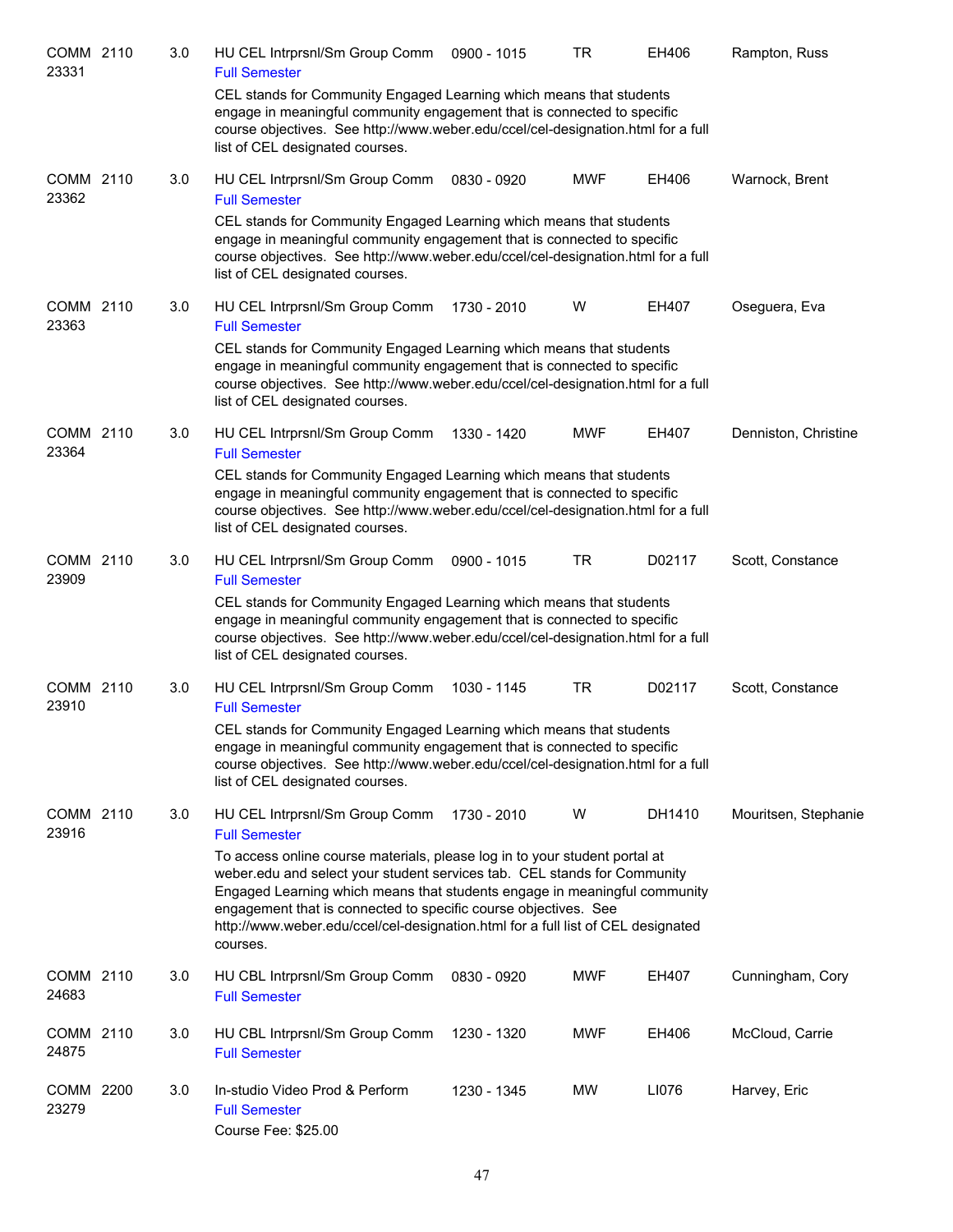| COMM 2200<br>23343 |      | 3.0 | In-studio Video Prod & Perform<br><b>Full Semester</b><br>Course Fee: \$25.00                                                                                                                                                                                                                                                                              | 0900 - 1015 | <b>TR</b>  | LI076         | Harvey, Eric         |
|--------------------|------|-----|------------------------------------------------------------------------------------------------------------------------------------------------------------------------------------------------------------------------------------------------------------------------------------------------------------------------------------------------------------|-------------|------------|---------------|----------------------|
| COMM 2210<br>23225 |      | 1.0 | Intercollegiate Debate<br><b>Full Semester</b>                                                                                                                                                                                                                                                                                                             | 1500 - 1615 | T          | EH111         | Cheek, Ryan          |
| COMM 2250<br>23356 |      | 3.0 | <b>Essentials of Digital Media</b><br><b>Full Semester</b><br>Course Fee: \$25.00                                                                                                                                                                                                                                                                          | 1230 - 1345 | <b>MW</b>  | EH410         | Tyler, AnDrew        |
| COMM 2250<br>23357 |      | 3.0 | <b>Essentials of Digital Media</b><br><b>Full Semester</b><br>Course Fee: \$25.00                                                                                                                                                                                                                                                                          | 1030 - 1145 | <b>TR</b>  | EH410         | Tyler, AnDrew        |
| COMM 2270<br>23258 |      | 3.0 | Argumentation & Debate<br><b>Full Semester</b>                                                                                                                                                                                                                                                                                                             | 1330 - 1445 | <b>TR</b>  | EH306         | Guevara, Omar        |
| COMM 2270<br>24670 |      | 3.0 | Argumentation & Debate<br><b>Full Semester</b>                                                                                                                                                                                                                                                                                                             | 1330 - 1445 | <b>TR</b>  | EH305         | Cheek, Ryan          |
| COMM 2730<br>23345 |      | 1.0 | Radio Production Workshop<br><b>Full Semester</b><br>Course Fee: \$25.00                                                                                                                                                                                                                                                                                   | 1330 - 1445 | M          | SU235         | Sanders, Anthony     |
| COMM 3000<br>23214 |      | 3.0 | <b>Communication Theory</b><br><b>Full Semester</b>                                                                                                                                                                                                                                                                                                        | 1030 - 1145 | <b>TR</b>  | EH307         | Bialowas, Anne       |
| COMM 3000<br>23352 |      | 3.0 | <b>Communication Theory</b><br><b>Full Semester</b>                                                                                                                                                                                                                                                                                                        | 0830 - 0920 | <b>MWF</b> | EH304         | Steimel, Sarah       |
| COMM 3000<br>23917 |      | 3.0 | <b>Communication Theory</b><br><b>Full Semester</b>                                                                                                                                                                                                                                                                                                        | 1730 - 2010 | T          | EH304         | Hafen, Susan         |
| COMM<br>23263      | 3060 | 3.0 | Listening & Interviewing<br><b>Full Semester</b>                                                                                                                                                                                                                                                                                                           | 1730 - 2010 | M          | EH307         | Hafen, Susan         |
| COMM 3080<br>23308 |      | 3.0 | Intercultural Communication<br><b>Full Semester</b>                                                                                                                                                                                                                                                                                                        | 1030 - 1145 | TR         | EH304         | Packer Berg, Colleen |
| COMM 3130<br>23231 |      | 3.0 | News Reporting & Writing<br><b>Full Semester</b><br>Course Fee: \$15.00                                                                                                                                                                                                                                                                                    | 0930 - 1020 | <b>MWF</b> | EH314         | Smith, Kim           |
| COMM 3150<br>23286 |      | 3.0 | <b>Communication Research Methods</b><br><b>Full Semester</b><br>Course Fee: \$15.00                                                                                                                                                                                                                                                                       | 1730 - 2010 | R          | EH314         | Kim, Yeonsoo         |
| COMM 3150<br>23353 |      | 3.0 | <b>CEL Commun Research Methods</b><br><b>Full Semester</b><br>Course Fee: \$15.00<br>CEL stands for Community Engaged Learning which means that students<br>engage in meaningful community engagement that is connected to specific<br>course objectives. See http://www.weber.edu/ccel/cel-designation.html for a full<br>list of CEL designated courses. | 1130 - 1220 | <b>MWF</b> | EH410         | Steimel, Sarah       |
| COMM 3200<br>23386 |      | 1.0 | Live Event Production<br><b>Full Semester</b>                                                                                                                                                                                                                                                                                                              | 1200 - 1315 | <b>TR</b>  | <b>LP202A</b> | Tyler, AnDrew        |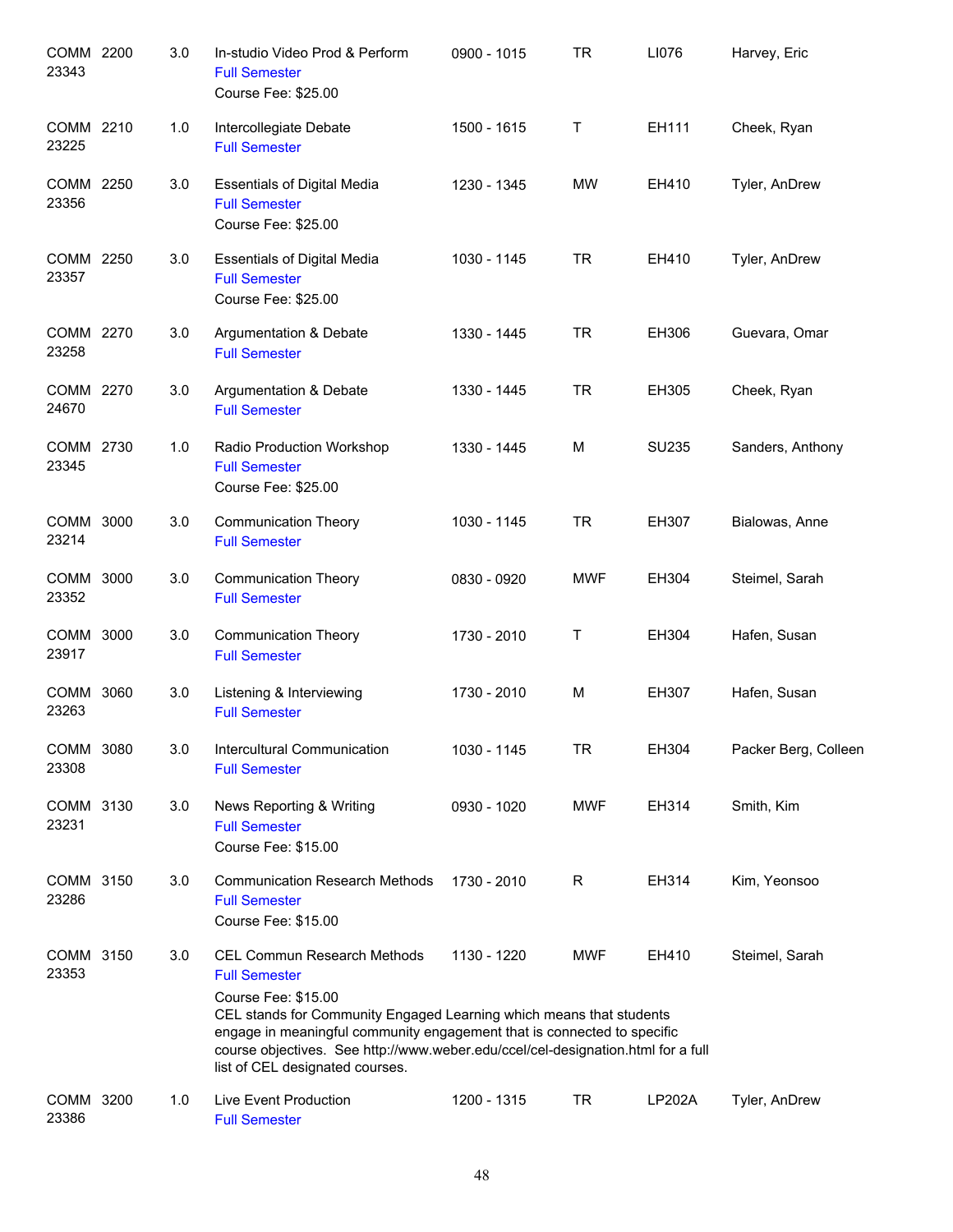| COMM 3200<br>23836 |      | 2.0 | Live Event Production<br><b>Full Semester</b>                                                                                 | 1200 - 1315 | <b>TR</b>    | LP202A        | Tyler, AnDrew     |
|--------------------|------|-----|-------------------------------------------------------------------------------------------------------------------------------|-------------|--------------|---------------|-------------------|
| COMM 3200<br>23838 |      | 3.0 | Live Event Production<br><b>Full Semester</b>                                                                                 | 1200 - 1315 | <b>TR</b>    | <b>LP202A</b> | Tyler, AnDrew     |
| COMM 3350<br>23226 |      | 3.0 | <b>Communication Design</b><br><b>Full Semester</b><br>Course Fee: \$15.00                                                    | 0830 - 0920 | <b>MWF</b>   | EH314         | Corbin, Nicola    |
| COMM 3400<br>23229 |      | 3.0 | <b>Public Relations</b><br><b>Full Semester</b>                                                                               | 1730 - 2010 | W            | EH307         | Hess, Allison     |
| COMM 3400<br>23287 |      | 3.0 | <b>Public Relations</b><br><b>Full Semester</b>                                                                               | 1200 - 1315 | <b>TR</b>    | EH305         | Kim, Yeonsoo      |
| COMM 3440<br>23227 |      | 3.0 | <b>Public Relations Writing</b><br><b>Full Semester</b><br>Course Fee: \$15.00                                                | 1030 - 1120 | <b>MWF</b>   | EH314         | Corbin, Nicola    |
| COMM 3460<br>24011 |      | 3.0 | Public Relations/Social Media<br><b>Full Semester</b>                                                                         | <b>TBA</b>  | <b>TBA</b>   | OL            | Edwards, Kathy    |
|                    |      |     | To access online course materials, please log in to your student portal at<br>weber.edu and select your student services tab. |             |              |               |                   |
| COMM 3550<br>23354 |      | 3.0 | Organizational Communication<br><b>Full Semester</b>                                                                          | 1730 - 2010 | R            | EH304         | Steimel, Sarah    |
| COMM 3650<br>23285 |      | 3.0 | <b>Communication Law</b><br><b>Full Semester</b>                                                                              | 0900 - 1015 | <b>TR</b>    | EH307         | Josephson, Sheree |
| COMM 3740<br>23232 |      | 3.0 | Copy Writing for Audio & Video<br><b>Full Semester</b><br>Course Fee: \$15.00                                                 | 1230 - 1320 | <b>MWF</b>   | EH314         | Smith, Kim        |
| COMM 3820<br>24671 |      | 3.0 | Persuasive Communication<br><b>Full Semester</b>                                                                              | 1030 - 1120 | <b>MWF</b>   | EH306         | Scott, Randolph   |
| COMM 3850<br>23228 |      | 3.0 | Advertising<br><b>Full Semester</b>                                                                                           | 1730 - 2010 | $\mathsf{T}$ | EH407         | Corbin, Nicola    |
| COMM 3890<br>24338 |      | 1.0 | Coop Work/Signpost<br><b>Full Semester</b>                                                                                    | 1430 - 1545 | Τ            | SU401         | Sanders, Anthony  |
| COMM<br>24339      | 3890 | 2.0 | Coop Work/Signpost<br><b>Full Semester</b>                                                                                    | 1430 - 1545 | Τ            | SU401         | Sanders, Anthony  |
| COMM 3890<br>24340 |      | 3.0 | Coop Work/Signpost<br><b>Full Semester</b>                                                                                    | 1430 - 1545 | Τ            | SU401         | Sanders, Anthony  |
| COMM 3891<br>24341 |      | 1.0 | Adv Coop Work Exp with KWCR<br><b>Full Semester</b>                                                                           | 1330 - 1610 | W            | <b>SU235</b>  | Sanders, Anthony  |
| COMM 3891<br>24342 |      | 2.0 | Adv Coop Work Exp with KWCR<br><b>Full Semester</b>                                                                           | 1330 - 1610 | W            | <b>SU235</b>  | Sanders, Anthony  |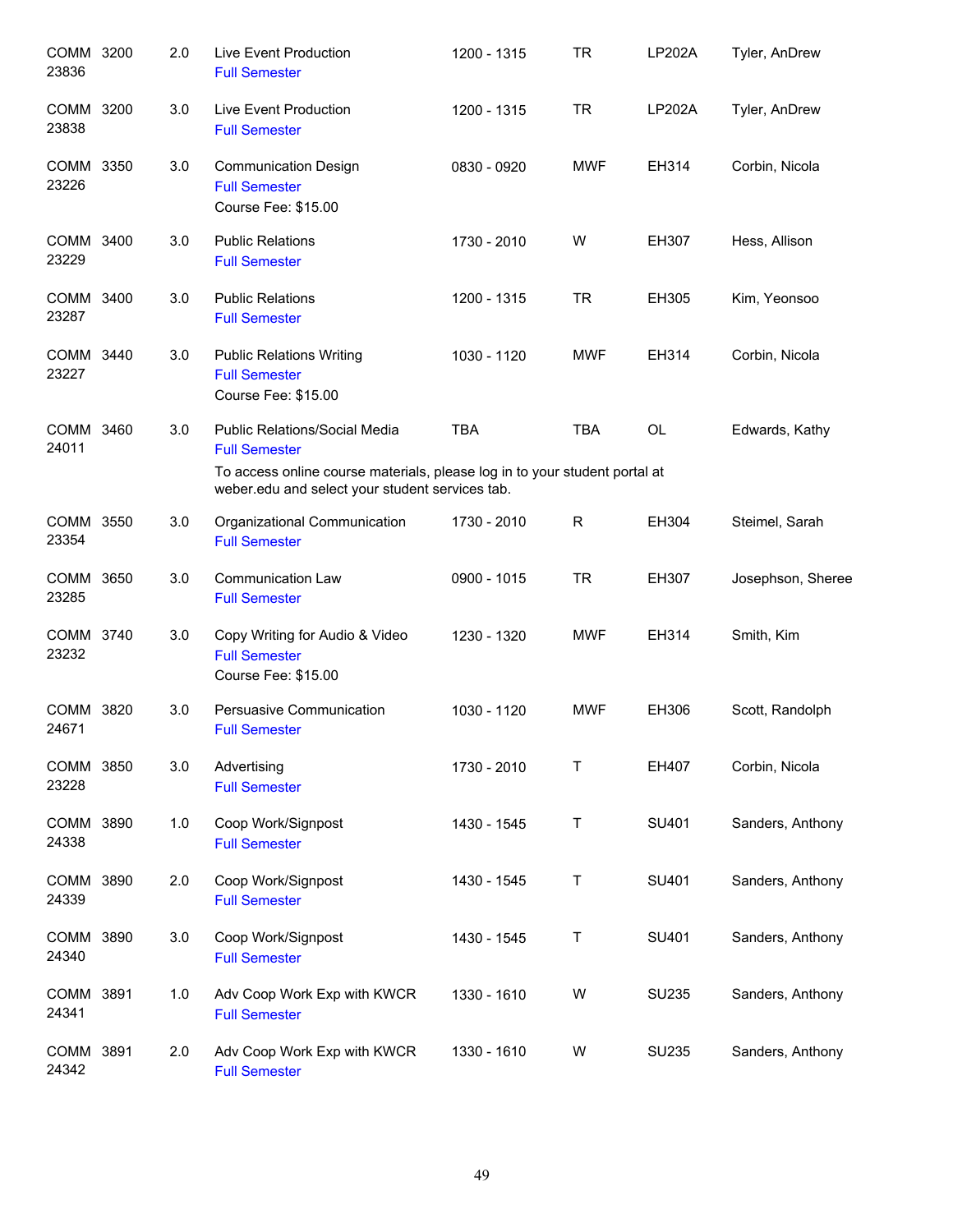| COMM 3891<br>24343   |      | 3.0 | Adv Coop Work Exp with KWCR<br><b>Full Semester</b>                                                                             | 1330 - 1610 | W           | <b>SU235</b> | Sanders, Anthony     |
|----------------------|------|-----|---------------------------------------------------------------------------------------------------------------------------------|-------------|-------------|--------------|----------------------|
| COMM 3892<br>24344   |      | 1.0 | Adv Coop Work Exp with PR<br><b>Full Semester</b>                                                                               | 1330 - 1610 | $\mathsf T$ | EH406        | Kim, Yeonsoo         |
| COMM 3892<br>24345   |      | 2.0 | Adv Coop Work Exp with PR<br><b>Full Semester</b>                                                                               | 1330 - 1610 | T           | EH406        | Kim, Yeonsoo         |
| COMM 3892<br>24346   |      | 3.0 | Adv Coop Work Exp with PR<br><b>Full Semester</b>                                                                               | 1330 - 1610 | $\mathsf T$ | EH406        | Kim, Yeonsoo         |
| COMM 3893<br>24347   |      | 1.0 | Adv Coop Work Exp/Studio 76<br><b>Full Semester</b>                                                                             | 1400 - 1515 | M           | LI076        | Tyler, AnDrew        |
| COMM 3893<br>24348   |      | 2.0 | Adv Coop Work Exp/Studio 76<br><b>Full Semester</b>                                                                             | 1400 - 1515 | M           | LI076        | Tyler, AnDrew        |
| COMM 3893<br>24349   |      | 3.0 | Adv Coop Work Exp/Studio 76<br><b>Full Semester</b>                                                                             | 1400 - 1515 | м           | LI076        | Tyler, AnDrew        |
| COMM 4210<br>23259   |      | 1.0 | Intercollegiate Debate<br><b>Full Semester</b>                                                                                  | 1300 - 1600 | $\sf T$     | EH111        | Guevara, Omar        |
| COMM 4400<br>23289   |      | 3.0 | Public Relations Media/Campaig<br><b>Full Semester</b>                                                                          | 1130 - 1220 | <b>MWF</b>  | EH307        | Kim, Yeonsoo         |
| COMM<br>23264        | 4800 | 1.0 | Spec Study/Indiv Projects<br><b>Full Semester</b><br>One-time only meeting the first Tuesday of class in EH-323 from 1:30-2:45. | 1330 - 1445 | T           | EH323        | Hafen, Susan         |
| COMM 4800<br>23265   |      | 2.0 | Spec Study/Indiv Projects<br><b>Full Semester</b><br>One-time only meeting the first Tuesday of class in EH-323 from 1:30-2:45. | 1330 - 1445 | Τ           | EH323        | Hafen, Susan         |
| <b>COMM</b><br>23266 | 4800 | 3.0 | Spec Study/Indiv Projects<br><b>Full Semester</b><br>One-time only meeting the first Tuesday of class in EH-323 from 1:30-2:45. | 1330 - 1445 | Т           | EH323        | Hafen, Susan         |
| COMM 4850<br>23638   |      | 3.0 | <b>Teach/Directing Speech</b><br><b>Full Semester</b>                                                                           | 1430 - 1610 | M           | EH306        | Packer Berg, Colleen |
| COMM 4890<br>23270   |      | 1.0 | Co-op Work Exper<br><b>Full Semester</b><br>One-time only meeting the first Tuesday of class in EH-323 from 1:30-2:45.          | 1330 - 1445 | $\sf T$     | EH323        | Hafen, Susan         |
| COMM 4890<br>23271   |      | 2.0 | Co-op Work Exper<br><b>Full Semester</b><br>One-time only meeting the first Tuesday of class in EH-323 from 1:30-2:45.          | 1330 - 1445 | T           | EH323        | Hafen, Susan         |
| COMM 4890<br>23272   |      | 3.0 | Co-op Work Exper<br><b>Full Semester</b><br>One-time only meeting the first Tuesday of class in EH-323 from 1:30-2:45.          | 1330 - 1445 | $\top$      | EH323        | Hafen, Susan         |
| COMM 4990<br>23215   |      | 3.0 | Senior Seminar<br><b>Full Semester</b>                                                                                          | 1200 - 1315 | <b>TR</b>   | EH306        | Bialowas, Anne       |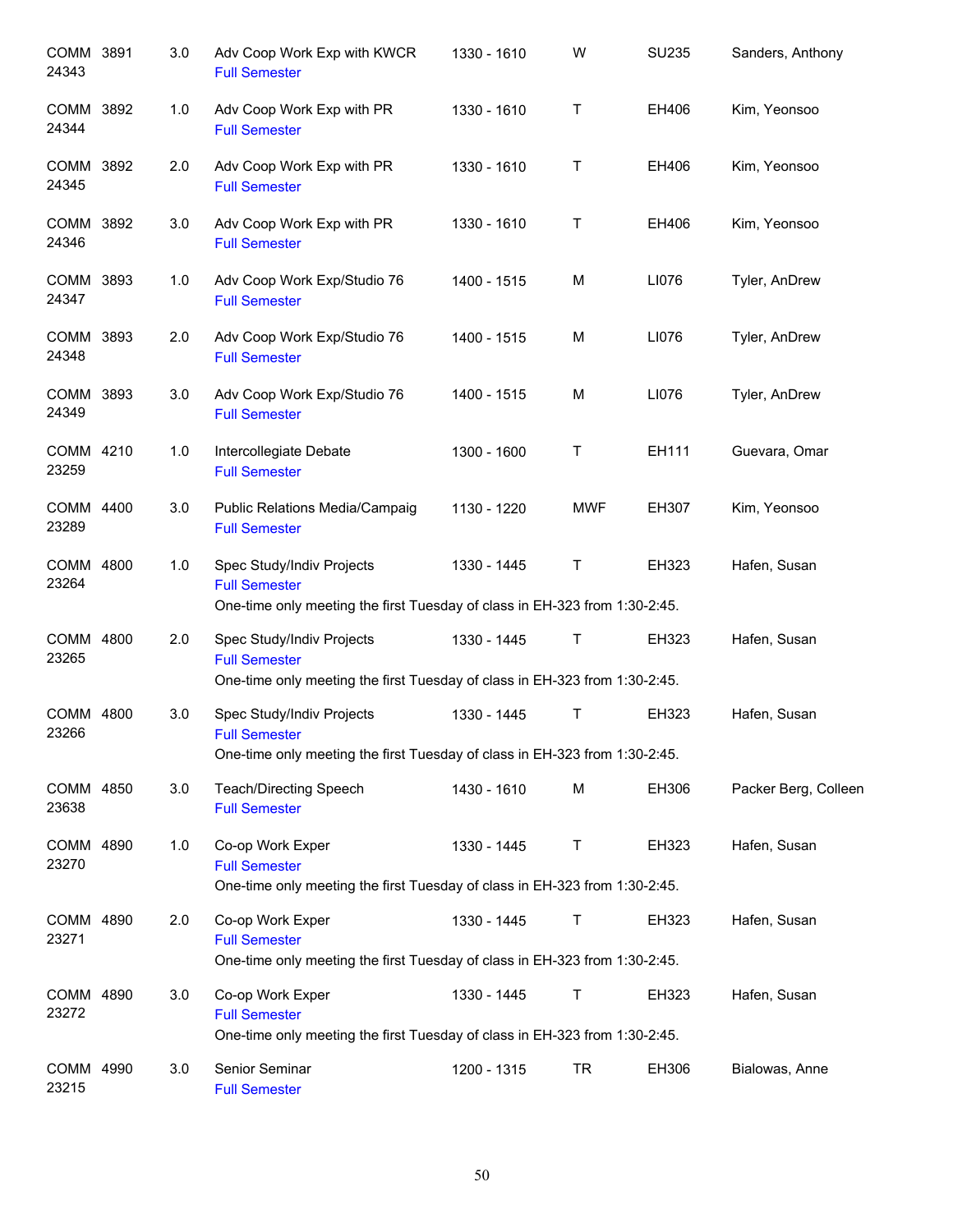| COMM 4990<br>23309   |      | 3.0 | <b>CEL Senior Seminar</b><br><b>Full Semester</b>                                                                                                                                                                                                                     | 1730 - 2010 | M          | EH306         | Packer Berg, Colleen |
|----------------------|------|-----|-----------------------------------------------------------------------------------------------------------------------------------------------------------------------------------------------------------------------------------------------------------------------|-------------|------------|---------------|----------------------|
|                      |      |     | CEL stands for Community Engaged Learning which means that students<br>engage in meaningful community engagement that is connected to specific<br>course objectives. See http://www.weber.edu/ccel/cel-designation.html for a full<br>list of CEL designated courses. |             |            |               |                      |
| <b>CONC</b><br>20403 | 0001 | 1.0 | <b>Concurrent Nursing</b><br><b>Full Semester</b><br>THIS IS NOT A REGULAR COURSE FOR STUDENTS. Do not attempt to get an<br>override for this section!                                                                                                                | <b>TBA</b>  | <b>TBA</b> |               | Stevens, Candace     |
| <b>CONC</b><br>20404 | 0002 | 1.0 | Off Campus Programs<br><b>Full Semester</b><br>THIS IS NOT A REGULAR COURSE FOR STUDENTS. Do not attempt to get an<br>override for this section!                                                                                                                      | <b>TBA</b>  | <b>TBA</b> |               | Stevens, Candace     |
| CS<br>20947          | 1010 | 3.0 | CA Intro to Interact Entertain<br><b>Full Semester</b><br>Course Fee: \$25.00                                                                                                                                                                                         | 0930 - 1050 | <b>MW</b>  | <b>TE104</b>  | Jensen, Joshua       |
| CS<br>24494          | 1010 | 3.0 | CA Intro to Interact Entertain<br><b>Full Semester</b><br>Course Fee \$25.00                                                                                                                                                                                          | 0930 - 1050 | <b>TR</b>  | <b>TE104</b>  | Tuck, Garth          |
| CS<br>20950          | 1030 | 4.0 | Foundations - Computer Science<br><b>Full Semester</b><br>Course Fee: \$30.00                                                                                                                                                                                         | 0730 - 0920 | <b>MW</b>  | <b>TE202S</b> | Tuck, Garth          |
| CS<br>20956          | 1030 | 4.0 | Foundations - Computer Science<br><b>Full Semester</b><br>Course Fee: \$30.00                                                                                                                                                                                         | 0930 - 1120 | <b>MW</b>  | <b>TE103D</b> | Satterthwaite, Faith |
| CS<br>20958          | 1030 | 4.0 | Foundations - Computer Science<br><b>Full Semester</b><br>Course Fee: \$30.00                                                                                                                                                                                         | 1130 - 1320 | <b>TR</b>  | <b>TE103D</b> | Sunderland, Alison   |
| <b>CS</b><br>23743   | 1030 | 4.0 | Foundations - Computer Science<br><b>Full Semester</b><br>Course Fee: \$30.00                                                                                                                                                                                         | 1730 - 1920 | <b>MW</b>  | D02312        | Sunderland, Alison   |
| CS<br>23757          | 1030 | 4.0 | Foundations - Computer Science<br><b>Full Semester</b><br>Course Fee: \$30.00                                                                                                                                                                                         | 1730 - 1920 | <b>TR</b>  | D02312        | Doutre, William      |
| CS<br>23789          | 1030 | 4.0 | Foundations - Computer Science<br><b>Full Semester</b><br>To access online course materials, please log in to your student portal at<br>weber.edu and select your Student Services tab.                                                                               | <b>TBA</b>  | <b>TBA</b> | OL            | Hilton, Spencer      |
| CS<br>25039          | 1030 | 4.0 | Foundations - Computer Science<br><b>Full Semester</b><br>Course fee: \$30.00.<br>To access the online course materials, please log in to your<br>student portal at weber.edu and select your student<br>services tab.                                                | <b>TBA</b>  | <b>TBA</b> | OL            | Jensen, Joshua       |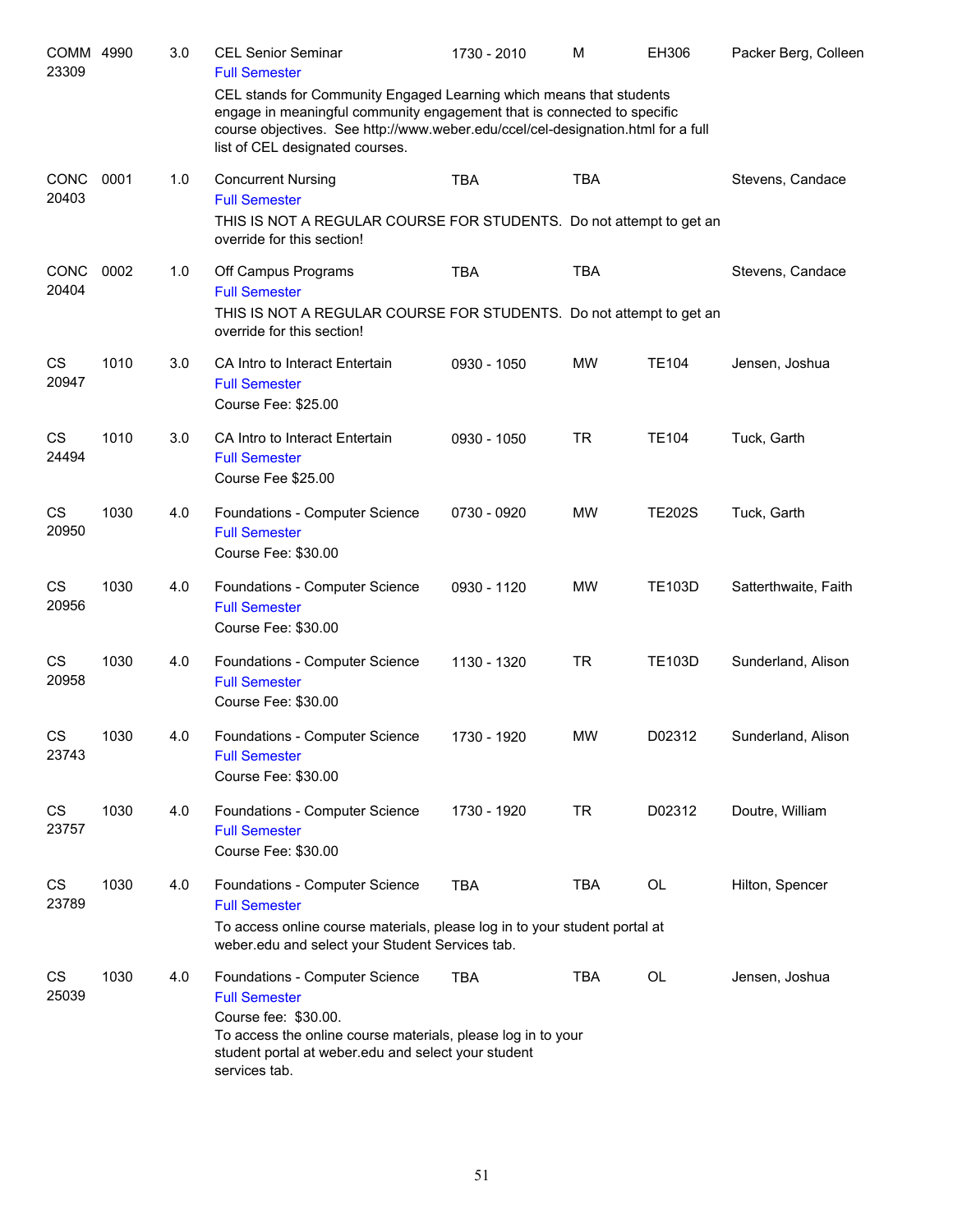| CS<br>20952        | 1400 | 4.0 | Fundamentals of Programming<br><b>Full Semester</b><br>Course Fee: \$30.00                                                                                                           | 1130 - 1320 | TR         | <b>TE202S</b> | Tuck, Garth         |
|--------------------|------|-----|--------------------------------------------------------------------------------------------------------------------------------------------------------------------------------------|-------------|------------|---------------|---------------------|
| CS<br>20957        | 1400 | 4.0 | Fundamentals of Programming<br><b>Full Semester</b><br>Course Fee: \$30.00                                                                                                           | 1130 - 1320 | <b>MW</b>  | <b>TE202S</b> | Beus, Daniel        |
| CS<br>23759        | 1400 | 4.0 | Fundamentals of Programming<br><b>Full Semester</b><br>Course Fee: \$30.00                                                                                                           | 1930 - 2120 | <b>TR</b>  | D02312        | Horton, Matthew     |
| <b>CS</b><br>23768 | 1400 | 4.0 | Fundamentals of Programming<br><b>Full Semester</b><br>Course Fee: \$30.00                                                                                                           | 1445 - 1635 | <b>MW</b>  | D02315        | Peterson, Bradley   |
| <b>CS</b><br>23790 | 1400 | 4.0 | Fundamentals of Programming<br><b>Full Semester</b><br>To access online course materials, please log in to your student portal at                                                    | <b>TBA</b>  | <b>TBA</b> | <b>OL</b>     | Hilton, Spencer     |
|                    |      |     | weber.edu and select your Student Services tab.                                                                                                                                      |             |            |               |                     |
| <b>CS</b><br>24743 | 1400 | 4.0 | Fundamentals of Programming<br><b>Full Semester</b>                                                                                                                                  | <b>TBA</b>  | <b>TBA</b> | OL            | Hilton, Spencer     |
|                    |      |     | To access online course materials, please log in to your student portal at<br>weber.edu and select your Student Services tab.                                                        |             |            |               |                     |
| CS<br>20924        | 1410 | 4.0 | Object-Oriented Programming<br><b>Full Semester</b><br>Course Fee: \$30.00                                                                                                           | 0730 - 0920 | <b>TR</b>  | <b>TE103C</b> | Brinkerhoff, Delroy |
| CS<br>20959        | 1410 | 4.0 | Object-Oriented Programming<br><b>Full Semester</b><br>Course Fee: \$30.00                                                                                                           | 0930 - 1120 | <b>TR</b>  | <b>TE103D</b> | Zhang, Yong         |
| CS<br>23753        | 1410 | 4.0 | Object-Oriented Programming<br><b>Full Semester</b><br>Course Fee: \$30.00                                                                                                           | 1730 - 1920 | <b>MW</b>  | D02223        | Grayston, Scott     |
| CS<br>23795        | 1410 | 4.0 | Object-Oriented Programming<br><b>Full Semester</b><br>To access online course materials, please log in to your student portal at<br>weber.edu and select your Student Services tab. | <b>TBA</b>  | <b>TBA</b> | <b>OL</b>     | Rague, Brian        |
| CS<br>21689        | 2130 | 4.0 | <b>Computational Structures</b><br><b>Full Semester</b><br>Course Fee: \$30.00                                                                                                       | 0730 - 0920 | <b>MW</b>  | <b>TE103C</b> | Rague, Brian        |
| CS<br>20960        | 2350 | 4.0 | Web Development<br><b>Full Semester</b><br>Course Fee: \$30.00                                                                                                                       | 1130 - 1320 | <b>TR</b>  | <b>TE109C</b> | Fernandez, Luke     |
| CS<br>23756        | 2350 | 4.0 | Web Development<br><b>Full Semester</b><br>Course Fee: \$30.00                                                                                                                       | 1930 - 2120 | MW         | D02223        | Trappett, Leon      |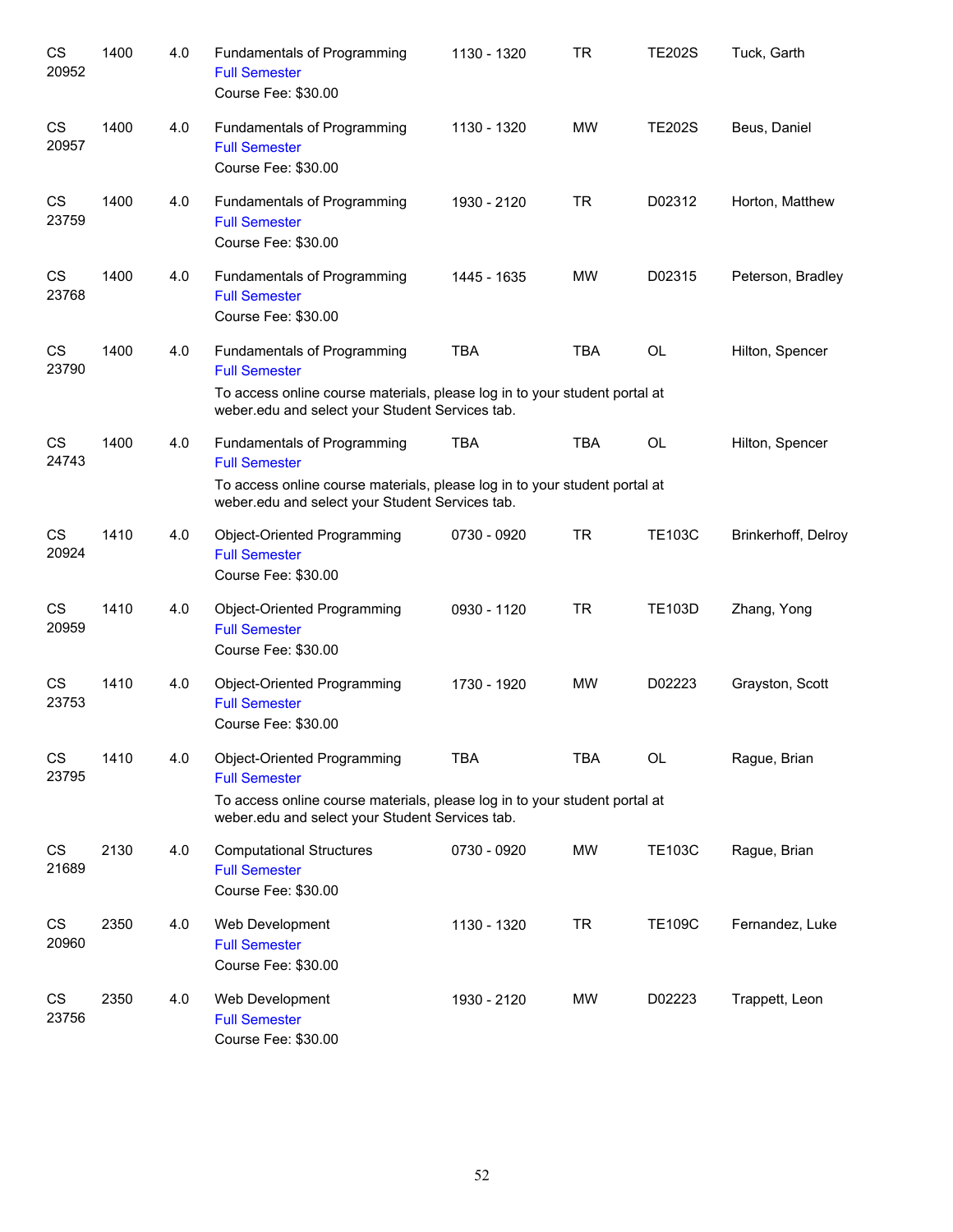| CS<br>23798        | 2350 | 4.0 | Web Development<br><b>Full Semester</b>                                                                                              | <b>TBA</b>  | <b>TBA</b> | OL            | Tuck, Garth        |
|--------------------|------|-----|--------------------------------------------------------------------------------------------------------------------------------------|-------------|------------|---------------|--------------------|
|                    |      |     | To access online course materials, please log in to your student portal at<br>weber.edu and select your Student Services tab.        |             |            |               |                    |
| CS<br>24423        | 2400 | 3.0 | Project Management<br><b>Full Semester</b>                                                                                           | 1130 - 1250 | MW         | <b>TE104</b>  | Hilton, Spencer    |
| CS<br>24447        | 2400 | 3.0 | <b>Project Management</b><br><b>Full Semester</b>                                                                                    | <b>TBA</b>  | <b>TBA</b> | <b>OL</b>     | Cowan, Ted         |
|                    |      |     | To access online course materials, please log in to your student portal at<br>weber.edu and select your Student Services tab.        |             |            |               |                    |
| <b>CS</b><br>20949 | 2420 | 4.0 | Data Structures & Algorithms<br><b>Full Semester</b><br>Course Fee: \$30.00                                                          | 1130 - 1320 | <b>TR</b>  | <b>TE103C</b> | Peterson, Bradley  |
| CS<br>23750        | 2420 | 4.0 | Data Structures & Algorithms<br><b>Full Semester</b><br>Course Fee: \$30.00                                                          | 1730 - 1920 | <b>MW</b>  | D02314        | Peterson, Bradley  |
| <b>CS</b><br>23793 | 2420 | 4.0 | Data Structures & Algorithms<br><b>Full Semester</b>                                                                                 | <b>TBA</b>  | <b>TBA</b> | <b>OL</b>     | Peterson, Bradley  |
|                    |      |     | To access online course materials, please log in to your student portal at<br>weber.edu and select your Student Services tab.        |             |            |               |                    |
| CS<br>20948        | 2450 | 4.0 | Software Engineering<br><b>Full Semester</b><br>Course Fee: \$30.00                                                                  | 1130 - 1320 | <b>MW</b>  | <b>TE103D</b> | Fry, Richard       |
| CS<br>23765        | 2450 | 4.0 | Software Engineering<br><b>Full Semester</b><br>Course Fee: \$30.00                                                                  | 1730 - 1920 | <b>TR</b>  | D02223        | Sunderland, Alison |
| CS<br>23786        | 2450 | 4.0 | Software Engineering<br><b>Full Semester</b>                                                                                         | <b>TBA</b>  | <b>TBA</b> | <b>OL</b>     | Fry, Richard       |
|                    |      |     | To access online course materials, please log in to your student portal at<br>weber.edu and select your Student Services tab.        |             |            |               |                    |
| CS<br>20935        | 2550 | 4.0 | Intro to Database Design & SQL<br><b>Full Semester</b><br>Course Fee: \$30.00                                                        | 1130 - 1320 | MW         | <b>TE103C</b> | Hilton, Robert     |
| CS<br>20954        | 2550 | 4.0 | Intro to Database Design & SQL<br><b>Full Semester</b><br>Course Fee: \$30.00                                                        | 0930 - 1120 | <b>TR</b>  | <b>TE202S</b> | Weidman, Drew      |
| CS<br>23788        | 2550 | 4.0 | Intro to Database Design & SQL<br><b>Full Semester</b><br>To access online course materials, please log in to your student portal at | <b>TBA</b>  | TBA        | OL            | Hilton, Robert     |
|                    |      |     | weber.edu and select your Student Services tab.                                                                                      |             |            |               |                    |
| CS<br>20946        | 2650 | 4.0 | Comp Architecture/Organization<br><b>Full Semester</b><br>Course Fee: \$30.00                                                        | 0730 - 0920 | <b>TR</b>  | <b>TE103D</b> | Jensen, Joshua     |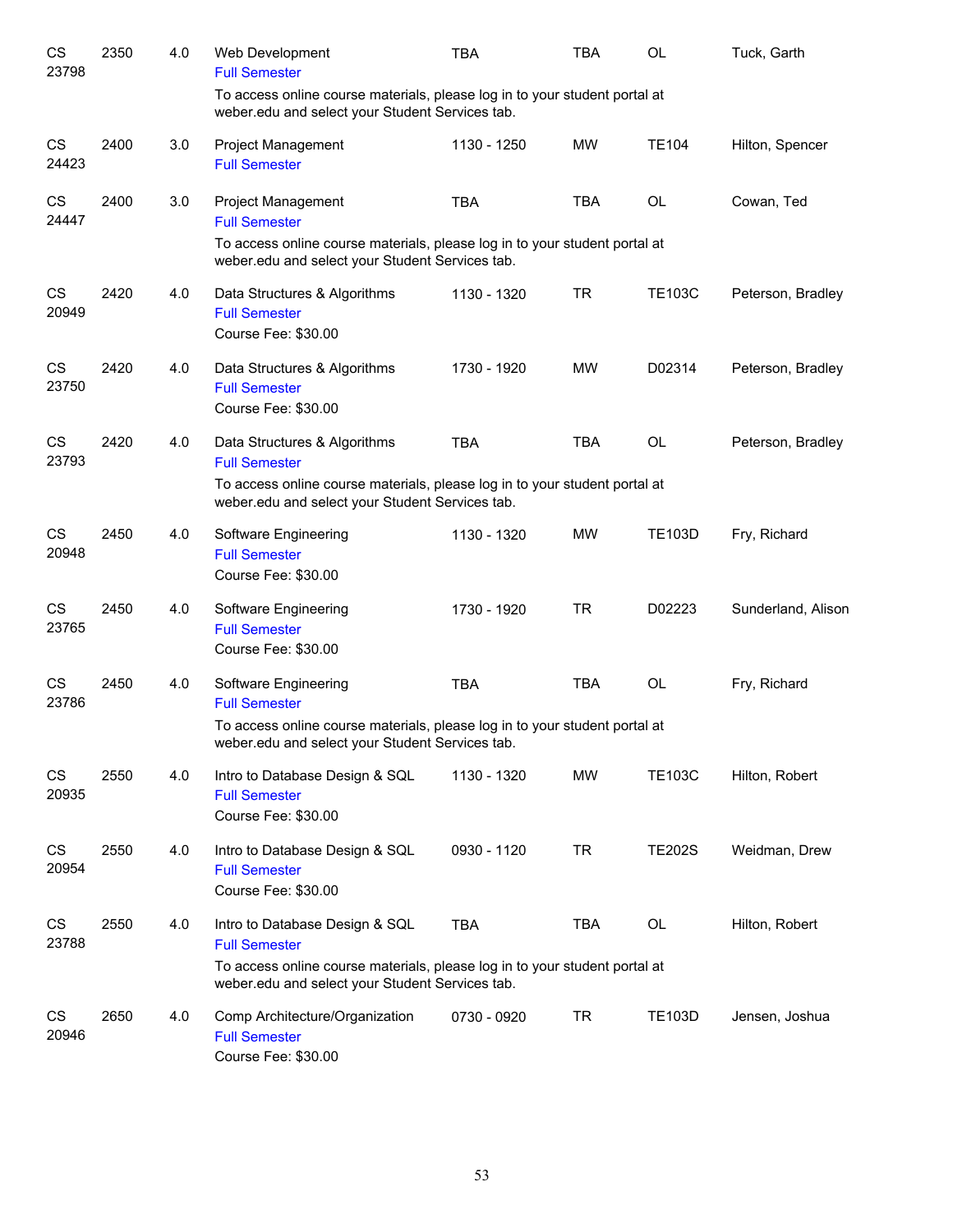| CS<br>23748                     | 2650 | 4.0 | Comp Architecture/Organization<br><b>Full Semester</b><br>Course Fee: \$30.00                                                 | 1930 - 2120 | <b>MW</b>  | D02312        | Valle, Hugo        |
|---------------------------------|------|-----|-------------------------------------------------------------------------------------------------------------------------------|-------------|------------|---------------|--------------------|
| CS<br>23792                     | 2650 | 4.0 | Comp Architecture/Organization<br><b>Full Semester</b>                                                                        | <b>TBA</b>  | <b>TBA</b> | OL            | Jensen, Joshua     |
|                                 |      |     | To access online course materials, please log in to your student portal at<br>weber.edu and select your Student Services tab. |             |            |               |                    |
| CS<br>20953                     | 2705 | 4.0 | Network Fundamentals/Design<br><b>Full Semester</b><br>Course Fee: \$30.00                                                    | 0930 - 1120 | <b>MW</b>  | <b>TE202S</b> | Weidman, Drew      |
| CS<br>23767                     | 2705 | 4.0 | Network Fundamentals/Design<br><b>Full Semester</b><br>Course Fee: \$30.00                                                    | 1930 - 2120 | <b>TR</b>  | D02223        | Sunderland, Alison |
| CS<br>24124                     | 2705 | 4.0 | Network Fundamentals/Design<br><b>Full Semester</b>                                                                           | <b>TBA</b>  | <b>TBA</b> | <b>OL</b>     | Weidman, Drew      |
|                                 |      |     | To access online course materials, please log in to your student portal at<br>weber.edu and select your Student Services tab. |             |            |               |                    |
| CS<br>21294                     | 2800 | 1.0 | Individual Projects and Resear<br><b>Full Semester</b>                                                                        | <b>TBA</b>  | <b>TBA</b> |               | Jensen, Joshua     |
| CS<br>21296                     | 2800 | 2.0 | Individual Projects and Resear<br><b>Full Semester</b>                                                                        | <b>TBA</b>  | <b>TBA</b> |               | Jensen, Joshua     |
| <b>CS</b><br>21298              | 2800 | 3.0 | Individual Projects and Resear<br><b>Full Semester</b>                                                                        | <b>TBA</b>  | <b>TBA</b> |               | Jensen, Joshua     |
| <b>CS</b><br>21303              | 2800 | 4.0 | Individual Projects and Resear<br><b>Full Semester</b>                                                                        | <b>TBA</b>  | <b>TBA</b> |               | Jensen, Joshua     |
| CS<br>21305                     | 2890 | 1.0 | Coop Work Experience<br><b>Full Semester</b>                                                                                  | <b>TBA</b>  | <b>TBA</b> |               | Jensen, Joshua     |
| $\mathbb{C}\mathbb{S}$<br>21308 | 2890 | 2.0 | Coop Work Experience<br><b>Full Semester</b>                                                                                  | TBA         | <b>TBA</b> |               | Jensen, Joshua     |
| $\mathbb{C}\mathbb{S}$<br>21319 | 2890 | 3.0 | Coop Work Experience<br><b>Full Semester</b>                                                                                  | TBA         | <b>TBA</b> |               | Jensen, Joshua     |
| CS<br>21325                     | 2890 | 4.0 | Coop Work Experience<br><b>Full Semester</b>                                                                                  | <b>TBA</b>  | <b>TBA</b> |               | Jensen, Joshua     |
| CS<br>20961                     | 3030 | 4.0 | <b>Scripting Languages</b><br><b>Full Semester</b><br>Course Fee: \$30.00                                                     | 0730 - 0920 | <b>MW</b>  | <b>TE109F</b> | Valle, Hugo        |
| CS<br>20951                     | 3040 | 4.0 | Windows/Unix/Linux Infra/Admin<br><b>Full Semester</b><br>Course Fee: \$30.00                                                 | 0930 - 1120 | <b>TR</b>  | <b>TE109F</b> | Valle, Hugo        |
| CS<br>23783                     | 3100 | 4.0 | <b>Operating Systems</b><br><b>Full Semester</b>                                                                              | <b>TBA</b>  | TBA        | OL            | Fry, Richard       |
|                                 |      |     | To access online course materials, please log in to your student portal at<br>weber.edu and select your Student Services tab. |             |            |               |                    |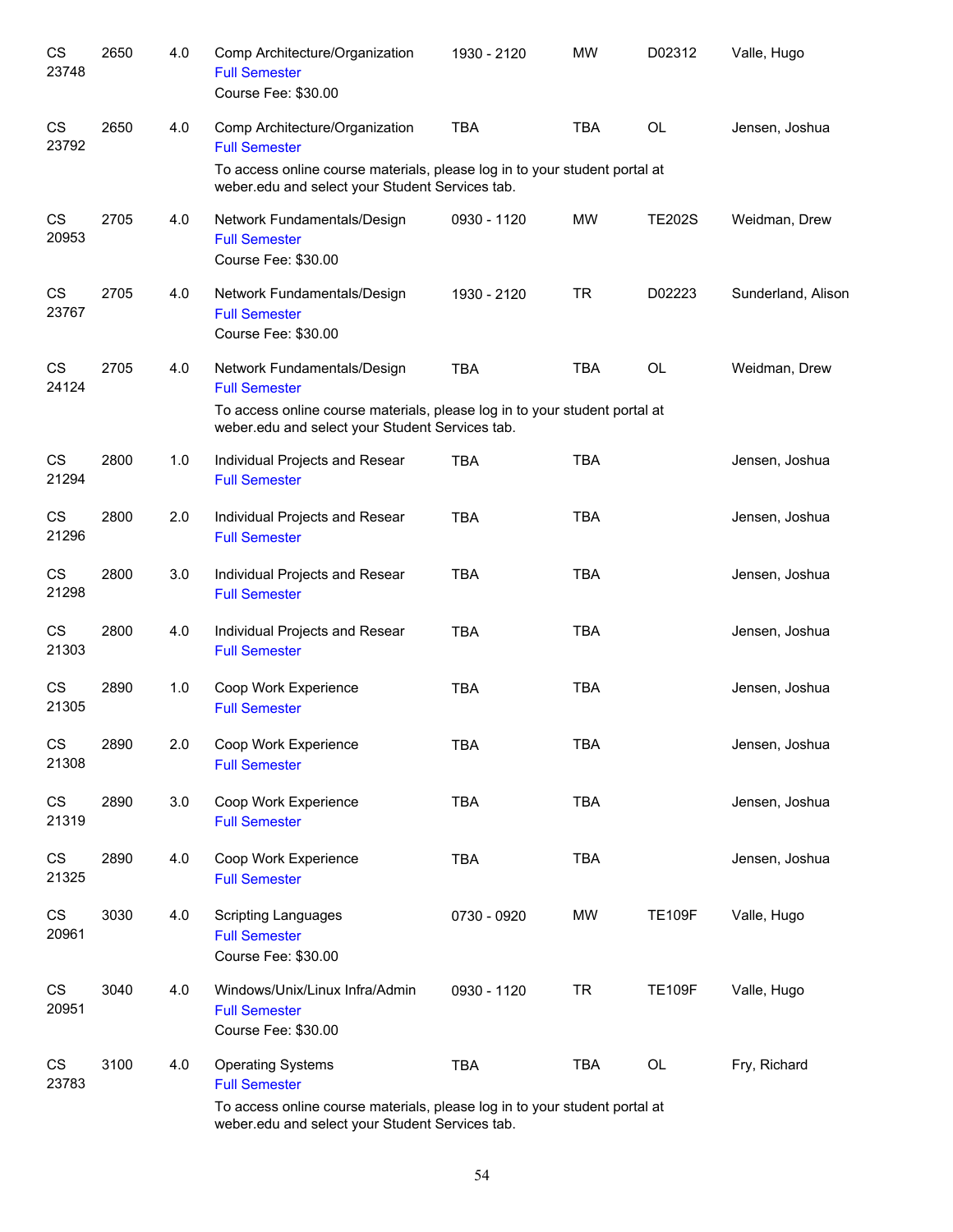| CS<br>23724        | 3210 | 4.0 | UNIX System Program./Internals<br><b>Full Semester</b><br>Course Fee: \$30.00                                                                                                                                                                                                                                                                           | 1730 - 1920 | <b>MW</b>  | <b>BB320</b>  | Plumb, Jared        |
|--------------------|------|-----|---------------------------------------------------------------------------------------------------------------------------------------------------------------------------------------------------------------------------------------------------------------------------------------------------------------------------------------------------------|-------------|------------|---------------|---------------------|
| CS<br>20927        | 3230 | 4.0 | Obj Orient User Interface Java<br><b>Full Semester</b><br>Course Fee: \$30.00                                                                                                                                                                                                                                                                           | 0930 - 1120 | <b>TR</b>  | <b>TE103C</b> | Brinkerhoff, Delroy |
| CS<br>23777        | 3230 | 4.0 | Obj Orient User Interface Java<br><b>Full Semester</b><br>To access online course materials, please log in to your student portal at<br>weber.edu and select your Student Services tab.                                                                                                                                                                 | <b>TBA</b>  | <b>TBA</b> | OL            | Brinkerhoff, Delroy |
| CS<br>20930        | 3270 | 4.0 | Mobile Develop for Android<br><b>Full Semester</b><br>Course Fee: \$30.00                                                                                                                                                                                                                                                                               | 0930 - 1120 | <b>MW</b>  | <b>TE108</b>  | Hilton, Robert      |
| CS<br>23739        | 3270 | 4.0 | Mobile Develop for Android<br><b>Full Semester</b><br>Course Fee: \$30.00                                                                                                                                                                                                                                                                               | 1730 - 1920 | <b>TR</b>  | <b>BB312</b>  | Cowan, Ted          |
| CS<br>23752        | 3280 | 4.0 | <b>Object Oriented Windows Applic</b><br><b>Full Semester</b><br>Course Fee: \$30.00                                                                                                                                                                                                                                                                    | 1930 - 2120 | <b>MW</b>  | D02314        | Seeley, Jason       |
| CS<br>23733        | 3540 | 4.0 | Database Administration<br><b>Full Semester</b><br>Course Fee: \$30.00                                                                                                                                                                                                                                                                                  | 1930 - 2120 | <b>MW</b>  | <b>BB320</b>  | Brown, Jason        |
| <b>CS</b><br>20938 | 3630 | 4.0 | Rich Internet Applicat Develop<br><b>Full Semester</b><br>Course Fee: \$30.00                                                                                                                                                                                                                                                                           | 0730 - 0920 | <b>MW</b>  | <b>TE109C</b> | Hilton, Spencer     |
| <b>CS</b><br>20955 | 3705 | 4.0 | <b>Protocol Analysis</b><br><b>Full Semester</b><br>Course Fee: \$30.00                                                                                                                                                                                                                                                                                 | 1130 - 1320 | <b>MW</b>  | <b>TE109F</b> | Weidman, Drew       |
| CS<br>23737        | 3705 | 4.0 | <b>Protocol Analysis</b><br><b>Full Semester</b><br>Course Fee: \$30.00                                                                                                                                                                                                                                                                                 | 1730 - 1920 | <b>TR</b>  | <b>BB320</b>  | Baxter, Steven      |
| CS<br>20928        | 3750 | 4.0 | <b>CEL Software Engineering</b><br><b>Full Semester</b><br>Course Fee: \$30.00<br>CEL stands for Community Engaged Learning which means that students<br>engage in meaningful community engagement that is connected to specific<br>course objectives. See http://www.weber.edu/ccel/cel-designation.html for a full<br>list of CEL designated courses. | 0730 - 0920 | TR         | <b>TE202S</b> | Fry, Richard        |
| CS<br>23741        | 3750 | 4.0 | <b>CEL Software Engineering</b><br><b>Full Semester</b><br>Course Fee: \$30.00<br>CEL stands for Community Engaged Learning which means that students<br>engage in meaningful community engagement that is connected to specific<br>course objectives. See http://www.weber.edu/ccel/cel-designation.html for a full<br>list of CEL designated courses. | 1930 - 2120 | TR         | <b>BB312</b>  | Cowan, Ted          |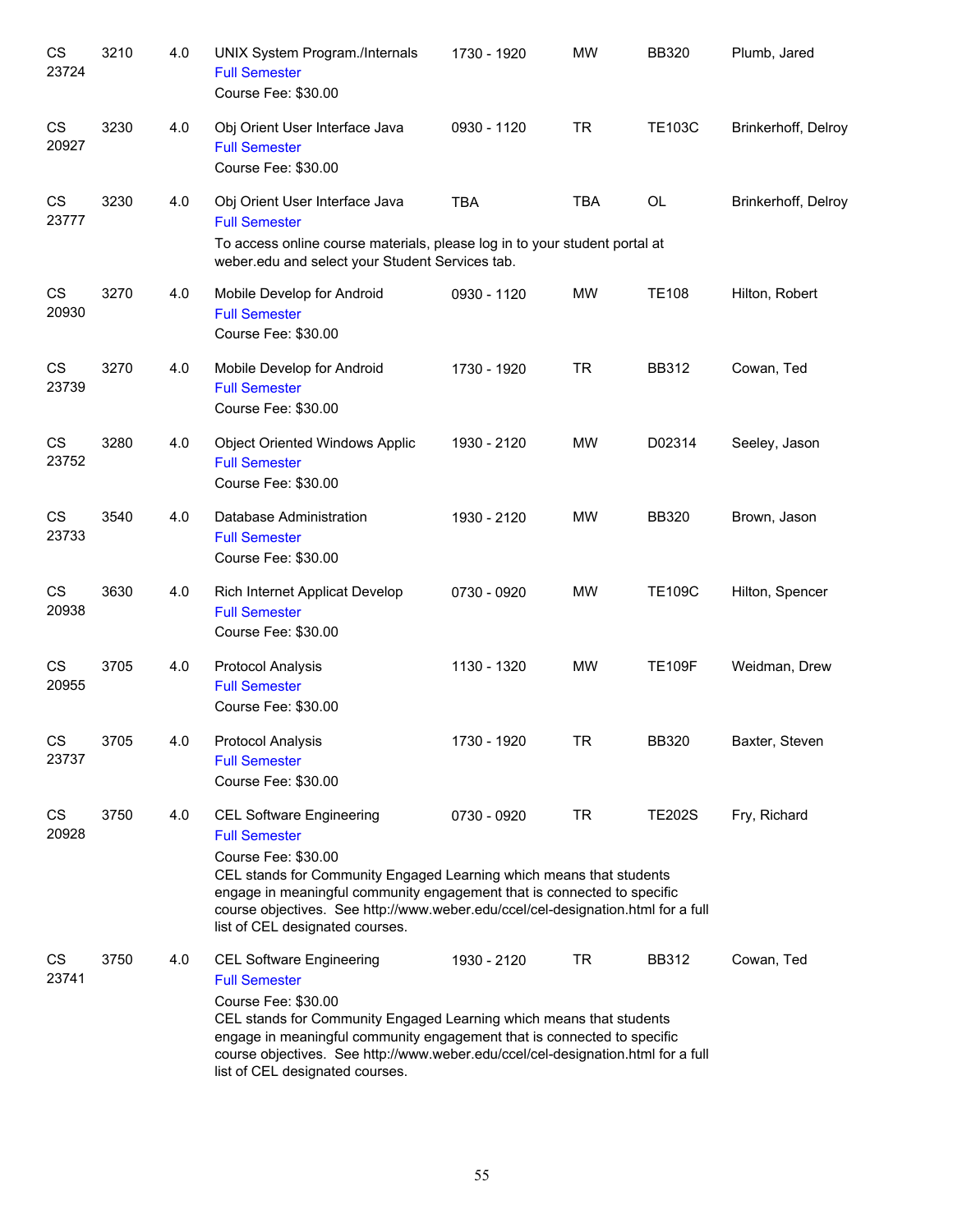| CS<br>23731        | 4110 | 4.0 | Formal Languages & Algorithms<br><b>Full Semester</b><br>Course Fee: \$30.00                                                                                                                                                                                                                                                                         | 1730 - 1920 | <b>MW</b>  | <b>BB312</b>  | Cousin, Larry  |
|--------------------|------|-----|------------------------------------------------------------------------------------------------------------------------------------------------------------------------------------------------------------------------------------------------------------------------------------------------------------------------------------------------------|-------------|------------|---------------|----------------|
| CS<br>23760        | 4110 | 4.0 | Formal Languages & Algorithms<br><b>Full Semester</b><br>Course Fee: \$30.00                                                                                                                                                                                                                                                                         | 1730 - 1920 | <b>TR</b>  | D02314        | Zhang, Yong    |
| CS<br>23762        | 4230 | 4.0 | CEL Java Application Develop<br><b>Full Semester</b><br>Course Fee: \$30.00<br>CEL stands for Community Engaged Learning which means that students<br>engage in meaningful community engagement that is connected to specific<br>course objectives. See http://www.weber.edu/ccel/cel-designation.html for a full<br>list of CEL designated courses. | 1930 - 2120 | <b>TR</b>  | D02314        | Zhang, Yong    |
| CS<br>23740        | 4740 | 4.0 | <b>Security Vulnerability</b><br><b>Full Semester</b><br>Course Fee: \$30.00                                                                                                                                                                                                                                                                         | 1930 - 2120 | <b>TR</b>  | <b>BB320</b>  | Hill, Matthew  |
| CS<br>20933        | 4790 | 4.0 | ASP.NET Web Programming<br><b>Full Semester</b><br>Course Fee: \$30.00                                                                                                                                                                                                                                                                               | 0930 - 1120 | <b>TR</b>  | <b>TE109C</b> | Hilton, Robert |
| CS<br>23736        | 4790 | 4.0 | <b>ASP.NET Web Programming</b><br><b>Full Semester</b><br>Course Fee: \$30.00                                                                                                                                                                                                                                                                        | 1930 - 2120 | <b>MW</b>  | <b>BB312</b>  | Stringham, Don |
| CS<br>21326        | 4800 | 1.0 | Individual Projects & Research<br><b>Full Semester</b><br>Course Fee: \$7.50 per credit hour                                                                                                                                                                                                                                                         | <b>TBA</b>  | <b>TBA</b> |               | Jensen, Joshua |
| CS<br>21329        | 4800 | 2.0 | Individual Projects & Research<br><b>Full Semester</b><br>Course Fee: \$7.50 per credit hour                                                                                                                                                                                                                                                         | <b>TBA</b>  | <b>TBA</b> |               | Jensen, Joshua |
| <b>CS</b><br>21337 | 4800 | 3.0 | Individual Projects & Research<br><b>Full Semester</b><br>Course Fee: \$7.50 per credit hour                                                                                                                                                                                                                                                         | <b>TBA</b>  | <b>TBA</b> |               | Jensen, Joshua |
| CS<br>21341        | 4800 | 4.0 | Individual Projects & Research<br><b>Full Semester</b><br>Course Fee: \$7.50 per credit hour                                                                                                                                                                                                                                                         | <b>TBA</b>  | <b>TBA</b> |               | Jensen, Joshua |
| CS<br>24323        | 4830 | 1.0 | The User Experience<br><b>Full Semester</b><br>Course Fee \$7.50 per credit hour                                                                                                                                                                                                                                                                     | 1330 - 1430 | R          | <b>TE104</b>  | Ferro, David   |
| CS<br>21344        | 4890 | 1.0 | Cooperative Work Experience<br><b>Full Semester</b>                                                                                                                                                                                                                                                                                                  | <b>TBA</b>  | <b>TBA</b> |               | Jensen, Joshua |
| CS<br>21350        | 4890 | 2.0 | Cooperative Work Experience<br><b>Full Semester</b>                                                                                                                                                                                                                                                                                                  | <b>TBA</b>  | <b>TBA</b> |               | Jensen, Joshua |
| CS<br>21355        | 4890 | 3.0 | Cooperative Work Experience<br><b>Full Semester</b>                                                                                                                                                                                                                                                                                                  | <b>TBA</b>  | <b>TBA</b> |               | Jensen, Joshua |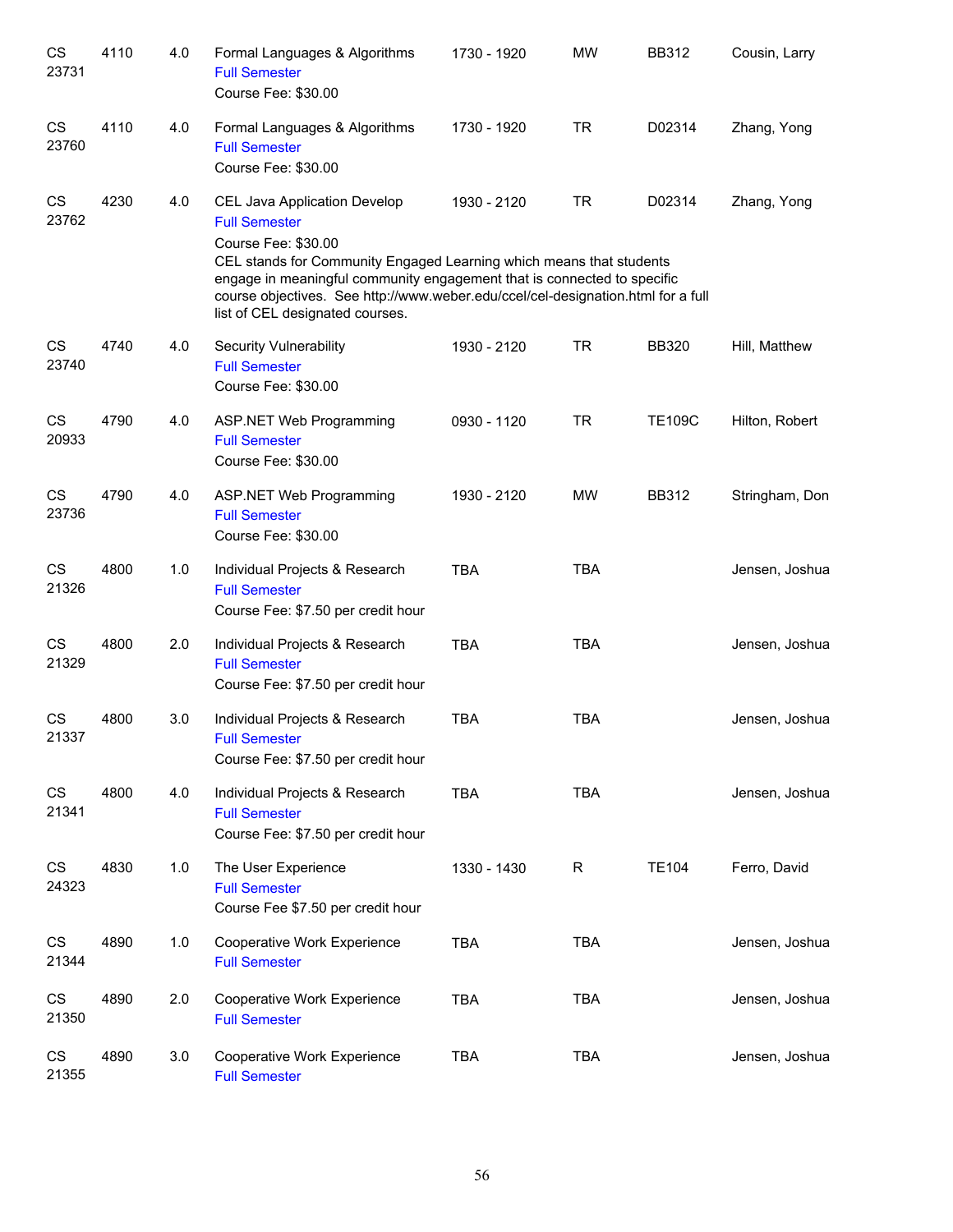| CS<br>21358          | 4890 | 4.0   | Cooperative Work Experience<br><b>Full Semester</b>                                                                                                                                                                | <b>TBA</b>                 | <b>TBA</b>             |                | Jensen, Joshua   |
|----------------------|------|-------|--------------------------------------------------------------------------------------------------------------------------------------------------------------------------------------------------------------------|----------------------------|------------------------|----------------|------------------|
| <b>DANC</b><br>20886 | 1010 | 3.0   | CA/DV Introduction to Dance<br><b>Full Semester</b><br>Course Fee: \$5.00                                                                                                                                          | 1230 - 1400<br>1230 - 1400 | <b>MW</b><br><b>MW</b> | SW232<br>SW233 | Pickett, Sara    |
| <b>DANC</b><br>20887 | 1010 | 3.0   | CA/DV Introduction to Dance<br><b>Full Semester</b><br>Course Fee: \$5.00                                                                                                                                          | 1730 - 1850<br>1730 - 1850 | MW<br><b>MW</b>        | SW232<br>SW233 | Hamblin, Michael |
| <b>DANC</b><br>21665 | 1010 | 3.0   | CA/DV Introduction to Dance<br><b>Full Semester</b><br>This is a full semester hybrid class that meets part of the<br>time on Saturday and the rest of the class is done on the<br>Internet.<br>Course Fee: \$5.00 | 1030 - 1310<br>1030 - 1310 | $\mathbf S$<br>S       | SW232<br>SW233 | Lawrence, Joanne |
| <b>DANC</b><br>22122 | 1010 | 3.0   | CA/DV Introduction to Dance<br><b>Full Semester</b><br>Course Fee: \$5.00                                                                                                                                          | 1730 - 2010                | R                      | DH1407         | Hamblin, Michael |
| <b>DANC</b><br>20888 | 1100 | 1.0   | <b>Ballet I</b><br><b>Full Semester</b>                                                                                                                                                                            | 0830 - 1000                | <b>TR</b>              | <b>BC038</b>   | Lawrence, Joanne |
| <b>DANC</b><br>20889 | 1200 | 1.0   | Modern I<br><b>Full Semester</b>                                                                                                                                                                                   | 0830 - 1000                | <b>MW</b>              | WI119          | Miles, Carrie    |
| <b>DANC</b><br>20890 | 1450 | 1.0   | African Dance<br><b>Full Semester</b>                                                                                                                                                                              | 1730 - 1900                | <b>TR</b>              | <b>BC038</b>   | Mitchell, Deja   |
| <b>DANC</b><br>21504 | 1450 | 1.0   | Hip Hop<br><b>Full Semester</b>                                                                                                                                                                                    | 1030 - 1230                | S                      | <b>BC038</b>   | Spehar, Allison  |
| <b>DANC</b><br>20893 | 1500 | 1.0   | Jazz I<br><b>Full Semester</b>                                                                                                                                                                                     | 1430 - 1600                | <b>MW</b>              | <b>BC038</b>   | Spehar, Allison  |
| <b>DANC</b><br>20891 | 1520 | 1.0   | Folk and Ethnic Dance<br><b>Full Semester</b>                                                                                                                                                                      | 1900 - 2030                | MW                     | SW233          | Hamblin, Michael |
| <b>DANC</b><br>20892 | 2470 | 1.5   | <b>Ballet II</b><br><b>Full Semester</b>                                                                                                                                                                           | 1030 - 1200                | <b>TRF</b>             | <b>BC038</b>   | Sowerby, Amanda  |
| <b>DANC</b><br>20894 | 2490 | 1.5   | Modern II<br><b>Full Semester</b>                                                                                                                                                                                  | 1030 - 1200                | <b>MWF</b>             | SW233          | Pickett, Sara    |
| <b>DANC</b><br>20895 | 2950 | $1.0$ | Dance Festival Participant<br><b>Full Semester</b>                                                                                                                                                                 | 0800 - 1020                | <b>MWF</b>             | SW233          | Sowerby, Amanda  |
| <b>DANC</b><br>20900 | 3010 | 3.0   | Danc Hist I: Primitive Period<br><b>Full Semester</b>                                                                                                                                                              | 1600 - 1730<br>1600 - 1730 | <b>MW</b><br><b>MW</b> | SW232<br>SW233 | Hamblin, Michael |
| <b>DANC</b><br>20896 | 3450 | $1.0$ | African Dance<br><b>Full Semester</b>                                                                                                                                                                              | 1730 - 1900                | <b>TR</b>              | <b>BC038</b>   | Mitchell, Deja   |
| <b>DANC</b><br>21507 | 3450 | $1.0$ | Hip Hop<br><b>Full Semester</b>                                                                                                                                                                                    | 1030 - 1230                | $\mathbf S$            | <b>BC038</b>   | Spehar, Allison  |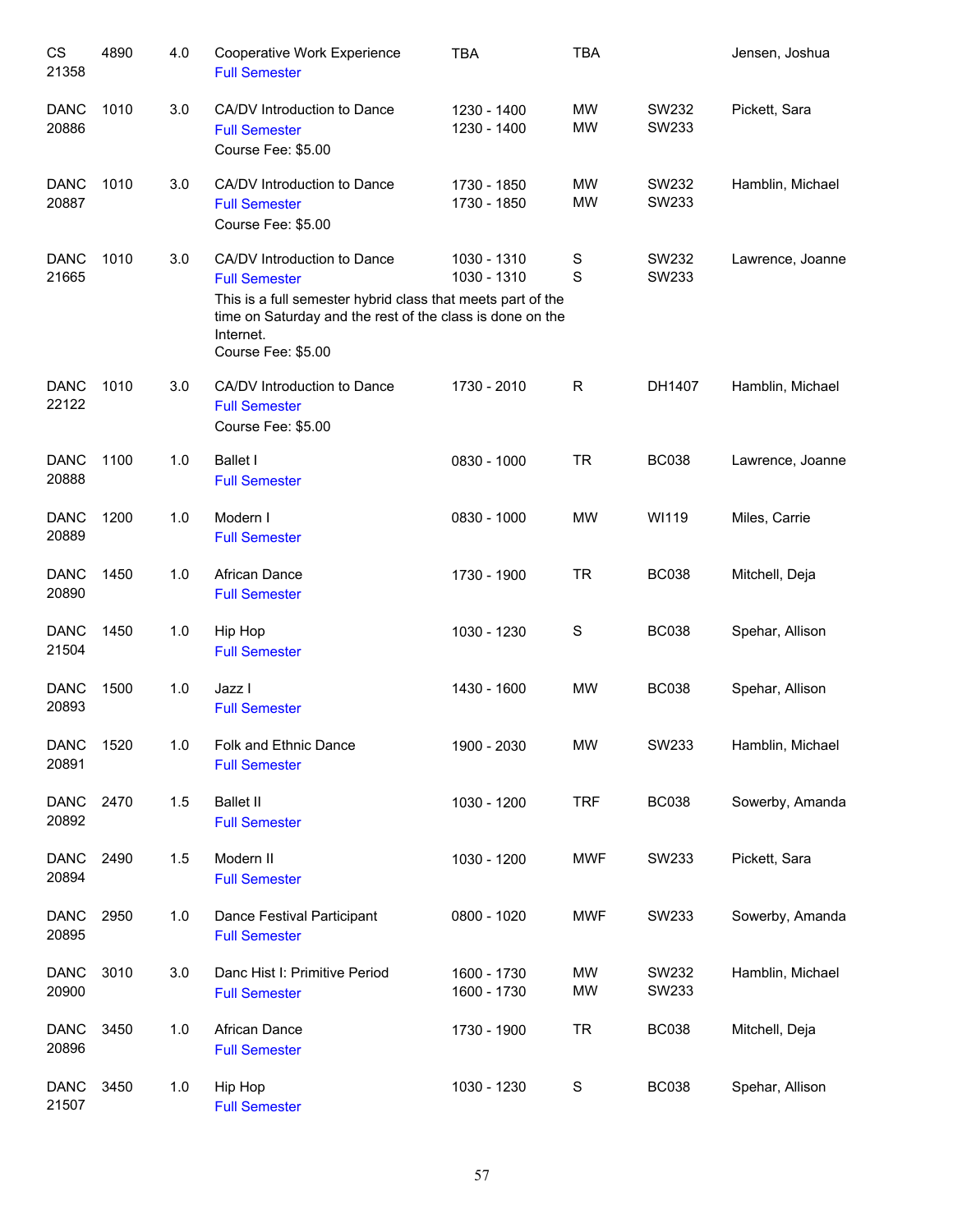| <b>DANC</b><br>20897 | 3470 | 1.5 | <b>Ballet III</b><br><b>Full Semester</b>                                                                                                                                                                                                                                                                                                               | 1030 - 1200                | <b>TRF</b>             | <b>BC038</b>   | Sowerby, Amanda  |
|----------------------|------|-----|---------------------------------------------------------------------------------------------------------------------------------------------------------------------------------------------------------------------------------------------------------------------------------------------------------------------------------------------------------|----------------------------|------------------------|----------------|------------------|
| <b>DANC</b><br>20898 | 3490 | 1.5 | Modern III<br><b>Full Semester</b>                                                                                                                                                                                                                                                                                                                      | 1030 - 1200                | <b>MWF</b>             | SW233          | Pickett, Sara    |
| <b>DANC</b><br>20899 | 3500 | 2.0 | Choreography I: Space & Time<br><b>Full Semester</b>                                                                                                                                                                                                                                                                                                    | 1230 - 1400                | <b>TR</b>              | SW233          | Sowerby, Amanda  |
| <b>DANC</b><br>20901 | 3520 | 1.0 | Choreography Practicum<br><b>Full Semester</b>                                                                                                                                                                                                                                                                                                          | <b>TBA</b>                 | <b>TBA</b>             | <b>BC213B</b>  | Sowerby, Amanda  |
| <b>DANC</b><br>20902 | 3640 | 2.0 | <b>Teaching Creative Dance</b><br><b>Full Semester</b>                                                                                                                                                                                                                                                                                                  | 1430 - 1600<br>1430 - 1600 | <b>TR</b><br><b>TR</b> | SW232<br>SW233 | Sowerby, Amanda  |
| <b>DANC</b><br>20903 | 3860 | 1.0 | <b>Field Experience</b><br><b>Full Semester</b><br>See the instructor before the end of Spring Semester. BC<br>213A.                                                                                                                                                                                                                                    | <b>TBA</b>                 | <b>TBA</b>             | <b>BC213A</b>  | Sowerby, Amanda  |
| <b>DANC</b><br>20904 | 3910 | 2.0 | CEL Moving Company: Rehearsal<br><b>Full Semester</b>                                                                                                                                                                                                                                                                                                   | 1230 - 1430                | <b>MWF</b>             | <b>BC038</b>   | Lawrence, Joanne |
|                      |      |     | Attend audition: Friday, August 30th, 4:30 pm, BC 38. CEL stands for Community<br>Engaged Learning which means that students engage in meaningful community<br>engagement that is connected to specific course objectives. See<br>http://www.weber.edu/ccel/cel-designation.html for a full list of CEL designated<br>courses.                          |                            |                        |                |                  |
| <b>DANC</b><br>20905 | 4700 | 2.0 | Creative Synthesis in Dance<br><b>Full Semester</b><br>Select committee before the end of Spring Semester.                                                                                                                                                                                                                                              | <b>TBA</b>                 | <b>TBA</b>             | <b>BC213B</b>  | Sowerby, Amanda  |
| <b>DANC</b><br>20906 | 4800 | 1.0 | <b>Individual Study</b><br><b>Full Semester</b><br>By permission only.                                                                                                                                                                                                                                                                                  | <b>TBA</b>                 | <b>TBA</b>             | <b>BC213C</b>  | Lawrence, Joanne |
| <b>DANC</b><br>20907 | 4890 | 1.0 | <b>CEL Cooperative Work Exper</b><br><b>Full Semester</b><br>GREEN MAP PROJECT-CEL stands for Community Engaged Learning which<br>means that students engage in meaningful community engagement that is<br>connected to specific course objectives. See<br>http://www.weber.edu/ccel/cel-designation.html for a full list of CEL designated<br>courses. | 1230 - 1320                | W                      | SU             | Lawrence, Joanne |
| <b>DANC</b><br>24536 | 4890 | 2.0 | <b>CEL Cooperative Work Exper</b><br><b>Full Semester</b><br>GREEN MAP PROJECT-CEL stands for Community Engaged Learning which<br>means that students engage in meaningful community engagement that is<br>connected to specific course objectives. See<br>http://www.weber.edu/ccel/cel-designation.html for a full list of CEL designated<br>courses. | 1230 - 1320                | W                      | SU             | Lawrence, Joanne |
| <b>DANC</b><br>24537 | 4890 | 3.0 | <b>CEL Cooperative Work Exper</b><br><b>Full Semester</b><br>GREEN MAP PROJECT-CEL stands for Community Engaged Learning which<br>means that students engage in meaningful community engagement that is<br>connected to specific course objectives. See<br>http://www.weber.edu/ccel/cel-designation.html for a full list of CEL designated<br>courses. | 1230 - 1320                | W                      | SU             | Lawrence, Joanne |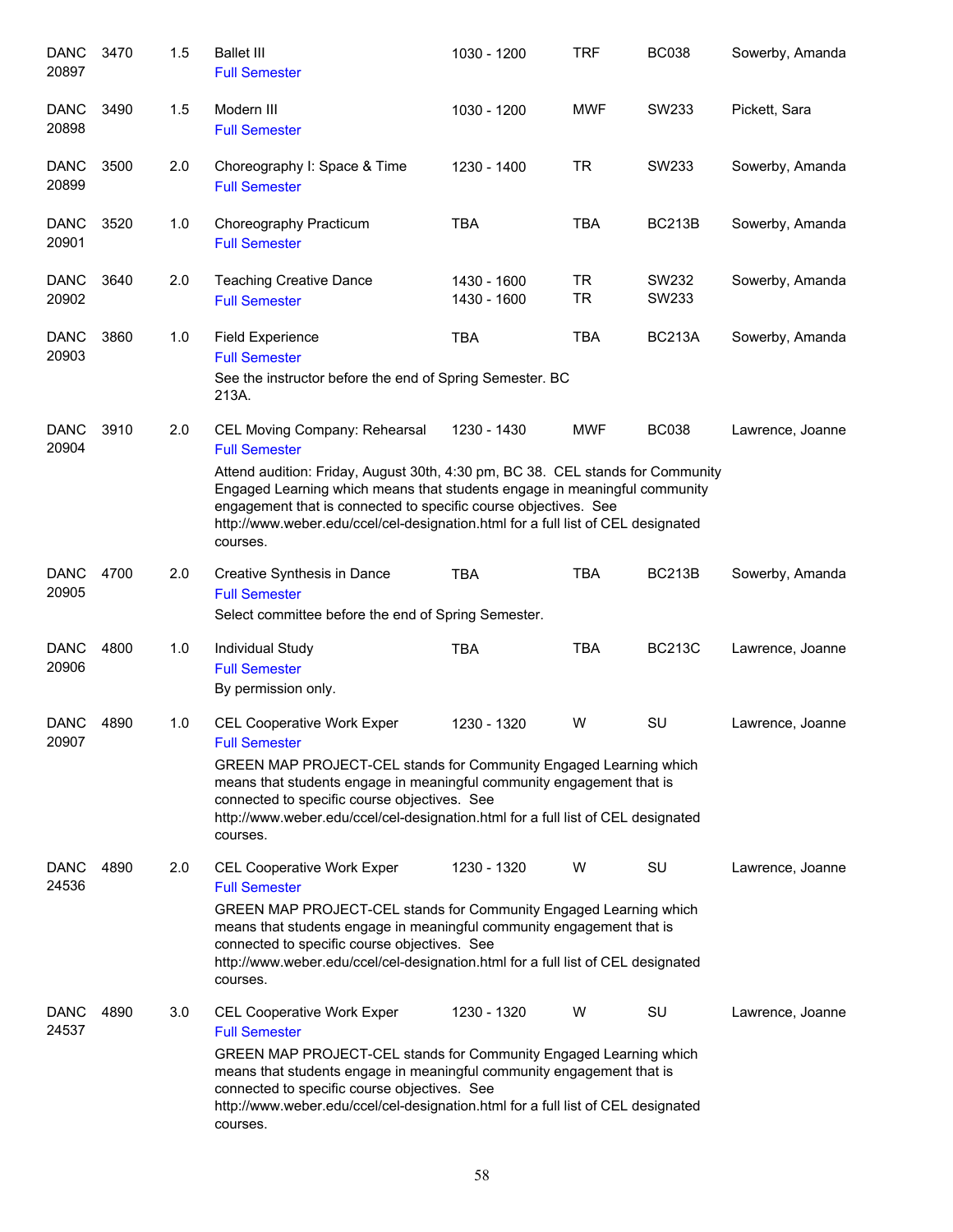| <b>DANC</b><br>20908 | 4910 | 1.0   | Rehearsal & Performance<br><b>Full Semester</b><br>Attend audition: Friday, August 30, 4:30 pm, BC 38. | 0800 - 1000 | <b>TBA</b> | SW233 | Spehar, Allison         |
|----------------------|------|-------|--------------------------------------------------------------------------------------------------------|-------------|------------|-------|-------------------------|
| <b>DANC</b><br>20909 | 4950 | 1.0   | Dance Festival Participation<br><b>Full Semester</b>                                                   | 1030 - 1230 | М          | SW233 | Sowerby, Amanda         |
| <b>DENT</b><br>20415 | 2201 | 1.0   | <b>Community Dental Health</b><br><b>Block 1</b>                                                       | 1030 - 1150 | F          |       | Bossenberger, Stephanie |
| <b>DENT</b><br>20416 | 2205 | 2.0   | Head/neck & Dental Anatomy<br><b>Full Semester</b><br>Course Fee: \$25.00                              | 0830 - 1050 | Τ          | MH480 | Perry, Jeffrey          |
| <b>DENT</b><br>20421 | 2206 | 4.0   | Dental Hygiene/Radiology<br><b>Full Semester</b><br>Course Fee: \$200.00                               | 0750 - 1130 | М          | MH450 | Costley, Shelly         |
| <b>DENT</b><br>20422 | 2206 | 4.0   | Dental Hygiene/Radiology<br><b>Full Semester</b><br>Course Fee: \$200.00                               | 0750 - 1130 | М          | MH450 | McConaughy, Frances     |
| <b>DENT</b><br>20423 | 2206 | 4.0   | Dental Hygiene/Radiology<br><b>Full Semester</b><br>Course Fee: \$200.00                               | 1220 - 1620 | М          | MH450 | Demings, Angelique      |
| <b>DENT</b><br>20424 | 2206 | 4.0   | Dental Hygiene/Radiology<br><b>Full Semester</b><br>Course Fee: \$200.00                               | 1220 - 1620 | М          | MH450 | Vining, Jeff            |
| <b>DENT</b><br>20425 | 2206 | 4.0   | Dental Hygiene/Radiology<br><b>Full Semester</b><br>Course Fee: \$200.00                               | 0750 - 1130 | W          | MH450 | Wold, Jennifer          |
| <b>DENT</b><br>20426 | 2206 | 4.0   | Dental Hygiene/Radiology<br><b>Full Semester</b><br>Course Fee: \$200.00                               | 0750 - 1130 | W          | MH450 | Caldwell, Kimberlee     |
| DENT<br>20427        | 2206 | 4.0   | Dental Hygiene/Radiology<br><b>Full Semester</b><br>Course Fee: \$200.00                               | 1220 - 1620 | W          | MH450 | Hafen, Kirsten          |
| <b>DENT</b><br>20417 | 2207 | 3.0   | Dental Hygiene I<br><b>Full Semester</b>                                                               | 0900 - 1150 | R          | MH480 | Costley, Shelly         |
| <b>DENT</b><br>20418 | 2208 | 2.0   | Radiology<br><b>Full Semester</b>                                                                      | 1200 - 1450 | Τ          | MH479 | Wold, Jennifer          |
| <b>DENT</b><br>20419 | 2219 | 1.0   | <b>Dental Materials</b><br><b>Block 1</b><br>Course Fee: \$40.00                                       | 1300 - 1450 | F          | MH480 | Naylor, Carol           |
| <b>DENT</b><br>20420 | 2250 | 1.0   | <b>Professional Ethics</b><br><b>Block 1</b>                                                           | 0900 - 1020 | F          |       | McConaughy, Frances     |
| <b>DENT</b><br>20428 | 2800 | $1.0$ | Individual Research<br><b>Full Semester</b>                                                            | <b>TBA</b>  | <b>TBA</b> |       | Bossenberger, Stephanie |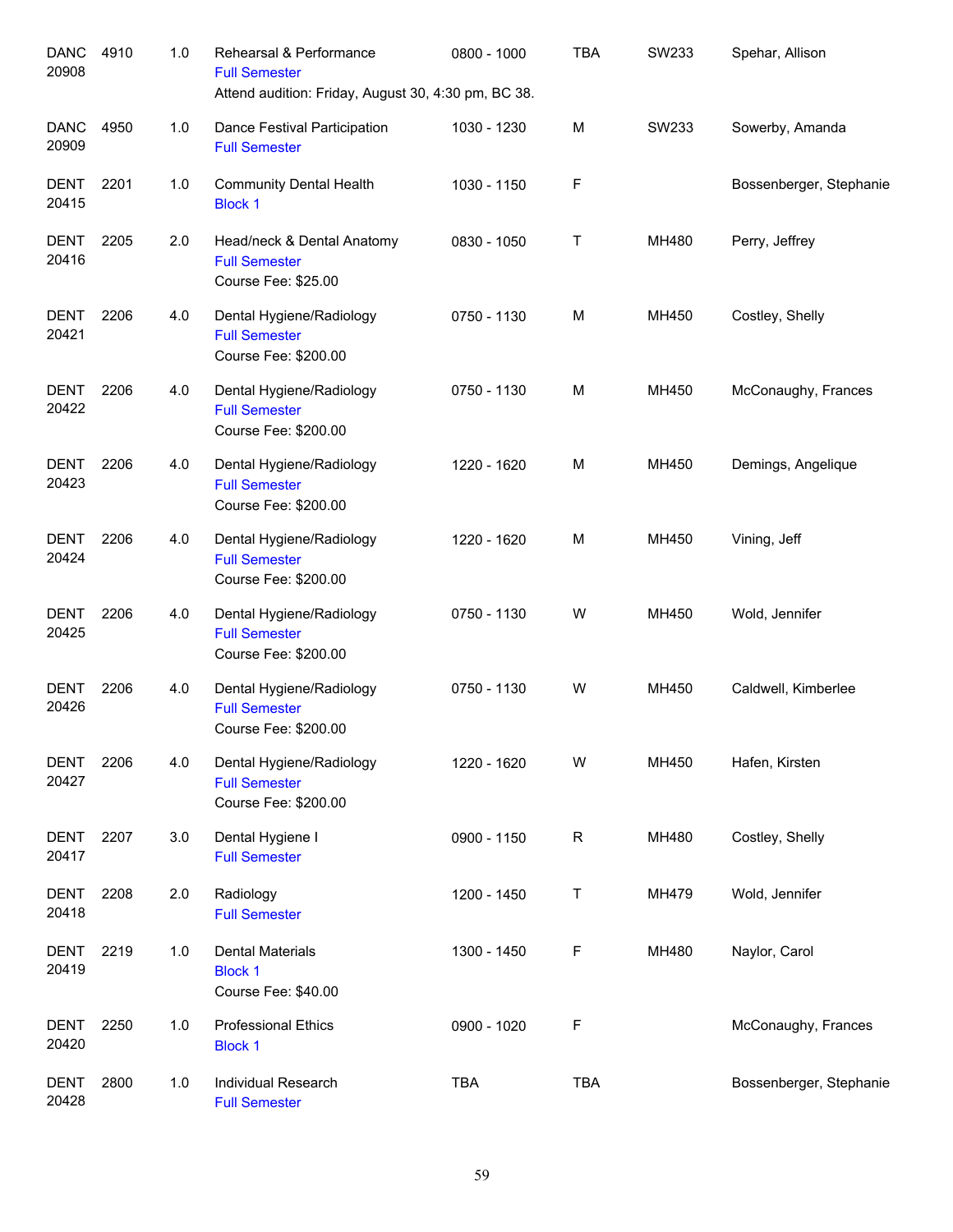| <b>DENT</b><br>20429 | 2800 | 2.0 | Individual Research<br><b>Full Semester</b>                                | <b>TBA</b>  | <b>TBA</b> |       | Bossenberger, Stephanie |
|----------------------|------|-----|----------------------------------------------------------------------------|-------------|------------|-------|-------------------------|
| DENT<br>20430        | 2800 | 3.0 | Individual Research<br><b>Full Semester</b>                                | <b>TBA</b>  | <b>TBA</b> |       | Bossenberger, Stephanie |
| <b>DENT</b><br>20431 | 3130 | 1.0 | Independent Study<br><b>Full Semester</b>                                  | <b>TBA</b>  | <b>TBA</b> |       | Bossenberger, Stephanie |
| DENT<br>20432        | 3130 | 2.0 | Independent Study<br><b>Full Semester</b>                                  | <b>TBA</b>  | <b>TBA</b> |       | Bossenberger, Stephanie |
| <b>DENT</b><br>20433 | 3130 | 3.0 | Independent Study<br><b>Full Semester</b>                                  | <b>TBA</b>  | <b>TBA</b> |       | Bossenberger, Stephanie |
| <b>DENT</b><br>20434 | 3130 | 1.0 | Independent Study<br><b>Full Semester</b>                                  | <b>TBA</b>  | <b>TBA</b> |       | McConaughy, Frances     |
| <b>DENT</b><br>20435 | 3130 | 2.0 | Independent Study<br><b>Full Semester</b>                                  | <b>TBA</b>  | <b>TBA</b> |       | McConaughy, Frances     |
| <b>DENT</b><br>20436 | 3130 | 3.0 | Independent Study<br><b>Full Semester</b>                                  | <b>TBA</b>  | <b>TBA</b> |       | McConaughy, Frances     |
| <b>DENT</b><br>20437 | 3130 | 1.0 | Independent Study<br><b>Full Semester</b>                                  | <b>TBA</b>  | <b>TBA</b> |       | Perry, Jeffrey          |
| <b>DENT</b><br>20438 | 3130 | 2.0 | Independent Study<br><b>Full Semester</b>                                  | <b>TBA</b>  | <b>TBA</b> |       | Perry, Jeffrey          |
| <b>DENT</b><br>20439 | 3130 | 3.0 | Independent Study<br><b>Full Semester</b>                                  | <b>TBA</b>  | <b>TBA</b> |       | Perry, Jeffrey          |
| <b>DENT</b><br>20440 | 3305 | 3.0 | Dental Medicine II<br><b>Full Semester</b><br>Course Fee: \$50.00          | 0800 - 1150 | F          | MH480 | Naylor, Carol           |
| <b>DENT</b><br>20441 | 3305 | 3.0 | Dental Medicine II<br><b>Full Semester</b><br>Course Fee: \$50.00          | 0800 - 1150 | F          | MH480 | Perry, Jeffrey          |
| DENT<br>20442        | 3336 | 4.0 | Clinical Dental Hygiene III<br><b>Full Semester</b><br>Course Fee: \$50.00 | 0750 - 1130 | т          | MH450 | Alexander, Susan        |
| DENT<br>20443        | 3336 | 4.0 | Clinical Dental Hygiene III<br><b>Full Semester</b><br>Course Fee: \$50.00 | 0750 - 1130 | Τ          | MH450 | Sadler, Marilyn         |
| <b>DENT</b><br>20444 | 3336 | 4.0 | Clinical Dental Hygiene III<br><b>Full Semester</b><br>Course Fee: \$50.00 | 1230 - 1630 | Τ          | MH450 | Naylor, Carol           |
| <b>DENT</b><br>20445 | 3336 | 4.0 | Clinical Dental Hygiene III<br><b>Full Semester</b><br>Course Fee: \$50.00 | 1230 - 1620 | Τ          | MH450 | Smith, Shannon          |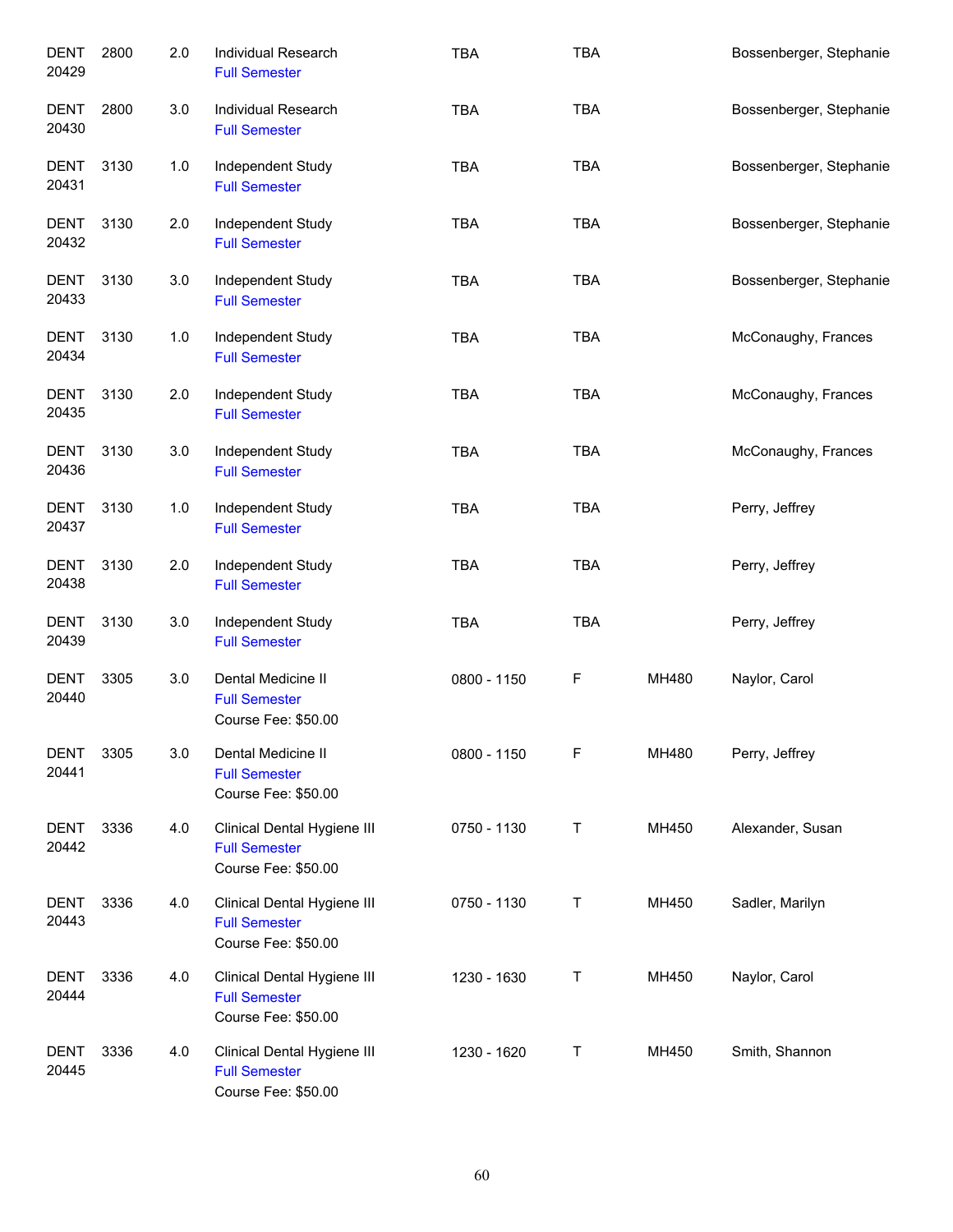| <b>DENT</b><br>20446 | 3336 | 4.0 | Clinical Dental Hygiene III<br><b>Full Semester</b><br>Course Fee: \$50.00                                                                                                                                                                                                                                              | 0750 - 1130 | R          | MH450 | Dixon, Barbara          |
|----------------------|------|-----|-------------------------------------------------------------------------------------------------------------------------------------------------------------------------------------------------------------------------------------------------------------------------------------------------------------------------|-------------|------------|-------|-------------------------|
| <b>DENT</b><br>20447 | 3336 | 4.0 | Clinical Dental Hygiene III<br><b>Full Semester</b><br>Course Fee: \$50.00                                                                                                                                                                                                                                              | 0750 - 1130 | R          | MH450 | Perry, Jeffrey          |
| <b>DENT</b><br>20448 | 3336 | 4.0 | Clinical Dental Hygiene III<br><b>Full Semester</b><br>Course Fee: \$50.00                                                                                                                                                                                                                                              | 1230 - 1620 | R          | MH450 | McConaughy, Frances     |
| <b>DENT</b><br>20449 | 3336 | 4.0 | Clinical Dental Hygiene III<br><b>Full Semester</b><br>Course Fee: \$50.00                                                                                                                                                                                                                                              | 1230 - 1630 | R          | MH450 | Pyper, Elisabeth        |
| <b>DENT</b><br>20450 | 3336 | 4.0 | Clinical Dental Hygiene III<br><b>Full Semester</b><br>Course Fee: \$50.00                                                                                                                                                                                                                                              | 1230 - 1630 | R          | MH450 | Poulsen, Katie          |
| <b>DENT</b><br>20451 | 3337 | 3.0 | CEL Dental Hygiene III<br><b>Full Semester</b><br>CEL stands for Community Engaged Learning which means that students<br>engage in meaningful community engagement that is connected to specific<br>course objectives. See http://www.weber.edu/ccel/cel-designation.html for a full<br>list of CEL designated courses. | 0900 - 1150 | M          | MH480 | Alexander, Susan        |
| <b>DENT</b><br>20452 | 4405 | 4.0 | <b>Clinical Teaching Practice</b><br><b>Full Semester</b>                                                                                                                                                                                                                                                               | <b>TBA</b>  | <b>TBA</b> |       | Alexander, Susan        |
| <b>DENT</b><br>20453 | 4405 | 4.0 | <b>Clinical Teaching Practice</b><br><b>Full Semester</b>                                                                                                                                                                                                                                                               | <b>TBA</b>  | <b>TBA</b> |       | Bossenberger, Stephanie |
| <b>DENT</b><br>20454 | 4405 | 4.0 | <b>Clinical Teaching Practice</b><br><b>Full Semester</b>                                                                                                                                                                                                                                                               | <b>TBA</b>  | <b>TBA</b> |       | Costley, Shelly         |
| <b>DENT</b><br>20455 | 4530 | 2.0 | <b>Evidence-based Dental Practice</b><br><b>Full Semester</b><br>Course Fee: \$30.00                                                                                                                                                                                                                                    | 1300 - 1450 | м          | MH480 | McConaughy, Frances     |
| <b>DENT</b><br>20456 | 4780 | 3.0 | <b>Baccalaurate Thesis</b><br><b>Full Semester</b><br>Course Fee: \$40.00                                                                                                                                                                                                                                               | <b>TBA</b>  | <b>TBA</b> |       | Bossenberger, Stephanie |
| DENT<br>20457        | 4800 | 1.0 | Individual Research<br><b>Full Semester</b>                                                                                                                                                                                                                                                                             | <b>TBA</b>  | <b>TBA</b> |       | Bossenberger, Stephanie |
| DENT<br>20458        | 4800 | 2.0 | Individual Research<br><b>Full Semester</b>                                                                                                                                                                                                                                                                             | <b>TBA</b>  | <b>TBA</b> |       | Costley, Shelly         |
| <b>DENT</b><br>20459 | 4800 | 3.0 | Individual Research<br><b>Full Semester</b>                                                                                                                                                                                                                                                                             | <b>TBA</b>  | <b>TBA</b> |       | Alexander, Susan        |
| <b>DENT</b><br>20460 | 4890 | 2.0 | <b>Clinical Work Experience</b><br><b>Full Semester</b>                                                                                                                                                                                                                                                                 | <b>TBA</b>  | <b>TBA</b> |       | Bossenberger, Stephanie |
| <b>DENT</b><br>20461 | 4890 | 2.0 | <b>Clinical Work Experience</b><br><b>Full Semester</b>                                                                                                                                                                                                                                                                 | <b>TBA</b>  | <b>TBA</b> |       | Wold, Jennifer          |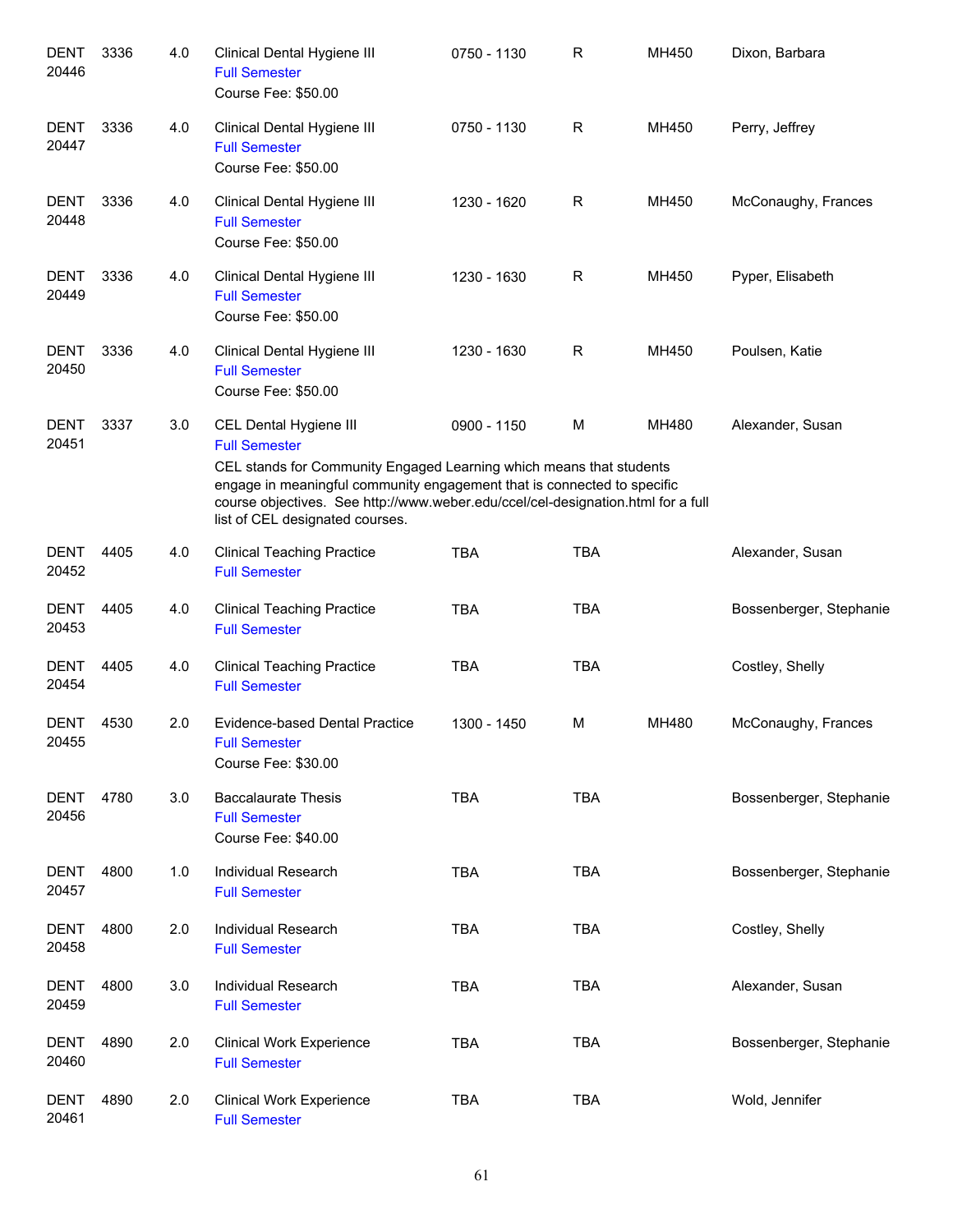| <b>DENT</b><br>20462 | 4890 | 2.0 | <b>Clinical Work Experience</b><br><b>Full Semester</b>                                                                                                                                                          | <b>TBA</b>  | <b>TBA</b> |       | Bunker, Ranae       |
|----------------------|------|-----|------------------------------------------------------------------------------------------------------------------------------------------------------------------------------------------------------------------|-------------|------------|-------|---------------------|
| DET<br>20019         | 1060 | 3.0 | Mechanical Drafting 3D CAD<br><b>Full Semester</b><br>Course Fee: \$25.00                                                                                                                                        | 0830 - 0945 | <b>TR</b>  | ET120 | Leatherbury, Megumi |
| DET<br>20020         | 1060 | 3.0 | Mechanical Drafting 3D CAD<br><b>Full Semester</b><br>Course Fee: \$25.00                                                                                                                                        | 1030 - 1120 | <b>MWF</b> | ET247 | West, Glen          |
| DET<br>20021         | 1060 | 3.0 | Mechanical Drafting 3D CAD<br><b>Full Semester</b><br>Course Fee: \$25.00                                                                                                                                        | 1030 - 1120 | <b>MWF</b> | ET210 | Tobin, Marni        |
| <b>DET</b><br>25059  | 1060 | 3.0 | Mechanical Drafting 3D CAD<br><b>Full Semester</b><br>Course fee: \$25.00                                                                                                                                        | 1600 - 1800 | M          | ET101 | Paskett, Thomas     |
| <b>DET</b><br>20022  | 1160 | 3.0 | Geo Dimension/Toleranc 3D CAD<br><b>Full Semester</b><br>Course Fee: \$25.00                                                                                                                                     | 1030 - 1145 | <b>MW</b>  | ET101 | Leatherbury, Megumi |
| DET<br>20023         | 1250 | 3.0 | Architectural Drafting 2D CAD<br><b>Full Semester</b><br>Course Fee: \$25.00                                                                                                                                     | 1600 - 1715 | <b>TR</b>  | ET120 | Julander, John      |
| DET<br>20407         | 1350 | 3.0 | Residentl Architectural Design<br><b>Full Semester</b><br>Course Fee: \$25.00                                                                                                                                    | 0930 - 1020 | <b>MWF</b> | ET238 | Farner, Jeremy      |
| DET<br>20024         | 2000 | 3.0 | <b>Building Info Modeling BIM I</b><br><b>Full Semester</b><br>To access online course materials, please log in to your student portal at<br>weber.edu and select your Student Services tab. Course Fee: \$25.00 | <b>TBA</b>  | <b>TBA</b> | OL    | Farner, Jeremy      |
| DET<br>20025         | 2460 | 3.0 | Prod Design Fund Using 3D CAD<br><b>Full Semester</b><br>Course Fee: \$25.00                                                                                                                                     | 0930 - 1020 | <b>MWF</b> | ET247 | West, Glen          |
| <b>DET</b><br>20026  | 2830 | 3.0 | <b>Directed Readings</b><br><b>Full Semester</b>                                                                                                                                                                 | <b>TBA</b>  | <b>TBA</b> | ET214 | West, Glen          |
| DET<br>20027         | 2890 | 3.0 | <b>Cooperative Work Experience</b><br><b>Full Semester</b>                                                                                                                                                       | TBA         | <b>TBA</b> | ET214 | West, Glen          |
| DET<br>20028         | 3000 | 3.0 | BIM & Green Built Env BIM III<br><b>Full Semester</b><br>Course Fee: \$25.00                                                                                                                                     | 0900 - 1015 | <b>TR</b>  | ET238 | Farner, Jeremy      |
| DET<br>20029         | 3100 | 3.0 | <b>Tool Design</b><br><b>Full Semester</b><br>Course Fee: \$25.00                                                                                                                                                | 1030 - 1145 | <b>TR</b>  | ET101 | West, Glen          |
| DET<br>20030         | 3400 | 3.0 | Technical Illustration & Doc I<br><b>Full Semester</b><br>Course Fee: \$25.00                                                                                                                                    | 0730 - 0820 | MWF        | ET120 | Julander, John      |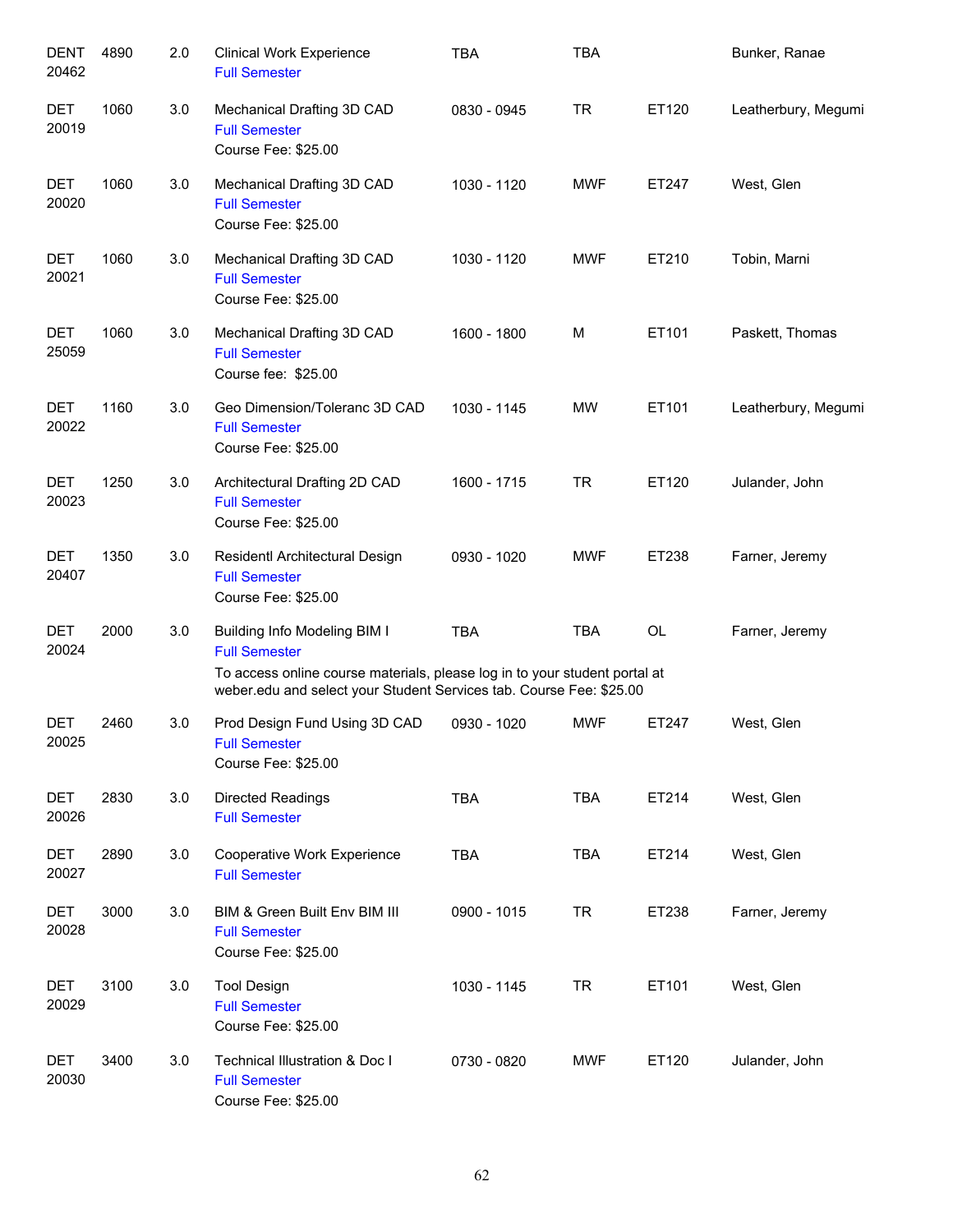| <b>DET</b><br>20031 | 3470 | 3.0 | Introduction to CATIA V5<br><b>Full Semester</b><br>Course Fee: \$8.00                                                                                                                                                                                                                                                                            | 1200 - 1315 | <b>MW</b>  | ET101 | Leatherbury, Megumi |
|---------------------|------|-----|---------------------------------------------------------------------------------------------------------------------------------------------------------------------------------------------------------------------------------------------------------------------------------------------------------------------------------------------------|-------------|------------|-------|---------------------|
| <b>DET</b><br>20032 | 4350 | 3.0 | Proj Delivery/File Mgmt BIM IV<br><b>Full Semester</b><br>To access online course materials, please log in to your student portal at                                                                                                                                                                                                              | <b>TBA</b>  | <b>TBA</b> | OL    | Farner, Jeremy      |
|                     |      |     | weber.edu and select your Student Services tab. Course Fee: \$25.00.                                                                                                                                                                                                                                                                              |             |            |       |                     |
| <b>DET</b><br>20033 | 4600 | 2.0 | Senior Project<br><b>Full Semester</b><br>Course Fee: \$50.00                                                                                                                                                                                                                                                                                     | 0730 - 0820 | <b>TR</b>  | ET214 | Leatherbury, Megumi |
| <b>DET</b><br>20034 | 4600 | 2.0 | Senior Project<br><b>Full Semester</b><br>Course Fee: \$50.00                                                                                                                                                                                                                                                                                     | 0730 - 0820 | <b>TR</b>  | ET214 | Baugh, Mark         |
| <b>DET</b><br>20035 | 4600 | 2.0 | Senior Project<br><b>Full Semester</b><br>Course Fee: \$50.00                                                                                                                                                                                                                                                                                     | 0730 - 0820 | <b>TR</b>  | ET214 | Farner, Jeremy      |
| <b>DET</b><br>24357 | 4600 | 2.0 | <b>CEL Senior Project</b><br><b>Full Semester</b><br>Course Fee \$50.00<br>CEL stands for Community Engaged Learning which means that students<br>engage in meaningful community engagement that is connected to specific<br>course objectives. See http://www.weber.edu/ccel/cel-designation.html for a full<br>list of CEL designated courses.  | 0730 - 0820 | <b>TR</b>  | ET214 | West, Glen          |
| DET<br>20036        | 4610 | 2.0 | Senior Project<br><b>Full Semester</b><br>Course Fee: \$50.00                                                                                                                                                                                                                                                                                     | 0730 - 0820 | <b>TR</b>  | ET214 | Farner, Jeremy      |
| DET<br>20037        | 4610 | 2.0 | <b>CEL Senior Project</b><br><b>Full Semester</b><br>Course Fee: \$50.00<br>CEL stands for Community Engaged Learning which means that students<br>engage in meaningful community engagement that is connected to specific<br>course objectives. See http://www.weber.edu/ccel/cel-designation.html for a full<br>list of CEL designated courses. | 0730 - 0820 | <b>TR</b>  | ET214 | West, Glen          |
| <b>DET</b><br>20038 | 4830 | 3.0 | <b>Directed Readings</b><br><b>Full Semester</b>                                                                                                                                                                                                                                                                                                  | <b>TBA</b>  | <b>TBA</b> | ET214 | West, Glen          |
| <b>DET</b><br>20039 | 4830 | 3.0 | <b>Directed Readings</b><br><b>Full Semester</b>                                                                                                                                                                                                                                                                                                  | <b>TBA</b>  | <b>TBA</b> |       | West, Glen          |
| <b>DET</b><br>20040 | 4890 | 3.0 | Cooperative Work Experience<br><b>Full Semester</b>                                                                                                                                                                                                                                                                                               | <b>TBA</b>  | <b>TBA</b> | ET214 | West, Glen          |
| <b>DMS</b><br>22205 | 4210 | 3.0 | Cardiac Sonography I<br><b>Full Semester</b>                                                                                                                                                                                                                                                                                                      | <b>TBA</b>  | <b>TBA</b> |       | Devenport, Michael  |
| <b>DMS</b><br>21183 | 4310 | 3.0 | Abdominal Sonography<br><b>Full Semester</b><br>Course Fee: \$9.00                                                                                                                                                                                                                                                                                | TBA         | <b>TBA</b> | MH    | Kawamura, Diane     |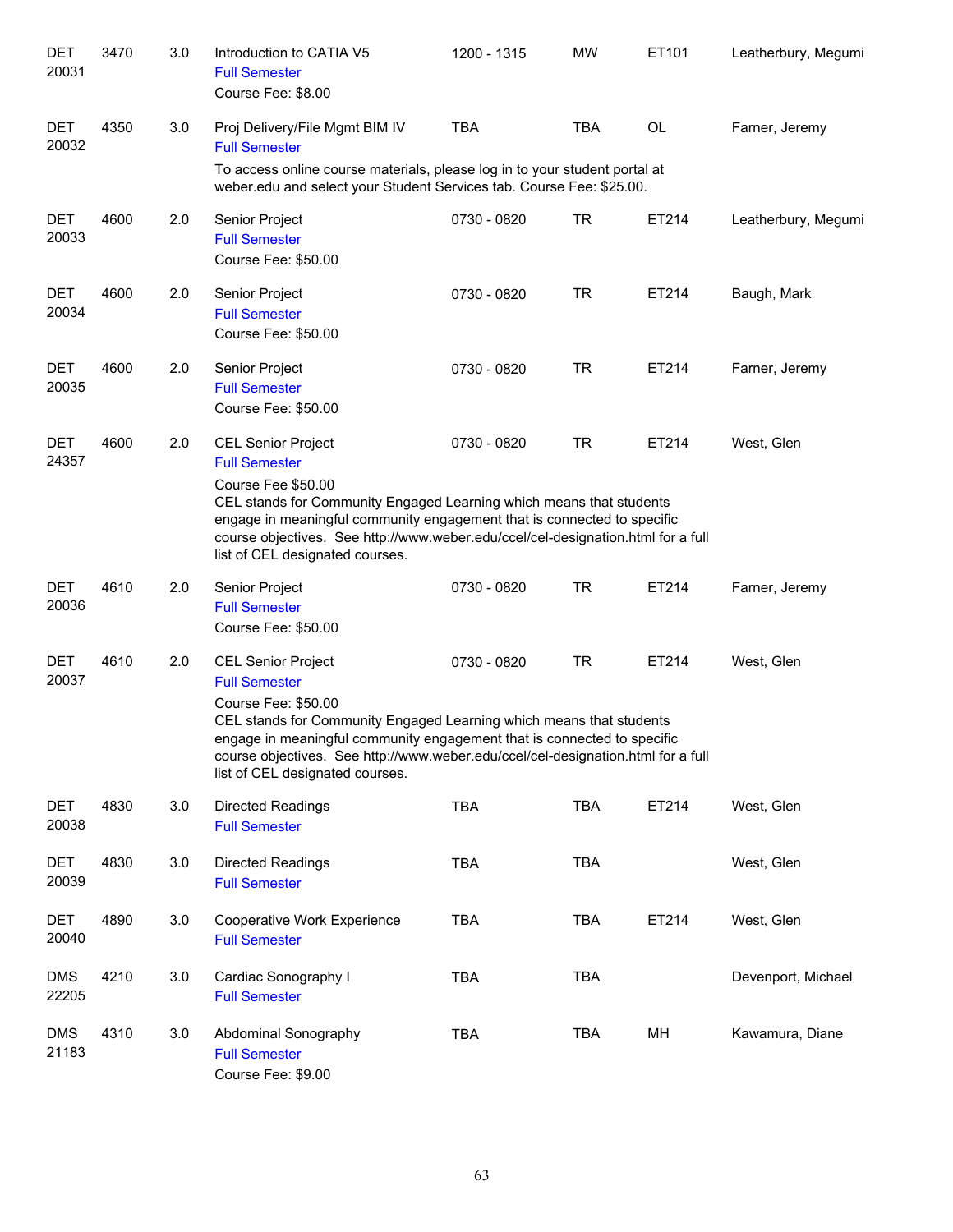| <b>DMS</b><br>21967 | 4310 | 3.0   | Abdominal Sonography<br><b>Full Semester</b>                                 | <b>TBA</b> | <b>TBA</b> |    | Kawamura, Diane    |
|---------------------|------|-------|------------------------------------------------------------------------------|------------|------------|----|--------------------|
| <b>DMS</b><br>21188 | 4320 | 1.0   | Superficial Structure Sonograp<br><b>Full Semester</b><br>Course Fee: \$3.00 | <b>TBA</b> | <b>TBA</b> | MH | Nolan, Tanya       |
| <b>DMS</b><br>21976 | 4320 | 1.0   | Superficial Structure Sonograp<br><b>Full Semester</b>                       | <b>TBA</b> | <b>TBA</b> |    | Nolan, Tanya       |
| <b>DMS</b><br>21213 | 4410 | 2.0   | Vascular Sonography I<br><b>Full Semester</b><br>Course Fee: \$6.00          | <b>TBA</b> | <b>TBA</b> | MH | Jurkiewicz, Terri  |
| <b>DMS</b><br>21230 | 4410 | 2.0   | Vascular Sonography I<br><b>Full Semester</b><br>Course Fee: \$6.00          | <b>TBA</b> | <b>TBA</b> | MH | Jurkiewicz, Terri  |
| <b>DMS</b><br>22024 | 4410 | 2.0   | Vascular Sonography I<br><b>Full Semester</b>                                | <b>TBA</b> | <b>TBA</b> |    | Jurkiewicz, Terri  |
| <b>DMS</b><br>22105 | 4410 | 2.0   | Vascular Sonography I<br><b>Full Semester</b>                                | <b>TBA</b> | <b>TBA</b> |    | Jurkiewicz, Terri  |
| <b>DMS</b><br>22223 | 4410 | 2.0   | Vascular Sonography I<br><b>Full Semester</b>                                | <b>TBA</b> | <b>TBA</b> |    | Jurkiewicz, Terri  |
| <b>DMS</b><br>22211 | 4610 | $1.0$ | Cardiac Laboratory<br><b>Full Semester</b>                                   | <b>TBA</b> | <b>TBA</b> |    | Devenport, Michael |
| <b>DMS</b><br>21191 | 4620 | $1.0$ | <b>Medical Laboratory</b><br><b>Full Semester</b><br>Course Fee: \$15.00     | <b>TBA</b> | <b>TBA</b> | MH | Jurkiewicz, Terri  |
| <b>DMS</b><br>22000 | 4620 | 1.0   | <b>Medical Laboratory</b><br><b>Full Semester</b>                            | <b>TBA</b> | <b>TBA</b> |    | Jurkiewicz, Terri  |
| <b>DMS</b><br>21234 | 4630 | $1.0$ | Vascular Laboratory<br><b>Full Semester</b><br>Course Fee: \$15.00           | <b>TBA</b> | <b>TBA</b> | MH | Jurkiewicz, Terri  |
| <b>DMS</b><br>22149 | 4630 | 1.0   | Vascular Laboratory<br><b>Full Semester</b>                                  | <b>TBA</b> | TBA        |    | Jurkiewicz, Terri  |
| <b>DMS</b><br>21216 | 4801 | 1.0   | Individualized Research<br><b>Full Semester</b>                              | <b>TBA</b> | <b>TBA</b> | MH | Kawamura, Diane    |
| <b>DMS</b><br>21219 | 4801 | 2.0   | Individualized Research<br><b>Full Semester</b>                              | <b>TBA</b> | <b>TBA</b> | MH | Kawamura, Diane    |
| <b>DMS</b><br>21225 | 4801 | 3.0   | Individualized Research<br><b>Full Semester</b>                              | <b>TBA</b> | <b>TBA</b> | МH | Kawamura, Diane    |
| <b>DMS</b><br>21244 | 4801 | 1.0   | Individualized Research<br><b>Full Semester</b>                              | <b>TBA</b> | <b>TBA</b> | MH | Kawamura, Diane    |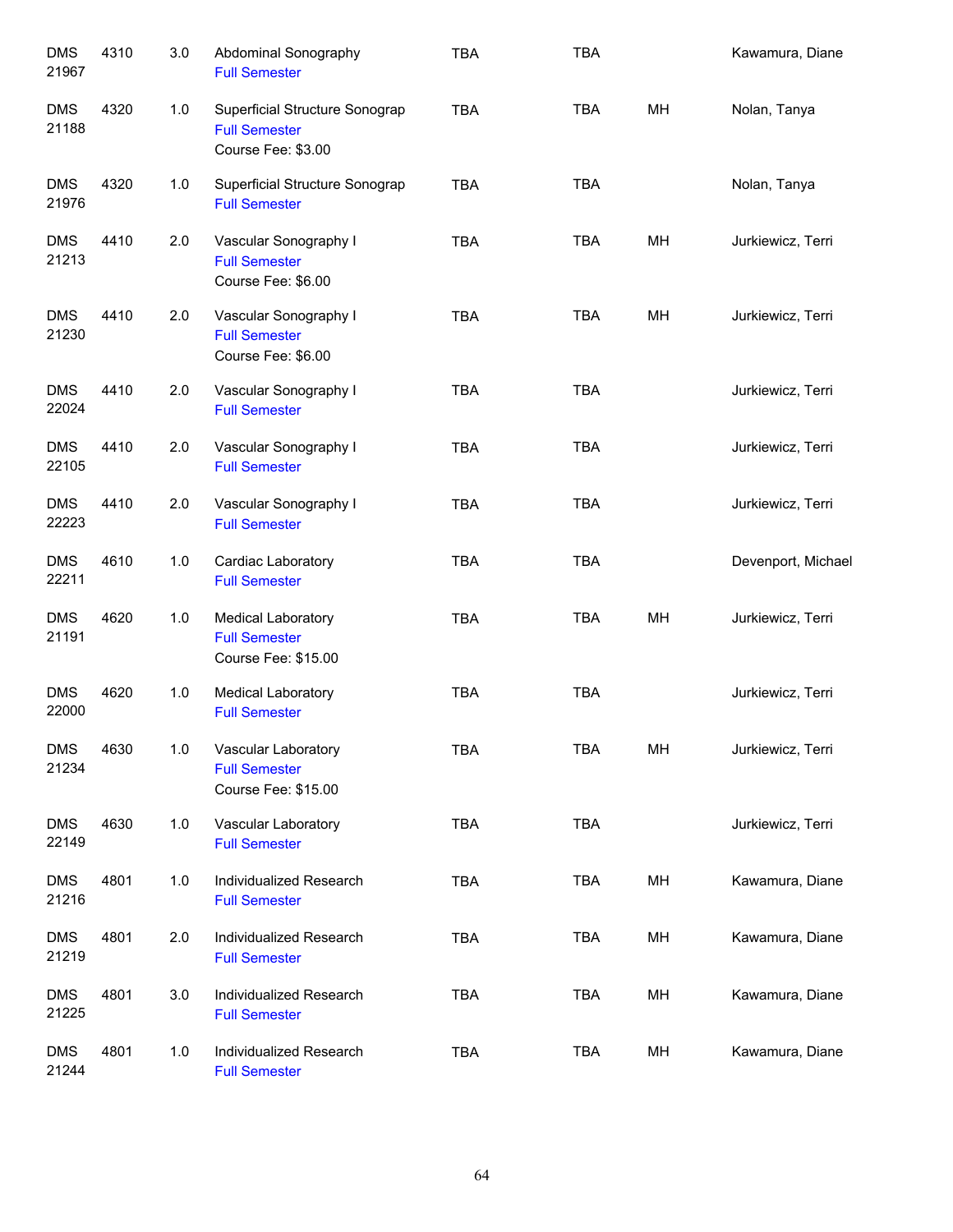| <b>DMS</b><br>21352 | 4801 | 2.0 | Individualized Research<br><b>Full Semester</b>      | <b>TBA</b> | <b>TBA</b> | MН | Kawamura, Diane    |
|---------------------|------|-----|------------------------------------------------------|------------|------------|----|--------------------|
| <b>DMS</b><br>21357 | 4801 | 3.0 | Individualized Research<br><b>Full Semester</b>      | <b>TBA</b> | TBA        | MH | Kawamura, Diane    |
| <b>DMS</b><br>22049 | 4801 | 1.0 | Individualized Research<br><b>Full Semester</b>      | <b>TBA</b> | TBA        |    | Kawamura, Diane    |
| <b>DMS</b><br>22055 | 4801 | 2.0 | Individualized Research<br><b>Full Semester</b>      | <b>TBA</b> | <b>TBA</b> |    | Kawamura, Diane    |
| <b>DMS</b><br>22067 | 4801 | 3.0 | Individualized Research<br><b>Full Semester</b>      | <b>TBA</b> | <b>TBA</b> |    | Kawamura, Diane    |
| <b>DMS</b><br>22151 | 4801 | 1.0 | Individualized Research<br><b>Full Semester</b>      | <b>TBA</b> | <b>TBA</b> |    | Kawamura, Diane    |
| <b>DMS</b><br>22152 | 4801 | 2.0 | Individualized Research<br><b>Full Semester</b>      | <b>TBA</b> | <b>TBA</b> |    | Kawamura, Diane    |
| <b>DMS</b><br>22154 | 4801 | 3.0 | Individualized Research<br><b>Full Semester</b>      | <b>TBA</b> | <b>TBA</b> |    | Kawamura, Diane    |
| <b>DMS</b><br>22225 | 4801 | 1.0 | Individualized Research<br><b>Full Semester</b>      | <b>TBA</b> | <b>TBA</b> |    | Kawamura, Diane    |
| <b>DMS</b><br>22226 | 4801 | 2.0 | Individualized Research<br><b>Full Semester</b>      | <b>TBA</b> | <b>TBA</b> |    | Kawamura, Diane    |
| <b>DMS</b><br>22227 | 4801 | 3.0 | Individualized Research<br><b>Full Semester</b>      | <b>TBA</b> | <b>TBA</b> |    | Kawamura, Diane    |
| <b>DMS</b><br>22214 | 4813 | 3.0 | Cardiac Clinical III<br><b>Full Semester</b>         | <b>TBA</b> | <b>TBA</b> |    | Nolan, Tanya       |
| <b>DMS</b><br>21193 | 4823 | 3.0 | <b>Medical Clinical III</b><br><b>Full Semester</b>  | <b>TBA</b> | <b>TBA</b> | MН | Nolan, Tanya       |
| <b>DMS</b><br>22005 | 4823 | 3.0 | Medical Clinical III<br><b>Full Semester</b>         | <b>TBA</b> | <b>TBA</b> |    | Nolan, Tanya       |
| <b>DMS</b><br>21238 | 4831 | 3.0 | Vascular Clinical I<br><b>Full Semester</b>          | <b>TBA</b> | <b>TBA</b> | MH | Jurkiewicz, Terri  |
| <b>DMS</b><br>22150 | 4831 | 3.0 | Vascular Clinical I<br><b>Full Semester</b>          | <b>TBA</b> | <b>TBA</b> |    | Jurkiewicz, Terri  |
| <b>DMS</b><br>22217 | 4911 | 1.0 | Cardiac Comprehensive Review<br><b>Full Semester</b> | <b>TBA</b> | <b>TBA</b> |    | Devenport, Michael |
| <b>DMS</b><br>21194 | 4912 | 2.0 | Medical Comprehensive Review<br><b>Full Semester</b> | <b>TBA</b> | <b>TBA</b> | MH | Kawamura, Diane    |
| <b>DMS</b><br>22009 | 4912 | 2.0 | Medical Comprehensive Review<br><b>Full Semester</b> | <b>TBA</b> | <b>TBA</b> |    | Kawamura, Diane    |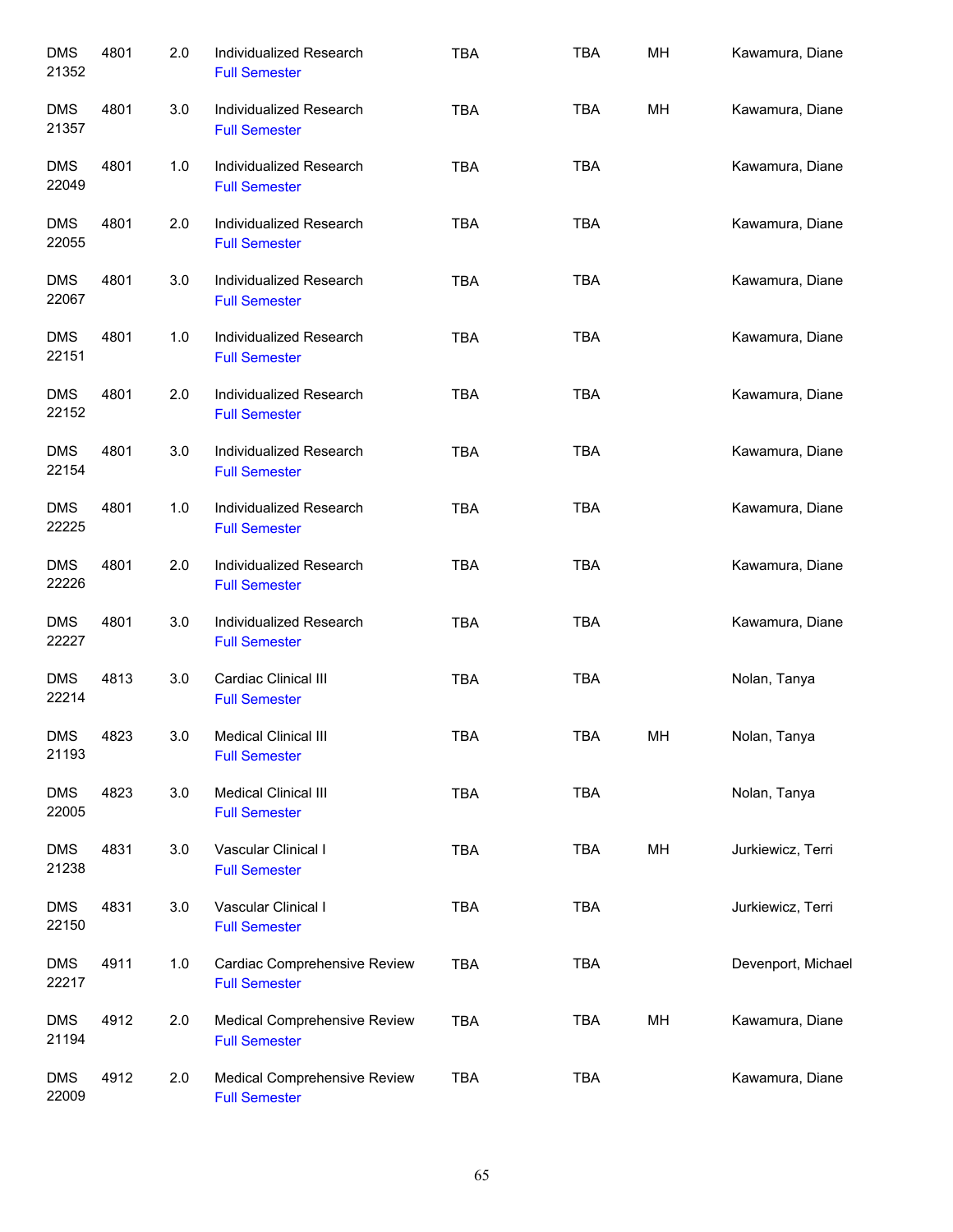| <b>ECON</b><br>23730 | 1010 | 3.0 | SS Econ as a Social Science<br><b>Full Semester</b>                                                                           | 0830 - 0920 | <b>MWF</b> | <b>WB114</b> | Grijalva, Therese |
|----------------------|------|-----|-------------------------------------------------------------------------------------------------------------------------------|-------------|------------|--------------|-------------------|
| <b>ECON</b><br>23734 | 1010 | 3.0 | SS Econ as a Social Science<br><b>Full Semester</b>                                                                           | 0930 - 1020 | <b>MWF</b> | <b>WB114</b> | Grijalva, Therese |
| <b>ECON</b><br>23755 | 1010 | 3.0 | SS Econ as a Social Science<br><b>Full Semester</b>                                                                           | 1030 - 1145 | <b>TR</b>  | <b>WB119</b> | Froerer, Deana    |
| <b>ECON</b><br>23758 | 1740 | 3.0 | Al Economic History of the U S<br><b>Full Semester</b>                                                                        | 0930 - 1020 | <b>MWF</b> | <b>WB122</b> | Jones, Rick       |
| <b>ECON</b><br>23764 | 1740 | 3.0 | AI Economic History of the U S<br><b>Full Semester</b>                                                                        | 1030 - 1145 | <b>TR</b>  | <b>WB104</b> | Ogden, Monte      |
| ECON 2010<br>23769   |      | 3.0 | SS Principles of Microeconomic<br><b>Full Semester</b>                                                                        | 0900 - 1015 | <b>TR</b>  | <b>WB110</b> | Koford, Brandon   |
| ECON<br>23772        | 2010 | 3.0 | SS Principles of Microeconomic<br><b>Full Semester</b>                                                                        | 0830 - 0920 | <b>MWF</b> | <b>WB104</b> | Mbaku, John       |
| <b>ECON</b><br>23773 | 2010 | 3.0 | SS Principles of Microeconomic<br><b>Full Semester</b>                                                                        | 0930 - 1020 | <b>MWF</b> | <b>WB104</b> | Mbaku, John       |
| ECON<br>23776        | 2010 | 3.0 | SS Principles of Microeconomic<br><b>Full Semester</b>                                                                        | 1030 - 1145 | <b>TR</b>  | <b>WB116</b> | Rong, Rong        |
| ECON<br>23780        | 2010 | 3.0 | SS Principles of Microeconomic<br><b>Full Semester</b>                                                                        | 1200 - 1315 | <b>TR</b>  | <b>WB116</b> | Rong, Rong        |
| ECON<br>24102        | 2010 | 3.0 | SS Principles of Microeconomic<br><b>Full Semester</b>                                                                        | 1730 - 2010 | Τ          | D02110       | Koford, Brandon   |
| <b>ECON</b><br>24106 | 2010 | 3.0 | SS Principles of Microeconomic<br><b>Full Semester</b>                                                                        | <b>TBA</b>  | <b>TBA</b> | OL           | Koford, Brandon   |
|                      |      |     | To access online course materials, please log in to your student portal at<br>weber.edu and select your Student Services tab. |             |            |              |                   |
| ECON<br>23782        | 2020 | 3.0 | SS Principles of Macroeconomic<br><b>Full Semester</b>                                                                        | 0930 - 1020 | <b>MWF</b> | <b>WB121</b> | DuPont, William   |
| <b>ECON</b><br>23804 | 2020 | 3.0 | SS Principles of Macroeconomic<br><b>Full Semester</b>                                                                        | 1730 - 2010 | W          | <b>WB121</b> | DuPont, William   |
| <b>ECON</b><br>23805 | 2020 | 3.0 | SS Principles of Macroeconomic<br><b>Full Semester</b>                                                                        | 1030 - 1145 | <b>TR</b>  | <b>WB114</b> | Stone, John       |
| <b>ECON</b><br>23806 | 2020 | 3.0 | SS Principles of Macroeconomic<br><b>Full Semester</b>                                                                        | 0900 - 1015 | <b>TR</b>  | <b>WB114</b> | Stevenson, Doris  |
| ECON<br>24212        | 2899 | 0.0 | <b>Econ Foundations Assessment</b><br><b>Full Semester</b>                                                                    | <b>TBA</b>  | <b>TBA</b> |              | Sikkink, Mara     |
| ECON<br>23807        | 3110 | 3.0 | International Trade<br><b>Full Semester</b>                                                                                   | 0900 - 1015 | <b>TR</b>  | <b>WB111</b> | Stone, John       |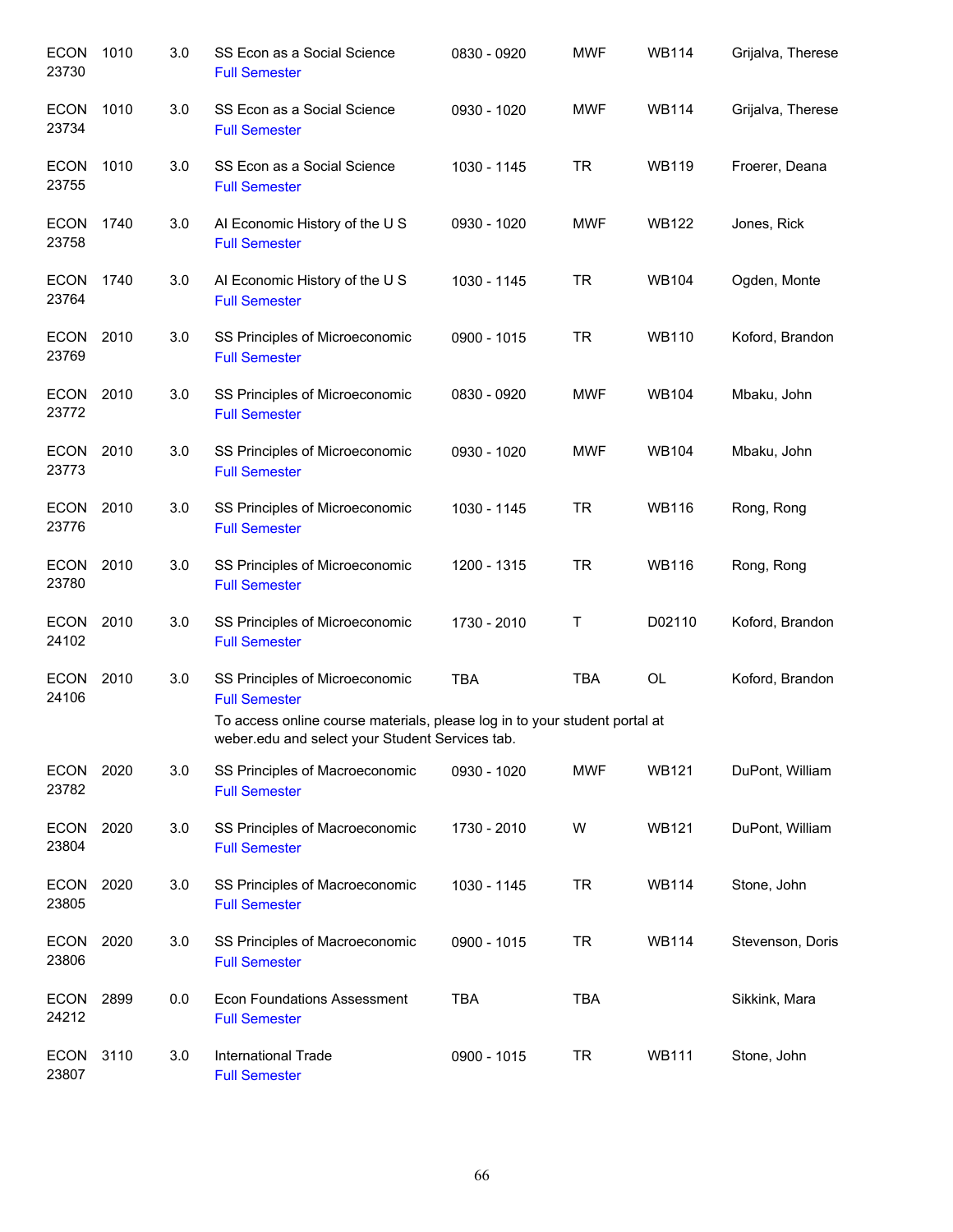| <b>ECON</b><br>23810      | 3120 | 3.0 | <b>International Finance</b><br><b>Full Semester</b>                                                                                                                                                                                                                                                                             | 0930 - 1020 | <b>MWF</b> | <b>WB103</b> | Ahmad, Nazneen     |
|---------------------------|------|-----|----------------------------------------------------------------------------------------------------------------------------------------------------------------------------------------------------------------------------------------------------------------------------------------------------------------------------------|-------------|------------|--------------|--------------------|
| ECON<br>23811             | 4010 | 3.0 | Intermed Microeconomic Theory<br><b>Full Semester</b>                                                                                                                                                                                                                                                                            | 1130 - 1245 | <b>MW</b>  | <b>WB103</b> | Grijalva, Therese  |
| ECON 4020<br>23814        |      | 3.0 | Intermed Macroeconomic Theory<br><b>Full Semester</b>                                                                                                                                                                                                                                                                            | 1030 - 1120 | <b>MWF</b> | <b>WB121</b> | DuPont, William    |
| ECON 4170<br>23812        |      | 3.0 | <b>Economic Development</b><br><b>Full Semester</b>                                                                                                                                                                                                                                                                              | 0730 - 0820 | <b>MWF</b> | <b>WB104</b> | Mbaku, John        |
| ECON 4320<br>23809        |      | 3.0 | Industrial Organization<br><b>Full Semester</b>                                                                                                                                                                                                                                                                                  | 0830 - 0920 | <b>MWF</b> | <b>WB105</b> | Parkhurst, Gregory |
| ECON<br>23813             | 4550 | 3.0 | Introduction to Econometrics<br><b>Full Semester</b>                                                                                                                                                                                                                                                                             | 1030 - 1145 | <b>TR</b>  | <b>WB105</b> | Nowell, Clifford   |
| <b>ECON 4800</b><br>23822 |      | 1.0 | Independent Research<br><b>Full Semester</b>                                                                                                                                                                                                                                                                                     | 1200 - 1250 | T          | <b>WB103</b> | Stevenson, Doris   |
| ECON 4920<br>25267        |      | 1.0 | <b>Directed Readings</b><br><b>Full Semester</b>                                                                                                                                                                                                                                                                                 | <b>TBA</b>  | <b>TBA</b> |              | Stevenson, Doris   |
| ECON<br>23815             | 4980 | 3.0 | <b>Research Methods</b><br><b>Full Semester</b>                                                                                                                                                                                                                                                                                  | 1200 - 1315 | <b>TR</b>  | <b>WB105</b> | Nowell, Clifford   |
| <b>EDUC</b><br>21744      | 1010 | 3.0 | CEL Exploring Teaching A<br><b>Full Semester</b><br>CEL stands for Community Engaged Learning which means that students<br>engage in meaningful community engagement that is connected to specific<br>course objectives. See http://www.weber.edu/ccel/cel-designation.html for a full<br>list of CEL designated courses.        | 0900 - 1015 | <b>TR</b>  | ED006        | Dawson, Shirley    |
| <b>EDUC</b><br>21745      | 1010 | 3.0 | <b>CEL Exploring Teaching B</b><br><b>Full Semester</b><br>CEL stands for Community Engaged Learning which means that students<br>engage in meaningful community engagement that is connected to specific<br>course objectives. See http://www.weber.edu/ccel/cel-designation.html for a full<br>list of CEL designated courses. | 1630 - 1910 | W          | ED317        | Pontius, Richard   |
| <b>EDUC</b><br>21746      | 1010 | 3.0 | CEL Exploring Teaching C<br><b>Full Semester</b><br>CEL stands for Community Engaged Learning which means that students<br>engage in meaningful community engagement that is connected to specific<br>course objectives. See http://www.weber.edu/ccel/cel-designation.html for a full<br>list of CEL designated courses.        | 1030 - 1145 | TR         | ED015        | Rasmussen, Jack    |
| <b>EDUC</b><br>21747      | 1010 | 3.0 | CEL Exploring Teaching D<br><b>Full Semester</b><br>CEL stands for Community Engaged Learning which means that students<br>engage in meaningful community engagement that is connected to specific<br>course objectives. See http://www.weber.edu/ccel/cel-designation.html for a full<br>list of CEL designated courses.        | 1500 - 1615 | TR         | ED219        | Rasmussen, Clay    |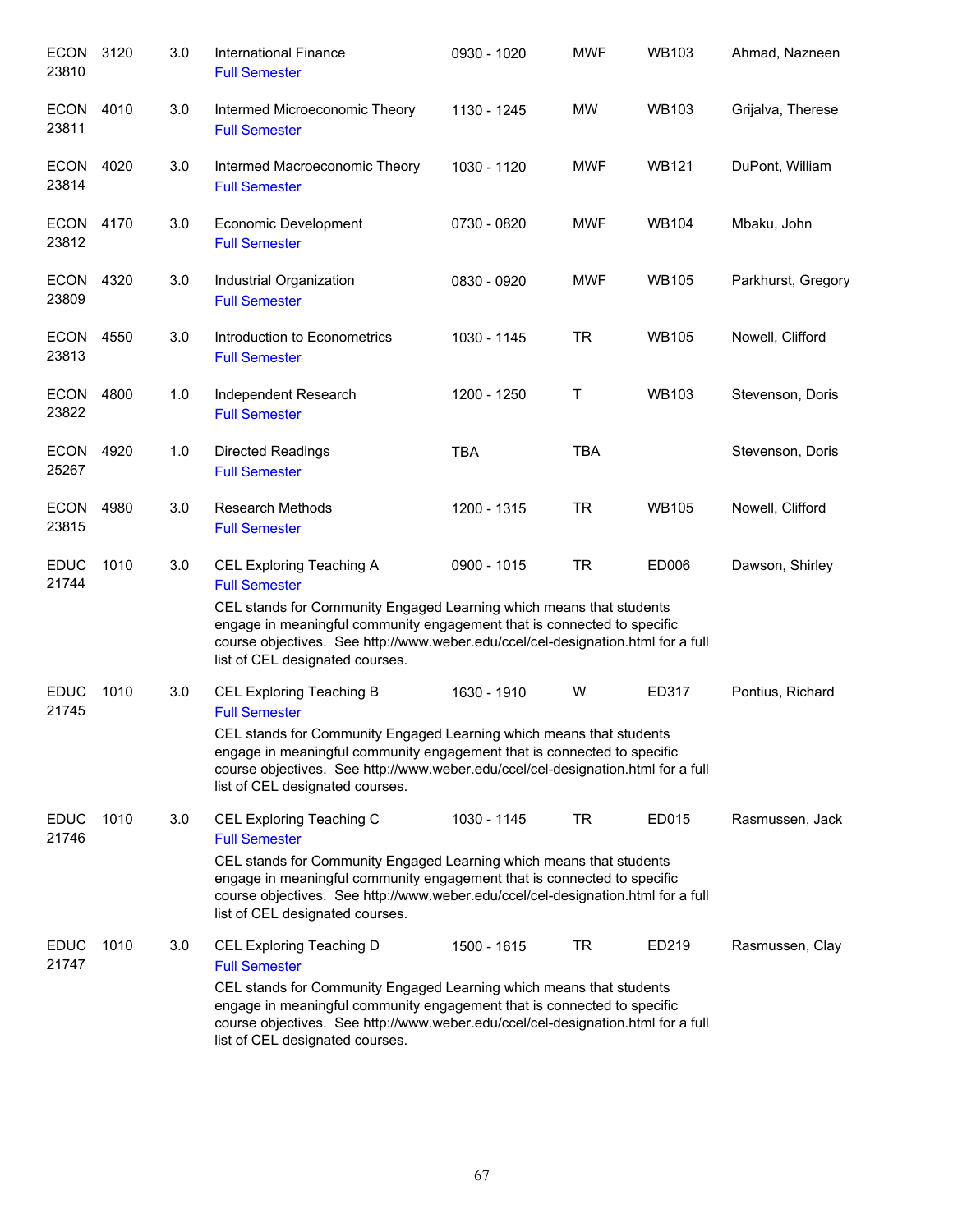| <b>EDUC</b><br>21762 | 1010 | 3.0 | <b>CEL Exploring Teaching E</b><br><b>Full Semester</b>                                                                                                                                                                                                               | 1530 - 1810 | Т          | ED239     | Rasmussen, Jack   |
|----------------------|------|-----|-----------------------------------------------------------------------------------------------------------------------------------------------------------------------------------------------------------------------------------------------------------------------|-------------|------------|-----------|-------------------|
|                      |      |     | CEL stands for Community Engaged Learning which means that students<br>engage in meaningful community engagement that is connected to specific<br>course objectives. See http://www.weber.edu/ccel/cel-designation.html for a full<br>list of CEL designated courses. |             |            |           |                   |
| <b>EDUC</b><br>21768 | 2000 | 3.0 | Soc Studies for Elem Teachers<br><b>Full Semester</b>                                                                                                                                                                                                                 | 1630 - 1910 | M          | ED330     | Melvin, Anette    |
| <b>EDUC</b><br>21769 | 2010 | 3.0 | <b>CEL Human Exceptionality</b><br><b>Full Semester</b>                                                                                                                                                                                                               | 0900 - 1015 | <b>TR</b>  | ED015     | Williams, Natalie |
| <b>EDUC</b><br>21771 | 2010 | 3.0 | <b>CEL Human Exceptionality</b><br><b>Full Semester</b>                                                                                                                                                                                                               | 1630 - 1910 | M          | ED015     | Leytham, Patrick  |
| <b>EDUC</b><br>21773 | 2010 | 3.0 | <b>CEL Human Exceptionality</b><br><b>Full Semester</b>                                                                                                                                                                                                               | 1330 - 1445 | <b>TR</b>  | ED015     | Mayhew, John      |
| <b>EDUC</b><br>23150 | 2604 | 1.0 | Info Resources in Education<br><b>Full Semester</b><br>To access online course materials, please log in to your                                                                                                                                                       | <b>TBA</b>  | <b>TBA</b> | <b>OL</b> | Jackson, Shaun    |
|                      |      |     | student portal at weber edu and select your student services<br>tab.                                                                                                                                                                                                  |             |            |           |                   |
| <b>EDUC</b><br>21778 | 2890 | 1.0 | Cooperative Work Experience<br><b>Full Semester</b><br>MUST make appointment with Dr. Hadley.                                                                                                                                                                         | <b>TBA</b>  | <b>TBA</b> |           | Hadley, Kristin   |
| <b>EDUC</b><br>21784 | 2890 | 2.0 | Cooperative Work Experience<br><b>Full Semester</b><br>MUST make appointment with Dr. Hadley.                                                                                                                                                                         | <b>TBA</b>  | <b>TBA</b> |           | Hadley, Kristin   |
| <b>EDUC</b><br>21786 | 2890 | 3.0 | <b>Cooperative Work Experience</b><br><b>Full Semester</b><br>MUST make appointment with Dr. Hadley.                                                                                                                                                                  | <b>TBA</b>  | <b>TBA</b> |           | Hadley, Kristin   |
| <b>EDUC</b><br>21788 | 2890 | 4.0 | Cooperative Work Experience<br><b>Full Semester</b><br>MUST make appointment with Dr. Hadley.                                                                                                                                                                         | <b>TBA</b>  | <b>TBA</b> |           | Hadley, Kristin   |
| <b>EDUC</b><br>21790 | 2890 | 5.0 | Cooperative Work Experience<br><b>Full Semester</b><br>MUST make appointment with Dr. Hadley.                                                                                                                                                                         | <b>TBA</b>  | <b>TBA</b> |           | Hadley, Kristin   |
| <b>EDUC</b><br>21792 | 2890 | 6.0 | Cooperative Work Experience<br><b>Full Semester</b><br>MUST make appointment with Dr. Hadley.                                                                                                                                                                         | <b>TBA</b>  | <b>TBA</b> |           | Hadley, Kristin   |
| <b>EDUC</b><br>21460 | 3120 | 3.0 | Readi Instru Primary Grades A<br><b>Full Semester</b><br>LEVEL 1A. For courses that MUST be taken together go to: weber.edu/education<br>then click on Teacher Education. Field experience required.                                                                  | 0830 - 0945 | MW         | ED006     | Stewart, Pene'e   |
| <b>EDUC</b><br>21465 | 3120 | 3.0 | Read Instru Primary Grades B<br><b>Full Semester</b><br>LEVEL 1B. For courses that MUST be taken together go to: weber.edu/education<br>then click on Teacher Education. Field experience required.                                                                   | 1230 - 1345 | MW         | ED006     | Stewart, Pene'e   |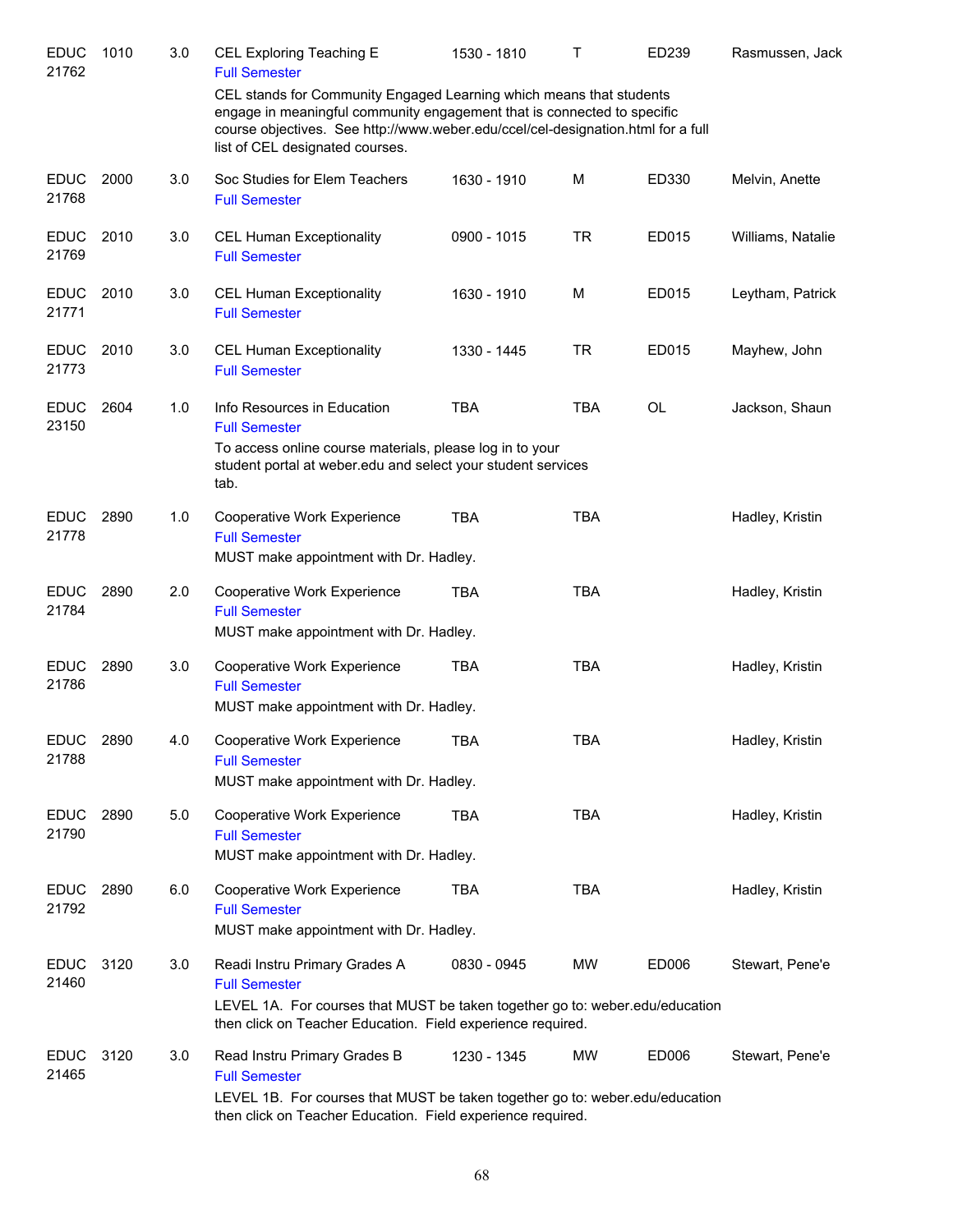| <b>EDUC</b><br>21467 | 3120  | 3.0 | Read Instru Primary Grades C<br><b>Full Semester</b>                                                                                                             | 1530 - 1810                  | R                       | ED006          | Nelson, Kristin |
|----------------------|-------|-----|------------------------------------------------------------------------------------------------------------------------------------------------------------------|------------------------------|-------------------------|----------------|-----------------|
|                      |       |     | LEVEL 1C. For courses that MUST be taken together go to: weber.edu/education<br>then click on Teacher Education. Field experience required.                      |                              |                         |                |                 |
| <b>EDUC</b><br>21462 | 3140  | 3.0 | Educ Psych/Classroom Mgmnt A<br><b>Full Semester</b>                                                                                                             | 0955 - 1110                  | <b>MW</b>               | ED325          | Ellis, Ann      |
|                      |       |     | Should be taken with other LEVEL 1A courses. NOTE: This course is NOT<br>required for ECE majors.                                                                |                              |                         |                |                 |
| <b>EDUC</b><br>21466 | 3140  | 3.0 | Educ Psych/Classroom Mgmnt B<br><b>Full Semester</b>                                                                                                             | 1355 - 1510                  | <b>MW</b>               | ED325          | Ellis, Ann      |
|                      |       |     | Should be taken with other LEVEL 1B courses. NOTE: This course is NOT<br>required for ECE majors. Field experience required.                                     |                              |                         |                |                 |
| <b>EDUC</b><br>21473 | 3140  | 3.0 | Educ Psych/Classroom Mgmnt C<br><b>Full Semester</b>                                                                                                             | 1530 - 1810                  | Τ                       | ED325          | Ellis, Ann      |
|                      |       |     | Should be taken with other LEVEL 1C courses. NOTE: This course is NOT<br>required for ECE majors. Field experience required.                                     |                              |                         |                |                 |
| <b>EDUC</b><br>21489 | 3200E | 3.0 | DV Foundations of Diversity A<br><b>Full Semester</b>                                                                                                            | 0830 - 1110                  | <b>MTWRF</b>            | ED330          | Hofland, Bonnie |
|                      |       |     | LEVEL 2A. For courses that MUST be taken together go to: weber.edu/education<br>then click on Teacher Education. Field experience on Fridays.                    |                              |                         |                |                 |
| <b>EDUC</b><br>21498 | 3200E | 3.0 | DV Foundations of Diversity B<br><b>Full Semester</b>                                                                                                            | 1230 - 1510                  | <b>MTWRF</b>            | ED330          | Hofland, Bonnie |
|                      |       |     | LEVEL 2B. For courses that MUST be taken together go to: weber.edu/education<br>then click on Teacher Education. Field experience on Fridays.                    |                              |                         |                |                 |
| <b>EDUC</b><br>21581 | 3205  | 3.0 | Culturally, Linguist Res Tea A<br><b>Full Semester</b>                                                                                                           | 0830 - 1110                  | R                       | ED325          | Melvin, Anette  |
|                      |       |     | Field experience required.                                                                                                                                       |                              |                         |                |                 |
| <b>EDUC</b><br>21583 | 3205  | 3.0 | Culturally, Linguist Res Tea B<br><b>Full Semester</b><br>Field experience required.                                                                             | 1230 - 1510                  | R                       | ED325          | Melvin, Anette  |
| <b>EDUC</b><br>21587 | 3205  | 3.0 | Culturally, Linguist Res Tea C                                                                                                                                   | 1530 - 1810                  | M                       | ED325          | Burrell, Brenda |
|                      |       |     | <b>Full Semester</b><br>Field experience required.                                                                                                               |                              |                         |                |                 |
| <b>EDUC</b><br>24218 | 3220  | 2.0 | Foundations of Diversity A<br><b>Full Semester</b>                                                                                                               | $0800 - 1015$<br>0830 - 1120 | TR<br><b>MWF</b>        | ED227<br>ED227 | Byrd, David     |
|                      |       |     | SEC CORE PROG. A. For info re courses that MUST be taken together go to:<br>weber.edu/education<br>then click on Teacher Education. Field experience on Fridays. |                              |                         |                |                 |
| <b>EDUC</b><br>24221 | 3220  | 2.0 | Foundations of Diversity B<br><b>Full Semester</b>                                                                                                               | 1230 - 1520<br>1300 - 1515   | <b>MWF</b><br><b>TR</b> | ED227<br>ED227 | Byrd, David     |
|                      |       |     | SEC CORE PROG. B. For info re courses that MUST be taken together go to:<br>weber.edu/education<br>then click on Teacher Education. Field experience on Fridays. |                              |                         |                |                 |
| <b>EDUC</b><br>21485 | 3240  | 3.0 | Read Instruct Interm Grades A<br><b>Full Semester</b><br>NOTE: Field exprience on Fridays.                                                                       | 0830 - 1110                  | <b>MTWRF</b>            | ED330          | Cena, Michael   |
|                      |       |     |                                                                                                                                                                  |                              |                         |                |                 |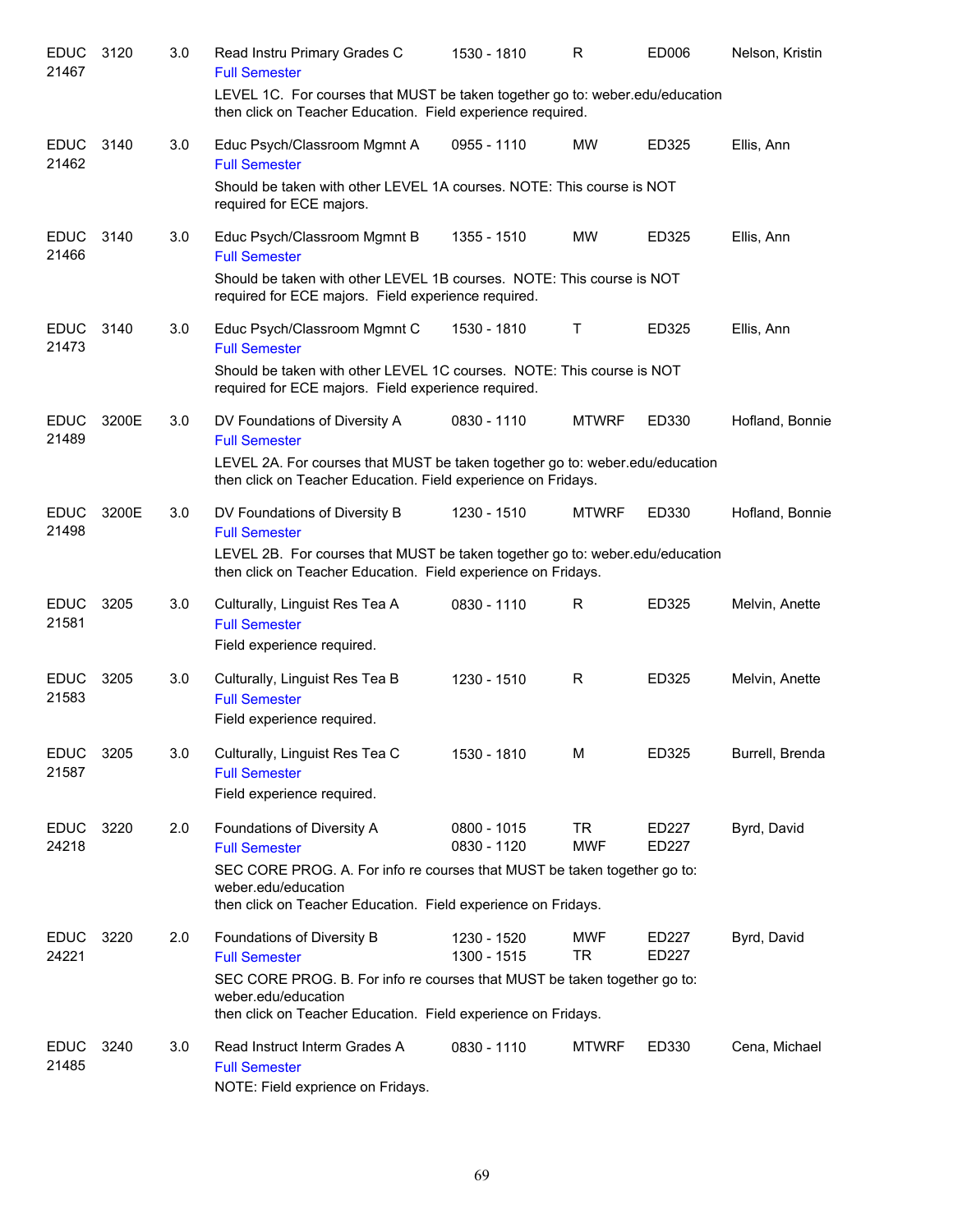| <b>EDUC</b><br>21500 | 3240  | 3.0 | Read Instruct Interm Grades B<br><b>Full Semester</b><br>Field experience on Fridays.                                                                                                                             | 1230 - 1510                | <b>MTWRF</b>            | ED330          | Cena, Michael     |
|----------------------|-------|-----|-------------------------------------------------------------------------------------------------------------------------------------------------------------------------------------------------------------------|----------------------------|-------------------------|----------------|-------------------|
| <b>EDUC</b><br>21486 | 3260E | 3.0 | DV The Exceptional Student A<br><b>Full Semester</b><br>Req. for Dual majors. (ECE mjaors should take if have not taken CHFAM 3500.)<br>Should be taken with other LEVEL 2A courses. Field experience on Fridays. | 0830 - 1110                | <b>MTWRF</b>            | ED330          | Williams, Natalie |
| <b>EDUC</b><br>21502 | 3260E | 3.0 | DV The Exceptional Student B<br><b>Full Semester</b><br>Req. for Dual majors. (ECE mjaors should take if have not taken CHFAM 3500.)<br>Should be taken with other LEVEL 2A courses. Field experience on Fridays. | 1220 - 1510                | <b>MTWRF</b>            | ED330          | Williams, Natalie |
| <b>EDUC</b><br>24226 | 3265  | 2.0 | The Exceptional Student A<br><b>Full Semester</b><br>Field Experience on Fridays.                                                                                                                                 | 0800 - 1015<br>0830 - 1120 | TR<br><b>MWF</b>        | ED227<br>ED227 | Alexander, Melina |
| <b>EDUC</b><br>24228 | 3265  | 2.0 | The Exceptional Student B<br><b>Full Semester</b><br>Field experience on Fridays.                                                                                                                                 | 1230 - 1520<br>1300 - 1515 | <b>MWF</b><br>TR        | ED227<br>ED227 | Alexander, Melina |
| <b>EDUC</b><br>21580 | 3270  | 3.0 | Differentiation for Inclus A<br><b>Full Semester</b><br>Field experience required.                                                                                                                                | 0830 - 1110                | $\mathsf{T}$            | ED325          | Mayhew, John      |
| <b>EDUC</b><br>21585 | 3270  | 3.0 | Differentiation for Inclu B<br><b>Full Semester</b><br>Field experience required.                                                                                                                                 | 1230 - 1510                | Τ                       | ED325          | Leytham, Patrick  |
| <b>EDUC</b><br>21589 | 3270  | 3.0 | Differentiation for Inclu C<br><b>Full Semester</b><br>Field experience required.                                                                                                                                 | 1430 - 1710                | F                       | ED325          | Mayhew, John      |
| <b>EDUC</b><br>21487 | 3280  | 3.0 | Elem Social Studies Methods A<br><b>Full Semester</b><br>Field experience on Fridays.                                                                                                                             | 0830 - 1110                | <b>MTWRF</b>            | ED330          | Rasmussen, Clay   |
| <b>EDUC</b><br>21505 | 3280  | 3.0 | Elem Social Studies Methods B<br><b>Full Semester</b><br>Field experience on Fridays.                                                                                                                             | 1230 - 1510                | <b>MTWRF</b>            | ED330          | Rasmussen, Clay   |
| <b>EDUC</b><br>21548 | 3315  | 1.0 | Media in Secondary Setting A<br><b>Full Semester</b>                                                                                                                                                              | 0800 - 1015<br>0830 - 1120 | <b>TR</b><br><b>MWF</b> | ED303<br>ED303 | Napper, Vicki     |
| <b>EDUC</b><br>21568 | 3315  | 1.0 | Media in Secondary Setting B<br><b>Full Semester</b>                                                                                                                                                              | 1230 - 1520<br>1300 - 1515 | <b>MWF</b><br>TR        | ED303<br>ED303 | Napper, Vicki     |
| <b>EDUC</b><br>21796 | 3370  | 2.0 | Adv Instructional Technology<br><b>Full Semester</b><br>Course Fee: \$5.00                                                                                                                                        | 1530 - 1720                | R                       | ED303          | Napper, Vicki     |
| <b>EDUC</b><br>23865 | 3375  | 3.0 | Foundations of Immersion Educ<br><b>Full Semester</b>                                                                                                                                                             | 1630 - 1910                | M                       | ED319          | Byrd, David       |
| <b>EDUC</b><br>21799 | 3430  | 3.0 | Creat Processes - Elem School<br><b>Block 1</b><br>Start date: Tuesday, Aug 27 and end date: Oct 15.                                                                                                              | 1630 - 1910                | Т                       | ED317          | Bates, Vincent    |
|                      |       |     |                                                                                                                                                                                                                   |                            |                         |                |                   |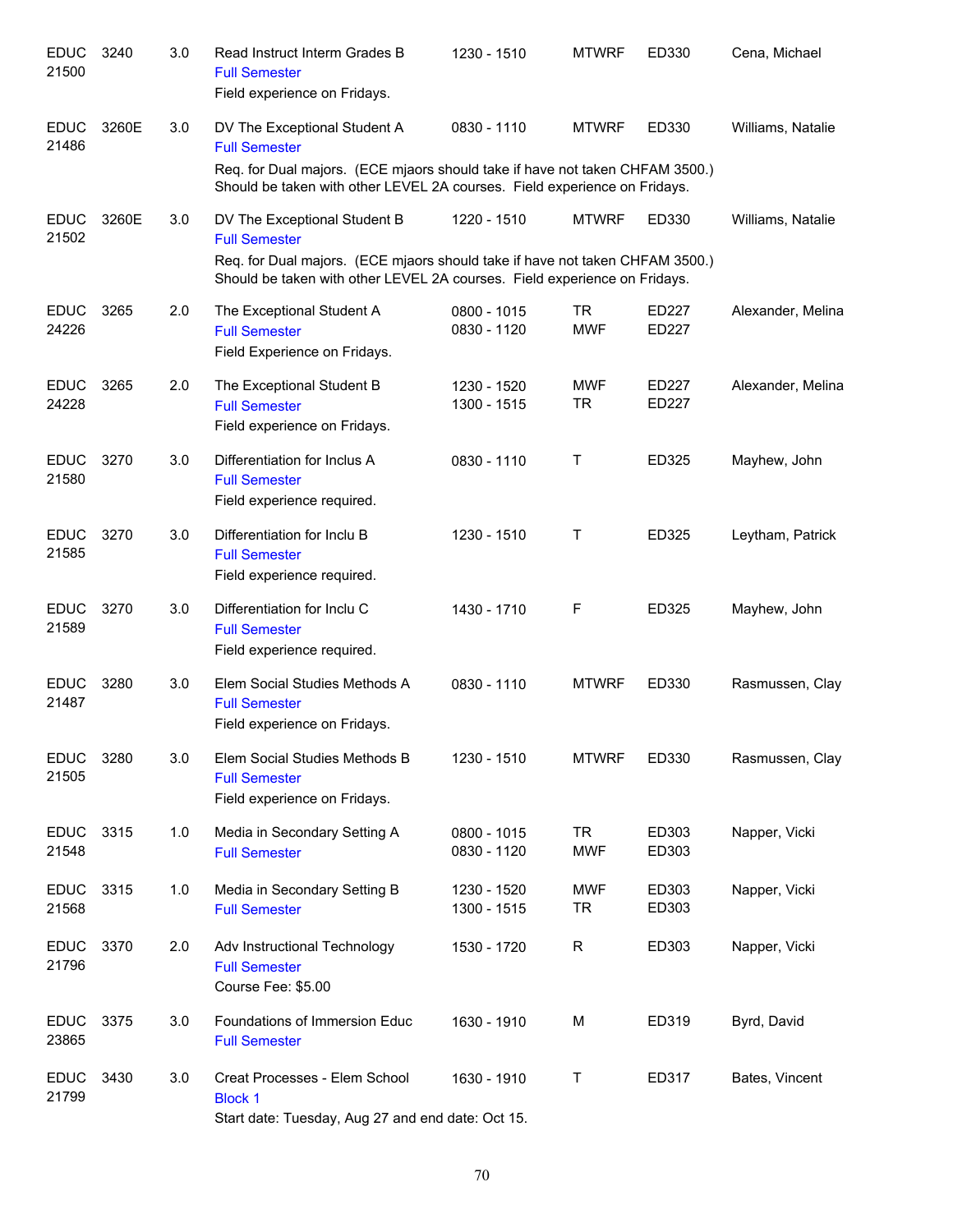| <b>EDUC</b><br>21542 | 3900 | 3.0 | Prep/Teach/Assess Instru A<br><b>Full Semester</b><br>Field experience on Fridays.                                                                                                                                                                   | 0800 - 1015<br>0830 - 1120 | <b>TR</b><br><b>MWF</b> | ED227<br>ED227        | Moulding, Louise  |
|----------------------|------|-----|------------------------------------------------------------------------------------------------------------------------------------------------------------------------------------------------------------------------------------------------------|----------------------------|-------------------------|-----------------------|-------------------|
| <b>EDUC</b><br>21564 | 3900 | 3.0 | Prep/Teach/Assess Instruc B<br><b>Full Semester</b><br>Field experience on Fridays.                                                                                                                                                                  | 1230 - 1520<br>1300 - 1515 | <b>MWF</b><br><b>TR</b> | ED227<br>ED227        | Rasmussen, Clay   |
| <b>EDUC</b><br>21551 | 3910 | 2.0 | Secondary Ed Practicum A<br><b>Full Semester</b>                                                                                                                                                                                                     | 0800 - 1015<br>0830 - 1120 | <b>TR</b><br><b>MWF</b> | ED227<br><b>ED227</b> | Alexander, Melina |
| <b>EDUC</b><br>21554 | 3910 | 2.0 | Secondary Ed Practicum A<br><b>Full Semester</b>                                                                                                                                                                                                     | 0800 - 1015<br>0830 - 1120 | <b>TR</b><br><b>MWF</b> | ED227<br>ED227        | Gowans, Linda     |
| <b>EDUC</b><br>21570 | 3910 | 2.0 | Sec Education Practicum B<br><b>Full Semester</b>                                                                                                                                                                                                    | 1230 - 1520<br>1300 - 1515 | <b>MWF</b><br><b>TR</b> | ED227<br>ED227        | Gowans, Linda     |
| <b>EDUC</b><br>21571 | 3910 | 2.0 | Sec Education Practicum B<br><b>Full Semester</b>                                                                                                                                                                                                    | 1230 - 1510<br>1330 - 1445 | <b>MWF</b><br><b>TR</b> | ED227<br>ED227        | Napper, Vicki     |
| <b>EDUC</b><br>24227 | 3935 | 2.0 | Reading and Writing Sec A<br><b>Full Semester</b><br>Field experience on Fridays.                                                                                                                                                                    | 0800 - 1015<br>0830 - 1120 | <b>TR</b><br><b>MWF</b> | ED227<br><b>ED227</b> | Gowans, Linda     |
| <b>EDUC</b><br>24229 | 3935 | 2.0 | Reading and Writing Sec B<br><b>Full Semester</b><br>Field experience on Fridays.                                                                                                                                                                    | 1230 - 1520<br>1300 - 1515 | <b>MWF</b><br><b>TR</b> | ED227<br>ED227        | Gowans, Linda     |
| <b>EDUC</b><br>21807 | 4250 | 3.0 | Second Language Acquisition<br><b>Full Semester</b>                                                                                                                                                                                                  | 1630 - 1910                | R                       | ED330                 | Byrd, David       |
| <b>EDUC</b><br>21508 | 4300 | 3.0 | Elem Math Methods A<br><b>Full Semester</b><br>LEVEL 3A. For information on courses that MUST be taken together go to:<br>weber.edu/education then click on Teacher Education. Field work on Fridays.<br>NOTE: Prereq. need MATH 2010 and MATH 2020. | 0830 - 1110                | <b>MTWRF</b>            | ED317                 | Hadley, Kristin   |
| <b>EDUC</b><br>21516 | 4300 | 3.0 | Elem Math Methods B<br><b>Full Semester</b><br>LEVEL 3B. For courses that MUST be taken together go to: weber.edu/education<br>then click on Teacher Education. Field experience on Fridays.<br>NOTE: Prereq. need MATH 2010 and MATH 2020.          | 1230 - 1510                | <b>MTWRF</b>            | ED317                 | Hadley, Kristin   |
| <b>EDUC</b><br>21511 | 4320 | 3.0 | Elem Lang Arts Methods A<br><b>Full Semester</b><br>Field experience on Fridays.                                                                                                                                                                     | 0830 - 1110                | <b>MTWRF</b>            | ED317                 | Nelson, Kristin   |
| <b>EDUC</b><br>21518 | 4320 | 3.0 | Elem Lang Arts Methods B<br><b>Full Semester</b><br>Field experience on Fridays.                                                                                                                                                                     | 1230 - 1510                | <b>MTWRF</b>            | ED317                 | Nelson, Kristin   |
| <b>EDUC</b><br>21513 | 4330 | 3.0 | Elementary Science Methods A<br><b>Full Semester</b><br>Field experience on Fridays.<br>Course Fee: \$3.00                                                                                                                                           | 0830 - 1110                | <b>MTWRF</b>            | ED317                 | Pontius, Richard  |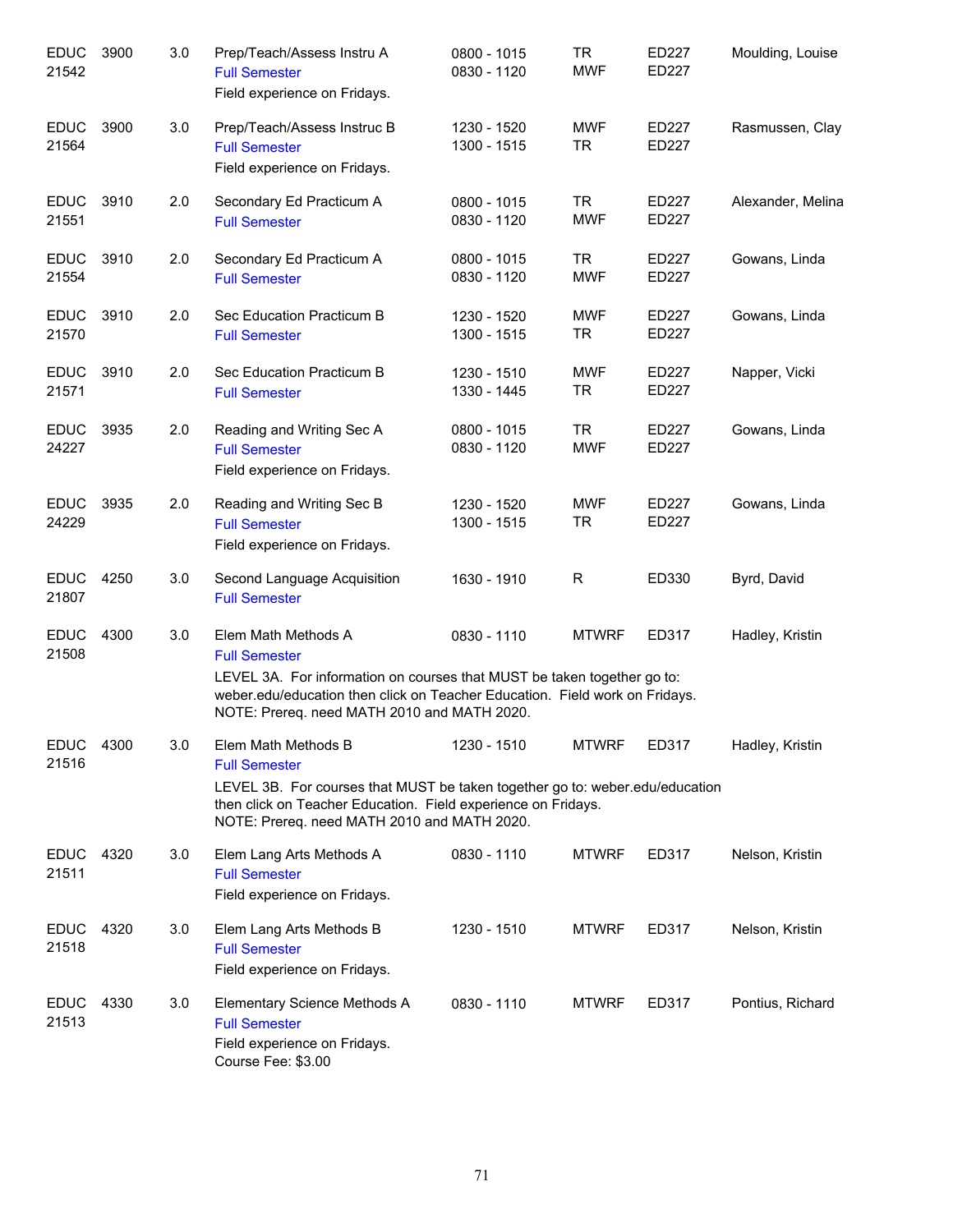| <b>EDUC</b><br>21519 | 4330  | 3.0 | Elem Science Methods B<br><b>Full Semester</b><br>Field experience on Fridays.<br>Course Fee: \$3.00                                                                                                                                                                                                                                                                                                                          | 1230 - 1510 | <b>MTWRF</b> | ED317 | Pontius, Richard  |
|----------------------|-------|-----|-------------------------------------------------------------------------------------------------------------------------------------------------------------------------------------------------------------------------------------------------------------------------------------------------------------------------------------------------------------------------------------------------------------------------------|-------------|--------------|-------|-------------------|
| <b>EDUC</b><br>21514 | 4340  | 3.0 | Elem Art/Music Methods A<br><b>Full Semester</b><br>Field experience on Fridays.                                                                                                                                                                                                                                                                                                                                              | 0830 - 1110 | <b>MTWRF</b> | ED317 | Bates, Vincent    |
| <b>EDUC</b><br>21522 | 4340  | 3.0 | Elem Art/Music Methods B<br><b>Full Semester</b><br>Field experience on Fridays.                                                                                                                                                                                                                                                                                                                                              | 1230 - 1510 | <b>MTWRF</b> | ED317 | Bates, Vincent    |
| <b>EDUC</b><br>21810 | 4380A | 4.0 | Student Teaching-Elementary Ed<br><b>Full Semester</b><br>Course Fee: \$75.00                                                                                                                                                                                                                                                                                                                                                 | <b>TBA</b>  | <b>TBA</b>   |       | Hansen, Dwayne    |
| <b>EDUC</b><br>21812 | 4380B | 4.0 | Student Teaching-Elementary Ed<br><b>Full Semester</b><br>Course Fee: \$150.00                                                                                                                                                                                                                                                                                                                                                | <b>TBA</b>  | <b>TBA</b>   |       | Hansen, Dwayne    |
| <b>EDUC</b><br>21481 | 4515  | 3.0 | Spec Education Law & Practice<br><b>Full Semester</b><br>NOTE: Special Education Majors also take EDUC 4515                                                                                                                                                                                                                                                                                                                   | 1630 - 1910 | W            | ED015 | Dawson, Shirley   |
| <b>EDUC</b><br>21658 | 4581  | 4.0 | CEL Pre-Student Teach-Sp Ed A<br><b>Full Semester</b><br>Meets 1:30 to 3:30 p.m. on August 26 to August 29; Wednesdays from 3:30 to<br>4:20 thereafter. CEL stands for Community Engaged Learning which means<br>that students engage in meaningful community engagement that is connected to<br>specific course objectives. See http://www.weber.edu/ccel/cel-designation.html<br>for a full list of CEL designated courses. | 1530 - 1620 | W            | ED015 | Alexander, Melina |
| <b>EDUC</b><br>21664 | 4581  | 4.0 | Pre-Student Teaching-Sp Ed B<br><b>Full Semester</b><br>Meets 1:30 to 3:30 p.m. on August 26 to August 29; Wednesdays from 3:30 to<br>4:20 thereafter.                                                                                                                                                                                                                                                                        | 1530 - 1620 | W            | ED015 | Leytham, Patrick  |
| <b>EDUC</b><br>21670 | 4660  | 4.0 | Validated Methods: Writing<br><b>Full Semester</b>                                                                                                                                                                                                                                                                                                                                                                            | 1630 - 1910 | R            | ED015 | Butler, Frances   |
| <b>EDUC</b><br>21677 | 4670A | 4.0 | Special Educ Student Teaching<br><b>Full Semester</b><br>LAB FEE: \$75 MUST get permission from Dr. Butler.<br>Course Fee: \$75.00                                                                                                                                                                                                                                                                                            | <b>TBA</b>  | <b>TBA</b>   |       | Hansen, Dwayne    |
| <b>EDUC</b><br>21680 | 4670B | 4.0 | Special Educ Student Teaching<br><b>Full Semester</b><br>REMOTE SITE LAB FEE: \$150 MUST get permission from Dr.<br>Butler.<br>Course Fee: \$150.00                                                                                                                                                                                                                                                                           | <b>TBA</b>  | <b>TBA</b>   |       | Hansen, Dwayne    |
| <b>EDUC</b><br>21674 | 4680  | 8.0 | Special Educ Student Teaching<br><b>Full Semester</b>                                                                                                                                                                                                                                                                                                                                                                         | <b>TBA</b>  | <b>TBA</b>   |       | Hansen, Dwayne    |
| <b>EDUC</b><br>21676 | 4686  | 4.0 | Spec Educ Seminar & Synthesis<br><b>Full Semester</b><br>Aug. 26 Orientation 8:00 a.m.; and Wednesdays from 4:30 p.m. to 7:10 p.m.                                                                                                                                                                                                                                                                                            | 1630 - 1910 | W            | ED219 | Butler, Frances   |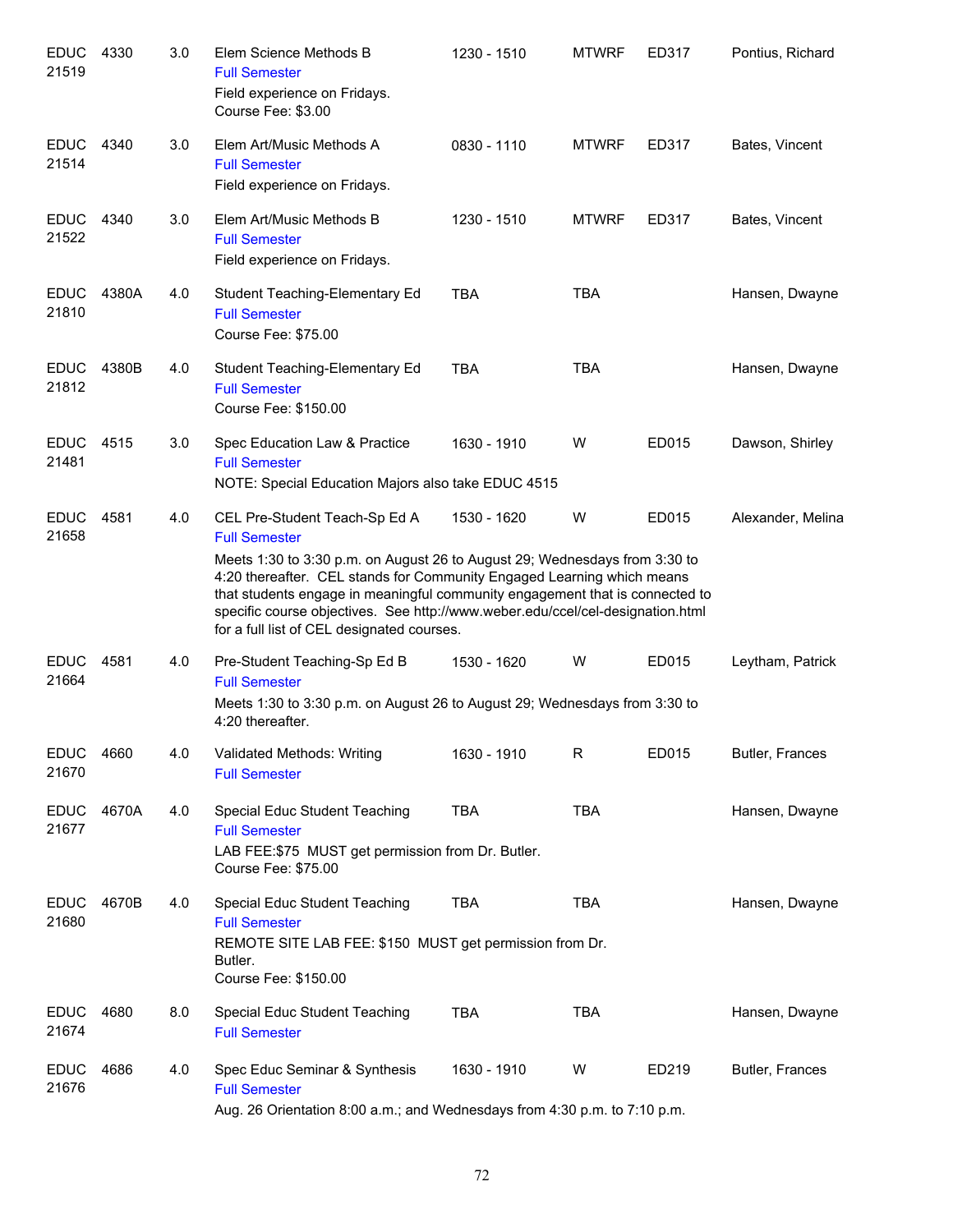| <b>EDUC</b><br>21823 | 4830  | 1.0 | Individ Prescribed Program<br><b>Full Semester</b><br>MUST make appointment with Dr. Hadley.                                                                                                                                                                                  | <b>TBA</b>  | <b>TBA</b> |       | Hadley, Kristin |
|----------------------|-------|-----|-------------------------------------------------------------------------------------------------------------------------------------------------------------------------------------------------------------------------------------------------------------------------------|-------------|------------|-------|-----------------|
| <b>EDUC</b><br>21829 | 4830  | 2.0 | Individ Prescribed Program<br><b>Full Semester</b><br>MUST make appointment with Dr. Hadley.                                                                                                                                                                                  | <b>TBA</b>  | <b>TBA</b> |       | Hadley, Kristin |
| <b>EDUC</b><br>21830 | 4830  | 3.0 | Individ Prescribed Program<br><b>Full Semester</b><br>MUST make appointment with Dr. Hadley.                                                                                                                                                                                  | TBA         | <b>TBA</b> |       | Hadley, Kristin |
| <b>EDUC</b><br>21834 | 4830  | 4.0 | Individ Prescribed Program<br><b>Full Semester</b><br>MUST make appointment with Dr. Hadley.                                                                                                                                                                                  | TBA         | <b>TBA</b> |       | Hadley, Kristin |
| <b>EDUC</b><br>21836 | 4830  | 5.0 | Individ Prescribed Program<br><b>Full Semester</b><br>MUST make appointment with Dr. Hadley.                                                                                                                                                                                  | TBA         | <b>TBA</b> |       | Hadley, Kristin |
| <b>EDUC</b><br>21838 | 4830  | 6.0 | Individ Prescribed Program<br><b>Full Semester</b><br>MUST make appointment with Dr. Hadley.                                                                                                                                                                                  | TBA         | <b>TBA</b> |       | Hadley, Kristin |
| <b>EDUC</b><br>21526 | 4840A | 8.0 | Student Teaching-Elementary Ed<br><b>Full Semester</b><br>LAB FEE: \$150<br>Course Fee: \$150.00                                                                                                                                                                              | TBA         | <b>TBA</b> |       | Hansen, Dwayne  |
| <b>EDUC</b><br>21528 | 4840B | 8.0 | Student Teaching-Elementary Ed<br><b>Full Semester</b><br>REMOTE SITE LAB FEE: \$300<br>Course Fee: \$300.00                                                                                                                                                                  | <b>TBA</b>  | <b>TBA</b> |       | Hansen, Dwayne  |
| <b>EDUC</b><br>21530 | 4850  | 4.0 | Elem Integrated Seminar<br><b>Full Semester</b><br>Aug. 26 Orientation and class from 8:00 a.m. to 3:00 p.m.; Hybrid class meets on<br>alternate Mondays thereafter at 4:30-7:10 p.m. with online activities on off week;<br>Synthesis on Dec. 10 from 8:00 a.m. to 3:00 p.m. | 1630 - 1910 | M          | ED006 | Stewart, Pene'e |
| <b>EDUC</b><br>21845 | 4890  | 1.0 | Cooperative Work Experience<br><b>Full Semester</b><br>MUST make an appointment with Dr. Hadley.                                                                                                                                                                              | TBA         | <b>TBA</b> |       | Hadley, Kristin |
| <b>EDUC</b><br>21848 | 4890  | 2.0 | Cooperative Work Experience<br><b>Full Semester</b><br>MUST make an appointment with Dr. Hadley.                                                                                                                                                                              | TBA         | <b>TBA</b> |       | Hadley, Kristin |
| <b>EDUC</b><br>21851 | 4890  | 3.0 | Cooperative Work Experience<br><b>Full Semester</b><br>MUST make an appointment with Dr. Hadley.                                                                                                                                                                              | <b>TBA</b>  | <b>TBA</b> |       | Hadley, Kristin |
| <b>EDUC</b><br>21854 | 4890  | 4.0 | Cooperative Work Experience<br><b>Full Semester</b><br>MUST make an appointment with Dr. Hadley.                                                                                                                                                                              | <b>TBA</b>  | <b>TBA</b> |       | Hadley, Kristin |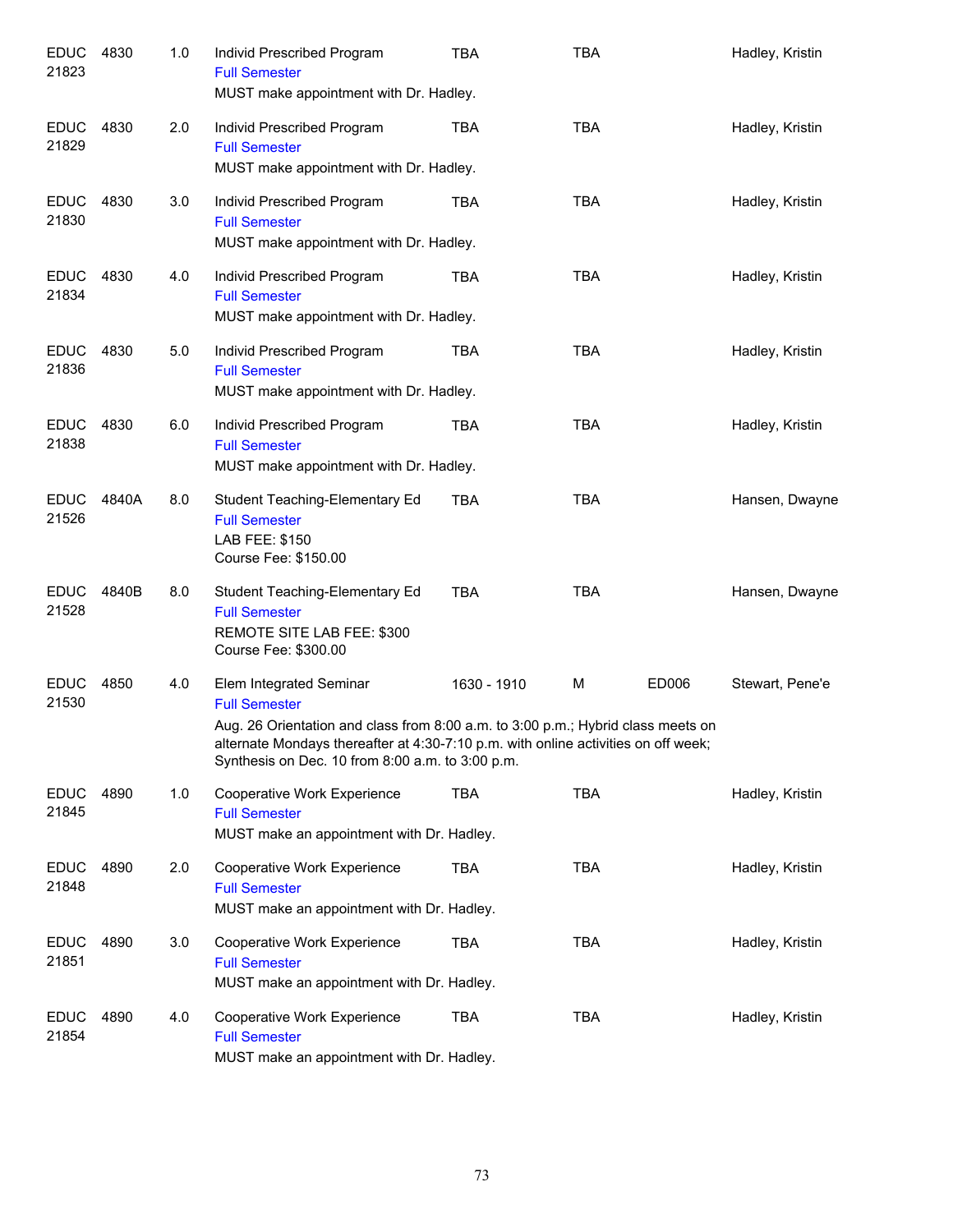| <b>EDUC</b><br>21857 | 4890  | 5.0 | Cooperative Work Experience<br><b>Full Semester</b><br>MUST make an appointment with Dr. Hadley.                                                                                                                                                                                       | <b>TBA</b>                 | <b>TBA</b>             |                | Hadley, Kristin      |
|----------------------|-------|-----|----------------------------------------------------------------------------------------------------------------------------------------------------------------------------------------------------------------------------------------------------------------------------------------|----------------------------|------------------------|----------------|----------------------|
| <b>EDUC</b><br>21861 | 4890  | 6.0 | Cooperative Work Experience<br><b>Full Semester</b><br>MUST make an appointment with Dr. Hadley.                                                                                                                                                                                       | <b>TBA</b>                 | <b>TBA</b>             |                | Hadley, Kristin      |
| <b>EDUC</b><br>21865 | 4930A | 4.0 | Student Teaching in Sec Educ<br><b>Full Semester</b><br>Course Fee: \$75.00                                                                                                                                                                                                            | <b>TBA</b>                 | <b>TBA</b>             |                | Hansen, Dwayne       |
| <b>EDUC</b><br>21870 | 4930B | 4.0 | Student Teaching in Sec Educ<br><b>Full Semester</b><br>Course Fee: \$150.00                                                                                                                                                                                                           | <b>TBA</b>                 | <b>TBA</b>             |                | Hansen, Dwayne       |
| <b>EDUC</b><br>21572 | 4940A | 8.0 | Student Teaching in Sec Educ<br><b>Full Semester</b><br>LAB FEE: \$150<br>Course Fee: \$150.00                                                                                                                                                                                         | <b>TBA</b>                 | <b>TBA</b>             |                | Hansen, Dwayne       |
| <b>EDUC</b><br>21574 | 4940B | 8.0 | Student Teaching in Sec Educ<br><b>Full Semester</b><br>REMOTE SITE LAB FEE: \$300<br>NOTE: Requires prior approval of student teaching coordinator<br>Course Fee: \$300.00                                                                                                            | <b>TBA</b>                 | <b>TBA</b>             |                | Hansen, Dwayne       |
| <b>EDUC</b><br>21576 | 4950  | 4.0 | Int Sec Student Teach Seminar<br><b>Full Semester</b><br>Aug. 26 Orientation and class from 8:00 a.m. to 3:00 p.m.; Hybrid class meets on<br>alternate Wednesdays thereafter at 4:30-7:10 p.m. with online activities on off<br>week; Synthesis on Dec. 10 from 8:00 a.m. to 3:00 p.m. | 1630 - 1910                | W                      | ED227          | Bates, Vincent       |
| <b>EDUC</b><br>21874 | 5770  | 2.0 | Field Exp in ESL/Bilingual Ed<br><b>Full Semester</b>                                                                                                                                                                                                                                  | 1630 - 1820                | F                      | ED319          | Byrd, David          |
| EЕ<br>21203          | 1000  | 2.0 | Intro Electronics Engineering<br><b>Full Semester</b><br>Course Fee: \$40.00                                                                                                                                                                                                           | 1030 - 1120<br>1030 - 1120 | <b>TR</b><br><b>TR</b> | B4401<br>B4416 | Brown, Fon           |
| EE.<br>21382         | 1000  | 2.0 | Intro Electronics Engineering<br><b>Full Semester</b><br>Course Fee: \$40.00                                                                                                                                                                                                           | 1700 - 1750<br>1700 - 1750 | MW<br>М                | B4409<br>B4416 | Brown, Fon           |
| EE<br>21353          | 1270  | 4.0 | Intro to Electrical Circuits<br><b>Full Semester</b><br>Course Fee: \$50.00                                                                                                                                                                                                            | 0900 - 1015<br>1330 - 1630 | MW<br>W                | B4417<br>B4420 | Trampel, Christopher |
| EE<br>21387          | 1270  | 4.0 | Intro to Electrical Circuits<br><b>Full Semester</b><br>Course Fee: \$50.00                                                                                                                                                                                                            | 1700 - 2000                | <b>TR</b>              | B4409          | Trampel, Christopher |
| EE<br>21397          | 3000  | 1.0 | <b>Engineering Seminar</b><br><b>Full Semester</b>                                                                                                                                                                                                                                     | 1600 - 1650                | M                      | D02333         | Jackson, Justin      |
| EE<br>21437          | 3000  | 1.0 | <b>Engineering Seminar</b><br><b>Full Semester</b>                                                                                                                                                                                                                                     | 1230 - 1320                | R                      | B4409          | Trampel, Christopher |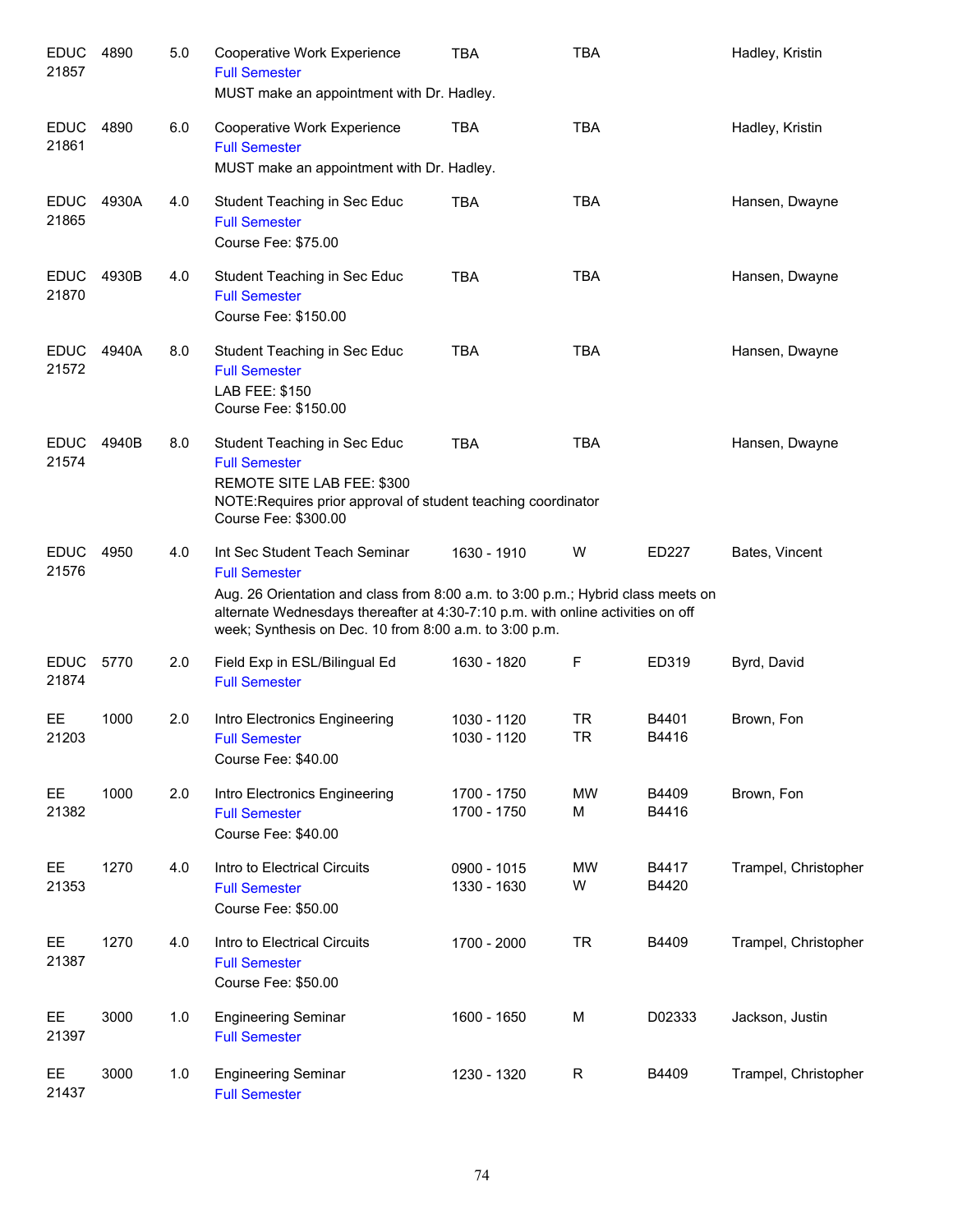| EE<br>21402          | 3110 | 4.0 | Microelectronics I<br><b>Full Semester</b><br>Course Fee: \$50.00                                                                                                                                                                                                                                                                             | 0900 - 1015<br>1330 - 1630 | <b>TR</b><br>т | B4409<br>B4418 | Jackson, Justin      |
|----------------------|------|-----|-----------------------------------------------------------------------------------------------------------------------------------------------------------------------------------------------------------------------------------------------------------------------------------------------------------------------------------------------|----------------------------|----------------|----------------|----------------------|
| EE<br>21415          | 3110 | 4.0 | Microelectronics I<br><b>Full Semester</b><br>Course Fee: \$50.00                                                                                                                                                                                                                                                                             | 1700 - 2000                | MW             | D02333         | Jackson, Justin      |
| EE<br>21430          | 3210 | 4.0 | Signals and Systems<br><b>Full Semester</b><br>Course Fee: \$40.00                                                                                                                                                                                                                                                                            | 0900 - 1015<br>1330 - 1630 | MW<br>М        | B4409<br>B4418 | Zeng, Gengsheng      |
| EE<br>21435          | 3210 | 4.0 | Signals and Systems<br><b>Full Semester</b><br>Course Fee: \$40.00                                                                                                                                                                                                                                                                            | 1700 - 2000                | <b>TR</b>      | D02333         | Zeng, Gengsheng      |
| EE<br>21440          | 3610 | 4.0 | Digital Systems<br><b>Full Semester</b><br>Course Fee: \$50.00                                                                                                                                                                                                                                                                                | 1030 - 1145<br>1330 - 1630 | MW<br>R        | B4409<br>B4418 | Brown, Fon           |
| EE<br>25092          | 3890 | 2.0 | Internship<br><b>Full Semester</b>                                                                                                                                                                                                                                                                                                            | 1030 - 1120                | M              | B4421          | Jackson, Justin      |
| EE<br>21446          | 4010 | 2.0 | CEL Senior Project I<br><b>Full Semester</b><br>Course Fee: \$40.00<br>CEL stands for Community Engaged Learning which means that students<br>engage in meaningful community engagement that is connected to specific<br>course objectives. See http://www.weber.edu/ccel/cel-designation.html for a full<br>list of CEL designated courses.  | 1330 - 1420                | M              | B4421          | Brown, Fon           |
| EE<br>21447          | 4020 | 2.0 | CEL Senior Project II<br><b>Full Semester</b><br>Course Fee: \$40.00<br>CEL stands for Community Engaged Learning which means that students<br>engage in meaningful community engagement that is connected to specific<br>course objectives. See http://www.weber.edu/ccel/cel-designation.html for a full<br>list of CEL designated courses. | 1330 - 1420                | M              | B4421          | Brown, Fon           |
| EE.<br>21449         | 4100 | 4.0 | <b>Control Systems</b><br><b>Full Semester</b><br>Course Fee: \$50.00                                                                                                                                                                                                                                                                         | 1030 - 1145<br>1330 - 1630 | <b>TR</b><br>W | B4409<br>B4418 | Zeng, Gengsheng      |
| EE<br>21510          | 4410 | 3.0 | Commun Circuits & Systems<br><b>Full Semester</b><br>Course Fee: \$40.00                                                                                                                                                                                                                                                                      | 0900 - 1015                | <b>TR</b>      | B4417          | Trampel, Christopher |
| EE<br>24208          | 4800 | 1.0 | <b>Individual Studies</b><br><b>Full Semester</b>                                                                                                                                                                                                                                                                                             | 1330 - 1420                | M              | B4421          | Brown, Fon           |
| <b>ENGL</b><br>22173 | 0900 | 3.0 | Fund College Reading/Writing<br><b>Full Semester</b>                                                                                                                                                                                                                                                                                          | 0730 - 0845                | <b>TR</b>      | EH218          | Diamond, Marilyn     |
| <b>ENGL</b><br>22174 | 0900 | 3.0 | Fund College Reading/Writing<br><b>Full Semester</b>                                                                                                                                                                                                                                                                                          | 0830 - 0920                | <b>MWF</b>     | EH403          | Olson, Eleanor       |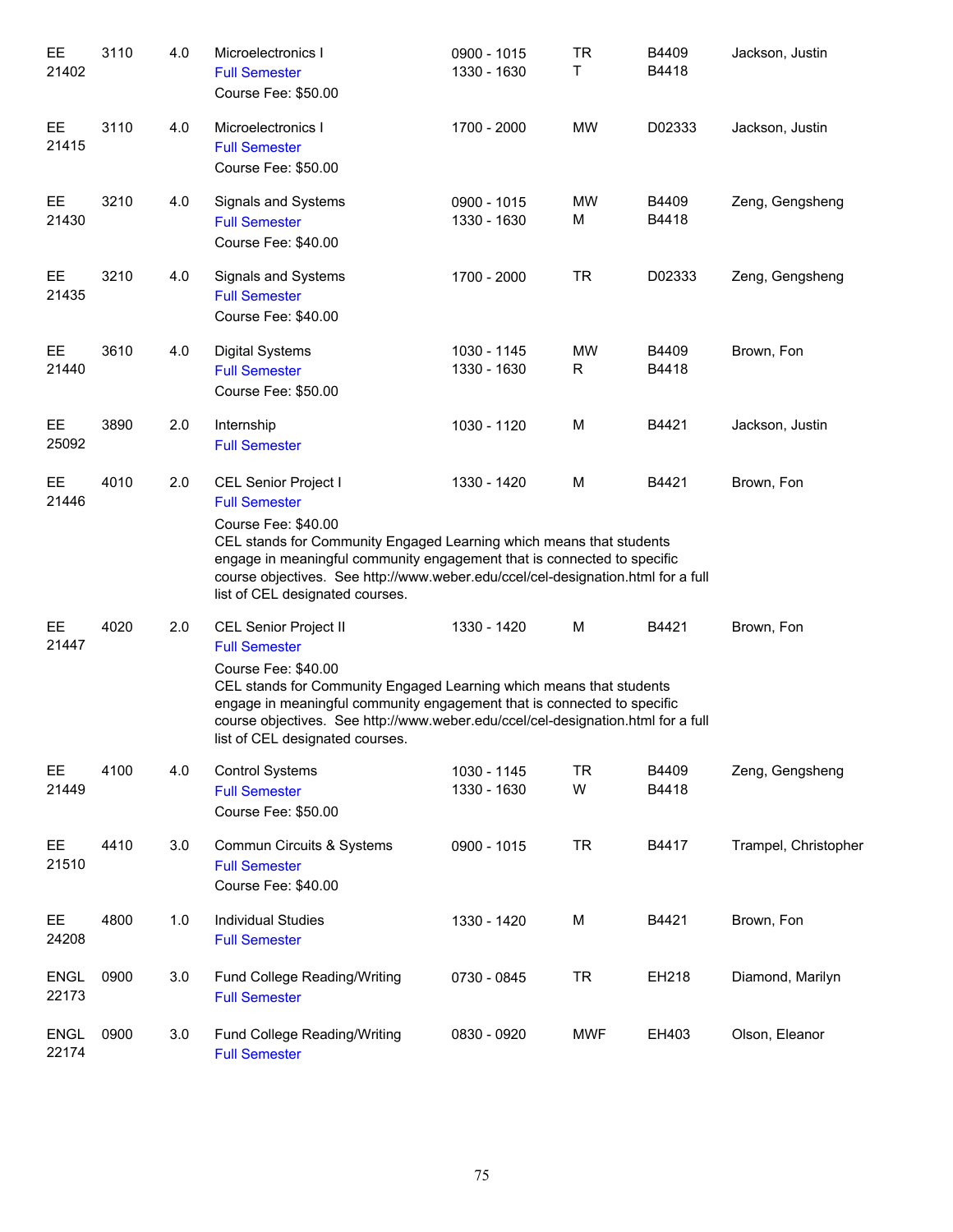| <b>ENGL</b><br>22177 | 0955 | 6.0 | Dev College Reading/Writing<br><b>Full Semester</b><br>HAS AN ONLINE COMPONENT ALONG INSTRUCTOR TIME.      | 0730 - 0820 | <b>MWF</b> | EH316        | Hughes, Claire  |
|----------------------|------|-----|------------------------------------------------------------------------------------------------------------|-------------|------------|--------------|-----------------|
| <b>ENGL</b><br>22181 | 0955 | 6.0 | Dev College Reading/Writing<br><b>Full Semester</b>                                                        | 0730 - 0820 | <b>MWF</b> | <b>EH317</b> | Porter, Carl    |
|                      |      |     | HAS AN ONLINE COMPONENT ALONG WITH INSTRUCTOR TIME.                                                        |             |            |              |                 |
| <b>ENGL</b><br>22183 | 0955 | 6.0 | Dev College Reading/Writing<br><b>Full Semester</b><br>HAS AN ONLINE COMPONENT ALONG WITH INSTRUCTOR TIME. | 0730 - 0845 | TR         | EH206        | Call, Christy   |
| ENGL<br>22185        | 0955 | 6.0 | Dev College Reading/Writing<br><b>Full Semester</b><br>HAS AN ONLINE COMPONENT ALONG WITH INSTRUCTOR TIME. | 0830 - 0920 | <b>MWF</b> | <b>EH220</b> | Lyon, Cody      |
| ENGL<br>22187        | 0955 | 6.0 | Dev College Reading/Writing<br><b>Full Semester</b><br>HAS AN ONLINE COMPONENT ALONG WITH INSTRUCTOR TIME. | 0830 - 0920 | <b>MWF</b> | EH117        | Kolz, Buck      |
| ENGL<br>22190        | 0955 | 6.0 | Dev College Reading/Writing<br><b>Full Semester</b><br>HAS AN ONLINE COMPONENT ALONG WITH INSTRUCTOR TIME. | 0900 - 1015 | TR         | EH206        | Call, Christy   |
| ENGL<br>22191        | 0955 | 6.0 | Dev College Reading/Writing<br><b>Full Semester</b><br>HAS AN ONLINE COMPONENT ALONG WITH INSTRUCTOR TIME. | 0900 - 1015 | TR         | EH215        | Asay, Toni      |
| <b>ENGL</b><br>22193 | 0955 | 6.0 | Dev College Reading/Writing<br><b>Full Semester</b><br>HAS AN ONLINE COMPONENT ALONG WITH INSTRUCTOR TIME. | 0900 - 1015 | <b>TR</b>  | EH316        | Newhart, Bryson |
| <b>ENGL</b><br>22195 | 0955 | 6.0 | Dev College Reading/Writing<br><b>Full Semester</b><br>HAS AN ONLINE COMPONENT ALONG WITH INSTRUCTOR TIME. | 1030 - 1120 | <b>MWF</b> | EH218        | Evans, Ryan     |
| <b>ENGL</b><br>22261 | 0955 | 6.0 | Dev College Reading/Writing<br><b>Full Semester</b><br>HAS AN ONLINE COMPONENT ALONG WITH INSTRUCTOR TIME. | 0730 - 0845 | <b>TR</b>  | EH220        | Kolz, Buck      |
| <b>ENGL</b><br>22262 | 0955 | 6.0 | Dev College Reading/Writing<br><b>Full Semester</b><br>HAS AN ONLINE COMPONENT ALONG WITH INSTRUCTOR TIME. | 1030 - 1145 | TR         | EH215        | Asay, Toni      |
| <b>ENGL</b><br>22263 | 0955 | 6.0 | Dev College Reading/Writing<br><b>Full Semester</b><br>HAS AN ONLINE COMPONENT ALONG WITH INSTRUCTOR TIME. | 1030 - 1145 | TR         | EH316        | Marchant, Becky |
| <b>ENGL</b><br>22265 | 0955 | 6.0 | Dev College Reading/Writing<br><b>Full Semester</b><br>HAS AN ONLINE COMPONENT ALONG WITH INSTRUCTOR TIME. | 1200 - 1315 | TR         | EH215        | Evans, Ryan     |
| <b>ENGL</b><br>22268 | 0955 | 6.0 | Dev College Reading/Writing<br><b>Full Semester</b><br>HAS AN ONLINE COMPONENT ALONG WITH INSTRUCTOR TIME. | 1330 - 1445 | TR         | EH204        | Tobias, Linda   |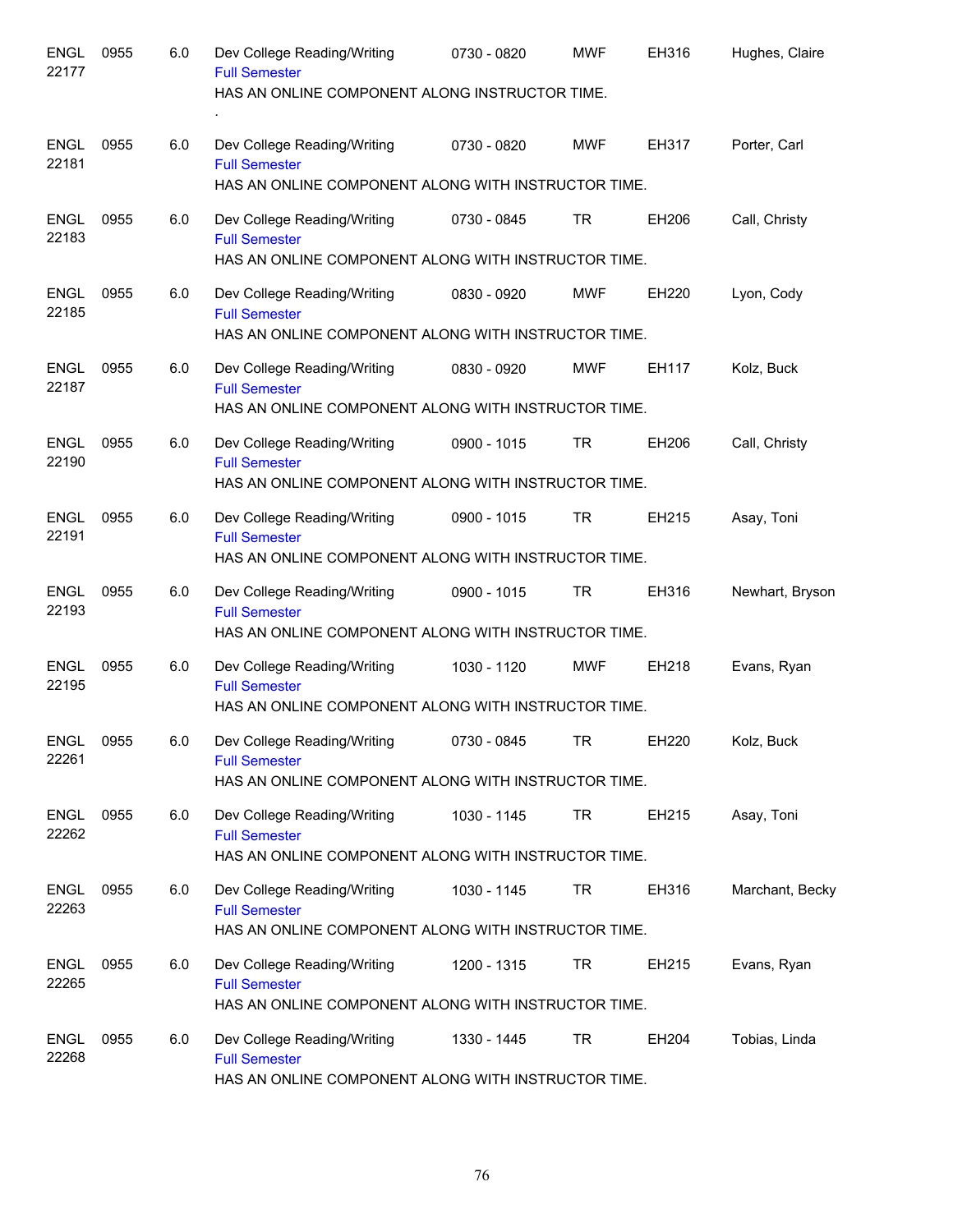| <b>ENGL</b><br>22300 | 0955 | 6.0 | Dev College Reading/Writing<br><b>Full Semester</b><br>HAS AN ONLINE COMPONENT ALONG WITH INSTRUCTOR TIME.                        | 1730 - 2010 | M          | EH219     | Choberka, Angela |
|----------------------|------|-----|-----------------------------------------------------------------------------------------------------------------------------------|-------------|------------|-----------|------------------|
| <b>ENGL</b><br>22301 | 0955 | 6.0 | Dev College Reading/Writing<br><b>Full Semester</b><br>HAS AN ONLINE COMPONENT ALONG WITH INSTRUCTOR TIME.                        | 1730 - 2010 | W          | EH204     | Newhart, Bryson  |
| <b>ENGL</b><br>22653 | 0955 | 6.0 | Dev College Reading/Writing<br><b>Full Semester</b><br>This course has an online component along with face-to-face                | 0730 - 0845 | <b>TR</b>  | D02105    | Evans, Jonathan  |
| <b>ENGL</b><br>22654 | 0955 | 6.0 | time.<br>Dev College Reading/Writing<br><b>Full Semester</b>                                                                      | 0900 - 1015 | <b>TR</b>  | D02104    | Mason, Marilee   |
| <b>ENGL</b><br>22656 | 0955 | 6.0 | Dev College Reading/Writing<br><b>Full Semester</b>                                                                               | 1730 - 2010 | т          | D03340    | Goff, Kamri      |
| <b>ENGL</b><br>22793 | 0955 | 6.0 | Dev College Reading/Writing<br><b>Full Semester</b><br>To access online course materials, please log in to your student portal at | <b>TBA</b>  | <b>TBA</b> | OL        | Marchant, Becky  |
|                      |      |     | weber.edu and select your student services tab.                                                                                   |             |            |           |                  |
| <b>ENGL</b><br>22797 | 0955 | 6.0 | Dev College Reading/Writing<br><b>Full Semester</b>                                                                               | <b>TBA</b>  | <b>TBA</b> | OL        | Goff, Kamri      |
|                      |      |     | To access online course materials, please log in to your student portal at<br>weber.edu and select your student services tab.     |             |            |           |                  |
| <b>ENGL</b><br>22802 | 0955 | 6.0 | Dev College Reading/Writing<br><b>Full Semester</b>                                                                               | <b>TBA</b>  | <b>TBA</b> | <b>OL</b> | Kelly, Brooke    |
|                      |      |     | To access online course materials, please log in to your student portal at<br>weber.edu and select your student services tab.     |             |            |           |                  |
| <b>ENGL</b><br>24438 | 0955 | 6.0 | Dev College Reading/Writing<br><b>Full Semester</b>                                                                               | 1730 - 2010 | R          | D02106    | Davis, Deborah   |
|                      |      |     | This course has an online component along wtih face-to-face<br>time.                                                              |             |            |           |                  |
| <b>ENGL</b><br>24744 | 0955 | 6.0 | Dev College Reading/Writing<br><b>Full Semester</b>                                                                               | 1730 - 2010 | W          | D03339    | Asay, Toni       |
| <b>ENGL</b><br>24745 | 0955 | 6.0 | Dev College Reading/Writing<br><b>Full Semester</b>                                                                               | 1200 - 1315 | <b>TR</b>  | D02103    | Evans, Jonathan  |
| <b>ENGL</b><br>24746 | 0955 | 6.0 | Dev College Reading/Writing<br><b>Full Semester</b>                                                                               | <b>TBA</b>  | <b>TBA</b> | OL        | Kelly, Brooke    |
|                      |      |     | To access online course materials, please log in to your student portal at<br>weber.edu and select your student services tab.     |             |            |           |                  |
| <b>ENGL</b><br>22302 | 1010 | 3.0 | <b>EN Introduct College Writing</b><br><b>Full Semester</b>                                                                       | 0730 - 0820 | MWF        | EH218     | Whitby, Emily    |
| <b>ENGL</b><br>22305 | 1010 | 3.0 | EN Introduct College Writing<br><b>Full Semester</b>                                                                              | 0730 - 0820 | MWF        | EH206     | Rummler, David   |
| <b>ENGL</b><br>22308 | 1010 | 3.0 | <b>EN Introduct College Writing</b><br><b>Full Semester</b>                                                                       | 0730 - 0845 | <b>TR</b>  | EH205     | Mickel, Logan    |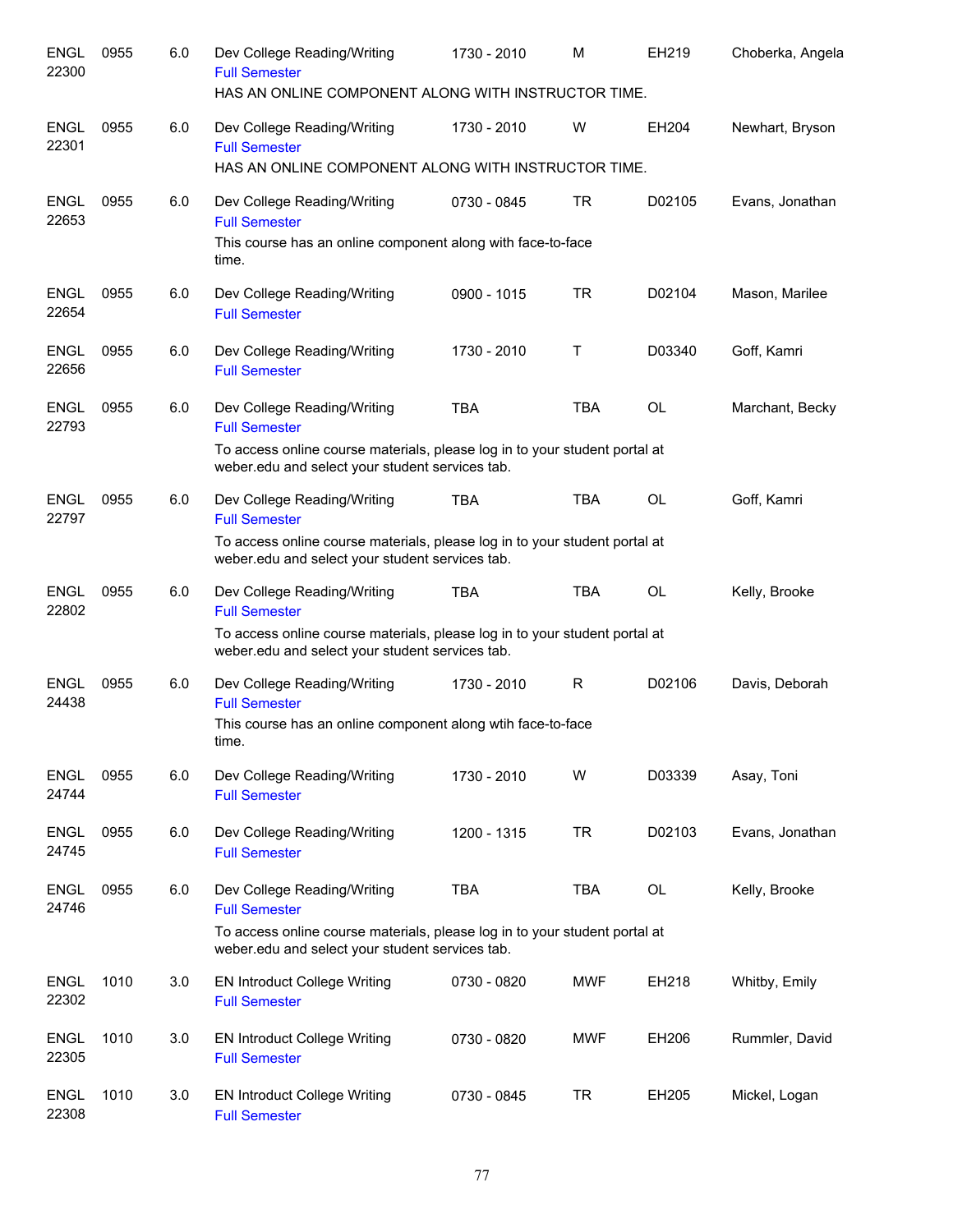| <b>ENGL</b><br>22310 | 1010 | 3.0 | CEL EN Intro College Writing<br><b>Full Semester</b>                                                                                                                                                                                                                  | 0830 - 0920 | <b>MWF</b> | EH203 | Hamer, Jan       |
|----------------------|------|-----|-----------------------------------------------------------------------------------------------------------------------------------------------------------------------------------------------------------------------------------------------------------------------|-------------|------------|-------|------------------|
|                      |      |     | CEL stands for Community Engaged Learning which means that students<br>engage in meaningful community engagement that is connected to specific<br>course objectives. See http://www.weber.edu/ccel/cel-designation.html for a full<br>list of CEL designated courses. |             |            |       |                  |
| <b>ENGL</b><br>22314 | 1010 | 3.0 | <b>EN Introduct College Writing</b><br><b>Full Semester</b>                                                                                                                                                                                                           | 0830 - 0920 | <b>MWF</b> | EH218 | Whitby, Emily    |
| <b>ENGL</b><br>22321 | 1010 | 3.0 | <b>EN Introduct College Writing</b><br><b>Full Semester</b>                                                                                                                                                                                                           | 0830 - 0920 | <b>MWF</b> | EH215 | Conner, Shaun    |
| <b>ENGL</b><br>22323 | 1010 | 3.0 | <b>EN Introduct College Writing</b><br><b>Full Semester</b>                                                                                                                                                                                                           | 0830 - 0920 | <b>MWF</b> | EH206 | Rummler, David   |
| <b>ENGL</b><br>22325 | 1010 | 3.0 | <b>EN Introduct College Writing</b><br><b>Full Semester</b><br>FOR INTERNATIONAL AND NON-ENGLISH SPEAKING STUDENTS                                                                                                                                                    | 0830 - 0920 | <b>MWF</b> | EH316 | Conrad, Timothy  |
|                      |      |     | ONLY. COME TO ENGLISH DEPT. IN EH 413 OR CALL 626-6251<br>FOR REGISTRATION HELP.                                                                                                                                                                                      |             |            |       |                  |
| <b>ENGL</b><br>22333 | 1010 | 3.0 | <b>EN Introduct College Writing</b><br><b>Full Semester</b>                                                                                                                                                                                                           | 0900 - 1015 | <b>TR</b>  | EH203 | Deeter, Ronald   |
| <b>ENGL</b><br>22334 | 1010 | 3.0 | <b>EN Introduct College Writing</b><br><b>Full Semester</b>                                                                                                                                                                                                           | 0900 - 1015 | <b>TR</b>  | EH205 | Mickel, Logan    |
| <b>ENGL</b><br>22343 | 1010 | 3.0 | <b>EN Introduct College Writing</b><br><b>Full Semester</b>                                                                                                                                                                                                           | 0930 - 1020 | <b>MWF</b> | EH220 | Myers, Nathanael |
| ENGL<br>22344        | 1010 | 3.0 | CEL EN Intro College Writing<br><b>Full Semester</b>                                                                                                                                                                                                                  | 0930 - 1020 | <b>MWF</b> | EH203 | Hamer, Jan       |
|                      |      |     | CEL stands for Community Engaged Learning which means that students<br>engage in meaningful community engagement that is connected to specific<br>course objectives. See http://www.weber.edu/ccel/cel-designation.html for a full<br>list of CEL designated courses. |             |            |       |                  |
| <b>ENGL</b><br>22349 | 1010 | 3.0 | H-EN Introduct College Writing<br><b>Full Semester</b><br>Books, Blogs and Bitmaps: Multiple Literacies in the Global<br>Age. Email Iriddle@weber.edu to register if you are a<br>non-Honors student. Must have a 3.5 GPA.                                            | 0930 - 1020 | <b>MWF</b> | EH206 | Newman, Sylvia   |
| <b>ENGL</b><br>22405 | 1010 | 3.0 | <b>EN Introduct College Writing</b><br><b>Full Semester</b>                                                                                                                                                                                                           | 1030 - 1120 | <b>MWF</b> | EH220 | Myers, Nathanael |
| <b>ENGL</b><br>22406 | 1010 | 3.0 | <b>EN Introduct College Writing</b><br><b>Full Semester</b>                                                                                                                                                                                                           | 1030 - 1120 | <b>MWF</b> | EH215 | Conner, Shaun    |
| <b>ENGL</b><br>22407 | 1010 | 3.0 | <b>EN Introduct College Writing</b><br><b>Full Semester</b>                                                                                                                                                                                                           | 1030 - 1145 | <b>TR</b>  | EH203 | Deeter, Ronald   |
| <b>ENGL</b><br>22408 | 1010 | 3.0 | <b>EN Introduct College Writing</b><br><b>Full Semester</b>                                                                                                                                                                                                           | 1030 - 1145 | <b>TR</b>  | EH218 | Howerton, Eric   |
| <b>ENGL</b><br>22409 | 1010 | 3.0 | <b>EN Introduct College Writing</b><br><b>Full Semester</b>                                                                                                                                                                                                           | 1130 - 1220 | <b>MWF</b> | EH204 | Hudson, Kyra     |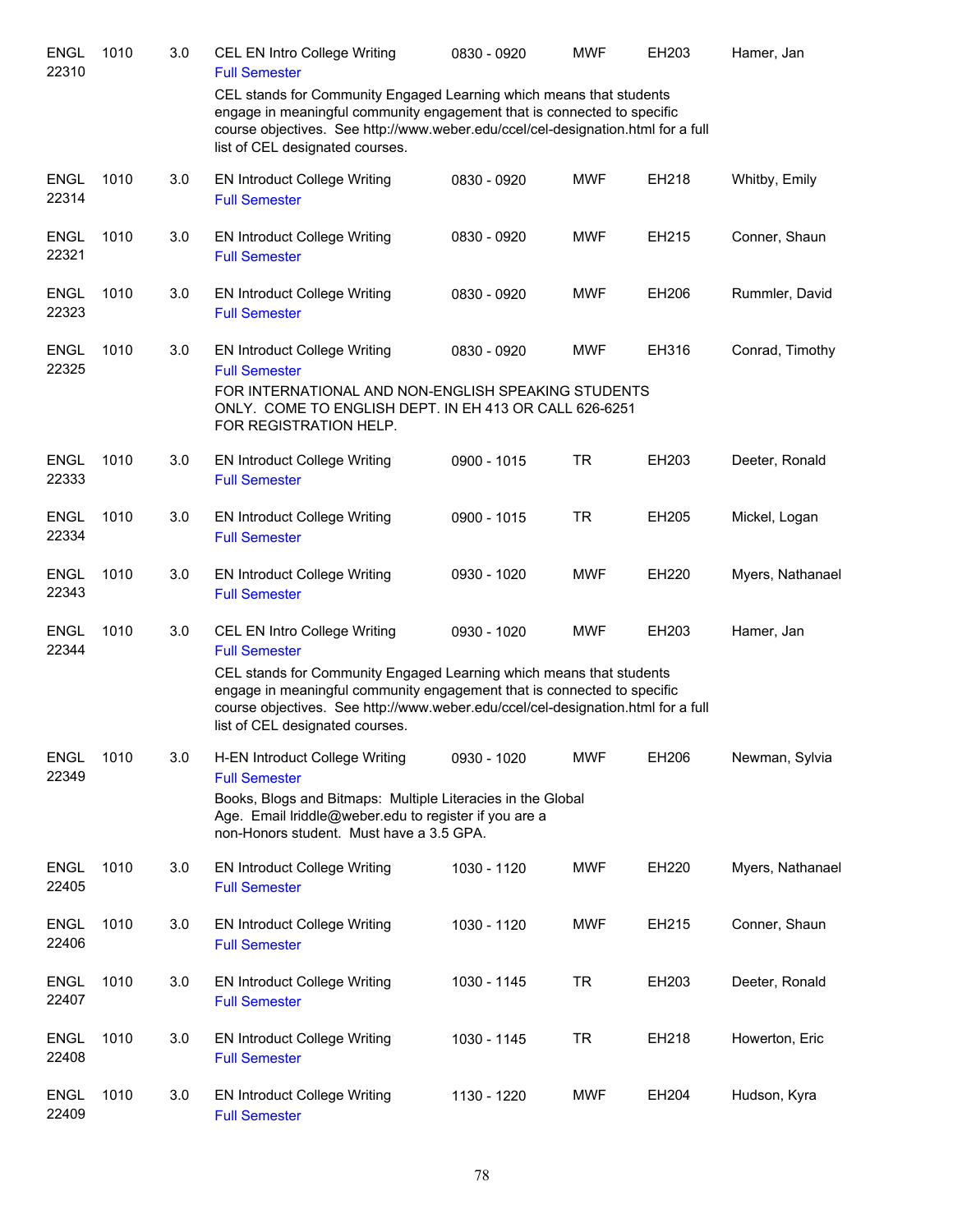| <b>ENGL</b><br>22410 | 1010 | 3.0 | <b>EN Introduct College Writing</b><br><b>Full Semester</b> | 1130 - 1220 | <b>MWF</b> | EH317 | Barnum, Tyler        |
|----------------------|------|-----|-------------------------------------------------------------|-------------|------------|-------|----------------------|
| ENGL<br>22411        | 1010 | 3.0 | EN Introduct College Writing<br><b>Full Semester</b>        | 1130 - 1220 | <b>MWF</b> | EH219 | Strickland, Kimberly |
| <b>ENGL</b><br>22412 | 1010 | 3.0 | <b>EN Introduct College Writing</b><br><b>Full Semester</b> | 1200 - 1315 | <b>TR</b>  | EH317 | Pollett, William     |
| <b>ENGL</b><br>22413 | 1010 | 3.0 | <b>EN Introduct College Writing</b><br><b>Full Semester</b> | 1200 - 1315 | <b>TR</b>  | EH206 | Macdonald, Robert    |
| <b>ENGL</b><br>22414 | 1010 | 3.0 | <b>EN Introduct College Writing</b><br><b>Full Semester</b> | 1200 - 1315 | <b>TR</b>  | EH218 | Howerton, Eric       |
| <b>ENGL</b><br>22415 | 1010 | 3.0 | <b>EN Introduct College Writing</b><br><b>Full Semester</b> | 1200 - 1315 | <b>TR</b>  | EH205 | Winters, Matthew     |
| <b>ENGL</b><br>22416 | 1010 | 3.0 | EN Introduct College Writing<br><b>Full Semester</b>        | 1230 - 1320 | <b>MWF</b> | EH204 | Hudson, Kyra         |
| ENGL<br>22417        | 1010 | 3.0 | <b>EN Introduct College Writing</b><br><b>Full Semester</b> | 1230 - 1320 | <b>MWF</b> | EH220 | Myers, Nathanael     |
| <b>ENGL</b><br>22418 | 1010 | 3.0 | <b>EN Introduct College Writing</b><br><b>Full Semester</b> | 1230 - 1320 | <b>MWF</b> | EH317 | Barnum, Tyler        |
| <b>ENGL</b><br>22419 | 1010 | 3.0 | <b>EN Introduct College Writing</b><br><b>Full Semester</b> | 1230 - 1320 | <b>MWF</b> | EH205 | Strickland, Kimberly |
| <b>ENGL</b><br>22421 | 1010 | 3.0 | <b>EN Introduct College Writing</b><br><b>Full Semester</b> | 1330 - 1445 | <b>TR</b>  | EH317 | Pollett, William     |
| ENGL<br>22422        | 1010 | 3.0 | <b>EN Introduct College Writing</b><br><b>Full Semester</b> | 1330 - 1445 | <b>TR</b>  | EH206 | Macdonald, Robert    |
| <b>ENGL</b><br>22423 | 1010 | 3.0 | <b>EN Introduct College Writing</b><br><b>Full Semester</b> | 1330 - 1445 | TR         | EH205 | Winters, Matthew     |
| <b>ENGL</b><br>22424 | 1010 | 3.0 | <b>EN Introduct College Writing</b><br><b>Full Semester</b> | 1730 - 2010 | M          | EH206 | Beal, John           |
| <b>ENGL</b><br>22425 | 1010 | 3.0 | <b>EN Introduct College Writing</b><br><b>Full Semester</b> | 1730 - 2010 | М          | EH215 | Roghaar, Brad        |
| <b>ENGL</b><br>22426 | 1010 | 3.0 | <b>EN Introduct College Writing</b><br><b>Full Semester</b> | 1730 - 2010 | Τ          | EH218 | Butler, Nicole       |
| <b>ENGL</b><br>22427 | 1010 | 3.0 | <b>EN Introduct College Writing</b><br><b>Full Semester</b> | 1730 - 2010 | W          | EH206 | Beal, John           |
| <b>ENGL</b><br>22428 | 1010 | 3.0 | <b>EN Introduct College Writing</b><br><b>Full Semester</b> | 1730 - 2010 | W          | EH215 | Roghaar, Brad        |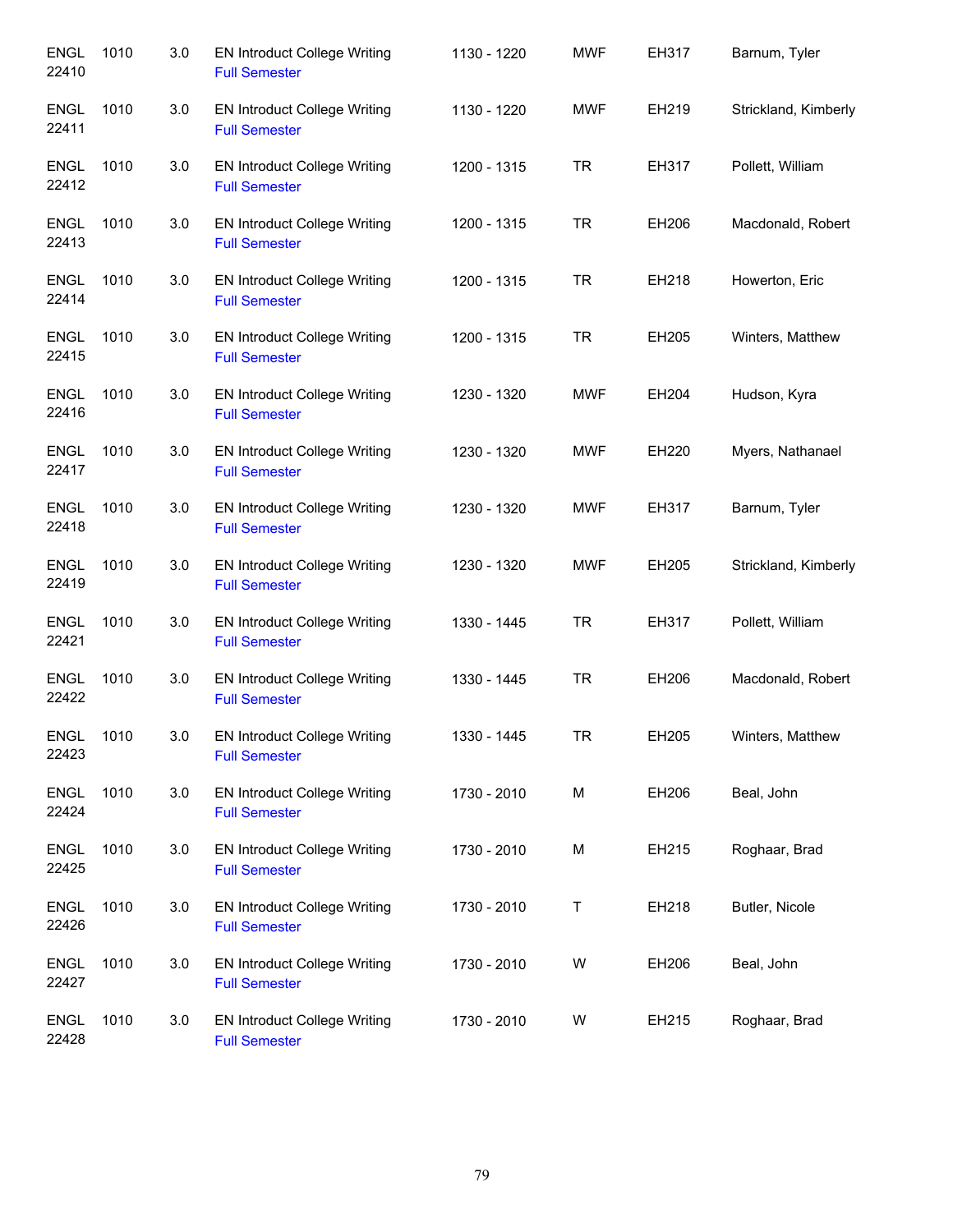| <b>ENGL</b><br>22429 | 1010 | 3.0 | <b>EN Introduct College Writing</b><br><b>Block 1</b><br>CLASS HAS AN ONLINE COMPONENT ALONG WITH<br>FACE-TO-FACE TIME WITH INSTRUCTOR. WILL BE                                              | 1730 - 2010 | R          | EH203     | Yngve, Gail      |
|----------------------|------|-----|----------------------------------------------------------------------------------------------------------------------------------------------------------------------------------------------|-------------|------------|-----------|------------------|
|                      |      |     | FOR THE FIRST 8 WEEKS OF SEMESTER ONLY.                                                                                                                                                      |             |            |           |                  |
| <b>ENGL</b><br>22650 | 1010 | 3.0 | <b>EN Introduct College Writing</b><br><b>Full Semester</b>                                                                                                                                  | 0830 - 1110 | S          | WW108     | Carper, Donald   |
| <b>ENGL</b><br>22657 | 1010 | 3.0 | <b>EN Introduct College Writing</b><br><b>Full Semester</b>                                                                                                                                  | 0900 - 1015 | <b>TR</b>  | D03234    | Marchant, Rodney |
| <b>ENGL</b><br>22659 | 1010 | 3.0 | <b>EN Introduct College Writing</b><br><b>Full Semester</b>                                                                                                                                  | 1030 - 1145 | <b>TR</b>  | D03234    | Marchant, Rodney |
| <b>ENGL</b><br>22661 | 1010 | 3.0 | <b>EN Introduct College Writing</b><br><b>Full Semester</b>                                                                                                                                  | 1730 - 2010 | т          | D03341    | Chard, Mario     |
| <b>ENGL</b><br>22662 | 1010 | 3.0 | <b>EN Introduct College Writing</b><br><b>Full Semester</b>                                                                                                                                  | 1730 - 2010 | R          | D03340    | Chard, Mario     |
| <b>ENGL</b><br>22671 | 1010 | 3.0 | <b>EN Introduct College Writing</b><br><b>Full Semester</b>                                                                                                                                  | <b>TBA</b>  | <b>TBA</b> | <b>OL</b> | Hirst, Holly     |
|                      |      |     | To access online course materials, please log in to your student portal at<br>weber.edu and select your student services tab.                                                                |             |            |           |                  |
| <b>ENGL</b><br>22672 | 1010 | 3.0 | <b>EN Introduct College Writing</b><br><b>Full Semester</b><br>To access online course materials, please log in to your student portal at<br>weber.edu and select your student services tab. | TBA         | <b>TBA</b> | OL        | Hudson, Kyra     |
| <b>ENGL</b><br>22673 | 1010 | 3.0 | <b>EN Introduct College Writing</b><br><b>Full Semester</b><br>To access online course materials, please log in to your student portal at<br>weber.edu and select your student services tab. | <b>TBA</b>  | <b>TBA</b> | <b>OL</b> | Luper, A         |
| <b>ENGL</b><br>22674 | 1010 | 3.0 | <b>EN Introduct College Writing</b><br><b>Full Semester</b>                                                                                                                                  | <b>TBA</b>  | <b>TBA</b> | <b>OL</b> | Smith, Brigette  |
|                      |      |     | To access online course materials, please log in to your student portal at<br>weber.edu and select your student services tab.                                                                |             |            |           |                  |
| ENGL<br>22675        | 1010 | 3.0 | <b>EN Introduct College Writing</b><br><b>Full Semester</b>                                                                                                                                  | <b>TBA</b>  | TBA        | OL        | Smith, Brigette  |
|                      |      |     | To access online course materials, please log in to your student portal at<br>weber.edu and select your student services tab.                                                                |             |            |           |                  |
| <b>ENGL</b><br>22676 | 1010 | 3.0 | <b>EN Introduct College Writing</b><br><b>Full Semester</b><br>To access online course materials, please log in to your student portal at                                                    | <b>TBA</b>  | TBA        | OL        | Smith, Brigette  |
|                      |      |     | weber.edu and select your student services tab.                                                                                                                                              |             |            |           |                  |
| <b>ENGL</b><br>23454 | 1010 | 3.0 | <b>EN Introduct College Writing</b><br><b>Block 2</b>                                                                                                                                        | 1730 - 2010 | R          | EH206     | Vause, Sarah     |
| ENGL<br>24328        | 1010 | 3.0 | <b>EN Introduct College Writing</b><br><b>Full Semester</b>                                                                                                                                  | 0830 - 0920 | MWF        | D02106    | Stott, Laura     |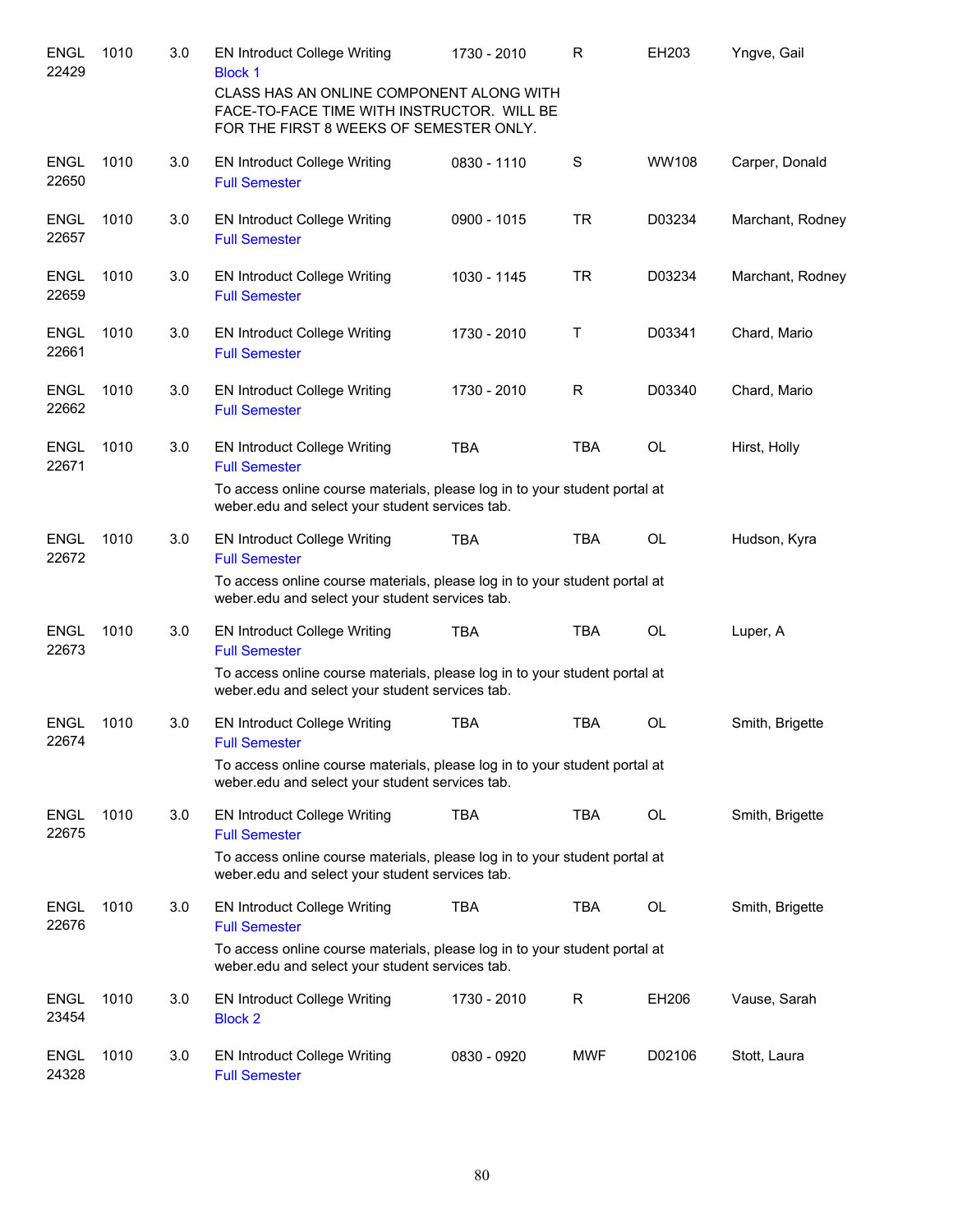| <b>ENGL</b><br>24329 | 1010 | 3.0 | <b>EN Introduct College Writing</b><br><b>Full Semester</b>                                                                                                                                                                                                                                                                   | 0930 - 1020 | <b>MWF</b> | D02106       | Stott, Laura      |
|----------------------|------|-----|-------------------------------------------------------------------------------------------------------------------------------------------------------------------------------------------------------------------------------------------------------------------------------------------------------------------------------|-------------|------------|--------------|-------------------|
| <b>ENGL</b><br>24330 | 1010 | 3.0 | <b>EN Introduct College Writing</b><br><b>Full Semester</b>                                                                                                                                                                                                                                                                   | 1200 - 1315 | <b>TR</b>  | D02114       | Otero, Jose       |
| <b>ENGL</b><br>24331 | 1010 | 3.0 | <b>EN Introduct College Writing</b><br><b>Full Semester</b>                                                                                                                                                                                                                                                                   | 1330 - 1445 | <b>TR</b>  | D02114       | Otero, Jose       |
| <b>ENGL</b><br>24738 | 1010 | 3.0 | <b>EN Introduct College Writing</b><br><b>Full Semester</b>                                                                                                                                                                                                                                                                   | 1330 - 1445 | <b>TR</b>  | EH203        | Deeter, Ronald    |
| <b>ENGL</b><br>24739 | 1010 | 3.0 | <b>EN Introduct College Writing</b><br><b>Full Semester</b>                                                                                                                                                                                                                                                                   | 1030 - 1120 | <b>MWF</b> | EH206        | Newman, Sylvia    |
| <b>ENGL</b><br>24763 | 1010 | 3.0 | <b>EN Introduct College Writing</b><br><b>Full Semester</b>                                                                                                                                                                                                                                                                   | 1030 - 1145 | <b>TR</b>  | EH206        | Pollett, William  |
| <b>ENGL</b><br>24793 | 1010 | 3.0 | <b>EN Introduct College Writing</b><br><b>Full Semester</b>                                                                                                                                                                                                                                                                   | 1230 - 1320 | <b>MWF</b> | EH306        | McKay, Susan      |
| <b>ENGL</b><br>20408 | 2010 | 3.0 | EN Intermed College Writing<br><b>Full Semester</b>                                                                                                                                                                                                                                                                           | 1330 - 1445 | <b>TR</b>  | WW102        | Yngve, Gail       |
| <b>ENGL</b><br>20409 | 2010 | 3.0 | EN Intermed College Writing<br><b>Full Semester</b><br>Interactive Audio/Visual delivery--EdNet.                                                                                                                                                                                                                              | 1330 - 1445 | <b>TR</b>  | <b>HC014</b> | Yngve, Gail       |
| <b>ENGL</b><br>20410 | 2010 | 3.0 | EN Intermed College Writing<br><b>Full Semester</b><br>Interactive Audio/Visual delivery--EdNet.                                                                                                                                                                                                                              | 1330 - 1445 | <b>TR</b>  | MW           | Yngve, Gail       |
| <b>ENGL</b><br>20411 | 2010 | 3.0 | EN Intermed College Writing<br><b>Full Semester</b>                                                                                                                                                                                                                                                                           | 1730 - 2010 | Τ          | WW102        | Yngve, Gail       |
| <b>ENGL</b><br>20412 | 2010 | 3.0 | <b>EN Intermed College Writing</b><br><b>Full Semester</b><br>Interactive Audio/Visual delivery--EdNet.                                                                                                                                                                                                                       | 1730 - 2010 | T          | <b>HC014</b> | Yngve, Gail       |
| <b>ENGL</b><br>20413 | 2010 | 3.0 | EN Intermed College Writing<br><b>Full Semester</b><br>Interactive Audio/Visual delivery--EdNet.                                                                                                                                                                                                                              | 1730 - 2010 | T.         | MR314        | Yngve, Gail       |
| <b>ENGL</b><br>22431 | 2010 | 3.0 | CEL EN Inter College Writing<br><b>Full Semester</b><br>CEL stands for Community Engaged Learning which means that students<br>engage in meaningful community engagement that is connected to specific<br>course objectives. See http://www.weber.edu/ccel/cel-designation.html for a full<br>list of CEL designated courses. | 0730 - 0820 | <b>MWF</b> | EH203        | Sheridan, Deborah |
| <b>ENGL</b><br>22432 | 2010 | 3.0 | <b>EN Intermed College Writing</b><br><b>Full Semester</b>                                                                                                                                                                                                                                                                    | 0730 - 0820 | <b>MWF</b> | EH205        | Beatty, James     |
| ENGL<br>22433        | 2010 | 3.0 | <b>EN Intermed College Writing</b><br><b>Full Semester</b>                                                                                                                                                                                                                                                                    | 0730 - 0845 | <b>TR</b>  | EH203        | Houtz, Susan      |
| <b>ENGL</b><br>22434 | 2010 | 3.0 | <b>EN Intermed College Writing</b><br><b>Full Semester</b>                                                                                                                                                                                                                                                                    | 0730 - 0845 | <b>TR</b>  | EH204        | Shurtleff, Steven |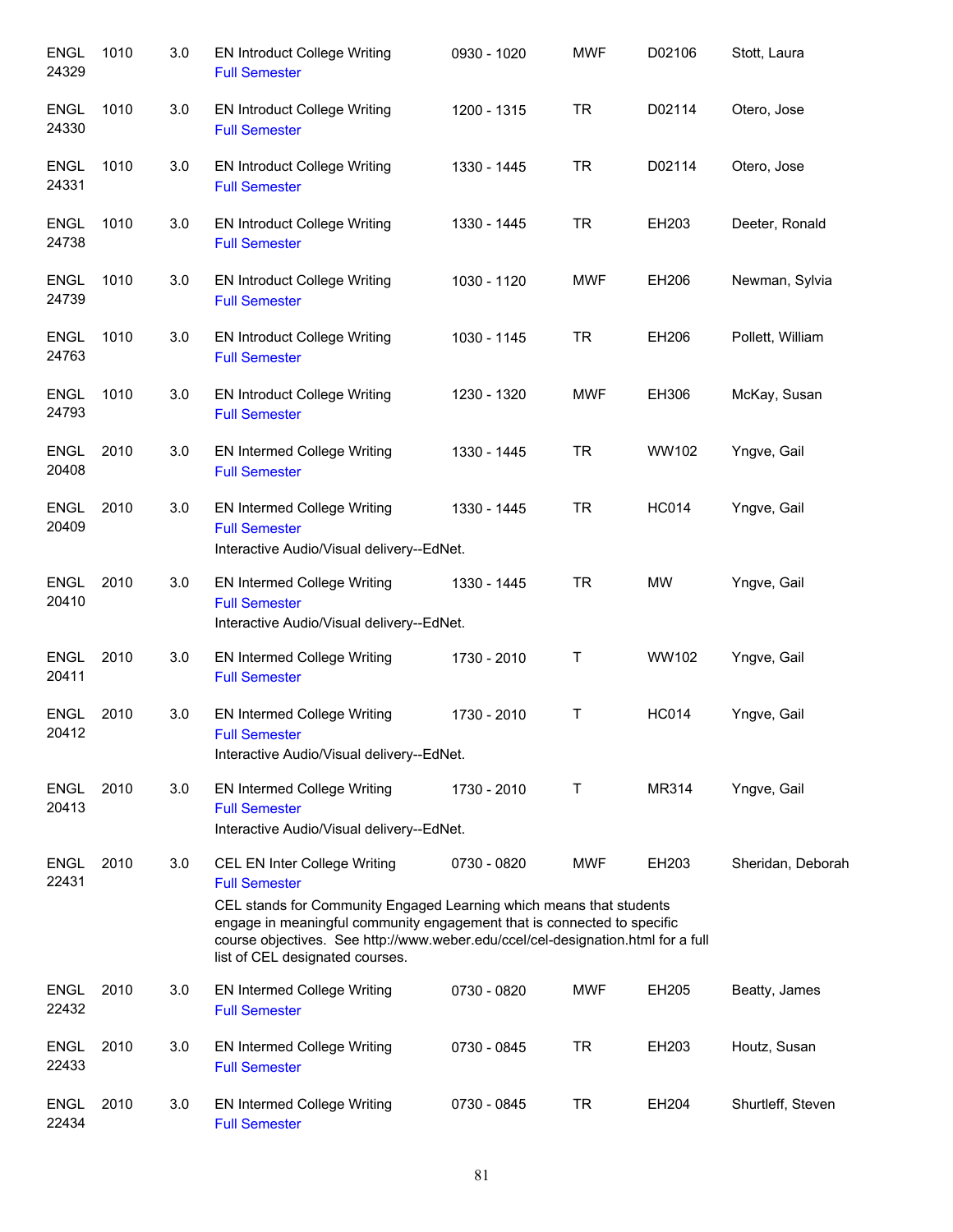| <b>ENGL</b><br>22435 | 2010 | 3.0 | <b>EN Intermed College Writing</b><br><b>Full Semester</b>                                                                                                                                  | 0830 - 0920 | <b>MWF</b> | EH205  | Beatty, James        |
|----------------------|------|-----|---------------------------------------------------------------------------------------------------------------------------------------------------------------------------------------------|-------------|------------|--------|----------------------|
| <b>ENGL</b><br>22436 | 2010 | 3.0 | EN Intermed College Writing<br><b>Full Semester</b>                                                                                                                                         | 0900 - 1015 | TR         | EH204  | Shurtleff, Steven    |
| <b>ENGL</b><br>22437 | 2010 | 3.0 | EN Intermed College Writing<br><b>Full Semester</b>                                                                                                                                         | 0930 - 1020 | <b>MWF</b> | EH218  | Wade, Leslie         |
| <b>ENGL</b><br>22438 | 2010 | 3.0 | EN Intermed College Writing<br><b>Full Semester</b><br>FOR INTERNATIONAL AND NON-ENGLISH SPEAKING STUDENTS<br>ONLY. PLEASE COME TO EH 413 OR CALL 626-6251 FOR<br><b>REGISTRATION HELP.</b> | 1030 - 1120 | <b>MWF</b> | EH316  | Conrad, Timothy      |
| <b>ENGL</b><br>22439 | 2010 | 3.0 | EN Intermed College Writing<br><b>Full Semester</b>                                                                                                                                         | 1030 - 1123 | <b>MWF</b> | EH205  | LeTourneau, Mark     |
| <b>ENGL</b><br>22440 | 2010 | 3.0 | EN Intermed College Writing<br><b>Full Semester</b>                                                                                                                                         | 1330 - 1445 | <b>TR</b>  | D02106 | Stott, Laura         |
| <b>ENGL</b><br>22441 | 2010 | 3.0 | EN Intermed College Writing<br><b>Full Semester</b>                                                                                                                                         | 1130 - 1220 | <b>MWF</b> | EH205  | LeTourneau, Mark     |
| <b>ENGL</b><br>22442 | 2010 | 3.0 | <b>EN Intermed College Writing</b><br><b>Full Semester</b>                                                                                                                                  | 1130 - 1220 | <b>MWF</b> | EH218  | Brown, Teri          |
| ENGL<br>22443        | 2010 | 3.0 | <b>EN Intermed College Writing</b><br><b>Full Semester</b>                                                                                                                                  | 1130 - 1220 | <b>MWF</b> | EH316  | Wade, Leslie         |
| ENGL<br>22444        | 2010 | 3.0 | <b>EN Intermed College Writing</b><br><b>Full Semester</b>                                                                                                                                  | 1200 - 1315 | <b>TR</b>  | D02106 | Stott, Laura         |
| <b>ENGL</b><br>22445 | 2010 | 3.0 | <b>EN Intermed College Writing</b><br><b>Full Semester</b>                                                                                                                                  | 1200 - 1315 | <b>TR</b>  | EH219  | Wheelwright, Cheyney |
| <b>ENGL</b><br>22446 | 2010 | 3.0 | <b>EN Intermed College Writing</b><br><b>Full Semester</b>                                                                                                                                  | 1230 - 1320 | <b>MWF</b> | EH203  | Toone, Carolyn       |
| <b>ENGL</b><br>22447 | 2010 | 3.0 | <b>EN Intermed College Writing</b><br><b>Full Semester</b>                                                                                                                                  | 1230 - 1320 | <b>MWF</b> | EH316  | Wade, Leslie         |
| <b>ENGL</b><br>22448 | 2010 | 3.0 | EN Intermed College Writing<br><b>Full Semester</b>                                                                                                                                         | 1230 - 1320 | <b>MWF</b> | EH218  | Brown, Teri          |
| <b>ENGL</b><br>22449 | 2010 | 3.0 | EN Intermed College Writing<br><b>Full Semester</b>                                                                                                                                         | 1330 - 1420 | <b>MWF</b> | EH206  | Moloney, Karen       |
| <b>ENGL</b><br>22450 | 2010 | 3.0 | EN Intermed College Writing<br><b>Full Semester</b>                                                                                                                                         | 1330 - 1420 | <b>MWF</b> | EH203  | Toone, Carolyn       |
| <b>ENGL</b><br>22451 | 2010 | 3.0 | <b>EN Intermed College Writing</b><br><b>Full Semester</b>                                                                                                                                  | 1330 - 1445 | <b>TR</b>  | EH219  | Wheelwright, Cheyney |
| <b>ENGL</b><br>22452 | 2010 | 3.0 | EN Intermed College Writing<br><b>Full Semester</b>                                                                                                                                         | 1730 - 2010 | М          | EH205  | Borup, Byron         |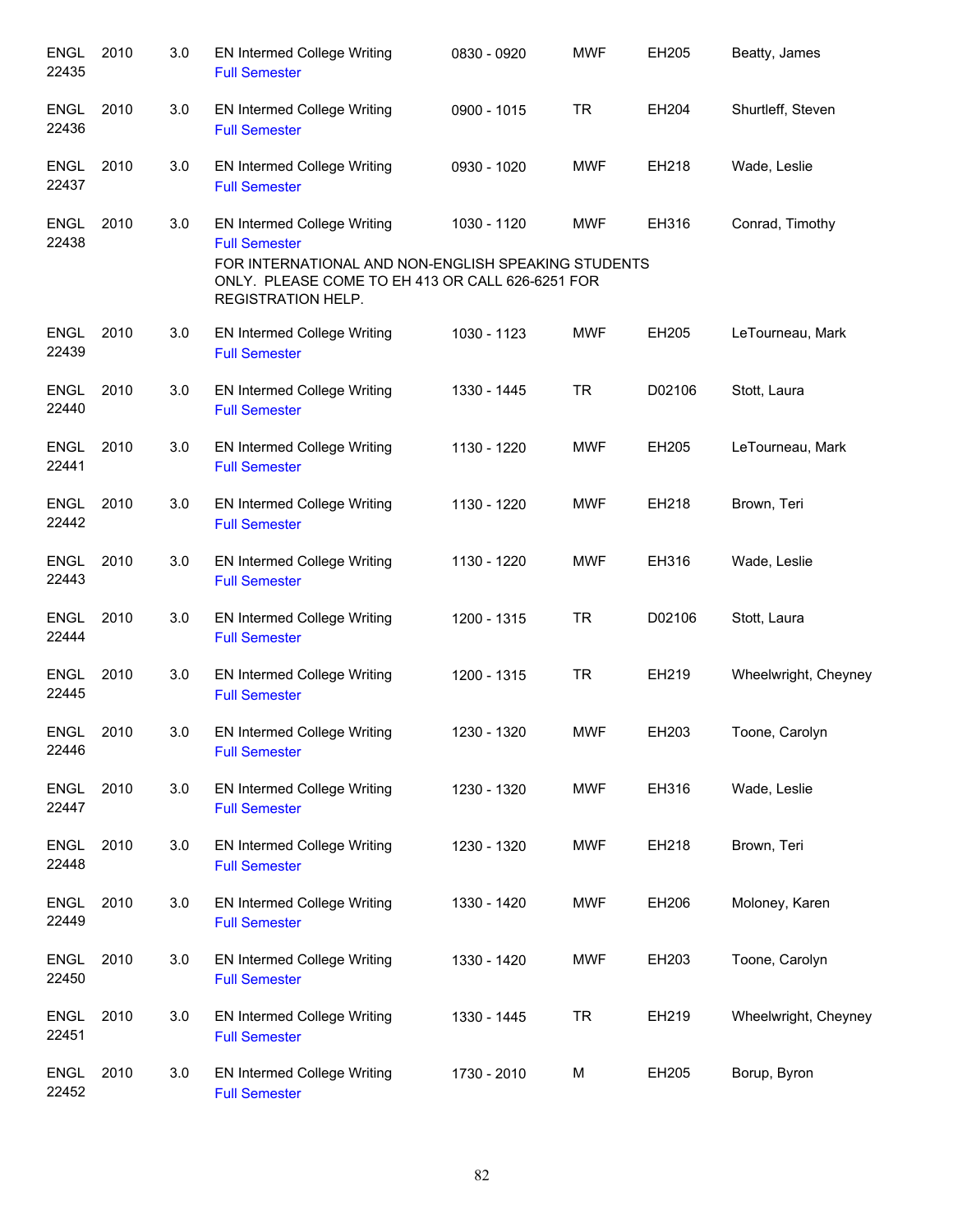| <b>ENGL</b><br>22453 | 2010 | 3.0 | EN Intermed College Writing<br><b>Full Semester</b>                                                                                                                                         | 1730 - 2010 | M           | EH203     | James, Jim       |
|----------------------|------|-----|---------------------------------------------------------------------------------------------------------------------------------------------------------------------------------------------|-------------|-------------|-----------|------------------|
| ENGL<br>22454        | 2010 | 3.0 | EN Intermed College Writing<br><b>Full Semester</b>                                                                                                                                         | 1730 - 2010 | Τ           | EH204     | Wilkinson, Sunni |
| <b>ENGL</b><br>22455 | 2010 | 3.0 | EN Intermed College Writing<br><b>Full Semester</b>                                                                                                                                         | 1730 - 2010 | W           | EH205     | Borup, Byron     |
| <b>ENGL</b><br>22456 | 2010 | 3.0 | EN Intermed College Writing<br><b>Block 2</b><br>HAS AN ONLINE COMPONENT ALONG WITH<br>FACE-TO-FACE TIME. MEETS THE LAST 8 WEEKS<br>OF THE SEMESTER.                                        | 1730 - 2010 | $\mathsf R$ | EH203     | Yngve, Gail      |
| <b>ENGL</b><br>22457 | 2010 | 3.0 | EN Intermed College Writing<br><b>Full Semester</b>                                                                                                                                         | 1730 - 2010 | R           | EH204     | Wilkinson, Sunni |
| <b>ENGL</b><br>22652 | 2010 | 3.0 | EN Intermed College Writing<br><b>Full Semester</b>                                                                                                                                         | 1730 - 2010 | W           | MR406     | Nelson, Crystal  |
| ENGL<br>22663        | 2010 | 3.0 | <b>EN Intermed College Writing</b><br><b>Full Semester</b>                                                                                                                                  | 0900 - 1015 | <b>TR</b>   | D02105    | Tanner, Laurel   |
| ENGL<br>22664        | 2010 | 3.0 | EN Intermed College Writing<br><b>Full Semester</b>                                                                                                                                         | 1030 - 1145 | <b>TR</b>   | D02105    | Tanner, Laurel   |
| <b>ENGL</b><br>22666 | 2010 | 3.0 | EN Intermed College Writing<br><b>Full Semester</b>                                                                                                                                         | 1200 - 1315 | <b>TR</b>   | D02105    | Drott, Jolynn    |
| <b>ENGL</b><br>22667 | 2010 | 3.0 | EN Intermed College Writing<br><b>Full Semester</b>                                                                                                                                         | 1330 - 1445 | <b>TR</b>   | D02105    | Drott, Jolynn    |
| <b>ENGL</b><br>22668 | 2010 | 3.0 | EN Intermed College Writing<br><b>Full Semester</b>                                                                                                                                         | 1730 - 2010 | T           | D03204    | Summers, Kaydee  |
| <b>ENGL</b><br>22669 | 2010 | 3.0 | <b>EN Intermed College Writing</b><br><b>Full Semester</b>                                                                                                                                  | 1730 - 2010 | R           | D03341    | Summers, Kaydee  |
| <b>ENGL</b><br>22677 | 2010 | 3.0 | <b>EN Intermed College Writing</b><br><b>Full Semester</b><br>To access online course materials, please log in to your student portal at<br>weber.edu and select your student services tab. | <b>TBA</b>  | <b>TBA</b>  | OL        | Nelson, Crystal  |
| <b>ENGL</b><br>22678 | 2010 | 3.0 | EN Intermed College Writing<br><b>Full Semester</b><br>To access online course materials, please log in to your student portal at<br>weber.edu and select your student services tab.        | <b>TBA</b>  | <b>TBA</b>  | OL        | Reddy, Prasanna  |
| <b>ENGL</b><br>22679 | 2010 | 3.0 | <b>EN Intermed College Writing</b><br><b>Full Semester</b><br>To access online course materials, please log in to your student portal at<br>weber.edu and select your student services tab. | <b>TBA</b>  | <b>TBA</b>  | <b>OL</b> | Triplett, Joan   |
| <b>ENGL</b><br>22680 | 2010 | 3.0 | <b>EN Intermed College Writing</b><br><b>Full Semester</b><br>To access online course materials, please log in to your student portal at<br>weber.edu and select your student services tab. | <b>TBA</b>  | <b>TBA</b>  | OL        | Hamer, Jan       |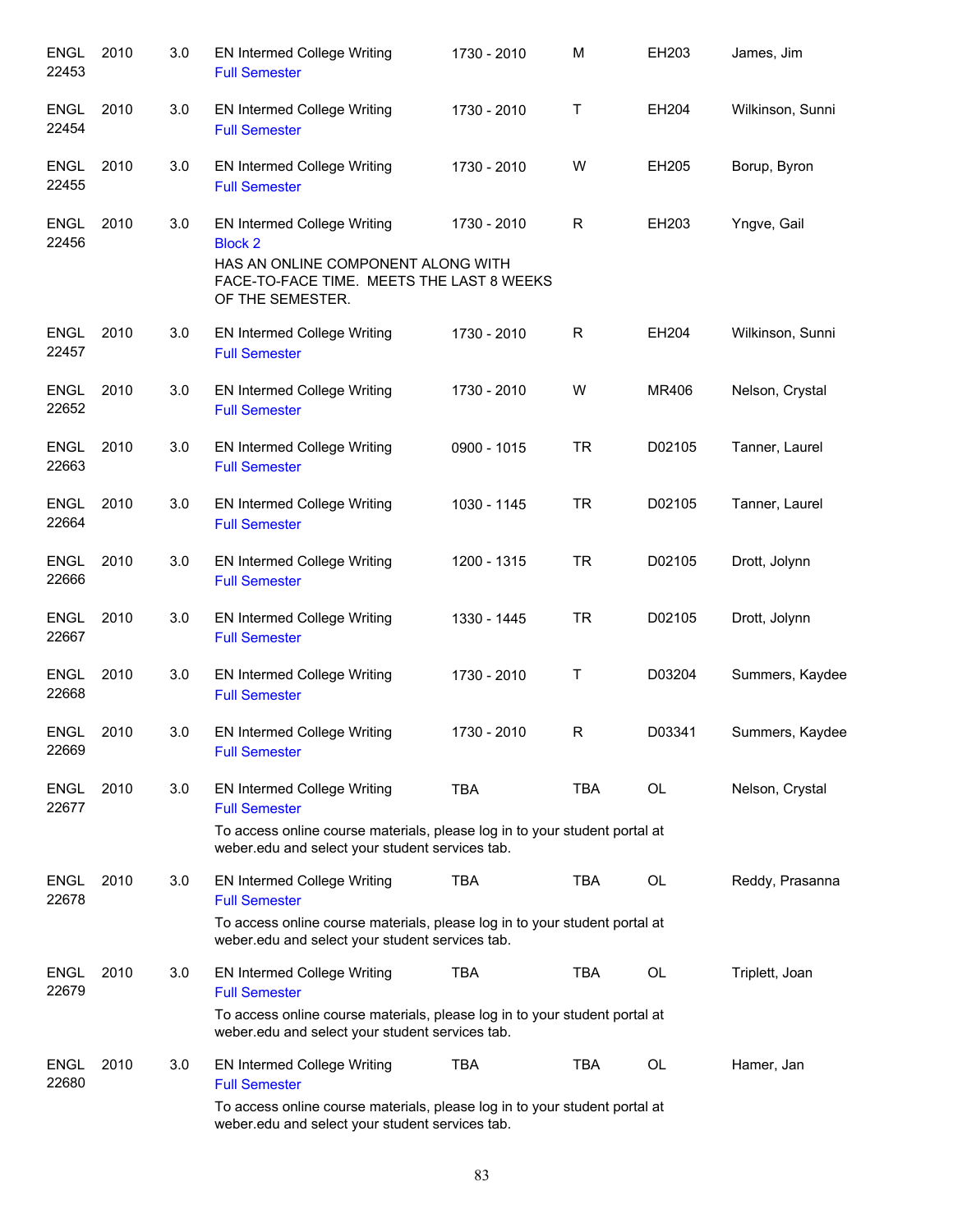| <b>ENGL</b><br>22681 | 2010 | 3.0 | <b>EN Intermed College Writing</b><br><b>Full Semester</b>                                                                    | <b>TBA</b>  | TBA        | <b>OL</b>    | Triplett, Joan      |
|----------------------|------|-----|-------------------------------------------------------------------------------------------------------------------------------|-------------|------------|--------------|---------------------|
|                      |      |     | To access online course materials, please log in to your student portal at<br>weber.edu and select your student services tab. |             |            |              |                     |
| <b>ENGL</b><br>22682 | 2010 | 3.0 | <b>EN Intermed College Writing</b><br><b>Full Semester</b>                                                                    | <b>TBA</b>  | <b>TBA</b> | <b>OL</b>    | Triplett, Joan      |
|                      |      |     | To access online course materials, please log in to your student portal at<br>weber.edu and select your student services tab. |             |            |              |                     |
| <b>ENGL</b><br>24085 | 2010 | 3.0 | <b>EN Intermed College Writing</b><br><b>Full Semester</b>                                                                    | 1330 - 1445 | <b>TR</b>  | <b>SS026</b> | McKay, Susan        |
| <b>ENGL</b><br>24333 | 2010 | 3.0 | <b>EN Intermed College Writing</b><br><b>Full Semester</b>                                                                    | 0930 - 1020 | <b>MWF</b> | D02104       | Otero, Jose         |
| <b>ENGL</b><br>24334 | 2010 | 3.0 | <b>EN Intermed College Writing</b><br><b>Full Semester</b>                                                                    | 1030 - 1120 | <b>MWF</b> | D02104       | Otero, Jose         |
| <b>ENGL</b><br>24527 | 2010 | 3.0 | <b>EN Intermed College Writing</b><br><b>Full Semester</b>                                                                    | 1730 - 2010 | M          | D03204       | Summers, Kaydee     |
| <b>ENGL</b><br>24695 | 2010 | 3.0 | <b>EN Intermed College Writing</b><br><b>Full Semester</b>                                                                    | 1030 - 1120 | <b>MWF</b> | EH317        | Toone, Carolyn      |
| <b>ENGL</b><br>24696 | 2010 | 3.0 | <b>EN Intermed College Writing</b><br><b>Full Semester</b>                                                                    | 0930 - 1020 | <b>MWF</b> | EH317        | Beatty, James       |
| ENGL<br>24740        | 2010 | 3.0 | <b>EN Intermed College Writing</b><br><b>Full Semester</b>                                                                    | 1430 - 1520 | <b>MWF</b> | EH215        | Moloney, Karen      |
| <b>ENGL</b><br>22461 | 2200 | 3.0 | HU/DV Intro to Literature<br><b>Full Semester</b>                                                                             | 1200 - 1315 | <b>TR</b>  | EH220        | Subbiah, Mahalingam |
| <b>ENGL</b><br>22683 | 2200 | 3.0 | HU/DV Intro to Literature<br><b>Full Semester</b>                                                                             | <b>TBA</b>  | <b>TBA</b> | <b>OL</b>    | Reddy, Prasanna     |
|                      |      |     | To access online course materials, please log in to your student portal at<br>weber.edu and select your student services tab. |             |            |              |                     |
| ENGL<br>22462        | 2220 | 3.0 | HU/DV Introduction to Fiction<br><b>Full Semester</b>                                                                         | 0830 - 0920 | <b>MWF</b> | EH204        | Hudson, Kyra        |
| <b>ENGL</b><br>22463 | 2220 | 3.0 | HU/DV Introduction to Fiction<br><b>Full Semester</b>                                                                         | 0900 - 1015 | <b>TR</b>  | EH403        | Miner, Madonne      |
| <b>ENGL</b><br>22464 | 2220 | 3.0 | HU/DV Introduction to Fiction<br><b>Full Semester</b>                                                                         | 0930 - 1020 | <b>MWF</b> | EH204        | Hudson, Kyra        |
| <b>ENGL</b><br>22465 | 2220 | 3.0 | HU/DV Introduction to Fiction<br><b>Full Semester</b>                                                                         | 1030 - 1120 | <b>MWF</b> | EH203        | Hamer, Jan          |
| <b>ENGL</b><br>22684 | 2220 | 3.0 | HU/DV Introduction to Fiction<br><b>Full Semester</b>                                                                         | <b>TBA</b>  | <b>TBA</b> | OL           | Newman, Sylvia      |
|                      |      |     | To access online course materials, please log in to your student portal at<br>weber.edu and select your student services tab. |             |            |              |                     |
| ENGL<br>22466        | 2240 | 3.0 | HU/DV Introduction to Poetry<br><b>Full Semester</b>                                                                          | 1130 - 1220 | <b>MWF</b> | EH206        | Moloney, Karen      |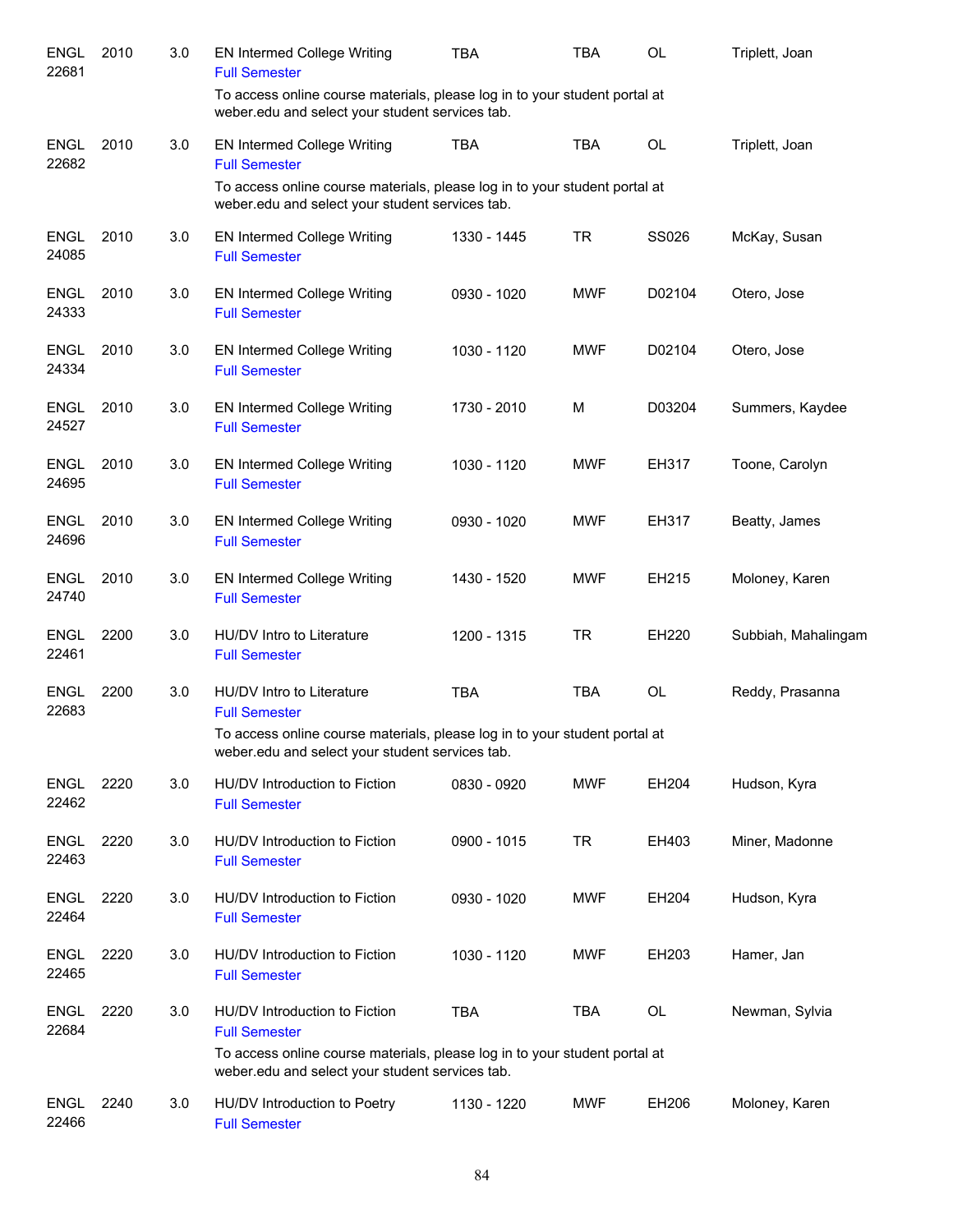| <b>ENGL</b><br>22467 | 2240 | 3.0 | HU/DV Introduction to Poetry<br><b>Full Semester</b>                                                                                                                                                                                                            | 1730 - 2010 | Τ          | EH206 | Moloney, Karen     |
|----------------------|------|-----|-----------------------------------------------------------------------------------------------------------------------------------------------------------------------------------------------------------------------------------------------------------------|-------------|------------|-------|--------------------|
| <b>ENGL</b><br>22468 | 2250 | 3.0 | <b>CA Creative Writing</b><br><b>Full Semester</b>                                                                                                                                                                                                              | 0900 - 1015 | <b>TR</b>  | EH218 | Pollett, William   |
| ENGL<br>22469        | 2250 | 3.0 | <b>CA Creative Writing</b><br><b>Full Semester</b>                                                                                                                                                                                                              | 1730 - 2010 | W          | EH218 | Hamer, Jan         |
| ENGL<br>22470        | 2260 | 3.0 | CA Intro Writing Short Fiction<br><b>Full Semester</b>                                                                                                                                                                                                          | 1330 - 1420 | <b>MWF</b> | EH218 | Deeter, Ronald     |
| ENGL<br>22471        | 2260 | 3.0 | CA Intro Writing Short Fiction<br><b>Full Semester</b>                                                                                                                                                                                                          | 1730 - 2010 | м          | EH218 | Deeter, Ronald     |
| ENGL<br>22892        | 2270 | 3.0 | CA Intro to Writing Poetry<br><b>Full Semester</b>                                                                                                                                                                                                              | 1030 - 1145 | <b>TR</b>  | EH317 | Joseph, Janine     |
| <b>ENGL</b><br>22894 | 2270 | 3.0 | CA Intro to Writing Poetry<br><b>Full Semester</b>                                                                                                                                                                                                              | 1730 - 2010 | R          | EH218 | Stott, Laura       |
| <b>ENGL</b><br>22520 | 2830 | 1.0 | Directed Readings<br><b>Full Semester</b>                                                                                                                                                                                                                       | <b>TBA</b>  | <b>TBA</b> |       | Herndon, Kathleen  |
| <b>ENGL</b><br>22521 | 2830 | 2.0 | Directed Readings<br><b>Full Semester</b>                                                                                                                                                                                                                       | <b>TBA</b>  | <b>TBA</b> |       | Herndon, Kathleen  |
| <b>ENGL</b><br>22522 | 2830 | 3.0 | <b>Directed Readings</b><br><b>Full Semester</b>                                                                                                                                                                                                                | <b>TBA</b>  | <b>TBA</b> |       | Herndon, Kathleen  |
| <b>ENGL</b><br>22474 | 3010 | 3.0 | Intro to Linguistics<br><b>Full Semester</b>                                                                                                                                                                                                                    | 0930 - 1020 | <b>MWF</b> | EH403 | LeTourneau, Mark   |
| ENGL<br>22475        | 3020 | 3.0 | Intro to Study of Language Tea<br><b>Full Semester</b><br>NEED TO REGISTER FOR ALL 4 METHODOLOGY CLASSES TOGETHER:<br>3020 (22475), 3400 (22497); 3410 (22498) AND 3420 (22499).<br>CALL ENGLISH DEPT. AT 626-6251 FOR OVERRIDES TO GET<br>YOURSELF REGISTERED. | 1030 - 1145 | <b>TR</b>  | EH219 | Butler, Shannon    |
| <b>ENGL</b><br>22476 | 3030 | 3.0 | Structure of English<br><b>Full Semester</b>                                                                                                                                                                                                                    | 1200 - 1315 | <b>TR</b>  | SS026 | McKay, Susan       |
| <b>ENGL</b><br>22477 | 3040 | 3.0 | History of English Language<br><b>Full Semester</b>                                                                                                                                                                                                             | 1130 - 1220 | MWF        | EH306 | McKay, Susan       |
| <b>ENGL</b><br>22478 | 3080 | 3.0 | Critical Approaches to Literat<br><b>Full Semester</b>                                                                                                                                                                                                          | 1030 - 1145 | TR         | EH217 | Mitchell, Jennifer |
| <b>ENGL</b><br>22479 | 3080 | 3.0 | Critical Approaches to Literat<br><b>Full Semester</b>                                                                                                                                                                                                          | 1230 - 1320 | <b>MWF</b> | EH217 | Mitchell, Jennifer |
| <b>ENGL</b><br>22480 | 3080 | 3.0 | Critical Approaches to Literat<br><b>Full Semester</b>                                                                                                                                                                                                          | 1730 - 2010 | W          | EH203 | McKay, Susan       |
| <b>ENGL</b><br>24547 | 3080 | 3.0 | Critical Approaches to Literat<br><b>Full Semester</b>                                                                                                                                                                                                          | 0830 - 0920 | <b>MWF</b> | EH317 | Gesteland, Becky   |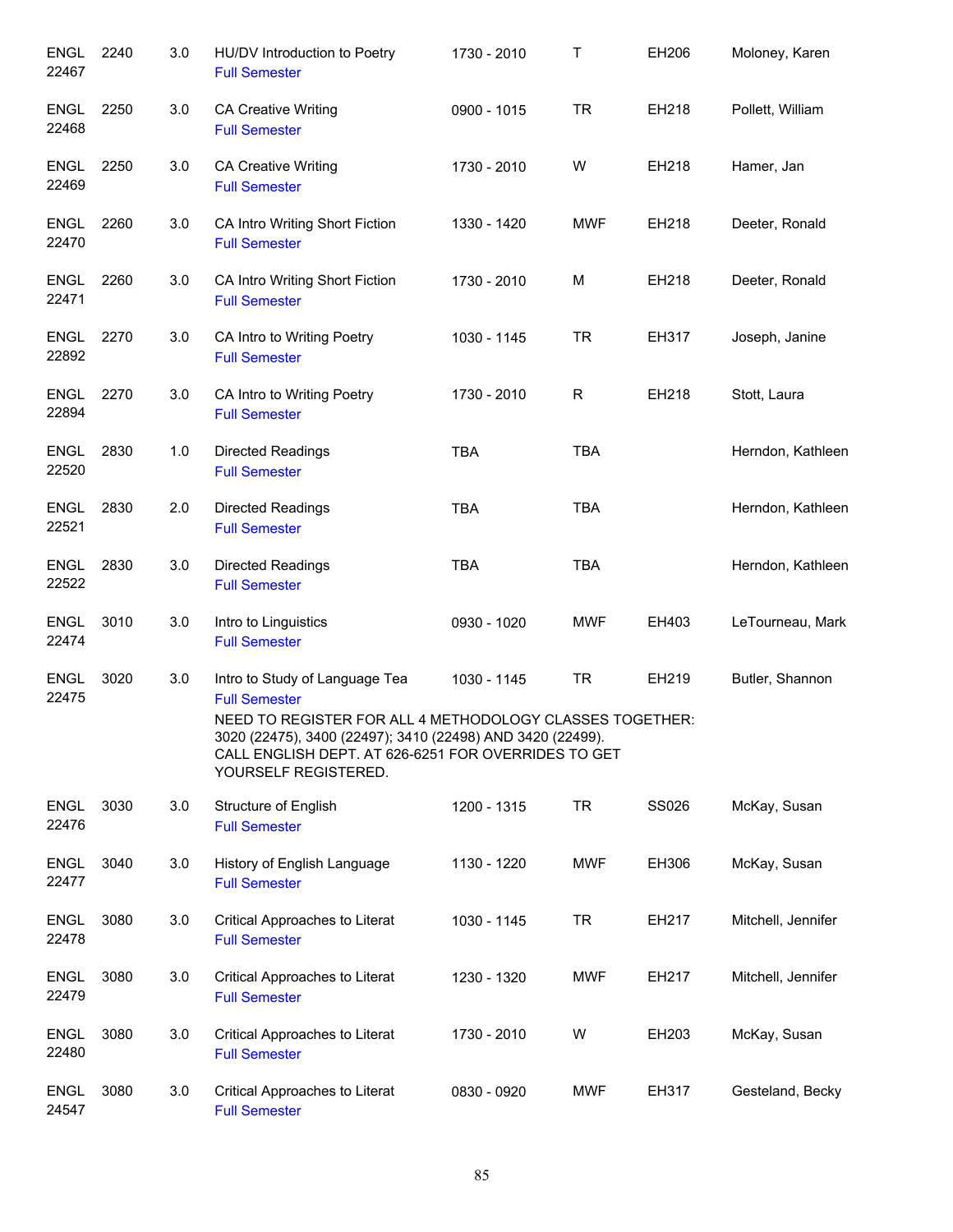| <b>ENGL</b><br>22482 | 3100 | 3.0 | Professional/Technical Writing<br><b>Full Semester</b>                                                                                                                                  | 0830 - 0920                | <b>MWF</b>               | EH410          | Marchant, Becky     |
|----------------------|------|-----|-----------------------------------------------------------------------------------------------------------------------------------------------------------------------------------------|----------------------------|--------------------------|----------------|---------------------|
| <b>ENGL</b><br>22483 | 3100 | 3.0 | Professional/Technical Writing<br><b>Full Semester</b>                                                                                                                                  | 0900 - 1015                | <b>TR</b>                | EH217          | Subbiah, Mahalingam |
| <b>ENGL</b><br>22484 | 3100 | 3.0 | Professional/Technical Writing<br><b>Full Semester</b>                                                                                                                                  | 0930 - 1020                | <b>MWF</b>               | EH410          | Subbiah, Mahalingam |
| <b>ENGL</b><br>22670 | 3100 | 3.0 | Professional/Technical Writing<br><b>Full Semester</b>                                                                                                                                  | 1730 - 2010                | R                        | D03234         | Marchant, Becky     |
| <b>ENGL</b><br>22685 | 3100 | 3.0 | Professional/Technical Writing<br><b>Full Semester</b><br>To access online course materials, please log in to your student portal at<br>weber.edu and select your student services tab. | <b>TBA</b>                 | <b>TBA</b>               | <b>OL</b>      | Egan, Stacie        |
| <b>ENGL</b><br>22686 | 3100 | 3.0 | Professional/Technical Writing<br><b>Full Semester</b><br>To access online course materials, please log in to your student portal at<br>weber.edu and select your student services tab. | <b>TBA</b>                 | <b>TBA</b>               | <b>OL</b>      | Egan, Stacie        |
| <b>ENGL</b><br>24089 | 3100 | 3.0 | Professional/Technical Writing<br><b>Full Semester</b><br>To access online course materials, please log in to your student portal at<br>weber.edu and select your student services tab. | <b>TBA</b>                 | <b>TBA</b>               | <b>OL</b>      | Luper, A            |
| <b>ENGL</b><br>24528 | 3100 | 3.0 | Professional/Technical Writing<br><b>Full Semester</b><br>To access online course materials, please log in to your student portal at<br>weber.edu and select your student services tab. | <b>TBA</b>                 | <b>TBA</b>               | <b>OL</b>      | Luper, A            |
| <b>ENGL</b><br>22485 | 3140 | 3.0 | Professional/Technical Editing<br><b>Full Semester</b>                                                                                                                                  | 1200 - 1315                | <b>TR</b>                | EH410          | Thomas, Shelley     |
| <b>ENGL</b><br>22486 | 3190 | 3.0 | Document Design<br><b>Full Semester</b>                                                                                                                                                 | 1330 - 1445                | <b>TR</b>                | EH410          | Thomas, Shelley     |
| <b>ENGL</b><br>22487 | 3210 | 3.0 | <b>Advanced College Writng</b><br><b>Full Semester</b>                                                                                                                                  | 1130 - 1220                | <b>MWF</b>               | EH215          | Schwiebert, John    |
| <b>ENGL</b><br>22488 | 3250 | 3.0 | <b>Advanced Fiction Writng</b><br><b>Full Semester</b>                                                                                                                                  | 1330 - 1420<br>1330 - 1420 | <b>MWF</b><br><b>MWF</b> | EH205<br>EH204 | Griffiths, Sian     |
| <b>ENGL</b><br>22489 | 3260 | 3.0 | <b>Poetry Writing</b><br><b>Full Semester</b>                                                                                                                                           | 0900 - 1015                | <b>TR</b>                | EH317          | Joseph, Janine      |
| <b>ENGL</b><br>22490 | 3270 | 3.0 | Magazine Article Writing<br><b>Full Semester</b>                                                                                                                                        | 1730 - 2010                | M                        | EH204          | Prothero, Walter    |
| <b>ENGL</b><br>22491 | 3300 | 3.0 | Children's Literature<br><b>Full Semester</b>                                                                                                                                           | 1030 - 1120                | <b>MWF</b>               | EH403          | Olson, Eleanor      |
| <b>ENGL</b><br>22492 | 3300 | 3.0 | Children's Literature<br><b>Full Semester</b>                                                                                                                                           | 1230 - 1320                | <b>MWF</b>               | EH403          | Olson, Eleanor      |
| <b>ENGL</b><br>22493 | 3310 | 3.0 | Young Adult Literature<br><b>Full Semester</b>                                                                                                                                          | 1200 - 1315                | <b>TR</b>                | EH217          | Mitchell, Jennifer  |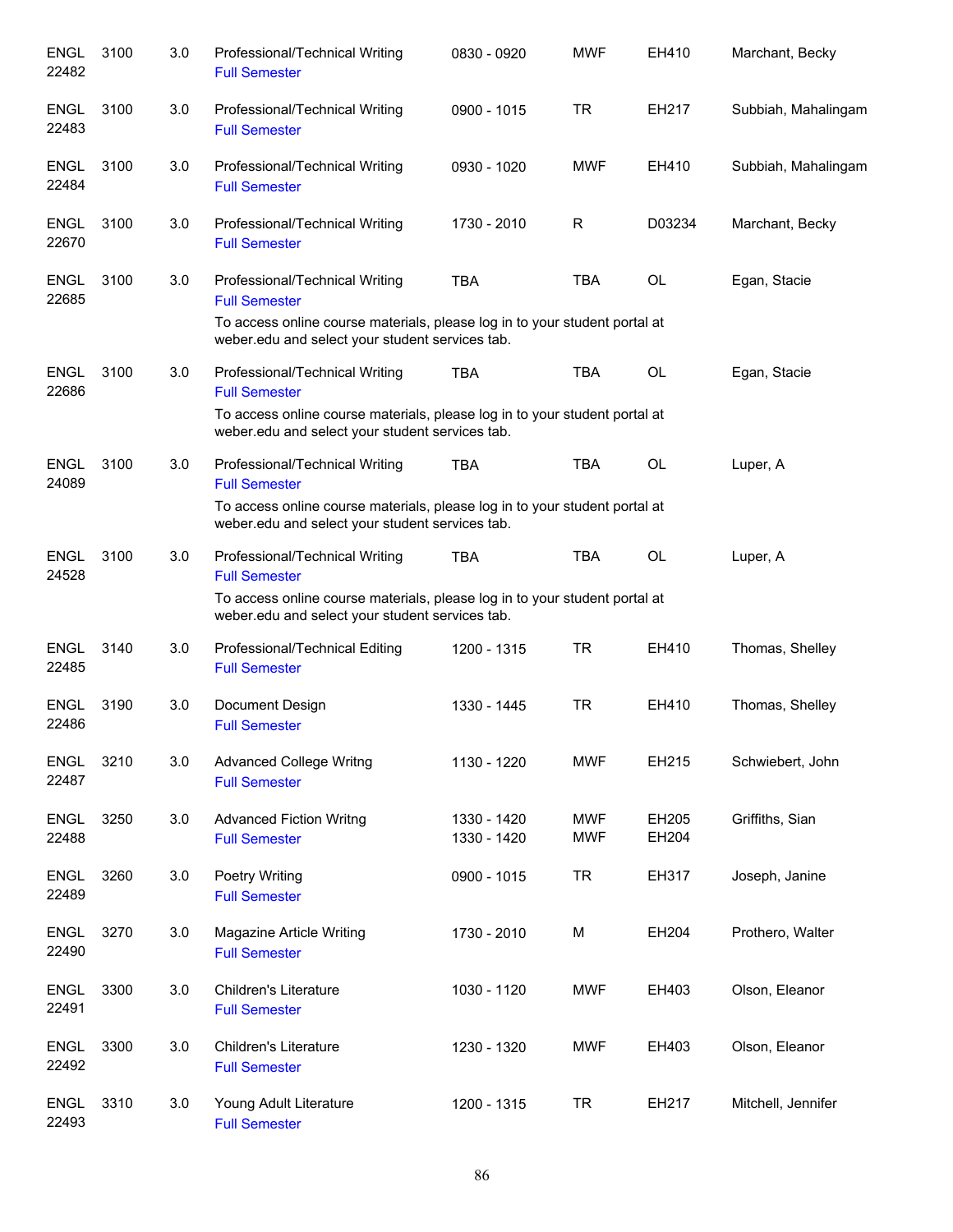| <b>ENGL</b><br>22495 | 3350 | 3.0 | <b>Text and Textiles</b><br><b>Full Semester</b>                                                                                                                                                                                                                                                                                                                                                                                                                                                                                      | 1200 - 1315 | <b>TR</b>  | EH403        | Elsley, Judith      |
|----------------------|------|-----|---------------------------------------------------------------------------------------------------------------------------------------------------------------------------------------------------------------------------------------------------------------------------------------------------------------------------------------------------------------------------------------------------------------------------------------------------------------------------------------------------------------------------------------|-------------|------------|--------------|---------------------|
|                      |      |     | Through the parallel creative activities of writing and<br>dyeing fabric, you will explore the nature of creativity,<br>in theory and in practice.                                                                                                                                                                                                                                                                                                                                                                                    |             |            |              |                     |
| <b>ENGL</b><br>22496 | 3350 | 3.0 | <b>Novel Writing</b><br><b>Full Semester</b>                                                                                                                                                                                                                                                                                                                                                                                                                                                                                          | 0930 - 1020 | <b>MWF</b> | EH219        | Griffiths, Sian     |
| <b>ENGL</b><br>24327 | 3350 | 3.0 | Playwriting<br><b>Full Semester</b><br>Cross-listed with Theatre 3505/22286.                                                                                                                                                                                                                                                                                                                                                                                                                                                          | 1030 - 1150 | <b>TR</b>  | <b>BC211</b> | Kokai, Jennifer     |
| <b>ENGL</b><br>22497 | 3400 | 3.0 | Teaching Of Literature<br><b>Full Semester</b><br>NEED TO REGISTER FOR ALL 4 METHODOLOGY CLASSES TOGETHER:<br>3020 (22475); 3400 (22497); 3410 (22498); 3420 (22499).<br>CALL ENGLISH DEPT. AT 626-6251 FOR OVERRIDES TO GET<br>YOURSELF REGISTERED.                                                                                                                                                                                                                                                                                  | 0930 - 1020 | <b>MWF</b> | EH217        | Dohrer, Gary        |
| <b>ENGL</b><br>22498 | 3410 | 3.0 | <b>CEL Teaching Writing</b><br><b>Full Semester</b><br>NEED TO REGISTER FOR ALL 4 METHODOLOGY CLASSES TOGETHER: 3020<br>(22475); 3400 (22497); 3410 (22498) AND 3420 (22499). CALL ENGLISH DEPT.<br>AT 626-6251 TO GET OVERRIDES TO GET YOURSELF REGISTERED.<br>CEL stands for Community Engaged Learning which means that students<br>engage in meaningful community engagement that is connected to specific<br>course objectives. See http://www.weber.edu/ccel/cel-designation.html for a full<br>list of CEL designated courses. | 0900 - 1015 | <b>TR</b>  | EH219        | Butler, Shannon     |
| <b>ENGL</b><br>22499 | 3420 | 3.0 | Teaching with Young Adult Lit<br><b>Full Semester</b><br>NEED TO REGISTER FOR ALL 4 METHODOLOGY CLASSES TOGETHER:<br>3020 (22475); 3400 (22497); 3410 (22498); AND 3420 (22499).<br>CALL THE ENGLISH DEPT. AT 626-6251 TO GET OVERRIDES TO<br>GET YOURSELF REGISTERED.                                                                                                                                                                                                                                                                | 1030 - 1120 | <b>MWF</b> | EH217        | Dohrer, Gary        |
| <b>ENGL</b><br>22500 | 3500 | 3.0 | HU Studies in Shakespeare<br><b>Full Semester</b>                                                                                                                                                                                                                                                                                                                                                                                                                                                                                     | 1200 - 1315 | <b>TR</b>  | EH203        | Deeter, Ronald      |
| <b>ENGL</b><br>22501 | 3510 | 3.0 | <b>HU/DV World Literature</b><br><b>Full Semester</b>                                                                                                                                                                                                                                                                                                                                                                                                                                                                                 | 1030 - 1120 | <b>MWF</b> | EH219        | Subbiah, Mahalingam |
| <b>ENGL</b><br>22687 | 3520 | 3.0 | <b>HU Literature of Natural World</b><br><b>Full Semester</b><br>To access online course materials, please log in to your student portal at<br>weber.edu and select your student services tab.                                                                                                                                                                                                                                                                                                                                        | <b>TBA</b>  | <b>TBA</b> | <b>OL</b>    | Wilkinson, Sunni    |
| <b>ENGL</b><br>22503 | 3730 | 3.0 | DV Irish Literature<br><b>Full Semester</b>                                                                                                                                                                                                                                                                                                                                                                                                                                                                                           | 1230 - 1320 | <b>MWF</b> | EH206        | Moloney, Karen      |
| <b>ENGL</b><br>22504 | 3750 | 3.0 | HU Novels into Film<br><b>Full Semester</b>                                                                                                                                                                                                                                                                                                                                                                                                                                                                                           | 1730 - 2010 | W          | EH403        | Herndon, Kathleen   |
| <b>ENGL</b><br>22505 | 3840 | 3.0 | Methods/Practices Tutoring Wri<br><b>Full Semester</b><br>FOR WRITING CENTER TUTORS ONLY. CLAIRE HUGHES TO<br>ASK FOR OVERRIDES FROM ENGLISH DEPT. STAFF.                                                                                                                                                                                                                                                                                                                                                                             | 1130 - 1220 | <b>MWF</b> | EH203        | Rogers, Scott       |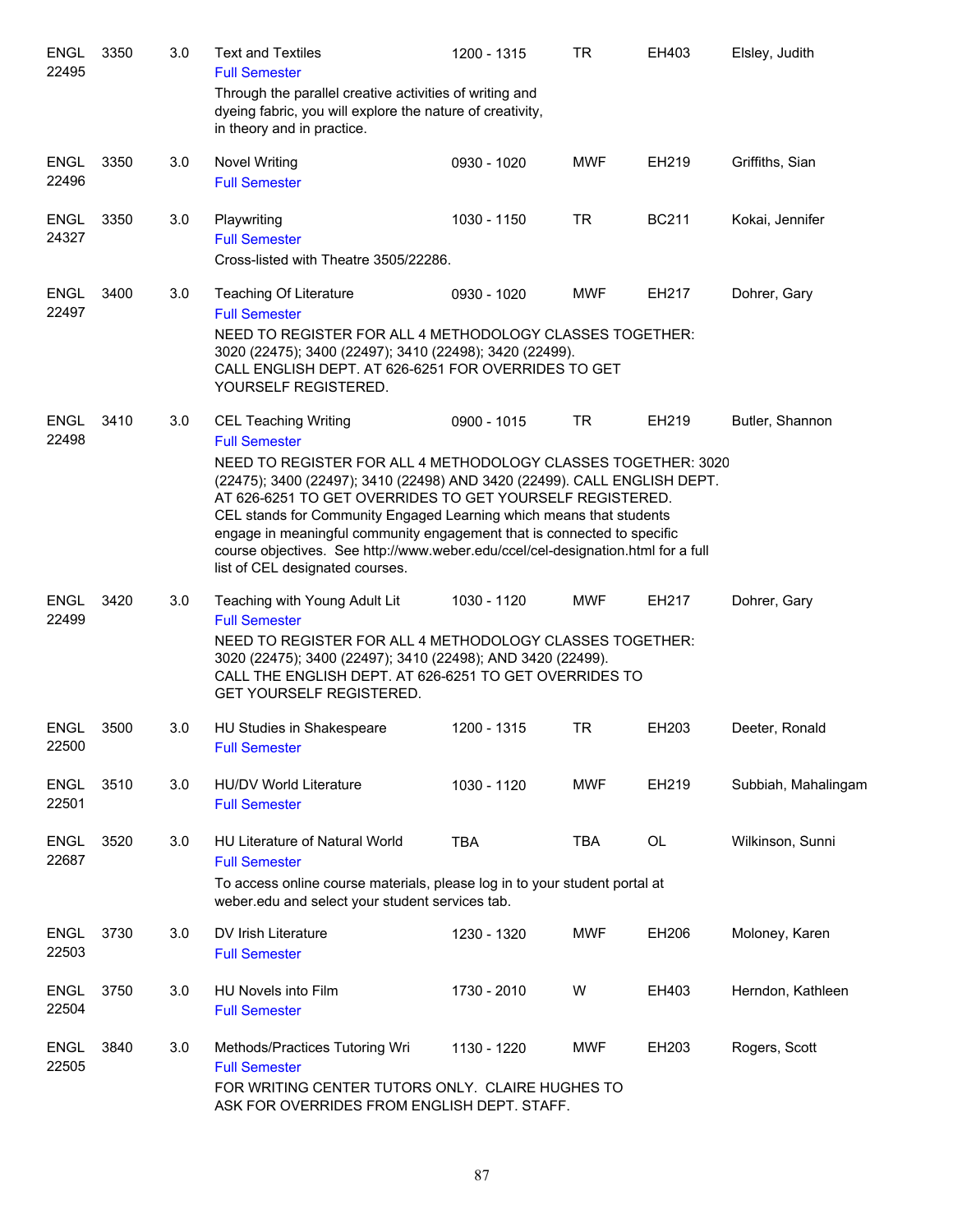| <b>ENGL</b><br>22506 | 4100 | 3.0 | <b>CEL Grant Writing</b><br><b>Full Semester</b>                                                                                                                                                                                                                      | 1030 - 1145 | TR         | EH205     | Gesteland, Becky  |
|----------------------|------|-----|-----------------------------------------------------------------------------------------------------------------------------------------------------------------------------------------------------------------------------------------------------------------------|-------------|------------|-----------|-------------------|
|                      |      |     | CEL stands for Community Engaged Learning which means that students<br>engage in meaningful community engagement that is connected to specific<br>course objectives. See http://www.weber.edu/ccel/cel-designation.html for a full<br>list of CEL designated courses. |             |            |           |                   |
| <b>ENGL</b><br>22850 | 4100 | 3.0 | Prof Tech Writing/Nursing<br><b>Full Semester</b>                                                                                                                                                                                                                     | 1730 - 2010 | R          | EH217     | Shigley, Sally    |
|                      |      |     | FOR NURSING STUDENTS ONLY. CALL MONICA LINFORD AT<br>626-7833 FOR OVERRIDE HELP TO GET REGISTERED.<br>WILL MEET ON THESE DATES: AUG. 29, OCT. 3, & NOV. 14.                                                                                                           |             |            |           |                   |
| <b>ENGL</b><br>22688 | 4120 | 3.0 | Seminar/Practicum Prof/Tech Wr<br><b>Full Semester</b>                                                                                                                                                                                                                | <b>TBA</b>  | <b>TBA</b> | <b>OL</b> | Thomas, Shelley   |
|                      |      |     | To access online course materials, please log in to your student portal at<br>weber.edu and select your student services tab.                                                                                                                                         |             |            |           |                   |
| <b>ENGL</b><br>22507 | 4410 | 3.0 | Strat/Method Teach ESL<br><b>Full Semester</b>                                                                                                                                                                                                                        | 1630 - 1910 | Т          | EH203     | Sheridan, Deborah |
| <b>ENGL</b><br>22508 | 4420 | 3.0 | Phonology/Syntax for ESL Teach<br><b>Full Semester</b>                                                                                                                                                                                                                | 1630 - 1910 | M          | EH316     | Conrad, Timothy   |
| <b>ENGL</b><br>22509 | 4450 | 3.0 | <b>ESL/Bilin Assessment: Theory</b><br><b>Full Semester</b>                                                                                                                                                                                                           | 1630 - 1910 | W          | EH316     | Conrad, Timothy   |
| <b>ENGL</b><br>22510 | 4520 | 3.0 | American Lit: Early & Romantic<br><b>Full Semester</b>                                                                                                                                                                                                                | 0930 - 1020 | <b>MWF</b> | EH215     | Schwiebert, John  |
| <b>ENGL</b><br>24493 | 4530 | 3.0 | America Lit: Realism/Naturalis<br><b>Full Semester</b>                                                                                                                                                                                                                | 1730 - 2010 | M          | EH317     | Burrows, J        |
| <b>ENGL</b><br>22512 | 4540 | 3.0 | American Lit: Modern<br><b>Full Semester</b>                                                                                                                                                                                                                          | 1130 - 1220 | <b>MWF</b> | EH220     | Burrows, J        |
| <b>ENGL</b><br>22513 | 4620 | 3.0 | British Lit: Renaissance<br><b>Full Semester</b>                                                                                                                                                                                                                      | 1030 - 1120 | <b>MWF</b> | EH204     | Shigley, Sally    |
| <b>ENGL</b><br>22514 | 4630 | 3.0 | British Lit: Neoclassic/Romant<br><b>Full Semester</b>                                                                                                                                                                                                                | 1330 - 1445 | <b>TR</b>  | EH403     | Rogers, Scott     |
| <b>ENGL</b><br>22515 | 4640 | 3.0 | British Lit: Victorian<br><b>Full Semester</b>                                                                                                                                                                                                                        | 1730 - 2010 | T          | EH205     | Griffiths, Sian   |
| <b>ENGL</b><br>22517 | 4660 | 3.0 | <b>British Lit:Contemporary</b><br><b>Full Semester</b>                                                                                                                                                                                                               | 1030 - 1145 | <b>TR</b>  | EH403     | Elsley, Judith    |
| <b>ENGL</b><br>22518 | 4710 | 3.0 | Whitman and Dickinson<br><b>Full Semester</b>                                                                                                                                                                                                                         | 1330 - 1420 | <b>MWF</b> | EH215     | Schwiebert, John  |
| <b>ENGL</b><br>22523 | 4830 | 1.0 | Directed Readings<br><b>Full Semester</b>                                                                                                                                                                                                                             | <b>TBA</b>  | <b>TBA</b> |           | Herndon, Kathleen |
| <b>ENGL</b><br>22524 | 4830 | 2.0 | Directed Readings<br><b>Full Semester</b>                                                                                                                                                                                                                             | <b>TBA</b>  | <b>TBA</b> |           | Herndon, Kathleen |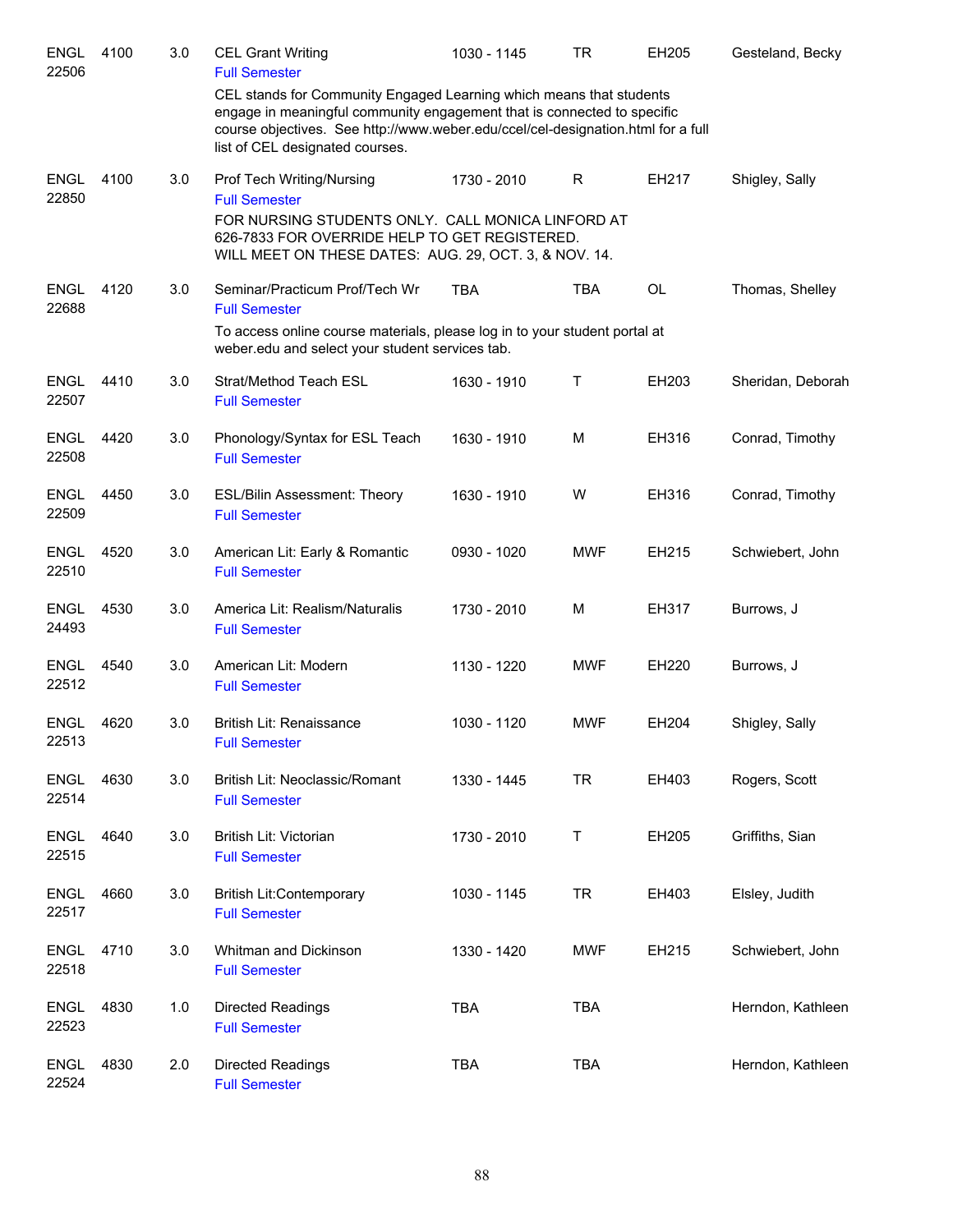| <b>ENGL</b><br>22525      | 4830 | 3.0 | <b>Directed Readings</b><br><b>Full Semester</b>                                         | <b>TBA</b>  | <b>TBA</b>  |              | Herndon, Kathleen   |
|---------------------------|------|-----|------------------------------------------------------------------------------------------|-------------|-------------|--------------|---------------------|
| <b>ENGL</b><br>22519      | 4940 | 3.0 | Writer's Wrkshp:Poetry & Essay<br><b>Full Semester</b>                                   | 1330 - 1445 | TR.         | EH316        | Joseph, Janine      |
| <b>ENGR</b><br>20988      | 1000 | 2.0 | Introduction to Engineering<br><b>Full Semester</b><br>Course Fee: \$10.00               | 1030 - 1120 | TR.         | B4417        | Hagen, Kirk         |
| <b>ENGR</b><br>20989      | 1000 | 2.0 | Introduction to Engineering<br><b>Full Semester</b><br>Course Fee: \$10.00               | 1130 - 1220 | TR.         | B4417        | Hagen, Kirk         |
| <b>ENGR</b><br>20994      | 1000 | 2.0 | Introduction to Engineering<br><b>Full Semester</b><br>Course Fee: \$10.00               | 1330 - 1420 | <b>TR</b>   | B4417        | Hagen, Kirk         |
| <b>ENGR</b><br>21003      | 2010 | 3.0 | <b>Statics</b><br><b>Full Semester</b>                                                   | 1030 - 1120 | <b>MWF</b>  | B4417        | Kent, Randall       |
| <b>ENGR 2300</b><br>21004 |      | 3.0 | Thermodynamics I<br><b>Full Semester</b>                                                 | 1130 - 1220 | <b>MWF</b>  | B4417        | Hagen, Kirk         |
| <b>ENTR</b><br>24452      | 1001 | 1.0 | Principles of Entrepreneurship<br><b>Block 1</b><br>Friday, 8/23 and Saturday, 8/24 ONLY | 0900 - 1700 | <b>FS</b>   | <b>WB103</b> | Lawrence, Alexander |
| <b>ENTR</b><br>24453      | 1002 | 1.5 | Intro to Entrepreneurship<br><b>Block 1</b>                                              | 1330 - 1610 | W           | <b>WB105</b> | Lawrence, Alexander |
| <b>ENTR</b><br>24454      | 1003 | 1.5 | Ideation & Customer Develop<br><b>Block 1</b>                                            | 1330 - 1610 | М           | <b>WB103</b> | Dotson, Robert      |
| <b>ESL</b><br>22929       | 0010 | 2.0 | Language Foundations I<br><b>Block 1</b>                                                 | 0830 - 0920 | <b>MTWR</b> | EH250        | McKay, Susan        |
| ESL<br>23269              | 0010 | 2.0 | Language Foundations I<br><b>Block 2</b>                                                 | 0830 - 0920 | <b>MTWR</b> | EH250        | Tang, Katia         |
| <b>ESL</b><br>24584       | 0010 | 2.0 | Language Foundations I<br><b>Block 1</b><br>This is a CREDIT/NO CREDIT section.          | 0830 - 0920 | <b>MTWR</b> | EH250        | McKay, Susan        |
| <b>ESL</b><br>24585       | 0010 | 2.0 | Language Foundations I<br><b>Block 1</b><br>This is a CREDIT/NO CREDIT section.          | 1330 - 1420 | <b>MTWR</b> | EH104        |                     |
| <b>ESL</b><br>24586       | 0010 | 2.0 | Language Foundations I<br><b>Block 2</b>                                                 | 0830 - 0920 | <b>MTWR</b> | EH250        | Tang, Katia         |
| <b>ESL</b><br>24587       | 0010 | 2.0 | Language Foundations I<br><b>Block 2</b><br>This is a CREDIT/NO CREDIT section.          | 1330 - 1420 | <b>MTWR</b> | EH104        |                     |
| <b>ESL</b><br>22941       | 0015 | 2.0 | Language Foundations II<br><b>Block 1</b>                                                | 1330 - 1420 | <b>MTWR</b> | EH250        | Lyon, Cody          |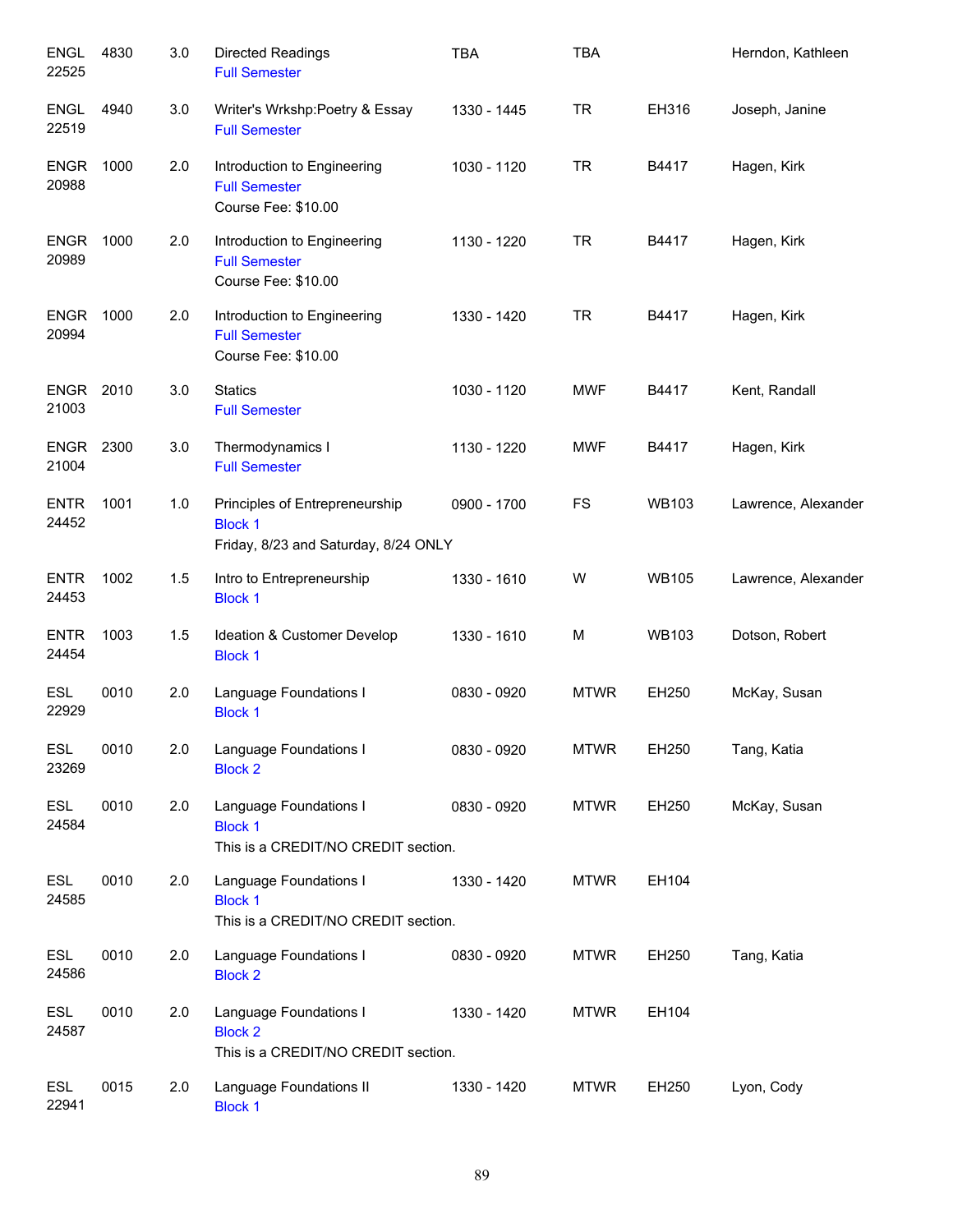| <b>ESL</b><br>23294 | 0015 | 2.0 | Language Foundations II<br><b>Block 2</b>                                            | 0830 - 0920 | <b>MTWR</b> | EH107        | Mortensen, Maria |
|---------------------|------|-----|--------------------------------------------------------------------------------------|-------------|-------------|--------------|------------------|
| <b>ESL</b><br>24588 | 0015 | 2.0 | Language Foundations II<br><b>Block 1</b><br>This is a CREDIT/NO CREDIT section.     | 1330 - 1420 | <b>MTWR</b> | EH250        | Lyon, Cody       |
| <b>ESL</b><br>24589 | 0015 | 2.0 | Language Foundations II<br><b>Block 1</b><br>This is a CREDIT/NO CREDIT section.     | 1330 - 1420 | <b>MTWR</b> | EH250        |                  |
| <b>ESL</b><br>24590 | 0015 | 2.0 | Language Foundations II<br><b>Block 2</b><br>This is a CREDIT/NO CREDIT section.     | 0830 - 0920 | <b>MTWR</b> | EH107        | Mortensen, Maria |
| <b>ESL</b><br>24591 | 0015 | 2.0 | Language Foundations II<br><b>Block 2</b><br>This is a CREDIT/NO CREDIT section.     | 1330 - 1420 | <b>MTWR</b> | EH250        |                  |
| <b>ESL</b><br>22931 | 0020 | 2.0 | <b>Beginning Reading I</b><br><b>Block 1</b>                                         | 0930 - 1020 | <b>MTWR</b> | EH250        | Green, Austin    |
| <b>ESL</b><br>23275 | 0020 | 2.0 | <b>Beginning Reading I</b><br><b>Block 2</b>                                         | 0930 - 1020 | <b>MTWR</b> | EH250        | McKay, Susan     |
| <b>ESL</b><br>24592 | 0020 | 2.0 | Beginning Reading I<br><b>Block 1</b><br>This is a CREDIT/NO CREDIT section.         | 0930 - 1020 | <b>MTWR</b> | EH250        | Green, Austin    |
| <b>ESL</b><br>24593 | 0020 | 2.0 | Beginning Reading I<br><b>Block 1</b><br>This is a CREDIT/NO CREDIT section.         | 1430 - 1520 | <b>MTWR</b> | EH104        |                  |
| <b>ESL</b><br>24594 | 0020 | 2.0 | Beginning Reading I<br><b>Block 2</b><br>This is a CREDIT/NO CREDIT section.         | 0930 - 1020 | <b>MTWR</b> | EH250        | McKay, Susan     |
| ESL<br>24595        | 0020 | 2.0 | Beginning Reading I<br><b>Block 2</b><br>This is a CREDIT/NO CREDIT section.         | 1430 - 1520 | MTWR        | EH104        |                  |
| <b>ESL</b><br>23297 | 0025 | 2.0 | <b>Beginning Reading II</b><br><b>Block 2</b>                                        | 0930 - 1020 | <b>MTWR</b> | <b>SS337</b> | LaRocco, Craig   |
| <b>ESL</b><br>24596 | 0025 | 2.0 | <b>Beginning Reading II</b><br><b>Block 1</b><br>This is a CREDIT/NO CREDIT section. | 1130 - 1220 | <b>MTWR</b> | EH250        | LaRocco, Craig   |
| <b>ESL</b><br>24597 | 0025 | 2.0 | <b>Beginning Reading II</b><br><b>Block 1</b><br>This is a CREDIT/NO CREDIT section. | 1130 - 1220 | <b>MTWR</b> | EH250        |                  |
| <b>ESL</b><br>24598 | 0025 | 2.0 | <b>Beginning Reading II</b><br><b>Block 2</b><br>This is a CREDIT/NO CREDIT section  | 0930 - 1020 | <b>MTWR</b> | <b>SS337</b> | LaRocco, Craig   |
| <b>ESL</b><br>22935 | 0030 | 2.0 | <b>Basic Conversation I</b><br><b>Block 1</b>                                        | 1230 - 1320 | <b>MTWR</b> | EH250        | Tang, Katia      |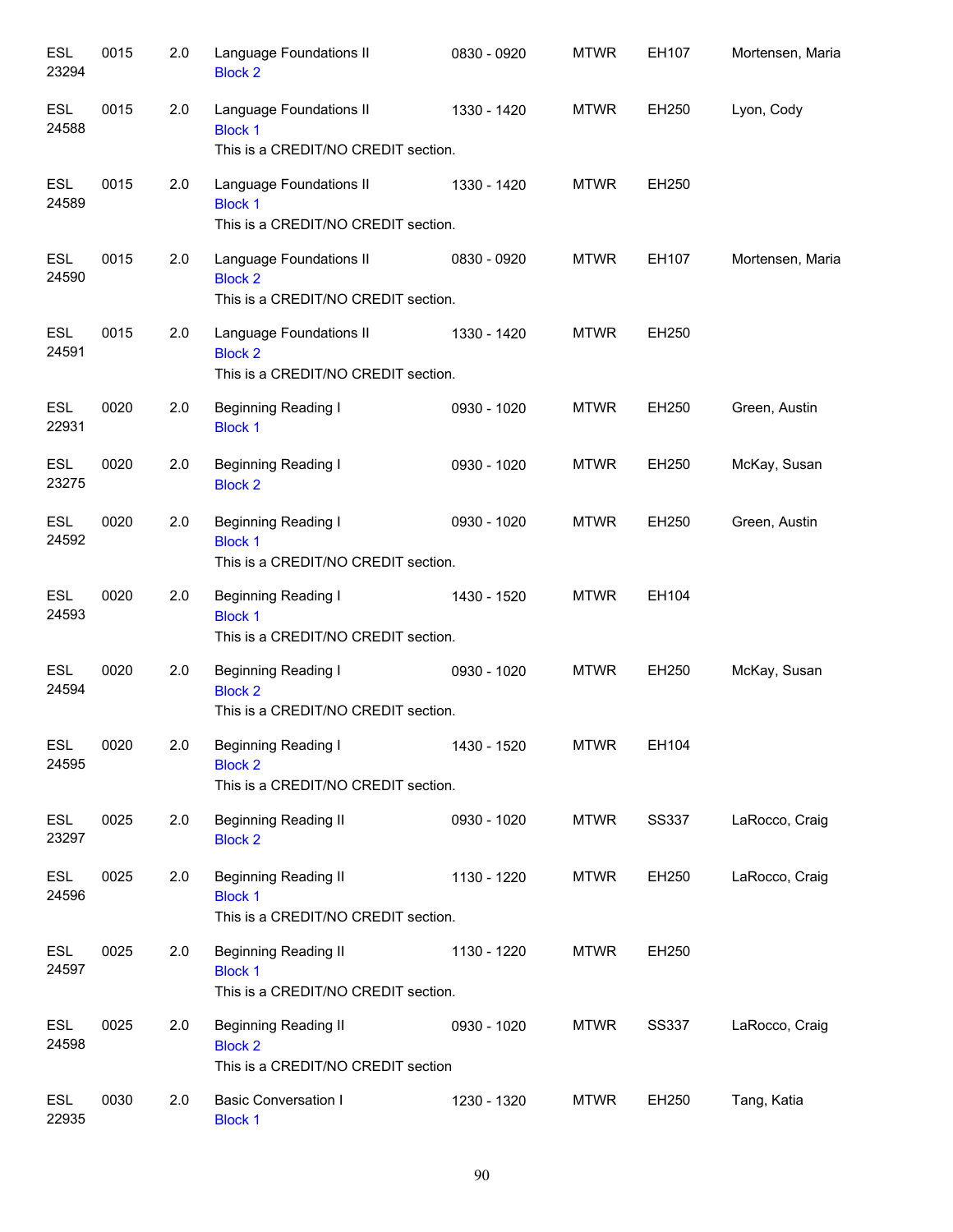| <b>ESL</b><br>23280 | 0030 | 2.0 | <b>Basic Conversation I</b><br><b>Block 2</b>                                            | 1230 - 1320 | <b>MTWR</b> | EH250 | Tang, Katia          |
|---------------------|------|-----|------------------------------------------------------------------------------------------|-------------|-------------|-------|----------------------|
| <b>ESL</b><br>24599 | 0030 | 2.0 | <b>Basic Conversation I</b><br><b>Block 1</b><br>This is a CREDIT/NO CREDIT section      | 1230 - 1320 | <b>MTWR</b> | EH250 | Tang, Katia          |
| <b>ESL</b><br>24600 | 0030 | 2.0 | <b>Basic Conversation I</b><br><b>Block 2</b><br>This is a CREDIT/NO CREDIT section      | 1230 - 1320 | <b>MTWR</b> | EH250 | Tang, Katia          |
| <b>ESL</b><br>22950 | 0035 | 2.0 | <b>Basic Conversation II</b><br><b>Block 1</b>                                           | 1430 - 1520 | <b>MTWR</b> | EH250 | Hansen, Debra        |
| <b>ESL</b><br>23307 | 0035 | 2.0 | <b>Basic Conversation II</b><br><b>Block 2</b>                                           | 1230 - 1320 | <b>MTWR</b> | EH117 | Hansen, Debra        |
| <b>ESL</b><br>24601 | 0035 | 2.0 | <b>Basic Conversation II</b><br><b>Block 1</b><br>This is a CREDIT/NO CREDIT section     | 1430 - 1520 | <b>MTWR</b> | EH250 | Hansen, Debra        |
| <b>ESL</b><br>24602 | 0035 | 2.0 | <b>Basic Conversation II</b><br><b>Block 2</b><br>This is a CREDIT/NO CREDIT section     | 1230 - 1320 | <b>MTWR</b> | EH117 | Hansen, Debra        |
| <b>ESL</b><br>22937 | 0040 | 2.0 | Beginning Grammar I<br><b>Block 1</b>                                                    | 1030 - 1120 | <b>MTWR</b> | EH250 | Mortensen, Maria     |
| <b>ESL</b><br>24603 | 0040 | 2.0 | Beginning Grammar I<br><b>Block 1</b><br>This is a CREDIT/NO CREDIT section              | 1030 - 1120 | <b>MTWR</b> | EH250 | Mortensen, Maria     |
| <b>ESL</b><br>22953 | 0045 | 2.0 | <b>Beginning Grammar II</b><br><b>Block 1</b>                                            | 1530 - 1620 | <b>MTWR</b> | EH250 | Wheelwright, Cheyney |
| <b>ESL</b><br>23310 | 0045 | 2.0 | <b>Beginning Grammar II</b><br><b>Block 2</b>                                            | 1130 - 1220 | <b>MTWR</b> | EH250 | Mortensen, Maria     |
| <b>ESL</b><br>24605 | 0045 | 2.0 | <b>Beginning Grammar II</b><br><b>Block 1</b><br>This is a CREDIT/NO CREDIT section      | 1530 - 1620 | <b>MTWR</b> | EH250 | Wheelwright, Cheyney |
| <b>ESL</b><br>24607 | 0045 | 2.0 | Beginning Grammar II<br><b>Block 2</b><br>This is a CREDIT/NO CREDIT section             | 1130 - 1220 | <b>MTWR</b> | EH250 | Mortensen, Maria     |
| <b>ESL</b><br>22940 | 0050 | 1.0 | <b>Beginning Pronunciation I</b><br><b>Block 1</b>                                       | 1330 - 1520 | F           | EH250 | Stitt, Leslie        |
| <b>ESL</b><br>24608 | 0050 | 1.0 | <b>Beginning Pronunciation I</b><br><b>Block 1</b><br>This is a CREDIT/NO CREDIT section | 1330 - 1520 | $\mathsf F$ | EH250 | Stitt, Leslie        |
| ESL<br>22955        | 0055 | 1.0 | <b>Beginning Pronunciation II</b><br><b>Block 1</b>                                      | 1030 - 1220 | F           | EH305 | Stitt, Leslie        |
| ESL<br>23312        | 0055 | 1.0 | <b>Beginning Pronunciation II</b><br><b>Block 2</b>                                      | 1030 - 1120 | F           | EH305 | Stitt, Leslie        |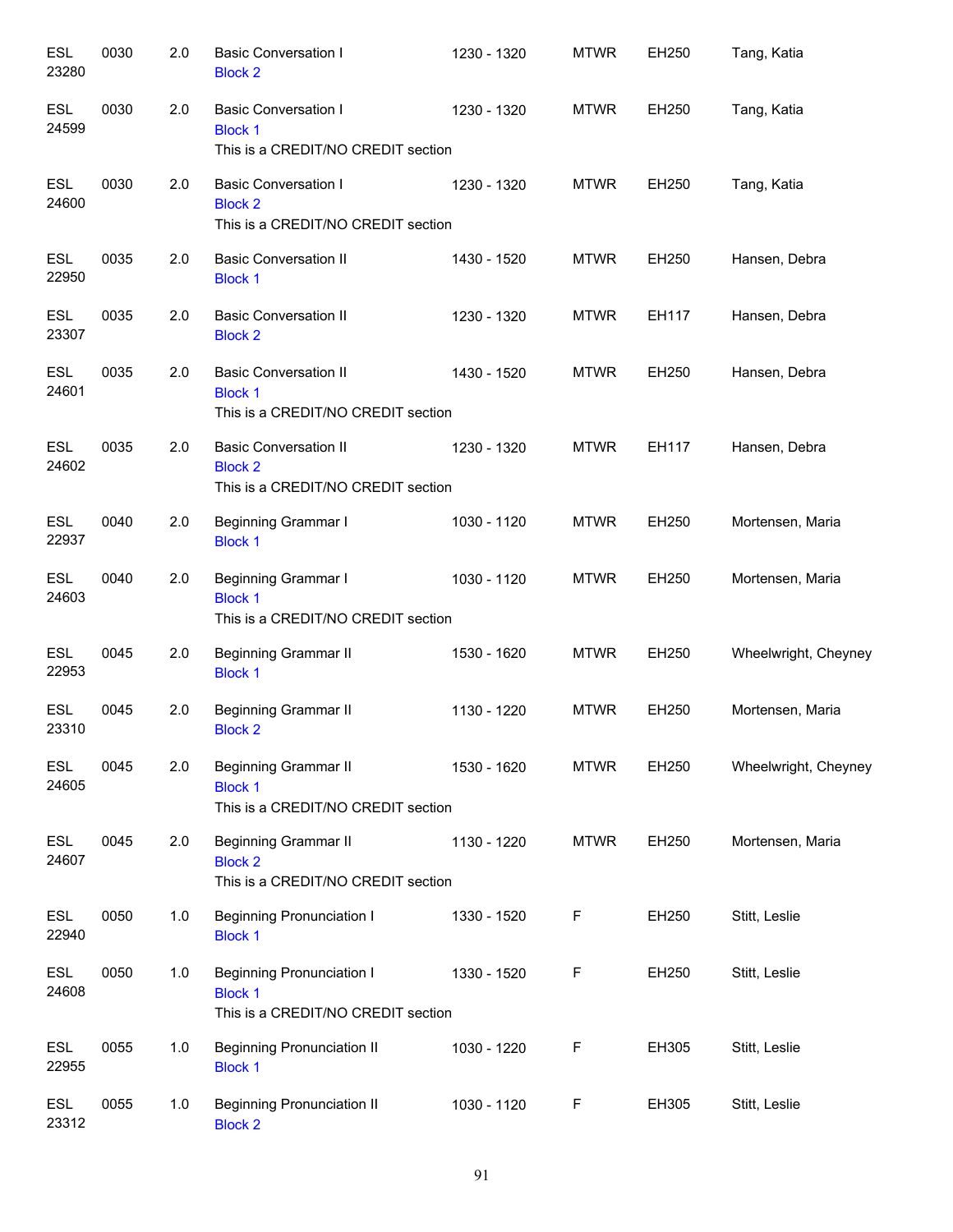| <b>ESL</b><br>24610 | 0055 | 1.0 | <b>Beginning Pronunciation II</b><br><b>Block 1</b><br>This is a CREDIT/NO CREDIT section  | 1030 - 1220 | F           | EH305        | Stitt, Leslie    |
|---------------------|------|-----|--------------------------------------------------------------------------------------------|-------------|-------------|--------------|------------------|
| <b>ESL</b><br>24611 | 0055 | 1.0 | <b>Beginning Pronunciation II</b><br><b>Block 2</b><br>This is a CREDIT/NO CREDIT section  | 1030 - 1220 | F           | EH305        | Stitt, Leslie    |
| <b>ESL</b><br>22957 | 0110 | 2.0 | Written Communication I<br><b>Block 1</b>                                                  | 0830 - 0920 | <b>MTWR</b> | <b>SS048</b> | Stitt, Leslie    |
| <b>ESL</b><br>22959 | 0110 | 2.0 | Written Communication I<br><b>Block 1</b>                                                  | 1330 - 1420 | <b>MTWR</b> | EH106        | Tanner, Jennifer |
| <b>ESL</b><br>23314 | 0110 | 2.0 | Written Communication I<br><b>Block 2</b>                                                  | 0830 - 0920 | <b>MTWR</b> | <b>SS48</b>  | Stitt, Leslie    |
| <b>ESL</b><br>24612 | 0110 | 2.0 | Written Communication I<br><b>Block 1</b><br>This is a CREDIT/NO CREDIT section            | 0830 - 0920 | <b>MTWR</b> | <b>SS048</b> | Stitt, Leslie    |
| <b>ESL</b><br>24613 | 0110 | 2.0 | Written Communication I<br><b>Block 2</b><br>This is a CREDIT/NO CREDIT section            | 0830 - 0920 | <b>MTWR</b> | <b>SS048</b> | Stitt, Leslie    |
| <b>ESL</b><br>22960 | 0120 | 2.0 | Topics In English<br><b>Block 1</b>                                                        | 0930 - 1020 | <b>MTWR</b> | <b>SS229</b> | McKay, Todd      |
| <b>ESL</b><br>23316 | 0120 | 2.0 | Topics In English<br><b>Block 2</b>                                                        | 0930 - 1020 | <b>MTWR</b> | SS101        | Stitt, Leslie    |
| <b>ESL</b><br>24614 | 0120 | 2.0 | Topics In English<br><b>Block 1</b><br>This is a CREDIT/NO CREDIT section                  | 0930 - 1020 | <b>MTWR</b> | LL123        | McKay, Todd      |
| <b>ESL</b><br>24615 | 0120 | 2.0 | Topics In English<br><b>Block 2</b><br>This is a CREDIT/NO CREDIT section                  | 0930 - 1020 | <b>MTWR</b> | SS101        | Stitt, Leslie    |
| <b>ESL</b><br>22965 | 0130 | 2.0 | <b>Basic English Communication</b><br><b>Block 1</b>                                       | 1230 - 1320 | <b>MTWR</b> | EH116        | Rivera, Ada      |
| <b>ESL</b><br>23320 | 0130 | 2.0 | <b>Basic English Communication</b><br><b>Block 2</b>                                       | 1230 - 1320 | <b>MTWR</b> | EH116        | Rivera, Ada      |
| <b>ESL</b><br>24616 | 0130 | 2.0 | <b>Basic English Communication</b><br><b>Block 1</b><br>This is a CREDIT/NO CREDIT section | 1230 - 1320 | <b>MTWR</b> | EH116        | Rivera, Ada      |
| <b>ESL</b><br>24617 | 0130 | 2.0 | <b>Basic English Communication</b><br><b>Block 2</b><br>This is a CREDIT/NO CREDIT section | 1230 - 1320 | <b>MTWR</b> | EH116        | Rivera, Ada      |
| <b>ESL</b><br>22967 | 0141 | 2.0 | <b>Grammar Foundations I</b><br><b>Block 1</b>                                             | 1130 - 1220 | <b>MTWR</b> | EH107        | Mortensen, Maria |
| <b>ESL</b><br>23334 | 0141 | 2.0 | <b>Grammar Foundations I</b><br><b>Block 2</b>                                             | 1030 - 1120 | <b>MTWR</b> | EH305        | Green, Austin    |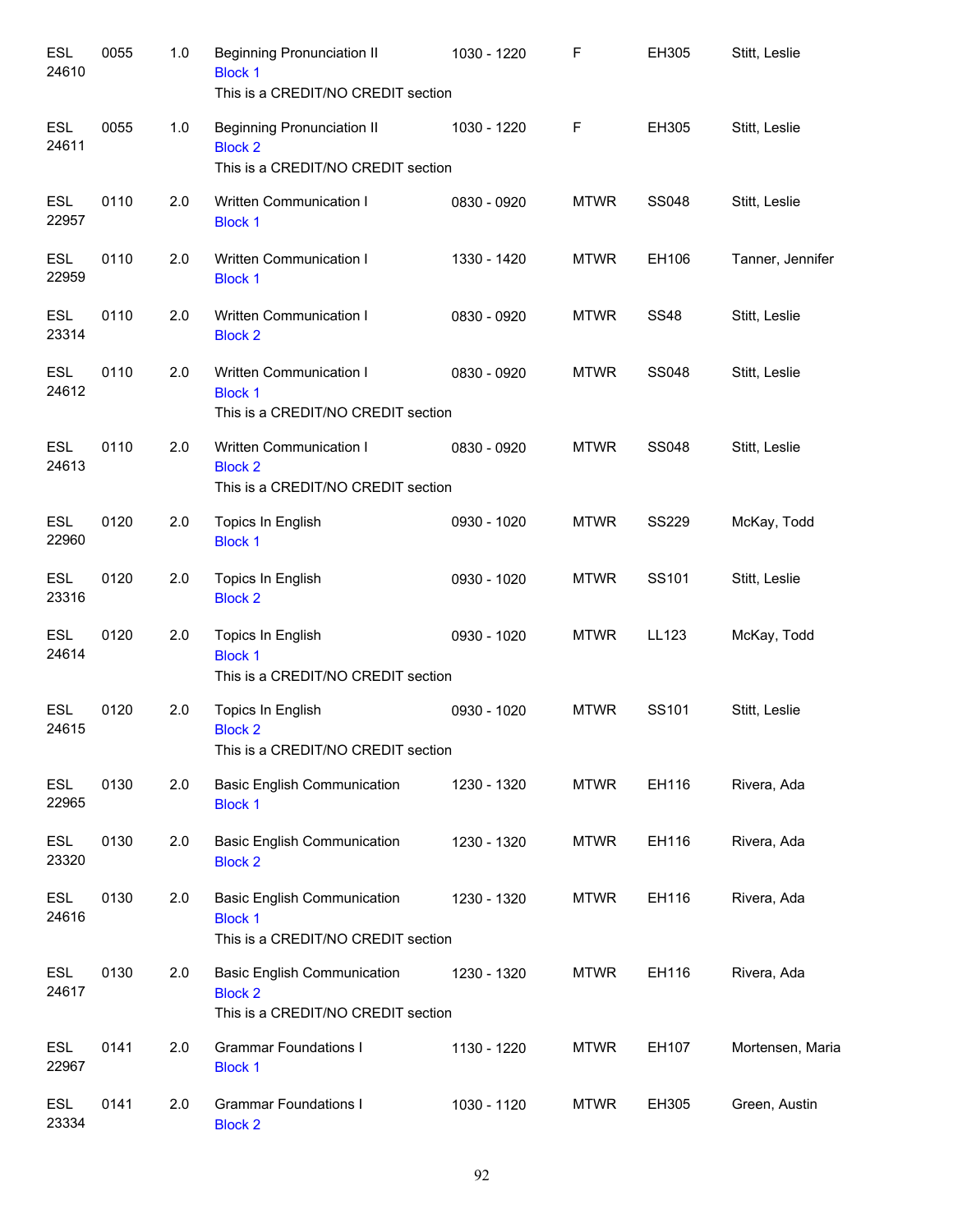| <b>ESL</b><br>24618 | 0141 | 2.0 | <b>Grammar Foundations I</b><br><b>Block 1</b><br>This is a CREDIT/NO CREDIT section | 1130 - 1220 | <b>MTWR</b> | EH107 | Mortensen, Maria |
|---------------------|------|-----|--------------------------------------------------------------------------------------|-------------|-------------|-------|------------------|
| <b>ESL</b><br>24619 | 0141 | 2.0 | <b>Grammar Foundations I</b><br><b>Block 2</b><br>This is a CREDIT/NO CREDIT section | 1030 - 1120 | <b>MTWR</b> | EH305 | Green, Austin    |
| <b>ESL</b><br>22984 | 0150 | 1.0 | Pronunciation I<br><b>Block 1</b>                                                    | 1430 - 1520 | MW          | EH106 | Conrad, Timothy  |
| <b>ESL</b><br>23344 | 0150 | 1.0 | Pronunciation I<br><b>Block 2</b>                                                    | 1430 - 1520 | <b>MW</b>   | EH106 | Conrad, Timothy  |
| <b>ESL</b><br>24620 | 0150 | 1.0 | Pronunciation I<br><b>Block 1</b><br>This is a CREDIT/NO CREDIT section              | 1430 - 1520 | <b>MW</b>   | EH106 | Conrad, Timothy  |
| <b>ESL</b><br>24621 | 0150 | 1.0 | Pronunciation I<br><b>Block 2</b><br>This is a CREDIT/NO CREDIT section              | 1430 - 1520 | MW          | EH106 | Conrad, Timothy  |
| <b>ESL</b><br>22988 | 1210 | 2.0 | Written Communication II<br><b>Block 1</b>                                           | 1130 - 1220 | <b>MTWR</b> | SS101 | Tanner, Jennifer |
| <b>ESL</b><br>22990 | 1210 | 2.0 | Written Communication II<br><b>Block 1</b>                                           | 1330 - 1420 | <b>MTWR</b> | EH217 | Curtis, Giana    |
| <b>ESL</b><br>23349 | 1210 | 2.0 | Written Communication II<br><b>Block 2</b>                                           | 1130 - 1220 | <b>MTWR</b> | SS101 | Tanner, Jennifer |
| <b>ESL</b><br>23350 | 1210 | 2.0 | Written Communication II<br><b>Block 2</b>                                           | 1330 - 1420 | <b>MTWR</b> | EH116 | Curtis, Giana    |
| <b>ESL</b><br>24622 | 1210 | 2.0 | Written Communication II<br><b>Block 1</b><br>This is a CREDIT/NO CREDIT section     | 1330 - 1420 | <b>MTWR</b> | EH217 | Curtis, Giana    |
| <b>ESL</b><br>24623 | 1210 | 2.0 | Written Communication II<br><b>Block 2</b><br>This is a CREDIT/NO CREDIT section     | 1330 - 1420 | <b>MTWR</b> | EH116 | Curtis, Giana    |
| <b>ESL</b><br>24908 | 1210 | 2.0 | Written Communication II<br><b>Block 1</b><br>This is a CREDIT/NO CREDIT section.    | 1130 - 1220 | <b>MTWR</b> | SS101 | Tanner, Jennifer |
| <b>ESL</b><br>25303 | 1210 | 2.0 | Written Communication II<br><b>Block 2</b><br>This is a CREDIT/NO CREDIT section     | 1130 - 1220 | <b>MTWR</b> | SS101 | Tanner, Jennifer |
| <b>ESL</b><br>22991 | 1220 | 2.0 | Topics In Learning English<br><b>Block 1</b>                                         | 0930 - 1020 | <b>MTWR</b> | EH305 | Curtis, Giana    |
| <b>ESL</b><br>22993 | 1220 | 2.0 | Topics In Learning English<br><b>Block 1</b>                                         | 1630 - 1720 | <b>MTWR</b> | EH105 | Anson, Carey     |
| <b>ESL</b><br>23351 | 1220 | 2.0 | Topics In Learning English<br><b>Block 2</b>                                         | 0930 - 1020 | <b>MTWR</b> | EH305 | Curtis, Giana    |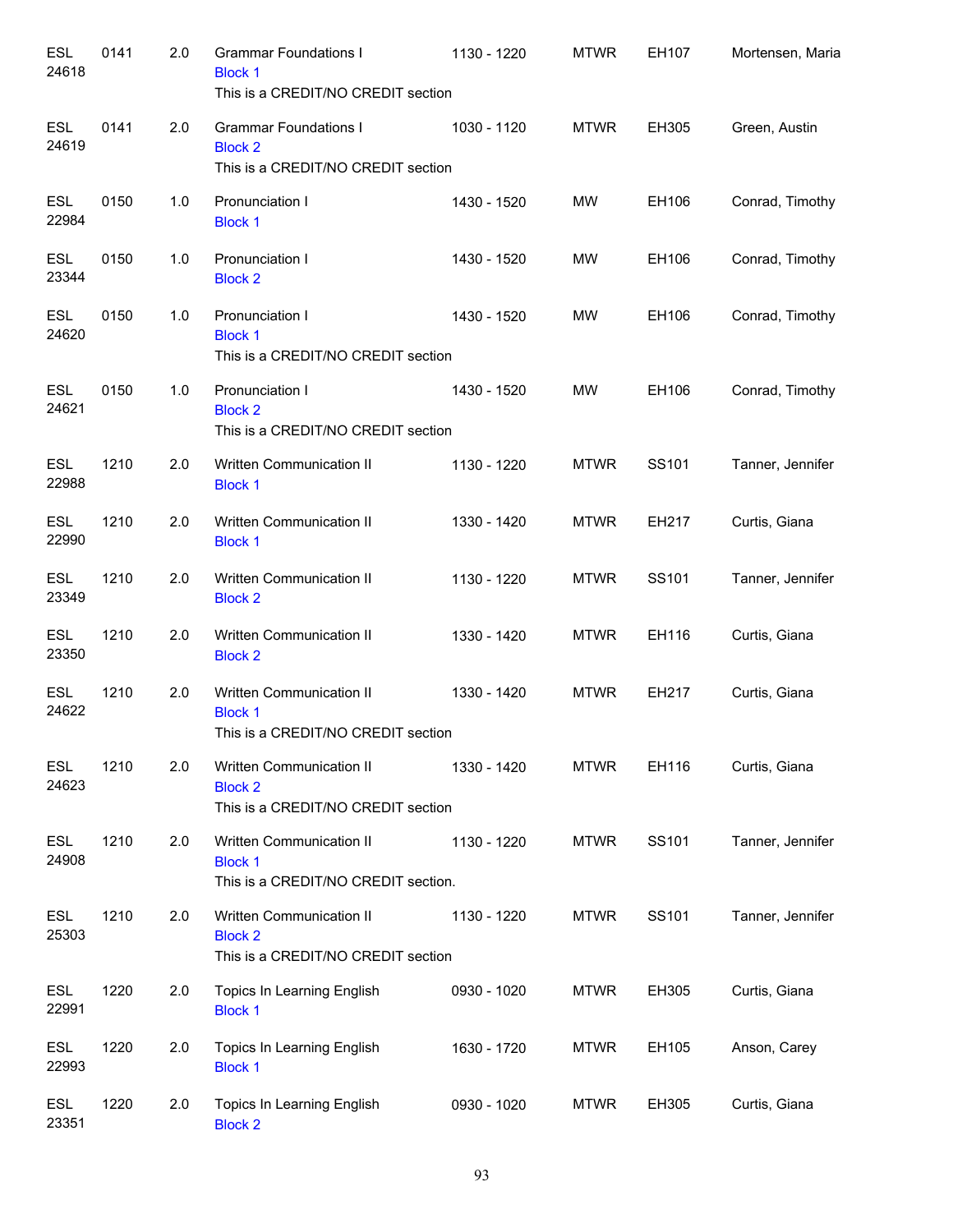| <b>ESL</b><br>23387 | 1220 | 2.0 | Topics In Learning English<br><b>Block 2</b>                                           | 1630 - 1720 | <b>MTWR</b> | EH116        | Anson, Carey  |
|---------------------|------|-----|----------------------------------------------------------------------------------------|-------------|-------------|--------------|---------------|
| <b>ESL</b><br>24624 | 1220 | 2.0 | Topics In Learning English<br><b>Block 1</b><br>This is a CREDIT/NO CREDIT section     | 0930 - 1020 | <b>MTWR</b> | EH305        | Curtis, Giana |
| ESL<br>24625        | 1220 | 2.0 | Topics In Learning English<br><b>Block 2</b><br>This is a CREDIT/NO CREDIT section     | 0930 - 1020 | <b>MTWR</b> | EH305        | Curtis, Giana |
| ESL<br>25198        | 1220 | 2.0 | Topics In Learning English<br><b>Block 1</b><br>This is a CREDIT/NO CREDIT section.    | 1630 - 1720 | <b>MTWR</b> | EH105        | Anson, Carey  |
| ESL<br>25304        | 1220 | 2.0 | Topics In Learning English<br><b>Block 2</b><br>This is a CREDIT/NO CREDIT section     | 1630 - 1720 | <b>MTWR</b> | EH116        | Anson, Carey  |
| ESL<br>22994        | 1230 | 2.0 | Interpersonal Communication<br><b>Block 1</b>                                          | 1230 - 1320 | <b>MTWR</b> | EH117        | Stitt, Leslie |
| <b>ESL</b><br>23388 | 1230 | 2.0 | Interpersonal Communication<br><b>Block 2</b>                                          | 1230 - 1320 | <b>MTWR</b> | <b>SS048</b> | Stitt, Leslie |
| <b>ESL</b><br>24626 | 1230 | 2.0 | Interpersonal Communication<br><b>Block 1</b><br>This is a CREDIT/NO CREDIT section    | 1230 - 1320 | <b>MTWR</b> | EH117        | Stitt, Leslie |
| <b>ESL</b><br>24627 | 1230 | 2.0 | Interpersonal Communication<br><b>Block 2</b><br>This is a CREDIT/NO CREDIT section    | 1230 - 1320 | <b>MTWR</b> | <b>SS048</b> | Stitt, Leslie |
| <b>ESL</b><br>22996 | 1241 | 2.0 | <b>Grammar Foundations II</b><br><b>Block 1</b>                                        | 1030 - 1120 | <b>MTWR</b> | <b>SS048</b> | Reimann, Amy  |
| ESL<br>22997        | 1241 | 2.0 | <b>Grammar Foundations II</b><br><b>Block 1</b>                                        | 1530 - 1620 | <b>MTWR</b> | EH107        | Kareva, Yana  |
| ESL<br>23390        | 1241 | 2.0 | <b>Grammar Foundations II</b><br><b>Block 2</b>                                        | 1030 - 1120 | <b>MTWR</b> | <b>SS048</b> | Reimann, Amy  |
| <b>ESL</b><br>24628 | 1241 | 2.0 | <b>Grammar Foundations II</b><br><b>Block 1</b><br>This is a CREDIT/NO CREDIT section  | 1030 - 1120 | <b>MTWR</b> | <b>SS048</b> | Reimann, Amy  |
| <b>ESL</b><br>24629 | 1241 | 2.0 | <b>Grammar Foundations II</b><br><b>Block 2</b><br>This is a CREDIT/NO CREDIT section  | 1030 - 1120 | <b>MTWR</b> | <b>SS048</b> | Reimann, Amy  |
| <b>ESL</b><br>25200 | 1241 | 2.0 | <b>Grammar Foundations II</b><br><b>Block 1</b><br>This is a CREDIT/NO CREDIT section. | 1530 - 1620 | <b>MTWR</b> | EH107        | Kareva, Yana  |
| ESL<br>22998        | 1250 | 1.0 | Pronunciation II<br><b>Block 1</b>                                                     | 1430 - 1520 | MW          | EH115        | Stitt, Leslie |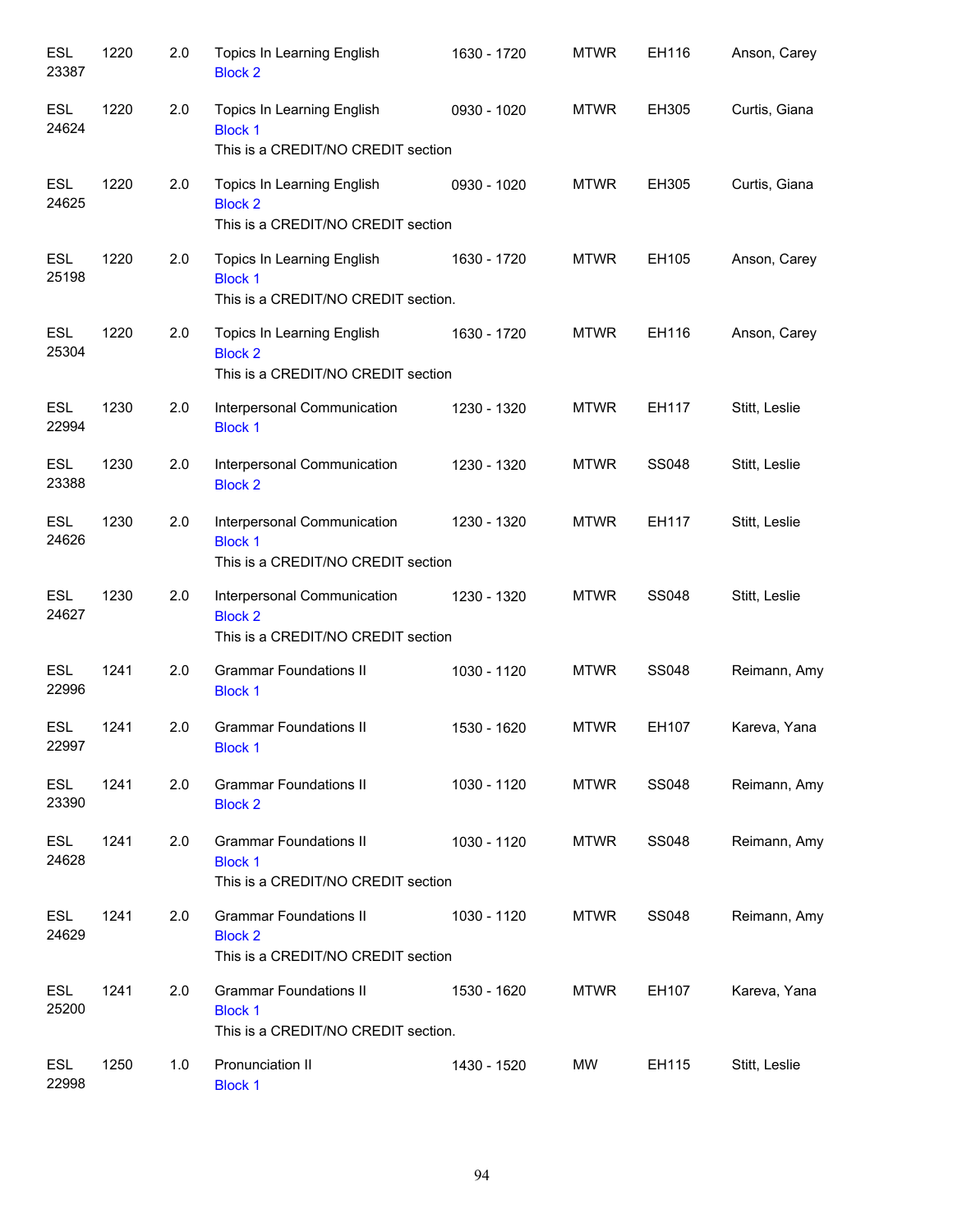| <b>ESL</b><br>23393 | 1250 | 1.0 | Pronunciation II<br><b>Block 2</b>                                                     | 1430 - 1520                | MW                     | EH115          | Stitt, Leslie    |
|---------------------|------|-----|----------------------------------------------------------------------------------------|----------------------------|------------------------|----------------|------------------|
| <b>ESL</b><br>24630 | 1250 | 1.0 | Pronunciation II<br><b>Block 1</b><br>This is a CREDIT/NO CREDIT section               | 1430 - 1520                | MW                     | EH115          | Stitt, Leslie    |
| <b>ESL</b><br>24631 | 1250 | 1.0 | Pronunciation II<br><b>Block 2</b><br>This is a CREDIT/NO CREDIT section               | 1430 - 1520                | MW                     | EH115          | Stitt, Leslie    |
| <b>ESL</b><br>23000 | 2310 | 2.0 | Written Communication III<br><b>Block 1</b>                                            | 0830 - 0920                | <b>MTWR</b>            | EH107          | Green, Austin    |
| <b>ESL</b><br>23001 | 2310 | 2.0 | Written Communication III<br><b>Block 1</b>                                            | 1330 - 1420                | <b>MTWR</b>            | EH115          | McKay, Todd      |
| <b>ESL</b><br>23394 | 2310 | 2.0 | Written Communication III<br><b>Block 2</b>                                            | 0830 - 0920                | <b>MTWR</b>            | LL221          | Green, Austin    |
| <b>ESL</b><br>23395 | 2310 | 2.0 | Written Communication III<br><b>Block 2</b>                                            | 1330 - 1420                | <b>MTWR</b>            | EH115          | McKay, Todd      |
| <b>ESL</b><br>24632 | 2310 | 2.0 | Written Communication III<br><b>Block 1</b><br>This is a CREDIT/NO CREDIT section      | 1330 - 1420                | <b>MTWR</b>            | EH115          | McKay, Todd      |
| <b>ESL</b><br>24633 | 2310 | 2.0 | Written Communication III<br><b>Block 1</b>                                            |                            |                        |                |                  |
| <b>ESL</b><br>24634 | 2310 | 2.0 | Written Communication III<br><b>Block 2</b><br>This is a CREDIT/NO CREDIT section      | 0830 - 0920                | <b>MTWR</b>            | LL221          | Green, Austin    |
| <b>ESL</b><br>24909 | 2310 | 2.0 | Written Communication III<br><b>Block 1</b><br>This is a CREDIT/NO CREDIT section.     | 0830 - 0920                | <b>MTWR</b>            | EH107          | Green, Austin    |
| <b>ESL</b><br>25305 | 2310 | 2.0 | Written Communication III<br><b>Block 2</b><br>This is a CREDIT/NO CREDIT section      | 1330 - 1420                | <b>MTWR</b>            | EH115          | McKay, Todd      |
| ESL<br>23017        | 2320 | 2.0 | Topics for Academic Purposes I<br><b>Block 1</b>                                       | 0930 - 1020<br>0930 - 1020 | <b>MW</b><br><b>TR</b> | EH205<br>EH220 | Pittman, Melissa |
| <b>ESL</b><br>23018 | 2320 | 2.0 | Topics for Academic Purposes I<br><b>Block 1</b>                                       | 1430 - 1520                | <b>MTWR</b>            | EH116          | Mortensen, Maria |
| <b>ESL</b><br>23396 | 2320 | 2.0 | Topics for Academic Purposes I<br><b>Block 2</b>                                       | 0930 - 1020                | <b>MTWR</b>            | LL221          | Pittman, Melissa |
| <b>ESL</b><br>23397 | 2320 | 2.0 | Topics for Academic Purposes I<br><b>Block 2</b>                                       | 1330 - 1420                | <b>MTWR</b>            | EH106          | Mortensen, Maria |
| <b>ESL</b><br>24635 | 2320 | 2.0 | Topics for Academic Purposes I<br><b>Block 1</b><br>This is a CREDIT/NO CREDIT section | 1430 - 1520                | <b>MTWR</b>            | EH116          | Mortensen, Maria |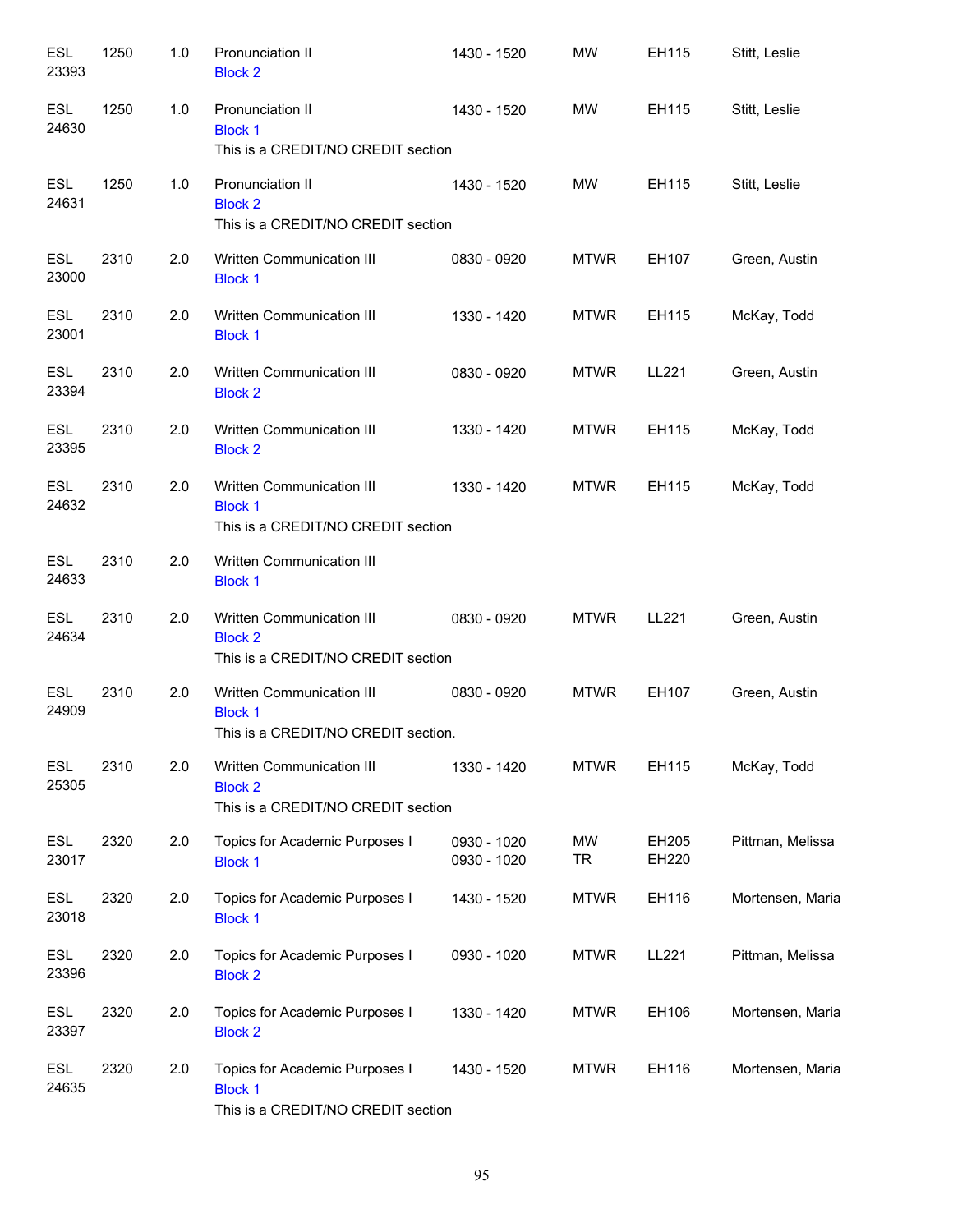| <b>ESL</b><br>24638 | 2320 | 2.0 | Topics for Academic Purposes I<br><b>Block 2</b><br>This is a CREDIT/NO CREDIT section | 1330 - 1420 | <b>MTWR</b> | EH106        | Mortensen, Maria       |
|---------------------|------|-----|----------------------------------------------------------------------------------------|-------------|-------------|--------------|------------------------|
| <b>ESL</b><br>25244 | 2320 | 2.0 | Topics for Academic Purposes I<br><b>Block 1</b>                                       | 0930 - 1020 | <b>MTWR</b> | EH205        | Pittman, Melissa       |
| <b>ESL</b><br>25306 | 2320 | 2.0 | Topics for Academic Purposes I<br><b>Block 2</b><br>This is a CREDIT/NO CREDIT section | 0930 - 1020 | <b>MTWR</b> | LL221        | Pittman, Melissa       |
| <b>ESL</b><br>23025 | 2330 | 2.0 | Academic Communication I<br><b>Block 1</b>                                             | 1230 - 1320 | <b>MTWR</b> | <b>SS233</b> | Curtis, Giana          |
| <b>ESL</b><br>23028 | 2330 | 2.0 | Academic Communication I<br><b>Block 1</b>                                             | 1430 - 1610 | <b>TR</b>   | EH118        | Rodriguez Mesa, Monica |
| <b>ESL</b><br>23398 | 2330 | 2.0 | Academic Communication I<br><b>Block 2</b>                                             | 1230 - 1320 | <b>MTWR</b> | <b>SS233</b> | Curtis, Giana          |
| <b>ESL</b><br>23399 | 2330 | 2.0 | Academic Communication I<br><b>Block 2</b>                                             | 1430 - 1610 | <b>TR</b>   | EH118        | Rodriguez Mesa, Monica |
| <b>ESL</b><br>24636 | 2330 | 2.0 | Academic Communication I<br><b>Block 1</b><br>This is a CREDIT/NO CREDIT section       | 1230 - 1320 | <b>MTWR</b> | <b>SS233</b> | Curtis, Giana          |
| <b>ESL</b><br>24637 | 2330 | 2.0 | Academic Communication I<br><b>Block 2</b><br>This is a CREDIT/NO CREDIT section       | 1230 - 1320 | <b>MTWR</b> | <b>SS233</b> | Curtis, Giana          |
| <b>ESL</b><br>24910 | 2330 | 2.0 | Academic Communication I<br><b>Block 1</b><br>This is a CREDIT/NO CREDIT section.      | 1430 - 1610 | <b>MTWR</b> | EH118        | Rodriguez Mesa, Monica |
| <b>ESL</b><br>25307 | 2330 | 2.0 | Academic Communication I<br><b>Block 2</b><br>This is a CREDIT/NO CREDIT section       | 1430 - 1610 | <b>TR</b>   | EH118        | Rodriguez Mesa, Monica |
| ESL<br>23033        | 2341 | 2.0 | Advanced Grammar I<br><b>Block 1</b>                                                   | 1030 - 1120 | <b>MTWR</b> | EH305        | Curtis, Giana          |
| <b>ESL</b><br>23035 | 2341 | 2.0 | Advanced Grammar I<br><b>Block 1</b>                                                   | 1530 - 1620 | <b>MTWR</b> | EH115        | Lyon, Cody             |
| ESL<br>23400        | 2341 | 2.0 | Advanced Grammar I<br><b>Block 2</b>                                                   | 1030 - 1120 | <b>MTWR</b> | <b>SS337</b> | Curtis, Giana          |
| <b>ESL</b><br>23401 | 2341 | 2.0 | <b>Advanced Grammar I</b><br><b>Block 2</b>                                            | 1430 - 1610 | MW          | EH115        | Lyon, Cody             |
| <b>ESL</b><br>24639 | 2341 | 2.0 | Advanced Grammar I<br><b>Block 1</b><br>This is a CREDIT/NO CREDIT section             | 1030 - 1120 | <b>MTWR</b> | EH305        | Curtis, Giana          |
| <b>ESL</b><br>24647 | 2341 | 2.0 | Advanced Grammar I<br><b>Block 2</b><br>This is a CREDIT/NO CREDIT section             | 1030 - 1120 | <b>MTWR</b> | LL221        | Curtis, Giana          |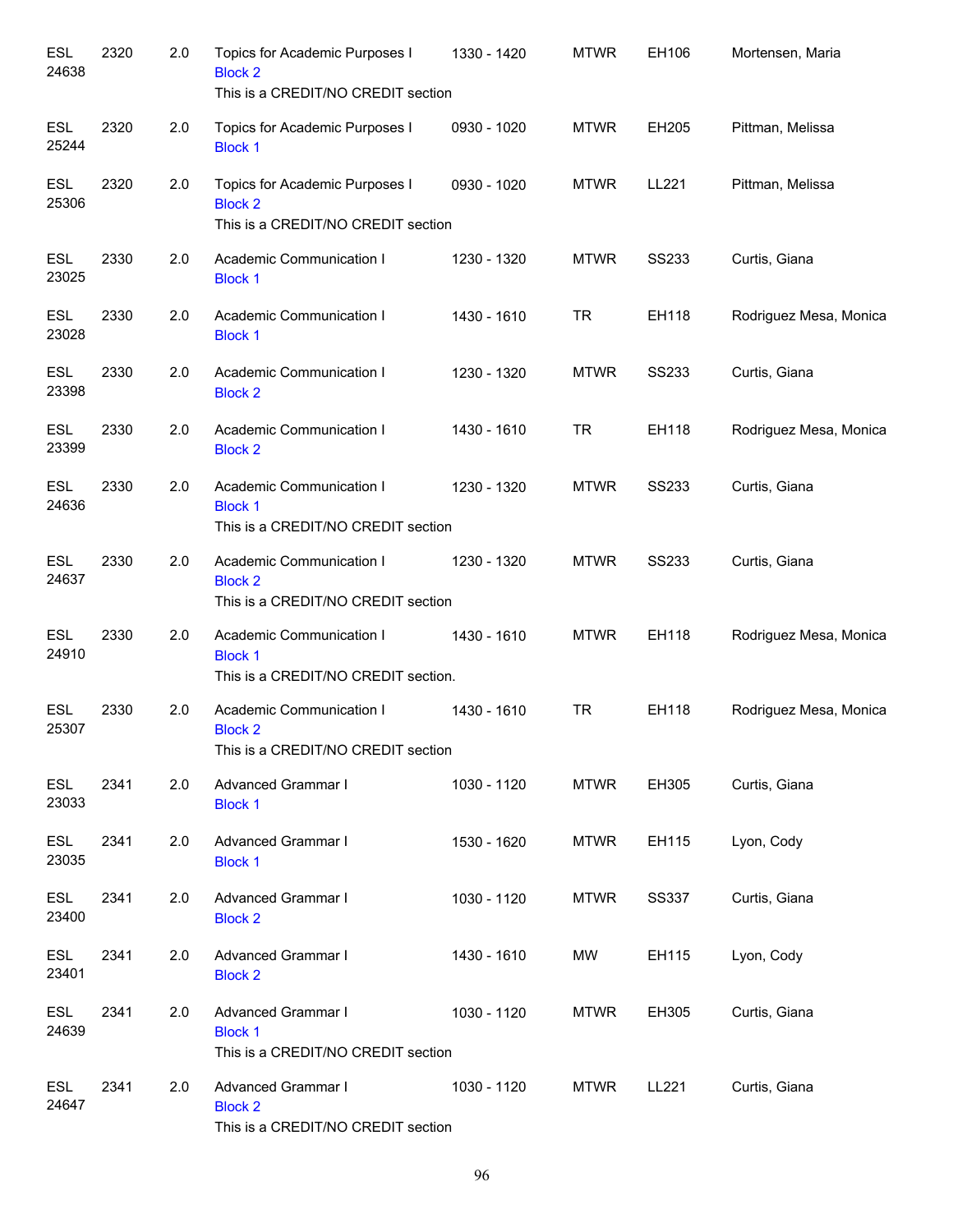| <b>ESL</b><br>24911 | 2341 | 2.0 | <b>Advanced Grammar I</b><br><b>Block 1</b><br>This is a CREDIT/NO CREDIT section.                                                                                                                                                                                                                         | 1530 - 1620 | <b>MTWR</b> | EH115 | Lyon, Cody        |
|---------------------|------|-----|------------------------------------------------------------------------------------------------------------------------------------------------------------------------------------------------------------------------------------------------------------------------------------------------------------|-------------|-------------|-------|-------------------|
| <b>ESL</b><br>25308 | 2341 | 2.0 | Advanced Grammar I<br><b>Block 2</b><br>This is a CREDIT/NO CREDIT section                                                                                                                                                                                                                                 | 1430 - 1610 | <b>MW</b>   | EH115 | Lyon, Cody        |
| ESL<br>23036        | 2351 | 1.0 | CEL Community I<br><b>Block 1</b><br>CEL stands for Community Engaged Learning which means that students<br>engage in meaningful community engagement that is connected to specific<br>course objectives. See http://www.weber.edu/ccel/cel-designation.html for a full<br>list of CEL designated courses. | 0930 - 1020 | F           | EH315 | Sheridan, Deborah |
| <b>ESL</b><br>23037 | 2351 | 1.0 | CEL Community I<br><b>Block 1</b><br>CEL stands for Community Engaged Learning which means that students<br>engage in meaningful community engagement that is connected to specific<br>course objectives. See http://www.weber.edu/ccel/cel-designation.html for a full<br>list of CEL designated courses. | 1130 - 1220 | F           | EH315 | Sheridan, Deborah |
| <b>ESL</b><br>23402 | 2351 | 1.0 | CEL Community I<br><b>Block 2</b><br>CEL stands for Community Engaged Learning which means that students<br>engage in meaningful community engagement that is connected to specific<br>course objectives. See http://www.weber.edu/ccel/cel-designation.html for a full<br>list of CEL designated courses. | 0930 - 1020 | F           | EH315 | Sheridan, Deborah |
| <b>ESL</b><br>23403 | 2351 | 1.0 | CEL Community I<br><b>Block 2</b><br>CEL stands for Community Engaged Learning which means that students<br>engage in meaningful community engagement that is connected to specific<br>course objectives. See http://www.weber.edu/ccel/cel-designation.html for a full<br>list of CEL designated courses. | 1130 - 1220 | F           | EH315 | Sheridan, Deborah |
| <b>ESL</b><br>24648 | 2351 | 1.0 | CEL Community I<br><b>Block 1</b><br>CEL stands for Community Engaged Learning which means that students<br>engage in meaningful community engagement that is connected to specific<br>course objectives. See http://www.weber.edu/ccel/cel-designation.html for a full<br>list of CEL designated courses. | 0930 - 1020 | F           | EH315 | Sheridan, Deborah |
| ESL<br>24649        | 2351 | 1.0 | CEL Community I<br><b>Block 2</b><br>CEL stands for Community Engaged Learning which means that students<br>engage in meaningful community engagement that is connected to specific<br>course objectives. See http://www.weber.edu/ccel/cel-designation.html for a full<br>list of CEL designated courses. | 1130 - 1220 | F           | EH315 | Sheridan, Deborah |
| <b>ESL</b><br>23096 | 2410 | 2.0 | Written Communication IV<br><b>Block 1</b>                                                                                                                                                                                                                                                                 | 0830 - 0920 | <b>MTWR</b> | EH315 | Peterson, Mark    |
| ESL<br>23097        | 2410 | 2.0 | Written Communication IV<br><b>Block 1</b>                                                                                                                                                                                                                                                                 | 1330 - 1420 | <b>MTWR</b> | EH315 | Goodrich, Chanar  |
| ESL<br>23404        | 2410 | 2.0 | Written Communication IV<br><b>Block 2</b>                                                                                                                                                                                                                                                                 | 0830 - 0920 | <b>MTWR</b> | EH315 | Peterson, Mark    |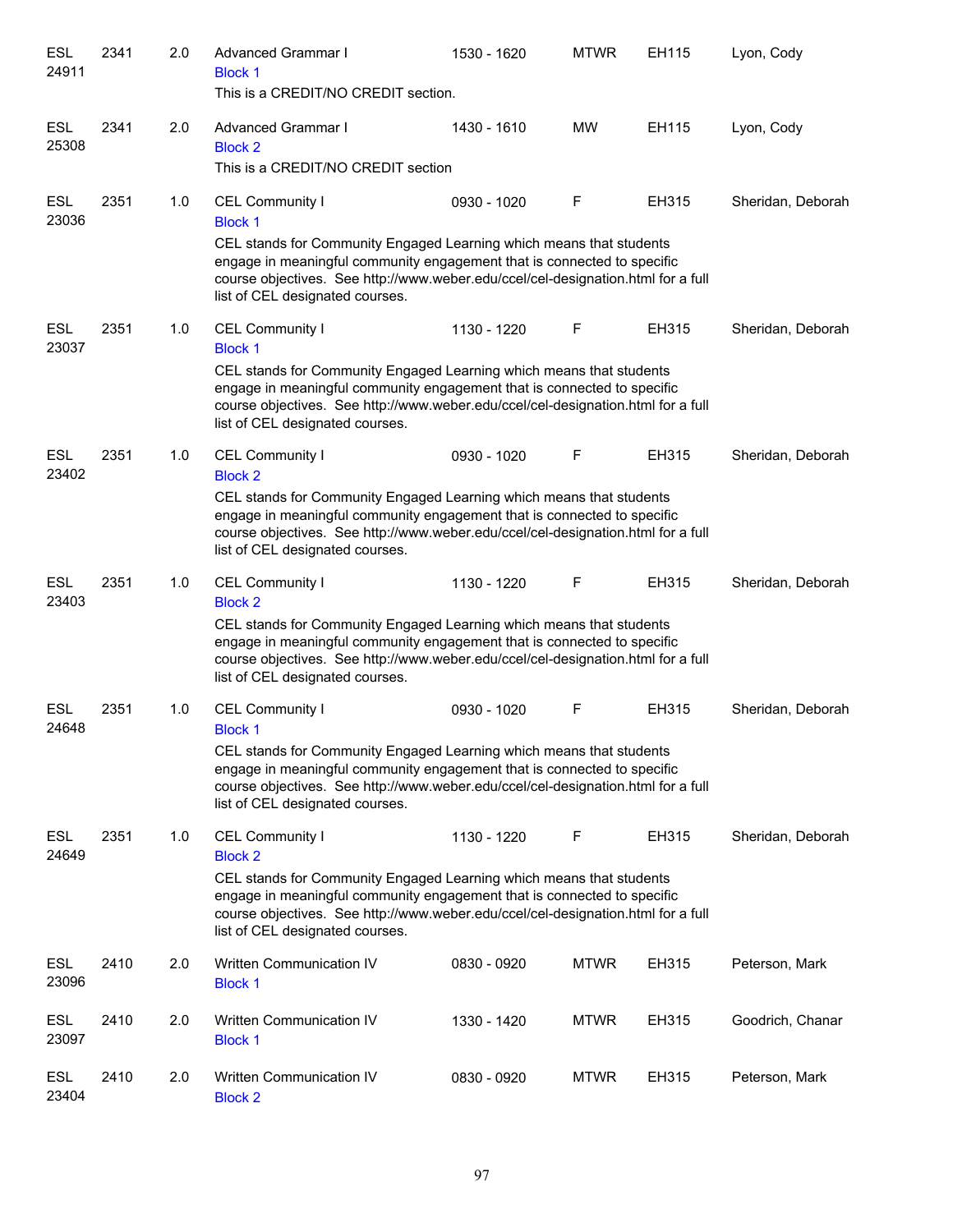| <b>ESL</b><br>23405 | 2410 | 2.0 | <b>Written Communication IV</b><br><b>Block 2</b>                                      | 1330 - 1420 | <b>MTWR</b> | EH105 | Goodrich, Chanar  |
|---------------------|------|-----|----------------------------------------------------------------------------------------|-------------|-------------|-------|-------------------|
| <b>ESL</b><br>24650 | 2410 | 2.0 | Written Communication IV<br><b>Block 1</b><br>This is a CREDIT/NO CREDIT section       | 0830 - 0920 | <b>MTWR</b> | EH315 | Peterson, Mark    |
| <b>ESL</b><br>24651 | 2410 | 2.0 | Written Communication IV<br><b>Block 2</b><br>This is a CREDIT/NO CREDIT section       | 0830 - 0920 | <b>MTWR</b> | EH315 | Peterson, Mark    |
| <b>ESL</b><br>25186 | 2410 | 2.0 | Written Communication IV<br><b>Block 1</b>                                             | 1330 - 1420 | <b>MTWR</b> | EH315 | Green, Austin     |
| <b>ESL</b><br>25201 | 2410 | 2.0 | Written Communication IV<br><b>Block 1</b><br>This is a CREDIT/NO CREDIT section.      | 1330 - 1420 | <b>MTWR</b> | EH315 | Goodrich, Chanar  |
| <b>ESL</b><br>25309 | 2410 | 2.0 | Written Communication IV<br><b>Block 2</b><br>This is a CREDIT/NO CREDIT section       | 1330 - 1420 | <b>MTWR</b> | EH105 | Goodrich, Chanar  |
| <b>ESL</b><br>23099 | 2420 | 2.0 | Topics - Academic Purposes II<br><b>Block 1</b>                                        | 0930 - 1020 | <b>MTWR</b> | EH315 | Peterson, Mark    |
| <b>ESL</b><br>23100 | 2420 | 2.0 | Topics - Academic Purposes II<br><b>Block 1</b>                                        | 1430 - 1520 | <b>MTWR</b> | EH105 | Peterson, Mark    |
| <b>ESL</b><br>23406 | 2420 | 2.0 | Topics - Academic Purposes II<br><b>Block 2</b>                                        | 0930 - 1020 | <b>MTWR</b> | EH315 | Peterson, Mark    |
| <b>ESL</b><br>23407 | 2420 | 2.0 | Topics - Academic Purposes II<br><b>Block 2</b>                                        | 1430 - 1520 | <b>MTWR</b> | EH107 | Peterson, Mark    |
| <b>ESL</b><br>24652 | 2420 | 2.0 | Topics - Academic Purposes II<br><b>Block 1</b><br>This is a CREDIT/NO CREDIT section  | 1430 - 1520 | <b>MTWR</b> | EH105 | Peterson, Mark    |
| <b>ESL</b><br>24653 | 2420 | 2.0 | Topics - Academic Purposes II<br><b>Block 2</b><br>This is a CREDIT/NO CREDIT section  | 0930 - 1020 | <b>MTWR</b> | EH315 | Peterson, Mark    |
| <b>ESL</b><br>24912 | 2420 | 2.0 | Topics - Academic Purposes II<br><b>Block 1</b><br>This is a CREDIT/NO CREDIT section. | 0930 - 1020 | <b>MTWR</b> | EH315 | Peterson, Mark    |
| <b>ESL</b><br>25310 | 2420 | 2.0 | Topics - Academic Purposes II<br><b>Block 2</b><br>This is a CREDIT/NO CREDIT section  | 1430 - 1520 | <b>MTWR</b> | EH107 | Peterson, Mark    |
| <b>ESL</b><br>23101 | 2430 | 2.0 | Academic Communication II<br><b>Block 1</b>                                            | 1230 - 1320 | <b>MTWR</b> | SS101 | Mortensen, Maria  |
| <b>ESL</b><br>23102 | 2430 | 2.0 | Academic Communication II<br><b>Block 1</b>                                            | 1230 - 1320 | <b>MTWR</b> | SS101 | Sheridan, Deborah |
| <b>ESL</b><br>23408 | 2430 | 2.0 | Academic Communication II<br><b>Block 2</b>                                            | 1230 - 1320 | <b>MTWR</b> | EH315 | Mortensen, Maria  |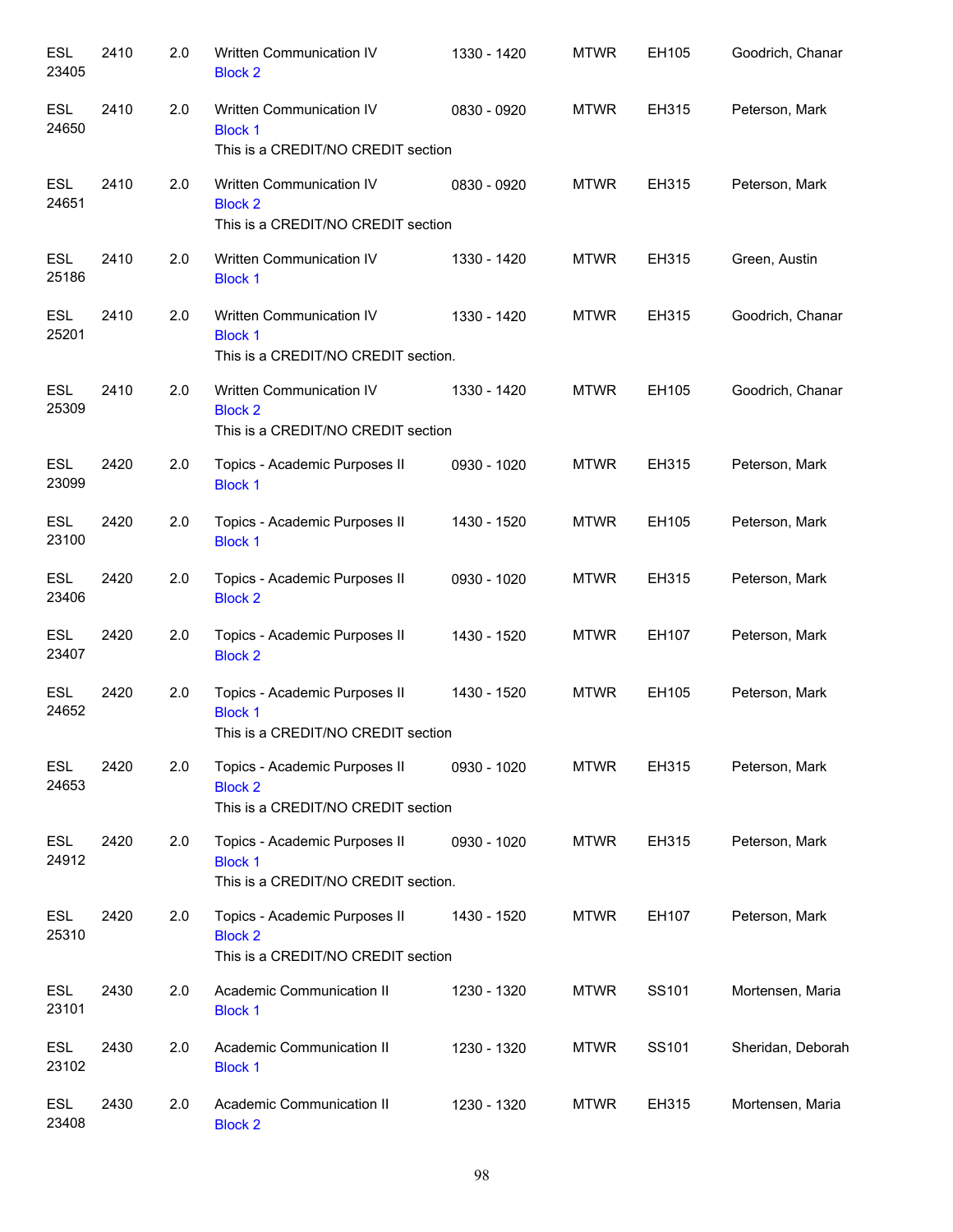| <b>ESL</b><br>23409 | 2430 | 2.0 | Academic Communication II<br><b>Block 2</b>                                                                                                                                                                                                                                                                        | 1230 - 1320 | <b>MTWR</b> | SS101        | Sheridan, Deborah |
|---------------------|------|-----|--------------------------------------------------------------------------------------------------------------------------------------------------------------------------------------------------------------------------------------------------------------------------------------------------------------------|-------------|-------------|--------------|-------------------|
| <b>ESL</b><br>24654 | 2430 | 2.0 | Academic Communication II<br><b>Block 1</b><br>This is a CREDIT/NO CREDIT section                                                                                                                                                                                                                                  | 1230 - 1320 | <b>MTWR</b> | SS101        | Sheridan, Deborah |
| <b>ESL</b><br>24655 | 2430 | 2.0 | Academic Communication II<br><b>Block 2</b><br>This is a CREDIT/NO CREDIT section                                                                                                                                                                                                                                  | 1230 - 1320 | <b>MTWR</b> | SS101        | Sheridan, Deborah |
| <b>ESL</b><br>25157 | 2430 | 2.0 | Academic Communication II<br><b>Block 1</b>                                                                                                                                                                                                                                                                        | 1230 - 1320 | <b>MTWR</b> | SS101        | Mortensen, Maria  |
| <b>ESL</b><br>25311 | 2430 | 2.0 | Academic Communication II<br><b>Block 2</b><br>This is a CREDIT/NO CREDIT section                                                                                                                                                                                                                                  | 1230 - 1320 | <b>MTWR</b> | EH315        | Mortensen, Maria  |
| <b>ESL</b><br>23104 | 2441 | 2.0 | <b>Advanced Grammar II</b><br><b>Block 1</b>                                                                                                                                                                                                                                                                       | 1030 - 1120 | <b>MTWR</b> | <b>SS335</b> | McKay, Todd       |
| ESL<br>23105        | 2441 | 2.0 | <b>Advanced Grammar II</b><br><b>Block 1</b>                                                                                                                                                                                                                                                                       | 1530 - 1620 | <b>MTWR</b> | EH116        | Stitt, Leslie     |
| <b>ESL</b><br>23410 | 2441 | 2.0 | <b>Advanced Grammar II</b><br><b>Block 2</b>                                                                                                                                                                                                                                                                       | 1030 - 1120 | <b>MTWR</b> | <b>LL228</b> | McKay, Todd       |
| <b>ESL</b><br>23411 | 2441 | 2.0 | <b>Advanced Grammar II</b><br><b>Block 2</b>                                                                                                                                                                                                                                                                       | 1030 - 1120 | <b>MTWR</b> | EH107        | Stitt, Leslie     |
| <b>ESL</b><br>24656 | 2441 | 2.0 | <b>Advanced Grammar II</b><br><b>Block 1</b><br>This is a CREDIT/NO CREDIT section                                                                                                                                                                                                                                 | 1530 - 1620 | <b>MTWR</b> | EH116        | Stitt, Leslie     |
| <b>ESL</b><br>24657 | 2441 | 2.0 | <b>Advanced Grammar II</b><br><b>Block 2</b><br>This is a CREDIT/NO CREDIT section                                                                                                                                                                                                                                 | 1030 - 1120 | <b>MTWR</b> | LL228        | McKay, Todd       |
| <b>ESL</b><br>24914 | 2441 | 2.0 | <b>Advanced Grammar II</b><br><b>Block 1</b><br>This is a CREDIT/NO CREDIT section.                                                                                                                                                                                                                                | 1030 - 1120 | <b>MTWR</b> | <b>LL228</b> | McKay, Todd       |
| <b>ESL</b><br>25312 | 2441 | 2.0 | <b>Advanced Grammar II</b><br><b>Block 2</b><br>This is a CREDIT/NO CREDIT section                                                                                                                                                                                                                                 | 1030 - 1120 | <b>MTWR</b> | EH107        | Stitt, Leslie     |
| <b>ESL</b><br>23106 | 2451 | 1.0 | <b>CEL Community II</b><br><b>Block 1</b><br>CEL stands for Community Engaged Learning which means that students<br>engage in meaningful community engagement that is connected to specific<br>course objectives. See http://www.weber.edu/ccel/cel-designation.html for a full<br>list of CEL designated courses. | 0930 - 1020 | F           | EH315        | Sheridan, Deborah |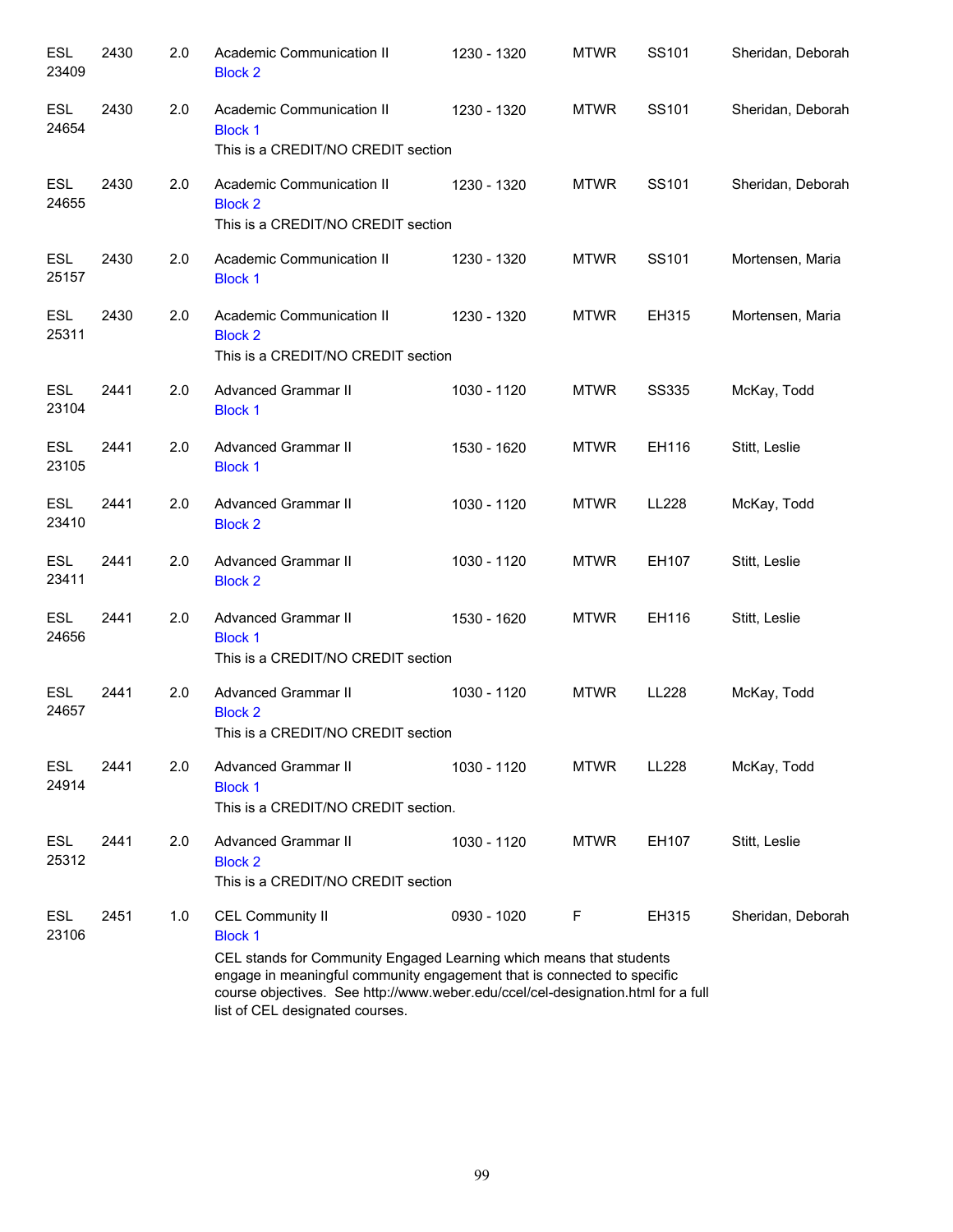| ESL<br>23108        | 2451 | 1.0 | <b>CEL Community II</b><br><b>Block 1</b>                                                                                                                                                                                                                             | 1130 - 1220 | F            | EH315 | Sheridan, Deborah    |
|---------------------|------|-----|-----------------------------------------------------------------------------------------------------------------------------------------------------------------------------------------------------------------------------------------------------------------------|-------------|--------------|-------|----------------------|
|                     |      |     | CEL stands for Community Engaged Learning which means that students<br>engage in meaningful community engagement that is connected to specific<br>course objectives. See http://www.weber.edu/ccel/cel-designation.html for a full<br>list of CEL designated courses. |             |              |       |                      |
| <b>ESL</b><br>23412 | 2451 | 1.0 | <b>CEL Community II</b><br><b>Block 2</b>                                                                                                                                                                                                                             | 0930 - 1020 | <b>MTWR</b>  | EH    | Sheridan, Deborah    |
|                     |      |     | CEL stands for Community Engaged Learning which means that students<br>engage in meaningful community engagement that is connected to specific<br>course objectives. See http://www.weber.edu/ccel/cel-designation.html for a full<br>list of CEL designated courses. |             |              |       |                      |
| ESL<br>23417        | 2451 | 1.0 | <b>CEL Community II</b><br><b>Block 2</b>                                                                                                                                                                                                                             | 1130 - 1220 | F            | EH107 | Sheridan, Deborah    |
|                     |      |     | CEL stands for Community Engaged Learning which means that students<br>engage in meaningful community engagement that is connected to specific<br>course objectives. See http://www.weber.edu/ccel/cel-designation.html for a full<br>list of CEL designated courses. |             |              |       |                      |
| <b>ESL</b><br>24658 | 2451 | 1.0 | <b>CEL Community II</b><br><b>Block 1</b>                                                                                                                                                                                                                             | 0930 - 1020 | F            | EH315 | Sheridan, Deborah    |
|                     |      |     | CEL stands for Community Engaged Learning which means that students<br>engage in meaningful community engagement that is connected to specific<br>course objectives. See http://www.weber.edu/ccel/cel-designation.html for a full<br>list of CEL designated courses. |             |              |       |                      |
| <b>ESL</b><br>24659 | 2451 | 1.0 | <b>CEL Community II</b><br><b>Block 2</b>                                                                                                                                                                                                                             | 0930 - 1020 | <b>MTWR</b>  | EH305 | Sheridan, Deborah    |
|                     |      |     | CEL stands for Community Engaged Learning which means that students<br>engage in meaningful community engagement that is connected to specific<br>course objectives. See http://www.weber.edu/ccel/cel-designation.html for a full<br>list of CEL designated courses. |             |              |       |                      |
| <b>ESL</b><br>24915 | 2451 | 1.0 | <b>CEL Community II</b><br><b>Block 1</b>                                                                                                                                                                                                                             | 1130 - 1220 | F            | EH315 | Sheridan, Deborah    |
|                     |      |     | CEL stands for Community Engaged Learning which means that students<br>engage in meaningful community engagement that is connected to specific<br>course objectives. See http://www.weber.edu/ccel/cel-designation.html for a full<br>list of CEL designated courses. |             |              |       |                      |
| <b>ESL</b><br>23110 | 2510 | 3.0 | Written Communication V<br><b>Full Semester</b>                                                                                                                                                                                                                       | 1330 - 1445 | <b>MW</b>    | EH107 | Reimann, Amy         |
| <b>ESL</b><br>23111 | 2510 | 3.0 | Written Communication V<br><b>Full Semester</b>                                                                                                                                                                                                                       | 1030 - 1145 | <b>TR</b>    | EH315 | Sheridan, Deborah    |
| <b>ESL</b><br>23112 | 2510 | 3.0 | Written Communication V<br><b>Full Semester</b>                                                                                                                                                                                                                       | 1730 - 2020 | М            | EH315 | Lyon, Cody           |
| <b>ESL</b><br>23420 | 2510 | 3.0 | Written Communication V<br><b>Block 2</b>                                                                                                                                                                                                                             | 1130 - 1220 | <b>MTWRF</b> | LL129 | McKay, Todd          |
| <b>ESL</b><br>23422 | 2510 | 3.0 | Written Communication V<br><b>Block 2</b>                                                                                                                                                                                                                             | 1430 - 1520 | <b>MTWRF</b> | EH117 | Wheelwright, Cheyney |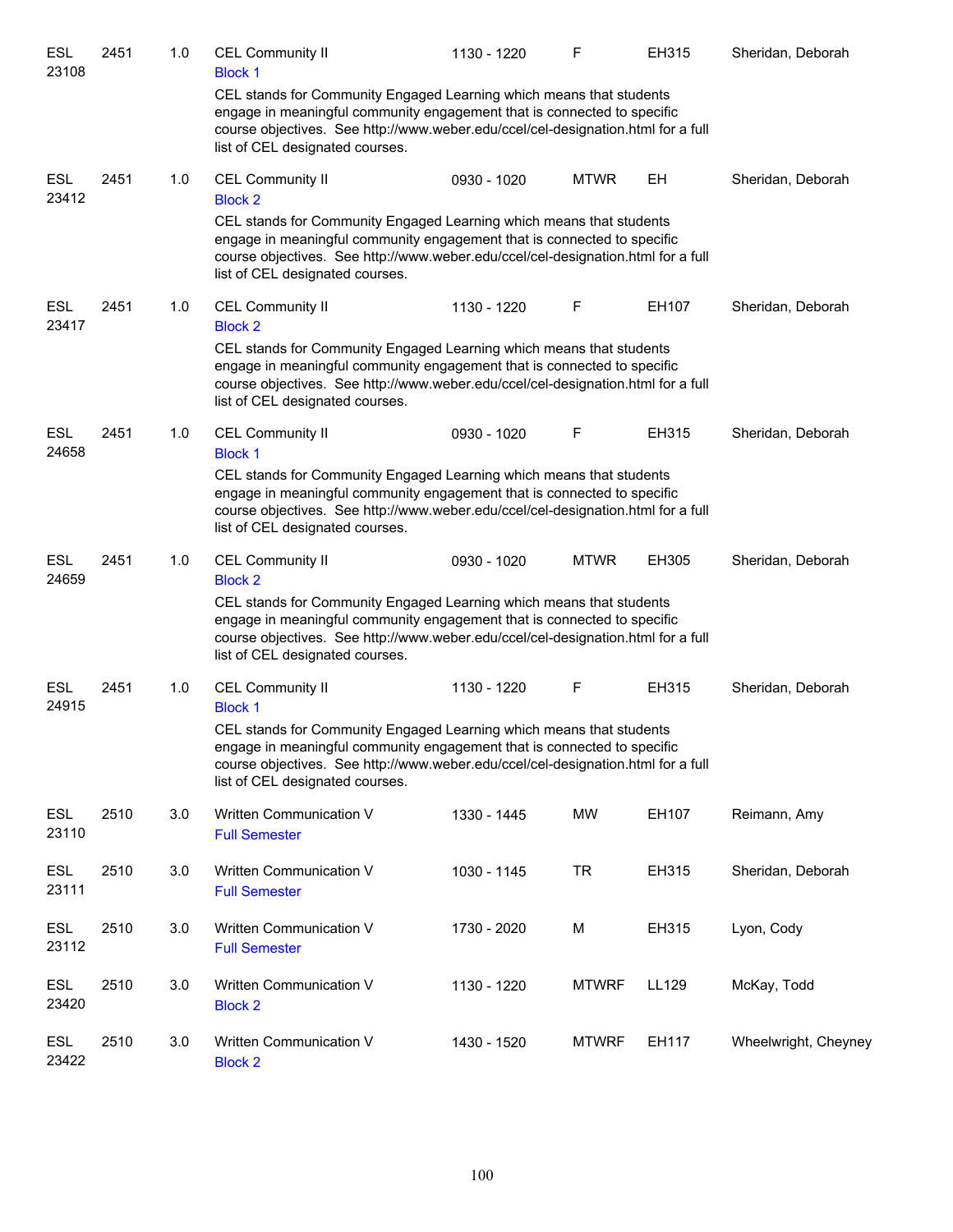| <b>ESL</b><br>24660 | 2510 | 3.0 | Written Communication V<br><b>Full Semester</b><br>This is a CREDIT/NO CREDIT section         | 1330 - 1445 | <b>MW</b>    | EH107 | Reimann, Amy         |
|---------------------|------|-----|-----------------------------------------------------------------------------------------------|-------------|--------------|-------|----------------------|
| <b>ESL</b><br>24661 | 2510 | 3.0 | Written Communication V<br><b>Block 2</b><br>This is a CREDIT/NO CREDIT section               | 1130 - 1220 | <b>MTWRF</b> | LL129 | McKay, Todd          |
| <b>ESL</b><br>24916 | 2510 | 3.0 | Written Communication V<br><b>Full Semester</b><br>This is a CREDIT/NO CREDIT section.        | 1730 - 2020 | M            | EH315 | Lyon, Cody           |
| <b>ESL</b><br>25313 | 2510 | 3.0 | Written Communication V<br><b>Block 2</b><br>This is a CREDIT/NO CREDIT section               | 1430 - 1520 | <b>MTWRF</b> | EH117 | Wheelwright, Cheyney |
| <b>ESL</b><br>23113 | 2520 | 3.0 | Variable Topics-Academic Study<br><b>Full Semester</b>                                        | 1030 - 1145 | MW           | EH315 | Sheridan, Deborah    |
| <b>ESL</b><br>23114 | 2520 | 3.0 | Variable Topics-Academic Study<br><b>Full Semester</b>                                        | 1330 - 1445 | <b>TR</b>    | EH107 | Reimann, Amy         |
| <b>ESL</b><br>23116 | 2520 | 3.0 | Variable Topics-Academic Study<br><b>Full Semester</b>                                        | 1730 - 2020 | Т            | EH315 | Lyon, Cody           |
| <b>ESL</b><br>23425 | 2520 | 3.0 | Variable Topics-Academic Study<br><b>Block 2</b>                                              | 0930 - 1020 | <b>MTWRF</b> | EH107 | Green, Austin        |
| <b>ESL</b><br>23427 | 2520 | 3.0 | Variable Topics-Academic Study<br><b>Block 2</b>                                              | 1230 - 1355 | <b>MWF</b>   | EH219 | Tanner, Jennifer     |
| <b>ESL</b><br>24662 | 2520 | 3.0 | Variable Topics-Academic Study<br><b>Full Semester</b><br>This is a CREDIT/NO CREDIT section  | 1030 - 1145 | <b>MW</b>    | EH315 | Sheridan, Deborah    |
| <b>ESL</b><br>24663 | 2520 | 3.0 | Variable Topics-Academic Study<br><b>Block 2</b><br>This is a CREDIT/NO CREDIT section        | 1230 - 1355 | <b>MWF</b>   | EH219 | Tanner, Jennifer     |
| <b>ESL</b><br>25199 | 2520 | 3.0 | Variable Topics-Academic Study<br><b>Full Semester</b><br>This is a CREDIT/NO CREDIT section. | 1330 - 1445 | <b>TR</b>    | EH    | Reimann, Amy         |
| <b>ESL</b><br>25314 | 2520 | 3.0 | Variable Topics-Academic Study<br><b>Block 2</b><br>This is a CREDIT/NO CREDIT section        | 0930 - 1020 | <b>MTWRF</b> | EH107 | Green, Austin        |
| <b>ESL</b><br>23117 | 2750 | 1.0 | Special Projects--Reading I<br><b>Block 1</b><br>Course Fee \$5.00 per credit hour            | <b>TBA</b>  | <b>TBA</b>   |       | Curtis, Giana        |
| <b>ESL</b><br>23119 | 2750 | 2.0 | Special Projects--Reading I<br><b>Block 1</b><br>Course Fee \$5.00 per credit hour            | <b>TBA</b>  | <b>TBA</b>   |       | Curtis, Giana        |
| <b>ESL</b><br>23121 | 2750 | 3.0 | Special Projects--Reading I<br><b>Block 1</b><br>Course Fee \$5.00 per credit hour            | <b>TBA</b>  | <b>TBA</b>   |       | Curtis, Giana        |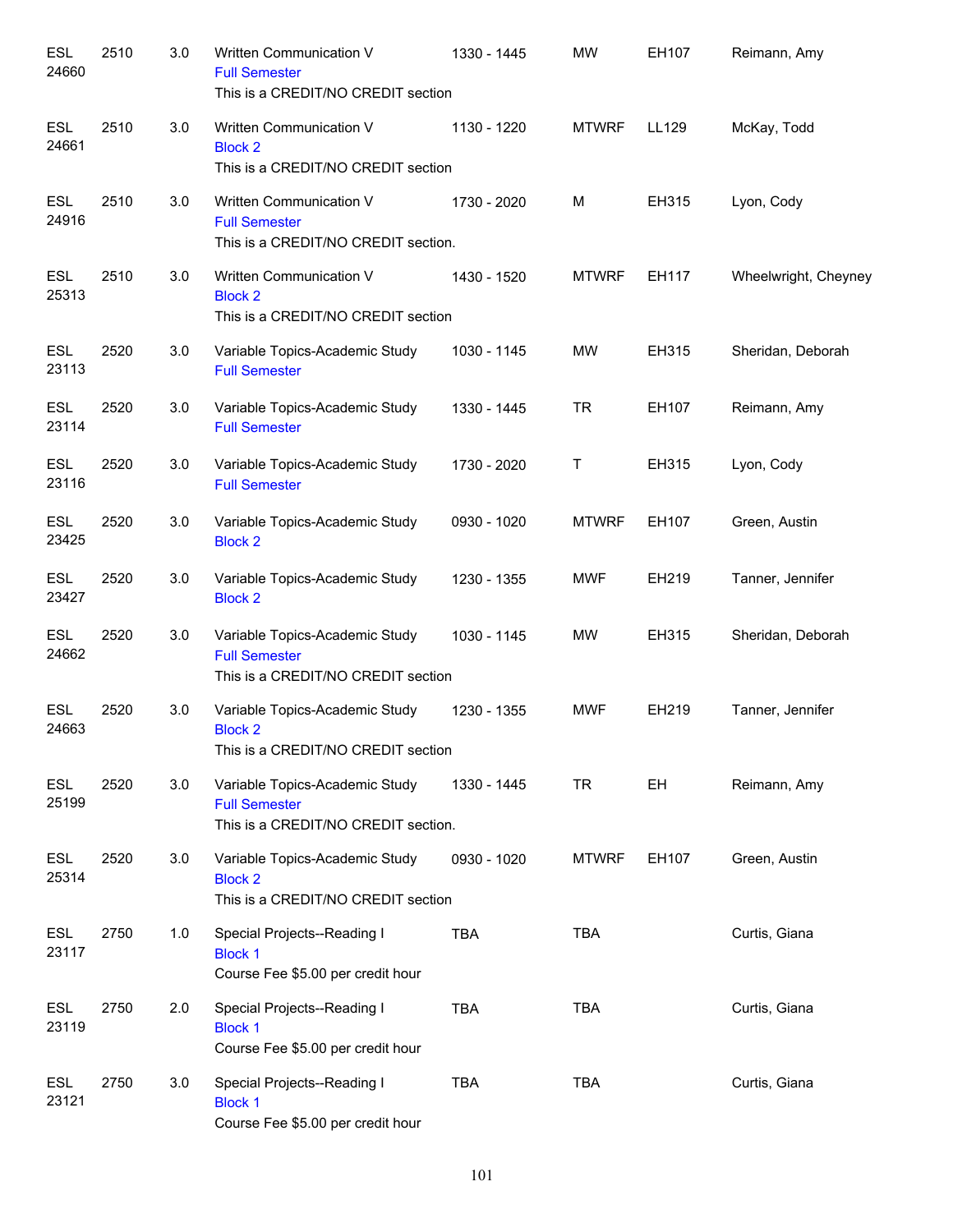| <b>ESL</b><br>23429 | 2750 | 1.0 | Special Projects--Reading II<br><b>Block 2</b><br>Course Fee \$5.00 per credit hour                                                                                              | <b>TBA</b>  | <b>TBA</b> |              | Curtis, Giana    |
|---------------------|------|-----|----------------------------------------------------------------------------------------------------------------------------------------------------------------------------------|-------------|------------|--------------|------------------|
| ESL<br>23430        | 2750 | 2.0 | Special Projects--Reading II<br><b>Block 2</b><br>Course Fee \$5.00 per credit hour                                                                                              | <b>TBA</b>  | <b>TBA</b> |              | Curtis, Giana    |
| ESL<br>23433        | 2750 | 3.0 | Special Projects--Reading II<br><b>Block 2</b><br>Course Fee \$5.00 per credit hour                                                                                              | <b>TBA</b>  | <b>TBA</b> |              | Curtis, Giana    |
| ESL<br>25279        | 2750 | 1.0 | <b>Special Projects</b><br><b>Block 1</b><br>This is a CREDIT/NO CREDIT section.<br>Course Fee \$5.00 per credit hour                                                            | <b>TBA</b>  | <b>TBA</b> |              |                  |
| <b>ESL</b><br>25280 | 2750 | 2.0 | <b>Special Projects</b><br><b>Block 1</b><br>This is a CREDIT/NO CREDIT section.<br>Course Fee \$5.00 per credit hour                                                            | <b>TBA</b>  | <b>TBA</b> |              |                  |
| <b>ESL</b><br>25281 | 2750 | 3.0 | <b>Special Projects</b><br><b>Block 1</b><br>This is a CREDIT/NO CREDIT section.<br>Course Fee \$5.00 per credit hour                                                            | <b>TBA</b>  | <b>TBA</b> |              |                  |
| <b>ESL</b><br>25282 | 2750 | 1.0 | <b>Special Projects</b><br><b>Block 2</b><br>This is a CREDIT/NO CREDIT section.<br>Course Fee \$5.00 per credit hour                                                            | <b>TBA</b>  | <b>TBA</b> |              | Curtis, Giana    |
| <b>ESL</b><br>25283 | 2750 | 2.0 | <b>Special Projects</b><br><b>Block 2</b><br>This is a CREDIT/NO CREDIT section.<br>Course Fee \$5.00 per credit hour                                                            | <b>TBA</b>  | <b>TBA</b> |              | Curtis, Giana    |
| ESL<br>25284        | 2750 | 3.0 | Special Projects<br><b>Block 2</b><br>This is a CREDIT/NO CREDIT section.<br>Course Fee \$5.00 per credit hour                                                                   | TBA         | TBA        |              | Curtis, Giana    |
| <b>FIN</b><br>21741 | 1010 | 3.0 | Personal Finance<br><b>Full Semester</b>                                                                                                                                         | 0900 - 1015 | <b>TR</b>  | <b>WB121</b> | Morgan, Terrilyn |
| <b>FIN</b><br>23761 | 1010 | 3.0 | <b>Personal Finance</b><br><b>Full Semester</b><br>To access online course materials, please log into your student portal at<br>weber.edu and click on the student services tab. | <b>TBA</b>  | <b>TBA</b> | OL           | Morgan, Terrilyn |
| <b>FIN</b><br>23008 | 3200 | 3.0 | <b>Financial Management</b><br><b>Full Semester</b>                                                                                                                              | 1030 - 1145 | TR         | WB103        | Fan, Yuhong      |
| <b>FIN</b><br>23010 | 3200 | 3.0 | <b>Financial Management</b><br><b>Full Semester</b>                                                                                                                              | 0930 - 1020 | <b>MWF</b> | <b>WB115</b> | Morgan, Terrilyn |
| <b>FIN</b><br>23030 | 3200 | 3.0 | <b>Financial Management</b><br><b>Full Semester</b>                                                                                                                              | 1730 - 2010 | Т          | <b>WB115</b> | Morgan, Terrilyn |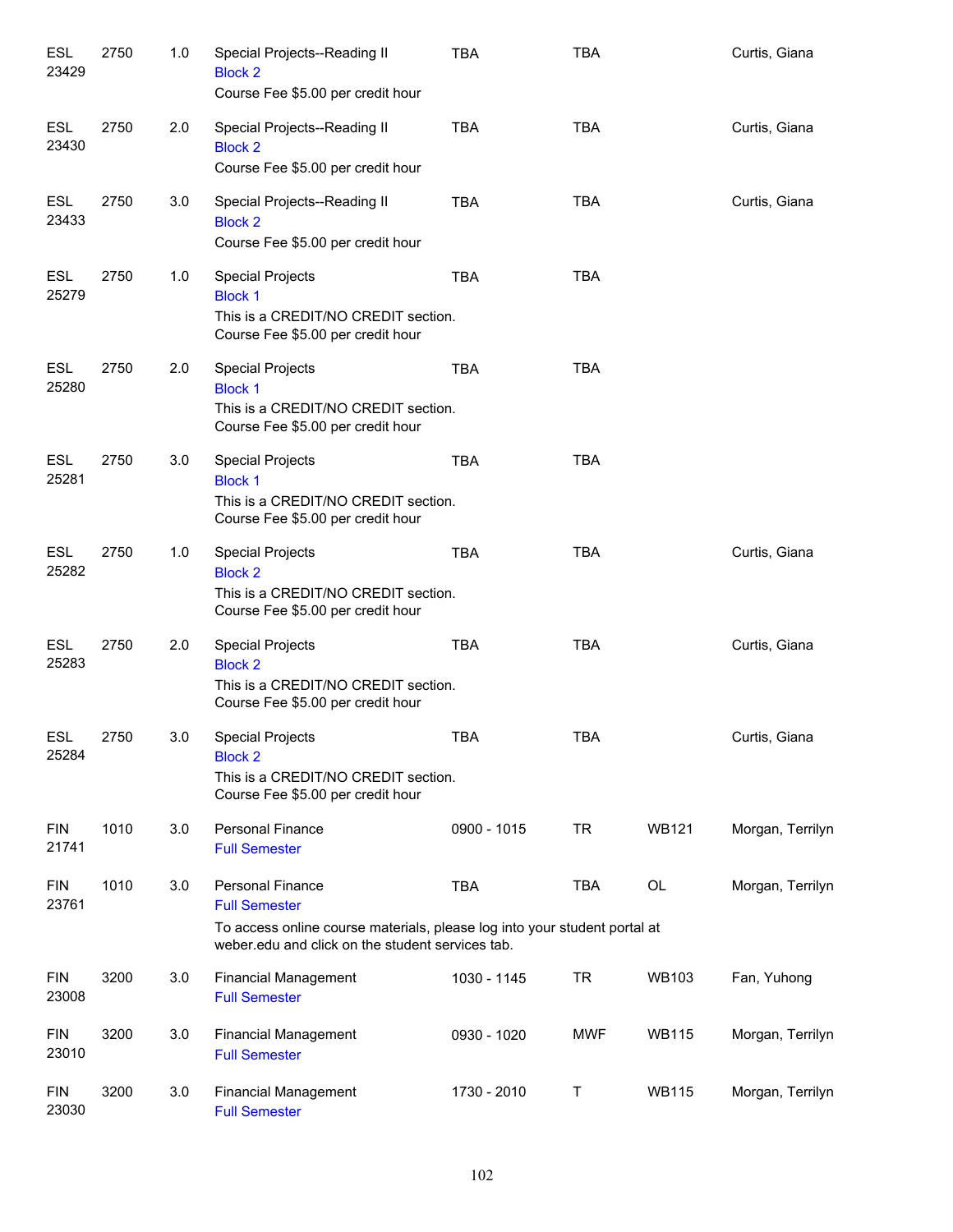| <b>FIN</b><br>23034  | 3300 | 3.0 | Investments<br><b>Full Semester</b>                                                                                                                                                                                  | 0900 - 1015 | <b>TR</b>  | <b>WB103</b> | Fan, Yuhong          |
|----------------------|------|-----|----------------------------------------------------------------------------------------------------------------------------------------------------------------------------------------------------------------------|-------------|------------|--------------|----------------------|
| <b>FIN</b><br>23039  | 3350 | 3.0 | <b>Financial Institutions</b><br><b>Full Semester</b>                                                                                                                                                                | 1030 - 1145 | <b>TR</b>  | <b>WB120</b> | Morgan, Terrilyn     |
| <b>FIN</b><br>23041  | 3500 | 3.0 | Capital Budgeting<br><b>Full Semester</b>                                                                                                                                                                            | 1030 - 1145 | <b>TR</b>  | <b>WB106</b> | Turner, James        |
| <b>FIN</b><br>23042  | 4400 | 3.0 | Financial Prob - Corporate Fin<br><b>Full Semester</b>                                                                                                                                                               | 0900 - 1015 | <b>TR</b>  | <b>WB106</b> | Turner, James        |
| <b>FIN</b><br>23045  | 4410 | 3.0 | Financial Prob - Investments<br><b>Full Semester</b>                                                                                                                                                                 | 1200 - 1315 | <b>TR</b>  | <b>WB111</b> | Fan, Yuhong          |
| <b>FIN</b><br>23319  | 4860 | 3.0 | Finance Internship<br><b>Full Semester</b><br>Instructor & department approval required for registration.                                                                                                            | <b>TBA</b>  | <b>TBA</b> |              | Malone, John         |
| FL.<br>24878         | 2600 | 3.0 | HU Cultural/Literary Translatn<br><b>Full Semester</b><br>Course Fee \$6.00                                                                                                                                          | <b>TBA</b>  | <b>TBA</b> |              | Bergeson, Craig      |
| FL.<br>21781         | 4340 | 3.0 | Foreign Language Acquisition<br><b>Full Semester</b><br>Course Fee: \$6.00                                                                                                                                           | 1130 - 1220 | <b>MWF</b> | EH116        | Mathews, Thomas      |
| FL<br>24321          | 4500 | 4.0 | Methods of Teaching For Lang<br><b>Full Semester</b><br>Call 801-626-6600 to register. To access online course materials, please log in<br>to your student portal at weber edu and select your student services tab. | <b>TBA</b>  | <b>TBA</b> | OL           | Phillips, June       |
| FL.<br>24086         | 4990 | 0.5 | Senior Assessment<br><b>Full Semester</b><br>This course meets ONLY ONCE: Friday, September 6, 2013.                                                                                                                 | 1730 - 1820 | F          |              | Mathews, Thomas      |
| FL.<br>24322         | 6500 | 4.0 | Methods of Teaching For Lang<br><b>Full Semester</b><br>Call 801-626-6600 to register. To access online course materials, please log in<br>to your student portal at weber edu and select your student services tab. | <b>TBA</b>  | <b>TBA</b> | <b>OL</b>    | Phillips, June       |
| <b>FRCH</b><br>21787 | 1010 | 3.0 | <b>First Semester French</b><br><b>Full Semester</b><br>Course Fee: \$6.00                                                                                                                                           | 0930 - 1020 | <b>MWF</b> | EH105        | Peckenpaugh, Kacy    |
| <b>FRCH</b><br>21791 | 1010 | 3.0 | <b>First Semester French</b><br><b>Full Semester</b><br>Course Fee: \$6.00                                                                                                                                           | 1030 - 1120 | <b>MWF</b> | EH105        | Lair Mawdsley, Laura |
| <b>FRCH</b><br>21793 | 1010 | 3.0 | <b>First Semester French</b><br><b>Full Semester</b><br>Course Fee: \$6.00                                                                                                                                           | 1230 - 1320 | <b>MWF</b> | EH105        | Lair Mawdsley, Laura |
| <b>FRCH</b><br>21795 | 2010 | 3.0 | <b>Third Semester French</b><br><b>Full Semester</b><br>Course Fee: \$6.00                                                                                                                                           | 1130 - 1220 | <b>MWF</b> | EH105        | Hansen, Cheryl       |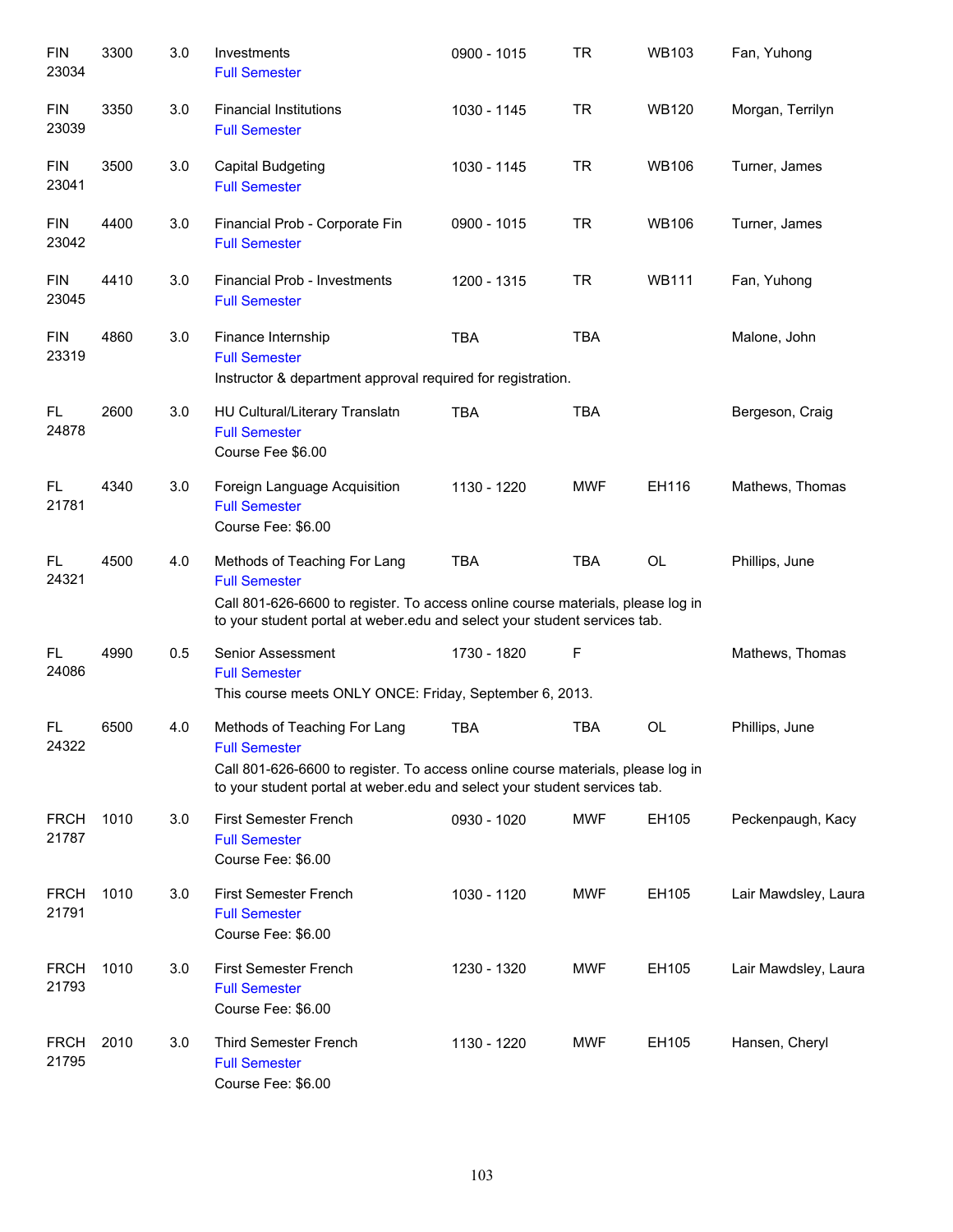| <b>FRCH</b><br>21800 | 3060 | 3.0 | Grammar & Composition<br><b>Full Semester</b><br>Course Fee: \$6.00                                                                                                                             | 1030 - 1120 | <b>MWF</b> | EH116        | Hansen, Cheryl     |
|----------------------|------|-----|-------------------------------------------------------------------------------------------------------------------------------------------------------------------------------------------------|-------------|------------|--------------|--------------------|
| <b>FRCH</b><br>21913 | 3570 | 3.0 | What is a Francophone?<br><b>Full Semester</b><br>Course Fee: \$6.00                                                                                                                            | 1030 - 1145 | <b>TR</b>  | EH105        | Hansen, Cheryl     |
| <b>FRCH</b><br>24387 | 3670 | 3.0 | <b>Literature Authors</b><br><b>Full Semester</b><br>Course Fee \$6.00                                                                                                                          | <b>TBA</b>  | <b>TBA</b> |              | Hansen, Cheryl     |
| <b>FRCH</b><br>21797 | 3710 | 3.0 | <b>Business Language I</b><br><b>Full Semester</b><br>Course Fee: \$6.00                                                                                                                        | 0900 - 1015 | <b>TR</b>  | EH116        | Hansen, Cheryl     |
| <b>FRCH</b><br>25265 | 4990 | 0.5 | Senior Assessment<br><b>Full Semester</b>                                                                                                                                                       | <b>TBA</b>  | <b>TBA</b> |              | Mathews, Thomas    |
| GEO<br>20734         | 1030 | 3.0 | PS Earthquakes & Volcanoes<br><b>Full Semester</b>                                                                                                                                              | 0830 - 0920 | <b>MWF</b> | LL124        | Wilson, James      |
| <b>GEO</b><br>20735  | 1030 | 3.0 | PS Earthquakes & Volcanoes<br><b>Full Semester</b>                                                                                                                                              | 0900 - 1015 | <b>TR</b>  | LL124        | Wilson, James      |
| GEO<br>20736         | 1030 | 3.0 | PS Earthquakes & Volcanoes<br><b>Full Semester</b>                                                                                                                                              | 1030 - 1145 | <b>TR</b>  | LL124        | Nielsen, Gregory   |
| GEO<br>21470         | 1030 | 3.0 | PS Earthquakes & Volcanoes<br><b>Full Semester</b>                                                                                                                                              | 1730 - 2010 | W          | D02106       | Larsen, David      |
| <b>GEO</b><br>21471  | 1030 | 3.0 | PS Earthquakes & Volcanoes<br><b>Full Semester</b><br>To access online course materials, please log in to your<br>student portal at weber edu and select your student services<br>tab.          | <b>TBA</b>  | <b>TBA</b> | <b>OL</b>    | Hernandez, Michael |
| GEO<br>20737         | 1060 | 3.0 | PS Environmental Geosciences<br><b>Full Semester</b>                                                                                                                                            | 0830 - 0920 | <b>MWF</b> | SL320        | Matyjasik, Marek   |
| GEO<br>21475         | 1060 | 3.0 | <b>PS Environmental Geosciences</b><br><b>Full Semester</b><br>To access online course materials, please log in to your<br>student portal at weber.edu and select your student services<br>tab. | TBA         | <b>TBA</b> | OL           | Matyjasik, Marek   |
| GEO<br>20738         | 1065 | 1.0 | <b>Environmental Geosciences Lab</b><br><b>Full Semester</b><br>Course Fee: \$10.00                                                                                                             | 1330 - 1620 | M          | <b>SL320</b> | Matyjasik, Marek   |
| GEO<br>20739         | 1110 | 3.0 | PS Dynamic Earth: Physical Geo<br><b>Full Semester</b>                                                                                                                                          | 0930 - 1020 | <b>MWF</b> | <b>LL124</b> | Wilson, James      |
| GEO<br>20740         | 1110 | 3.0 | PS Dynamic Earth: Physical Geo<br><b>Full Semester</b>                                                                                                                                          | 1730 - 2010 | Τ          | <b>SL320</b> | Barker, Helen      |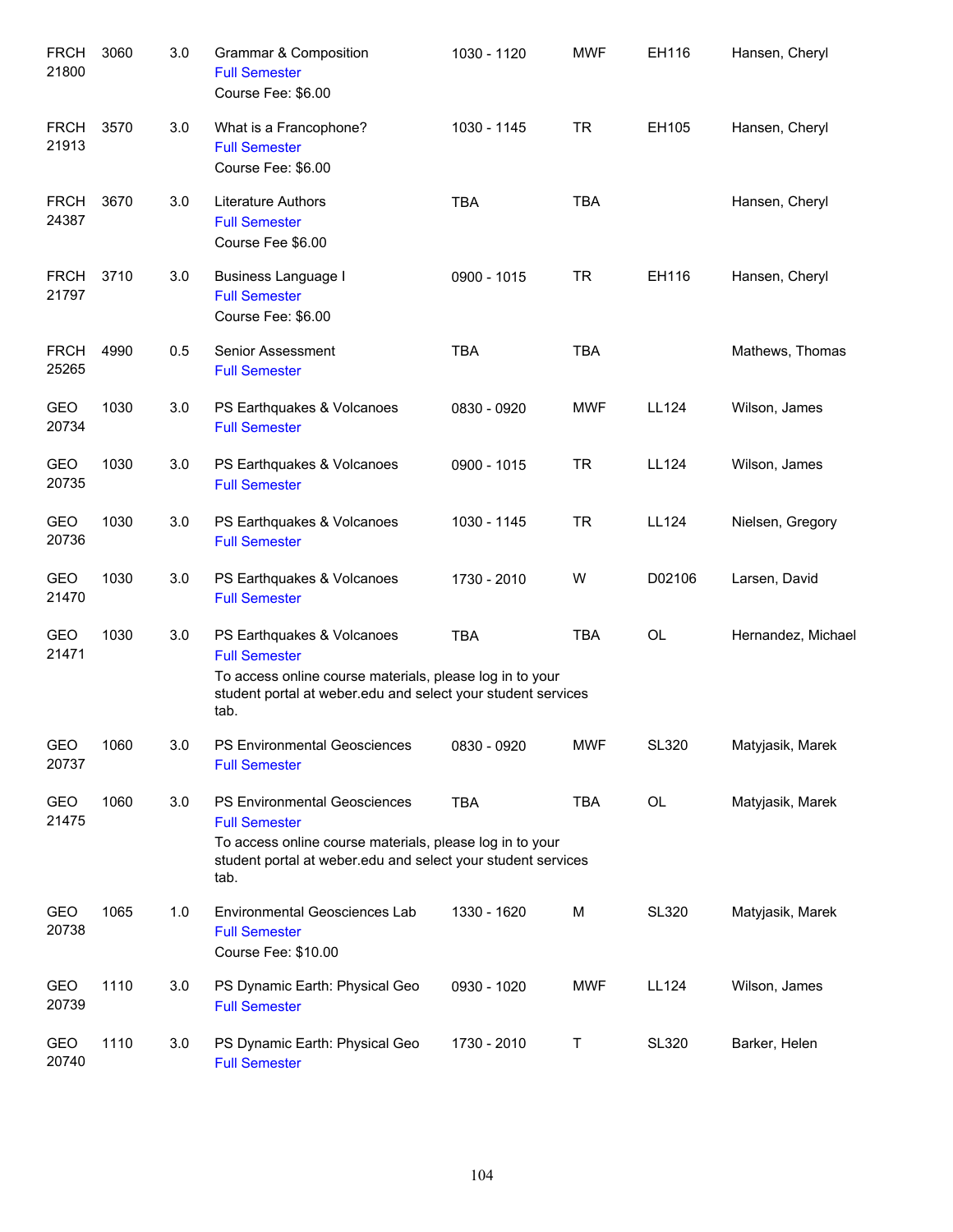| <b>GEO</b><br>21477 | 1110 | 3.0 | PS Dynamic Earth: Physical Geo<br><b>Full Semester</b>                                                                                                                            | <b>TBA</b>                 | <b>TBA</b>      | <b>OL</b>                    | Matyjasik, Marek   |
|---------------------|------|-----|-----------------------------------------------------------------------------------------------------------------------------------------------------------------------------------|----------------------------|-----------------|------------------------------|--------------------|
|                     |      |     | To access online course materials, please log in to your<br>student portal at weber.edu and select your student services<br>tab.                                                  |                            |                 |                              |                    |
| <b>GEO</b><br>20741 | 1115 | 1.0 | PS Physical Geology Lab<br><b>Full Semester</b><br>Course Fee: \$10.00                                                                                                            | 1330 - 1620                | R               | <b>SL328</b>                 | Wilson, James      |
| <b>GEO</b><br>21480 | 1130 | 3.0 | PS Intro to Meteorology<br><b>Full Semester</b>                                                                                                                                   | 1730 - 2010                | Τ               | D02105                       | Herret, Thomas     |
| <b>GEO</b><br>20742 | 2050 | 4.0 | <b>Earth Materials</b><br><b>Full Semester</b>                                                                                                                                    | 1230 - 1320<br>1330 - 1620 | <b>MWF</b><br>W | <b>SL328</b><br><b>SL328</b> | Wilson, James      |
| GEO<br>20885        | 2600 | 1.0 | Laboratory Safety<br><b>Full Semester</b>                                                                                                                                         | 1230 - 1320                | M               | LL129                        | Wachocki, Barbara  |
| GEO<br>20743        | 3060 | 4.0 | <b>Structural Geology</b><br><b>Full Semester</b><br>Required Fieldtrip: southwestern Wyoming<br>Sept 27-29, 2013. Estimated Cost \$30                                            | 0930 - 1020<br>1330 - 1620 | <b>MWF</b><br>W | <b>SL320</b><br><b>SL320</b> | Yonkee, W          |
| GEO<br>20744        | 3080 | 3.0 | <b>Water Resources</b><br><b>Full Semester</b>                                                                                                                                    | 1030 - 1120                | <b>MWF</b>      | <b>SL320</b>                 | Matyjasik, Marek   |
| GEO<br>20745        | 3150 | 4.0 | Geomorphology<br><b>Full Semester</b>                                                                                                                                             | 1030 - 1145<br>1330 - 1620 | <b>TR</b><br>Τ  | <b>SL320</b><br><b>SL320</b> | Ford, Richard      |
| GEO<br>20746        | 3400 | 4.0 | Remote Sensing I<br><b>Full Semester</b><br>Course Fee: \$40.00                                                                                                                   | 1200 - 1315<br>1330 - 1620 | <b>TR</b><br>F  | <b>SL320</b><br><b>SL329</b> | Hernandez, Michael |
| GEO<br>20749        | 3753 | 3.0 | Geomicrobiology<br><b>Full Semester</b>                                                                                                                                           | 1130 - 1220<br>1330 - 1520 | <b>MW</b><br>W  | LL229<br><b>SL335</b>        | Matyjasik, Marek   |
| GEO<br>20747        | 4060 | 3.0 | Geoscience Field Methods<br><b>Full Semester</b><br>2 required fieldtrips: western Wyoming Sept 13-15, 2013 & southwestern<br>Wyoming Sept 27-29, 2013. Estimated cost \$30 each. | 1130 - 1220<br>1200 - 1730 | W<br>F          | <b>SL320</b><br><b>SL332</b> | Yonkee, W          |
| GEO<br>20750        | 4210 | 4.0 | Intro to Computer Mapping/GIS<br><b>Full Semester</b><br>Course Fee: \$40.00                                                                                                      | 0900 - 1015<br>1330 - 1620 | TR<br>T         | <b>SL320</b><br><b>SL329</b> | Hernandez, Michael |
| GEO<br>20751        | 4300 | 4.0 | Igneous/Metamorphic Petrology<br><b>Full Semester</b>                                                                                                                             | 1200 - 1315<br>1330 - 1620 | TR<br>М         | <b>SL606</b><br><b>SL332</b> | Matty, David       |
| GEO<br>20752        | 4570 | 3.0 | Secondary School Science Teach<br><b>Full Semester</b>                                                                                                                            | 1630 - 1920                | W               | LL230                        | Johnston, Adam     |
| GEO<br>20753        | 4800 | 1.0 | Independent Research<br><b>Full Semester</b>                                                                                                                                      | <b>TBA</b>                 | <b>TBA</b>      |                              | Ford, Richard      |
| GEO<br>20754        | 4800 | 2.0 | Independent Research<br><b>Full Semester</b>                                                                                                                                      | <b>TBA</b>                 | <b>TBA</b>      |                              | Ford, Richard      |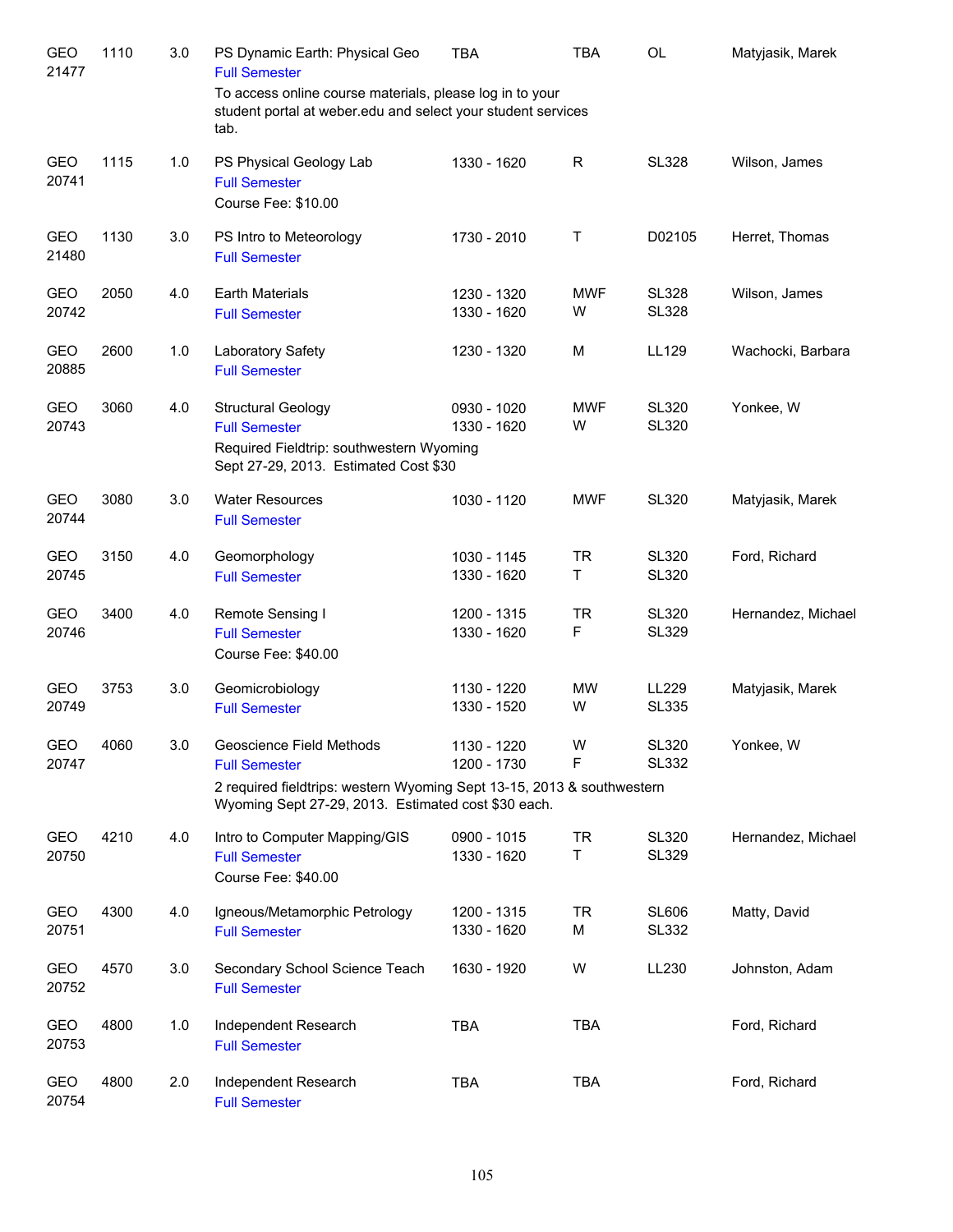| GEO<br>20755         | 4800 | 3.0   | Independent Research<br><b>Full Semester</b>           | <b>TBA</b>  | <b>TBA</b> |       | Ford, Richard      |
|----------------------|------|-------|--------------------------------------------------------|-------------|------------|-------|--------------------|
| GEO<br>20756         | 4800 | $1.0$ | Independent Research<br><b>Full Semester</b>           | <b>TBA</b>  | <b>TBA</b> |       | Hernandez, Michael |
| GEO<br>20757         | 4800 | 2.0   | Independent Research<br><b>Full Semester</b>           | <b>TBA</b>  | <b>TBA</b> |       | Hernandez, Michael |
| GEO<br>20758         | 4800 | 3.0   | Independent Research<br><b>Full Semester</b>           | <b>TBA</b>  | <b>TBA</b> |       | Hernandez, Michael |
| GEO<br>20763         | 4800 | 1.0   | Independent Research<br><b>Full Semester</b>           | <b>TBA</b>  | <b>TBA</b> |       | Wilson, James      |
| GEO<br>20766         | 4800 | 2.0   | Independent Research<br><b>Full Semester</b>           | <b>TBA</b>  | <b>TBA</b> |       | Wilson, James      |
| GEO<br>20767         | 4800 | 3.0   | Independent Research<br><b>Full Semester</b>           | <b>TBA</b>  | <b>TBA</b> |       | Wilson, James      |
| GEO<br>20771         | 4800 | 1.0   | Independent Research<br><b>Full Semester</b>           | <b>TBA</b>  | <b>TBA</b> |       | Yonkee, W          |
| GEO<br>20772         | 4800 | 2.0   | Independent Research<br><b>Full Semester</b>           | <b>TBA</b>  | <b>TBA</b> |       | Yonkee, W          |
| GEO<br>20776         | 4800 | 3.0   | Independent Research<br><b>Full Semester</b>           | <b>TBA</b>  | <b>TBA</b> |       | Yonkee, W          |
| GEO<br>20780         | 4800 | 1.0   | Independent Research<br><b>Full Semester</b>           | <b>TBA</b>  | <b>TBA</b> |       | Matyjasik, Marek   |
| GEO<br>20782         | 4800 | 2.0   | Independent Research<br><b>Full Semester</b>           | <b>TBA</b>  | <b>TBA</b> |       | Matyjasik, Marek   |
| <b>GEO</b><br>20783  | 4800 | 3.0   | Independent Research<br><b>Full Semester</b>           | <b>TBA</b>  | <b>TBA</b> |       | Matyjasik, Marek   |
| GEO<br>24418         | 4800 | 3.0   | Independent Research<br><b>Full Semester</b>           | <b>TBA</b>  | <b>TBA</b> |       | Eaton, Jeffrey     |
| GEO<br>25299         | 4890 | 3.0   | Cooperative Work Experience<br><b>Full Semester</b>    | <b>TBA</b>  | <b>TBA</b> |       | Hernandez, Michael |
| <b>GEOG</b><br>21794 | 1000 | 3.0   | PS Natural Environmnt of Earth<br><b>Full Semester</b> | 0900 - 1015 | <b>TR</b>  | SS318 | Bedford, Daniel    |
| <b>GEOG</b><br>21801 | 1000 | 3.0   | PS Natural Environmnt of Earth<br><b>Full Semester</b> | 1030 - 1145 | <b>TR</b>  | SS318 | Bedford, Daniel    |
| <b>GEOG</b><br>21939 | 1000 | 3.0   | PS Natural Environmnt of Earth<br><b>Full Semester</b> | 0930 - 1020 | <b>MWF</b> | SS318 | Rich, Julie        |
| GEOG<br>21940        | 1000 | 3.0   | PS Natural Environmnt of Earth<br><b>Full Semester</b> | 1030 - 1120 | <b>MWF</b> | SS318 | Rich, Julie        |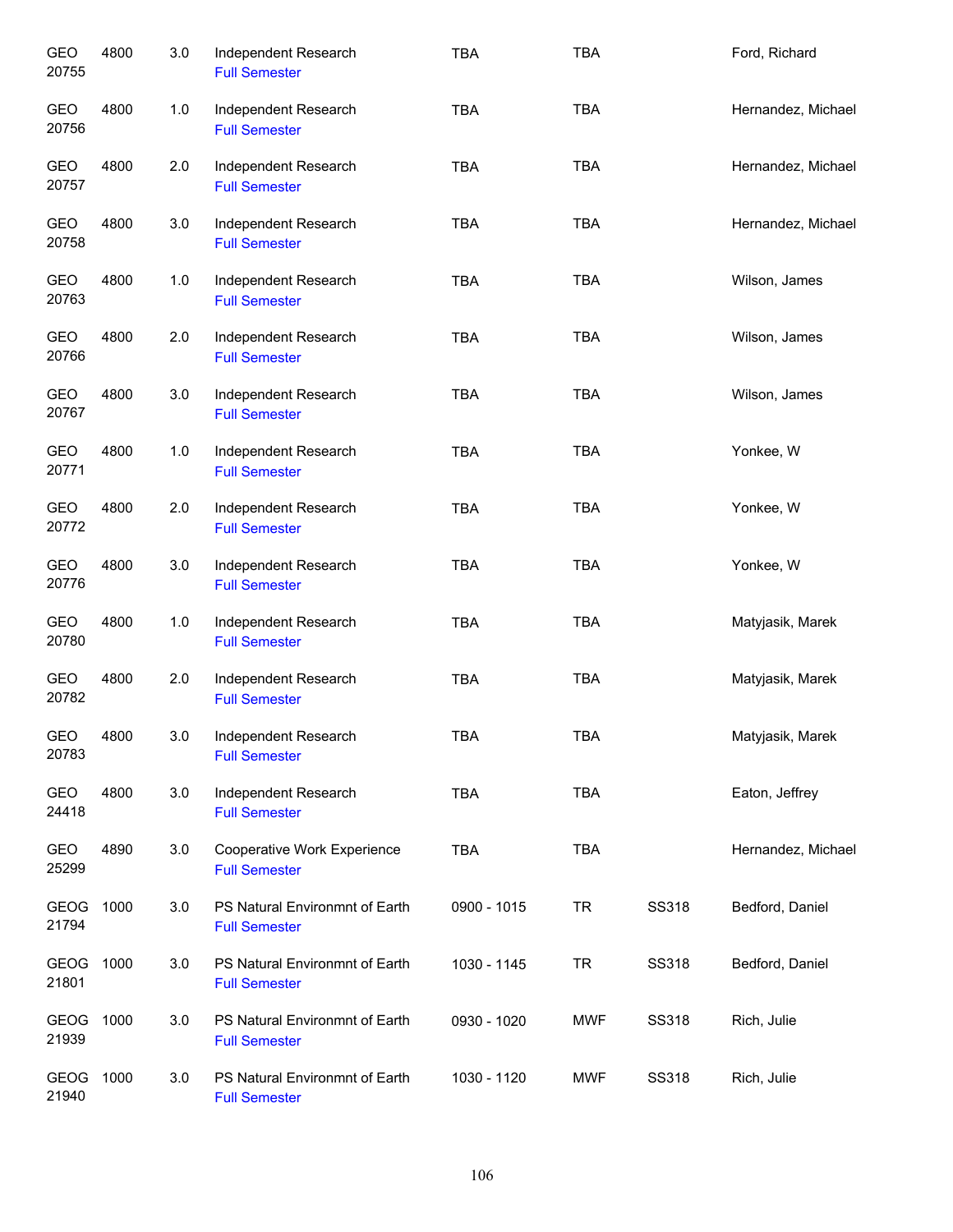| <b>GEOG</b><br>21964 | 1000 | 3.0 | PS Natural Environmnt of Earth<br><b>Full Semester</b>                                                                                                                                  | 1730 - 2010 | R          | <b>SS318</b> | Richards, Paul    |
|----------------------|------|-----|-----------------------------------------------------------------------------------------------------------------------------------------------------------------------------------------|-------------|------------|--------------|-------------------|
| <b>GEOG</b><br>22580 | 1000 | 3.0 | PS Natural Environmnt of Earth<br><b>Full Semester</b>                                                                                                                                  | 1030 - 1145 | <b>TR</b>  | D02113       | Hadfield, Kimball |
| GEOG 1000<br>22582   |      | 3.0 | PS Natural Environmnt of Earth<br><b>Full Semester</b>                                                                                                                                  | 1200 - 1315 | <b>TR</b>  | D02113       | Hadfield, Kimball |
| GEOG<br>22591        | 1000 | 3.0 | PS Natural Environmnt of Earth<br><b>Full Semester</b><br>To access online course materials, please log in to your student portal at<br>weber.edu and select your student services tab. | <b>TBA</b>  | <b>TBA</b> | OL           | Ewert, Eric       |
| GEOG 1001<br>21782   |      | 1.0 | <b>Natural Environ Field Studies</b><br><b>Full Semester</b>                                                                                                                            | 1330 - 1520 | W          | <b>SS318</b> | Dorsey, Bryan     |
| GEOG 1300<br>21835   |      | 3.0 | SS/DV Places & Peoples World<br><b>Full Semester</b>                                                                                                                                    | 1030 - 1145 | <b>TR</b>  | SS390        | Elliott, Harold   |
| GEOG 1300<br>21950   |      | 3.0 | SS/DV Places & Peoples World<br><b>Full Semester</b>                                                                                                                                    | 0930 - 1020 | <b>MWF</b> | SS390        | Bryson, Jeremy    |
| GEOG 1300<br>21952   |      | 3.0 | SS/DV Places & Peoples World<br><b>Full Semester</b>                                                                                                                                    | 1030 - 1120 | <b>MWF</b> | <b>SS390</b> | Bryson, Jeremy    |
| <b>GEOG</b><br>21968 | 1300 | 3.0 | SS/DV Places & Peoples World<br><b>Full Semester</b>                                                                                                                                    | 1730 - 2010 | Τ          | <b>SS318</b> | Richards, Paul    |
| GEOG<br>22586        | 1300 | 3.0 | SS/DV Places & Peoples World<br><b>Full Semester</b>                                                                                                                                    | 0900 - 1015 | <b>TR</b>  | D02113       | Hadfield, Kimball |
| <b>GEOG</b><br>22605 | 1300 | 3.0 | SS/DV Places & Peoples World<br><b>Full Semester</b><br>To access online course materials, please log in to your student portal at                                                      | <b>TBA</b>  | <b>TBA</b> | OL           | Burbidge, Shaunna |
|                      |      |     | weber.edu and select your student services tab.                                                                                                                                         |             |            |              |                   |
| GEOG<br>21826        | 1520 | 3.0 | SS/DV Geog of U.S. & Canada<br><b>Full Semester</b>                                                                                                                                     | 0830 - 0920 | <b>MWF</b> | <b>SS390</b> | Elliott, Harold   |
| <b>GEOG</b><br>22607 | 1520 | 3.0 | SS/DV Geog of U.S. & Canada<br><b>Full Semester</b><br>To access online course materials, please log in to your student portal at<br>weber.edu and select your student services tab.    | <b>TBA</b>  | <b>TBA</b> | OL           | Ewert, Eric       |
| <b>GEOG</b><br>21804 | 3050 | 3.0 | Weather & Climate<br><b>Full Semester</b>                                                                                                                                               | 1030 - 1120 | <b>MWF</b> | <b>SS333</b> | Bedford, Daniel   |
| <b>GEOG</b><br>22932 | 3060 | 3.0 | <b>World Environmental Issues</b><br><b>Full Semester</b>                                                                                                                               | 1330 - 1445 | <b>TR</b>  | <b>SS318</b> | Dorsey, Bryan     |
| GEOG<br>21942        | 3080 | 3.0 | Arid Lands<br><b>Full Semester</b>                                                                                                                                                      | 1230 - 1320 | MWF        | <b>SS333</b> | Rich, Julie       |
| GEOG 3450<br>21936   |      | 3.0 | Cartography<br><b>Full Semester</b>                                                                                                                                                     | 1130 - 1220 | MWF        | <b>SS048</b> | Ewert, Eric       |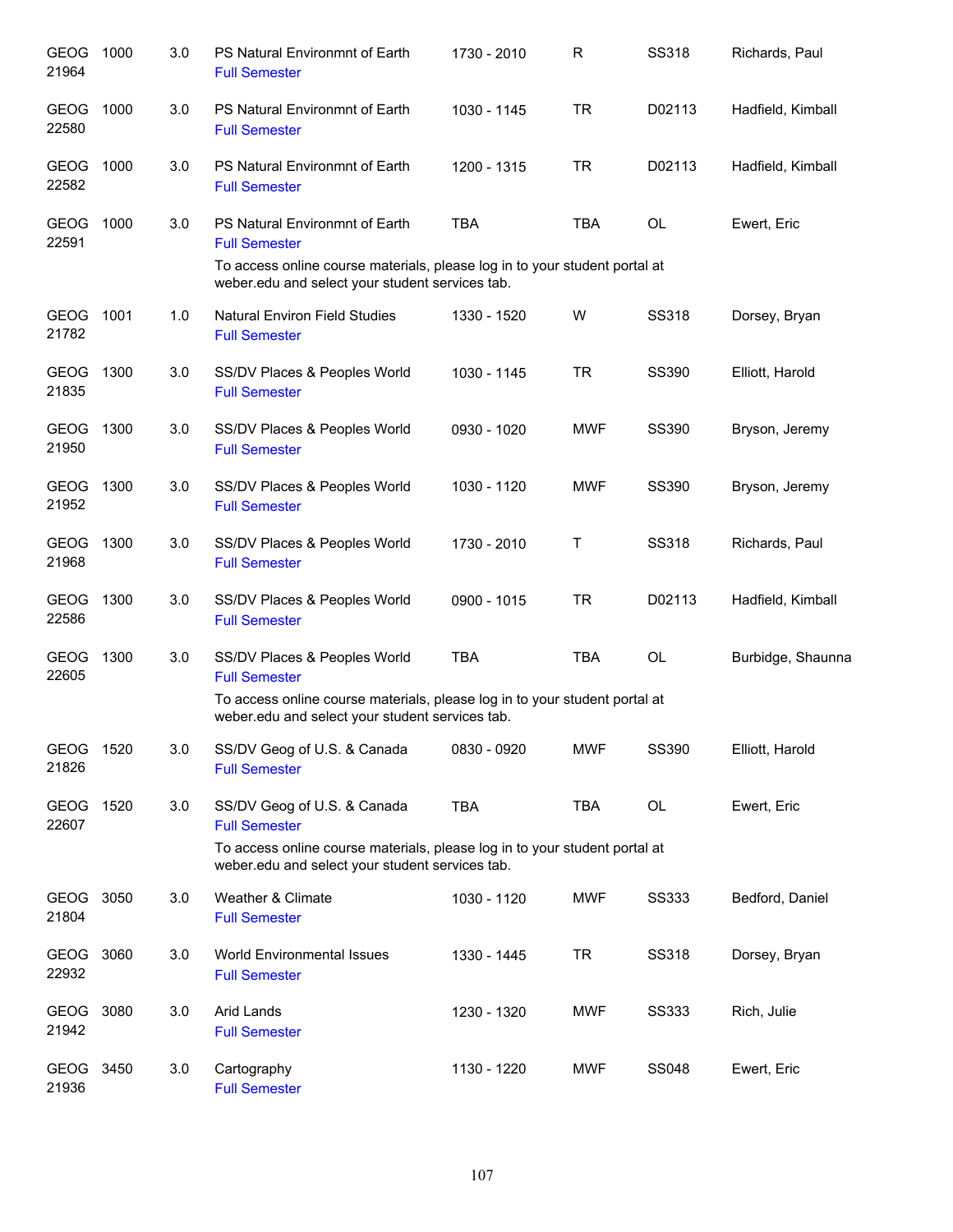| GEOG 3500<br>21954   |      | 3.0 | Geography of Utah<br><b>Full Semester</b>              | 1730 - 2010 | W          | <b>SS333</b> | Gurgel, Klaus   |
|----------------------|------|-----|--------------------------------------------------------|-------------|------------|--------------|-----------------|
| GEOG<br>21938        | 3540 | 3.0 | Geography of Latin America<br><b>Full Semester</b>     | 1630 - 1910 | M          | <b>SS333</b> | Ewert, Eric     |
| GEOG 3600<br>21828   |      | 3.0 | Quant Methods in Geography<br><b>Full Semester</b>     | 0930 - 1020 | <b>MWF</b> | <b>SS048</b> | Elliott, Harold |
| GEOG 3640<br>21934   |      | 3.0 | Geography Of Asia<br><b>Full Semester</b>              | 0900 - 1015 | <b>TR</b>  | <b>SS333</b> | Bryson, Jeremy  |
| GEOG 3740<br>21777   |      | 3.0 | Geography Of Africa<br><b>Full Semester</b>            | 1030 - 1145 | <b>TR</b>  | <b>SS333</b> | Dorsey, Bryan   |
| GEOG 4410<br>21785   |      | 3.0 | Land Use Planning Tech & Pract<br><b>Full Semester</b> | 1200 - 1315 | <b>TR</b>  | <b>SS333</b> | Bryson, Jeremy  |
| GEOG 4800<br>21973   |      | 1.0 | Individual Research<br><b>Full Semester</b>            | <b>TBA</b>  | <b>TBA</b> |              | Dorsey, Bryan   |
| GEOG 4800<br>21986   |      | 2.0 | Individual Research<br><b>Full Semester</b>            | <b>TBA</b>  | <b>TBA</b> |              | Dorsey, Bryan   |
| GEOG 4800<br>21989   |      | 3.0 | Individual Research<br><b>Full Semester</b>            | <b>TBA</b>  | <b>TBA</b> |              | Dorsey, Bryan   |
| GEOG 4800<br>21993   |      | 1.0 | Individual Research<br><b>Full Semester</b>            | <b>TBA</b>  | <b>TBA</b> |              | Bedford, Daniel |
| GEOG 4800<br>21996   |      | 2.0 | Individual Research<br><b>Full Semester</b>            | <b>TBA</b>  | <b>TBA</b> |              | Bedford, Daniel |
| GEOG 4800<br>21997   |      | 3.0 | <b>Individual Research</b><br><b>Full Semester</b>     | <b>TBA</b>  | <b>TBA</b> |              | Bedford, Daniel |
| GEOG 4800<br>21999   |      | 1.0 | Individual Research<br><b>Full Semester</b>            | <b>TBA</b>  | <b>TBA</b> |              | Elliott, Harold |
| <b>GEOG</b><br>22001 | 4800 | 2.0 | Individual Research<br><b>Full Semester</b>            | <b>TBA</b>  | <b>TBA</b> |              | Elliott, Harold |
| GEOG<br>22002        | 4800 | 3.0 | Individual Research<br><b>Full Semester</b>            | <b>TBA</b>  | <b>TBA</b> |              | Elliott, Harold |
| GEOG<br>22004        | 4800 | 1.0 | Individual Research<br><b>Full Semester</b>            | <b>TBA</b>  | <b>TBA</b> |              | Ewert, Eric     |
| GEOG<br>22020        | 4800 | 2.0 | Individual Research<br><b>Full Semester</b>            | <b>TBA</b>  | <b>TBA</b> |              | Ewert, Eric     |
| <b>GEOG</b><br>22027 | 4800 | 3.0 | Individual Research<br><b>Full Semester</b>            | <b>TBA</b>  | <b>TBA</b> |              | Ewert, Eric     |
| <b>GEOG</b><br>22032 | 4800 | 1.0 | Individual Research<br><b>Full Semester</b>            | <b>TBA</b>  | <b>TBA</b> |              | Rich, Julie     |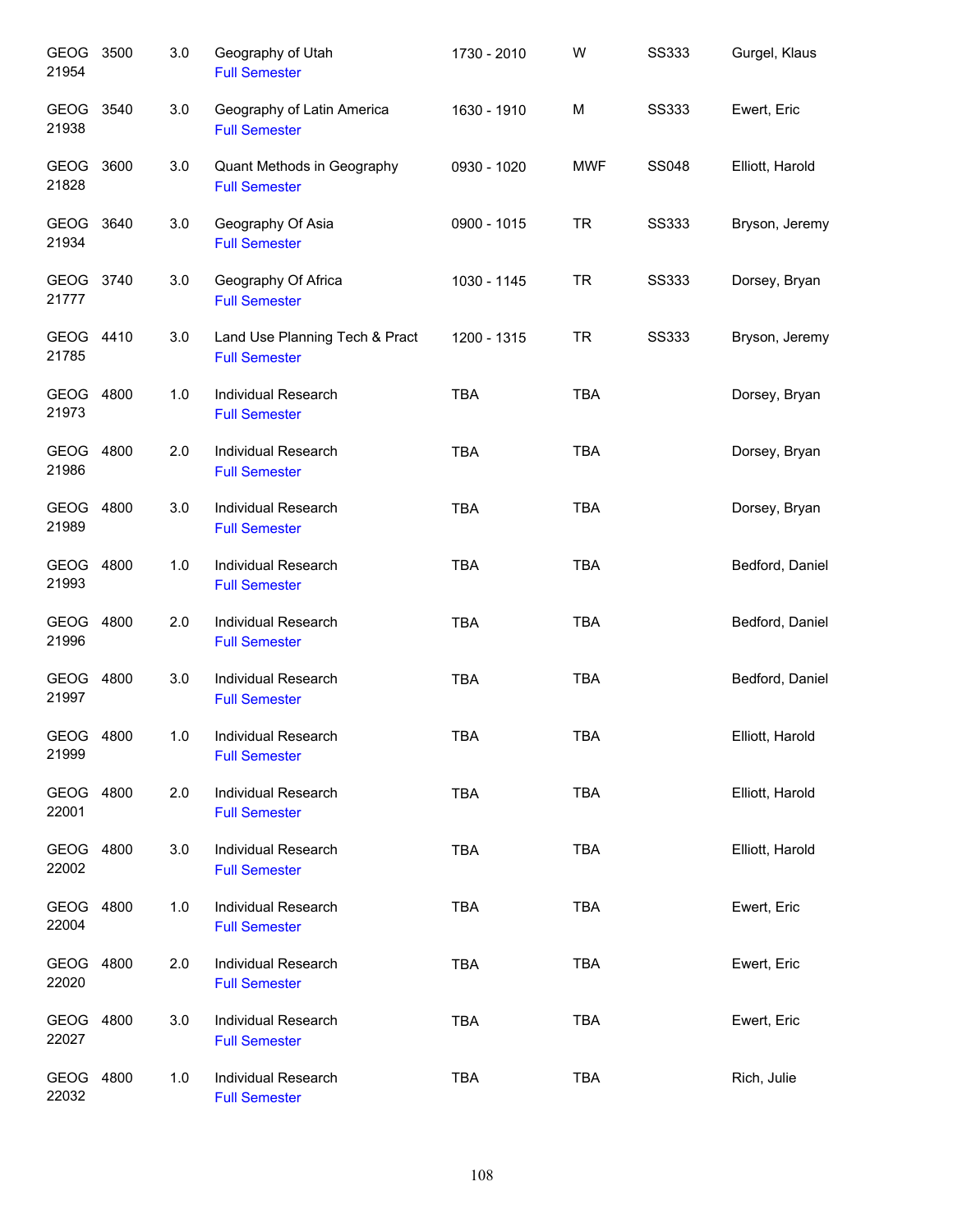| GEOG 4800<br>22038   |      | 2.0 | <b>Individual Research</b><br><b>Full Semester</b>                                                     | <b>TBA</b>  | <b>TBA</b> |              | Rich, Julie            |
|----------------------|------|-----|--------------------------------------------------------------------------------------------------------|-------------|------------|--------------|------------------------|
| <b>GEOG</b><br>22039 | 4800 | 3.0 | Individual Research<br><b>Full Semester</b>                                                            | <b>TBA</b>  | <b>TBA</b> |              | Rich, Julie            |
| GEOG 4800<br>22961   |      | 1.0 | Individual Research<br><b>Full Semester</b>                                                            | <b>TBA</b>  | <b>TBA</b> |              | Bryson, Jeremy         |
| GEOG 4800<br>22963   |      | 2.0 | Individual Research<br><b>Full Semester</b>                                                            | <b>TBA</b>  | <b>TBA</b> |              | Bryson, Jeremy         |
| GEOG 4800<br>22964   |      | 3.0 | Individual Research<br><b>Full Semester</b>                                                            | <b>TBA</b>  | <b>TBA</b> |              | Bryson, Jeremy         |
| GEOG 4890<br>22040   |      | 1.0 | Cooperative Work Experience<br><b>Full Semester</b>                                                    | <b>TBA</b>  | <b>TBA</b> |              | Dorsey, Bryan          |
| GEOG 4890<br>22041   |      | 2.0 | Cooperative Work Experience<br><b>Full Semester</b>                                                    | <b>TBA</b>  | <b>TBA</b> |              | Dorsey, Bryan          |
| GEOG 4890<br>22042   |      | 3.0 | Cooperative Work Experience<br><b>Full Semester</b>                                                    | <b>TBA</b>  | <b>TBA</b> |              | Dorsey, Bryan          |
| GEOG 4890<br>22045   |      | 1.0 | Cooperative Work Experience<br><b>Full Semester</b>                                                    | <b>TBA</b>  | <b>TBA</b> |              | Ewert, Eric            |
| GEOG 4890<br>22047   |      | 2.0 | Cooperative Work Experience<br><b>Full Semester</b>                                                    | <b>TBA</b>  | <b>TBA</b> |              | Ewert, Eric            |
| GEOG<br>22053        | 4890 | 3.0 | Cooperative Work Experience<br><b>Full Semester</b>                                                    | <b>TBA</b>  | <b>TBA</b> |              | Ewert, Eric            |
| GEOG<br>21789        | 4950 | 1.0 | Adv Regional Field Studies<br><b>Block 1</b>                                                           | <b>TBA</b>  | <b>TBA</b> |              | Dorsey, Bryan          |
|                      |      |     | Cost: \$50.00 Field Trip - City of Rocks, Idaho, Sept. 20-22. Must sign statement<br>of understanding. |             |            |              |                        |
| GEOG 4990<br>21824   |      | 3.0 | SI Research Seminar<br><b>Full Semester</b>                                                            | 1330 - 1610 | M          | <b>SS333</b> | Bedford, Daniel        |
| <b>GERT</b><br>21429 | 1010 | 3.0 | SS Introduction to Gerontology<br><b>Full Semester</b>                                                 | 1730 - 2020 | W          | <b>SS227</b> | Green, Millie          |
| <b>GERT</b><br>21342 | 3000 | 3.0 | Death And Dying<br><b>Full Semester</b>                                                                | 1200 - 1315 | <b>TR</b>  | SS121        | Tadehara, Corina       |
| <b>GERT</b><br>21299 | 3120 | 3.0 | Aging: Adaptation & Behavior<br><b>Full Semester</b>                                                   | 1130 - 1220 | <b>MWF</b> | SS121        | Green, Millie          |
| <b>GERT</b><br>21304 | 3600 | 3.0 | <b>Social Statistics</b><br><b>Full Semester</b>                                                       | 1230 - 1320 | <b>MWF</b> | SS121        | Kennedy-Pressey, Kerry |
| <b>GERT</b><br>21403 | 3600 | 3.0 | <b>Social Statistics</b><br><b>Full Semester</b>                                                       | 1730 - 2020 | M          | SS121        | Kennedy-Pressey, Kerry |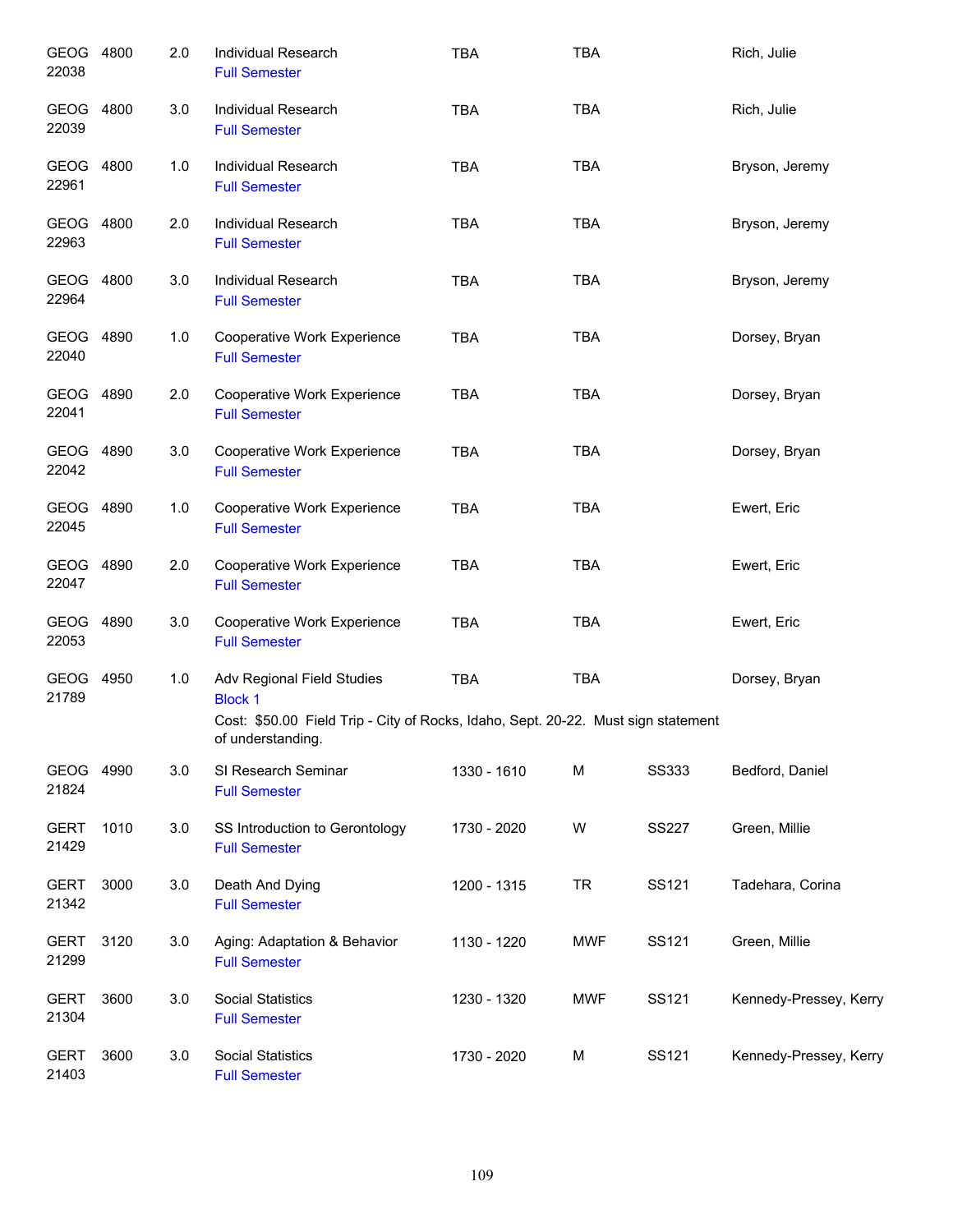| <b>GERT</b><br>21424 | 3600 | 3.0 | <b>Social Statistics</b><br><b>Block 1</b>                                                                                                                          | 1730 - 2030 | W          | SS121 | Kennedy-Pressey, Kerry |
|----------------------|------|-----|---------------------------------------------------------------------------------------------------------------------------------------------------------------------|-------------|------------|-------|------------------------|
| <b>GERT</b><br>22623 | 3600 | 3.0 | <b>Social Statistics</b><br><b>Full Semester</b>                                                                                                                    | <b>TBA</b>  | <b>TBA</b> | OL    | Kennedy-Pressey, Kerry |
|                      |      |     | To access online course materials, please log in to your student portal at<br>weber.edu and select your student services tab.                                       |             |            |       |                        |
| <b>GERT</b><br>21619 | 4830 | 2.0 | Readings and/or Projects<br><b>Full Semester</b>                                                                                                                    | <b>TBA</b>  | <b>TBA</b> |       | Bigler, Mark           |
|                      |      |     | Instructor approval is required. Contact the Social Work department for more<br>information 801-626-6157 or jamieluna@weber.edu.                                    |             |            |       |                        |
| <b>GERT</b><br>21635 | 4830 | 3.0 | Readings and/or Projects<br><b>Full Semester</b>                                                                                                                    | <b>TBA</b>  | <b>TBA</b> |       | Bigler, Mark           |
|                      |      |     | Instructor approval is required. Contact the Social Work department for more<br>information 801-626-6157, jamieluna@weber.edu                                       |             |            |       |                        |
| <b>GERT</b><br>21639 | 4830 | 4.0 | Readings and/or Projects<br><b>Full Semester</b>                                                                                                                    | <b>TBA</b>  | <b>TBA</b> |       | Bigler, Mark           |
|                      |      |     | Instructor approval is required. Contact the Social Work department for more<br>information 801-626-6157, jamieluna@weber.edu                                       |             |            |       |                        |
| <b>GERT</b><br>21328 | 4860 | 2.0 | Introductory Field Practicum<br><b>Full Semester</b>                                                                                                                | 1430 - 1540 | M          | SS101 | Vigil, Steven          |
|                      |      |     | Instructor approval is required. Contact the Social Work department for more<br>information 801-626-6157, jamieluna@weber.edu or Steve Vigil at<br>svigil@weber.edu |             |            |       |                        |
| <b>GERT</b><br>21330 | 4861 | 2.0 | Advanced Field Practicum<br><b>Full Semester</b>                                                                                                                    | 1430 - 1540 | M          | SS101 | Vigil, Steven          |
|                      |      |     | Instructor approval is required. Contact the Social Work department for more<br>information 801-626-6157, jamieluna@weber.edu or Steve Vigil at<br>svigil@weber.edu |             |            |       |                        |
| <b>GERT</b><br>21333 | 4862 | 2.0 | Specialized Field Practicum<br><b>Full Semester</b>                                                                                                                 | 1430 - 1540 | М          | SS101 | Vigil, Steven          |
|                      |      |     | Instructor approval is required. Contact the Social Work department for more<br>information 801-626-6157, jamieluna@weber.edu or Steve Vigil at<br>svigil@weber.edu |             |            |       |                        |
| <b>GERT</b><br>21339 | 4990 | 2.0 | Senior Seminar<br><b>Full Semester</b>                                                                                                                              | 1543 - 1720 | M          | SS101 | Vigil, Steven          |
|                      |      |     | Instructor approval is required. Contact the Social Work department for more<br>information 801-626-6157, jamieluna@weber.edu or Steve Vigil at<br>svigil@weber.edu |             |            |       |                        |
| <b>GRMN</b><br>21802 | 1010 | 3.0 | First Semester German<br><b>Full Semester</b>                                                                                                                       | 1030 - 1120 | MWF        | EH104 | Szalay, Eva            |
|                      |      |     | Course Fee: \$6.00                                                                                                                                                  |             |            |       |                        |
| <b>GRMN</b><br>21806 | 1010 | 3.0 | First Semester German<br><b>Full Semester</b><br>Course Fee: \$6.00                                                                                                 | 1230 - 1320 | MWF        | EH104 | Szalay, Eva            |
| <b>GRMN</b><br>22294 | 1010 | 3.0 | First Semester German<br><b>Full Semester</b><br>Course Fee: \$6.00                                                                                                 | 0830 - 0920 | MWF        | EH105 | Peckenpaugh, Kacy      |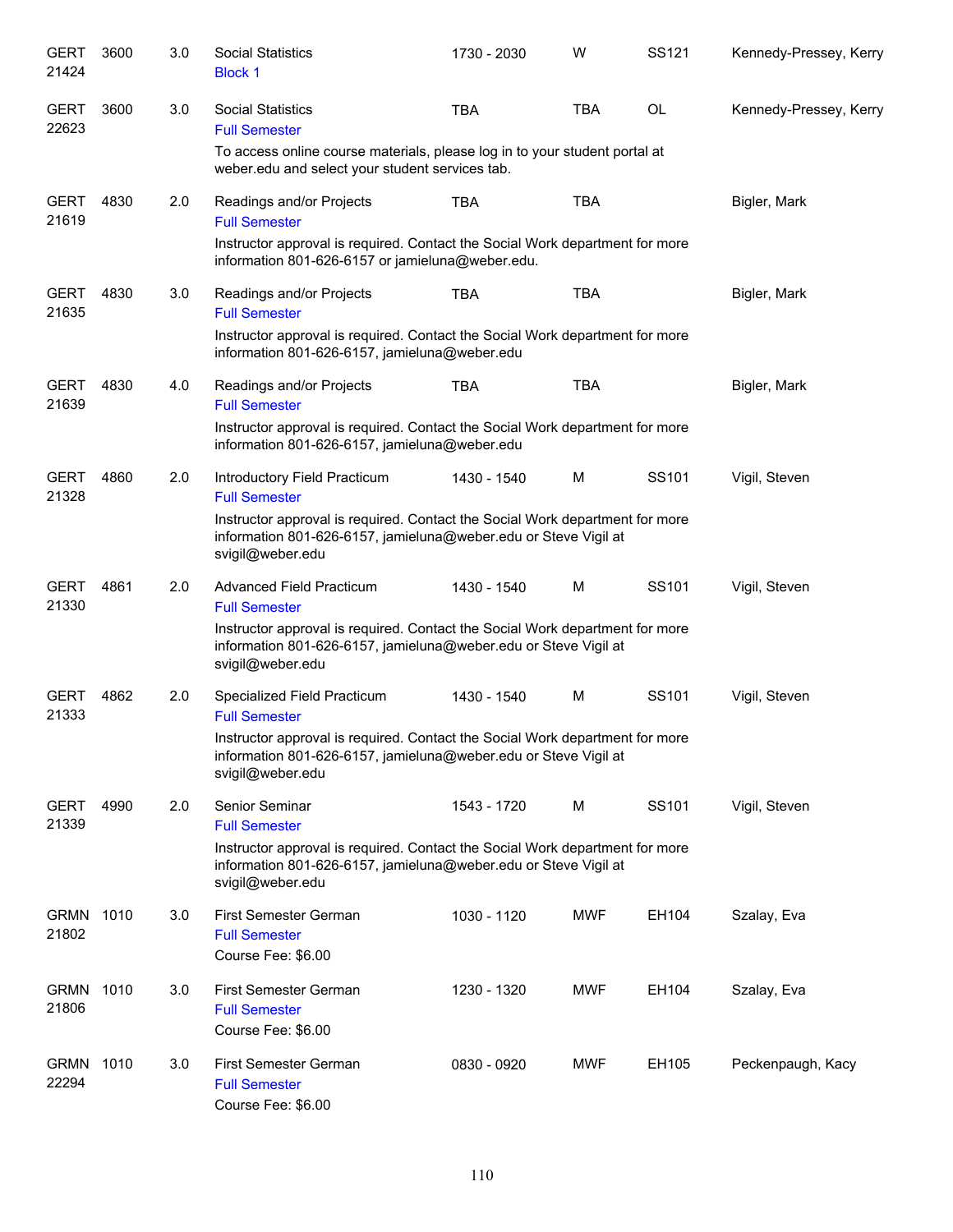| GRMN 2010<br>21808   |      | 3.0 | <b>Third Semester German</b><br><b>Full Semester</b><br>Course Fee: \$6.00                                                                                                                    | 1730 - 2010 | М            | EH105        | Szalay, Eva         |
|----------------------|------|-----|-----------------------------------------------------------------------------------------------------------------------------------------------------------------------------------------------|-------------|--------------|--------------|---------------------|
| GRMN 2010<br>21811   |      | 3.0 | <b>Third Semester German</b><br><b>Full Semester</b><br>Course Fee: \$6.00                                                                                                                    | 0930 - 1020 | <b>MWF</b>   | EH117        | Daines, Erika       |
| <b>GRMN</b><br>22297 | 3060 | 3.0 | Grammar & Composition<br><b>Full Semester</b><br>Course Fee: \$6.00                                                                                                                           | 0900 - 1015 | TR           | EH105        | Peckenpaugh, Kacy   |
| GRMN<br>22197        | 3550 | 3.0 | German Language and Culture<br><b>Full Semester</b><br>Course Fee: \$6.00                                                                                                                     | 0830 - 0920 | <b>MWF</b>   | EH305        | Szalay, Eva         |
| GRMN 4830<br>24362   |      | 3.0 | <b>Directed Readings</b><br><b>Full Semester</b>                                                                                                                                              | <b>TBA</b>  | <b>TBA</b>   |              | Peckenpaugh, Kacy   |
| <b>GRMN</b><br>24422 | 4830 | 3.0 | <b>Directed Readings</b><br><b>Full Semester</b>                                                                                                                                              | <b>TBA</b>  | <b>TBA</b>   |              | Szalay, Eva         |
| <b>HAS</b><br>20910  | 3000 | 3.0 | The Health Care System<br><b>Full Semester</b>                                                                                                                                                | 1430 - 1710 | $\mathsf{T}$ | MH222        | Dahlkemper, Richard |
| <b>HAS</b><br>23885  | 3000 | 3.0 | The Health Care System<br><b>Full Semester</b>                                                                                                                                                | <b>TBA</b>  | <b>TBA</b>   | OL           | Dahlkemper, Richard |
|                      |      |     | To access online course materials, please log into your student portal at<br>weber.edu and click on the Student Services tab.                                                                 |             |              |              |                     |
| HAS<br>20911         | 3020 | 3.0 | Health Care Marketing<br><b>Full Semester</b>                                                                                                                                                 | 1730 - 2010 | м            | <b>MH222</b> | Garr, Lindsay       |
| <b>HAS</b><br>23886  | 3020 | 3.0 | Health Care Marketing<br><b>Full Semester</b><br>To access online course materials, please log into your student portal at<br>weber.edu and click on the Student Services tab.                | <b>TBA</b>  | <b>TBA</b>   | OL           | Dahlkemper, Richard |
| HAS<br>20912         | 3150 | 3.0 | Com Health Agencies & Services<br><b>Full Semester</b>                                                                                                                                        | 1430 - 1710 | M            | MH327        | Johnson, Kenneth    |
| <b>HAS</b><br>23887  | 3190 | 3.0 | <b>Cultural Diversity in Patient</b><br><b>Full Semester</b><br>To access online course materials, please log into your student portal at<br>weber.edu and click on the Student Services tab. | <b>TBA</b>  | <b>TBA</b>   | <b>OL</b>    | Johnson, Kenneth    |
| HAS<br>20913         | 3230 | 3.0 | <b>Health Communication</b><br><b>Full Semester</b>                                                                                                                                           | 1430 - 1710 | W            | <b>MH117</b> | Moss, Cory          |
| <b>HAS</b><br>23888  | 3230 | 3.0 | <b>Health Communication</b><br><b>Full Semester</b><br>To access online course materials, please log into your student portal at<br>weber.edu and click on the Student Services tab.          | <b>TBA</b>  | <b>TBA</b>   | OL           | Moss, Cory          |
| HAS<br>23889         | 3240 | 3.0 | Human Resource Develpmnt HC<br><b>Full Semester</b><br>To access online course materials, please log into your student portal at<br>weber.edu and click on the Student Services tab.          | <b>TBA</b>  | TBA          | OL           | Moss, Cory          |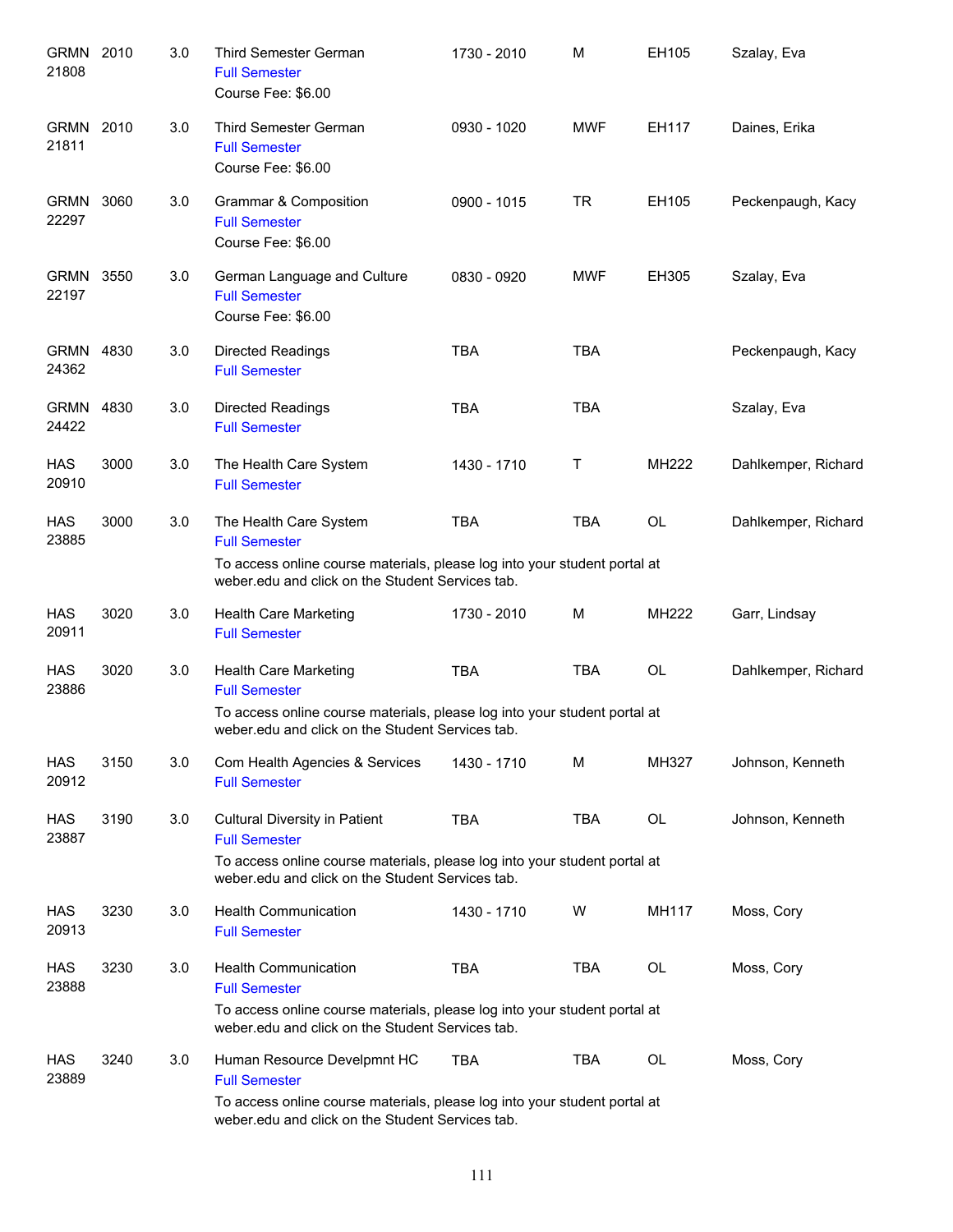| <b>HAS</b><br>23890 | 3260 | 3.0 | Administrative/Supervisor Theo<br><b>Full Semester</b>                                                                         | <b>TBA</b>  | <b>TBA</b> | OL        | Wiggins, Carla         |
|---------------------|------|-----|--------------------------------------------------------------------------------------------------------------------------------|-------------|------------|-----------|------------------------|
|                     |      |     | To access online course materials, please log into your student portal at<br>weber.edu and click on the Student Services tab.  |             |            |           |                        |
| HAS<br>23891        | 3750 | 3.0 | <b>Health Care Financial Administ</b><br><b>Full Semester</b>                                                                  | <b>TBA</b>  | <b>TBA</b> | <b>OL</b> | Buker, Macey           |
|                     |      |     | To access online course materials, please log into your student portal at<br>weber.edu and click on the Student Services tab.  |             |            |           |                        |
| <b>HAS</b><br>20915 | 4320 | 3.0 | Health Care Economics/Policy<br><b>Full Semester</b>                                                                           | 1730 - 2010 | W          | MH332     | Wiggins, Carla         |
| <b>HAS</b><br>20916 | 4400 | 3.0 | Legal/Ethical Aspects Hith Adm<br><b>Full Semester</b>                                                                         | 1730 - 2010 | м          | MH327     | Rodeback, David        |
| <b>HAS</b><br>23892 | 4410 | 3.0 | Clinical Instruction Design/Ev<br><b>Full Semester</b>                                                                         | <b>TBA</b>  | <b>TBA</b> | OL        | Inpornvijit, Kritayoth |
|                     |      |     | To access online course materials, please log into your student portal at<br>weber.edu and click on the Student Services tab.  |             |            |           |                        |
| <b>HAS</b><br>24335 | 4740 | 1.0 | Senior Seminar<br><b>Full Semester</b><br>Course will meet 5 times: 8/28, 9/18, 10/09, 10/30, 12/04                            | 1430 - 1710 | W          |           | Dahlkemper, Richard    |
| <b>HAS</b><br>20918 | 4741 | 3.0 | Senior Seminar Capstone<br><b>Full Semester</b><br>Course will meet 5 times: 8/28, 9/18, 10/09, 10/30, 12/04                   | 1430 - 1710 | W          |           | Dahlkemper, Richard    |
| <b>HAS</b><br>20921 | 4860 | 2.0 | Practicum/Internship<br><b>Full Semester</b>                                                                                   | <b>TBA</b>  | <b>TBA</b> |           | Dahlkemper, Richard    |
| <b>HAS</b><br>20922 | 4860 | 4.0 | Practicum/Internship<br><b>Full Semester</b>                                                                                   | <b>TBA</b>  | <b>TBA</b> |           | Shaw, Patricia         |
| <b>HAS</b><br>20923 | 4860 | 6.0 | Practicum/Internship<br><b>Full Semester</b>                                                                                   | <b>TBA</b>  | <b>TBA</b> |           | Dahlkemper, Richard    |
| HIM<br>23893        | 2000 | 3.0 | Intro Health Info Systems/Sett<br><b>Full Semester</b>                                                                         | <b>TBA</b>  | <b>TBA</b> | <b>OL</b> | Merkley, Heather       |
|                     |      |     | To access online course materials, please log into your student portal at<br>weber, edu and click on the Student Services tab. |             |            |           |                        |
| HIM<br>23894        | 2250 | 3.0 | Health Care Privacy & Security<br><b>Full Semester</b>                                                                         | <b>TBA</b>  | TBA        | OL        | Merkley, Heather       |
|                     |      |     | To access online course materials, please log into your student portal at<br>weber.edu and click on the Student Services tab.  |             |            |           |                        |
| HIM<br>20932        | 2300 | 3.0 | Diagnosis Coding<br><b>Full Semester</b><br>Course Fee: \$10.00                                                                | 1230 - 1420 | м          | MH327     | Carter, Darcy          |
| HIM<br>23895        | 2300 | 3.0 | Diagnosis Coding<br><b>Full Semester</b>                                                                                       | <b>TBA</b>  | <b>TBA</b> | OL        | Carter, Darcy          |
|                     |      |     | To access online course materials, please log into your student portal at<br>weber.edu and click on the Student Services tab.  |             |            |           |                        |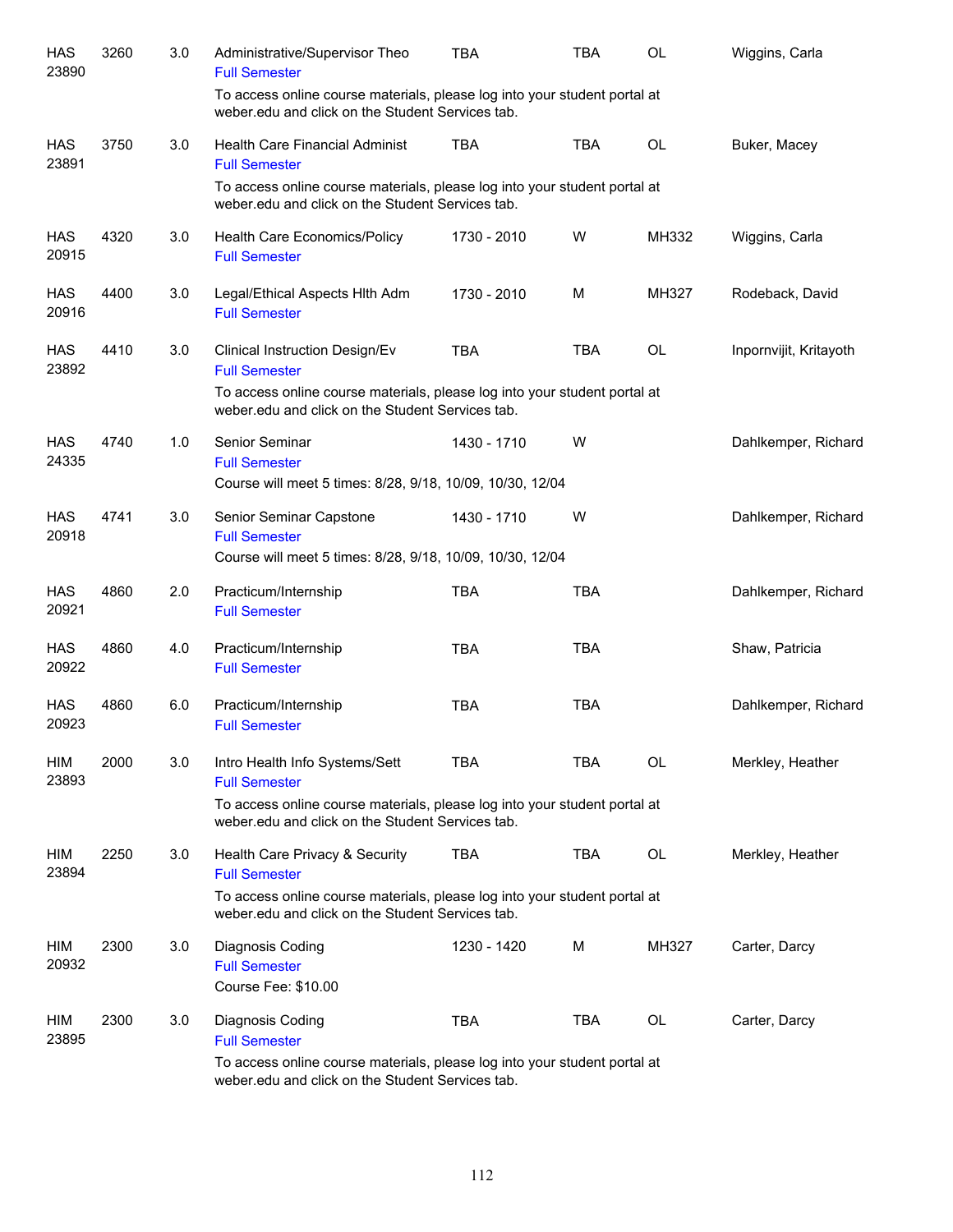| HIM<br>23896        | 2320 | 3.0 | Ambulatory/Physician Office Co<br><b>Full Semester</b>                                                                         | <b>TBA</b>  | TBA        | <b>OL</b> | Merkley, Heather |
|---------------------|------|-----|--------------------------------------------------------------------------------------------------------------------------------|-------------|------------|-----------|------------------|
|                     |      |     | To access online course materials, please log into your student portal at<br>weber.edu and click on the Student Services tab.  |             |            |           |                  |
| HIM<br>23897        | 2330 | 2.0 | Class Systems Topics/Reimburse<br><b>Full Semester</b>                                                                         | <b>TBA</b>  | <b>TBA</b> | <b>OL</b> | Carter, Darcy    |
|                     |      |     | To access online course materials, please log into your student portal at<br>weber.edu and click on the Student Services tab.  |             |            |           |                  |
| HIM<br>23898        | 2410 | 2.0 | ICD-10-PCS Coding<br><b>Full Semester</b>                                                                                      | <b>TBA</b>  | <b>TBA</b> | <b>OL</b> | Carter, Darcy    |
|                     |      |     | To access online course materials, please log into your student portal at<br>weber.edu and click on the Student Services tab.  |             |            |           |                  |
| HIM<br>20934        | 2500 | 3.0 | Database Mngmnt & Security<br><b>Full Semester</b><br>Course Fee: \$10.00                                                      | 1430 - 1630 | M          | MH222     | Shaw, Patricia   |
| HIM<br>23899        | 2861 | 2.0 | Professional Practice Experien<br><b>Full Semester</b>                                                                         | <b>TBA</b>  | <b>TBA</b> | <b>OL</b> | Carter, Darcy    |
|                     |      |     | To access online course materials, please log into your student portal at<br>weber.edu and click on the Student Services tab.  |             |            |           |                  |
| HIM<br>23900        | 2862 | 2.0 | Professional Practice Experien<br><b>Full Semester</b>                                                                         | <b>TBA</b>  | <b>TBA</b> | <b>OL</b> | Carter, Darcy    |
|                     |      |     | To access online course materials, please log into your student portal at<br>weber.edu and click on the Student Services tab.  |             |            |           |                  |
| HIM<br>23901        | 2863 | 1.0 | Profess Pract Exper in Coding<br><b>Full Semester</b>                                                                          | <b>TBA</b>  | <b>TBA</b> | <b>OL</b> | Carter, Darcy    |
|                     |      |     | To access online course materials, please log into your student portal at<br>weber.edu and click on the Student Services tab.  |             |            |           |                  |
| HIM<br>23902        | 3000 | 3.0 | Computer Applications in Hlth<br><b>Full Semester</b>                                                                          | <b>TBA</b>  | <b>TBA</b> | <b>OL</b> | Merkley, Heather |
|                     |      |     | To access online course materials, please log into your student portal at<br>weber.edu and click on the Student Services tab.  |             |            |           |                  |
| <b>HIM</b><br>20936 | 3200 | 3.0 | Epidemiology & Biostatistics<br><b>Full Semester</b>                                                                           | 1730 - 2010 | т          | MH332     | Rodeback, David  |
| HIM<br>20937        | 3300 | 3.0 | Intro Quality Improve Hith Car<br><b>Full Semester</b>                                                                         | 1730 - 2010 | T          | MH327     | Shaw, Patricia   |
| HIM<br>23903        | 3400 | 3.0 | <b>Hith Care Networks/Databases</b><br><b>Full Semester</b>                                                                    | <b>TBA</b>  | <b>TBA</b> | <b>OL</b> | Carter, Darcy    |
|                     |      |     | To access online course materials, please log into your student portal at<br>weber.edu and click on the Student Services tab.  |             |            |           |                  |
| HIM<br>23904        | 3500 | 2.0 | <b>Biomed Research Support</b><br><b>Full Semester</b>                                                                         | <b>TBA</b>  | <b>TBA</b> | <b>OL</b> | Merkley, Heather |
|                     |      |     | To access online course materials, please log into your student portal at<br>weber.edu and click on the Student Services tab.  |             |            |           |                  |
| HIM<br>23905        | 4990 | 3.0 | <b>Baccalaureate Thesis/Presentat</b><br><b>Full Semester</b>                                                                  | <b>TBA</b>  | <b>TBA</b> | <b>OL</b> | Shaw, Patricia   |
|                     |      |     | To access online course materials, please log into your student portal at<br>weber.edu and click on your Student Services tab. |             |            |           |                  |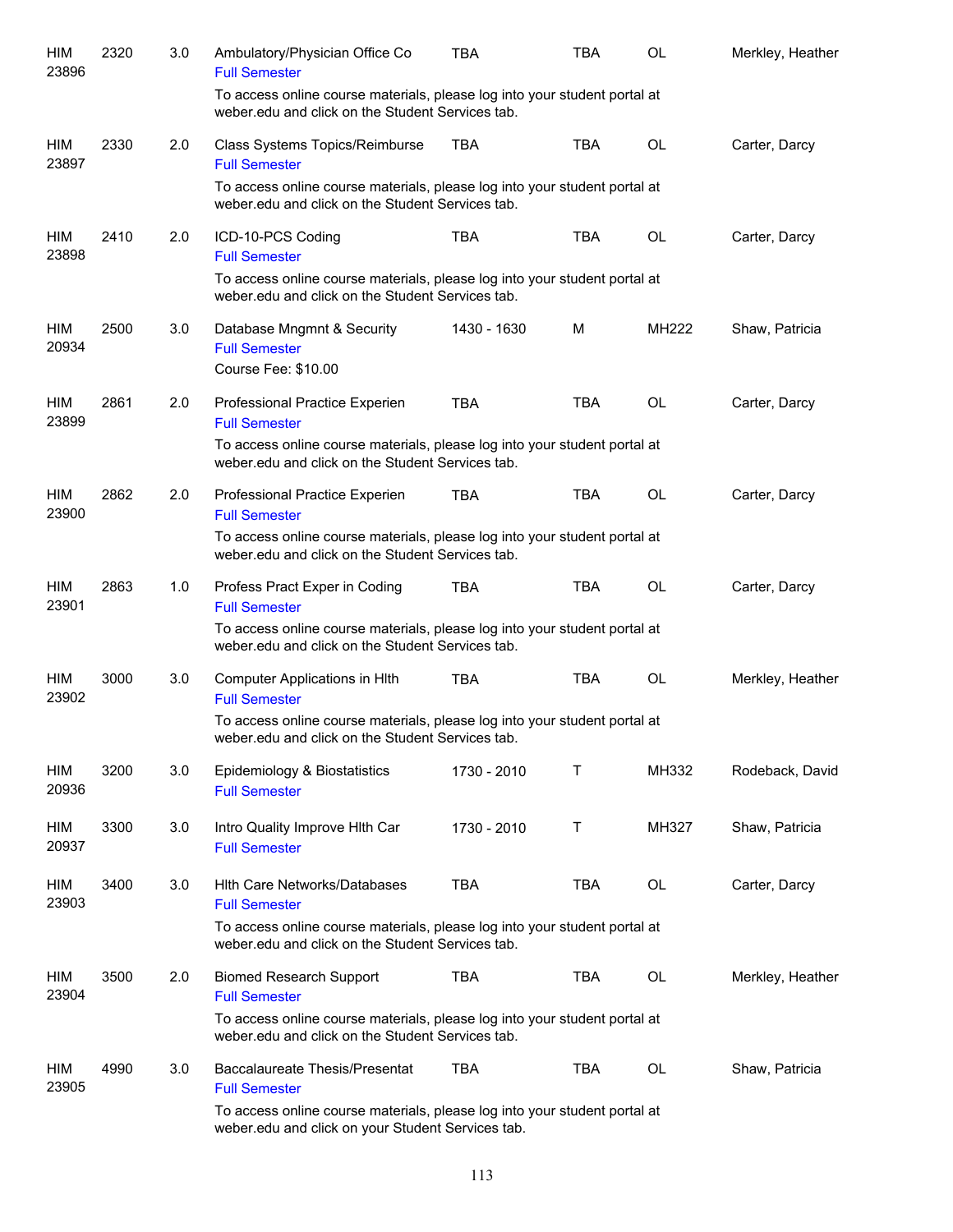| <b>HIST</b><br>21211 | 1500 | 3.0 | SS World History to 1500<br><b>Full Semester</b>                                                                              | 0930 - 1020 | <b>MWF</b> | SS201        | Moffett, Randall |
|----------------------|------|-----|-------------------------------------------------------------------------------------------------------------------------------|-------------|------------|--------------|------------------|
| <b>HIST</b><br>21214 | 1500 | 3.0 | SS World History to 1500<br><b>Full Semester</b>                                                                              | 1130 - 1220 | <b>MWF</b> | SS217        | Moffett, Randall |
| <b>HIST</b><br>21222 | 1500 | 3.0 | SS World History to 1500<br><b>Full Semester</b>                                                                              | 0900 - 1015 | <b>TR</b>  | SS201        | Moffett, Randall |
| <b>HIST</b><br>21224 | 1500 | 3.0 | SS World History to 1500<br><b>Full Semester</b>                                                                              | 1030 - 1145 | <b>TR</b>  | SS201        | Nelson, Katie    |
| <b>HIST</b><br>21228 | 1500 | 3.0 | SS World History to 1500<br><b>Full Semester</b>                                                                              | 1200 - 1315 | <b>TR</b>  | SS201        | Nelson, Katie    |
| <b>HIST</b><br>21743 | 1500 | 3.0 | SS World History to 1500<br><b>Full Semester</b>                                                                              | 1730 - 2010 | W          | SS201        | Ibarguen, John   |
| <b>HIST</b><br>23551 | 1500 | 3.0 | SS World History to 1500<br><b>Full Semester</b>                                                                              | <b>TBA</b>  | <b>TBA</b> | <b>OL</b>    | Francis, Stephen |
|                      |      |     | To access online course materials, please log in to your student portal at<br>weber.edu and select your student services tab. |             |            |              |                  |
| <b>HIST</b><br>21240 | 1510 | 3.0 | SS/DV World Hist 1500 to Pres<br><b>Full Semester</b>                                                                         | 1030 - 1120 | <b>MWF</b> | SS201        | Brower, Matthew  |
| <b>HIST</b><br>21241 | 1510 | 3.0 | SS/DV World Hist 1500 to Pres<br><b>Full Semester</b>                                                                         | 1130 - 1220 | <b>MWF</b> | SS201        | Brower, Matthew  |
| <b>HIST</b><br>21770 | 1510 | 3.0 | SS/DV World Hist 1500 to Pres<br><b>Full Semester</b>                                                                         | 0930 - 1020 | <b>MWF</b> | <b>SS274</b> | Richey, Jeffrey  |
| <b>HIST</b><br>21798 | 1510 | 3.0 | SS/DV World Hist 1500 to Pres<br><b>Full Semester</b>                                                                         | 0930 - 1020 | <b>MWF</b> | SS231        | Francis, Stephen |
| <b>HIST</b><br>23554 | 1510 | 3.0 | SS/DV World Hist 1500 to Pres<br><b>Full Semester</b>                                                                         | <b>TBA</b>  | <b>TBA</b> | OL           | Francis, Stephen |
|                      |      |     | To access online course materials, please log in to your student portal at<br>weber.edu and select your student services tab. |             |            |              |                  |
| <b>HIST</b><br>23566 | 1510 | 3.0 | SS/DV World Hist 1500 to Pres<br><b>Full Semester</b>                                                                         | 1730 - 2010 | Τ          | WW116        | Nelson, Katie    |
| <b>HIST</b><br>21206 | 1700 | 3.0 | Al American Civilization<br><b>Full Semester</b>                                                                              | 0730 - 0820 | <b>MWF</b> | SS201        | Sadler, Richard  |
| <b>HIST</b><br>21245 | 1700 | 3.0 | Al American Civilization<br><b>Full Semester</b>                                                                              | 0830 - 0920 | <b>MWF</b> | SS219        | Little, Branden  |
| <b>HIST</b><br>21246 | 1700 | 3.0 | Al American Civilization<br><b>Full Semester</b>                                                                              | 0930 - 1020 | <b>MWF</b> | SS119        | Dant, Sara       |
| <b>HIST</b><br>21247 | 1700 | 3.0 | Al American Civilization<br><b>Full Semester</b>                                                                              | 1030 - 1120 | <b>MWF</b> | SS119        | Dant, Sara       |
| <b>HIST</b><br>21248 | 1700 | 3.0 | Al American Civilization<br><b>Full Semester</b>                                                                              | 1030 - 1120 | <b>MWF</b> | SS219        | Smith, Tracey    |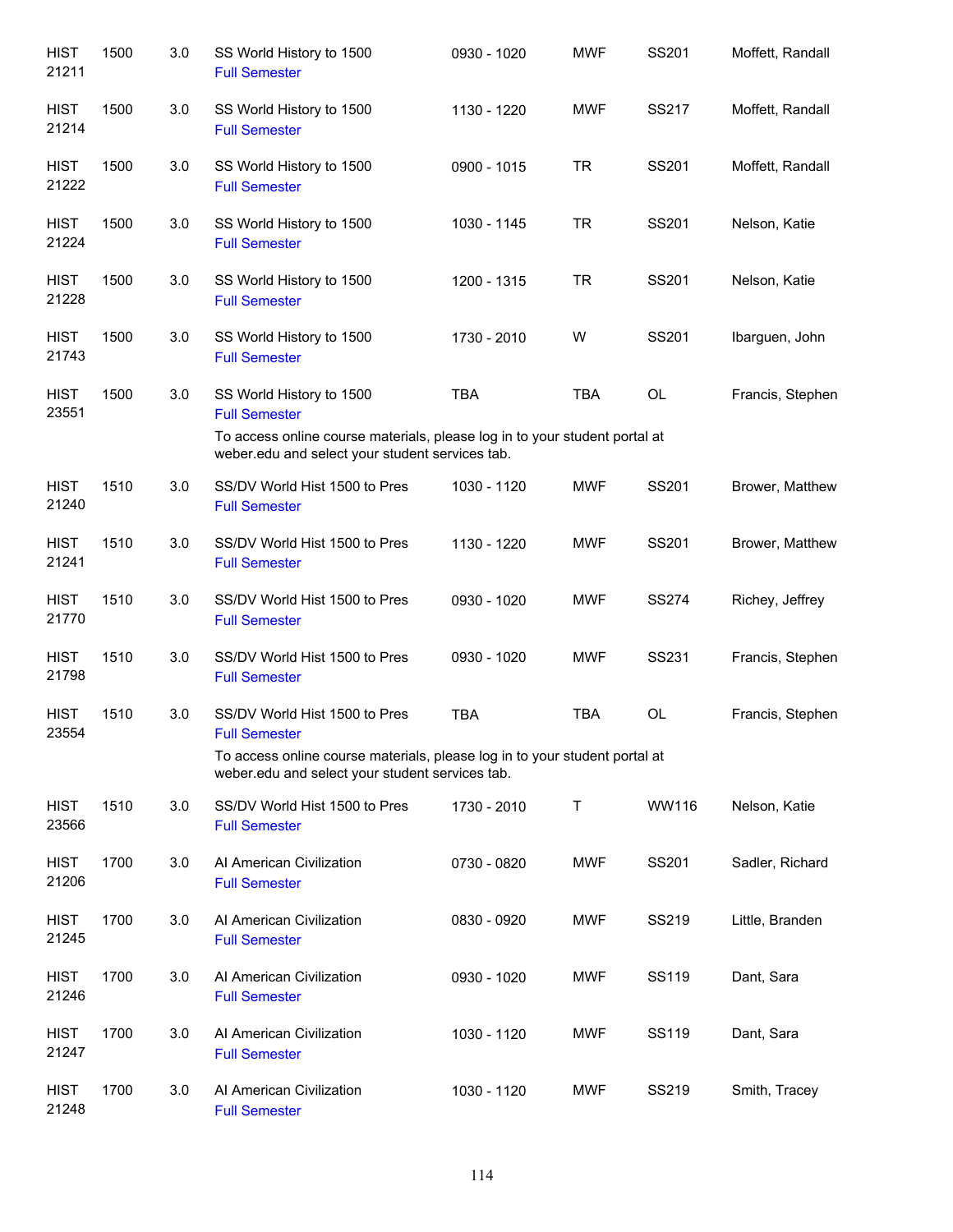| <b>HIST</b><br>21293 | 1700 | 3.0 | Al American Civilization<br><b>Full Semester</b>                                                                                                                                  | 1130 - 1220 | <b>MWF</b> | SS119        | Dant, Sara        |
|----------------------|------|-----|-----------------------------------------------------------------------------------------------------------------------------------------------------------------------------------|-------------|------------|--------------|-------------------|
| <b>HIST</b><br>21295 | 1700 | 3.0 | Al American Civilization<br><b>Full Semester</b>                                                                                                                                  | 1230 - 1320 | <b>MWF</b> | SS119        | Little, Branden   |
| <b>HIST</b><br>21297 | 1700 | 3.0 | Al American Civilization<br><b>Full Semester</b>                                                                                                                                  | 0730 - 0845 | <b>TR</b>  | SS219        | Sadler, Richard   |
| <b>HIST</b><br>21302 | 1700 | 3.0 | Al American Civilization<br><b>Full Semester</b>                                                                                                                                  | 0900 - 1015 | TR         | SS119        | MacKay, Kathryn   |
| <b>HIST</b><br>21317 | 1700 | 3.0 | Al American Civilization<br><b>Full Semester</b>                                                                                                                                  | 1030 - 1145 | <b>TR</b>  | SS119        | Matt, Susan       |
| <b>HIST</b><br>21321 | 1700 | 3.0 | Al American Civilization<br><b>Full Semester</b>                                                                                                                                  | 1330 - 1445 | <b>TR</b>  | SS219        | Reynolds, Dynette |
| <b>HIST</b><br>21323 | 1700 | 3.0 | Al American Civilization<br><b>Full Semester</b>                                                                                                                                  | 1730 - 2010 | Т          | SS219        | Godfrey, Matthew  |
| <b>HIST</b><br>21567 | 1700 | 3.0 | Al American Civilization<br><b>Full Semester</b>                                                                                                                                  | 0830 - 0920 | MWF        | <b>WB206</b> | Sessions, Gene    |
| <b>HIST</b><br>21569 | 1700 | 3.0 | Al American Civilization<br><b>Full Semester</b>                                                                                                                                  | 0930 - 1020 | MWF        | <b>WB206</b> | Sessions, Gene    |
| <b>HIST</b><br>21599 | 1700 | 3.0 | Al American Civilization<br><b>Full Semester</b>                                                                                                                                  | 0930 - 1020 | MWF        | SS219        | Little, Branden   |
| <b>HIST</b><br>21776 | 1700 | 3.0 | Al American Civilization<br><b>Full Semester</b>                                                                                                                                  | 1130 - 1220 | MWF        | SS213        | Vickers, Vikki    |
| <b>HIST</b><br>21962 | 1700 | 3.0 | Al American Civilization<br><b>Full Semester</b>                                                                                                                                  | 1200 - 1315 | <b>TR</b>  | SS219        | Sillito, John     |
| <b>HIST</b><br>23556 | 1700 | 3.0 | Al American Civilization<br><b>Full Semester</b><br>To access online course materials, please log in to your student portal at<br>weber.edu and select your student services tab. | <b>TBA</b>  | TBA        | OL           | Sessions, Gene    |
| <b>HIST</b><br>23558 | 1700 | 3.0 | Al American Civilization<br><b>Full Semester</b><br>To access online course materials, please log in to your student portal at<br>weber.edu and select your student services tab. | <b>TBA</b>  | <b>TBA</b> | OL           | Vickers, Vikki    |
| <b>HIST</b><br>23559 | 1700 | 3.0 | Al American Civilization<br><b>Full Semester</b><br>To access online course materials, please log in to your student portal at<br>weber.edu and select your student services tab. | <b>TBA</b>  | <b>TBA</b> | OL           | Vickers, Vikki    |
| <b>HIST</b><br>23568 | 1700 | 3.0 | Al American Civilization<br><b>Full Semester</b>                                                                                                                                  | 1730 - 2010 | R          | D02114       | Dirkmaat, Gerrit  |
| <b>HIST</b><br>23569 | 1700 | 3.0 | Al American Civilization<br><b>Full Semester</b><br>Supplemental Instruction (free, voluntary study group) offered with this course.                                              | 0930 - 1020 | <b>MWF</b> | D02112       | Layton, Stanford  |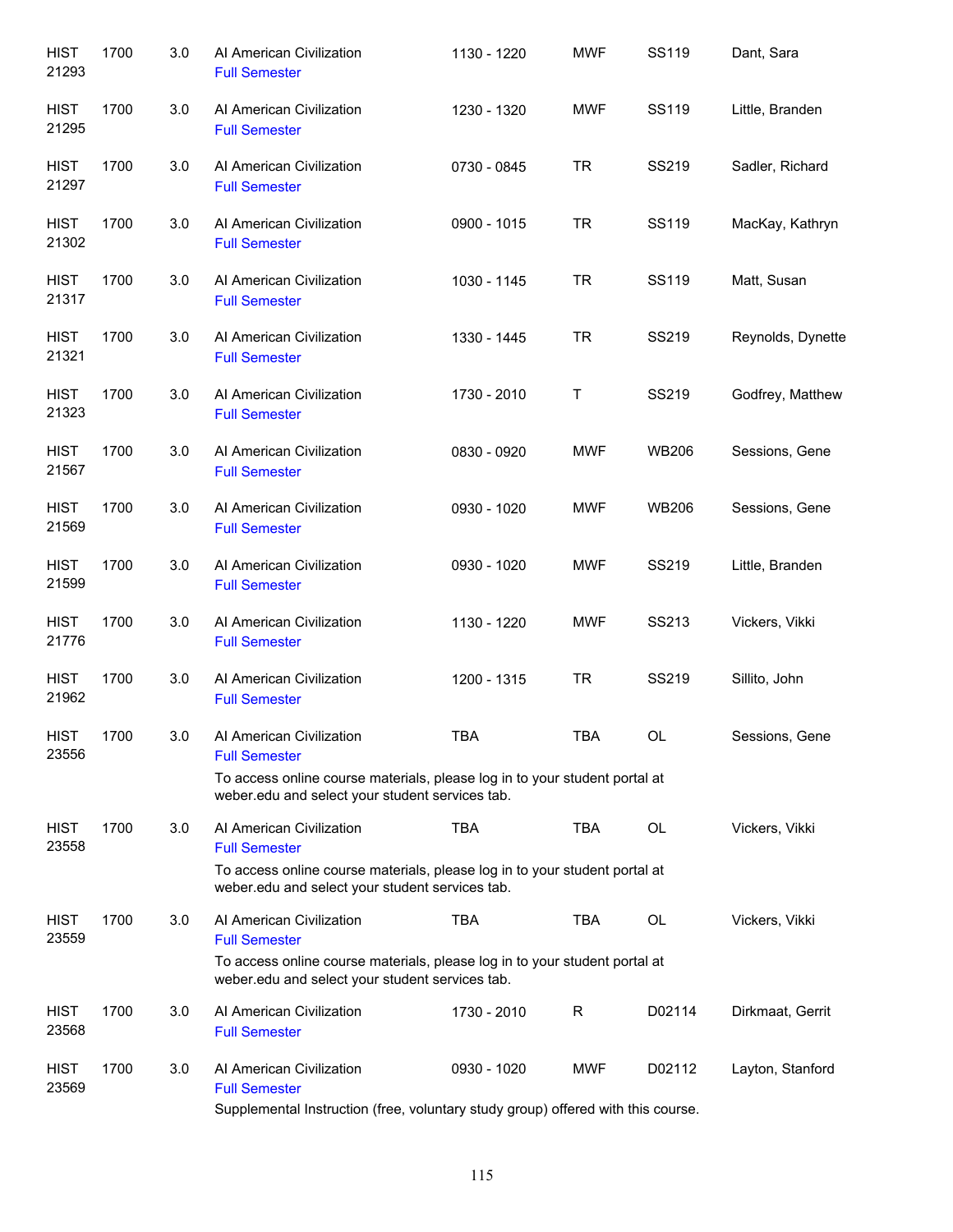| <b>HIST</b><br>23571 | 1700 | 3.0 | Al American Civilization<br><b>Full Semester</b><br>Supplemental Instruction (free, voluntary study group) offered with this course.                                                    | 1030 - 1145 | TR         | D02112       | Seely, Christopher |
|----------------------|------|-----|-----------------------------------------------------------------------------------------------------------------------------------------------------------------------------------------|-------------|------------|--------------|--------------------|
| <b>HIST</b><br>23573 | 1700 | 3.0 | Al American Civilization<br><b>Full Semester</b><br>Supplemental Instruction (free, voluntary study group) offered with this course.                                                    | 0900 - 1015 | <b>TR</b>  | D02112       | Seely, Christopher |
| <b>HIST</b><br>23575 | 1700 | 3.0 | Al American Civilization<br><b>Full Semester</b><br>Supplemental Instruction (free, voluntary study group) offered with this course.                                                    | 1730 - 2010 | W          | D02117       | Rives, Nathan      |
| <b>HIST</b><br>23578 | 1700 | 3.0 | Al American Civilization<br><b>Full Semester</b>                                                                                                                                        | 1730 - 2010 | T          | D02318       | Swedin, Eric       |
| <b>HIST</b><br>24741 | 1700 | 3.0 | Al American Civilization<br><b>Full Semester</b>                                                                                                                                        | 1730 - 2010 | M          | SS219        | Kronmiller, Jay    |
| <b>HIST</b><br>21327 | 2700 | 3.0 | Al History of the U.S. to 1877<br><b>Full Semester</b>                                                                                                                                  | 0830 - 0920 | <b>MWF</b> | SS201        | Sadler, Richard    |
| <b>HIST</b><br>21331 | 2710 | 3.0 | AI Hist of the U.S. Since 1877<br><b>Full Semester</b>                                                                                                                                  | 1030 - 1145 | <b>TR</b>  | SS217        | Sillito, John      |
| <b>HIST</b><br>23561 | 2710 | 3.0 | AI Hist of the U.S. Since 1877<br><b>Full Semester</b><br>To access online course materials, please log in to your student portal at<br>weber.edu and select your student services tab. | <b>TBA</b>  | <b>TBA</b> | <b>OL</b>    | MacKay, Kathryn    |
| <b>HIST</b><br>23563 | 3070 | 3.0 | Women in American-1600-Pres<br><b>Full Semester</b><br>To access online course materials, please log in to your student portal at<br>weber.edu and select your student services tab.    | <b>TBA</b>  | <b>TBA</b> | OL           | MacKay, Kathryn    |
| <b>HIST</b><br>21383 | 3090 | 3.0 | American Social History<br><b>Full Semester</b>                                                                                                                                         | 1030 - 1145 | <b>TR</b>  | SS219        | MacKay, Kathryn    |
| <b>HIST</b><br>21438 | 3210 | 3.0 | U.S. Constitutional History<br><b>Full Semester</b>                                                                                                                                     | 0930 - 1020 | <b>MWF</b> | SS217        | Vickers, Vikki     |
| <b>HIST</b><br>21441 | 3230 | 3.0 | American Foreign Relations<br><b>Full Semester</b>                                                                                                                                      | 1030 - 1145 | <b>TR</b>  | <b>SS274</b> | Little, Branden    |
| <b>HIST</b><br>23579 | 3350 | 3.0 | History/ Philosophy of Science<br><b>Full Semester</b>                                                                                                                                  | 1730 - 2010 | W          | D02320       | Swedin, Eric       |
| <b>HIST</b><br>21448 | 4010 | 3.0 | <b>Colonial America</b><br><b>Full Semester</b>                                                                                                                                         | 1030 - 1120 | MWF        | SS231        | Vickers, Vikki     |
| <b>HIST</b><br>23564 | 4070 | 3.0 | 20th Century U.S. since 1945<br><b>Full Semester</b><br>To access online course materials, please log in to your student portal at<br>weber.edu and select your student services tab.   | <b>TBA</b>  | TBA        | OL           | Sessions, Gene     |
| <b>HIST</b><br>21450 | 4110 | 3.0 | Hist of American West to 1900<br><b>Full Semester</b>                                                                                                                                   | 0900 - 1015 | <b>TR</b>  | <b>SS274</b> | Sadler, Richard    |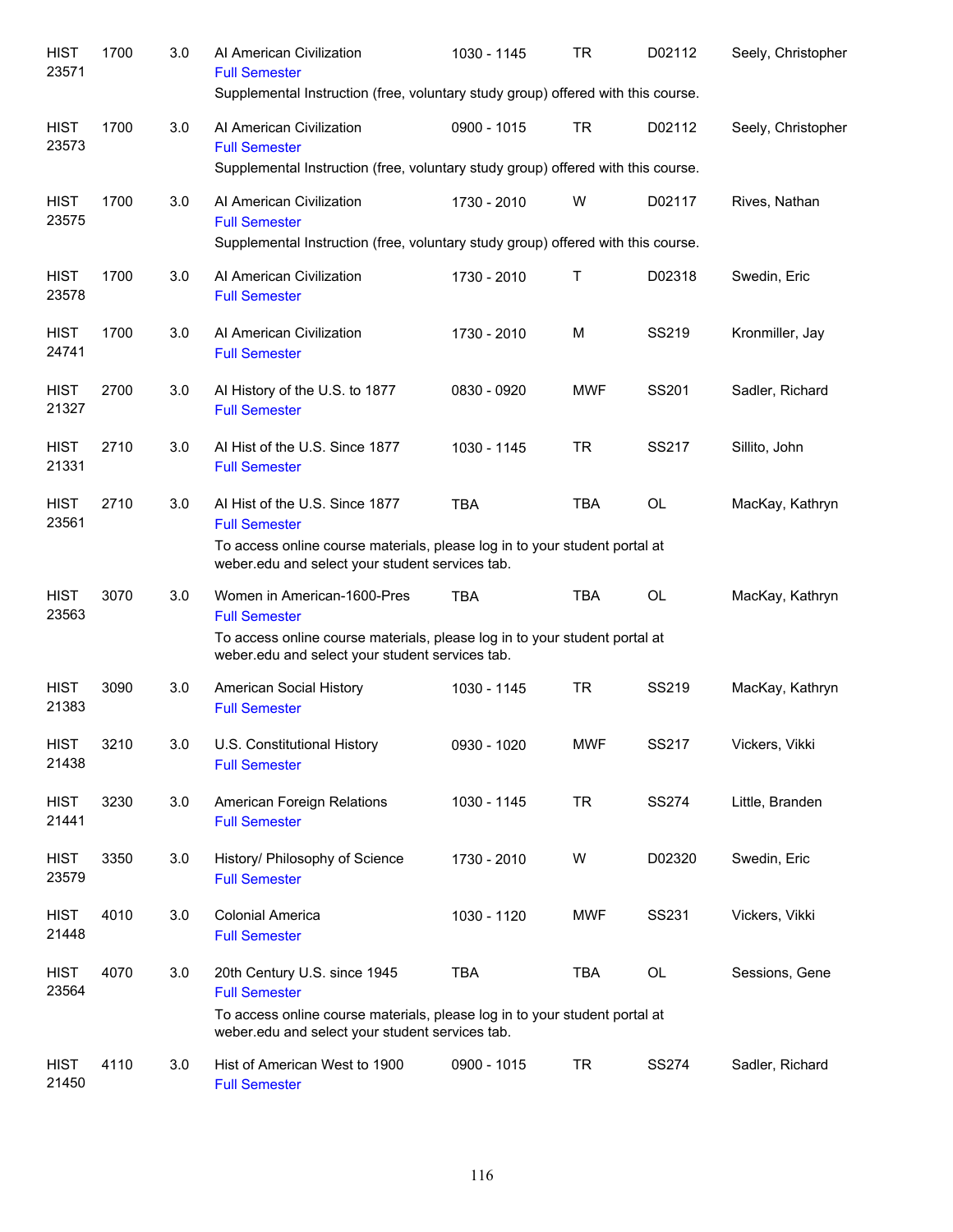| <b>HIST</b><br>23581 | 4130 | 3.0 | History Of Utah<br><b>Full Semester</b>                 | 1730 - 2010 | W          | D02325       | Sessions, Gene   |
|----------------------|------|-----|---------------------------------------------------------|-------------|------------|--------------|------------------|
| <b>HIST</b><br>21757 | 4220 | 3.0 | History of Middle Ages: 300-13<br><b>Full Semester</b>  | 1030 - 1120 | <b>MWF</b> | <b>SS274</b> | Francis, Stephen |
| <b>HIST</b><br>21451 | 4250 | 3.0 | Ninteenth Century Europe<br><b>Full Semester</b>        | 0900 - 1015 | <b>TR</b>  | SS231        | Brower, Matthew  |
| <b>HIST</b><br>24457 | 4310 | 3.0 | History of Russia to 1917<br><b>Full Semester</b>       | 0900 - 1015 | <b>TR</b>  | SS217        | Larkin, Larae    |
| <b>HIST</b><br>21813 | 4320 | 3.0 | Russia Since 1917<br><b>Full Semester</b>               | 1030 - 1145 | <b>TR</b>  | SS231        | Larkin, Larae    |
| <b>HIST</b><br>21765 | 4335 | 3.0 | <b>Tudor and Stuart England</b><br><b>Full Semester</b> | 1130 - 1220 | <b>MWF</b> | <b>SS274</b> | Francis, Stephen |
| <b>HIST</b><br>21452 | 4370 | 3.0 | History of Modern France<br><b>Full Semester</b>        | 1200 - 1315 | <b>TR</b>  | SS231        | Brower, Matthew  |
| <b>HIST</b><br>21454 | 4500 | 3.0 | Teaching Soc. Studies in 5-12<br><b>Full Semester</b>   | 1530 - 1810 | Τ          | SS217        | Hadley, Van      |
| <b>HIST</b><br>21458 | 4530 | 3.0 | Far Eastern History<br><b>Full Semester</b>             | 1730 - 2010 | Τ          | <b>SS274</b> | Lewis, Gregory   |
| <b>HIST</b><br>24138 | 4650 | 3.0 | Modern Latin America<br><b>Full Semester</b>            | 0900 - 1015 | <b>TR</b>  | SS219        | Richey, Jeffrey  |
| <b>HIST</b><br>21459 | 4710 | 3.0 | Special Issues and Topics<br><b>Full Semester</b>       | 1200 - 1315 | <b>TR</b>  | <b>SS274</b> | Matt, Susan      |
| <b>HIST</b><br>21461 | 4830 | 1.0 | <b>Directed Readings</b><br><b>Full Semester</b>        | <b>TBA</b>  | <b>TBA</b> |              | Lewis, Gregory   |
| <b>HIST</b><br>21463 | 4830 | 2.0 | <b>Directed Readings</b><br><b>Full Semester</b>        | <b>TBA</b>  | <b>TBA</b> |              | Lewis, Gregory   |
| <b>HIST</b><br>21464 | 4830 | 3.0 | Directed Readings<br><b>Full Semester</b>               | <b>TBA</b>  | <b>TBA</b> |              | Lewis, Gregory   |
| <b>HIST</b><br>21474 | 4860 | 1.0 | Internship in Historical Study<br><b>Full Semester</b>  | <b>TBA</b>  | <b>TBA</b> |              | MacKay, Kathryn  |
| <b>HIST</b><br>21476 | 4860 | 2.0 | Internship in Historical Study<br><b>Full Semester</b>  | <b>TBA</b>  | <b>TBA</b> |              | MacKay, Kathryn  |
| <b>HIST</b><br>21478 | 4860 | 3.0 | Internship in Historical Study<br><b>Full Semester</b>  | <b>TBA</b>  | <b>TBA</b> |              | MacKay, Kathryn  |
| <b>HIST</b><br>21482 | 4860 | 4.0 | Internship in Historical Study<br><b>Full Semester</b>  | <b>TBA</b>  | <b>TBA</b> |              | MacKay, Kathryn  |
| <b>HIST</b><br>21483 | 4860 | 5.0 | Internship in Historical Study<br><b>Full Semester</b>  | <b>TBA</b>  | TBA        |              | MacKay, Kathryn  |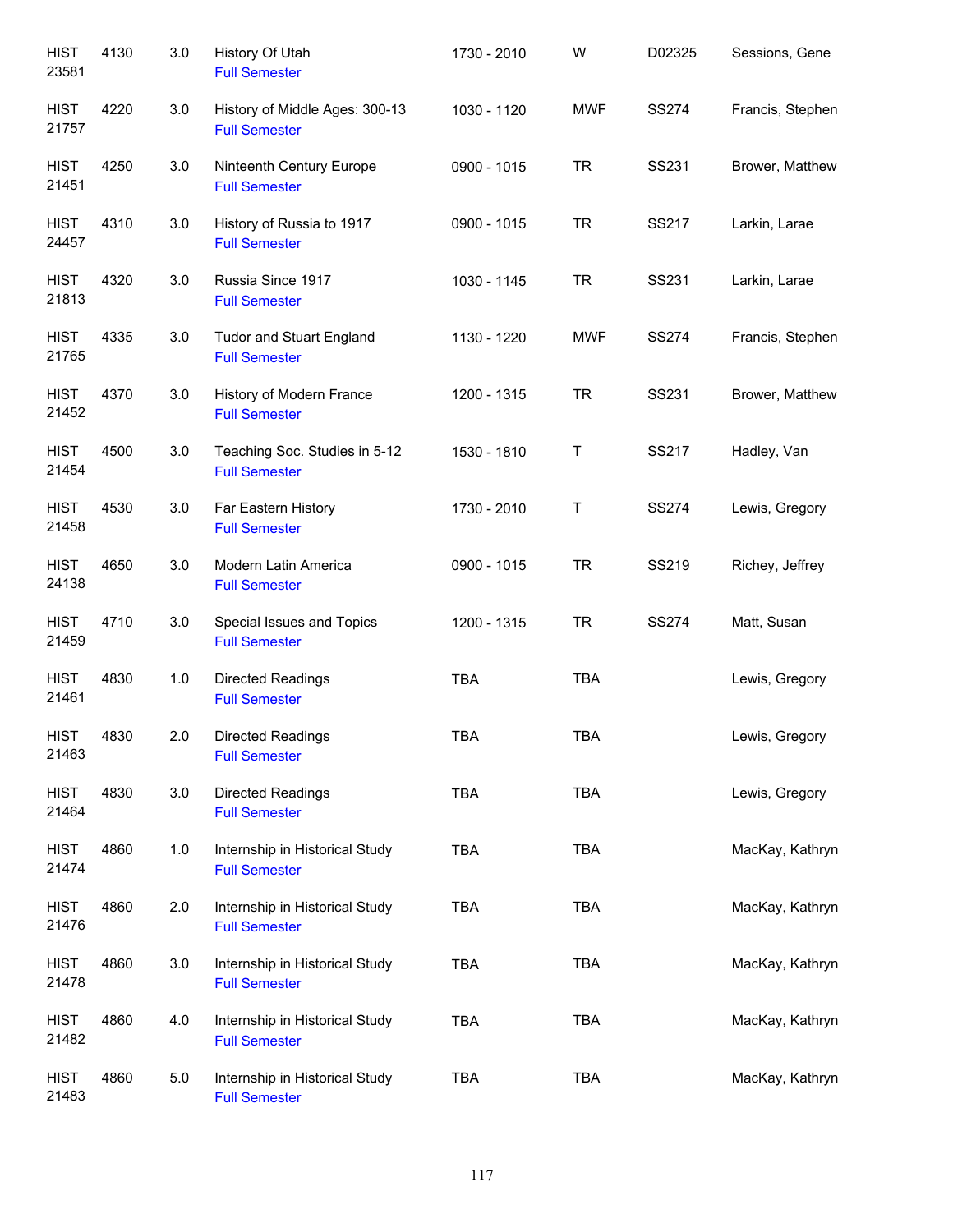| <b>HIST</b><br>21484 | 4860 | 6.0 | Internship in Historical Study<br><b>Full Semester</b>                                                                      | <b>TBA</b>  | <b>TBA</b>  |              | MacKay, Kathryn  |
|----------------------|------|-----|-----------------------------------------------------------------------------------------------------------------------------|-------------|-------------|--------------|------------------|
| <b>HIST</b><br>21488 | 4890 | 1.0 | Cooperative Work Experience<br><b>Full Semester</b>                                                                         | <b>TBA</b>  | <b>TBA</b>  |              | Larkin, Larae    |
| <b>HIST</b><br>21490 | 4890 | 2.0 | Cooperative Work Experience<br><b>Full Semester</b>                                                                         | <b>TBA</b>  | <b>TBA</b>  |              | Larkin, Larae    |
| <b>HIST</b><br>21491 | 4890 | 3.0 | Cooperative Work Experience<br><b>Full Semester</b>                                                                         | <b>TBA</b>  | <b>TBA</b>  |              | Larkin, Larae    |
| <b>HIST</b><br>21493 | 4890 | 4.0 | Cooperative Work Experience<br><b>Full Semester</b>                                                                         | <b>TBA</b>  | <b>TBA</b>  |              | Larkin, Larae    |
| <b>HIST</b><br>21494 | 4890 | 5.0 | Cooperative Work Experience<br><b>Full Semester</b>                                                                         | <b>TBA</b>  | <b>TBA</b>  |              | Larkin, Larae    |
| <b>HIST</b><br>21496 | 4890 | 6.0 | Cooperative Work Experience<br><b>Full Semester</b>                                                                         | <b>TBA</b>  | <b>TBA</b>  |              | Larkin, Larae    |
| <b>HIST</b><br>21725 | 4985 | 3.0 | Historical Research & Methods<br><b>Full Semester</b>                                                                       | 1330 - 1610 | W           | <b>SS274</b> | MacKay, Kathryn  |
| <b>HIST</b><br>21727 | 4985 | 3.0 | Historical Research & Methods<br><b>Full Semester</b>                                                                       | 1230 - 1510 | Τ           | SS217        | Dant, Sara       |
| <b>HIST</b><br>22947 | 4990 | 3.0 | Senior Seminar<br><b>Full Semester</b>                                                                                      | 1730 - 2010 | M           | <b>SS274</b> | Swedin, Eric     |
| <b>HLTH</b><br>22123 | 1030 | 3.0 | SS Healthy Lifestyles<br><b>Full Semester</b><br>Course Fee: \$10.00                                                        | 1130 - 1220 | <b>MWF</b>  | SW232        | Santurri, Laura  |
| <b>HLTH</b><br>22125 | 1030 | 3.0 | SS Healthy Lifestyles<br><b>Full Semester</b><br>Course Fee: \$10.00                                                        | 1730 - 2010 | M           | SW134        | McGladrey, Brian |
| <b>HLTH</b><br>22811 | 1030 | 3.0 | <b>SS Healthy Lifestyles</b><br><b>Full Semester</b><br>Course Fee: \$10.00                                                 | 1330 - 1445 | <b>MW</b>   | WW116        | Bingham, Sheri   |
| <b>HLTH</b><br>22813 | 1030 | 3.0 | SS Healthy Lifestyles<br><b>Full Semester</b><br>Course Fee: \$10.00                                                        | 0830 - 1110 | $\mathbf S$ | WW102        | Bemel, James     |
| <b>HLTH</b><br>22816 | 1030 | 3.0 | SS Healthy Lifestyles<br><b>Full Semester</b><br>Course Fee: \$10.00                                                        | 1030 - 1145 | <b>TR</b>   | D02104       | Olpin, Shanyn    |
| <b>HLTH</b><br>22817 | 1030 | 3.0 | SS Healthy Lifestyles<br><b>Full Semester</b><br>Course Fee: \$10.00                                                        | 1200 - 1315 | <b>TR</b>   | D02104       | Olpin, Shanyn    |
| <b>HLTH</b><br>22820 | 1030 | 3.0 | SS Healthy Lifestyles<br><b>Full Semester</b><br>To access online course materials, please log in to your student portal at | <b>TBA</b>  | TBA         | OL           | Olpin, Michael   |
|                      |      |     |                                                                                                                             |             |             |              |                  |

To access online course materials, please log in to your student portal at weber.edu and select your student services tab.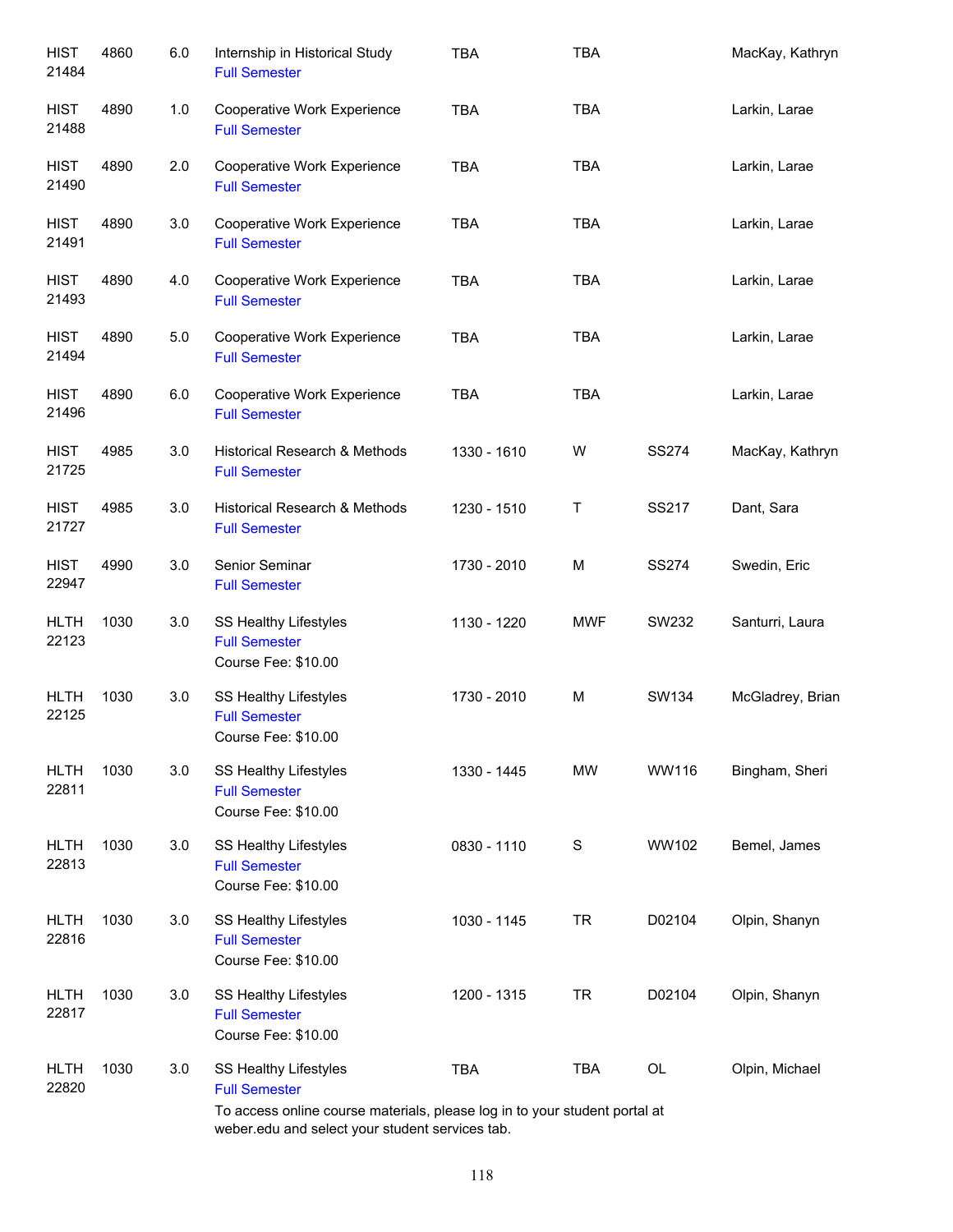| <b>HLTH</b><br>22821 | 1030 | 3.0 | SS Healthy Lifestyles<br><b>Full Semester</b>                                                                                                                                                                                                                         | TBA         | <b>TBA</b> | <b>OL</b>    | Eisenbarth, Christopher |
|----------------------|------|-----|-----------------------------------------------------------------------------------------------------------------------------------------------------------------------------------------------------------------------------------------------------------------------|-------------|------------|--------------|-------------------------|
|                      |      |     | To access online course materials, please log in to your student portal at<br>weber.edu and select your student services tab.                                                                                                                                         |             |            |              |                         |
| <b>HLTH</b><br>22823 | 1030 | 3.0 | SS Healthy Lifestyles<br><b>Full Semester</b>                                                                                                                                                                                                                         | <b>TBA</b>  | <b>TBA</b> | <b>OL</b>    | Hamson-Utley, Jennifer  |
|                      |      |     | To access online course materials, please log in to your student portal at<br>weber.edu and select your student services tab.                                                                                                                                         |             |            |              |                         |
| <b>HLTH</b><br>22126 | 1110 | 3.0 | <b>Stress Management</b><br><b>Full Semester</b><br>Course Fee: \$10.00                                                                                                                                                                                               | 1030 - 1145 | <b>TR</b>  | SW225        | Olpin, Michael          |
| <b>HLTH</b><br>22127 | 1110 | 3.0 | <b>Stress Management</b><br><b>Full Semester</b><br>Course Fee: \$10.00                                                                                                                                                                                               | 1230 - 1320 | <b>MWF</b> | SW225        | Eisenbarth, Christopher |
| <b>HLTH</b><br>22819 | 1110 | 3.0 | <b>Stress Management</b><br><b>Full Semester</b><br>Course Fee: \$10.00                                                                                                                                                                                               | 1730 - 2010 | Τ          | D02320       | Hadley, Susan           |
| <b>HLTH</b><br>22825 | 1110 | 3.0 | <b>Stress Management</b><br><b>Full Semester</b>                                                                                                                                                                                                                      | <b>TBA</b>  | <b>TBA</b> | OL           | Olpin, Michael          |
|                      |      |     | To access online course materials, please log in to your student portal at<br>weber.edu and select your student services tab.                                                                                                                                         |             |            |              |                         |
| <b>HLTH</b><br>22128 | 2400 | 3.0 | Mind/Body Wellness<br><b>Full Semester</b>                                                                                                                                                                                                                            | 0900 - 1015 | <b>TR</b>  | <b>SW225</b> | Olpin, Michael          |
| <b>HLTH</b><br>22826 | 2700 | 3.0 | Consumer Health<br><b>Full Semester</b>                                                                                                                                                                                                                               | <b>TBA</b>  | <b>TBA</b> | OL           | Olpin, Shanyn           |
|                      |      |     | To access online course materials, please log in to your student portal at<br>weber.edu and select your student services tab.                                                                                                                                         |             |            |              |                         |
| <b>HLTH</b><br>22129 | 3000 | 3.0 | Foundations of HIth Promotion<br><b>Full Semester</b>                                                                                                                                                                                                                 | 1030 - 1120 | <b>MWF</b> | <b>SW225</b> | Eisenbarth, Christopher |
| <b>HLTH</b><br>23719 | 3000 | 3.0 | Foundations of HIth Promotion<br><b>Full Semester</b>                                                                                                                                                                                                                 | <b>TBA</b>  | TBA        | <b>OL</b>    | Eisenbarth, Christopher |
|                      |      |     | To access online course materials, please log in to your student portal at<br>weber.edu and select your student services tab.                                                                                                                                         |             |            |              |                         |
| <b>HLTH</b><br>22131 | 3160 | 3.0 | <b>CEL Prin of Health Behavior</b><br><b>Full Semester</b>                                                                                                                                                                                                            | 1130 - 1220 | <b>MWF</b> | SW225        | Eisenbarth, Christopher |
|                      |      |     | CEL stands for Community Engaged Learning which means that students<br>engage in meaningful community engagement that is connected to specific<br>course objectives. See http://www.weber.edu/ccel/cel-designation.html for a full<br>list of CEL designated courses. |             |            |              |                         |
| <b>HLTH</b><br>22132 | 3200 | 3.0 | Methods in Health Education<br><b>Full Semester</b>                                                                                                                                                                                                                   | 1330 - 1420 | <b>MWF</b> | <b>SW225</b> | Cost, Patricia          |
| <b>HLTH</b><br>22827 | 3400 | 3.0 | Substance Abuse Prevention<br><b>Full Semester</b>                                                                                                                                                                                                                    | <b>TBA</b>  | <b>TBA</b> | <b>OL</b>    | Cost, Patricia          |
|                      |      |     | To access online course materials, please log in to your student portal at<br>weber.edu and select your student services tab.                                                                                                                                         |             |            |              |                         |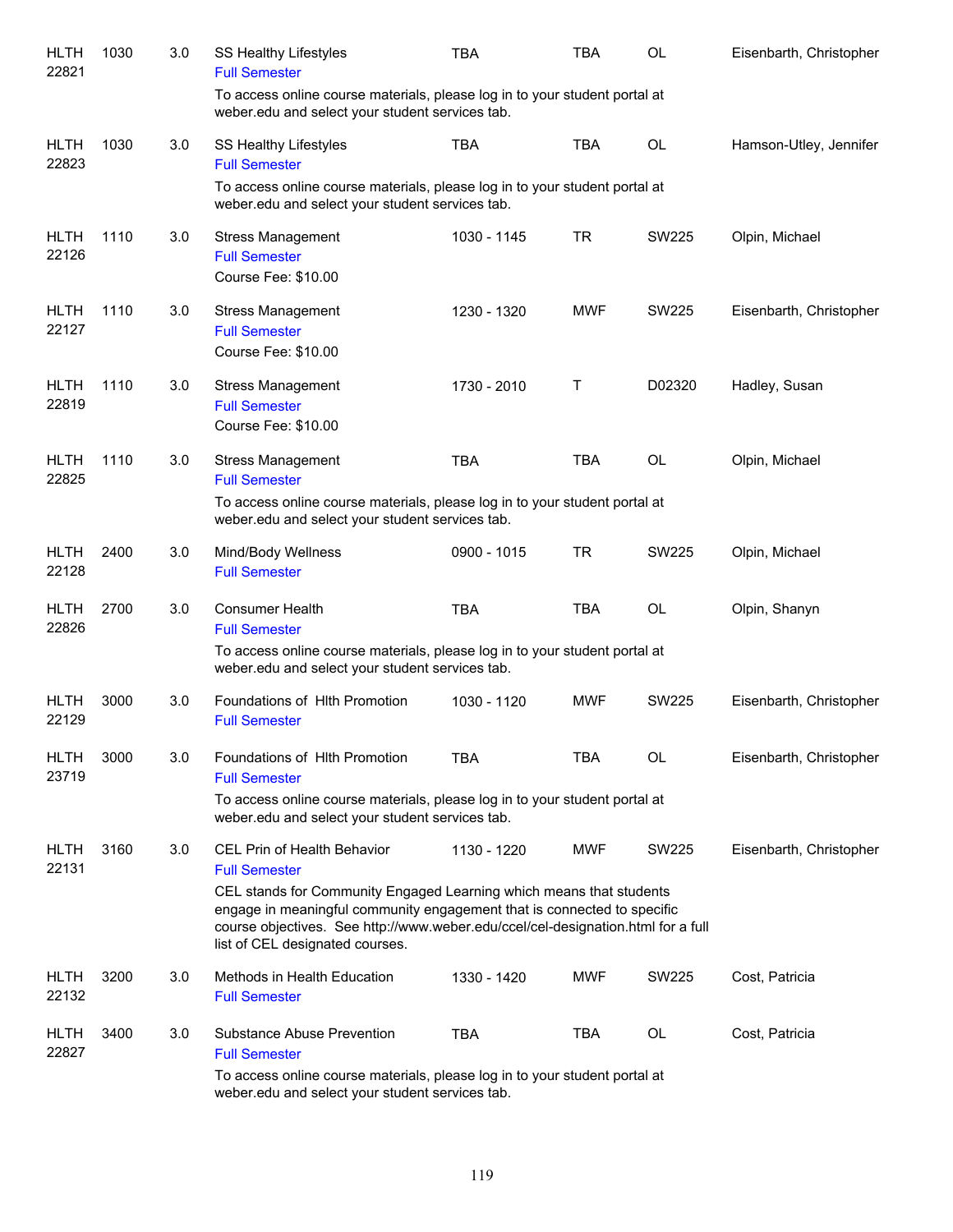| <b>HLTH</b><br>22828 | 3500 | 3.0     | <b>Human Sexuality</b><br><b>Full Semester</b>                                                                                | <b>TBA</b>  | <b>TBA</b>   | OL           | Cost, Patricia          |
|----------------------|------|---------|-------------------------------------------------------------------------------------------------------------------------------|-------------|--------------|--------------|-------------------------|
|                      |      |         | To access online course materials, please log in to your student portal at<br>weber.edu and select your student services tab. |             |              |              |                         |
| <b>HLTH</b><br>22135 | 4013 | 3.0     | Research & Assessment<br><b>Full Semester</b><br>Course Fee: \$10.00                                                          | 0930 - 1020 | <b>MWF</b>   | <b>SW225</b> | Santurri, Laura         |
| <b>HLTH</b><br>22136 | 4150 | 4.0     | Plan/Eval Hlth Promotion Prog<br><b>Full Semester</b>                                                                         | 1130 - 1320 | <b>TR</b>    | SW238        | Santurri, Laura         |
| <b>HLTH</b><br>22137 | 4300 | 2.0     | Health Ed in Elementary School<br><b>Full Semester</b>                                                                        | 1500 - 1640 | т            | SW225        | Hunter, Heather         |
| <b>HLTH</b><br>22815 | 4300 | 2.0     | Health Ed in Elementary School<br><b>Full Semester</b>                                                                        | 1530 - 1720 | W            | WW116        | Bingham, Sheri          |
| <b>HLTH</b><br>22138 | 4700 | 3.0     | <b>Wellness Coaching</b><br><b>Full Semester</b>                                                                              | 1430 - 1645 | M            | SW225        | Olpin, Michael          |
| <b>HLTH</b><br>22139 | 4800 | 1.0     | Individual Projects<br><b>Full Semester</b>                                                                                   | 1600 - 1650 | $\mathsf{R}$ | SW225        | Olpin, Michael          |
| <b>HLTH</b><br>23589 | 4800 | 2.0     | Individual Projects<br><b>Full Semester</b>                                                                                   | 1600 - 1650 | $\mathsf R$  | <b>SW225</b> | Olpin, Michael          |
| <b>HLTH</b><br>23591 | 4800 | 3.0     | Individual Projects<br><b>Full Semester</b>                                                                                   | 1600 - 1650 | $\mathsf R$  | <b>SW225</b> | Olpin, Michael          |
| <b>HLTH</b><br>22140 | 4860 | 1.0     | <b>Field Experience</b><br><b>Full Semester</b>                                                                               | 1445 - 1600 | $\mathsf R$  | SW225        | Santurri, Laura         |
| <b>HLTH</b><br>23583 | 4860 | 2.0     | <b>Field Experience</b><br><b>Full Semester</b>                                                                               | 1445 - 1600 | $\mathsf R$  | <b>SW225</b> | Santurri, Laura         |
| <b>HLTH</b><br>23584 | 4860 | 3.0     | <b>Field Experience</b><br><b>Full Semester</b>                                                                               | 1445 - 1600 | $\mathsf{R}$ | <b>SW225</b> | Santurri, Laura         |
| <b>HLTH</b><br>23585 | 4860 | 4.0     | <b>Field Experience</b><br><b>Full Semester</b>                                                                               | 1445 - 1600 | $\mathsf R$  | <b>SW225</b> | Santurri, Laura         |
| <b>HLTH</b><br>23586 | 4860 | $5.0\,$ | <b>Field Experience</b><br><b>Full Semester</b>                                                                               | 1445 - 1600 | ${\sf R}$    | <b>SW225</b> | Santurri, Laura         |
| <b>HLTH</b><br>23587 | 4860 | 6.0     | <b>Field Experience</b><br><b>Full Semester</b>                                                                               | 1445 - 1600 | R            | <b>SW225</b> | Santurri, Laura         |
| <b>HLTH</b><br>24324 | 4890 | 1.0     | Cooperative Work Experience<br><b>Full Semester</b>                                                                           | <b>TBA</b>  | <b>TBA</b>   |              | Eisenbarth, Christopher |
| <b>HLTH</b><br>24325 | 4890 | 2.0     | Cooperative Work Experience<br><b>Full Semester</b>                                                                           | <b>TBA</b>  | <b>TBA</b>   |              | Eisenbarth, Christopher |
| <b>HLTH</b><br>22141 | 4990 | 1.0     | Senior Seminar<br><b>Full Semester</b>                                                                                        | 1330 - 1445 | R            | <b>SW225</b> | Eisenbarth, Christopher |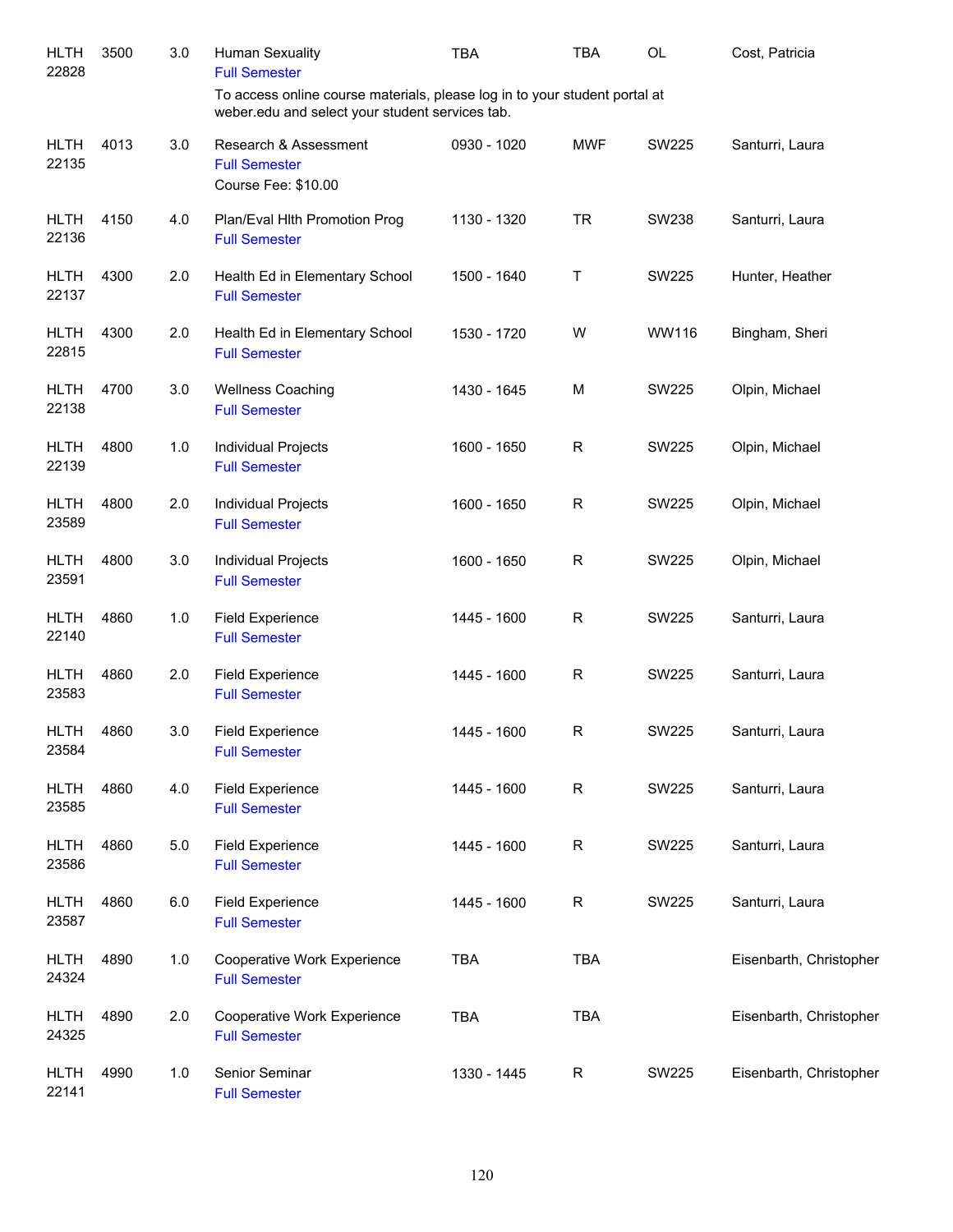| <b>HNRS</b><br>20484 | 1110  | 3.0 | HU H Intro to Honors-Knowledge<br><b>Full Semester</b>                                                                                                                                                                                                                                                                                                                                                                 | 0900 - 1015 | TR         | LL230        | Porter, Carl    |
|----------------------|-------|-----|------------------------------------------------------------------------------------------------------------------------------------------------------------------------------------------------------------------------------------------------------------------------------------------------------------------------------------------------------------------------------------------------------------------------|-------------|------------|--------------|-----------------|
|                      |       |     | "Construction of Knowledge" Departmental override required for non-Hnrs.<br>students. E-mail mdiamond@weber.edu to register.                                                                                                                                                                                                                                                                                           |             |            |              |                 |
| <b>HNRS</b><br>20486 | 1510  | 3.0 | LS H Perspect in Life Sciences<br><b>Full Semester</b>                                                                                                                                                                                                                                                                                                                                                                 | 1220 - 1510 | W          | LI227        | Skopec, Michele |
|                      |       |     | "The Omnivores Dilemma" Departmental override required<br>for non-Hnrs. students. E-mail mdiamond@weber.edu to<br>register.                                                                                                                                                                                                                                                                                            |             |            |              |                 |
| <b>HNRS</b><br>20487 | 1520  | 3.0 | CEL H SS Perspects-Social Sci<br><b>Full Semester</b>                                                                                                                                                                                                                                                                                                                                                                  | 1030 - 1120 | <b>MWF</b> | LI227        | Crimmel, Henry  |
|                      |       |     | "Sustainability: What Is It & How To Do It" Departmental override required for<br>non-Honors students. E-mail mdiamond@weber.edu to register. CEL stands<br>for Community Engaged Learning which means that students engage in<br>meaningful community engagement that is connected to specific course<br>objectives. See http://www.weber.edu/ccel/cel-designation.html for a full list of<br>CEL designated courses. |             |            |              |                 |
| <b>HNRS</b><br>20489 | 1540  | 3.0 | HU H Persp in the Humanities<br><b>Full Semester</b>                                                                                                                                                                                                                                                                                                                                                                   | 1030 - 1145 | <b>TR</b>  | LI231        | Call, Christy   |
|                      |       |     | "Identity Studies: Just Who Do You Think You Are?"<br>E-mail mdiamond@weber.edu to register.<br>Departmental override required for non-Hnrs. students.<br>E-mail lriddle@weber.edu to register.                                                                                                                                                                                                                        |             |            |              |                 |
| <b>HNRS</b><br>20488 | 2020  | 3.0 | CA H Explor Pri Texts/Cr Arts<br><b>Full Semester</b>                                                                                                                                                                                                                                                                                                                                                                  | 1345 - 1500 | <b>TR</b>  | LI227        | Henderson, Mark |
|                      |       |     | "Music in Society, Science & Psyche" Departmental override<br>required for non-Honors students. E-mail mdiamond@weber.edu<br>to register. Can be used as part of Hnrs. core requirement.                                                                                                                                                                                                                               |             |            |              |                 |
| <b>HNRS</b><br>20485 | 2030  | 3.0 | PS H Explore Prim Text/Phy Sci<br><b>Full Semester</b>                                                                                                                                                                                                                                                                                                                                                                 | 1030 - 1120 | <b>MWF</b> | <b>SL220</b> | Palen, Stacy    |
|                      |       |     | "Are We Alone? The Science of Astrobiology"<br>Departmenal override required for non-Honors students.<br>E-mail mdiamond@weber.edu to register.                                                                                                                                                                                                                                                                        |             |            |              |                 |
| <b>HNRS</b><br>24480 | 2130A | 3.0 | HU/DV H Great Ideas of East<br><b>Full Semester</b>                                                                                                                                                                                                                                                                                                                                                                    | 1030 - 1145 | TR         | LI227        | Thomas, Ryan    |
|                      |       |     | "Echoes of Religion & Shadows of Culture in Middle Eastern Women's<br>Literature"<br>Non-Honors students email mdiamond@weber.edu to register.                                                                                                                                                                                                                                                                         |             |            |              |                 |
| <b>HNRS</b><br>24664 | 2920  | 2.0 | H Leadership & Political Life<br><b>Full Semester</b>                                                                                                                                                                                                                                                                                                                                                                  | 1430 - 1620 | Т          | <b>SS278</b> | McNamara, Carol |
|                      |       |     | Leadership and the Political Life: Internships and Careers in Government and<br><b>Politics</b>                                                                                                                                                                                                                                                                                                                        |             |            |              |                 |
| <b>HNRS</b><br>24097 | 3900  | 3.0 | H - Honors Colloquium<br><b>Full Semester</b>                                                                                                                                                                                                                                                                                                                                                                          | 0900 - 1015 | TR         | LI227        | Burrows, J      |
|                      |       |     | Eccles Faculty Fellows Course: "China's Great Leap Forward,<br>1958-1962" Departmental override required for non-Honors<br>students. E-mail mdiamond@weber.edu to register.                                                                                                                                                                                                                                            |             |            |              |                 |
| <b>HNRS</b><br>20490 | 4830  | 1.0 | H Directed Readings<br><b>Full Semester</b><br>Need Honors Director Approval                                                                                                                                                                                                                                                                                                                                           | <b>TBA</b>  | <b>TBA</b> | LI225        | Elsley, Judith  |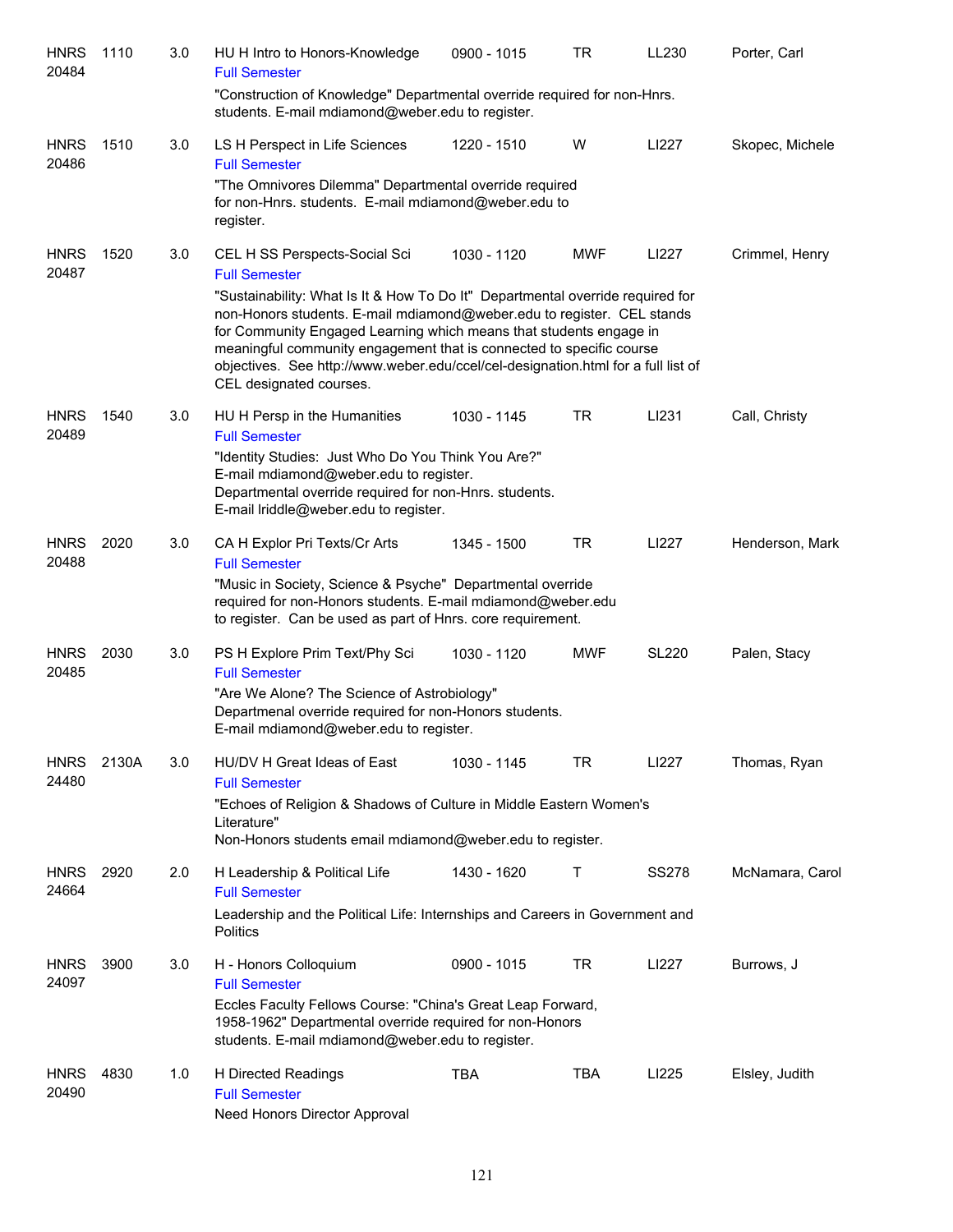| <b>HNRS</b><br>20491 | 4990  | 3.0 | H - Honors Senior Project<br><b>Full Semester</b><br>Needs Hnrs. Director Approval.  | <b>TBA</b>  | <b>TBA</b>  | LI225  | Elsley, Judith    |
|----------------------|-------|-----|--------------------------------------------------------------------------------------|-------------|-------------|--------|-------------------|
| <b>HTHS</b><br>20975 | 1101  | 2.0 | <b>Medical Terminology</b><br><b>Full Semester</b>                                   | 0930 - 1020 | <b>MW</b>   | MH101  | Newton, Kathryn   |
| <b>HTHS</b><br>20976 | 1101  | 2.0 | <b>Medical Terminology</b><br><b>Full Semester</b>                                   | 1030 - 1120 | <b>MW</b>   | MH341  | Hutchins, James   |
| <b>HTHS</b><br>20977 | 1101  | 2.0 | <b>Medical Terminology</b><br><b>Full Semester</b>                                   | 1130 - 1220 | <b>TR</b>   | MH101  | Price, Travis     |
| <b>HTHS</b><br>23533 | 1101  | 2.0 | <b>Medical Terminology</b><br><b>Full Semester</b>                                   | 0830 - 0920 | <b>MW</b>   | D03233 | Naylor, Carol     |
| <b>HTHS</b><br>23605 | 1101  | 2.0 | <b>Medical Terminology</b><br><b>Full Semester</b>                                   | <b>TBA</b>  | <b>TBA</b>  | OL     | Hoffman, Rosemary |
| <b>HTHS</b><br>23608 | 1101  | 2.0 | <b>Medical Terminology</b><br><b>Full Semester</b>                                   | <b>TBA</b>  | <b>TBA</b>  | OL     | Naylor, Carol     |
| <b>HTHS</b><br>23623 | 1101  | 2.0 | <b>Medical Terminology</b><br><b>Full Semester</b>                                   | 1030 - 1120 | <b>MW</b>   | WW102  | Hutchins, James   |
| <b>HTHS</b><br>20978 | 1103  | 3.0 | Intro to Health Careers<br><b>Full Semester</b>                                      | 1430 - 1545 | <b>MW</b>   | MH341  | Pyper, Elisabeth  |
| <b>HTHS</b><br>20979 | 1103  | 3.0 | Intro to Health Careers<br><b>Full Semester</b>                                      | 1000 - 1115 | <b>TR</b>   | MH222  | Neff, Eric        |
| <b>HTHS</b><br>23538 | 1103  | 3.0 | Intro to Health Careers<br><b>Full Semester</b>                                      | 1100 - 1215 | <b>TR</b>   | D02320 | Pitt, Shauna      |
| <b>HTHS</b><br>20980 | 1108  | 5.0 | <b>Biocalculation for Health Prof</b><br><b>Full Semester</b><br>Course Fee: \$20.00 | 1230 - 1320 | <b>MTWR</b> | MH332  | Tate, Louise      |
| <b>HTHS</b><br>20981 | 1108  | 5.0 | <b>Biocalculation for Health Prof</b><br><b>Full Semester</b><br>Course Fee: \$20.00 | 1500 - 1550 | <b>MTWR</b> | MH332  | Tate, Louise      |
| <b>HTHS</b><br>23534 | 1108  | 5.0 | <b>Biocalculation for Health Prof</b><br><b>Full Semester</b><br>Course Fee: \$20.00 | 0930 - 1020 | <b>MTWR</b> | D03218 | Tate, Louise      |
| <b>HTHS</b><br>20982 | 1108L | 0.0 | <b>Biocalculation Lab</b><br><b>Full Semester</b><br>Lab fees are \$20.00            | 1330 - 1400 | <b>MTWR</b> | MH332  | Tate, Louise      |
| <b>HTHS</b><br>20983 | 1108L | 0.0 | <b>Biocalculation Lab</b><br><b>Full Semester</b><br>Lab fees are \$20.00            | 1600 - 1630 | <b>MTWR</b> | MH332  | Tate, Louise      |
| <b>HTHS</b><br>23540 | 1108L | 0.0 | <b>Biocalculation Lab</b><br><b>Full Semester</b><br>Lab fees are \$20.00            | 1030 - 1100 | <b>MTWR</b> | D03218 | Tate, Louise      |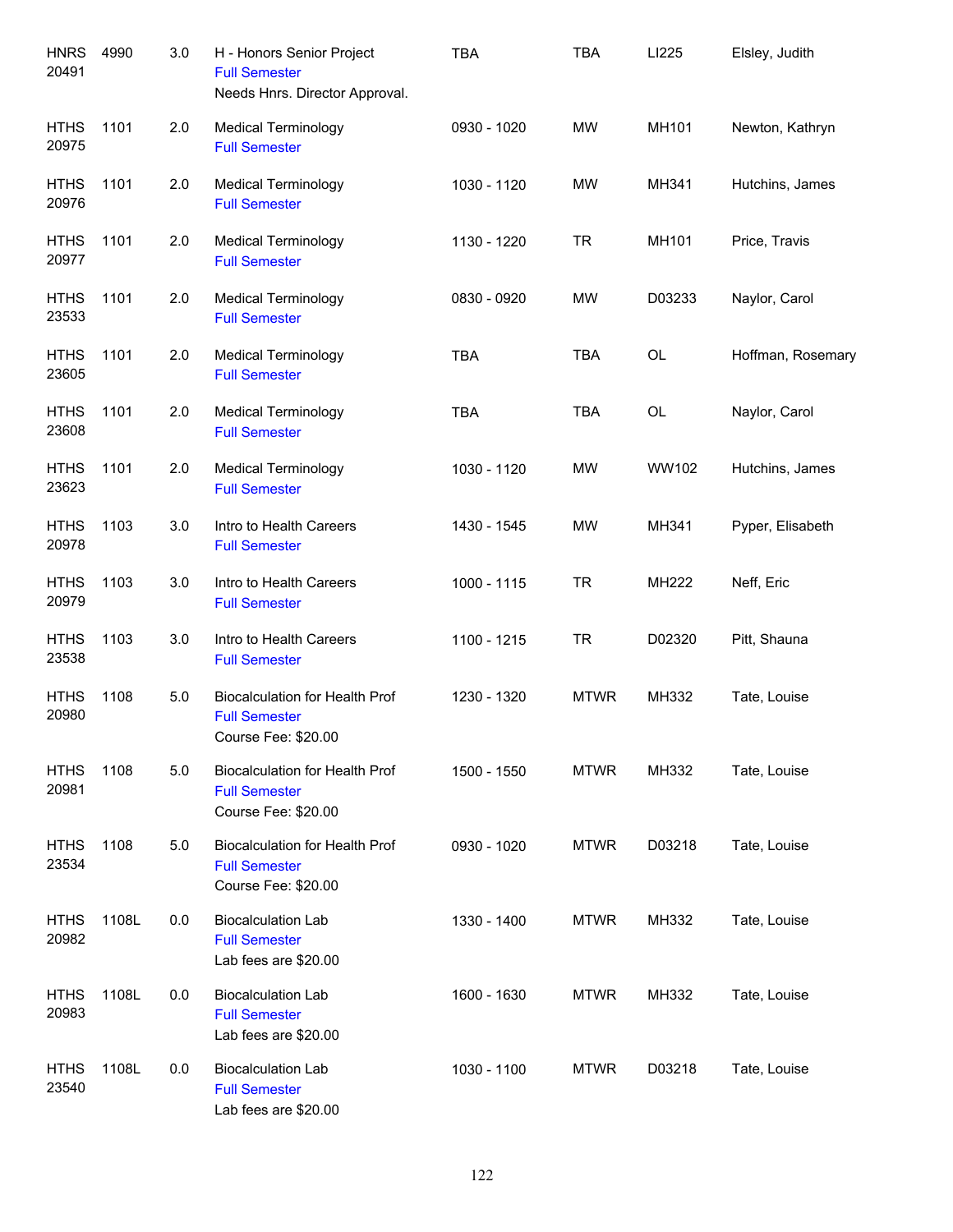| <b>HTHS</b><br>20984 | 1110 | 4.0 | LS Biomedical Core Lecture<br><b>Full Semester</b>                                                                                                                                                                                                                                                           | 0800 - 0920 | <b>MW</b>  | <b>MH101</b> | Price, Travis   |
|----------------------|------|-----|--------------------------------------------------------------------------------------------------------------------------------------------------------------------------------------------------------------------------------------------------------------------------------------------------------------|-------------|------------|--------------|-----------------|
|                      |      |     | If you sign up for a face-to-face lecture,<br>you MUST sign up for a face-to-face lab.<br>Course fees are \$30.00                                                                                                                                                                                            |             |            |              |                 |
|                      |      |     | WSU campus lab CRNs are: 21006-21009, 21011-21018, 21020                                                                                                                                                                                                                                                     |             |            |              |                 |
| <b>HTHS</b><br>20985 | 1110 | 4.0 | LS Biomedical Core Lecture<br><b>Full Semester</b>                                                                                                                                                                                                                                                           | 0830 - 0950 | TR         | MH101        | Hutchins, James |
|                      |      |     | If you sign up for a face-to-face lecture,<br>you MUST sign up for a face-to-face lab.<br>Course fees are \$30.00<br>WSU campus lab CRNs are: 21006-21009, 21011-21018, 21020                                                                                                                                |             |            |              |                 |
| <b>HTHS</b><br>20986 | 1110 | 4.0 | LS Biomedical Core Lecture<br><b>Full Semester</b>                                                                                                                                                                                                                                                           | 1230 - 1350 | TR         | MH101        | Price, Travis   |
|                      |      |     | If you sign up for a face-to-face lecture,<br>you MUST sign up for a face-to-face lab.<br>Course fees are \$30.00<br>WSU campus lab CRNs are: 21006-21009, 21011-21018, 21020                                                                                                                                |             |            |              |                 |
| <b>HTHS</b><br>20987 | 1110 | 4.0 | LS Biomedical Core Lecture<br><b>Full Semester</b>                                                                                                                                                                                                                                                           | 1630 - 1750 | MW         | MH341        | Kap, Doug       |
|                      |      |     | If you sign up for a face-to-face lecture,<br>you MUST sign up for a face-to-face lab.<br>Course fees are \$30.00<br>WSU campus lab CRNs are: 21006-21009, 21011-21018, 21020                                                                                                                                |             |            |              |                 |
| <b>HTHS</b><br>23535 | 1110 | 4.0 | LS Biomedical Core Lecture<br><b>Full Semester</b>                                                                                                                                                                                                                                                           | 1100 - 1220 | MW         | D03233       | DeFriez, Curtis |
|                      |      |     | If you sign up for a face-to-face lecture,<br>you MUST sign up for a face-to-face lab.<br>Course fees are \$30.00<br>WSU or Davis campus lab CRNs are: 21006-21009, 21011-21018, 21020,<br>23541-23542.<br>Supplemental Instruction (free, voluntary study group) offered with this course.                  |             |            |              |                 |
| <b>HTHS</b><br>23603 | 1110 | 4.0 | LS Biomedical Core Lecture<br><b>Full Semester</b>                                                                                                                                                                                                                                                           | 1630 - 1750 | <b>MW</b>  | BA           | Kap, Doug       |
|                      |      |     | If you sign up for a face-to-face lecture,<br>you MUST sign up for a face-to-face lab.<br>Course fees are \$30.00<br>BATC campus lab CRNs are: 23604<br>If you sign up for a face-to-face lecture,<br>you MUST sign up for a face-to-face lab.<br>Course fees are \$30.00<br>BATC campus lab CRNs are: 23604 |             |            |              |                 |
| <b>HTHS</b><br>23609 | 1110 | 4.0 | LS Biomedical Core Lecture<br><b>Full Semester</b>                                                                                                                                                                                                                                                           | TBA         | <b>TBA</b> | OL           | DeFriez, Curtis |
|                      |      |     | If you sign up for an online lecture,<br>you MUST sign up for an online lab.<br>You must have the same instructor for both.<br>Course fees are \$30.00<br>ONL lab CRNs are: 23618                                                                                                                            |             |            |              |                 |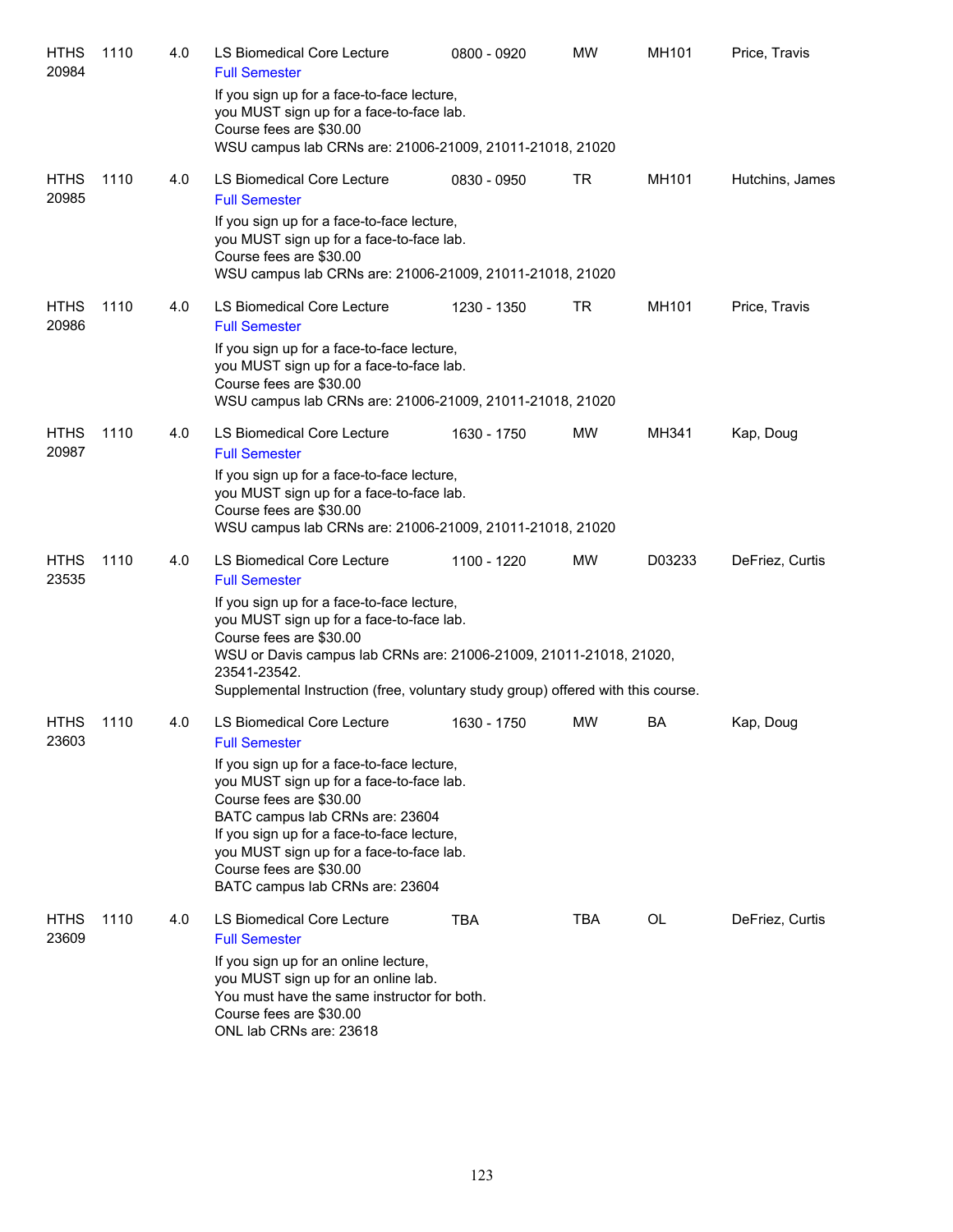| <b>HTHS</b><br>23610 | 1110  | 4.0 | LS Biomedical Core Lecture<br><b>Full Semester</b><br>If you sign up for an online lecture,<br>you MUST sign up for an online lab.<br>You must have the same instructor for both.<br>Course fees are \$30.00<br>ONL lab CRNs are: 23619 | TBA         | <b>TBA</b> | <b>OL</b>     | Price, Travis   |
|----------------------|-------|-----|-----------------------------------------------------------------------------------------------------------------------------------------------------------------------------------------------------------------------------------------|-------------|------------|---------------|-----------------|
| <b>HTHS</b><br>23611 | 1110  | 4.0 | LS Biomedical Core Lecture<br><b>Full Semester</b><br>If you sign up for an online lecture,<br>you MUST sign up for an online lab.<br>You must have the same instructor for both.<br>Course fees are \$30.00<br>ONL lab CRNs are: 23620 | <b>TBA</b>  | <b>TBA</b> | OL            | Hutchins, James |
| <b>HTHS</b><br>23624 | 1110  | 4.0 | LS Biomedical Core Lecture<br><b>Full Semester</b><br>Course Fee: \$30.00                                                                                                                                                               | 1630 - 1750 | MW         | WW102         | Kap, Doug       |
| <b>HTHS</b><br>21006 | 1110L | 0.0 | <b>Biomed Core Lab</b><br><b>Full Semester</b><br>If you sign up for a face-to-face lab,<br>you MUST sign up for a face-to-face lecture.<br>WSU campus lecture CRNs are: 20984-20987                                                    | 1000 - 1150 | M          | <b>MH111A</b> | Price, Travis   |
| <b>HTHS</b><br>21007 | 1110L | 0.0 | <b>Biomed Core Lab</b><br><b>Full Semester</b><br>If you sign up for a face-to-face lab,<br>you MUST sign up for a face-to-face lecture.<br>WSU campus lecture CRNs are: 20984-20987                                                    | 1200 - 1350 | M          | <b>MH111A</b> | Hutchins, James |
| <b>HTHS</b><br>21008 | 1110L | 0.0 | <b>Biomed Core Lab</b><br><b>Full Semester</b><br>If you sign up for a face-to-face lab,<br>you MUST sign up for a face-to-face lecture.<br>WSU campus lecture CRNs are: 20984-20987                                                    | 1800 - 1950 | M          | <b>MH111A</b> | Marden, Brad    |
| <b>HTHS</b><br>21009 | 1110L | 0.0 | Biomed Core Lab<br><b>Full Semester</b><br>If you sign up for a face-to-face lab,<br>you MUST sign up for a face-to-face lecture.<br>WSU campus lecture CRNs are: 20984-20987                                                           | 1200 - 1350 | Τ          | <b>MH111A</b> | Calvin, Carolee |
| <b>HTHS</b><br>21011 | 1110L | 0.0 | <b>Biomed Core Lab</b><br><b>Full Semester</b><br>If you sign up for a face-to-face lab,<br>you MUST sign up for a face-to-face lecture.<br>WSU campus lecture CRNs are: 20984-20987                                                    | 1400 - 1550 | Τ          | <b>MH111A</b> | Thompson, Mark  |
| <b>HTHS</b><br>21012 | 1110L | 0.0 | <b>Biomed Core Lab</b><br><b>Full Semester</b><br>If you sign up for a face-to-face lab,<br>you MUST sign up for a face-to-face lecture.<br>WSU campus lecture CRNs are: 20984-20987                                                    | 1600 - 1750 | Τ          | <b>MH111A</b> | Thompson, Mark  |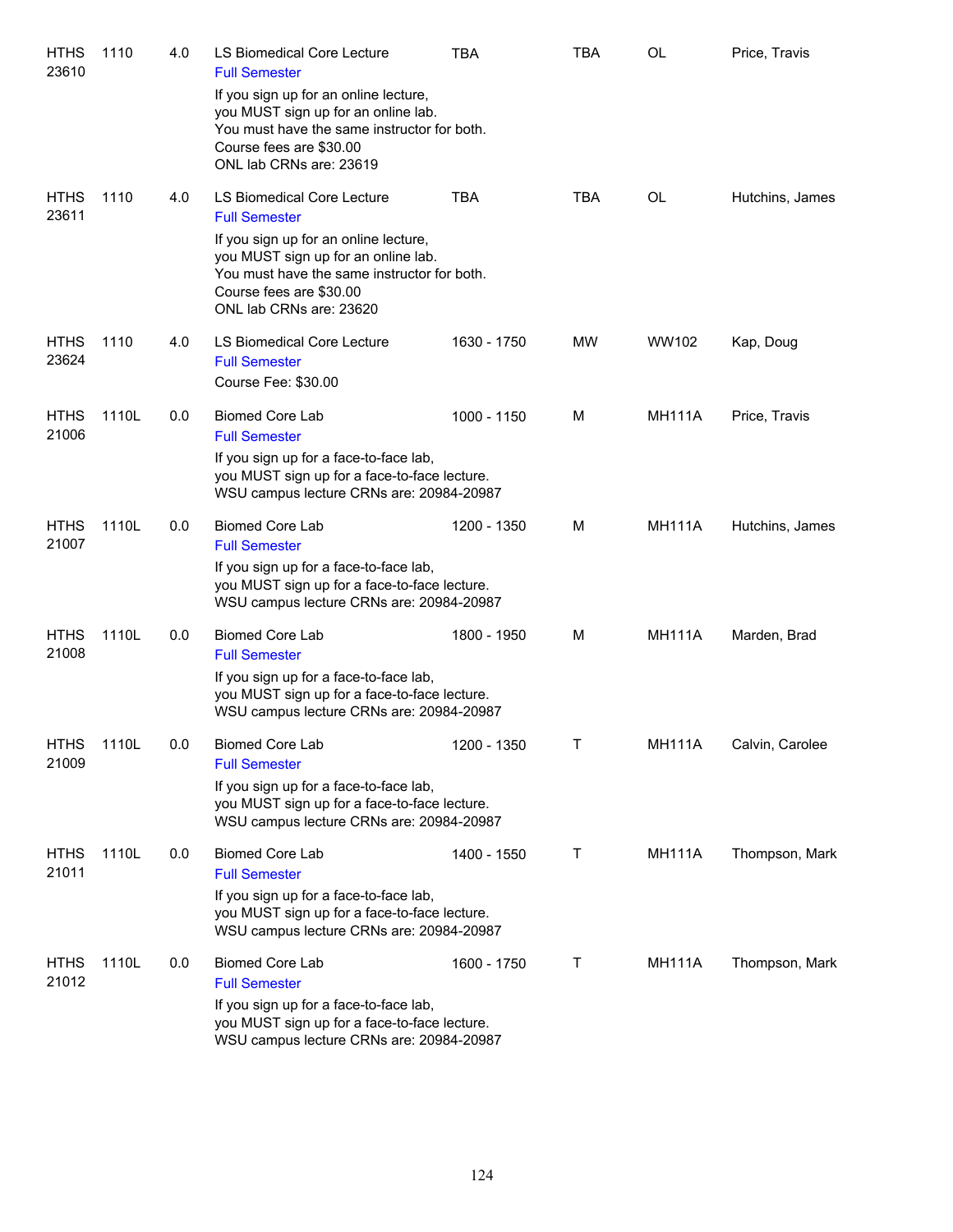| <b>HTHS</b><br>21013 | 1110L | 0.0 | <b>Biomed Core Lab</b><br><b>Full Semester</b>                                                                                                                             | 0800 - 0950                | W          | <b>MH111A</b>    | Silberman, Pamela    |
|----------------------|-------|-----|----------------------------------------------------------------------------------------------------------------------------------------------------------------------------|----------------------------|------------|------------------|----------------------|
|                      |       |     | If you sign up for a face-to-face lab,<br>you MUST sign up for a face-to-face lecture.<br>WSU campus lecture CRNs are: 20984-20987                                         |                            |            |                  |                      |
| <b>HTHS</b><br>21014 | 1110L | 0.0 | <b>Biomed Core Lab</b><br><b>Full Semester</b>                                                                                                                             | 1800 - 1950                | W          | <b>MH111A</b>    | Henderson, Frederick |
|                      |       |     | If you sign up for a face-to-face lab,<br>you MUST sign up for a face-to-face lecture.<br>WSU campus lecture CRNs are: 20984-20987                                         |                            |            |                  |                      |
| <b>HTHS</b><br>21015 | 1110L | 0.0 | <b>Biomed Core Lab</b><br><b>Full Semester</b>                                                                                                                             | 1000 - 1150                | R          | <b>MH111A</b>    | Calvin, Carolee      |
|                      |       |     | If you sign up for a face-to-face lab,<br>you MUST sign up for a face-to-face lecture.<br>WSU campus lecture CRNs are: 20984-20987                                         |                            |            |                  |                      |
| <b>HTHS</b><br>21016 | 1110L | 0.0 | <b>Biomed Core Lab</b><br><b>Full Semester</b>                                                                                                                             | 1400 - 1550                | R          | <b>MH111A</b>    | Silberman, Pamela    |
|                      |       |     | If you sign up for a face-to-face lab,<br>you MUST sign up for a face-to-face lecture.<br>WSU campus lecture CRNs are: 20984-20987                                         |                            |            |                  |                      |
| <b>HTHS</b><br>21018 | 1110L | 0.0 | <b>Biomed Core Lab</b><br><b>Full Semester</b>                                                                                                                             | 1000 - 1150                | F          | <b>MH111A</b>    | Pyper, Elisabeth     |
|                      |       |     | If you sign up for a face-to-face lab,<br>you MUST sign up for a face-to-face lecture.<br>WSU campus lecture CRNs are: 20984-20987                                         |                            |            |                  |                      |
| <b>HTHS</b><br>21020 | 1110L | 0.0 | <b>Biomed Core Lab</b><br><b>Full Semester</b>                                                                                                                             | 1200 - 1350                | F          | <b>MH111A</b>    | Pyper, Elisabeth     |
|                      |       |     | If you sign up for a face-to-face lab,<br>you MUST sign up for a face-to-face lecture.<br>WSU campus lecture CRNs are: 20984-20987                                         |                            |            |                  |                      |
| <b>HTHS</b><br>23541 | 1110L | 0.0 | <b>Biomed Core Lab</b><br><b>Full Semester</b>                                                                                                                             | 1300 - 1450<br>1300 - 1450 | M<br>M     | D03219<br>D03218 | DeFriez, Curtis      |
|                      |       |     | If you sign up for a face-to-face lab,<br>you MUST sign up for a face-to-face lecture.<br>WSU or Davis campus lecture CRNs are: 20984-20987, 23535                         |                            |            |                  |                      |
| <b>HTHS</b><br>23542 | 1110L | 0.0 | <b>Biomed Core Lab</b>                                                                                                                                                     | 1300 - 1450<br>1300 - 1450 | W<br>W     | D03219<br>D03218 | DeFriez, Curtis      |
|                      |       |     | <b>Full Semester</b><br>If you sign up for a face-to-face lab,<br>you MUST sign up for a face-to-face lecture.<br>WSU or Davis campus lecture CRNs are: 20984-20987, 23535 |                            |            |                  |                      |
| <b>HTHS</b><br>23604 | 1110L | 0.0 | <b>Biomed Core Lab</b><br><b>Full Semester</b>                                                                                                                             | 1800 - 1850                | MW         | BA               | Christensen, Randall |
|                      |       |     | If you sign up for a face-to-face lab,<br>you MUST sign up for a face-to-face lecture.<br>BATC campus lecture CRNs are: 23603                                              |                            |            |                  |                      |
| <b>HTHS</b><br>23618 | 1110L | 0.0 | <b>Biomed Core Lab</b><br><b>Full Semester</b>                                                                                                                             | <b>TBA</b>                 | <b>TBA</b> | OL               | DeFriez, Curtis      |
|                      |       |     | If you sign up for an online lab,<br>you MUST sign up for an online lecture.<br>You must have the same instructor for both.<br>Online lecture CRNs are: 23609              |                            |            |                  |                      |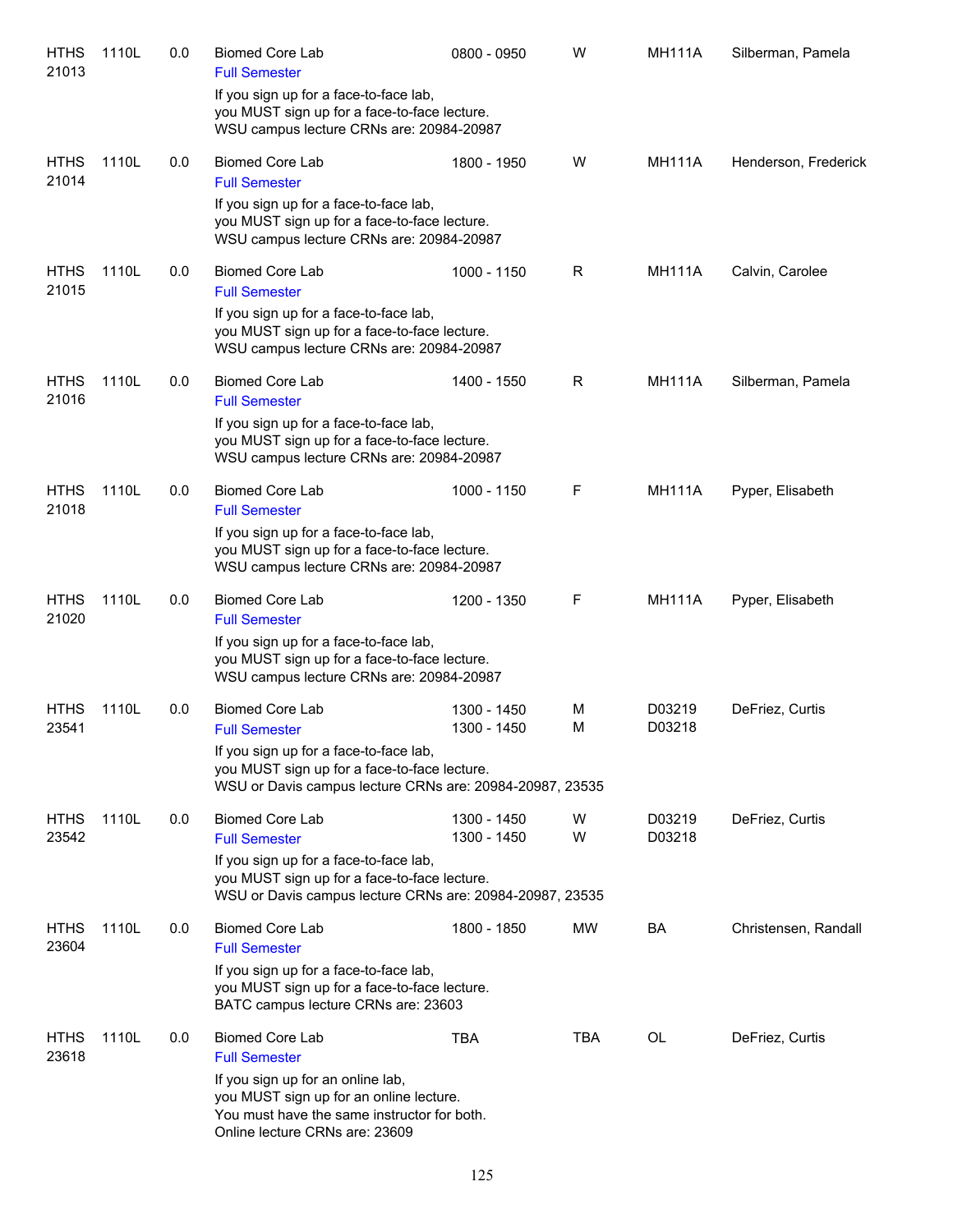| <b>HTHS</b><br>23619 | 1110L | 0.0 | <b>Biomed Core Lab</b><br><b>Full Semester</b>                                                                                                                                                                                                                 | <b>TBA</b>  | <b>TBA</b> | <b>OL</b>     | Price, Travis    |
|----------------------|-------|-----|----------------------------------------------------------------------------------------------------------------------------------------------------------------------------------------------------------------------------------------------------------------|-------------|------------|---------------|------------------|
|                      |       |     | If you sign up for an online lab,<br>you MUST sign up for an online lecture.<br>You must have the same instructor for both.<br>Online lecture CRNs are: 23610                                                                                                  |             |            |               |                  |
| <b>HTHS</b><br>23620 | 1110L | 0.0 | <b>Biomed Core Lab</b><br><b>Full Semester</b>                                                                                                                                                                                                                 | <b>TBA</b>  | TBA        | <b>OL</b>     | Hutchins, James  |
|                      |       |     | If you sign up for an online lab,<br>you MUST sign up for an online lecture.<br>You must have the same instructor for both.<br>Online lecture CRNs are: 23611                                                                                                  |             |            |               |                  |
| <b>HTHS</b><br>23626 | 1110L | 0.0 | <b>Biomed Core Lab</b><br><b>Full Semester</b>                                                                                                                                                                                                                 | 1800 - 1950 | M          | WW103         | Calvin, Carolee  |
| <b>HTHS</b><br>21024 | 1111  | 4.0 | <b>Biomedical Core Lecture</b><br><b>Full Semester</b>                                                                                                                                                                                                         | 1130 - 1250 | MW         | MH101         | Newton, Kathryn  |
|                      |       |     | If you sign up for a face-to-face lecture,<br>you MUST sign up for a face-to-face lab.<br>Course fees are \$30.00<br>WSU campus lab CRNs are: 21027-21030                                                                                                      |             |            |               |                  |
| <b>HTHS</b><br>21025 | 1111  | 4.0 | <b>Biomedical Core Lecture</b><br><b>Full Semester</b>                                                                                                                                                                                                         | 1630 - 1750 | <b>TR</b>  | MH341         | Clayton, Cathryn |
|                      |       |     | If you sign up for a face-to-face lecture,<br>you MUST sign up for a face-to-face lab.<br>Course fees are \$30.00<br>WSU campus lab CRNs are: 21027-21030                                                                                                      |             |            |               |                  |
| <b>HTHS</b><br>23536 | 1111  | 4.0 | <b>Biomedical Core Lecture</b><br><b>Full Semester</b>                                                                                                                                                                                                         | 0930 - 1050 | MW         | D03233        | Naylor, Carol    |
|                      |       |     | If you sign up for a face-to-face lecture,<br>you MUST sign up for a face-to-face lab.<br>Course fees are \$30.00<br>WSU or Davis campus lab CRNs are: 21027-21030, 23543.<br>Supplemental Instruction (free, voluntary study group) offered with this course. |             |            |               |                  |
| <b>HTHS</b><br>23612 | 1111  | 4.0 | <b>Biomedical Core Lecture</b><br><b>Full Semester</b>                                                                                                                                                                                                         | <b>TBA</b>  | TBA        | OL            | Newton, Kathryn  |
|                      |       |     | If you sign up for an online lecture,<br>you MUST sign up for an online lab.<br>You must have the same instructor for both.<br>Course fees are \$30.00<br>ONL lab CRNs are: 23621                                                                              |             |            |               |                  |
| <b>HTHS</b><br>23613 | 1111  | 4.0 | <b>Biomedical Core Lecture</b><br><b>Full Semester</b>                                                                                                                                                                                                         | <b>TBA</b>  | TBA        | OL            | Naylor, Carol    |
|                      |       |     | If you sign up for an online lecture,<br>you MUST sign up for an online lab.<br>You must have the same instructor for both.<br>Course fees are \$30.00<br>ONL lab CRNs are: 23622                                                                              |             |            |               |                  |
| <b>HTHS</b><br>21027 | 1111L | 0.0 | <b>Biomed Core Lab</b><br><b>Full Semester</b>                                                                                                                                                                                                                 | 1400 - 1550 | M          | <b>MH111A</b> | Newton, Kathryn  |
|                      |       |     | If you sign up for a face-to-face lab,<br>you MUST sign up for a face-to-face lecture.<br>WSU campus lecture CRNs are: 21024-21025                                                                                                                             |             |            |               |                  |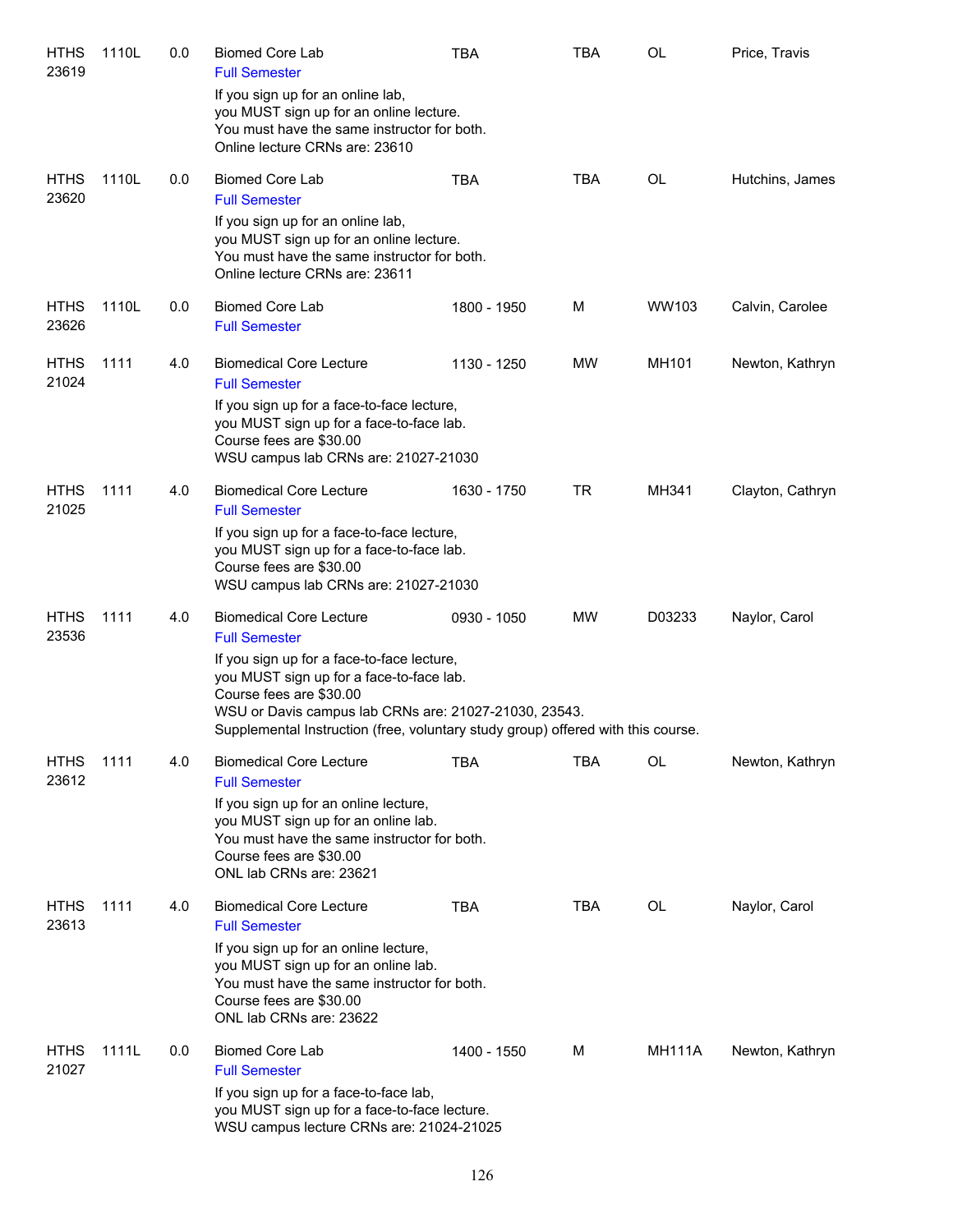| <b>HTHS</b><br>21028 | 1111L | 0.0 | <b>Biomed Core Lab</b><br><b>Full Semester</b>                                                                                                                                                                  | 1000 - 1150                | T          | <b>MH111A</b>    | Combe, Anthony  |
|----------------------|-------|-----|-----------------------------------------------------------------------------------------------------------------------------------------------------------------------------------------------------------------|----------------------------|------------|------------------|-----------------|
|                      |       |     | If you sign up for a face-to-face lab,<br>you MUST sign up for a face-to-face lecture.<br>WSU campus lecture CRNs are: 21024-21025                                                                              |                            |            |                  |                 |
| <b>HTHS</b><br>21029 | 1111L | 0.0 | <b>Biomed Core Lab</b><br><b>Full Semester</b>                                                                                                                                                                  | 1800 - 1950                | Т          | <b>MH111A</b>    | Thompson, Mark  |
|                      |       |     | If you sign up for a face-to-face lab,<br>you MUST sign up for a face-to-face lecture.<br>WSU campus lecture CRNs are: 21024-21025                                                                              |                            |            |                  |                 |
| <b>HTHS</b>          | 1111L | 0.0 | <b>Biomed Core Lab</b>                                                                                                                                                                                          | 1300 - 1450                | W          | <b>MH111A</b>    | Lindstrom, Kade |
| 21030                |       |     | <b>Full Semester</b><br>If you sign up for a face-to-face lab,<br>you MUST sign up for a face-to-face lecture.<br>WSU campus lecture CRNs are: 21024-21025                                                      |                            |            |                  |                 |
| <b>HTHS</b><br>23543 | 1111L | 0.0 | <b>Biomed Core Lab</b><br><b>Full Semester</b>                                                                                                                                                                  | 1100 - 1250<br>1100 - 1250 | M<br>M     | D03219<br>D03218 | Naylor, Carol   |
|                      |       |     | If you sign up for a face-to-face lab,<br>you MUST sign up for a face-to-face lecture.<br>WSU or Davis campus lecture CRNs are: 21024-21025, 23536                                                              |                            |            |                  |                 |
| <b>HTHS</b><br>23621 | 1111L | 0.0 | <b>Biomed Core Lab</b><br><b>Full Semester</b><br>If you sign up for an online lab,<br>you MUST sign up for an online lecture.<br>You must have the same instructor for both.<br>Online lecture CRNs are: 23612 | <b>TBA</b>                 | <b>TBA</b> | <b>OL</b>        | Newton, Kathryn |
| <b>HTHS</b><br>23622 | 1111L | 0.0 | <b>Biomed Core Lab</b><br><b>Full Semester</b><br>If you sign up for an online lab,<br>you MUST sign up for an online lecture.<br>You must have the same instructor for both.<br>Online lecture CRNs are: 23613 | <b>TBA</b>                 | <b>TBA</b> | OL               | Naylor, Carol   |
| <b>HTHS</b><br>23614 | 1120  | 3.0 | Case Studies in Health Science<br><b>Full Semester</b>                                                                                                                                                          | <b>TBA</b>                 | <b>TBA</b> | OL               | Newton, Kathryn |
| <b>HTHS</b><br>21035 | 2230  | 3.0 | Introductory Pathophysiology<br><b>Full Semester</b>                                                                                                                                                            | 0830 - 0950                | <b>MW</b>  | ET101            | Hutchins, James |
| <b>HTHS</b><br>21036 | 2230  | 3.0 | Introductory Pathophysiology<br><b>Full Semester</b>                                                                                                                                                            | 1000 - 1120                | <b>TR</b>  | MH101            | Chugg, Kraig    |
| <b>HTHS</b><br>21037 | 2230  | 3.0 | Introductory Pathophysiology<br><b>Full Semester</b>                                                                                                                                                            | 1800 - 1920                | <b>MW</b>  | MH341            | DeFriez, Curtis |
| <b>HTHS</b><br>23537 | 2230  | 3.0 | Introductory Pathophysiology<br><b>Full Semester</b>                                                                                                                                                            | 1000 - 1120                | <b>TR</b>  | D03233           | Newton, Kathryn |
|                      |       |     | Supplemental Instruction (free, voluntary study group) offered with this course.                                                                                                                                |                            |            |                  |                 |
| <b>HTHS</b><br>23615 | 2230  | 3.0 | Introductory Pathophysiology<br><b>Full Semester</b>                                                                                                                                                            | <b>TBA</b>                 | <b>TBA</b> | $\mathsf{OL}%$   | Chugg, Kraig    |
| <b>HTHS</b><br>23627 | 2230  | 3.0 | Introductory Pathophysiology<br><b>Full Semester</b>                                                                                                                                                            | 1800 - 1920                | MW         | WW102            | DeFriez, Curtis |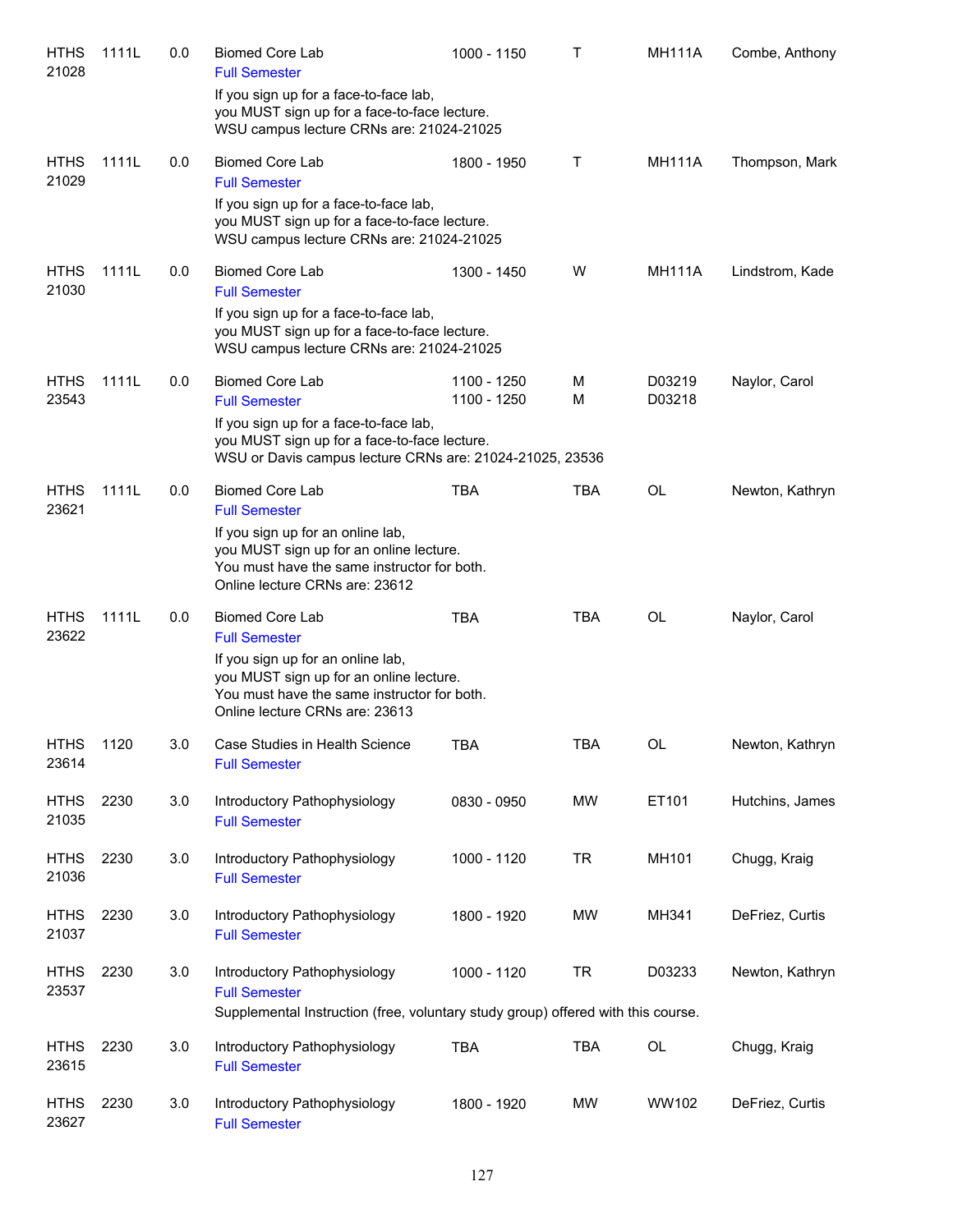| <b>HTHS</b><br>21039 | 2231 | 1.0 | Intro Pathophysiology Lab<br><b>Full Semester</b><br>Course Fee: \$20.00                                                                                                                | 0800 - 0950                | Τ          | <b>MH111A</b>    | Dean, Nicholas       |
|----------------------|------|-----|-----------------------------------------------------------------------------------------------------------------------------------------------------------------------------------------|----------------------------|------------|------------------|----------------------|
| <b>HTHS</b><br>21040 | 2231 | 1.0 | Intro Pathophysiology Lab<br><b>Full Semester</b><br>Course Fee: \$20.00                                                                                                                | 1000 - 1150                | W          | <b>MH111A</b>    | Chugg, Kraig         |
| <b>HTHS</b><br>21041 | 2231 | 1.0 | Intro Pathophysiology Lab<br><b>Full Semester</b><br>Course Fee: \$20.00                                                                                                                | 1600 - 1750                | W          | <b>MH111A</b>    | Henderson, Frederick |
| <b>HTHS</b><br>21042 | 2231 | 1.0 | Intro Pathophysiology Lab<br><b>Full Semester</b><br>Course Fee: \$20.00                                                                                                                | 0800 - 0950                | R          | <b>MH111A</b>    | Dean, Nicholas       |
| <b>HTHS</b><br>23539 | 2231 | 1.0 | Intro Pathophysiology Lab<br><b>Full Semester</b><br>Course Fee: \$20.00                                                                                                                | 1130 - 1320<br>1130 - 1320 | Τ<br>T     | D03219<br>D03218 | Procter, Marvin      |
| <b>HTHS</b><br>23616 | 2231 | 1.0 | Intro Pathophysiology Lab<br><b>Full Semester</b><br>Course Fee: \$20.00                                                                                                                | <b>TBA</b>                 | <b>TBA</b> | OL               | Chugg, Kraig         |
| <b>HTHS</b><br>23625 | 2231 | 1.0 | Intro Pathophysiology Lab<br><b>Full Semester</b><br>Course Fee: \$20.00                                                                                                                | 1930 - 2120                | W          | WW103            | Combe, Anthony       |
| <b>HTHS</b><br>21043 | 2240 | 3.0 | Introduction to Pharmacology<br><b>Full Semester</b>                                                                                                                                    | 1030 - 1150                | <b>TR</b>  | MH304            | DeFriez, Curtis      |
| <b>HTHS</b><br>21044 | 2240 | 3.0 | Introduction to Pharmacology<br><b>Full Semester</b>                                                                                                                                    | 1600 - 1720                | <b>TR</b>  | MH304            | Orrock, Marvin       |
| <b>HTHS</b><br>23617 | 2240 | 3.0 | Introduction to Pharmacology<br><b>Full Semester</b>                                                                                                                                    | <b>TBA</b>                 | <b>TBA</b> | OL               | DeFriez, Curtis      |
| HTHS<br>21100        | 2830 | 1.0 | <b>Directed Readings</b><br><b>Full Semester</b>                                                                                                                                        | TBA                        | TBA        |                  | DeFriez, Curtis      |
| <b>HTHS</b><br>21101 | 2830 | 2.0 | Directed Readings<br><b>Full Semester</b>                                                                                                                                               | <b>TBA</b>                 | <b>TBA</b> |                  | Hutchins, James      |
| <b>HTHS</b><br>21102 | 2830 | 3.0 | Directed Readings<br><b>Full Semester</b>                                                                                                                                               | <b>TBA</b>                 | <b>TBA</b> |                  | Price, Travis        |
| <b>HTHS</b><br>23156 | 2904 | 1.0 | Info Resources in Hlth Prof<br><b>Full Semester</b><br>To access online course materials, please log in to your<br>student portal at weber edu and select your student services<br>tab. | <b>TBA</b>                 | <b>TBA</b> | OL               | Francis, Jason       |
| <b>HTHS</b><br>23606 | 3328 | 2.0 | Pathophysiology Cells & Tissue<br><b>Full Semester</b>                                                                                                                                  | <b>TBA</b>                 | <b>TBA</b> | OL               | Clayton, Cathryn     |
| <b>HTHS</b><br>23607 | 3329 | 2.0 | Pathophysiology Organs/Systems<br><b>Full Semester</b>                                                                                                                                  | <b>TBA</b>                 | <b>TBA</b> | OL               | Clayton, Cathryn     |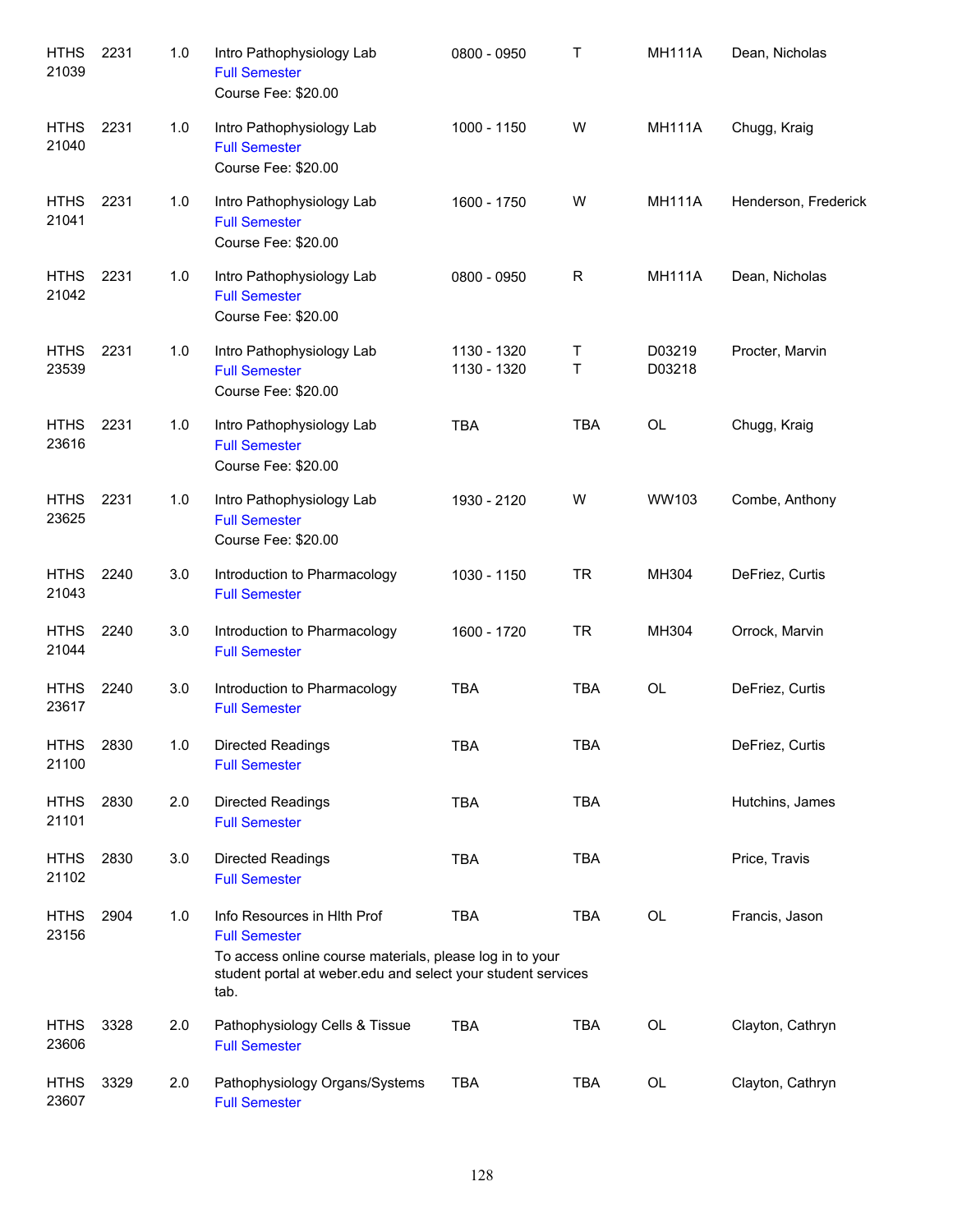| IDT<br>21249        | 1010 | 3.0 | CA Intro to Interior Design<br><b>Full Semester</b>                                                                           | 1130 - 1245 | <b>MW</b>   | D03331       | Morris, Shauna  |
|---------------------|------|-----|-------------------------------------------------------------------------------------------------------------------------------|-------------|-------------|--------------|-----------------|
| IDT<br>21251        | 1010 | 3.0 | CA Intro to Interior Design<br><b>Full Semester</b>                                                                           | 1730 - 1910 | Τ           | B3333        | Morris, Shauna  |
| IDT<br>21672        | 1010 | 3.0 | CA Intro to Interior Design<br><b>Full Semester</b>                                                                           | <b>TBA</b>  | <b>TBA</b>  | <b>OL</b>    | Arnold, Kristen |
|                     |      |     | To access online course materials, please log in to your student portal at<br>weber.edu and select your Student Services tab. |             |             |              |                 |
| IDT<br>21255        | 1020 | 3.0 | <b>Presentation Techniques</b><br><b>Full Semester</b>                                                                        | 0900 - 1015 | <b>MW</b>   | D03329       | Arnold, Kristen |
| IDT<br>21258        | 1050 | 3.0 | <b>Architectural Drafting</b><br><b>Full Semester</b>                                                                         | 1600 - 1715 | <b>MW</b>   | D03330       | Call, John      |
| IDT<br>21261        | 2035 | 3.0 | Design Process/Space Planning<br><b>Full Semester</b>                                                                         | 1230 - 1345 | <b>TR</b>   | D03331       | Morris, Shauna  |
| <b>IDT</b><br>21264 | 2990 | 1.0 | Interior Design Seminar<br><b>Full Semester</b><br>Course Fee: \$20.00                                                        | 0900 - 0950 | R           | D03328       | Johnson, Jacie  |
| <b>IDT</b><br>21265 | 3000 | 3.0 | <b>Lighting Design</b><br><b>Full Semester</b>                                                                                | 1130 - 1245 | <b>MW</b>   | D03329       | Arnold, Kristen |
| <b>IDT</b><br>21266 | 3020 | 3.0 | American & Modern Interiors<br><b>Full Semester</b>                                                                           | 1000 - 1115 | <b>MW</b>   | D03328       | Johnson, Jacie  |
| IDT<br>21267        | 3025 | 3.0 | <b>Professional Practice</b><br><b>Full Semester</b>                                                                          | 1300 - 1415 | <b>MW</b>   | D03328       | Johnson, Jacie  |
| IDT<br>21262        | 3030 | 3.0 | Sustainability II: Matrls/Hard<br><b>Full Semester</b>                                                                        | 1030 - 1120 | TR          | D03328       | Johnson, Jacie  |
| IDT<br>21268        | 3040 | 2.0 | Perspective/Rendering<br><b>Full Semester</b>                                                                                 | 0800 - 0930 | <b>MW</b>   | D03330       | Call, John      |
| IDT<br>21271        | 3060 | 3.0 | Kitchen & Bath<br><b>Full Semester</b>                                                                                        | 1000 - 1115 | <b>TR</b>   | D03330       | Morris, Shauna  |
| IDT<br>21272        | 3080 | 3.0 | Adv Interior Arch Draft/Design<br><b>Full Semester</b>                                                                        | 1800 - 1915 | <b>MW</b>   | D03330       | Call, John      |
| IDT<br>21273        | 4025 | 2.0 | Senior Program Development<br><b>Full Semester</b>                                                                            | 0930 - 1110 | $\mathsf R$ | D03329       | Arnold, Kristen |
| IDT<br>21274        | 4830 | 1.0 | Directed Readings<br><b>Full Semester</b>                                                                                     | 0930 - 1045 | <b>MW</b>   | D03330       | Call, John      |
| IDT<br>21277        | 4860 | 3.0 | Internship for Interior Design<br><b>Full Semester</b>                                                                        | 1000 - 1140 | W           | D03330       | Arnold, Kristen |
| <b>IST</b><br>23046 | 1100 | 3.0 | SS The Wired Society<br><b>Full Semester</b><br>Course Fee: \$5.00                                                            | 1730 - 2010 | W           | <b>WB120</b> | Jensen, Marion  |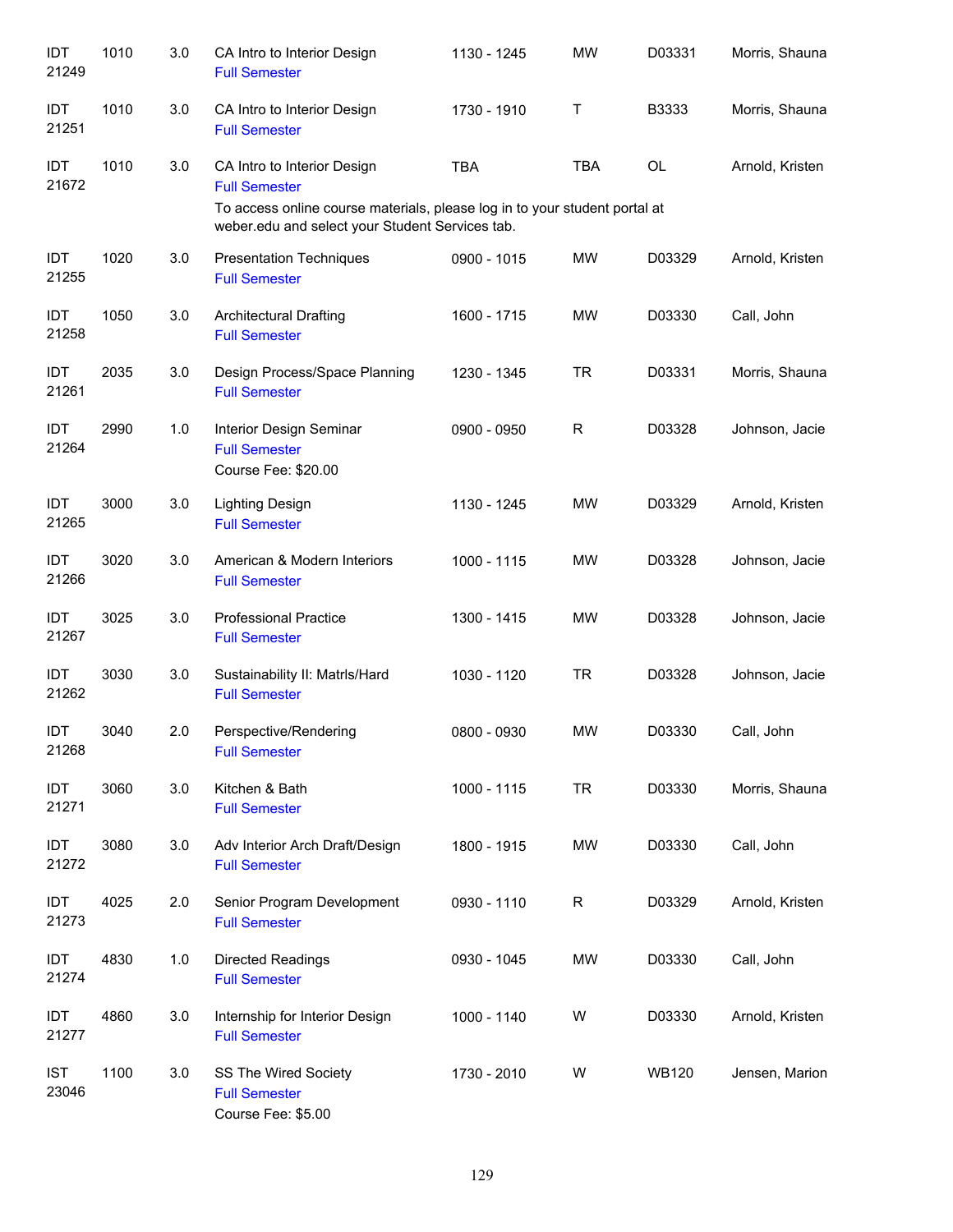| <b>IST</b><br>23047 | 1100 | 3.0 | SS The Wired Society<br><b>Block 1</b><br>Course Fee: \$5.00                                                                   | 1730 - 2010 | R           | <b>WB120</b> | Swedin, Eric      |
|---------------------|------|-----|--------------------------------------------------------------------------------------------------------------------------------|-------------|-------------|--------------|-------------------|
| <b>IST</b><br>23763 | 1100 | 3.0 | SS The Wired Society<br><b>Full Semester</b><br>To access online course materials, please log into your student portal at      | <b>TBA</b>  | <b>TBA</b>  | <b>OL</b>    | Painter, Ava      |
|                     |      |     | weber.edu and click on the student services tab.                                                                               |             |             |              |                   |
|                     |      |     | Course Fee: \$5.00                                                                                                             |             |             |              |                   |
| <b>IST</b><br>23766 | 1100 | 3.0 | SS The Wired Society<br><b>Full Semester</b>                                                                                   | <b>TBA</b>  | <b>TBA</b>  | <b>OL</b>    | Park, Julie       |
|                     |      |     | To access online course materials, please log into your student portal at<br>weber.edu and click on the student services tab.  |             |             |              |                   |
|                     |      |     | Course Fee: \$5.00                                                                                                             |             |             |              |                   |
| <b>IST</b><br>23771 | 1100 | 3.0 | SS The Wired Society<br><b>Full Semester</b>                                                                                   | <b>TBA</b>  | <b>TBA</b>  | OL           | Reynolds, Dynette |
|                     |      |     | To access online course materials, please log into your student portal at<br>weber.edu and click on the student services tab.  |             |             |              |                   |
| <b>IST</b><br>23774 | 2010 | 1.0 | TE Business Computer Skills<br><b>Full Semester</b>                                                                            | TBA         | <b>TBA</b>  | OL           | Harris, G         |
|                     |      |     | To access online course materials, please log into your student portal at<br>weber.edu and click on your student services tab. |             |             |              |                   |
| <b>IST</b><br>23775 | 2010 | 1.0 | TE Business Computer Skills<br><b>Full Semester</b>                                                                            | <b>TBA</b>  | <b>TBA</b>  | <b>OL</b>    | Harris, G         |
|                     |      |     | To access online course materials, please log into your student portal at<br>weber.edu and click on your student services tab. |             |             |              |                   |
| <b>IST</b><br>23779 | 2010 | 1.0 | TE Business Computer Skills<br><b>Full Semester</b>                                                                            | <b>TBA</b>  | <b>TBA</b>  | OL           | Harris, G         |
|                     |      |     | To access online course materials, please log into your student portal at<br>weber.edu and click on your student services tab. |             |             |              |                   |
| <b>IST</b><br>23785 | 2015 | 1.0 | Intro to Inform System & Tech<br><b>Full Semester</b>                                                                          | 0800 - 1600 | $\mathbf S$ | D02101       | Harris, G         |
|                     |      |     | *IST 2015 Meets on two Saturdays: 1st Class Meeting-Sept 7, 8 AM to 4 PM; 2nd<br>Class Meeting-Sept 21, 8 AM to Noon           |             |             |              |                   |
| <b>IST</b><br>23816 | 2110 | 3.0 | Software Development I<br><b>Full Semester</b><br>Course Fee: \$15.00                                                          | 1730 - 2010 | Τ           | D02101       | Le, Taowen        |
| <b>IST</b><br>23803 | 2410 | 3.0 | Information Systems Architectu<br><b>Full Semester</b><br>Course Fee: \$15.00                                                  | 1730 - 2010 | M           | D02225       | Drake, Andrew     |
| <b>IST</b><br>23808 | 2720 | 3.0 | Data Structures & Algorithms<br><b>Full Semester</b><br>Course Fee: \$15.00                                                    | 1730 - 2010 | R           | D02101       | Yu, Zhuolin       |
| <b>IST</b><br>23048 | 3110 | 3.0 | Information Technology/Busines<br><b>Full Semester</b><br>Course Fee: \$5.00                                                   | 1730 - 2010 | Т           | <b>WB120</b> | Belflower, Shelly |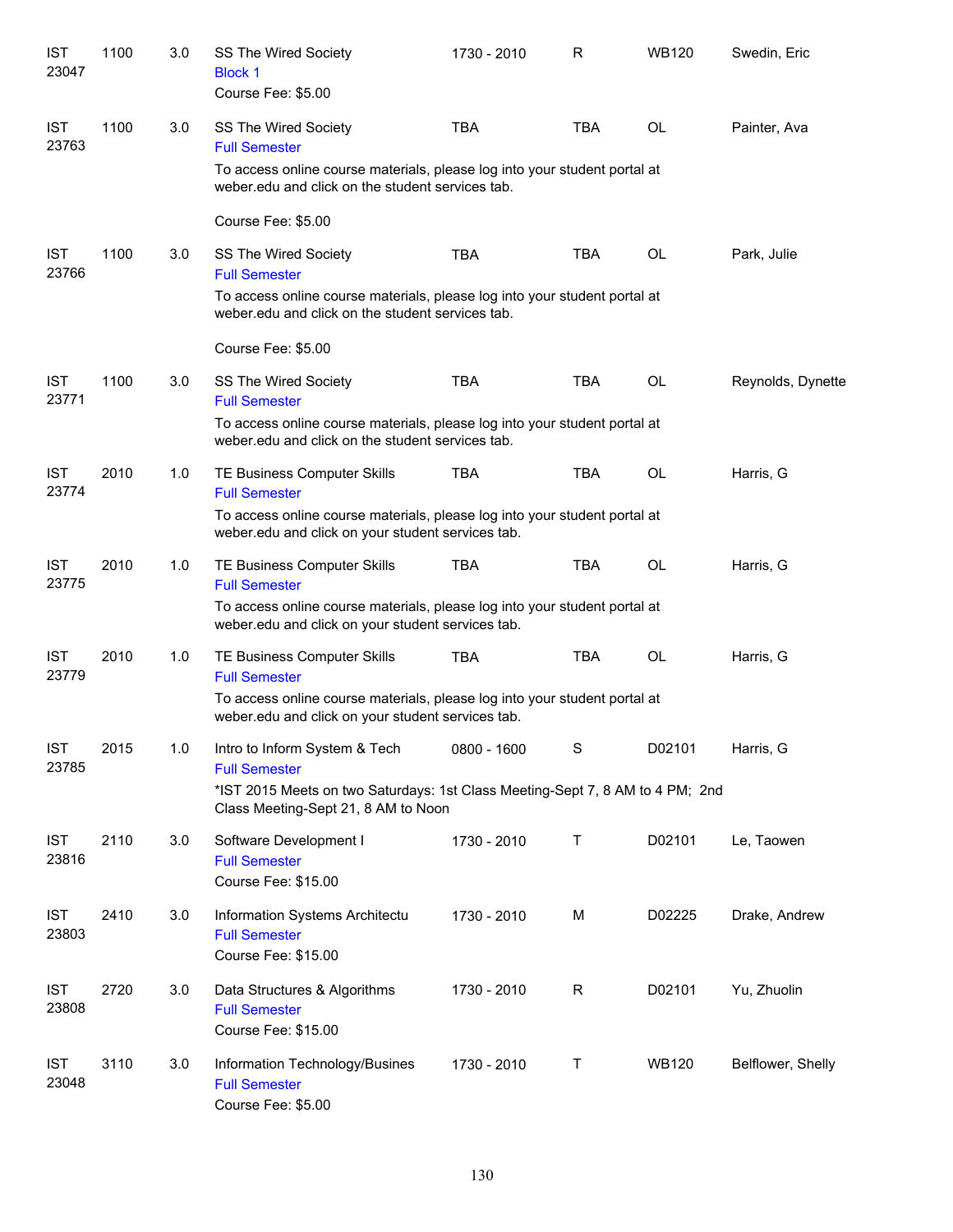| <b>IST</b><br>23791  | 3110 | 3.0 | Information Technology/Busines<br><b>Full Semester</b>                                                                                                          | TBA         | TBA         | <b>OL</b> | Le, Taowen        |
|----------------------|------|-----|-----------------------------------------------------------------------------------------------------------------------------------------------------------------|-------------|-------------|-----------|-------------------|
|                      |      |     | To access online course materials, please log into canvas weber edu and login<br>using your potal username and password.                                        |             |             |           |                   |
| <b>IST</b><br>23794  | 3110 | 3.0 | Information Technology/Busines<br><b>Full Semester</b>                                                                                                          | <b>TBA</b>  | <b>TBA</b>  | <b>OL</b> | Le, Taowen        |
|                      |      |     | To access online course materials, please log into canvas weber edu with your<br>portal username and password.                                                  |             |             |           |                   |
| <b>IST</b><br>23796  | 3110 | 3.0 | Information Technology/Busines<br><b>Full Semester</b>                                                                                                          | <b>TBA</b>  | TBA         | <b>OL</b> | Belflower, Shelly |
|                      |      |     | To access online course materials, please log into canvas weber edu with your<br>portal username and password.                                                  |             |             |           |                   |
| <b>IST</b><br>23817  | 3210 | 4.0 | Database Design/Implementation<br><b>Full Semester</b><br>Course Fee: \$20.00                                                                                   | 1730 - 2010 | $\mathsf T$ | D02226    | Yu, Zhuolin       |
| <b>IST</b><br>23818  | 3610 | 4.0 | Networks & Data Communications<br><b>Full Semester</b><br>Course Fee: \$20.00                                                                                   | 1730 - 2010 | W           | D02225    | Drake, Andrew     |
| <b>IST</b><br>23819  | 3620 | 3.0 | Networks & Data Communs II<br><b>Full Semester</b><br>Course Fee: \$15.00                                                                                       | 1800 - 2040 | M           | D02226    | Norwood, David    |
| <b>IST</b><br>23821  | 3700 | 3.0 | E-business Tech & Web Develop<br><b>Full Semester</b><br>Course Fee: \$15.00                                                                                    | 1730 - 2010 | M           | D02101    | Song, Seokwoo     |
| <b>IST</b><br>23797  | 3710 | 3.0 | Global Issues in I.T.<br><b>Full Semester</b><br>To access online course materials, please log into canvas weber edu with your<br>portal username and password. | <b>TBA</b>  | <b>TBA</b>  | <b>OL</b> | Yu, Zhuolin       |
| <b>IST</b><br>23824  | 4600 | 3.0 | Information Security I<br><b>Full Semester</b><br>Course Fee: \$15.00                                                                                           | 1730 - 2010 | R           | D02225    | Song, Seokwoo     |
| <b>IST</b><br>23826  | 4730 | 3.0 | Senior Practicum: Project Manag<br><b>Full Semester</b><br>Course Fee: \$5.00                                                                                   | 1730 - 2010 | W           | D02229A   | Harris, G         |
| <b>ITLN</b><br>21931 | 1010 | 3.0 | First Semester Italian<br><b>Full Semester</b><br>Course Fee: \$6.00                                                                                            | 1730 - 1845 | MW          | EH106     | Holmes, Maria     |
| <b>ITLN</b><br>23260 | 2010 | 3.0 | Third Semester Italian<br><b>Full Semester</b><br>Course Fee \$6.00                                                                                             | 1730 - 1845 | MW          | EH116     | Brock, Rita       |
| <b>JPNS</b><br>22200 | 1010 | 3.0 | First Semester Japanese<br><b>Full Semester</b><br>Course Fee: \$6.00                                                                                           | 1230 - 1320 | <b>MWF</b>  | EH106     | Lay, Lisa         |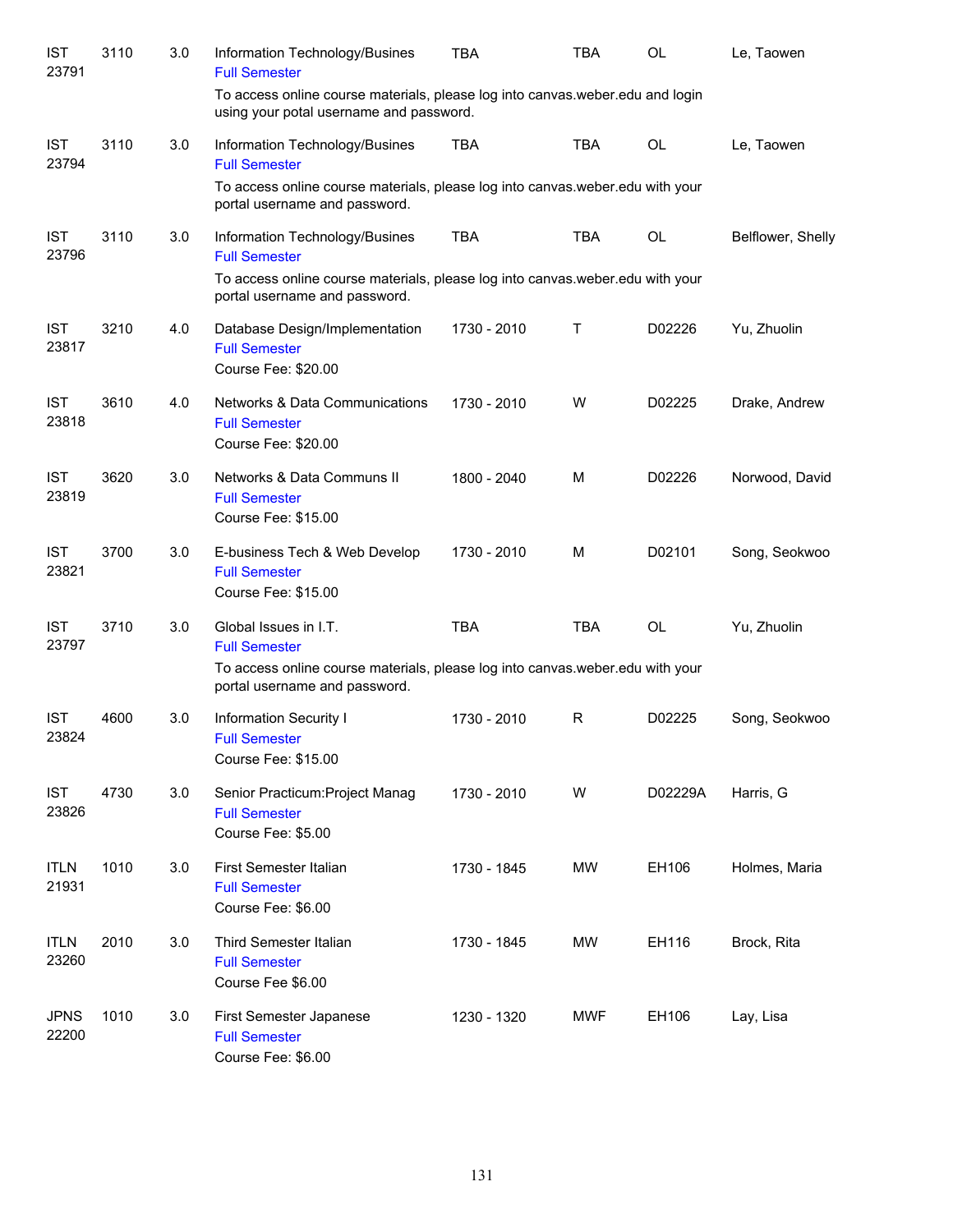| <b>JPNS</b><br>22201 | 1010 | 3.0 | <b>First Semester Japanese</b><br><b>Full Semester</b><br>Course Fee: \$6.00                                                                                                         | 0930 - 1020 | <b>MWF</b> | EH106     | Lay, Lisa            |
|----------------------|------|-----|--------------------------------------------------------------------------------------------------------------------------------------------------------------------------------------|-------------|------------|-----------|----------------------|
| <b>JPNS</b><br>22206 | 1010 | 3.0 | First Semester Japanese<br><b>Full Semester</b><br>Course Fee: \$6.00                                                                                                                | 1900 - 2015 | <b>TR</b>  | EH106     | Omichi, Kanako       |
| <b>JPNS</b><br>22204 | 2010 | 3.0 | Third Semester Japanese<br><b>Full Semester</b><br>Course Fee: \$6.00                                                                                                                | 1730 - 1845 | <b>TR</b>  | EH106     | Omichi, Kanako       |
| <b>JPNS</b><br>22208 | 2010 | 3.0 | Third Semester Japanese<br><b>Full Semester</b><br>Course Fee: \$6.00                                                                                                                | 1030 - 1120 | <b>MWF</b> | EH117     | Lay, Lisa            |
| <b>JPNS</b><br>22210 | 3060 | 3.0 | Grammar & Composition<br><b>Full Semester</b><br>Course Fee: \$6.00                                                                                                                  | 1030 - 1145 | <b>TR</b>  | EH117     | Lay, Lisa            |
| <b>JPNS</b><br>24389 | 3850 | 6.0 | Study Abroad<br><b>Full Semester</b>                                                                                                                                                 | <b>TBA</b>  | <b>TBA</b> |           | Bergeson, Craig      |
| <b>JPNS</b><br>24390 | 4850 | 6.0 | Study Abroad<br><b>Full Semester</b>                                                                                                                                                 | <b>TBA</b>  | <b>TBA</b> |           | Bergeson, Craig      |
| <b>LIBS</b><br>23138 | 1704 | 1.0 | TD Information Navigator<br><b>Full Semester</b><br>To access online course materials, please log in to your<br>student portal at weber edu and select your student services<br>tab. | <b>TBA</b>  | <b>TBA</b> | <b>OL</b> | Allen, Misty         |
| <b>LIBS</b><br>23140 | 1704 | 1.0 | TD Information Navigator<br><b>Full Semester</b><br>To access online course materials, please log in to your<br>student portal at weber edu and select your student services<br>tab. | <b>TBA</b>  | <b>TBA</b> | <b>OL</b> | Baker, Lesli         |
| <b>LIBS</b><br>23141 | 1704 | 1.0 | TD Information Navigator<br><b>Full Semester</b><br>To access online course materials, please log in to your<br>student portal at weber edu and select your student services<br>tab. | <b>TBA</b>  | <b>TBA</b> | <b>OL</b> | Carpenter, Gerald    |
| <b>LIBS</b><br>23142 | 1704 | 1.0 | TD Information Navigator<br><b>Full Semester</b><br>To access online course materials, please log in to your<br>student portal at weber edu and select your student services<br>tab. | <b>TBA</b>  | TBA        | OL        | Carpenter, Gerald    |
| <b>LIBS</b><br>23144 | 1704 | 1.0 | TD Information Navigator<br><b>Full Semester</b><br>To access online course materials, please log in to your<br>student portal at weber edu and select your student services<br>tab. | <b>TBA</b>  | <b>TBA</b> | OL        | de Goede, Geertruida |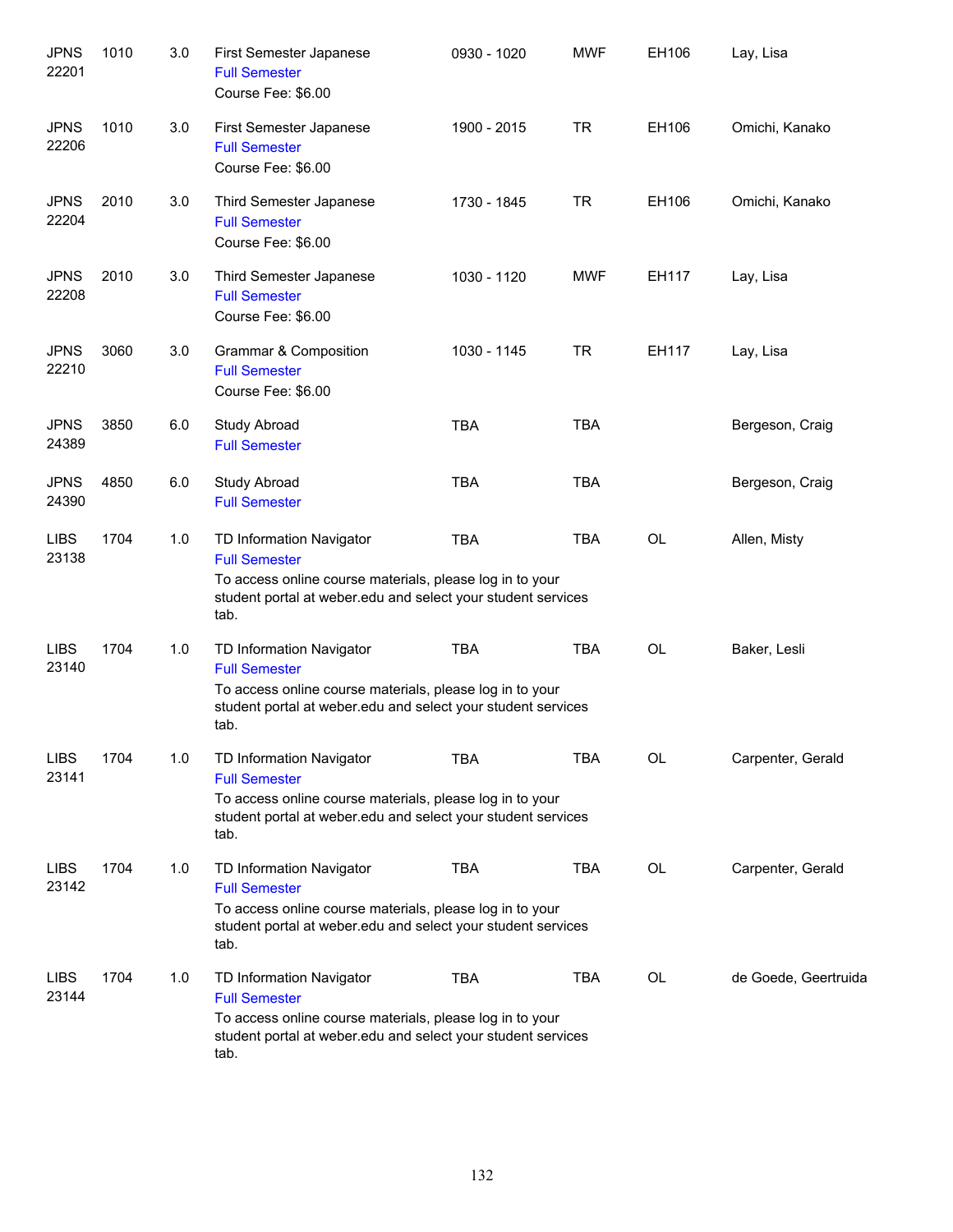| <b>LIBS</b><br>23145 | 1704 | 1.0 | TD Information Navigator<br><b>Full Semester</b>                                                                                 | TBA         | TBA        | OL    | Eissinger, Richard |
|----------------------|------|-----|----------------------------------------------------------------------------------------------------------------------------------|-------------|------------|-------|--------------------|
|                      |      |     | To access online course materials, please log in to your<br>student portal at weber edu and select your student services<br>tab. |             |            |       |                    |
| <b>LIBS</b><br>23147 | 1704 | 1.0 | TD Information Navigator<br><b>Full Semester</b>                                                                                 | <b>TBA</b>  | <b>TBA</b> | OL    | Slade, Keith       |
|                      |      |     | To access online course materials, please log in to your<br>student portal at weber.edu and select your student services<br>tab. |             |            |       |                    |
| <b>LIBS</b><br>23148 | 1704 | 1.0 | TD Information Navigator<br><b>Full Semester</b>                                                                                 | <b>TBA</b>  | <b>TBA</b> | OL    | Weeks, Jamie       |
|                      |      |     | To access online course materials, please log in to your<br>student portal at weber.edu and select your student services<br>tab. |             |            |       |                    |
| <b>LIBS</b><br>23722 | 1704 | 1.0 | TD Information Navigator<br><b>Block 1</b>                                                                                       | 0930 - 1020 | MW         | LI138 | Beatty, Nicole     |
| <b>LIBS</b><br>23723 | 1704 | 1.0 | TD Information Navigator<br><b>Block 2</b>                                                                                       | 0930 - 1020 | MW         | LI138 | Beatty, Nicole     |
| <b>LIBS</b><br>23725 | 1704 | 1.0 | TD Information Navigator<br><b>Block 1</b>                                                                                       | 1030 - 1200 | W          | LI031 | Kinikin, Janae     |
| <b>LIBS</b><br>23726 | 1704 | 1.0 | TD Information Navigator<br><b>Block 1</b>                                                                                       | 1030 - 1120 | <b>TR</b>  | LI031 | Licona, Ruby       |
| <b>LIBS</b><br>23727 | 1704 | 1.0 | TD Information Navigator<br><b>Block 2</b>                                                                                       | 1030 - 1120 | <b>TR</b>  | LI031 | Licona, Ruby       |
| <b>LIBS</b><br>24678 | 1704 | 1.0 | TD Information Navigator<br><b>Full Semester</b>                                                                                 | <b>TBA</b>  | <b>TBA</b> | OL    | Francis, Jason     |
|                      |      |     | To access online course materials, please log in to your student portal at<br>weber.edu and select your Student Services tab.    |             |            |       |                    |
| <b>LIBS</b><br>23149 | 2604 | 1.0 | Info Resources in Education<br><b>Full Semester</b>                                                                              | TBA         | TBA        | OL    | Jackson, Shaun     |
|                      |      |     | To access online course materials, please log in to your<br>student portal at weber edu and select your student services<br>tab. |             |            |       |                    |
| <b>LIBS</b><br>23151 | 2704 | 1.0 | <b>TD Info Resources/Business</b><br><b>Block 1</b>                                                                              | <b>TBA</b>  | <b>TBA</b> | OL    | Hahn, Edward       |
|                      |      |     | To acess online course materials, please log in to your<br>student portal at weber edu and select your student services<br>tab.  |             |            |       |                    |
| <b>LIBS</b><br>23153 | 2704 | 1.0 | <b>TD Info Resources/Business</b><br><b>Block 2</b>                                                                              | <b>TBA</b>  | <b>TBA</b> | OL    | Hahn, Edward       |
|                      |      |     | To access online course materials, please log in to your<br>student portal at weber.edu and select your student service<br>tab.  |             |            |       |                    |
| <b>LIBS</b><br>23728 | 2804 | 1.0 | TD Info Resources Soc Sciences<br><b>Full Semester</b>                                                                           | 1030 - 1120 | W          | LI138 | Kotter, Wade       |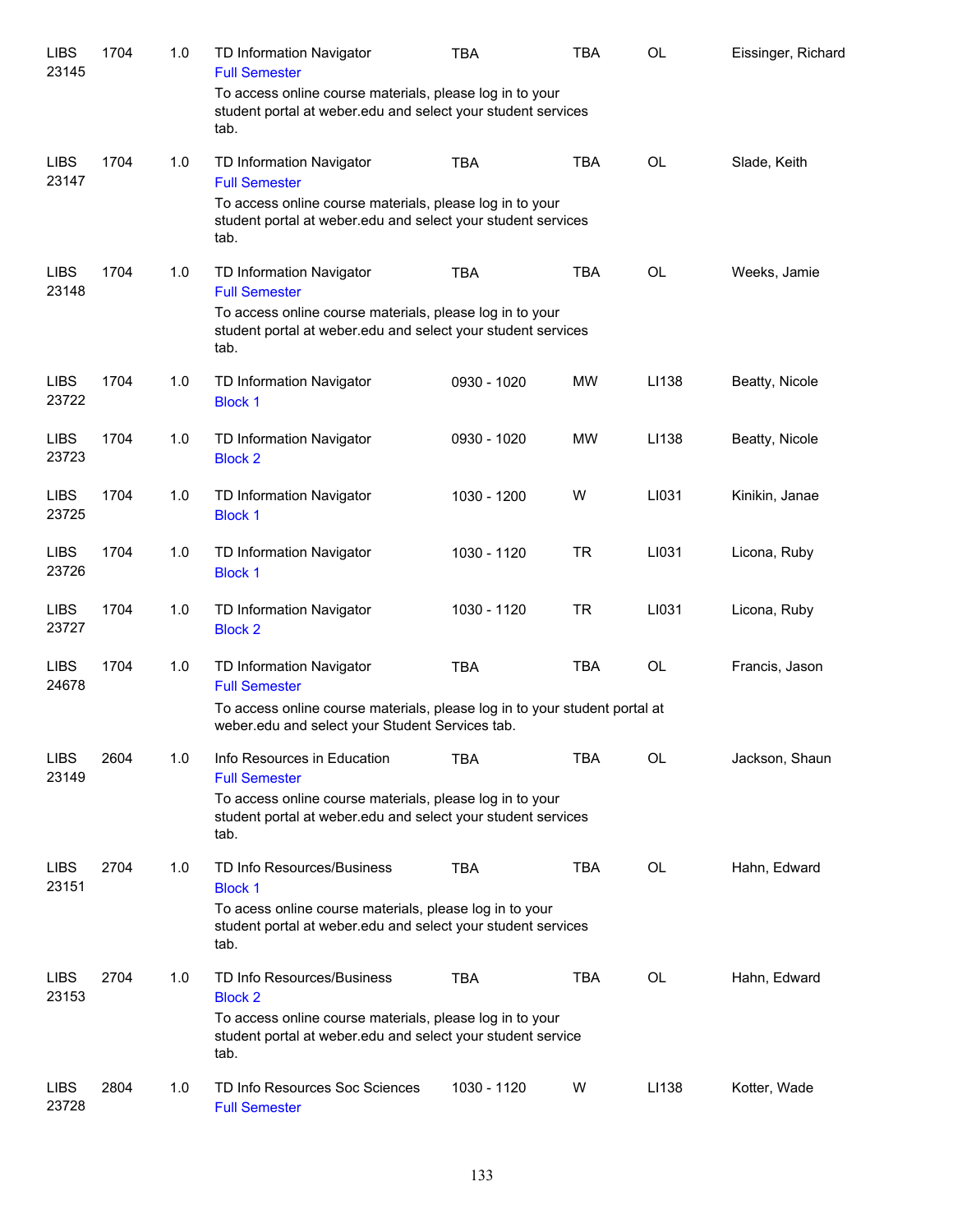| <b>LIBS</b><br>23155 | 2904 | 1.0 | Info Resources in Hith Prof<br><b>Full Semester</b>                                                                             | <b>TBA</b>  | <b>TBA</b> | OL     | Francis, Jason     |
|----------------------|------|-----|---------------------------------------------------------------------------------------------------------------------------------|-------------|------------|--------|--------------------|
|                      |      |     | To access online course materials please log in to your<br>student portal at weber.edu and select your student services<br>tab. |             |            |        |                    |
| <b>LING</b><br>22526 | 4830 | 3.0 | Directed Read in Linguistics<br><b>Full Semester</b>                                                                            | <b>TBA</b>  | <b>TBA</b> |        | LeTourneau, Mark   |
| <b>LING</b><br>22527 | 4990 | 3.0 | <b>Centering Experience</b><br><b>Full Semester</b>                                                                             | <b>TBA</b>  | <b>TBA</b> |        | LeTourneau, Mark   |
| <b>MACC</b><br>22253 | 6120 | 3.0 | <b>Financial Accounting/Report</b><br><b>Full Semester</b>                                                                      | 1830 - 2110 | W          | D02114 | Deppe, Larry       |
| MACC<br>22254        | 6310 | 3.0 | <b>Advanced Cost Accounting</b><br><b>Full Semester</b>                                                                         | 1530 - 1810 | W          | D02114 | McDermott, Richard |
| MACC<br>22255        | 6560 | 3.0 | <b>Advanced Auditing</b><br><b>Full Semester</b>                                                                                | 1830 - 2110 | R          | D02103 | Chase, Reed        |
| MACC<br>22256        | 6610 | 3.0 | Advanced Accnting Info Systems<br><b>Full Semester</b>                                                                          | 1530 - 1810 | R          | D02318 | Gouldman, Andrea   |
| MATH<br>23442        | 0950 | 3.0 | Pre-algebra<br><b>Full Semester</b><br>Course Fee: \$95.00                                                                      | 0830 - 0920 | M          | B4516  | Marriott, Katrina  |
| <b>MATH</b><br>23443 | 0950 | 3.0 | Pre-algebra<br><b>Full Semester</b><br>Course Fee: \$95.00                                                                      | 0930 - 1020 | M          | B4517  | Hunt, Corinne      |
| <b>MATH</b><br>23444 | 0950 | 3.0 | Pre-algebra<br><b>Full Semester</b><br>Course Fee: \$95.00                                                                      | 1030 - 1120 | M          | ET127  | Baker, Loyal       |
| MATH<br>23445        | 0950 | 3.0 | Pre-algebra<br><b>Full Semester</b><br>Course Fee: \$95.00                                                                      | 1130 - 1220 | M          | ET127  | Marriott, Katrina  |
| <b>MATH</b><br>23446 | 0950 | 3.0 | Pre-algebra<br><b>Full Semester</b><br>Course Fee: \$95.00                                                                      | 1130 - 1220 | M          | B4516  | Rich, Michelle     |
| <b>MATH</b><br>23447 | 0950 | 3.0 | Pre-algebra<br><b>Full Semester</b><br>Course Fee: \$95.00                                                                      | 1230 - 1320 | M          | B4516  | Imig, David        |
| <b>MATH</b><br>23448 | 0950 | 3.0 | Pre-algebra<br><b>Full Semester</b><br>Course Fee: \$95.00                                                                      | 1630 - 1720 | M          | B4517  | Thompson, Erin     |
| <b>MATH</b><br>23449 | 0950 | 3.0 | Pre-algebra<br><b>Full Semester</b><br>Course Fee: \$95.00                                                                      | 1830 - 1920 | M          | B4517  | lacovelli, John    |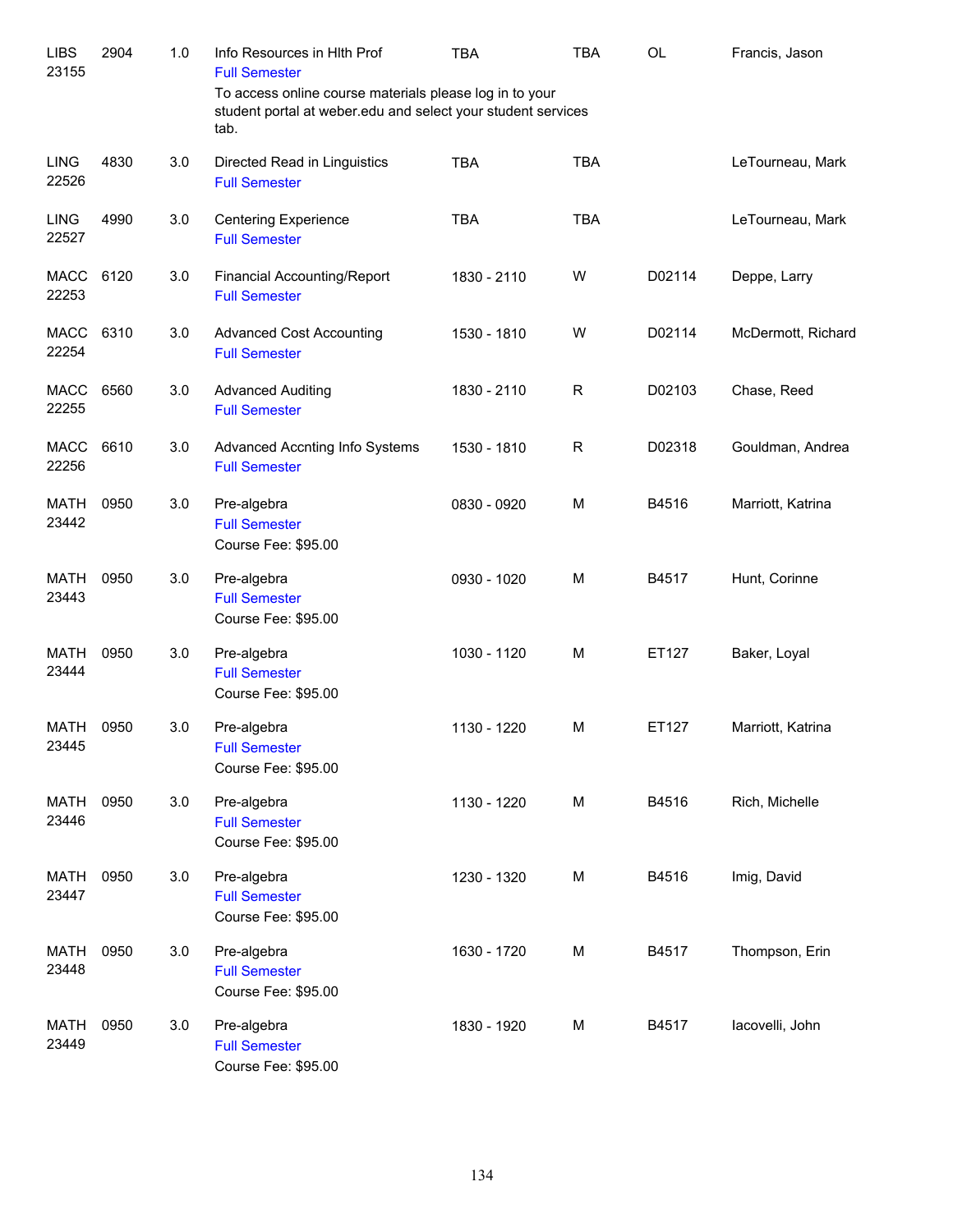| <b>MATH</b><br>23450 | 0950 | 3.0 | Pre-algebra<br><b>Full Semester</b><br>Course Fee: \$95.00                                                                                                                                                                                                                                                                                                               | 0830 - 0920 | Τ | ET127 | McKee, Deborah    |
|----------------------|------|-----|--------------------------------------------------------------------------------------------------------------------------------------------------------------------------------------------------------------------------------------------------------------------------------------------------------------------------------------------------------------------------|-------------|---|-------|-------------------|
| <b>MATH</b><br>23451 | 0950 | 3.0 | Pre-algebra<br><b>Full Semester</b><br>Course Fee: \$95.00                                                                                                                                                                                                                                                                                                               | 0930 - 1020 | Τ | ET127 | Marriott, Katrina |
| MATH<br>23452        | 0950 | 3.0 | Pre-algebra<br><b>Full Semester</b><br>Course Fee: \$95.00                                                                                                                                                                                                                                                                                                               | 1030 - 1120 | Τ | B4516 | Allred, Alice     |
| MATH<br>23453        | 0950 | 3.0 | Pre-algebra<br><b>Full Semester</b><br>Course Fee: \$95.00                                                                                                                                                                                                                                                                                                               | 1130 - 1220 | Τ | ET127 | Hansen, Amber     |
| <b>MATH</b><br>23455 | 0950 | 3.0 | Pre-algebra<br><b>Full Semester</b><br>Course Fee: \$95.00                                                                                                                                                                                                                                                                                                               | 1230 - 1320 | Τ | B4516 | Allred, Alice     |
| MATH<br>23456        | 0950 | 3.0 | Pre-algebra<br><b>Full Semester</b><br>Course Fee: \$95.00                                                                                                                                                                                                                                                                                                               | 1230 - 1320 | Τ | B4517 | Marriott, Katrina |
| MATH<br>23457        | 0950 | 3.0 | Pre-algebra<br><b>Full Semester</b><br>Course Fee: \$95.00                                                                                                                                                                                                                                                                                                               | 1730 - 1820 | Τ | B4516 | lacovelli, John   |
| MATH<br>23458        | 0950 | 3.0 | Pre-algebra<br><b>Full Semester</b><br>Course Fee: \$95.00                                                                                                                                                                                                                                                                                                               | 1930 - 2020 | Τ | B4517 | Thompson, Erin    |
| <b>MATH</b><br>23459 | 0950 | 3.0 | Pre-algebra<br><b>Full Semester</b><br>Course Fee: \$95.00                                                                                                                                                                                                                                                                                                               | 0730 - 0820 | W | B4516 | Baker, Loyal      |
| MATH<br>23460        | 0950 | 3.0 | Pre-algebra<br><b>Full Semester</b><br>Course Fee: \$95.00                                                                                                                                                                                                                                                                                                               | 0930 - 1020 | W | B4517 | Thaeler, John     |
| MATH<br>23461        | 0950 | 3.0 | Pre-algebra<br><b>Full Semester</b><br>This class is part of a First Year Experience Cluster Option that can only be taken<br>in conjunction with Math 0950. Register for both classes by submitting a<br>completed cluster registration form to FYE, available at weber.edu/fye. You may<br>also call the FYE office at 801-626-6752 to sign up or email fye@weber.edu. | 0930 - 1020 | W | B4516 | McKee, Deborah    |
| MATH<br>23462        | 0950 | 3.0 | Pre-algebra<br><b>Full Semester</b><br>Course Fee: \$95.00                                                                                                                                                                                                                                                                                                               | 1130 - 1220 | W | B4517 | lacovelli, John   |
| <b>MATH</b><br>23463 | 0950 | 3.0 | Pre-algebra<br><b>Full Semester</b><br>Course Fee: \$95.00                                                                                                                                                                                                                                                                                                               | 1630 - 1720 | W | B4516 | Bockholt, Allison |
| <b>MATH</b><br>23464 | 0950 | 3.0 | Pre-algebra<br><b>Full Semester</b><br>Course Fee: \$95.00                                                                                                                                                                                                                                                                                                               | 1030 - 1120 | W | ET127 | Quesnell, Carrie  |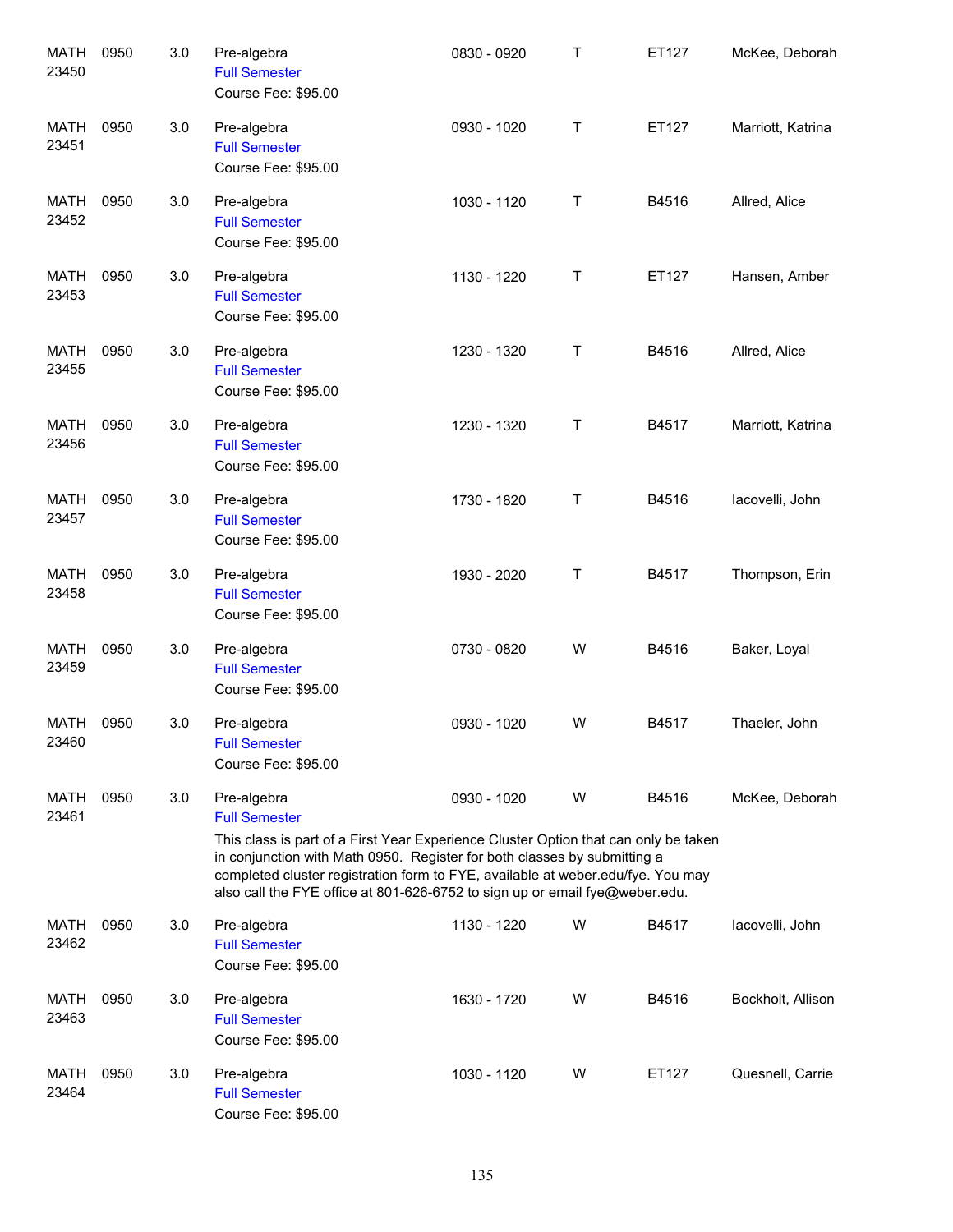| MATH<br>23465        | 0950 | 3.0 | Pre-algebra<br><b>Full Semester</b><br>Course Fee: \$95.00                                                                                                                                                                                                                                                                                                                                                                   | 0830 - 0920 | R            | B4517  | Kent, Randall      |
|----------------------|------|-----|------------------------------------------------------------------------------------------------------------------------------------------------------------------------------------------------------------------------------------------------------------------------------------------------------------------------------------------------------------------------------------------------------------------------------|-------------|--------------|--------|--------------------|
| MATH<br>23466        | 0950 | 3.0 | Pre-algebra<br><b>Full Semester</b><br>Course Fee: \$95.00                                                                                                                                                                                                                                                                                                                                                                   | 0930 - 1020 | $\mathsf R$  | ET127  | Kent, Randall      |
| MATH<br>23468        | 0950 | 3.0 | Pre-algebra<br><b>Full Semester</b><br>Course Fee: \$95.00                                                                                                                                                                                                                                                                                                                                                                   | 1130 - 1220 | $\mathsf R$  | B4516  | Jennings, Cristine |
| MATH<br>23470        | 0950 | 3.0 | Pre-algebra<br><b>Full Semester</b><br>Course Fee: \$95.00                                                                                                                                                                                                                                                                                                                                                                   | 1630 - 1720 | $\mathsf{R}$ | B4516  | Portz, Heidi       |
| MATH<br>23471        | 0950 | 3.0 | Pre-algebra<br><b>Full Semester</b><br>Course Fee: \$95.00                                                                                                                                                                                                                                                                                                                                                                   | 1830 - 1920 | $\mathsf{R}$ | B4516  | Portz, Heidi       |
| MATH<br>23472        | 0950 | 3.0 | Pre-algebra<br><b>Full Semester</b><br>Course Fee: \$95.00                                                                                                                                                                                                                                                                                                                                                                   | 0830 - 0920 | F            | B4516  | Wilkinson, Janette |
| MATH<br>23473        | 0950 | 3.0 | Pre-algebra<br><b>Full Semester</b><br>Course Fee: \$95.00                                                                                                                                                                                                                                                                                                                                                                   | 0930 - 1020 | F            | B4516  | Jennings, Cristine |
| MATH<br>23474        | 0950 | 3.0 | Pre-algebra<br><b>Full Semester</b><br>Course Fee: \$95.00                                                                                                                                                                                                                                                                                                                                                                   | 1030 - 1120 | F            | B4516  | Baker, Loyal       |
| MATH<br>23590        | 0950 | 3.0 | Pre-algebra<br><b>Full Semester</b><br>This section of Math 0950 is targeted to students who would like a little extra help<br>and incentive to complete this course in one semester. It differs from the other<br>sections of Math 0950 in that you will meet in class four times per week in a<br>collaborative setting, homework is required before each class period, and you<br>must keep up with the printed schedule. | 1230 - 1320 | <b>MTWR</b>  | B3328  | Hansen, Mary       |
| MATH<br>23958        | 0950 | 3.0 | Pre-algebra<br><b>Full Semester</b><br>Course Fee: \$95.00                                                                                                                                                                                                                                                                                                                                                                   | 0730 - 0820 | M            | D02235 | Schilling, Pamela  |
| MATH<br>23959        | 0950 | 3.0 | Pre-algebra<br><b>Full Semester</b><br>Course Fee: \$95.00                                                                                                                                                                                                                                                                                                                                                                   | 1230 - 1320 | M            | D02235 | Hallin, Stephen    |
| <b>MATH</b><br>23960 | 0950 | 3.0 | Pre-algebra<br><b>Full Semester</b><br>Course Fee: \$95.00                                                                                                                                                                                                                                                                                                                                                                   | 1730 - 1820 | M            | D02235 | Holt, Julie        |
| MATH<br>23961        | 0950 | 3.0 | Pre-algebra<br><b>Full Semester</b><br>Course Fee: \$95.00                                                                                                                                                                                                                                                                                                                                                                   | 1930 - 2020 | M            | D02235 | Barney, Corine     |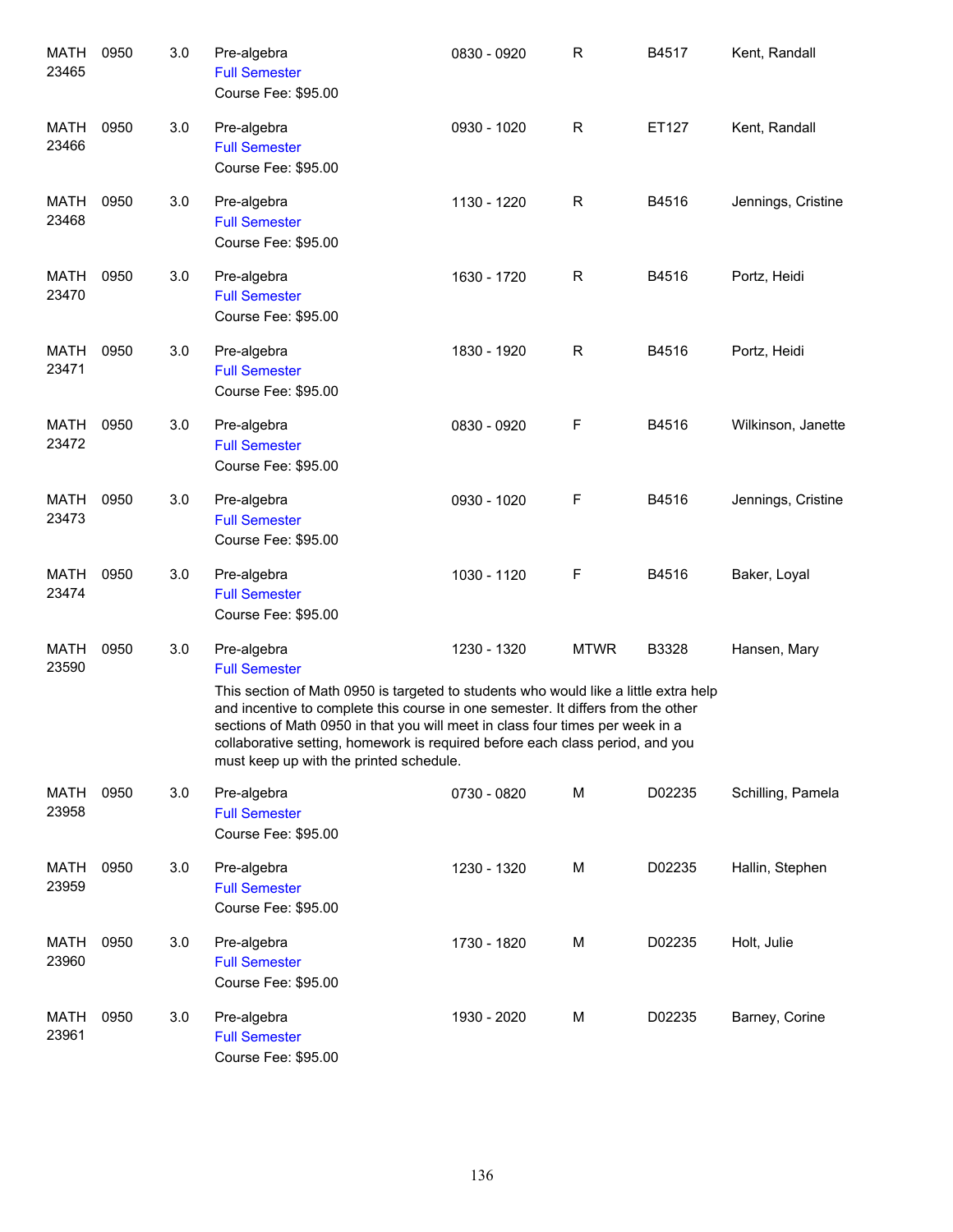| <b>MATH</b><br>23962 | 0950 | 3.0 | Pre-algebra<br><b>Full Semester</b><br>Course Fee: \$95.00                                                                                                                                                                                                                                                                                                                                                                   | 1030 - 1120 | Τ           | D02235    | Harden, Elizabeth  |
|----------------------|------|-----|------------------------------------------------------------------------------------------------------------------------------------------------------------------------------------------------------------------------------------------------------------------------------------------------------------------------------------------------------------------------------------------------------------------------------|-------------|-------------|-----------|--------------------|
| MATH<br>23963        | 0950 | 3.0 | Pre-algebra<br><b>Full Semester</b><br>Course Fee: \$95.00                                                                                                                                                                                                                                                                                                                                                                   | 1830 - 1920 | Τ           | D02235    | Gabbitas, Allison  |
| MATH<br>23965        | 0950 | 3.0 | Pre-algebra<br><b>Full Semester</b><br>Course Fee: \$95.00                                                                                                                                                                                                                                                                                                                                                                   | 1130 - 1220 | W           | D02235    | Acor, Brenda       |
| MATH<br>23966        | 0950 | 3.0 | Pre-algebra<br><b>Full Semester</b><br>Course Fee: \$95.00                                                                                                                                                                                                                                                                                                                                                                   | 1630 - 1720 | W           | D02235    | Holt, Julie        |
| MATH<br>23967        | 0950 | 3.0 | Pre-algebra<br><b>Full Semester</b><br>Course Fee: \$95.00                                                                                                                                                                                                                                                                                                                                                                   | 0930 - 1020 | R           | D02235    | Acor, Brenda       |
| <b>MATH</b><br>23968 | 0950 | 3.0 | Pre-algebra<br><b>Full Semester</b><br>Course Fee: \$95.00                                                                                                                                                                                                                                                                                                                                                                   | 1730 - 1820 | R           | D02235    | Bockholt, Allison  |
| MATH<br>23996        | 0950 | 3.0 | Pre-algebra<br><b>Full Semester</b><br>To access online course materials, please log in to your student portal at<br>weber.edu and select your Student Services tab.                                                                                                                                                                                                                                                         | <b>TBA</b>  | <b>TBA</b>  | <b>OL</b> | Imig, David        |
| <b>MATH</b><br>23997 | 0950 | 3.0 | Pre-algebra<br><b>Full Semester</b><br>To access online course materials, please log in to your student portal at<br>weber.edu and select your Student Services tab.                                                                                                                                                                                                                                                         | <b>TBA</b>  | <b>TBA</b>  | <b>OL</b> | Wilkinson, Janette |
| <b>MATH</b><br>24002 | 0950 | 3.0 | Pre-algebra<br><b>Full Semester</b><br>Course Fee: \$95.00                                                                                                                                                                                                                                                                                                                                                                   | 0830 - 0920 | Т           | WW103     | Rich, Michelle     |
| <b>MATH</b><br>24207 | 0950 | 3.0 | Pre-algebra<br><b>Full Semester</b><br>This section of Math 0950 is targeted to students who would like a little extra help<br>and incentive to complete this course in one semester. It differs from the other<br>sections of Math 0950 in that you will meet in class four times per week in a<br>collaborative setting, homework is required before each class period, and you<br>must keep up with the printed schedule. | 1330 - 1420 | <b>MTWF</b> | B3313     | Hansen, Amber      |
| MATH<br>24326        | 0950 | 3.0 | Pre-algebra<br><b>Full Semester</b><br>Course Fee \$95.00                                                                                                                                                                                                                                                                                                                                                                    | 1230 - 1320 | <b>MTWR</b> | D02318    | Acor, Brenda       |
| MATH<br>24760        | 0950 | 3.0 | Pre-algebra<br><b>Full Semester</b><br>Course Fee \$95.00                                                                                                                                                                                                                                                                                                                                                                    | 1030 - 1120 | R           | B4516     | Hunt, Corinne      |
| MATH<br>24907        | 0950 | 3.0 | Pre-algebra<br><b>Full Semester</b><br>Course Fee \$95.00                                                                                                                                                                                                                                                                                                                                                                    | 1330 - 1420 | Т           | B4517     | Marriott, Katrina  |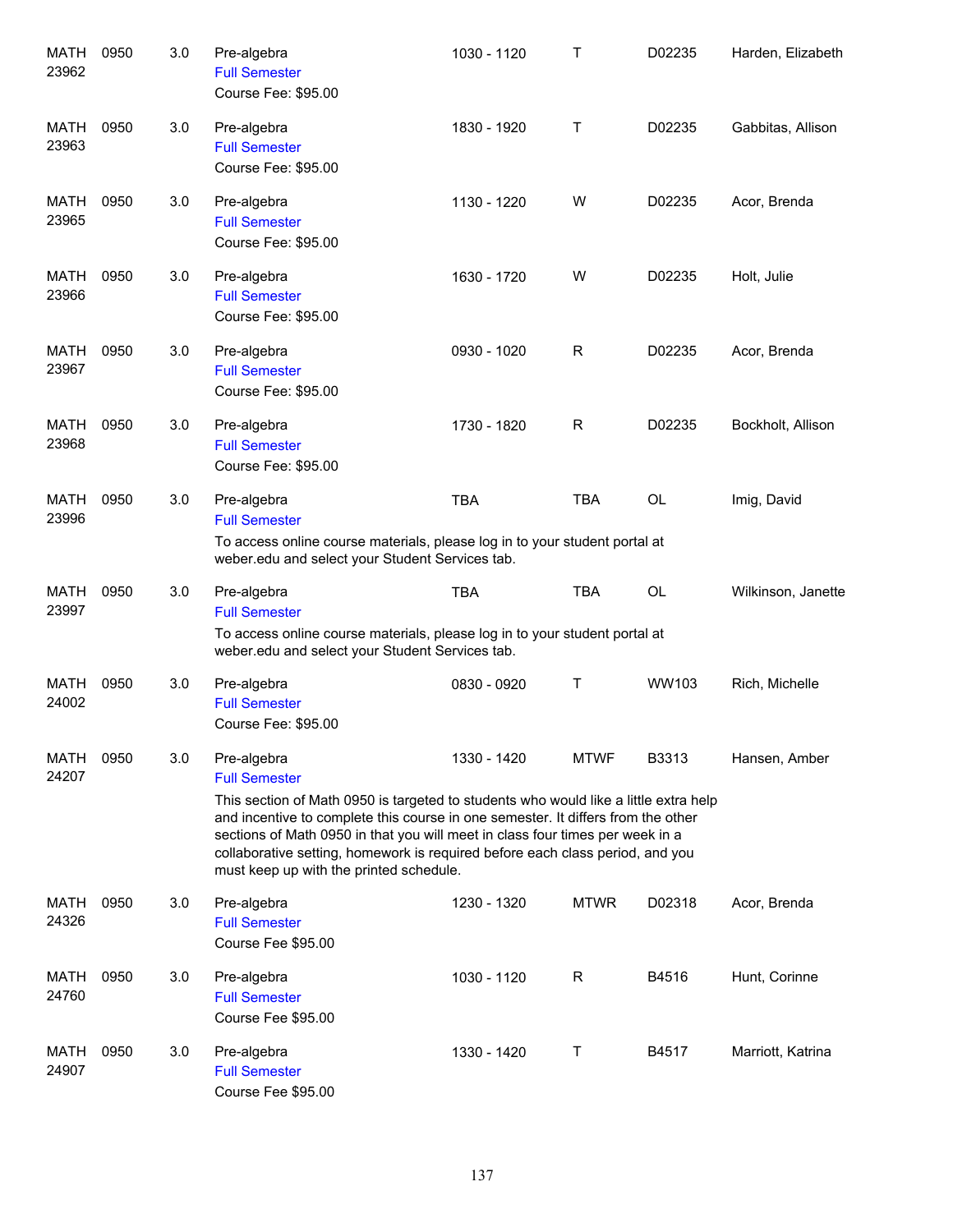| <b>MATH</b><br>25035 | 0950 | 3.0 | Pre-algebra<br><b>Full Semester</b><br>Course Fee \$95.00                                                                                      | 0830 - 0920 | $\mathsf R$ | ET127 | McKee, Deborah     |
|----------------------|------|-----|------------------------------------------------------------------------------------------------------------------------------------------------|-------------|-------------|-------|--------------------|
| MATH<br>25126        | 0950 | 3.0 | Pre-algebra<br><b>Full Semester</b><br>Course Fee \$95.00                                                                                      | 1830 - 1920 | Τ           | B4516 | Floyd, M           |
| MATH<br>25193        | 0950 | 3.0 | Pre-algebra<br><b>Full Semester</b><br>Course Fee \$95.00                                                                                      | 1130 - 1220 | F           | ET127 | Hansen, Mary       |
| MATH<br>25196        | 0950 | 3.0 | Pre-algebra<br><b>Full Semester</b><br>Course Fee \$95.00                                                                                      | 1130 - 1220 | R           | B4517 | Hansen, Mary       |
| MATH<br>20405        | 0990 | 3.0 | First Course in Algebra<br><b>Block 2</b><br>THIS IS NOT A REGULAR COURSE FOR STUDENTS. Do not attempt to get an<br>override for this section! | <b>TBA</b>  | <b>TBA</b>  |       | Poore, Darrell     |
| <b>MATH</b><br>23476 | 0990 | 3.0 | First Course in Algebra<br><b>Full Semester</b><br>Course Fee: \$95.00                                                                         | 0730 - 0820 | м           | B4516 | Baker, Loyal       |
| <b>MATH</b><br>23477 | 0990 | 3.0 | First Course in Algebra<br><b>Full Semester</b><br>Course Fee: \$95.00                                                                         | 0830 - 0920 | M           | ET127 | McKee, Deborah     |
| <b>MATH</b><br>23478 | 0990 | 3.0 | First Course in Algebra<br><b>Full Semester</b><br>Course Fee: \$95.00                                                                         | 0930 - 1020 | м           | ET127 | Kent, Randall      |
| <b>MATH</b><br>23479 | 0990 | 3.0 | First Course in Algebra<br><b>Full Semester</b><br>Course Fee: \$95.00                                                                         | 1030 - 1120 | м           | B4517 | Allred, Alice      |
| MATH 0990<br>23480   |      | 3.0 | First Course in Algebra<br><b>Full Semester</b><br>Course Fee: \$95.00                                                                         | 1130 - 1220 | M           | B4517 | Hunt, Corinne      |
| MATH<br>23481        | 0990 | 3.0 | First Course in Algebra<br><b>Full Semester</b><br>Course Fee: \$95.00                                                                         | 1230 - 1320 | M           | B4517 | Allred, Alice      |
| MATH<br>23482        | 0990 | 3.0 | First Course in Algebra<br><b>Full Semester</b><br>Course Fee: \$95.00                                                                         | 1630 - 1720 | М           | B4516 | Jennings, Cristine |
| MATH<br>23483        | 0990 | 3.0 | First Course in Algebra<br><b>Full Semester</b><br>Course Fee: \$95.00                                                                         | 1730 - 1820 | М           | B4517 | Thompson, Erin     |
| MATH<br>23485        | 0990 | 3.0 | First Course in Algebra<br><b>Full Semester</b><br>Course Fee: \$95.00                                                                         | 0830 - 0920 | T           | B4516 | Imig, David        |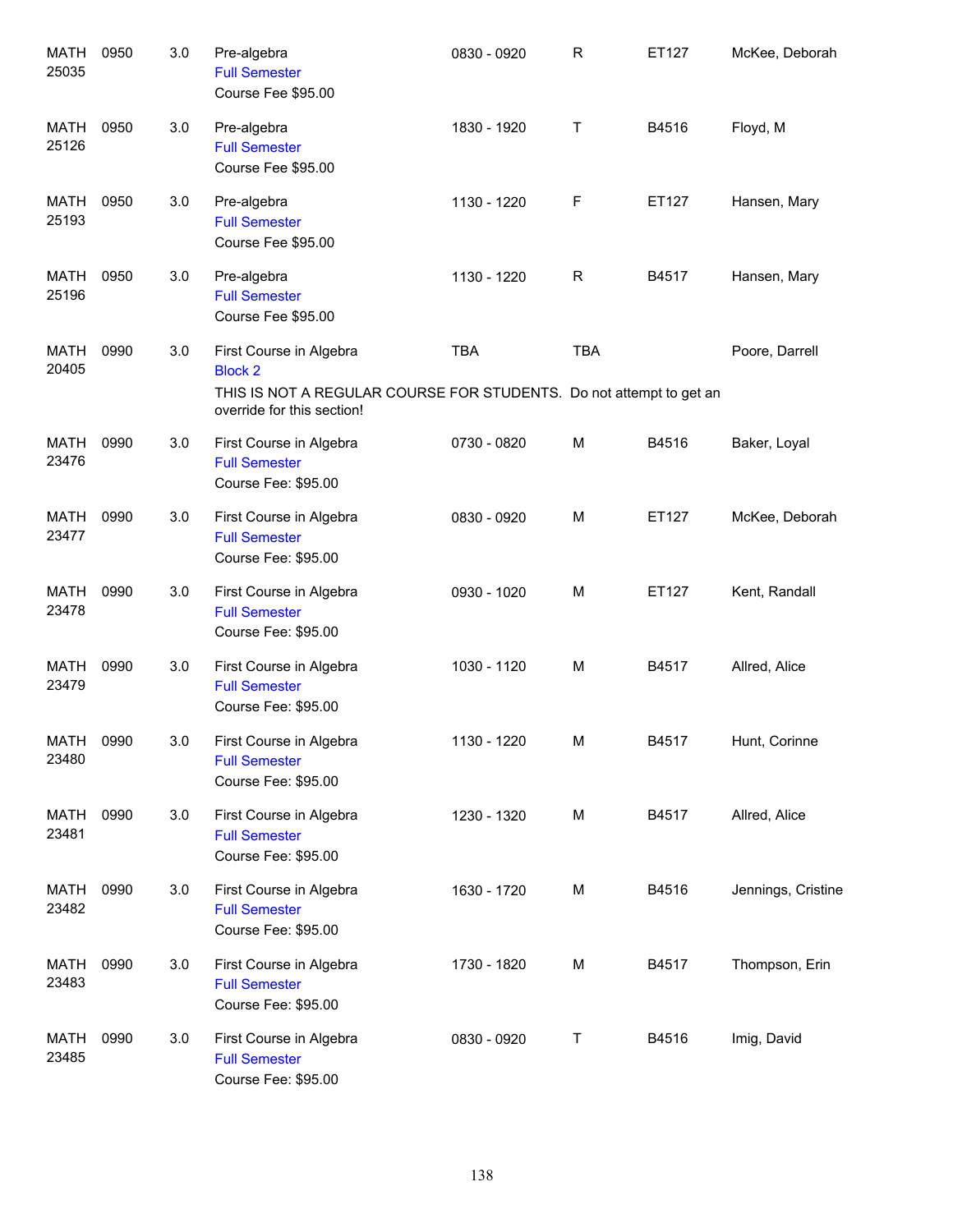| <b>MATH</b><br>23486 | 0990 | 3.0 | First Course in Algebra<br><b>Full Semester</b><br>Course Fee: \$95.00 | 0930 - 1020 | $\top$ | B4516 | Hunt, Corinne      |
|----------------------|------|-----|------------------------------------------------------------------------|-------------|--------|-------|--------------------|
| <b>MATH</b><br>23487 | 0990 | 3.0 | First Course in Algebra<br><b>Full Semester</b><br>Course Fee: \$95.00 | 1030 - 1120 | Τ      | B4517 | Jones, Charity     |
| MATH<br>23488        | 0990 | 3.0 | First Course in Algebra<br><b>Full Semester</b><br>Course Fee: \$95.00 | 1230 - 1320 | Τ      | ET127 | Hansen, Amber      |
| MATH<br>23489        | 0990 | 3.0 | First Course in Algebra<br><b>Full Semester</b><br>Course Fee: \$95.00 | 1630 - 1720 | Τ      | B4517 | Floyd, M           |
| MATH<br>23490        | 0990 | 3.0 | First Course in Algebra<br><b>Full Semester</b><br>Course Fee: \$95.00 | 1730 - 1820 | Τ      | B4517 | Thompson, Erin     |
| MATH<br>23492        | 0990 | 3.0 | First Course in Algebra<br><b>Full Semester</b><br>Course Fee: \$95.00 | 0830 - 0920 | W      | B4516 | Wilkinson, Janette |
| <b>MATH</b><br>23493 | 0990 | 3.0 | First Course in Algebra<br><b>Full Semester</b><br>Course Fee: \$95.00 | 0930 - 1020 | W      | ET127 | Kent, Randall      |
| MATH<br>23494        | 0990 | 3.0 | First Course in Algebra<br><b>Full Semester</b><br>Course Fee: \$95.00 | 1030 - 1120 | W      | B4516 | Thaeler, John      |
| MATH<br>23495        | 0990 | 3.0 | First Course in Algebra<br><b>Full Semester</b><br>Course Fee: \$95.00 | 1130 - 1220 | W      | B4516 | Hansen, Amber      |
| MATH<br>23496        | 0990 | 3.0 | First Course in Algebra<br><b>Full Semester</b><br>Course Fee: \$95.00 | 1230 - 1320 | W      | ET127 | Baker, Loyal       |
| MATH<br>23497        | 0990 | 3.0 | First Course in Algebra<br><b>Full Semester</b><br>Course Fee: \$95.00 | 1230 - 1320 | W      | B4517 | Thaeler, John      |
| MATH<br>23498        | 0990 | 3.0 | First Course in Algebra<br><b>Full Semester</b><br>Course Fee: \$95.00 | 1930 - 2020 | W      | B4517 | Sjoblom, Meghann   |
| MATH<br>23499        | 0990 | 3.0 | First Course in Algebra<br><b>Full Semester</b><br>Course Fee: \$95.00 | 0730 - 0820 | R      | B4516 | Allred, Alice      |
| MATH<br>23501        | 0990 | 3.0 | First Course in Algebra<br><b>Full Semester</b><br>Course Fee: \$95.00 | 0930 - 1020 | R      | B4516 | Wilkinson, Janette |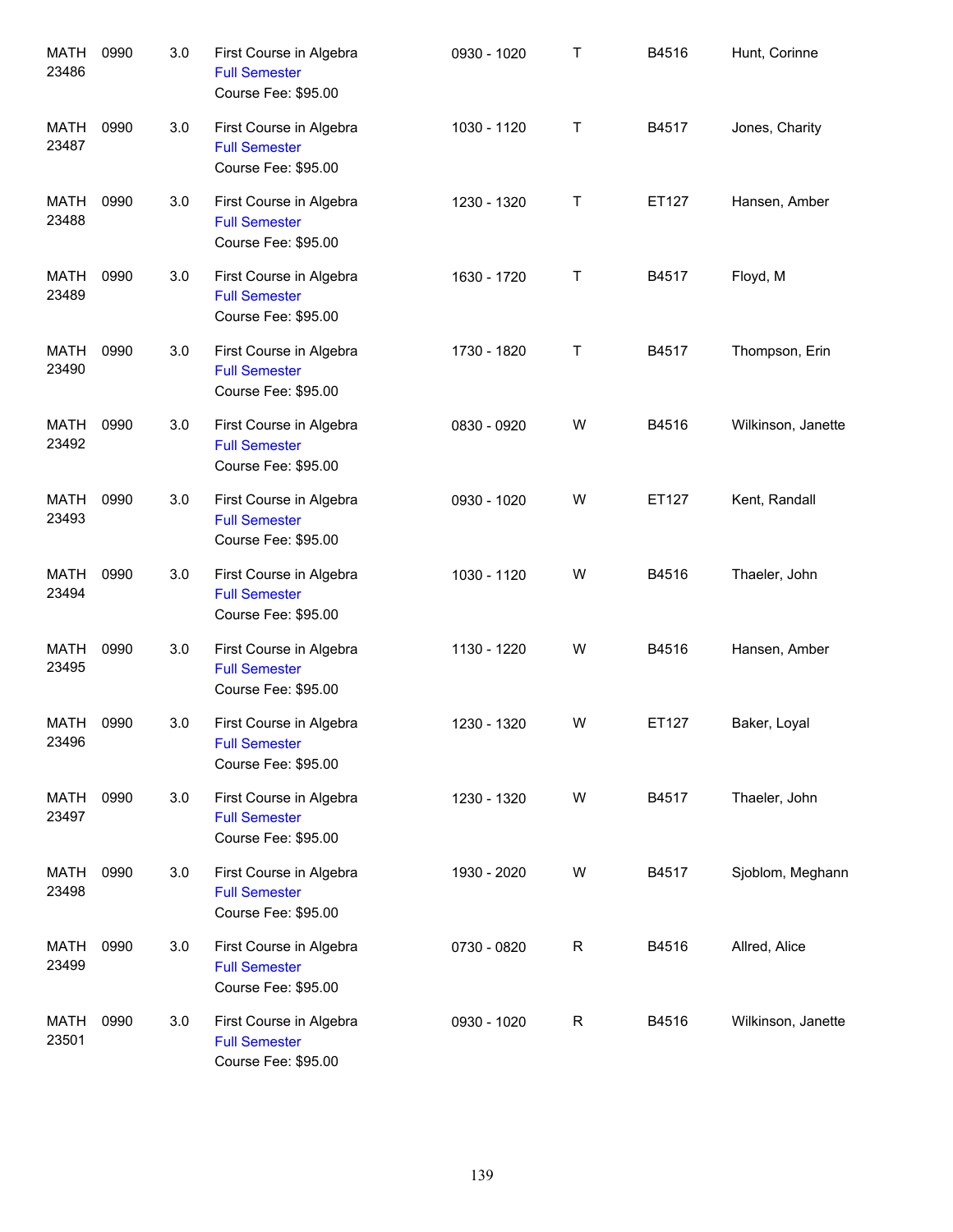| <b>MATH</b><br>23504 | 0990 | 3.0 | First Course in Algebra<br><b>Full Semester</b><br>Course Fee: \$95.00                                                                                                                                                                                                                                                                                                                                                                                                  | 1230 - 1330 | R           | B4517  | Wilkinson, Janette |
|----------------------|------|-----|-------------------------------------------------------------------------------------------------------------------------------------------------------------------------------------------------------------------------------------------------------------------------------------------------------------------------------------------------------------------------------------------------------------------------------------------------------------------------|-------------|-------------|--------|--------------------|
| MATH<br>23505        | 0990 | 3.0 | First Course in Algebra<br><b>Full Semester</b><br>Course Fee: \$95.00                                                                                                                                                                                                                                                                                                                                                                                                  | 1830 - 1920 | R           | B4517  | Floyd, M           |
| MATH<br>23507        | 0990 | 3.0 | First Course in Algebra<br><b>Full Semester</b><br>Course Fee: \$95.00                                                                                                                                                                                                                                                                                                                                                                                                  | 1030 - 1120 | F           | B4517  | Wilkinson, Janette |
| MATH<br>23508        | 0990 | 3.0 | First Course in Algebra<br><b>Full Semester</b><br>Course Fee: \$95.00                                                                                                                                                                                                                                                                                                                                                                                                  | 1130 - 1220 | F           | B4516  | Hansen, Amber      |
| MATH<br>23588        | 0990 | 3.0 | First Course in Algebra<br><b>Full Semester</b><br>This section of Math 0990 is targeted to students who would<br>like a little extra help and incentive to complete this<br>course in one semester. It differs from other sections of<br>Math 0990 in that you will meet in class four times per week<br>in a collaborative setting, homework is required before each<br>class period, and you must keep up with the printed<br>schedule.<br>Course Fee: \$95.00       | 0930 - 1020 | <b>MTWR</b> | B3328  | Poore, Darrell     |
| MATH<br>23593        | 0990 | 3.0 | First Course in Algebra<br><b>Full Semester</b><br>This section of Math 0990 is targeted to students who would<br>like a little extra help and incentive to complete this<br>course in one semester. It differs from the other sections<br>of Math 0990 in that you will meet in a class four times per<br>week in a collaborative setting, homework is required before<br>each class period, and you must keep up with the printed<br>schedule.<br>Course Fee: \$95.00 | 1430 - 1520 | <b>MTWR</b> | B3328  | Jones, Charity     |
| <b>MATH</b><br>23596 | 0990 | 3.0 | First Course in Algebra<br><b>Full Semester</b><br>This section of Math 0990 is targeted to students who would<br>like a little extra help and incentive to complete this<br>course in one semester. It differs from the other sections<br>of Math 0990 in that you will meet in class four times per<br>week in a collaborative setting, homework is required before<br>each class period, and you must keep up with the printed<br>schedule.<br>Course Fee: \$95.00   | 0730 - 0820 | TWRF        | B3328  | Wilhelmsen, Diana  |
| MATH<br>23971        | 0990 | 3.0 | First Course in Algebra<br><b>Full Semester</b><br>Course Fee: \$95.00                                                                                                                                                                                                                                                                                                                                                                                                  | 1130 - 1220 | М           | D02235 | Schilling, Pamela  |
| MATH<br>23972        | 0990 | 3.0 | First Course in Algebra<br><b>Full Semester</b><br>Course Fee: \$95.00                                                                                                                                                                                                                                                                                                                                                                                                  | 1830 - 1920 | M           | D02235 | Barney, Corine     |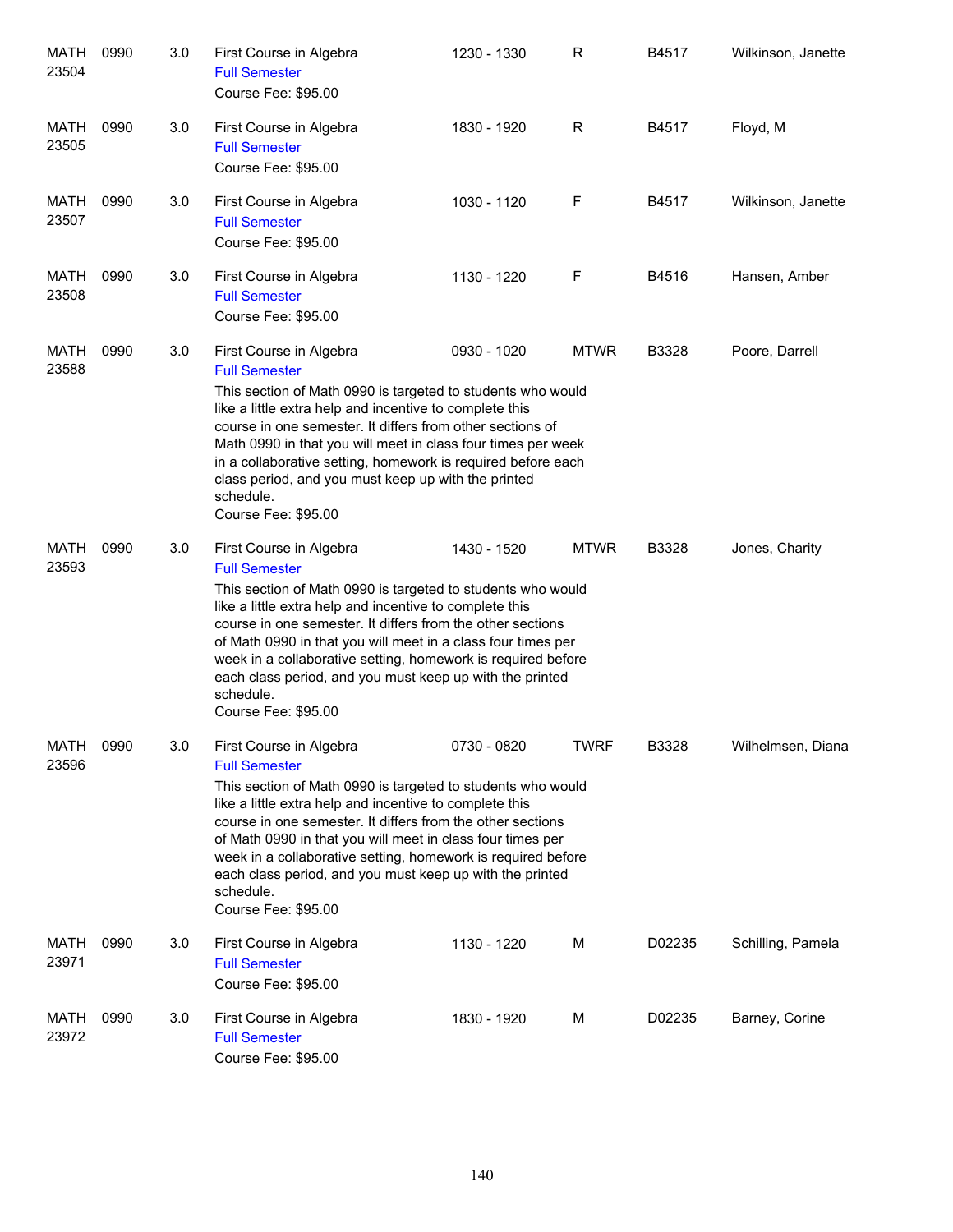| MATH<br>23973        | 0990 | 3.0 | First Course in Algebra<br><b>Full Semester</b><br>Course Fee: \$95.00                                                                                                           | 0930 - 1020 | т           | D02235    | Acor, Brenda         |
|----------------------|------|-----|----------------------------------------------------------------------------------------------------------------------------------------------------------------------------------|-------------|-------------|-----------|----------------------|
| MATH<br>23974        | 0990 | 3.0 | First Course in Algebra<br><b>Full Semester</b><br>Course Fee: \$95.00                                                                                                           | 1630 - 1720 | Τ           | D02235    | Barney, Corine       |
| MATH<br>23975        | 0990 | 3.0 | First Course in Algebra<br><b>Full Semester</b><br>Course Fee: \$95.00                                                                                                           | 0730 - 0820 | W           | D02235    | Schilling, Pamela    |
| MATH<br>23976        | 0990 | 3.0 | First Course in Algebra<br><b>Full Semester</b><br>Course Fee: \$95.00                                                                                                           | 0930 - 1020 | W           | D02235    | Acor, Brenda         |
| MATH<br>23977        | 0990 | 3.0 | First Course in Algebra<br><b>Full Semester</b><br>Course Fee: \$95.00                                                                                                           | 1030 - 1120 | W           | D02235    | Harden, Elizabeth    |
| MATH<br>23978        | 0990 | 3.0 | First Course in Algebra<br><b>Full Semester</b><br>Course Fee: \$95.00                                                                                                           | 1730 - 1820 | W           | D02235    | Canales, Lauri       |
| MATH<br>23982        | 0990 | 3.0 | First Course in Algebra<br><b>Full Semester</b><br>Course Fee: \$95.00                                                                                                           | 1830 - 1920 | $\mathsf R$ | D02235    | Bockholt, Allison    |
| MATH<br>23983        | 0990 | 3.0 | First Course in Algebra<br><b>Full Semester</b><br>Course Fee: \$95.00                                                                                                           | 1030 - 1120 | F           | D02235    | Hallin, Stephen      |
| MATH<br>24000        | 0990 | 3.0 | First Course in Algebra<br><b>Full Semester</b><br>To access online course materials, please log in to your student portal at<br>weber.edu and select your Student Services tab. | <b>TBA</b>  | <b>TBA</b>  | <b>OL</b> | Acor, Brenda         |
| MATH<br>24001        | 0990 | 3.0 | First Course in Algebra<br><b>Full Semester</b><br>To access online course materials, please log in to your student portal at<br>weber.edu and select your Student Services tab. | <b>TBA</b>  | <b>TBA</b>  | OL        | Poore, Darrell       |
| <b>MATH</b><br>24003 | 0990 | 3.0 | First Course in Algebra<br><b>Full Semester</b><br>Course Fee: \$95.00                                                                                                           | 0830 - 0920 | W           | WW103     | Rich, Michelle       |
| MATH<br>25195        | 0990 | 3.0 | First Course in Algebra<br><b>Full Semester</b><br>Course Fee \$95.00                                                                                                            | 1130 - 1220 | Т           | B4517     | Hansen, Mary         |
| MATH<br>20406        | 1010 | 4.0 | Intermediate Algebra<br><b>Block 2</b><br>THIS IS NOT A REGULAR COURSE FOR STUDENTS. Do not attempt to get an<br>override for this section!                                      | <b>TBA</b>  | <b>TBA</b>  |           | Hansen, Mary         |
| MATH<br>23509        | 1010 | 4.0 | Intermediate Algebra<br><b>Full Semester</b><br>Course Fee: \$95.00                                                                                                              | 0830 - 0920 | M           | B4517     | Van Wagoner, Kathryn |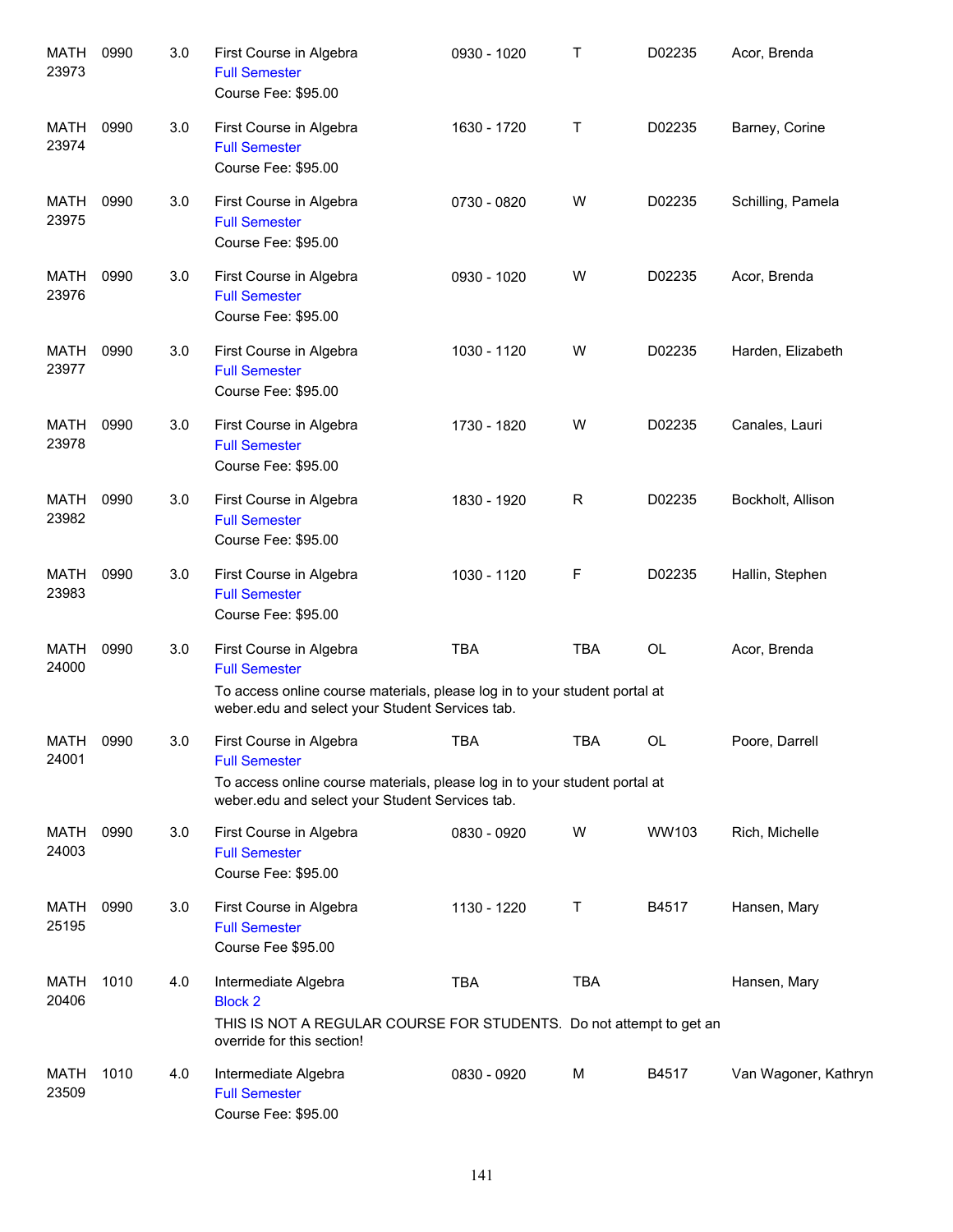| <b>MATH</b><br>23510 | 1010 | 4.0 | Intermediate Algebra<br><b>Full Semester</b><br>Course Fee: \$95.00 | 0930 - 1020 | M       | B4516 | Van Wagoner, Kathryn |
|----------------------|------|-----|---------------------------------------------------------------------|-------------|---------|-------|----------------------|
| <b>MATH</b><br>23511 | 1010 | 4.0 | Intermediate Algebra<br><b>Full Semester</b><br>Course Fee: \$95.00 | 1030 - 1120 | M       | B4516 | Marriott, Katrina    |
| <b>MATH</b><br>23512 | 1010 | 4.0 | Intermediate Algebra<br><b>Full Semester</b><br>Course Fee: \$95.00 | 1230 - 1320 | M       | ET127 | McKee, Deborah       |
| MATH<br>23513        | 1010 | 4.0 | Intermediate Algebra<br><b>Full Semester</b><br>Course Fee: \$95.00 | 1730 - 1820 | M       | B4516 | Jennings, Cristine   |
| <b>MATH</b><br>23514 | 1010 | 4.0 | Intermediate Algebra<br><b>Full Semester</b><br>Course Fee: \$95.00 | 1830 - 1920 | M       | B4516 | Jennings, Cristine   |
| <b>MATH</b><br>23515 | 1010 | 4.0 | Intermediate Algebra<br><b>Full Semester</b><br>Course Fee: \$95.00 | 0730 - 0820 | $\sf T$ | B4516 | Allred, Alice        |
| <b>MATH</b><br>23516 | 1010 | 4.0 | Intermediate Algebra<br><b>Full Semester</b><br>Course Fee: \$95.00 | 0830 - 0920 | Τ       | B4517 | Wilkinson, Janette   |
| <b>MATH</b><br>23517 | 1010 | 4.0 | Intermediate Algebra<br><b>Full Semester</b><br>Course Fee: \$95.00 | 0930 - 1020 | Τ       | B4517 | Wilkinson, Janette   |
| <b>MATH</b><br>23518 | 1010 | 4.0 | Intermediate Algebra<br><b>Full Semester</b><br>Course Fee: \$95.00 | 1030 - 1120 | $\sf T$ | ET127 | Wilkinson, Janette   |
| MATH<br>23519        | 1010 | 4.0 | Intermediate Algebra<br><b>Full Semester</b><br>Course Fee: \$95.00 | 1130 - 1220 | $\sf T$ | B4516 | Marriott, Katrina    |
| <b>MATH</b><br>23521 | 1010 | 4.0 | Intermediate Algebra<br><b>Full Semester</b><br>Course Fee: \$95.00 | 1330 - 1420 | $\top$  | ET127 | Baker, Loyal         |
| <b>MATH</b><br>23522 | 1010 | 4.0 | Intermediate Algebra<br><b>Full Semester</b><br>Course Fee: \$95.00 | 1630 - 1720 | $\sf T$ | B4516 | lacovelli, John      |
| <b>MATH</b><br>23523 | 1010 | 4.0 | Intermediate Algebra<br><b>Full Semester</b><br>Course Fee: \$95.00 | 1830 - 1920 | $\sf T$ | B4517 | Thompson, Erin       |
| <b>MATH</b><br>23524 | 1010 | 4.0 | Intermediate Algebra<br><b>Full Semester</b><br>Course Fee: \$95.00 | 1930 - 2020 | $\top$  | B4516 | Floyd, M             |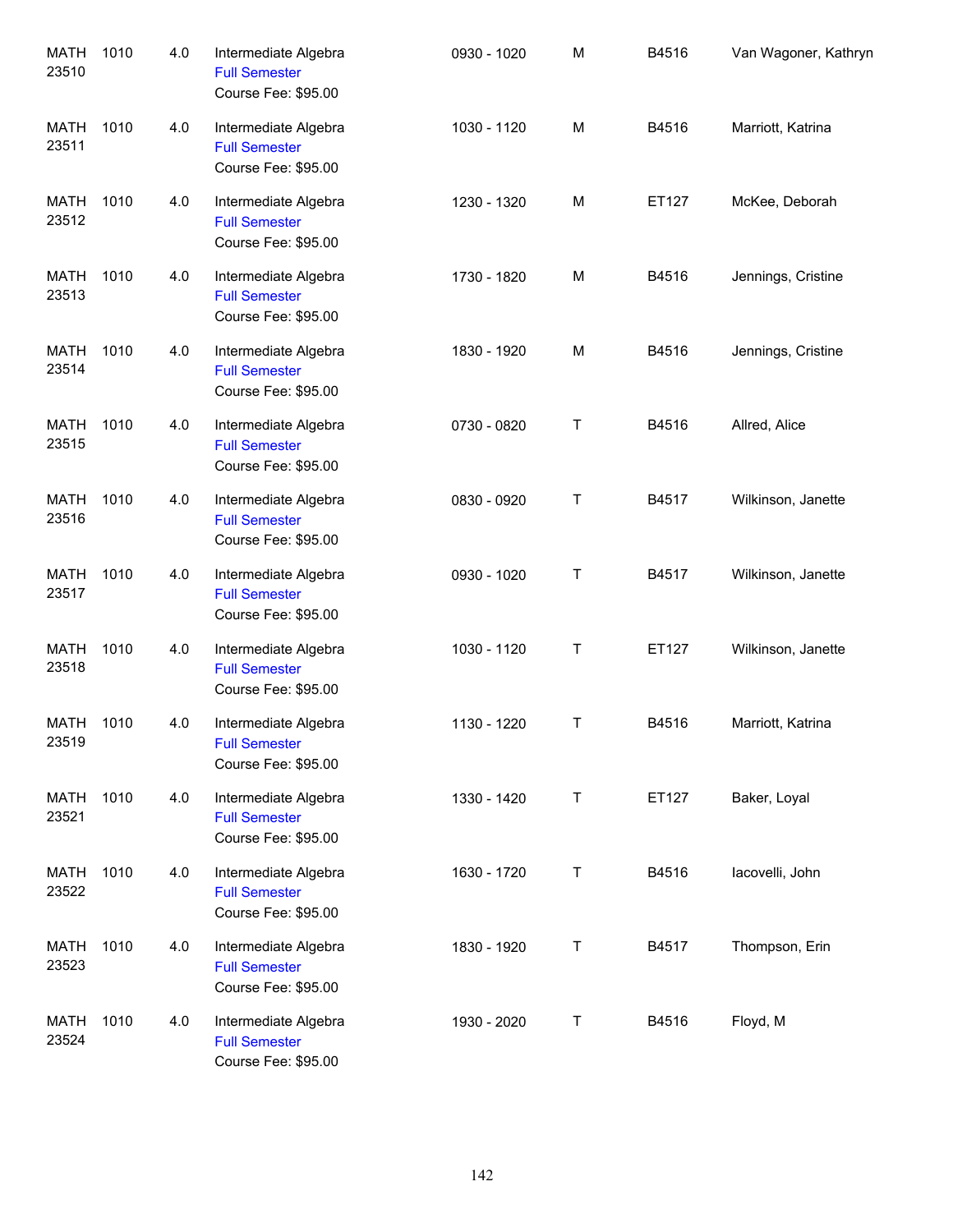| <b>MATH</b><br>23545 | 1010 | 4.0 | Intermediate Algebra<br><b>Full Semester</b><br>Course Fee: \$95.00 | 0830 - 0920 | W           | B4517 | Wilhelmsen, Diana    |
|----------------------|------|-----|---------------------------------------------------------------------|-------------|-------------|-------|----------------------|
| <b>MATH</b><br>23546 | 1010 | 4.0 | Intermediate Algebra<br><b>Full Semester</b><br>Course Fee: \$95.00 | 0830 - 0920 | W           | ET127 | McKee, Deborah       |
| <b>MATH</b><br>23547 | 1010 | 4.0 | Intermediate Algebra<br><b>Full Semester</b><br>Course Fee: \$95.00 | 1030 - 1120 | W           | B4517 | Van Wagoner, Kathryn |
| <b>MATH</b><br>23548 | 1010 | 4.0 | Intermediate Algebra<br><b>Full Semester</b><br>Course Fee: \$95.00 | 1130 - 1220 | W           | ET127 | Quesnell, Carrie     |
| <b>MATH</b><br>23549 | 1010 | 4.0 | Intermediate Algebra<br><b>Full Semester</b><br>Course Fee: \$95.00 | 1230 - 1320 | W           | B4516 | Allred, Alice        |
| <b>MATH</b><br>23550 | 1010 | 4.0 | Intermediate Algebra<br><b>Full Semester</b><br>Course Fee: \$95.00 | 1330 - 1420 | W           | ET127 | Baker, Loyal         |
| <b>MATH</b><br>23552 | 1010 | 4.0 | Intermediate Algebra<br><b>Full Semester</b><br>Course Fee: \$95.00 | 1330 - 1420 | W           | B4517 | Thaeler, John        |
| <b>MATH</b><br>23553 | 1010 | 4.0 | Intermediate Algebra<br><b>Full Semester</b><br>Course Fee: \$95.00 | 1730 - 1820 | W           | B4516 | Bockholt, Allison    |
| <b>MATH</b><br>23555 | 1010 | 4.0 | Intermediate Algebra<br><b>Full Semester</b><br>Course Fee: \$95.00 | 1830 - 1920 | W           | B4517 | Sjoblom, Meghann     |
| MATH<br>23560        | 1010 | 4.0 | Intermediate Algebra<br><b>Full Semester</b><br>Course Fee: \$95.00 | 0930 - 1020 | $\mathsf R$ | B4517 | Van Wagoner, Kathryn |
| <b>MATH</b><br>23562 | 1010 | 4.0 | Intermediate Algebra<br><b>Full Semester</b><br>Course Fee: \$95.00 | 1030 - 1120 | R           | ET127 | Quesnell, Carrie     |
| <b>MATH</b><br>23567 | 1010 | 4.0 | Intermediate Algebra<br><b>Full Semester</b><br>Course Fee: \$95.00 | 1230 - 1320 | R           | B4516 | Jones, Charity       |
| <b>MATH</b><br>23570 | 1010 | 4.0 | Intermediate Algebra<br><b>Full Semester</b><br>Course Fee: \$95.00 | 1730 - 1820 | R           | B4516 | Webster, Lori        |
| <b>MATH</b><br>23572 | 1010 | 4.0 | Intermediate Algebra<br><b>Full Semester</b><br>Course Fee: \$95.00 | 1930 - 2020 | R           | B4517 | Floyd, M             |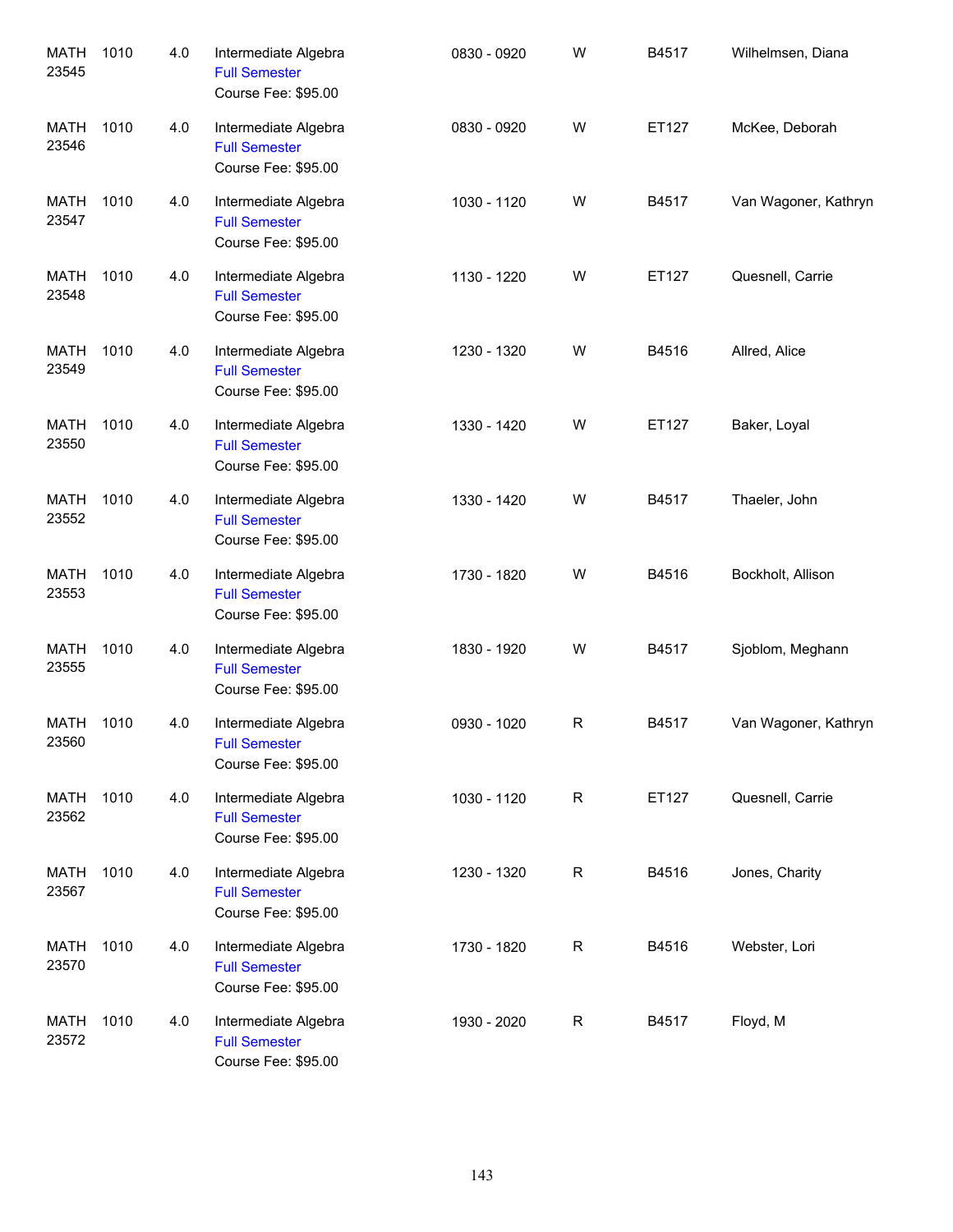| MATH<br>23574        | 1010 | 4.0 | Intermediate Algebra<br><b>Full Semester</b><br>Course Fee: \$95.00                                                                                                                                                                                                                                                                                                                                                                                                | 0730 - 0820 | F           | B4516  | Baker, Loyal       |
|----------------------|------|-----|--------------------------------------------------------------------------------------------------------------------------------------------------------------------------------------------------------------------------------------------------------------------------------------------------------------------------------------------------------------------------------------------------------------------------------------------------------------------|-------------|-------------|--------|--------------------|
| MATH<br>23577        | 1010 | 4.0 | Intermediate Algebra<br><b>Full Semester</b><br>Course Fee: \$95.00                                                                                                                                                                                                                                                                                                                                                                                                | 0930 - 1020 | F           | ET127  | Poore, Darrell     |
| <b>MATH</b><br>23580 | 1010 | 4.0 | Intermediate Algebra<br><b>Full Semester</b><br>Course Fee: \$95.00                                                                                                                                                                                                                                                                                                                                                                                                | 1030 - 1120 | F           | ET127  | Jennings, Cristine |
| MATH<br>23582        | 1010 | 4.0 | Intermediate Algebra<br><b>Full Semester</b><br>Course Fee: \$95.00                                                                                                                                                                                                                                                                                                                                                                                                | 1130 - 1220 | F           | B4517  | Wilkinson, Janette |
| MATH<br>23592        | 1010 | 4.0 | Intermediate Algebra<br><b>Full Semester</b><br>This section of Math 1010 is targeted to students who would<br>like a little extra help and incentive to complete this<br>course in one semester. It differs from other sections of<br>Math 1010 in that you will meet in class four times per week<br>in a collaborative setting, homework is required before each<br>class period, and you must keep up with the printed<br>schedule.<br>Course Fee: \$95.00     | 1330 - 1420 | <b>MTWR</b> | B3328  | Jones, Charity     |
| MATH<br>23597        | 1010 | 4.0 | Intermediate Algebra<br><b>Full Semester</b><br>This section of Math 1010 is targeted to students who would<br>like a little extra help and incentive to complete this<br>course in one semester. It differs from the other sections<br>of Math 1010 in that you will meet in class four times per<br>week in a collaborative setting, homework is required before<br>each class period, and you must keep up with the printed<br>schedule.<br>Course Fee: \$95.00 | 1030 - 1120 | <b>MTWF</b> | B3313  | Imig, David        |
| MATH<br>23598        | 1010 | 4.0 | Intermediate Algebra<br><b>Full Semester</b><br>This section of Math 1010 is targeted to students who would<br>like a little extra help and incentive to complete this<br>course in one semester. It differs from the other sections<br>of Math 1010 in that you will meet in class four times per<br>week in a collaborative setting, homework is required before<br>each class period and you must keep up with the printed<br>schedule.<br>Course Fee: \$95.00  | 1230 - 1320 | MTWR        | ET128  | Quesnell, Carrie   |
| MATH<br>23984        | 1010 | 4.0 | Intermediate Algebra<br><b>Full Semester</b><br>Course Fee: \$95.00                                                                                                                                                                                                                                                                                                                                                                                                | 0830 - 0920 | М           | D02235 | Harden, Elizabeth  |
| MATH<br>23985        | 1010 | 4.0 | Intermediate Algebra<br><b>Full Semester</b><br>Course Fee: \$95.00                                                                                                                                                                                                                                                                                                                                                                                                | 0930 - 1020 | М           | D02235 | Acor, Brenda       |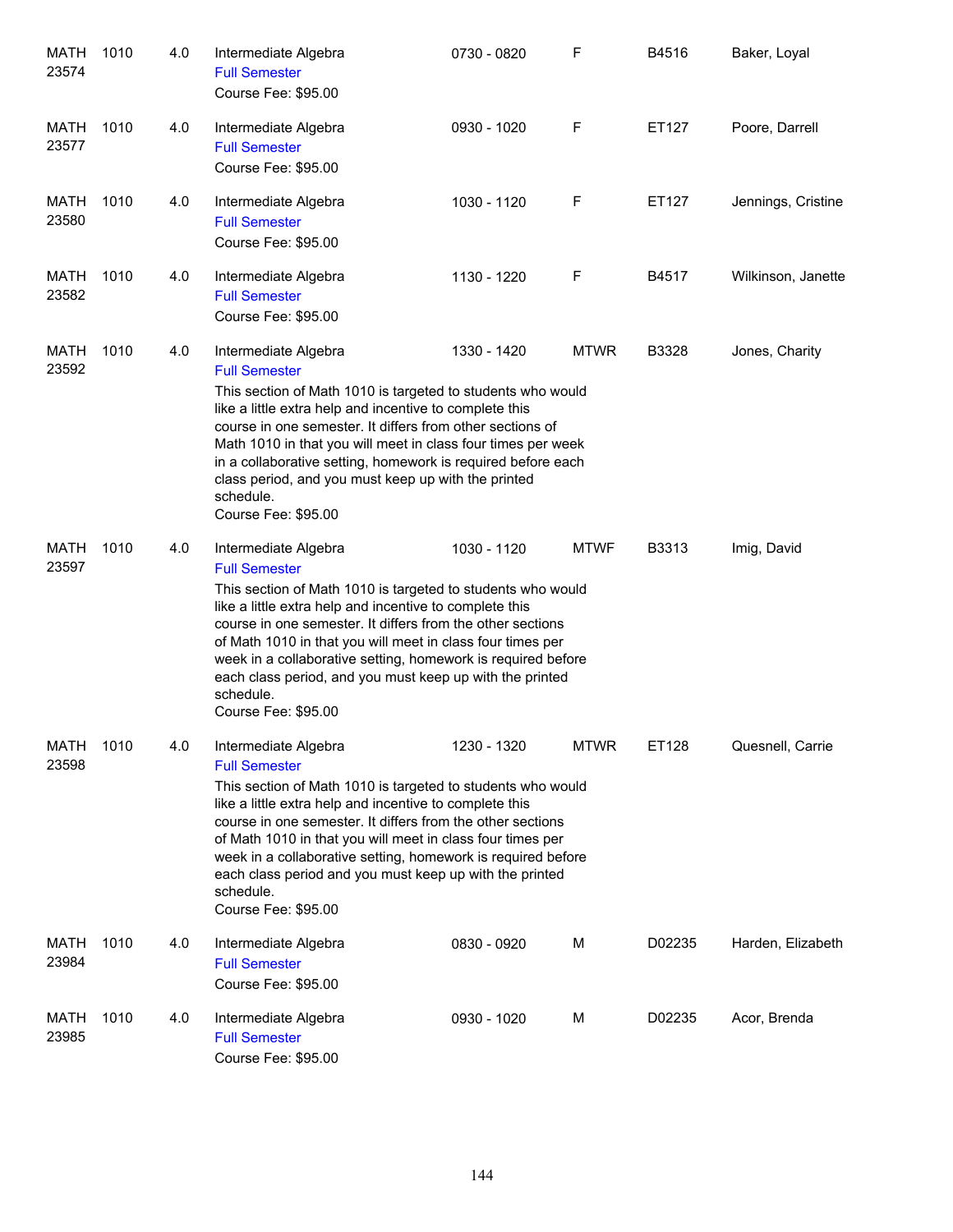| <b>MATH</b><br>23986 | 1010 | 4.0 | Intermediate Algebra<br><b>Full Semester</b><br>Course Fee: \$95.00                                                                                                           | 1030 - 1120 | M           | D02235 | Harden, Elizabeth |
|----------------------|------|-----|-------------------------------------------------------------------------------------------------------------------------------------------------------------------------------|-------------|-------------|--------|-------------------|
| MATH<br>23987        | 1010 | 4.0 | Intermediate Algebra<br><b>Full Semester</b><br>Course Fee: \$95.00                                                                                                           | 1630 - 1720 | М           | D02235 | Holt, Julie       |
| MATH<br>23988        | 1010 | 4.0 | Intermediate Algebra<br><b>Full Semester</b><br>Course Fee: \$95.00                                                                                                           | 1930 - 2020 | Τ           | D02235 | Barney, Corine    |
| MATH<br>23989        | 1010 | 4.0 | Intermediate Algebra<br><b>Full Semester</b><br>Course Fee: \$95.00                                                                                                           | 1230 - 1320 | W           | D02235 | Schilling, Pamela |
| <b>MATH</b><br>23990 | 1010 | 4.0 | Intermediate Algebra<br><b>Full Semester</b><br>Course Fee: \$95.00                                                                                                           | 1830 - 1910 | W           | D02235 | Canales, Lauri    |
| <b>MATH</b><br>23991 | 1010 | 4.0 | Intermediate Algebra<br><b>Full Semester</b><br>Course Fee: \$95.00                                                                                                           | 0730 - 0820 | R           | D02235 | Schilling, Pamela |
| <b>MATH</b><br>23992 | 1010 | 4.0 | Intermediate Algebra<br><b>Full Semester</b><br>Course Fee: \$95.00                                                                                                           | 1130 - 1220 | R           | D02235 | Acor, Brenda      |
| <b>MATH</b><br>23993 | 1010 | 4.0 | Intermediate Algebra<br><b>Full Semester</b><br>Course Fee: \$95.00                                                                                                           | 1230 - 1320 | R           | D02235 | Schilling, Pamela |
| <b>MATH</b><br>23994 | 1010 | 4.0 | Intermediate Algebra<br><b>Full Semester</b><br>Course Fee: \$95.00                                                                                                           | 1630 - 1720 | R           | D02235 | Marriott, Katrina |
| <b>MATH</b><br>23995 | 1010 | 4.0 | Intermediate Algebra<br><b>Full Semester</b><br>Course Fee: \$95.00                                                                                                           | 1130 - 1220 | F           | D02235 | Hallin, Stephen   |
| MATH<br>23998        | 1010 | 4.0 | Intermediate Algebra<br><b>Full Semester</b><br>To access online course materials, please log in to your student portal at<br>weber.edu and select your Student Services tab. | <b>TBA</b>  | TBA         | OL     | Quesnell, Carrie  |
| <b>MATH</b><br>23999 | 1010 | 4.0 | Intermediate Algebra<br><b>Full Semester</b><br>To access online course materials, please log in to your student portal at<br>weber.edu and select your Student Services tab. | <b>TBA</b>  | <b>TBA</b>  | OL     | Jones, Charity    |
| <b>MATH</b><br>24004 | 1010 | 4.0 | Intermediate Algebra<br><b>Full Semester</b><br>Course Fee: \$95.00                                                                                                           | 0830 - 0920 | R           | WW103  | Rich, Michelle    |
| <b>MATH</b><br>24541 | 1010 | 4.0 | Intermediate Algebra<br><b>Full Semester</b><br>Course Fee \$95.00                                                                                                            | 0830 - 0920 | <b>MTWR</b> | LP201  | Hansen, Mary      |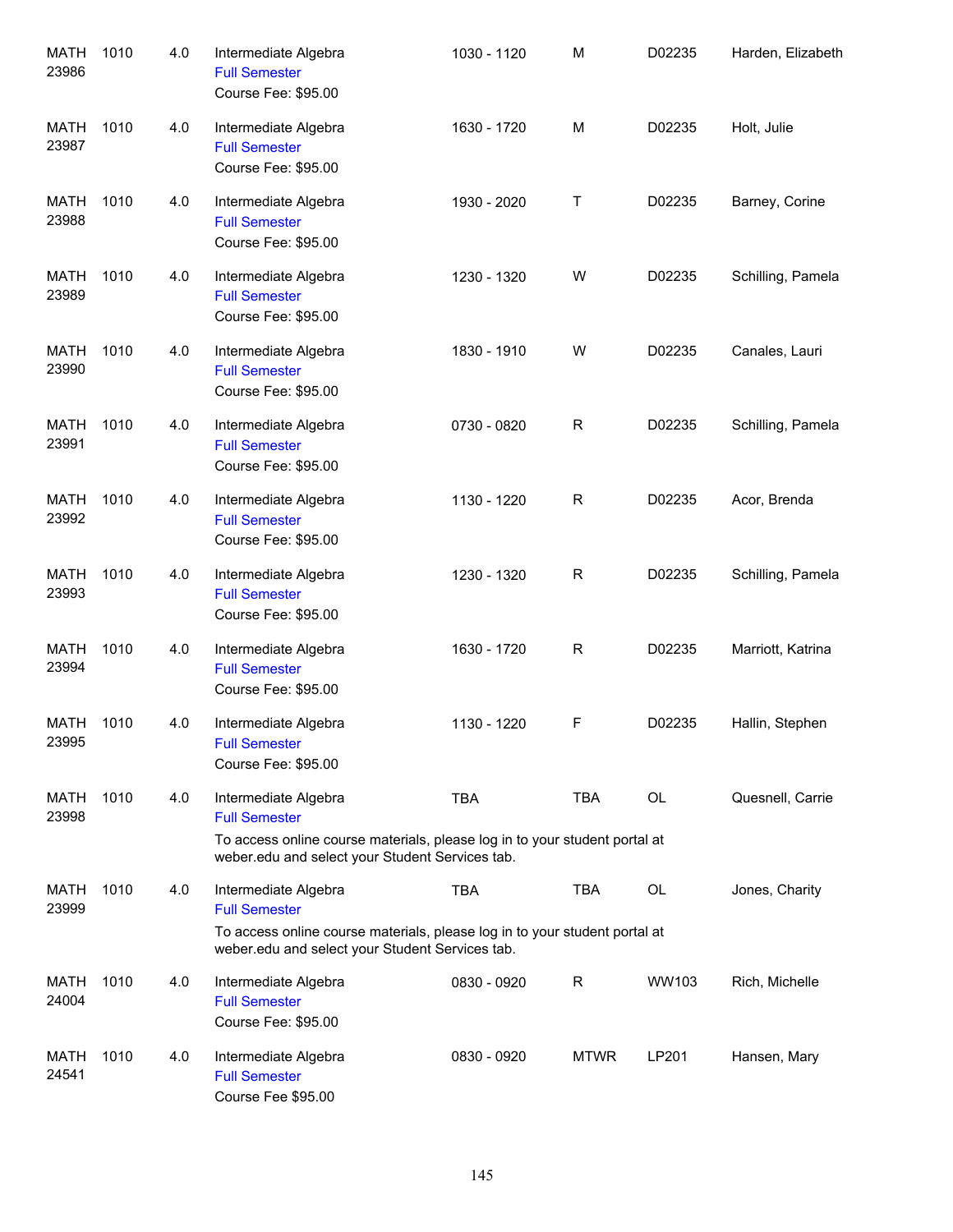| <b>MATH</b><br>22558 | 1030 | 3.0 | QL Contemporary Math<br><b>Full Semester</b>                                                                                                  | <b>TBA</b>  | <b>TBA</b>  | <b>OL</b>                                | Ghoreishi, Afshin     |
|----------------------|------|-----|-----------------------------------------------------------------------------------------------------------------------------------------------|-------------|-------------|------------------------------------------|-----------------------|
|                      |      |     | The three exams for this class must be taken at a university testing center. See<br>http://faculty.weber.edu/aghoreishi for more information. |             |             |                                          |                       |
| <b>MATH</b><br>22559 | 1030 | 3.0 | QL Contemporary Math<br><b>Full Semester</b>                                                                                                  | <b>TBA</b>  | <b>TBA</b>  | <b>OL</b>                                | Peters, James         |
| <b>MATH</b><br>22620 | 1030 | 3.0 | <b>QL Contemporary Math</b><br><b>Full Semester</b>                                                                                           | 0830 - 0920 | <b>MWF</b>  | B3313                                    | Baker, Loyal          |
| <b>MATH</b><br>22621 | 1030 | 3.0 | QL Contemporary Math<br><b>Full Semester</b>                                                                                                  | 0900 - 1015 | <b>TR</b>   | B4509                                    | Baker, Loyal          |
| <b>MATH</b><br>22624 | 1030 | 3.0 | QL Contemporary Math<br><b>Full Semester</b>                                                                                                  | 1030 - 1145 | <b>TR</b>   | B4509                                    | Thaeler, John         |
| <b>MATH</b><br>22625 | 1030 | 3.0 | <b>QL Contemporary Math</b><br><b>Full Semester</b>                                                                                           | 1230 - 1320 | <b>MWF</b>  | LL223                                    | Hunt, Corinne         |
| <b>MATH</b><br>22560 | 1040 | 3.0 | <b>QL Introduction To Statistics</b><br><b>Full Semester</b>                                                                                  | <b>TBA</b>  | <b>TBA</b>  | <b>OL</b>                                | Ghoreishi, Afshin     |
|                      |      |     | The three exams for this class must be taken at a university testing center. See<br>http://faculty.weber.edu/aghoreishi for more information. |             |             |                                          |                       |
| <b>MATH</b><br>22626 | 1040 | 3.0 | <b>QL Introduction To Statistics</b><br><b>Full Semester</b>                                                                                  | 0930 - 1020 | <b>MWF</b>  | B4518                                    | Chan, Julian          |
| MATH<br>22632        | 1040 | 3.0 | <b>QL Introduction To Statistics</b><br><b>Full Semester</b>                                                                                  | 0900 - 1015 | <b>TR</b>   | B4518                                    | Ghoreishi, Afshin     |
| <b>MATH</b><br>22633 | 1040 | 3.0 | <b>QL Introduction To Statistics</b><br><b>Full Semester</b>                                                                                  | 1800 - 1915 | <b>TR</b>   | B4518                                    | Kunimura, Dennis      |
| <b>MATH</b><br>24540 | 1040 | 3.0 | <b>QL Introduction To Statistics</b><br><b>Full Semester</b>                                                                                  | 1230 - 1320 | <b>MWF</b>  | B4509                                    | Jennings, Cristine    |
| <b>MATH</b><br>22556 | 1050 | 4.0 | QL College Algebra<br><b>Full Semester</b>                                                                                                    | 1730 - 1920 | <b>MW</b>   | DH1308                                   | Baker, Stacey         |
| <b>MATH</b><br>22557 | 1050 | 4.0 | QL College Algebra<br><b>Full Semester</b>                                                                                                    | 1730 - 1920 | MW          | WW116                                    | Wheeler, Nicole       |
| <b>MATH</b><br>22561 | 1050 | 4.0 | QL College Algebra<br><b>Full Semester</b>                                                                                                    | <b>TBA</b>  | <b>TBA</b>  | OL                                       | Fital-Akelbek, Sandra |
| <b>MATH</b><br>22562 | 1050 | 4.0 | QL College Algebra<br><b>Full Semester</b>                                                                                                    | <b>TBA</b>  | <b>TBA</b>  | $\mathsf{OL}% \left( \mathcal{M}\right)$ | Cocos, Mihail         |
| <b>MATH</b><br>22564 | 1050 | 4.0 | QL College Algebra<br><b>Full Semester</b>                                                                                                    | 0730 - 0820 | <b>MTWR</b> | D02104                                   | Acor, Brenda          |
| <b>MATH</b><br>22566 | 1050 | 4.0 | QL College Algebra<br><b>Full Semester</b>                                                                                                    | 0830 - 0920 | <b>MWRF</b> | D02103                                   | Schilling, Pamela     |
| <b>MATH</b><br>22568 | 1050 | 4.0 | QL College Algebra<br><b>Full Semester</b>                                                                                                    | 1630 - 1820 | <b>TR</b>   | D02104                                   | Hunt, Corinne         |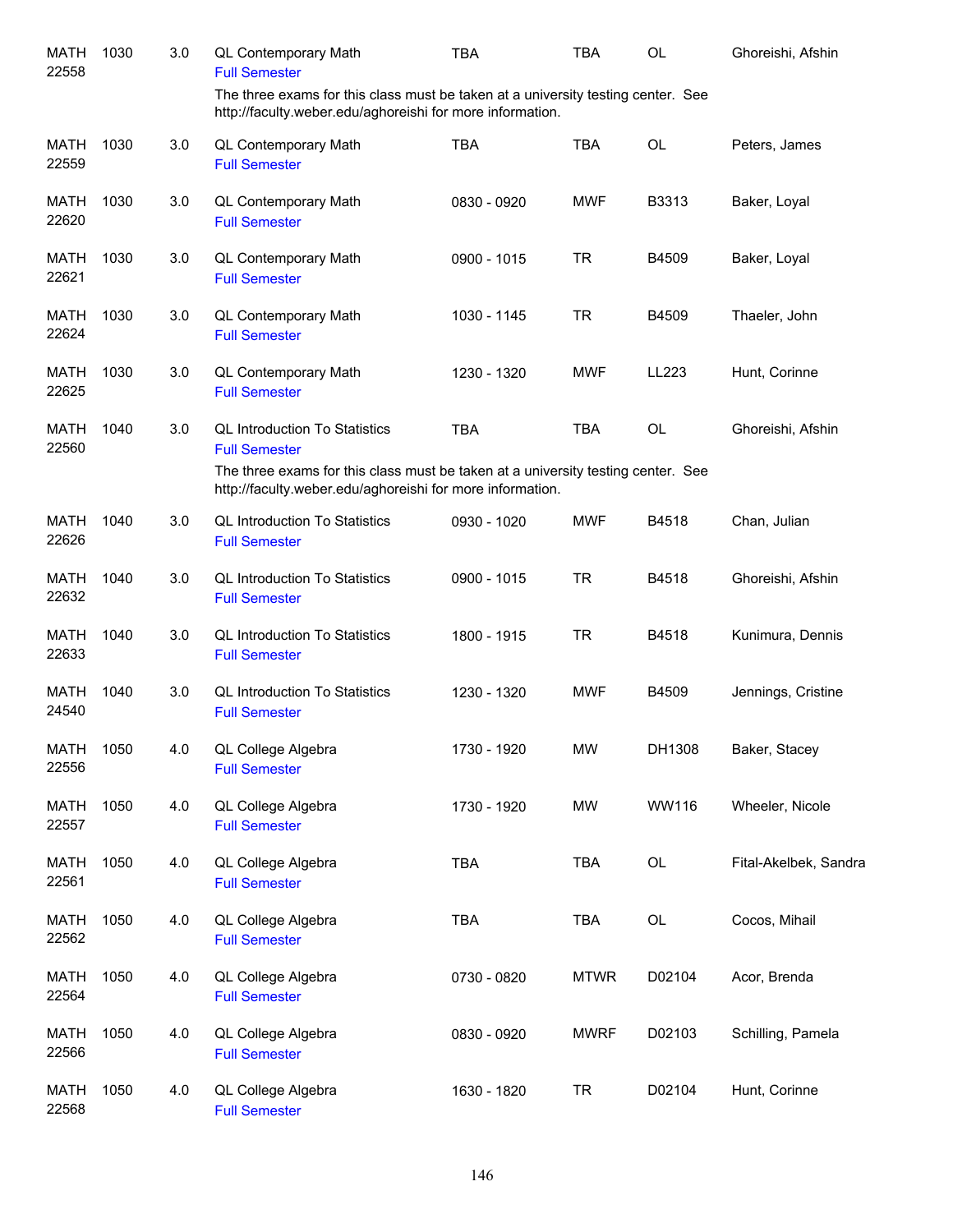| <b>MATH</b><br>22569 | 1050 | 4.0 | QL College Algebra<br><b>Full Semester</b>                                                                                                                                                                                                                                                                          | 1730 - 1920 | <b>TR</b>   | D02322       | Wheeler, Randal    |
|----------------------|------|-----|---------------------------------------------------------------------------------------------------------------------------------------------------------------------------------------------------------------------------------------------------------------------------------------------------------------------|-------------|-------------|--------------|--------------------|
| <b>MATH</b><br>22570 | 1050 | 4.0 | QL College Algebra<br><b>Full Semester</b>                                                                                                                                                                                                                                                                          | 1830 - 2020 | <b>TR</b>   | D02104       | Haueter, Gordon    |
| <b>MATH</b><br>22634 | 1050 | 4.0 | QL College Algebra<br><b>Full Semester</b>                                                                                                                                                                                                                                                                          | 0730 - 0820 | <b>MTWF</b> | B3313        | Imig, David        |
|                      |      |     | This section of MATH 1050 is targeted towards students who would like a little<br>extra help getting through this course. It differs from the other sections of 1050 in<br>that preparation is required to be completed at home before each class period,<br>and you will work in class in a collaborative setting. |             |             |              |                    |
| <b>MATH</b><br>22635 | 1050 | 4.0 | QL College Algebra<br><b>Full Semester</b>                                                                                                                                                                                                                                                                          | 0830 - 0920 | <b>MTWF</b> | B3328        | Peters, James      |
| <b>MATH</b><br>22739 | 1050 | 4.0 | QL College Algebra<br><b>Full Semester</b>                                                                                                                                                                                                                                                                          | 0930 - 1020 | <b>MTWF</b> | B3313        | Akelbek, Mahmud    |
| <b>MATH</b><br>22740 | 1050 | 4.0 | QL College Algebra<br><b>Full Semester</b>                                                                                                                                                                                                                                                                          | 0930 - 1020 | <b>MTWF</b> | <b>LL222</b> | Cai, Maomao        |
| <b>MATH</b><br>22744 | 1050 | 4.0 | QL College Algebra<br><b>Full Semester</b>                                                                                                                                                                                                                                                                          | 1030 - 1120 | <b>MTWF</b> | B4515        | Poore, Darrell     |
| <b>MATH</b><br>22747 | 1050 | 4.0 | QL College Algebra<br><b>Full Semester</b>                                                                                                                                                                                                                                                                          | 1030 - 1120 | <b>MTWR</b> | LL222        | McKee, Deborah     |
| <b>MATH</b><br>22748 | 1050 | 4.0 | QL College Algebra<br><b>Full Semester</b>                                                                                                                                                                                                                                                                          | 1130 - 1220 | <b>MTWF</b> | B3328        | Cocos, Mihail      |
| <b>MATH</b><br>22749 | 1050 | 4.0 | QL College Algebra<br><b>Full Semester</b>                                                                                                                                                                                                                                                                          | 1130 - 1220 | <b>MTWR</b> | B4510        | Bachman, Rachel    |
| <b>MATH</b><br>22750 | 1050 | 4.0 | QL College Algebra<br><b>Full Semester</b>                                                                                                                                                                                                                                                                          | 1230 - 1320 | <b>MTWF</b> | B3313        | Wilkinson, Janette |
| <b>MATH</b><br>22751 | 1050 | 4.0 | QL College Algebra<br><b>Full Semester</b>                                                                                                                                                                                                                                                                          | 1730 - 1920 | MW          | LL222        | Jones, Charity     |
| <b>MATH</b><br>22753 | 1050 | 4.0 | QL College Algebra<br><b>Full Semester</b>                                                                                                                                                                                                                                                                          | 1730 - 1920 | <b>TR</b>   | B4511        | Hollopeter, W      |
| <b>MATH</b><br>22754 | 1050 | 4.0 | QL College Algebra<br><b>Full Semester</b>                                                                                                                                                                                                                                                                          | 1730 - 1920 | <b>TR</b>   | LL223        | Kent, Randall      |
| <b>MATH</b><br>22755 | 1060 | 3.0 | Trigonometry<br><b>Full Semester</b>                                                                                                                                                                                                                                                                                | 0830 - 0920 | <b>MWF</b>  | B4518        | Hunt, Corinne      |
| <b>MATH</b><br>22756 | 1060 | 3.0 | Trigonometry<br><b>Full Semester</b>                                                                                                                                                                                                                                                                                | 0900 - 1015 | <b>TR</b>   | LL223        | Salt, Jeffrey      |
| <b>MATH</b><br>22758 | 1060 | 3.0 | Trigonometry<br><b>Full Semester</b>                                                                                                                                                                                                                                                                                | 1030 - 1120 | <b>MWF</b>  | B4518        | Kidman, Kent       |
| <b>MATH</b><br>22760 | 1060 | 3.0 | Trigonometry<br><b>Full Semester</b>                                                                                                                                                                                                                                                                                | 1130 - 1220 | <b>MWF</b>  | LL223        | Salt, Jeffrey      |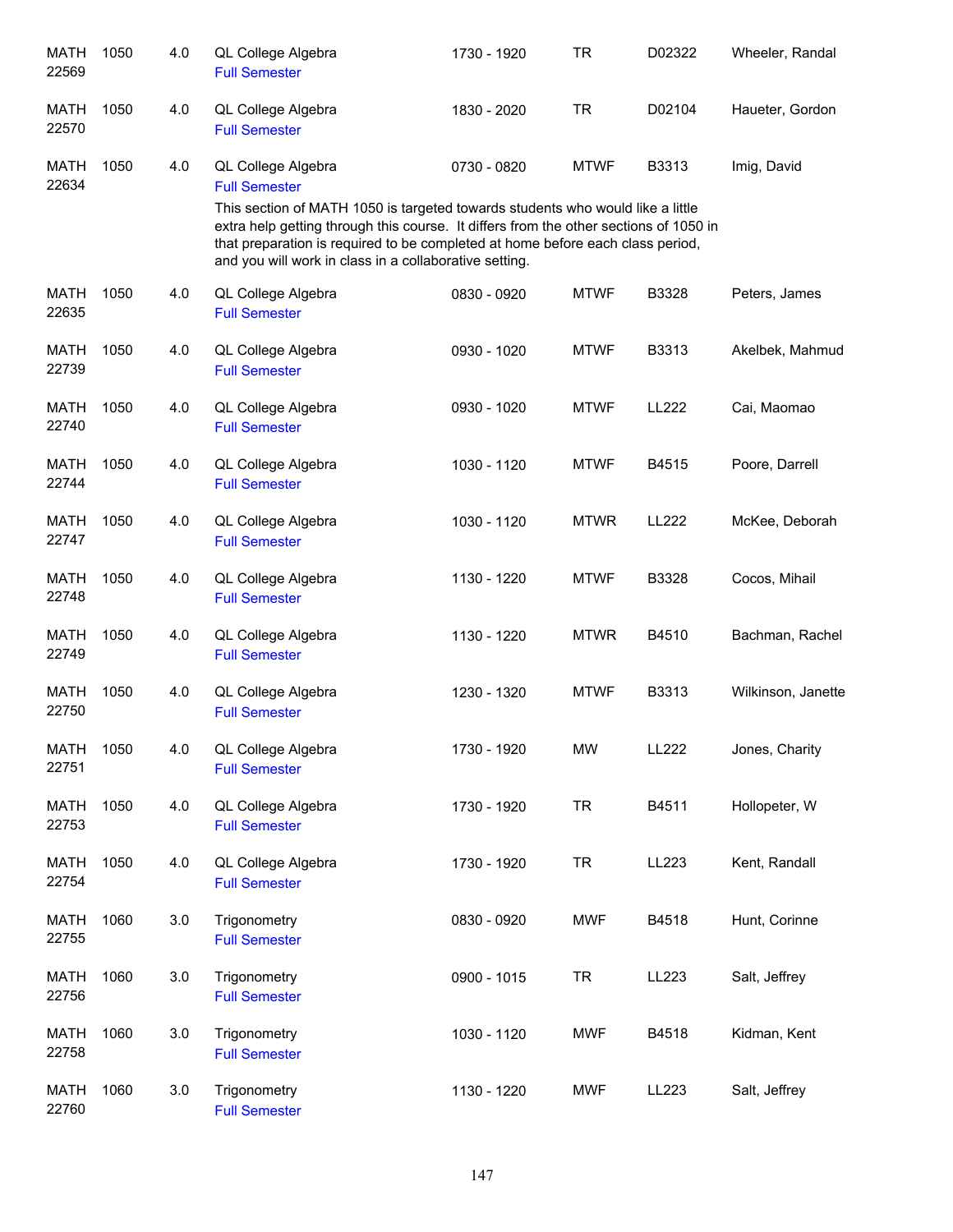| <b>MATH</b><br>22761 | 1060 | 3.0 | Trigonometry<br><b>Full Semester</b>                                                                                                                                            | 1200 - 1315 | <b>TR</b>    | B4518        | Kunimura, Dennis      |
|----------------------|------|-----|---------------------------------------------------------------------------------------------------------------------------------------------------------------------------------|-------------|--------------|--------------|-----------------------|
| MATH<br>22762        | 1060 | 3.0 | Trigonometry<br><b>Full Semester</b>                                                                                                                                            | 1800 - 1915 | <b>TR</b>    | B4515        | Salt, Jeffrey         |
| <b>MATH</b><br>22563 | 1080 | 5.0 | QL Pre-calculus<br><b>Full Semester</b><br>To access the online course materials, please log in to your<br>student portal at weber.edu and select your student<br>services tab. | <b>TBA</b>  | <b>TBA</b>   | OL           | Cai, Maomao           |
| <b>MATH</b><br>22572 | 1080 | 5.0 | <b>QL Pre-calculus</b><br><b>Full Semester</b>                                                                                                                                  | 1730 - 1945 | <b>MW</b>    | D02103       | Ruiz, Donna           |
| MATH<br>22763        | 1080 | 5.0 | QL Pre-calculus<br><b>Full Semester</b>                                                                                                                                         | 0830 - 0920 | <b>MTWRF</b> | B4510        | Fital-Akelbek, Sandra |
| <b>MATH</b><br>22766 | 1080 | 5.0 | QL Pre-calculus<br><b>Full Semester</b>                                                                                                                                         | 0930 - 1020 | <b>MTWRF</b> | B4511        | Quesnell, Carrie      |
| <b>MATH</b><br>22774 | 1080 | 5.0 | QL Pre-calculus<br><b>Full Semester</b>                                                                                                                                         | 1030 - 1120 | <b>MTWRF</b> | B3328        | Hansen, Mary          |
| <b>MATH</b><br>22775 | 1080 | 5.0 | QL Pre-calculus<br><b>Full Semester</b>                                                                                                                                         | 1130 - 1220 | <b>MTWRF</b> | <b>LL222</b> | Poore, Darrell        |
| <b>MATH</b><br>22777 | 1080 | 5.0 | QL Pre-calculus<br><b>Full Semester</b>                                                                                                                                         | 1730 - 1945 | <b>TR</b>    | B4510        | Baker, Stacey         |
| <b>MATH</b><br>22780 | 1200 | 1.0 | Mathematics Computer Lab<br><b>Full Semester</b><br>Students must meet in class the first week.                                                                                 | 1030 - 1120 | $\mathsf R$  | B4505        | Kidman, Kent          |
| <b>MATH</b><br>22782 | 1200 | 1.0 | Mathematics Computer Lab<br><b>Full Semester</b><br>Students must meet in class the first week.                                                                                 | 1130 - 1220 | Τ            | B4505        | Talaga, Paul          |
| <b>MATH</b><br>22571 | 1210 | 4.0 | Calculus I<br><b>Full Semester</b>                                                                                                                                              | 1730 - 1920 | <b>MW</b>    | D02104       | Kvernadze, George     |
| <b>MATH</b><br>22783 | 1210 | 4.0 | Calculus I<br><b>Full Semester</b>                                                                                                                                              | 0730 - 0820 | <b>MTWF</b>  | B4511        | Kidman, Kent          |
| <b>MATH</b><br>22784 | 1210 | 4.0 | Calculus I<br><b>Full Semester</b>                                                                                                                                              | 0830 - 0920 | <b>MTWF</b>  | B4515        | Chan, Julian          |
| <b>MATH</b><br>22785 | 1210 | 4.0 | Calculus I<br><b>Full Semester</b>                                                                                                                                              | 0930 - 1020 | <b>MTWF</b>  | B4510        | Kvernadze, George     |
| <b>MATH</b><br>22786 | 1210 | 4.0 | Calculus I<br><b>Full Semester</b>                                                                                                                                              | 1030 - 1120 | <b>MTWF</b>  | LL223        | Peters, James         |
| MATH<br>22788        | 1210 | 4.0 | Calculus I<br><b>Full Semester</b>                                                                                                                                              | 1130 - 1220 | <b>MTWR</b>  | B4511        | Ghoreishi, Afshin     |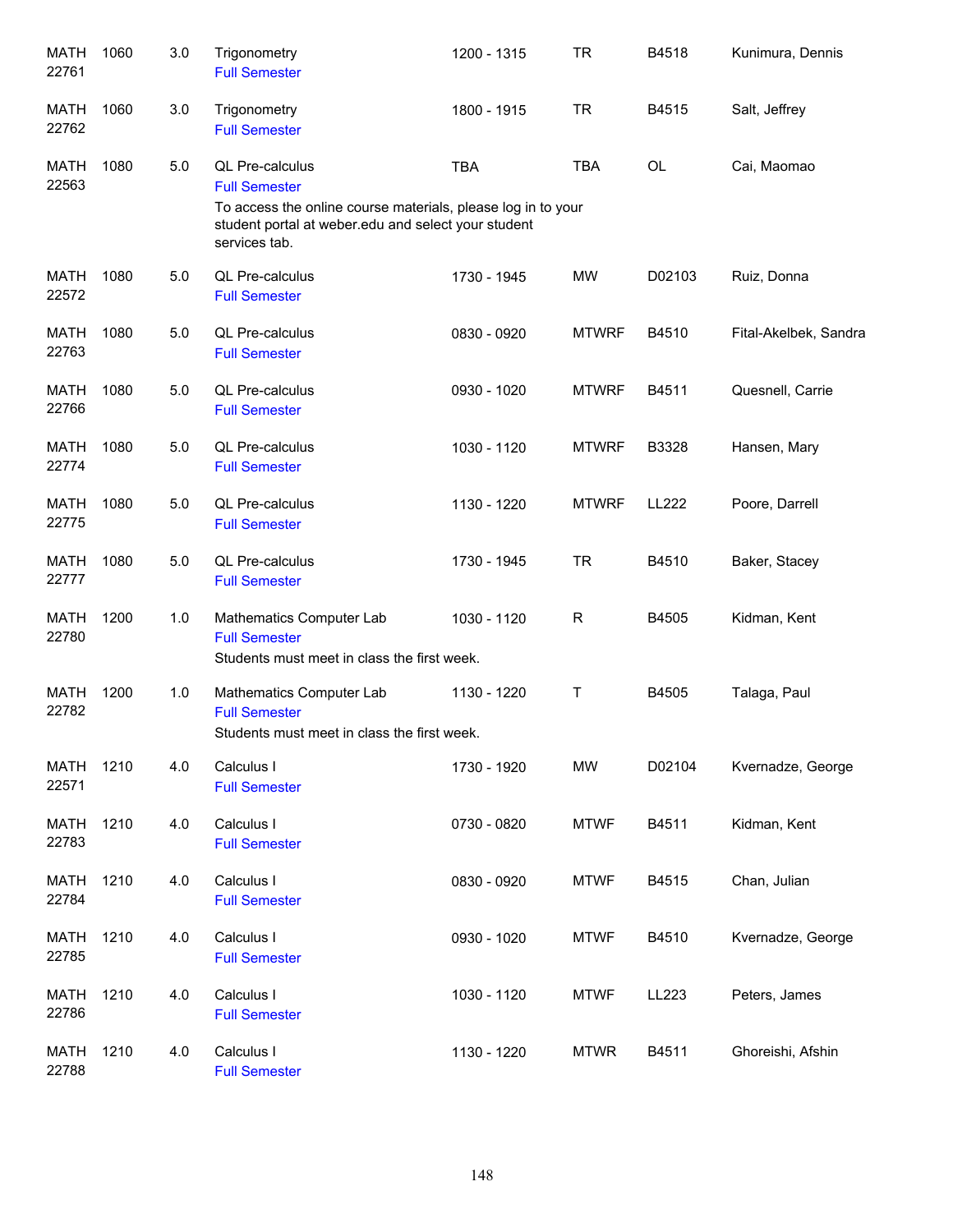| <b>MATH</b><br>22789 | 1210 | 4.0 | Calculus I<br><b>Full Semester</b>                            | 1230 - 1320 | <b>MTWF</b> | B4515        | Ondrus, Matthew       |
|----------------------|------|-----|---------------------------------------------------------------|-------------|-------------|--------------|-----------------------|
| MATH<br>22791        | 1220 | 4.0 | Calculus II<br><b>Full Semester</b>                           | 0830 - 0920 | <b>MTWF</b> | <b>LL222</b> | Cocos, Mihail         |
| MATH<br>22792        | 1220 | 4.0 | Calculus II<br><b>Full Semester</b>                           | 1030 - 1120 | <b>MTWF</b> | B4511        | Talaga, Paul          |
| <b>MATH</b><br>22794 | 1220 | 4.0 | Calculus II<br><b>Full Semester</b>                           | 1230 - 1320 | <b>MTWF</b> | B4510        | Akelbek, Mahmud       |
| MATH<br>25125        | 1220 | 4.0 | Calculus II<br><b>Full Semester</b>                           | 1230 - 1320 | <b>MTWF</b> | B4508        | Kvernadze, George     |
| <b>MATH</b><br>22795 | 2010 | 3.0 | Math for Elementary Teachers I<br><b>Full Semester</b>        | 0730 - 0820 | <b>MTWR</b> | B4539        | Blackinton, Dixilee   |
| <b>MATH</b><br>22796 | 2010 | 3.0 | Math for Elementary Teachers I<br><b>Full Semester</b>        | 0830 - 0920 | <b>MTWR</b> | B4539        | Blackinton, Dixilee   |
| <b>MATH</b><br>22798 | 2010 | 3.0 | Math for Elementary Teachers I<br><b>Full Semester</b>        | 1030 - 1120 | <b>MTWR</b> | B4539        | Bachman, Rachel       |
| MATH<br>22799        | 2020 | 3.0 | Math for Elem Teachers II<br><b>Full Semester</b>             | 0930 - 1020 | <b>MTWR</b> | B4539        | Allred, Alice         |
| <b>MATH</b><br>22801 | 2120 | 3.0 | <b>Euclidean Geometry</b><br><b>Full Semester</b>             | 0830 - 0920 | <b>MWF</b>  | B4508        | Ondrus, Matthew       |
| <b>MATH</b><br>22803 | 2210 | 4.0 | Calculus III<br><b>Full Semester</b>                          | 0930 - 1020 | <b>MTWF</b> | B4515        | Fital-Akelbek, Sandra |
| <b>MATH</b><br>22804 | 2270 | 3.0 | Elementary Linear Algebra<br><b>Full Semester</b>             | 1230 - 1320 | <b>MWF</b>  | B4518        | Peters, James         |
| MATH<br>22806        | 2280 | 3.0 | <b>Ordinary Differential Equation</b><br><b>Full Semester</b> | 1130 - 1220 | <b>MWF</b>  | B4515        | Cai, Maomao           |
| MATH<br>22809        | 3410 | 3.0 | Probability & Statistics I<br><b>Full Semester</b>            | 1230 - 1320 | <b>MWF</b>  | B4511        | Chan, Julian          |
| <b>MATH</b><br>22810 | 3610 | 3.0 | <b>Graph Theory</b><br><b>Full Semester</b>                   | 1030 - 1145 | <b>TR</b>   | B4518        | Akelbek, Mahmud       |
| <b>MATH</b><br>22812 | 3710 | 3.0 | <b>Boundary Value Problems</b><br><b>Full Semester</b>        | 0830 - 0920 | <b>MWF</b>  | B4509        | Ghoreishi, Afshin     |
| <b>MATH</b><br>22814 | 3810 | 3.0 | <b>Complex Variables</b><br><b>Full Semester</b>              | 1030 - 1120 | <b>MWF</b>  | B4508        | Cocos, Mihail         |
| <b>MATH</b><br>22822 | 4110 | 3.0 | Modern Algebra I<br><b>Full Semester</b>                      | 0930 - 1020 | <b>MWF</b>  | B4508        | Kidman, Kent          |
| MATH<br>22824        | 4210 | 3.0 | Introductory Real Analysis I<br><b>Full Semester</b>          | 1130 - 1220 | <b>MWF</b>  | B4508        | Kvernadze, George     |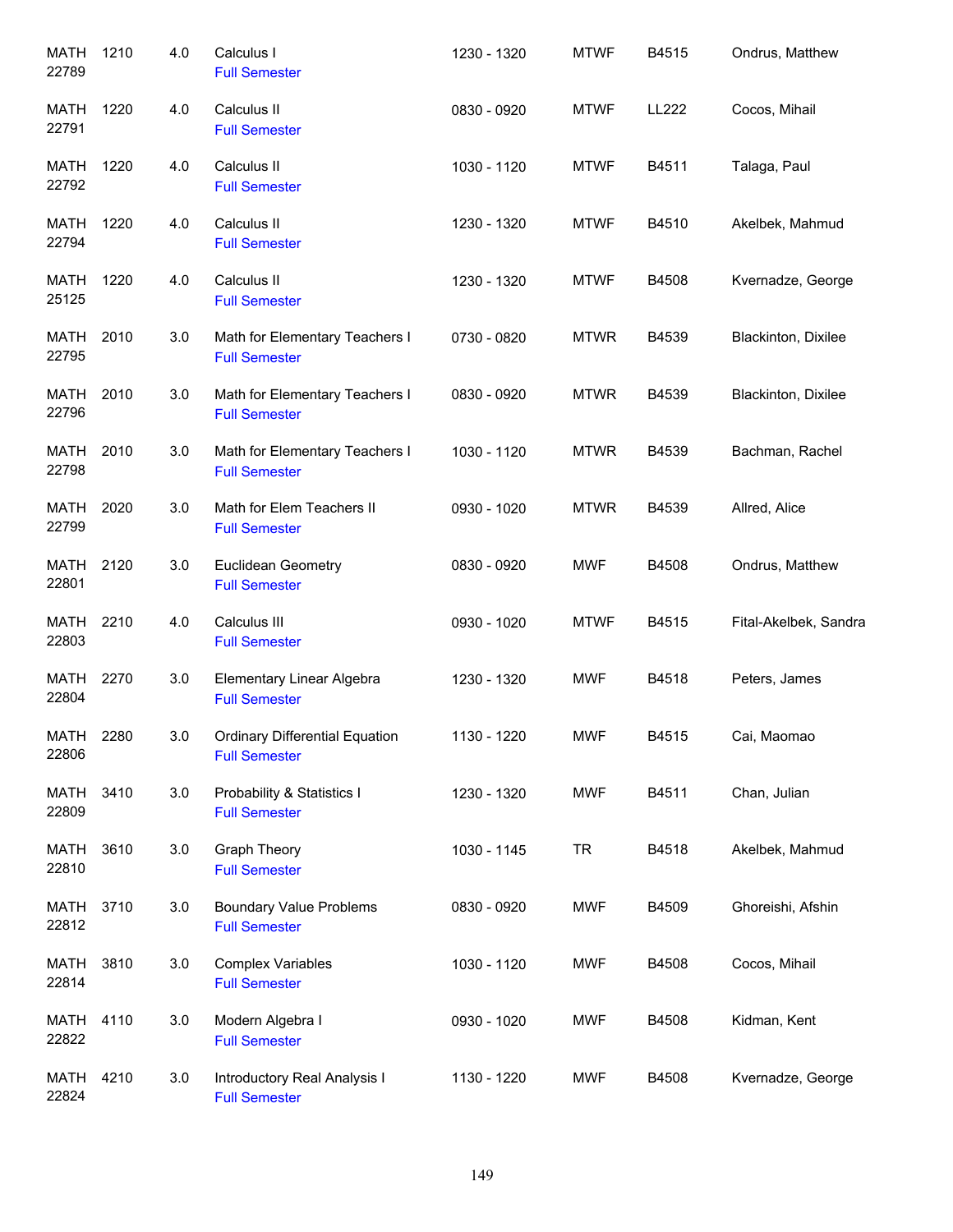| <b>MBA</b><br>23693 | 6050 | 3.0 | <b>Quantitative Methods I</b><br><b>Block 1</b><br>Foundation course. For students who did not meet stats<br>requirements in undergrad major.<br>Course Fee: \$40.00                                                                | 1730 - 2030 | M           | D02112 | Rogers, Philip      |
|---------------------|------|-----|-------------------------------------------------------------------------------------------------------------------------------------------------------------------------------------------------------------------------------------|-------------|-------------|--------|---------------------|
| MBA<br>23702        | 6051 | 3.0 | Quantitative Methods II<br><b>Block 2</b><br>Foundation course. Do not take if you were a business<br>undergrad unless advised to do so in Program of study.<br>Prereq: MBA 6050 or equivilent stats courses<br>Course Fee: \$40.00 | 1730 - 2030 | м           | D02112 | Nowell, Clifford    |
| MBA<br>23698        | 6110 | 3.0 | Tools for the Ethical Manager<br><b>Block 1</b><br>Required course<br>Course Fee: \$100.00                                                                                                                                          | 1730 - 2030 | W           | D02112 | Hansen, Shaun       |
| MBA<br>23704        | 6120 | 3.0 | Organizational Behavior<br><b>Block 2</b><br>Required course                                                                                                                                                                        | 1730 - 2030 | Τ           | D02112 | Stevens, Michael    |
| MBA<br>23694        | 6130 | 3.0 | <b>Financial Management</b><br><b>Block 1</b><br>Required course. Prereqs: MBA 6020, MBA 6050 & 6051<br>or a business undergrad or exemption.                                                                                       | 1730 - 2030 | M           | D02113 | Turner, James       |
| MBA<br>23708        | 6140 | 3.0 | Marketing Management<br><b>Block 2</b><br>Required course                                                                                                                                                                           | 1730 - 2030 | R           | D02112 | Valentin, Erhard    |
| MBA<br>23696        | 6150 | 3.0 | Operations/Supply Chain Mngmnt<br><b>Block 1</b><br>Required course. Pre-reqs required: MBA 6050/51 or equivilent<br>stats courses or exempt or undergrad business degree                                                           | 1730 - 2030 | $\mathsf T$ | D02112 | Schvaneveldt, Shane |
| MBA<br>23706        | 6180 | 3.0 | Strategic Management<br><b>Block 2</b><br>Required Cap Stone Class. MUST have completed MBA 6130,6140<br>and 6150 in order to register. If you need an exemption over<br>ride, email staylor13@weber.edu or call dept.              | 1730 - 2030 | W           | D02112 | Suiter, Jeremy      |
| <b>MBA</b><br>23703 | 6210 | 3.0 | Management Accounting Control<br><b>Block 2</b><br>Required course Prereq: MBA 6020 or business undergrad or<br>exempt in program of study                                                                                          | 1730 - 2030 | M           | D02113 | Malone, John        |
| MBA<br>23700        | 6410 | 3.0 | Global Macroeconomic Condition<br><b>Block 1</b><br>Required course. Pre-reqs required: MBA 6040 or equivilent<br>courses in economics or exempt or business undergrad degree                                                       | 1730 - 2030 | R           | D02112 | Stevenson, Doris    |
| MBA<br>23695        | 6440 | 3.0 | Strategic Leadership<br><b>Block 1</b><br>Elective course                                                                                                                                                                           | 1730 - 2030 | M           | D02134 | Dotson, Robert      |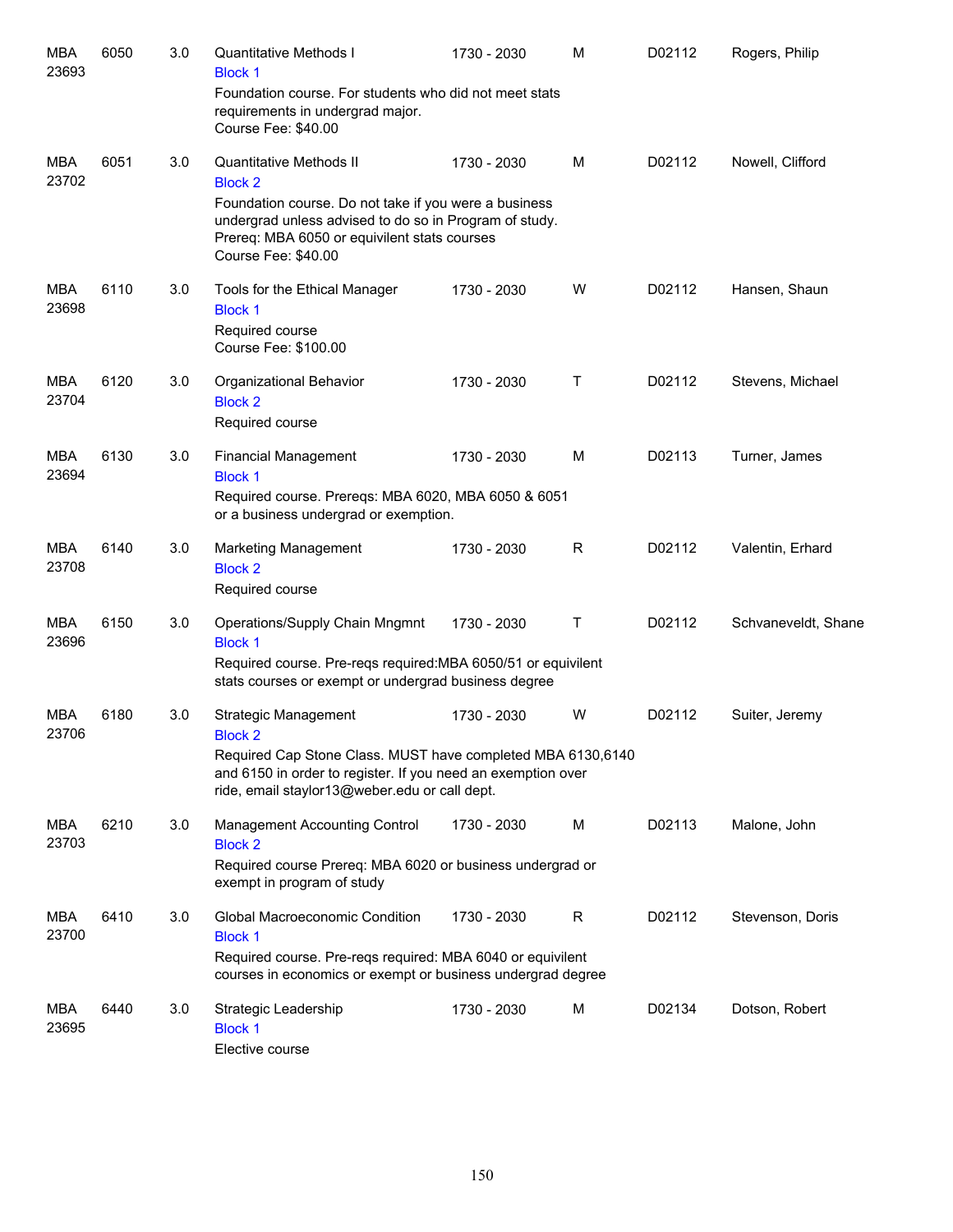| MBA<br>23692        | 6450 | 3.0 | Leadership Thru People Skills<br><b>Block 1</b><br>Elective course Taught for 3 weekends Must attend all 3!<br>Enrollment limited to 25. Starts Fri. Aug. 16 and Sat. Aug17<br>Aug. 23-24 and final weekend Aug. 30-31. (Yes, labor day<br>weekend.)                  | 0830 - 1730<br>1700 - 2100 | S<br>F       | D02320<br>D02320 | Stevens, Michael   |
|---------------------|------|-----|-----------------------------------------------------------------------------------------------------------------------------------------------------------------------------------------------------------------------------------------------------------------------|----------------------------|--------------|------------------|--------------------|
| <b>MBA</b><br>23710 | 6510 | 3.0 | Invest Analysis & Portfol Mngm<br><b>Block 2</b><br>Elective course Prereq: MBA6130 Financial Mngmt                                                                                                                                                                   | 1730 - 2030                | R            | D02113           | Fan, Yuhong        |
| MBA<br>23699        | 6530 | 3.0 | E-business<br><b>Block 1</b><br>Elective course                                                                                                                                                                                                                       | 1730 - 2030                | W            | D02113           | Mouritsen, Matthew |
| MBA<br>23701        | 6540 | 3.0 | Negotiations<br><b>Block 1</b><br>Elective                                                                                                                                                                                                                            | 1730 - 2030                | $\mathsf{R}$ | D02113           | Skanchy, Randall   |
| <b>MBA</b><br>23705 | 6630 | 3.0 | Networking & Info Systems<br><b>Block 2</b><br>Elective course limited to 28 computer desks                                                                                                                                                                           | 1730 - 2030                | Т            | D02225           | Harris, G          |
| MBA<br>23712        | 6680 | 3.0 | <b>Graduate Consulting Project</b><br><b>Full Semester</b><br>Requires departmental approval to register. Contact Sally at<br>staylor13@weber.edu or call dept. at 395-3519. ALL projects<br>must be pre-approved by Dr. Mouritsen first.<br>mmouritsen@weber.edu     |                            |              |                  |                    |
| MBA<br>23717        | 6730 | 3.0 | Proj Environmnt Sustainability<br><b>Full Semester</b><br>Course requires departmental approval to register. Contact<br>Sally at staylor13@weber.edu or call dept. at 395-3519<br>Dr. Mouritsen must pre-approve all projects. Contact him at<br>mmouritsen@weber.edu |                            |              |                  |                    |
| <b>MBA</b><br>23707 | 6750 | 3.0 | Financial Aspect/Contract Mgmt<br><b>Block 2</b><br>Elective course                                                                                                                                                                                                   | 1730 - 2030                | W            | D02113           | Hansen, Douglas    |
| MBA<br>23697        | 6760 | 3.0 | Legal Aspects/Contract Mgmt<br><b>Block 1</b><br>Elective course. Part of Contract Mngmt certificate                                                                                                                                                                  | 1730 - 2030                | Τ            | D02134           | Kaiser, Charles    |
| <b>MBA</b><br>23715 | 6800 | 1.0 | Directed Study<br><b>Full Semester</b><br>This class belongs to the IST certificate - 1 cr hour of<br>directed readings. Contact dept. to register. See<br>www.swedin.org for more information and how to get<br>started.                                             | <b>TBA</b>                 | <b>TBA</b>   |                  |                    |
| <b>MCJ</b><br>22925 | 6000 | 3.0 | <b>Criminal Justice Statistics</b><br><b>Full Semester</b><br>To access online course materials, please log in to your<br>student portal at weber edu and select your student services<br>tab.                                                                        | <b>TBA</b>                 | <b>TBA</b>   | OL               | Senjo, Scott       |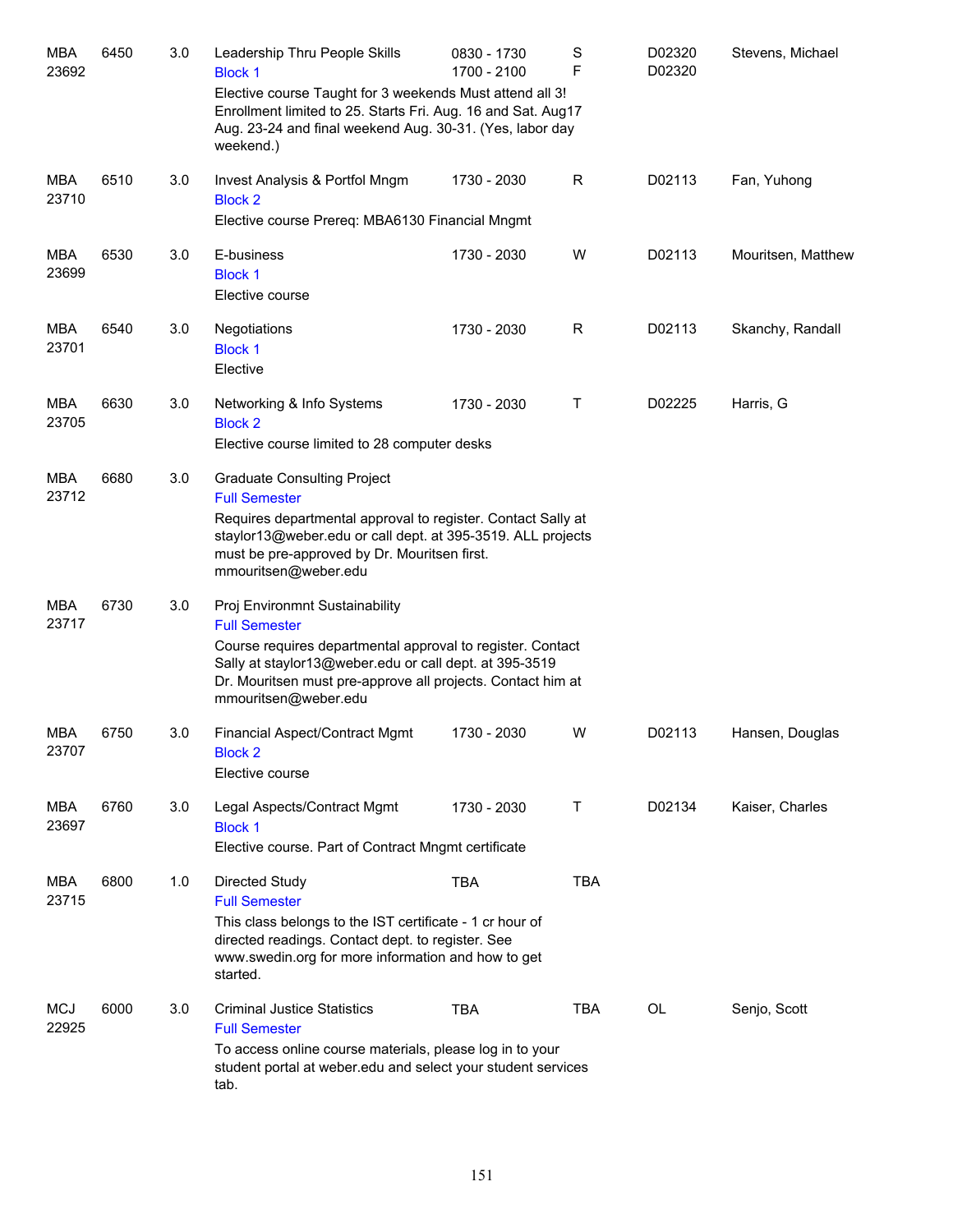| <b>MCJ</b><br>22926 | 6100 | 3.0 | <b>Contemporary Criminal Justice</b><br><b>Full Semester</b>                                                                                                                                                                                                                                                                                    | <b>TBA</b>  | <b>TBA</b>   | <b>OL</b> | Bayley, Bruce     |
|---------------------|------|-----|-------------------------------------------------------------------------------------------------------------------------------------------------------------------------------------------------------------------------------------------------------------------------------------------------------------------------------------------------|-------------|--------------|-----------|-------------------|
|                     |      |     | To access online course materials, please log in to your<br>student portal at weber edu and select your student services<br>tab.                                                                                                                                                                                                                |             |              |           |                   |
| <b>MCJ</b><br>22927 | 6210 | 3.0 | Judicial Administration<br><b>Full Semester</b>                                                                                                                                                                                                                                                                                                 | <b>TBA</b>  | <b>TBA</b>   | <b>OL</b> | Lynch, David      |
|                     |      |     | To access online course materials, please log in to your<br>student portal at weber edu and select your student services<br>tab.                                                                                                                                                                                                                |             |              |           |                   |
| <b>MCJ</b><br>25037 | 6230 | 3.0 | <b>Contemporary Corrections</b><br><b>Full Semester</b>                                                                                                                                                                                                                                                                                         | <b>TBA</b>  | <b>TBA</b>   | <b>OL</b> | Bayley, Bruce     |
|                     |      |     | To access online course materials, please log in to your student portal at<br>weber.edu and select your Student Services tab.                                                                                                                                                                                                                   |             |              |           |                   |
| <b>MCJ</b><br>22928 | 6240 | 3.0 | C.J. Planing/Budget/Evaluation<br><b>Full Semester</b>                                                                                                                                                                                                                                                                                          | <b>TBA</b>  | <b>TBA</b>   | <b>OL</b> | Chabries, Michael |
|                     |      |     | To access online course materials, please log in to your<br>student portal at weber.edu and select your student services<br>tab.                                                                                                                                                                                                                |             |              |           |                   |
| <b>MCJ</b><br>25190 | 6260 | 3.0 | <b>Graduate Readings</b><br><b>Full Semester</b>                                                                                                                                                                                                                                                                                                | <b>TBA</b>  | <b>TBA</b>   | <b>OL</b> | Bayley, Bruce     |
| <b>MED</b><br>23075 | 6000 | 2.0 | Fundamentals of Grad Study<br><b>Full Semester</b>                                                                                                                                                                                                                                                                                              | 1630 - 1910 | Τ            | ED006     | Dawson, Shirley   |
| <b>MED</b><br>23079 | 6010 | 2.0 | <b>Advanced Historical Foundation</b><br><b>Full Semester</b>                                                                                                                                                                                                                                                                                   | 1630 - 1910 | R            | ED317     | Pontius, Richard  |
| <b>MED</b><br>23082 | 6020 | 2.0 | Diversity In Education<br><b>Full Semester</b>                                                                                                                                                                                                                                                                                                  | 1630 - 1910 | $\mathsf{T}$ | ED330     | Melvin, Anette    |
| <b>MED</b><br>23086 | 6030 | 2.0 | Advanced Education Psychology<br><b>Full Semester</b>                                                                                                                                                                                                                                                                                           | 1630 - 1910 | W            | ED006     | Stewart, Pene'e   |
| MED<br>23088        | 6050 | 3.0 | Curriculum Design/Eval/Assess<br><b>Full Semester</b>                                                                                                                                                                                                                                                                                           | 1630 - 1910 | R            | ED219     | Hofland, Bonnie   |
| MED<br>23091        | 6060 | 2.0 | <b>Instruction Strategies</b><br><b>Full Semester</b>                                                                                                                                                                                                                                                                                           | 1630 - 1910 | W            | ED303     | Napper, Vicki     |
| MED<br>23093        | 6080 | 3.0 | Conducting Edu Research<br><b>Full Semester</b>                                                                                                                                                                                                                                                                                                 | 1630 - 1910 | Т            | ED319     | Moulding, Louise  |
|                     |      |     | Prerequisite Courses: MED 6000 This course is designed to teach the process<br>of educational research.                                                                                                                                                                                                                                         |             |              |           |                   |
| MED<br>23094        | 6085 | 1.0 | Developing Project Proposal<br><b>Full Semester</b>                                                                                                                                                                                                                                                                                             | 1630 - 1910 | Т            | ED219     | Saunders, Peggy   |
|                     |      |     | Prerequisite Courses: Must have completed MED 6080, MED 6060, MED 6050,<br>and MED 6030.<br>Prerequisite: Must have selected a committee chair and have a signed Graduate<br>Committee Request form. Present a copy of form to instructor on first night of<br>class. The original of this form to be submitted to the MEd office for approval. |             |              |           |                   |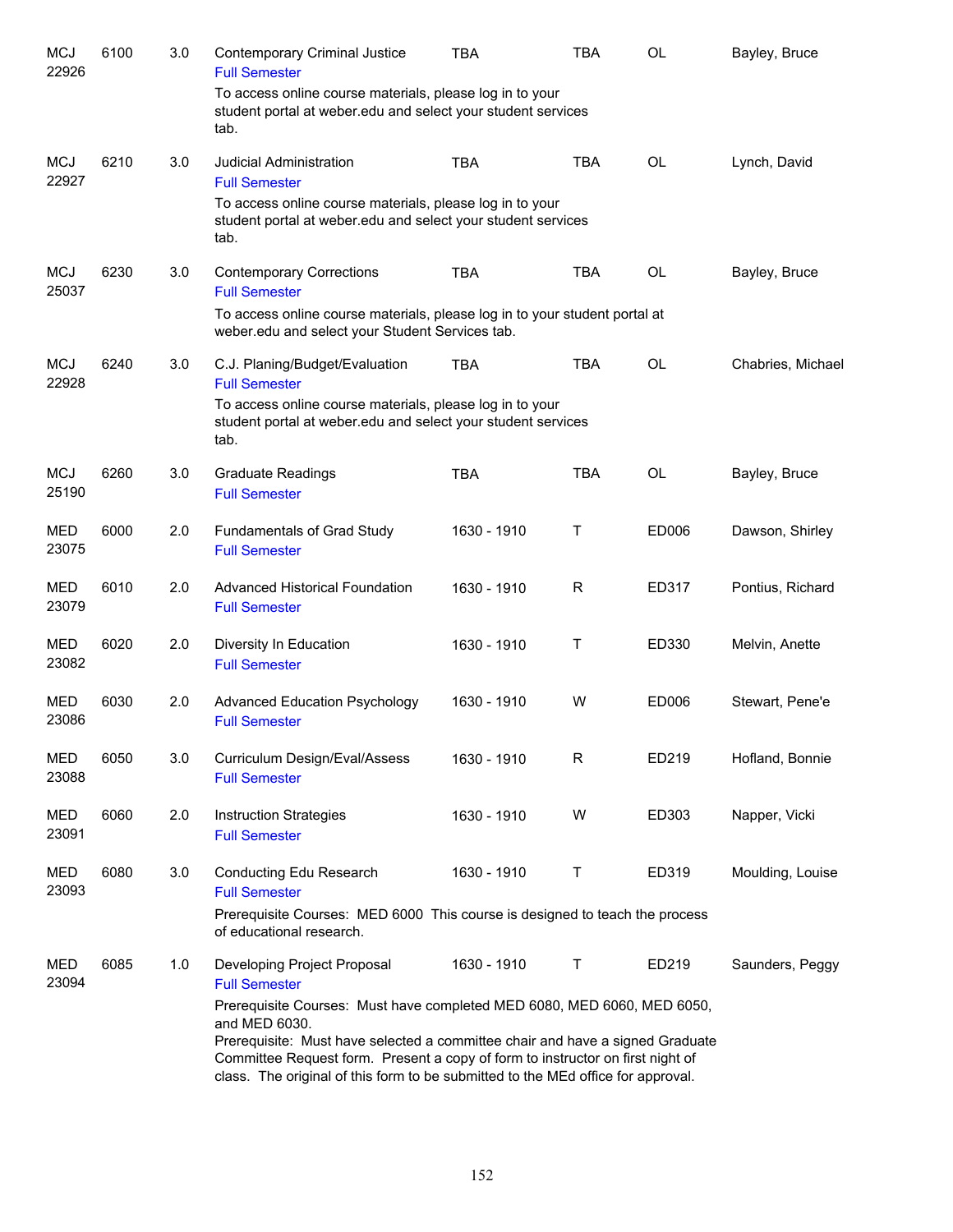| <b>MED</b><br>23098 | 6090 | 3.0 | Masters Project<br><b>Full Semester</b>                                                                                                                                                | <b>TBA</b>  | <b>MTWR</b> |           | Saunders, Peggy   |
|---------------------|------|-----|----------------------------------------------------------------------------------------------------------------------------------------------------------------------------------------|-------------|-------------|-----------|-------------------|
|                     |      |     | Student should contact Master of Education secretary (801) 626-6278 to reserve<br>a room for his/her defense. At that time, request may be made to be added to<br>the MED 6090 course. |             |             |           |                   |
| MED<br>23103        | 6091 | 1.0 | <b>Graduate Synthesis</b><br><b>Full Semester</b>                                                                                                                                      | 1630 - 1910 | Τ           | ED227     | Gowans, Linda     |
|                     |      |     | Prerequisites: All required MED courses completed. Must have a signed<br>proposal on first night of class. First night of class will be September 17, 2013.                            |             |             |           |                   |
| MED<br>24098        | 6130 | 2.0 | Topic In Education<br><b>Full Semester</b><br>Service Learning in the Classroom                                                                                                        | 1630 - 1910 | M           | ED        | Alexander, Melina |
| MED<br>23130        | 6250 | 3.0 | Second Language Acquisition<br><b>Full Semester</b>                                                                                                                                    | 1630 - 1910 | R           | ED330     | Byrd, David       |
| MED<br>23131        | 6313 | 2.0 | Elem School: Social Studies<br><b>Full Semester</b>                                                                                                                                    | 1630 - 1910 | W           | ED330     | Rasmussen, Clay   |
| MED<br>23132        | 6314 | 2.0 | Reading Instruction in Elem<br><b>Full Semester</b>                                                                                                                                    | 1630 - 1910 | M           | ED317     | Nelson, Kristin   |
| <b>MED</b><br>23684 | 6320 | 3.0 | Content Area Literacy Instruct<br><b>Full Semester</b>                                                                                                                                 | <b>TBA</b>  | <b>TBA</b>  | <b>OL</b> | Gowans, Linda     |
|                     |      |     | To access online course materials, please log in to your<br>student portal at weber edu and select your student services<br>tab.                                                       |             |             |           |                   |
| MED<br>23133        | 6375 | 3.0 | Foundations of Immersion Educ<br><b>Full Semester</b>                                                                                                                                  | 1630 - 1910 | M           | ED319     | Byrd, David       |
| <b>MED</b><br>23139 | 6430 | 3.0 | Creative Processes in Elem<br><b>Block 1</b><br>Start date: Tuesday, Aug 27 and end date: Oct 15.                                                                                      | 1630 - 1910 | Τ           | ED317     | Bates, Vincent    |
|                     |      |     |                                                                                                                                                                                        |             |             |           |                   |
| <b>MED</b><br>24299 | 6510 | 3.0 | Adv Found Spec Ed/Pract & Law<br><b>Full Semester</b><br>This course for Master of Education Special Education Licensure students only!                                                | 1630 - 1910 | R.          |           | Alexander, Melina |
| MED                 | 6510 | 3.0 | Adv Found Spec Ed/Pract & Law                                                                                                                                                          | 1630 - 1910 | R           |           | Alexander, Melina |
| 24673               |      |     | <b>Full Semester</b><br>Will be held at WSU Center for Continuing Education, 2nd Floor, 801-626-6278.                                                                                  |             |             |           |                   |
| MED<br>24300        | 6520 | 3.0 | Collabortatn, Consult, IEP Dev<br><b>Full Semester</b><br>This course for Master of Education Special Education Licensure students only.                                               | 1630 - 1910 | <b>TBA</b>  |           | Mayhew, John      |
| MED<br>24672        | 6520 | 3.0 | Collabortatn, Consult, IEP Dev<br><b>Full Semester</b><br>Will be held at WSU Center for Continuing Education, 2nd Floor, 801-626-6278.                                                | 1630 - 1910 | W           |           | Mayhew, John      |
| MED<br>23143        | 6570 | 4.0 | Adv Instr Meth/Pract: Writng<br><b>Full Semester</b>                                                                                                                                   | 1630 - 1910 | R           | ED015     | Butler, Frances   |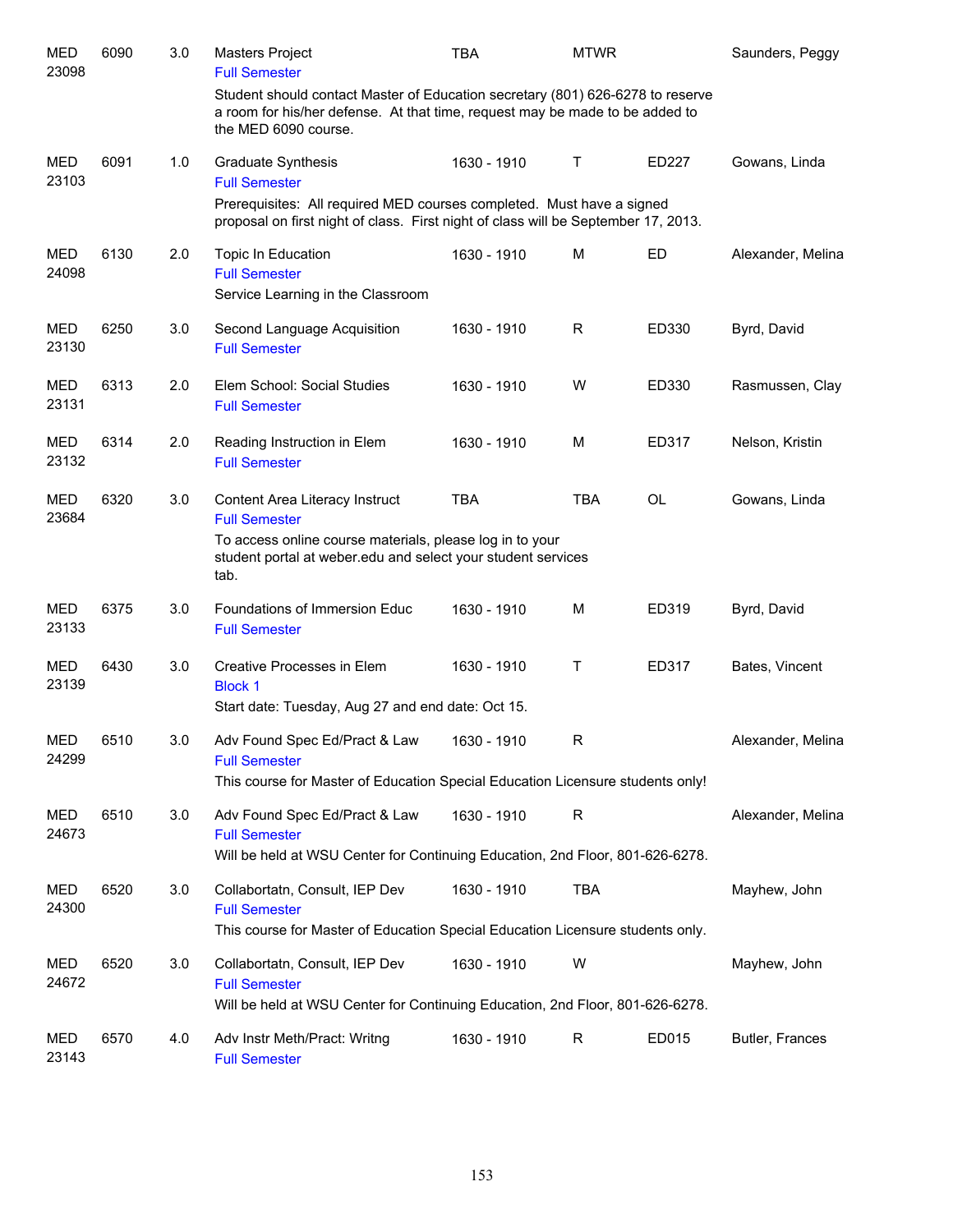| <b>MED</b><br>23346  | 6860 | 2.0 | Practicum in Education<br><b>Full Semester</b>                                                                                                                                                                                                                                                     | <b>TBA</b>  | <b>MTWR</b>  |       | Saunders, Peggy     |
|----------------------|------|-----|----------------------------------------------------------------------------------------------------------------------------------------------------------------------------------------------------------------------------------------------------------------------------------------------------|-------------|--------------|-------|---------------------|
|                      |      |     | Student must contact Dr. Peggy Saunders or Lynda Goucher to be approved for<br>registration.                                                                                                                                                                                                       |             |              |       |                     |
| <b>MED</b><br>23366  | 6860 | 4.0 | Practicum in Education<br><b>Full Semester</b>                                                                                                                                                                                                                                                     | <b>TBA</b>  | <b>MTWR</b>  |       | Saunders, Peggy     |
|                      |      |     | Only for students who are currently teaching. Student must contact Dr. Peggy<br>Saunders or Lynda Goucher to be approved for registration.                                                                                                                                                         |             |              |       |                     |
| MED<br>23146         | 6870 | 6.0 | Student Teaching in Elem Educ<br><b>Full Semester</b>                                                                                                                                                                                                                                              | <b>TBA</b>  | <b>MTWRF</b> |       | Saunders, Peggy     |
|                      |      |     | Student must contact Dr. Peggy Saunders or Lynda Goucher to be approved for<br>registration. There will be a mandatory meeting at 8:00 a.m. in the Wildcat<br>Theater on the 1st day of class, Monday, August 26, 2013.                                                                            |             |              |       |                     |
| MED<br>23330         | 6880 | 6.0 | Student Teaching in Sec Educ<br><b>Full Semester</b>                                                                                                                                                                                                                                               | <b>TBA</b>  | <b>MTWR</b>  |       | Saunders, Peggy     |
|                      |      |     | Student must contact Dr. Peggy Saunders or Lynda Goucher to be approved for<br>registration. There will be a mandatory meeting at 8:00 a.m. in the Wildcat<br>Theater on the first day of class, Monday, August 26, 2013.                                                                          |             |              |       |                     |
| MED                  | 6900 | 1.0 | Individual Study                                                                                                                                                                                                                                                                                   | <b>TBA</b>  | <b>MTWR</b>  |       | Saunders, Peggy     |
| 23134                |      |     | <b>Full Semester</b><br>Prerequisite: Must have an approved/signed MEd contract. Forms available<br>from MEd office.                                                                                                                                                                               |             |              |       |                     |
| <b>MED</b>           | 6900 | 2.0 | Individual Study                                                                                                                                                                                                                                                                                   | <b>TBA</b>  | <b>MTWR</b>  |       | Saunders, Peggy     |
| 23135                |      |     | <b>Full Semester</b><br>Prerequisites: Must have an approved/signed MEd conrtract. Forms available<br>from MEd office.                                                                                                                                                                             |             |              |       |                     |
| MED<br>23136         | 6900 | 3.0 | Individual Study<br><b>Full Semester</b>                                                                                                                                                                                                                                                           | <b>TBA</b>  | <b>MTWR</b>  |       | Saunders, Peggy     |
| <b>MED</b><br>23137  | 6990 | 1.0 | <b>Continuing Graduate Advisement</b><br><b>Full Semester</b>                                                                                                                                                                                                                                      | <b>TBA</b>  | <b>TBA</b>   |       | Saunders, Peggy     |
|                      |      |     | Prerequisite: MEd program approval: If the project is not approved during the<br>semester the student enrolls in MEd 6090, he/she must register for MEd 6990<br>each succeeding semester until the project is completed. This course is graded<br>C/NC and is not counted in the program of study. |             |              |       |                     |
| MENG<br>22731        | 5010 | 3.0 | Introduction to Linguistics<br><b>Full Semester</b>                                                                                                                                                                                                                                                | 0930 - 1020 | <b>MWF</b>   | EH403 | LeTourneau, Mark    |
| MENG<br>22732        | 5080 | 3.0 | Critical Approach to Literatur<br><b>Full Semester</b>                                                                                                                                                                                                                                             | 1030 - 1145 | <b>TR</b>    | EH217 | Mitchell, Jennifer  |
| MENG<br>22733        | 5080 | 3.0 | Critical Approach to Literatur<br><b>Full Semester</b>                                                                                                                                                                                                                                             | 1230 - 1320 | <b>MWF</b>   | EH217 | Mitchell, Jennifer  |
| <b>MENG</b><br>22734 | 5080 | 3.0 | Critical Approach to Literatur<br><b>Full Semester</b>                                                                                                                                                                                                                                             | 1730 - 2010 | W            | EH203 | McKay, Susan        |
| <b>MENG</b><br>24548 | 5080 | 3.0 | Critical Approach to Literatur<br><b>Full Semester</b>                                                                                                                                                                                                                                             | 0830 - 0920 | <b>MWF</b>   | EH317 | Gesteland, Becky    |
| MENG<br>22735        | 5510 | 3.0 | World Literature<br><b>Full Semester</b>                                                                                                                                                                                                                                                           | 1030 - 1120 | <b>MWF</b>   | EH219 | Subbiah, Mahalingam |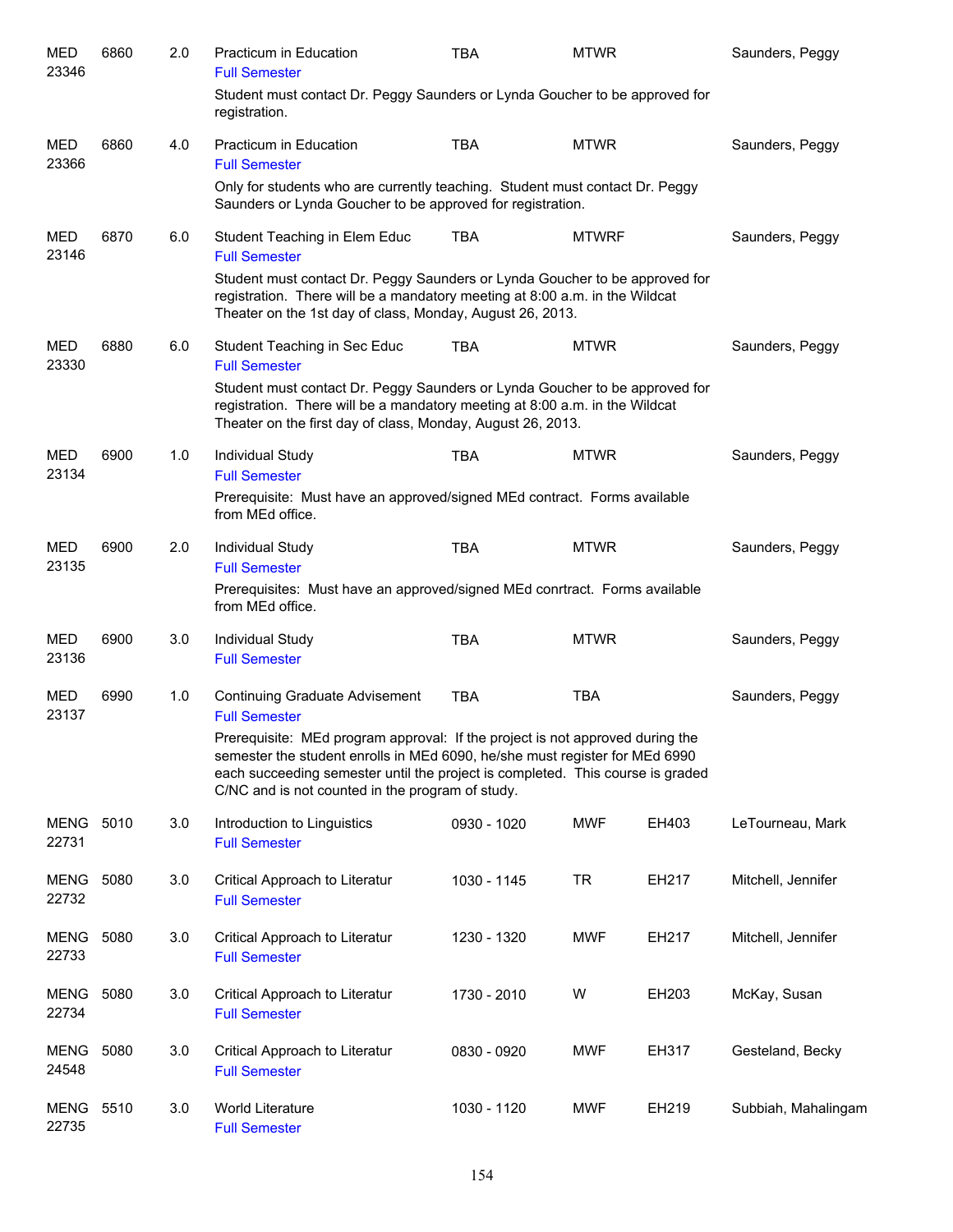| <b>MENG 5520</b><br>22745 |      | 3.0 | Amer Lit/Early and Romantic<br><b>Full Semester</b>     | 0930 - 1020 | <b>MWF</b>  | EH215  | Schwiebert, John    |
|---------------------------|------|-----|---------------------------------------------------------|-------------|-------------|--------|---------------------|
| <b>MENG 5530</b><br>24492 |      | 3.0 | Amer Lit/Realism & Naturalism<br><b>Full Semester</b>   | 1730 - 2010 | M           | EH317  | Burrows, J          |
| <b>MENG 5540</b><br>22757 |      | 3.0 | American Literature: Modern<br><b>Full Semester</b>     | 1130 - 1220 | <b>MWF</b>  | EH220  | Burrows, J          |
| <b>MENG 5620</b><br>22765 |      | 3.0 | British Literature: Renaissanc<br><b>Full Semester</b>  | 1030 - 1120 | <b>MWF</b>  | EH204  | Shigley, Sally      |
| <b>MENG 5630</b><br>22767 |      | 3.0 | Brit Lit: Neoclassical/Romanti<br><b>Full Semester</b>  | 1330 - 1445 | <b>TR</b>   | EH403  | Rogers, Scott       |
| <b>MENG 5640</b><br>22769 |      | 3.0 | British Literature: Victorian<br><b>Full Semester</b>   | 1730 - 2010 | T           | EH205  | Griffiths, Sian     |
| <b>MENG 5660</b><br>22772 |      | 3.0 | British Lit: Contemporary<br><b>Full Semester</b>       | 1030 - 1145 | <b>TR</b>   | EH403  | Elsley, Judith      |
| MENG 5730<br>22736        |      | 3.0 | Literature of Cultures/Places<br><b>Full Semester</b>   | 1230 - 1320 | <b>MWF</b>  | EH206  | Moloney, Karen      |
| <b>MENG 5840</b><br>22737 |      | 3.0 | <b>Tutoring Writers</b><br><b>Full Semester</b>         | 1130 - 1220 | <b>MWF</b>  | EH203  | Rogers, Scott       |
| <b>MENG</b><br>20494      | 6005 | 3.0 | <b>Intercultural Discourse</b><br><b>Full Semester</b>  | <b>TBA</b>  | <b>TBA</b>  |        | Conrad, Timothy     |
| <b>MENG</b><br>20590      | 6010 | 3.0 | Intro to Graduate Studies<br><b>Full Semester</b>       | 1730 - 2010 | M           | EH217  | Crimmel, Henry      |
| <b>MENG</b><br>24360      | 6030 | 3.0 | Studies Literary Theory/Critic<br><b>Full Semester</b>  | 1730 - 2010 | W           | EH217  | Crimmel, Henry      |
| <b>MENG 6110</b><br>20591 |      | 3.0 | <b>Writing for Teachers</b><br><b>Full Semester</b>     | 1730 - 2010 | М           | D02306 | Butler, Shannon     |
| <b>MENG 6250</b><br>20596 |      | 3.0 | British Lit: Victorian Facts<br><b>Full Semester</b>    | 1730 - 2010 | Τ           | EH217  | Rogers, Scott       |
| MENG<br>20595             | 6260 | 3.0 | World Lit: Lit & Spirituality<br><b>Full Semester</b>   | 1730 - 2010 | $\mathsf R$ | D02303 | Subbiah, Mahalingam |
| <b>MENG 6410</b><br>22738 |      | 3.0 | Strat/Methods of Teaching ESL<br><b>Full Semester</b>   | 1630 - 1910 | T           | EH203  | Sheridan, Deborah   |
| <b>MENG 6420</b><br>22741 |      | 3.0 | Phonology & Syntax for ESL<br><b>Full Semester</b>      | 1630 - 1910 | M           | EH316  | Conrad, Timothy     |
| <b>MENG 6450</b><br>22742 |      | 3.0 | <b>ESL/Bilingual Assessment</b><br><b>Full Semester</b> | 1630 - 1910 | W           | EH316  | Conrad, Timothy     |
| MENG<br>20597             | 6610 | 3.0 | Genre: Writing Short Fiction<br><b>Full Semester</b>    | 1730 - 2010 | $\mathsf R$ | EH219  | Griffiths, Sian     |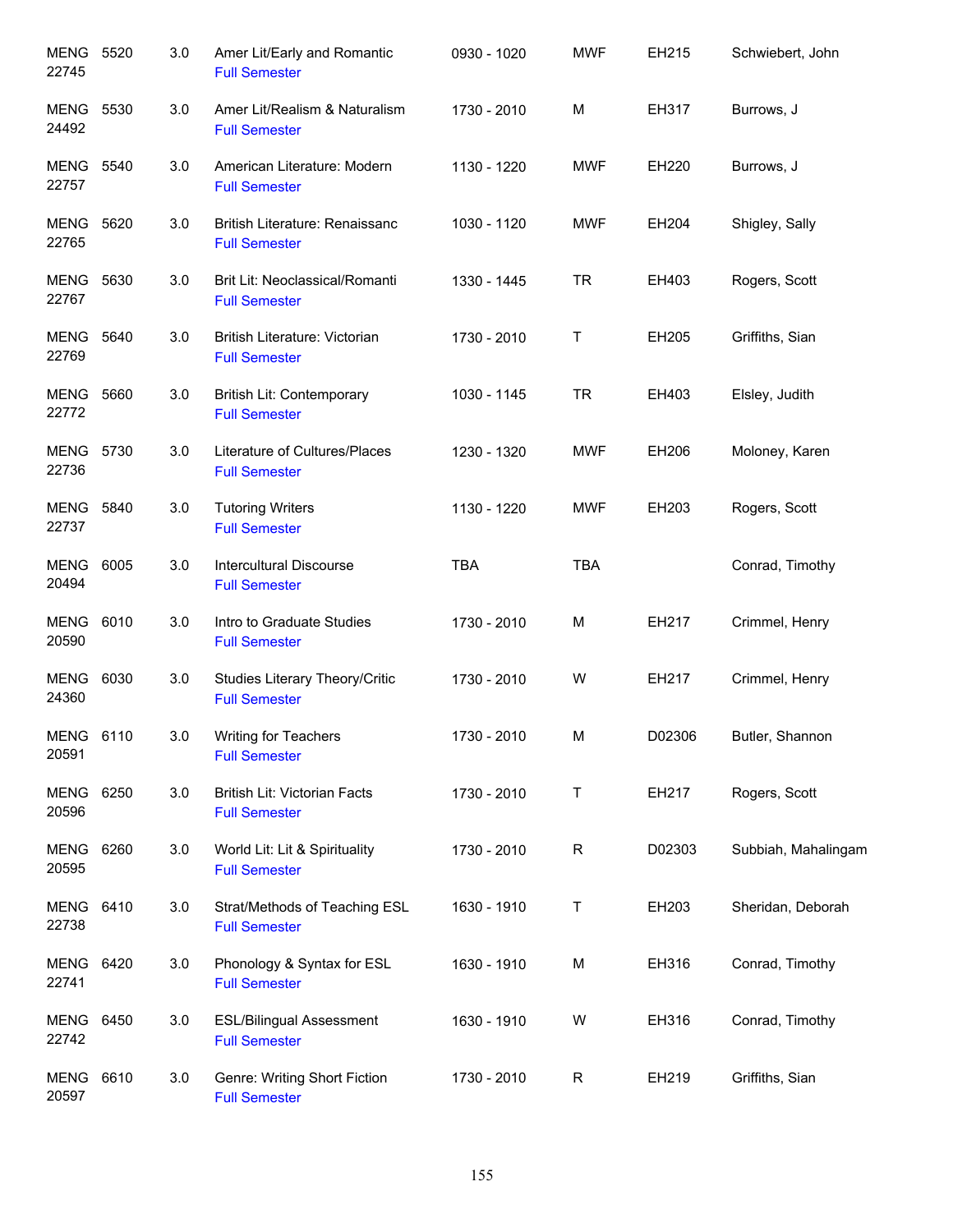| <b>MENG</b><br>20594 | 6710 | 3.0 | Angels and Monsters<br><b>Full Semester</b>                                                                                                                                                                               | 1730 - 2010 | Τ            | EH219 | Mitchell, Jennifer |
|----------------------|------|-----|---------------------------------------------------------------------------------------------------------------------------------------------------------------------------------------------------------------------------|-------------|--------------|-------|--------------------|
| MENG<br>24136        | 6710 | 3.0 | Professional Writing: Nursing<br><b>Full Semester</b>                                                                                                                                                                     | 1730 - 2010 | $\mathsf{R}$ | EH217 | Shigley, Sally     |
|                      |      |     | For Nursing Students only. Please contact Monica Linford at 801.626.7833 for<br>registration assistance. This class will be meeting August 29, October 3, and<br>November 14 only. The remainder of class will be online. |             |              |       |                    |
| <b>MENG</b><br>24684 | 6823 | 1.0 | <b>Teaching Practicum</b><br><b>Full Semester</b>                                                                                                                                                                         | <b>TBA</b>  | <b>TBA</b>   |       | Rogers, Scott      |
| MENG<br>25212        | 6960 | 2.0 | <b>Thesis</b><br><b>Full Semester</b>                                                                                                                                                                                     | <b>TBA</b>  | <b>TBA</b>   |       | Schwiebert, John   |
| <b>MET</b><br>20041  | 1000 | 3.0 | Intro Mech Engin Tech & Design<br><b>Full Semester</b><br>Course Fee: \$10.00                                                                                                                                             | 0930 - 1020 | <b>MWF</b>   | ET228 | Deceuster, Andrew  |
| <b>MET</b><br>20043  | 2890 | 3.0 | Coop Work Experience<br><b>Full Semester</b>                                                                                                                                                                              | <b>TBA</b>  | <b>TBA</b>   | ET214 | Comber, George     |
| <b>MET</b><br>20044  | 3050 | 3.0 | Dynamics<br><b>Full Semester</b><br>Course Fee: \$10.00                                                                                                                                                                   | 1030 - 1120 | <b>MWF</b>   | ET204 | Birch, Dustin      |
| <b>MET</b><br>20045  | 3150 | 3.0 | <b>Engineering Tech Materials</b><br><b>Full Semester</b><br>Course Fee: \$10.00                                                                                                                                          | 1200 - 1315 | <b>TR</b>    | ET204 | Menzies, Richard   |
| <b>MET</b><br>20046  | 3300 | 3.0 | Comp Progrmng, Applicat MET<br><b>Full Semester</b><br>Course Fee: \$10.00                                                                                                                                                | 1530 - 1650 | <b>MW</b>    | ET126 | Hazard, Adam       |
| MET<br>20047         | 3400 | 3.0 | Machine Design<br><b>Full Semester</b><br>Course Fee: \$10.00                                                                                                                                                             | 0900 - 1015 | <b>TR</b>    | ET224 | Birch, Dustin      |
| <b>MET</b><br>20048  | 3700 | 3.0 | <b>Testing &amp; Failure Analysis</b><br><b>Full Semester</b><br>Course Fee: \$10.00                                                                                                                                      | 1030 - 1145 | <b>TR</b>    | ET224 | Birch, Dustin      |
| <b>MET</b><br>20049  | 3890 | 3.0 | Coop Work Experience<br><b>Full Semester</b>                                                                                                                                                                              | <b>TBA</b>  | TBA          | ET214 | Comber, George     |
| <b>MET</b><br>20050  | 4500 | 3.0 | Senior Project<br><b>Full Semester</b><br>Course Fee: \$30.00                                                                                                                                                             | 0730 - 0820 | <b>TR</b>    | ET214 | Birch, Dustin      |
| <b>MET</b><br>20051  | 4500 | 3.0 | Senior Project<br><b>Full Semester</b><br>Course Fee: \$30.00                                                                                                                                                             | 0730 - 0820 | <b>TR</b>    | ET214 | Birch, Dustin      |
| MET<br>24526         | 4500 | 3.0 | Senior Project<br><b>Full Semester</b><br>Course Fee \$30.00                                                                                                                                                              | 0730 - 0820 | <b>TR</b>    | ET214 | Birch, Dustin      |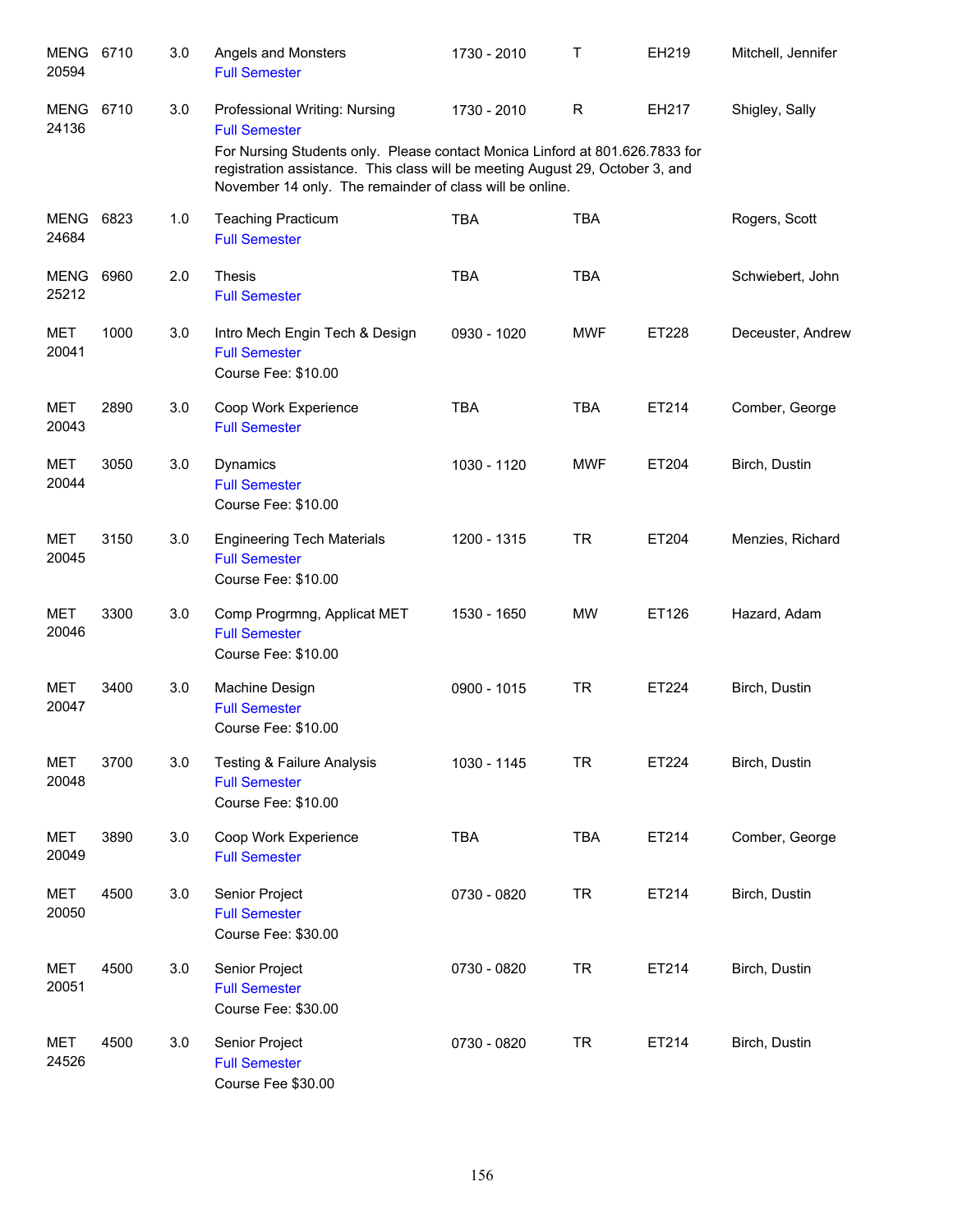| <b>MET</b><br>20052  | 4800  | 3.0 | Individual Research MET<br><b>Full Semester</b>                               | <b>TBA</b>                 | TBA                    |                | Comber, George    |
|----------------------|-------|-----|-------------------------------------------------------------------------------|----------------------------|------------------------|----------------|-------------------|
| MET<br>20053         | 4830  | 3.0 | <b>Directed Readings</b><br><b>Full Semester</b>                              | <b>TBA</b>                 | <b>TBA</b>             | ET214          | Comber, George    |
| MET<br>20054         | 4830  | 1.0 | <b>Directed Readings</b><br><b>Full Semester</b>                              | <b>TBA</b>                 | <b>TBA</b>             |                | Comber, George    |
| <b>MFET</b><br>20055 | 1150  | 1.0 | Pre-Prof Seminar in Manufactur<br><b>Full Semester</b>                        | 1330 - 1420                | Τ                      | ET210          | Harward, Kelly    |
| <b>MFET</b><br>20056 | 1210  | 3.0 | <b>Machining Principles I</b><br><b>Full Semester</b><br>Course Fee: \$45.00  | 0930 - 1150                | <b>MW</b>              | ET205          | Tobin, Kerry      |
| MFET<br>20057        | 1210  | 3.0 | <b>Machining Principles I</b><br><b>Full Semester</b><br>Course Fee: \$45.00  | 1330 - 1550                | <b>MW</b>              | ET205          | Tobin, Kerry      |
| <b>MFET</b><br>21425 | 1210  | 3.0 | <b>Machining Principles I</b><br><b>Full Semester</b><br>Course Fee: \$45.00  | 1630 - 1850                | <b>MW</b>              | ET205          | Thomas, Russell   |
| <b>MFET</b><br>20059 | 1890  | 3.0 | Cooperative Work Experience<br><b>Full Semester</b>                           | <b>TBA</b>                 | <b>TBA</b>             | ET214          | Harward, Kelly    |
| <b>MFET</b><br>20058 | 2150  | 2.0 | Metal Forming, Casting & Weld<br><b>Full Semester</b><br>Course Fee: \$10.00  | 0830 - 0920                | <b>TR</b>              | ET210          | Tobin, Kerry      |
| <b>MFET</b><br>20060 | 2150L | 1.0 | Metal Form, Casting & Weld Lab<br><b>Full Semester</b><br>Course Fee: \$25.00 | 0930 - 1120                | <b>TR</b>              | ET219          | Tobin, Kerry      |
| <b>MFET</b><br>20061 | 2151  | 1.0 | Metal Forming Lecture/Lab<br><b>Full Semester</b><br>Course Fee: \$10.00      | 0830 - 0920<br>0930 - 1120 | <b>TR</b><br><b>TR</b> | ET210<br>ET219 | Tobin, Kerry      |
| MFET<br>20062        | 2152  | 1.0 | Metal Casting Lecture/Lab<br><b>Full Semester</b><br>Course Fee: \$10.00      | 0830 - 0920<br>0930 - 1120 | <b>TR</b><br><b>TR</b> | ET210<br>ET219 | Tobin, Kerry      |
| <b>MFET</b><br>20063 | 2153  | 1.0 | Metal Welding Lecture/Lab<br><b>Full Semester</b><br>Course Fee: \$10.00      | 0830 - 0920<br>0930 - 1120 | <b>TR</b><br><b>TR</b> | ET210<br>ET219 | Tobin, Kerry      |
| <b>MFET</b><br>20064 | 2300  | 5.0 | Statics & Strength Material<br><b>Full Semester</b><br>Course Fee: \$20.00    | 1030 - 1120                | <b>MTWRF</b>           | ET238          | Harward, Kelly    |
| <b>MFET</b><br>20065 | 2300  | 5.0 | Statics & Strength Material<br><b>Full Semester</b><br>Course Fee: \$20.00    | 1530 - 1745                | <b>TR</b>              | ET228          | Harward, Kelly    |
| MFET<br>20066        | 2360  | 3.0 | Manufng Processes & Materials<br><b>Full Semester</b><br>Course Fee: \$10.00  | 1230 - 1320                | <b>MWF</b>             | ET224          | Deceuster, Andrew |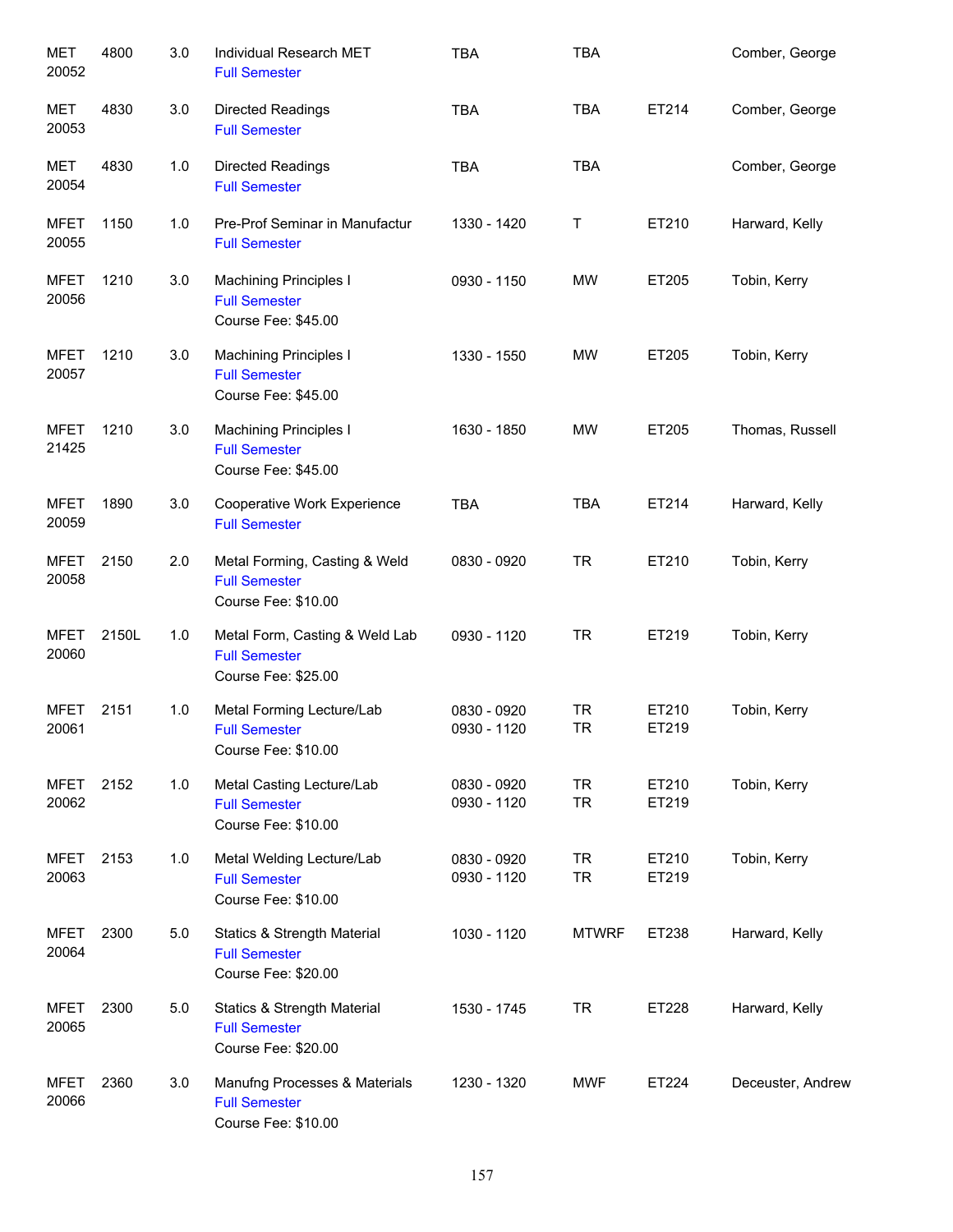| <b>MFET</b><br>20067 | 2410  | 3.0 | Quality Concept & Stat Appl<br><b>Full Semester</b><br>Course Fee: \$10.00    | 1130 - 1220 | <b>MWF</b>  | ET204  | Deceuster, Andrew |
|----------------------|-------|-----|-------------------------------------------------------------------------------|-------------|-------------|--------|-------------------|
| <b>MFET</b><br>20068 | 2830  | 3.0 | <b>Directed Readings</b><br><b>Full Semester</b>                              | <b>TBA</b>  | <b>TBA</b>  |        | Harward, Kelly    |
| <b>MFET</b><br>20069 | 2850  | 3.0 | CNC/CAM for Plastics & Compos<br><b>Full Semester</b><br>Course Fee: \$45.00  | 0900 - 1020 | <b>TR</b>   | ET204  | Comber, George    |
| <b>MFET</b><br>20070 | 2860  | 3.0 | Plastics/Composites Matls/Prop<br><b>Full Semester</b><br>Course Fee: \$25.00 | 1030 - 1150 | <b>TR</b>   | ET204  | Comber, George    |
| <b>MFET</b><br>20071 | 2890  | 3.0 | Cooperative Work Experience<br><b>Full Semester</b>                           | <b>TBA</b>  | <b>TBA</b>  | ET214  | Harward, Kelly    |
| <b>MFET</b><br>20072 | 3060  | 3.0 | Codes, Weld Inspection & QA<br><b>Full Semester</b><br>Course Fee: \$10.00    | 0830 - 0920 | <b>MWF</b>  | ET247  | Baugh, Mark       |
| MFET<br>20073        | 3340  | 2.0 | <b>Applied Fluid Power</b><br><b>Full Semester</b><br>Course Fee: \$10.00     | 0830 - 0920 | <b>MW</b>   | ET228  | Tobin, Kerry      |
| <b>MFET</b><br>20074 | 3340L | 1.0 | Applied Fluid Power Lab<br><b>Full Semester</b><br>Course Fee: \$10.00        | 1400 - 1540 | R           | ET234  | Tobin, Kerry      |
| <b>MFET</b><br>20075 | 3340L | 1.0 | Applied Fluid Power Lab<br><b>Full Semester</b><br>Course Fee: \$10.00        | 1400 - 1540 | Τ           | ET234  | Tobin, Kerry      |
| <b>MFET</b><br>20076 | 3350  | 2.0 | Plastic & Composite Manufactur<br><b>Full Semester</b><br>Course Fee: \$10.00 | 1330 - 1420 | MW          | ET247  | Comber, George    |
| <b>MFET</b><br>20077 | 3350L | 2.0 | Plastic & Composite Manuf Lab<br><b>Full Semester</b><br>Course Fee: \$30.00  | 1430 - 1620 | <b>MW</b>   | ET235  | Comber, George    |
| <b>MFET</b><br>20078 | 3350L | 2.0 | Plastic & Composite Manuf Lab<br><b>Full Semester</b><br>Course Fee: \$30.00  | 1130 - 1320 | MW          | ET240  | Comber, George    |
| <b>MFET</b><br>20079 | 3460  | 2.0 | Eng Design Using Solid Model<br><b>Full Semester</b><br>Course Fee: \$10.00   | 0830 - 0920 | <b>TR</b>   | ET101  | Harward, Kelly    |
| <b>MFET</b><br>20080 | 3460L | 1.0 | Eng Design Using Solid Mod Lab<br><b>Full Semester</b><br>Course Fee: \$20.00 | 1330 - 1545 | $\mathsf R$ | ET101A | Harward, Kelly    |
| <b>MFET</b><br>20081 | 3460L | 1.0 | Eng Design Using Solid Mod Lab<br><b>Full Semester</b><br>Course Fee: \$20.00 | <b>TBA</b>  | <b>TBA</b>  | ET101A | Harward, Kelly    |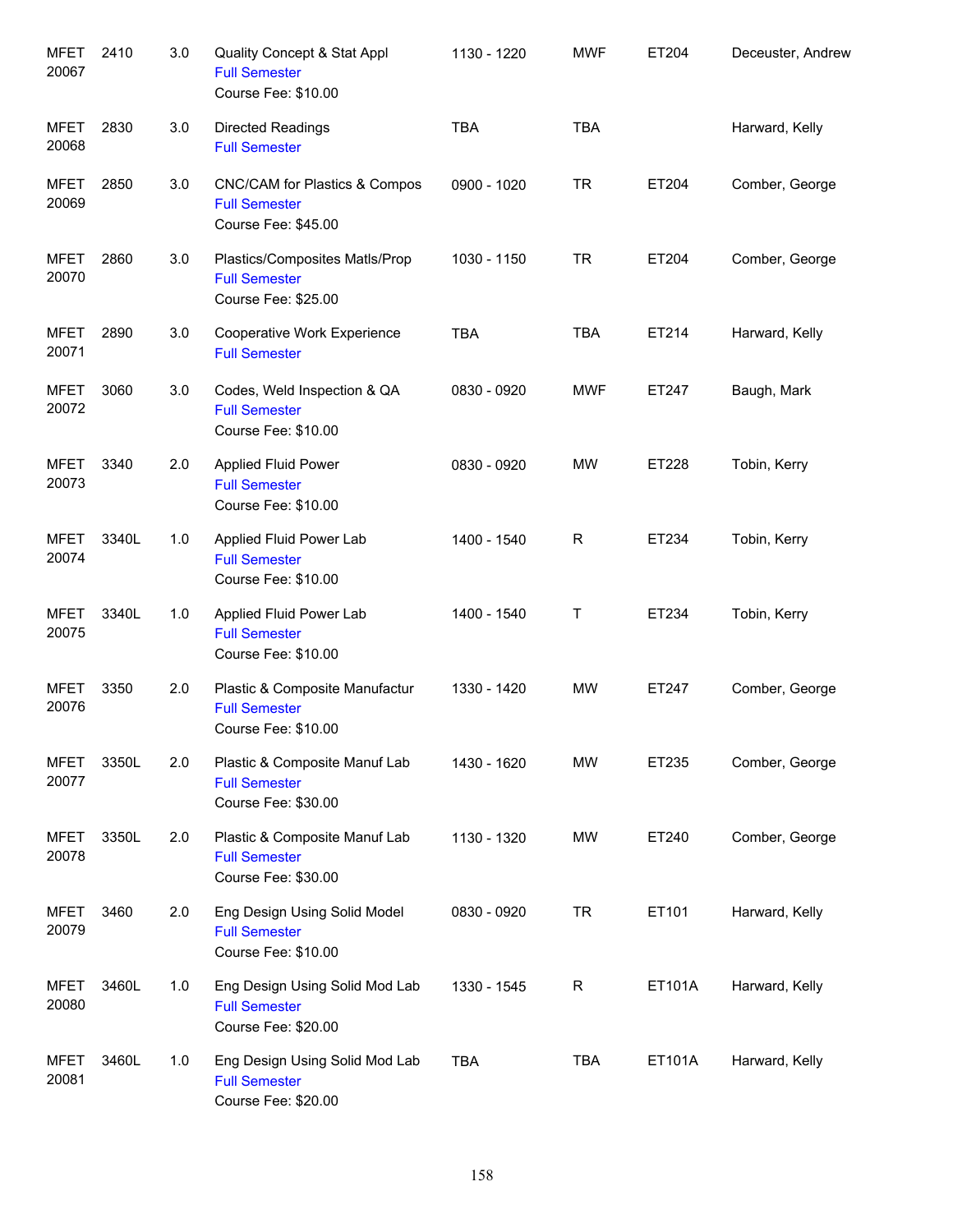| <b>MFET</b><br>22830 | 3550  | 3.0 | Manufacturing Supervision<br><b>Full Semester</b><br>To access online course materials, please log in to your<br>student portal at weber edu and select your student services<br>tab.<br>Course Fee: \$10.00 | <b>TBA</b>  | TBA        | OL    | Orr, Ricky        |
|----------------------|-------|-----|--------------------------------------------------------------------------------------------------------------------------------------------------------------------------------------------------------------|-------------|------------|-------|-------------------|
| <b>MFET</b><br>20082 | 3630  | 2.0 | Fusion Joining & Brazing<br><b>Full Semester</b><br>Course Fee: \$10.00                                                                                                                                      | 0930 - 1020 | Τ          | ET247 | Baugh, Mark       |
| <b>MFET</b><br>20083 | 3630L | 1.0 | Fusion Joining and Brazing Lab<br><b>Full Semester</b><br>Course Fee: \$50.00                                                                                                                                | 1030 - 1220 | <b>TR</b>  | ET219 | Baugh, Mark       |
| <b>MFET</b><br>20084 | 3750  | 2.0 | Welding Metallurgy I<br><b>Full Semester</b><br>Course Fee: \$10.00                                                                                                                                          | 1130 - 1220 | <b>MW</b>  | ET247 | Baugh, Mark       |
| <b>MFET</b><br>20085 | 3750L | 1.0 | Welding Metallurgy I Lab<br><b>Full Semester</b><br>Course Fee: \$50.00                                                                                                                                      | 1130 - 1320 | F          | ET219 | Baugh, Mark       |
| <b>MFET</b><br>20086 | 3810  | 3.0 | Stat Process Control & Reliab<br><b>Full Semester</b><br>Course Fee: \$10.00                                                                                                                                 | 1030 - 1120 | <b>MWF</b> | ET228 | Deceuster, Andrew |
| <b>MFET</b><br>20087 | 3870  | 3.0 | Mold Design & Process Strategi<br><b>Full Semester</b><br>Course Fee: \$35.00                                                                                                                                | 1230 - 1345 | <b>TR</b>  | ET247 | Comber, George    |
| <b>MFET</b><br>20088 | 3890  | 3.0 | Cooperative Work Experience<br><b>Full Semester</b>                                                                                                                                                          | <b>TBA</b>  | TBA        |       | Harward, Kelly    |
| <b>MFET</b><br>20089 | 4090  | 2.0 | <b>Welding Power Sources</b><br><b>Full Semester</b>                                                                                                                                                         | 0830 - 0920 | <b>TR</b>  | ET247 | Baugh, Mark       |
| MFET<br>20090        | 4580  | 1.0 | <b>Process Automation</b><br><b>Full Semester</b><br>Course Fee: \$10.00                                                                                                                                     | 1030 - 1120 | Τ          | ET230 | McCulley, Julanne |
| MFET<br>20091        | 4580L | 2.0 | Process Automation Lab<br><b>Full Semester</b><br>Course Fee: \$10.00                                                                                                                                        | 1130 - 1520 | Τ          | ET230 | McCulley, Julanne |
| MFET<br>20092        | 4580L | 2.0 | Process Automation Lab<br><b>Full Semester</b><br>Course Fee: \$10.00                                                                                                                                        | 1030 - 1420 | R          | ET230 | McCulley, Julanne |
| MFET<br>20093        | 4590  | 3.0 | Prod Plan & Process Control<br><b>Full Semester</b><br>Course Fee: \$15.00                                                                                                                                   | 1230 - 1320 | <b>MWF</b> | ET210 | Menzies, Richard  |
| MFET<br>20094        | 4610  | 3.0 | Sr Project Plan & Estimating<br><b>Full Semester</b><br>Course Fee: \$10.00                                                                                                                                  | 0830 - 0920 | <b>MWF</b> | ET238 | Orr, Ricky        |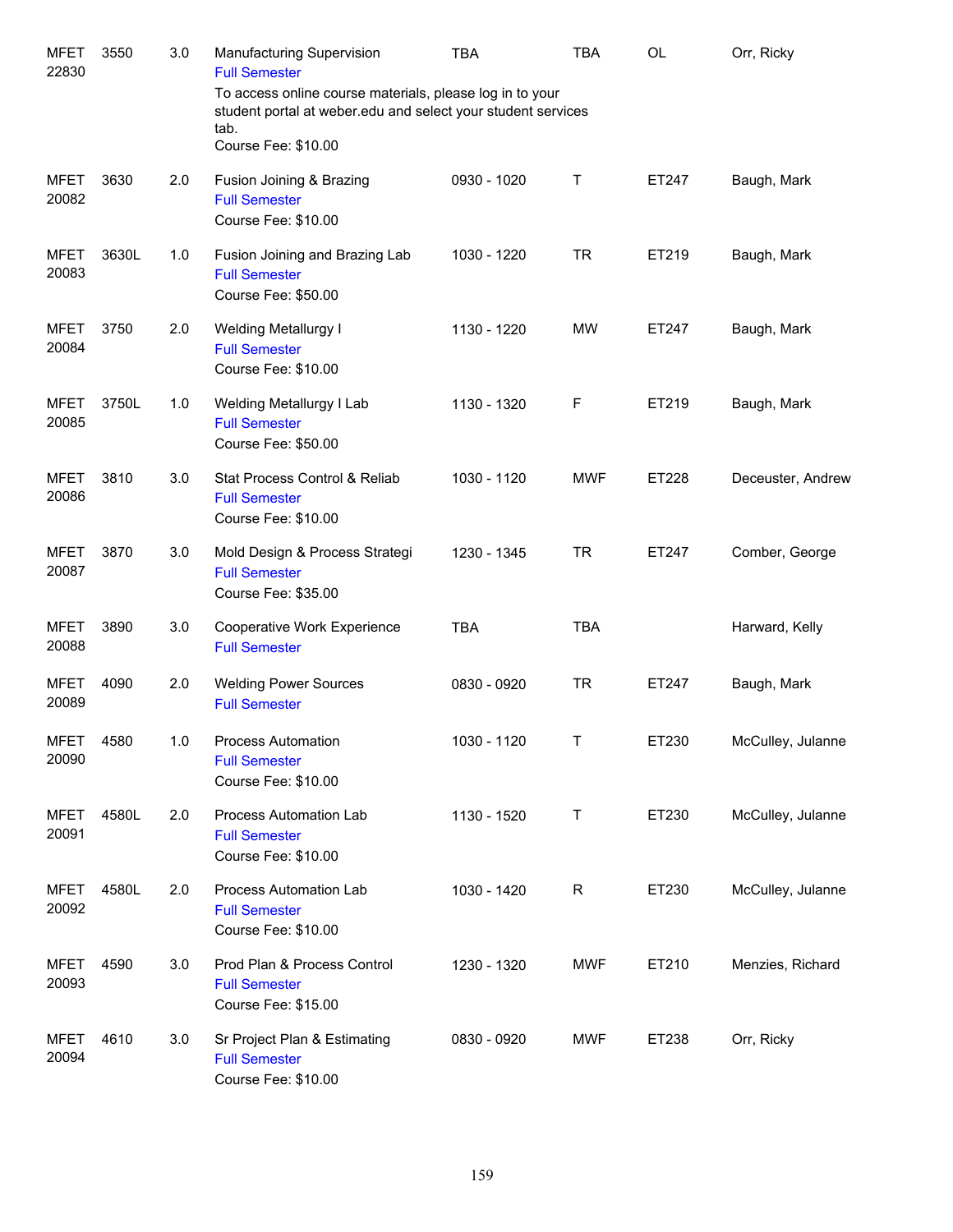| <b>MFET</b><br>20095 | 4610L | 2.0 | Senior Project & Planning Lab<br><b>Full Semester</b><br>Course Fee: \$50.00                                                                                             | 0730 - 0820 | <b>TR</b>  | ET214        | Baugh, Mark     |
|----------------------|-------|-----|--------------------------------------------------------------------------------------------------------------------------------------------------------------------------|-------------|------------|--------------|-----------------|
| <b>MFET</b><br>20096 | 4610L | 2.0 | Senior Project & Planning Lab<br><b>Full Semester</b><br>Course Fee: \$50.00                                                                                             | 0730 - 0820 | <b>TR</b>  | ET214        | Comber, George  |
| <b>MFET</b><br>20097 | 4610L | 2.0 | Senior Project & Planning Lab<br><b>Full Semester</b><br>Course Fee: \$50.00                                                                                             | 0730 - 0820 | <b>TR</b>  | ET214        | Farner, Jeremy  |
| <b>MFET</b><br>24358 | 4610L | 2.0 | Senior Project & Planning Lab<br><b>Full Semester</b><br>Course Fee \$50.00                                                                                              | 0730 - 0820 | <b>TR</b>  | ET214        | West, Glen      |
| <b>MFET</b><br>20098 | 4620L | 2.0 | Senior Project Lab<br><b>Full Semester</b><br>Course Fee: \$50.00                                                                                                        | 0730 - 0820 | <b>TR</b>  | ET214        | Farner, Jeremy  |
| <b>MFET</b><br>20099 | 4620L | 2.0 | Senior Project Lab<br><b>Full Semester</b><br>Course Fee: \$50.00                                                                                                        | 0730 - 0820 | <b>TR</b>  | ET214        | West, Glen      |
| <b>MFET</b><br>20101 | 4830  | 3.0 | <b>Directed Readings</b><br><b>Full Semester</b>                                                                                                                         | <b>TBA</b>  | <b>TBA</b> | ET214        | Orr, Ricky      |
| <b>MFET</b><br>20102 | 4890  | 3.0 | Cooperative Work Experience<br><b>Full Semester</b>                                                                                                                      | <b>TBA</b>  | <b>TBA</b> | ET214        | Harward, Kelly  |
| <b>MFET</b><br>20103 | 4995  | 1.0 | CMfgT Exam Review<br><b>Full Semester</b><br>Course Fee: \$100.00                                                                                                        | 1330 - 1420 | M          | ET210        | Orr, Ricky      |
| MGMT<br>23052        | 3010  | 3.0 | Organizational Behavior & Mgmt<br><b>Full Semester</b>                                                                                                                   | 1730 - 2010 | Τ          | <b>WB112</b> | Hansen, Shaun   |
| <b>MGMT</b><br>23053 | 3010  | 3.0 | Organizational Behavior & Mgmt<br><b>Full Semester</b>                                                                                                                   | 1730 - 2010 | R          | WB112        | Hansen, Shaun   |
| MGMT<br>23054        | 3010  | 3.0 | Organizational Behavior & Mgmt<br><b>Full Semester</b>                                                                                                                   | 1730 - 2010 | M          | <b>WB115</b> | Morgan, James   |
| MGMT<br>23799        | 3010  | 3.0 | Organizational Behavior & Mgmt<br><b>Full Semester</b><br>To access online course materials, please log into canvas weber edu with your<br>portal username and password. | <b>TBA</b>  | TBA        | OL           | Morgan, James   |
| MGMT<br>24291        | 3010  | 3.0 | Organizational Behavior & Mgmt<br><b>Full Semester</b>                                                                                                                   | 0830 - 0920 | <b>MWF</b> | <b>WB103</b> | Fox Kirk, Wendy |
| <b>MGMT</b><br>23055 | 3300  | 3.0 | Human Resource Management<br><b>Full Semester</b>                                                                                                                        | 1030 - 1120 | <b>MWF</b> | <b>WB104</b> | Fox Kirk, Wendy |
| <b>MGMT</b><br>23056 | 3350  | 3.0 | Employment & Labor Law<br><b>Full Semester</b>                                                                                                                           | 1730 - 2010 | M          | <b>WB105</b> | Read, David     |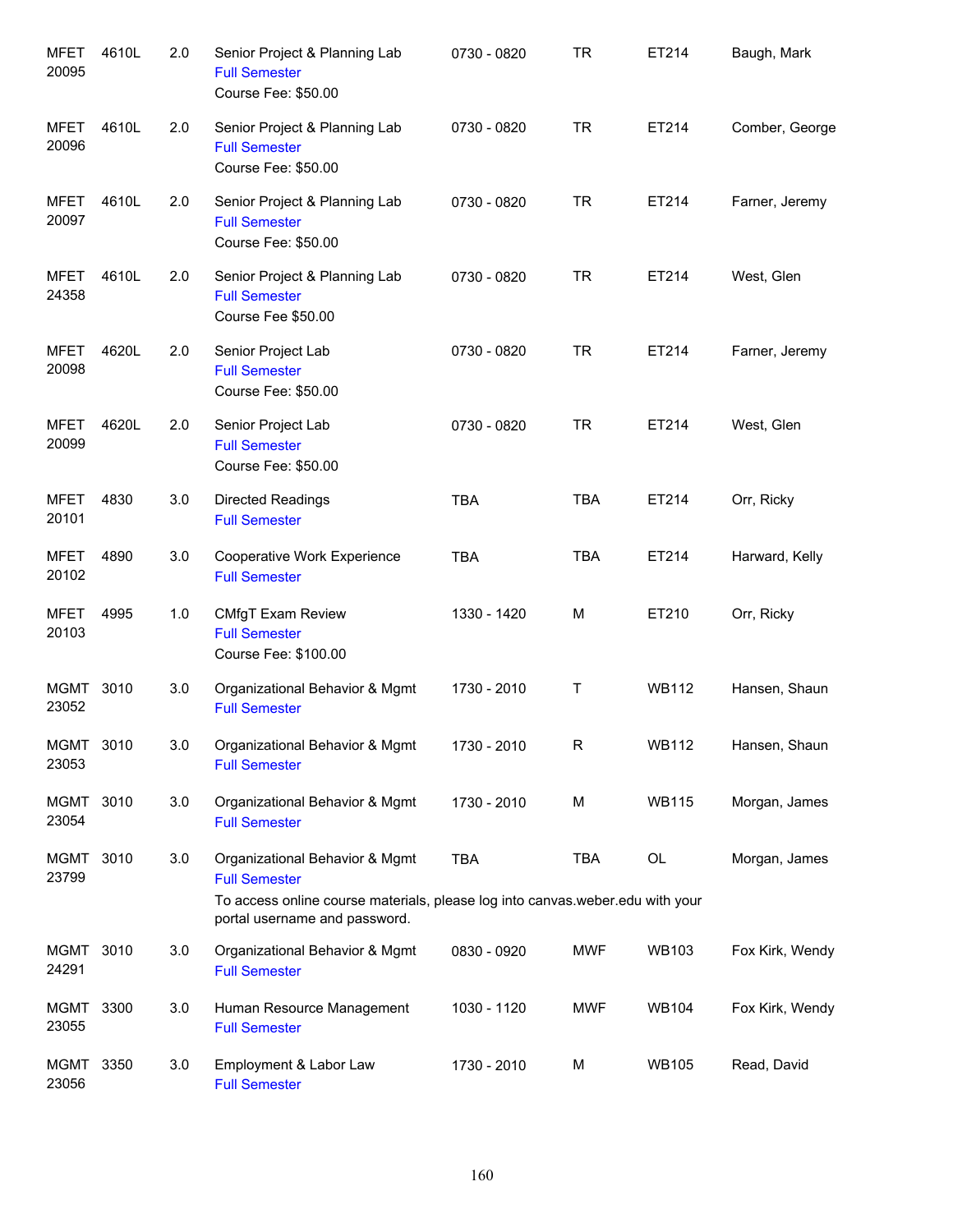| MGMT<br>23057        | 3400 | 3.0 | <b>International Business</b><br><b>Full Semester</b>                                                                                                                              | 0730 - 0845                | TR          | <b>WB116</b>                 | Suiter, Jeremy      |
|----------------------|------|-----|------------------------------------------------------------------------------------------------------------------------------------------------------------------------------------|----------------------------|-------------|------------------------------|---------------------|
| MGMT<br>24355        | 3450 | 3.0 | Study Abroad - Intnl Managemnt<br><b>Full Semester</b><br>Registration requires instructor and department approval.                                                                | <b>TBA</b>                 | <b>TBA</b>  |                              | Nowell, Clifford    |
| <b>MGMT</b><br>24542 | 4300 | 3.0 | Influence/Group Effectiveness<br><b>Full Semester</b><br>Class sessions are held Fri. evenings (5-9 PM) & Sat. (8:30-5:50 PM) for 3                                                | 0830 - 1730<br>1700 - 2100 | S<br>F      | <b>WB110</b><br><b>WB110</b> | Stevens, Michael    |
|                      |      |     | weekends. Students will be assigned to specific weekend dates during the first<br>week of the semester. Stop by BSAD office or email kmay@weber.edu for<br>additional information. |                            |             |                              |                     |
| MGMT 4320<br>23061   |      | 3.0 | <b>Staffing Organizations</b><br><b>Full Semester</b>                                                                                                                              | 1730 - 2013                | W           | <b>WB110</b>                 | Stevens, Michael    |
| MGMT<br>23426        | 4860 | 3.0 | Managment Internship<br><b>Full Semester</b><br>Registration requires instructor and department approval.                                                                          | <b>TBA</b>                 | <b>TBA</b>  |                              | Fox Kirk, Wendy     |
| MGMT<br>23428        | 4865 | 3.0 | Human Resource Internship<br><b>Full Semester</b><br>Registration requires instructor and department approval.                                                                     | <b>TBA</b>                 | <b>TBA</b>  |                              | Fox Kirk, Wendy     |
| <b>MHA</b><br>20939  | 6000 | 3.0 | Hith Syst & Healthcare Economy<br><b>Block 1</b>                                                                                                                                   | 1730 - 2010                | R           | D03202                       | Dahlkemper, Richard |
| <b>MHA</b><br>20940  | 6100 | 3.0 | Lead/Manag People in Health Cr<br><b>Block 1</b>                                                                                                                                   | 1730 - 2010                | т           | D03202                       | Johnson, Kenneth    |
| MHA<br>24096         | 6180 | 3.0 | Health Care Entrepreneurship<br><b>Block 2</b>                                                                                                                                     | 1730 - 2010                | R           | D03201                       | Davis, Bruce        |
| MHA<br>20941         | 6200 | 3.0 | Hith Behav/Manag Epidemiology<br><b>Block 2</b>                                                                                                                                    | 1730 - 2010                | $\mathsf T$ | D03202                       | Johnson, Kenneth    |
| MHA<br>20942         | 6240 | 3.0 | Human Resources Mgmt in HC<br><b>Block 2</b>                                                                                                                                       | 1730 - 2010                | Τ           | D03203                       | Bateman, Steven     |
| <b>MHA</b><br>20943  | 6320 | 3.0 | Health Policy & Economics<br><b>Block 2</b>                                                                                                                                        | 1730 - 2010                | $\mathsf R$ | D03202                       | Wiggins, Carla      |
| <b>MHA</b><br>20944  | 6350 | 3.0 | <b>Quantitative Decision Making</b><br><b>Block 1</b>                                                                                                                              | 1730 - 2010                | $\mathsf R$ | D03203                       | Rodeback, David     |
| <b>MHA</b><br>20945  | 6440 | 3.0 | Health Ethics and Law<br><b>Block 1</b>                                                                                                                                            | 1730 - 2010                | $\sf T$     | D03203                       | Gessel, David       |
| <b>MHA</b><br>25289  | 6830 | 2.0 | <b>Directed Study</b><br><b>Block 2</b>                                                                                                                                            | <b>TBA</b>                 | <b>TBA</b>  |                              | Wiggins, Carla      |
| <b>MHA</b><br>25318  | 6830 | 3.0 | Directed Study<br><b>Block 2</b><br>Reserved class. Please contact department to register.                                                                                         | <b>TBA</b>                 | <b>TBA</b>  | D <sub>0</sub> 2             | Davis, Bruce        |
| <b>MICR</b><br>21369 | 1113 | 3.0 | LS Intro to Microbiology<br><b>Full Semester</b>                                                                                                                                   | 0930 - 1020                | <b>MWF</b>  | <b>LL127</b>                 | Lorowitz, William   |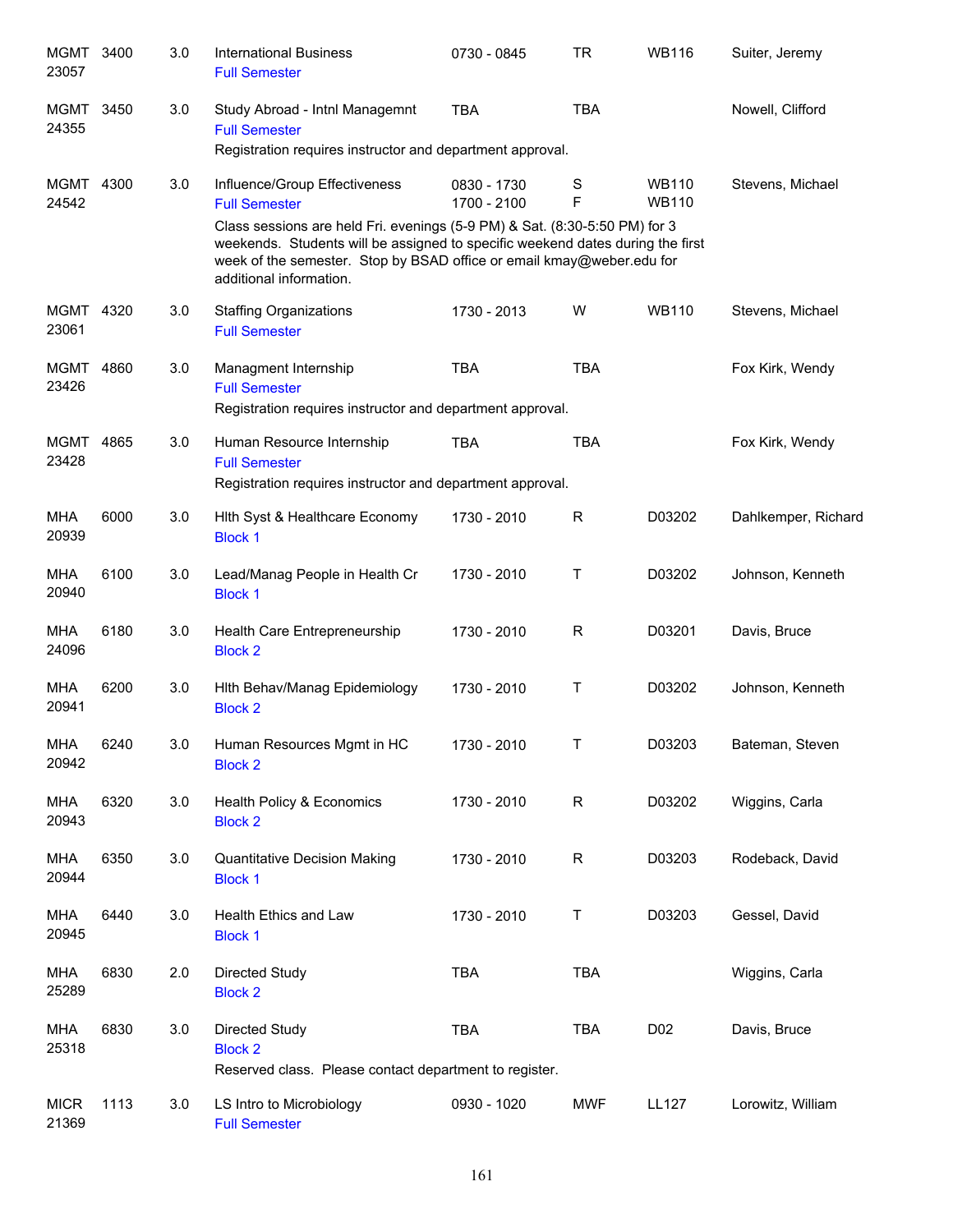| <b>MICR</b><br>21370 | 1113 | 3.0 | LS Intro to Microbiology<br><b>Full Semester</b>                                                                                                                                  | 1030 - 1120 | <b>MWF</b>  | <b>LL128</b> | Sondossi, Mohammad |
|----------------------|------|-----|-----------------------------------------------------------------------------------------------------------------------------------------------------------------------------------|-------------|-------------|--------------|--------------------|
| <b>MICR</b><br>21372 | 1113 | 3.0 | LS Intro to Microbiology<br><b>Full Semester</b>                                                                                                                                  | 1030 - 1145 | <b>TR</b>   | <b>LL127</b> | Sondossi, Mohammad |
| <b>MICR</b><br>21375 | 1113 | 3.0 | LS Intro to Microbiology<br><b>Full Semester</b>                                                                                                                                  | 1130 - 1220 | <b>MWF</b>  | <b>LL128</b> | Lorowitz, William  |
| <b>MICR</b><br>21377 | 1113 | 3.0 | LS Intro to Microbiology<br><b>Full Semester</b>                                                                                                                                  | 1730 - 2010 | Т           | <b>LL127</b> | Sondossi, Mohammad |
| <b>MICR</b><br>21509 | 1113 | 3.0 | LS Intro to Microbiology<br><b>Full Semester</b>                                                                                                                                  | 0730 - 0845 | <b>TR</b>   | <b>LL127</b> | Jackson, Richard   |
| <b>MICR</b><br>21941 | 1113 | 3.0 | LS Intro to Microbiology<br><b>Full Semester</b>                                                                                                                                  | 1730 - 2010 | M           | D02318       | Sondossi, Mohammad |
| <b>MICR</b><br>21943 | 1113 | 3.0 | LS Intro to Microbiology<br><b>Full Semester</b>                                                                                                                                  | 1730 - 2010 | W           | D02318       | Jackson, Richard   |
| <b>MICR</b><br>21945 | 1113 | 3.0 | LS Intro to Microbiology<br><b>Full Semester</b>                                                                                                                                  | 1030 - 1120 | <b>MWF</b>  | D02318       | Call, Evan         |
| <b>MICR</b><br>21946 | 1113 | 3.0 | LS Intro to Microbiology<br><b>Full Semester</b><br>To access online course materials, please log in to your student portal at<br>weber.edu and select your Student Services tab. | <b>TBA</b>  | <b>TBA</b>  | <b>OL</b>    | Oberg, Craig       |
| <b>MICR</b><br>21951 | 1113 | 3.0 | LS Intro to Microbiology<br><b>Full Semester</b><br>To access online course materials, please log in to your student portal at<br>weber.edu and select your Student Services tab. | <b>TBA</b>  | <b>TBA</b>  | <b>OL</b>    | Domek, Matthew     |
| <b>MICR</b><br>22033 | 1113 | 3.0 | LS Intro to Microbiology<br><b>Full Semester</b>                                                                                                                                  | 1730 - 2010 | $\mathsf R$ | <b>HC014</b> | Lorowitz, William  |
| <b>MICR</b><br>22037 | 1113 | 3.0 | LS Intro to Microbiology<br><b>Full Semester</b><br>Interactive Audio/Visual delivery --EdNet.                                                                                    | 1730 - 2010 | $\mathsf R$ | WW102        | Lorowitz, William  |
| <b>MICR</b><br>22260 | 1113 | 3.0 | LS Intro to Microbiology<br><b>Full Semester</b><br>Interactive Audio/Visual delivery--EdNet.                                                                                     | 1730 - 2010 | $\mathsf R$ | MR314        | Lorowitz, William  |
| <b>MICR</b><br>21379 | 1153 | 3.0 | LS Elementary Public Health<br><b>Full Semester</b>                                                                                                                               | 0830 - 0920 | <b>MWF</b>  | <b>LL127</b> | Jackson, Richard   |
| <b>MICR</b><br>21381 | 1153 | 3.0 | LS Elementary Public Health<br><b>Full Semester</b>                                                                                                                               | 0900 - 1015 | <b>TR</b>   | <b>LL127</b> | Nakaoka, Karen     |
| <b>MICR</b><br>21546 | 1153 | 3.0 | LS Elementary Public Health<br><b>Full Semester</b>                                                                                                                               | 1730 - 2010 | $\mathsf R$ | <b>LL127</b> | Fritzler, Jason    |
| <b>MICR</b><br>21953 | 1153 | 3.0 | LS Elementary Public Health<br><b>Full Semester</b>                                                                                                                               | <b>TBA</b>  | <b>TBA</b>  | OL           | Oberg, Craig       |
|                      |      |     | To access online course materials, please log in to your student portal at<br>weber.edu and select your Student Services tab.                                                     |             |             |              |                    |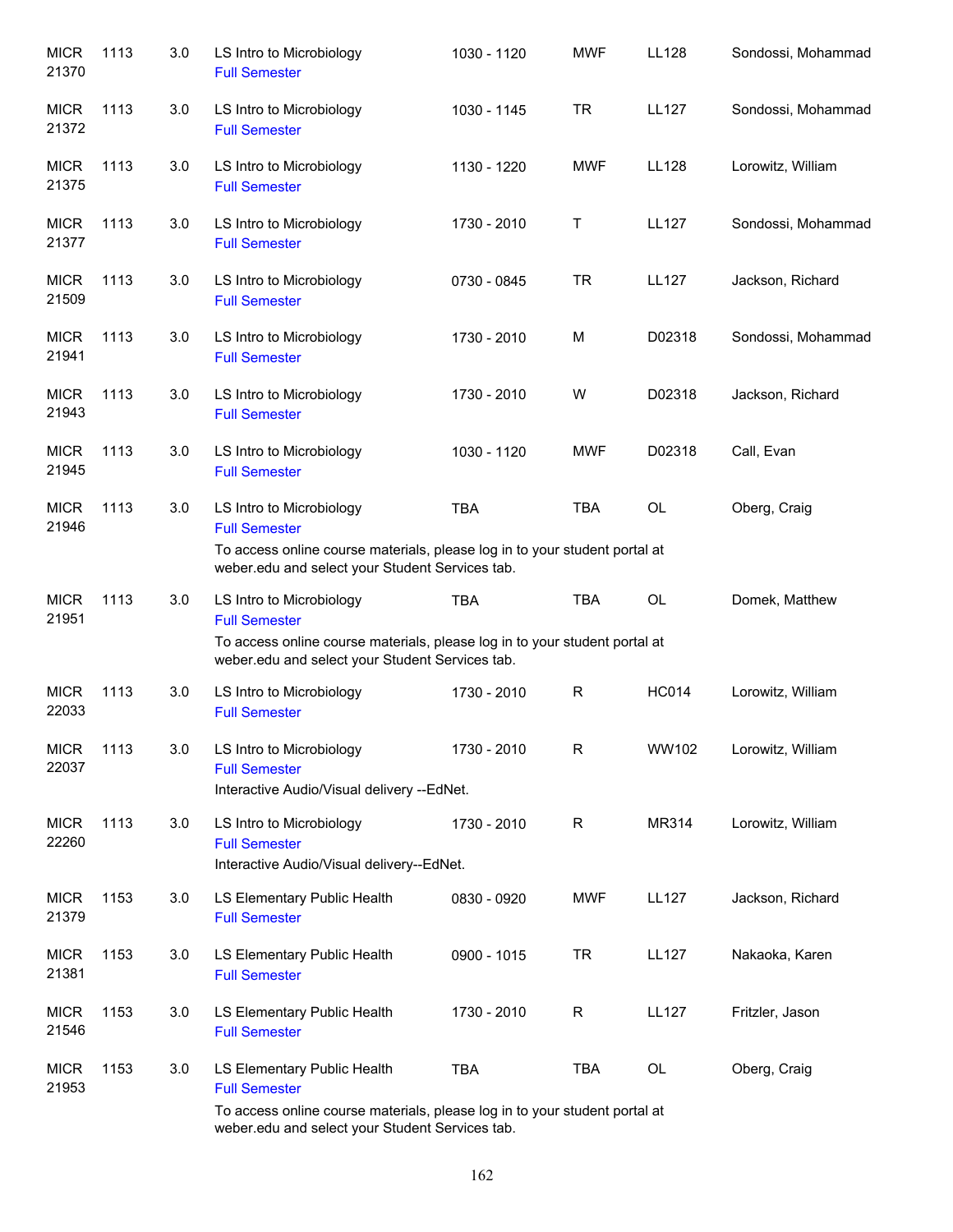| <b>MICR</b><br>21955 | 1153  | 3.0 | LS Elementary Public Health<br><b>Full Semester</b>                                                                                                                                    | <b>TBA</b>  | TBA        | OL           | Culumber, Michele  |
|----------------------|-------|-----|----------------------------------------------------------------------------------------------------------------------------------------------------------------------------------------|-------------|------------|--------------|--------------------|
|                      |       |     | To access online course materials, please log in to your student portal at<br>weber.edu and select your Student Services tab.                                                          |             |            |              |                    |
| <b>MICR</b><br>21384 | 2054  | 4.0 | LS Principles of Microbiology<br><b>Full Semester</b><br>A lab section muct be selected.<br>Course Fee: \$20.00                                                                        | 1030 - 1120 | <b>MWF</b> | <b>LL127</b> | Culumber, Michele  |
| <b>MICR</b><br>21389 | 2054L | 0.0 | Prin Micro Lab<br><b>Full Semester</b>                                                                                                                                                 | 0930 - 1120 | Τ          | <b>SL344</b> | Culumber, Michele  |
| <b>MICR</b><br>21390 | 2054L | 0.0 | Prin Micro Lab<br><b>Full Semester</b>                                                                                                                                                 | 0930 - 1120 | Τ          | <b>SL345</b> | Jackson, Richard   |
| <b>MICR</b><br>21392 | 2054L | 0.0 | Prin Micro Lab<br><b>Full Semester</b>                                                                                                                                                 | 1130 - 1320 | Τ          | <b>SL344</b> | Fritzler, Jason    |
| <b>MICR</b><br>21394 | 2054L | 0.0 | Prin Micro Lab<br><b>Full Semester</b>                                                                                                                                                 | 1130 - 1320 | Τ          | <b>SL345</b> | Nakaoka, Karen     |
| <b>MICR</b><br>21395 | 2054L | 0.0 | Prin Micro Lab<br><b>Full Semester</b>                                                                                                                                                 | 1330 - 1520 | Т          | <b>SL344</b> | Jackson, Richard   |
| <b>MICR</b><br>21400 | 2600  | 1.0 | Laboratory Safety<br><b>Full Semester</b>                                                                                                                                              | 1230 - 1320 | M          | LL129        | Wachocki, Barbara  |
| <b>MICR</b><br>21405 | 3053  | 3.0 | Microbiological Procedures<br><b>Full Semester</b><br>A lab section must be selected.<br>Course Fee: \$20.00                                                                           | 1030 - 1120 | <b>TR</b>  | <b>LL128</b> | Lorowitz, William  |
| <b>MICR</b><br>21407 | 3053L | 0.0 | Micro Proc Lab<br><b>Full Semester</b>                                                                                                                                                 | 1130 - 1320 | Τ          | <b>SL334</b> | Lorowitz, William  |
| <b>MICR</b><br>21409 | 3053L | 0.0 | Micro Proc Lab<br><b>Full Semester</b>                                                                                                                                                 | 1130 - 1320 | Τ          | <b>SL335</b> | Lorowitz, William  |
| <b>MICR</b><br>21411 | 3154  | 4.0 | Microbial Ecology<br><b>Full Semester</b><br>A lab section must be selected.                                                                                                           | 0930 - 1020 | <b>MWF</b> | <b>LL128</b> | Sondossi, Mohammad |
| <b>MICR</b><br>21414 | 3154L | 0.0 | Microbial Ecol Lab<br><b>Full Semester</b>                                                                                                                                             | 1330 - 1620 | Τ          | SL334        | Sondossi, Mohammad |
| <b>MICR</b><br>21417 | 3154L | 0.0 | Microbial Ecol Lab<br><b>Full Semester</b>                                                                                                                                             | 1330 - 1620 | Τ          | <b>SL335</b> | Sondossi, Mohammad |
| <b>MICR</b><br>21420 | 3203  | 3.0 | Immune System in HIth/Disease<br><b>Full Semester</b>                                                                                                                                  | 1130 - 1220 | <b>MWF</b> | <b>LL127</b> | Nakaoka, Karen     |
| <b>MICR</b><br>21956 | 3203  | 3.0 | Immune System in Hlth/Disease<br><b>Full Semester</b><br>To access online course materials, please log in to your student portal at<br>weber.edu and select your Student Services tab. | <b>TBA</b>  | TBA        | OL           | Nakaoka, Karen     |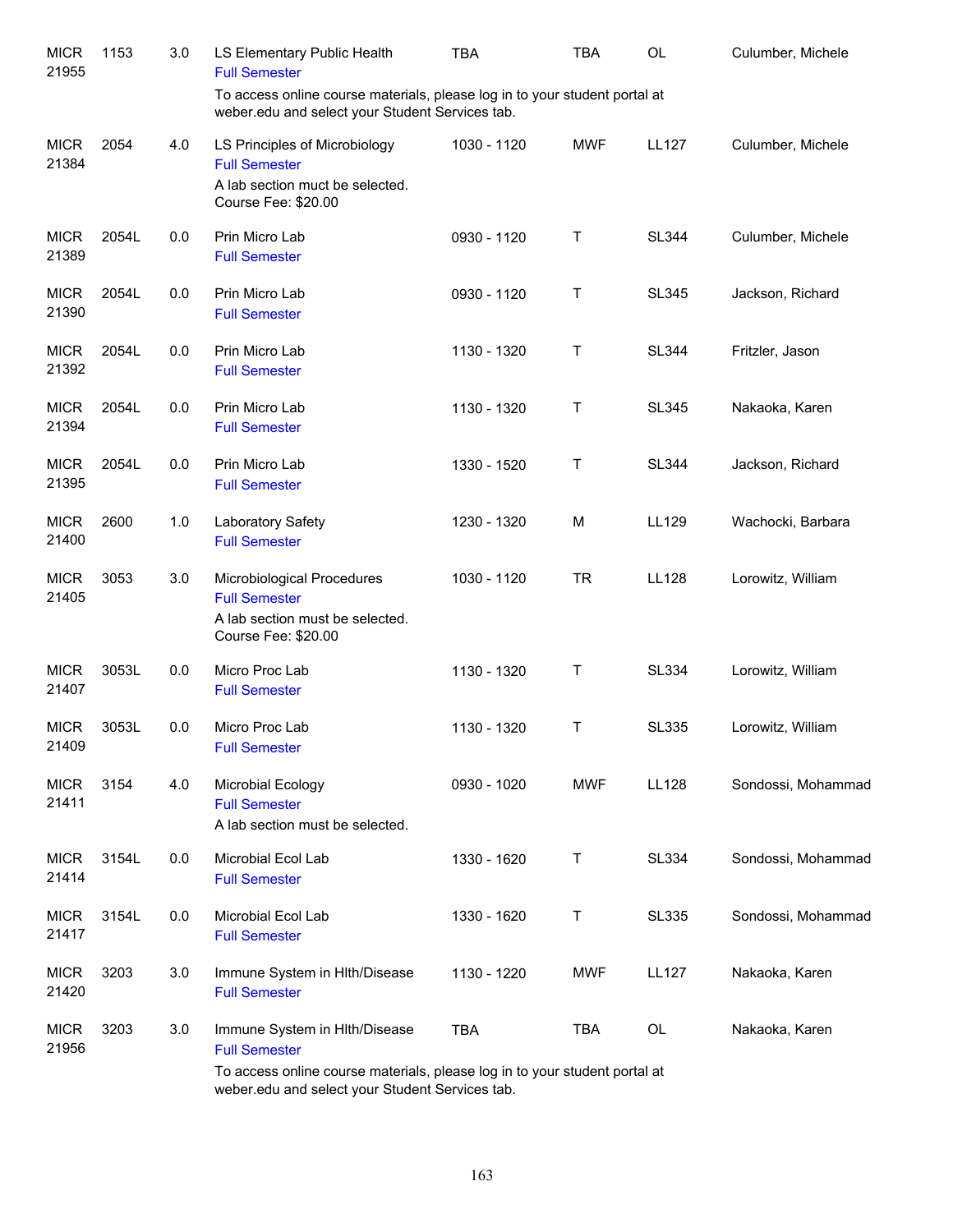| <b>MICR</b><br>21512 | 3254  | 4.0 | Immunology<br><b>Full Semester</b><br>A lab section must be selected.<br>Course Fee: \$20.00                                  | 1130 - 1220                | <b>MWF</b>     | <b>LL127</b>          | Nakaoka, Karen    |
|----------------------|-------|-----|-------------------------------------------------------------------------------------------------------------------------------|----------------------------|----------------|-----------------------|-------------------|
| <b>MICR</b><br>21515 | 3254L | 0.0 | Immunology Lab<br><b>Full Semester</b>                                                                                        | 1330 - 1620                | W              | <b>SL344</b>          | Nakaoka, Karen    |
| <b>MICR</b><br>21517 | 3254L | 0.0 | Immunology Lab<br><b>Full Semester</b>                                                                                        | 1330 - 1620                | W              | <b>SL345</b>          | Nakaoka, Karen    |
| <b>MICR</b><br>21523 | 3403  | 3.0 | <b>Tropical Diseases</b><br><b>Full Semester</b><br>Lab: Thursday, 9:00-11:50 am, SL344.                                      | 0900 - 1050<br>0900 - 1150 | Τ<br>R         | LL229<br><b>SL344</b> | Fritzler, Jason   |
| <b>MICR</b><br>21525 | 3502  | 2.0 | <b>Environmental Health</b><br><b>Full Semester</b>                                                                           | 1730 - 1920                | W              | LL229                 | Cooper, Louis     |
| <b>MICR</b><br>21959 | 3603  | 3.0 | Adv Micro for Health Professio<br><b>Full Semester</b>                                                                        | <b>TBA</b>                 | <b>TBA</b>     | <b>OL</b>             | Nakaoka, Karen    |
|                      |       |     | To access online course materials, please log in to your student portal at<br>weber.edu and select your Student Services tab. |                            |                |                       |                   |
| <b>MICR</b><br>21527 | 3753  | 3.0 | Geomicrobiology<br><b>Full Semester</b><br>Lab: Wednesday, 1:30-3:20 pm, SL334.                                               | 1130 - 1220<br>1330 - 1520 | <b>MW</b><br>W | LL229<br><b>SL335</b> | Culumber, Michele |
| <b>MICR</b><br>21531 | 4054  | 4.0 | Microbial Physiology<br><b>Full Semester</b><br>A lab section must be selected.                                               | 0830 - 0920                | <b>MWF</b>     | <b>LL128</b>          | Domek, Matthew    |
| <b>MICR</b><br>21532 | 4054L | 0.0 | Microbial Phys Lab<br><b>Full Semester</b>                                                                                    | 1330 - 1620                | R.             | <b>SL334</b>          | Domek, Matthew    |
| <b>MICR</b><br>21533 | 4054L | 0.0 | Microbial Phys Lab<br><b>Full Semester</b>                                                                                    | 1330 - 1620                | R              | <b>SL335</b>          | Lorowitz, William |
| <b>MICR</b><br>21537 | 4252  | 2.0 | Cell Culture<br><b>Full Semester</b><br>Course Fee: \$20.00                                                                   | 1430 - 1620                | <b>MW</b>      | SL334                 | Domek, Matthew    |
| <b>MICR</b><br>21544 | 4570  | 3.0 | Sec Science Teaching Methods<br><b>Full Semester</b>                                                                          | 1630 - 1920                | W              | LL230                 | Johnston, Adam    |
| <b>MICR</b><br>20496 | 4800  | 1.0 | Directed Research<br><b>Full Semester</b>                                                                                     | <b>TBA</b>                 | <b>TBA</b>     |                       | Culumber, Michele |
| <b>MICR</b><br>20513 | 4800  | 1.0 | Directed Research<br><b>Full Semester</b>                                                                                     | <b>TBA</b>                 | <b>TBA</b>     |                       | Domek, Matthew    |
| <b>MICR</b><br>20514 | 4800  | 1.0 | Directed Research<br><b>Full Semester</b>                                                                                     | <b>TBA</b>                 | <b>TBA</b>     |                       | Fritzler, Jason   |
| <b>MICR</b><br>20515 | 4800  | 1.0 | Directed Research<br><b>Full Semester</b>                                                                                     | <b>TBA</b>                 | <b>TBA</b>     |                       | Lorowitz, William |
| <b>MICR</b><br>20516 | 4800  | 1.0 | Directed Research<br><b>Full Semester</b>                                                                                     | <b>TBA</b>                 | <b>TBA</b>     |                       | Nakaoka, Karen    |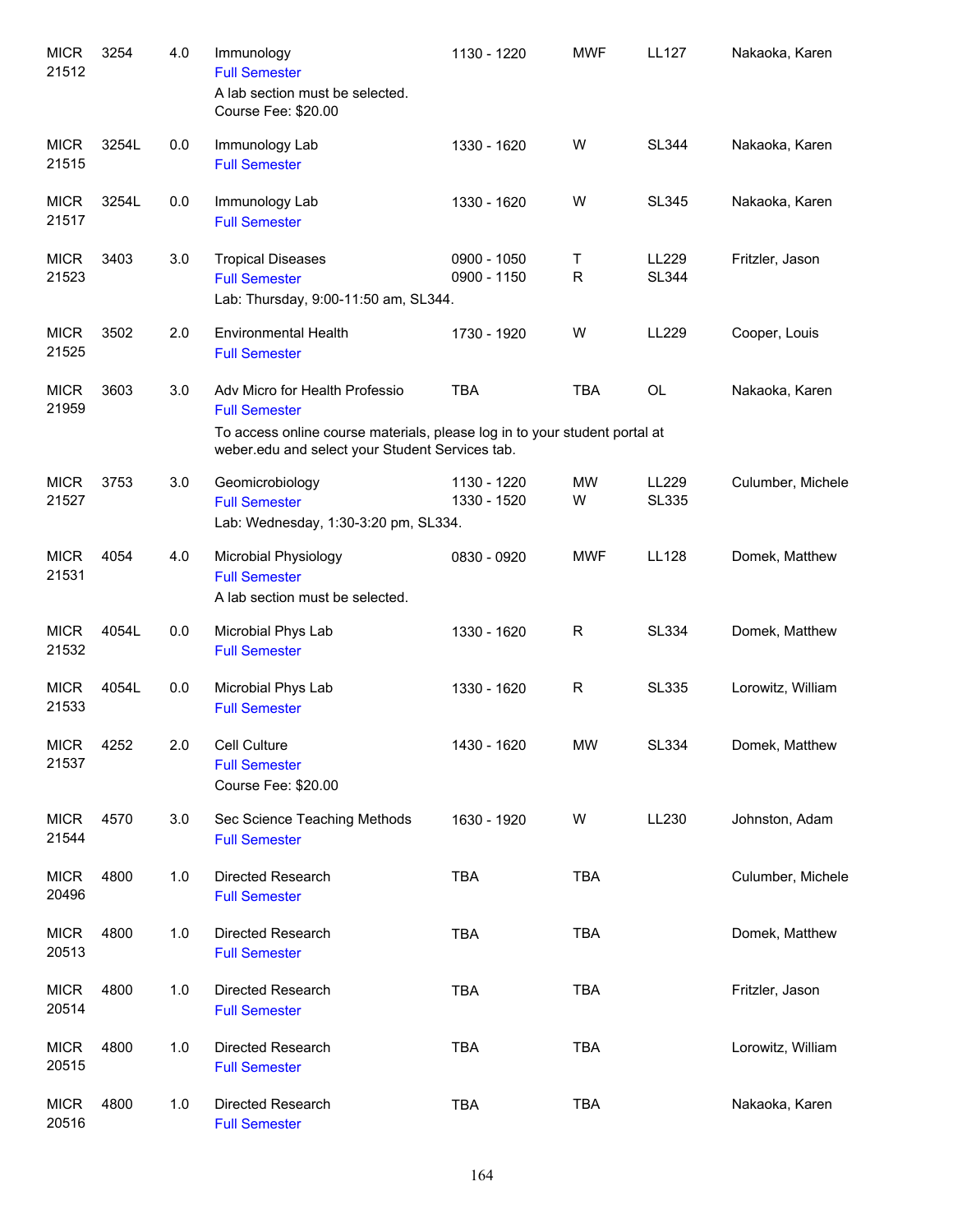| <b>MICR</b><br>20517 | 4800 | 1.0   | Directed Research<br><b>Full Semester</b>        | <b>TBA</b> | <b>TBA</b> | Sondossi, Mohammad |
|----------------------|------|-------|--------------------------------------------------|------------|------------|--------------------|
| <b>MICR</b><br>20518 | 4800 | 2.0   | Directed Research<br><b>Full Semester</b>        | <b>TBA</b> | <b>TBA</b> | Culumber, Michele  |
| <b>MICR</b><br>20519 | 4800 | 2.0   | Directed Research<br><b>Full Semester</b>        | <b>TBA</b> | <b>TBA</b> | Domek, Matthew     |
| <b>MICR</b><br>20520 | 4800 | 2.0   | Directed Research<br><b>Full Semester</b>        | <b>TBA</b> | <b>TBA</b> | Fritzler, Jason    |
| <b>MICR</b><br>20521 | 4800 | 2.0   | Directed Research<br><b>Full Semester</b>        | <b>TBA</b> | <b>TBA</b> | Lorowitz, William  |
| <b>MICR</b><br>20522 | 4800 | 2.0   | Directed Research<br><b>Full Semester</b>        | <b>TBA</b> | <b>TBA</b> | Nakaoka, Karen     |
| <b>MICR</b><br>20523 | 4800 | 2.0   | Directed Research<br><b>Full Semester</b>        | <b>TBA</b> | <b>TBA</b> | Sondossi, Mohammad |
| <b>MICR</b><br>20524 | 4830 | 1.0   | Directed Readings<br><b>Full Semester</b>        | <b>TBA</b> | <b>TBA</b> | Culumber, Michele  |
| <b>MICR</b><br>20525 | 4830 | 1.0   | <b>Directed Readings</b><br><b>Full Semester</b> | <b>TBA</b> | <b>TBA</b> | Domek, Matthew     |
| <b>MICR</b><br>20526 | 4830 | 1.0   | <b>Directed Readings</b><br><b>Full Semester</b> | <b>TBA</b> | <b>TBA</b> | Fritzler, Jason    |
| <b>MICR</b><br>20527 | 4830 | $1.0$ | Directed Readings<br><b>Full Semester</b>        | <b>TBA</b> | <b>TBA</b> | Lorowitz, William  |
| <b>MICR</b><br>20528 | 4830 | $1.0$ | Directed Readings<br><b>Full Semester</b>        | <b>TBA</b> | <b>TBA</b> | Nakaoka, Karen     |
| <b>MICR</b><br>20529 | 4830 | 1.0   | Directed Readings<br><b>Full Semester</b>        | <b>TBA</b> | <b>TBA</b> | Sondossi, Mohammad |
| <b>MICR</b><br>20530 | 4830 | 2.0   | Directed Readings<br><b>Full Semester</b>        | <b>TBA</b> | <b>TBA</b> | Culumber, Michele  |
| <b>MICR</b><br>20531 | 4830 | 2.0   | Directed Readings<br><b>Full Semester</b>        | TBA        | <b>TBA</b> | Domek, Matthew     |
| <b>MICR</b><br>20532 | 4830 | 2.0   | Directed Readings<br><b>Full Semester</b>        | TBA        | <b>TBA</b> | Fritzler, Jason    |
| <b>MICR</b><br>20533 | 4830 | 2.0   | Directed Readings<br><b>Full Semester</b>        | <b>TBA</b> | <b>TBA</b> | Lorowitz, William  |
| <b>MICR</b><br>20534 | 4830 | 2.0   | Directed Readings<br><b>Full Semester</b>        | TBA        | <b>TBA</b> | Nakaoka, Karen     |
| <b>MICR</b><br>20535 | 4830 | 2.0   | Directed Readings<br><b>Full Semester</b>        | TBA        | <b>TBA</b> | Sondossi, Mohammad |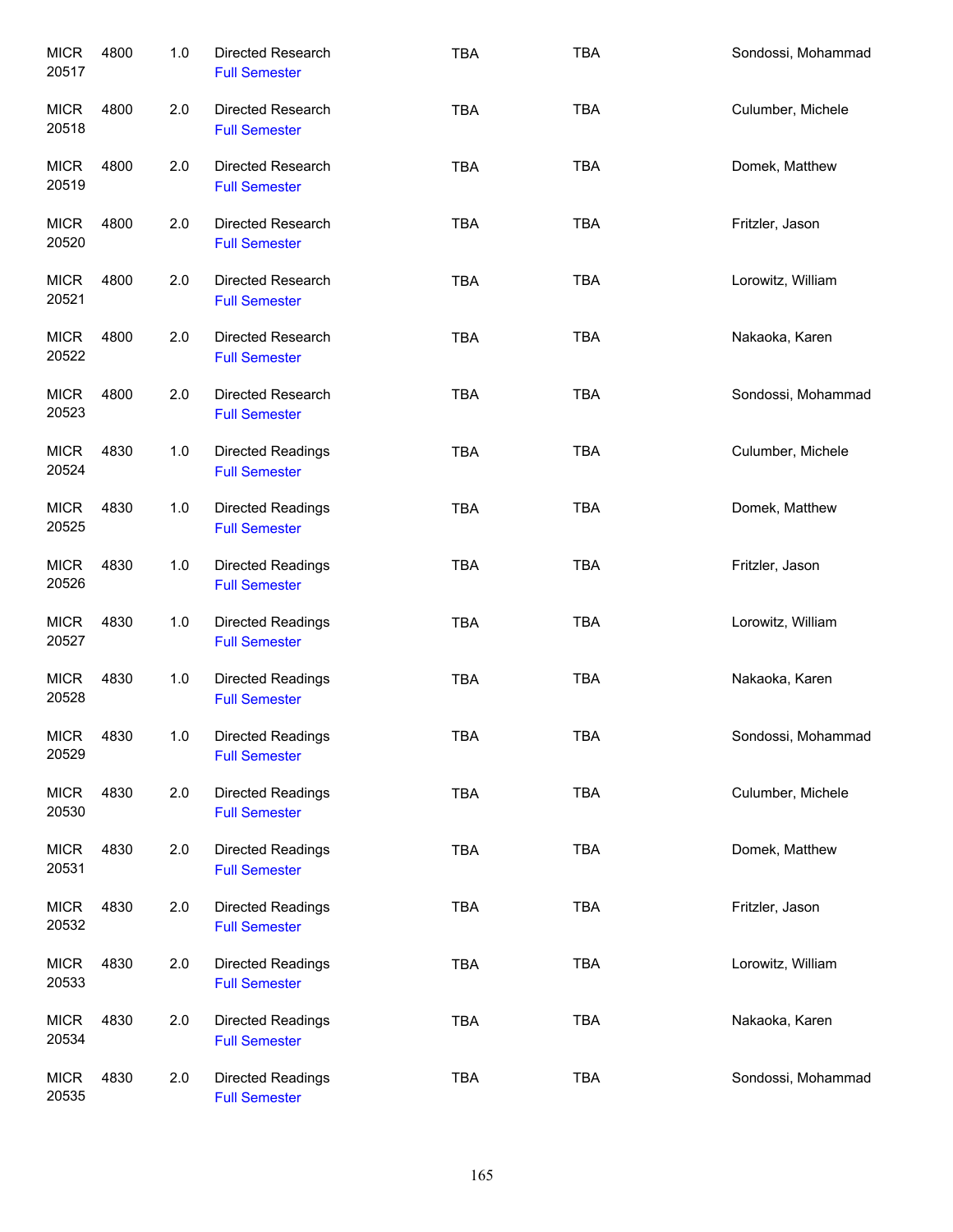| <b>MICR</b><br>20536 | 4890 | 1.0 | Coop Work Experience<br><b>Full Semester</b>                                                                    | <b>TBA</b>                 | <b>TBA</b>        |              | Culumber, Michele |
|----------------------|------|-----|-----------------------------------------------------------------------------------------------------------------|----------------------------|-------------------|--------------|-------------------|
| <b>MICR</b><br>20537 | 4890 | 2.0 | Coop Work Experience<br><b>Full Semester</b>                                                                    | <b>TBA</b>                 | <b>TBA</b>        |              | Culumber, Michele |
| <b>MICR</b><br>20538 | 4890 | 3.0 | Coop Work Experience<br><b>Full Semester</b>                                                                    | <b>TBA</b>                 | <b>TBA</b>        |              | Culumber, Michele |
| <b>MICR</b><br>20539 | 4890 | 4.0 | Coop Work Experience<br><b>Full Semester</b>                                                                    | <b>TBA</b>                 | <b>TBA</b>        |              | Culumber, Michele |
| <b>MICR</b><br>20540 | 4890 | 5.0 | Coop Work Experience<br><b>Full Semester</b>                                                                    | <b>TBA</b>                 | <b>TBA</b>        |              | Culumber, Michele |
| <b>MICR</b><br>23637 | 4991 | 1.0 | Microbiology Seminar<br><b>Full Semester</b>                                                                    | 1230 - 1320                | F                 | <b>LL128</b> | Lorowitz, William |
| <b>MILS</b><br>20964 | 1010 | 3.0 | Leadership & Personal Develop<br><b>Full Semester</b><br>Lab portion of class meets on Thursdays, 1:30 to 4:30  | 0830 - 1020<br>1330 - 1630 | R<br>$\mathsf R$  | SS010        | Miller, Nathan    |
| <b>MILS</b><br>21078 | 2010 | 3.0 | Innovative Team Leadership<br><b>Full Semester</b><br>Lab portion of class on Thursday afternoon, 1:30 to 4:30  | 1130 - 1320<br>1330 - 1630 | Τ<br>$\mathsf R$  | SS010        | Stuart, Jeffrey   |
| <b>MILS</b><br>21086 | 2400 | 1.0 | <b>Physical Readiness</b><br><b>Full Semester</b>                                                               | 0600 - 0700                | <b>MWF</b>        | SG           | Miller, Nathan    |
| <b>MILS</b><br>21301 | 2830 | 1.0 | Directed Readings & Projects<br><b>Full Semester</b>                                                            | <b>TBA</b>                 | <b>TBA</b>        |              | Czipka, Michael   |
| <b>MILS</b><br>21306 | 2830 | 2.0 | Directed Readings & Projects<br><b>Full Semester</b>                                                            | <b>TBA</b>                 | <b>TBA</b>        |              | Czipka, Michael   |
| <b>MILS</b><br>21309 | 2830 | 3.0 | Directed Readings & Projects<br><b>Full Semester</b>                                                            | <b>TBA</b>                 | <b>TBA</b>        |              | Czipka, Michael   |
| <b>MILS</b><br>21311 | 2921 | 3.0 | ROTC Leader's Training Course<br><b>Full Semester</b>                                                           | <b>TBA</b>                 | <b>TBA</b>        |              | Webster, Bartly   |
| MILS<br>21082        | 3010 | 4.0 | Adaptive Team Leadership<br><b>Full Semester</b><br>Lab portion of class on Thursday afternoon, 1:30 to 4:30    | 0830 - 1110<br>1330 - 1630 | $\mathsf{T}$<br>R | SS010        | Webster, Bartly   |
| <b>MILS</b><br>21083 | 4010 | 4.0 | Developing Adaptive Leaders<br><b>Full Semester</b><br>Lab portion of class on Thursday afternoon, 1:30 to 4:30 | 1330 - 1610<br>1330 - 1630 | Τ<br>R            | SS010        | Czipka, Michael   |
| MILS<br>21087        | 4400 | 2.0 | <b>Advanced Physical Readiness</b><br><b>Full Semester</b>                                                      | 0600 - 0700                | <b>MWF</b>        | SG           | Miller, Nathan    |
| MILS<br>21313        | 4830 | 1.0 | Directed Readings & Projects<br><b>Full Semester</b>                                                            | <b>TBA</b>                 | <b>TBA</b>        |              | Czipka, Michael   |
| <b>MILS</b><br>21314 | 4830 | 2.0 | Directed Readings & Projects<br><b>Full Semester</b>                                                            | <b>TBA</b>                 | <b>TBA</b>        |              | Czipka, Michael   |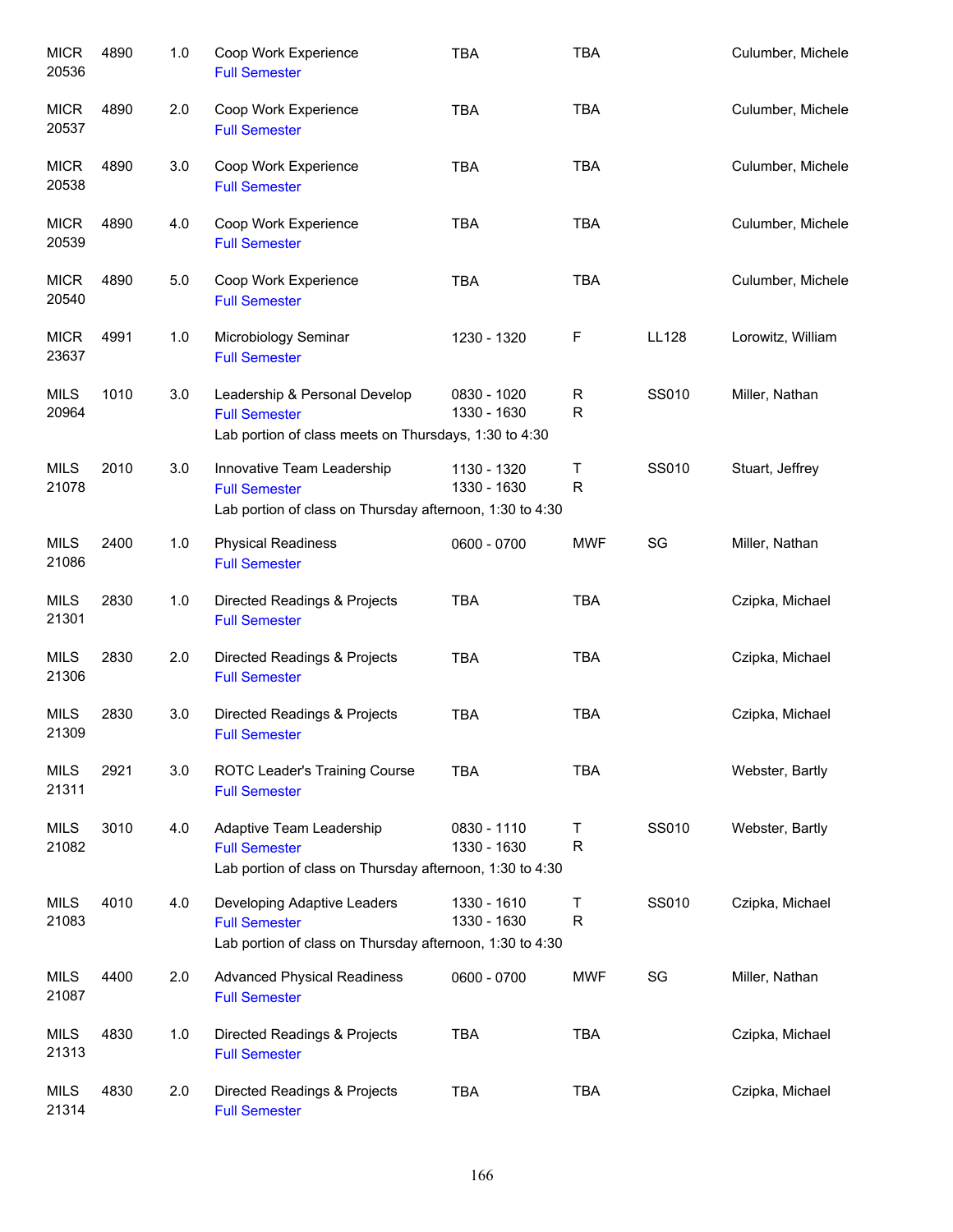| <b>MILS</b><br>21315 | 4830 | 3.0 | Directed Readings & Projects<br><b>Full Semester</b>                                                                                                                                                                                                                                                                      | <b>TBA</b>  | <b>TBA</b> |              | Czipka, Michael  |
|----------------------|------|-----|---------------------------------------------------------------------------------------------------------------------------------------------------------------------------------------------------------------------------------------------------------------------------------------------------------------------------|-------------|------------|--------------|------------------|
| <b>MILS</b><br>21316 | 4921 | 3.0 | Leadership Dev/Assess Course<br><b>Full Semester</b>                                                                                                                                                                                                                                                                      | <b>TBA</b>  | <b>TBA</b> |              | Webster, Bartly  |
| <b>MILS</b><br>21318 | 4922 | 2.0 | Airborne Operations<br><b>Full Semester</b>                                                                                                                                                                                                                                                                               | <b>TBA</b>  | <b>TBA</b> |              | Webster, Bartly  |
| MILS<br>21320        | 4923 | 2.0 | Cadet Troop Leader Training<br><b>Full Semester</b>                                                                                                                                                                                                                                                                       | <b>TBA</b>  | <b>TBA</b> |              | Webster, Bartly  |
| <b>MKTG</b><br>23062 | 3010 | 3.0 | Marketing Concepts & Practices<br><b>Full Semester</b>                                                                                                                                                                                                                                                                    | 0730 - 0820 | <b>MWF</b> | <b>WB116</b> | Allred, Anthony  |
| <b>MKTG</b><br>23067 | 3010 | 3.0 | <b>Marketing Concepts &amp; Practices</b><br><b>Full Semester</b>                                                                                                                                                                                                                                                         | 0900 - 1015 | <b>TR</b>  | <b>WB206</b> | Amos, Clinton    |
| <b>MKTG</b><br>23068 | 3010 | 3.0 | <b>Marketing Concepts &amp; Practices</b><br><b>Full Semester</b>                                                                                                                                                                                                                                                         | 1030 - 1145 | <b>TR</b>  | <b>WB122</b> | Amos, Clinton    |
| <b>MKTG</b><br>23801 | 3010 | 3.0 | Marketing Concepts & Practices<br><b>Full Semester</b>                                                                                                                                                                                                                                                                    | <b>TBA</b>  | <b>TBA</b> | <b>OL</b>    | Allred, Anthony  |
|                      |      |     | To access online course materials, please log into canvas.weber.edu with your<br>portal username and password.                                                                                                                                                                                                            |             |            |              |                  |
| <b>MKTG</b><br>23069 | 3100 | 3.0 | <b>Consumer Behavior</b><br><b>Full Semester</b>                                                                                                                                                                                                                                                                          | 1730 - 2010 | R          | <b>WB116</b> | Amos, Clinton    |
| <b>MKTG</b><br>23071 | 3200 | 3.0 | Selling & Sales Management<br><b>Full Semester</b>                                                                                                                                                                                                                                                                        | 0930 - 1020 | <b>MWF</b> | <b>WB116</b> | Allred, Anthony  |
| <b>MKTG</b><br>23073 | 3450 | 3.0 | <b>Promotion Managment</b><br><b>Full Semester</b>                                                                                                                                                                                                                                                                        | 1030 - 1120 | <b>MWF</b> | <b>WB116</b> | Allred, Anthony  |
| <b>MKTG</b><br>24356 | 3700 | 3.0 | Study Abroad - Intl Marketing<br><b>Full Semester</b><br>Registration requires instructor and department approval.                                                                                                                                                                                                        | <b>TBA</b>  | <b>TBA</b> |              | Nowell, Clifford |
| <b>MKTG</b>          | 4400 | 3.0 | <b>Marketing Strategy</b>                                                                                                                                                                                                                                                                                                 | <b>TBA</b>  | <b>TBA</b> | <b>OL</b>    | Valentin, Erhard |
| 23802                |      |     | <b>Full Semester</b><br>To access online course materials, please log into canvas weber edu with your<br>portal username and password.                                                                                                                                                                                    |             |            |              |                  |
| <b>MKTG</b><br>23431 | 4860 | 3.0 | Marketing Internship<br><b>Full Semester</b><br>Registration requires instructor and department approval.                                                                                                                                                                                                                 | <b>TBA</b>  | <b>TBA</b> |              | Fox Kirk, Wendy  |
| MLS<br>20549         | 1000 | 3.0 | Core Clinical Laboratory Skill<br><b>Full Semester</b><br>Limited to students approved for the CLA course.<br>Please contact Julie Kakazu at 801-626-6120.<br>To access the online course materials, please log in to<br>your student portal at weber.edu and select your<br>Student Services tab.<br>Course Fee: \$39.00 | <b>TBA</b>  | <b>TBA</b> | <b>OL</b>    | Thomas, Janice   |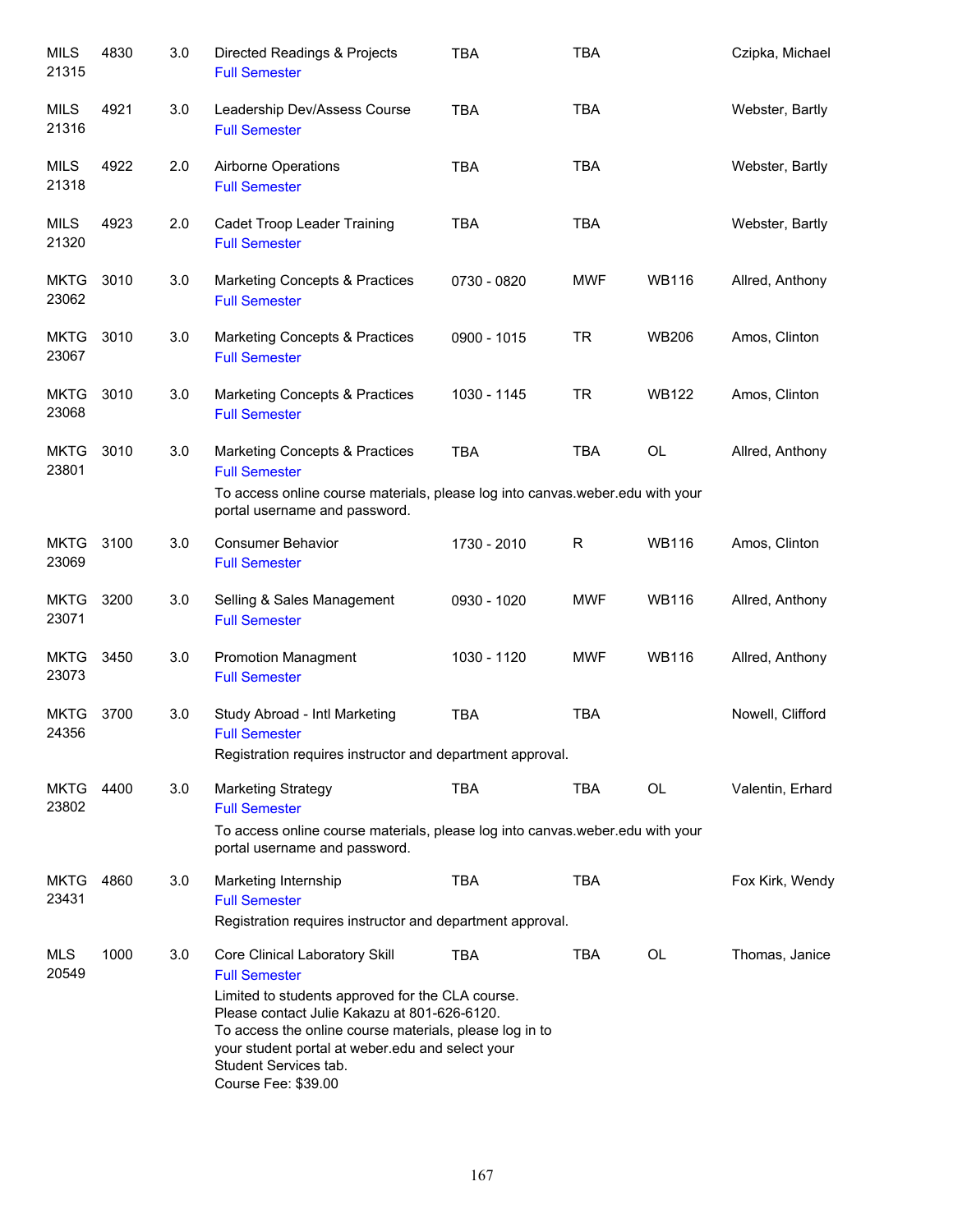| <b>MLS</b><br>20580 | 1001  | 1.0 | Online Orientation AAS Degree<br><b>Full Semester</b>                                                                                                                                                                                                                      | TBA         | TBA        | OL           | Kranek, Cindi  |
|---------------------|-------|-----|----------------------------------------------------------------------------------------------------------------------------------------------------------------------------------------------------------------------------------------------------------------------------|-------------|------------|--------------|----------------|
|                     |       |     | To access the online course materials, please log in ot your<br>student portal at weber edu and select your Student<br>Services tab.                                                                                                                                       |             |            |              |                |
| <b>MLS</b><br>20581 | 1113  | 4.0 | Intro to Medical Lab Practices<br><b>Full Semester</b>                                                                                                                                                                                                                     | <b>TBA</b>  | TBA        | OL           | Thomas, Janice |
|                     |       |     | Limited to students accepted into MLS Online program. Please contact Cindi<br>Kranek at<br>801-626-8546. To access the online course materials, please log in to your<br>student portal at weber.edu and select your Student Services tab.                                 |             |            |              |                |
| <b>MLS</b><br>20583 | 1113  | 4.0 | Intro to Medical Lab Practices<br><b>Full Semester</b>                                                                                                                                                                                                                     | <b>TBA</b>  | <b>TBA</b> | OL           | Thomas, Janice |
|                     |       |     | Limited to ARUP students accepted to program. Please contact Julie Kakazu at<br>801-626-6120.<br>To access the online course materials, please log in to your student portal at<br>weber.edu and select your Student Services tab.                                         |             |            |              |                |
| <b>MLS</b><br>21706 | 1113  | 4.0 | Intro to Medical Lab Practices<br><b>Full Semester</b><br>Course Fee: \$52.00                                                                                                                                                                                              | 0830 - 0920 | <b>MWF</b> | <b>MH222</b> | Thomas, Janice |
| <b>MLS</b><br>24679 | 1113  | 4.0 | Intro to Medical Lab Practices<br><b>Block 1</b>                                                                                                                                                                                                                           | <b>TBA</b>  | <b>TBA</b> | <b>OL</b>    | Thomas, Janice |
|                     |       |     | To access online course materials, please log in to your student portal at<br>weber.edu and select your Student Services tab.                                                                                                                                              |             |            |              |                |
| <b>MLS</b><br>20582 | 1113L | 0.0 | Lab<br><b>Full Semester</b>                                                                                                                                                                                                                                                | <b>TBA</b>  | <b>TBA</b> | <b>OL</b>    | Thomas, Janice |
|                     |       |     | Limited to students accepted into MLS Online program. Please contact Cindi<br>Kranek at<br>801-626-8546. To access the online course materials, please log in to your<br>student portal at weber.edu and select your Student Services tab.                                 |             |            |              |                |
| <b>MLS</b><br>20584 | 1113L | 0.0 | Lab<br><b>Full Semester</b>                                                                                                                                                                                                                                                | <b>TBA</b>  | TBA        | OL           | Scott, Lauren  |
|                     |       |     | Limited to ARUP students accepted to program. Please contact Julie Kakazu at<br>801-626-6120. Meet: Monday 4:00 - 6:20pm Room MH 211.<br>To access the online course materials, please log in to your student portal at<br>weber.edu and select your Student Services tab. |             |            |              |                |
| MLS<br>21935        | 1113L | 0.0 | Lab<br><b>Full Semester</b>                                                                                                                                                                                                                                                | 1300 - 1520 | M          | MH211        | Thomas, Janice |
| MLS<br>21969        | 1113L | 0.0 | Lab<br><b>Full Semester</b>                                                                                                                                                                                                                                                | 1130 - 1350 | W          | MH211        | Thomas, Janice |
| MLS<br>21974        | 1113L | 0.0 | Lab<br><b>Full Semester</b>                                                                                                                                                                                                                                                | 1430 - 1650 | W          | MH211        | Thomas, Janice |
| MLS<br>24680        | 1113L | 0.0 | Lab<br><b>Block 1</b>                                                                                                                                                                                                                                                      | 1030 - 1250 | <b>TF</b>  | MH211        | Thomas, Janice |
|                     |       |     | To access online course materials, please log in to your student portal at                                                                                                                                                                                                 |             |            |              |                |

weber.edu and select your Student Services tab.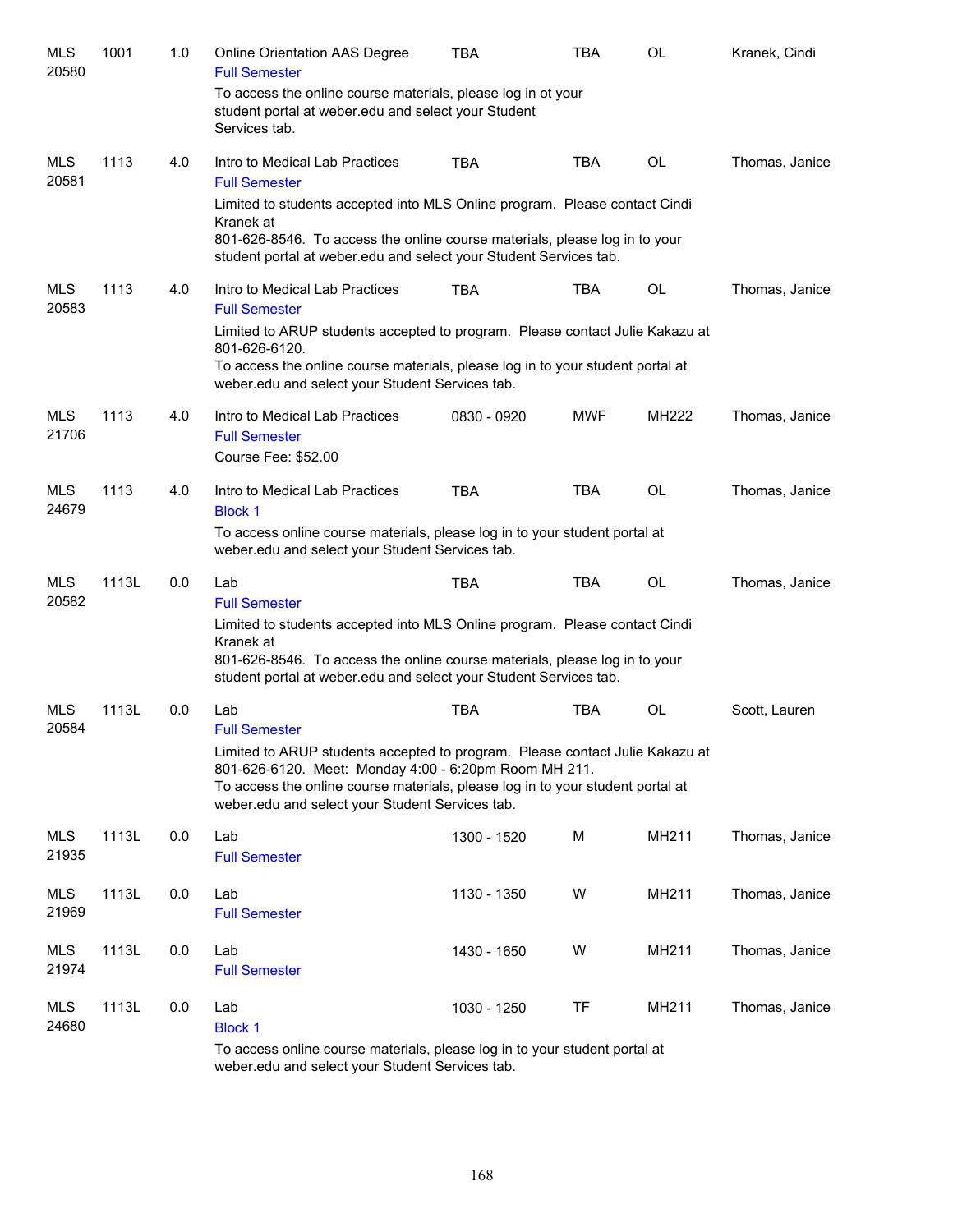| <b>MLS</b><br>21710 | 1114  | 4.0 | Prin Hematology & Hemostasis<br><b>Full Semester</b><br>Course Fee: \$52.00                                                                                                                                                                 | 1030 - 1120 | <b>MWF</b> | MH222        | Cummins, Kenton    |
|---------------------|-------|-----|---------------------------------------------------------------------------------------------------------------------------------------------------------------------------------------------------------------------------------------------|-------------|------------|--------------|--------------------|
| <b>MLS</b><br>24681 | 1114  | 4.0 | Prin Hematology & Hemostasis<br><b>Block 2</b>                                                                                                                                                                                              | <b>TBA</b>  | <b>TBA</b> | <b>OL</b>    | Cummins, Kenton    |
|                     |       |     | To access online course materials, please log in to your student portal at<br>weber.edu and select your Student Services tab.                                                                                                               |             |            |              |                    |
| <b>MLS</b><br>22044 | 1114L | 0.0 | Lab<br><b>Full Semester</b>                                                                                                                                                                                                                 | 1130 - 1350 | R          | MH211        | Cummins, Kenton    |
| <b>MLS</b><br>22048 | 1114L | 0.0 | Lab<br><b>Full Semester</b>                                                                                                                                                                                                                 | 1430 - 1650 | R          | MH211        | Cummins, Kenton    |
| <b>MLS</b><br>24682 | 1114L | 0.0 | Lab<br><b>Block 2</b>                                                                                                                                                                                                                       | 1030 - 1250 | <b>TF</b>  | MH211        | Russett, Brittany  |
|                     |       |     | To access online course materials, please log in to your student portal at<br>weber.edu and select your Student Services tab.                                                                                                               |             |            |              |                    |
| <b>MLS</b><br>20585 | 2003  | 3.0 | Appl Lab Math & Lab Statistics<br><b>Full Semester</b>                                                                                                                                                                                      | <b>TBA</b>  | <b>TBA</b> | <b>OL</b>    | Nicholaou, Matthew |
|                     |       |     | To access the online course materials, please log in to your student portal at<br>weber.edu and select your Student Services tab.                                                                                                           |             |            |              |                    |
| <b>MLS</b><br>21714 | 2003  | 3.0 | Appl Lab Math & Lab Statistics<br><b>Full Semester</b>                                                                                                                                                                                      | 1130 - 1220 | <b>MWF</b> | <b>MH117</b> | Nicholaou, Matthew |
| <b>MLS</b><br>20586 | 2211  | 5.0 | Prin of Clinical Chemistry I<br><b>Full Semester</b>                                                                                                                                                                                        | <b>TBA</b>  | <b>TBA</b> | <b>OL</b>    | Rowe, Ryan         |
|                     |       |     | To access the online course materials, please log in to your student portal at<br>weber.edu and select your Student Services tab.                                                                                                           |             |            |              |                    |
| MLS<br>21718        | 2211  | 5.0 | Prin of Clinical Chemistry I<br><b>Full Semester</b><br>Course Fee: \$65.00                                                                                                                                                                 | 1330 - 1420 | <b>MWF</b> | <b>MH117</b> | Rowe, Ryan         |
| <b>MLS</b><br>22805 | 2211  | 5.0 | Prin of Clinical Chemistry I<br><b>Full Semester</b>                                                                                                                                                                                        | TBA         | TBA        | OL           | Rowe, Ryan         |
|                     |       |     | Limited to ARUP students accepted into the program. Please contact Julie<br>Kakazu at<br>801-626-6120. To access the online course materials, please log in to your<br>student<br>portal at weber edu and select your Student Services tab. |             |            |              |                    |
| <b>MLS</b>          | 2211L | 0.0 | Lab                                                                                                                                                                                                                                         | <b>TBA</b>  | <b>TBA</b> | OL           | Rowe, Ryan         |
| 20587               |       |     | <b>Full Semester</b><br>To access the online course materials, please log in to your student portal at<br>weber.edu and select your Student Services tab.                                                                                   |             |            |              |                    |
| <b>MLS</b><br>22052 | 2211L | 0.0 | Lab<br><b>Full Semester</b>                                                                                                                                                                                                                 | 0800 - 1020 | <b>TR</b>  | MH221        | Criddle, Kent      |
| <b>MLS</b><br>22056 | 2211L | 0.0 | Lab<br><b>Full Semester</b>                                                                                                                                                                                                                 | 1030 - 1250 | <b>TR</b>  | MH221        | Rowe, Ryan         |
| <b>MLS</b><br>22063 | 2211L | 0.0 | Lab<br><b>Full Semester</b>                                                                                                                                                                                                                 | 1530 - 1750 | <b>TR</b>  | MH221        | Criddle, Kent      |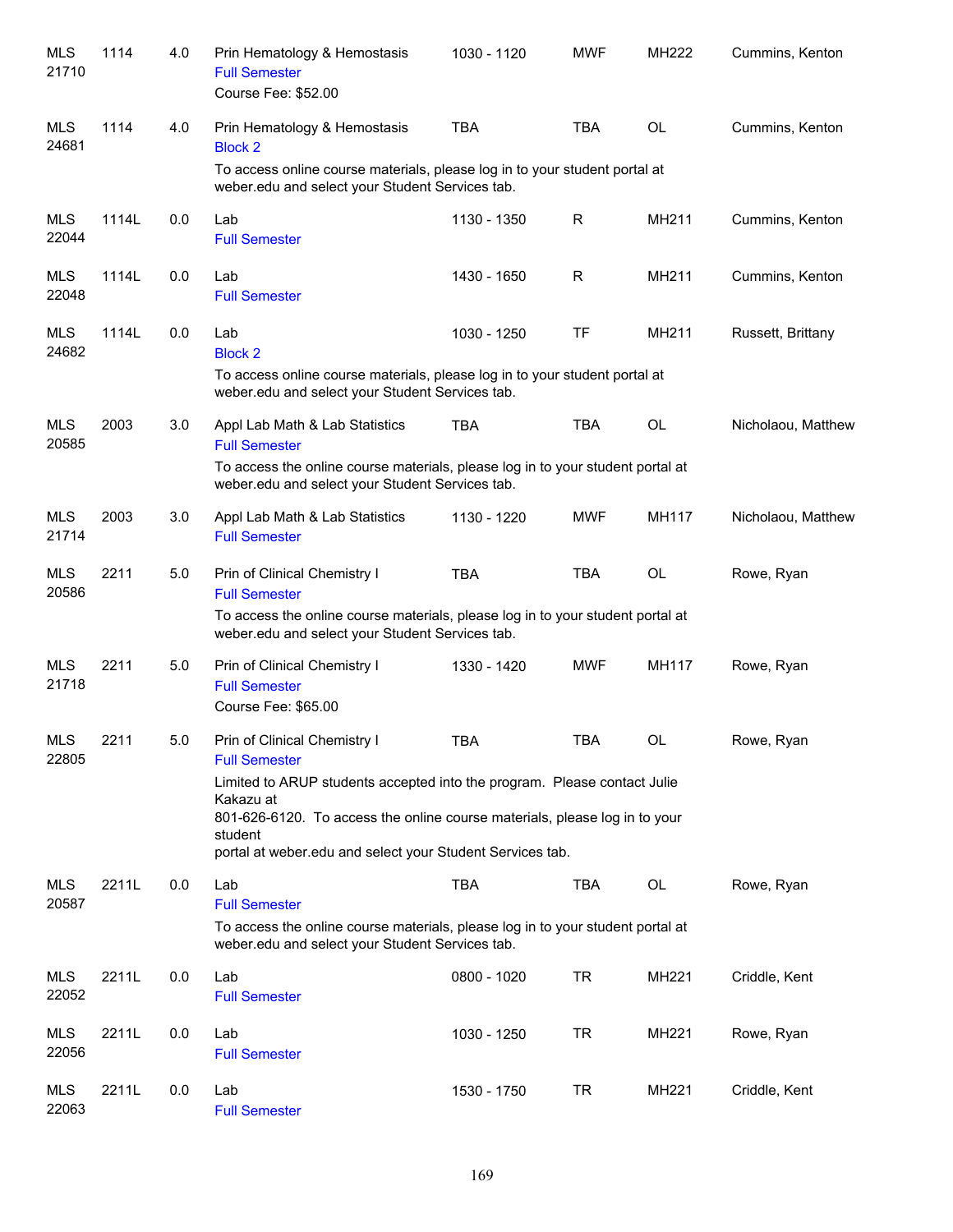| <b>MLS</b><br>22619 | 2211L | 0.0 | Lab<br><b>Full Semester</b>                                                                                                                                      | 1300 - 1520 | <b>TR</b>  | MH221     | Rowe, Ryan          |
|---------------------|-------|-----|------------------------------------------------------------------------------------------------------------------------------------------------------------------|-------------|------------|-----------|---------------------|
| MLS<br>20588        | 2212  | 4.0 | Prin Clinical Microbiology I<br><b>Full Semester</b><br>To access the online course materials, please log in to your student portal at                           | <b>TBA</b>  | <b>TBA</b> | OL        | Kakazu, Julie       |
|                     |       |     | weber.edu and select your Student Services tab.                                                                                                                  |             |            |           |                     |
| <b>MLS</b><br>21728 | 2212  | 4.0 | Prin Clinical Microbiology I<br><b>Full Semester</b><br>Course Fee: \$52.00                                                                                      | 0930 - 1020 | <b>MWF</b> | MH117     | Wright, Scott       |
| <b>MLS</b><br>20589 | 2212L | 0.0 | Lab<br><b>Full Semester</b><br>To access the online course materials, please log in to your student portal at                                                    | <b>TBA</b>  | <b>TBA</b> | <b>OL</b> | Kakazu, Julie       |
|                     |       |     | weber.edu and select your Student Services tab.                                                                                                                  |             |            |           |                     |
| <b>MLS</b><br>22068 | 2212L | 0.0 | Lab<br><b>Full Semester</b>                                                                                                                                      | 0930 - 1050 | <b>TR</b>  | MH212     | Wright, Scott       |
| <b>MLS</b><br>22074 | 2212L | 0.0 | Lab<br><b>Full Semester</b>                                                                                                                                      | 1130 - 1250 | <b>TR</b>  | MH212     | Wright, Scott       |
| MLS<br>22076        | 2212L | 0.0 | Lab<br><b>Full Semester</b>                                                                                                                                      | 1330 - 1450 | <b>TR</b>  | MH212     | Wright, Scott       |
| MLS<br>21902        | 2830  | 1.0 | Directed Reading<br><b>Full Semester</b>                                                                                                                         | <b>TBA</b>  | <b>TBA</b> |           |                     |
| <b>MLS</b><br>21903 | 2830  | 2.0 | Directed Reading<br><b>Full Semester</b>                                                                                                                         | <b>TBA</b>  | <b>TBA</b> |           |                     |
| <b>MLS</b><br>20599 | 3301  | 1.0 | Online Orientation for BS Degr<br><b>Full Semester</b>                                                                                                           | <b>TBA</b>  | <b>TBA</b> | OL        | Kranek, Cindi       |
|                     |       |     | To access the online course materials, please log in to your student portal at<br>weber.edu and select your Student Services tab.                                |             |            |           |                     |
| <b>MLS</b><br>20600 | 3302  | 4.0 | Adv Medical Lab Practices I<br><b>Full Semester</b>                                                                                                              | <b>TBA</b>  | <b>TBA</b> | OL        | Nicholaou, Matthew  |
|                     |       |     | To access the online course materials, please log in to your student portal at<br>weber.edu and select your Student Services tab.                                |             |            |           |                     |
| MLS<br>21729        | 3302  | 4.0 | Adv Medical Lab Practices I<br><b>Full Semester</b><br>Course Fee: \$52.00                                                                                       | 0930 - 1020 | <b>MWF</b> | MH222     | Nicholaou, Matthew  |
| MLS<br>20601        | 3302L | 0.0 | Lab<br><b>Full Semester</b><br>To access the online course materials, please log in to your student portal at<br>weber.edu and select your Student Services tab. | <b>TBA</b>  | TBA        | OL        | Nicholaou, Matthew  |
| MLS<br>21733        | 3302L | 0.0 | Lab<br><b>Full Semester</b>                                                                                                                                      | 1030 - 1150 | <b>TR</b>  | MH117     | Nicholaou, Matthew  |
| <b>MLS</b><br>20602 | 3310  | 4.0 | Advanced Immunohematology<br><b>Full Semester</b>                                                                                                                | <b>TBA</b>  | TBA        | OL        | Schaible, Stephanie |
|                     |       |     | To access the online course materials, please log in to your student portal at<br>weber.edu and select your Student Services tab.                                |             |            |           |                     |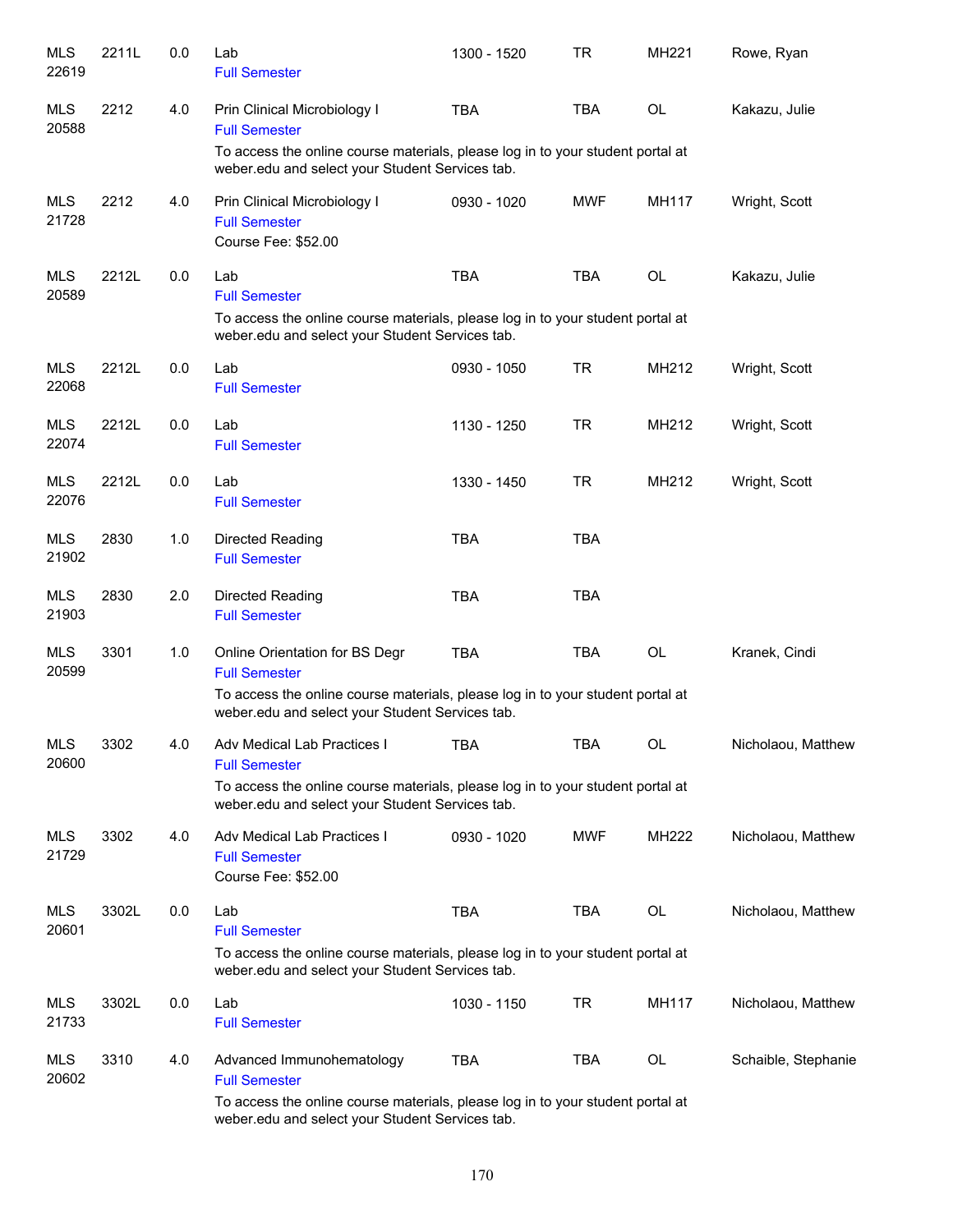| <b>MLS</b><br>21737 | 3310  | 4.0 | Advanced Immunohematology<br><b>Full Semester</b><br>Course Fee: \$52.00                                                                                                                                                                                                                                                                                                                                                                                                  | 1030 - 1120 | <b>MWF</b> | MH117 | Oja, Janet          |
|---------------------|-------|-----|---------------------------------------------------------------------------------------------------------------------------------------------------------------------------------------------------------------------------------------------------------------------------------------------------------------------------------------------------------------------------------------------------------------------------------------------------------------------------|-------------|------------|-------|---------------------|
| <b>MLS</b><br>22602 | 3310L | 0.0 | Lab<br><b>Full Semester</b>                                                                                                                                                                                                                                                                                                                                                                                                                                               | 0800 - 1020 | Τ          | MH210 | Oja, Janet          |
| <b>MLS</b><br>22606 | 3310L | 0.0 | Lab<br><b>Full Semester</b>                                                                                                                                                                                                                                                                                                                                                                                                                                               | 0800 - 1020 | R          | MH210 | Oja, Janet          |
|                     |       |     | You must be registered for both a Main-campus ZOOL 2200 lecture and a<br>Main-campus ZOOL 2200L lab. Students who do not register for both a<br>Main-campus lecture and a Main-campus lab may be dropped from the course.<br>This section is face-to-face on the Main-campus. You cannot mix and match<br>Online and Main-campus lectures and labs.<br>Main-campus lectures sections are:<br>CRN 20606<br>Main-campus labs are:<br>CRN: 22396, 22397, 22398, 22399, 22400 |             |            |       |                     |
| <b>MLS</b><br>22608 | 3310L | 0.0 | Lab<br><b>Full Semester</b>                                                                                                                                                                                                                                                                                                                                                                                                                                               | 1200 - 1420 | R          | MH210 | Oja, Janet          |
| <b>MLS</b><br>23944 | 3310L | 0.0 | Lab<br><b>Full Semester</b>                                                                                                                                                                                                                                                                                                                                                                                                                                               | <b>TBA</b>  | <b>TBA</b> | OL    | Schaible, Stephanie |
|                     |       |     | To access the online course materials, please log in to your student portal at<br>weber.edu and select your Student Services tab.                                                                                                                                                                                                                                                                                                                                         |             |            |       |                     |
| <b>MLS</b><br>20604 | 3313  | 4.0 | Adv Hematology/Hemostasis<br><b>Full Semester</b>                                                                                                                                                                                                                                                                                                                                                                                                                         | <b>TBA</b>  | <b>TBA</b> | OL    | McEntire, Dan       |
|                     |       |     | To access the online course materials, please log in to your student portal at<br>weber.edu and select your Student Services tab.                                                                                                                                                                                                                                                                                                                                         |             |            |       |                     |
| MLS<br>21739        | 3313  | 4.0 | Adv Hematology/Hemostasis<br><b>Full Semester</b><br>Course Fee: \$52.00                                                                                                                                                                                                                                                                                                                                                                                                  | 1230 - 1320 | <b>MWF</b> | MH117 | Cummins, Kenton     |
| <b>MLS</b><br>20605 | 3313L | 0.0 | Lab<br><b>Full Semester</b>                                                                                                                                                                                                                                                                                                                                                                                                                                               | <b>TBA</b>  | <b>TBA</b> | OL    | McEntire, Dan       |
|                     |       |     | To access the online course materials, please log in to your student portal at<br>weber.edu and select your Student Services tab.                                                                                                                                                                                                                                                                                                                                         |             |            |       |                     |
| <b>MLS</b><br>22090 | 3313L | 0.0 | Lab<br><b>Full Semester</b>                                                                                                                                                                                                                                                                                                                                                                                                                                               | 0800 - 1020 | Т          | MH211 | Cummins, Kenton     |
| <b>MLS</b><br>22093 | 3313L | 0.0 | Lab<br><b>Full Semester</b>                                                                                                                                                                                                                                                                                                                                                                                                                                               | 0800 - 1020 | W          | MH211 | Cummins, Kenton     |
| <b>MLS</b><br>22097 | 3313L | 0.0 | Lab<br><b>Full Semester</b>                                                                                                                                                                                                                                                                                                                                                                                                                                               | 0800 - 1020 | R          | MH211 | Cummins, Kenton     |
| <b>MLS</b><br>20608 | 3314  | 3.0 | <b>Advanced Clinical Chemistry</b><br><b>Full Semester</b>                                                                                                                                                                                                                                                                                                                                                                                                                | <b>TBA</b>  | <b>TBA</b> | OL    | Sargent, Mechelle   |
|                     |       |     | To access the online course materials, please log in to your student portal at<br>weber.edu and select your Student Services tab.                                                                                                                                                                                                                                                                                                                                         |             |            |       |                     |
| <b>MLS</b><br>20609 | 3314L | 0.0 | Lab<br><b>Full Semester</b>                                                                                                                                                                                                                                                                                                                                                                                                                                               | <b>TBA</b>  | <b>TBA</b> | OL    | Sargent, Mechelle   |
|                     |       |     | To access the online course materials, please log in to your student portal at<br>weber.edu and select your Student Services tab.                                                                                                                                                                                                                                                                                                                                         |             |            |       |                     |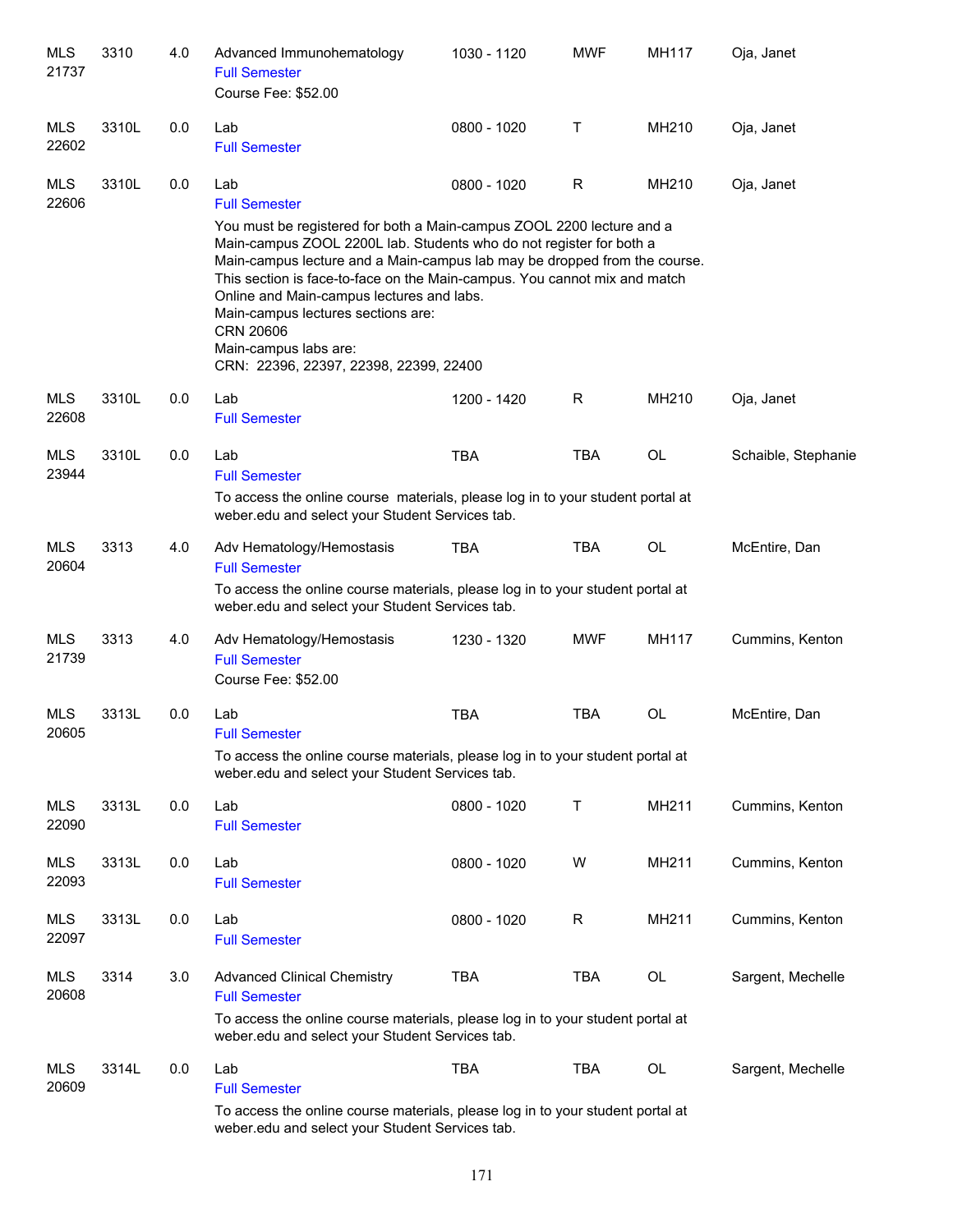| <b>MLS</b><br>20654 | 3316  | 4.0 | Adv Clin Micro/Molecular Diag<br><b>Full Semester</b>                                                                             | <b>TBA</b>  | <b>TBA</b> | <b>OL</b> | Scott, Lauren      |
|---------------------|-------|-----|-----------------------------------------------------------------------------------------------------------------------------------|-------------|------------|-----------|--------------------|
|                     |       |     | To access the online course materials, please log in to your student portal at<br>weber.edu and select your Student Services tab. |             |            |           |                    |
| <b>MLS</b><br>20655 | 3316L | 0.0 | Lab<br><b>Full Semester</b>                                                                                                       | <b>TBA</b>  | <b>TBA</b> | OL        | Scott, Lauren      |
|                     |       |     | To access the online course materials, please log in to your student portal at<br>weber.edu and select your Student Services tab. |             |            |           |                    |
| <b>MLS</b><br>20672 | 4409  | 1.0 | <b>Clinical Correlation</b><br><b>Full Semester</b>                                                                               | <b>TBA</b>  | <b>TBA</b> | OL        | Rowe, Ryan         |
|                     |       |     | To access the online course materials, please log in to your student portal at<br>weber.edu and select your Student Services tab. |             |            |           |                    |
| <b>MLS</b><br>21892 | 4409  | 1.0 | <b>Clinical Correlation</b><br><b>Full Semester</b>                                                                               | 1130 - 1220 | F          | MH222     | Rowe, Ryan         |
| <b>MLS</b><br>20656 | 4411  | 4.0 | MLS Simulated Laboratory I<br><b>Full Semester</b>                                                                                | <b>TBA</b>  | <b>TBA</b> | OL        | Beazer, Steven     |
|                     |       |     | To access the online course materials, please log in to your student portal at<br>weber.edu and select your Student Services tab. |             |            |           |                    |
| <b>MLS</b><br>21897 | 4411  | 4.0 | MLS Simulated Laboratory I<br><b>Full Semester</b><br>Course Fee: \$52.00                                                         | 1330 - 1420 | М          | MH222     | Oja, Janet         |
| <b>MLS</b><br>22113 | 4411L | 0.0 | Lab<br><b>Full Semester</b>                                                                                                       | 1230 - 1450 | Т          | MH213     | Oja, Janet         |
| <b>MLS</b><br>22116 | 4411L | 0.0 | Lab<br><b>Full Semester</b>                                                                                                       | 1330 - 1550 | W          | MH213     | Nicholaou, Matthew |
| <b>MLS</b><br>22120 | 4411L | 0.0 | Lab<br><b>Full Semester</b>                                                                                                       | 1430 - 1650 | R          | MH213     | Oja, Janet         |
| <b>MLS</b><br>20677 | 4415  | 3.0 | Lab Teaching and Supervision I<br><b>Full Semester</b>                                                                            | <b>TBA</b>  | <b>TBA</b> | <b>OL</b> | Thomas, Janice     |
|                     |       |     | To access the online course materials, please log in to your student portal at<br>weber.edu and select your Student Services tab. |             |            |           |                    |
| <b>MLS</b><br>20682 | 4417  | 1.0 | Lab Teaching & Supervision II<br><b>Full Semester</b>                                                                             | <b>TBA</b>  | TBA        | OL        | Maciel, Megan      |
|                     |       |     | To access the online course materials, please log in to your student portal at<br>weber.edu and select your Student Services tab. |             |            |           |                    |
| <b>MLS</b><br>21904 | 4800  | 1.0 | Special Problems<br><b>Full Semester</b>                                                                                          | <b>TBA</b>  | <b>TBA</b> |           |                    |
| MLS<br>21906        | 4800  | 2.0 | <b>Special Problems</b><br><b>Full Semester</b>                                                                                   | TBA         | <b>TBA</b> |           |                    |
| MLS<br>20687        | 4803  | 2.0 | Research Projects in MLS I<br><b>Full Semester</b>                                                                                | TBA         | TBA        | OL        | Hawse, Mary        |
|                     |       |     | To access the online course materials, please log in to your student portal at<br>weber.edu and select your Student Services tab. |             |            |           |                    |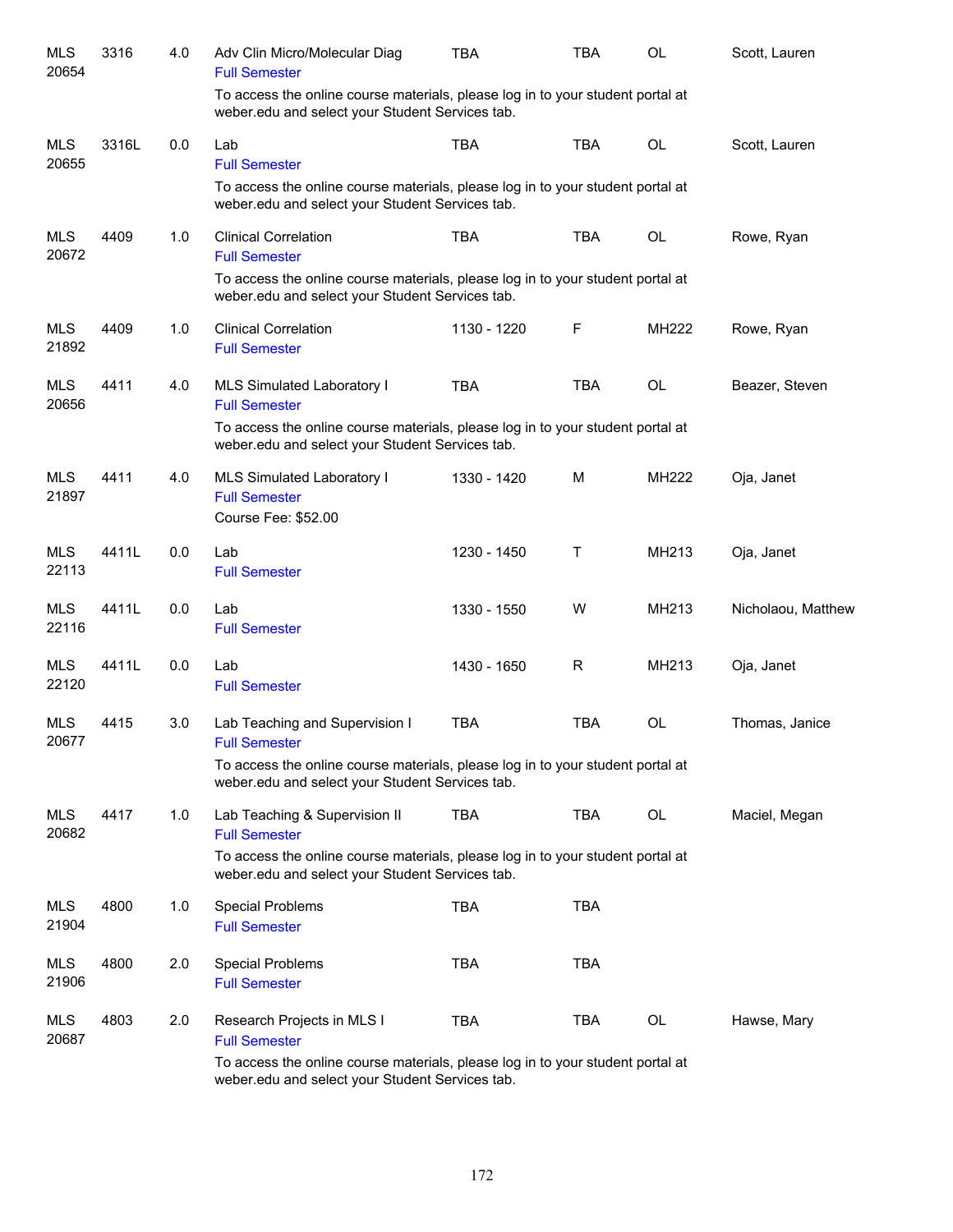| <b>MLS</b><br>21901 | 4803 | 2.0 | Research Projects in MLS I<br><b>Full Semester</b><br>Course Fee: \$26.00                                                                                                                   | 1330 - 1420 | F            | MH222     | Wright, Scott     |
|---------------------|------|-----|---------------------------------------------------------------------------------------------------------------------------------------------------------------------------------------------|-------------|--------------|-----------|-------------------|
| <b>MLS</b><br>21907 | 4830 | 1.0 | <b>Directed Readings</b><br><b>Full Semester</b>                                                                                                                                            | <b>TBA</b>  | <b>TBA</b>   |           |                   |
| <b>MLS</b><br>21909 | 4830 | 2.0 | <b>Directed Readings</b><br><b>Full Semester</b>                                                                                                                                            | <b>TBA</b>  | <b>TBA</b>   |           |                   |
| <b>MLS</b><br>20696 | 5101 | 4.0 | Analytical Chemistry Appl/MLS<br><b>Full Semester</b><br>To access the online course materials, please log in to your student portal at<br>weber.edu and select your Student Services tab.  | <b>TBA</b>  | TBA          | <b>OL</b> | Rowe, Ryan        |
| <b>MLS</b><br>20698 | 5102 | 3.0 | Clin App/Hematology/Hemostasis<br><b>Full Semester</b><br>To access the online course materials, please log in to your student portal at<br>weber.edu and select your Student Services tab. | <b>TBA</b>  | <b>TBA</b>   | <b>OL</b> | McEntire, Dan     |
| <b>MLS</b><br>20699 | 5103 | 3.0 | Clinical Lab Microbiology I<br><b>Full Semester</b><br>To access the online course materials, please log in to your student portal at<br>weber.edu and select your Student Services tab.    | <b>TBA</b>  | <b>TBA</b>   | <b>OL</b> | Scott, Lauren     |
| <b>MPC</b><br>23439 | 5440 | 3.0 | Public Relations Media Campaig<br><b>Full Semester</b>                                                                                                                                      | 1130 - 1220 | <b>MWF</b>   | EH307     | Kim, Yeonsoo      |
| <b>MPC</b><br>23440 | 5650 | 3.0 | <b>Communication Law</b><br><b>Full Semester</b>                                                                                                                                            | 0900 - 1015 | <b>TR</b>    | EH307     | Josephson, Sheree |
| <b>MPC</b><br>24686 | 5820 | 3.0 | Persuasive Communication<br><b>Full Semester</b>                                                                                                                                            | 1030 - 1120 | <b>MWF</b>   | EH306     | Scott, Randolph   |
| <b>MPC</b><br>23532 | 5850 | 3.0 | Advertising<br><b>Full Semester</b>                                                                                                                                                         | 1730 - 2010 | Τ            | EH407     | Corbin, Nicola    |
| <b>MPC</b><br>21970 | 6210 | 3.0 | <b>Presentational Speaking</b><br><b>Block 2</b>                                                                                                                                            | 1730 - 2010 | w            | EH406     | Bialowas, Anne    |
| <b>MPC</b><br>21980 | 6250 | 3.0 | Interviewing<br><b>Block 2</b>                                                                                                                                                              | 1730 - 2010 | $\mathsf{R}$ | EH406     | Hafen, Susan      |
| <b>MPC</b><br>22153 | 6500 | 3.0 | <b>Conflict Res and Negotiation</b><br><b>Block 1</b>                                                                                                                                       | 1730 - 2010 | Τ            | EH323     | Canfield, Clair   |
| <b>MPC</b><br>25213 | 6500 | 3.0 | <b>Special Projects</b><br><b>Full Semester</b>                                                                                                                                             | <b>TBA</b>  | <b>TBA</b>   |           |                   |
| <b>MPC</b><br>21966 | 6700 | 3.0 | Research Methods for Prof Comm<br><b>Block 1</b><br>Course Fee: \$15.00                                                                                                                     | 1730 - 2010 | W            | EH314     | Josephson, Sheree |
| <b>MPC</b><br>24559 | 6810 | 3.0 | Web Usability<br><b>Block 2</b>                                                                                                                                                             | 1730 - 2010 | M            | EH305     | Dahl, Raymond     |
| <b>MPC</b><br>21984 | 6900 | 3.0 | Thesis/Project I<br><b>Full Semester</b>                                                                                                                                                    | 1730 - 2010 | W            | EH306     | Edwards, Kathy    |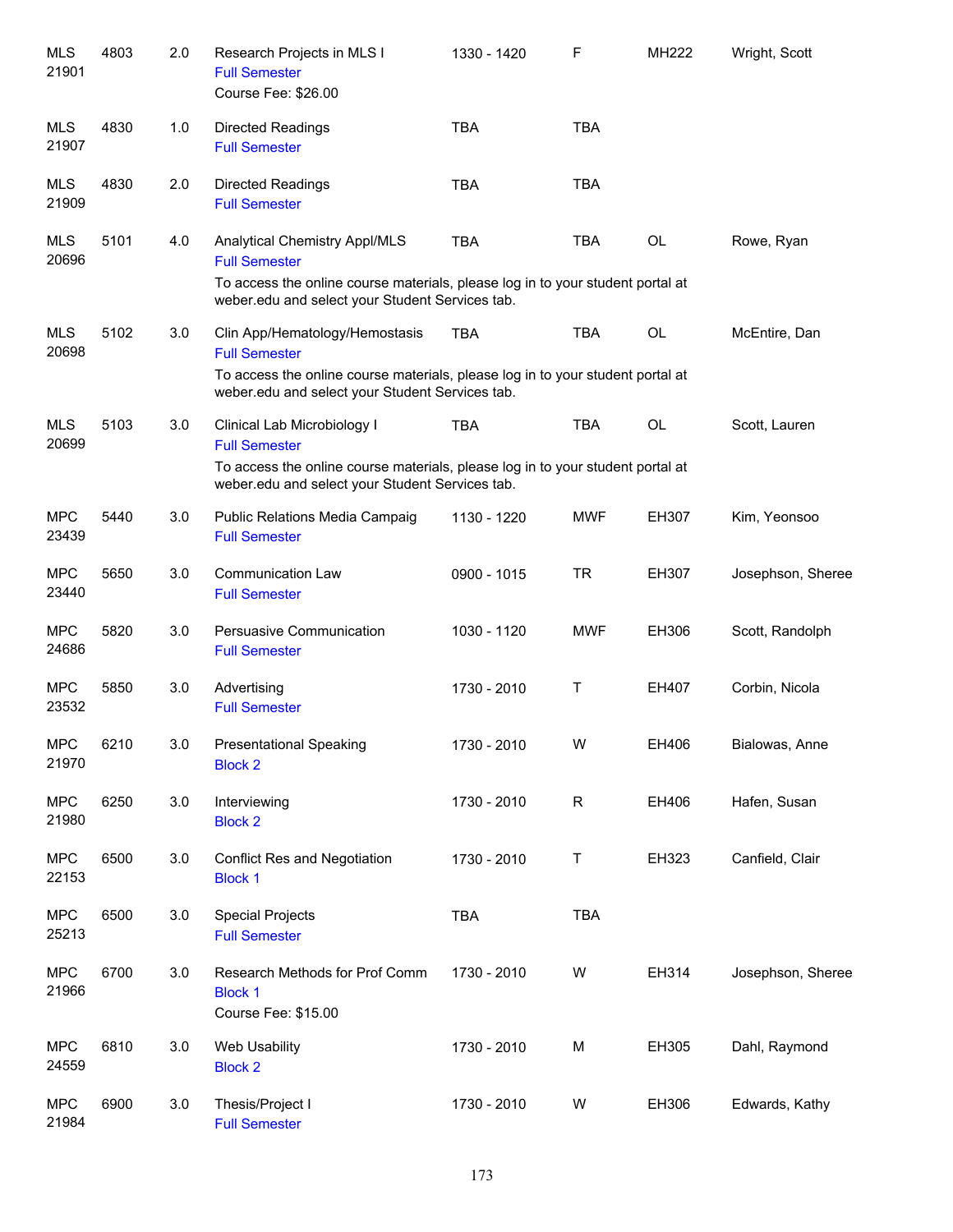| <b>MSAT</b><br>22070 | 6080 | 3.0 | Research Methods I<br><b>Full Semester</b><br>Course Fee: \$15.00                                                                                                                                                                                                                                                                                         | 0930 - 1020 | <b>MWF</b> | LI059        | Donahue, Matthew       |
|----------------------|------|-----|-----------------------------------------------------------------------------------------------------------------------------------------------------------------------------------------------------------------------------------------------------------------------------------------------------------------------------------------------------------|-------------|------------|--------------|------------------------|
| MSAT<br>22107        | 6090 | 3.0 | Research Methods III<br><b>Full Semester</b>                                                                                                                                                                                                                                                                                                              | 1230 - 1320 | M          | SW315        | Herzog, Valerie        |
| MSAT<br>22109        | 6090 | 3.0 | Research Methods III<br><b>Full Semester</b>                                                                                                                                                                                                                                                                                                              | 1230 - 1320 | M          | SW315        | Donahue, Matthew       |
| <b>MSAT</b><br>22111 | 6090 | 3.0 | Research Methods III<br><b>Full Semester</b>                                                                                                                                                                                                                                                                                                              | 1230 - 1320 | M          | SW315        | Hamson-Utley, Jennifer |
| MSAT<br>22112        | 6090 | 3.0 | Research Methods III<br><b>Full Semester</b>                                                                                                                                                                                                                                                                                                              | 1230 - 1320 | M          | SW315        | Ostrowski, Jennifer    |
| <b>MSAT</b><br>22115 | 6090 | 3.0 | Research Methods III<br><b>Full Semester</b>                                                                                                                                                                                                                                                                                                              | 1230 - 1320 | M          | SW315        | McGladrey, Brian       |
| <b>MSAT</b><br>22073 | 6301 | 3.0 | Ortho Assessment: Upper<br><b>Full Semester</b><br>Course Fee: \$15.00                                                                                                                                                                                                                                                                                    | 1200 - 1315 | <b>TR</b>  | SW229        | Hamson-Utley, Jennifer |
| <b>MSAT</b><br>22078 | 6350 | 3.0 | General Med. Conditions<br><b>Full Semester</b><br>Course Fee: \$15.00                                                                                                                                                                                                                                                                                    | 0830 - 0920 | <b>MWF</b> | <b>SW229</b> | Weir, Nancy            |
| <b>MSAT</b><br>22080 | 6400 | 3.0 | Basic Modalities for Injuries<br><b>Full Semester</b><br>Course Fee: \$20.00                                                                                                                                                                                                                                                                              | 0900 - 1015 | <b>TR</b>  | SW315        | Ostrowski, Jennifer    |
| <b>MSAT</b><br>22089 | 6451 | 3.0 | Advan Rehab of Injuries<br><b>Full Semester</b><br>Course Fee: \$15.00                                                                                                                                                                                                                                                                                    | 0930 - 1020 | <b>MWF</b> | SW315        | Herzog, Valerie        |
| <b>MSAT</b><br>22094 | 6501 | 2.0 | CEL Graduate Practicum I<br><b>Full Semester</b><br>Course Fee: \$40.00<br>CEL stands for Community Engaged Learning which means that students<br>engage in meaningful community engagement that is connected to specific<br>course objectives. See http://www.weber.edu/ccel/cel-designation.html for a full<br>list of CEL designated courses.          | 1130 - 1220 | <b>MW</b>  | SW315        | Herzog, Valerie        |
| MSAT<br>22095        | 6503 | 3.0 | <b>CEL Graduate Practicum III</b><br><b>Full Semester</b><br>Course Fee: \$25.00<br>CEL stands for Community Engaged Learning which means that students<br>engage in meaningful community engagement that is connected to specific<br>course objectives. See http://www.weber.edu/ccel/cel-designation.html for a full<br>list of CEL designated courses. | 1800 - 1950 | м          | SW315        | Weir, Nancy            |
| <b>MSAT</b><br>22100 | 6998 | 1.0 | Master's BOC Exam Preparation<br><b>Full Semester</b>                                                                                                                                                                                                                                                                                                     | 1200 - 1250 | R          | <b>SW225</b> | Herzog, Valerie        |
| <b>MSN</b><br>20468  | 6100 | 3.0 | <b>Research Methods</b><br><b>Full Semester</b>                                                                                                                                                                                                                                                                                                           | 0900 - 1200 | F          |              | Leggett, Diane         |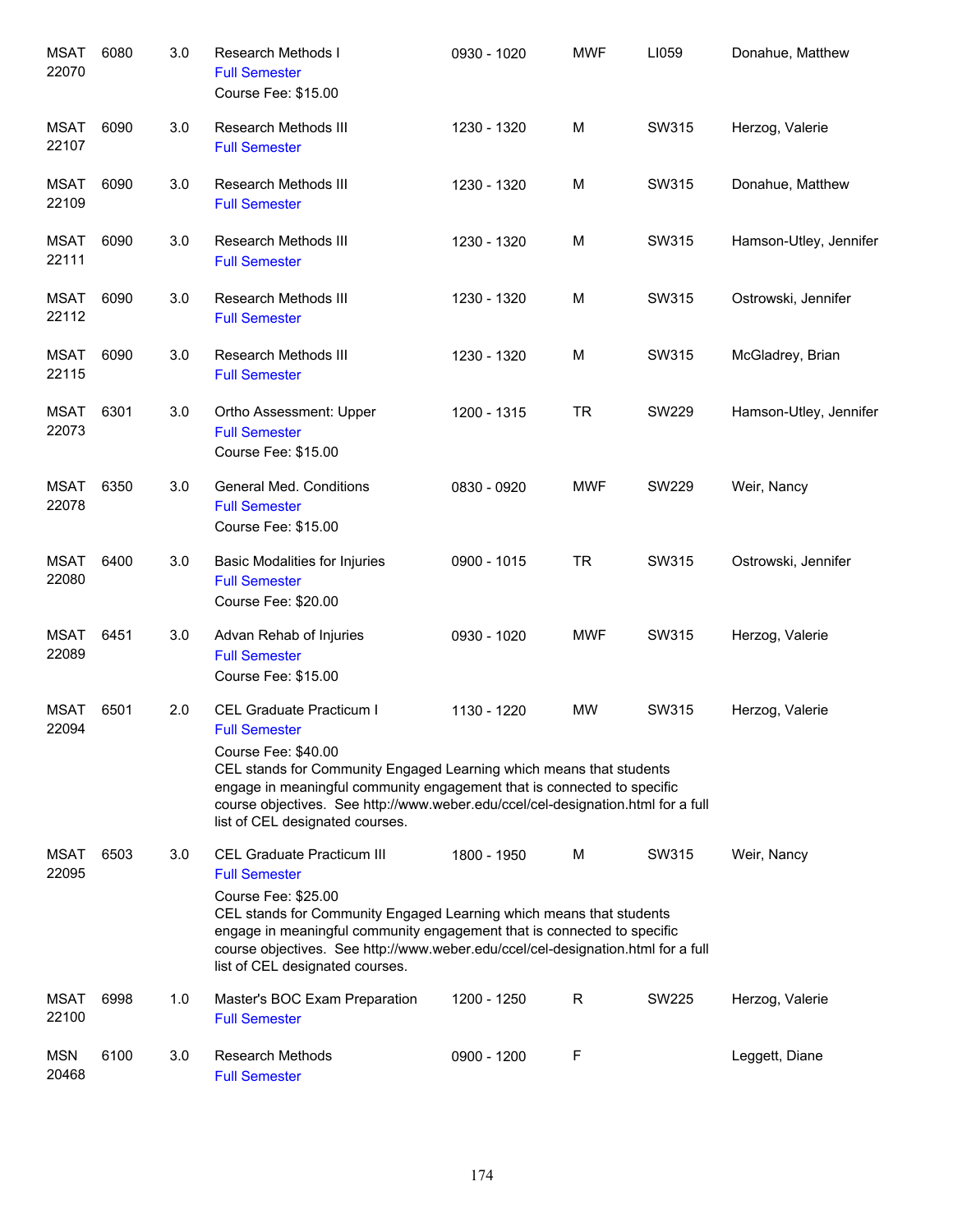| <b>MSN</b><br>20477  | 6141 | 3.0 | <b>Advanced Nursing Theory</b><br><b>Full Semester</b>       | 1500 - 1800 | F           |        | Huber, Debra     |
|----------------------|------|-----|--------------------------------------------------------------|-------------|-------------|--------|------------------|
| MSN<br>20471         | 6180 | 3.0 | Information Systems<br><b>Full Semester</b>                  | 1200 - 1500 | F           |        | Gooder, Valerie  |
| <b>MSN</b><br>20470  | 6324 | 3.0 | <b>Financial Issues</b><br><b>Full Semester</b>              | 1200 - 1500 | F           |        | Hofmann, Linda   |
| <b>MSN</b><br>20467  | 6340 | 3.0 | Compliance in Patient Care<br><b>Full Semester</b>           | 0900 - 1200 | F           |        | Gooder, Valerie  |
| <b>MSN</b><br>20476  | 6360 | 3.0 | Admin. Scope and Practice<br><b>Full Semester</b>            | 1500 - 1800 | F           |        | Hofmann, Linda   |
| <b>MSN</b><br>20475  | 6520 | 3.0 | Nursing Curriculum Development<br><b>Full Semester</b>       | 1500 - 1800 | F           |        | Gooder, Valerie  |
| MSN<br>20466         | 6540 | 3.0 | <b>Measurement Nursing Education</b><br><b>Full Semester</b> | 0900 - 1200 | F           |        | Barra, Joyce     |
| <b>MSN</b><br>20469  | 6560 | 3.0 | Socialization Nurse Educator<br><b>Full Semester</b>         | 1200 - 1500 | F           |        | Barra, Joyce     |
| <b>MSN</b><br>24446  | 6800 | 1.0 | <b>MSN Project</b><br><b>Full Semester</b>                   | <b>TBA</b>  | <b>TBA</b>  |        |                  |
| <b>MSN</b><br>24445  | 6850 | 1.0 | <b>MSN Project Extension</b><br><b>Full Semester</b>         | <b>TBA</b>  | <b>TBA</b>  |        |                  |
| <b>MSRS</b><br>24201 | 6100 | 3.0 | <b>Research Methods</b><br><b>Full Semester</b>              | 0800 - 1055 | $\mathsf R$ | MH355  | Kawamura, Diane  |
| <b>MSRS</b><br>24202 | 6200 | 3.0 | Hith Behav/Manag Epidemiology<br><b>Full Semester</b>        | 1300 - 1555 | $\mathsf R$ | MH355  | Walker, Robert   |
| <b>MSRS</b><br>24203 | 6450 | 3.0 | Managing Health Information<br><b>Full Semester</b>          | 0800 - 1055 | F           | MH355  | Shaw, Patricia   |
| <b>MSRS</b><br>24205 | 6463 | 3.0 | Problem Patient Management<br><b>Full Semester</b>           | 1300 - 1555 | F           | MH354  | Kawamura, Diane  |
| <b>MSRS</b><br>24204 | 6473 | 3.0 | Vascular Non-Invasive Imaging<br><b>Full Semester</b>        | 0800 - 1055 | R           | MH354  | Christensen, Rex |
| <b>MSRS</b><br>24206 | 6863 | 3.0 | Vascular-Invasive Imaging Proc<br><b>Full Semester</b>       | 1300 - 1555 | F           | MH354  | Neville, Casey   |
| <b>MTAX</b><br>22257 | 6400 | 3.0 | Tax Research & Communication<br><b>Full Semester</b>         | 1530 - 1810 | W           | D02105 | Bailey, William  |
| <b>MTAX</b><br>22258 | 6400 | 3.0 | Tax Research & Communication<br><b>Full Semester</b>         | 1830 - 2110 | Τ           | D02114 | Bailey, William  |
| MTAX<br>22259        | 6430 | 3.0 | Adv Individual Taxation<br><b>Full Semester</b>              | 1530 - 1810 | Τ           | D02114 | Bailey, William  |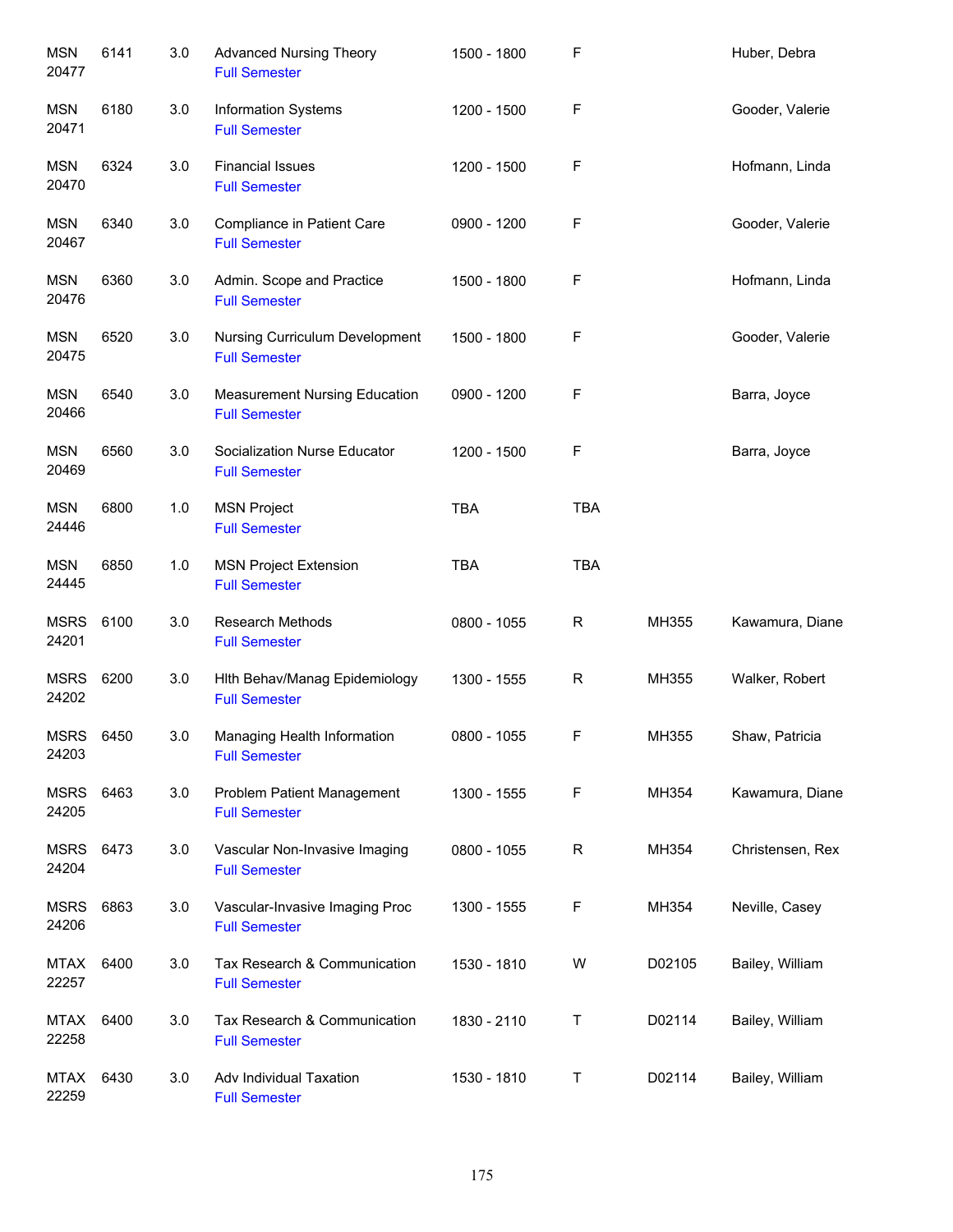| MTAX<br>22267        | 6470 | 3.0 | Adv Partnership Taxation<br><b>Full Semester</b>                                                                                                      | 1830 - 2110 | M           | D02114       | Pace, Ryan            |
|----------------------|------|-----|-------------------------------------------------------------------------------------------------------------------------------------------------------|-------------|-------------|--------------|-----------------------|
| <b>MTAX</b><br>22269 | 6480 | 3.0 | Retire Plan/Employee Benefits<br><b>Full Semester</b>                                                                                                 | 1530 - 1810 | M           | D02114       | Smith, Eric           |
| <b>MTHE</b><br>22807 | 3070 | 3.0 | Geometry for Elem Teachers<br><b>Full Semester</b>                                                                                                    | 1130 - 1220 | <b>MWF</b>  | B4539        | Fital-Akelbek, Sandra |
| <b>MTHE</b><br>22808 | 3080 | 3.0 | Number Theory for Elem Teacher<br><b>Full Semester</b>                                                                                                | 1200 - 1315 | <b>TR</b>   | B4539        | Blackinton, Dixilee   |
| <b>MTHE</b><br>22818 | 4010 | 3.0 | Capstone Math/HS Teachers I<br><b>Full Semester</b>                                                                                                   | 0900 - 1015 | <b>TR</b>   | B4508        | Ondrus, Matthew       |
| <b>MUSC</b><br>20701 | 1010 | 3.0 | CA Introduction to Music<br><b>Full Semester</b>                                                                                                      | 0930 - 1210 | $\mathbf S$ | <b>BC210</b> | Basinger, Bettie      |
| <b>MUSC</b><br>20970 | 1010 | 3.0 | CA Introduction to Music<br><b>Full Semester</b>                                                                                                      | 1130 - 1220 | <b>MWF</b>  | EH229        | Campbell, Carey       |
| <b>MUSC</b><br>20971 | 1010 | 3.0 | CA Introduction to Music<br><b>Full Semester</b>                                                                                                      | 1330 - 1420 | <b>MWF</b>  | <b>BC319</b> | Feller, David         |
| <b>MUSC</b><br>21050 | 1010 | 3.0 | CA Introduction to Music<br><b>Full Semester</b>                                                                                                      | 1430 - 1550 | MW          | <b>BC211</b> | Root, Thomas          |
| <b>MUSC</b><br>21332 | 1010 | 3.0 | CA Introduction to Music<br><b>Full Semester</b>                                                                                                      | 1330 - 1420 | <b>MWF</b>  | D02320       | Basinger, Bettie      |
| <b>MUSC</b><br>21338 | 1010 | 3.0 | CA Introduction to Music<br><b>Full Semester</b>                                                                                                      | 1730 - 2010 | M           | D02320       | Duffin, Gregory       |
| <b>MUSC</b><br>21340 | 1010 | 3.0 | CA Introduction to Music<br><b>Full Semester</b>                                                                                                      | 1730 - 2010 | T           | DH1311       | Duffin, Gregory       |
| <b>MUSC</b><br>21346 | 1010 | 3.0 | CA Introduction to Music<br><b>Full Semester</b>                                                                                                      | <b>TBA</b>  | <b>TBA</b>  | OL           | Feller, David         |
|                      |      |     | To access online course materials, please log in to your student portal at<br>weber.edu and select your student services tab.                         |             |             |              |                       |
| <b>MUSC</b><br>21051 | 1030 | 3.0 | CA Introduction to Jazz<br><b>Full Semester</b>                                                                                                       | 1030 - 1120 | MWF         | <b>BC319</b> | Roberts, Shannon      |
| <b>MUSC</b><br>21349 | 1030 | 3.0 | CA Introduction to Jazz<br><b>Full Semester</b><br>To access online course materials, please log in to your student portal at                         | <b>TBA</b>  | <b>TBA</b>  | OL           | Keipp, Donald         |
| <b>MUSC</b>          | 1033 | 3.0 | weber.edu and select your student services tab.<br>CA Intro to American Music                                                                         | <b>TBA</b>  | <b>TBA</b>  | OL           | Campbell, Susan       |
| 21351                |      |     | <b>Full Semester</b><br>To access online course materials, please log in to your student portal at<br>weber.edu and select your student services tab. |             |             |              |                       |
| <b>MUSC</b><br>21052 | 1035 | 3.0 | CA History of Rock and Roll<br><b>Full Semester</b>                                                                                                   | 0900 - 1020 | <b>TR</b>   | <b>BC113</b> | Campbell, Carey       |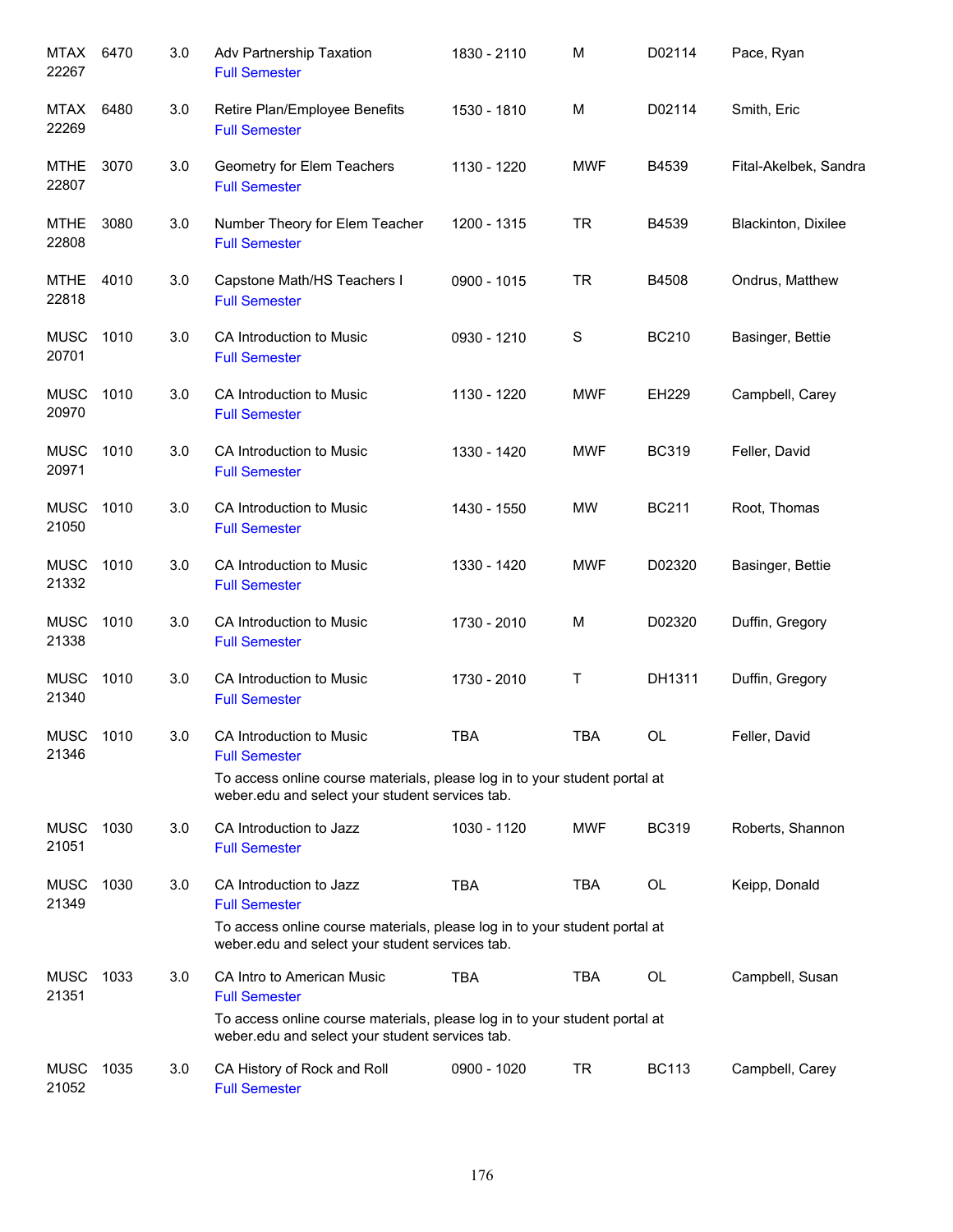| <b>MUSC</b><br>21356 | 1035 | 3.0 | CA History of Rock and Roll<br><b>Full Semester</b>                                                                                                                                          | TBA                        | TBA             | OL                           | Campbell, Carey     |
|----------------------|------|-----|----------------------------------------------------------------------------------------------------------------------------------------------------------------------------------------------|----------------------------|-----------------|------------------------------|---------------------|
|                      |      |     | To access online course materials, please log in to your student portal at<br>weber.edu and select your student services tab.                                                                |                            |                 |                              |                     |
| <b>MUSC</b><br>21335 | 1040 | 3.0 | CA DV Music of World Cultures<br><b>Full Semester</b>                                                                                                                                        | 1730 - 2010                | R               | D02320                       | Johnson, Gordon     |
| <b>MUSC</b><br>21360 | 1040 | 3.0 | CA DV Music of World Cultures<br><b>Full Semester</b>                                                                                                                                        | <b>TBA</b>                 | <b>TBA</b>      | <b>OL</b>                    | Keipp, Donald       |
|                      |      |     | To access online course materials, please log in to your student portal at<br>weber.edu and select your student services tab.                                                                |                            |                 |                              |                     |
| <b>MUSC</b><br>24169 | 1040 | 3.0 | CA DV Music of World Cultures<br><b>Full Semester</b>                                                                                                                                        | 1030 - 1120                | <b>MWF</b>      | <b>BC113</b>                 | Bryson, Jacob       |
| <b>MUSC</b><br>21055 | 1063 | 3.0 | CA Music In Religion<br><b>Full Semester</b>                                                                                                                                                 | 1130 - 1220                | <b>MWF</b>      | <b>BC319</b>                 | Feller, David       |
| <b>MUSC</b><br>21362 | 1063 | 3.0 | CA Music In Religion<br><b>Full Semester</b>                                                                                                                                                 | <b>TBA</b>                 | <b>TBA</b>      | <b>OL</b>                    | Campbell, Susan     |
|                      |      |     | To access online course materials, please log in to your student portal at<br>weber.edu and select your student services tab.                                                                |                            |                 |                              |                     |
| <b>MUSC</b><br>21049 | 1100 | 2.0 | <b>Fundamentals of Music</b><br><b>Full Semester</b>                                                                                                                                         | 0830 - 0920                | <b>TR</b>       | <b>BC319</b>                 | Johnson, Kendra     |
|                      |      |     | Music majors and minors only. Preparation for MUSC 1110<br>& 1130.                                                                                                                           |                            |                 |                              |                     |
| <b>MUSC</b><br>21056 | 1110 | 3.0 | Music Theory I<br><b>Full Semester</b>                                                                                                                                                       | 0930 - 1020                | <b>MWF</b>      | <b>BC318</b>                 | Van der Beek, Ralph |
|                      |      |     | Music majors and minors only. Must be taken in conjunction<br>with MUSC 1130. Prereq: MUSC 1100 with a grade of "C" or<br>higher or a score of 70 or higher on the Theory Placement<br>Exam. |                            |                 |                              |                     |
| <b>MUSC</b><br>21057 | 1110 | 3.0 | Music Theory I<br><b>Full Semester</b>                                                                                                                                                       | 0930 - 1020                | <b>MWF</b>      | <b>BC210</b>                 | Uzur, Viktor        |
|                      |      |     | Music majors and minors only. Must be taken in conjunction<br>with MUSC 1130. Prereq: MUSC 1100 with a grade of "C" or<br>higher or a score of 70 or higher on the Theory Placement<br>Exam. |                            |                 |                              |                     |
| <b>MUSC</b><br>21058 | 1130 | 1.0 | Sight-Singing & Ear-Training I<br><b>Full Semester</b>                                                                                                                                       | 0930 - 1020                | TR              | <b>BC211</b>                 | Van der Beek, Ralph |
|                      |      |     | Music majors and minors only. Must be taken in conjunction<br>with MUSC 1110. Prereq: MUSC 1100 with a grade of "C" or<br>higher or a score of 70 or higher on the Theory Placement<br>Exam. |                            |                 |                              |                     |
| <b>MUSC</b><br>21059 | 1130 | 1.0 | Sight-Singing & Ear-Training I<br><b>Full Semester</b>                                                                                                                                       | 0930 - 1020                | <b>TR</b>       | <b>BC210</b>                 | Uzur, Viktor        |
|                      |      |     | Music majors and minors only. Must be taken in conjunction<br>with MUSC 1110. Prereq: MUSC 1100 with a grade of "C" or<br>higher or a score of 70 or higher on the Theory Placement<br>Exam. |                            |                 |                              |                     |
| <b>MUSC</b><br>23906 | 1143 | 4.0 | Theory for Musical Theatre<br><b>Full Semester</b>                                                                                                                                           | 0800 - 0850<br>0830 - 0920 | TR<br><b>MW</b> | <b>BC318</b><br><b>BC318</b> | Tarbox, Ruth        |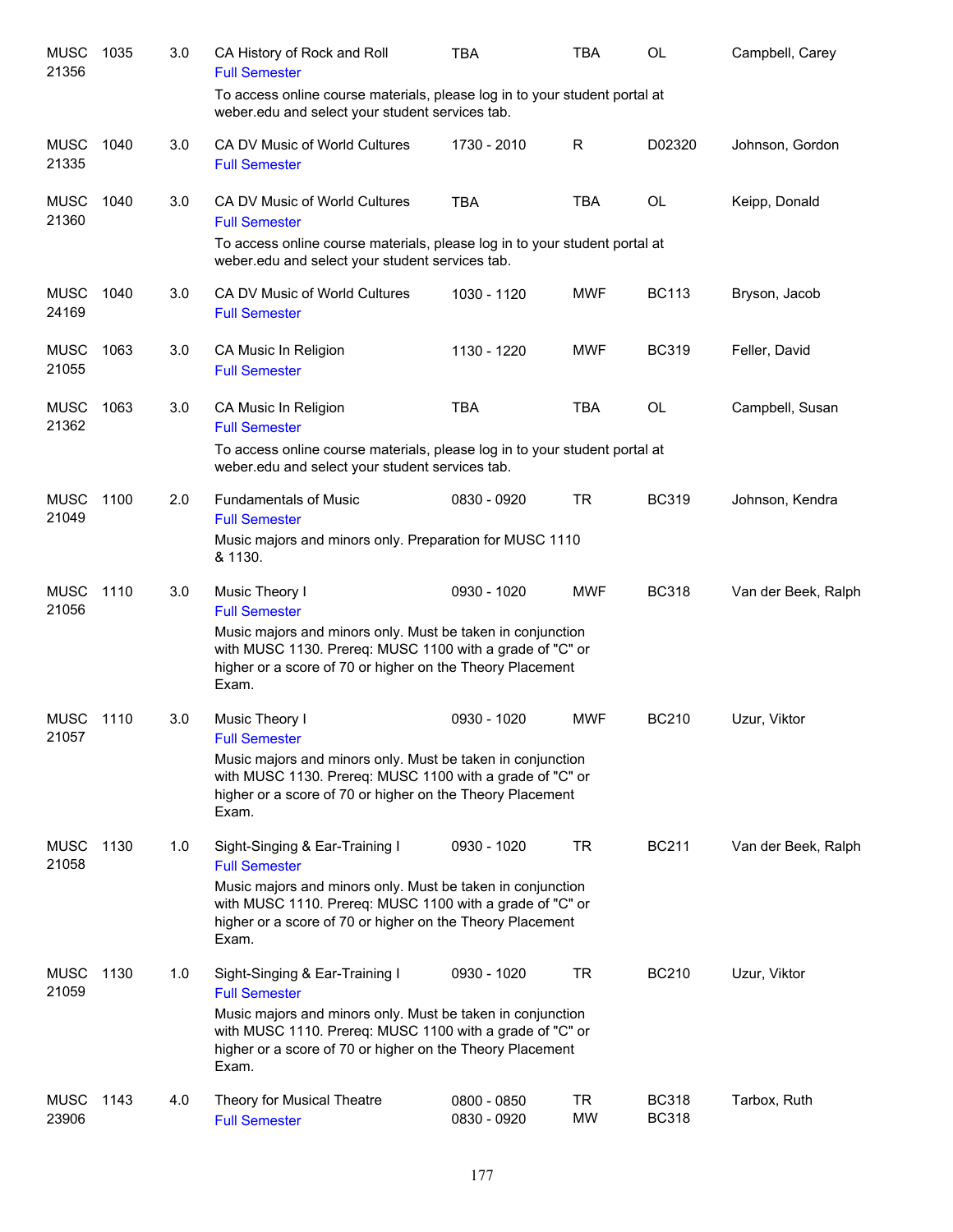| <b>MUSC</b><br>21060 | 1150 | 1.0 | Class Piano I<br><b>Full Semester</b>                                                                                                                              | 0830 - 0920 | <b>TR</b>   | <b>BC320</b> | Young, Jessica      |
|----------------------|------|-----|--------------------------------------------------------------------------------------------------------------------------------------------------------------------|-------------|-------------|--------------|---------------------|
|                      |      |     | Music majors and minors only. Prereq: MUSC 1100 with a grade<br>of "C" or higher or a score of 70 or higher on the Theory<br>Placement Exam.<br>Course Fee: \$7.00 |             |             |              |                     |
| <b>MUSC</b><br>21062 | 1150 | 1.0 | Class Piano I<br><b>Full Semester</b>                                                                                                                              | 1130 - 1220 | <b>TR</b>   | <b>BC320</b> | Yang, Yu-Jane       |
|                      |      |     | Music majors and minors only. Prereq: MUSC 1100 with a grade<br>of "C" or higher or a score of 70 or higher on the Theory<br>Placement Exam.<br>Course Fee: \$7.00 |             |             |              |                     |
| <b>MUSC</b><br>20700 | 1321 | 1.0 | <b>Basic Piano for Adults</b><br><b>Full Semester</b><br>Course Fee: \$7.00                                                                                        | 0830 - 0920 | $\mathbf S$ | <b>BC320</b> | Johnson, Gordon     |
| <b>MUSC</b><br>20610 | 1500 | 2.0 | <b>Beg/Int Classical Guitar</b><br><b>Full Semester</b>                                                                                                            | 1630 - 1820 | M           | <b>BC136</b> | Woodbury, Todd      |
| <b>MUSC</b><br>20611 | 1500 | 2.0 | <b>Beg/Int Classical Guitar</b><br><b>Full Semester</b>                                                                                                            | 1830 - 2020 | M           | <b>BC136</b> | Woodbury, Todd      |
| <b>MUSC</b><br>20109 | 1502 | 1.0 | <b>Violin Master Class</b><br><b>Full Semester</b>                                                                                                                 | 1330 - 1420 | F           | <b>BC318</b> | Wang, Shi-hwa       |
| <b>MUSC</b><br>20110 | 1503 | 1.0 | Viola Master Class<br><b>Full Semester</b>                                                                                                                         | 1330 - 1420 | F           | <b>BC211</b> | Wang, Shi-hwa       |
| <b>MUSC</b><br>20111 | 1504 | 1.0 | <b>Cello Master Class</b><br><b>Full Semester</b>                                                                                                                  | 1330 - 1420 | F           | <b>BC210</b> | Uzur, Viktor        |
| <b>MUSC</b><br>20112 | 1505 | 1.0 | <b>String Bass Master</b><br><b>Full Semester</b>                                                                                                                  | 1330 - 1420 | F           | <b>BC125</b> | Henderson, Benjamin |
| <b>MUSC</b><br>20113 | 1506 | 1.0 | <b>Guitar Master Class</b><br><b>Full Semester</b>                                                                                                                 | 1430 - 1520 | M           | <b>BC319</b> | Woodbury, Todd      |
| <b>MUSC</b><br>20114 | 1507 | 1.0 | Harp Master Class<br><b>Full Semester</b>                                                                                                                          | <b>TBA</b>  | <b>TBA</b>  |              | Vickerman, Louise   |
| <b>MUSC</b><br>20115 | 1510 | 1.0 | <b>Trumpet Master Class</b><br><b>Full Semester</b>                                                                                                                | 1430 - 1520 | F           | <b>BC113</b> | Priest, Thomas      |
| <b>MUSC</b><br>20116 | 1511 | 1.0 | French Horn Master Class<br><b>Full Semester</b>                                                                                                                   | 1430 - 1520 | F           | <b>BC211</b> | Priest, Thomas      |
| <b>MUSC</b><br>20117 | 1512 | 1.0 | <b>Trombone Master Class</b><br><b>Full Semester</b>                                                                                                               | 1430 - 1520 | F           | <b>BC210</b> | Priest, Thomas      |
| <b>MUSC</b><br>20118 | 1513 | 1.0 | Euphonium/Tuba Master Class<br><b>Full Semester</b>                                                                                                                | 1430 - 1520 | F           | <b>BC318</b> | Priest, Thomas      |
| <b>MUSC</b><br>20119 | 1520 | 1.0 | <b>Percussion Master Class</b><br><b>Full Semester</b>                                                                                                             | 1430 - 1520 | F           | <b>BC113</b> | Roberts, Shannon    |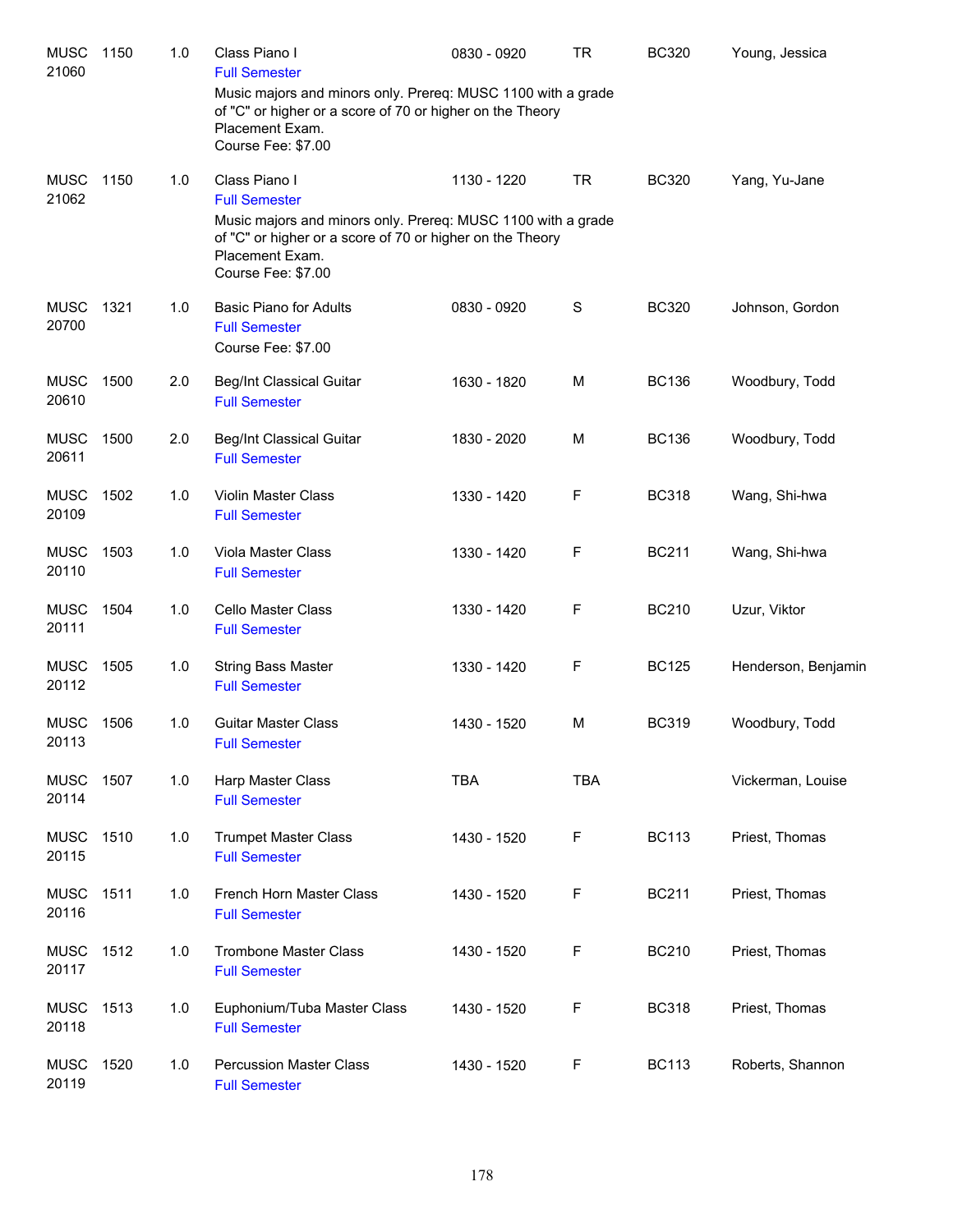| <b>MUSC</b><br>20120 | 1530 | 1.0 | Voice Master Class<br><b>Full Semester</b>                                                                                                                                                                                    | 1430 - 1520 | F          | <b>BC136</b> | Bruestle, Karen  |
|----------------------|------|-----|-------------------------------------------------------------------------------------------------------------------------------------------------------------------------------------------------------------------------------|-------------|------------|--------------|------------------|
| <b>MUSC</b><br>20121 | 1540 | 1.0 | <b>Flute Master Class</b><br><b>Full Semester</b>                                                                                                                                                                             | 1430 - 1520 | F          | <b>BC113</b> | Roberts, Shannon |
| <b>MUSC</b><br>20122 | 1541 | 1.0 | Oboe Master Class<br><b>Full Semester</b>                                                                                                                                                                                     | 1430 - 1520 | F          | <b>BC113</b> | Roberts, Shannon |
| <b>MUSC</b><br>20123 | 1542 | 1.0 | <b>Clarinet Master Class</b><br><b>Full Semester</b>                                                                                                                                                                          | 1430 - 1520 | F          | <b>BC113</b> | Roberts, Shannon |
| <b>MUSC</b><br>20124 | 1543 | 1.0 | Saxophone Master Class<br><b>Full Semester</b>                                                                                                                                                                                | 1430 - 1520 | F          | <b>BC113</b> | Roberts, Shannon |
| <b>MUSC</b><br>20125 | 1544 | 1.0 | <b>Bassoon Master Class</b><br><b>Full Semester</b>                                                                                                                                                                           | 1430 - 1520 | F          | <b>BC113</b> | Roberts, Shannon |
| <b>MUSC</b><br>20126 | 1601 | 1.0 | Private Instruction<br><b>Full Semester</b><br>For non-music majors and minors. Private lessons in voice/<br>keyboard/woodwinds/brass/strings/percussion. Call<br>626-6437 for a list of instructors.<br>Course Fee: \$305.00 | <b>TBA</b>  | <b>TBA</b> |              | Priest, Thomas   |
| <b>MUSC</b><br>20127 | 1610 | 1.0 | Applied Keyboard: Piano<br><b>Full Semester</b><br>Keyboard majors and minors only.<br>Course Fee: \$400.00                                                                                                                   | <b>TBA</b>  | <b>TBA</b> |              | Yang, Yu-Jane    |
| <b>MUSC</b><br>20128 | 1611 | 1.0 | Applied Keyboard: Organ<br><b>Full Semester</b><br>Keyboard majors and minors only.<br>Course Fee: \$400.00                                                                                                                   | <b>TBA</b>  | <b>TBA</b> |              | Yang, Yu-Jane    |
| <b>MUSC</b><br>20129 | 1620 | 1.0 | <b>Applied Voice</b><br><b>Full Semester</b><br>Music majors and minors only.<br>Course Fee: \$400.00                                                                                                                         | <b>TBA</b>  | <b>TBA</b> |              | Bruestle, Karen  |
| <b>MUSC</b><br>20130 | 1630 | 1.0 | Applied Woodwinds: Flute<br><b>Full Semester</b><br>Music majors and minors only.<br>Course Fee: \$400.00                                                                                                                     | <b>TBA</b>  | <b>TBA</b> |              | Priest, Thomas   |
| <b>MUSC</b><br>20131 | 1631 | 1.0 | Applied Woodwinds: Oboe<br><b>Full Semester</b><br>Music majors and minors only.<br>Course Fee: \$400.00                                                                                                                      | <b>TBA</b>  | <b>TBA</b> |              | Priest, Thomas   |
| <b>MUSC</b><br>20132 | 1632 | 1.0 | Applied Woodwinds: Clarinet<br><b>Full Semester</b><br>Music majors and minors only.<br>Course Fee: \$400.00                                                                                                                  | <b>TBA</b>  | <b>TBA</b> |              | Priest, Thomas   |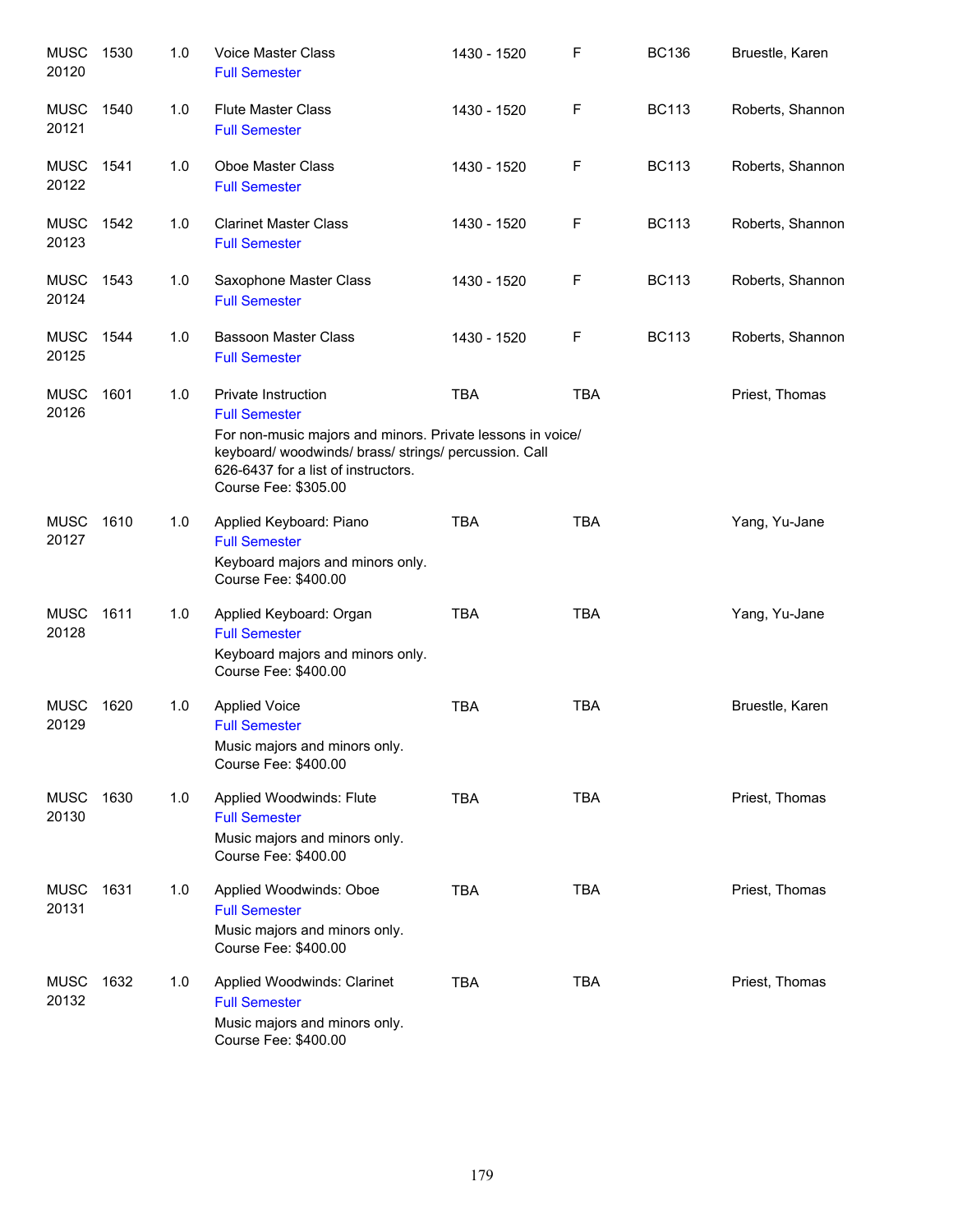| <b>MUSC</b><br>20133 | 1633 | 1.0 | Applied Woodwinds: Saxophone<br><b>Full Semester</b><br>Music majors and minors only.<br>Course Fee: \$400.00   | <b>TBA</b> | <b>TBA</b> | Priest, Thomas |
|----------------------|------|-----|-----------------------------------------------------------------------------------------------------------------|------------|------------|----------------|
| <b>MUSC</b><br>20134 | 1634 | 1.0 | Applied Woodwinds: Bassoon<br><b>Full Semester</b><br>Music majors and minors only.<br>Course Fee: \$400.00     | <b>TBA</b> | <b>TBA</b> | Priest, Thomas |
| <b>MUSC</b><br>20135 | 1640 | 1.0 | Applied Brass: Trumpet<br><b>Full Semester</b><br>Music majors and minors only.<br>Course Fee: \$400.00         | <b>TBA</b> | <b>TBA</b> | Priest, Thomas |
| <b>MUSC</b><br>20136 | 1641 | 1.0 | Applied Brass: French Horn<br><b>Full Semester</b><br>Music majors and minors only.<br>Course Fee: \$400.00     | <b>TBA</b> | <b>TBA</b> | Priest, Thomas |
| <b>MUSC</b><br>20137 | 1642 | 1.0 | Applied Brass: Trombone<br><b>Full Semester</b><br>Music majors and minors only.<br>Course Fee: \$400.00        | <b>TBA</b> | <b>TBA</b> | Priest, Thomas |
| <b>MUSC</b><br>20138 | 1643 | 1.0 | Applied Brass: Euphonium/Tuba<br><b>Full Semester</b><br>Music majors and minors only.<br>Course Fee: \$400.00  | <b>TBA</b> | <b>TBA</b> | Priest, Thomas |
| <b>MUSC</b><br>20139 | 1650 | 1.0 | <b>Applied Strings: Violin</b><br><b>Full Semester</b><br>Music majors and minors only.<br>Course Fee: \$400.00 | <b>TBA</b> | <b>TBA</b> | Wang, Shi-hwa  |
| <b>MUSC</b><br>20140 | 1651 | 1.0 | Applied Strings: Viola<br><b>Full Semester</b><br>Music majors and minors only.<br>Course Fee: \$400.00         | <b>TBA</b> | <b>TBA</b> | Wang, Shi-hwa  |
| <b>MUSC</b><br>20141 | 1652 | 1.0 | Applied Strings: Violoncello<br><b>Full Semester</b><br>Music majors and minors only.<br>Course Fee: \$400.00   | <b>TBA</b> | <b>TBA</b> | Wang, Shi-hwa  |
| <b>MUSC</b><br>20142 | 1653 | 1.0 | Applied Strings: String Bass<br><b>Full Semester</b><br>Music majors and minors only.<br>Course Fee: \$400.00   | <b>TBA</b> | <b>TBA</b> | Wang, Shi-hwa  |
| <b>MUSC</b><br>20143 | 1654 | 1.0 | Applied Strings: Guitar<br><b>Full Semester</b><br>Music majors and minors only.<br>Course Fee: \$400.00        | <b>TBA</b> | <b>TBA</b> | Wang, Shi-hwa  |
| <b>MUSC</b><br>20144 | 1655 | 1.0 | Applied Strings: Harp<br><b>Full Semester</b><br>Music majors and minors only.<br>Course Fee: \$400.00          | <b>TBA</b> | <b>TBA</b> | Wang, Shi-hwa  |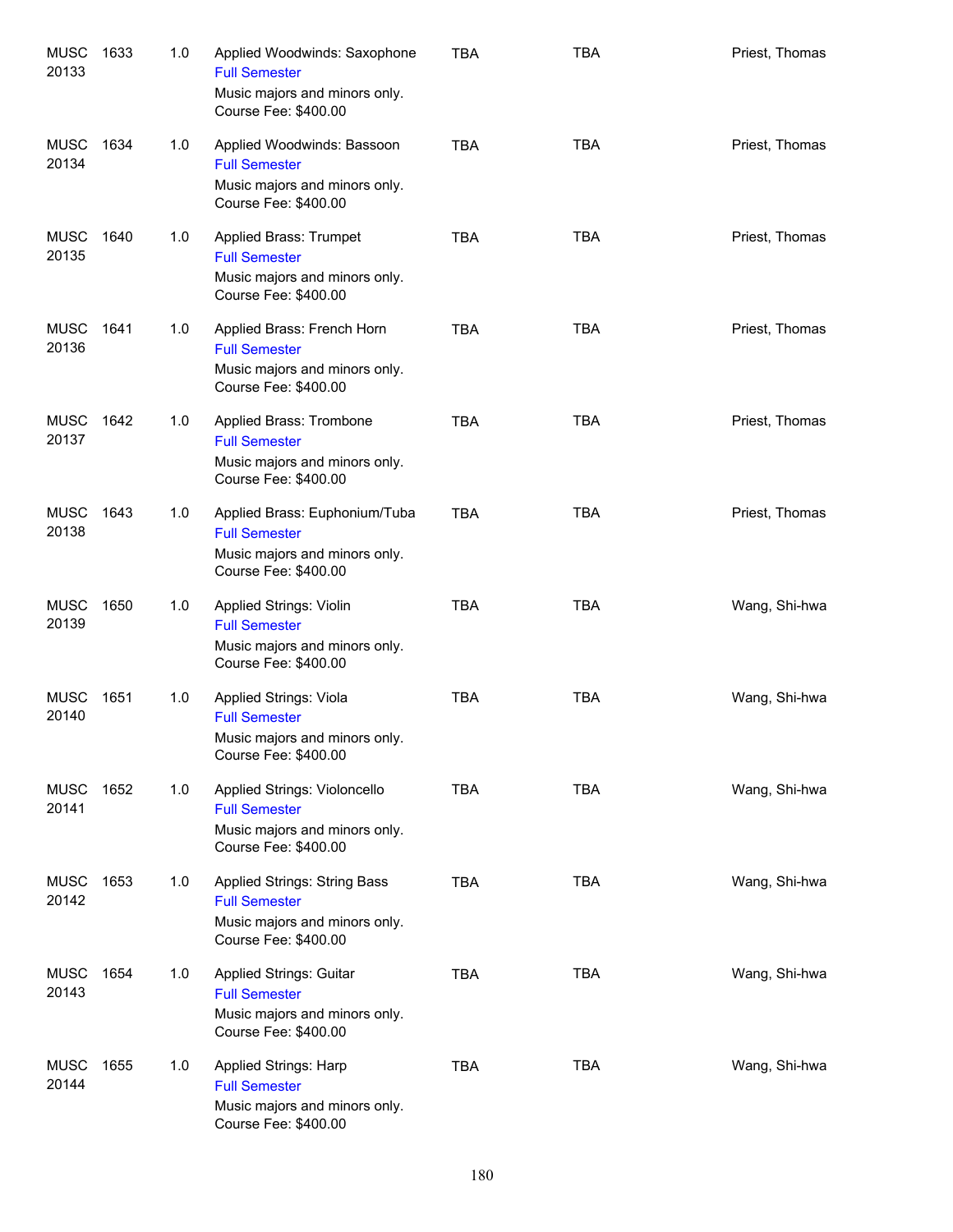| <b>MUSC</b><br>20145 | 1660 | 1.0 | <b>Applied Percussion</b><br><b>Full Semester</b><br>Music majors and minors only.<br>Course Fee: \$400.00                                                                                                                                        | <b>TBA</b>                 | <b>TBA</b>              |                              | Bryson, Jacob       |
|----------------------|------|-----|---------------------------------------------------------------------------------------------------------------------------------------------------------------------------------------------------------------------------------------------------|----------------------------|-------------------------|------------------------------|---------------------|
| <b>MUSC</b><br>20146 | 1673 | 2.0 | <b>Private Instruction</b><br><b>Full Semester</b><br>All performance areas. Two hours instruction/week.<br>Minimum of 18 hrs/week practice required. One-half<br>hour special assignment. By consent of instructor only.<br>Course Fee: \$800.00 | <b>TBA</b>                 | <b>TBA</b>              |                              | Priest, Thomas      |
| <b>MUSC</b><br>20612 | 1730 | 1.0 | Keyboard Ensemble<br><b>Full Semester</b><br>Keyboard majors and minors only.                                                                                                                                                                     | 1130 - 1220                | M                       | <b>BC136</b>                 | Yang, Yu-Jane       |
| <b>MUSC</b><br>20613 | 1730 | 1.0 | Keyboard Ensemble<br><b>Full Semester</b><br>Keyboard majors and minors only.                                                                                                                                                                     | 1130 - 1220                | M                       | <b>BC136</b>                 | Van der Beek, Ralph |
| <b>MUSC</b><br>20614 | 1740 | 1.0 | Weber State Concert Choir<br><b>Full Semester</b>                                                                                                                                                                                                 | 1230 - 1320                | <b>MWF</b>              | <b>BC136</b>                 | Henderson, Mark     |
| <b>MUSC</b><br>20615 | 1741 | 1.0 | Chamber Choir<br><b>Full Semester</b><br>By audition or consent of instructor.                                                                                                                                                                    | 1230 - 1320<br>1330 - 1420 | <b>TR</b><br><b>MWF</b> | <b>BC136</b><br><b>BC136</b> | Henderson, Mark     |
| <b>MUSC</b><br>20616 | 1743 | 1.0 | Vocal Chamber Ensemble<br><b>Full Semester</b><br>By audition or consent of instructor.                                                                                                                                                           | <b>TBA</b>                 | <b>TBA</b>              |                              | Henderson, Mark     |
| <b>MUSC</b><br>20617 | 1750 | 1.0 | Symphonic Band<br><b>Full Semester</b>                                                                                                                                                                                                            | 1230 - 1420                | <b>TR</b>               | <b>BC133</b>                 | Root, Thomas        |
| <b>MUSC</b><br>20618 | 1752 | 2.0 | Marching Band<br><b>Full Semester</b><br>Meets Saturdays of home games.                                                                                                                                                                           | 1230 - 1420                | <b>MWF</b>              | <b>BC133</b>                 | Roberts, Shannon    |
| <b>MUSC</b><br>20619 | 1753 | 1.0 | Jazz Ensemble<br><b>Full Semester</b>                                                                                                                                                                                                             | 1130 - 1220                | <b>MWF</b>              | <b>BC133</b>                 | Roberts, Shannon    |
| <b>MUSC</b><br>20167 | 1755 | 1.0 | Instrumental Chamber Ensemble<br><b>Full Semester</b>                                                                                                                                                                                             | <b>TBA</b>                 | <b>TBA</b>              |                              | Root, Thomas        |
| <b>MUSC</b><br>20168 | 1755 | 1.0 | Instrumental Chamber Ensemble<br><b>Full Semester</b>                                                                                                                                                                                             | <b>TBA</b>                 | <b>TBA</b>              |                              | Wang, Shi-hwa       |
| <b>MUSC</b><br>20169 | 1755 | 1.0 | Instrumental Chamber Ensemble<br><b>Full Semester</b>                                                                                                                                                                                             | <b>TBA</b>                 | <b>TBA</b>              |                              | Feller, David       |
| <b>MUSC</b><br>20170 | 1755 | 1.0 | Instrumental Chamber Ensemble<br><b>Full Semester</b>                                                                                                                                                                                             | <b>TBA</b>                 | <b>TBA</b>              |                              | Priest, Thomas      |
| <b>MUSC</b><br>20171 | 1755 | 1.0 | Instrumental Chamber Ensemble<br><b>Full Semester</b>                                                                                                                                                                                             | <b>TBA</b>                 | <b>TBA</b>              |                              | Henderson, Cindy    |
| <b>MUSC</b><br>20172 | 1755 | 1.0 | Instrumental Chamber Ensemble<br><b>Full Semester</b>                                                                                                                                                                                             | <b>TBA</b>                 | <b>TBA</b>              |                              | Uzur, Viktor        |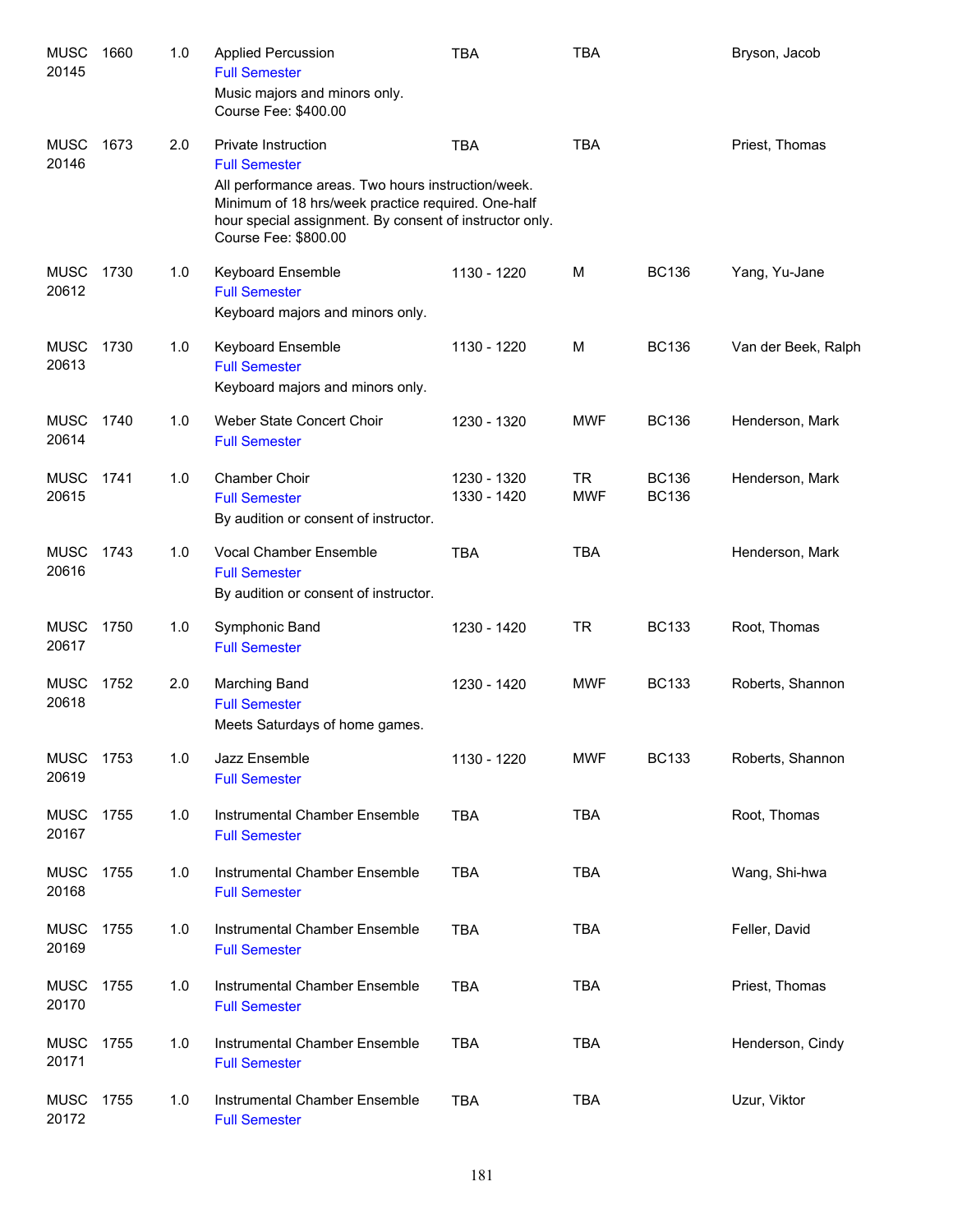| <b>MUSC</b><br>20173 | 1755 | 1.0 | Instrumental Chamber Ensemble<br><b>Full Semester</b>                                                                                                                  | <b>TBA</b>                 | <b>TBA</b>     |                              | De Galvez Aranda, Carlos |
|----------------------|------|-----|------------------------------------------------------------------------------------------------------------------------------------------------------------------------|----------------------------|----------------|------------------------------|--------------------------|
| <b>MUSC</b><br>20620 | 1760 | 1.0 | Weber State Symphony Orchestra<br><b>Full Semester</b><br>By audition or consent of instructor.                                                                        | 1430 - 1620<br>1430 - 1520 | <b>MW</b><br>F | <b>BC133</b><br><b>BC133</b> | De Galvez Aranda, Carlos |
| <b>MUSC</b><br>20621 | 1761 | 1.0 | <b>Chamber Orchestra</b><br><b>Full Semester</b><br>By audition or consent of instructor.                                                                              | 1430 - 1520                | <b>TR</b>      | <b>BC133</b>                 | De Galvez Aranda, Carlos |
| <b>MUSC</b><br>20622 | 1763 | 1.0 | <b>Guitar Ensemble</b><br><b>Full Semester</b>                                                                                                                         | 1230 - 1320                | М              | <b>BC319</b>                 | Woodbury, Todd           |
| <b>MUSC</b><br>20623 | 1901 | 1.0 | Music: The 1st Year Experience<br><b>Full Semester</b>                                                                                                                 | 1030 - 1120                | <b>TR</b>      | <b>BC136</b>                 | Priest, Thomas           |
| <b>MUSC</b><br>20624 | 2110 | 3.0 | Music Theory III<br><b>Full Semester</b><br>Music majors and minors only. Prerequisite MUSC 1120 &<br>1140. Must be taken in conjunction with MUSC 2130.               | 0930 - 1020                | <b>MWF</b>     | <b>BC319</b>                 | Root, Thomas             |
| MUSC<br>20625        | 2130 | 1.0 | Sight-Singing/Ear Training III<br><b>Full Semester</b><br>Music majors and minors only. Prerequisite MUSC 1120 &<br>1140. Must be taken in conjunction with MUSC 2110. | 0930 - 1020                | <b>TR</b>      | <b>BC319</b>                 | Wang, Shi-hwa            |
| <b>MUSC</b><br>20626 | 2150 | 1.0 | Class Piano III<br><b>Full Semester</b><br>Music majors and minors only. Prerequisite MUSC 1160 or<br>audition.<br>Course Fee: \$7.00                                  | 1030 - 1120                | <b>MW</b>      | <b>BC320</b>                 | Yang, Yu-Jane            |
| <b>MUSC</b><br>20628 | 2321 | 1.0 | Principles of Piano Accomp I<br><b>Full Semester</b><br>Prerequisite: Completion of piano proficiency exam.                                                            | 1030 - 1120                | Т              | <b>BC319</b>                 | Tall, Malinda            |
| MUSC 2610<br>20147   |      | 1.0 | Applied Keyboard: Piano<br><b>Full Semester</b><br>Keyboard majors and minors only<br>Course Fee: \$400.00                                                             | <b>TBA</b>                 | <b>TBA</b>     |                              | Yang, Yu-Jane            |
| MUSC<br>20148        | 2611 | 1.0 | Applied Keyboard: Organ<br><b>Full Semester</b><br>Music majors and minors only.<br>Course Fee: \$400.00                                                               | <b>TBA</b>                 | <b>TBA</b>     |                              | Christiansen, B          |
| MUSC<br>20149        | 2620 | 1.0 | <b>Applied Voice</b><br><b>Full Semester</b><br>Music majors and minors only<br>Course Fee: \$400.00                                                                   | TBA                        | <b>TBA</b>     |                              | Bruestle, Karen          |
| <b>MUSC</b><br>20150 | 2630 | 1.0 | Applied Woodwinds: Flute<br><b>Full Semester</b><br>Music majors and minors only<br>Course Fee: \$400.00                                                               | <b>TBA</b>                 | <b>TBA</b>     |                              | Priest, Thomas           |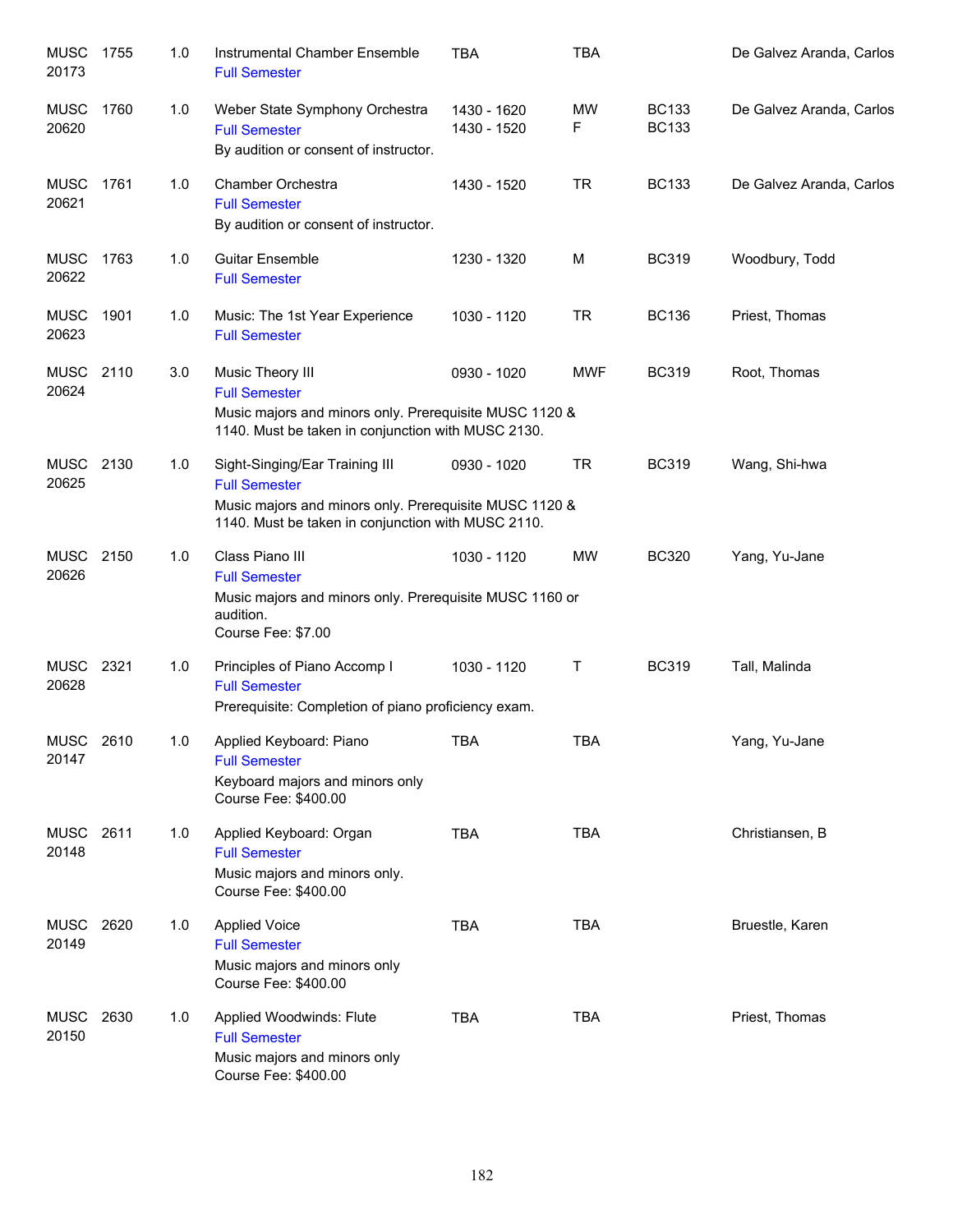| <b>MUSC</b><br>20151 | 2631 | 1.0 | Applied Woodwinds: Oboe<br><b>Full Semester</b><br>Music majors and minors only<br>Course Fee: \$400.00       | <b>TBA</b> | <b>TBA</b> | Priest, Thomas |
|----------------------|------|-----|---------------------------------------------------------------------------------------------------------------|------------|------------|----------------|
| <b>MUSC</b><br>20152 | 2632 | 1.0 | Applied Woodwinds: Clarinet<br><b>Full Semester</b><br>Music majors and minors only<br>Course Fee: \$400.00   | <b>TBA</b> | <b>TBA</b> | Priest, Thomas |
| <b>MUSC</b><br>20153 | 2633 | 1.0 | Applied Woodwinds: Saxophone<br><b>Full Semester</b><br>Music majors and minors only<br>Course Fee: \$400.00  | <b>TBA</b> | <b>TBA</b> | Priest, Thomas |
| MUSC<br>20154        | 2634 | 1.0 | Applied Woodwinds: Bassoon<br><b>Full Semester</b><br>Music majors and minors only<br>Course Fee: \$400.00    | <b>TBA</b> | <b>TBA</b> | Priest, Thomas |
| <b>MUSC</b><br>20155 | 2640 | 1.0 | Applied Brass: Trumpet<br><b>Full Semester</b><br>Music majors and minors only<br>Course Fee: \$400.00        | <b>TBA</b> | <b>TBA</b> | Priest, Thomas |
| <b>MUSC</b><br>20156 | 2641 | 1.0 | Applied Brass: French Horn<br><b>Full Semester</b><br>Music majors and minors only<br>Course Fee: \$400.00    | <b>TBA</b> | <b>TBA</b> | Priest, Thomas |
| MUSC<br>20157        | 2642 | 1.0 | Applied Brass: Trombone<br><b>Full Semester</b><br>Music majors and minors only<br>Course Fee: \$400.00       | <b>TBA</b> | <b>TBA</b> | Priest, Thomas |
| MUSC<br>20158        | 2643 | 1.0 | Applied Brass: Euphonium/Tuba<br><b>Full Semester</b><br>Music majors and minors only<br>Course Fee: \$400.00 | <b>TBA</b> | <b>TBA</b> | Priest, Thomas |
| <b>MUSC</b><br>20159 | 2650 | 1.0 | Applied Strings: Violin<br><b>Full Semester</b><br>Music majors and minors only<br>Course Fee: \$400.00       | <b>TBA</b> | <b>TBA</b> | Wang, Shi-hwa  |
| <b>MUSC</b><br>20160 | 2651 | 1.0 | Applied Strings: Viola<br><b>Full Semester</b><br>Music majors and minors only<br>Course Fee: \$400.00        | <b>TBA</b> | <b>TBA</b> | Wang, Shi-hwa  |
| <b>MUSC</b><br>20161 | 2652 | 1.0 | Applied Strings: Violoncello<br><b>Full Semester</b><br>Music majors and minors only<br>Course Fee: \$400.00  | <b>TBA</b> | <b>TBA</b> | Wang, Shi-hwa  |
| MUSC<br>20162        | 2653 | 1.0 | Applied Strings: String Bass<br><b>Full Semester</b><br>Music majors and minors only<br>Course Fee: \$400.00  | <b>TBA</b> | <b>TBA</b> | Wang, Shi-hwa  |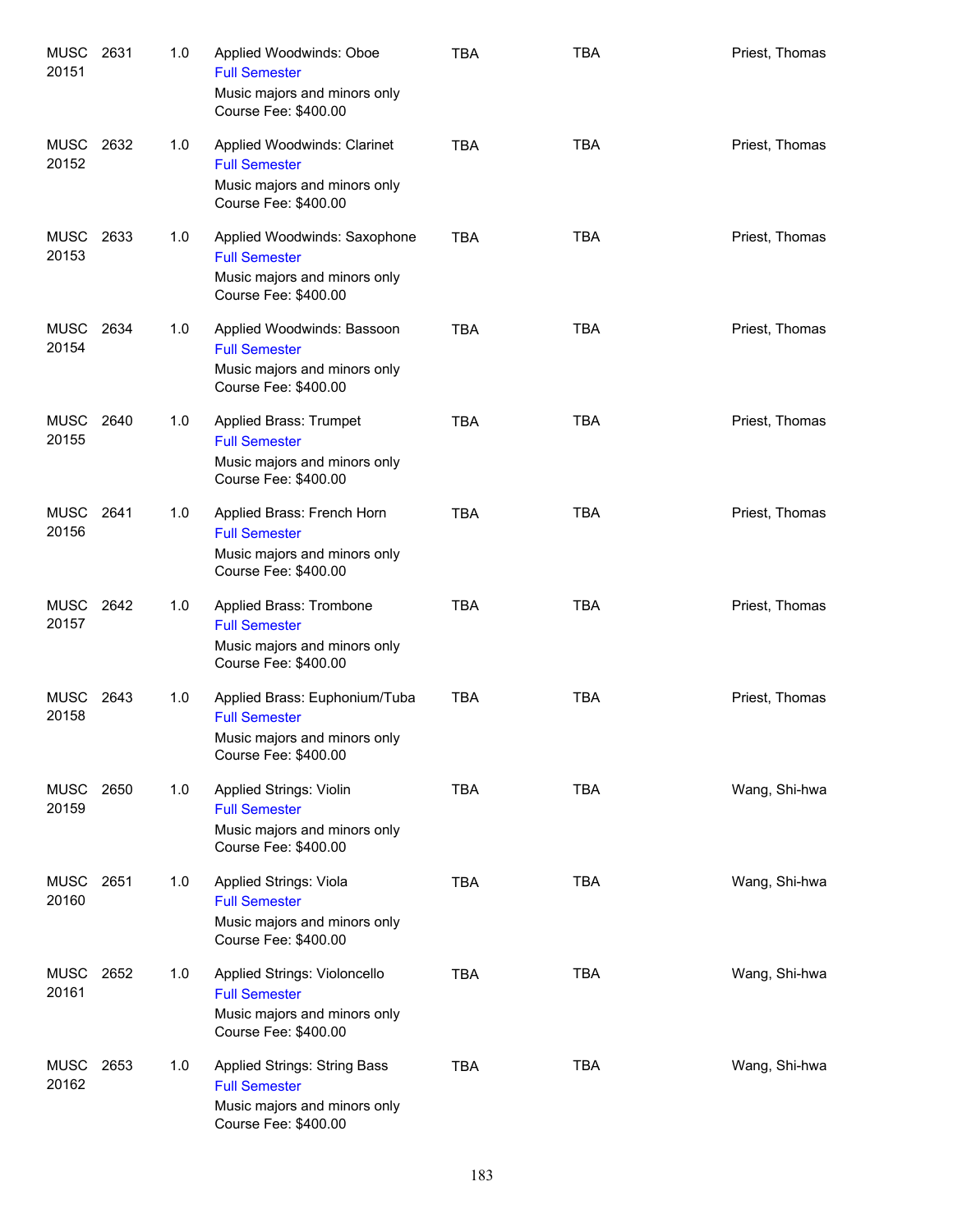| MUSC<br>20163        | 2654 | 1.0 | Applied Strings: Guitar<br><b>Full Semester</b><br>Music majors and minors only<br>Course Fee: \$400.00                                                                                                                                    | TBA         | <b>TBA</b> |              | Wang, Shi-hwa   |
|----------------------|------|-----|--------------------------------------------------------------------------------------------------------------------------------------------------------------------------------------------------------------------------------------------|-------------|------------|--------------|-----------------|
| <b>MUSC</b><br>20164 | 2655 | 1.0 | Applied Strings: Harp<br><b>Full Semester</b><br>Music majors and minors only<br>Course Fee: \$400.00                                                                                                                                      | <b>TBA</b>  | <b>TBA</b> |              | Wang, Shi-hwa   |
| <b>MUSC</b><br>20165 | 2660 | 1.0 | <b>Applied Percussion</b><br><b>Full Semester</b><br>Music majors and minors only<br>Course Fee: \$400.00                                                                                                                                  | <b>TBA</b>  | <b>TBA</b> |              | Bryson, Jacob   |
| <b>MUSC</b><br>20166 | 2673 | 2.0 | Private Instruction<br><b>Full Semester</b><br>All performance areas. Two hours instruction/week.<br>Minimum of 18 hrs/week practice required. One-half<br>hour special assignment. By consent of instructor only.<br>Course Fee: \$800.00 | <b>TBA</b>  | <b>TBA</b> |              | Priest, Thomas  |
| MUSC<br>20629        | 2851 | 1.0 | Woodwind Methods I<br><b>Full Semester</b><br>Course Fee: \$15.00                                                                                                                                                                          | 0830 - 0920 | <b>TR</b>  | <b>BC133</b> | Feller, David   |
| <b>MUSC</b><br>20630 | 2871 | 1.0 | String Methods I<br><b>Full Semester</b><br>Course Fee: \$15.00                                                                                                                                                                            | 1030 - 1120 | <b>TR</b>  | <b>BC133</b> | Wang, Shi-hwa   |
| MUSC 2881<br>20631   |      | 1.0 | Vocal Workshop<br><b>Full Semester</b>                                                                                                                                                                                                     | 1130 - 1220 | MW         | <b>BC211</b> | Bruestle, Karen |
| <b>MUSC</b><br>20174 | 2890 | 1.0 | Cooperative Work Experience<br><b>Full Semester</b>                                                                                                                                                                                        | <b>TBA</b>  | <b>TBA</b> |              | Priest, Thomas  |
| <b>MUSC</b><br>20175 | 2890 | 2.0 | Cooperative Work Experience<br><b>Full Semester</b>                                                                                                                                                                                        | <b>TBA</b>  | <b>TBA</b> |              | Priest, Thomas  |
| <b>MUSC</b><br>20176 | 2890 | 3.0 | Cooperative Work Experience<br><b>Full Semester</b>                                                                                                                                                                                        | <b>TBA</b>  | <b>TBA</b> |              | Priest, Thomas  |
| MUSC<br>20177        | 2890 | 4.0 | <b>Cooperative Work Experience</b><br><b>Full Semester</b>                                                                                                                                                                                 | <b>TBA</b>  | <b>TBA</b> |              | Priest, Thomas  |
| MUSC<br>20178        | 2890 | 5.0 | Cooperative Work Experience<br><b>Full Semester</b>                                                                                                                                                                                        | <b>TBA</b>  | <b>TBA</b> |              | Priest, Thomas  |
| MUSC<br>20179        | 2890 | 6.0 | Cooperative Work Experience<br><b>Full Semester</b>                                                                                                                                                                                        | <b>TBA</b>  | <b>TBA</b> |              | Priest, Thomas  |
| <b>MUSC</b><br>21535 | 2910 | 2.0 | Opera Production<br><b>Full Semester</b>                                                                                                                                                                                                   | 1330 - 1520 | <b>TR</b>  | <b>BC136</b> | Bruestle, Karen |
| <b>MUSC</b><br>20632 | 3205 | 2.0 | Music Hist I: Mediev & Renaiss<br><b>Full Semester</b><br>Prereq: MUSC 1120 & 1140.                                                                                                                                                        | 1130 - 1220 | TR         | <b>BC319</b> | Campbell, Carey |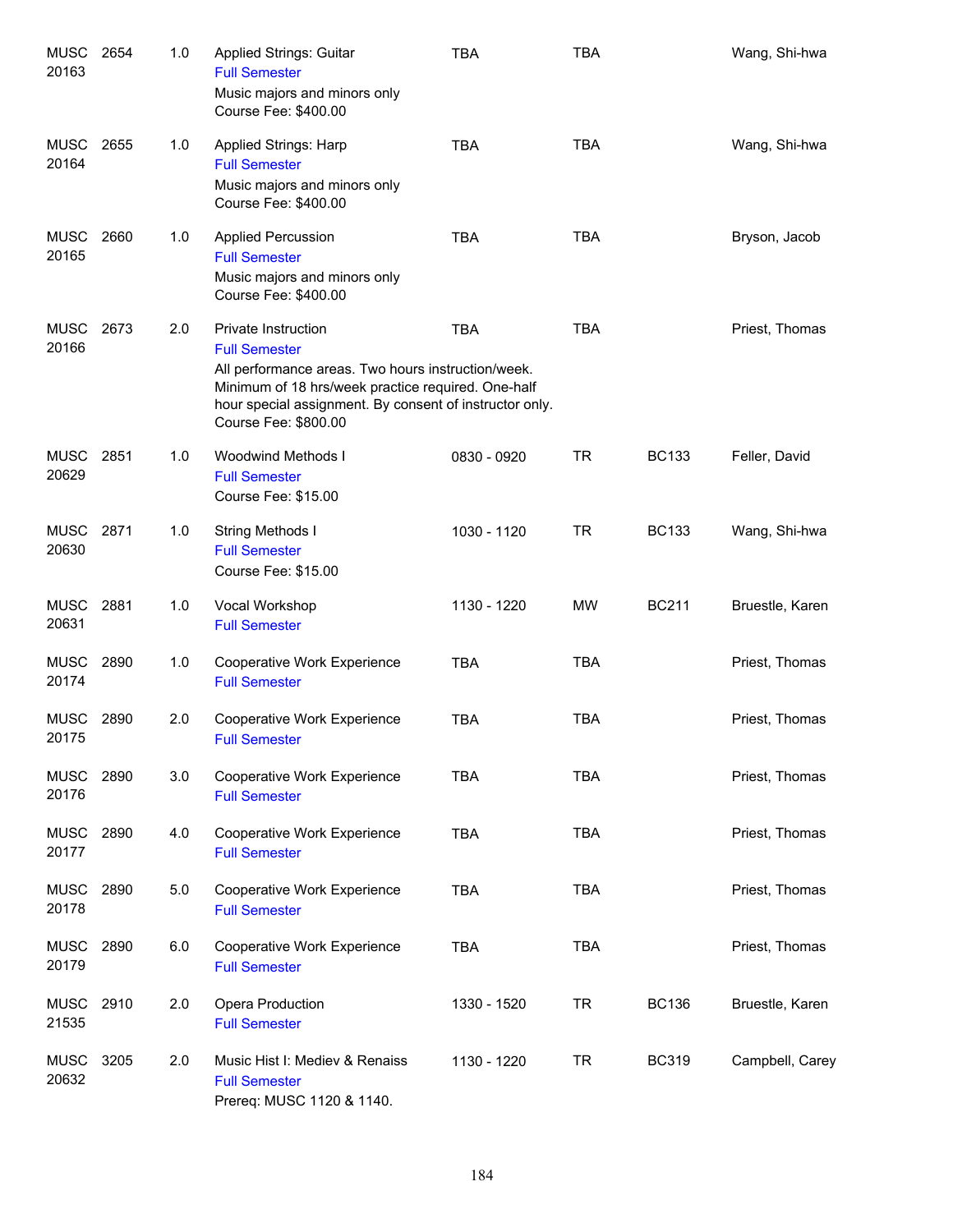| <b>MUSC</b><br>20633 | 3207 | 3.0 | Music Hist III: 19-21 Century<br><b>Full Semester</b><br>Prereq: MUSC 2212 or 3206. | 0830 - 0920 | <b>MWF</b> | <b>BC113</b> | Campbell, Carey     |
|----------------------|------|-----|-------------------------------------------------------------------------------------|-------------|------------|--------------|---------------------|
| <b>MUSC</b><br>20634 | 3402 | 2.0 | Vocal Literature I<br><b>Full Semester</b>                                          | 1430 - 1520 | <b>MW</b>  | <b>BC113</b> | Bruestle, Karen     |
| <b>MUSC</b><br>20180 | 3502 | 1.0 | Violin Master Class<br><b>Full Semester</b>                                         | 1330 - 1420 | F          | <b>BC318</b> | Wang, Shi-hwa       |
| <b>MUSC</b><br>20181 | 3503 | 1.0 | Viola Master Class<br><b>Full Semester</b>                                          | 1330 - 1420 | F          | <b>BC211</b> | Wang, Shi-hwa       |
| <b>MUSC</b><br>20182 | 3504 | 1.0 | Cello Master Class<br><b>Full Semester</b>                                          | 1330 - 1420 | F          | <b>BC210</b> | Uzur, Viktor        |
| <b>MUSC</b><br>20183 | 3505 | 1.0 | <b>String Bass Master Class</b><br><b>Full Semester</b>                             | 1330 - 1420 | F          | <b>BC125</b> | Henderson, Benjamin |
| <b>MUSC</b><br>20184 | 3506 | 1.0 | <b>Guitar Master Class</b><br><b>Full Semester</b>                                  | 1430 - 1520 | M          | <b>BC319</b> | Woodbury, Todd      |
| <b>MUSC</b><br>20185 | 3507 | 1.0 | Harp Master Class<br><b>Full Semester</b>                                           | <b>TBA</b>  | <b>TBA</b> |              | Vickerman, Louise   |
| <b>MUSC</b><br>20186 | 3510 | 1.0 | <b>Trumpet Master Class</b><br><b>Full Semester</b>                                 | 1430 - 1520 | F          | <b>BC113</b> | Priest, Thomas      |
| <b>MUSC</b><br>20187 | 3511 | 1.0 | French Horn Master Class<br><b>Full Semester</b>                                    | 1430 - 1520 | F          | <b>BC113</b> | Priest, Thomas      |
| <b>MUSC</b><br>20188 | 3512 | 1.0 | <b>Trombone Master Class</b><br><b>Full Semester</b>                                | 1430 - 1520 | F          | <b>BC113</b> | Priest, Thomas      |
| <b>MUSC</b><br>20189 | 3513 | 1.0 | Euphonium/Tuba Master Class<br><b>Full Semester</b>                                 | 1430 - 1520 | F          | <b>BC113</b> | Priest, Thomas      |
| <b>MUSC</b><br>20190 | 3520 | 1.0 | <b>Percussion Master Class</b><br><b>Full Semester</b>                              | 1430 - 1520 | F          | <b>BC113</b> | Roberts, Shannon    |
| <b>MUSC</b><br>20191 | 3530 | 1.0 | Voice Master Class<br><b>Full Semester</b>                                          | 1430 - 1520 | F          | <b>BC136</b> | Bruestle, Karen     |
| <b>MUSC</b><br>20192 | 3540 | 1.0 | Flute Master Class<br><b>Full Semester</b>                                          | 1430 - 1520 | F          | <b>BC113</b> | Roberts, Shannon    |
| <b>MUSC</b><br>20193 | 3541 | 1.0 | <b>Oboe Master Class</b><br><b>Full Semester</b>                                    | 1430 - 1520 | F          | <b>BC113</b> | Roberts, Shannon    |
| <b>MUSC</b><br>20194 | 3542 | 1.0 | <b>Clarinet Master Class</b><br><b>Full Semester</b>                                | 1430 - 1520 | F          | <b>BC113</b> | Roberts, Shannon    |
| <b>MUSC</b><br>20195 | 3543 | 1.0 | Saxophone Master Class<br><b>Full Semester</b>                                      | 1430 - 1520 | F          | <b>BC113</b> | Roberts, Shannon    |
| <b>MUSC</b><br>20196 | 3544 | 1.0 | <b>Bassoon Master Class</b><br><b>Full Semester</b>                                 | 1430 - 1520 | F          | <b>BC113</b> | Roberts, Shannon    |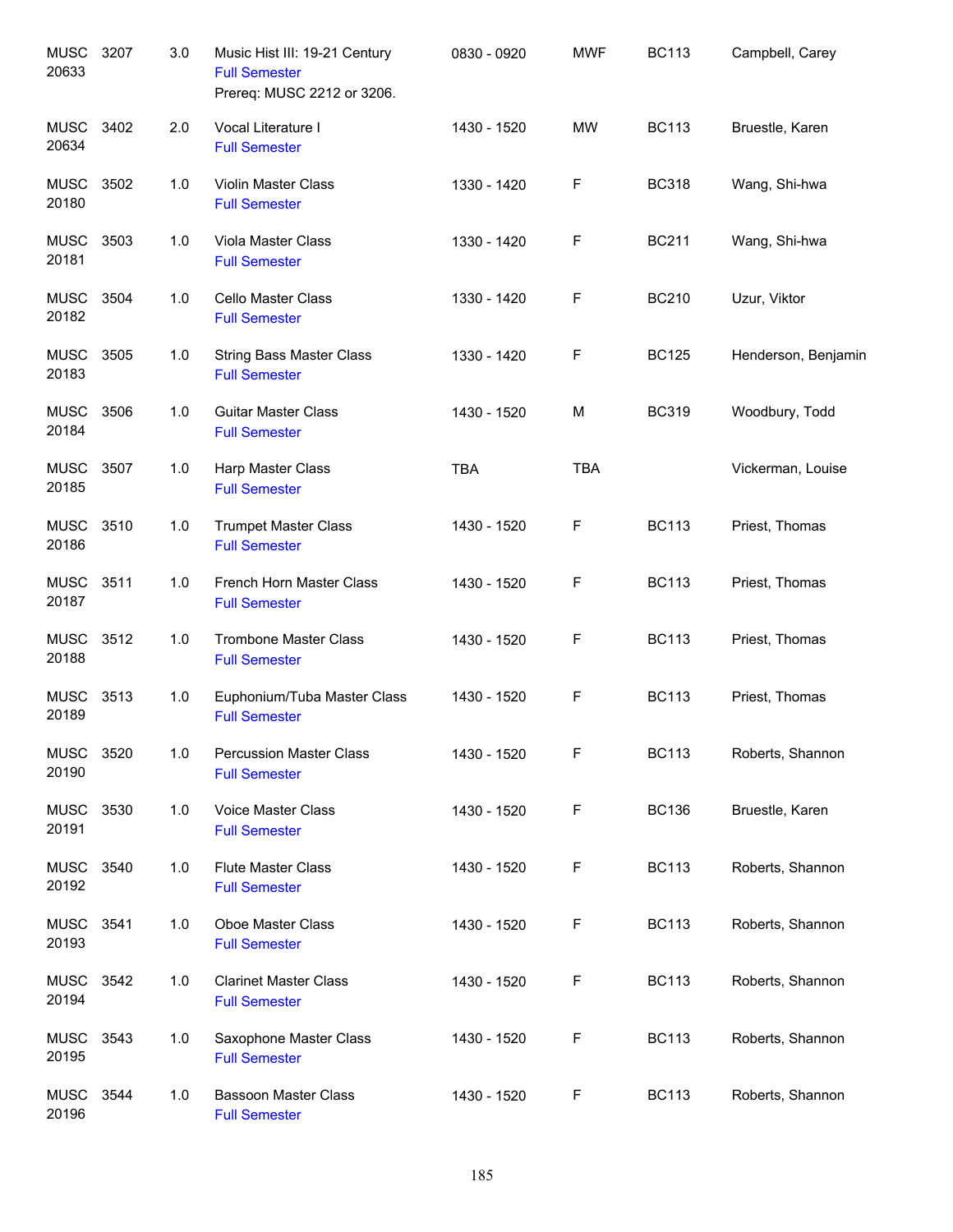| <b>MUSC</b><br>20197 | 3601 | 1.0 | <b>Private Instruction</b><br><b>Full Semester</b><br>For non-music majors and minors. Private lessons in<br>voice/ woodwinds/ brass/ strings/ percussion. Call<br>626-6437 for a list of instructors.<br>Course Fee: \$305.00 | <b>TBA</b> | <b>TBA</b> | Priest, Thomas  |
|----------------------|------|-----|--------------------------------------------------------------------------------------------------------------------------------------------------------------------------------------------------------------------------------|------------|------------|-----------------|
| <b>MUSC</b><br>20198 | 3610 | 1.0 | Applied Keyboard: Piano<br><b>Full Semester</b><br>Keyboard majors and minors only.<br>Course Fee: \$400.00                                                                                                                    | <b>TBA</b> | <b>TBA</b> | Yang, Yu-Jane   |
| <b>MUSC</b><br>20199 | 3611 | 1.0 | Applied Keyboard: Organ<br><b>Full Semester</b><br>Music majors and minors only.<br>Course Fee: \$400.00                                                                                                                       | <b>TBA</b> | <b>TBA</b> | Christiansen, B |
| <b>MUSC</b><br>20200 | 3620 | 1.0 | <b>Applied Voice</b><br><b>Full Semester</b><br>Music majors and minors only.<br>Course Fee: \$400.00                                                                                                                          | <b>TBA</b> | <b>TBA</b> | Bruestle, Karen |
| <b>MUSC</b><br>20201 | 3630 | 1.0 | Applied Woodwinds: Flute<br><b>Full Semester</b><br>Music majors and minors only.<br>Course Fee: \$400.00                                                                                                                      | <b>TBA</b> | <b>TBA</b> | Priest, Thomas  |
| <b>MUSC</b><br>20202 | 3631 | 1.0 | Applied Woodwinds: Oboe<br><b>Full Semester</b><br>Music majors and minors only.<br>Course Fee: \$400.00                                                                                                                       | <b>TBA</b> | <b>TBA</b> | Priest, Thomas  |
| MUSC<br>20203        | 3632 | 1.0 | Applied Woodwinds: Clarinet<br><b>Full Semester</b><br>Music majors and minors only.<br>Course Fee: \$400.00                                                                                                                   | <b>TBA</b> | <b>TBA</b> | Priest, Thomas  |
| <b>MUSC</b><br>20204 | 3633 | 1.0 | Applied Woodwinds: Saxophone<br><b>Full Semester</b><br>Music majors and minors only.<br>Course Fee: \$400.00                                                                                                                  | TBA        | <b>TBA</b> | Priest, Thomas  |
| <b>MUSC</b><br>20205 | 3634 | 1.0 | Applied Woodwinds: Bassoon<br><b>Full Semester</b><br>Music majors and minors only.<br>Course Fee: \$400.00                                                                                                                    | <b>TBA</b> | <b>TBA</b> | Priest, Thomas  |
| MUSC<br>20206        | 3640 | 1.0 | Applied Brass: Trumpet<br><b>Full Semester</b><br>Music majors and minors only.<br>Course Fee: \$400.00                                                                                                                        | <b>TBA</b> | <b>TBA</b> | Priest, Thomas  |
| MUSC<br>20207        | 3641 | 1.0 | Applied Brass: French Horn<br><b>Full Semester</b><br>Music majors and minors only.<br>Course Fee: \$400.00                                                                                                                    | <b>TBA</b> | <b>TBA</b> | Priest, Thomas  |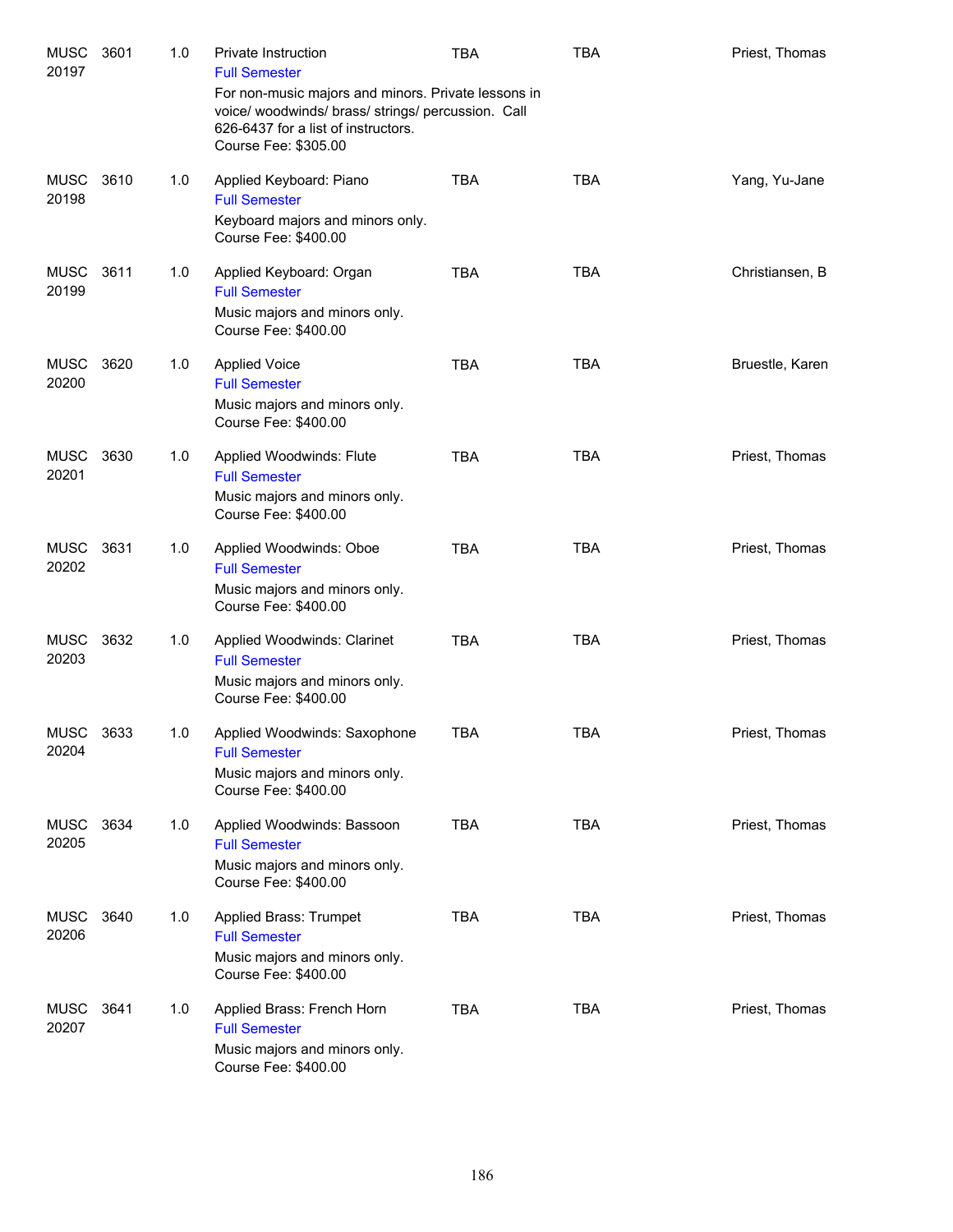| <b>MUSC</b><br>20208 | 3642 | 1.0 | Applied Brass: Trombone<br><b>Full Semester</b><br>Music majors and minors only.<br>Course Fee: \$400.00                                                                                                                                     | <b>TBA</b>  | <b>TBA</b> |              | Priest, Thomas      |
|----------------------|------|-----|----------------------------------------------------------------------------------------------------------------------------------------------------------------------------------------------------------------------------------------------|-------------|------------|--------------|---------------------|
| <b>MUSC</b><br>20209 | 3643 | 1.0 | Applied Brass: Euphonium/Tuba<br><b>Full Semester</b><br>Music majors and minors only.<br>Course Fee: \$400.00                                                                                                                               | <b>TBA</b>  | <b>TBA</b> |              | Priest, Thomas      |
| <b>MUSC</b><br>20210 | 3650 | 1.0 | Applied Strings: Violin<br><b>Full Semester</b><br>Music majors and minors only.<br>Course Fee: \$400.00                                                                                                                                     | <b>TBA</b>  | <b>TBA</b> |              | Wang, Shi-hwa       |
| <b>MUSC</b><br>20211 | 3651 | 1.0 | Applied Strings: Viola<br><b>Full Semester</b><br>Music majors and minors only.<br>Course Fee: \$400.00                                                                                                                                      | <b>TBA</b>  | <b>TBA</b> |              | Wang, Shi-hwa       |
| MUSC<br>20212        | 3652 | 1.0 | Applied Strings: Violoncello<br><b>Full Semester</b><br>Music majors and minors only.<br>Course Fee: \$400.00                                                                                                                                | <b>TBA</b>  | <b>TBA</b> |              | Wang, Shi-hwa       |
| <b>MUSC</b><br>20213 | 3653 | 1.0 | Applied Strings: String Bass<br><b>Full Semester</b><br>Music majors and minors only.<br>Course Fee: \$400.00                                                                                                                                | <b>TBA</b>  | <b>TBA</b> |              | Wang, Shi-hwa       |
| <b>MUSC</b><br>20214 | 3654 | 1.0 | <b>Applied Strings: Guitar</b><br><b>Full Semester</b><br>Music majors and minors only.<br>Course Fee: \$400.00                                                                                                                              | <b>TBA</b>  | <b>TBA</b> |              | Wang, Shi-hwa       |
| <b>MUSC</b><br>20215 | 3655 | 1.0 | Applied Strings: Harp<br><b>Full Semester</b><br>Music majors and minors only.<br>Course Fee: \$400.00                                                                                                                                       | <b>TBA</b>  | <b>TBA</b> |              | Wang, Shi-hwa       |
| MUSC<br>20216        | 3660 | 1.0 | <b>Applied Percussion</b><br><b>Full Semester</b><br>Music majors and minors only.<br>Course Fee: \$400.00                                                                                                                                   | <b>TBA</b>  | <b>TBA</b> |              | Roberts, Shannon    |
| <b>MUSC</b><br>20217 | 3673 | 2.0 | Private Instruction<br><b>Full Semester</b><br>All performance areas. Two hours instruction/ week.<br>Minimum of 18 hrs/ week practice required. One-half<br>hour special assignment. By consent of instructor only.<br>Course Fee: \$800.00 | <b>TBA</b>  | <b>TBA</b> |              | Priest, Thomas      |
| <b>MUSC</b><br>20635 | 3730 | 1.0 | Keyboard Ensemble<br><b>Full Semester</b><br>Piano majors and minors only.                                                                                                                                                                   | 1130 - 1220 | м          | <b>BC136</b> | Yang, Yu-Jane       |
| <b>MUSC</b><br>20636 | 3730 | 1.0 | Keyboard Ensemble<br><b>Full Semester</b><br>Piano majors and minors only.                                                                                                                                                                   | 1130 - 1220 | м          | <b>BC136</b> | Van der Beek, Ralph |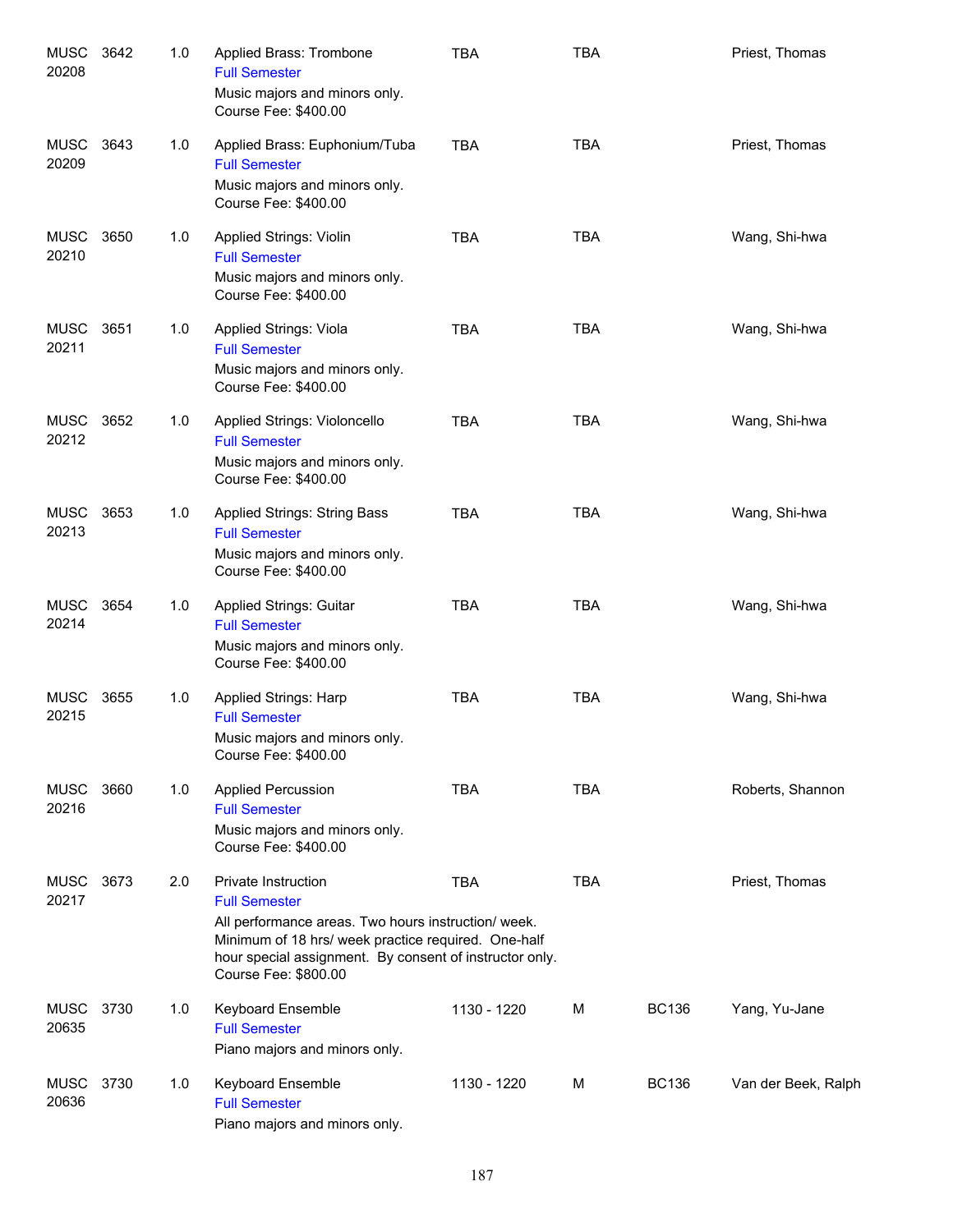| <b>MUSC</b><br>20637 | 3740 | 1.0 | Weber State Concert Choir<br><b>Full Semester</b>                                              | 1230 - 1320                | <b>MWF</b>              | <b>BC136</b>                 | Henderson, Mark          |
|----------------------|------|-----|------------------------------------------------------------------------------------------------|----------------------------|-------------------------|------------------------------|--------------------------|
| <b>MUSC</b><br>20638 | 3741 | 1.0 | Chamber Choir<br><b>Full Semester</b><br>By audition only.                                     | 1230 - 1320<br>1330 - 1420 | <b>TR</b><br><b>MWF</b> | <b>BC136</b><br><b>BC136</b> | Henderson, Mark          |
| MUSC<br>20639        | 3743 | 1.0 | Vocal Chamber Ensemble<br><b>Full Semester</b><br>By audition or permission of the instructor. | <b>TBA</b>                 | <b>TBA</b>              |                              | Henderson, Mark          |
| MUSC<br>20640        | 3750 | 1.0 | Symphonic Band<br><b>Full Semester</b>                                                         | 1230 - 1420                | <b>TR</b>               | <b>BC133</b>                 | Root, Thomas             |
| <b>MUSC</b><br>20641 | 3752 | 2.0 | Marching Band<br><b>Full Semester</b><br>Meets Saturdays of home games.                        | 1230 - 1420                | <b>MWF</b>              | <b>BC133</b>                 | Roberts, Shannon         |
| MUSC<br>20642        | 3753 | 1.0 | Jazz Ensemble<br><b>Full Semester</b><br>By audition only.                                     | 1130 - 1220                | <b>MWF</b>              | <b>BC133</b>                 | Roberts, Shannon         |
| MUSC<br>20271        | 3755 | 1.0 | Instrumental Chamber Ensemble<br><b>Full Semester</b>                                          | <b>TBA</b>                 | <b>TBA</b>              |                              | Root, Thomas             |
| MUSC<br>20272        | 3755 | 1.0 | Instrumental Chamber Ensemble<br><b>Full Semester</b>                                          | <b>TBA</b>                 | <b>TBA</b>              |                              | Feller, David            |
| <b>MUSC</b><br>20273 | 3755 | 1.0 | Instrumental Chamber Ensemble<br><b>Full Semester</b>                                          | <b>TBA</b>                 | <b>TBA</b>              |                              | Priest, Thomas           |
| <b>MUSC</b><br>20274 | 3755 | 1.0 | Instrumental Chamber Ensemble<br><b>Full Semester</b>                                          | <b>TBA</b>                 | <b>TBA</b>              |                              | Henderson, Cindy         |
| <b>MUSC</b><br>20275 | 3755 | 1.0 | Instrumental Chamber Ensemble<br><b>Full Semester</b>                                          | <b>TBA</b>                 | <b>TBA</b>              |                              | Wang, Shi-hwa            |
| MUSC<br>20276        | 3755 | 1.0 | Instrumental Chamber Ensemble<br><b>Full Semester</b>                                          | <b>TBA</b>                 | TBA                     |                              | Uzur, Viktor             |
| MUSC<br>20277        | 3755 | 1.0 | Instrumental Chamber Ensemble<br><b>Full Semester</b>                                          | <b>TBA</b>                 | <b>TBA</b>              |                              | De Galvez Aranda, Carlos |
| <b>MUSC</b><br>20643 | 3760 | 1.0 | Weber State Symphony Orchestra<br><b>Full Semester</b><br>By audition only.                    | 1430 - 1620<br>1430 - 1520 | <b>MW</b><br>F          | <b>BC133</b><br><b>BC133</b> | De Galvez Aranda, Carlos |
| MUSC<br>20644        | 3761 | 1.0 | Chamber Orchestra<br><b>Full Semester</b><br>By audition or consent of instructor.             | 1430 - 1520                | <b>TR</b>               | <b>BC133</b>                 | De Galvez Aranda, Carlos |
| MUSC<br>20645        | 3763 | 1.0 | <b>Guitar Ensemble</b><br><b>Full Semester</b>                                                 | 1530 - 1620                | М                       | <b>BC136</b>                 | Woodbury, Todd           |
| MUSC<br>20646        | 3822 | 2.0 | Instrument Conducting I<br><b>Full Semester</b><br>Prereq: MUSC 1120 & 1140.                   | 0730 - 0820                | <b>TR</b>               | <b>BC133</b>                 | De Galvez Aranda, Carlos |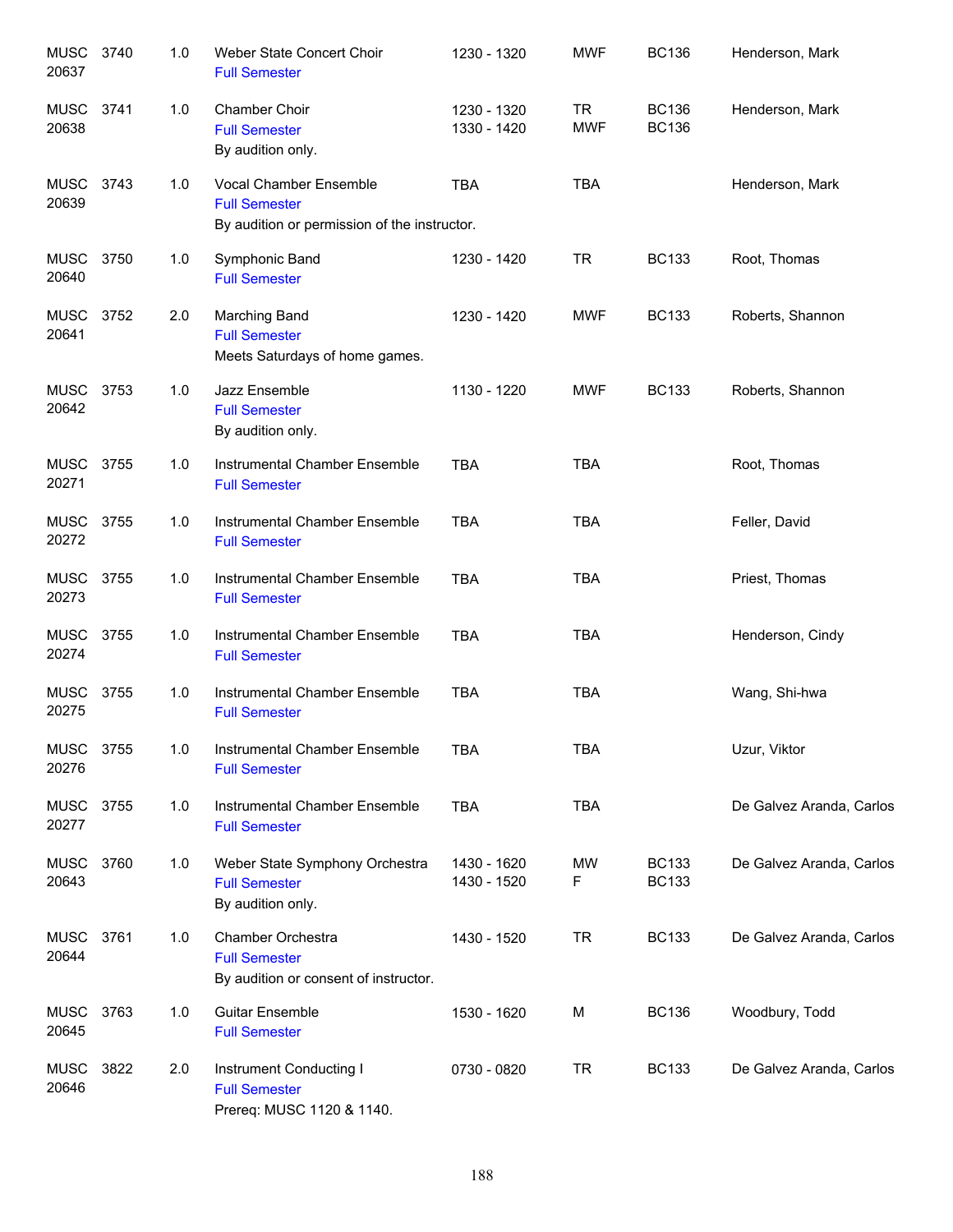| <b>MUSC</b><br>20647 | 3824 | 4.0 | Music For Elementary Teachers<br><b>Full Semester</b>                                                         | 1030 - 1210                | WF             | <b>BC210</b>                 | Priest, Thomas  |
|----------------------|------|-----|---------------------------------------------------------------------------------------------------------------|----------------------------|----------------|------------------------------|-----------------|
| MUSC<br>20648        | 3840 | 2.0 | Form & Analysis<br><b>Full Semester</b><br>Prereq: MUSC 2120 & 2140.                                          | 0930 - 1020                | <b>TR</b>      | <b>BC318</b>                 | Root, Thomas    |
| MUSC<br>23943        | 3924 | 4.0 | Music in Elementary Schools<br><b>Full Semester</b>                                                           | 1030 - 1210                | WF             | <b>BC210</b>                 | Priest, Thomas  |
| <b>MUSC</b><br>20649 | 3991 | 1.0 | Junior Recital<br><b>Full Semester</b><br>Prereq: Piano Proficiency and 3000 level of private<br>instruction. | <b>TBA</b>                 | <b>TBA</b>     |                              | Priest, Thomas  |
| MUSC<br>20650        | 4302 | 2.0 | Keyboard Pedagogy I<br><b>Full Semester</b><br>Additional 2 hours of practice teaching time to be arranged.   | 1330 - 1500<br>1600 - 1700 | W<br><b>TR</b> | <b>BC320</b><br><b>BC320</b> | Yang, Yu-Jane   |
| MUSC<br>20218        | 4610 | 1.0 | Applied Keyboard: Piano<br><b>Full Semester</b><br>Keyboard majors and minors only<br>Course Fee: \$400.00    | <b>TBA</b>                 | <b>TBA</b>     |                              | Yang, Yu-Jane   |
| <b>MUSC</b><br>20219 | 4611 | 1.0 | Applied Keyboard: Organ<br><b>Full Semester</b><br>Music majors and minors only.<br>Course Fee: \$400.00      | <b>TBA</b>                 | <b>TBA</b>     |                              | Christiansen, B |
| <b>MUSC</b><br>20220 | 4620 | 1.0 | <b>Applied Voice</b><br><b>Full Semester</b><br>Music majors and minors only.<br>Course Fee: \$400.00         | <b>TBA</b>                 | <b>TBA</b>     |                              | Bruestle, Karen |
| <b>MUSC</b><br>20221 | 4630 | 1.0 | Applied Woodwinds: Flute<br><b>Full Semester</b><br>Music majors and minors only.<br>Course Fee: \$400.00     | <b>TBA</b>                 | <b>TBA</b>     |                              | Priest, Thomas  |
| MUSC<br>20222        | 4631 | 1.0 | Applied Woodwinds: Oboe<br><b>Full Semester</b><br>Music majors and minors only.<br>Course Fee: \$400.00      | TBA                        | <b>TBA</b>     |                              | Priest, Thomas  |
| <b>MUSC</b><br>20223 | 4632 | 1.0 | Applied Woodwinds: Clarinet<br><b>Full Semester</b><br>Music majors and minors only.<br>Course Fee: \$400.00  | <b>TBA</b>                 | <b>TBA</b>     |                              | Priest, Thomas  |
| <b>MUSC</b><br>20224 | 4633 | 1.0 | Applied Woodwinds: Saxophone<br><b>Full Semester</b><br>Music majors and minors only.<br>Course Fee: \$400.00 | <b>TBA</b>                 | <b>TBA</b>     |                              | Priest, Thomas  |
| <b>MUSC</b><br>20225 | 4634 | 1.0 | Applied Woodwinds: Bassoon<br><b>Full Semester</b><br>Music majors and minors only.<br>Course Fee: \$400.00   | <b>TBA</b>                 | <b>TBA</b>     |                              | Priest, Thomas  |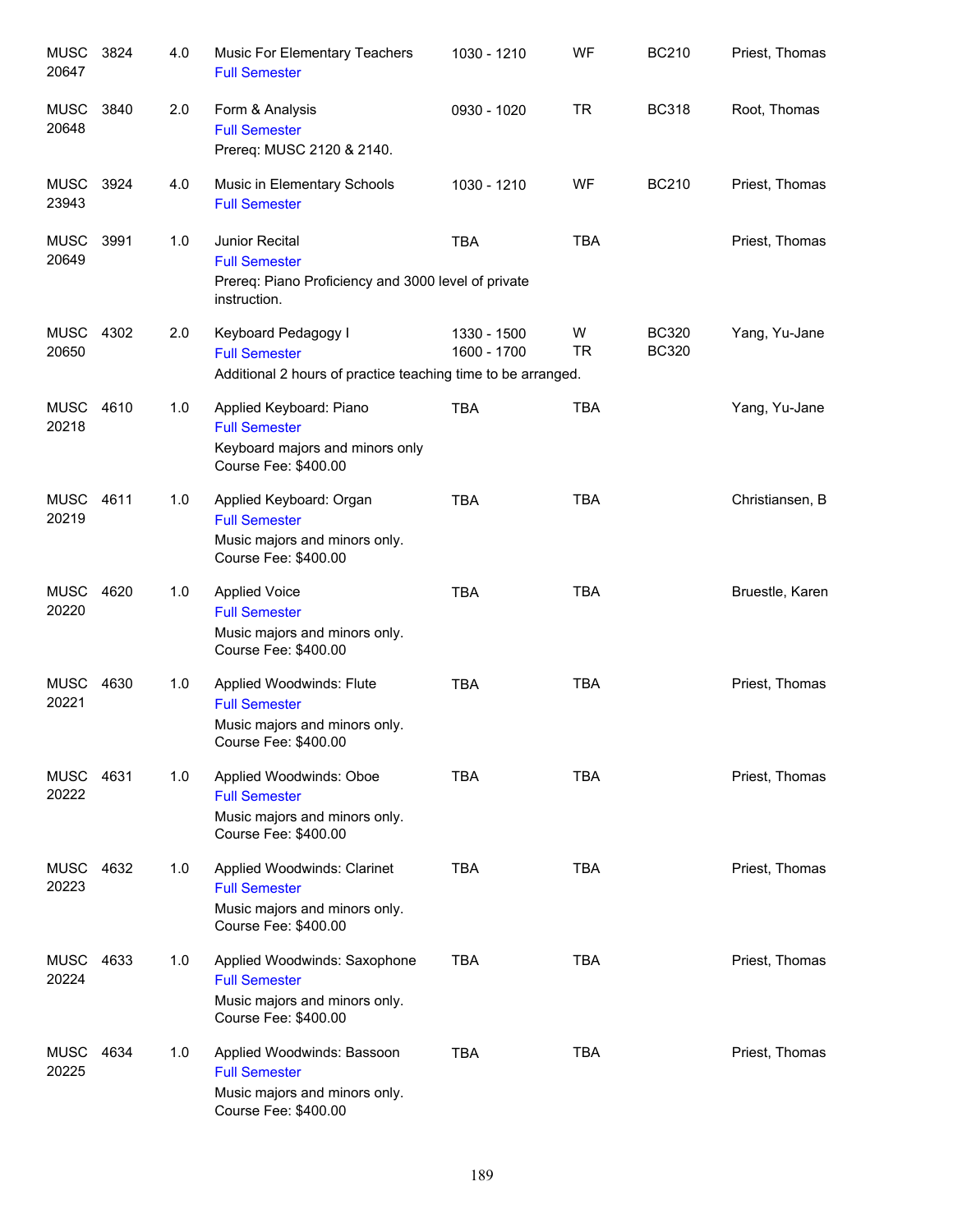| MUSC<br>20226        | 4640 | 1.0 | Applied Brass: Trumpet<br><b>Full Semester</b><br>Music majors and minors only.<br>Course Fee: \$400.00        | <b>TBA</b> | <b>TBA</b> | Priest, Thomas |
|----------------------|------|-----|----------------------------------------------------------------------------------------------------------------|------------|------------|----------------|
| MUSC 4641<br>20227   |      | 1.0 | Applied Brass: French Horn<br><b>Full Semester</b><br>Music majors and minors only.<br>Course Fee: \$400.00    | <b>TBA</b> | <b>TBA</b> | Priest, Thomas |
| MUSC<br>20228        | 4642 | 1.0 | Applied Brass: Trombone<br><b>Full Semester</b><br>Music majors and minors only.<br>Course Fee: \$400.00       | <b>TBA</b> | <b>TBA</b> | Priest, Thomas |
| MUSC<br>20229        | 4643 | 1.0 | Applied Brass: Euphonium/Tuba<br><b>Full Semester</b><br>Music majors and minors only.<br>Course Fee: \$400.00 | <b>TBA</b> | <b>TBA</b> | Priest, Thomas |
| <b>MUSC</b><br>20230 | 4650 | 1.0 | Applied Strings: Violin<br><b>Full Semester</b><br>Music majors and minors only.<br>Course Fee: \$400.00       | <b>TBA</b> | <b>TBA</b> | Wang, Shi-hwa  |
| <b>MUSC</b><br>20231 | 4651 | 1.0 | Applied Strings: Viola<br><b>Full Semester</b><br>Music majors and minors only.<br>Course Fee: \$400.00        | <b>TBA</b> | <b>TBA</b> | Wang, Shi-hwa  |
| MUSC<br>20232        | 4652 | 1.0 | Applied Strings: Violoncello<br><b>Full Semester</b><br>Music majors and minors only.<br>Course Fee: \$400.00  | <b>TBA</b> | <b>TBA</b> | Wang, Shi-hwa  |
| MUSC<br>20233        | 4653 | 1.0 | Applied Strings: String Bass<br><b>Full Semester</b><br>Music majors and minors only.<br>Course Fee: \$400.00  | <b>TBA</b> | <b>TBA</b> | Wang, Shi-hwa  |
| MUSC<br>20234        | 4654 | 1.0 | Applied Strings: Guitar<br><b>Full Semester</b><br>Music majors and minors only.<br>Course Fee: \$400.00       | <b>TBA</b> | <b>TBA</b> | Wang, Shi-hwa  |
| <b>MUSC</b><br>20235 | 4655 | 1.0 | Applied Strings: Harp<br><b>Full Semester</b><br>Music majors and minors only.<br>Course Fee: \$400.00         | <b>TBA</b> | <b>TBA</b> | Wang, Shi-hwa  |
| <b>MUSC</b><br>20236 | 4660 | 1.0 | <b>Applied Percussion</b><br><b>Full Semester</b><br>Music majors and minors only.<br>Course Fee: \$400.00     | <b>TBA</b> | <b>TBA</b> | Bryson, Jacob  |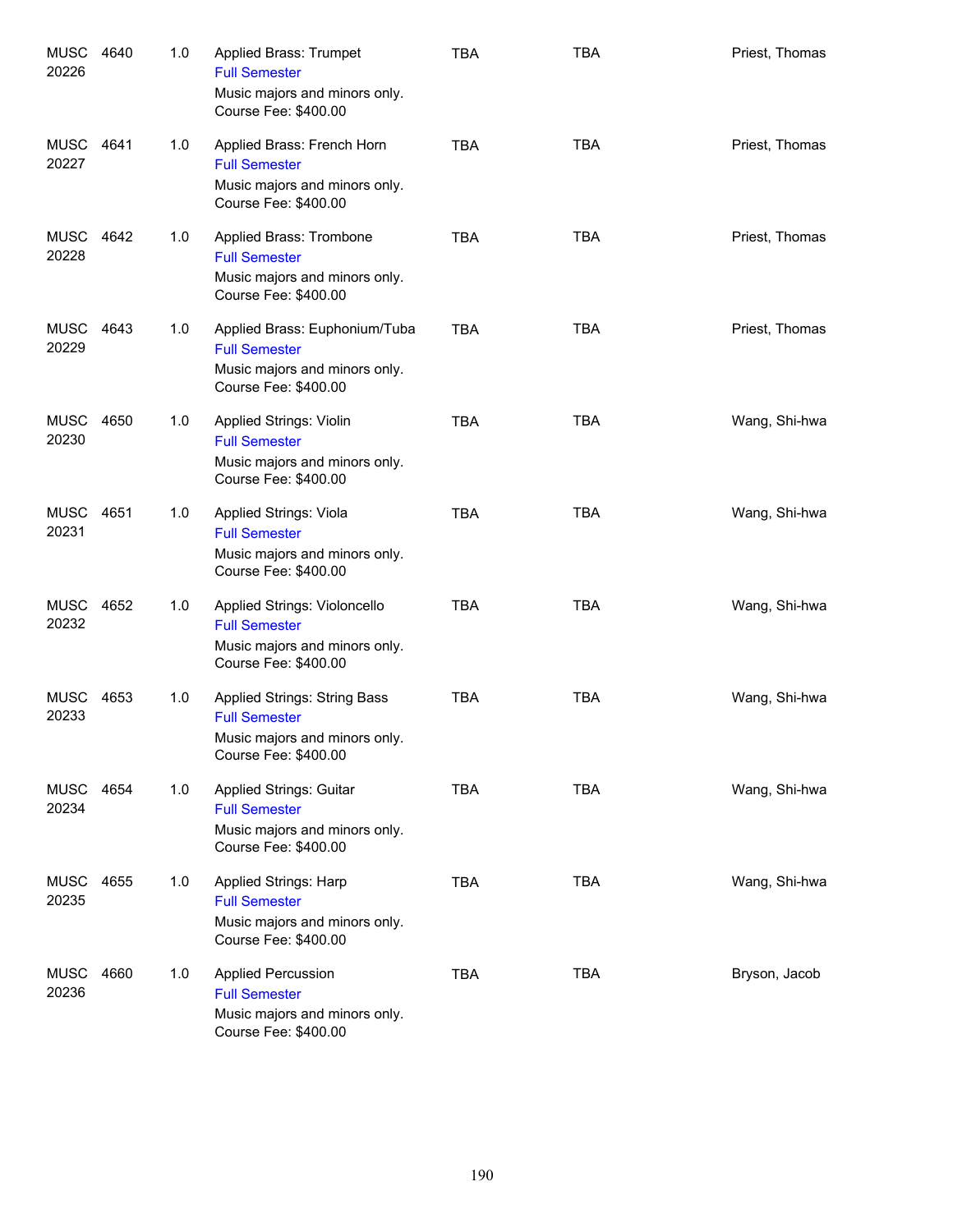| MUSC<br>20237        | 4673  | 2.0 | Private Instruction<br><b>Full Semester</b>                                                                                                                                                  | TBA         | <b>TBA</b> |              | Priest, Thomas           |
|----------------------|-------|-----|----------------------------------------------------------------------------------------------------------------------------------------------------------------------------------------------|-------------|------------|--------------|--------------------------|
|                      |       |     | All performance areas. Two hours instruction/week.<br>Minimum of 18 hrs/ week practice required. One-half<br>hour special assignment. By consent of instructor only.<br>Course Fee: \$800.00 |             |            |              |                          |
| <b>MUSC</b><br>20651 | 4771  | 2.0 | Stringed Instrument Liter I<br><b>Full Semester</b>                                                                                                                                          | 1530 - 1720 | Τ          | <b>BC211</b> | De Galvez Aranda, Carlos |
| <b>MUSC</b><br>20652 | 4820  | 1.0 | Pro Tools 101<br><b>Full Semester</b><br>Course Fee: \$55.00                                                                                                                                 | 1030 - 1120 | Т          | <b>BC322</b> | Maxson, Mark             |
| <b>MUSC</b><br>20653 | 4822  | 2.0 | Jr High/Mid Schl Music Methods<br><b>Full Semester</b><br>Prereq: Completion of piano proficiency exam.<br>Course Fee: \$41.00                                                               | 0830 - 0920 | WF         | <b>BC210</b> | Priest, Thomas           |
| <b>MUSC</b><br>20238 | 4830A | 1.0 | <b>Directed Readings</b><br><b>Full Semester</b>                                                                                                                                             | <b>TBA</b>  | <b>TBA</b> |              | Priest, Thomas           |
| <b>MUSC</b><br>20239 | 4830A | 2.0 | <b>Directed Readings</b><br><b>Full Semester</b>                                                                                                                                             | <b>TBA</b>  | <b>TBA</b> |              | Priest, Thomas           |
| <b>MUSC</b><br>20240 | 4830A | 3.0 | <b>Directed Readings</b><br><b>Full Semester</b>                                                                                                                                             | <b>TBA</b>  | <b>TBA</b> |              | Priest, Thomas           |
| <b>MUSC</b><br>20241 | 4830B | 1.0 | Directed Readings/Vocal Pedago<br><b>Full Semester</b><br>Vocal Pedagogy Majors Only.                                                                                                        | <b>TBA</b>  | <b>TBA</b> |              | Bruestle, Karen          |
| <b>MUSC</b><br>20242 | 4830B | 2.0 | Directed Readings/Vocal Pedago<br><b>Full Semester</b><br>Vocal Pedagogy Majors Only.                                                                                                        | <b>TBA</b>  | <b>TBA</b> |              | Bruestle, Karen          |
| MUSC<br>20243        | 4830B | 3.0 | Directed Readings/Vocal Pedago<br><b>Full Semester</b><br>Vocal Pedagogy Majors Only.                                                                                                        | <b>TBA</b>  | <b>TBA</b> |              | Bruestle, Karen          |
| <b>MUSC</b><br>20244 | 4830C | 1.0 | Directed Readings/Music Educat<br><b>Full Semester</b><br>Music Education Majors Only.                                                                                                       | <b>TBA</b>  | <b>TBA</b> |              | Priest, Thomas           |
| <b>MUSC</b><br>20245 | 4830C | 2.0 | Directed Readings/Music Educat<br><b>Full Semester</b><br>Music Education Majors Only.                                                                                                       | <b>TBA</b>  | <b>TBA</b> |              | Priest, Thomas           |
| MUSC<br>20246        | 4830C | 3.0 | Directed Readings/Music Educat<br><b>Full Semester</b><br>Music Education Majors Only.                                                                                                       | <b>TBA</b>  | <b>TBA</b> |              | Priest, Thomas           |
| MUSC<br>20247        | 4830D | 1.0 | Directed Readings/Keyboarding<br><b>Full Semester</b><br>Keyboard Pedagogy Majors Only.                                                                                                      | <b>TBA</b>  | <b>TBA</b> |              | Yang, Yu-Jane            |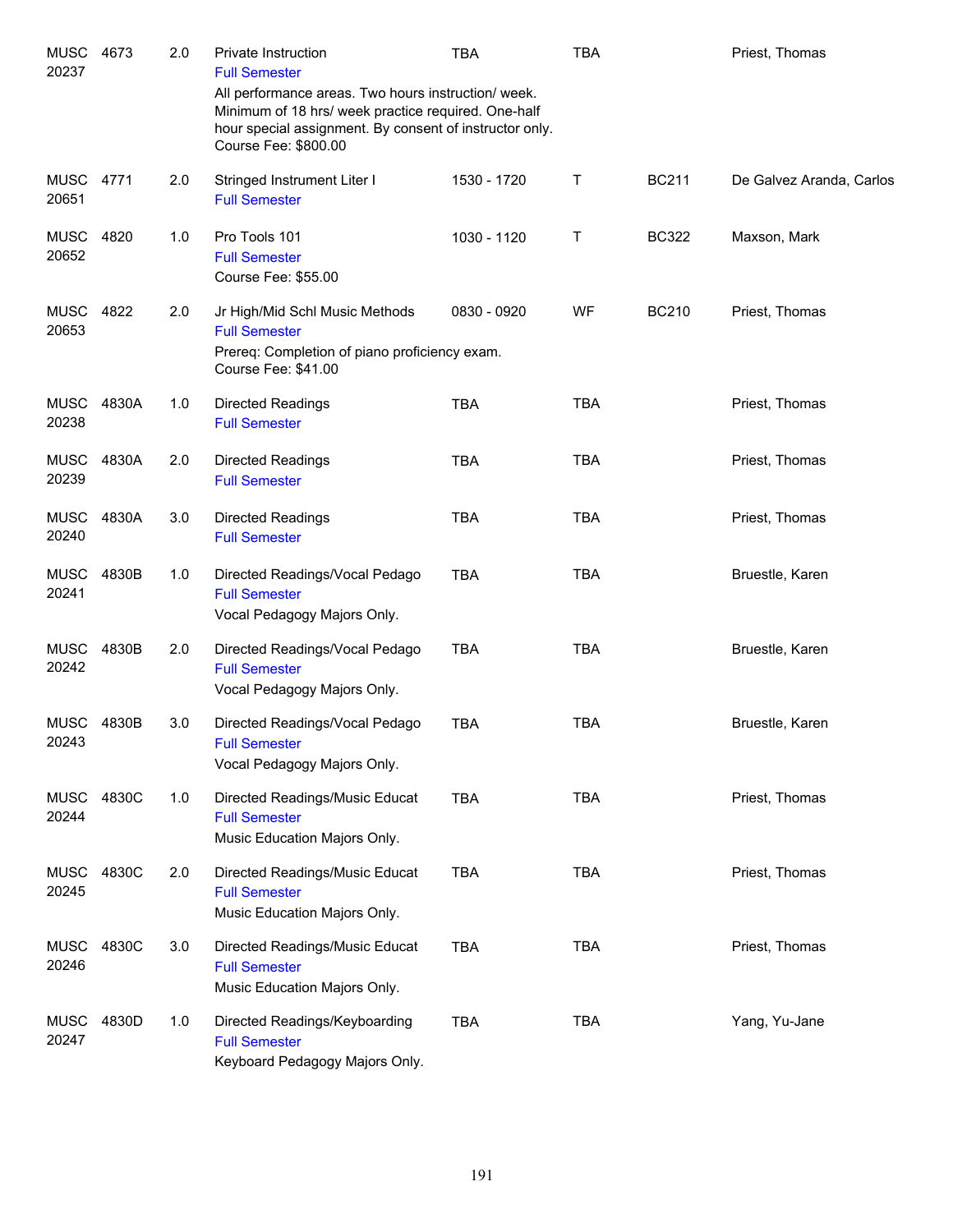| <b>MUSC</b><br>20248 | 4830D | 2.0 | Directed Readings/Keyboarding<br><b>Full Semester</b><br>Keyboard Pedagogy Majors Only. | <b>TBA</b> | <b>TBA</b> | Yang, Yu-Jane   |
|----------------------|-------|-----|-----------------------------------------------------------------------------------------|------------|------------|-----------------|
| MUSC<br>20249        | 4830D | 3.0 | Directed Readings/Keyboarding<br><b>Full Semester</b><br>Keyboard Pedagogy Majors Only. | <b>TBA</b> | <b>TBA</b> | Yang, Yu-Jane   |
| MUSC<br>20250        | 4860A | 1.0 | Internship in Music<br><b>Full Semester</b>                                             | <b>TBA</b> | <b>TBA</b> | Priest, Thomas  |
| MUSC<br>20251        | 4860A | 2.0 | Internship in Music<br><b>Full Semester</b>                                             | <b>TBA</b> | <b>TBA</b> | Priest, Thomas  |
| <b>MUSC</b><br>20252 | 4860A | 3.0 | Internship in Music<br><b>Full Semester</b>                                             | <b>TBA</b> | <b>TBA</b> | Priest, Thomas  |
| <b>MUSC</b><br>20253 | 4860B | 1.0 | Internship/Vocal Pedagogy<br><b>Full Semester</b><br>Vocal Pedagogy Majors Only.        | <b>TBA</b> | <b>TBA</b> | Bruestle, Karen |
| <b>MUSC</b><br>20254 | 4860B | 2.0 | Internship/Vocal Pedagogy<br><b>Full Semester</b><br>Vocal Pedagogy Majors Only.        | <b>TBA</b> | <b>TBA</b> | Bruestle, Karen |
| <b>MUSC</b><br>20255 | 4860B | 3.0 | Internship/Vocal Pedagogy<br><b>Full Semester</b><br>Vocal Pedagogy Majors Only.        | <b>TBA</b> | <b>TBA</b> | Bruestle, Karen |
| <b>MUSC</b><br>20256 | 4860C | 1.0 | Internship/Music Education<br><b>Full Semester</b><br>Music Education Majors Only.      | <b>TBA</b> | <b>TBA</b> | Priest, Thomas  |
| <b>MUSC</b><br>20257 | 4860C | 2.0 | Internship/Music Education<br><b>Full Semester</b><br>Music Education Majors Only.      | <b>TBA</b> | <b>TBA</b> | Priest, Thomas  |
| <b>MUSC</b><br>20258 | 4860C | 3.0 | Internship/Music Education<br><b>Full Semester</b><br>Music Education Majors Only.      | TBA        | TBA        | Priest, Thomas  |
| <b>MUSC</b><br>20259 | 4860D | 1.0 | Intern/Keyboard Pedagogy<br><b>Full Semester</b><br>Keyboard Pedagogy Majors Only.      | TBA        | <b>TBA</b> | Yang, Yu-Jane   |
| <b>MUSC</b><br>20260 | 4860D | 2.0 | Intern/Keyboard Pedagogy<br><b>Full Semester</b><br>Keyboard Pedagogy Majors Only.      | TBA        | <b>TBA</b> | Yang, Yu-Jane   |
| <b>MUSC</b><br>20261 | 4860D | 3.0 | Intern/Keyboard Pedagogy<br><b>Full Semester</b><br>Keyboard Pedagogy Majors Only.      | <b>TBA</b> | <b>TBA</b> | Yang, Yu-Jane   |
| <b>MUSC</b><br>20262 | 4890  | 1.0 | Cooperative Work Experience<br><b>Full Semester</b>                                     | TBA        | <b>TBA</b> | Priest, Thomas  |
| <b>MUSC</b><br>20263 | 4890  | 2.0 | Cooperative Work Experience<br><b>Full Semester</b>                                     | <b>TBA</b> | <b>TBA</b> | Priest, Thomas  |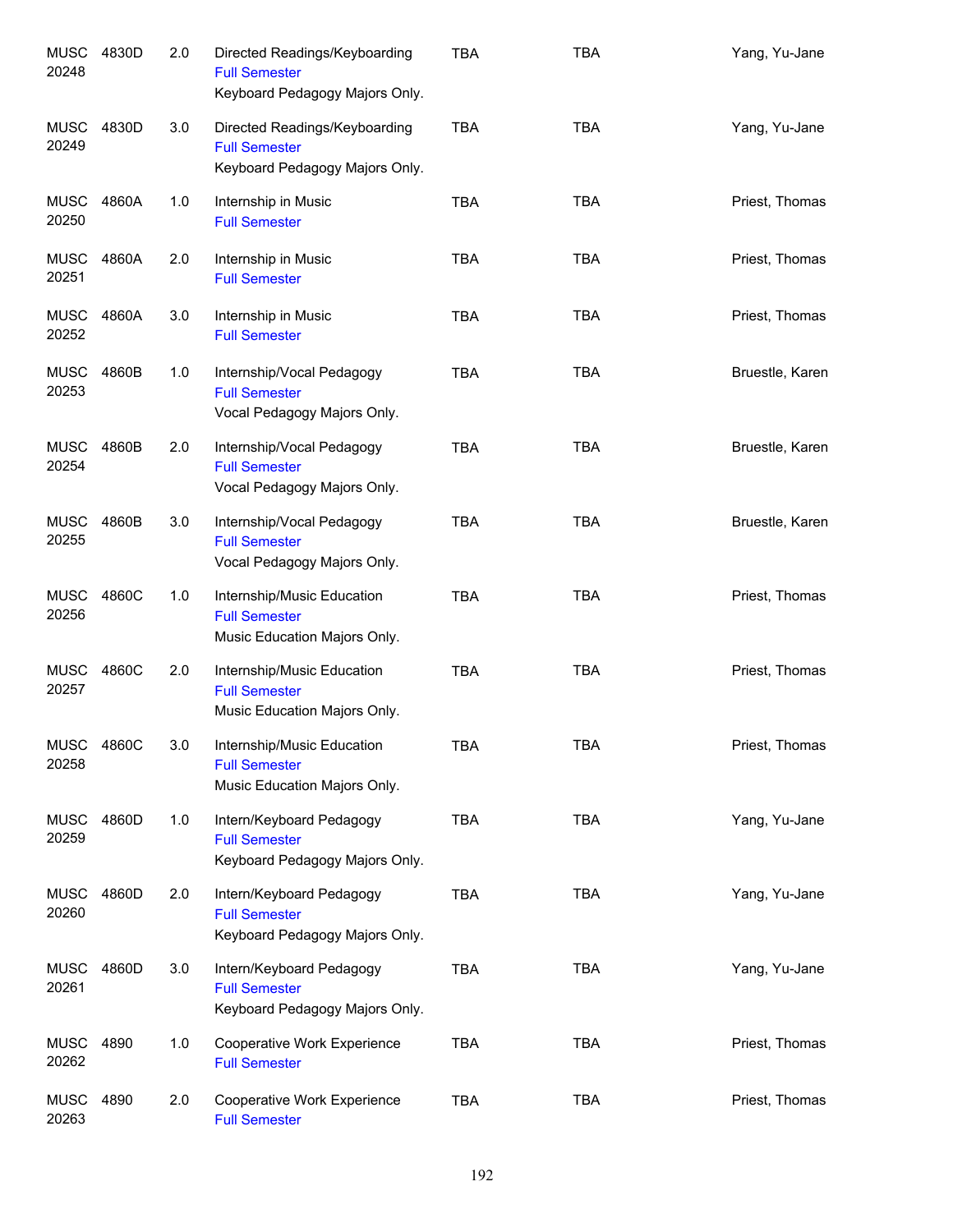| <b>MUSC</b><br>20264 | 4890 | 3.0 | Cooperative Work Experience<br><b>Full Semester</b>                                                                                                                       | <b>TBA</b>  | <b>TBA</b> |              | Priest, Thomas   |
|----------------------|------|-----|---------------------------------------------------------------------------------------------------------------------------------------------------------------------------|-------------|------------|--------------|------------------|
| <b>MUSC</b><br>20265 | 4890 | 4.0 | Cooperative Work Experience<br><b>Full Semester</b>                                                                                                                       | <b>TBA</b>  | <b>TBA</b> |              | Priest, Thomas   |
| <b>MUSC</b><br>20266 | 4890 | 5.0 | Cooperative Work Experience<br><b>Full Semester</b>                                                                                                                       | <b>TBA</b>  | <b>TBA</b> |              | Priest, Thomas   |
| MUSC<br>20267        | 4890 | 6.0 | Cooperative Work Experience<br><b>Full Semester</b>                                                                                                                       | <b>TBA</b>  | <b>TBA</b> |              | Priest, Thomas   |
| <b>MUSC</b><br>20268 | 4910 | 2.0 | Opera Production<br><b>Full Semester</b><br>4000 level of private instruction.                                                                                            | 1330 - 1520 | <b>TR</b>  | <b>BC136</b> | Bruestle, Karen  |
| <b>MUSC</b><br>20269 | 4991 | 1.0 | Senior Recital<br><b>Full Semester</b><br>4000 level of private instruction.                                                                                              | <b>TBA</b>  | <b>TBA</b> |              | Priest, Thomas   |
| <b>MUSC</b><br>20270 | 4992 | 1.0 | Senior Project<br><b>Full Semester</b><br>4000 level of private instruction. Music Education majors<br>only. Call Dr. Priest at 801-626-7181 for approval to<br>register. | <b>TBA</b>  | <b>TBA</b> |              | Priest, Thomas   |
| <b>NEUR</b><br>22528 | 2050 | 3.0 | Introduction to Neuroscience<br><b>Full Semester</b><br>Course Fee: \$15.00                                                                                               | 1030 - 1145 | <b>TR</b>  | <b>SL427</b> | Trask, Barbara   |
| <b>NEUR</b><br>25277 | 4800 | 2.0 | Projects and Research<br><b>Full Semester</b>                                                                                                                             | <b>TBA</b>  | <b>TBA</b> |              | Fowler, Laurie   |
| <b>NEUR</b><br>25278 | 4800 | 3.0 | Projects and Research<br><b>Full Semester</b>                                                                                                                             | <b>TBA</b>  | <b>TBA</b> |              | Fowler, Laurie   |
| NRSG<br>20838        | 2060 | 2.0 | Psychiatric/Mental Health<br><b>Full Semester</b>                                                                                                                         | <b>TBA</b>  | <b>TBA</b> |              | Kuncl, Nancy     |
| <b>NRSG</b><br>20845 | 2061 | 1.0 | <b>Full Semester</b>                                                                                                                                                      | <b>TBA</b>  | <b>TBA</b> |              | Turner, Patricia |
| <b>NRSG</b><br>20850 | 2061 | 1.0 | Psych/Mental Health Clinical<br><b>Full Semester</b>                                                                                                                      | <b>TBA</b>  | <b>TBA</b> |              | Turner, Patricia |
| <b>NRSG</b><br>20852 | 2061 | 1.0 | Psych/Mental Health Clinical<br><b>Full Semester</b>                                                                                                                      | <b>TBA</b>  | <b>TBA</b> |              | Turner, Patricia |
| <b>NRSG</b><br>20854 | 2061 | 1.0 | Psych/Mental Health Clinical<br><b>Full Semester</b>                                                                                                                      | <b>TBA</b>  | <b>TBA</b> |              | Turner, Patricia |
| <b>NRSG</b><br>20678 | 2080 | 2.0 | Patient Care Management<br><b>Full Semester</b><br>Please email msimmons1@weber.edu for department override                                                               | 0830 - 1020 | T          | MH304        | Salmond, Louise  |
| <b>NRSG</b><br>20710 | 2080 | 2.0 | Patient Care Management<br><b>Full Semester</b><br>Please email msimmons1@weber.edu for department override                                                               | 0830 - 1020 | W          | D03205       | Salmond, Louise  |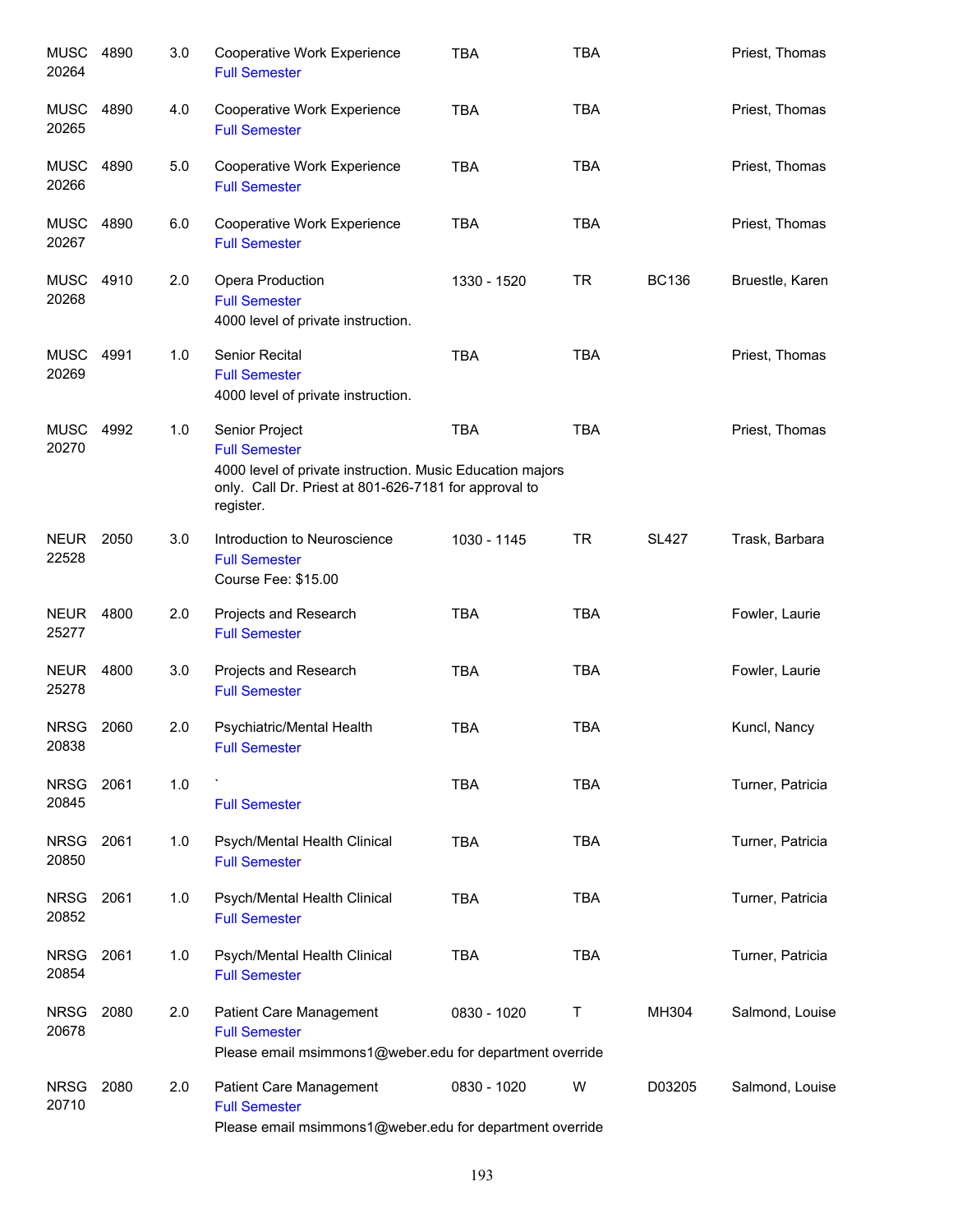| <b>NRSG</b><br>20718 | 2080 | 2.0 | Patient Care Management<br><b>Full Semester</b><br>Please email msimmons1@weber.edu for department override                                   | <b>TBA</b> | <b>TBA</b> | Salmond, Louise   |
|----------------------|------|-----|-----------------------------------------------------------------------------------------------------------------------------------------------|------------|------------|-------------------|
|                      |      |     |                                                                                                                                               |            |            |                   |
| NRSG<br>20858        | 2080 | 2.0 | <b>Patient Care Management</b><br><b>Full Semester</b>                                                                                        | <b>TBA</b> | <b>TBA</b> | Dreyer, Katherine |
| <b>NRSG</b><br>20679 | 2081 | 3.0 | Patient Care Mgmt Clinical<br><b>Full Semester</b><br>Please email msimmons1@weber.edu for department override<br>Course Fee: \$160.00        | <b>TBA</b> | <b>TBA</b> | Rice, Pamela      |
| NRSG<br>20680        | 2081 | 3.0 | Patient Care Mgmt Clinical<br><b>Full Semester</b><br>Please email msimmons1@weber.edu for department override<br>Course Fee: \$160.00        | TBA        | <b>TBA</b> | Rice, Pamela      |
| <b>NRSG</b><br>20681 | 2081 | 3.0 | Patient Care Mgmt Clinical<br><b>Full Semester</b><br>Please email msimmons1@weber.edu for department override<br>Course Fee: \$160.00        | <b>TBA</b> | <b>TBA</b> | Wankier, Jamie    |
| <b>NRSG</b><br>20711 | 2081 | 3.0 | Patient Care Mgmt Clinical<br><b>Full Semester</b><br>Please email msimmons1@weber.edu for department override<br>Course Fee: \$160.00        | <b>TBA</b> | <b>TBA</b> | Killebrew, Julie  |
| <b>NRSG</b><br>20712 | 2081 | 3.0 | Patient Care Mgmt Clinical<br><b>Full Semester</b><br>Please email msimmons1@weber.edu for department override<br>Course Fee: \$160.00        | <b>TBA</b> | <b>TBA</b> | Salmond, Louise   |
| <b>NRSG</b><br>20713 | 2081 | 3.0 | Patient Care Mgmt Clinical<br><b>Full Semester</b><br>Please email msimmons1@weber.edu for department override<br>Course Fee: \$160.00        | <b>TBA</b> | <b>TBA</b> | Sandall, Brandon  |
| NRSG<br>20719        | 2081 | 3.0 | <b>Patient Care Mgmt Clinical</b><br><b>Full Semester</b><br>Please email msimmons1@weber.edu for department override<br>Course Fee: \$160.00 | TBA        | TBA        | Decker, Jenny     |
| <b>NRSG</b><br>24543 | 2081 | 3.0 | Patient Care Mgmt Clinical<br><b>Full Semester</b><br>Course Fee \$160.00                                                                     | <b>TBA</b> | <b>TBA</b> | Turner, Patricia  |
| <b>NRSG</b><br>24544 | 2081 | 3.0 | Patient Care Mgmt Clinical<br><b>Full Semester</b><br>Course Fee \$160.00                                                                     | <b>TBA</b> | <b>TBA</b> | Turner, Patricia  |
| <b>NRSG</b><br>24545 | 2081 | 3.0 | Patient Care Mgmt Clinical<br><b>Full Semester</b><br>Course Fee \$160.00                                                                     | <b>TBA</b> | <b>TBA</b> | Kuncl, Nancy      |
| <b>NRSG</b><br>24546 | 2081 | 3.0 | Patient Care Mgmt Clinical<br><b>Full Semester</b><br>Course Fee \$160.00                                                                     | <b>TBA</b> | <b>TBA</b> | Kuncl, Nancy      |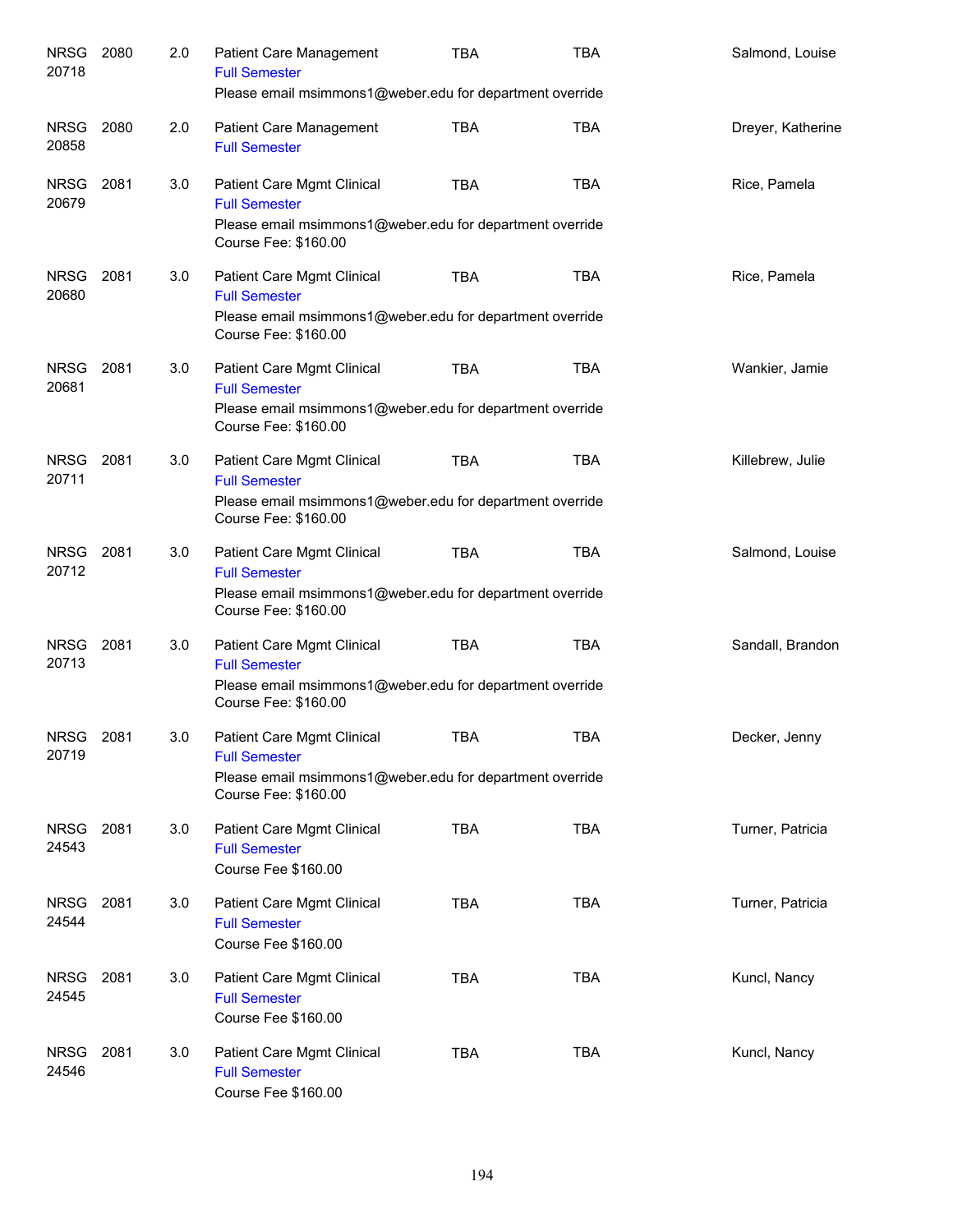| <b>NRSG</b><br>24567 | 2081 | 3.0 | Patient Care Mgmt Clinical<br><b>Full Semester</b><br>Course Fee \$160.00                                                                       | <b>TBA</b>  | <b>TBA</b>  |        | Turner, Patricia   |
|----------------------|------|-----|-------------------------------------------------------------------------------------------------------------------------------------------------|-------------|-------------|--------|--------------------|
| <b>NRSG</b><br>20657 | 2100 | 3.0 | Pharmacology for Nurses 1<br><b>Full Semester</b><br>Please email msimmons1@weber.edu for department override                                   | 0730 - 1020 | W           | MH327  | Holman, Rieneke    |
| <b>NRSG</b><br>20683 | 2100 | 3.0 | Pharmacology for Nurses 1<br><b>Full Semester</b><br>Please email msimmons1@weber.edu for department override                                   | 1230 - 1520 | W           | D03204 | Holman, Rieneke    |
| <b>NRSG</b><br>20724 | 2100 | 3.0 | Pharmacology for Nurses 1<br><b>Full Semester</b><br>Please email msimmons1@weber.edu for department override                                   | 0830 - 1120 | $\mathsf R$ |        | Nishikawa, Toby    |
| <b>NRSG</b><br>20658 | 2200 | 3.0 | <b>Nursing Foundations</b><br><b>Full Semester</b><br>Please email msimmons1@weber.edu for department override                                  | 0730 - 1020 | $\mathsf R$ | MH117  | Culliton, Kathleen |
| <b>NRSG</b><br>20684 | 2200 | 3.0 | <b>Nursing Foundations</b><br><b>Full Semester</b><br>Please email msimmons1@weber.edu for department override                                  | 1230 - 1520 | R           | D03205 | Culliton, Kathleen |
| <b>NRSG</b><br>20725 | 2200 | 3.0 | <b>Nursing Foundations</b><br><b>Full Semester</b><br>Please email msimmons1@weber.edu for department override                                  | 0830 - 1120 | Τ           |        | Reese, Jody        |
| <b>NRSG</b><br>20659 | 2250 | 3.0 | <b>Nursing Foundations Clinical</b><br><b>Full Semester</b><br>Please email msimmons1@weber.edu for department override<br>Course Fee: \$210.00 | <b>TBA</b>  | <b>TBA</b>  |        | Harald, Elizabeth  |
| <b>NRSG</b><br>20660 | 2250 | 3.0 | <b>Nursing Foundations Clinical</b><br><b>Full Semester</b><br>Please email msimmons1@weber.edu for department override<br>Course Fee: \$210.00 | <b>TBA</b>  | <b>TBA</b>  |        | Rusch, Linda       |
| <b>NRSG</b><br>20661 | 2250 | 3.0 | <b>Nursing Foundations Clinical</b><br><b>Full Semester</b><br>Please email msimmons1@weber.edu for department override<br>Course Fee: \$210.00 | <b>TBA</b>  | TBA         |        | Decker, Jenny      |
| <b>NRSG</b><br>20686 | 2250 | 3.0 | <b>Nursing Foundations Clinical</b><br><b>Full Semester</b><br>Please email msimmons1@weber.edu for department override<br>Course Fee: \$210.00 | <b>TBA</b>  | <b>TBA</b>  |        | Welninski, Carol   |
| <b>NRSG</b><br>20688 | 2250 | 3.0 | <b>Nursing Foundations Clinical</b><br><b>Full Semester</b><br>Please email msimmons1@weber.edu for department override<br>Course Fee: \$210.00 | <b>TBA</b>  | TBA         |        | Rusch, Linda       |
| <b>NRSG</b><br>20689 | 2250 | 3.0 | <b>Nursing Foundations Clinical</b><br><b>Full Semester</b><br>Please email msimmons1@weber.edu for department override<br>Course Fee: \$210.00 | <b>TBA</b>  | <b>TBA</b>  |        | Decker, Jenny      |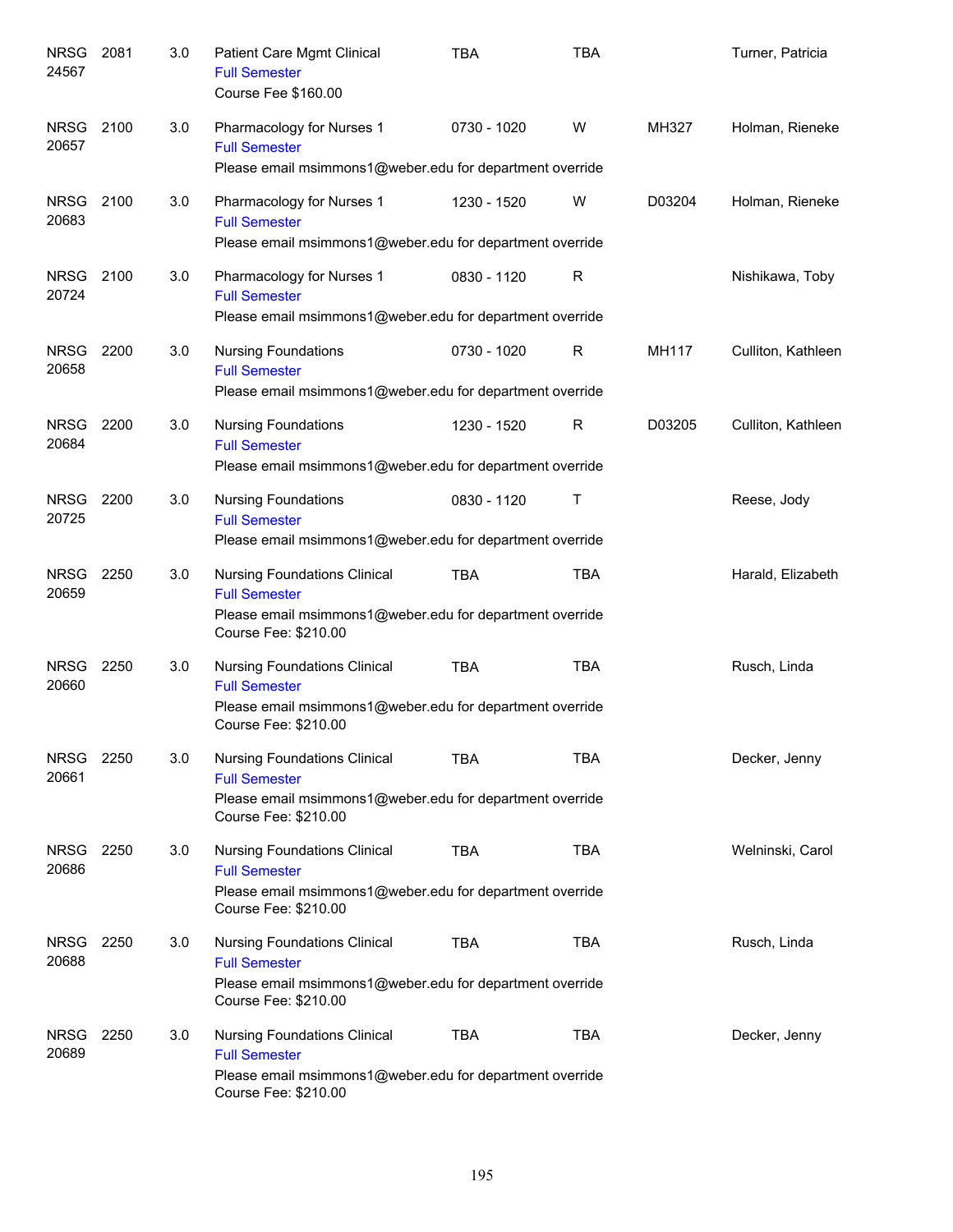| <b>NRSG</b><br>20726 | 2250 | 3.0 | <b>Nursing Foundations Clinical</b><br><b>Full Semester</b><br>Please email msimmons1@weber.edu for department override<br>Course Fee: \$210.00 | <b>TBA</b>  | <b>TBA</b> |        | Reese, Jody        |
|----------------------|------|-----|-------------------------------------------------------------------------------------------------------------------------------------------------|-------------|------------|--------|--------------------|
| <b>NRSG</b><br>20727 | 2250 | 3.0 | <b>Nursing Foundations Clinical</b><br><b>Full Semester</b><br>Please email msimmons1@weber.edu for department override<br>Course Fee: \$210.00 | <b>TBA</b>  | <b>TBA</b> |        | Nishikawa, Toby    |
| <b>NRSG</b><br>20728 | 2250 | 3.0 | <b>Nursing Foundations Clinical</b><br><b>Full Semester</b><br>Please email msimmons1@weber.edu for department override<br>Course Fee: \$210.00 | <b>TBA</b>  | <b>TBA</b> |        | Reese, Jody        |
| <b>NRSG</b><br>20869 | 2283 | 1.0 | Directed Readings & Projects<br><b>Full Semester</b>                                                                                            | <b>TBA</b>  | <b>TBA</b> |        | Kuncl, Nancy       |
| <b>NRSG</b><br>20871 | 2283 | 2.0 | Directed Readings & Projects<br><b>Full Semester</b>                                                                                            | <b>TBA</b>  | <b>TBA</b> |        | Kuncl, Nancy       |
| <b>NRSG</b><br>20874 | 2283 | 3.0 | Directed Readings & Projects<br><b>Full Semester</b>                                                                                            | <b>TBA</b>  | <b>TBA</b> |        | Kuncl, Nancy       |
| <b>NRSG</b><br>24352 | 2283 | 1.0 | Directed Readings & Projects<br><b>Full Semester</b>                                                                                            | <b>TBA</b>  | <b>TBA</b> |        | Culliton, Kathleen |
| <b>NRSG</b><br>24353 | 2283 | 2.0 | Directed Readings & Projects<br><b>Full Semester</b>                                                                                            | <b>TBA</b>  | <b>TBA</b> |        | Culliton, Kathleen |
| <b>NRSG</b><br>20662 | 2300 | 3.0 | Patient Centered Nrsg Care 1<br><b>Full Semester</b><br>Please email msimmons1@weber.edu for department override                                | 0730 - 1020 | W          | MH332  | Johnson, Kimball   |
| <b>NRSG</b><br>20690 | 2300 | 3.0 | Patient Centered Nrsg Care 1<br><b>Full Semester</b><br>Please email msimmons1@weber.edu for department override                                | 1230 - 1520 | W          | D03205 | Johnson, Kimball   |
| NRSG 2350<br>20663   |      | 3.0 | Patient Center Nrsg Clinical 1<br><b>Full Semester</b><br>Please email msimmons1@weber.edu for department override<br>Course Fee: \$135.00      | TBA         | <b>TBA</b> |        | Chalmers, Kaylene  |
| <b>NRSG</b><br>20664 | 2350 | 3.0 | Patient Center Nrsg Clinical 1<br><b>Full Semester</b><br>Please email msimmons1@weber.edu for department override<br>Course Fee: \$135.00      | <b>TBA</b>  | <b>TBA</b> |        | Johnson, Kimball   |
| <b>NRSG</b><br>20665 | 2350 | 3.0 | Patient Center Nrsg Clinical 1<br><b>Full Semester</b><br>Please email msimmons1@weber.edu for department override<br>Course Fee: \$135.00      | <b>TBA</b>  | <b>TBA</b> |        | Buckway, Tammy     |
| <b>NRSG</b><br>20691 | 2350 | 3.0 | Patient Center Nrsg Clinical 1<br><b>Full Semester</b><br>Please email msimmons1@weber.edu for department override<br>Course Fee: \$135.00      | <b>TBA</b>  | TBA        |        | Chalmers, Kaylene  |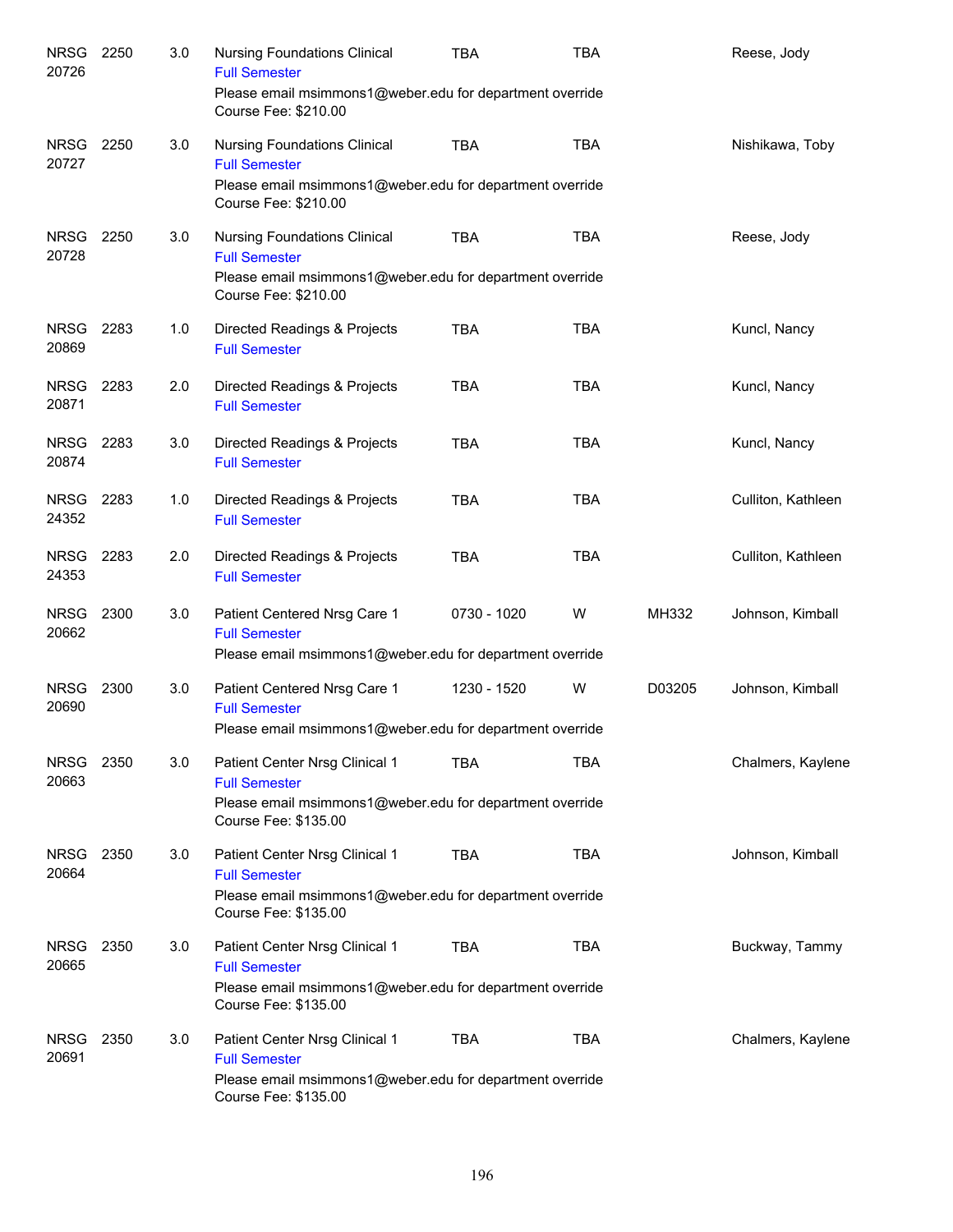| <b>NRSG</b><br>20692 | 2350 | 3.0 | Patient Center Nrsg Clinical 1<br><b>Full Semester</b><br>Please email msimmons1@weber.edu for department override<br>Course Fee: \$135.00 | <b>TBA</b>  | <b>TBA</b>   |        | Shadbolt, Erin    |
|----------------------|------|-----|--------------------------------------------------------------------------------------------------------------------------------------------|-------------|--------------|--------|-------------------|
| <b>NRSG</b><br>20693 | 2350 | 3.0 | Patient Center Nrsg Clinical 1<br><b>Full Semester</b><br>Please email msimmons1@weber.edu for department override<br>Course Fee: \$135.00 | <b>TBA</b>  | <b>TBA</b>   |        | Berghout, Tamara  |
| <b>NRSG</b><br>20667 | 2400 | 3.0 | Patient Centered Nrsg Care 2<br><b>Full Semester</b><br>Please email msimmons1@weber.edu for department override                           | 0730 - 1020 | $\mathsf R$  | MH304  | Hanson, Alexandra |
| <b>NRSG</b><br>20694 | 2400 | 3.0 | Patient Centered Nrsg Care 2<br><b>Full Semester</b><br>Please email msimmons1@weber.edu for department override                           | 1230 - 1520 | $\mathsf{R}$ | D03236 | Hanson, Alexandra |
| <b>NRSG</b><br>20668 | 2500 | 3.0 | Patient Centered Nrsg Care 3<br><b>Full Semester</b><br>Please email msimmons1@weber.edu for department override                           | 1330 - 1620 | Т            | MH327  | Harris, Jeanette  |
| <b>NRSG</b><br>20705 | 2500 | 3.0 | Patient Centered Nrsg Care 3<br><b>Full Semester</b><br>Please email msimmons1@weber.edu for department override                           | 0730 - 1020 | M            | D03236 | Harris, Jeanette  |
| <b>NRSG</b><br>20714 | 2500 | 3.0 | Patient Centered Nrsg Care 3<br><b>Full Semester</b><br>Please email msimmons1@weber.edu for department override                           | <b>TBA</b>  | <b>TBA</b>   |        | Baron, Kristy     |
| <b>NRSG</b><br>20720 | 2500 | 3.0 | Patient Centered Nrsg Care 3<br><b>Full Semester</b><br>Please email msimmons1@weber.edu for department override                           | <b>TBA</b>  | <b>TBA</b>   |        | Baron, Kristy     |
| <b>NRSG</b><br>20729 | 2500 | 3.0 | Patient Centered Nrsg Care 3<br><b>Full Semester</b><br>Please email msimmons1@weber.edu for department override                           | 0830 - 1120 | M            |        | Clark, Heather    |
| <b>NRSG</b><br>24464 | 2500 | 3.0 | Patient Centered Nrsg Care 3<br><b>Full Semester</b>                                                                                       | <b>TBA</b>  | <b>TBA</b>   |        | Slagowski, Penny  |
| <b>NRSG</b><br>24469 | 2500 | 3.0 | Patient Centered Nrsg Care 3<br><b>Full Semester</b>                                                                                       | <b>TBA</b>  | <b>TBA</b>   |        | Candland, Cynthia |
| <b>NRSG</b><br>24475 | 2500 | 3.0 | Patient Centered Nrsg Care 3<br><b>Full Semester</b>                                                                                       | <b>TBA</b>  | <b>TBA</b>   |        | Anderson, Pamela  |
| <b>NRSG</b><br>20669 | 2550 | 3.0 | Patient Center Nrsg Clinical 3<br><b>Full Semester</b><br>Please email msimmons1@weber.edu for department override<br>Course Fee: \$370.00 | <b>TBA</b>  | <b>TBA</b>   |        | Harris, Jeanette  |
| <b>NRSG</b><br>20670 | 2550 | 3.0 | Patient Center Nrsg Clinical 3<br><b>Full Semester</b><br>Please email msimmons1@weber.edu for department override<br>Course Fee: \$370.00 | <b>TBA</b>  | <b>TBA</b>   |        | Salmond, Louise   |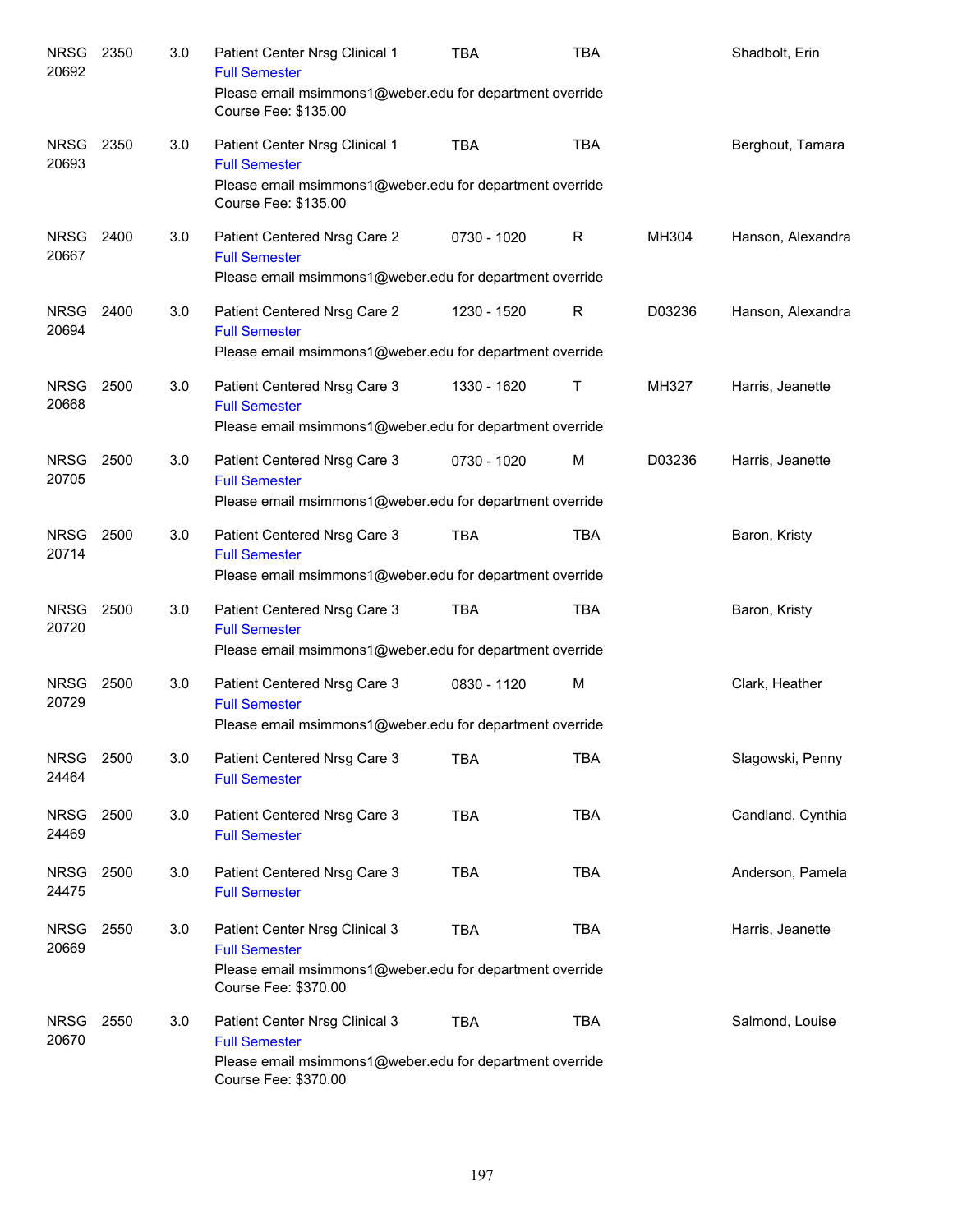| NRSG<br>20673        | 2550 | 3.0 | Patient Center Nrsg Clinical 3<br><b>Full Semester</b>                           | <b>TBA</b> | <b>TBA</b> | Cadman, Kathleen |
|----------------------|------|-----|----------------------------------------------------------------------------------|------------|------------|------------------|
|                      |      |     | Please email msimmons1@weber.edu for department override<br>Course Fee: \$370.00 |            |            |                  |
| <b>NRSG</b><br>20706 | 2550 | 3.0 | Patient Center Nrsg Clinical 3<br><b>Full Semester</b>                           | <b>TBA</b> | <b>TBA</b> | Sowerby, Holli   |
|                      |      |     | Please email msimmons1@weber.edu for department override<br>Course Fee: \$370.00 |            |            |                  |
| NRSG<br>20707        | 2550 | 3.0 | Patient Center Nrsg Clinical 3<br><b>Full Semester</b>                           | <b>TBA</b> | <b>TBA</b> | Sowerby, Holli   |
|                      |      |     | Please email msimmons1@weber.edu for department override<br>Course Fee: \$370.00 |            |            |                  |
| NRSG<br>20708        | 2550 | 3.0 | Patient Center Nrsg Clinical 3<br><b>Full Semester</b>                           | <b>TBA</b> | <b>TBA</b> | Baron, Kristy    |
|                      |      |     | Please email msimmons1@weber.edu for department override<br>Course Fee: \$370.00 |            |            |                  |
| NRSG<br>20715        | 2550 | 3.0 | Patient Center Nrsg Clinical 3<br><b>Full Semester</b>                           | <b>TBA</b> | <b>TBA</b> | Petersen, Tina   |
|                      |      |     | Please email msimmons1@weber.edu for department override<br>Course Fee: \$370.00 |            |            |                  |
| <b>NRSG</b><br>20716 | 2550 | 3.0 | Patient Center Nrsg Clinical 3<br><b>Full Semester</b>                           | <b>TBA</b> | <b>TBA</b> | Roberts, Monte   |
|                      |      |     | Please email msimmons1@weber.edu for department override<br>Course Fee: \$370.00 |            |            |                  |
| NRSG 2550<br>20721   |      | 3.0 | Patient Center Nrsg Clinical 3<br><b>Full Semester</b>                           | <b>TBA</b> | <b>TBA</b> | Wankier, Jamie   |
|                      |      |     | Please email msimmons1@weber.edu for department override<br>Course Fee: \$370.00 |            |            |                  |
| NRSG<br>20722        | 2550 | 3.0 | Patient Center Nrsg Clinical 3<br><b>Full Semester</b>                           | <b>TBA</b> | <b>TBA</b> | Sandall, Brandon |
|                      |      |     | Please email msimmons1@weber.edu for department override<br>Course Fee: \$370.00 |            |            |                  |
| <b>NRSG</b><br>20730 | 2550 | 3.0 | Patient Center Nrsg Clinical 3<br><b>Full Semester</b>                           | <b>TBA</b> | <b>TBA</b> | Moore, Beth      |
|                      |      |     | Please email msimmons1@weber.edu for department override<br>Course Fee: \$370.00 |            |            |                  |
| <b>NRSG</b><br>20731 | 2550 | 3.0 | Patient Center Nrsg Clinical 3<br><b>Full Semester</b>                           | <b>TBA</b> | <b>TBA</b> | Bears, Tiffany   |
|                      |      |     | Please email msimmons1@weber.edu for department override<br>Course Fee: \$370.00 |            |            |                  |
| <b>NRSG</b><br>20732 | 2550 | 3.0 | Patient Center Nrsg Clinical 3<br><b>Full Semester</b>                           | <b>TBA</b> | <b>TBA</b> | Moore, Beth      |
|                      |      |     | Please email msimmons1@weber.edu for department override<br>Course Fee: \$370.00 |            |            |                  |
| <b>NRSG</b><br>24465 | 2550 | 3.0 | Patient Center Nrsg Clinical 3<br><b>Full Semester</b><br>Course Fee \$370.00    | <b>TBA</b> | <b>TBA</b> | Slagowski, Penny |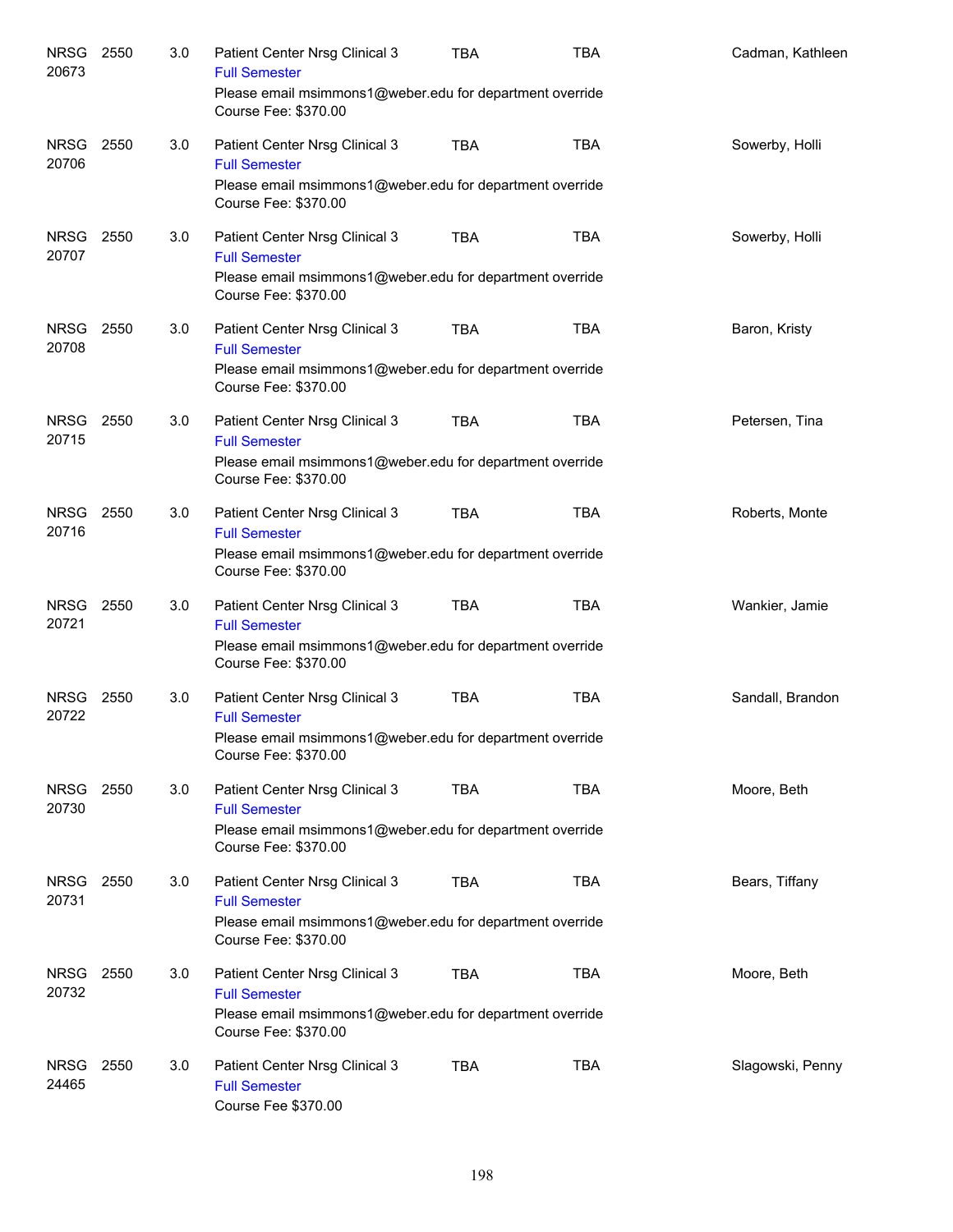| <b>NRSG</b><br>24466 | 2550 | 3.0 | Patient Center Nrsg Clinical 3<br><b>Full Semester</b><br>Course Fee \$370.00                                 | <b>TBA</b>  | <b>TBA</b>  |        | Carter, Thelma    |
|----------------------|------|-----|---------------------------------------------------------------------------------------------------------------|-------------|-------------|--------|-------------------|
| <b>NRSG</b><br>24467 | 2550 | 3.0 | Patient Center Nrsg Clinical 3<br><b>Full Semester</b><br>Course Fee \$370.00                                 | <b>TBA</b>  | <b>TBA</b>  |        | Carter, Thelma    |
| <b>NRSG</b><br>24470 | 2550 | 3.0 | Patient Center Nrsg Clinical 3<br><b>Full Semester</b><br>Course Fee \$370.00                                 | <b>TBA</b>  | <b>TBA</b>  |        | Laird, Kathleen   |
| <b>NRSG</b><br>24471 | 2550 | 3.0 | Patient Center Nrsg Clinical 3<br><b>Full Semester</b><br>Course Fee \$370.00                                 | <b>TBA</b>  | <b>TBA</b>  |        | Candland, Cynthia |
| NRSG<br>24472        | 2550 | 3.0 | Patient Center Nrsg Clinical 3<br><b>Full Semester</b><br>Course Fee \$370.00                                 | <b>TBA</b>  | <b>TBA</b>  |        | Candland, Cynthia |
| <b>NRSG</b><br>24473 | 2550 | 3.0 | Patient Center Nrsg Clinical 3<br><b>Full Semester</b><br>Course Fee \$370.00                                 | <b>TBA</b>  | <b>TBA</b>  |        | Laird, Kathleen   |
| NRSG<br>24476        | 2550 | 3.0 | Patient Center Nrsg Clinical 3<br><b>Full Semester</b><br>Course Fee \$370.00                                 | <b>TBA</b>  | <b>TBA</b>  |        | Benson, Linda     |
| NRSG<br>24477        | 2550 | 3.0 | Patient Center Nrsg Clinical 3<br><b>Full Semester</b><br>Course Fee \$370.00                                 | <b>TBA</b>  | <b>TBA</b>  |        | Benson, Linda     |
| <b>NRSG</b><br>24478 | 2550 | 3.0 | Patient Center Nrsg Clinical 3<br><b>Full Semester</b><br>Course Fee \$370.00                                 | <b>TBA</b>  | <b>TBA</b>  |        | Benson, Linda     |
| NRSG<br>20676        | 3100 | 3.0 | Pharmacology for Nurses 2<br><b>Full Semester</b><br>Please email msimmons1@weber.edu for department override | 1330 - 1620 | W           | MH101  | Rice, Pamela      |
| <b>NRSG</b><br>20709 | 3100 | 3.0 | Pharmacology for Nurses 2<br><b>Full Semester</b><br>Please email msimmons1@weber.edu for department override | 0730 - 1020 | $\mathsf R$ | D03204 | Sandall, Brandon  |
| NRSG<br>20717        | 3100 | 3.0 | Pharmacology for Nurses 2<br><b>Full Semester</b><br>Please email msimmons1@weber.edu for department override | <b>TBA</b>  | <b>TBA</b>  |        | Stam, Lovenia     |
| <b>NRSG</b><br>20723 | 3100 | 3.0 | Pharmacology for Nurses 2<br><b>Full Semester</b><br>Please email msimmons1@weber.edu for department override | <b>TBA</b>  | <b>TBA</b>  |        | Stam, Lovenia     |
| <b>NRSG</b><br>20733 | 3100 | 3.0 | Pharmacology for Nurses 2<br><b>Full Semester</b><br>Please email msimmons1@weber.edu for department override | 0830 - 1120 | W           |        | Kelly, Jonny      |
| <b>NRSG</b><br>24468 | 3100 | 3.0 | Pharmacology for Nurses 2<br><b>Full Semester</b>                                                             | <b>TBA</b>  | <b>TBA</b>  |        | Carter, Thelma    |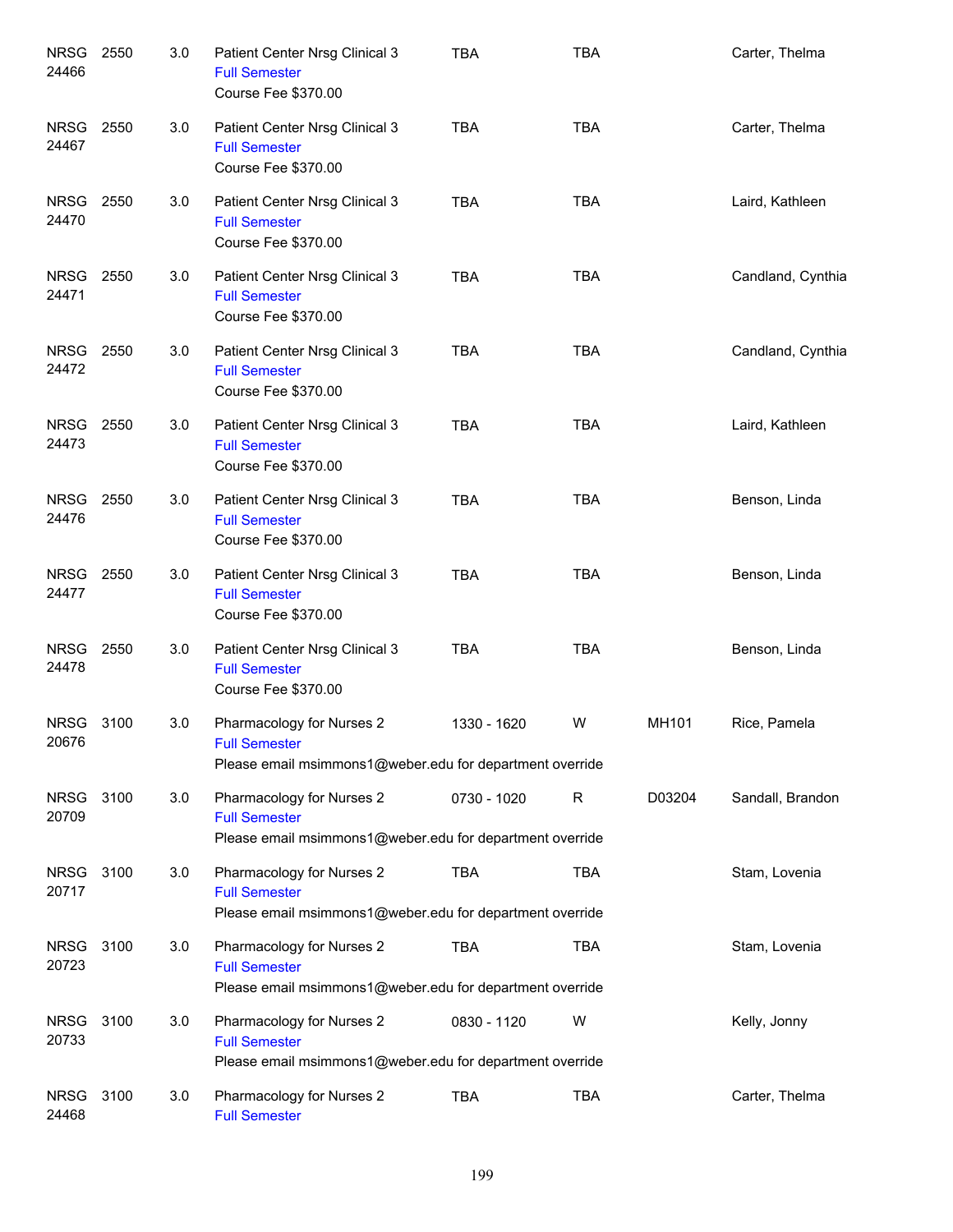| <b>NRSG</b><br>24474 | 3100 | 3.0 | Pharmacology for Nurses 2<br><b>Full Semester</b>                                                                                | <b>TBA</b>  | <b>TBA</b>   |        | Laird, Kathleen     |
|----------------------|------|-----|----------------------------------------------------------------------------------------------------------------------------------|-------------|--------------|--------|---------------------|
| <b>NRSG</b><br>24479 | 3100 | 3.0 | Pharmacology for Nurses 2<br><b>Full Semester</b>                                                                                | <b>TBA</b>  | <b>TBA</b>   |        | Benson, Linda       |
| <b>NRSG</b><br>20781 | 4050 | 3.0 | Assessment Across Life Span<br><b>Full Semester</b><br>Meets Wednesday Aug 28, Sept 18, Oct 9, 30, Dec 4.                        | 1130 - 1420 | W            | MH480  | Renstrom, Collette  |
| <b>NRSG</b><br>20809 | 4050 | 3.0 | Assessment Across Life Span<br><b>Full Semester</b><br>Meets at Davis campus Thursday Aug 29, Sept 19, Oct 10, 31, Dec 5.        | 1300 - 1550 | $\mathsf{R}$ | D03207 | Sowerby, Holli      |
| <b>NRSG</b><br>20818 | 4050 | 3.0 | Assessment Across Life Span<br><b>Full Semester</b><br>Course Fee: \$15.00                                                       | <b>TBA</b>  | <b>TBA</b>   |        | Williams, Kristiann |
| <b>NRSG</b><br>24556 | 4050 | 3.0 | Assessment Across Life Span<br><b>Full Semester</b><br>Meets on Mondays, August 26, September 16, October 7, 28, and December 2. | 1200 - 1450 | M            | D03204 | Sowerby, Holli      |
| <b>NRSG</b><br>20775 | 4070 | 3.0 | Threats & Crises: Nrsg Response<br><b>Full Semester</b><br>Meets Wednesday Aug 28, Sept 18, Oct 9, 30, Dec 4.                    | 0830 - 1120 | W            | MH480  | Draper, London      |
| <b>NRSG</b><br>20773 | 4080 | 3.0 | Nursing: High Risk Adult<br><b>Full Semester</b><br>Meets Wednesday Aug 28, Sept 18, Oct 9, 30, Dec 4.                           | 0830 - 1120 | W            | MH304  | Roberts, Monte      |
| <b>NRSG</b><br>20810 | 4080 | 3.0 | Nursing: High Risk Adult<br><b>Full Semester</b><br>Meets at Davis campus Thursday Aug 29, Sept 19, Oct 10, 31, Dec 5.           | 1300 - 1550 | $\mathsf{R}$ | D03204 | Roberts, Monte      |
| <b>NRSG</b><br>20835 | 4080 | 3.0 | Nursing: High Risk Adult<br><b>Full Semester</b><br>Course Fee: \$15.00                                                          | <b>TBA</b>  | <b>TBA</b>   |        | Davis, Jan          |
| <b>NRSG</b><br>24217 | 4080 | 3.0 | Nursing: High Risk Adult<br><b>Full Semester</b><br>Course Fee: \$15.00                                                          | <b>TBA</b>  | <b>TBA</b>   |        | Davis, Jan          |
| <b>NRSG</b><br>24551 | 4080 | 3.0 | Nursing: High Risk Adult<br><b>Full Semester</b><br>Meets on Mondays, August 26, September 16, October 7, 28, and December 2.    | 0800 - 1100 | М            | MH327  | Roberts, Monte      |
| <b>NRSG</b><br>20784 | 4090 | 3.0 | Nursing: High Risk Family<br><b>Full Semester</b><br>Meets Wednesday Aug 28, Sept 18, Oct 9, 30, Dec 4.                          | 1130 - 1420 | W            | MH304  | Ballingham, Suzanne |
| <b>NRSG</b><br>20807 | 4090 | 3.0 | Nursing: High Risk Family<br><b>Full Semester</b><br>Meets at Davis campus Thursday Aug 29, Sept 19, Oct 10, 31, Dec 5.          | 1300 - 1550 | $\mathsf{R}$ | D03206 | Ballingham, Suzanne |
| <b>NRSG</b><br>20826 | 4090 | 3.0 | Nursing: High Risk Family<br><b>Full Semester</b><br>Course Fee: \$15.00                                                         | <b>TBA</b>  | <b>TBA</b>   |        | Ballingham, Suzanne |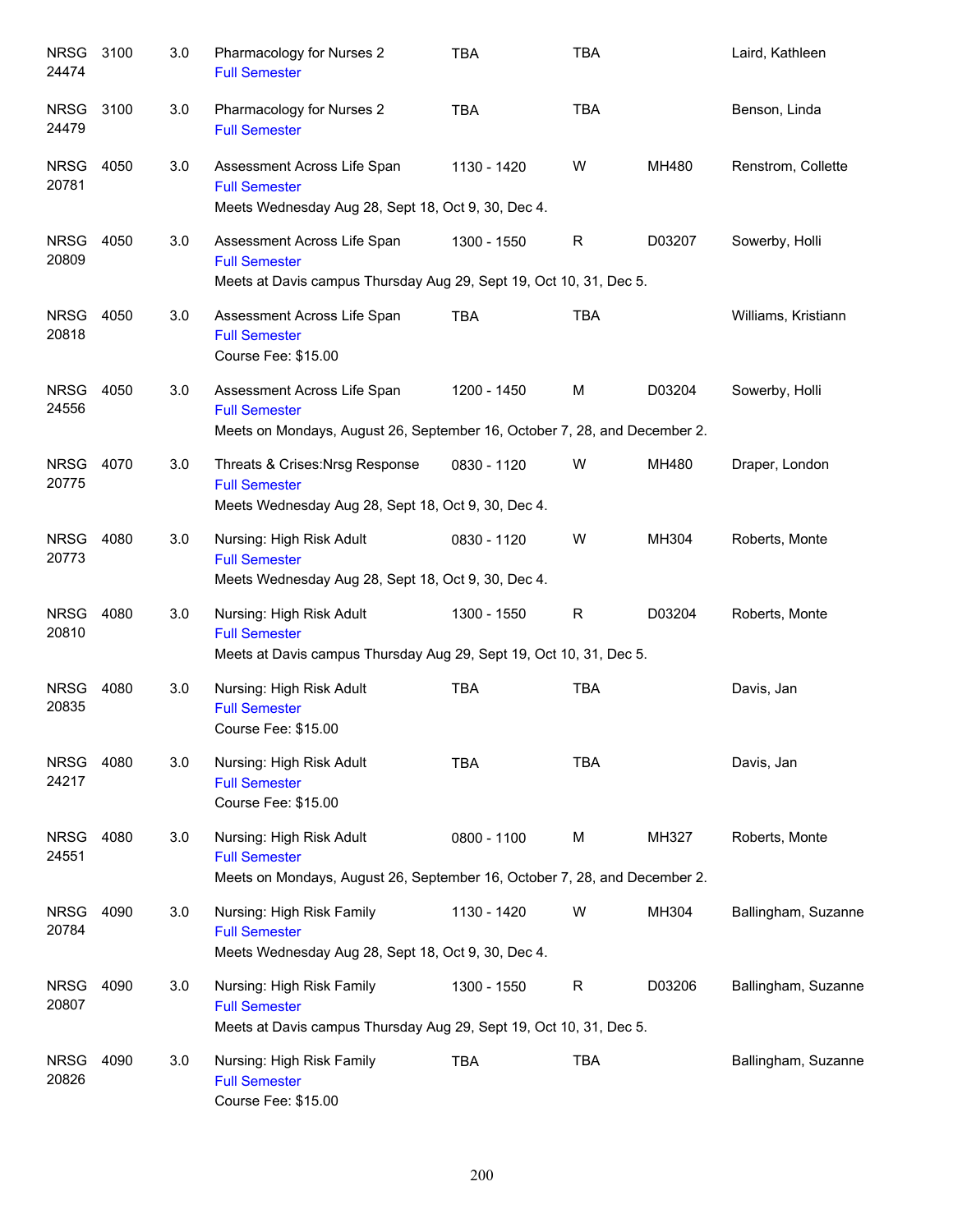| <b>NRSG</b><br>20842 | 4090 | 3.0 | Nursing: High Risk Family<br><b>Full Semester</b><br>Course Fee: \$15.00                                                             | <b>TBA</b>  | <b>TBA</b>   |        | Huber, Debra        |
|----------------------|------|-----|--------------------------------------------------------------------------------------------------------------------------------------|-------------|--------------|--------|---------------------|
| <b>NRSG</b><br>20849 | 4090 | 3.0 | Nursing: High Risk Family<br><b>Full Semester</b><br>Course Fee: \$15.00                                                             | <b>TBA</b>  | <b>TBA</b>   |        | Huber, Debra        |
| NRSG<br>20762        | 4100 | 3.0 | Complex Patient Ctr Nur Care 2<br><b>Full Semester</b><br>Meets on Tuesdays Aug 27, Sept 17, Oct 8, 29, Dec 3.                       | 0830 - 1120 | Τ            | MH341  | Clayton, Marie      |
| NRSG<br>20786        | 4100 | 3.0 | Complex Patient Ctr Nur Care 2<br><b>Full Semester</b><br>Meets Thursdays Aug 29, Set 19, Oct 10, 31, Dec 5.                         | 0830 - 1120 | $\mathsf{R}$ | MH327  | Williams, Kristiann |
| NRSG<br>20798        | 4100 | 3.0 | Complex Patient Ctr Nur Care 2<br><b>Full Semester</b><br>Meets at Davis campus Wednesdays Aug 28, Sept 18, Oct 9, 30, Dec 4.        | 0830 - 1120 | W            | D03206 | Williams, Kristiann |
| NRSG<br>20828        | 4100 | 3.0 | Complex Patient Ctr Nur Care 2<br><b>Full Semester</b>                                                                               | <b>TBA</b>  | <b>TBA</b>   |        | Hicks, Michelle     |
| <b>NRSG</b><br>20837 | 4100 | 3.0 | Complex Patient Ctr Nur Care 2<br><b>Full Semester</b>                                                                               | <b>TBA</b>  | <b>TBA</b>   |        | Hicks, Michelle     |
| <b>NRSG</b><br>20843 | 4100 | 3.0 | Complex Patient Ctr Nur Care 2<br><b>Full Semester</b>                                                                               | <b>TBA</b>  | <b>TBA</b>   |        | Clark, Heather      |
| <b>NRSG</b><br>24214 | 4100 | 3.0 | Complex Patient Ctr Nur Care 2<br><b>Full Semester</b>                                                                               | <b>TBA</b>  | <b>TBA</b>   |        | Wankier, Jamie      |
| <b>NRSG</b><br>24553 | 4100 | 3.0 | Complex Patient Ctr Nur Care 2<br><b>Full Semester</b><br>Meets on Tuesdays, August 27, September 17, October 8, 29, and December 3. | 0800 - 1100 | Τ            | MH332  | Berghout, Tamara    |
| NRSG<br>24555        | 4100 | 3.0 | Complex Patient Ctr Nur Care 2<br><b>Full Semester</b><br>Meets on Mondays, August 26, September 16, October 7, 28, and December 2.  | 0800 - 1100 | M            | D03204 | Berghout, Tamara    |
| <b>NRSG</b><br>20765 | 4200 | 3.0 | <b>Evidence Based Practice</b><br><b>Full Semester</b><br>Meets on Tuesdays Aug 27, Sept 17, Oct 8, 29, Dec 3.                       | 1130 - 1420 | Τ            | MH341  | Neville, Melissa    |
| <b>NRSG</b><br>20788 | 4200 | 3.0 | <b>Evidence Based Practice</b><br><b>Full Semester</b><br>Meets Thursdays Aug 29, Set 19, Oct 10, 31, Dec 5.                         | 1130 - 1420 | $\mathsf{R}$ | MH341  | Huber, Debra        |
| <b>NRSG</b><br>20800 | 4200 | 3.0 | <b>Evidence Based Practice</b><br><b>Full Semester</b><br>Meets at Davis campus Wednesdays Aug 28, Sept 18, Oct 9, 30, Dec 4.        | 1130 - 1420 | W            | D03206 | Huber, Debra        |
| <b>NRSG</b><br>20830 | 4200 | 3.0 | <b>Evidence Based Practice</b><br><b>Full Semester</b>                                                                               | <b>TBA</b>  | <b>TBA</b>   |        | Harald, Elizabeth   |
| <b>NRSG</b><br>20839 | 4200 | 3.0 | <b>Evidence Based Practice</b><br><b>Full Semester</b>                                                                               | <b>TBA</b>  | <b>TBA</b>   |        | Leggett, Diane      |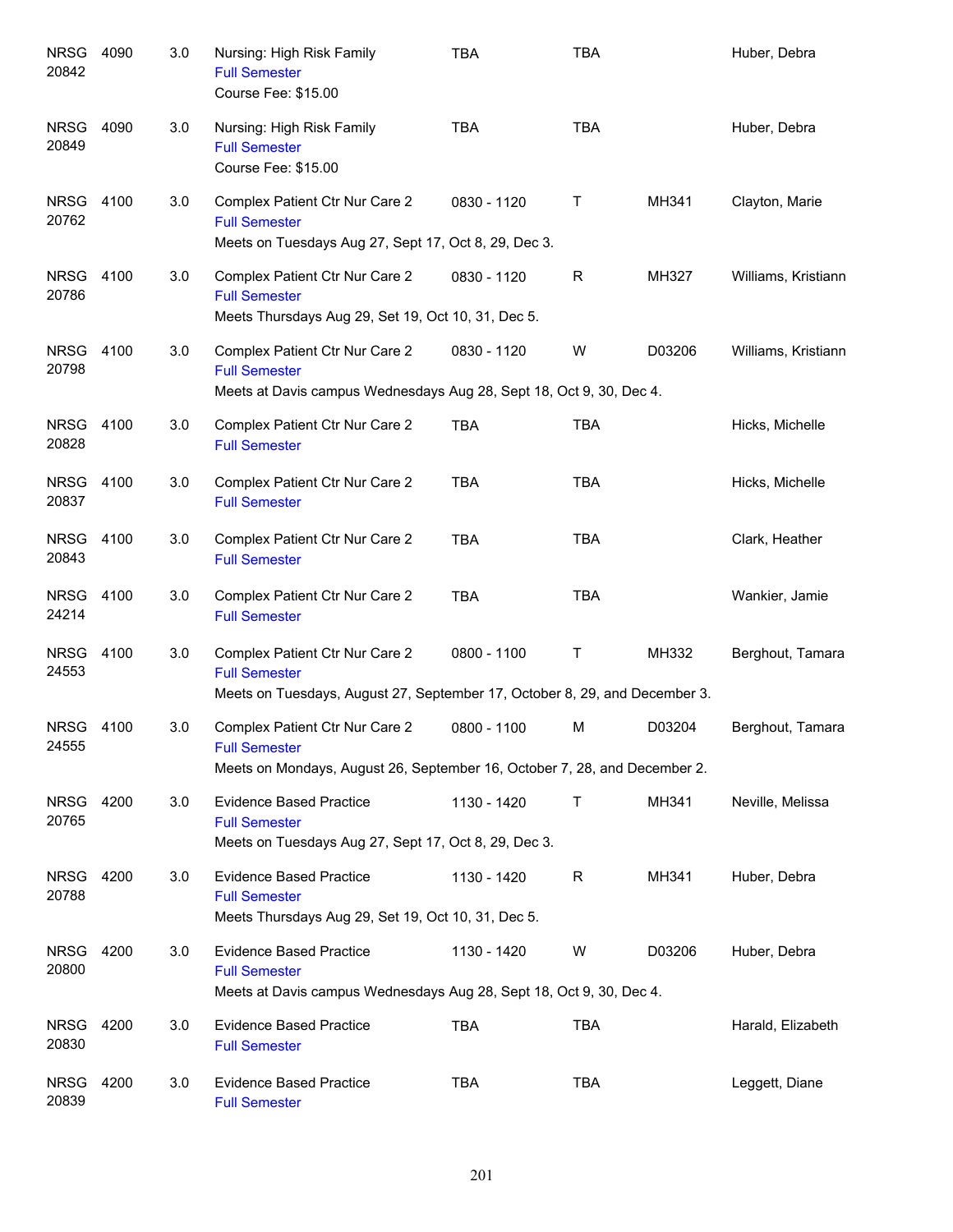| <b>NRSG</b><br>20846 | 4200 | 3.0 | <b>Evidence Based Practice</b><br><b>Full Semester</b>                                                                               | <b>TBA</b>  | <b>TBA</b>   |        | Kelly, Jonny        |
|----------------------|------|-----|--------------------------------------------------------------------------------------------------------------------------------------|-------------|--------------|--------|---------------------|
| NRSG<br>24215        | 4200 | 3.0 | <b>Evidence Based Practice</b><br><b>Full Semester</b>                                                                               | <b>TBA</b>  | <b>TBA</b>   |        | Anderson, Kelsie    |
| <b>NRSG</b><br>24552 | 4200 | 3.0 | <b>Evidence Based Practice</b><br><b>Full Semester</b>                                                                               | 1130 - 1430 | M            | MH341  | Cadman, Kathleen    |
|                      |      |     | Meets on Mondays, August 26, September 16, October 7, 28, and December 2.                                                            |             |              |        |                     |
| <b>NRSG</b><br>24557 | 4200 | 3.0 | <b>Evidence Based Practice</b><br><b>Full Semester</b><br>Meets on Tuesdays, August 27, September 17, October 8, 29, and December 3. | 0800 - 1100 | Т            | D03206 | Cadman, Kathleen    |
|                      |      |     |                                                                                                                                      |             |              |        |                     |
| <b>NRSG</b><br>20769 | 4300 | 3.0 | Policy and Decision Making<br><b>Full Semester</b><br>Meets Wednesday Aug 28, Sept 18, Oct 9, 30, Dec 4.                             | 0830 - 1120 | W            | MH355  | Leggett, Diane      |
|                      |      |     |                                                                                                                                      |             |              |        |                     |
| NRSG<br>20777        | 4300 | 3.0 | Policy and Decision Making<br><b>Full Semester</b><br>Meets Wednesday Aug 28, Sept 18, Oct 9, 30, Dec 4.                             | 1130 - 1420 | W            | MH341  | Judd, Deborah       |
|                      |      |     |                                                                                                                                      |             |              |        |                     |
| <b>NRSG</b><br>20806 | 4300 | 3.0 | Policy and Decision Making<br><b>Full Semester</b>                                                                                   | 0930 - 1220 | $\mathsf R$  | D03206 | Judd, Deborah       |
|                      |      |     | Meets at Davis campus Thursday Aug 29, Sept 19, Oct 10, 31, Dec 5.                                                                   |             |              |        |                     |
| <b>NRSG</b><br>20833 | 4300 | 3.0 | Policy and Decision Making<br><b>Full Semester</b>                                                                                   | <b>TBA</b>  | <b>TBA</b>   |        | Judd, Deborah       |
| <b>NRSG</b><br>20841 | 4300 | 3.0 | Policy and Decision Making<br><b>Full Semester</b>                                                                                   | <b>TBA</b>  | <b>TBA</b>   |        | Overdiek, Kirk      |
| <b>NRSG</b><br>20848 | 4300 | 3.0 | Policy and Decision Making<br><b>Full Semester</b>                                                                                   | <b>TBA</b>  | <b>TBA</b>   |        | Clark, Heather      |
| <b>NRSG</b><br>24216 | 4300 | 3.0 | Policy and Decision Making<br><b>Full Semester</b>                                                                                   | <b>TBA</b>  | <b>TBA</b>   |        | Overdiek, Kirk      |
| <b>NRSG</b><br>24554 | 4300 | 3.0 | Policy and Decision Making<br><b>Full Semester</b>                                                                                   | 1200 - 1500 | Τ            | MH304  | Berghout, Tamara    |
|                      |      |     | Meets on Tuesdays, August 27, September 17, October 8, 29, and December 3.                                                           |             |              |        |                     |
| <b>NRSG</b><br>24558 | 4300 | 3.0 | Policy and Decision Making<br><b>Full Semester</b>                                                                                   | 1200 - 1450 | Τ            | D03206 | Cadman, Kathleen    |
|                      |      |     | Meets on Tuesdays, August 27, September 17, October 8, 29, and December 3.                                                           |             |              |        |                     |
| <b>NRSG</b><br>20764 | 4400 | 4.0 | Population Health in Nursing<br><b>Full Semester</b>                                                                                 | 0830 - 1220 | Τ            | MH327  | Ballingham, Suzanne |
|                      |      |     | Meets on Tuesdays Aug 27, Sept 17, Oct 8, 29, Dec 3.                                                                                 |             |              |        |                     |
| <b>NRSG</b><br>20789 | 4400 | 4.0 | Population Health in Nursing<br><b>Full Semester</b>                                                                                 | 1200 - 1550 | $\mathsf{R}$ | MH304  | Renstrom, Collette  |
|                      |      |     | Meets Thursdays Aug 29, Set 19, Oct 10, 31, Dec 5.                                                                                   |             |              |        |                     |
| <b>NRSG</b><br>20804 | 4400 | 4.0 | Population Health in Nursing<br><b>Full Semester</b><br>Meets at Davis campus Thursday Aug 29, Sept 19, Oct 10, 31, Dec 5.           | 0830 - 1220 | $\mathsf{R}$ | D03205 | Ballingham, Suzanne |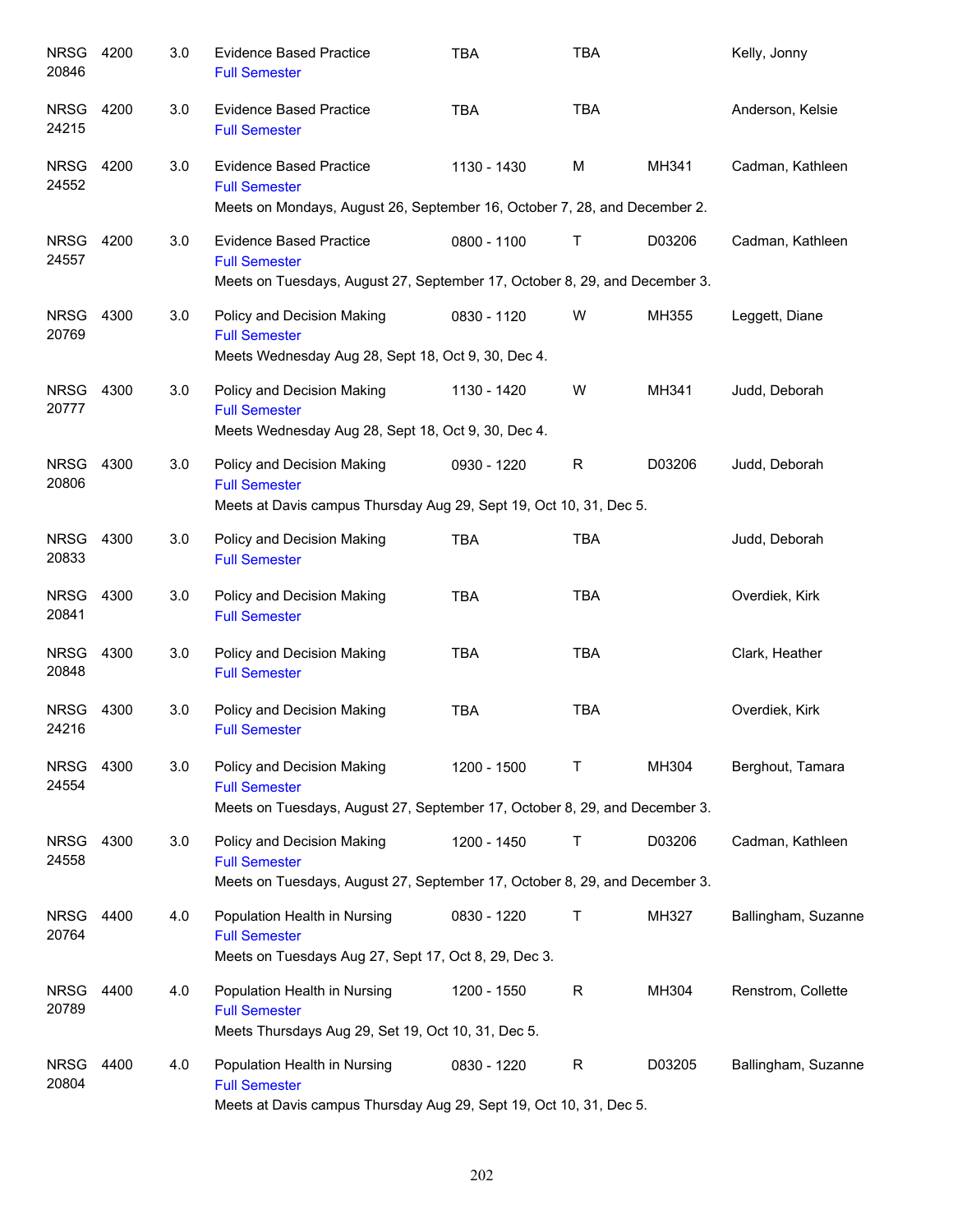| <b>NRSG</b><br>20813 | 4400 | 4.0 | Population Health in Nursing<br><b>Full Semester</b>                                                                        | <b>TBA</b>  | <b>TBA</b>  |        | Williams, Kristiann |
|----------------------|------|-----|-----------------------------------------------------------------------------------------------------------------------------|-------------|-------------|--------|---------------------|
| <b>NRSG</b><br>20823 | 4400 | 4.0 | Population Health in Nursing<br><b>Full Semester</b>                                                                        | <b>TBA</b>  | <b>TBA</b>  |        | Renstrom, Collette  |
| <b>NRSG</b><br>20768 | 4500 | 3.0 | Nrsg Management & Leadership<br><b>Full Semester</b><br>Meets on Tuesdays Aug 27, Sept 17, Oct 8, 29, Dec 3.                | 1300 - 1550 | $\mathsf T$ | MH117  | Draper, London      |
| <b>NRSG</b><br>20787 | 4500 | 3.0 | Nrsg Management & Leadership<br><b>Full Semester</b><br>Meets Thursdays Aug 29, Set 19, Oct 10, 31, Dec 5.                  | 0830 - 1120 | R           | MH332  | Johnson, Kimball    |
| <b>NRSG</b><br>20799 | 4500 | 3.0 | Nrsg Management & Leadership<br><b>Full Semester</b><br>Meets at Davis campus Wednesdays Aug 28, Sept 18, Oct 9, 30, Dec 4. | 0830 - 1120 | W           | D03207 | Hofmann, Linda      |
| <b>NRSG</b><br>20814 | 4500 | 3.0 | Nrsg Management & Leadership<br><b>Full Semester</b>                                                                        | <b>TBA</b>  | <b>TBA</b>  |        | Renstrom, Collette  |
| <b>NRSG</b><br>20824 | 4500 | 3.0 | Nrsg Management & Leadership<br><b>Full Semester</b>                                                                        | <b>TBA</b>  | <b>TBA</b>  |        | Draper, London      |
| <b>NRSG</b><br>20770 | 4600 | 3.0 | Comm/Coll/Info Management<br><b>Full Semester</b><br>Meets Wednesday Aug 28, Sept 18, Oct 9, Oct 30, Dec 4.                 | 0830 - 1120 | W           | ET224  | Dahlkemper, Tamara  |
| <b>NRSG</b><br>20779 | 4600 | 3.0 | Comm/Coll/Info Management<br><b>Full Semester</b><br>Meets Wednesday Aug 28, Sept 18, Oct 9, 30, Dec 4.                     | 1130 - 1420 | W           | MH222  | Gooder, Valerie     |
| <b>NRSG</b><br>20802 | 4600 | 3.0 | Comm/Coll/Info Management<br><b>Full Semester</b><br>Meets at Davis campus Wednesdays Aug 28, Sept 18, Oct 9, 30, Dec 4.    | 1130 - 1420 | W           | D03207 | Wankier, Jamie      |
| NRSG<br>20815        | 4600 | 3.0 | Comm/Coll/Info Management<br><b>Full Semester</b>                                                                           | <b>TBA</b>  | <b>TBA</b>  |        | Wankier, Jamie      |
| <b>NRSG</b><br>20825 | 4600 | 3.0 | Comm/Coll/Info Management<br><b>Full Semester</b>                                                                           | <b>TBA</b>  | <b>TBA</b>  |        | Judd, Deborah       |
| <b>NRSG</b><br>20793 | 4830 | 1.0 | <b>Directed Theoretical Readings</b><br><b>Full Semester</b>                                                                | <b>TBA</b>  | <b>TBA</b>  |        | Dahlkemper, Tamara  |
| <b>NRSG</b><br>20794 | 4830 | 1.0 | <b>Directed Theoretical Readings</b><br><b>Full Semester</b>                                                                | <b>TBA</b>  | <b>TBA</b>  |        | Dahlkemper, Tamara  |
| <b>NRSG</b><br>20796 | 4830 | 1.0 | <b>Directed Theoretical Readings</b><br><b>Full Semester</b>                                                                | <b>TBA</b>  | <b>TBA</b>  |        | Harald, Elizabeth   |
| <b>NRSG</b><br>24792 | 4830 | 1.0 | <b>Directed Theoretical Readings</b><br><b>Full Semester</b>                                                                | <b>TBA</b>  | <b>TBA</b>  |        | Barra, Joyce        |
| <b>NRSG</b><br>20785 | 4840 | 3.0 | <b>Honors Nursing Seminar</b><br><b>Full Semester</b><br>Meets Wednesday Aug 28, Sept 18, Oct 9, 30, Dec 4.                 | 1430 - 1520 | W           | MH327  | Draper, London      |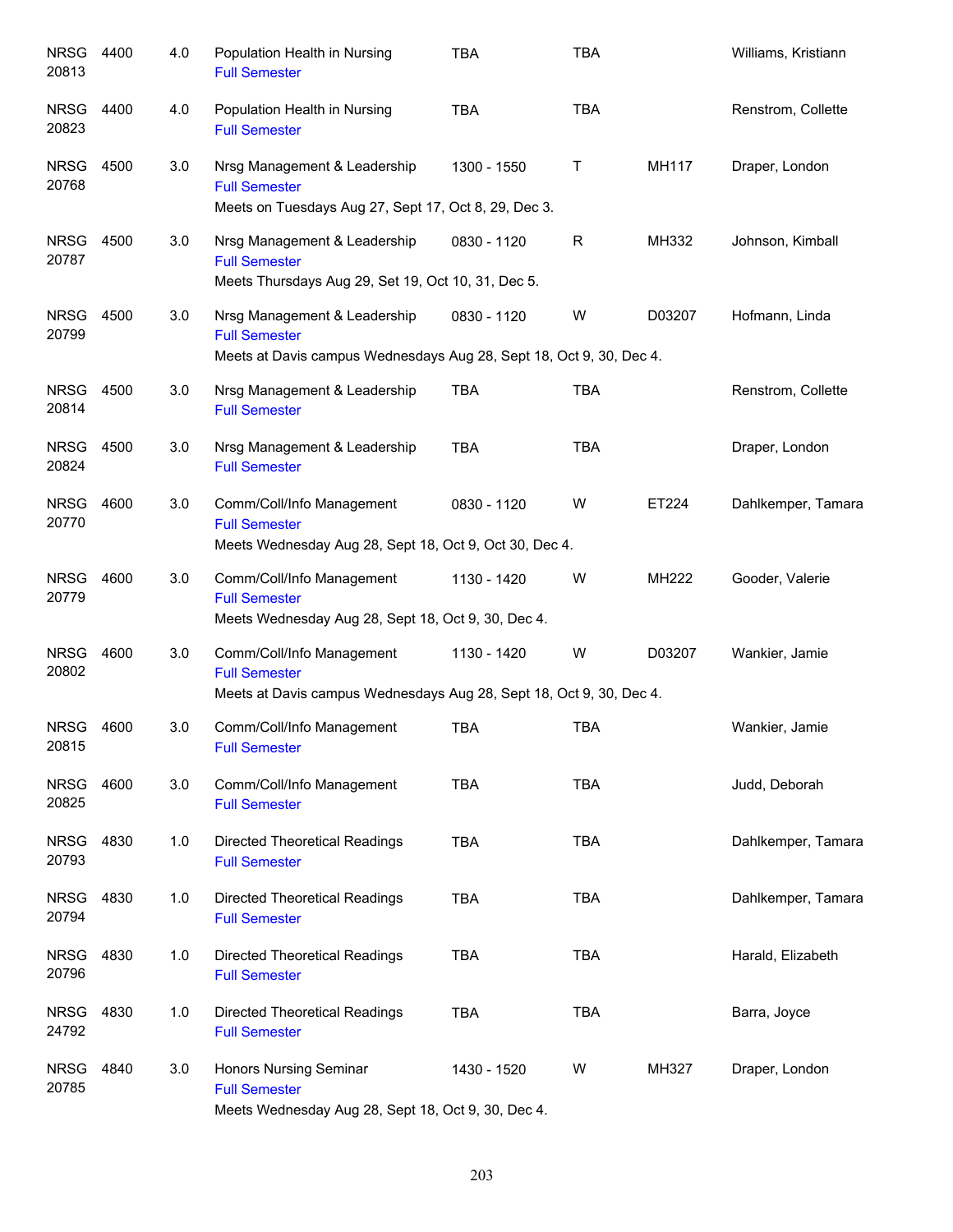| <b>NTM</b><br>21853 | 1040 | 1.0 | Speedbuilding Keyboarding<br><b>Full Semester</b><br>Course Fee \$5.00                                                                                                                                                                                                                                                                                                                                                                                                                                                                                                                                                                                              | TBA        | TBA        | EH311     | Anderson, Laura |
|---------------------|------|-----|---------------------------------------------------------------------------------------------------------------------------------------------------------------------------------------------------------------------------------------------------------------------------------------------------------------------------------------------------------------------------------------------------------------------------------------------------------------------------------------------------------------------------------------------------------------------------------------------------------------------------------------------------------------------|------------|------------|-----------|-----------------|
| <b>NTM</b><br>21867 | 1501 | 0.5 | TA Word Processing Comp Exam<br><b>Full Semester</b><br>NOTE: THIS IS AN EXAM ONLY!<br>After registering find practice problems and schedule exam time at<br>http://programs.weber.edu/cil<br>To access the course materials online, please log in at canvas weber edu.<br>Course Fee \$5.00                                                                                                                                                                                                                                                                                                                                                                        | <b>TBA</b> | <b>TBA</b> | EH311     | Talbot, Alden   |
| <b>NTM</b><br>24074 | 1501 | 0.5 | TA Word Processing Comp Exam<br><b>Full Semester</b><br>You must live over 50 miles from the Ogden Weber State University campus to<br>register for this online course (test). Go to http://programs.weber.edu/cil. Click on<br>the Online Registration Approval Form. Read the material carefully. Complete the<br>form and submit. Three days after submitting the form, call Continuing Education<br>Registration at (801) 626-6600 to register. After registering, find practice<br>problems and schedule exam times at http://programs.weber.edu/cil. To access<br>the course materials online, please log in at canvas.weber.edu. Course Fee<br>\$5.00.       | <b>TBA</b> | TBA        | OL        | Talbot, Alden   |
| <b>NTM</b><br>21868 | 1502 | 0.5 | TB Oper Sys/Digital Pres Exams<br><b>Full Semester</b><br>NOTE: THIS IS AN EXAM ONLY!<br>After registering find practice problems and schedule exam time at<br>http://programs.weber.edu/cil<br>To access the course materials online, please log in at canvas weber edu.<br>Course Fee \$5.00                                                                                                                                                                                                                                                                                                                                                                      | <b>TBA</b> | <b>TBA</b> | EH311     | Talbot, Alden   |
| <b>NTM</b><br>24075 | 1502 | 0.5 | TB Oper Sys/Digital Pres Exams<br><b>Full Semester</b><br>You must live over 50 miles from the Ogden Weber State University campus to<br>register for this online course (test). Go to http://programs.weber.edu/cil. Click on<br>the Online Registration Approval Form. Read the material carefully. Complete the<br>form and submit. Three days after submitting the form, call Continuing Education<br>Registration at (801) 626-6600 to register. After registering, find practice<br>problems and schedule exam times at http://programs.weber.edu/cil. To access<br>the course materials online, please log in at canvas.weber.edu. Course Fee<br>\$5.00.     | <b>TBA</b> | <b>TBA</b> | OL        | Talbot, Alden   |
| <b>NTM</b><br>21869 | 1503 | 0.5 | TC Spreadsheet Competency Exam TBA<br><b>Full Semester</b><br>NOTE: THIS IS AN EXAM ONLY!<br>After registering find practice problems and schedule exam time at<br>http://programs.weber.edu/cil<br>To access the course materials online, please log in at canvas weber edu.<br>Course Fee \$5.00                                                                                                                                                                                                                                                                                                                                                                  |            | <b>TBA</b> | EH311     | Talbot, Alden   |
| <b>NTM</b><br>24076 | 1503 | 0.5 | TC Spreadsheet Competency Exam TBA<br><b>Full Semester</b><br>You must live over 50 miles from the Ogden Weber State University campus to<br>register for this online course (test). Go to http://programs.weber.edu/cil. Click on<br>the Online Registration Approval Form. Read the material carefully. Complete the<br>form and submit. Three days after submitting the form, call Continuing Education<br>Registration at (801) 626-6600 to register. After registering, find practice<br>problems and schedule exam times at http://programs.weber.edu/cil. To access<br>the course materials online, please log in at canvas.weber.edu. Course Fee<br>\$5.00. |            | TBA        | <b>OL</b> | Talbot, Alden   |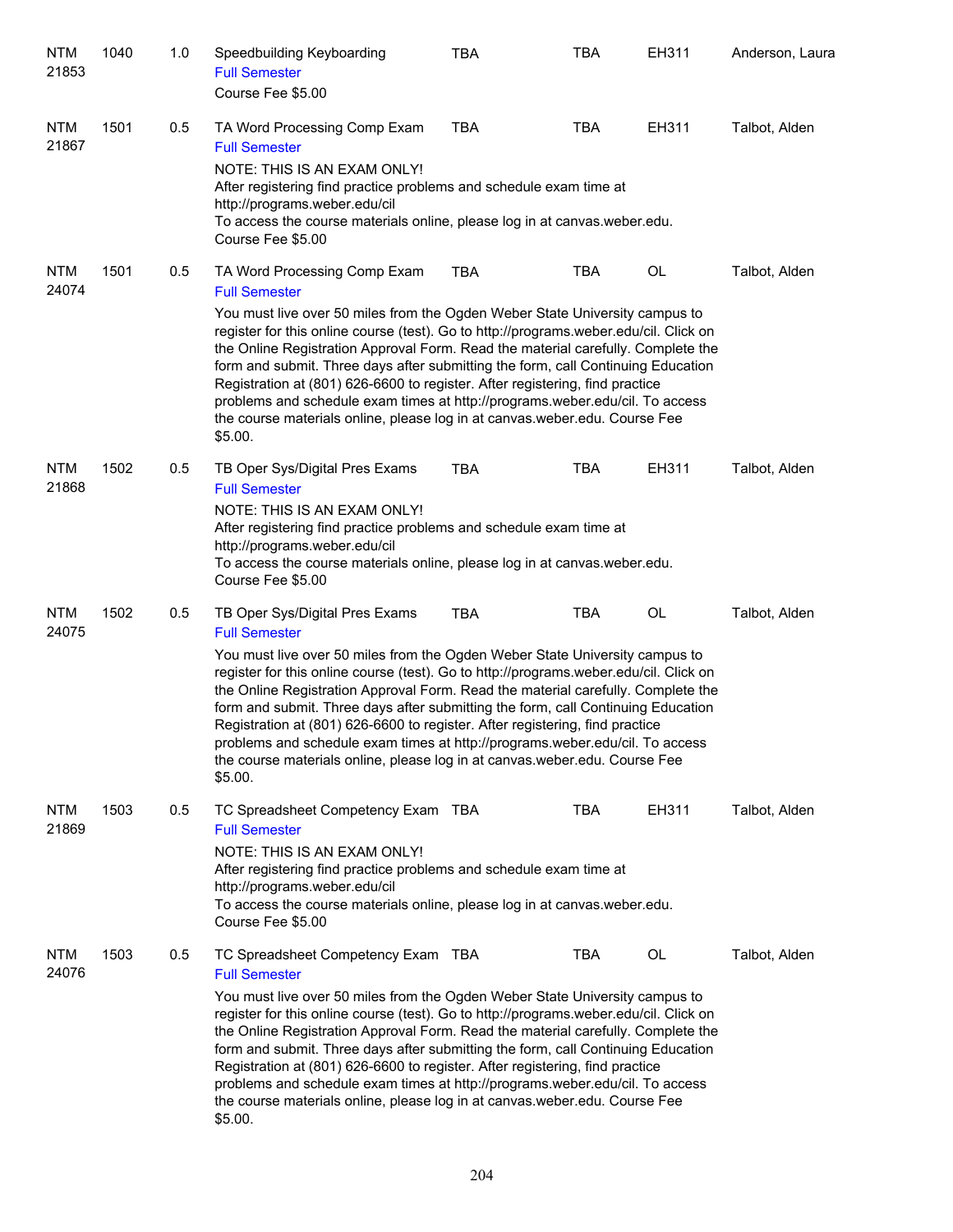| <b>NTM</b><br>21871 | 1504 | 0.5 | TD Info Literacy Comp Exam<br><b>Full Semester</b>                                                                                                                                                                                                                                                                                                                                                                                                                                                                                                                                                    | <b>TBA</b>  | TBA           | EH311 | Talbot, Alden      |
|---------------------|------|-----|-------------------------------------------------------------------------------------------------------------------------------------------------------------------------------------------------------------------------------------------------------------------------------------------------------------------------------------------------------------------------------------------------------------------------------------------------------------------------------------------------------------------------------------------------------------------------------------------------------|-------------|---------------|-------|--------------------|
|                     |      |     | NOTE: THIS IS AN EXAM ONLY!<br>After registering find practice problems and schedule exam time at<br>http://programs.weber.edu/cil                                                                                                                                                                                                                                                                                                                                                                                                                                                                    |             |               |       |                    |
|                     |      |     | To access the course materials online, please log in at canvas weber edu.<br>Course Fee \$5.00                                                                                                                                                                                                                                                                                                                                                                                                                                                                                                        |             |               |       |                    |
| <b>NTM</b><br>24077 | 1504 | 0.5 | TD Info Literacy Comp Exam<br><b>Full Semester</b>                                                                                                                                                                                                                                                                                                                                                                                                                                                                                                                                                    | <b>TBA</b>  | <b>TBA</b>    | OL    | Talbot, Alden      |
|                     |      |     | You must live over 50 miles from the Ogden Weber State University campus to<br>register for this online course (test). Go to http://programs.weber.edu/cil. Click on<br>the Online Registration Approval Form. Read the material carefully. Complete the<br>form and submit. Three days after submitting the form, call Continuing Education<br>Registration at (801) 626-6600 to register. After registering, find practice<br>problems and schedule exam times at http://programs.weber.edu/cil. To access<br>the course materials online, please log in at canvas.weber.edu. Course Fee<br>\$5.00. |             |               |       |                    |
| <b>NTM</b><br>21651 | 1700 | 3.0 | TE Intro to Microcomputer Appl<br><b>Full Semester</b><br>Keyboarding 25 WPM recommended. Lab Fee: \$15.00                                                                                                                                                                                                                                                                                                                                                                                                                                                                                            | 0830 - 0920 | <b>MWF</b>    | EH318 | Hoyt, Nancy        |
| <b>NTM</b><br>21652 | 1700 | 3.0 | TE Intro to Microcomputer Appl<br><b>Full Semester</b><br>Keyboarding 25 WPM recommended. Lab Fee: \$15.00                                                                                                                                                                                                                                                                                                                                                                                                                                                                                            | 0930 - 1020 | <b>MWF</b>    | EH318 | Hoyt, Nancy        |
| <b>NTM</b><br>21655 | 1700 | 3.0 | TE Intro to Microcomputer Appl<br><b>Full Semester</b><br>Keyboarding 25 WPM recommended. Lab Fee: \$15.00                                                                                                                                                                                                                                                                                                                                                                                                                                                                                            | 1030 - 1120 | <b>MWF</b>    | EH318 | Hoyt, Nancy        |
| <b>NTM</b><br>21678 | 1700 | 3.0 | TE Intro to Microcomputer Appl<br><b>Full Semester</b><br>THIS COURSE IS FOR STUDENTS WITH THEIR OWN LAPTOPS!! MUST BRING<br>LAPTOP TO CLASS. MUST HAVE WINDOWS OS AND MICROSOFT OFFICE<br>2013.<br>Keyboarding 25 WPM recommended. Lab Fee: \$15.00                                                                                                                                                                                                                                                                                                                                                  | 1030 - 1145 | <b>TR</b>     | EH229 | Anderson, Laura    |
| <b>NTM</b><br>21679 | 1700 | 3.0 | TE Intro to Microcomputer Appl<br><b>Full Semester</b><br>Keyboarding 25 WPM recommended. Lab Fee: \$15.00                                                                                                                                                                                                                                                                                                                                                                                                                                                                                            | 0730 - 0845 | <b>TR</b>     | EH318 | Anderson, Laura    |
| NTM<br>21682        | 1700 | 3.0 | TE Intro to Microcomputer Appl<br><b>Full Semester</b><br>Keyboarding 25 WPM recommended. Lab Fee: \$15.00                                                                                                                                                                                                                                                                                                                                                                                                                                                                                            | 1330 - 1445 | <b>TR</b>     | EH318 | Porter, Joyce      |
| <b>NTM</b><br>21683 | 1700 | 3.0 | TE Intro to Microcomputer Appl<br><b>Full Semester</b><br>Keyboarding 25 WPM recommended. Lab Fee: \$15.00                                                                                                                                                                                                                                                                                                                                                                                                                                                                                            | 1500 - 1615 | <b>TR</b>     | EH318 | Scholer, Katherine |
| NTM<br>21685        | 1700 | 3.0 | TE Intro to Microcomputer Appl<br><b>Full Semester</b><br>Keyboarding 25 WPM recommended. Lab Fee: \$15.00                                                                                                                                                                                                                                                                                                                                                                                                                                                                                            | 1230 - 1510 | ${\mathsf S}$ | EH318 | Marriott, Naloni   |
| <b>NTM</b><br>21686 | 1700 | 3.0 | TE Intro to Microcomputer Appl<br><b>Full Semester</b><br>Keyboarding 25 WPM recommended. Lab Fee: \$15.00                                                                                                                                                                                                                                                                                                                                                                                                                                                                                            | 1630 - 1745 | MW            | EH318 | Pollard, James     |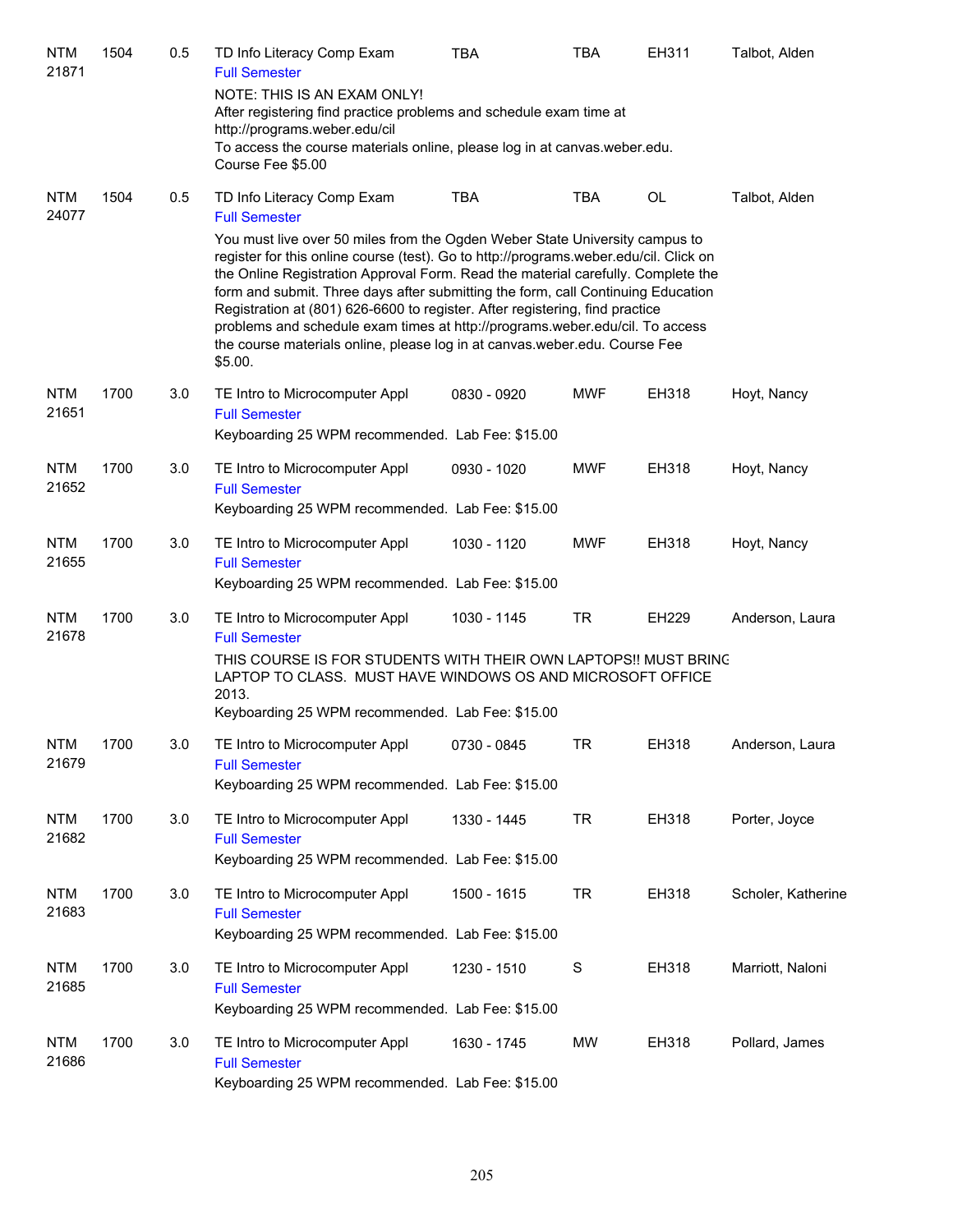| <b>NTM</b><br>21687 | 1700 | 3.0 | TE Intro to Microcomputer Appl<br><b>Full Semester</b><br>Keyboarding 25 WPM recommended. Lab Fee: \$15.00                                                                                                  | 1800 - 1915 | <b>MW</b>    | EH318  | Pollard, James   |
|---------------------|------|-----|-------------------------------------------------------------------------------------------------------------------------------------------------------------------------------------------------------------|-------------|--------------|--------|------------------|
| <b>NTM</b><br>21688 | 1700 | 3.0 | TE Intro to Microcomputer Appl<br><b>Block 1</b><br>HYBRID: NOTE: THIS IS A FIRST BLOCK COURSE<br>THIS COURSE RUNS FROM AUGUST 26 THROUGH OCTOBER 17                                                        | 1730 - 2010 | $\mathsf{T}$ | EH318  | Marriott, Naloni |
|                     |      |     | Keyboarding 25 WPM recommended. Lab Fee: \$15.00                                                                                                                                                            |             |              |        |                  |
| <b>NTM</b><br>21691 | 1700 | 3.0 | TE Intro to Microcomputer Appl<br><b>Full Semester</b><br>Keyboarding 25 WPM recommended. Lab Fee: \$15.00                                                                                                  | 1730 - 2010 | R            | EH318  | Morgan, Jennifer |
| <b>NTM</b><br>22142 | 1700 | 3.0 | TE Intro to Microcomputer Appl<br><b>Block 1</b><br>NOTE: THIS IS A FIRST BLOCK COURSE<br>THIS COURSE RUNS FROM AUGUST 26 THROUGH OCT 17                                                                    | 1330 - 1520 | <b>MWF</b>   | EH318  | Keel, Christy    |
|                     |      |     | Keyboarding 25 WPM recommended. Lab Fee: \$15.00                                                                                                                                                            |             |              |        |                  |
| <b>NTM</b><br>22146 | 1700 | 3.0 | TE Intro to Microcomputer Appl<br><b>Block 2</b><br>HYBRID: NOTE: THIS IS A SECOND BLOCK COURSE<br>THIS COURSE RUNS FROM OCTOBER 21 THROUGH DECEMBER 13<br>Keyboarding 25 WPM recommended. Lab Fee: \$15.00 | 1730 - 2010 | Τ            | EH318  | Marriott, Naloni |
| <b>NTM</b><br>24048 | 1700 | 3.0 | TE Intro to Microcomputer Appl<br><b>Full Semester</b><br>Keyboarding 25 WPM recommended. Lab Fee: \$15.00                                                                                                  | 1430 - 1710 | W            | WW103  | Roghaar, Sharon  |
| <b>NTM</b><br>24049 | 1700 | 3.0 | TE Intro to Microcomputer Appl<br><b>Full Semester</b><br>Keyboarding 25 WPM recommended. Lab Fee: \$15.00                                                                                                  | 1715 - 1930 | W            | WW103  | Roghaar, Sharon  |
| <b>NTM</b><br>24050 | 1700 | 3.0 | TE Intro to Microcomputer Appl<br><b>Full Semester</b><br>Keyboarding 25 WPM recommended. Lab Fee: \$15.00                                                                                                  | 1630 - 1910 | W            | DH1801 | Greenwood, Linda |
| <b>NTM</b><br>24060 | 1700 | 3.0 | TE Intro to Microcomputer Appl<br><b>Full Semester</b>                                                                                                                                                      | 0930 - 1020 | <b>MW</b>    | D02315 | Keel, Christy    |
|                     |      |     | This is a hybrid class, meaning it will be taught face to face and online.<br>Keyboarding 25 WPM recommended. Lab Fee: \$15.00                                                                              |             |              |        |                  |
| <b>NTM</b><br>24061 | 1700 | 3.0 | TE Intro to Microcomputer Appl<br><b>Full Semester</b><br>This is a hybrid class, meaning it will be taught face to face and online.<br>Keyboarding 25 WPM recommended. Lab Fee: \$15.00                    | 1030 - 1120 | <b>MW</b>    | D02315 | Keel, Christy    |
| <b>NTM</b><br>24063 | 1700 | 3.0 | TE Intro to Microcomputer Appl<br><b>Full Semester</b><br>Keyboarding 25 WPM recommended. Lab Fee: \$15.00                                                                                                  | 1730 - 2010 | М            | D02315 | Gardner, Jon     |
| <b>NTM</b><br>24064 | 1700 | 3.0 | TE Intro to Microcomputer Appl<br><b>Full Semester</b><br>Keyboarding 25 WPM recommended. Lab Fee: \$15.00                                                                                                  | 1730 - 2010 | Τ            | D02315 | Morgan, Jennifer |
| <b>NTM</b><br>24065 | 1700 | 3.0 | TE Intro to Microcomputer Appl<br><b>Full Semester</b><br>Keyboarding 25 WPM recommended. Lab Fee: \$15.00                                                                                                  | 1730 - 2010 | R            | D02315 | Greenwood, Linda |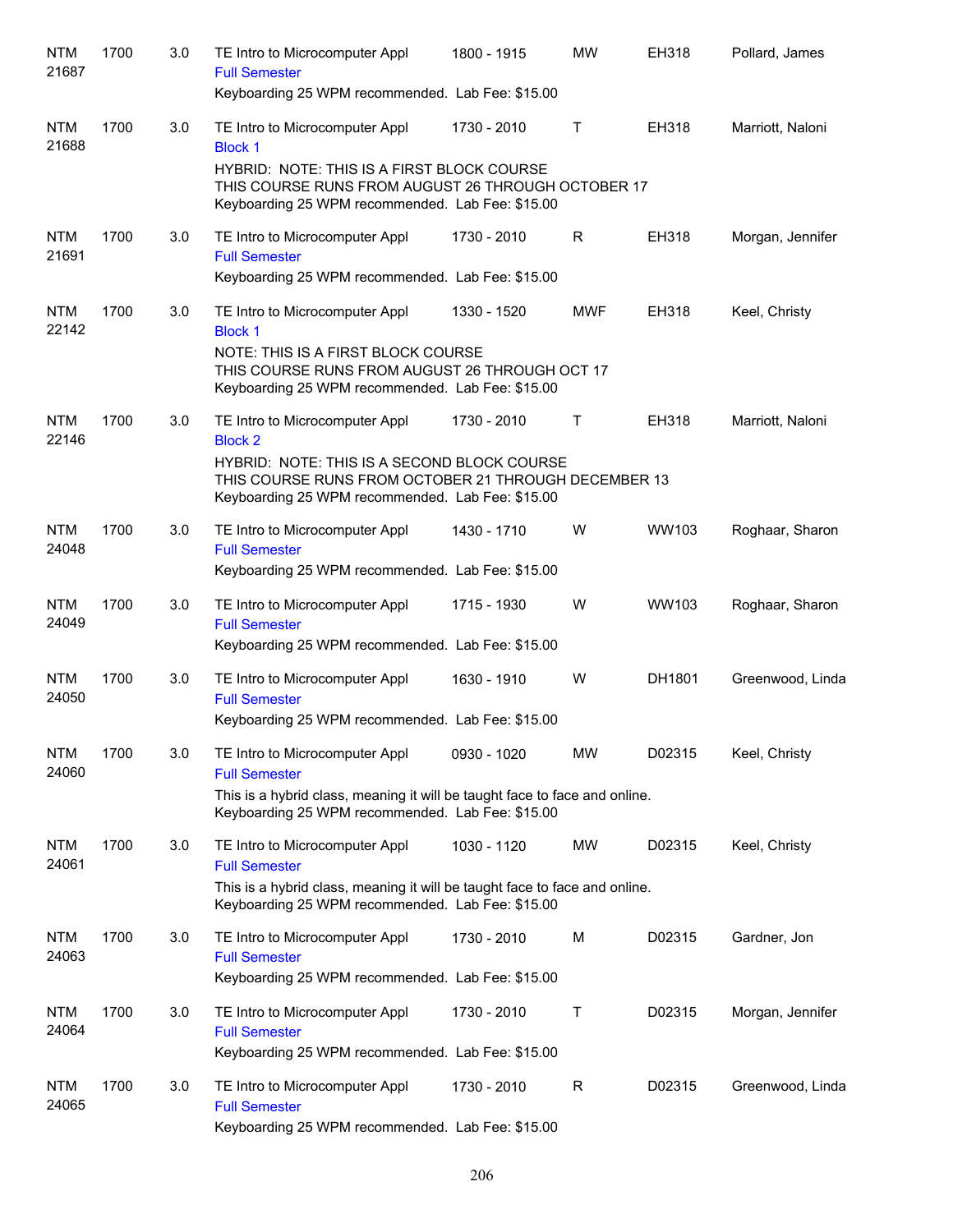| <b>NTM</b><br>21843 | 1701 | 1.0 | TA Intro to Word Processing<br><b>Block 1</b>                                                                                                                                                                                           | <b>TBA</b>  | <b>TBA</b> | EH311     | Porter, Joyce     |
|---------------------|------|-----|-----------------------------------------------------------------------------------------------------------------------------------------------------------------------------------------------------------------------------------------|-------------|------------|-----------|-------------------|
|                     |      |     | FALL 1701 CLASS RUNS AUGUST 26 through SEPTEMBER 27 Come to EH<br>311 for information the 1st week of the semester. Access your course materials,<br>and submit your assignments through Canvas at Canvas.weber.edu. Lab Fee:<br>\$5.00 |             |            |           |                   |
| <b>NTM</b><br>24078 | 1701 | 1.0 | TA Intro to Word Processing<br><b>Block 1</b>                                                                                                                                                                                           | <b>TBA</b>  | <b>TBA</b> | <b>OL</b> | Porter, Joyce     |
|                     |      |     | FALL 1701 CLASS RUNS AUGUST 26 through SEPTEMBER 27 Come to EH<br>311 for information the 1st week of the semester. Access your course materials,<br>and submit your assignments through Canvas at Canvas.weber.edu. Lab Fee:<br>\$5.00 |             |            |           |                   |
| <b>NTM</b><br>21846 | 1702 | 1.0 | TB Oper Syst/Digital Presentns<br><b>Full Semester</b>                                                                                                                                                                                  | <b>TBA</b>  | <b>TBA</b> | EH311     | Porter, Joyce     |
|                     |      |     | FALL 1702 CLASS RUNS AUGUST 26 through NOVEMBER 1. Come to EH<br>311 for information the 1st week of the semester. Access your course<br>materials, and submit your assignments through Canvas at Canvas.weber.edu.<br>Lab Fee: \$5.00  |             |            |           |                   |
| <b>NTM</b><br>24079 | 1702 | 1.0 | TB Oper Syst/Digital Presentns<br><b>Full Semester</b>                                                                                                                                                                                  | <b>TBA</b>  | <b>TBA</b> | <b>OL</b> | Porter, Joyce     |
|                     |      |     | FALL 1702 CLASS RUNS AUGUST 26 through NOVEMBER 1. Come to EH<br>311 for information the 1st week of the semester. Access your course<br>materials, and submit your assignments through Canvas at Canvas.weber.edu.<br>Lab Fee: \$5.00  |             |            |           |                   |
| <b>NTM</b><br>21842 | 1703 | 1.0 | TC Intro to Spreadsheets<br><b>Block 1</b>                                                                                                                                                                                              | <b>TBA</b>  | <b>TBA</b> | EH311     | Anderson, Laura   |
|                     |      |     | FALL 1703 CLASS RUNS AUGUST 26 through DECEMBER 6. Come to EH<br>311 for information the 1st week of the semester. Access your course<br>materials, and submit your assignments through Canvas at Canvas weber edu.<br>Lab Fee: \$5.00  |             |            |           |                   |
| <b>NTM</b><br>24080 | 1703 | 1.0 | TC Intro to Spreadsheets<br><b>Full Semester</b>                                                                                                                                                                                        | <b>TBA</b>  | <b>TBA</b> | OL        | Anderson, Laura   |
|                     |      |     | FALL 1703 CLASS RUNS AUGUST 26 through DECEMBER 6. Come to EH<br>311 for information the 1st week of the semester. Access your course<br>materials, and submit your assignments through Canvas at Canvas weber edu.<br>Lab Fee: \$5.00  |             |            |           |                   |
| <b>NTM</b><br>24081 | 2010 | 3.0 | <b>Business English Applications</b><br><b>Full Semester</b>                                                                                                                                                                            | <b>TBA</b>  | <b>TBA</b> | OL        | Saunders, Allyson |
|                     |      |     | To access online course materials, please log in to your student portal at<br>weber.edu and select your Student Services tab.                                                                                                           |             |            |           |                   |
| <b>NTM</b><br>24082 | 2080 | 1.0 | <b>Database Applications</b><br><b>Full Semester</b>                                                                                                                                                                                    | <b>TBA</b>  | <b>TBA</b> | OL        | Bell, Thomas      |
|                     |      |     | To access online course materials, please log in to your student portal at<br>weber.edu and select your Student Services tab.                                                                                                           |             |            |           |                   |
|                     |      |     | Course Fee: \$5.00                                                                                                                                                                                                                      |             |            |           |                   |
| <b>NTM</b><br>21711 | 2200 | 3.0 | Microcomputer Operating System<br><b>Full Semester</b><br>Course Fee: \$15.00                                                                                                                                                           | 1200 - 1315 | TR         | B3338     | Bell, Thomas      |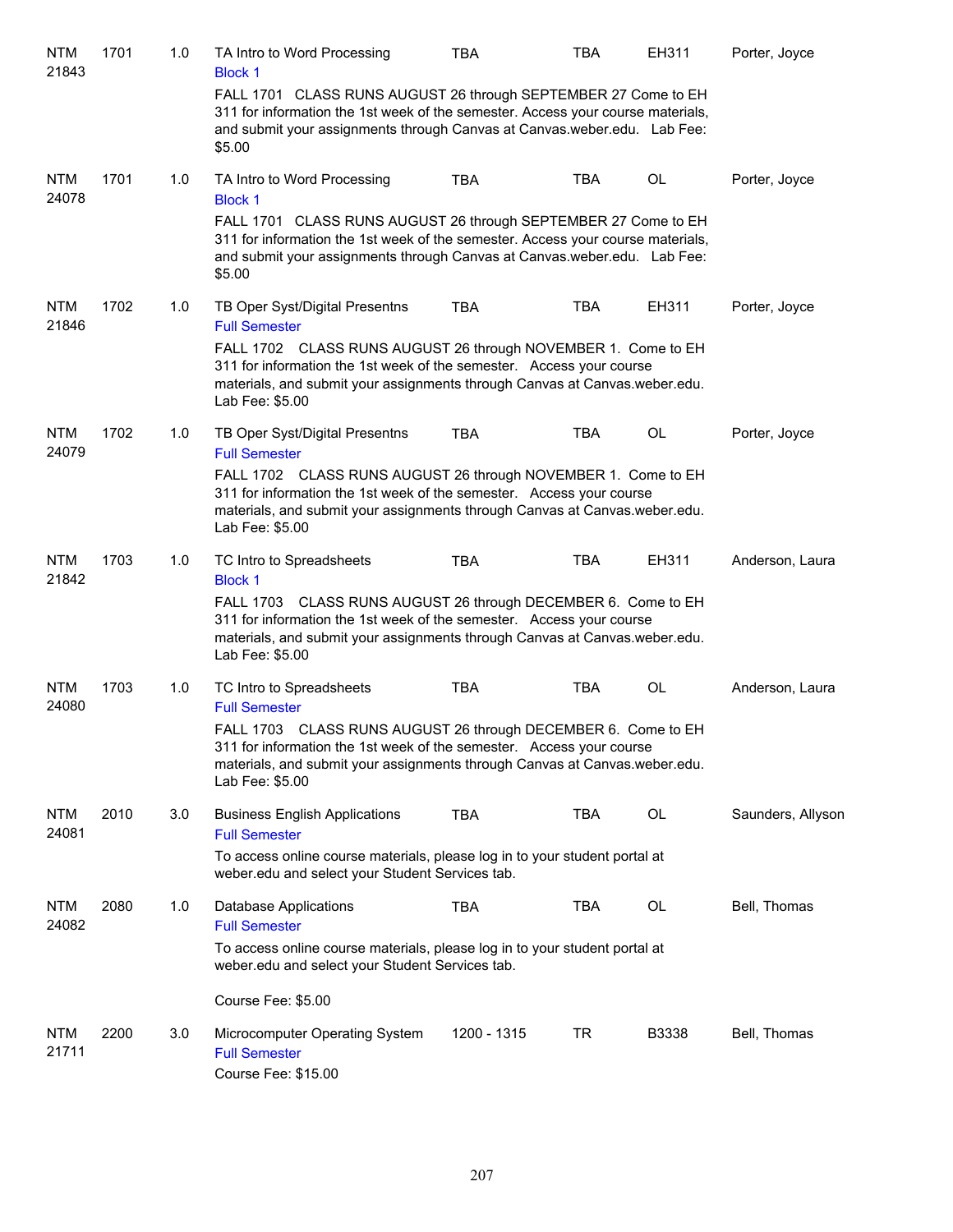| <b>NTM</b><br>21696 | 2300 | 3.0 | Intro to LAN Management<br><b>Full Semester</b><br>Course Fee: \$15.00                                                                                                                                                                                                                                                                                                                            | 1030 - 1120 | <b>MWF</b>  | B3338  | Cuddeback, Kenneth |
|---------------------|------|-----|---------------------------------------------------------------------------------------------------------------------------------------------------------------------------------------------------------------------------------------------------------------------------------------------------------------------------------------------------------------------------------------------------|-------------|-------------|--------|--------------------|
| <b>NTM</b><br>21712 | 2334 | 3.0 | Intro Multimedia Web Animation<br><b>Full Semester</b><br>Course Fee: \$15.00                                                                                                                                                                                                                                                                                                                     | 0830 - 0920 | <b>MWF</b>  | EH313  | Bell, Thomas       |
| <b>NTM</b><br>21699 | 2415 | 3.0 | Cisco TCP/IP Routing Prot/Conf<br><b>Full Semester</b><br>Course Fee: \$15.00                                                                                                                                                                                                                                                                                                                     | 1730 - 2010 | Τ           | B3338  | Cuddeback, Kenneth |
| <b>NTM</b><br>21694 | 2531 | 3.0 | Exploring Multimedia Applicatn<br><b>Full Semester</b><br>Course Fee: \$15.00                                                                                                                                                                                                                                                                                                                     | 1730 - 2010 | Τ           | EH313  | Anderson, Laura    |
| <b>NTM</b><br>21702 | 2532 | 3.0 | Web Page Design & Development<br><b>Full Semester</b><br>Course Fee: \$15.00                                                                                                                                                                                                                                                                                                                      | 0730 - 0845 | <b>TR</b>   | EH313  | Porter, Joyce      |
| <b>NTM</b><br>21709 | 2532 | 3.0 | Web Page Design & Development<br><b>Full Semester</b><br>Course Fee: \$15.00                                                                                                                                                                                                                                                                                                                      | 1200 - 1315 | <b>TR</b>   | EH313  | Porter, Joyce      |
| <b>NTM</b><br>21701 | 2533 | 3.0 | Image Editing Solutions<br><b>Full Semester</b><br>Course Fee: \$15.00                                                                                                                                                                                                                                                                                                                            | 0900 - 1015 | <b>TR</b>   | EH313  | MacLeod, Laura     |
| <b>NTM</b><br>21721 | 2534 | 3.0 | Video Editing Techniques<br><b>Full Semester</b><br>Course Fee: \$15.00                                                                                                                                                                                                                                                                                                                           | 1730 - 2010 | W           | EH313  | Halford, Scott     |
| <b>NTM</b><br>24067 | 2710 | 3.0 | Switch/Trans Network Syst Mgmt<br><b>Full Semester</b>                                                                                                                                                                                                                                                                                                                                            | 1630 - 1900 | $\mathsf R$ | D02311 | Myers, Darin       |
| <b>NTM</b><br>24068 | 2720 | 3.0 | Transport Media & Emerging Tec<br><b>Full Semester</b>                                                                                                                                                                                                                                                                                                                                            | 1730 - 2010 | M           | D02311 | Cuddeback, Kenneth |
| <b>NTM</b><br>24069 | 2730 | 3.0 | <b>Transmission Network Applicatn</b><br><b>Full Semester</b><br>Course Fee: \$15.00                                                                                                                                                                                                                                                                                                              | 1930 - 2200 | R           | D02311 | Myers, Darin       |
| <b>NTM</b><br>21864 | 3070 | 1.0 | Adv Spreadsheet Applications<br><b>Full Semester</b><br>THIS COURSE IS A LAB COURSE! Come to EH 311 for information the 1st week<br>of the semester. You will do your assignments on your own and submit them<br>through Canvas. You will take your exams in the NTM Lab in Elizabeth Hall 311.<br>To access the course materials online, please log in at canvas weber edu.<br>Course Fee \$5.00 | <b>TBA</b>  | <b>TBA</b>  | EH311  | Green, Diana       |
| <b>NTM</b><br>24083 | 3070 | 1.0 | Adv Spreadsheet Applications<br><b>Full Semester</b><br>THIS COURSE IS A LAB COURSE! Come to EH 311 for information the 1st week<br>of the semester. You will do your assignments on your own and submit them<br>through Canvas. You will take your exams in the NTM Lab in Elizabeth Hall 311.<br>To access the course materials online, please log in at canvas.weber.edu.<br>Course Fee \$5.00 | <b>TBA</b>  | TBA         | OL     | Green, Diana       |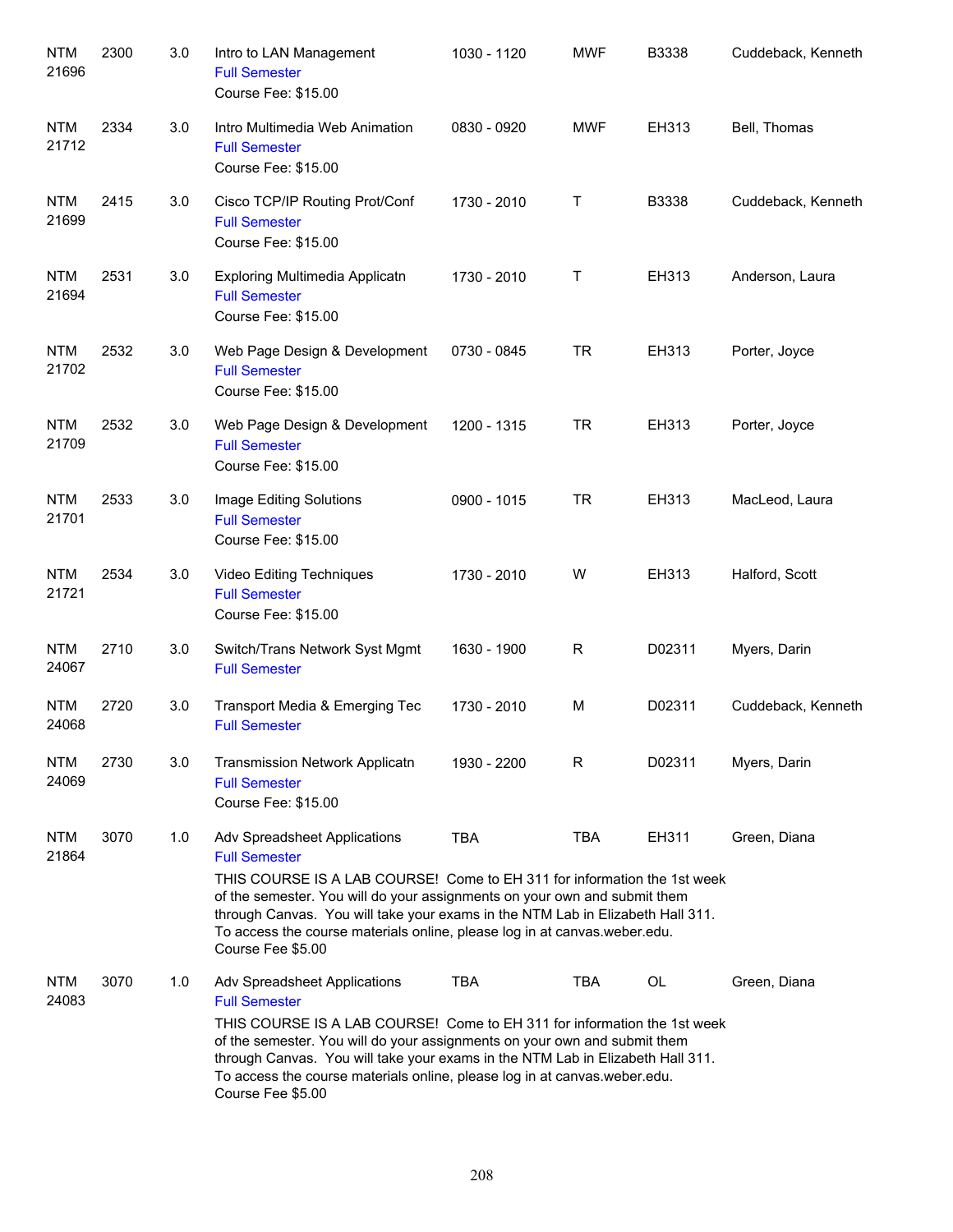| <b>NTM</b><br>21850 | 3090 | 2.0 | <b>Adv Electronic Presentations</b><br><b>Full Semester</b>                                                                                                                                                                                                                                                                                | <b>TBA</b>  | <b>TBA</b>   | EH311        | MacLeod, Laura     |
|---------------------|------|-----|--------------------------------------------------------------------------------------------------------------------------------------------------------------------------------------------------------------------------------------------------------------------------------------------------------------------------------------------|-------------|--------------|--------------|--------------------|
|                     |      |     | THIS COURSE IS A LAB COURSE! Come to EH 311 for information the 1st week<br>of the semester. You will do your assignments on your own and submit them<br>through Canvas. You will take your exams in the NTM Lab in Elizabeth Hall 311.<br>To access the course materials online, please log in at canvas.weber.edu.<br>Course Fee \$10.00 |             |              |              |                    |
| <b>NTM</b><br>21704 | 3100 | 3.0 | Desktop Publishing<br><b>Full Semester</b><br>Course Fee: \$15.00                                                                                                                                                                                                                                                                          | 1030 - 1145 | <b>TR</b>    | EH313        | MacLeod, Laura     |
| <b>NTM</b><br>24070 | 3200 | 3.0 | Linux Systems Administration<br><b>Full Semester</b><br>Course Fee: \$15.00                                                                                                                                                                                                                                                                | 0900 - 1015 | <b>TR</b>    | D02311       | Cuddeback, Kenneth |
| <b>NTM</b><br>21700 | 3250 | 3.0 | <b>Business Communication</b><br><b>Full Semester</b><br>Course Fee: \$15.00                                                                                                                                                                                                                                                               | 0830 - 0920 | <b>MWF</b>   | <b>B3338</b> | Green, Diana       |
| <b>NTM</b><br>21703 | 3250 | 3.0 | <b>Business Communication</b><br><b>Full Semester</b><br>Course Fee: \$15.00                                                                                                                                                                                                                                                               | 0900 - 1015 | <b>TR</b>    | <b>B3338</b> | Saunders, Allyson  |
| <b>NTM</b><br>21705 | 3250 | 3.0 | <b>Business Communication</b><br><b>Full Semester</b><br>Course Fee: \$15.00                                                                                                                                                                                                                                                               | 1030 - 1145 | <b>TR</b>    | <b>B3338</b> | Saunders, Allyson  |
| <b>NTM</b><br>21708 | 3250 | 3.0 | <b>Business Communication</b><br><b>Full Semester</b><br>Course Fee: \$15.00                                                                                                                                                                                                                                                               | 1730 - 2010 | W            | B3338        | MacLeod, Laura     |
| <b>NTM</b><br>21722 | 3250 | 3.0 | <b>Business Communication</b><br><b>Full Semester</b><br>Course Fee: \$15.00                                                                                                                                                                                                                                                               | 1730 - 2010 | M            | B3338        | Jensen, Sandra     |
| <b>NTM</b><br>24084 | 3250 | 3.0 | <b>Business Communication</b><br><b>Full Semester</b><br>Course Fee: \$15.00                                                                                                                                                                                                                                                               | <b>TBA</b>  | <b>TBA</b>   | OL           | Green, Diana       |
| <b>NTM</b><br>24071 | 3310 | 3.0 | Network Server Administration<br><b>Full Semester</b><br>Course Fee: \$25.00                                                                                                                                                                                                                                                               | 1030 - 1145 | <b>TR</b>    | D02311       | Cuddeback, Kenneth |
| <b>NTM</b><br>21713 | 3532 | 3.0 | Internet/Database Integration<br><b>Full Semester</b><br>Course Fee: \$15.00                                                                                                                                                                                                                                                               | 0930 - 1020 | <b>MWF</b>   | EH313        | Bell, Thomas       |
| <b>NTM</b><br>21717 | 3535 | 3.0 | <b>Creating Computer Illustration</b><br><b>Full Semester</b><br>Course Fee: \$15.00                                                                                                                                                                                                                                                       | 1600 - 1715 | <b>MW</b>    | EH313        | Bell, Thomas       |
| <b>NTM</b><br>21707 | 3550 | 3.0 | Supervising Information Techno<br><b>Full Semester</b><br>Course Fee: \$15.00                                                                                                                                                                                                                                                              | 1730 - 2010 | $\mathsf{R}$ | B3338        | Green, Diana       |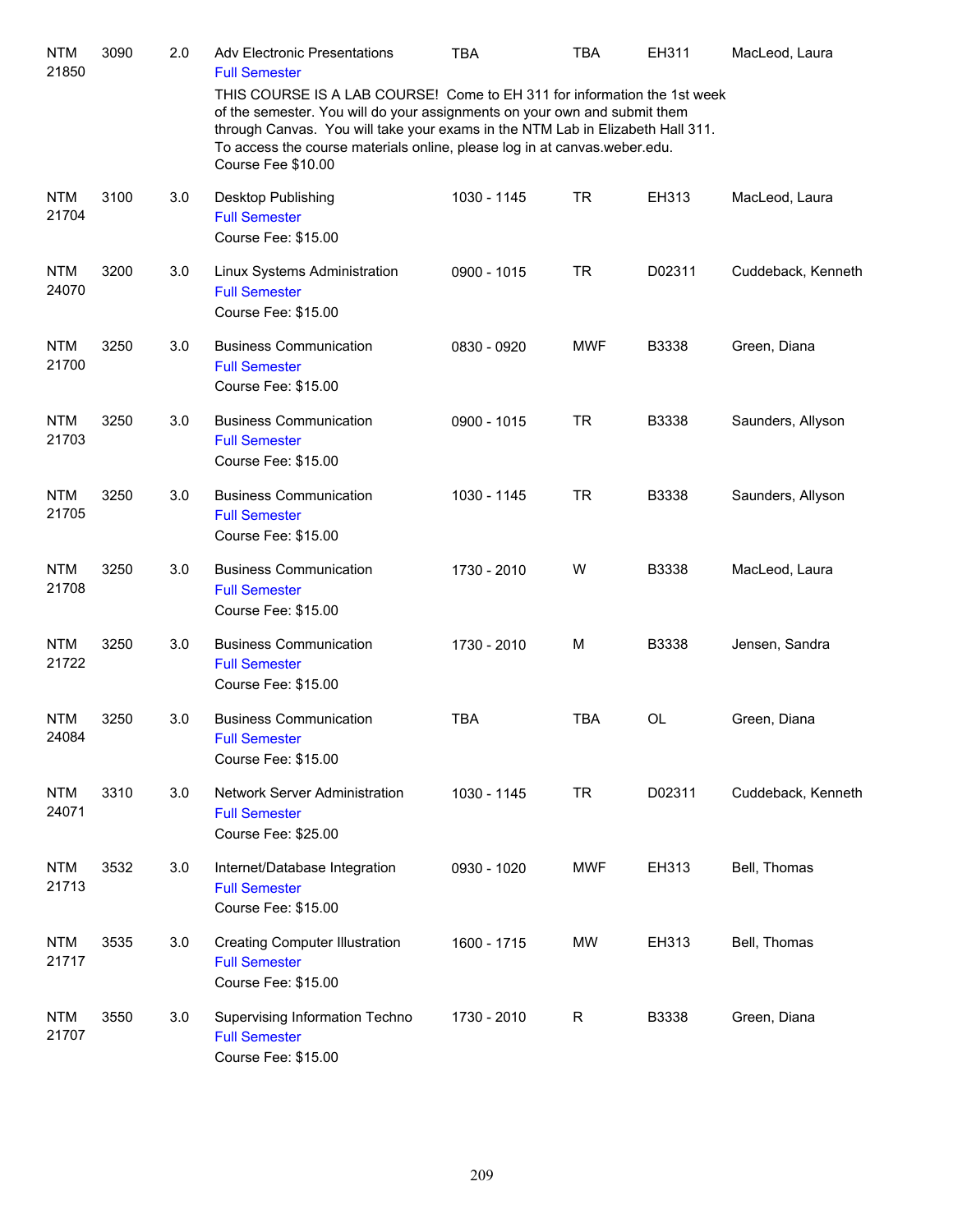| <b>NTM</b><br>21715  | 3610 | 3.0 | Teach Busines/Mktg Educ Subj<br><b>Full Semester</b>                                                                                                                                                                                                                                   | 1500 - 1730 | Τ          | B3338  | Porter, Joyce     |
|----------------------|------|-----|----------------------------------------------------------------------------------------------------------------------------------------------------------------------------------------------------------------------------------------------------------------------------------------|-------------|------------|--------|-------------------|
|                      |      |     | Log in to Canvas for specific instructions. Coursework will be completed online<br>using video conferencing and Canvas. You will be doing online presentations.<br>For further information please contact jporter@weber.edu.                                                           |             |            |        |                   |
| <b>NTM</b><br>24072  | 3720 | 3.0 | <b>Advanced Transport Media</b><br><b>Full Semester</b><br>Course Fee: \$15.00                                                                                                                                                                                                         | 1730 - 2010 | W          | D02311 | Checketts, Scott  |
| <b>NTM</b><br>24073  | 3730 | 3.0 | <b>Cyber Policy and Ethics</b><br><b>Full Semester</b>                                                                                                                                                                                                                                 | 1730 - 2010 | Τ          | D02311 | Knowles, Rex      |
| <b>NTM</b><br>21855  | 4760 | 3.0 | Network/Telecommunicatn Intern<br><b>Full Semester</b><br>Should take TBE 4760 & 4790 the same semester                                                                                                                                                                                | <b>TBA</b>  | <b>TBA</b> | EH301  | Green, Diana      |
| <b>NTM</b><br>21856  | 4790 | 2.0 | Network/Telecom Senior Project<br><b>Full Semester</b><br>Should take TBE 4760 & 4790 the same semester                                                                                                                                                                                | <b>TBA</b>  | <b>TBA</b> | EH301  | Green, Diana      |
| <b>NTM</b><br>21858  | 4800 | 1.0 | Independent Research<br><b>Full Semester</b><br>Course Fee \$5.00 per credit hour<br>TBE 4800 Directed research and study on an individual basis.<br>PREREQUISITE: PERMISSION OF INSTRUCTOR.                                                                                           | <b>TBA</b>  | <b>TBA</b> | EH301  | Saunders, Allyson |
| <b>NTM</b><br>21860  | 4800 | 2.0 | Independent Research<br><b>Full Semester</b><br>Course Fee \$5.00 per credit hour<br>TBE 4800 Directed research and study on an individual basis.<br>PREREQUISITE: PERMISSION OF INSTRUCTOR.                                                                                           | <b>TBA</b>  | <b>TBA</b> | EH301  | Saunders, Allyson |
| <b>NTM</b><br>21863  | 4800 | 3.0 | Independent Research<br><b>Full Semester</b><br>Course Fee \$5.00 per credit hour<br>TBE 4800 Directed research and study on an individual basis.<br>PREREQUISITE: PERMISSION OF INSTRUCTOR.                                                                                           | <b>TBA</b>  | <b>TBA</b> | EH301  | Saunders, Allyson |
| <b>NTM</b><br>21719  | 4860 | 3.0 | Bus/Multimedia Tech Internship<br><b>Full Semester</b>                                                                                                                                                                                                                                 | 1200 - 1315 | <b>TR</b>  | EH373  | MacLeod, Laura    |
| <b>NTM</b><br>21716  | 6610 | 3.0 | Meth of Teaching Bus/Mktg Educ<br><b>Full Semester</b><br>Log in to Canvas for specific instructions. Coursework will be completed online<br>using video conferencing and Canvas. You will be doing online presentations.<br>For further information please contact jporter@weber.edu. | 1500 - 1730 | T.         | B3338  | Porter, Joyce     |
| <b>NUCM</b><br>21141 | 4103 | 3.0 | Radiopharmaceuticals/Dosage<br><b>Full Semester</b>                                                                                                                                                                                                                                    | <b>TBA</b>  | <b>TBA</b> | MH     | Hawk, Julie       |
| <b>NUCM</b><br>21891 | 4103 | 3.0 | Radiopharmaceuticals/Dosage<br><b>Full Semester</b>                                                                                                                                                                                                                                    | <b>TBA</b>  | <b>TBA</b> |        | Hawk, Julie       |
| <b>NUCM</b><br>21143 | 4861 | 3.0 | <b>Clinical Education</b><br><b>Full Semester</b>                                                                                                                                                                                                                                      | <b>TBA</b>  | <b>TBA</b> | MН     | Harrison, Wynn    |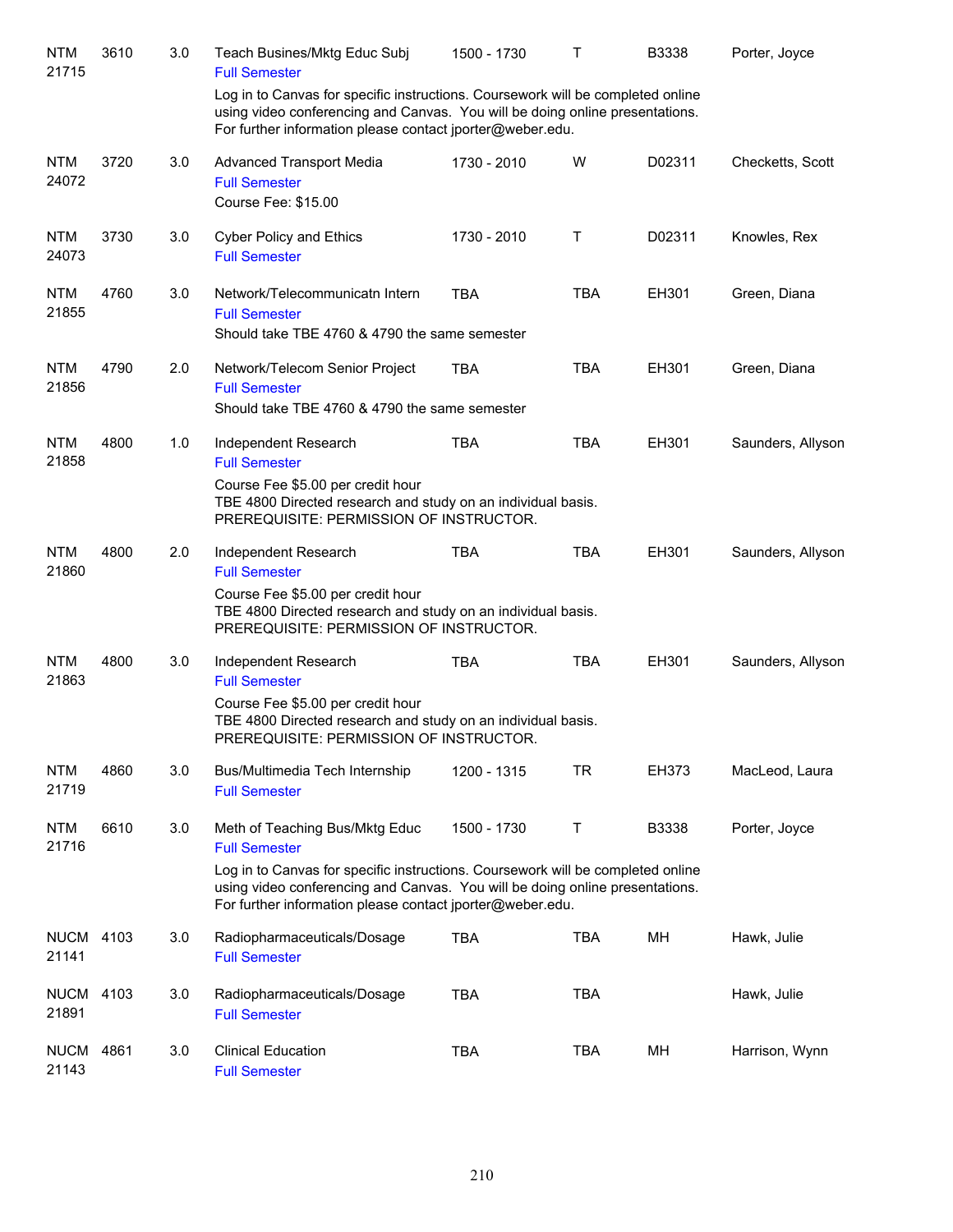| <b>NUCM</b><br>21893 | 4861 | 3.0 | <b>Clinical Education</b><br><b>Full Semester</b>                                                                                                                                             | <b>TBA</b>  | <b>TBA</b> |              | Harrison, Wynn    |
|----------------------|------|-----|-----------------------------------------------------------------------------------------------------------------------------------------------------------------------------------------------|-------------|------------|--------------|-------------------|
| <b>NUTR</b><br>22222 | 1020 | 3.0 | LS Science of Human Nutrition<br><b>Full Semester</b><br>Course Fee: \$15.00                                                                                                                  | 0830 - 0920 | <b>MWF</b> | SW134        | Heaton, Rebecca   |
| <b>NUTR</b><br>22224 | 1020 | 3.0 | LS Science of Human Nutrition<br><b>Full Semester</b><br>Course Fee: \$15.00                                                                                                                  | 0930 - 1020 | <b>MWF</b> | SW134        | Heaton, Rebecca   |
| <b>NUTR</b><br>22303 | 1020 | 3.0 | LS Science of Human Nutrition<br><b>Full Semester</b><br>To access online course materials, please log in to your student portal at<br>weber.edu and select your Student Services tab.        | <b>TBA</b>  | <b>TBA</b> | OL           | Thompson, Joan    |
| <b>NUTR</b><br>22306 | 1020 | 3.0 | LS Science of Human Nutrition<br><b>Full Semester</b><br>To access online course materials, please log in to your student portal at<br>weber.edu and select your Student Services tab.        | TBA         | TBA        | OL           | Turley, Jennifer  |
| <b>NUTR</b><br>22311 | 1020 | 3.0 | LS Science of Human Nutrition<br><b>Full Semester</b><br>To access online course materials, please log in to your student portal at<br>weber.edu and select your Student Services tab.        | TBA         | <b>TBA</b> | OL           | Hansen, Julie     |
| <b>NUTR</b><br>22313 | 1020 | 3.0 | LS Science of Human Nutrition<br><b>Full Semester</b><br>To access online course materials, please log in to your student portal at<br>weber.edu and select your Student Services tab.        | <b>TBA</b>  | <b>TBA</b> | <b>OL</b>    | Masters, Melissa  |
| <b>NUTR</b><br>22315 | 1020 | 3.0 | LS Science of Human Nutrition<br><b>Full Semester</b><br>To access online course materials, please log in to your student portal at<br>weber.edu and select your Student Services tab.        | TBA         | <b>TBA</b> | OL           | Turley, Jennifer  |
| <b>NUTR</b><br>22338 | 1020 | 3.0 | LS Science of Human Nutrition<br><b>Full Semester</b><br>Course Fee: \$15.00                                                                                                                  | 0730 - 0845 | <b>TR</b>  | D02318       | Richards, Rebecca |
| <b>NUTR</b><br>22341 | 1020 | 3.0 | LS Science of Human Nutrition<br><b>Full Semester</b><br>Course Fee: \$15.00                                                                                                                  | 0900 - 1015 | <b>TR</b>  | D02318       | Richards, Rebecca |
| <b>NUTR</b><br>22345 | 1020 | 3.0 | LS Science of Human Nutrition<br><b>Full Semester</b><br>Course Fee: \$15.00                                                                                                                  | 1030 - 1145 | TR         | D02318       | Masters, Melissa  |
| <b>NUTR</b><br>22346 | 1020 | 3.0 | LS Science of Human Nutrition<br><b>Full Semester</b><br>Course Fee: \$15.00                                                                                                                  | 1730 - 2010 | Т          | D02321       | Johnson, Natalie  |
| <b>NUTR</b><br>22354 | 1020 | 3.0 | LS Science of Human Nutrition<br><b>Full Semester</b><br>This class meets Monday & Wednesday via Interactive Audio/Visual--EdNet; the<br>remaining class time is online. Course Fee: \$15.00. | 1330 - 1420 | MW         | <b>HC014</b> | Wycherley, Nicole |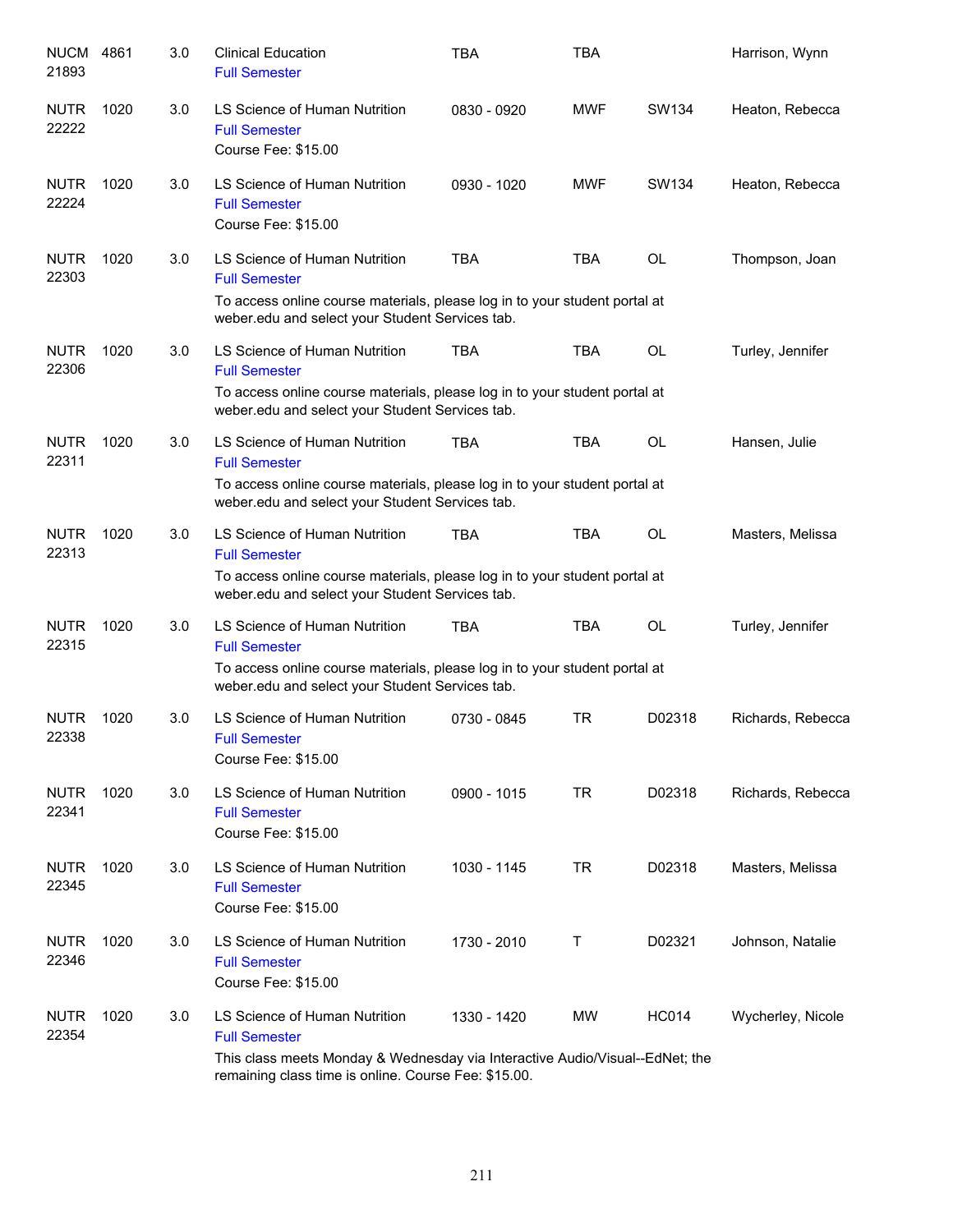| <b>NUTR</b><br>22355 | 1020 | 3.0 | LS Science of Human Nutrition<br><b>Full Semester</b>                                                                                                                                    | 1330 - 1420 | MW         | WW102     | Wycherley, Nicole |
|----------------------|------|-----|------------------------------------------------------------------------------------------------------------------------------------------------------------------------------------------|-------------|------------|-----------|-------------------|
|                      |      |     | This class meets Monday & Wednesday face-to-face; the remaining class time<br>is online. Course Fee: \$15.00.                                                                            |             |            |           |                   |
| <b>NUTR</b><br>22357 | 1020 | 3.0 | LS Science of Human Nutrition<br><b>Full Semester</b>                                                                                                                                    | 1330 - 1420 | <b>MW</b>  | <b>MW</b> | Wycherley, Nicole |
|                      |      |     | This class meets Monday & Wednesday via Interactive Audio/Visual--EdNet; the<br>remaining class time is online. Course Fee: \$15.00.                                                     |             |            |           |                   |
| <b>NUTR</b><br>22358 | 1020 | 3.0 | LS Science of Human Nutrition<br><b>Full Semester</b>                                                                                                                                    | 1230 - 1320 | MW         | WW103     | Wycherley, Nicole |
|                      |      |     | This class meets Monday & Wednesday face-to-face; the remaining class time<br>is online. Course Fee: \$15.00.                                                                            |             |            |           |                   |
| <b>NUTR</b><br>22361 | 1020 | 3.0 | LS Science of Human Nutrition<br><b>Full Semester</b><br>Course Fee: \$15.00                                                                                                             | 0900 - 1015 | <b>TR</b>  | SW134     | Thompson, Joan    |
| <b>NUTR</b><br>22362 | 1020 | 3.0 | LS Science of Human Nutrition<br><b>Full Semester</b><br>Course Fee: \$15.00                                                                                                             | 1030 - 1145 | <b>TR</b>  | SW134     | Thompson, Joan    |
| <b>NUTR</b><br>22364 | 1020 | 3.0 | LS Science of Human Nutrition<br><b>Full Semester</b><br>Course Fee: \$15.00                                                                                                             | 1730 - 2010 | W          | SW134     | Garr, Lindsay     |
| <b>NUTR</b><br>22365 | 1020 | 3.0 | LS Science of Human Nutrition<br><b>Full Semester</b><br>Course Fee: \$15.00                                                                                                             | 1730 - 2010 | R          | SW134     | Johnson, Natalie  |
| <b>NUTR</b><br>24856 | 1020 | 3.0 | LS Science of Human Nutrition<br><b>Block 2</b><br>Course Fee: \$15.00. This is a Hybrid class.                                                                                          | 1730 - 2010 | Τ          | SW134     | Garr, Lindsay     |
| <b>NUTR</b><br>22317 | 2220 | 2.0 | Prenatal and Infant Nutrition<br><b>Full Semester</b><br>To access online course materials, please log in to your student portal at<br>weber.edu and select your Student Services tab.   | <b>TBA</b>  | <b>TBA</b> | <b>OL</b> | Dawson, Lynne     |
| <b>NUTR</b><br>22319 | 2320 | 3.0 | Food Values, Diet Design, Healt<br><b>Full Semester</b><br>To access online course materials, please log in to your student portal at<br>weber.edu and select your Student Services tab. | <b>TBA</b>  | <b>TBA</b> | OL        | Turley, Jennifer  |
| <b>NUTR</b><br>22348 | 2320 | 3.0 | Food Values, Diet Design, Healt<br><b>Full Semester</b><br>Course Fee: \$25.00                                                                                                           | 1330 - 1445 | <b>TR</b>  | D02104    | Masters, Melissa  |
| <b>NUTR</b><br>22366 | 2320 | 3.0 | Food Values, Diet Design, Healt<br><b>Full Semester</b><br>Course Fee: \$25.00                                                                                                           | 1030 - 1120 | <b>MWF</b> | SW238     | Masters, Melissa  |
| <b>NUTR</b><br>22324 | 2420 | 2.0 | Childhood/ Adolescent Nutriton<br><b>Full Semester</b><br>To access online course materials, please log in to your student portal at<br>weber.edu and select your Student Services tab.  | <b>TBA</b>  | <b>TBA</b> | <b>OL</b> | Hansen, Julie     |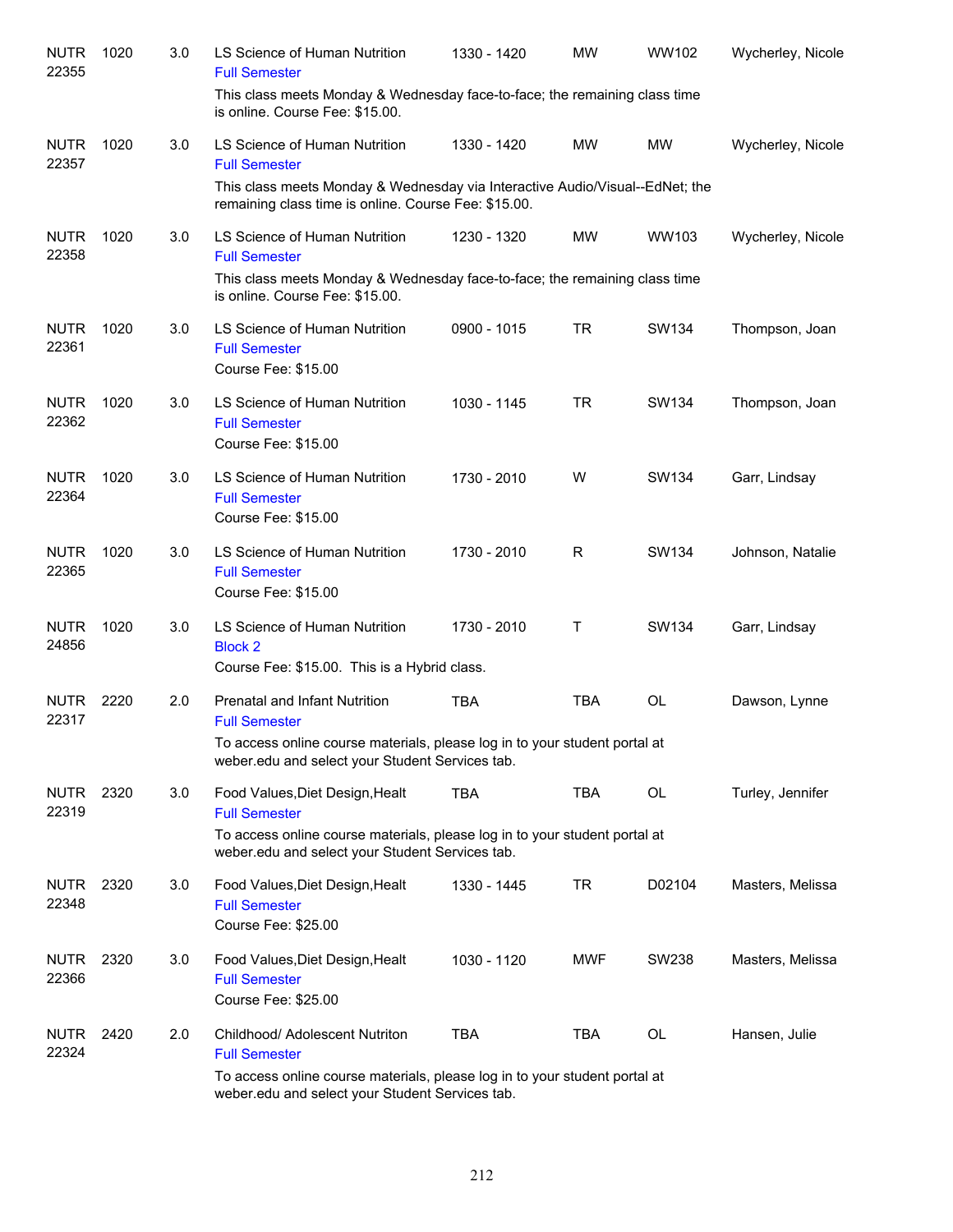| <b>NUTR</b><br>22327 | 3020 | 3.0 | <b>Sports Nutrition</b><br><b>Full Semester</b>                                                                                   | <b>TBA</b>  | TBA         | OL        | Thompson, Joan     |
|----------------------|------|-----|-----------------------------------------------------------------------------------------------------------------------------------|-------------|-------------|-----------|--------------------|
|                      |      |     | To access online course materials, please log in to your student portal at<br>weber.edu and select your Student Services tab.     |             |             |           |                    |
| <b>NUTR</b><br>22328 | 3020 | 3.0 | <b>Sports Nutrition</b><br><b>Full Semester</b>                                                                                   | <b>TBA</b>  | <b>TBA</b>  | <b>OL</b> | Hansen, Julie      |
|                      |      |     | To access online course materials, please log in to your student portal at<br>weber.edu and select your Student Services tab.     |             |             |           |                    |
| <b>NUTR</b><br>22330 | 3220 | 2.0 | Foundations in Diet Therapy<br><b>Full Semester</b>                                                                               | <b>TBA</b>  | <b>TBA</b>  | OL        | Richards, Maria    |
|                      |      |     | To access online course materials, please log in to your student portal at<br>weber.edu and select your Student Services tab.     |             |             |           |                    |
| <b>NUTR</b><br>22332 | 3320 | 3.0 | Hith & Nutr in the Older Adult<br><b>Full Semester</b>                                                                            | <b>TBA</b>  | <b>TBA</b>  | OL        | Richards, Maria    |
|                      |      |     | To access online course materials, please log in to your student portal at<br>weber.edu and select your Student Services tab.     |             |             |           |                    |
| <b>NUTR</b><br>22367 | 3420 | 3.0 | Multicultural Health & Nutritn<br><b>Full Semester</b><br>Course Fee: \$15.00                                                     | 1130 - 1220 | <b>MWF</b>  | SW238     | Masters, Melissa   |
| <b>NUTR</b><br>22368 | 4320 | 2.0 | <b>Current Issues in Nutrition</b><br><b>Full Semester</b>                                                                        | 0930 - 1020 | <b>MW</b>   | SW238     | Thompson, Joan     |
| <b>NUTR</b><br>23713 | 4320 | 2.0 | <b>Current Issues in Nutrition</b><br><b>Full Semester</b>                                                                        | 1500 - 1640 | Τ           | D02106    | Masters, Melissa   |
| <b>NUTR</b><br>24675 | 6320 | 2.0 | <b>Current Issues in Nutrition</b><br><b>Full Semester</b>                                                                        | 0930 - 1020 | <b>MW</b>   | SW238     | Thompson, Joan     |
| <b>PAR</b><br>24219  | 1000 | 2.0 | <b>Emergency Medical Technician</b><br><b>Full Semester</b><br>STUDENT MUST REGISTER FOR BOTH PAR 1000 AND 1001                   | 1230 - 1630 | MF          | MH417     | Shah, Taufiq       |
| <b>PAR</b><br>24484  | 1000 | 2.0 | <b>Emergency Medical Technician</b><br><b>Block 1</b>                                                                             | 1800 - 2200 | <b>MTWR</b> | MH417     | Gilchrist, Frank   |
|                      |      |     | STUDENT MUST REGISTER FOR BOTH PAR 1000 AND 1001.                                                                                 |             |             |           |                    |
| <b>PAR</b><br>24220  | 1001 | 4.0 | Emergency Medical Technicn Lab<br><b>Full Semester</b><br>STUDENT MUST REGISTER FOR BOTH PAR 1000 AND 1001<br>Course Fee: \$16.00 | 1230 - 1630 | MF          | MH417     | Shah, Taufiq       |
| <b>PAR</b><br>24485  | 1001 | 4.0 | Emergency Medical Technicn Lab<br><b>Block 1</b><br>STUDENT MUST REGISTER FOR BOTH PAR 1000 AND 1001.                             | 1800 - 2200 | <b>MTWR</b> | MH417     | Gilchrist, Frank   |
| <b>PAR</b><br>24222  | 2000 | 4.0 | Intro to Paramedic Practice<br><b>Block 1</b>                                                                                     | 0900 - 1630 | TWR         | MH417     | Grunow, Jeffrey    |
| <b>PAR</b><br>24223  | 2010 | 6.0 | <b>Medical Emergencies</b><br><b>Block 2</b>                                                                                      | 0900 - 1630 | <b>TWR</b>  | MH417     | Robertson, William |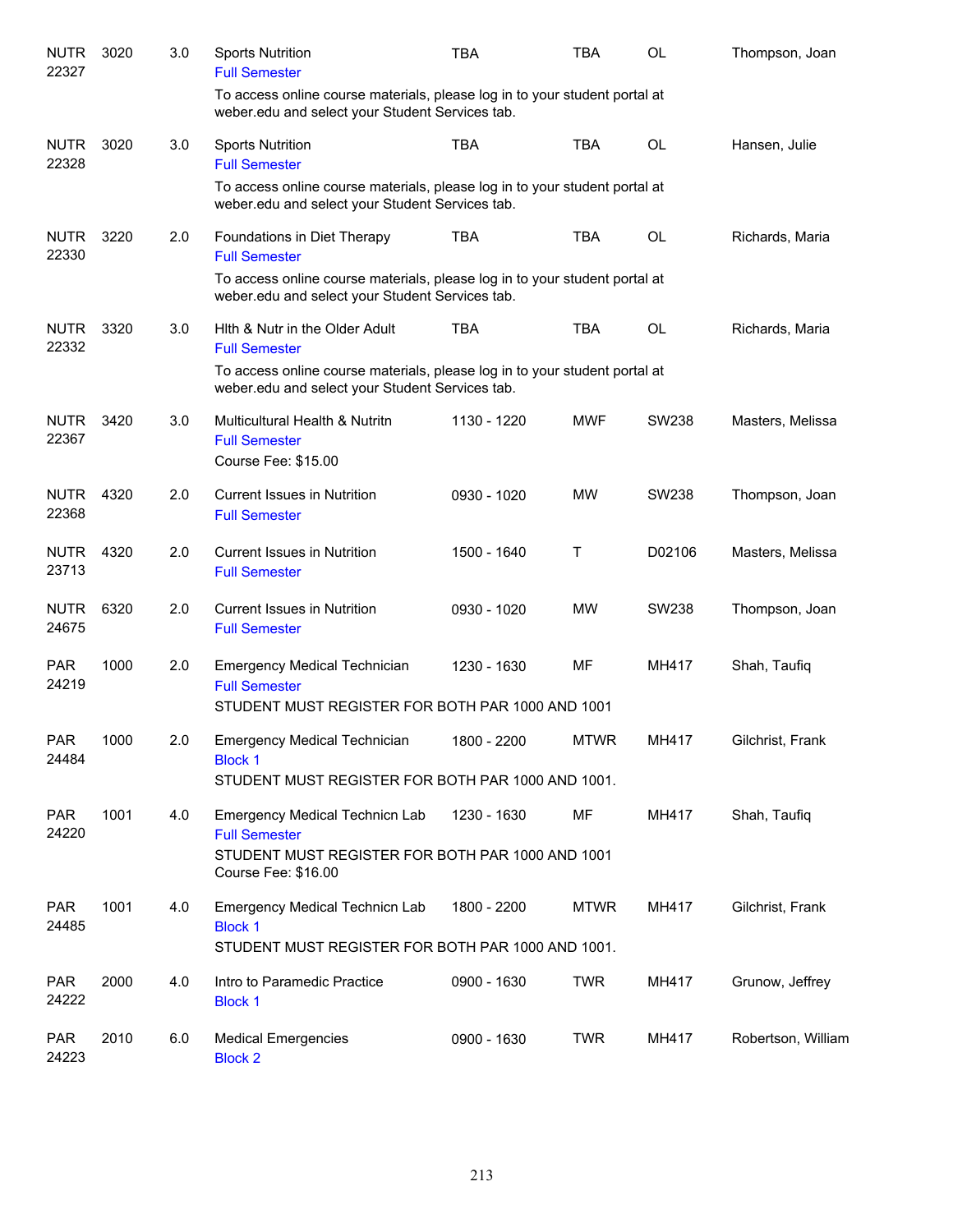| <b>PAR</b><br>24224 | 2040 | 4.0 | Paramedic Clinical Lab I<br><b>Block 2</b><br>Course Fee: \$98.00                                                                                                     | 0900 - 1630 | W          | MH417 | Robertson, William |
|---------------------|------|-----|-----------------------------------------------------------------------------------------------------------------------------------------------------------------------|-------------|------------|-------|--------------------|
| <b>PAR</b><br>25189 | 2040 | 4.0 | Paramedic Clinical Lab I<br><b>Full Semester</b><br>Course Fee \$98.00                                                                                                | 0900 - 1630 | W          | MH417 | Shah, Taufiq       |
| <b>PAR</b><br>24400 | 2100 | 4.0 | <b>Adv Paramedic Practice</b><br><b>Full Semester</b><br>Restricted to students accepted into the PARAMED program.<br>For more information, please call 801-626-6521. | 1800 - 2200 | <b>TR</b>  | MH417 | Grunow, Jeffrey    |
| <b>PAR</b><br>24225 | 2110 | 3.0 | Paramedic Clinical II<br><b>Block 2</b>                                                                                                                               | <b>TBA</b>  | <b>TBA</b> |       | Grunow, Jeffrey    |
| <b>PAR</b><br>24401 | 2120 | 9.0 | Paramedic Internship<br><b>Full Semester</b><br>Restricted to students accepted into the PARAMED program.<br>For more information, please call 801-626-6521.          | <b>TBA</b>  | <b>TBA</b> |       | Hatch, Zackery     |
| PE<br>22831         | 1010 | 1.0 | Aerobics, Level I<br><b>Full Semester</b><br>Course Fee: \$5.00                                                                                                       | 0730 - 0820 | <b>MW</b>  | WI103 | Grasso, Kenneth    |
| PE<br>22834         | 1010 | 1.0 | Aerobics, Level I<br><b>Full Semester</b><br>Course Fee: \$5.00                                                                                                       | 1030 - 1120 | <b>MW</b>  | WI103 | Selander, Alan     |
| PE<br>22832         | 1011 | 1.0 | Aerobics, Level II<br><b>Full Semester</b><br>Course Fee: \$5.00                                                                                                      | 0730 - 0820 | <b>MW</b>  | WI103 | Grasso, Kenneth    |
| PE<br>22836         | 1011 | 1.0 | Aerobics, Level II<br><b>Full Semester</b><br>Course Fee: \$5.00                                                                                                      | 1030 - 1120 | <b>MW</b>  | WI103 | Selander, Alan     |
| PE<br>22833         | 1012 | 1.0 | Aerobics, Level III<br><b>Full Semester</b><br>Course Fee: \$5.00                                                                                                     | 0730 - 0820 | MW         | WI103 | Grasso, Kenneth    |
| PE<br>22837         | 1012 | 1.0 | Aerobics, Level III<br><b>Full Semester</b><br>Course Fee: \$5.00                                                                                                     | 1030 - 1120 | MW         | WI103 | Selander, Alan     |
| <b>PE</b><br>22839  | 1040 | 1.0 | Walking for Fitness, Level I<br><b>Full Semester</b><br>Course Fee: \$5.00                                                                                            | 1230 - 1320 | MW         | SW405 | Conlin, Gerilynn   |
| PE<br>22840         | 1041 | 1.0 | Walking For Fitness, Level II<br><b>Full Semester</b><br>Course Fee: \$5.00                                                                                           | 1230 - 1320 | MW         | SW405 | Conlin, Gerilynn   |
| <b>PE</b><br>22841  | 1043 | 1.0 | Jogging, Level I<br><b>Full Semester</b><br>Course Fee: \$3.00                                                                                                        | 1230 - 1320 | MW         | WI103 | Thompson, Joan     |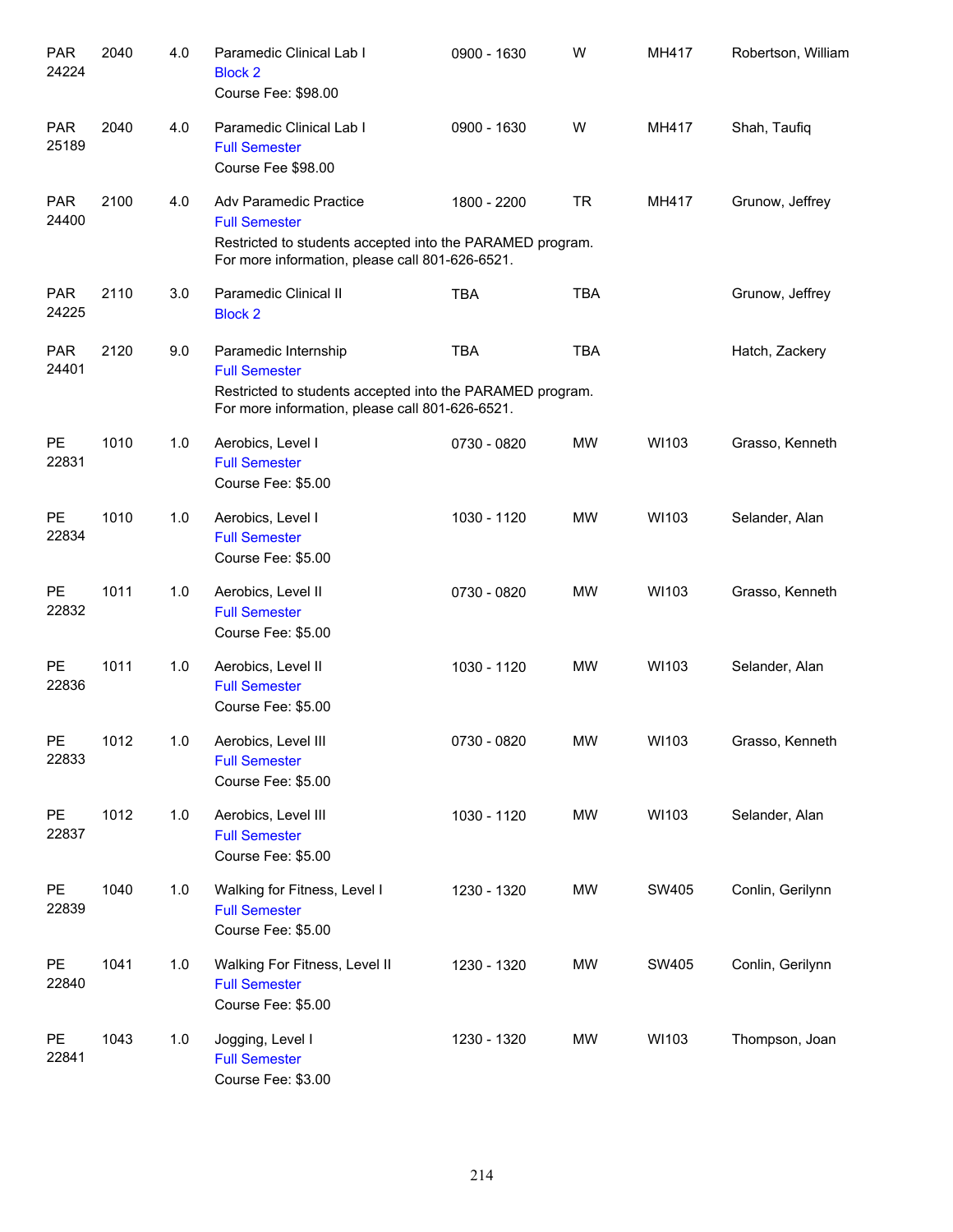| PE<br>22842        | 1044 | 1.0 | Jogging II<br><b>Full Semester</b><br>Course Fee: \$3.00                      | 1230 - 1320 | <b>MW</b> | WI103   | Thompson, Joan       |
|--------------------|------|-----|-------------------------------------------------------------------------------|-------------|-----------|---------|----------------------|
| PE<br>22843        | 1045 | 1.0 | Jogging III<br><b>Full Semester</b><br>Course Fee: \$3.00                     | 1230 - 1320 | MW        | WI103   | Thompson, Joan       |
| PE<br>22855        | 1057 | 1.0 | Hatha Yoga Level I<br><b>Full Semester</b>                                    | 0830 - 0920 | <b>TR</b> | WI119   | Needham, Kathy       |
| PE<br>22856        | 1057 | 1.0 | Hatha Yoga Level I<br><b>Full Semester</b>                                    | 1030 - 1120 | <b>TR</b> | WI119   | Needham, Kathy       |
| <b>PE</b><br>23945 | 1057 | 1.0 | Hatha Yoga Level I<br><b>Full Semester</b>                                    | 1330 - 1420 | <b>MW</b> | D03150F | Halverson, Claudette |
| <b>PE</b><br>22857 | 1070 | 1.0 | Cross Train for Fitness Lev I<br><b>Full Semester</b><br>Course Fee: \$7.50   | 1730 - 1820 | <b>TR</b> | WI103   | Johnson, Brandon     |
| <b>PE</b><br>23946 | 1070 | 1.0 | Cross Train for Fitness Lev I<br><b>Full Semester</b><br>Course Fee: \$7.50   | 1530 - 1620 | <b>TR</b> | D03150D | Selander, Alan       |
| <b>PE</b><br>22858 | 1071 | 1.0 | Cross Train for Fitness Lev II<br><b>Full Semester</b><br>Course Fee: \$7.50  | 1730 - 1820 | <b>TR</b> | WI103   | Johnson, Brandon     |
| <b>PE</b><br>23947 | 1071 | 1.0 | Cross Train for Fitness Lev II<br><b>Full Semester</b><br>Course Fee: \$7.50  | 1530 - 1620 | <b>TR</b> | D03150D | Selander, Alan       |
| PE<br>22859        | 1072 | 1.0 | Cross Training Level III<br><b>Full Semester</b><br>Course Fee: \$7.50        | 1730 - 1820 | <b>TR</b> | WI103   | Johnson, Brandon     |
| PE<br>23948        | 1072 | 1.0 | <b>Cross Training Level III</b><br><b>Full Semester</b><br>Course Fee: \$7.50 | 1530 - 1620 | TR        | D03150D | Selander, Alan       |
| PE<br>22860        | 1080 | 1.0 | Strength Training, Level I<br><b>Full Semester</b><br>Course Fee: \$7.50      | 0930 - 1020 | <b>TR</b> | WI103   | McGladrey, Brian     |
| PE<br>22863        | 1080 | 1.0 | Strength Training, Level I<br><b>Full Semester</b><br>Course Fee: \$7.50      | 1630 - 1720 | MW        | WI103   | Fritz, Christopher   |
| PE<br>23949        | 1080 | 1.0 | Strength Training, Level I<br><b>Full Semester</b><br>Course Fee: \$7.50      | 1530 - 1620 | MW        | D03150D | Smith, Chad          |
| PE<br>22861        | 1081 | 1.0 | Strength Training, Level II<br><b>Full Semester</b><br>Course Fee: \$7.50     | 0930 - 1020 | <b>TR</b> | WI103   | McGladrey, Brian     |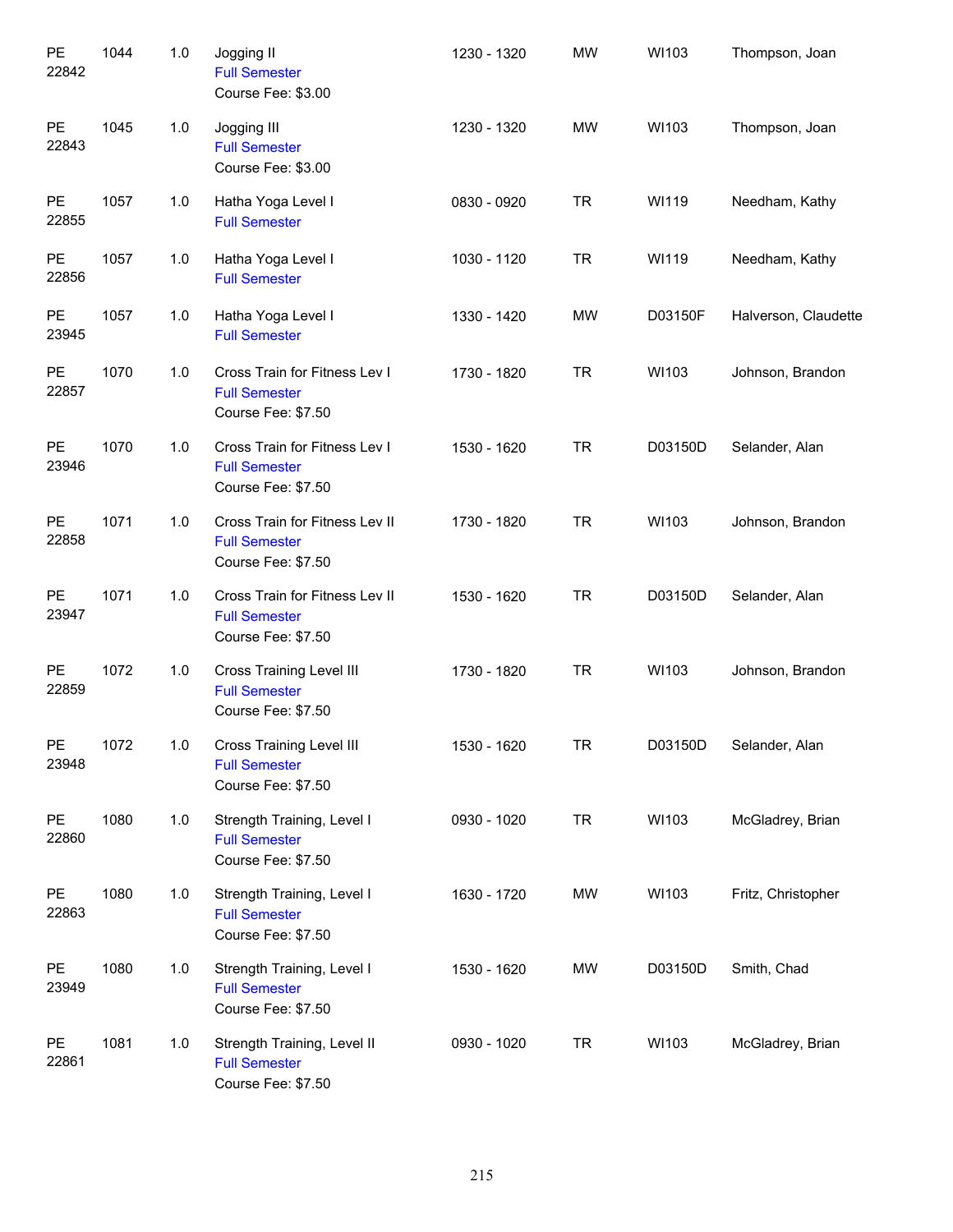| PE<br>22864        | 1081 | 1.0 | Strength Training, Level II<br><b>Full Semester</b><br>Course Fee: \$7.50  | 1630 - 1720 | <b>MW</b>   |               | Fritz, Christopher |
|--------------------|------|-----|----------------------------------------------------------------------------|-------------|-------------|---------------|--------------------|
| PE<br>23950        | 1081 | 1.0 | Strength Training, Level II<br><b>Full Semester</b><br>Course Fee: \$7.50  | 1530 - 1620 | <b>MW</b>   | D03150D       | Smith, Chad        |
| <b>PE</b><br>22862 | 1082 | 1.0 | Strength Training, Level III<br><b>Full Semester</b><br>Course Fee: \$7.50 | 0930 - 1020 | <b>TR</b>   | WI103         | McGladrey, Brian   |
| PE<br>22865        | 1082 | 1.0 | Strength Training, Level III<br><b>Full Semester</b><br>Course Fee: \$7.50 | 1630 - 1720 | <b>MW</b>   | WI103         | Fritz, Christopher |
| PE<br>23951        | 1082 | 1.0 | Strength Training, Level III<br><b>Full Semester</b><br>Course Fee: \$7.50 | 1530 - 1620 | <b>MW</b>   | D03150D       | Smith, Chad        |
| PE<br>22866        | 1110 | 1.0 | Racquetball, Level I<br><b>Full Semester</b>                               | 0930 - 1020 | <b>TR</b>   | WI113         | Corbridge, Lynn    |
| PE<br>22867        | 1111 | 1.0 | Racquetball, Level II<br><b>Full Semester</b>                              | 1030 - 1120 | <b>TR</b>   | WI113         | Corbridge, Lynn    |
| PE<br>22868        | 1112 | 1.0 | Racquetball, Level III<br><b>Full Semester</b>                             | 1030 - 1120 | <b>TR</b>   | WI113         | Corbridge, Lynn    |
| PE<br>23952        | 1130 | 1.0 | Golf, Level I<br><b>Block 1</b>                                            | 1400 - 1700 | R           | <b>MO</b>     | Zagrodnik, James   |
| <b>PE</b><br>23953 | 1131 | 1.0 | Golf, Level II<br><b>Block 1</b>                                           | 1400 - 1700 | R           | <b>MO</b>     | Zagrodnik, James   |
| <b>PE</b><br>23954 | 1132 | 1.0 | Golf, Level III<br><b>Block 1</b>                                          | 1400 - 1700 | $\mathsf R$ | <b>MO</b>     | Zagrodnik, James   |
| <b>PE</b><br>22869 | 1145 | 1.0 | Bowling, Level I<br><b>Full Semester</b><br>Course Fee: \$53.00            | 0930 - 1020 | <b>MW</b>   | <b>SU313A</b> | Reeve, Shaun       |
| PE<br>22870        | 1145 | 1.0 | Bowling, Level I<br><b>Full Semester</b><br>Course Fee: \$53.00            | 1030 - 1120 | <b>MW</b>   | <b>SU313A</b> | Monzella, Crystal  |
| PE<br>22871        | 1145 | 1.0 | Bowling, Level I<br><b>Full Semester</b><br>Course Fee: \$53.00            | 1130 - 1220 | <b>MW</b>   | <b>SU313A</b> | Monzella, Crystal  |
| PE<br>22872        | 1145 | 1.0 | Bowling, Level I<br><b>Full Semester</b><br>Course Fee: \$53.00            | 1230 - 1320 | <b>MW</b>   | <b>SU313A</b> | Reeve, Shaun       |
| PE<br>22873        | 1145 | 1.0 | Bowling, Level I<br><b>Full Semester</b><br>Course Fee: \$53.00            | 1630 - 1820 | W           | <b>SU313A</b> | Hekimian, John     |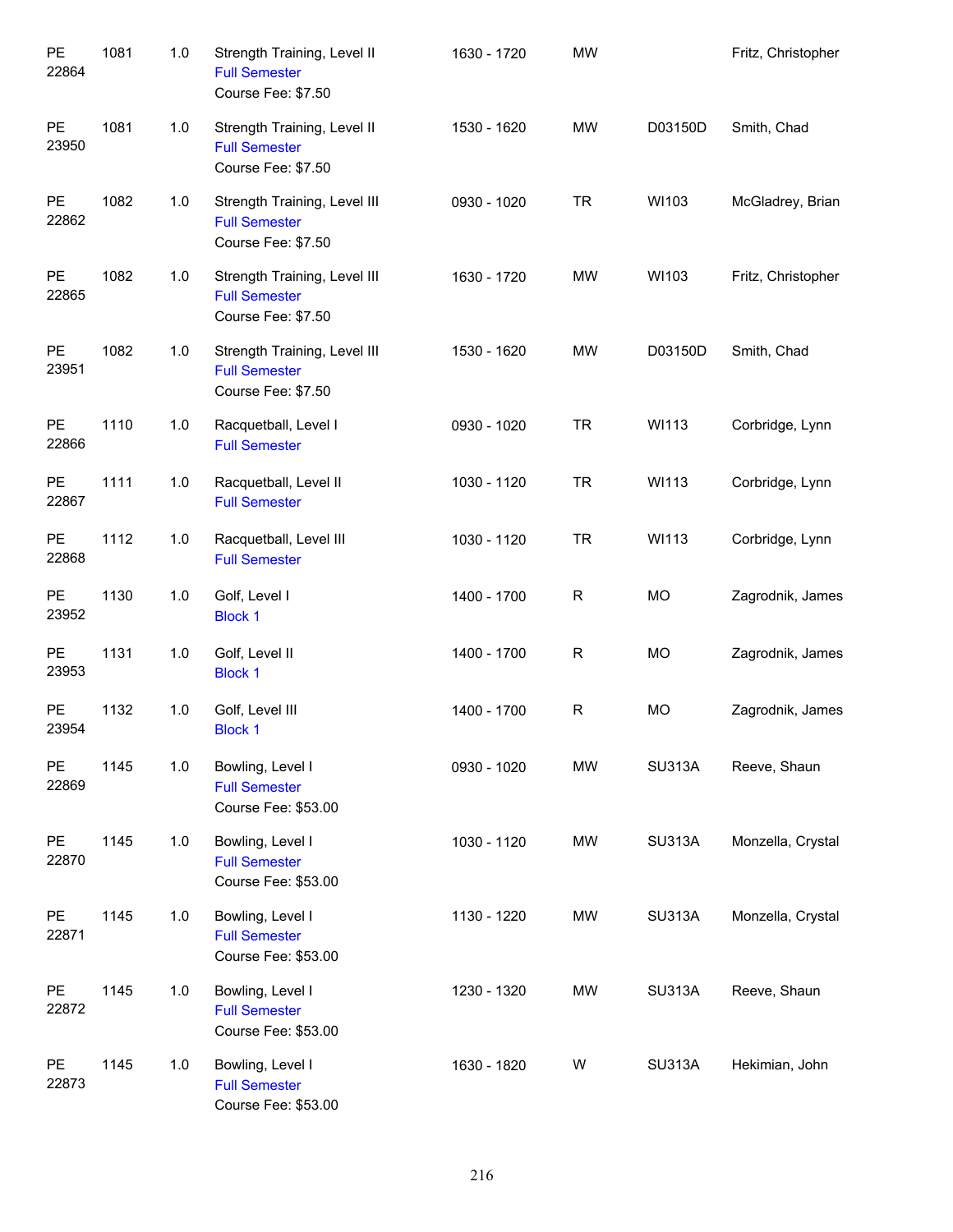| PE<br>22874        | 1145 | 1.0   | Bowling, Level I<br><b>Full Semester</b><br>Course Fee: \$53.00    | 0930 - 1020 | <b>TR</b>   | <b>SU313A</b> | Wood, Andrew        |
|--------------------|------|-------|--------------------------------------------------------------------|-------------|-------------|---------------|---------------------|
| PE<br>22875        | 1145 | 1.0   | Bowling, Level I<br><b>Full Semester</b><br>Course Fee: \$53.00    | 1200 - 1250 | <b>TR</b>   | <b>SU313A</b> | Hughes, Christopher |
| PE<br>22876        | 1145 | 1.0   | Bowling, Level I<br><b>Full Semester</b><br>Course Fee: \$53.00    | 1030 - 1120 | <b>TR</b>   | <b>SU313A</b> | Meaders, Frederick  |
| PE<br>22877        | 1146 | 1.0   | Bowling, Level II<br><b>Full Semester</b><br>Course Fee: \$53.00   | 1030 - 1120 | <b>TR</b>   | <b>SU313A</b> | Meaders, Frederick  |
| PE<br>22878        | 1150 | 1.0   | Billiards, Level I<br><b>Full Semester</b><br>Course Fee: \$30.00  | 0830 - 0920 | MW          | SU            | Giles, Jonathan     |
| PE<br>22879        | 1150 | 1.0   | Billiards, Level I<br><b>Full Semester</b><br>Course Fee: \$30.00  | 0930 - 1020 | MW          | SU            | Leishman, Daniel    |
| PE<br>22880        | 1150 | 1.0   | Billiards, Level I<br><b>Full Semester</b><br>Course Fee: \$30.00  | 1030 - 1120 | <b>MW</b>   | SU            | Giles, Jonathan     |
| PE<br>22881        | 1150 | $1.0$ | Billiards, Level I<br><b>Full Semester</b><br>Course Fee: \$30.00  | 1130 - 1220 | <b>MW</b>   | SU            | Giles, Jonathan     |
| PE<br>22882        | 1150 | $1.0$ | Billiards, Level I<br><b>Full Semester</b><br>Course Fee: \$30.00  | 0930 - 1020 | <b>TR</b>   | SU            | Lilly, Richard      |
| <b>PE</b><br>22883 | 1150 | 1.0   | Billiards, Level I<br><b>Full Semester</b><br>Course Fee: \$30.00  | 1030 - 1120 | <b>TR</b>   | SU            | Lilly, Richard      |
| PE<br>22884        | 1150 | 1.0   | Billiards, Level I<br><b>Full Semester</b><br>Course Fee: \$30.00  | 1200 - 1250 | <b>TR</b>   | SU            | Lilly, Richard      |
| PE<br>22885        | 1150 | 1.0   | Billiards, Level I<br><b>Full Semester</b><br>Course Fee: \$30.00  | 1030 - 1220 | $\mathsf F$ | SU            | Campbell, Lonnie    |
| PE<br>22886        | 1150 | 1.0   | Billiards, Level I<br><b>Full Semester</b><br>Course Fee: \$30.00  | 1700 - 1840 | W           | SU            | Marriott, Matt      |
| PE<br>22887        | 1151 | 1.0   | Billiards, Level II<br><b>Full Semester</b><br>Course Fee: \$30.00 | 1700 - 1840 | W           | SU            | Marriott, Matt      |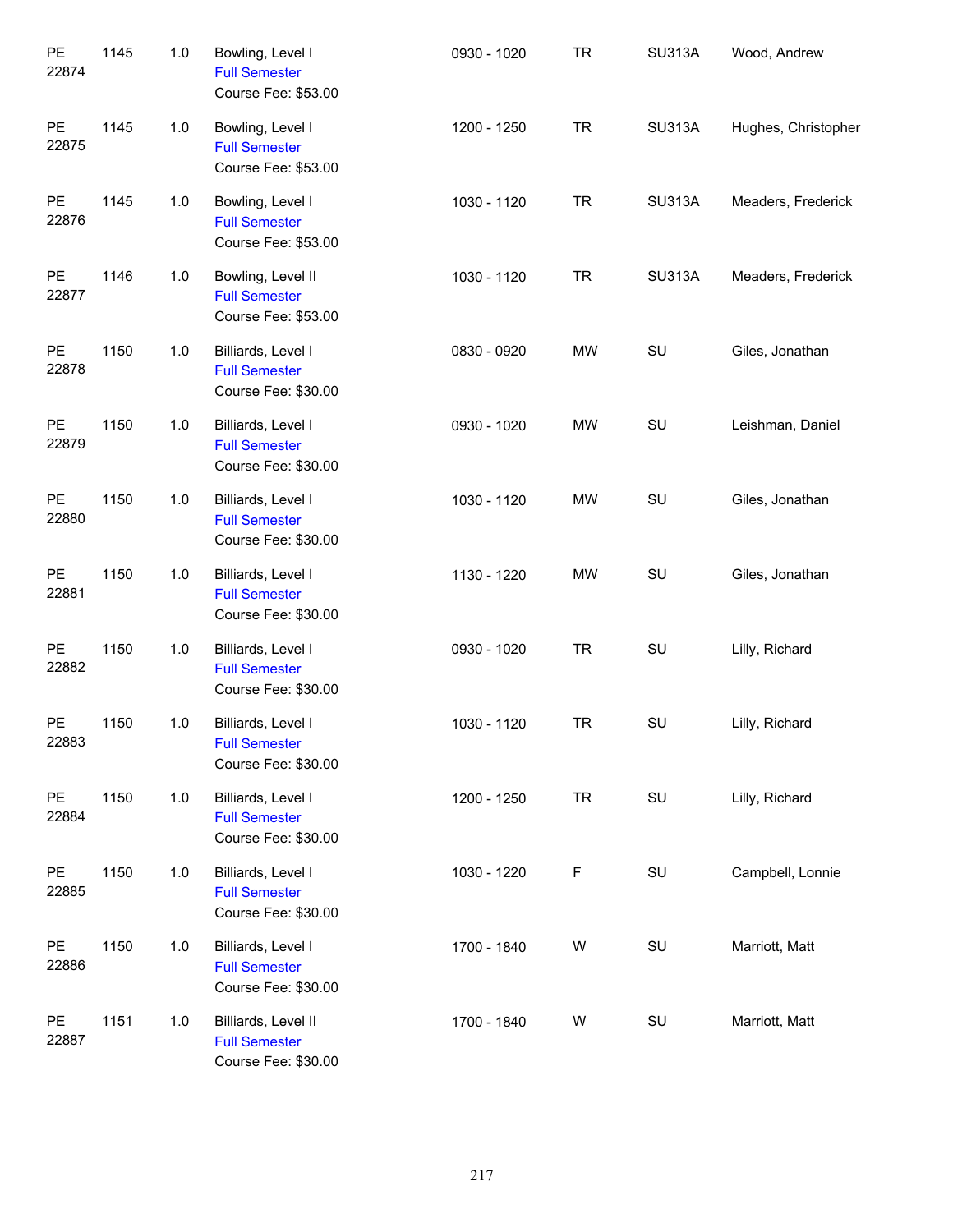| PE<br>24606        | 1155 | 1.0 | Fencing, Level I<br><b>Full Semester</b><br>Course Fee \$40.00                                                                                                                                                      | 0930 - 1020 | <b>MW</b>  | WI103 | Nopens, Kenny     |
|--------------------|------|-----|---------------------------------------------------------------------------------------------------------------------------------------------------------------------------------------------------------------------|-------------|------------|-------|-------------------|
| PE<br>24135        | 1200 | 1.0 | Basketball, Level I<br><b>Full Semester</b>                                                                                                                                                                         | 1130 - 1220 | <b>MW</b>  | SW322 | Rahe, Laura       |
| PE<br>22888        | 1201 | 1.0 | Basketball, Level II<br><b>Full Semester</b>                                                                                                                                                                        | 1130 - 1220 | <b>MW</b>  | SW322 | Rahe, Laura       |
| <b>PE</b><br>22890 | 1210 | 1.0 | Volleyball, Level I<br><b>Full Semester</b>                                                                                                                                                                         | 0830 - 0920 | <b>MW</b>  | SW322 | Scott, Brian      |
| PE<br>22891        | 1211 | 1.0 | Volleyball, Level II<br><b>Full Semester</b>                                                                                                                                                                        | 0830 - 0920 | <b>MW</b>  | SW322 | Scott, Brian      |
| <b>PE</b><br>22893 | 1300 | 1.0 | Swimming, Level I<br><b>Full Semester</b><br>Course Fee: \$12.00                                                                                                                                                    | 1330 - 1420 | <b>MW</b>  | SW308 | Kaneko, Pepper    |
| PE<br>22895        | 1300 | 1.0 | Swimming, Level I<br><b>Full Semester</b><br>Course Fee: \$12.00                                                                                                                                                    | 1430 - 1520 | <b>MW</b>  | SW308 | Kaneko, Pepper    |
| PE<br>22896        | 1301 | 1.0 | Swimming, Level II<br><b>Full Semester</b><br>Course Fee: \$12.00                                                                                                                                                   | 1430 - 1520 | <b>MW</b>  | SW308 | Kaneko, Pepper    |
| PE<br>22897        | 1301 | 1.0 | Swimming, Level II<br><b>Full Semester</b><br>Course Fee: \$12.00                                                                                                                                                   | 0830 - 0920 | <b>TR</b>  | SW308 | Kaneko, Pepper    |
| PE<br>22898        | 1302 | 1.0 | Swimming, Level III<br><b>Full Semester</b><br>Course Fee: \$12.00                                                                                                                                                  | 0830 - 0920 | <b>TR</b>  | SW308 | Kaneko, Pepper    |
| PE<br>22899        | 1310 | 1.0 | Water Aerobics, Level I<br><b>Full Semester</b><br>Course Fee: \$12.00                                                                                                                                              | 1730 - 1820 | <b>MW</b>  | SW308 | Aldrich, Julia    |
| PE<br>22900        | 1311 | 1.0 | Water Aerobics, Level II<br><b>Full Semester</b><br>Course Fee: \$12.00                                                                                                                                             | 1730 - 1820 | MW         | SW308 | Aldrich, Julia    |
| PE<br>23955        | 1350 | 1.0 | Scuba I<br><b>Full Semester</b><br>Course Fee: \$55.00. Call "Adventures West" at 801-476-1300 for class times.<br>There will be additional costs with this class for books, equipment rental, and<br>diving trips. | <b>TBA</b>  | <b>TBA</b> | AW    | Gilbert, Lynnette |
| <b>PE</b><br>23956 | 1350 | 1.0 | Scuba I<br><b>Full Semester</b><br>Course Fee: \$55.00. Call "Dive Utah" at 801-394-8842 for class times. There will<br>be additional costs with this class for books, equipment rental, and diving trips.          | <b>TBA</b>  | <b>TBA</b> | DU    | Adams, Gregory    |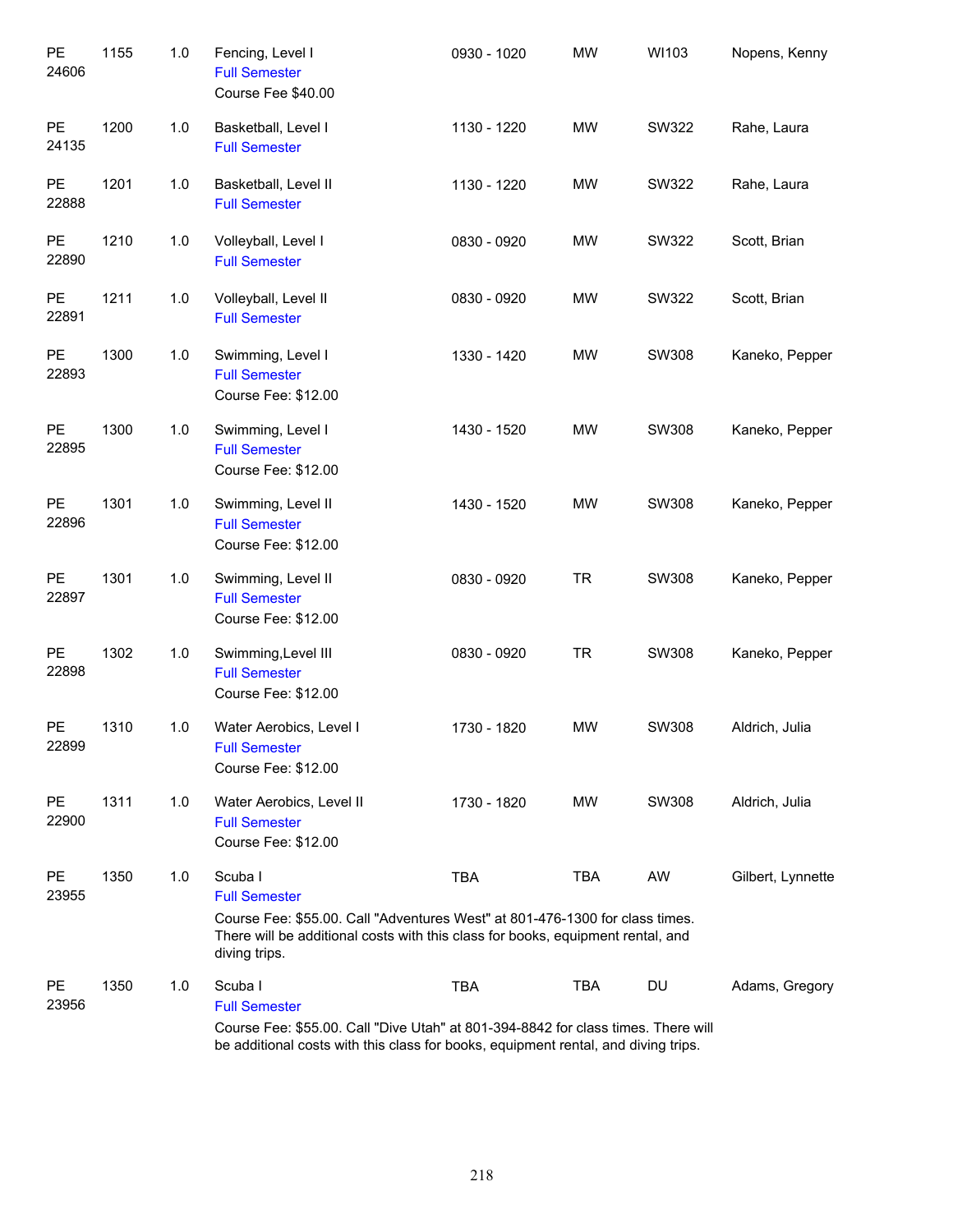| PE<br>23957         | 1350 | 1.0 | Scuba I<br><b>Full Semester</b>                                                                                                                                                | <b>TBA</b>  | TBA          | <b>SPS</b>   | Rankin, Steve    |
|---------------------|------|-----|--------------------------------------------------------------------------------------------------------------------------------------------------------------------------------|-------------|--------------|--------------|------------------|
|                     |      |     | Course Fee: \$55.00. Call "Seaport Scuba" at 801-444-1604 for class times.<br>There will be additional costs with this class for books, equipment rental, and<br>diving trips. |             |              |              |                  |
| <b>PE</b><br>22903  | 1410 | 1.0 | TaiChi, Level I<br><b>Full Semester</b>                                                                                                                                        | 1630 - 1720 | <b>MW</b>    | WI119        | Jones, Lee       |
| PE<br>22904         | 1435 | 1.0 | Kempo, Level I<br><b>Full Semester</b>                                                                                                                                         | 1730 - 1820 | <b>MW</b>    | WI119        | Jones, Lee       |
| PE<br>22905         | 1436 | 1.0 | Kempo, Level II<br><b>Full Semester</b>                                                                                                                                        | 1730 - 1820 | <b>MW</b>    | WI119        | Jones, Lee       |
| PE<br>22906         | 1437 | 1.0 | Kempo, Level III<br><b>Full Semester</b>                                                                                                                                       | 1730 - 1820 | <b>MW</b>    | WI119        | Jones, Lee       |
| PE<br>22907         | 1445 | 1.0 | Tae Kwon-do, Level I<br><b>Full Semester</b>                                                                                                                                   | 1330 - 1500 | Τ            | WI119        | Lim, II          |
| PE<br>22908         | 1446 | 1.0 | Tae Kwon-do, Level II<br><b>Full Semester</b>                                                                                                                                  | 1330 - 1500 | T            | WI119        | Lim, II          |
| PE<br>22909         | 1447 | 1.0 | Tai Kwon-do, Level III<br><b>Full Semester</b>                                                                                                                                 | 1330 - 1500 | T            | WI119        | Lim, II          |
| PE<br>23630         | 1520 | 1.0 | Hiking, Level I<br><b>Block 1</b>                                                                                                                                              | 1230 - 1430 | F            | SW238        | Griffith, Cass   |
| PE<br>23601         | 1527 | 1.0 | Rock Climbing, Level I<br><b>Block 1</b><br>Course Fee: \$35.00                                                                                                                | 0830 - 1020 | <b>TR</b>    | WI103        | Turner, Daniel   |
| PE<br>23602         | 1527 | 1.0 | Rock Climbing, Level I<br><b>Block 2</b><br>Course Fee: \$35.00                                                                                                                | 0830 - 1020 | <b>TR</b>    | WI103        | Turner, Daniel   |
| PE<br>23631         | 1528 | 1.0 | Rock Climbing, Level II<br><b>Block 1</b><br>Course Fee: \$35.00                                                                                                               | 1630 - 1830 | $\mathsf{R}$ | <b>SW238</b> | Turner, Daniel   |
| PE<br>24099         | 2810 | 1.0 | Yoga, Level II<br><b>Full Semester</b>                                                                                                                                         | 1130 - 1220 | <b>TR</b>    | WI119        | Needham, Kathy   |
| PE<br>24359         | 2810 | 1.0 | Pilates<br><b>Full Semester</b>                                                                                                                                                | 1330 - 1420 | <b>TR</b>    | D03150F      | Crowton, Sariah  |
| PEP<br>22576        | 2000 | 3.0 | Foundations of Physical Educ<br><b>Full Semester</b>                                                                                                                           | 1030 - 1120 | <b>MWF</b>   | SW314        | Conlin, Gerilynn |
| <b>PEP</b><br>22577 | 2100 | 3.0 | Introduction to Coaching Sport<br><b>Full Semester</b>                                                                                                                         | 0830 - 0920 | <b>MWF</b>   | SW314        | McGladrey, Brian |
| PEP<br>22723        | 2200 | 2.0 | Human Performance Mgmt Prof<br><b>Full Semester</b><br>Course Fee: \$10.00                                                                                                     | 1030 - 1120 | <b>TR</b>    | <b>SW238</b> | Jensen, Sherrie  |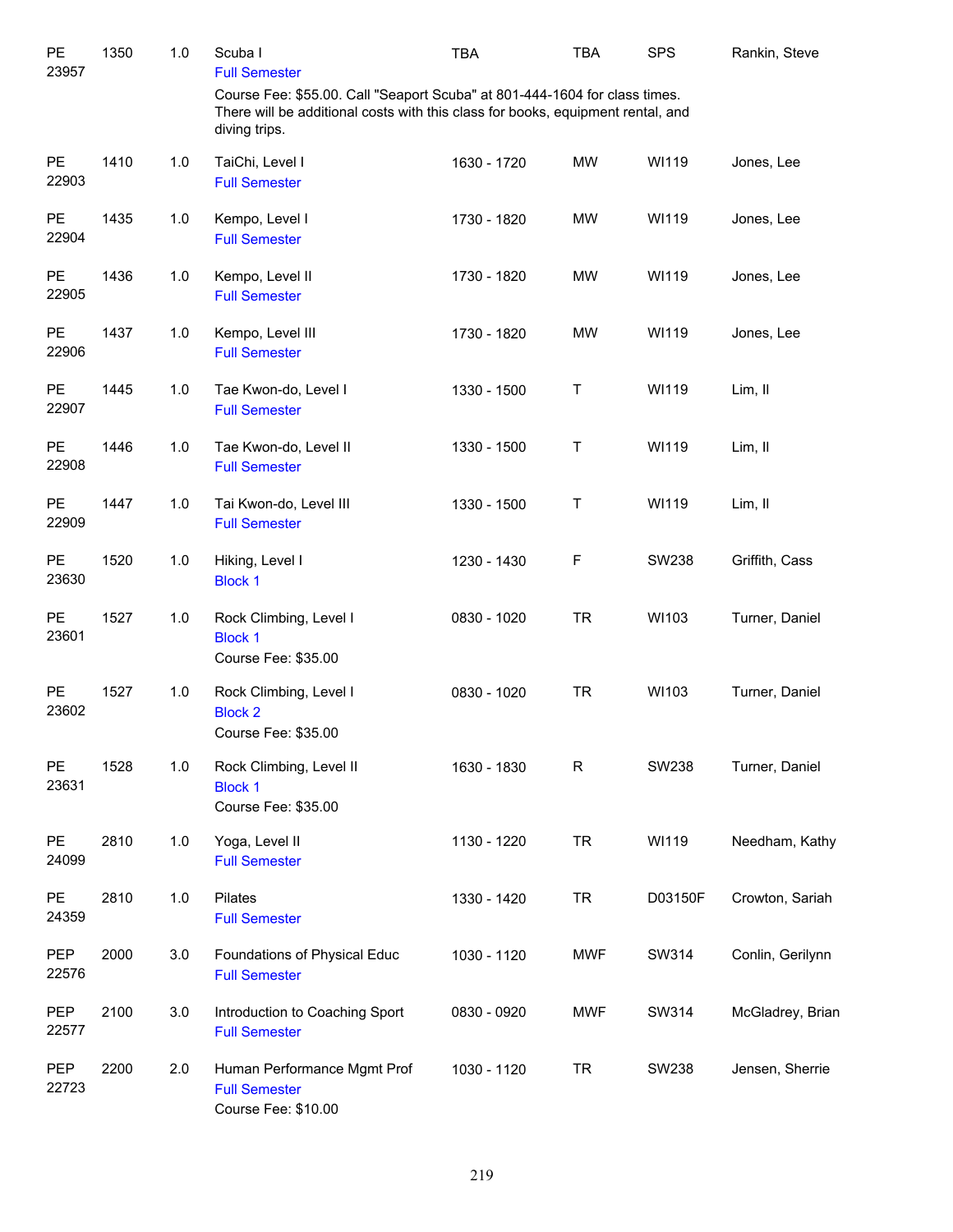| PEP<br>22722        | 2300 | 3.0 | <b>Hith Fitness Evaluation/Prescr</b><br><b>Full Semester</b><br>Course Fee: \$20.00 | 0930 - 1020                | <b>MWF</b> | WI112          | Ruden, Timothy   |
|---------------------|------|-----|--------------------------------------------------------------------------------------|----------------------------|------------|----------------|------------------|
| <b>PEP</b><br>22579 | 2500 | 3.0 | Sport Pedagogy<br><b>Full Semester</b><br>Course Fee: \$3.00                         | 0930 - 1020                | <b>MWF</b> | SW314          | McGladrey, Brian |
| <b>PEP</b><br>22707 | 2890 | 1.0 | Cooperative Work Experience<br><b>Full Semester</b>                                  | 1330 - 1420                | W          | SW232          | Ruden, Timothy   |
| PEP<br>22708        | 2890 | 2.0 | Cooperative Work Experience<br><b>Full Semester</b>                                  | 1330 - 1420                | W          | SW232          | Ruden, Timothy   |
| <b>PEP</b><br>22581 | 3100 | 4.0 | Motor Learning and Developmt<br><b>Full Semester</b>                                 | 1130 - 1245                | MWF        | SW410          | Zagrodnik, James |
| <b>PEP</b><br>22583 | 3240 | 2.0 | Skill Dev Methods Field Sports<br><b>Full Semester</b><br>Course Fee: \$12.00        | 1300 - 1415                | <b>MW</b>  | SW314          | Smith, Chad      |
| <b>PEP</b><br>22599 | 3260 | 2.0 | Methods Teach Lifelong Activit<br><b>Full Semester</b>                               | 1030 - 1145                | <b>TR</b>  | SW410          | Zagrodnik, James |
| <b>PEP</b><br>22584 | 3264 | 2.0 | Skill Dev/Meth Racket Sports<br><b>Full Semester</b><br>Course Fee: \$10.00          | 1200 - 1315                | <b>TR</b>  | SW322          | Zagrodnik, James |
| <b>PEP</b><br>22585 | 3270 | 2.0 | <b>Teaching Aerobic Conditioning</b><br><b>Full Semester</b><br>Course Fee: \$10.00  | 0830 - 0920<br>0830 - 0950 | M<br>W     | SW410<br>SW410 | Smith, Chad      |
| <b>PEP</b><br>22587 | 3280 | 2.0 | Teach Neuromuscular Cond<br><b>Full Semester</b><br>Course Fee: \$10.00              | 1130 - 1220<br>1130 - 1250 | M<br>W     | SW314<br>SW405 | Leong, Chee      |
| <b>PEP</b><br>22590 | 3280 | 2.0 | <b>Teach Neuromuscular Cond</b><br><b>Full Semester</b><br>Course Fee: \$10.00       | 1030 - 1145                | <b>TR</b>  | SW314          | Smith, Chad      |
| <b>PEP</b><br>22592 | 3290 | 2.0 | Methods/Teach Fitness for Life<br><b>Full Semester</b><br>Course Fee: \$10.00        | 1330 - 1545                | Τ          | SW314          | Zagrodnik, James |
| PEP<br>22703        | 3450 | 3.0 | <b>Structural Kinesiology</b><br><b>Full Semester</b>                                | 0730 - 0820<br>0730 - 0920 | MW<br>F    | SW225<br>WI112 | Leong, Chee      |
| <b>PEP</b><br>22704 | 3450 | 3.0 | <b>Structural Kinesiology</b><br><b>Full Semester</b>                                | 0730 - 0820<br>1330 - 1520 | MW<br>R    | SW225<br>WI112 | Leong, Chee      |
| <b>PEP</b><br>22717 | 3510 | 3.0 | <b>Exercise Physiology</b><br><b>Full Semester</b><br>Course Fee: \$50.00            | 1030 - 1120<br>1030 - 1220 | MW<br>F    | SW232<br>WI112 | Smith, Molly     |
| <b>PEP</b><br>22718 | 3510 | 3.0 | <b>Exercise Physiology</b><br><b>Full Semester</b><br>Course Fee: \$50.00            | 1030 - 1120<br>1330 - 1520 | MW<br>F    | SW232<br>WI112 | Smith, Molly     |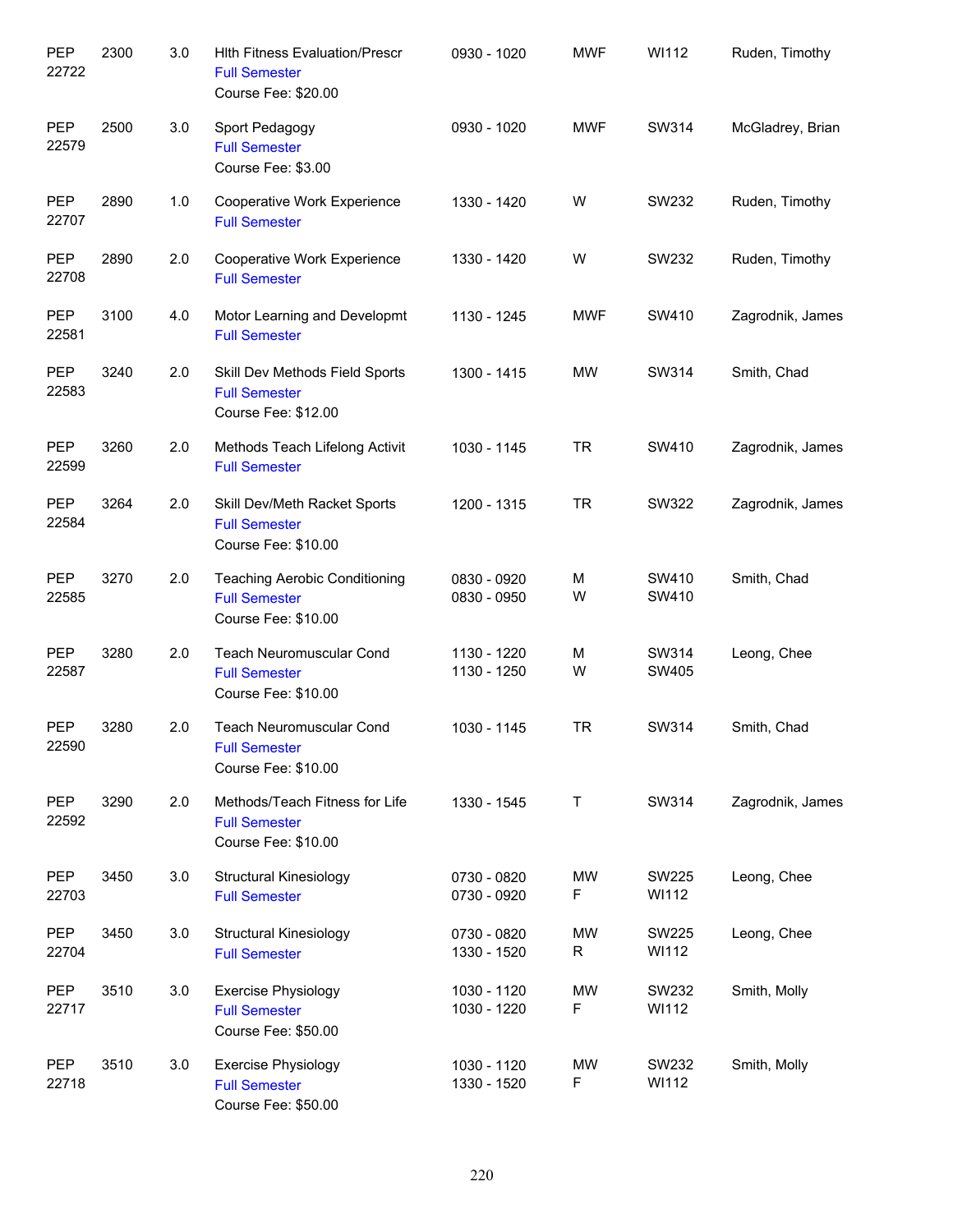| PEP<br>22719        | 3510  | 3.0 | <b>Exercise Physiology</b><br><b>Full Semester</b><br>Course Fee: \$50.00                                                                                                         | 0900 - 1015<br>0900 - 1115 | Τ<br>R         | SW232<br>WI112 | Smith, Molly     |
|---------------------|-------|-----|-----------------------------------------------------------------------------------------------------------------------------------------------------------------------------------|----------------------------|----------------|----------------|------------------|
| PEP<br>22594        | 3520  | 3.0 | <b>Curriculum and Assessment</b><br><b>Full Semester</b><br>Course Fee: \$7.00                                                                                                    | 0900 - 1015                | <b>TR</b>      | SW314          | Conlin, Gerilynn |
| PEP<br>22595        | 3520L | 1.0 | Curriculum and Assessment Lab<br><b>Full Semester</b>                                                                                                                             | 0730 - 0845                | <b>TR</b>      |                | Conlin, Gerilynn |
| <b>PEP</b><br>22597 | 3520L | 1.0 | Curriculum and Assessment Lab<br><b>Full Semester</b>                                                                                                                             | 1330 - 1445                | <b>TR</b>      |                | Conlin, Gerilynn |
| <b>PEP</b><br>22705 | 3600  | 3.0 | Measurement Eval/Research<br><b>Full Semester</b><br>Course Fee: \$10.00                                                                                                          | 1030 - 1145                | <b>TR</b>      | SW232          | Leong, Chee      |
| <b>PEP</b><br>22627 | 3630  | 3.0 | Physical Education K-6<br><b>Full Semester</b><br>Course Fee: \$7.00                                                                                                              | 0900 - 1015                | <b>TR</b>      | SW410          | Smith, Chad      |
| <b>PEP</b><br>24312 | 3630  | 3.0 | Physical Education K-6<br><b>Full Semester</b><br>Course Fee \$7.00                                                                                                               | 1200 - 1315                | <b>TR</b>      | SW410          | Smith, Chad      |
| <b>PEP</b><br>22628 | 3660  | 3.0 | <b>Adapted Physical Education</b><br><b>Full Semester</b>                                                                                                                         | 1030 - 1120<br>1800 - 2000 | <b>MW</b><br>Τ | SW410<br>SW322 | Zagrodnik, James |
| <b>PEP</b><br>22720 | 4370  | 2.0 | Exercise Mgmt/Special Populatn<br><b>Full Semester</b><br>Course Fee: \$20.00                                                                                                     | 1230 - 1320                | <b>TR</b>      | WI112          | Smith, Molly     |
| <b>PEP</b><br>25273 | 4800  | 2.0 | Individual Projects<br><b>Full Semester</b>                                                                                                                                       | <b>TBA</b>                 | <b>TBA</b>     |                | McGladrey, Brian |
| <b>PEP</b><br>22630 | 4830  | 1.0 | <b>Directed Readings</b><br><b>Full Semester</b>                                                                                                                                  | 0930 - 1020                | F              | SW410          | Conlin, Gerilynn |
| <b>PEP</b><br>24044 | 4830  | 3.0 | <b>Directed Readings</b><br><b>Full Semester</b><br>To access online course materials, please log in to your student portal at<br>weber.edu and select your student services tab. | <b>TBA</b>                 | <b>TBA</b>     | <b>OL</b>      | Griffith, Cass   |
| <b>PEP</b><br>23635 | 4860C | 3.0 | Field Experience Coaching<br><b>Full Semester</b>                                                                                                                                 | 1130 - 1220                | F              | SW314          | McGladrey, Brian |
| <b>PEP</b><br>21920 | 4890  | 1.0 | Cooperative Work Experience<br><b>Full Semester</b>                                                                                                                               | <b>TBA</b>                 | <b>TBA</b>     |                | Herzog, Valerie  |
| <b>PEP</b><br>21921 | 4890  | 2.0 | Cooperative Work Experience<br><b>Full Semester</b>                                                                                                                               | <b>TBA</b>                 | <b>TBA</b>     |                | Herzog, Valerie  |
| <b>PEP</b><br>21923 | 4890  | 3.0 | Cooperative Work Experience<br><b>Full Semester</b>                                                                                                                               | <b>TBA</b>                 | <b>TBA</b>     |                | Herzog, Valerie  |
| <b>PEP</b><br>21924 | 4890  | 4.0 | Cooperative Work Experience<br><b>Full Semester</b>                                                                                                                               | <b>TBA</b>                 | <b>TBA</b>     |                | Herzog, Valerie  |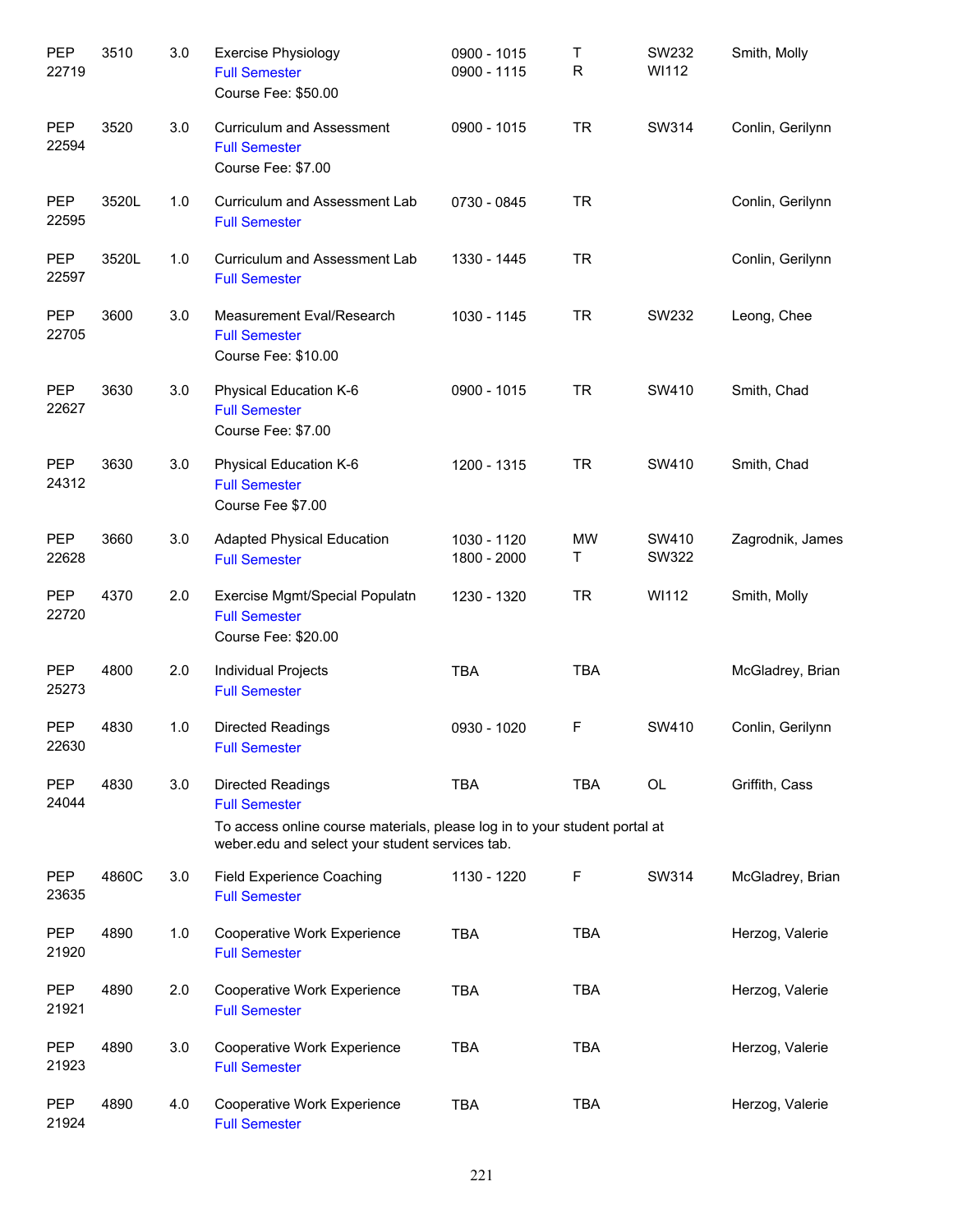| PEP<br>21926         | 4890 | 5.0 | Cooperative Work Experience<br><b>Full Semester</b>                                                                                                                                    | <b>TBA</b>  | <b>TBA</b> |              | Herzog, Valerie  |
|----------------------|------|-----|----------------------------------------------------------------------------------------------------------------------------------------------------------------------------------------|-------------|------------|--------------|------------------|
| <b>PEP</b><br>21927  | 4890 | 6.0 | Cooperative Work Experience<br><b>Full Semester</b>                                                                                                                                    | <b>TBA</b>  | <b>TBA</b> |              | Herzog, Valerie  |
| <b>PEP</b><br>22709  | 4890 | 1.0 | Cooperative Work Experience<br><b>Full Semester</b><br>Instructor's approval required.                                                                                                 | 1330 - 1420 | W          | WI112        | Ruden, Timothy   |
| <b>PEP</b><br>22710  | 4890 | 2.0 | Cooperative Work Experience<br><b>Full Semester</b><br>Instructor's approval required.                                                                                                 | 1330 - 1420 | W          | WI112        | Ruden, Timothy   |
| <b>PEP</b><br>22711  | 4890 | 3.0 | Cooperative Work Experience<br><b>Full Semester</b><br>Instructor's approval required.                                                                                                 | 1330 - 1420 | W          | WI112        | Ruden, Timothy   |
| <b>PEP</b><br>22712  | 4890 | 4.0 | Cooperative Work Experience<br><b>Full Semester</b><br>Instructor's approval required.                                                                                                 | 1330 - 1420 | W          | WI112        | Ruden, Timothy   |
| <b>PEP</b><br>22713  | 4890 | 5.0 | Cooperative Work Experience<br><b>Full Semester</b><br>Instructor's approval required.                                                                                                 | 1330 - 1420 | W          | WI112        | Ruden, Timothy   |
| <b>PEP</b><br>23634  | 4890 | 6.0 | Cooperative Work Experience<br><b>Full Semester</b><br>Instructor's approval required.                                                                                                 | 1330 - 1420 | W          | WI112        | Ruden, Timothy   |
| <b>PEP</b><br>22631  | 4990 | 3.0 | Field Experience/Sr Seminar<br><b>Full Semester</b>                                                                                                                                    | 1030 - 1145 | R          | SW231        | Conlin, Gerilynn |
| PHIL<br>21181        | 1000 | 3.0 | HU Introduction to Philosophy<br><b>Full Semester</b>                                                                                                                                  | 1730 - 2010 | T          | SS203        | Greene, Richard  |
| PHIL<br>21186        | 1000 | 3.0 | HU Introduction to Philosophy<br><b>Full Semester</b>                                                                                                                                  | 1030 - 1120 | <b>MWF</b> | SS203        | Fudge, Robert    |
| <b>PHIL</b><br>21189 | 1000 | 3.0 | HU Introduction to Philosophy<br><b>Full Semester</b>                                                                                                                                  | 1730 - 2010 | W          | <b>SS278</b> | Nelson, Marc     |
| PHIL<br>21190        | 1000 | 3.0 | HU Introduction to Philosophy<br><b>Full Semester</b>                                                                                                                                  | 0830 - 0920 | <b>MWF</b> | <b>SS278</b> | Nelson, Marc     |
| PHIL<br>21692        | 1000 | 3.0 | HU Introduction to Philosophy<br><b>Full Semester</b>                                                                                                                                  | 1030 - 1120 | <b>MWF</b> | D03203       | Hermon, Michael  |
| PHIL<br>21693        | 1000 | 3.0 | HU Introduction to Philosophy<br><b>Full Semester</b><br>To access online course materials, please log in to your student portal at<br>weber.edu and select your student services tab. | <b>TBA</b>  | <b>TBA</b> | OL           | Greene, Richard  |
| <b>PHIL</b><br>21192 | 1120 | 3.0 | HU Contemporary Moral Problems<br><b>Full Semester</b>                                                                                                                                 | 1030 - 1145 | <b>TR</b>  | <b>SS233</b> | Robison, Rachel  |
| <b>PHIL</b><br>21690 | 1120 | 3.0 | HU Contemporary Moral Problems<br><b>Full Semester</b>                                                                                                                                 | 1730 - 2010 | M          | DH1306       | Hermon, Michael  |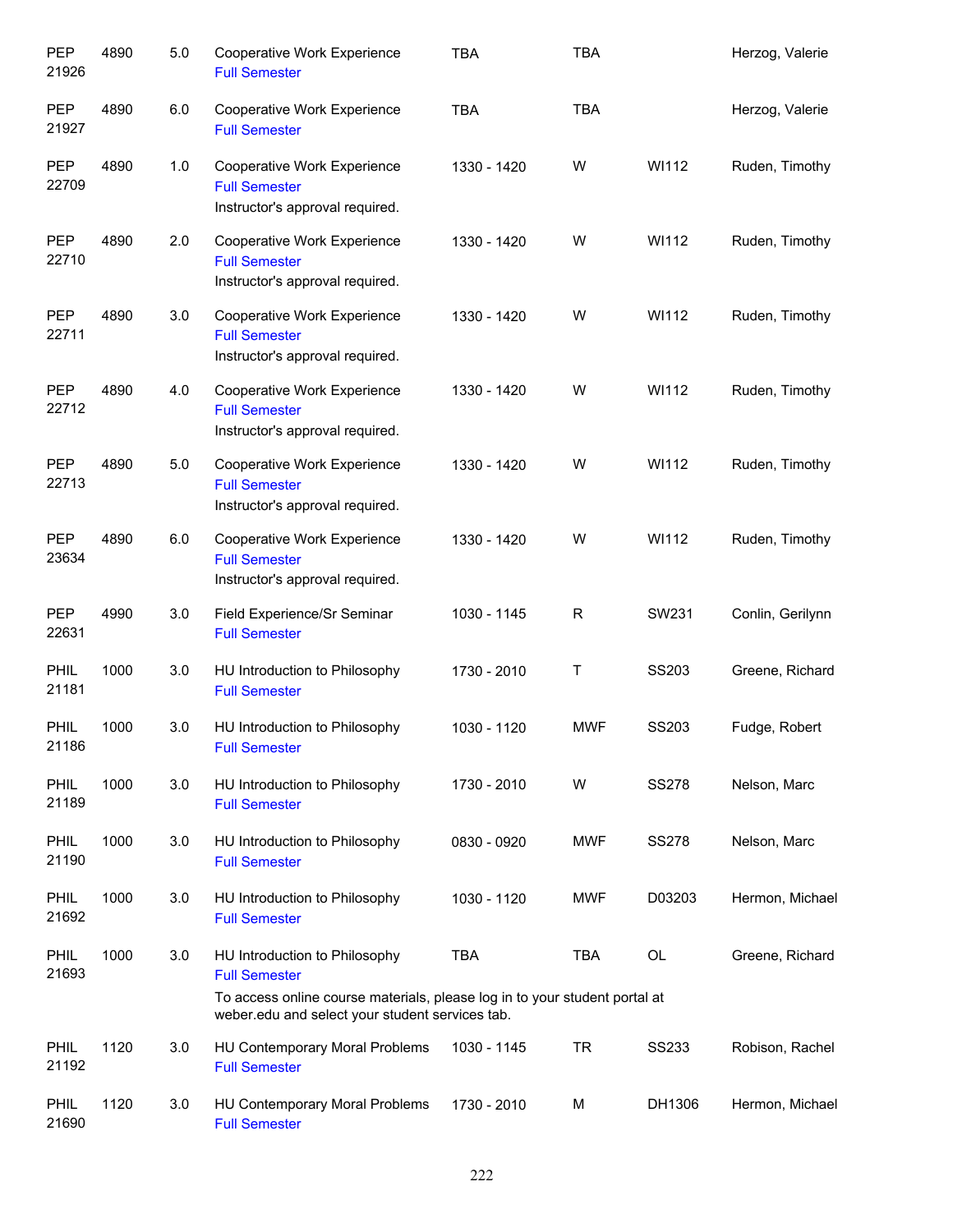| PHIL<br>21695        | 1120 | 3.0 | HU Contemporary Moral Problems<br><b>Full Semester</b>                                                                                                                          | <b>TBA</b>  | <b>TBA</b> | OL           | Greene, Richard  |
|----------------------|------|-----|---------------------------------------------------------------------------------------------------------------------------------------------------------------------------------|-------------|------------|--------------|------------------|
|                      |      |     | To access online course materials, please log in to your student portal at<br>weber.edu and select your student services tab.                                                   |             |            |              |                  |
| PHIL<br>21697        | 1250 | 3.0 | <b>HU Critical Thinking</b><br><b>Full Semester</b>                                                                                                                             | <b>TBA</b>  | <b>TBA</b> | <b>OL</b>    | Fudge, Robert    |
|                      |      |     | To access online course materials, please log in to your student portal at<br>weber.edu and select your student services tab.                                                   |             |            |              |                  |
| <b>PHIL</b><br>21178 | 2200 | 3.0 | Deductive Logic<br><b>Full Semester</b>                                                                                                                                         | 0900 - 1015 | <b>TR</b>  | SS203        | Greene, Richard  |
| <b>PHIL</b><br>21180 | 4510 | 3.0 | Metaphysics<br><b>Full Semester</b>                                                                                                                                             | 1030 - 1145 | <b>TR</b>  | <b>SS276</b> | Greene, Richard  |
| PHIL<br>21182        | 4540 | 3.0 | Philosophy of Language<br><b>Full Semester</b>                                                                                                                                  | 1330 - 1610 | W          | <b>SS278</b> | Greene, Richard  |
| PHIL<br>21187        | 4600 | 3.0 | <b>Ethical Theory</b><br><b>Full Semester</b>                                                                                                                                   | 0930 - 1020 | <b>MWF</b> | <b>SS233</b> | Fudge, Robert    |
| <b>PHIL</b><br>21184 | 4830 | 1.0 | <b>Directed Readings</b><br><b>Full Semester</b>                                                                                                                                | <b>TBA</b>  | <b>TBA</b> |              | Greene, Richard  |
| <b>PHIL</b><br>21185 | 4830 | 2.0 | <b>Directed Readings</b><br><b>Full Semester</b>                                                                                                                                | <b>TBA</b>  | <b>TBA</b> |              | Greene, Richard  |
| <b>PHYS</b><br>23157 | 1010 | 3.0 | PS Elementary Physics<br><b>Full Semester</b><br>Course Fee: \$10.00                                                                                                            | 1030 - 1120 | <b>MWF</b> | LL121        | Galli, J         |
| <b>PHYS</b><br>23158 | 1010 | 3.0 | PS Elementary Physics<br><b>Full Semester</b><br>Course Fee: \$10.00                                                                                                            | 1030 - 1145 | <b>TR</b>  | LL121        | Galli, J         |
| <b>PHYS</b><br>23159 | 1010 | 3.0 | PS Elementary Physics<br><b>Full Semester</b><br>Course Fee: \$10.00                                                                                                            | 1330 - 1445 | <b>TR</b>  | LL121        | Galli, J         |
| <b>PHYS</b><br>23160 | 1010 | 3.0 | PS Elementary Physics<br><b>Full Semester</b><br>Course Fee: \$10.00                                                                                                            | 1130 - 1220 | <b>MWF</b> | LL121        | Arnold, Michelle |
| <b>PHYS</b><br>23884 | 1010 | 3.0 | PS Elementary Physics<br><b>Full Semester</b><br>To access online course materials, please log into your student portal at<br>weber.edu and click on the Student Services tab.  | <b>TBA</b>  | <b>TBA</b> | <b>OL</b>    | Amiri, Farhang   |
| <b>PHYS</b><br>23162 | 1040 | 3.0 | PS Elementary Astronomy<br><b>Full Semester</b><br>This course is now ASTR 1040. Please select the "Astronomy" subject on the<br>Class Schedule Search and enroll in CRN 23161. | 0900 - 1015 | TR         | LL203        | Armstrong, John  |
| <b>PHYS</b><br>23164 | 1040 | 3.0 | PS Elementary Astronomy<br><b>Full Semester</b><br>This course is now ASTR 1040. Please select the "Astronomy" subject on the<br>Class Schedule Search and enroll in CRN 23163. | 1030 - 1145 | <b>TR</b>  | LL203        | Ostlie, Dale     |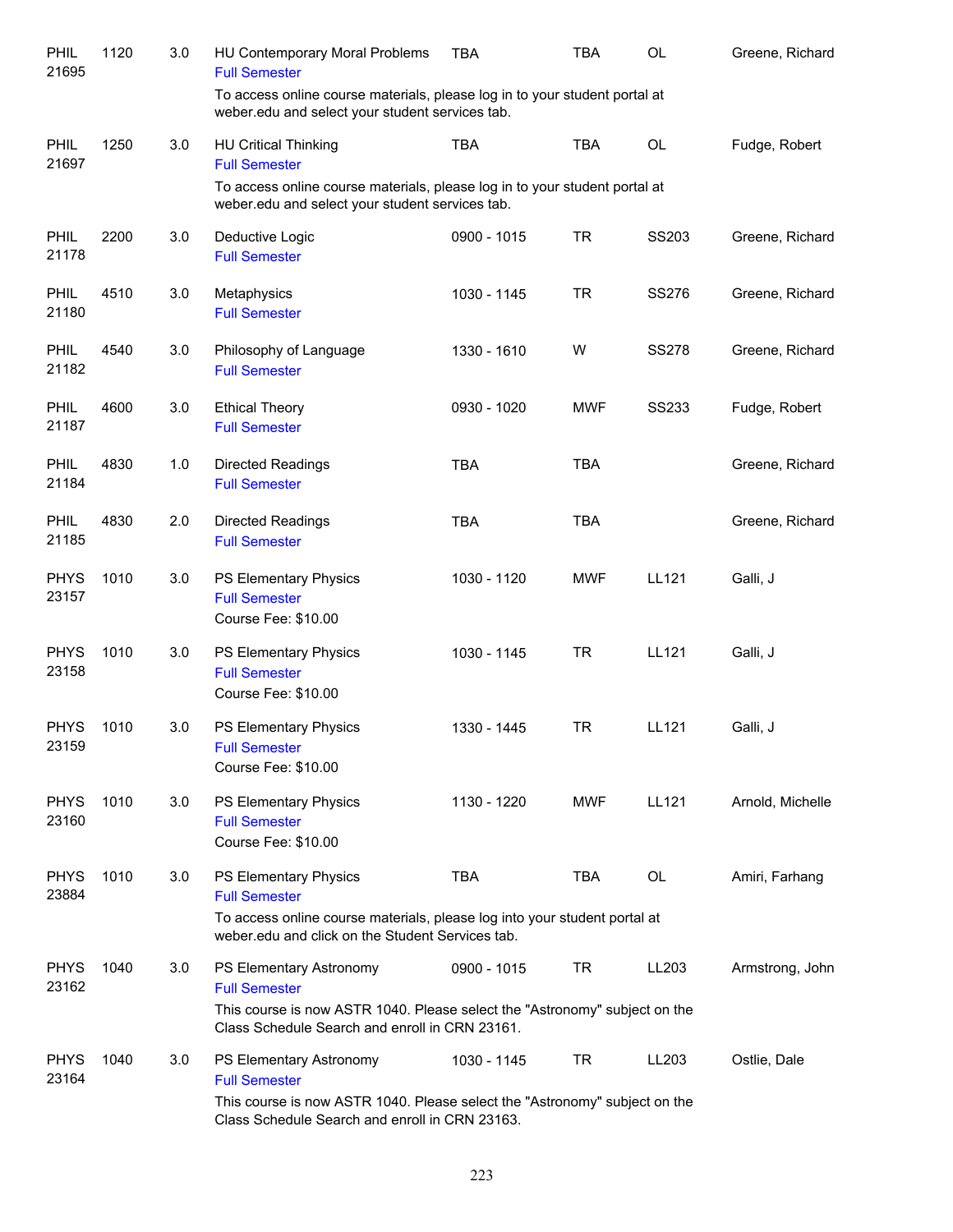| <b>PHYS</b><br>23166 | 1040  | 3.0 | PS Elementary Astronomy<br><b>Full Semester</b>                                                                               | 1330 - 1445 | <b>TR</b>    | LL203        | Ostlie, Dale       |
|----------------------|-------|-----|-------------------------------------------------------------------------------------------------------------------------------|-------------|--------------|--------------|--------------------|
|                      |       |     | This course is now ASTR 1040. Please select the "Astronomy" subject on the<br>Class Schedule Search and enroll in CRN 23165.  |             |              |              |                    |
| <b>PHYS</b><br>23168 | 1040  | 3.0 | PS Elementary Astronomy<br><b>Full Semester</b>                                                                               | 1430 - 1520 | <b>MWF</b>   | LL203        | Palen, Stacy       |
|                      |       |     | This course is now ASTR 1040. Please select the "Astronomy" subject on the<br>Class Schedule Search and enroll in CRN 23167.  |             |              |              |                    |
| <b>PHYS</b><br>23883 | 1040  | 3.0 | PS Elementary Astronomy<br><b>Full Semester</b><br>This course is now ASTR 1040. Please select the 'Astronomy' subject on the | <b>TBA</b>  | <b>TBA</b>   | OL           | Carroll, Bradley   |
| <b>PHYS</b>          | 1360  | 3.0 | Class Schedule Search and enroll in CRN 23882 (ASTR 1040).<br>PS Principles of Phys Science                                   | 1030 - 1120 | <b>TR</b>    | <b>SL240</b> | Johnston, Adam     |
| 23169                |       |     | <b>Full Semester</b>                                                                                                          |             |              |              |                    |
| <b>PHYS</b><br>23170 | 1360L | 0.0 | Prin Phy Sci Lab<br><b>Full Semester</b>                                                                                      | 1330 - 1620 | $\mathsf R$  | <b>SL226</b> | Johnston, Adam     |
| <b>PHYS</b><br>23171 | 2010  | 5.0 | PS College Physics I<br><b>Full Semester</b>                                                                                  | 0830 - 0920 | <b>MTWRF</b> | LL121        | Hole, Karen        |
| <b>PHYS</b><br>23172 | 2010  | 5.0 | PS College Physics I<br><b>Full Semester</b>                                                                                  | 1430 - 1600 | <b>MWF</b>   | LL121        | Ostlie, Dale       |
| <b>PHYS</b><br>25235 | 2015  | 1.0 | College Physics I Lab<br><b>Full Semester</b>                                                                                 | 1030 - 1320 | W            | <b>SL222</b> | Armstrong, John    |
| <b>PHYS</b><br>23173 | 2019  | 0.0 | College Physics I Lab<br><b>Full Semester</b><br>Course Fee: \$25.00                                                          | 1030 - 1320 | Τ            | <b>SL222</b> | Spjeldvik, Walther |
| <b>PHYS</b><br>23174 | 2019  | 0.0 | College Physics I Lab<br><b>Full Semester</b><br>Course Fee: \$25.00                                                          | 1330 - 1620 | T            | <b>SL222</b> | Amiri, Farhang     |
| <b>PHYS</b><br>23175 | 2019  | 0.0 | College Physics I Lab<br><b>Full Semester</b><br>Course Fee: \$25.00                                                          | 1030 - 1320 | W            | <b>SL222</b> | Armstrong, John    |
| <b>PHYS</b><br>23176 | 2019  | 0.0 | College Physics I Lab<br><b>Full Semester</b><br>Course Fee: \$25.00                                                          | 1430 - 1720 | W            | <b>SL222</b> | Spjeldvik, Walther |
| <b>PHYS</b><br>23177 | 2019  | 0.0 | College Physics I Lab<br><b>Full Semester</b><br>Course Fee: \$25.00                                                          | 1030 - 1320 | $\mathsf{R}$ | <b>SL222</b> | Spjeldvik, Walther |
| <b>PHYS</b><br>23213 | 2019  | 0.0 | College Physics I Lab<br><b>Full Semester</b><br>Course Fee: \$25.00                                                          | 1330 - 1620 | $\mathsf{R}$ | <b>SL222</b> | Amiri, Farhang     |
| <b>PHYS</b><br>23178 | 2020  | 5.0 | College Physics II<br><b>Full Semester</b>                                                                                    | 0730 - 0820 | <b>MTWRF</b> | LL121        | Arnold, Michelle   |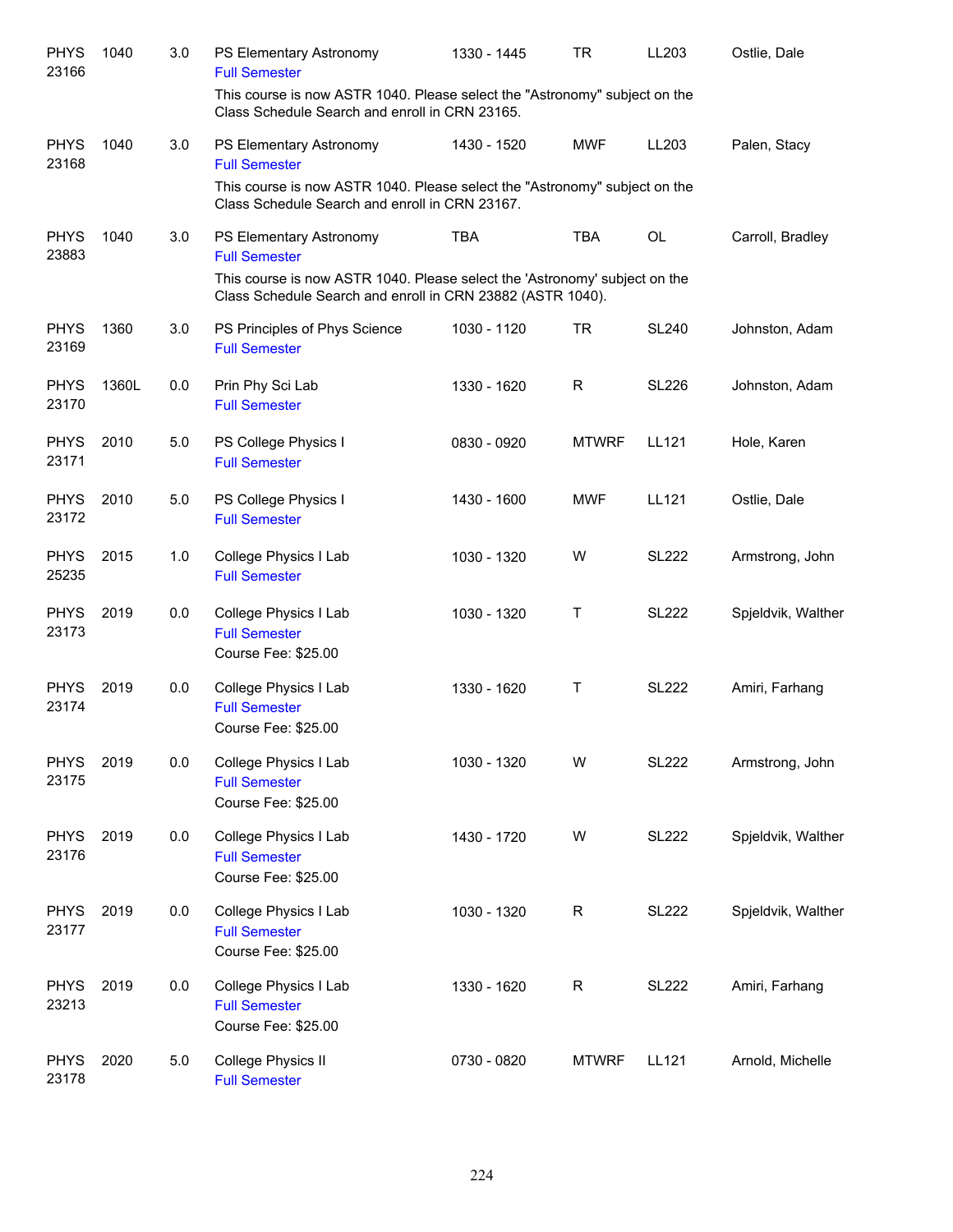| <b>PHYS</b><br>25236 | 2025 | 1.0 | College Physics II Lab<br><b>Full Semester</b>                                                                                                                                                                                                       | 1430 - 1720 | W            | <b>SL225</b> | Hole, Karen        |
|----------------------|------|-----|------------------------------------------------------------------------------------------------------------------------------------------------------------------------------------------------------------------------------------------------------|-------------|--------------|--------------|--------------------|
| <b>PHYS</b><br>23179 | 2029 | 0.0 | College Physics II Lab<br><b>Full Semester</b>                                                                                                                                                                                                       | 0930 - 1220 | Τ            | <b>SL225</b> | Hole, Karen        |
|                      |      |     | PHYS 2029 and 2229 are "crosslisted." When the sum of their enrollments<br>totals 18, both sections will close. Please contact the department secretary,<br>Nereyda Hesterberg, at nhesterberg@weber.edu or (801) 626-6163 if you have<br>questions. |             |              |              |                    |
| <b>PHYS</b><br>23181 | 2029 | 0.0 | College Physics II Lab<br><b>Full Semester</b>                                                                                                                                                                                                       | 1330 - 1620 | Τ            | <b>SL225</b> | Armstrong, John    |
|                      |      |     | PHYS 2029 and 2229 are "crosslisted." When the sum of their enrollments<br>totals 18, both sections will close. Please contact the department secretary,<br>Nereyda Hesterberg, at nhesterberg@weber.edu or (801) 626-6163 if you have<br>questions. |             |              |              |                    |
| <b>PHYS</b><br>23183 | 2029 | 0.0 | College Physics II Lab<br><b>Full Semester</b>                                                                                                                                                                                                       | 1430 - 1720 | W            | <b>SL225</b> | Hole, Karen        |
|                      |      |     | PHYS 2029 and 2229 are "crosslisted." When the sum of their enrollments<br>totals 18, both sections will close. Please contact the department secretary,<br>Nereyda Hesterberg, at nhesterberg@weber.edu or (801) 626-6163 if you have<br>questions. |             |              |              |                    |
| <b>PHYS</b><br>23185 | 2029 | 0.0 | College Physics II Lab<br><b>Full Semester</b>                                                                                                                                                                                                       | 0930 - 1220 | R            | <b>SL225</b> | Amiri, Farhang     |
|                      |      |     | PHYS 2029 and 2229 are "crosslisted." When the sum of their enrollments<br>totals 18, both sections will close. Please contact the department secretary,<br>Nereyda Hesterberg, at nhesterberg@weber.edu or (801) 626-6163 if you have<br>questions. |             |              |              |                    |
| <b>PHYS</b><br>23187 | 2029 | 0.0 | College Physics II Lab<br><b>Full Semester</b>                                                                                                                                                                                                       | 1330 - 1620 | R            | <b>SL225</b> | Lear, Charles      |
|                      |      |     | PHYS 2029 and 2229 are "crosslisted." When the sum of their enrollments<br>totals 18, both sections will close. Please contact the department secretary,<br>Nereyda Hesterberg, at nhesterberg@weber.edu or (801) 626-6163 if you have<br>questions. |             |              |              |                    |
| <b>PHYS</b><br>23321 | 2040 | 3.0 | Prin Observational Astronomy<br><b>Full Semester</b>                                                                                                                                                                                                 | 1230 - 1320 | MWF          | <b>SL220</b> | Palen, Stacy       |
|                      |      |     | This course is now ASTR 2040. Please select the "Astronomy" subject on the<br>Class Schedule Search and enroll in CRN 23189.                                                                                                                         |             |              |              |                    |
| <b>PHYS</b><br>23190 | 2210 | 5.0 | PS Physics Scientist & Engrs I<br><b>Full Semester</b>                                                                                                                                                                                               | 0930 - 1020 | <b>MTWRF</b> | LL121        | Inglefield, Colin  |
| <b>PHYS</b><br>23191 | 2210 | 5.0 | PS Physics Scientist & Engrs I<br><b>Full Semester</b>                                                                                                                                                                                               | 1730 - 1945 | <b>TR</b>    | <b>LL121</b> | Albretsen, Jacob   |
| <b>PHYS</b><br>24403 | 2215 | 1.0 | Phys - Scien/Engineers I Lab<br><b>Full Semester</b>                                                                                                                                                                                                 | <b>TBA</b>  | <b>TBA</b>   |              | Amiri, Farhang     |
| <b>PHYS</b><br>24463 | 2215 | 1.0 | Phys - Scien/Engineers I Lab<br><b>Full Semester</b>                                                                                                                                                                                                 | <b>TBA</b>  | <b>TBA</b>   |              | Spjeldvik, Walther |
| <b>PHYS</b><br>23192 | 2219 | 0.0 | Physics lab I, Scientist/Eng.<br><b>Full Semester</b><br>Course Fee: \$25.00                                                                                                                                                                         | 1030 - 1320 | Τ            | <b>SL221</b> | Spjeldvik, Walther |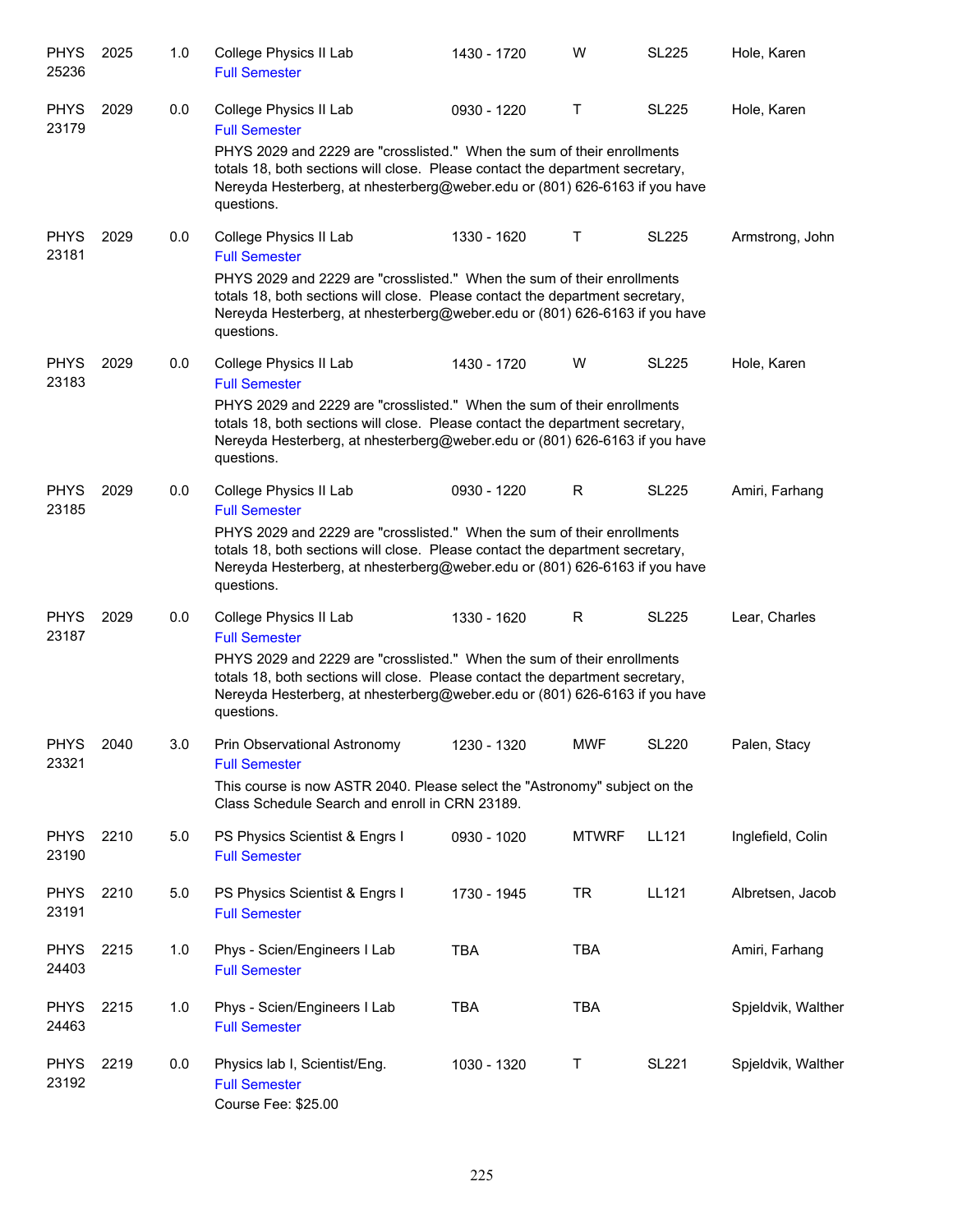| <b>PHYS</b><br>23193 | 2219 | 0.0 | Physics lab I, Scientist/Eng.<br><b>Full Semester</b><br>Course Fee: \$25.00                                                                                                                                                                                                                                   | 1330 - 1620 | Т            | <b>SL221</b> | Amiri, Farhang     |
|----------------------|------|-----|----------------------------------------------------------------------------------------------------------------------------------------------------------------------------------------------------------------------------------------------------------------------------------------------------------------|-------------|--------------|--------------|--------------------|
| <b>PHYS</b><br>23194 | 2219 | 0.0 | Physics lab I, Scientist/Eng.<br><b>Full Semester</b><br>Course Fee: \$25.00                                                                                                                                                                                                                                   | 1030 - 1320 | W            | <b>SL221</b> | Armstrong, John    |
| <b>PHYS</b><br>23195 | 2219 | 0.0 | Physics lab I, Scientist/Eng.<br><b>Full Semester</b><br>Course Fee: \$25.00                                                                                                                                                                                                                                   | 1430 - 1720 | W            | <b>SL221</b> | Spjeldvik, Walther |
| <b>PHYS</b><br>23196 | 2219 | 0.0 | Physics lab I, Scientist/Eng.<br><b>Full Semester</b><br>Course Fee: \$25.00                                                                                                                                                                                                                                   | 1730 - 2020 | W            | <b>SL221</b> | Myers, Joseph      |
| <b>PHYS</b><br>23197 | 2219 | 0.0 | Physics lab I, Scientist/Eng.<br><b>Full Semester</b><br>Course Fee: \$25.00                                                                                                                                                                                                                                   | 1030 - 1320 | R            | <b>SL221</b> | Spjeldvik, Walther |
| <b>PHYS</b><br>23198 | 2219 | 0.0 | Physics lab I, Scientist/Eng.<br><b>Full Semester</b><br>Course Fee: \$25.00                                                                                                                                                                                                                                   | 1330 - 1620 | R            | <b>SL221</b> | Amiri, Farhang     |
| <b>PHYS</b><br>23199 | 2219 | 0.0 | Physics lab I, Scientist/Eng.<br><b>Full Semester</b><br>Course Fee: \$25.00                                                                                                                                                                                                                                   | 1330 - 1620 | F            | <b>SL221</b> | Schroeder, Daniel  |
| <b>PHYS</b><br>23200 | 2220 | 5.0 | Physics Scientists & Engrs II<br><b>Full Semester</b>                                                                                                                                                                                                                                                          | 1230 - 1320 | <b>MTWRF</b> | LL121        | Carroll, Bradley   |
| <b>PHYS</b><br>23180 | 2229 | 0.0 | Physics lab II, Scientist/Eng.<br><b>Full Semester</b><br>PHYS 2029 and 2229 are "crosslisted." When the sum of their enrollments<br>totals 18, both sections will close. Please contact the department secretary,<br>Nereyda Hesterberg, at nhesterberg@weber.edu or (801) 626-6163 if you have<br>questions. | 0930 - 1220 | т            | <b>SL225</b> | Hole, Karen        |
| PHYS<br>23182        | 2229 | 0.0 | Physics lab II, Scientist/Eng.<br><b>Full Semester</b><br>PHYS 2029 and 2229 are "crosslisted." When the sum of their enrollments<br>totals 18, both sections will close. Please contact the department secretary,<br>Nereyda Hesterberg, at nhesterberg@weber.edu or (801) 626-6163 if you have<br>questions. | 1330 - 1620 | т            | <b>SL225</b> | Armstrong, John    |
| <b>PHYS</b><br>23184 | 2229 | 0.0 | Physics lab II, Scientist/Eng.<br><b>Full Semester</b><br>PHYS 2029 and 2229 are "crosslisted." When the sum of their enrollments<br>totals 18, both sections will close. Please contact the department secretary,<br>Nereyda Hesterberg, at nhesterberg@weber.edu or (801) 626-6163 if you have<br>questions. | 1430 - 1720 | W            | <b>SL225</b> | Hole, Karen        |
| <b>PHYS</b><br>23186 | 2229 | 0.0 | Physics lab II, Scientist/Eng.<br><b>Full Semester</b><br>PHYS 2029 and 2229 are "crosslisted." When the sum of their enrollments<br>totals 18, both sections will close. Please contact the department secretary,<br>Nereyda Hesterberg, at nhesterberg@weber.edu or (801) 626-6163 if you have<br>questions. | 0930 - 1220 | R            | <b>SL225</b> | Amiri, Farhang     |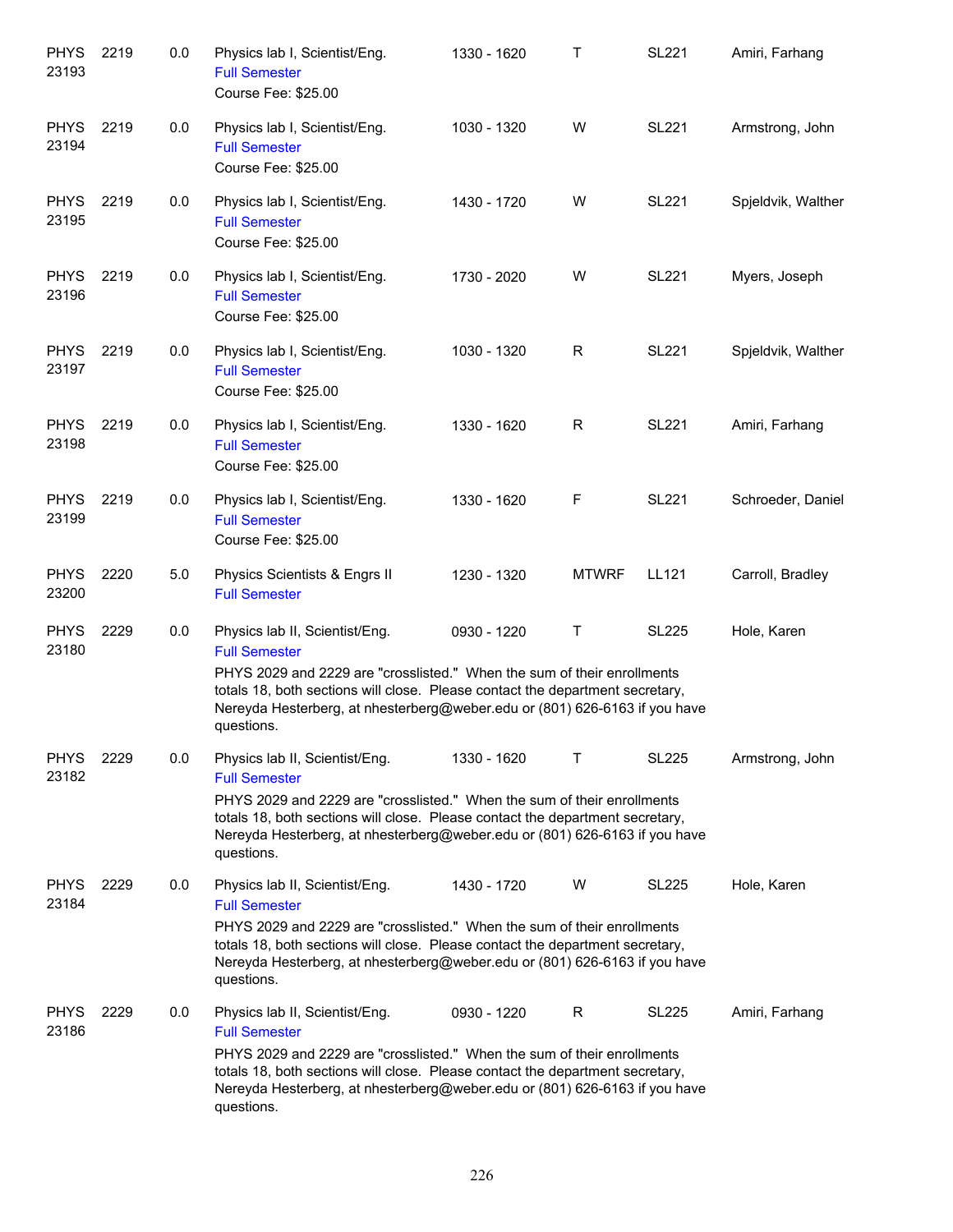| <b>PHYS</b><br>23188 | 2229  | 0.0 | Physics lab II, Scientist/Eng.<br><b>Full Semester</b>                                                                                                                                                                                               | 1330 - 1620 | R           | <b>SL225</b> | Lear, Charles      |
|----------------------|-------|-----|------------------------------------------------------------------------------------------------------------------------------------------------------------------------------------------------------------------------------------------------------|-------------|-------------|--------------|--------------------|
|                      |       |     | PHYS 2029 and 2229 are "crosslisted." When the sum of their enrollments<br>totals 18, both sections will close. Please contact the department secretary,<br>Nereyda Hesterberg, at nhesterberg@weber.edu or (801) 626-6163 if you have<br>questions. |             |             |              |                    |
| <b>PHYS</b><br>23201 | 2300  | 3.0 | <b>Scientific Computing</b><br><b>Full Semester</b>                                                                                                                                                                                                  | 1030 - 1145 | <b>TR</b>   | <b>SL220</b> | Armstrong, John    |
| <b>PHYS</b><br>23202 | 2600  | 1.0 | Laboratory Safety<br><b>Full Semester</b>                                                                                                                                                                                                            | 1230 - 1320 | M           | LL129        | Arnold, Michelle   |
| <b>PHYS</b><br>23203 | 2710  | 3.0 | Introductory Modern Physics<br><b>Full Semester</b>                                                                                                                                                                                                  | 1130 - 1220 | <b>MWF</b>  | <b>SL240</b> | Hole, Karen        |
| <b>PHYS</b><br>23204 | 3190  | 3.0 | <b>Applied Optics</b><br><b>Full Semester</b>                                                                                                                                                                                                        | 1230 - 1320 | <b>TR</b>   | <b>SL240</b> | Sohl, John         |
| <b>PHYS</b><br>23205 | 3190L | 0.0 | Appl Optics Lab<br><b>Full Semester</b>                                                                                                                                                                                                              | 1330 - 1620 | $\mathsf R$ | <b>SL232</b> | Sohl, John         |
| <b>PHYS</b><br>24351 | 3190L | 0.0 | Appl Optics Lab<br><b>Full Semester</b>                                                                                                                                                                                                              | 1430 - 1720 | W           | <b>SL232</b> | Sohl, John         |
| <b>PHYS</b><br>23206 | 3410  | 4.0 | <b>Electronics for Scientists</b><br><b>Full Semester</b>                                                                                                                                                                                            | 0830 - 0920 | <b>MWF</b>  | <b>SL240</b> | Sohl, John         |
| <b>PHYS</b><br>23207 | 3410L | 0.0 | Electronics I Lab<br><b>Full Semester</b>                                                                                                                                                                                                            | 1430 - 1720 | W           | <b>SL232</b> | Sohl, John         |
| <b>PHYS</b><br>23208 | 3500  | 3.0 | <b>Analytical Mechanics</b><br><b>Full Semester</b>                                                                                                                                                                                                  | 1230 - 1320 | <b>MWF</b>  | <b>SL240</b> | Amiri, Farhang     |
| <b>PHYS</b><br>23209 | 3510  | 3.0 | Electromagnetic Theory<br><b>Full Semester</b>                                                                                                                                                                                                       | 0930 - 1020 | <b>MWF</b>  | <b>SL240</b> | Schroeder, Daniel  |
| <b>PHYS</b><br>23210 | 3810  | 2.0 | <b>Experimental Course-Relativity</b><br><b>Full Semester</b>                                                                                                                                                                                        | 1430 - 1620 | M           | <b>SL240</b> | Spjeldvik, Walther |
| <b>PHYS</b><br>23211 | 4570  | 3.0 | Secondary Science Teach Meth<br><b>Full Semester</b><br>Crosslisted with BTNY 4570, CHEM 4570, GEO 4570, MICR 4570, and ZOOL                                                                                                                         | 1630 - 1920 | W           | LL230        | Johnston, Adam     |
| <b>PHYS</b><br>24451 | 4800  | 1.0 | 4570.<br>Individual Research Problems<br><b>Full Semester</b>                                                                                                                                                                                        | <b>TBA</b>  | <b>TBA</b>  |              | Johnston, Adam     |
| <b>PHYS</b><br>24731 | 4800  | 1.0 | Individual Research Problems<br><b>Full Semester</b>                                                                                                                                                                                                 | <b>TBA</b>  | <b>TBA</b>  |              | Palen, Stacy       |
| <b>PHYS</b><br>25184 | 4800  | 1.0 | Individual Research Problems<br><b>Full Semester</b>                                                                                                                                                                                                 | <b>TBA</b>  | <b>TBA</b>  |              | Carroll, Bradley   |
| <b>PHYS</b><br>25192 | 4800  | 2.0 | Individual Research Problems<br><b>Full Semester</b>                                                                                                                                                                                                 | <b>TBA</b>  | <b>TBA</b>  |              | Arnold, Michelle   |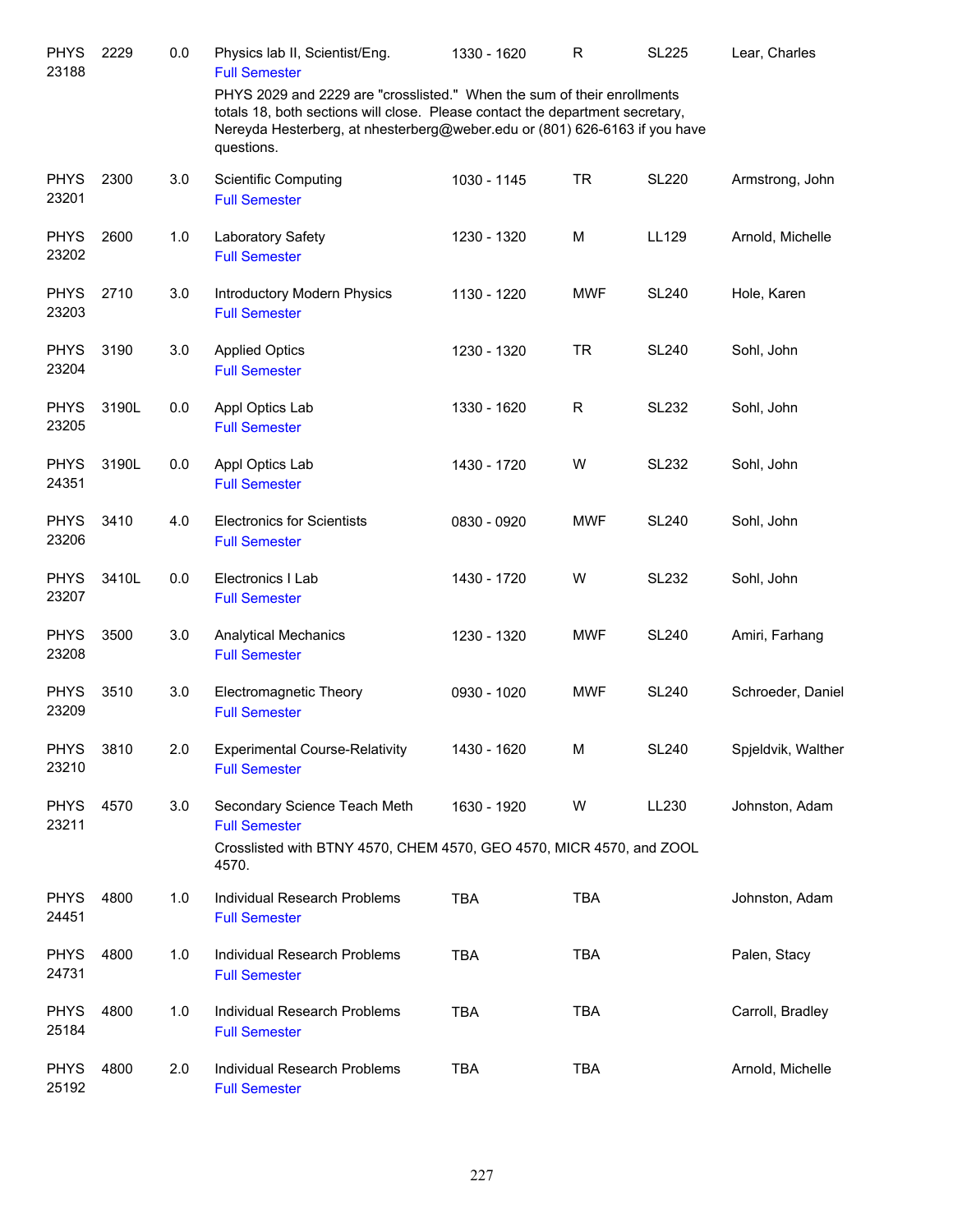| <b>PHYS</b><br>25205 | 4800 | 2.0 | Individual Research Problems<br><b>Full Semester</b>                                                                                                                                                                                                                                                                                                                   | <b>TBA</b>  | <b>TBA</b> |              | Armstrong, John   |
|----------------------|------|-----|------------------------------------------------------------------------------------------------------------------------------------------------------------------------------------------------------------------------------------------------------------------------------------------------------------------------------------------------------------------------|-------------|------------|--------------|-------------------|
| <b>PHYS</b><br>24450 | 4830 | 2.0 | Readings in Physics<br><b>Full Semester</b>                                                                                                                                                                                                                                                                                                                            | <b>TBA</b>  | <b>TBA</b> |              | Palen, Stacy      |
| <b>PHYS</b><br>24693 | 4830 | 1.0 | Readings in Physics<br><b>Full Semester</b>                                                                                                                                                                                                                                                                                                                            | <b>TBA</b>  | <b>TBA</b> |              | Carroll, Bradley  |
| <b>PHYS</b><br>25191 | 4830 | 1.0 | Readings in Physics<br><b>Full Semester</b>                                                                                                                                                                                                                                                                                                                            | <b>TBA</b>  | <b>TBA</b> |              | Arnold, Michelle  |
| <b>PHYS</b><br>23212 | 4990 | 1.0 | Seminar in Physics<br><b>Full Semester</b><br>Prerequisite: previous upper division physics course. Requires instructor's<br>special approval.                                                                                                                                                                                                                         | 1330 - 1420 | W          | LL121        | Arnold, Michelle  |
| <b>POLS</b><br>21119 | 1100 | 3.0 | Al American Ntnl Government<br><b>Full Semester</b>                                                                                                                                                                                                                                                                                                                    | 0900 - 1015 | <b>TR</b>  | <b>SS233</b> | Johnson, Gary     |
| <b>POLS</b><br>21123 | 1100 | 3.0 | Al American Ntnl Government<br><b>Full Semester</b>                                                                                                                                                                                                                                                                                                                    | 0930 - 1020 | <b>MWF</b> | SS203        | Kuehls, Thomas    |
| <b>POLS</b><br>21159 | 1100 | 3.0 | Al American Ntnl Government<br><b>Full Semester</b>                                                                                                                                                                                                                                                                                                                    | 0730 - 0820 | <b>MWF</b> | <b>SS229</b> | Reddy, T          |
| <b>POLS</b><br>21160 | 1100 | 3.0 | Al American Ntnl Government<br><b>Full Semester</b>                                                                                                                                                                                                                                                                                                                    | 0830 - 0920 | <b>MWF</b> | <b>SS276</b> | Reddy, T          |
| <b>POLS</b><br>21164 | 1100 | 3.0 | Al American Ntnl Government<br><b>Full Semester</b>                                                                                                                                                                                                                                                                                                                    | 1030 - 1120 | <b>MWF</b> | <b>SS276</b> | Price, Richard    |
| <b>POLS</b><br>21166 | 1100 | 3.0 | Al American Ntnl Government<br><b>Full Semester</b>                                                                                                                                                                                                                                                                                                                    | 1130 - 1220 | <b>MWF</b> | <b>SS276</b> | Price, Richard    |
| <b>POLS</b><br>21175 | 1100 | 3.0 | Al American Ntnl Government<br><b>Full Semester</b>                                                                                                                                                                                                                                                                                                                    | 1730 - 2010 | M          | <b>SS278</b> | Goggi, Paul       |
| <b>POLS</b><br>21176 | 1100 | 3.0 | AI American Ntnl Government<br><b>Full Semester</b>                                                                                                                                                                                                                                                                                                                    | 1730 - 2010 | R          | <b>SS278</b> | Julander, Roydon  |
| <b>POLS</b><br>22059 | 1100 | 3.0 | Al American Ntnl Government<br><b>Full Semester</b>                                                                                                                                                                                                                                                                                                                    | 1730 - 2010 | т          | D02103       | Andrews, Adrienne |
| <b>POLS</b><br>22060 | 1100 | 3.0 | Al American Ntnl Government<br><b>Full Semester</b>                                                                                                                                                                                                                                                                                                                    | 1330 - 1445 | <b>TR</b>  | D02103       | Hunter, Robert    |
| <b>POLS</b><br>22061 | 1100 | 3.0 | <b>CEL AI American Ntnl Governmt</b><br><b>Full Semester</b><br>To access online course materials, please log in to your student portal at<br>weber.edu and select your student services tab. CEL stands for Community<br>Engaged Learning which means that students engage in meaningful community<br>engagement that is connected to specific course objectives. See | <b>TBA</b>  | <b>TBA</b> | OL           | Murray, Leah      |
|                      |      |     | http://www.weber.edu/ccel/cel-designation.html for a full list of CEL designated<br>courses.                                                                                                                                                                                                                                                                           |             |            |              |                   |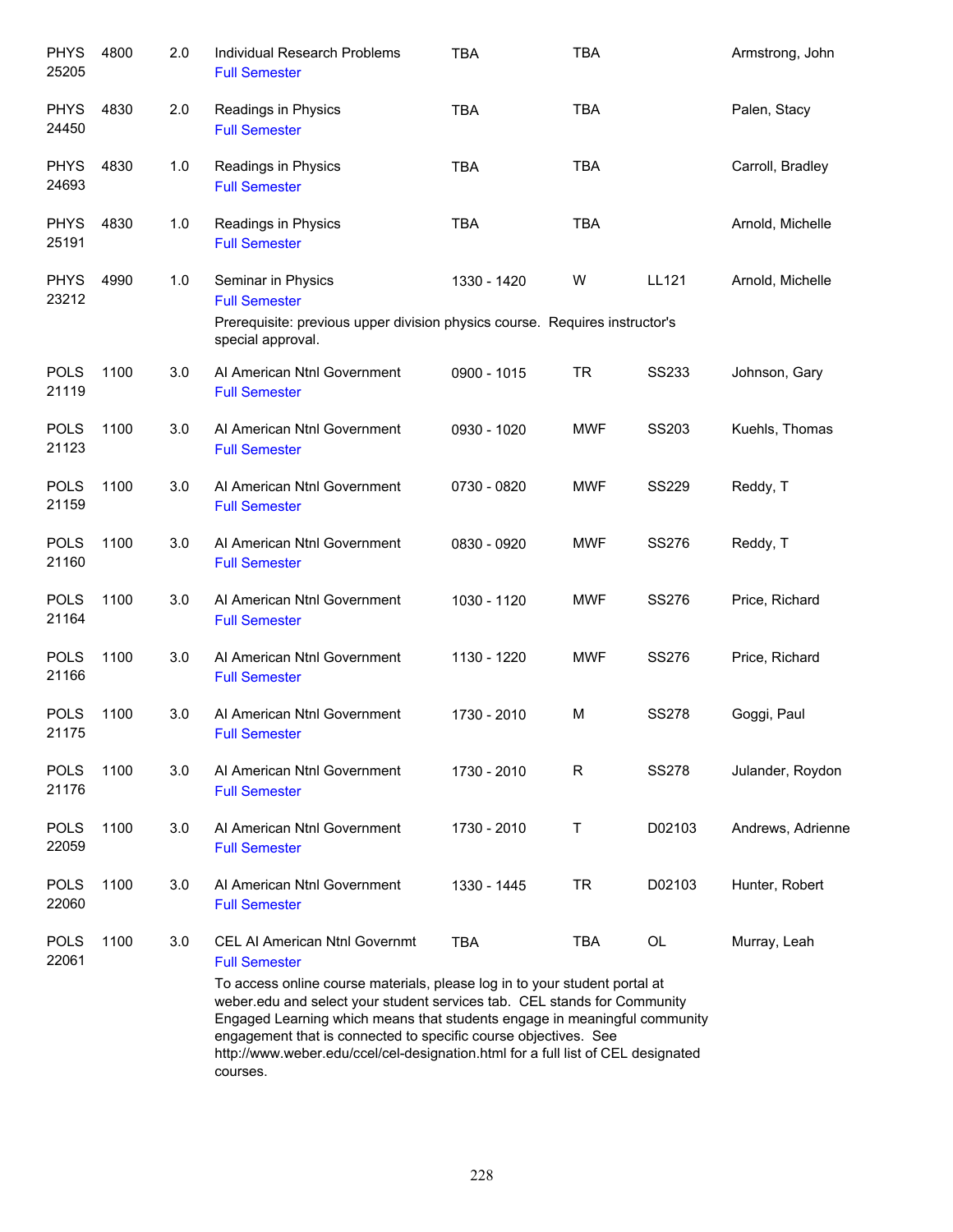| <b>POLS</b><br>22062 | 1100 | 3.0 | Al American Ntnl Government<br><b>Full Semester</b>                                                                                                                                                                                                                                                                                                                                                    | <b>TBA</b>  | <b>TBA</b> | <b>OL</b>    | Reddy, T         |
|----------------------|------|-----|--------------------------------------------------------------------------------------------------------------------------------------------------------------------------------------------------------------------------------------------------------------------------------------------------------------------------------------------------------------------------------------------------------|-------------|------------|--------------|------------------|
|                      |      |     | To access online course materials, please log in to your student portal at<br>weber.edu and select your student services tab.                                                                                                                                                                                                                                                                          |             |            |              |                  |
| <b>POLS</b><br>22065 | 1100 | 3.0 | <b>CEL AI American Ntnl Governmt</b><br><b>Full Semester</b>                                                                                                                                                                                                                                                                                                                                           | <b>TBA</b>  | <b>TBA</b> | <b>OL</b>    | Murray, Leah     |
|                      |      |     | To access online course materials, please log in to your student portal at<br>weber.edu and select your student services tab. CEL stands for Community<br>Engaged Learning which means that students engage in meaningful community<br>engagement that is connected to specific course objectives. See<br>http://www.weber.edu/ccel/cel-designation.html for a full list of CEL designated<br>courses. |             |            |              |                  |
| <b>POLS</b><br>21108 | 2100 | 3.0 | SS Intro - Interntnl Politics<br><b>Full Semester</b>                                                                                                                                                                                                                                                                                                                                                  | 1030 - 1120 | <b>MWF</b> | <b>SS278</b> | Wolfe, Stephanie |
| <b>POLS</b><br>21118 | 2100 | 3.0 | <b>SS Intro - Interntnl Politics</b><br><b>Full Semester</b>                                                                                                                                                                                                                                                                                                                                           | 1730 - 2010 | W          | <b>SS276</b> | Wolfe, Stephanie |
| <b>POLS</b><br>22066 | 2100 | 3.0 | SS Intro - Interntnl Politics<br><b>Full Semester</b>                                                                                                                                                                                                                                                                                                                                                  | <b>TBA</b>  | <b>TBA</b> | <b>OL</b>    | Reddy, T         |
|                      |      |     | To access online course materials, please log in to your student portal at<br>weber.edu and select your student services tab.                                                                                                                                                                                                                                                                          |             |            |              |                  |
| <b>POLS</b><br>21174 | 2920 | 2.0 | Leadership and Political Life<br><b>Full Semester</b>                                                                                                                                                                                                                                                                                                                                                  | 1430 - 1620 | Τ          | <b>SS278</b> | McNamara, Carol  |
|                      |      |     | Leadership and the Political Life: Internships and Careers in Government and<br>Politics                                                                                                                                                                                                                                                                                                               |             |            |              |                  |
| <b>POLS</b><br>21161 | 3210 | 3.0 | Politics & Govrnmnts of Europe<br><b>Full Semester</b>                                                                                                                                                                                                                                                                                                                                                 | 0730 - 0845 | TR         | <b>SS229</b> | Reddy, T         |
| <b>POLS</b><br>21128 | 3600 | 3.0 | <b>Political Parties</b><br><b>Full Semester</b>                                                                                                                                                                                                                                                                                                                                                       | 0900 - 1015 | <b>TR</b>  | <b>SS278</b> | Murray, Leah     |
| <b>POLS</b><br>21121 | 3750 | 3.0 | <b>CEL Urban Government &amp; Politcs</b><br><b>Full Semester</b>                                                                                                                                                                                                                                                                                                                                      | 1130 - 1220 | <b>MWF</b> | <b>SS278</b> | Johnson, Gary    |
|                      |      |     | CEL stands for Community Engaged Learning which means that students<br>engage in meaningful community engagement that is connected to specific<br>course objectives. See http://www.weber.edu/ccel/cel-designation.html for a full<br>list of CEL designated courses.                                                                                                                                  |             |            |              |                  |
| <b>POLS</b><br>21521 | 3810 | 3.0 | Sexualty, Politics and Law<br><b>Full Semester</b>                                                                                                                                                                                                                                                                                                                                                     | 1030 - 1145 | <b>TR</b>  | <b>SS278</b> | Price, Richard   |
| <b>POLS</b><br>21168 | 4020 | 3.0 | Amer Constitutional Law I<br><b>Full Semester</b>                                                                                                                                                                                                                                                                                                                                                      | 1200 - 1315 | <b>TR</b>  | <b>SS278</b> | Price, Richard   |
| <b>POLS</b><br>21111 | 4160 | 3.0 | Topics: Genocide<br><b>Full Semester</b>                                                                                                                                                                                                                                                                                                                                                               | 1030 - 1145 | <b>TR</b>  | <b>SS229</b> | Wolfe, Stephanie |
| <b>POLS</b><br>21110 | 4180 | 3.0 | Internatl Law & Organization<br><b>Full Semester</b>                                                                                                                                                                                                                                                                                                                                                   | 0900 - 1015 | <b>TR</b>  | <b>SS276</b> | Wolfe, Stephanie |
| <b>POLS</b><br>21124 | 4360 | 3.0 | <b>Classical Political Thought</b><br><b>Full Semester</b>                                                                                                                                                                                                                                                                                                                                             | 1730 - 2010 | Τ          | SS276        | Kuehls, Thomas   |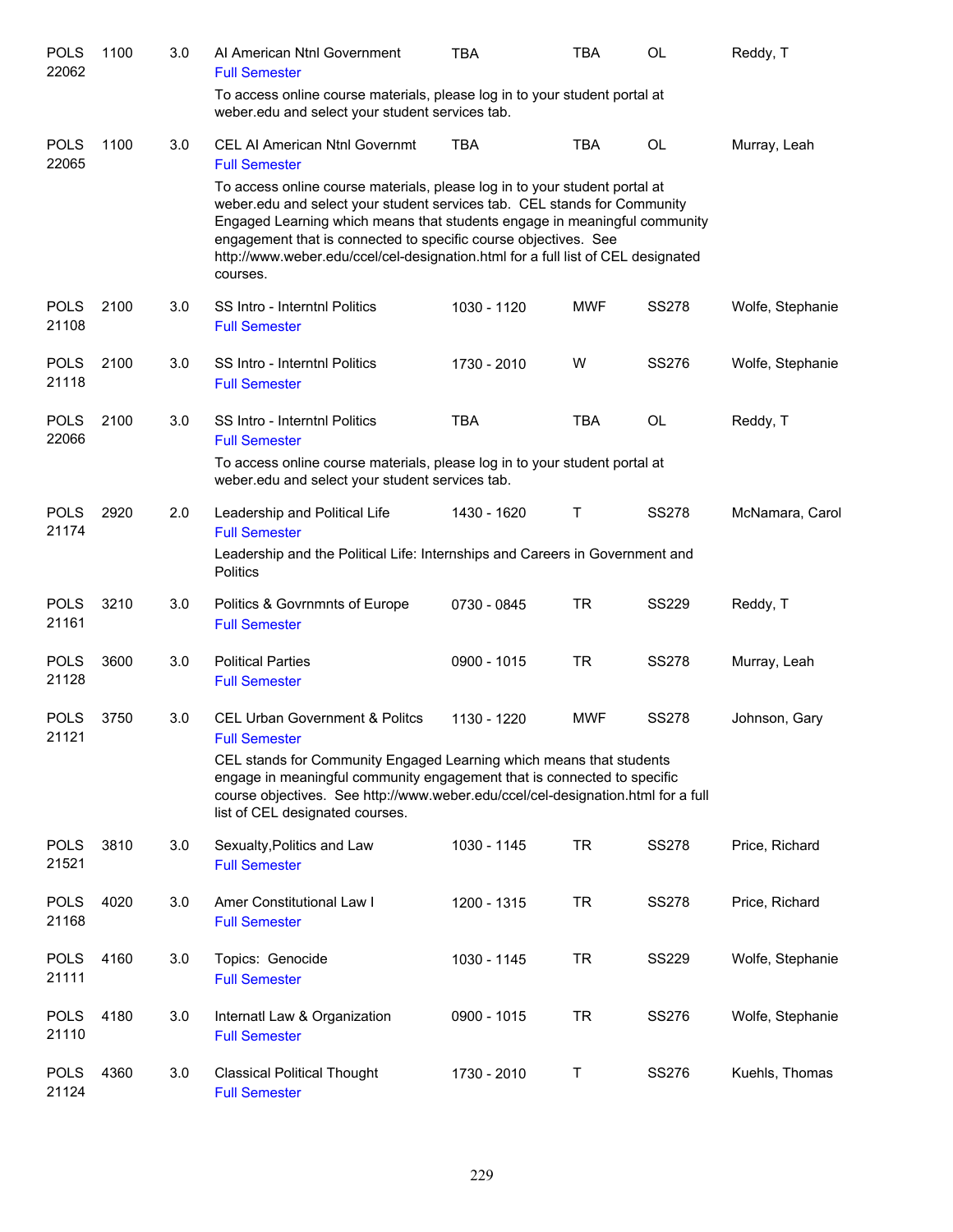| <b>POLS</b><br>21120 | 4640 | 3.0 | American Presidency<br><b>Full Semester</b>                              | 0930 - 1020 | <b>MWF</b> | <b>SS278</b> | Johnson, Gary     |
|----------------------|------|-----|--------------------------------------------------------------------------|-------------|------------|--------------|-------------------|
| <b>POLS</b><br>21170 | 4800 | 1.0 | Indiv Projects and Research<br><b>Full Semester</b>                      | <b>TBA</b>  | <b>TBA</b> |              | Price, Richard    |
| <b>POLS</b><br>21171 | 4800 | 2.0 | Indiv Projects and Research<br><b>Full Semester</b>                      | <b>TBA</b>  | <b>TBA</b> |              | Price, Richard    |
| <b>POLS</b><br>21172 | 4830 | 1.0 | <b>Directed Readings</b><br><b>Full Semester</b>                         | <b>TBA</b>  | <b>TBA</b> |              | Price, Richard    |
| <b>POLS</b><br>21173 | 4830 | 2.0 | Directed Readings<br><b>Full Semester</b>                                | <b>TBA</b>  | <b>TBA</b> |              | Price, Richard    |
| <b>POLS</b><br>21195 | 4860 | 1.0 | Internships<br><b>Full Semester</b>                                      | <b>TBA</b>  | <b>TBA</b> |              | McNamara, Carol   |
| <b>POLS</b><br>21196 | 4860 | 2.0 | Internships<br><b>Full Semester</b>                                      | <b>TBA</b>  | <b>TBA</b> |              | McNamara, Carol   |
| <b>POLS</b><br>21197 | 4860 | 3.0 | Internships<br><b>Full Semester</b>                                      | <b>TBA</b>  | <b>TBA</b> |              | McNamara, Carol   |
| <b>POLS</b><br>21198 | 4860 | 4.0 | Internships<br><b>Full Semester</b>                                      | <b>TBA</b>  | <b>TBA</b> |              | McNamara, Carol   |
| <b>POLS</b><br>21199 | 4860 | 5.0 | Internships<br><b>Full Semester</b>                                      | <b>TBA</b>  | <b>TBA</b> |              | McNamara, Carol   |
| <b>POLS</b><br>21200 | 4860 | 6.0 | Internships<br><b>Full Semester</b>                                      | <b>TBA</b>  | <b>TBA</b> |              | McNamara, Carol   |
| <b>POLS</b><br>21201 | 4870 | 3.0 | Internship in Perspective<br><b>Full Semester</b>                        | <b>TBA</b>  | <b>TBA</b> |              | McNamara, Carol   |
| <b>POLS</b><br>21202 | 4880 | 3.0 | Internship Research<br><b>Full Semester</b>                              | <b>TBA</b>  | <b>TBA</b> |              | McNamara, Carol   |
| <b>POLS</b><br>21131 | 4990 | 3.0 | Senior Seminar/Senior Thesis<br><b>Full Semester</b>                     | 1330 - 1610 | W          | SS233        | Murray, Leah      |
| <b>POLS</b><br>21162 | 4990 | 3.0 | Senior Seminar/Senior Thesis<br><b>Full Semester</b>                     | 1330 - 1610 | Т          | <b>SS229</b> | Reddy, T          |
| <b>PSY</b><br>21925  | 1010 | 3.0 | SS Introductory Psychology<br><b>Full Semester</b><br>Course Fee: \$2.00 | 0730 - 0820 | <b>MWF</b> | SS394        | Baird, Todd       |
| <b>PSY</b><br>21929  | 1010 | 3.0 | SS Introductory Psychology<br><b>Full Semester</b><br>Course Fee: \$2.00 | 1030 - 1145 | <b>TR</b>  | SS394        | Richards, Douglas |
| <b>PSY</b><br>21930  | 1010 | 3.0 | SS Introductory Psychology<br><b>Full Semester</b><br>Course Fee: \$2.00 | 0730 - 0845 | <b>TR</b>  | <b>SS323</b> | Horvat, Joseph    |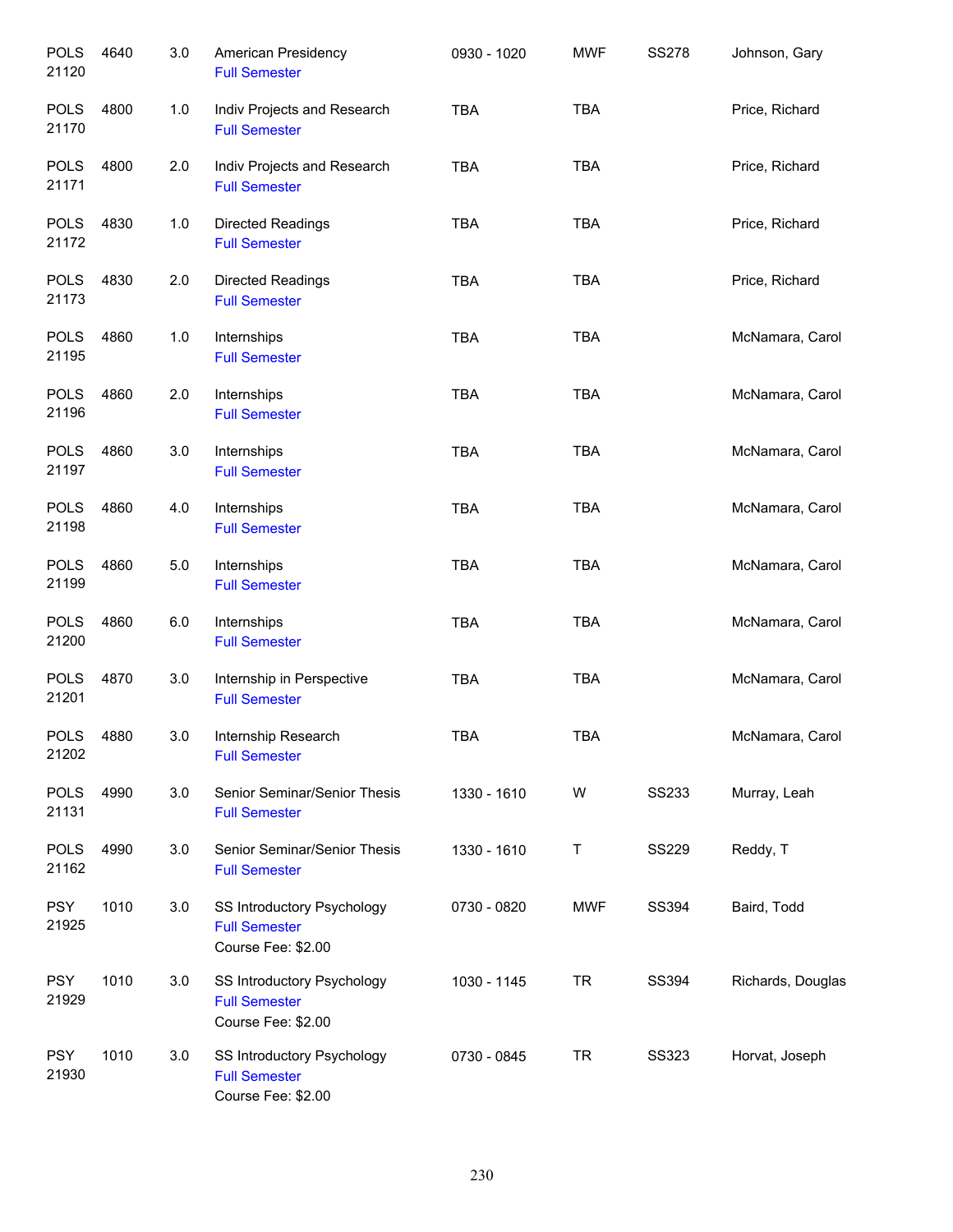| <b>PSY</b><br>21944 | 1010 | 3.0 | <b>SS Introductory Psychology</b><br><b>Full Semester</b><br>Course Fee: \$2.00                                                                                                     | 0900 - 1015 | <b>TR</b>   | <b>SS394</b> | Horvat, Joseph           |
|---------------------|------|-----|-------------------------------------------------------------------------------------------------------------------------------------------------------------------------------------|-------------|-------------|--------------|--------------------------|
| <b>PSY</b><br>21948 | 1010 | 3.0 | SS Introductory Psychology<br><b>Full Semester</b><br>Course Fee: \$2.00                                                                                                            | 0830 - 0920 | <b>MWF</b>  | SS394        | McGillivray, Shannon     |
| <b>PSY</b><br>21949 | 1010 | 3.0 | SS Introductory Psychology<br><b>Full Semester</b>                                                                                                                                  | 0830 - 0920 | <b>MWF</b>  | <b>HC014</b> | Richards, Douglas        |
| <b>PSY</b><br>21958 | 1010 | 3.0 | SS Introductory Psychology<br><b>Full Semester</b><br>Course Fee: \$2.00                                                                                                            | 0930 - 1020 | <b>MWF</b>  | SS394        | Shaw, Leigh              |
| <b>PSY</b><br>21960 | 1010 | 3.0 | SS Introductory Psychology<br><b>Full Semester</b><br>Course Fee: \$2.00                                                                                                            | 1030 - 1120 | <b>MWF</b>  | SS394        | McGillivray, Shannon     |
| <b>PSY</b><br>21971 | 1010 | 3.0 | <b>SS Introductory Psychology</b><br><b>Full Semester</b><br>Course Fee: \$2.00                                                                                                     | 1130 - 1220 | <b>MWF</b>  | SS394        | Russell-Stamp, Melinda   |
| <b>PSY</b><br>21972 | 1010 | 3.0 | SS Introductory Psychology<br><b>Full Semester</b><br>Course Fee: \$2.00                                                                                                            | 1230 - 1320 | <b>MWF</b>  | SS394        | Schmolesky, Matthew      |
| <b>PSY</b><br>21975 | 1010 | 3.0 | SS Introductory Psychology<br><b>Full Semester</b><br>Course Fee: \$2.00                                                                                                            | 1200 - 1315 | <b>TR</b>   | SS394        | Parrilla de Kokal, Maria |
| <b>PSY</b><br>21977 | 1010 | 3.0 | SS Introductory Psychology<br><b>Block 1</b><br>Course Fee: \$2.00                                                                                                                  | 1730 - 2020 | W           | SS394        | Parrilla de Kokal, Maria |
| <b>PSY</b><br>21978 | 1010 | 3.0 | SS Introductory Psychology<br><b>Block 2</b><br>Course Fee: \$2.00                                                                                                                  | 1730 - 2020 | W           | <b>SS394</b> | Parrilla de Kokal, Maria |
| <b>PSY</b><br>24107 | 1010 | 3.0 | SS Introductory Psychology<br><b>Full Semester</b><br>Course Fee: \$2.00                                                                                                            | 0730 - 0820 | <b>MWF</b>  | D02113       | Kay, Theresa             |
| <b>PSY</b><br>24108 | 1010 | 3.0 | <b>SS Introductory Psychology</b><br><b>Full Semester</b><br>Course Fee: \$2.00                                                                                                     | 1030 - 1145 | <b>TR</b>   | D02114       | Russell-Stamp, Melinda   |
| <b>PSY</b><br>24109 | 1010 | 3.0 | SS Introductory Psychology<br><b>Full Semester</b><br>Course Fee: \$2.00                                                                                                            | 1730 - 2010 | $\mathsf R$ | D02117       | Richards, Douglas        |
| <b>PSY</b><br>24111 | 1010 | 3.0 | SS Introductory Psychology<br><b>Full Semester</b><br>To access online course materials, please log in to your student portal at<br>weber.edu and select your student services tab. | <b>TBA</b>  | <b>TBA</b>  | OL           | Ashley, Aaron            |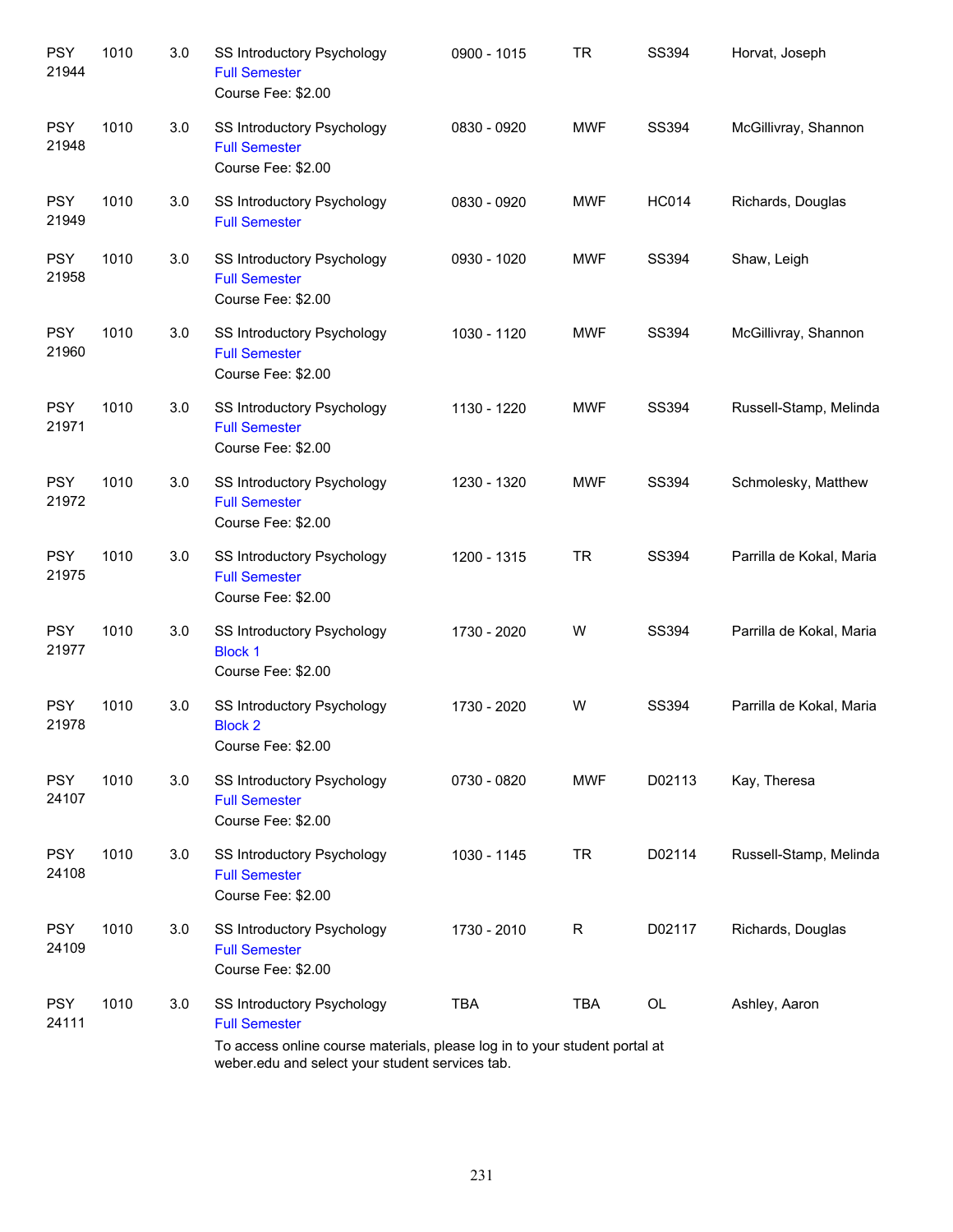| <b>PSY</b><br>24112 | 1010 | 3.0 | SS Introductory Psychology<br><b>Full Semester</b>                                                                               | <b>TBA</b>  | <b>TBA</b> | <b>OL</b>    | Fowler, Laurie           |
|---------------------|------|-----|----------------------------------------------------------------------------------------------------------------------------------|-------------|------------|--------------|--------------------------|
|                     |      |     | To access online course materials, please log in to your student portal at<br>weber.edu and select your student services tab.    |             |            |              |                          |
| <b>PSY</b><br>24113 | 1010 | 3.0 | SS Introductory Psychology<br><b>Full Semester</b>                                                                               | <b>TBA</b>  | <b>TBA</b> | OL           | Garza, Azenett           |
|                     |      |     | To access online course materials, please log in to your student portal at<br>weber.edu and select your student services tab.    |             |            |              |                          |
| <b>PSY</b><br>24114 | 1010 | 3.0 | SS Introductory Psychology<br><b>Full Semester</b><br>To access online course materials, please log in to your student portal at | <b>TBA</b>  | <b>TBA</b> | OL           | Kay, Theresa             |
|                     |      |     | weber.edu and select your student services tab.                                                                                  |             |            |              |                          |
| <b>PSY</b><br>24122 | 1010 | 3.0 | SS Introductory Psychology<br><b>Full Semester</b>                                                                               | 0830 - 0920 | <b>MWF</b> | WW102        | Richards, Douglas        |
|                     |      |     | Interactive Audio Visual Delivery -- EdNet                                                                                       |             |            |              |                          |
| <b>PSY</b><br>24742 | 1010 | 3.0 | SS Introductory Psychology<br><b>Full Semester</b>                                                                               | <b>TBA</b>  | <b>TBA</b> | OL           | Baird, Todd              |
|                     |      |     | To access online course materials, please log in to your student portal at<br>weber.edu and select your student services tab.    |             |            |              |                          |
| <b>PSY</b><br>21979 | 2000 | 3.0 | SS Interpersonal Relationships<br><b>Full Semester</b>                                                                           | 0900 - 1015 | <b>TR</b>  | SS317        | Kay, Theresa             |
| <b>PSY</b><br>24110 | 2000 | 3.0 | SS Interpersonal Relationships<br><b>Full Semester</b>                                                                           | 0930 - 1020 | <b>MWF</b> | D02113       | Kay, Theresa             |
| <b>PSY</b><br>24119 | 2000 | 3.0 | SS Interpersonal Relationships<br><b>Full Semester</b>                                                                           | 1730 - 2010 | M          | DH1310       | Adams, Mark              |
| <b>PSY</b><br>24115 | 2010 | 3.0 | Science/Profession Psychology<br><b>Full Semester</b>                                                                            | <b>TBA</b>  | <b>TBA</b> | OL           | Amsel, Eric              |
|                     |      |     | To access online course materials, please log in to your student portal at<br>weber.edu and select your student services tab.    |             |            |              |                          |
| <b>PSY</b><br>21981 | 2370 | 3.0 | Psychology of Women and Gender<br><b>Full Semester</b>                                                                           | 1730 - 2020 | M          | SS349        | Parrilla de Kokal, Maria |
| <b>PSY</b><br>21982 | 2730 | 3.0 | Biopsychology<br><b>Full Semester</b><br>Course Fee: \$2.00                                                                      | 0930 - 1020 | <b>MWF</b> | <b>SS347</b> | Fowler, Laurie           |
| <b>PSY</b><br>21983 | 2730 | 3.0 | Biopsychology<br><b>Full Semester</b><br>Course Fee: \$2.00                                                                      | 1030 - 1145 | <b>TR</b>  | <b>SS347</b> | Schmolesky, Matthew      |
| <b>PSY</b><br>21985 | 2800 | 1.0 | Projects and Research<br><b>Full Semester</b>                                                                                    | <b>TBA</b>  | <b>TBA</b> |              | Amsel, Eric              |
| <b>PSY</b><br>21987 | 2800 | 2.0 | Projects and Research<br><b>Full Semester</b>                                                                                    | <b>TBA</b>  | <b>TBA</b> |              | Amsel, Eric              |
| <b>PSY</b><br>21988 | 2800 | 3.0 | Projects and Research<br><b>Full Semester</b>                                                                                    | <b>TBA</b>  | TBA        |              | Amsel, Eric              |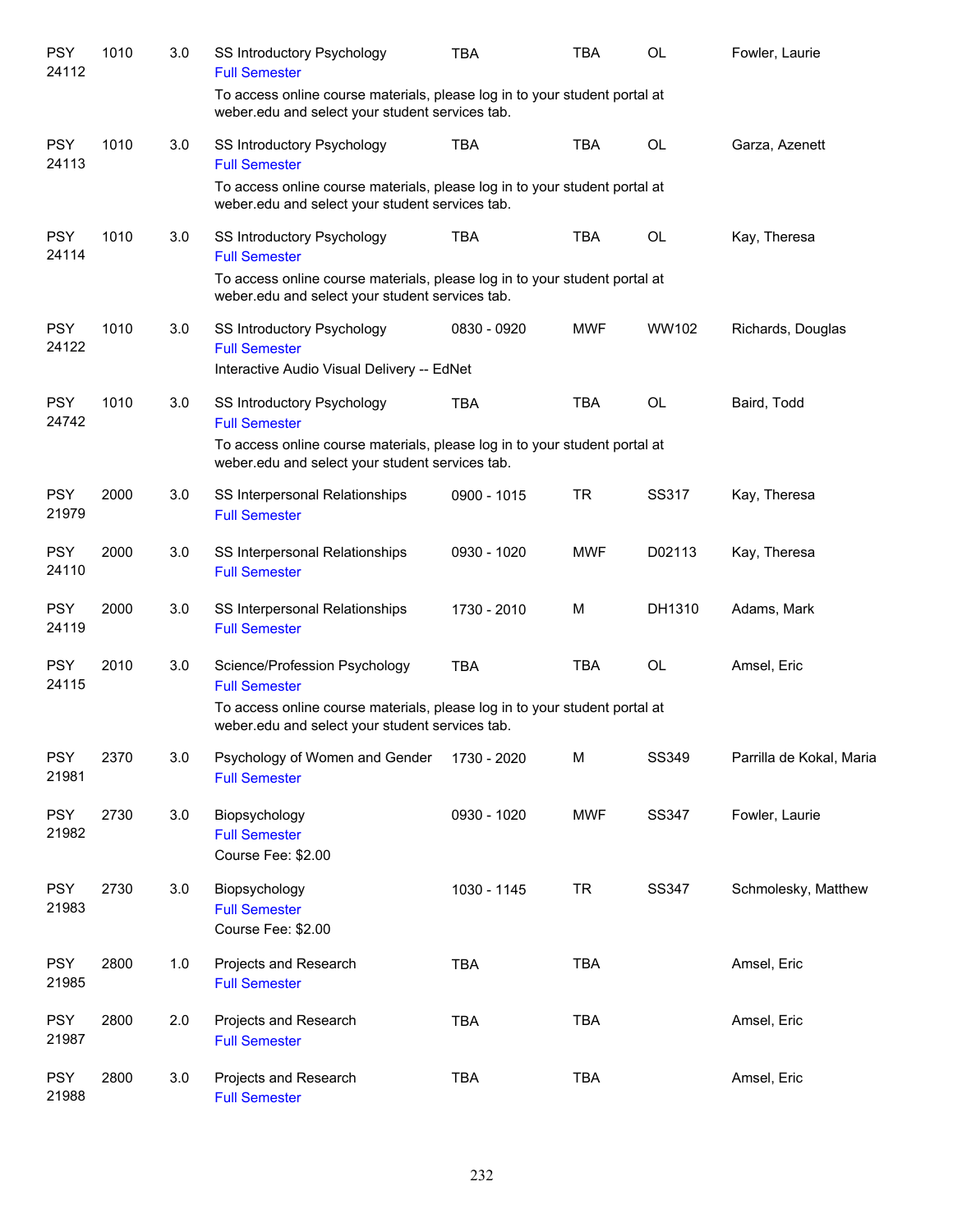| <b>PSY</b><br>21990 | 2830 | 1.0 | Directed Readings<br><b>Full Semester</b>                                                                                     | <b>TBA</b>  | <b>TBA</b> |              | Amsel, Eric              |
|---------------------|------|-----|-------------------------------------------------------------------------------------------------------------------------------|-------------|------------|--------------|--------------------------|
| <b>PSY</b><br>21991 | 2830 | 2.0 | <b>Directed Readings</b><br><b>Full Semester</b>                                                                              | <b>TBA</b>  | <b>TBA</b> |              | Amsel, Eric              |
| <b>PSY</b><br>21992 | 2830 | 3.0 | <b>Directed Readings</b><br><b>Full Semester</b>                                                                              | <b>TBA</b>  | <b>TBA</b> |              | Amsel, Eric              |
| <b>PSY</b><br>21994 | 2890 | 1.0 | Co-op Work Experience<br><b>Full Semester</b>                                                                                 | <b>TBA</b>  | <b>TBA</b> |              | Amsel, Eric              |
| <b>PSY</b><br>21995 | 2890 | 2.0 | Co-op Work Experience<br><b>Full Semester</b>                                                                                 | <b>TBA</b>  | <b>TBA</b> |              | Amsel, Eric              |
| <b>PSY</b><br>21998 | 3000 | 3.0 | Child Psychology<br><b>Full Semester</b>                                                                                      | 0830 - 0920 | <b>MWF</b> | SS349        | Parrilla de Kokal, Maria |
| <b>PSY</b><br>22003 | 3000 | 3.0 | Child Psychology<br><b>Full Semester</b>                                                                                      | 1030 - 1145 | <b>TR</b>  | <b>SS349</b> | Shaw, Leigh              |
| <b>PSY</b><br>24116 | 3000 | 3.0 | Child Psychology<br><b>Full Semester</b><br>To access online course materials, please log in to your student portal at        | <b>TBA</b>  | TBA        | OL           | Kay, Theresa             |
|                     |      |     | weber.edu and select your student services tab.                                                                               |             |            |              |                          |
| <b>PSY</b><br>22006 | 3010 | 3.0 | Abnormal Psychology<br><b>Full Semester</b>                                                                                   | 0830 - 0920 | <b>MWF</b> | <b>SS323</b> | Baird, Todd              |
| <b>PSY</b><br>22007 | 3010 | 3.0 | Abnormal Psychology<br><b>Full Semester</b>                                                                                   | 0730 - 0845 | <b>TR</b>  | SS349        | Kay, Theresa             |
| <b>PSY</b><br>22008 | 3010 | 3.0 | Abnormal Psychology<br><b>Full Semester</b>                                                                                   | 1030 - 1145 | <b>TR</b>  | <b>SS323</b> | Horvat, Joseph           |
| <b>PSY</b><br>24117 | 3010 | 3.0 | Abnormal Psychology<br><b>Full Semester</b>                                                                                   | <b>TBA</b>  | TBA        | OL           | Baird, Todd              |
|                     |      |     | To access online course materials, please log in to your student portal at<br>weber.edu and select your student services tab. |             |            |              |                          |
| <b>PSY</b><br>22010 | 3020 | 3.0 | Child & Adolescent Psychopatho<br><b>Full Semester</b>                                                                        | 0930 - 1020 | <b>MWF</b> | SS349        | Russell-Stamp, Melinda   |
| <b>PSY</b><br>24232 | 3020 | 3.0 | Child & Adolescent Psychopatho<br><b>Full Semester</b>                                                                        | 1630 - 1910 | R          | <b>PS207</b> | Smith, Margaret          |
| <b>PSY</b><br>22012 | 3140 | 3.0 | Psychology of Adolescence<br><b>Full Semester</b>                                                                             | 1130 - 1220 | <b>MWF</b> | SS349        | Parrilla de Kokal, Maria |
| <b>PSY</b><br>22013 | 3140 | 3.0 | Psychology of Adolescence<br><b>Full Semester</b>                                                                             | 1200 - 1315 | <b>TR</b>  | <b>SS323</b> | Weeks, Trisha            |
| <b>PSY</b><br>22014 | 3250 | 3.0 | Conditioning & Learning<br><b>Full Semester</b>                                                                               | 0730 - 0820 | <b>MWF</b> | <b>SS337</b> | Wilhelmsen, Seth         |
| <b>PSY</b><br>24233 | 3270 | 3.0 | <b>Motivation and Emotion</b><br><b>Full Semester</b>                                                                         | 1930 - 2210 | R          | <b>PS207</b> | Smith, Margaret          |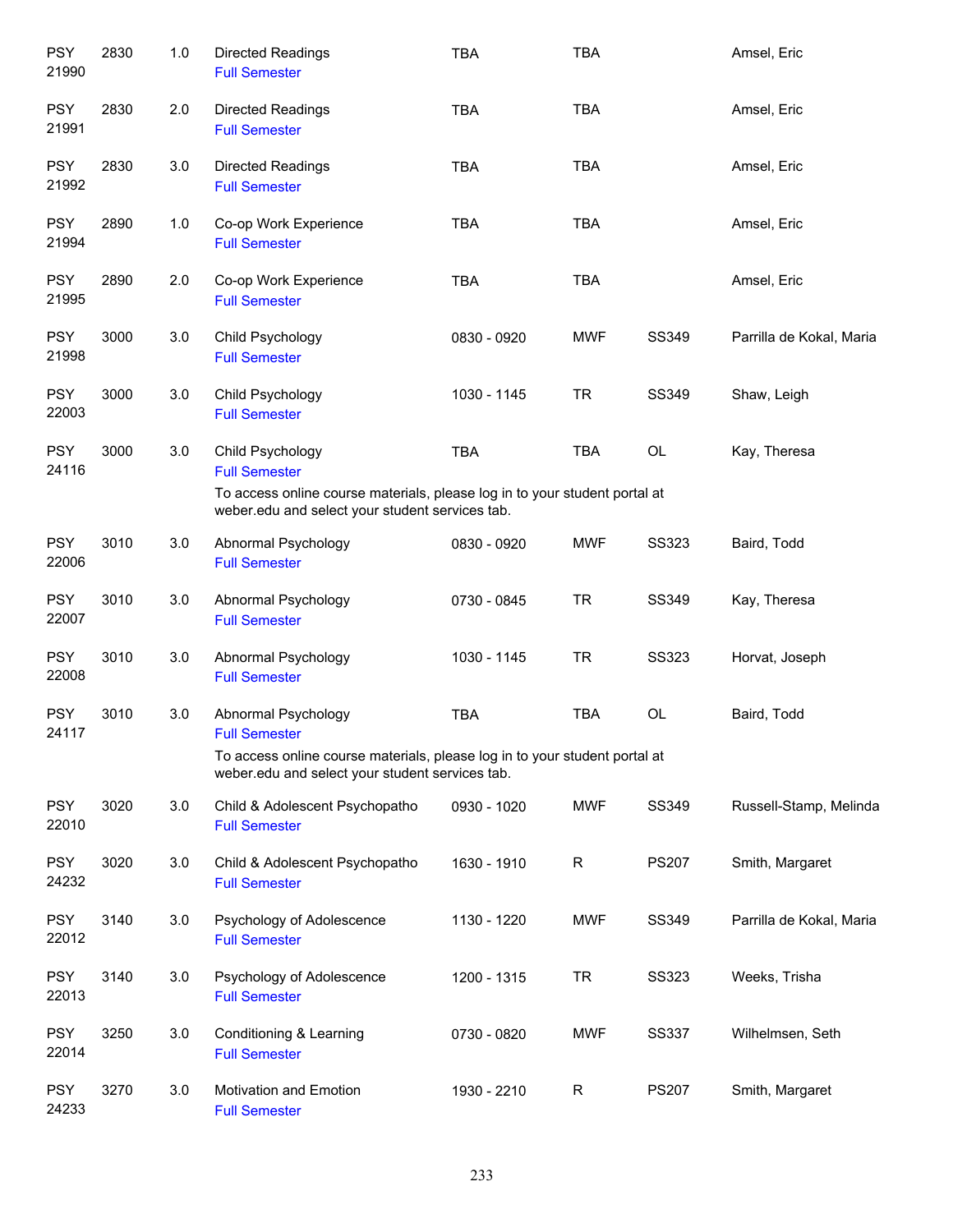| <b>PSY</b><br>22018 | 3430 | 3.0   | Theories of Personality<br><b>Full Semester</b>                                                                               | 1030 - 1120 | <b>MWF</b>   | SS349        | Baird, Todd          |
|---------------------|------|-------|-------------------------------------------------------------------------------------------------------------------------------|-------------|--------------|--------------|----------------------|
| <b>PSY</b><br>24118 | 3430 | 3.0   | Theories of Personality<br><b>Full Semester</b>                                                                               | <b>TBA</b>  | <b>TBA</b>   | OL           | Baird, Todd          |
|                     |      |       | To access online course materials, please log in to your student portal at<br>weber.edu and select your student services tab. |             |              |              |                      |
| <b>PSY</b><br>22019 | 3460 | 3.0   | Social Psychology<br><b>Full Semester</b>                                                                                     | 0900 - 1015 | <b>TR</b>    | SS349        | Garza, Azenett       |
| <b>PSY</b><br>22022 | 3500 | 3.0   | Cognition<br><b>Full Semester</b>                                                                                             | 1030 - 1145 | <b>TR</b>    | <b>SS378</b> | Ashley, Aaron        |
| <b>PSY</b><br>22025 | 3500 | 3.0   | Cognition<br><b>Full Semester</b>                                                                                             | 1730 - 2020 | $\sf T$      | <b>SS337</b> | Chapman, Heather     |
| <b>PSY</b><br>22028 | 3600 | 3.0   | Statistics in Psychology<br><b>Full Semester</b>                                                                              | 0830 - 0920 | <b>MWF</b>   | <b>SS378</b> | Ashley, Aaron        |
| <b>PSY</b><br>22029 | 3600 | 3.0   | Statistics in Psychology<br><b>Full Semester</b>                                                                              | 0930 - 1020 | <b>MWF</b>   | <b>SS378</b> | Garza, Azenett       |
| <b>PSY</b><br>22031 | 3600 | 3.0   | Statistics in Psychology<br><b>Full Semester</b>                                                                              | 0900 - 1015 | <b>TR</b>    | <b>SS323</b> | Ashley, Aaron        |
| <b>PSY</b><br>22034 | 3600 | 3.0   | Statistics in Psychology<br><b>Full Semester</b>                                                                              | 1730 - 2020 | M            | <b>SS378</b> | Ashley, Aaron        |
| <b>PSY</b><br>22035 | 3605 | 1.0   | Psychology Statistics Lab<br><b>Full Semester</b><br>Course Fee: \$5.00                                                       | 1730 - 1900 | W            | <b>SS325</b> | Chapman, Heather     |
| <b>PSY</b><br>22043 | 3605 | 1.0   | Psychology Statistics Lab<br><b>Full Semester</b><br>Course Fee: \$5.00                                                       | 0700 - 0830 | $\mathsf{R}$ | <b>SS325</b> | Wilhelmsen, Seth     |
| <b>PSY</b><br>22046 | 3605 | $1.0$ | <b>Psychology Statistics Lab</b><br><b>Full Semester</b><br>Course Fee: \$5.00                                                | 1030 - 1145 | $\mathsf{R}$ | <b>SS325</b> | Chapman, Heather     |
| <b>PSY</b><br>22050 | 3610 | 4.0   | Research Methods in Psych<br><b>Full Semester</b><br>Course Fee: \$5.00                                                       | 1130 - 1240 | <b>MWF</b>   | SS317        | Ashley, Aaron        |
| <b>PSY</b><br>22051 | 3610 | 4.0   | Research Methods in Psych<br><b>Full Semester</b><br>Course Fee: \$5.00                                                       | 0705 - 0845 | <b>TR</b>    | SS317        | Baird, Todd          |
| <b>PSY</b><br>22054 | 3610 | 4.0   | Research Methods in Psych<br><b>Full Semester</b><br>Course Fee: \$5.00                                                       | 1200 - 1340 | <b>TR</b>    | SS317        | McGillivray, Shannon |
| <b>PSY</b><br>22057 | 3740 | 3.0   | Drugs & Behavior<br><b>Full Semester</b>                                                                                      | 1030 - 1120 | <b>MWF</b>   | SS347        | Fowler, Laurie       |
| <b>PSY</b><br>22058 | 3810 | 3.0   | Experimental<br><b>Full Semester</b>                                                                                          | 1730 - 2020 | W            | <b>SS323</b> | Horvat, Joseph       |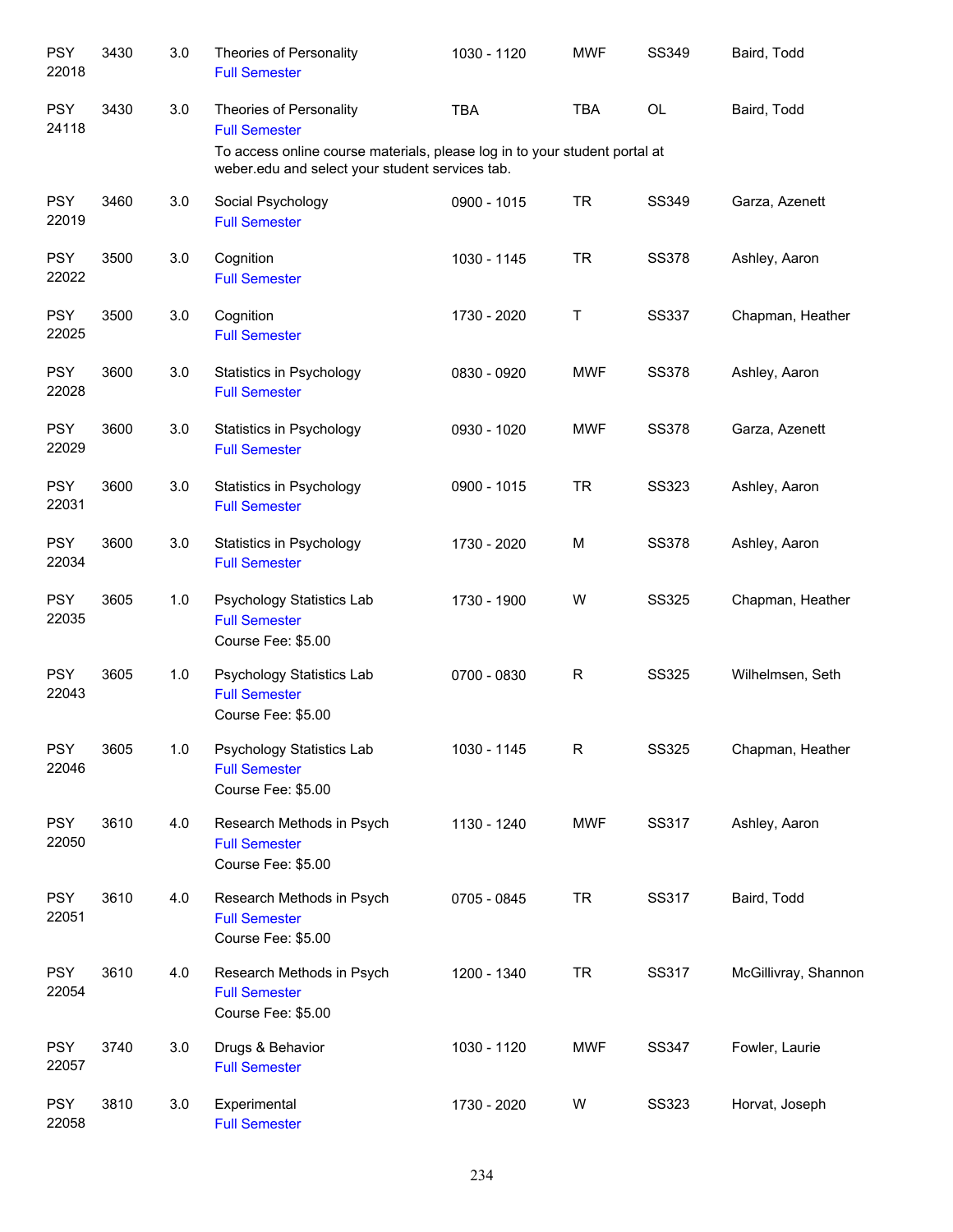| <b>PSY</b><br>22064  | 4000 | 3.0 | <b>Advanced General</b><br><b>Full Semester</b>                                                                                                                                                                                                                       | 1730 - 2020 | Τ          | <b>SS323</b> | Horvat, Joseph         |
|----------------------|------|-----|-----------------------------------------------------------------------------------------------------------------------------------------------------------------------------------------------------------------------------------------------------------------------|-------------|------------|--------------|------------------------|
| <b>PSY</b><br>22072  | 4380 | 2.0 | <b>CEL Practicum</b><br><b>Full Semester</b>                                                                                                                                                                                                                          | <b>TBA</b>  | <b>TBA</b> |              | Amsel, Eric            |
|                      |      |     | CEL stands for Community Engaged Learning which means that students<br>engage in meaningful community engagement that is connected to specific<br>course objectives. See http://www.weber.edu/ccel/cel-designation.html for a full<br>list of CEL designated courses. |             |            |              |                        |
| <b>PSY</b><br>22075  | 4800 | 1.0 | Projects and Research<br><b>Full Semester</b>                                                                                                                                                                                                                         | <b>TBA</b>  | <b>TBA</b> |              | Amsel, Eric            |
| <b>PSY</b><br>22077  | 4800 | 2.0 | Projects and Research<br><b>Full Semester</b>                                                                                                                                                                                                                         | <b>TBA</b>  | <b>TBA</b> |              | Amsel, Eric            |
| <b>PSY</b><br>22079  | 4800 | 3.0 | Projects and Research<br><b>Full Semester</b>                                                                                                                                                                                                                         | <b>TBA</b>  | <b>TBA</b> |              | Amsel, Eric            |
| <b>PSY</b><br>22081  | 4830 | 1.0 | <b>Directed Readings</b><br><b>Full Semester</b>                                                                                                                                                                                                                      | <b>TBA</b>  | <b>TBA</b> |              | Amsel, Eric            |
| <b>PSY</b><br>22083  | 4830 | 2.0 | <b>Directed Readings</b><br><b>Full Semester</b>                                                                                                                                                                                                                      | <b>TBA</b>  | <b>TBA</b> |              | Amsel, Eric            |
| <b>PSY</b><br>22084  | 4830 | 3.0 | <b>Directed Readings</b><br><b>Full Semester</b>                                                                                                                                                                                                                      | <b>TBA</b>  | <b>TBA</b> |              | Amsel, Eric            |
| <b>PSY</b><br>22087  | 4890 | 1.0 | Cooperative Work Experience<br><b>Full Semester</b>                                                                                                                                                                                                                   | <b>TBA</b>  | <b>TBA</b> |              | Amsel, Eric            |
| <b>PSY</b><br>22088  | 4890 | 2.0 | Cooperative Work Experience<br><b>Full Semester</b>                                                                                                                                                                                                                   | <b>TBA</b>  | <b>TBA</b> |              | Amsel, Eric            |
| <b>PSY</b><br>22091  | 4900 | 3.0 | Selected Topics in Psychology<br><b>Full Semester</b>                                                                                                                                                                                                                 | 1130 - 1220 | <b>MWF</b> | <b>SS337</b> | Shaw, Leigh            |
| <b>PSY</b><br>22092  | 4900 | 3.0 | Selected Topics in Psychology<br><b>Full Semester</b>                                                                                                                                                                                                                 | 1230 - 1320 | <b>MWF</b> | SS337        | Russell-Stamp, Melinda |
| <b>PSY</b><br>22096  | 4900 | 3.0 | Selected Topics in Psychology<br><b>Full Semester</b>                                                                                                                                                                                                                 | 1200 - 1315 | <b>TR</b>  | SS347        | Schmolesky, Matthew    |
| <b>PSY</b><br>22098  | 4900 | 3.0 | Selected Topics in Psychology<br><b>Full Semester</b>                                                                                                                                                                                                                 | 1200 - 1500 | W          | <b>SS378</b> | Garza, Azenett         |
| <b>PSY</b><br>22101  | 4910 | 3.0 | Capstone Research Project<br><b>Full Semester</b>                                                                                                                                                                                                                     | TBA         | <b>TBA</b> |              | Amsel, Eric            |
| <b>PTGS</b><br>23261 | 3060 | 3.0 | Grammar & Composition<br><b>Full Semester</b><br>Course Fee: \$6.00                                                                                                                                                                                                   | 1730 - 2010 | Т          | EH220        | Vettori, Leda          |
| QUAN<br>23827        | 2400 | 3.0 | <b>Business Calculus</b><br><b>Full Semester</b><br>Course Fee: \$10.00                                                                                                                                                                                               | 0900 - 1015 | <b>TR</b>  | <b>WB104</b> | Ellis, Peter           |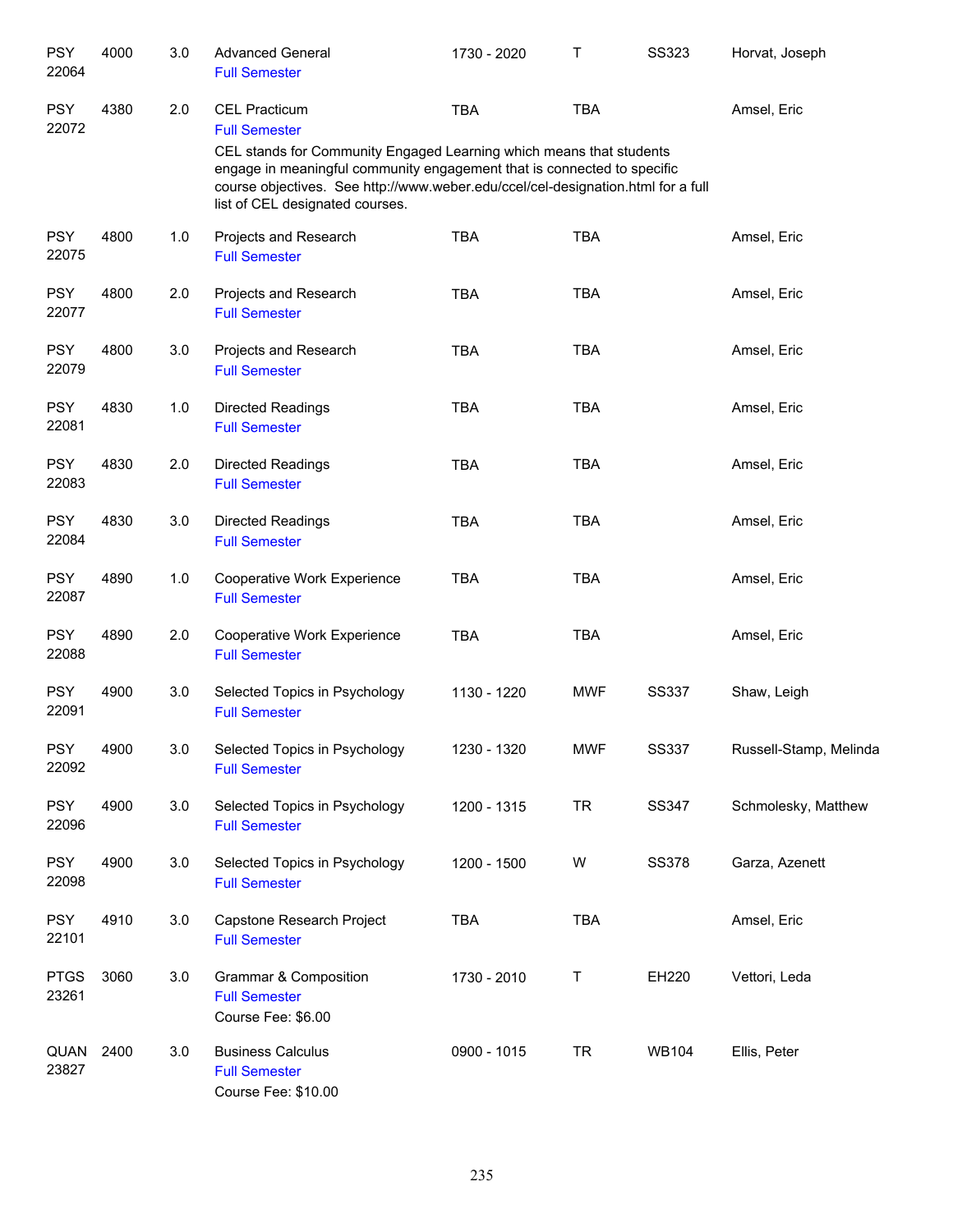| QUAN<br>23829 | 2400 | 3.0 | <b>Business Calculus</b><br><b>Full Semester</b><br>Course Fee: \$10.00                                                                                                                                                                                                                                                                                   | 1730 - 2010 | W          | <b>WB114</b> | Pratoomchat, Praopan |
|---------------|------|-----|-----------------------------------------------------------------------------------------------------------------------------------------------------------------------------------------------------------------------------------------------------------------------------------------------------------------------------------------------------------|-------------|------------|--------------|----------------------|
| QUAN<br>23869 | 2400 | 3.0 | <b>Business Calculus</b><br><b>Full Semester</b><br>Course Fee: \$10.00                                                                                                                                                                                                                                                                                   | 1030 - 1120 | <b>MWF</b> | <b>WB119</b> | Ahmad, Nazneen       |
| QUAN<br>23870 | 2400 | 3.0 | <b>Business Calculus</b><br><b>Full Semester</b><br>Course Fee: \$10.00                                                                                                                                                                                                                                                                                   | 1130 - 1220 | <b>MWF</b> | <b>WB119</b> | Ahmad, Nazneen       |
| QUAN<br>23871 | 2600 | 3.0 | <b>Business Statistics I</b><br><b>Full Semester</b><br>Course Fee: \$10.00                                                                                                                                                                                                                                                                               | 0930 - 1020 | <b>MWF</b> | <b>WB110</b> | Vester, Adam         |
| QUAN<br>23872 | 2600 | 3.0 | <b>Business Statistics I</b><br><b>Full Semester</b><br>Course Fee: \$10.00                                                                                                                                                                                                                                                                               | 1030 - 1120 | <b>MWF</b> | <b>WB110</b> | Vester, Adam         |
| QUAN<br>23873 | 2600 | 3.0 | <b>Business Statistics I</b><br><b>Full Semester</b><br>Course Fee: \$10.00                                                                                                                                                                                                                                                                               | 0900 - 1015 | <b>TR</b>  | <b>WB119</b> | Kunimura, Dennis     |
| QUAN<br>24103 | 2600 | 3.0 | <b>Business Statistics I</b><br><b>Full Semester</b><br>Course Fee: \$10.00                                                                                                                                                                                                                                                                               | 0730 - 0845 | <b>TR</b>  | D02112       | Palmer, Stanley      |
| QUAN<br>24104 | 2600 | 3.0 | <b>Business Statistics I</b><br><b>Full Semester</b><br>Course Fee: \$10.00                                                                                                                                                                                                                                                                               | 1730 - 2010 | Т          | D02301       | Rogers, Philip       |
| QUAN<br>24211 | 2600 | 3.0 | <b>Business Statistics I</b><br><b>Block 1</b><br>Course Fee: \$10.00                                                                                                                                                                                                                                                                                     | 1730 - 2010 | W          | LP           | Nowell, Clifford     |
| QUAN<br>23875 | 3610 | 3.0 | <b>Business Statistics II</b><br><b>Full Semester</b><br>Course Fee: \$10.00                                                                                                                                                                                                                                                                              | 1030 - 1145 | <b>TR</b>  | <b>WB110</b> | Koford, Brandon      |
| QUAN<br>23877 | 3610 | 3.0 | <b>CEL Business Statistics II</b><br><b>Full Semester</b><br>Course Fee: \$10.00<br>CEL stands for Community Engaged Learning which means that students<br>engage in meaningful community engagement that is connected to specific<br>course objectives. See http://www.weber.edu/ccel/cel-designation.html for a full<br>list of CEL designated courses. | 1030 - 1120 | <b>MWF</b> | <b>WB114</b> | Parkhurst, Gregory   |
| QUAN<br>23879 | 3610 | 3.0 | <b>Business Statistics II</b><br><b>Full Semester</b><br>Course Fee: \$10.00                                                                                                                                                                                                                                                                              | 0830 - 0920 | <b>MWF</b> | <b>WB110</b> | Zhang, Lixuan        |
| QUAN<br>23880 | 3610 | 3.0 | <b>CEL Business Statistics II</b><br><b>Full Semester</b><br>Course Fee: \$10.00<br>CEL stands for Community Engaged Learning which means that students<br>engage in meaningful community engagement that is connected to specific<br>course objectives. See http://www.weber.edu/ccel/cel-designation.html for a full<br>list of CEL designated courses. | 0930 - 1020 | <b>MWF</b> | <b>WB119</b> | Parkhurst, Gregory   |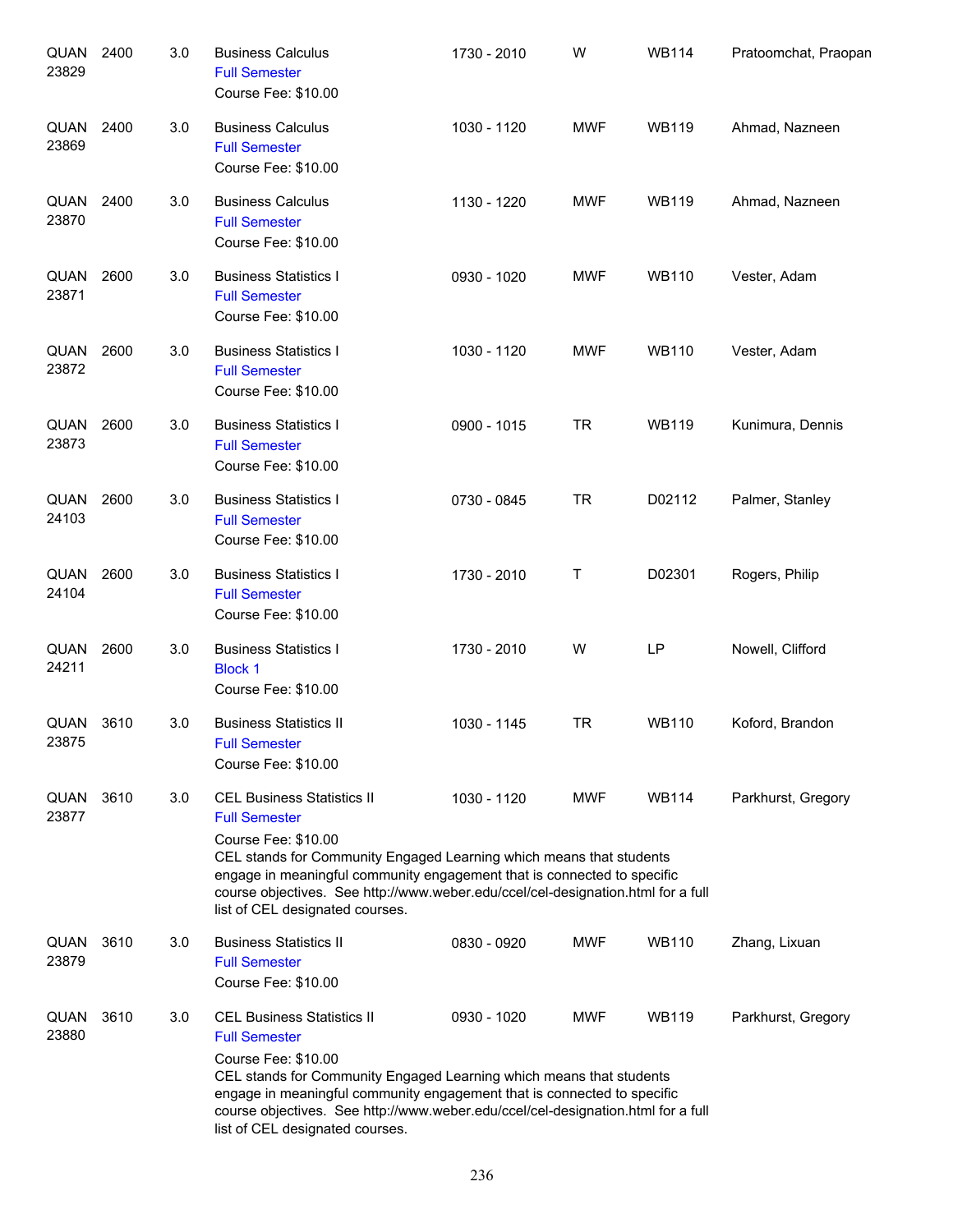| QUAN<br>24105        | 3610 | 3.0 | <b>Business Statistics II</b><br><b>Full Semester</b><br>Course Fee: \$10.00                                                   | 1730 - 2010 | M          | D02117 | Goodwin, Robert   |
|----------------------|------|-----|--------------------------------------------------------------------------------------------------------------------------------|-------------|------------|--------|-------------------|
| QUAN<br>25316        | 3610 | 3.0 | <b>Business Statistics II</b><br><b>Block 2</b><br>Course Fee \$10.00                                                          | <b>TBA</b>  | <b>TBA</b> |        | Nowell, Clifford  |
| <b>RADT</b><br>21021 | 1022 | 2.0 | Intro Radtec Tech<br><b>Full Semester</b><br>Requires Departmental override<br>Please email Ifrederiksen@weber.edu             | 0800 - 0955 | Τ          | MH354  | Jurkiewicz, Terri |
| <b>RADT</b><br>21374 | 1022 | 2.0 | Intro Radtec Tech<br><b>Full Semester</b>                                                                                      | <b>TBA</b>  | <b>TBA</b> | MH     | Jurkiewicz, Terri |
| <b>RADT</b><br>22011 | 1022 | 2.0 | Intro Radtec Tech<br><b>Full Semester</b><br>Requires Departmental override<br>Please email Ifrederiksen@weber.edu             | 0800 - 0955 | W          | MH354  | Jurkiewicz, Terri |
| <b>RADT</b><br>22243 | 1022 | 2.0 | Intro Radtec Tech<br><b>Full Semester</b>                                                                                      | <b>TBA</b>  | <b>TBA</b> |        | Jurkiewicz, Terri |
| <b>RADT</b><br>22304 | 1022 | 2.0 | Intro Radtec Tech<br><b>Full Semester</b><br>Requires Departmental override<br>Please email Ifrederiksen@weber.edu<br>Outreach | 1500 - 1655 | R          | MH354  | Walker, Robert    |
| <b>RADT</b><br>22356 | 1022 | 2.0 | Intro Radtec Tech<br><b>Full Semester</b>                                                                                      | <b>TBA</b>  | <b>TBA</b> |        | Jurkiewicz, Terri |
| <b>RADT</b><br>24145 | 1022 | 2.0 | Intro Radtec Tech<br><b>Full Semester</b><br>Requires Departmental override<br>Please contact Ifrederiksen@weber.edu<br>Provo  | 0900 - 1055 | M          |        | Jurkiewicz, Terri |
| <b>RADT</b><br>24640 | 1022 | 2.0 | Intro Radtec Tech<br><b>Full Semester</b>                                                                                      | <b>TBA</b>  | <b>TBA</b> |        | Walker, Robert    |
| <b>RADT</b><br>21023 | 1303 | 3.0 | Radiographic Exposure I<br><b>Full Semester</b><br>Requires Departmental override<br>Please email Ifrederiksen@weber.edu       | 1000 - 1255 | Τ          | MH354  | Harrison, Wynn    |
| <b>RADT</b><br>21376 | 1303 | 3.0 | Radiographic Exposure I<br><b>Full Semester</b>                                                                                | <b>TBA</b>  | <b>TBA</b> | MH     | Harrison, Wynn    |
| <b>RADT</b><br>22015 | 1303 | 3.0 | Radiographic Exposure I<br><b>Full Semester</b><br>Requires Departmental override<br>Please email Ifrederiksen@weber.edu       | 1000 - 1255 | W          | MH354  | Harrison, Wynn    |
| <b>RADT</b><br>22244 | 1303 | 3.0 | Radiographic Exposure I<br><b>Full Semester</b>                                                                                | <b>TBA</b>  | <b>TBA</b> |        | Harrison, Wynn    |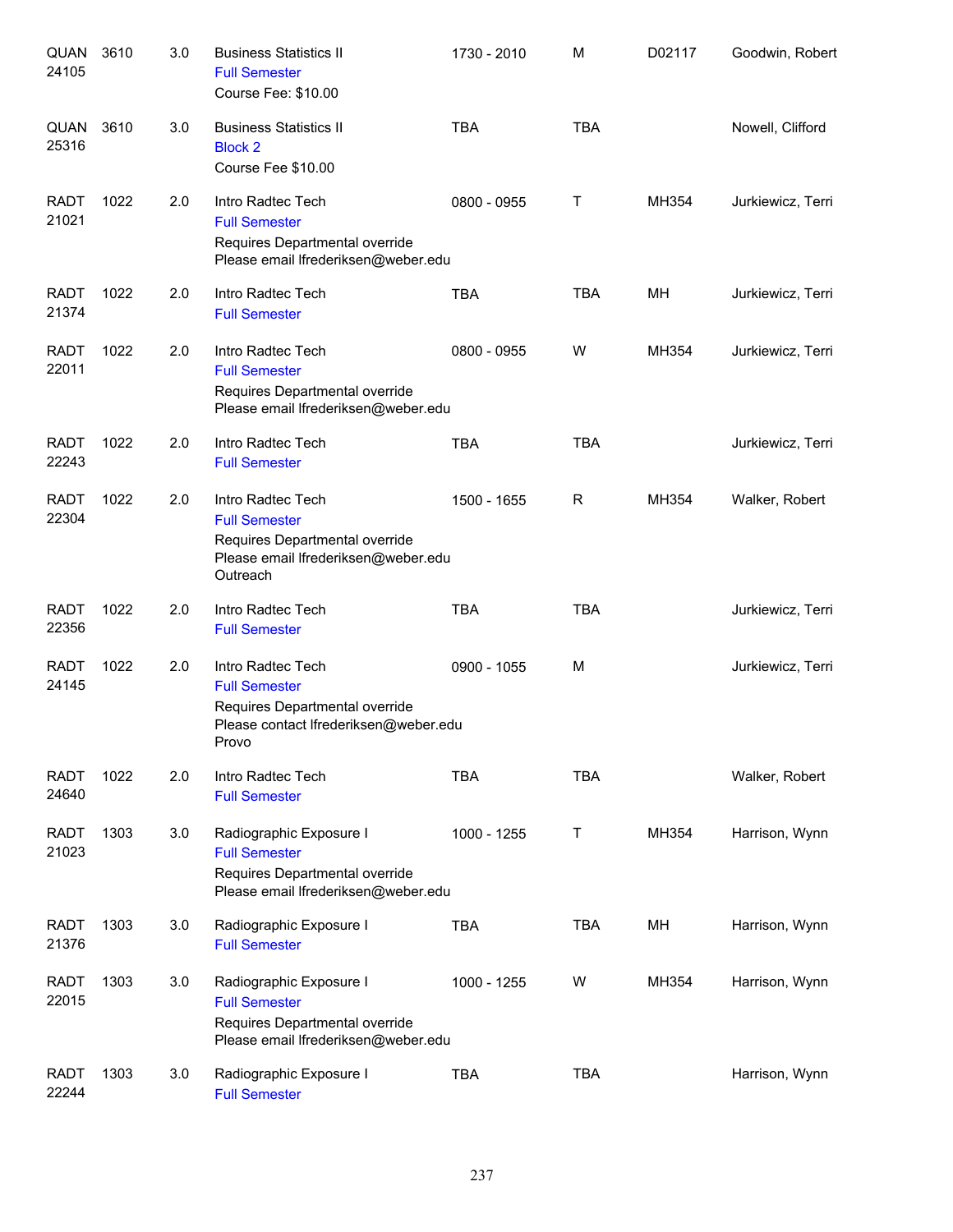| <b>RADT</b><br>22307 | 1303 | 3.0 | Radiographic Exposure I<br><b>Full Semester</b><br>Requires Departmental override<br>Please email Ifrederiksen@weber.edu                                        | 1700 - 1955 | R          | MH354 | Harrison, Wynn    |
|----------------------|------|-----|-----------------------------------------------------------------------------------------------------------------------------------------------------------------|-------------|------------|-------|-------------------|
|                      |      |     | outreach                                                                                                                                                        |             |            |       |                   |
| <b>RADT</b><br>23002 | 1303 | 3.0 | Radiographic Exposure I<br><b>Full Semester</b>                                                                                                                 | <b>TBA</b>  | <b>TBA</b> |       | Harrison, Wynn    |
| <b>RADT</b><br>24146 | 1303 | 3.0 | Radiographic Exposure I<br><b>Full Semester</b><br>Requires Departmental ovverride<br>Please contact Ifrederiksen@weber.edu<br>Provo                            | 0800 - 1055 | W          |       | Christensen, Rex  |
| <b>RADT</b><br>24641 | 1303 | 3.0 | Radiographic Exposure I<br><b>Full Semester</b>                                                                                                                 | <b>TBA</b>  | <b>TBA</b> |       | Harrison, Wynn    |
| <b>RADT</b><br>21031 | 1502 | 2.0 | Radio Anatomy/Positioning I<br><b>Full Semester</b><br>Requires Departmental override<br>Please email Ifrederiksen@weber.edu<br>Course Fee: \$12.00             | 1330 - 1525 | Т          | MH354 | Jurkiewicz, Terri |
| <b>RADT</b><br>21378 | 1502 | 2.0 | Radio Anatomy/Positioning I<br><b>Full Semester</b><br>Course Fee: \$12.00                                                                                      | <b>TBA</b>  | <b>TBA</b> | MH    | Nolan, Tanya      |
| <b>RADT</b><br>22017 | 1502 | 2.0 | Radio Anatomy/Positioning I<br><b>Full Semester</b><br>Requires Departmental override<br>Please email Ifrederiksen@weber.edu<br>Course Fee: \$12.00             | 1330 - 1525 | W          | MH354 | Jurkiewicz, Terri |
| <b>RADT</b><br>22245 | 1502 | 2.0 | Radio Anatomy/Positioning I<br><b>Full Semester</b>                                                                                                             | <b>TBA</b>  | <b>TBA</b> |       | Nolan, Tanya      |
| RADT<br>22312        | 1502 | 2.0 | Radio Anatomy/Positioning I<br><b>Full Semester</b><br>Requires Departmental override<br>Please email Ifrederiksen@weber.edu<br>outreach<br>Course Fee: \$12.00 | 0800 - 0955 | F          | MH354 | Jurkiewicz, Terri |
| RADT<br>23004        | 1502 | 2.0 | Radio Anatomy/Positioning I<br><b>Full Semester</b>                                                                                                             | <b>TBA</b>  | <b>TBA</b> |       | Nolan, Tanya      |
| RADT<br>24147        | 1502 | 2.0 | Radio Anatomy/Positioning I<br><b>Full Semester</b><br>Requires Departmental override<br>Please contact Ifrederiksen@weber.edu<br>Provo<br>Course Fee: \$12.00  | 1100 - 1255 | W          |       | Nolan, Tanya      |
| <b>RADT</b><br>24642 | 1502 | 2.0 | Radio Anatomy/Positioning I<br><b>Full Semester</b><br>Course Fee \$12.00                                                                                       | <b>TBA</b>  | <b>TBA</b> |       | Walker, Robert    |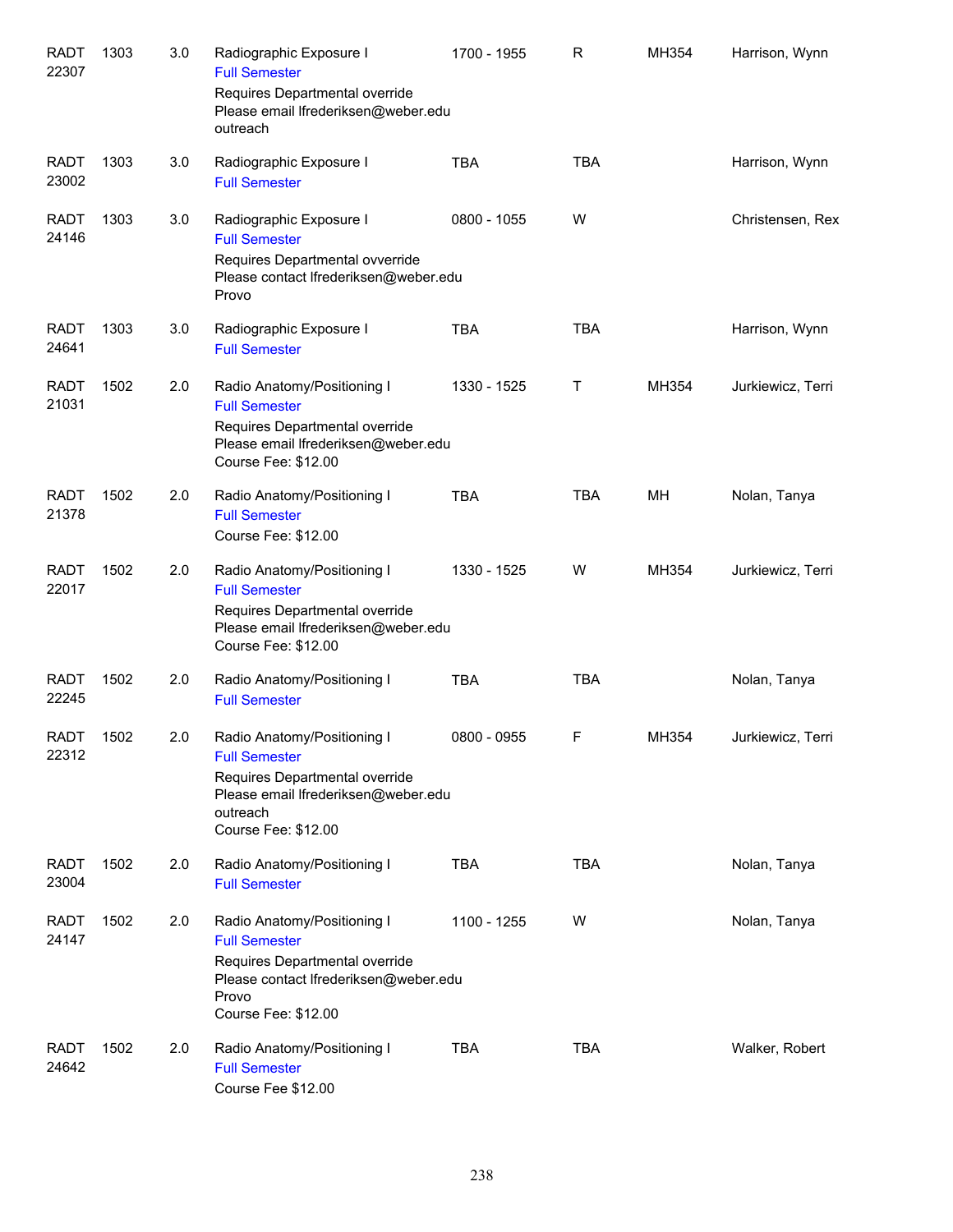| <b>RADT</b><br>21399 | 1532 | 3.0 | Radio Anatomy/Positioning IV<br><b>Full Semester</b><br>Course Fee: \$18.00                                                                                      | <b>TBA</b>  | <b>TBA</b> | MH    | Jurkiewicz, Terri |
|----------------------|------|-----|------------------------------------------------------------------------------------------------------------------------------------------------------------------|-------------|------------|-------|-------------------|
| <b>RADT</b><br>22292 | 1532 | 3.0 | Radio Anatomy/Positioning IV<br><b>Full Semester</b>                                                                                                             | <b>TBA</b>  | <b>TBA</b> |       | Jurkiewicz, Terri |
| <b>RADT</b><br>23026 | 1532 | 3.0 | Radio Anatomy/Positioning IV<br><b>Full Semester</b>                                                                                                             | <b>TBA</b>  | <b>TBA</b> |       | Jurkiewicz, Terri |
| <b>RADT</b><br>24152 | 1532 | 3.0 | Radio Anatomy/Positioning IV<br><b>Full Semester</b><br>Requires Departmental override<br>Please email Ifrederiksen@weber.edu<br>Course Fee: \$18.00             | 0700 - 0955 | Т          | MH355 | Jurkiewicz, Terri |
| <b>RADT</b><br>24166 | 1532 | 3.0 | Radio Anatomy/Positioning IV<br><b>Full Semester</b><br>Requires Departmental override<br>Please email Ifrederiksen@weber.edu<br>Course Fee: \$18.00             | 0800 - 1055 | W          | MH355 | Jurkiewicz, Terri |
| <b>RADT</b><br>24181 | 1532 | 3.0 | Radio Anatomy/Positioning IV<br><b>Full Semester</b><br>Requires Departmental override<br>Please email Ifrederiksen@weber.edu<br>Outreach<br>Course Fee: \$18.00 | 1300 - 1455 | F          | MH355 | Walker, Robert    |
| <b>RADT</b><br>24193 | 1532 | 3.0 | Radio Anatomy/Positioning IV<br><b>Full Semester</b><br>Requires Departmental override<br>Please email Ifrederiksen@weber.edu<br>Provo<br>Course Fee: \$18.00    | 1100 - 1355 | W          |       | Rigby, Tiera      |
| <b>RADT</b><br>21380 | 1601 | 2.0 | Lab Experience<br><b>Full Semester</b><br>Course Fee: \$12.00                                                                                                    | <b>TBA</b>  | <b>TBA</b> | МH    | Nolan, Tanya      |
| <b>RADT</b><br>21577 | 1601 | 2.0 | Lab Experience<br><b>Full Semester</b><br>Requires Departmental override<br>Please email Ifrederiksen@weber.edu<br>Course Fee: \$12.00                           | 1330 - 1525 | Т          | MH372 | Neville, Casey    |
| <b>RADT</b><br>21597 | 1601 | 2.0 | Lab Experience<br><b>Full Semester</b><br>Requires Departmental override<br>Please email Ifrederiksen@weber.edu<br>Course Fee: \$12.00                           | 1330 - 1525 | Τ          | MH372 | Kawamura, Diane   |
| <b>RADT</b><br>21598 | 1601 | 2.0 | Lab Experience<br><b>Full Semester</b><br>Requires Departmental override<br>Please email Ifrederiksen@weber.edu<br>Course Fee: \$12.00                           | 1330 - 1525 | Τ          | MH372 | Harrison, Wynn    |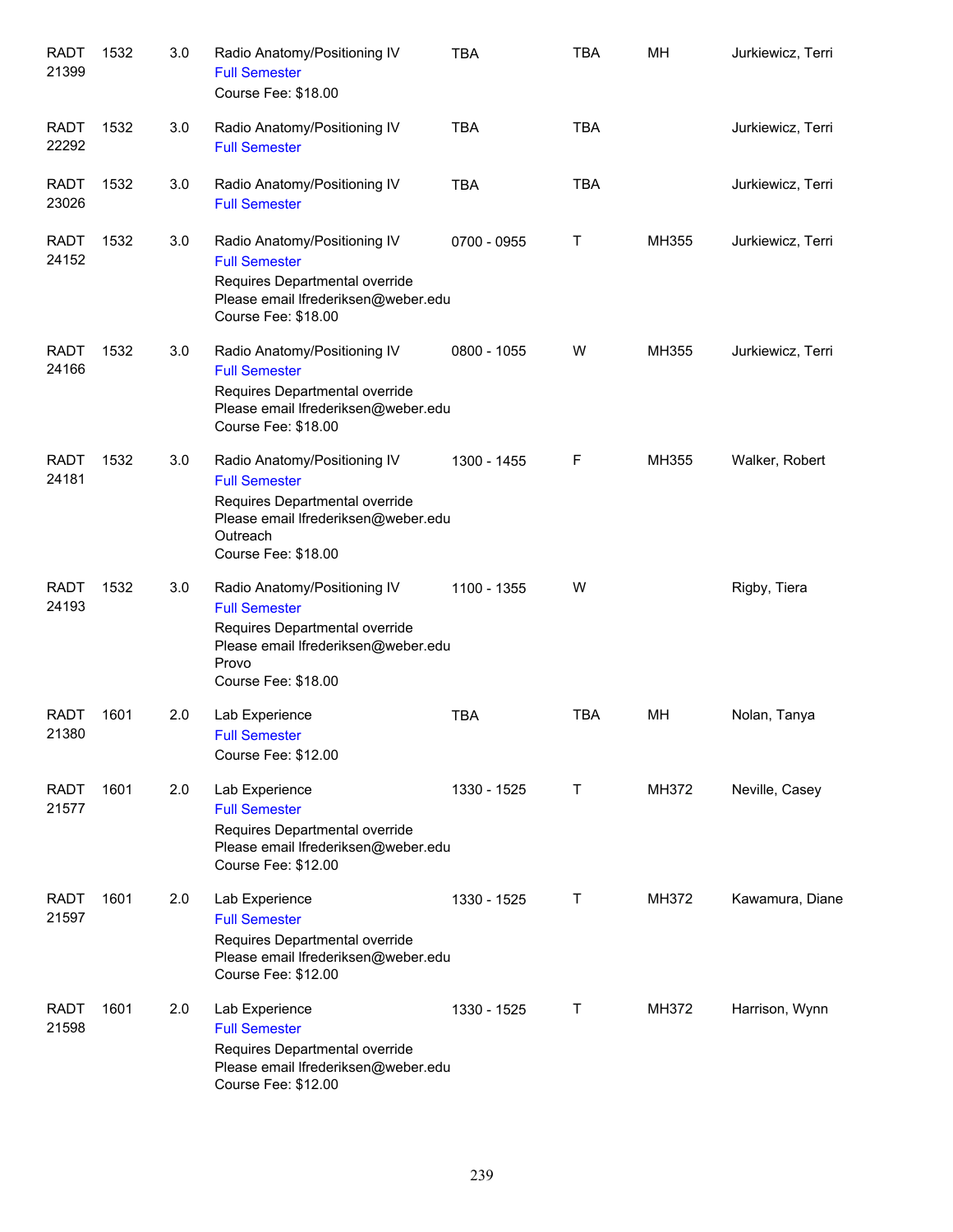| <b>RADT</b><br>21600 | 1601 | 2.0 | Lab Experience<br><b>Full Semester</b>                                                                                                             | 1530 - 1725 | Τ          | MH372 | Jurkiewicz, Terri |
|----------------------|------|-----|----------------------------------------------------------------------------------------------------------------------------------------------------|-------------|------------|-------|-------------------|
|                      |      |     | Requires Departmental override<br>Please email Ifrederiksen@weber.edu<br>Course Fee: \$12.00                                                       |             |            |       |                   |
| <b>RADT</b><br>21601 | 1601 | 2.0 | Lab Experience<br><b>Full Semester</b>                                                                                                             | 1530 - 1725 | Τ          | MH372 | Neville, Casey    |
|                      |      |     | Requires Departmental override<br>Please email Ifrederiksen@weber.edu<br>Course Fee: \$12.00                                                       |             |            |       |                   |
| <b>RADT</b><br>22021 | 1601 | 2.0 | Lab Experience<br><b>Full Semester</b>                                                                                                             | 1330 - 1525 | W          | MH372 | Kawamura, Diane   |
|                      |      |     | Requires Departmental override<br>Please email Ifrederiksen@weber.edu<br>Course Fee: \$12.00                                                       |             |            |       |                   |
| <b>RADT</b><br>22026 | 1601 | 2.0 | Lab Experience<br><b>Full Semester</b>                                                                                                             | 1330 - 1525 | W          | MH372 | Harrison, Wynn    |
|                      |      |     | Requires Departmental override<br>Please email Ifrederiksen@weber.edu<br>Course Fee: \$12.00                                                       |             |            |       |                   |
| <b>RADT</b><br>22030 | 1601 | 2.0 | Lab Experience<br><b>Full Semester</b>                                                                                                             | 1330 - 1525 | W          | MH372 | Neville, Casey    |
|                      |      |     | Requires Departmental override<br>Please email Ifrederiksen@weber.edu<br>Course Fee: \$12.00                                                       |             |            |       |                   |
| <b>RADT</b><br>22036 | 1601 | 2.0 | Lab Experience<br><b>Full Semester</b>                                                                                                             | 1530 - 1725 | W          | MH372 | Jurkiewicz, Terri |
|                      |      |     | Requires Departmental override<br>Please email Ifrederiksen@weber.edu<br>Course Fee: \$12.00                                                       |             |            |       |                   |
| <b>RADT</b><br>22192 | 1601 | 2.0 | Lab Experience<br><b>Full Semester</b>                                                                                                             | 1530 - 1725 | W          | MH372 | Nolan, Tanya      |
|                      |      |     | Requires Departmental override<br>Please email Ifrederiksen@weber.edu<br>Course Fee: \$12.00                                                       |             |            |       |                   |
| <b>RADT</b><br>22246 | 1601 | 2.0 | Lab Experience<br><b>Full Semester</b>                                                                                                             | <b>TBA</b>  | <b>TBA</b> |       | Nolan, Tanya      |
| <b>RADT</b><br>22316 | 1601 | 2.0 | Lab Experience<br><b>Full Semester</b><br>Requires Departmental override<br>Please email Ifrederiksen@weber.edu<br>outreach<br>Course Fee: \$12.00 | 1530 - 1725 | W          | MH372 | Jurkiewicz, Terri |
| <b>RADT</b><br>22318 | 1601 | 2.0 | Lab Experience<br><b>Full Semester</b><br>Requires Departmental override<br>Please email Ifrederiksen@weber.edu<br>outreach<br>Course Fee: \$12.00 | 1530 - 1725 | R          | MH372 | Neville, Casey    |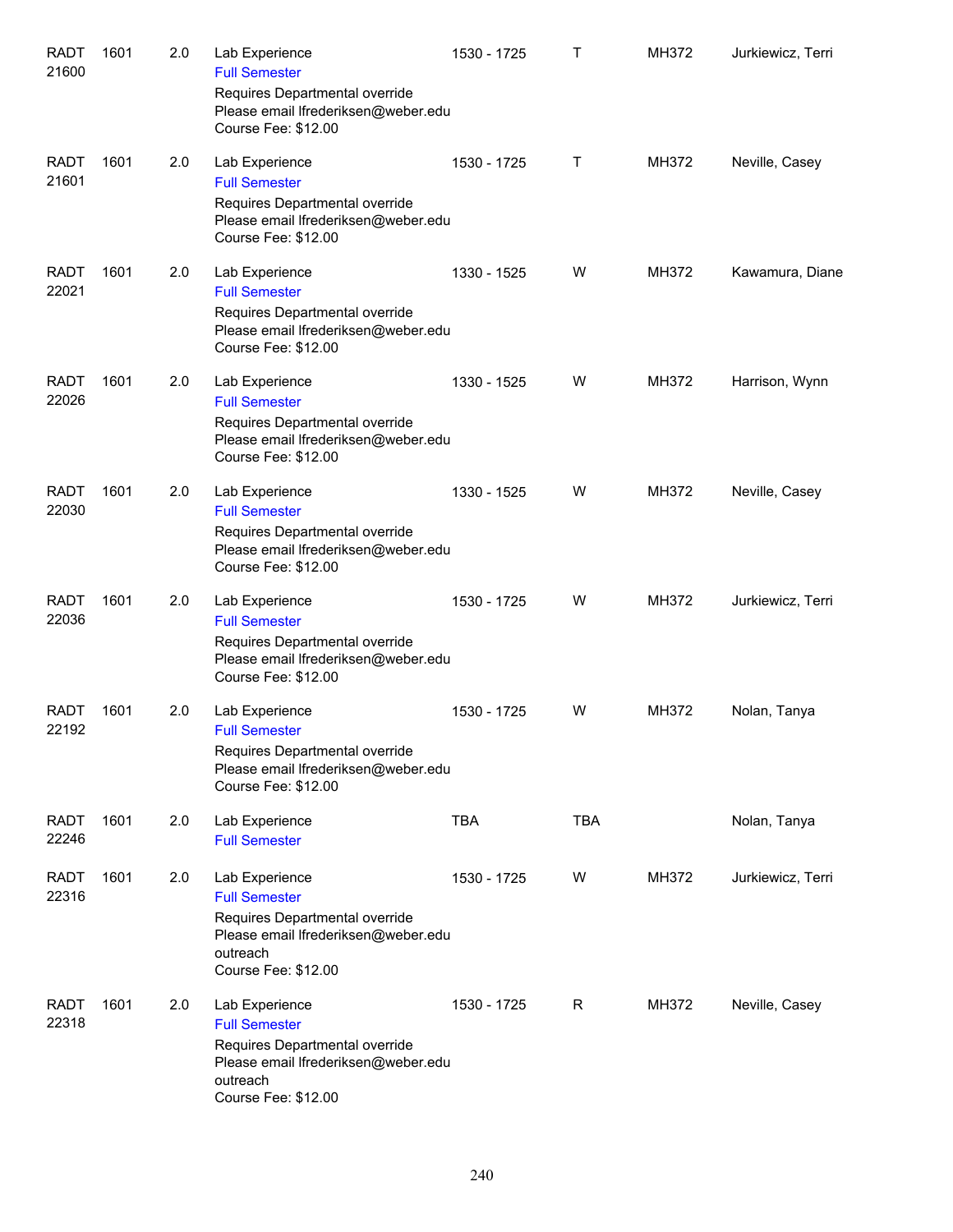| <b>RADT</b><br>22322 | 1601 | 2.0 | Lab Experience<br><b>Full Semester</b><br>Requires Departmental override<br>Please email Ifrederiksen@weber.edu<br>outreach                                               | 1530 - 1725 | $\mathsf{R}$ | MH372 | Harrison, Wynn    |
|----------------------|------|-----|---------------------------------------------------------------------------------------------------------------------------------------------------------------------------|-------------|--------------|-------|-------------------|
| <b>RADT</b><br>22326 | 1601 | 2.0 | Course Fee: \$12.00<br>Lab Experience<br><b>Full Semester</b><br>Requires Departmental override<br>Please email Ifrederiksen@weber.edu<br>outreach<br>Course Fee: \$12.00 | 1530 - 1725 | $\mathsf{R}$ | MH372 | Nolan, Tanya      |
| <b>RADT</b><br>23007 | 1601 | 2.0 | Lab Experience<br><b>Full Semester</b>                                                                                                                                    | <b>TBA</b>  | <b>TBA</b>   |       | Nolan, Tanya      |
| <b>RADT</b><br>24148 | 1601 | 2.0 | Lab Experience<br><b>Full Semester</b><br>Requires Departmental override<br>Please contact Ifrederiksen@weber.edu<br>Provo<br>Course Fee: \$12.00                         | 1100 - 1255 | M            |       | Nolan, Tanya      |
| <b>RADT</b><br>24643 | 1601 | 2.0 | Lab Experience<br><b>Full Semester</b><br>Course Fee \$12.00                                                                                                              | <b>TBA</b>  | <b>TBA</b>   |       | Walker, Robert    |
| <b>RADT</b><br>21421 | 1661 | 1.0 | Lab Experience<br><b>Full Semester</b><br>Course Fee: \$12.00                                                                                                             | <b>TBA</b>  | <b>TBA</b>   | MH    | Jurkiewicz, Terri |
| <b>RADT</b><br>22293 | 1661 | 1.0 | Lab Experience<br><b>Full Semester</b>                                                                                                                                    | <b>TBA</b>  | <b>TBA</b>   |       | Jurkiewicz, Terri |
| <b>RADT</b><br>23027 | 1661 | 1.0 | Lab Experience<br><b>Full Semester</b>                                                                                                                                    | <b>TBA</b>  | <b>TBA</b>   |       | Neville, Casey    |
| <b>RADT</b><br>24153 | 1661 | 1.0 | Lab Experience<br><b>Full Semester</b><br>Requires Departmental override<br>Please email Ifrederiksen@weber.edu<br>Course Fee: \$12.00                                    | 0800 - 0855 | Τ            | MH372 | Jurkiewicz, Terri |
| <b>RADT</b><br>24154 | 1661 | 1.0 | Lab Experience<br><b>Full Semester</b><br>Requires Departmental override<br>Please email Ifrederiksen@weber.edu<br>Course Fee: \$12.00                                    | 0800 - 0855 | Т            | MH372 | Neville, Casey    |
| <b>RADT</b><br>24155 | 1661 | 1.0 | Lab Experience<br><b>Full Semester</b><br>Requires Departmental override<br>Please email Ifrederiksen@weber.edu<br>Course Fee: \$12.00                                    | 0700 - 0755 | Τ            | MH372 | Harrison, Wynn    |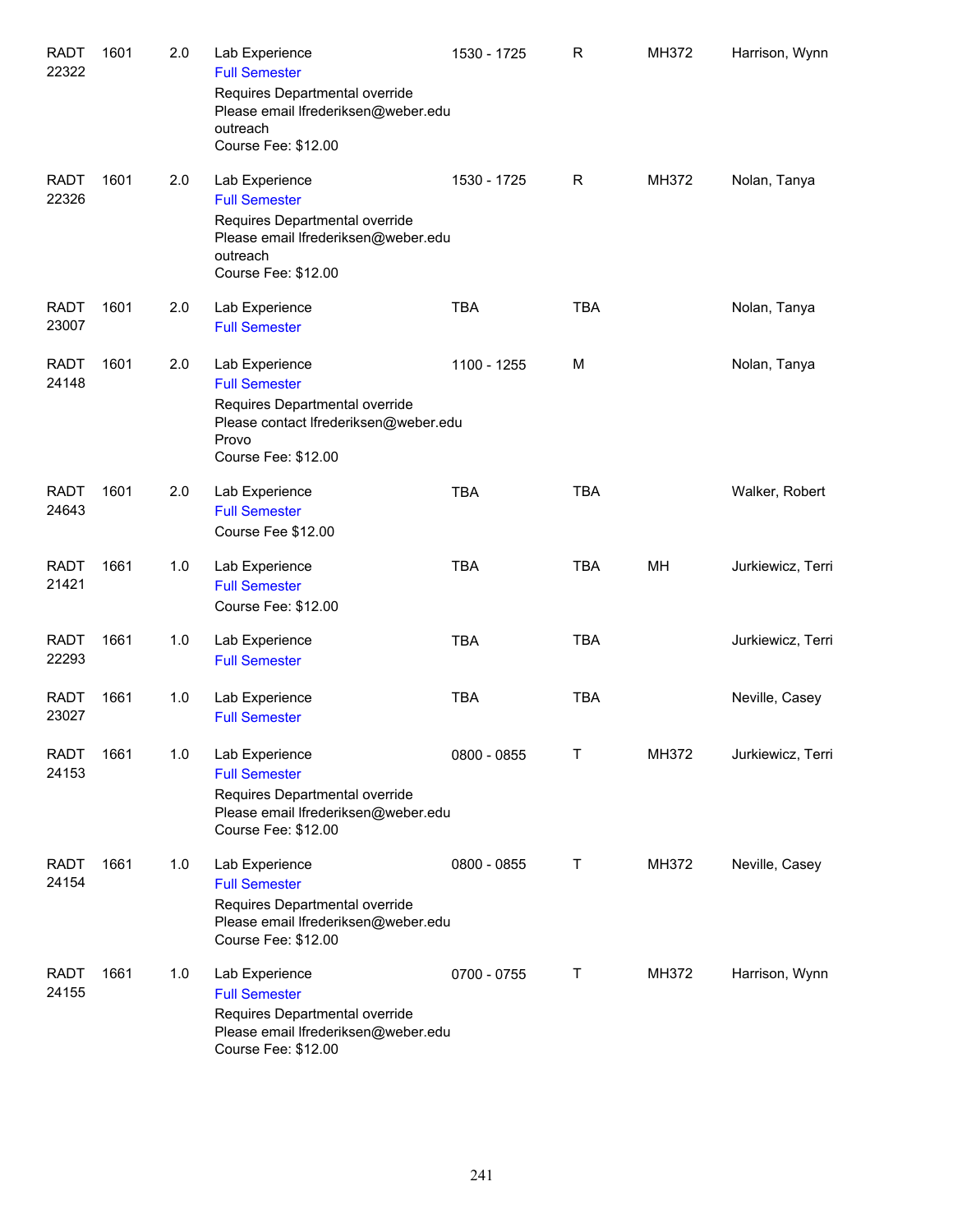| <b>RADT</b><br>24156 | 1661 | 1.0 | Lab Experience<br><b>Full Semester</b><br>Requires Departmental override<br>Please email Ifrederiksen@weber.edu<br>Course Fee: \$12.00             | 0800 - 0855 | W | MH372 | Kawamura, Diane   |
|----------------------|------|-----|----------------------------------------------------------------------------------------------------------------------------------------------------|-------------|---|-------|-------------------|
| <b>RADT</b><br>24157 | 1661 | 1.0 | Lab Experience<br><b>Full Semester</b><br>Requires Departmental override<br>Please email Ifrederiksen@weber.edu<br>Course Fee: \$12.00             | 0800 - 0855 | W | MH372 | Nolan, Tanya      |
| <b>RADT</b><br>24167 | 1661 | 1.0 | Lab Experience<br><b>Full Semester</b><br>Requires Departmental override<br>Please email Ifrederiksen@weber.edu<br>Course Fee: \$12.00             | 0800 - 0855 | W | MH372 | Harrison, Wynn    |
| <b>RADT</b><br>24168 | 1661 | 1.0 | Lab Experience<br><b>Full Semester</b><br>Requires Departmental override<br>Please email Ifrederiksen@weber.edu<br>Course Fee: \$12.00             | 0800 - 0855 | W | MH372 | Jurkiewicz, Terri |
| <b>RADT</b><br>24170 | 1661 | 1.0 | Lab Experience<br><b>Full Semester</b><br>Requires Departmental override<br>Please email Ifrederiksen@weber.edu<br>Course Fee: \$12.00             | 1000 - 1055 | Τ | MH372 | Kawamura, Diane   |
| <b>RADT</b><br>24171 | 1661 | 1.0 | Lab Experience<br><b>Full Semester</b><br>Requires Departmental override<br>Please email Ifrederiksen@weber.edu<br>Course Fee: \$12.00             | 1000 - 1055 | W | MH372 | Neville, Casey    |
| <b>RADT</b><br>24172 | 1661 | 1.0 | Lab Experience<br><b>Full Semester</b><br>Requires Departmental override<br>Please email Ifrederiksen@weber.edu<br>Course Fee: \$12.00             | 1000 - 1055 | W | MH372 | Nolan, Tanya      |
| <b>RADT</b><br>24182 | 1661 | 1.0 | Lab Experience<br><b>Full Semester</b><br>Requires Departmental override<br>Please email Ifrederiksen@weber.edu<br>Outreach<br>Course Fee: \$12.00 | 1700 - 1755 | F | MH372 | Jurkiewicz, Terri |
| <b>RADT</b><br>24183 | 1661 | 1.0 | Lab Experience<br><b>Full Semester</b><br>Requires Departmental override<br>Please email Ifrederiksen@weber.edu<br>Outreach<br>Course Fee: \$12.00 | 1700 - 1755 | F | MH372 | Nolan, Tanya      |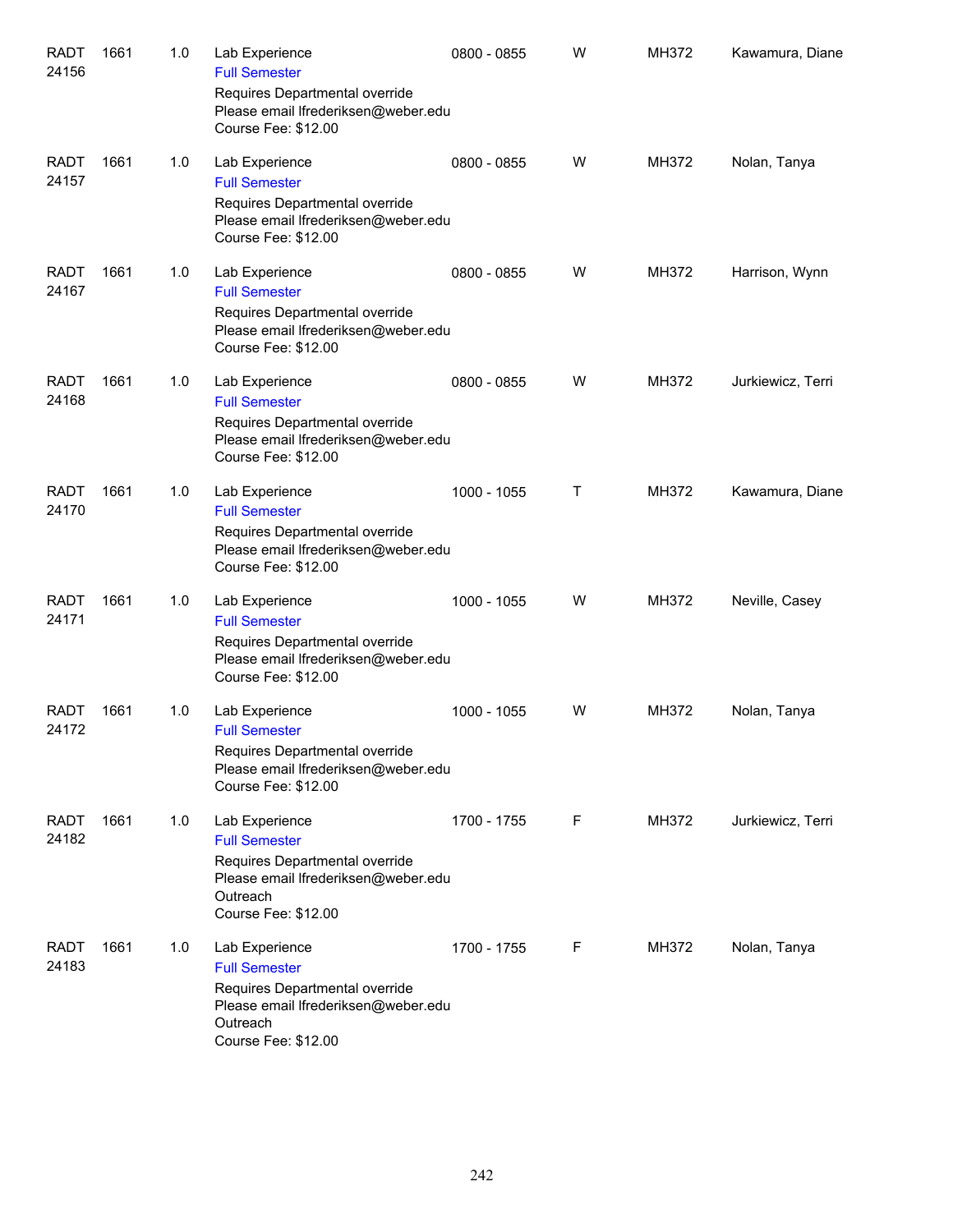| <b>RADT</b><br>24184 | 1661 | 1.0 | Lab Experience<br><b>Full Semester</b><br>Requires Departmental override<br>Email Ifrederiksen@weber.edu<br>Outreach<br>Course Fee: \$12.00        | 1800 - 1855 | $\mathsf F$  | MH372         | Kawamura, Diane |
|----------------------|------|-----|----------------------------------------------------------------------------------------------------------------------------------------------------|-------------|--------------|---------------|-----------------|
| <b>RADT</b><br>24185 | 1661 | 1.0 | Lab Experience<br><b>Full Semester</b><br>Requires Departmental override<br>Please email Ifrederiksen@weber.edu<br>Outreach<br>Course Fee: \$12.00 | 1800 - 1855 | F            | <b>MH372A</b> | Harrison, Wynn  |
| <b>RADT</b><br>24194 | 1661 | 1.0 | Lab Experience<br><b>Full Semester</b><br>Requires Departmental override<br>Please email Ifrederiksen@weber.edu<br>Outreach<br>Course Fee: \$12.00 | 1100 - 1155 | M            |               | Rigby, Tiera    |
| <b>RADT</b><br>21385 | 2833 | 3.0 | Directed Readings & Research<br><b>Full Semester</b>                                                                                               | <b>TBA</b>  | <b>TBA</b>   | MН            | Kawamura, Diane |
| <b>RADT</b><br>21423 | 2833 | 3.0 | Directed Readings & Research<br><b>Full Semester</b>                                                                                               | <b>TBA</b>  | <b>TBA</b>   | MН            | Kawamura, Diane |
| <b>RADT</b><br>21602 | 2833 | 3.0 | Directed Readings & Research<br><b>Full Semester</b><br>Requires Departmental override<br>Please email Ifrederiksen@weber.edu                      | 0800 - 1055 | R            | MH355         | Kawamura, Diane |
| <b>RADT</b><br>22198 | 2833 | 3.0 | Directed Readings & Research<br><b>Full Semester</b><br>Requires Departmental override<br>Please email Ifrederiksen@weber.edu                      | 1100 - 1355 | M            | MH355         | Kawamura, Diane |
| <b>RADT</b><br>22247 | 2833 | 3.0 | Directed Readings & Research<br><b>Full Semester</b>                                                                                               | <b>TBA</b>  | <b>TBA</b>   |               | Kawamura, Diane |
| <b>RADT</b><br>22295 | 2833 | 3.0 | Directed Readings & Research<br><b>Full Semester</b>                                                                                               | <b>TBA</b>  | <b>TBA</b>   |               | Kawamura, Diane |
| <b>RADT</b><br>22329 | 2833 | 3.0 | Directed Readings & Research<br><b>Full Semester</b><br>Requires Departmental override<br>Please email Ifrederiksen@weber.edu<br>outreach          | 1100 - 1355 | $\mathsf{T}$ | MH355         | Kawamura, Diane |
| <b>RADT</b><br>23009 | 2833 | 3.0 | Directed Readings & Research<br><b>Full Semester</b>                                                                                               | <b>TBA</b>  | <b>TBA</b>   |               | Kawamura, Diane |
| <b>RADT</b><br>23029 | 2833 | 3.0 | Directed Readings & Research<br><b>Full Semester</b>                                                                                               | <b>TBA</b>  | <b>TBA</b>   |               | Kawamura, Diane |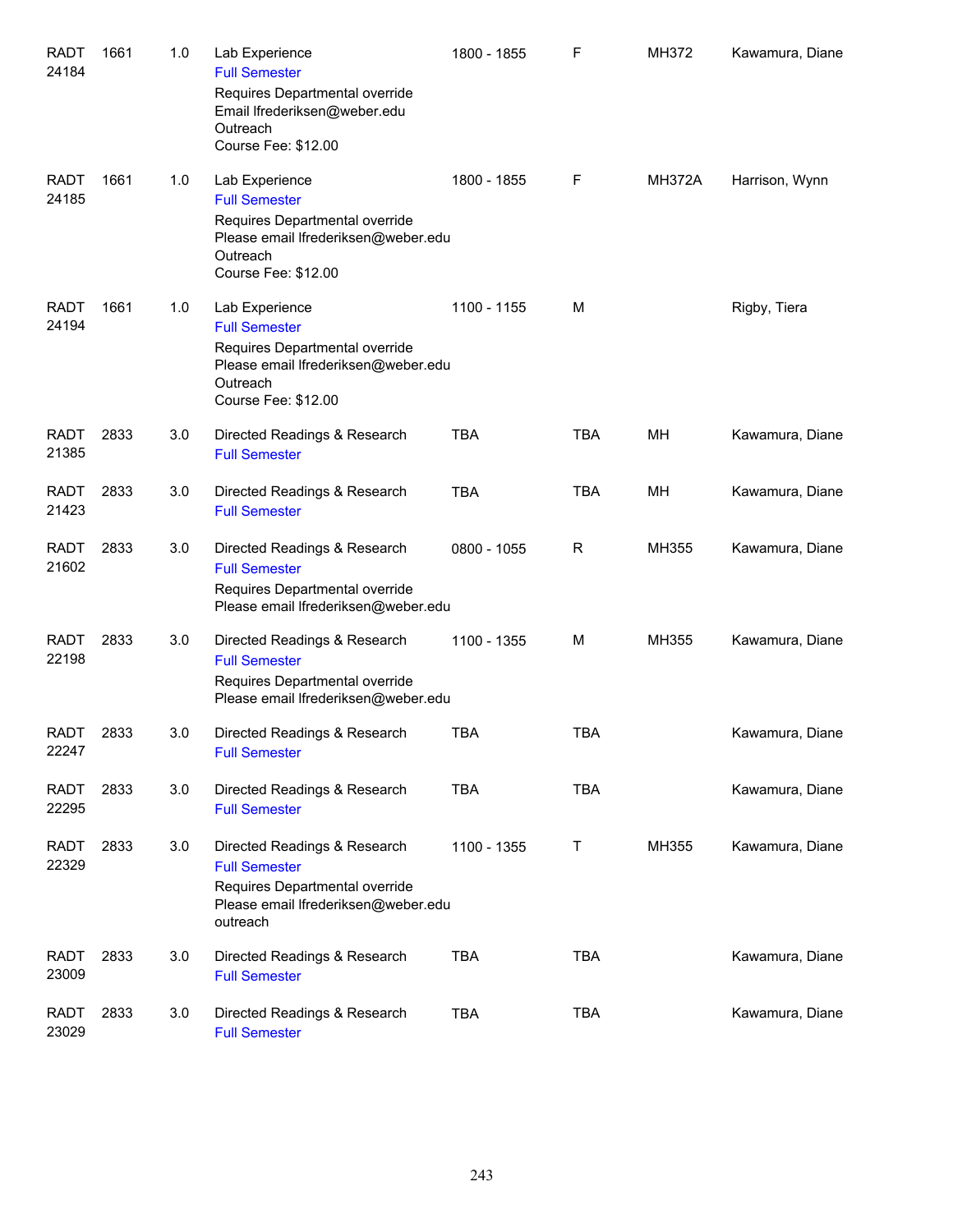| <b>RADT</b><br>24149 | 2833 | 3.0 | Directed Readings & Research<br><b>Full Semester</b><br>Requires Departmental override<br>Please email Ifrederiksen@weber.edu<br>Provo                          | 1100 - 1355 | Τ          |       | Walker, Robert    |
|----------------------|------|-----|-----------------------------------------------------------------------------------------------------------------------------------------------------------------|-------------|------------|-------|-------------------|
| <b>RADT</b><br>24158 | 2833 | 3.0 | Directed Readings & Research<br><b>Full Semester</b><br>Requires Departmental override<br>Please email Ifrederiksen@weber.edu                                   | 1100 - 1355 | R          | MH355 | Kawamura, Diane   |
| <b>RADT</b><br>24173 | 2833 | 3.0 | Directed Readings & Research<br><b>Full Semester</b><br>Requires Departmental override<br>Please email Ifrederiksen@weber.edu                                   | 1100 - 1355 | F          | MH355 | Kawamura, Diane   |
| <b>RADT</b><br>24186 | 2833 | 3.0 | Directed Readings & Research<br><b>Full Semester</b><br>Requires Departmental override<br>Please email Ifrederiksen@weber.edu<br>Outreach                       | 0800 - 1055 | W          | MH355 | Kawamura, Diane   |
| <b>RADT</b><br>24195 | 2833 | 3.0 | Directed Readings & Research<br><b>Full Semester</b><br>Requires Departmental override<br>Please email Ifrederiksen@weber.edu<br>Provo                          | 1100 - 1355 | R          |       | Walker, Robert    |
| <b>RADT</b><br>24644 | 2833 | 3.0 | Directed Readings & Research<br><b>Full Semester</b>                                                                                                            | <b>TBA</b>  | <b>TBA</b> |       | Walker, Robert    |
| <b>RADT</b><br>21393 | 2861 | 3.0 | <b>Clinical Education</b><br><b>Full Semester</b>                                                                                                               | <b>TBA</b>  | <b>TBA</b> | MH    | Neville, Casey    |
| <b>RADT</b><br>21603 | 2861 | 3.0 | <b>Clinical Education</b><br><b>Full Semester</b><br>Requires Departmental override<br>Please contact Ifrederiksen@weber.edu<br>Alta View/Mountain West/Primary | 1400 - 1655 | W          | MH351 | Jurkiewicz, Terri |
| <b>RADT</b><br>21604 | 2861 | 3.0 | <b>Clinical Education</b><br><b>Full Semester</b><br>Requires Departmental override<br>Please email Ifrederiksen@weber.edu<br>Ogden Reg/Ogden Clinic/Nowcares   | 1500 - 1755 | Т          | MH351 | Neville, Casey    |
| <b>RADT</b><br>21609 | 2861 | 3.0 | <b>Clinical Education</b><br><b>Full Semester</b><br>Requires Departmental override<br>Please email Ifrederiksen@weber.edu<br>LDS/SL Reg/Park City/Riverton     | 1230 - 1525 | Τ          | MH351 | Nolan, Tanya      |
| <b>RADT</b><br>21610 | 2861 | 3.0 | <b>Clinical Education</b><br><b>Full Semester</b><br>Requires Departmental override<br>Please email Ifrederiksen@weber.edu<br><b>IMC</b>                        | 1500 - 1755 | W          | MH351 | Harrison, Wynn    |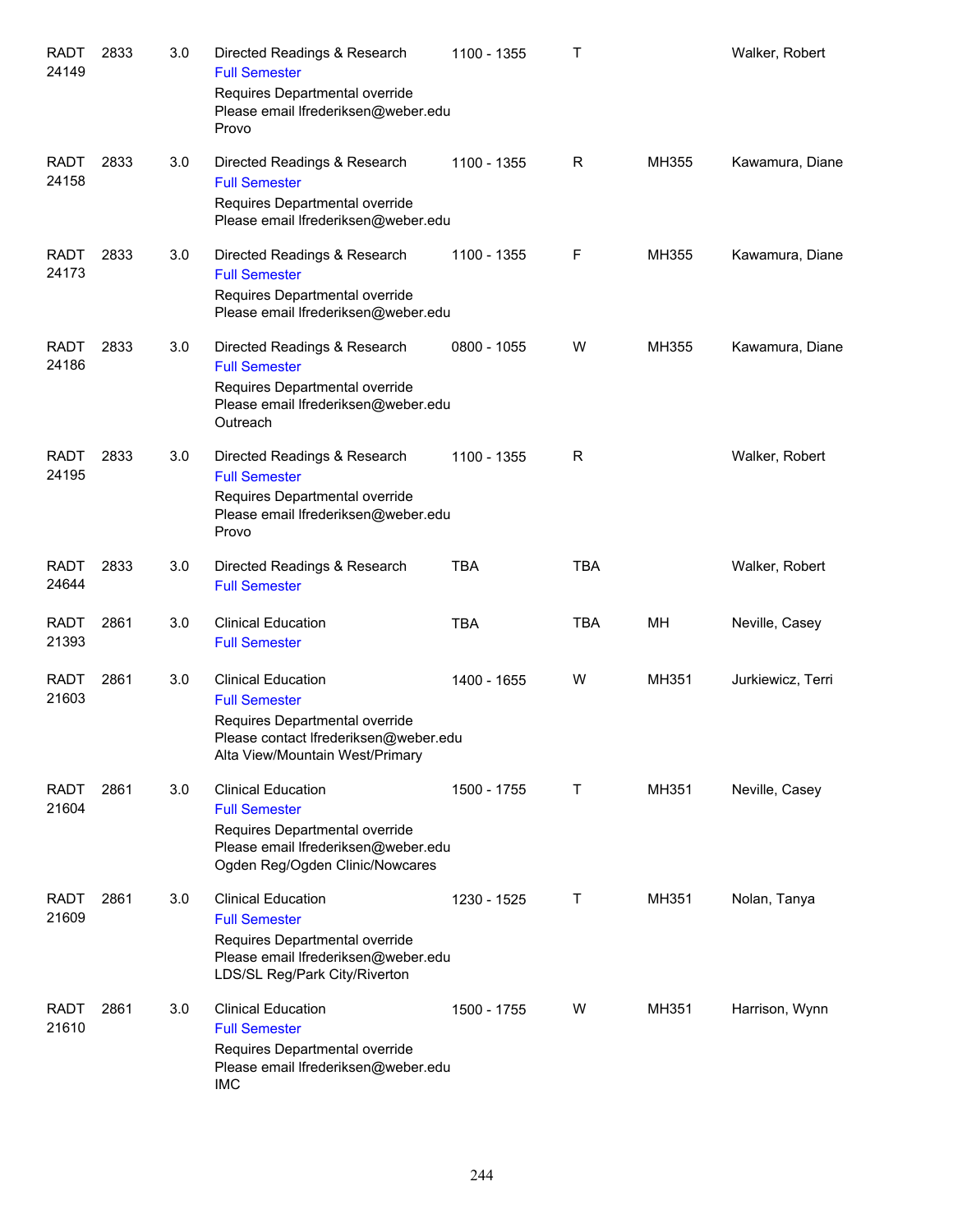| <b>RADT</b><br>22202 | 2861 | 3.0 | <b>Clinical Education</b><br><b>Full Semester</b>                                                                                                                      | 1400 - 1555 | M          | MH351 | Nolan, Tanya      |
|----------------------|------|-----|------------------------------------------------------------------------------------------------------------------------------------------------------------------------|-------------|------------|-------|-------------------|
|                      |      |     | Requires Departmental override<br>Please email Ifrederiksen@weber.edu<br>Davis/Lakeview/Tanner Clinic                                                                  |             |            |       |                   |
| <b>RADT</b><br>22212 | 2861 | 3.0 | <b>Clinical Education</b><br><b>Full Semester</b><br>Requires Departmental override<br>Please email Ifrederiksen@weber.edu<br>McKay-Dee/Weber Instacares               | 1230 - 1525 | Τ          | MH351 | Walker, Robert    |
| <b>RADT</b><br>22215 | 2861 | 3.0 | <b>Clinical Education</b><br><b>Full Semester</b><br>Requires Departmental override<br>Please email Ifrederiksen@weber.edu<br>Brigham City/Logan/Bear River/Cache      | 1430 - 1725 | F          | MH351 | Christensen, Rex  |
| <b>RADT</b><br>22218 | 2861 | 3.0 | <b>Clinical Education</b><br><b>Full Semester</b><br>Requires Departmental override<br>Please email Ifrederiksen@weber.edu<br>Pioneer/Jordan Valley/St Marks           | 1730 - 2025 | F          | MH351 | Harrison, Wynn    |
| <b>RADT</b><br>22248 | 2861 | 3.0 | <b>Clinical Education</b><br><b>Full Semester</b>                                                                                                                      | <b>TBA</b>  | TBA        |       | Jurkiewicz, Terri |
| <b>RADT</b><br>22331 | 2861 | 3.0 | <b>Clinical Education</b><br><b>Full Semester</b><br>Requires Departmental override<br>Please email Ifrederiksen@weber.edu<br>outreach<br>Castleview/Unitah Basin      | 1400 - 1655 | F          | MH354 | Christensen, Rex  |
| <b>RADT</b><br>22335 | 2861 | 3.0 | <b>Clinical Education</b><br><b>Full Semester</b><br>Requires Departmental override<br>Please email Ifrederiksen@weber.edu<br>outreach<br>Cedar City/Garfield/Beaver   | 1230 - 1525 | S          | MH354 | Kawamura, Diane   |
| <b>RADT</b><br>22337 | 2861 | 3.0 | <b>Clinical Education</b><br><b>Full Semester</b><br>Requires Departmental override<br>Please email Ifrederiksen@weber.edu<br>outreach<br>Sevier Valley/Central Valley | 1600 - 1855 | F          | MH354 | Jurkiewicz, Terri |
| <b>RADT</b><br>23012 | 2861 | 3.0 | <b>Clinical Education</b><br><b>Full Semester</b>                                                                                                                      | <b>TBA</b>  | <b>TBA</b> |       | Walker, Robert    |
| <b>RADT</b><br>24150 | 2861 | 3.0 | <b>Clinical Education</b><br><b>Full Semester</b><br>Requires Departmental override<br>Please email Ifrederiksen@weber.edu<br>Provo                                    | 0800 - 1055 | F          |       | Walker, Robert    |
| <b>RADT</b><br>24645 | 2861 | 3.0 | <b>Clinical Education</b><br><b>Full Semester</b>                                                                                                                      | <b>TBA</b>  | <b>TBA</b> |       | Jurkiewicz, Terri |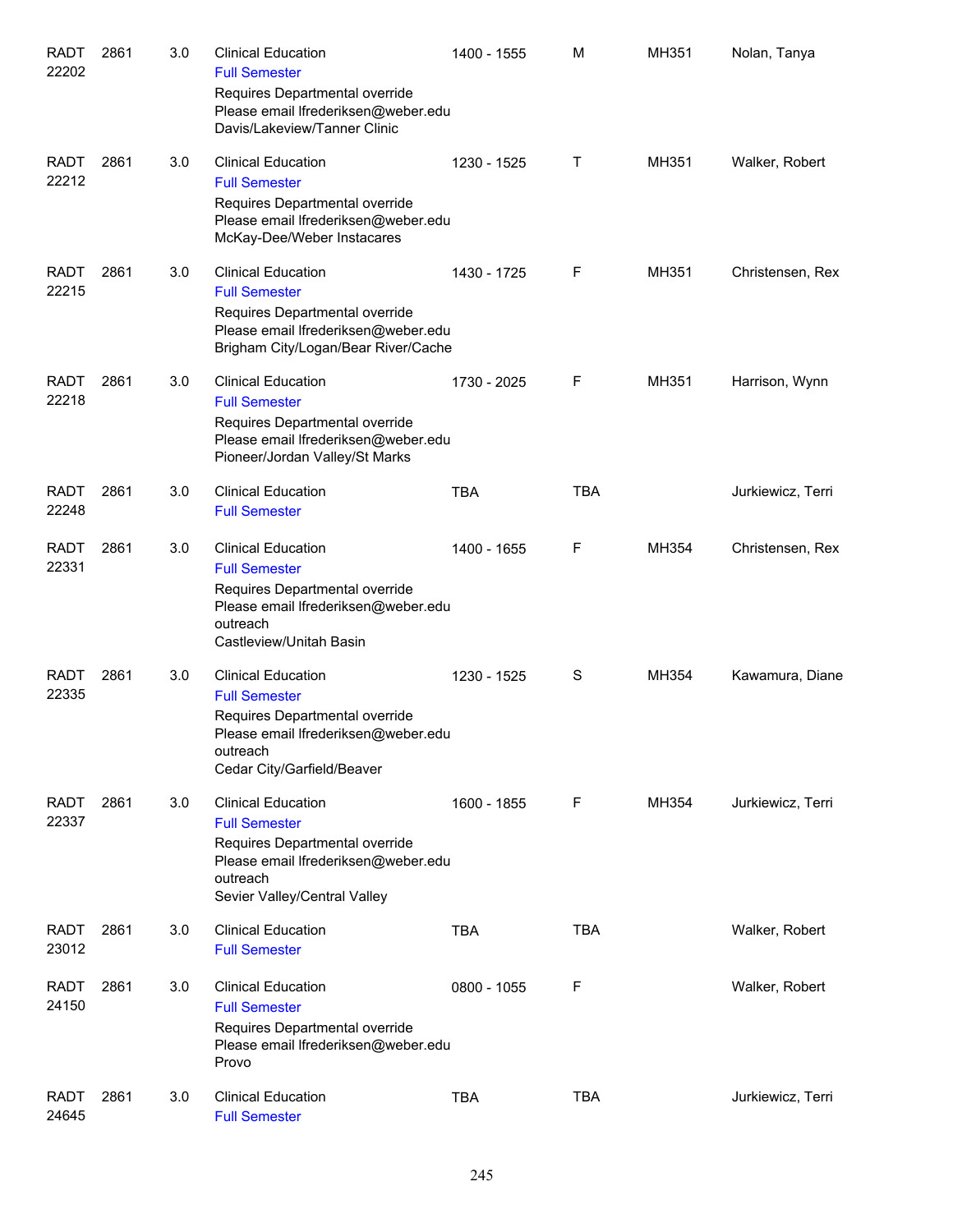| <b>RADT</b><br>21443 | 2864 | 3.0 | <b>Clinical Education</b><br><b>Full Semester</b>                                                                                                                 | <b>TBA</b>  | <b>TBA</b> | MH    | Nolan, Tanya      |
|----------------------|------|-----|-------------------------------------------------------------------------------------------------------------------------------------------------------------------|-------------|------------|-------|-------------------|
| <b>RADT</b><br>22298 | 2864 | 3.0 | <b>Clinical Education</b><br><b>Full Semester</b>                                                                                                                 | <b>TBA</b>  | <b>TBA</b> |       | Harrison, Wynn    |
| <b>RADT</b><br>23032 | 2864 | 3.0 | <b>Clinical Education</b><br><b>Full Semester</b>                                                                                                                 | <b>TBA</b>  | <b>TBA</b> |       | Harrison, Wynn    |
| <b>RADT</b><br>24159 | 2864 | 3.0 | <b>Clinical Education</b><br><b>Full Semester</b><br>Alta View/Mountain West Med/Primary<br>Requires Departmental override<br>Please email Ifrederiksen@weber.edu | 0930 - 1225 | W          | MH351 | Harrison, Wynn    |
| <b>RADT</b><br>24160 | 2864 | 3.0 | <b>Clinical Education</b><br><b>Full Semester</b><br>Requires Departmental override<br>please email Ifrederiksen@weber.edu<br>Ogden Reg/Ogden Clinic/Nowcares     | 0930 - 1225 | M          | MH351 | Nolan, Tanya      |
| <b>RADT</b><br>24161 | 2864 | 3.0 | <b>Clinical Education</b><br><b>Full Semester</b><br>Requires Departmental override<br>Please email Ifrederiksen@weber.edu<br>LDS/SL Reg/Park City/Riverton       | 0930 - 1225 | Т          | MH351 | Jurkiewicz, Terri |
| <b>RADT</b><br>24162 | 2864 | 3.0 | <b>Clinical Education</b><br><b>Full Semester</b><br>Requires Departmental override<br>Please email Ifrederiksen@weber.edu<br><b>IMC</b>                          | 0930 - 1225 | Т          | MH351 | Neville, Casey    |
| <b>RADT</b><br>24174 | 2864 | 3.0 | <b>Clinical Education</b><br><b>Full Semester</b><br>Requires Departmental override<br>Please email Ifrederiksen@weber.edu<br>Davis/Lakeview/Tanner Clinic        | 1130 - 1425 | Τ          | MH351 | Neville, Casey    |
| <b>RADT</b><br>24175 | 2864 | 3.0 | <b>Clinical Education</b><br><b>Full Semester</b><br>Requires Departmental override<br>Please email Ifrederiksen@weber.edu<br>McKay-Dee/Weber Instacares          | 0930 - 1225 | w          | MH351 | Nolan, Tanya      |
| <b>RADT</b><br>24176 | 2864 | 3.0 | <b>Clinical Education</b><br><b>Full Semester</b><br>Requires Departmental override<br>Please email Ifrederiksen@weber.edu<br>Brigham City/Logan/Bear River/Cache | 0930 - 1225 | Τ          | MH351 | Christensen, Rex  |
| <b>RADT</b><br>24177 | 2864 | 3.0 | <b>Clinical Education</b><br><b>Full Semester</b><br>Requires departmental override<br>Please email Ifrederiksen@weber.edu<br>Pioneer/Jordan Valley/St Marks      | 0930 - 1225 | F          | MH351 | Harrison, Wynn    |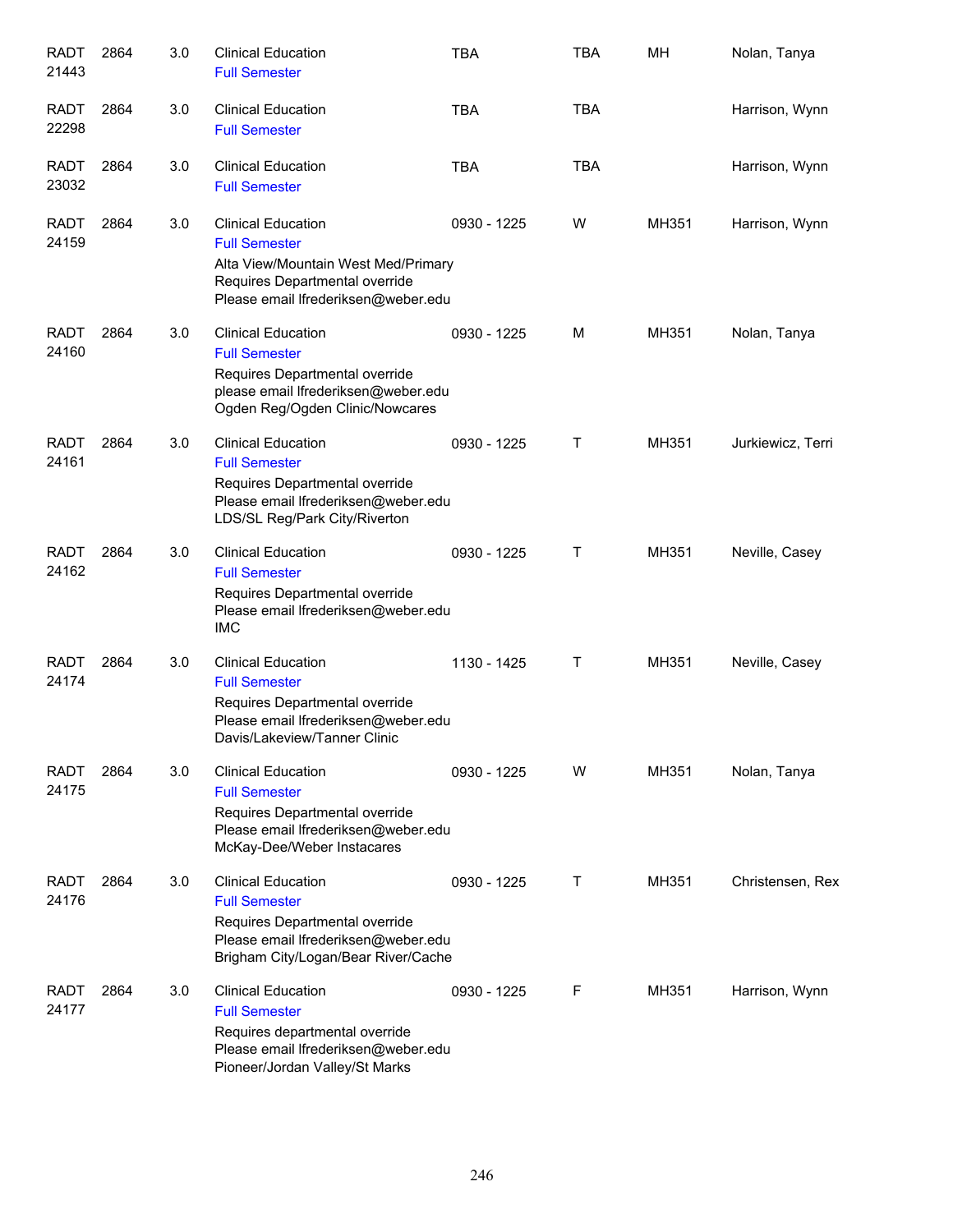| <b>RADT</b><br>24187 | 2864 | 3.0 | <b>Clinical Education</b><br><b>Full Semester</b>                                                                                                                      | 1600 - 1855 | R          | MH351 | Nolan, Tanya      |
|----------------------|------|-----|------------------------------------------------------------------------------------------------------------------------------------------------------------------------|-------------|------------|-------|-------------------|
|                      |      |     | Requires Departmental override<br>Please email Ifrederiksen@weber.edu<br>Castleview/Uintah Basin<br>Outreach                                                           |             |            |       |                   |
| <b>RADT</b><br>24188 | 2864 | 3.0 | <b>Clinical Education</b><br><b>Full Semester</b><br>Requires Departmental override<br>Please email Ifrederiksen@weber.edu<br>Cedar City/Garfield/Beaver<br>Outreach   | 1730 - 2025 | R          | MH351 | Kawamura, Diane   |
| <b>RADT</b><br>24189 | 2864 | 3.0 | <b>Clinical Education</b><br><b>Full Semester</b><br>Requires Departmental override<br>Please email Ifrederiksen@weber.edu<br>Sevier Valley/Central Valley<br>Outreach | 1830 - 2125 | Τ          | MH351 | Jurkiewicz, Terri |
| <b>RADT</b><br>24196 | 2864 | 3.0 | <b>Clinical Education</b><br><b>Full Semester</b><br>Requires Departmental override<br>Please email Ifrederiksen@weber.edu<br>Provo                                    | 1000 - 1255 | Τ          |       | Walker, Robert    |
| <b>RADT</b><br>21468 | 2942 | 2.0 | Career Planning & New Tech<br><b>Full Semester</b>                                                                                                                     | <b>TBA</b>  | <b>TBA</b> | МH    | Neville, Casey    |
| <b>RADT</b><br>22350 | 2942 | 2.0 | Career Planning & New Tech<br><b>Full Semester</b>                                                                                                                     | <b>TBA</b>  | <b>TBA</b> |       | Neville, Casey    |
| <b>RADT</b><br>23038 | 2942 | 2.0 | Career Planning & New Tech<br><b>Full Semester</b>                                                                                                                     | <b>TBA</b>  | <b>TBA</b> |       | Neville, Casey    |
| <b>RADT</b><br>24163 | 2942 | 2.0 | Career Planning & New Tech<br><b>Full Semester</b><br>Requires Departmental override<br>Please email Ifrederiksen@weber.edu                                            | 0800 - 0955 | R          | MH354 | Neville, Casey    |
| <b>RADT</b><br>24178 | 2942 | 2.0 | Career Planning & New Tech<br><b>Full Semester</b><br>Requires Departmental override<br>Please email Ifrederiksen@weber.edu                                            | 0800 - 0955 | F          | MH354 | Neville, Casey    |
| <b>RADT</b><br>24190 | 2942 | 2.0 | Career Planning & New Tech<br><b>Full Semester</b><br>Requires Departmental override<br>Please email Ifrederiksen@weber.edu<br>Outreach                                | 0800 - 0955 | F          | MH355 | Neville, Casey    |
| <b>RADT</b><br>24197 | 2942 | 2.0 | Career Planning & New Tech<br><b>Full Semester</b><br>Requires Departmental override<br>Please email Ifrederiksen@weber.edu<br>Provo                                   | 0800 - 0955 | т          |       | Neville, Casey    |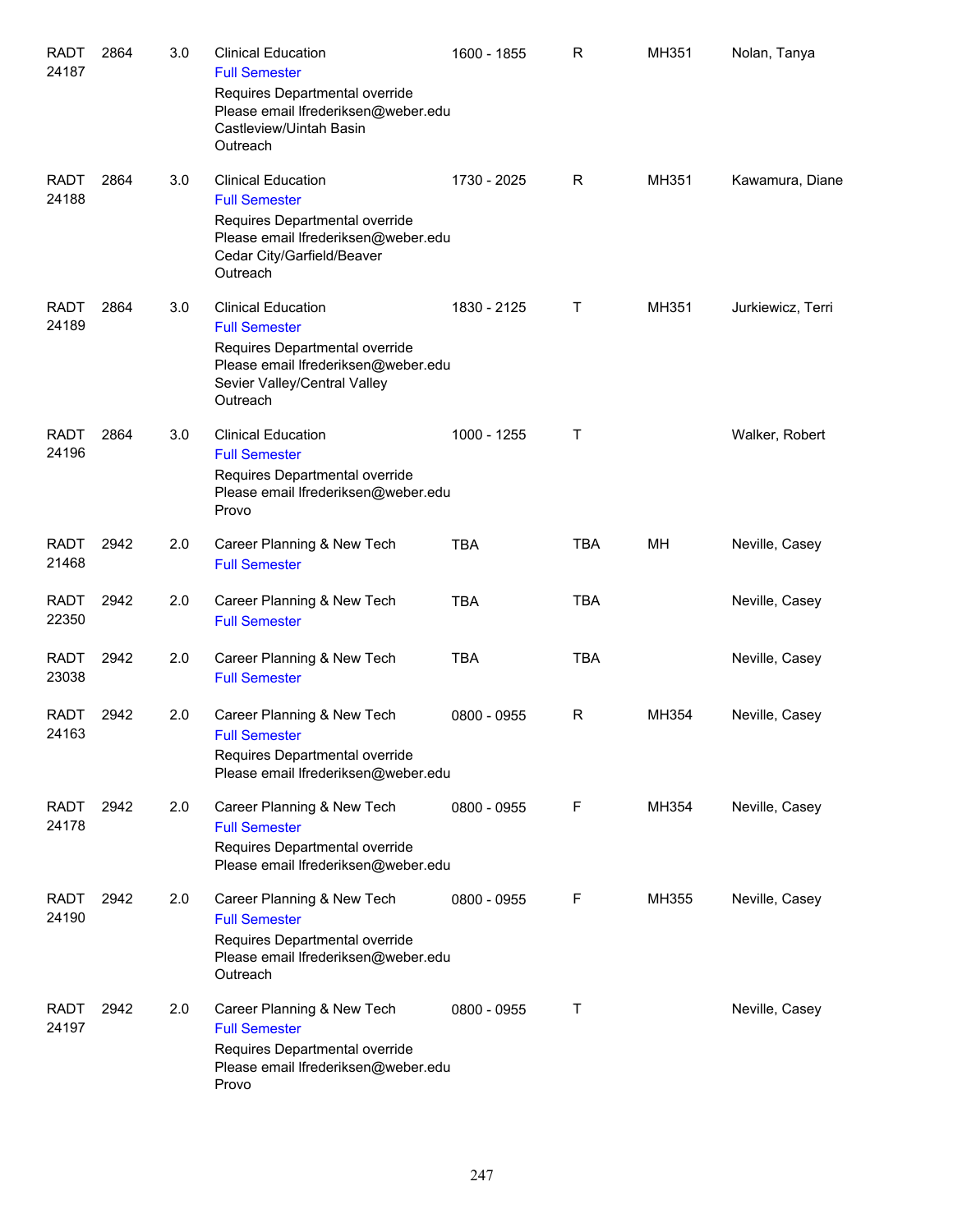| <b>RADT</b><br>21396 | 2992 | 1.0 | Seminar<br><b>Full Semester</b>                                                                                      | <b>TBA</b>  | <b>TBA</b> | MH    | Neville, Casey  |
|----------------------|------|-----|----------------------------------------------------------------------------------------------------------------------|-------------|------------|-------|-----------------|
| <b>RADT</b><br>21611 | 2992 | 1.0 | Seminar<br><b>Full Semester</b>                                                                                      | 0830 - 0925 | м          | MH354 | Neville, Casey  |
| <b>RADT</b><br>22221 | 2992 | 1.0 | Seminar<br><b>Full Semester</b><br>Requires Departmental override<br>Please email Ifrederiksen@weber.edu             | 0930 - 1025 | м          | MH355 | Neville, Casey  |
| <b>RADT</b><br>22249 | 2992 | 1.0 | Seminar<br><b>Full Semester</b>                                                                                      | <b>TBA</b>  | <b>TBA</b> |       | Neville, Casey  |
| <b>RADT</b><br>22339 | 2992 | 1.0 | Seminar<br><b>Full Semester</b><br>Requires Departmental override<br>Please email Ifrederiksen@weber.edu<br>outreach | 0830 - 0925 | F          | MH355 | Neville, Casey  |
| <b>RADT</b><br>23013 | 2992 | 1.0 | Seminar<br><b>Full Semester</b>                                                                                      | <b>TBA</b>  | <b>TBA</b> |       | Neville, Casey  |
| <b>RADT</b><br>24151 | 2992 | 1.0 | Seminar<br><b>Full Semester</b><br>Requires Departmental override<br>Please email Ifrederiksen@weber.edu<br>Provo    | 0700 - 0755 | M          |       | Walker, Robert  |
| <b>RADT</b><br>24646 | 2992 | 1.0 | Seminar<br><b>Full Semester</b>                                                                                      | <b>TBA</b>  | <b>TBA</b> |       | Walker, Robert  |
| <b>RADT</b><br>20966 | 3003 | 3.0 | Psycho-Social Medicine<br><b>Full Semester</b>                                                                       | <b>TBA</b>  | <b>TBA</b> | MH    | Walker, Robert  |
| <b>RADT</b><br>21492 | 3003 | 3.0 | Psycho-Social Medicine<br><b>Full Semester</b>                                                                       | <b>TBA</b>  | <b>TBA</b> |       | Walker, Robert  |
| <b>RADT</b><br>20969 | 3043 | 3.0 | Medical Ethics and Law<br><b>Full Semester</b>                                                                       | <b>TBA</b>  | <b>TBA</b> | MH    | Newham, M       |
| <b>RADT</b><br>21495 | 3043 | 3.0 | Medical Ethics and Law<br><b>Full Semester</b>                                                                       | <b>TBA</b>  | <b>TBA</b> |       | Newham, M       |
| <b>RADT</b><br>20972 | 3123 | 3.0 | Sectional Anatomy<br><b>Full Semester</b>                                                                            | <b>TBA</b>  | <b>TBA</b> | MH    | Newham, M       |
| <b>RADT</b><br>21534 | 3123 | 3.0 | Sectional Anatomy<br><b>Full Semester</b>                                                                            | <b>TBA</b>  | <b>TBA</b> |       | Newham, M       |
| <b>RADT</b><br>20974 | 3143 | 3.0 | Imaging Pathophysiology<br><b>Full Semester</b>                                                                      | <b>TBA</b>  | <b>TBA</b> | MH    | Kawamura, Diane |
| <b>RADT</b><br>21539 | 3143 | 3.0 | Imaging Pathophysiology<br><b>Full Semester</b>                                                                      | <b>TBA</b>  | <b>TBA</b> |       | Kawamura, Diane |
| <b>RADT</b><br>22160 | 3143 | 3.0 | Imaging Pathophysiology<br><b>Full Semester</b>                                                                      | <b>TBA</b>  | <b>TBA</b> |       | Kawamura, Diane |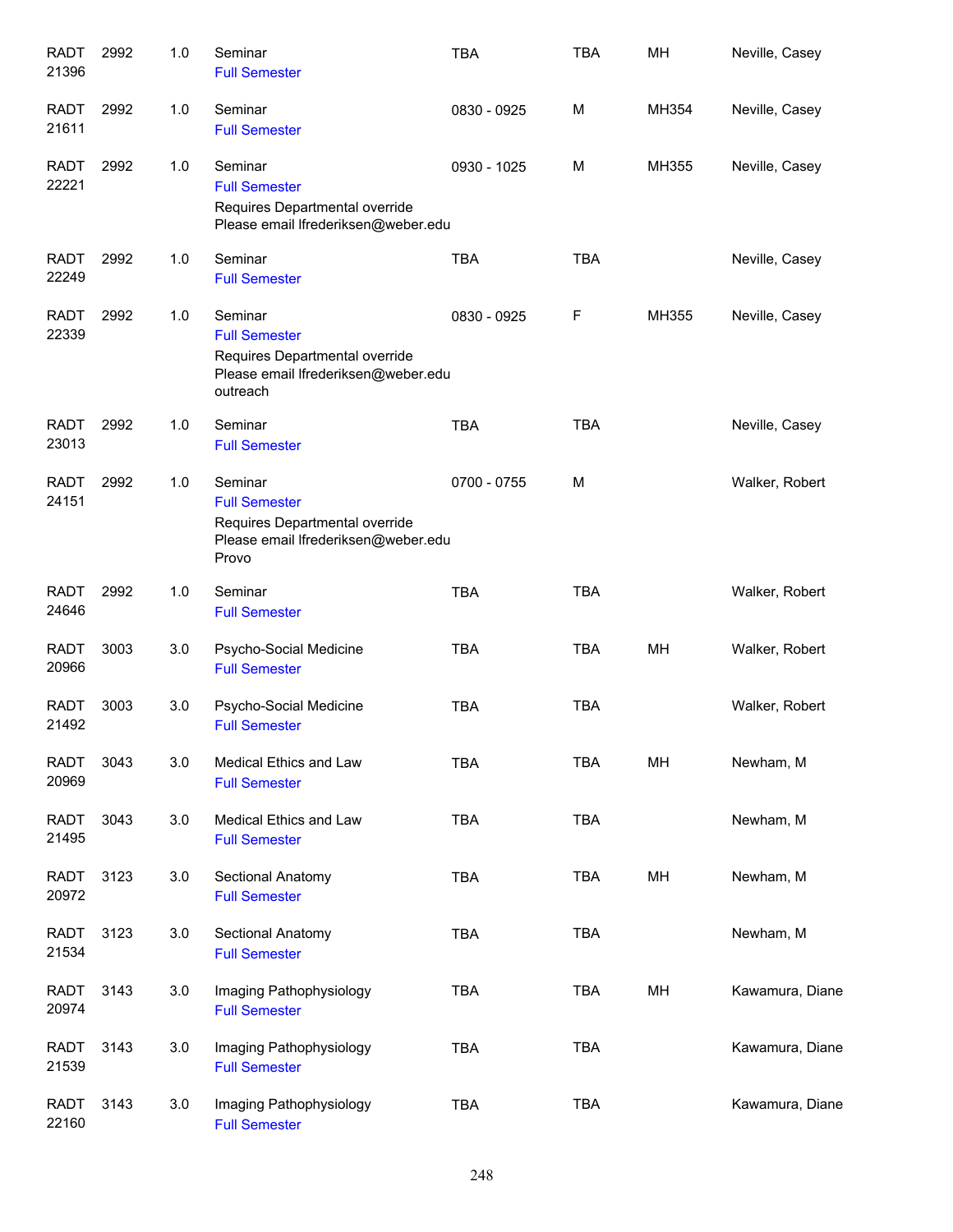| <b>RADT</b><br>21002 | 3243 | 3.0 | Patient Care & Assessment II<br><b>Full Semester</b>                                                                            | <b>TBA</b>  | <b>TBA</b> | MH    | Walker, Robert   |
|----------------------|------|-----|---------------------------------------------------------------------------------------------------------------------------------|-------------|------------|-------|------------------|
| <b>RADT</b><br>21541 | 3243 | 3.0 | Patient Care & Assessment II<br><b>Full Semester</b>                                                                            | <b>TBA</b>  | <b>TBA</b> |       | Walker, Robert   |
| <b>RADT</b><br>22161 | 3243 | 3.0 | Patient Care & Assessment II<br><b>Full Semester</b>                                                                            | <b>TBA</b>  | <b>TBA</b> |       | Walker, Robert   |
| <b>RADT</b><br>21005 | 3263 | 3.0 | Diagnostic Services Pharmacol<br><b>Full Semester</b>                                                                           | <b>TBA</b>  | <b>TBA</b> | MH    | Walker, Robert   |
| <b>RADT</b><br>21543 | 3263 | 3.0 | Diagnostic Services Pharmacol<br><b>Full Semester</b>                                                                           | <b>TBA</b>  | <b>TBA</b> |       | Walker, Robert   |
| <b>RADT</b><br>21010 | 3403 | 3.0 | Radiobiolgy Physic<br><b>Full Semester</b>                                                                                      | <b>TBA</b>  | <b>TBA</b> | MH    | Newham, M        |
| <b>RADT</b><br>21472 | 3403 | 3.0 | Radiobiolgy Physic<br><b>Full Semester</b>                                                                                      | <b>TBA</b>  | <b>TBA</b> | MH    | Harrison, Wynn   |
| <b>RADT</b><br>21547 | 3403 | 3.0 | Radiobiolgy Physic<br><b>Full Semester</b>                                                                                      | <b>TBA</b>  | <b>TBA</b> |       | Harrison, Wynn   |
| <b>RADT</b><br>22351 | 3403 | 3.0 | Radiobiolgy Physic<br><b>Full Semester</b>                                                                                      | <b>TBA</b>  | <b>TBA</b> |       | Harrison, Wynn   |
| <b>RADT</b><br>23040 | 3403 | 3.0 | Radiobiolgy Physic<br><b>Full Semester</b>                                                                                      | <b>TBA</b>  | <b>TBA</b> |       | Harrison, Wynn   |
| <b>RADT</b><br>24164 | 3403 | 3.0 | Radiobiolgy Physic<br><b>Full Semester</b><br>Requires Departmental override<br>Please email Ifrederiksen@weber.edu             | 1330 - 1625 | Τ          | MH355 | Harrison, Wynn   |
| <b>RADT</b><br>24179 | 3403 | 3.0 | Radiobiolgy Physic<br><b>Full Semester</b><br>Requires Departmental override<br>Please email Ifrederiksen@weber.edu             | 1330 - 1625 | W          | MH355 | Harrison, Wynn   |
| <b>RADT</b><br>24191 | 3403 | 3.0 | Radiobiolgy Physic<br><b>Full Semester</b><br>Requires Departmental override<br>Please email Ifrederiksen@weber.edu<br>Outreach | 1130 - 1425 | F          | MH355 | Harrison, Wynn   |
| <b>RADT</b><br>24199 | 3403 | 3.0 | Radiobiolgy Physic<br><b>Full Semester</b><br>Requires Departmental override<br>Please email Ifrederiksen@weber.edu<br>Provo    | 1130 - 1425 | M          |       | Rigby, Tiera     |
| <b>RADT</b><br>21019 | 3463 | 3.0 | Computerized Imaging<br><b>Full Semester</b>                                                                                    | <b>TBA</b>  | <b>TBA</b> | MH    | Christensen, Rex |
| <b>RADT</b><br>21479 | 3463 | 3.0 | Computerized Imaging<br><b>Full Semester</b>                                                                                    | <b>TBA</b>  | <b>TBA</b> | MH    | Christensen, Rex |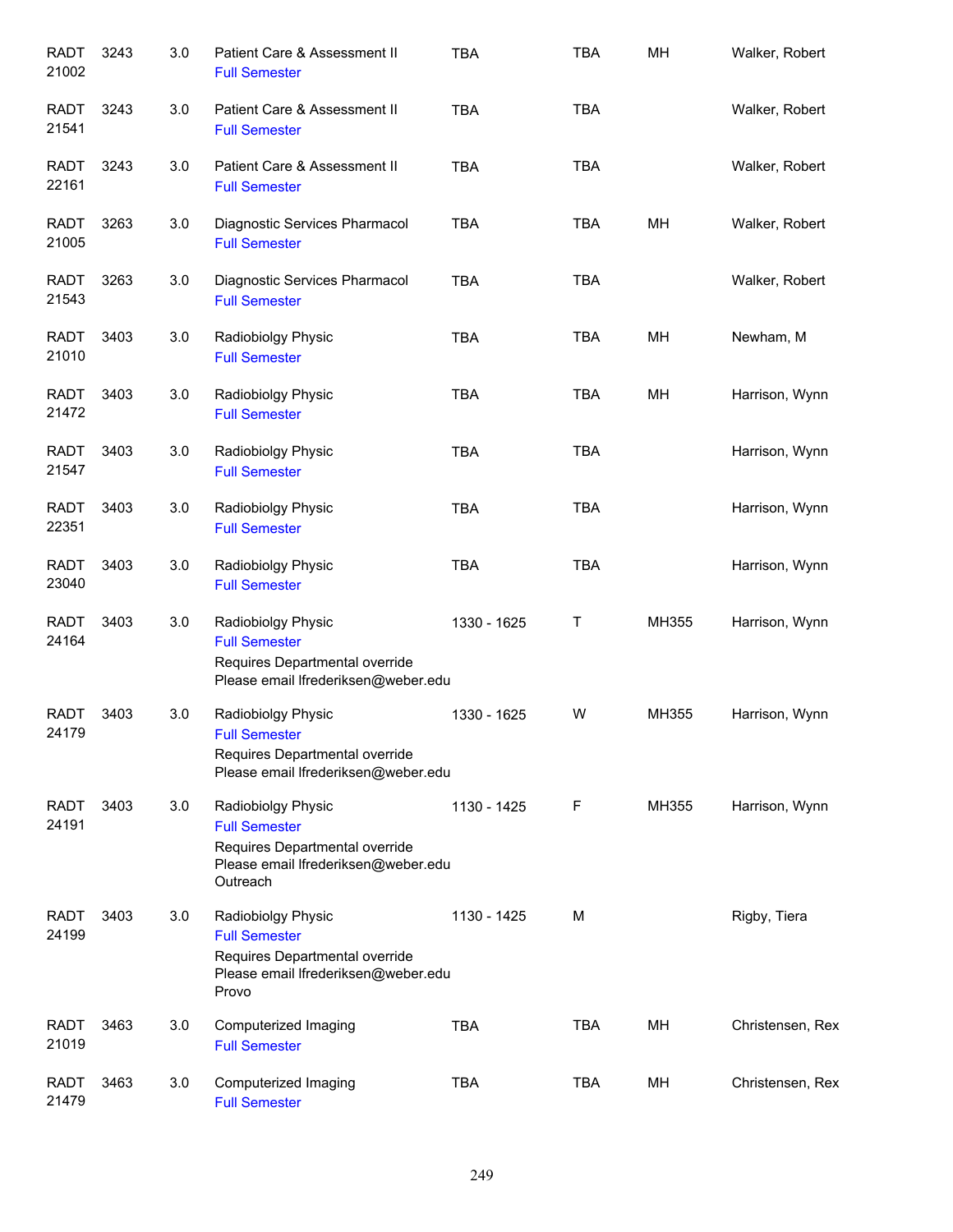| <b>RADT</b><br>21549 | 3463 | 3.0 | Computerized Imaging<br><b>Full Semester</b>                                                                                      | <b>TBA</b>  | <b>TBA</b> |       | Newham, M        |
|----------------------|------|-----|-----------------------------------------------------------------------------------------------------------------------------------|-------------|------------|-------|------------------|
| <b>RADT</b><br>22352 | 3463 | 3.0 | Computerized Imaging<br><b>Full Semester</b>                                                                                      | <b>TBA</b>  | <b>TBA</b> |       | Christensen, Rex |
| <b>RADT</b><br>23044 | 3463 | 3.0 | Computerized Imaging<br><b>Full Semester</b>                                                                                      | <b>TBA</b>  | <b>TBA</b> |       | Christensen, Rex |
| <b>RADT</b><br>24165 | 3463 | 3.0 | Computerized Imaging<br><b>Full Semester</b><br>Requires Departmental override<br>Please email Ifrederiksen@weber.edu             | 1130 - 1425 | F          | MH351 | Christensen, Rex |
| <b>RADT</b><br>24180 | 3463 | 3.0 | Computerized Imaging<br><b>Full Semester</b><br>Requires Departmental override<br>Please email Ifrederiksen@weber.edu             | 1330 - 1625 | R          | MH351 | Christensen, Rex |
| <b>RADT</b><br>24192 | 3463 | 3.0 | Computerized Imaging<br><b>Full Semester</b><br>Requires Departmental override<br>Please email Ifrederiksen@weber.edu<br>Outreach | 1330 - 1625 | W          | MH351 | Christensen, Rex |
| <b>RADT</b><br>24200 | 3463 | 3.0 | Computerized Imaging<br><b>Full Semester</b><br>Requires Departmental override<br>Please email Ifrederiksen@weber.edu<br>Provo    | 1330 - 1625 | Τ          |       | Christensen, Rex |
| <b>RADT</b><br>21022 | 3563 | 3.0 | Managing Clinical Information<br><b>Full Semester</b>                                                                             | <b>TBA</b>  | <b>TBA</b> | MН    | Christensen, Rex |
| <b>RADT</b><br>21552 | 3563 | 3.0 | Managing Clinical Information<br><b>Full Semester</b>                                                                             | <b>TBA</b>  | <b>TBA</b> |       | Christensen, Rex |
| <b>RADT</b><br>22169 | 3563 | 3.0 | Managing Clinical Information<br><b>Full Semester</b>                                                                             | TBA         | <b>TBA</b> |       | Christensen, Rex |
| <b>RADT</b><br>21026 | 3863 | 2.0 | Clinical Internship<br><b>Full Semester</b>                                                                                       | <b>TBA</b>  | <b>TBA</b> | MH    | Christensen, Rex |
| <b>RADT</b><br>21032 | 3863 | 3.0 | Clinical Internship<br><b>Full Semester</b>                                                                                       | <b>TBA</b>  | <b>TBA</b> | MH    | Christensen, Rex |
| <b>RADT</b><br>21033 | 3863 | 4.0 | Clinical Internship<br><b>Full Semester</b>                                                                                       | <b>TBA</b>  | <b>TBA</b> | MH    | Christensen, Rex |
| <b>RADT</b><br>21034 | 3863 | 5.0 | Clinical Internship<br><b>Full Semester</b>                                                                                       | <b>TBA</b>  | <b>TBA</b> | MH    | Christensen, Rex |
| <b>RADT</b><br>21038 | 3863 | 6.0 | Clinical Internship<br><b>Full Semester</b>                                                                                       | TBA         | <b>TBA</b> | MH    | Christensen, Rex |
| <b>RADT</b><br>21573 | 3863 | 2.0 | Clinical Internship<br><b>Full Semester</b>                                                                                       | <b>TBA</b>  | <b>TBA</b> |       | Christensen, Rex |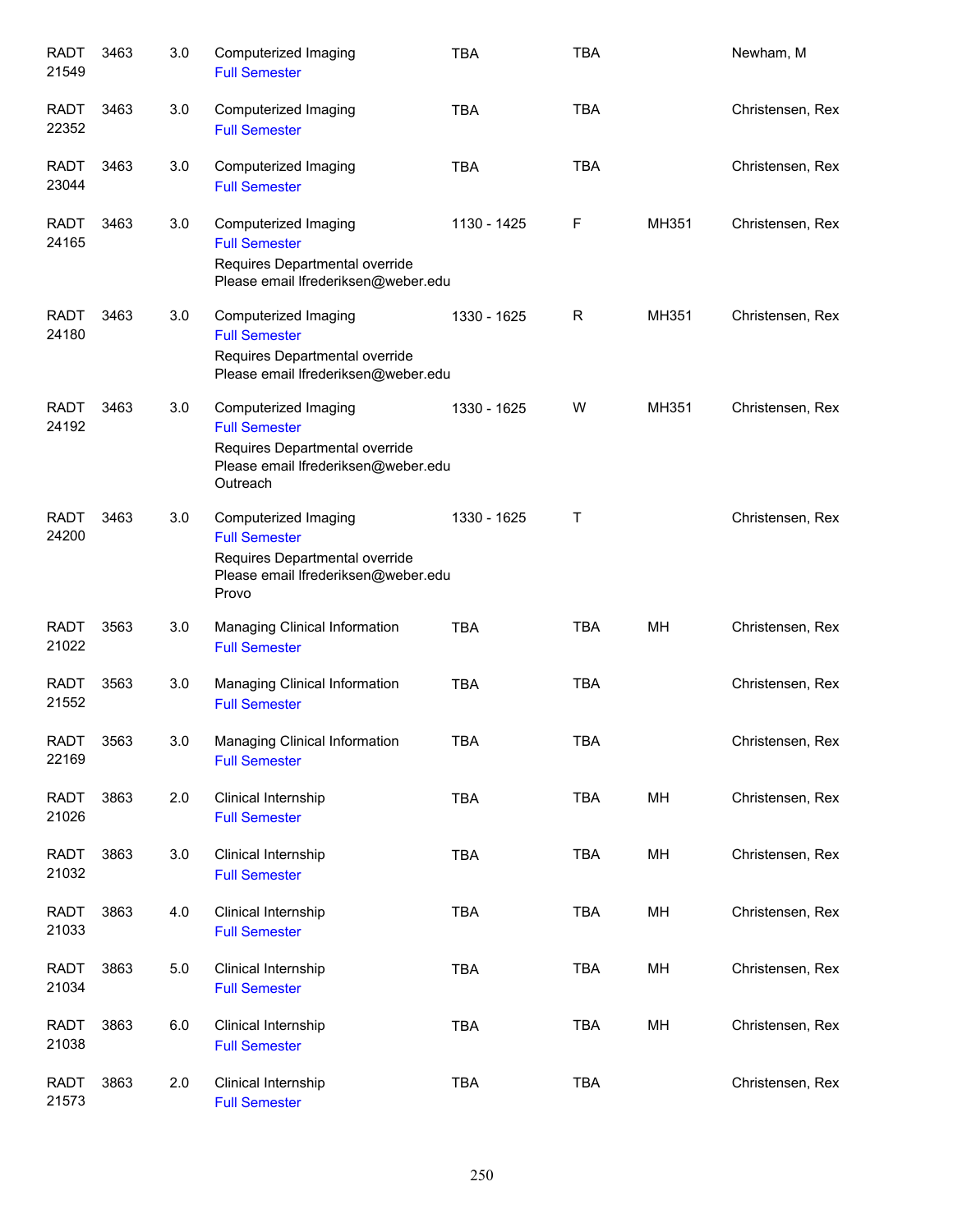| <b>RADT</b><br>21575 | 3863 | 3.0 | Clinical Internship<br><b>Full Semester</b>            | <b>TBA</b> | <b>TBA</b> |    | Christensen, Rex |
|----------------------|------|-----|--------------------------------------------------------|------------|------------|----|------------------|
| <b>RADT</b><br>21578 | 3863 | 4.0 | Clinical Internship<br><b>Full Semester</b>            | <b>TBA</b> | <b>TBA</b> |    | Christensen, Rex |
| <b>RADT</b><br>21579 | 3863 | 5.0 | Clinical Internship<br><b>Full Semester</b>            | <b>TBA</b> | <b>TBA</b> |    | Christensen, Rex |
| RADT<br>21582        | 3863 | 6.0 | Clinical Internship<br><b>Full Semester</b>            | <b>TBA</b> | <b>TBA</b> |    | Christensen, Rex |
| RADT<br>21046        | 4203 | 3.0 | Patient Education in Radiology<br><b>Full Semester</b> | <b>TBA</b> | <b>TBA</b> | MН | Walker, Robert   |
| RADT<br>21584        | 4203 | 3.0 | Patient Education in Radiology<br><b>Full Semester</b> | <b>TBA</b> | <b>TBA</b> |    | Walker, Robert   |
| <b>RADT</b><br>22171 | 4203 | 3.0 | Patient Education in Radiology<br><b>Full Semester</b> | <b>TBA</b> | <b>TBA</b> |    | Walker, Robert   |
| <b>RADT</b><br>21047 | 4213 | 3.0 | Supervision/Staff Development<br><b>Full Semester</b>  | <b>TBA</b> | <b>TBA</b> | MH | Newham, M        |
| <b>RADT</b><br>21586 | 4213 | 3.0 | Supervision/Staff Development<br><b>Full Semester</b>  | <b>TBA</b> | <b>TBA</b> |    | Newham, M        |
| <b>RADT</b><br>21063 | 4253 | 3.0 | Risk Management<br><b>Full Semester</b>                | <b>TBA</b> | <b>TBA</b> | MH | Newham, M        |
| <b>RADT</b><br>21588 | 4253 | 3.0 | Risk Management<br><b>Full Semester</b>                | <b>TBA</b> | <b>TBA</b> |    | Newham, M        |
| <b>RADT</b><br>22175 | 4253 | 3.0 | Risk Management<br><b>Full Semester</b>                | <b>TBA</b> | <b>TBA</b> |    | Newham, M        |
| <b>RADT</b><br>21097 | 4313 | 3.0 | <b>Extremity Angiography</b><br><b>Full Semester</b>   | <b>TBA</b> | <b>TBA</b> | MH | Walker, Robert   |
| <b>RADT</b><br>21884 | 4313 | 3.0 | <b>Extremity Angiography</b><br><b>Full Semester</b>   | TBA        | <b>TBA</b> |    | Walker, Robert   |
| <b>RADT</b><br>21064 | 4403 | 3.0 | Imaging Pathology<br><b>Full Semester</b>              | <b>TBA</b> | <b>TBA</b> | MH | Walker, Robert   |
| <b>RADT</b><br>21590 | 4403 | 3.0 | Imaging Pathology<br><b>Full Semester</b>              | <b>TBA</b> | <b>TBA</b> |    | Walker, Robert   |
| <b>RADT</b><br>21065 | 4413 | 3.0 | Forensic Radiology<br><b>Full Semester</b>             | <b>TBA</b> | <b>TBA</b> | MH | Newham, M        |
| <b>RADT</b><br>21591 | 4413 | 3.0 | Forensic Radiology<br><b>Full Semester</b>             | TBA        | <b>TBA</b> |    | Newham, M        |
| <b>RADT</b><br>21066 | 4433 | 3.0 | PACS Administration<br><b>Full Semester</b>            | TBA        | TBA        | MH | Christensen, Rex |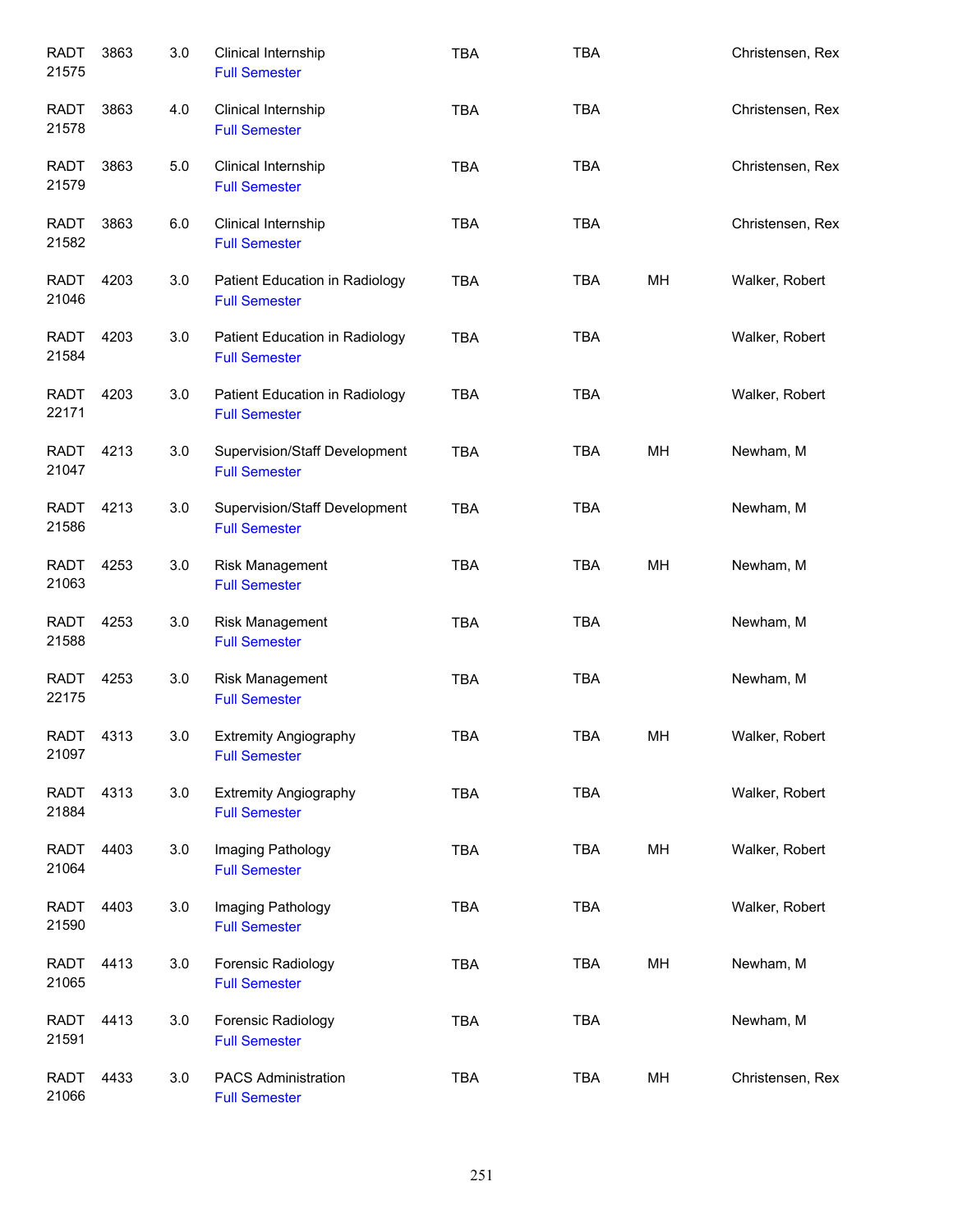| <b>RADT</b><br>21592 | 4433 | 3.0 | <b>PACS Administration</b><br><b>Full Semester</b>     | <b>TBA</b> | <b>TBA</b> |    | Christensen, Rex  |
|----------------------|------|-----|--------------------------------------------------------|------------|------------|----|-------------------|
| RADT<br>21094        | 4553 | 3.0 | Breat Anatomy, Physio & Patho<br><b>Full Semester</b>  | <b>TBA</b> | <b>TBA</b> | MH | Jurkiewicz, Terri |
| RADT<br>21876        | 4553 | 3.0 | Breat Anatomy, Physio & Patho<br><b>Full Semester</b>  | <b>TBA</b> | <b>TBA</b> |    | Jurkiewicz, Terri |
| RADT<br>21095        | 4563 | 3.0 | Mammographic Positioning Techs<br><b>Full Semester</b> | <b>TBA</b> | <b>TBA</b> | MH | Jurkiewicz, Terri |
| RADT<br>21879        | 4563 | 3.0 | Mammographic Positioning Techs<br><b>Full Semester</b> | <b>TBA</b> | <b>TBA</b> |    | Jurkiewicz, Terri |
| RADT<br>21096        | 4583 | 3.0 | Mamm Equip & Quality Assurance<br><b>Full Semester</b> | <b>TBA</b> | <b>TBA</b> | MH | Jurkiewicz, Terri |
| <b>RADT</b><br>21883 | 4583 | 3.0 | Mamm Equip & Quality Assurance<br><b>Full Semester</b> | <b>TBA</b> | <b>TBA</b> |    | Jurkiewicz, Terri |
| <b>RADT</b><br>21098 | 4603 | 3.0 | MRI Physics & Instrumentation<br><b>Full Semester</b>  | <b>TBA</b> | <b>TBA</b> | MH | Christensen, Rex  |
| <b>RADT</b><br>21366 | 4603 | 3.0 | MRI Physics & Instrumentation<br><b>Full Semester</b>  | <b>TBA</b> | <b>TBA</b> | MH | Christensen, Rex  |
| <b>RADT</b><br>21886 | 4603 | 3.0 | MRI Physics & Instrumentation<br><b>Full Semester</b>  | <b>TBA</b> | <b>TBA</b> |    | Christensen, Rex  |
| <b>RADT</b><br>22156 | 4603 | 3.0 | MRI Physics & Instrumentation<br><b>Full Semester</b>  | <b>TBA</b> | <b>TBA</b> |    | Christensen, Rex  |
| <b>RADT</b><br>21099 | 4663 | 3.0 | Comp Tomo Physics & Intrumenta<br><b>Full Semester</b> | <b>TBA</b> | <b>TBA</b> | MH | Newham, M         |
| <b>RADT</b><br>21371 | 4663 | 3.0 | Comp Tomo Physics & Intrumenta<br><b>Full Semester</b> | TBA        | TBA        | MН | Newham, M         |
| <b>RADT</b><br>21888 | 4663 | 3.0 | Comp Tomo Physics & Intrumenta<br><b>Full Semester</b> | <b>TBA</b> | <b>TBA</b> |    | Newham, M         |
| <b>RADT</b><br>22158 | 4663 | 3.0 | Comp Tomo Physics & Intrumenta<br><b>Full Semester</b> | <b>TBA</b> | <b>TBA</b> |    | Newham, M         |
| <b>RADT</b><br>21067 | 4803 | 1.0 | Individual Research<br><b>Full Semester</b>            | <b>TBA</b> | <b>TBA</b> | MH | Walker, Robert    |
| <b>RADT</b><br>21068 | 4803 | 2.0 | Individual Research<br><b>Full Semester</b>            | <b>TBA</b> | TBA        | MH | Walker, Robert    |
| <b>RADT</b><br>21069 | 4803 | 3.0 | Individual Research<br><b>Full Semester</b>            | <b>TBA</b> | TBA        | MH | Walker, Robert    |
| <b>RADT</b><br>21593 | 4803 | 1.0 | Individual Research<br><b>Full Semester</b>            | <b>TBA</b> | TBA        |    | Walker, Robert    |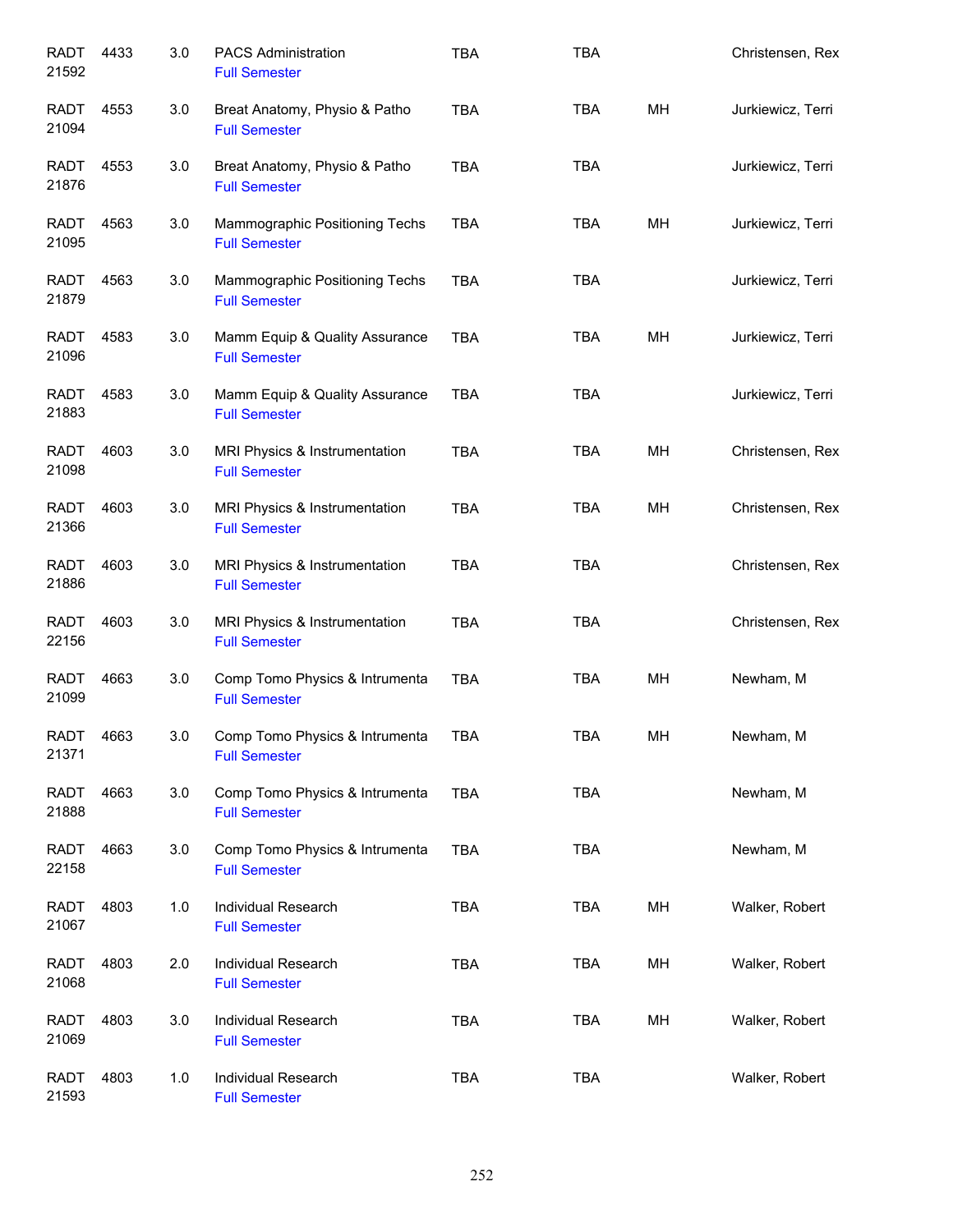| <b>RADT</b><br>21594 | 4803 | 2.0 | Individual Research<br><b>Full Semester</b>          | <b>TBA</b> | <b>TBA</b> |    | Walker, Robert   |
|----------------------|------|-----|------------------------------------------------------|------------|------------|----|------------------|
| RADT<br>21595        | 4803 | 3.0 | Individual Research<br><b>Full Semester</b>          | <b>TBA</b> | <b>TBA</b> |    | Walker, Robert   |
| RADT<br>21070        | 4833 | 3.0 | Directed Readings & Research<br><b>Full Semester</b> | <b>TBA</b> | <b>TBA</b> | MH | Walker, Robert   |
| RADT<br>21596        | 4833 | 3.0 | Directed Readings & Research<br><b>Full Semester</b> | <b>TBA</b> | <b>TBA</b> |    | Walker, Robert   |
| <b>RADT</b><br>21071 | 4863 | 2.0 | Clinical Internship<br><b>Full Semester</b>          | <b>TBA</b> | <b>TBA</b> | MH | Christensen, Rex |
| <b>RADT</b><br>21072 | 4863 | 3.0 | Clinical Internship<br><b>Full Semester</b>          | <b>TBA</b> | <b>TBA</b> | MH | Christensen, Rex |
| <b>RADT</b><br>21073 | 4863 | 4.0 | Clinical Internship<br><b>Full Semester</b>          | <b>TBA</b> | <b>TBA</b> | MH | Walker, Robert   |
| <b>RADT</b><br>21605 | 4863 | 2.0 | Clinical Internship<br><b>Full Semester</b>          | <b>TBA</b> | <b>TBA</b> |    | Christensen, Rex |
| <b>RADT</b><br>21606 | 4863 | 3.0 | Clinical Internship<br><b>Full Semester</b>          | <b>TBA</b> | <b>TBA</b> |    | Christensen, Rex |
| <b>RADT</b><br>21607 | 4863 | 4.0 | Clinical Internship<br><b>Full Semester</b>          | <b>TBA</b> | <b>TBA</b> |    | Christensen, Rex |
| <b>RADT</b><br>21134 | 4911 | 2.0 | Comprehensive Review/CT<br><b>Full Semester</b>      | <b>TBA</b> | <b>TBA</b> | MH | Newham, M        |
| <b>RADT</b><br>21889 | 4911 | 2.0 | Comprehensive Review/CT<br><b>Full Semester</b>      | <b>TBA</b> | <b>TBA</b> |    | Newham, M        |
| <b>RADT</b><br>21136 | 4912 | 2.0 | Comprehensive Review/MRI<br><b>Full Semester</b>     | TBA        | TBA        | MН | Christensen, Rex |
| <b>RADT</b><br>21890 | 4912 | 2.0 | Comprehensive Review/MRI<br><b>Full Semester</b>     | <b>TBA</b> | <b>TBA</b> |    | Christensen, Rex |
| <b>RADT</b><br>21074 | 4922 | 2.0 | Workshop<br><b>Full Semester</b>                     | <b>TBA</b> | <b>TBA</b> | MH | Walker, Robert   |
| <b>RADT</b><br>21608 | 4922 | 2.0 | Workshop<br><b>Full Semester</b>                     | TBA        | <b>TBA</b> |    | Walker, Robert   |
| <b>RADT</b><br>21075 | 4933 | 3.0 | Research Methods<br><b>Full Semester</b>             | <b>TBA</b> | <b>TBA</b> | MH | Kawamura, Diane  |
| <b>RADT</b><br>21643 | 4933 | 3.0 | Research Methods<br><b>Full Semester</b>             | <b>TBA</b> | <b>TBA</b> |    | Kawamura, Diane  |
| <b>RADT</b><br>21076 | 4943 | 3.0 | <b>Baccalaureate Thesis</b><br><b>Full Semester</b>  | <b>TBA</b> | TBA        | MH | Kawamura, Diane  |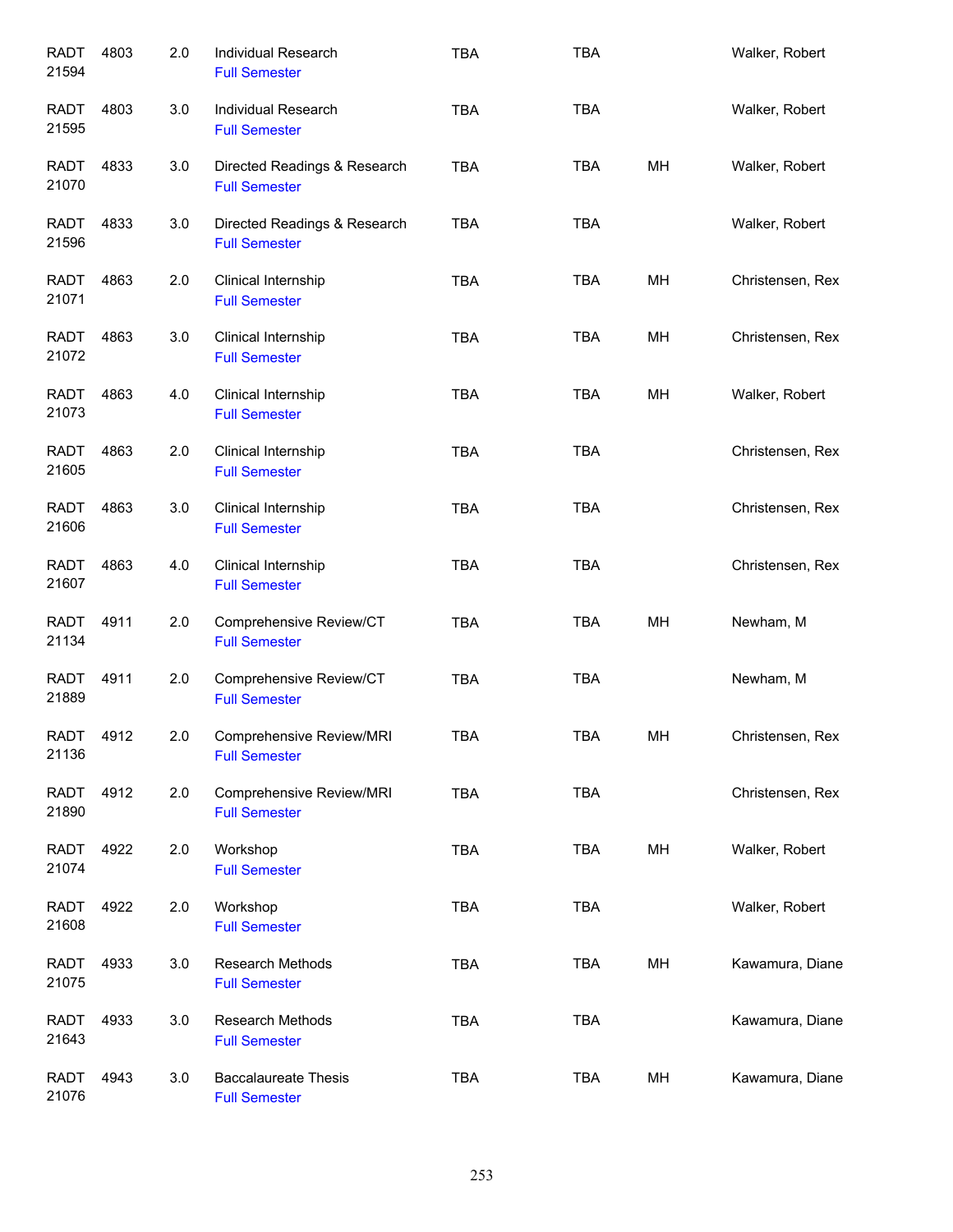| <b>RADT</b><br>21648 | 4943 | 3.0 | <b>Baccalaureate Thesis</b><br><b>Full Semester</b>      | <b>TBA</b> | <b>TBA</b> |    | Kawamura, Diane      |
|----------------------|------|-----|----------------------------------------------------------|------------|------------|----|----------------------|
| <b>RADT</b><br>22180 | 4943 | 3.0 | <b>Baccalaureate Thesis</b><br><b>Full Semester</b>      | <b>TBA</b> | <b>TBA</b> |    | Newham, M            |
| RADT<br>21077        | 4992 | 1.0 | Seminar<br><b>Full Semester</b>                          | <b>TBA</b> | <b>TBA</b> | MH | Walker, Robert       |
| RADT<br>21079        | 4992 | 2.0 | Seminar<br><b>Full Semester</b>                          | <b>TBA</b> | <b>TBA</b> | MH | Walker, Robert       |
| <b>RADT</b><br>21659 | 4992 | 1.0 | Seminar<br><b>Full Semester</b>                          | <b>TBA</b> | <b>TBA</b> |    | Walker, Robert       |
| <b>RADT</b><br>21667 | 4992 | 2.0 | Seminar<br><b>Full Semester</b>                          | <b>TBA</b> | <b>TBA</b> |    | Walker, Robert       |
| <b>RADT</b><br>24566 | 4992 | 1.0 | Seminar<br><b>Full Semester</b>                          | <b>TBA</b> | <b>TBA</b> |    | Newham, M            |
| <b>RADT</b><br>22163 | 5403 | 3.0 | Eval of the Osseous System<br><b>Full Semester</b>       | <b>TBA</b> | <b>TBA</b> |    | Newham, M            |
| <b>RADT</b><br>22164 | 5423 | 3.0 | Eval of the Abdomen & GI Tract<br><b>Full Semester</b>   | <b>TBA</b> | <b>TBA</b> |    | Newham, M            |
| <b>RADT</b><br>22186 | 5433 | 3.0 | Eval of Genitourinary System<br><b>Full Semester</b>     | <b>TBA</b> | <b>TBA</b> |    | Newham, M            |
| <b>RADT</b><br>22166 | 5861 | 3.0 | <b>Clinical Preceptorship</b><br><b>Full Semester</b>    | <b>TBA</b> | <b>TBA</b> |    | Newham, M            |
| <b>RADT</b><br>22189 | 5864 | 3.0 | <b>Clinical Preceptorship</b><br><b>Full Semester</b>    | <b>TBA</b> | <b>TBA</b> |    | Newham, M            |
| <b>RATH</b><br>21150 | 4330 | 3.0 | <b>Radiation Therapy Physics</b><br><b>Full Semester</b> | TBA        | <b>TBA</b> | MH | Hadlock, Morgan      |
| <b>RATH</b><br>21895 | 4330 | 3.0 | <b>Radiation Therapy Physics</b><br><b>Full Semester</b> | <b>TBA</b> | TBA        |    | Hadlock, Morgan      |
| <b>RATH</b><br>21151 | 4410 | 3.0 | Radiation Oncology I<br><b>Full Semester</b>             | <b>TBA</b> | TBA        | MH | Marston, Christopher |
| <b>RATH</b><br>21896 | 4410 | 3.0 | Radiation Oncology I<br><b>Full Semester</b>             | <b>TBA</b> | TBA        |    | Marston, Christopher |
| <b>RATH</b><br>21148 | 4446 | 3.0 | <b>Quality Assurance</b><br><b>Full Semester</b>         | <b>TBA</b> | TBA        | MH | Hecox, Ryan          |
| <b>RATH</b><br>21894 | 4446 | 3.0 | <b>Quality Assurance</b><br><b>Full Semester</b>         | <b>TBA</b> | TBA        |    | Hecox, Ryan          |
| <b>RATH</b><br>21152 | 4861 | 3.0 | Clinical Education I<br><b>Full Semester</b>             | <b>TBA</b> | TBA        | MH | Neville, Casey       |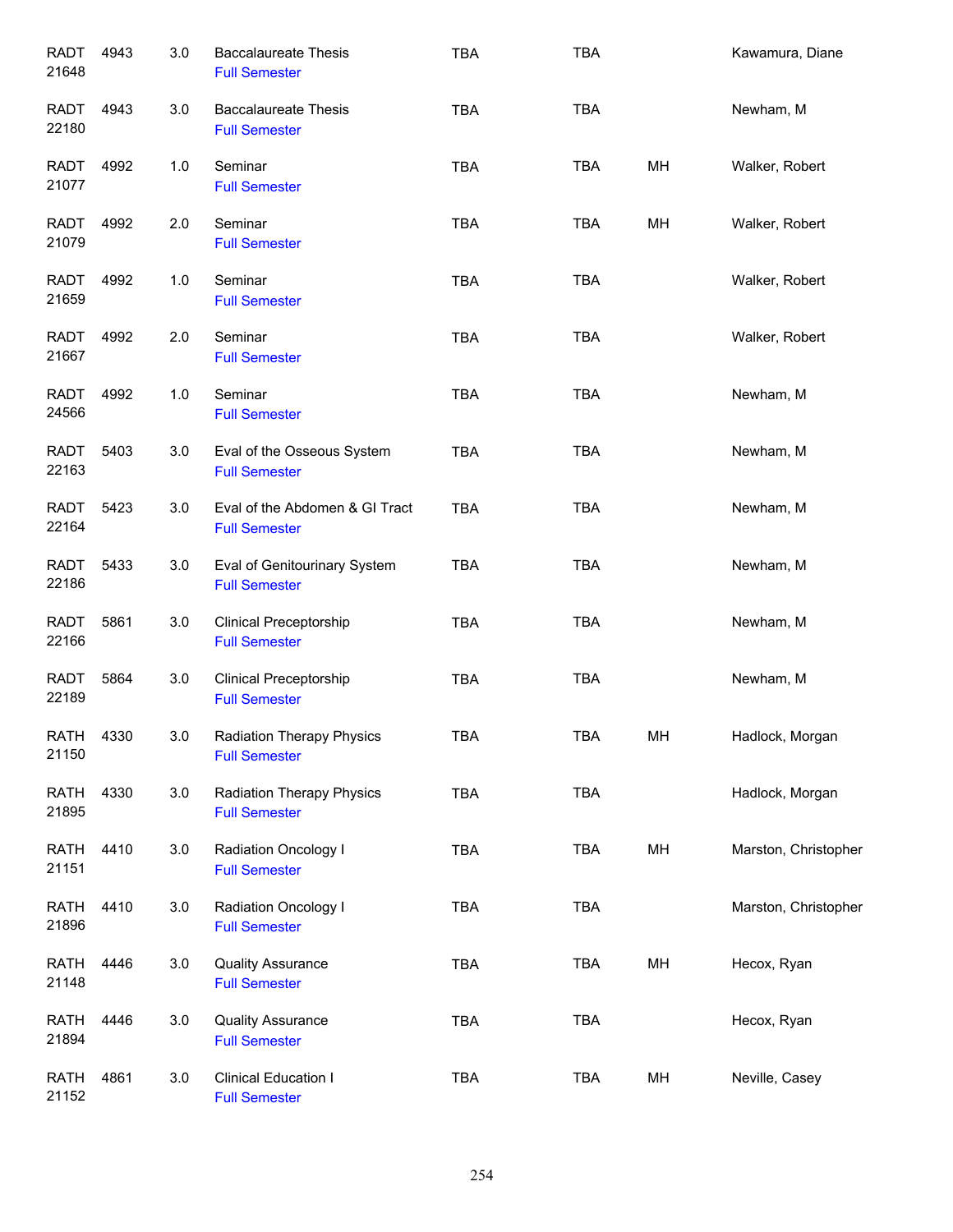| <b>RATH</b><br>21898 | 4861 | 3.0 | <b>Clinical Education I</b><br><b>Full Semester</b>                                                                           | <b>TBA</b>                 | <b>TBA</b>     |                | Neville, Casey     |
|----------------------|------|-----|-------------------------------------------------------------------------------------------------------------------------------|----------------------------|----------------|----------------|--------------------|
| <b>REC</b><br>22724  | 3050 | 3.0 | Recreation & Leisure/Society<br><b>Full Semester</b>                                                                          | 0830 - 0920                | <b>MWF</b>     | SW232          | Griffith, Cass     |
| <b>REC</b><br>22725  | 3610 | 2.0 | Outdoor Survival<br><b>Full Semester</b>                                                                                      | 1200 - 1500                | Τ              | SW232          | Griffith, Cass     |
| <b>REC</b><br>22726  | 3840 | 3.0 | <b>Therapeutic Recreation</b><br><b>Full Semester</b>                                                                         | 0930 - 1020                | <b>MWF</b>     | SW232          | Griffith, Cass     |
| <b>REST</b><br>23072 | 1540 | 1.0 | Survey Respiratory Therapy<br><b>Full Semester</b>                                                                            | 0930 - 1020                | W              | MH341          | Gardiner, Janelle  |
| <b>REST</b><br>24425 | 1540 | 1.0 | Survey Respiratory Therapy<br><b>Full Semester</b>                                                                            | <b>TBA</b>                 | <b>TBA</b>     | <b>OL</b>      | Oki, Michell       |
|                      |      |     | To access online course materials, please log in to your student portal at<br>weber.edu and select your Student Services tab. |                            |                |                |                    |
| <b>REST</b><br>23083 | 1560 | 1.0 | Multi-Skill Health Care Worker<br><b>Full Semester</b>                                                                        | 1030 - 1120                | W              | MH332          | Trujillo, Lisa     |
| <b>REST</b><br>23089 | 2140 | 3.0 | Intro Basic Therapeutic Modali<br><b>Full Semester</b><br>Course Fee: \$30.00                                                 | 0930 - 1320<br>1030 - 1320 | <b>TR</b><br>F | MH312<br>MH312 | Trujillo, Lisa     |
| <b>REST</b><br>23092 | 2140 | 3.0 | Intro Basic Therapeutic Modali<br><b>Full Semester</b><br>Course Fee: \$30.00                                                 | 0930 - 1320<br>1030 - 1320 | <b>TR</b><br>F | MH312<br>MH312 | Bouwhuis, Kristine |
| <b>REST</b><br>24794 | 2160 | 3.0 | <b>Equipment Management Lab</b><br><b>Full Semester</b><br>Course Fee \$30.00                                                 | <b>TBA</b>                 | <b>TBA</b>     | UM             | Guenter, Robert    |
| <b>REST</b><br>23095 | 2210 | 3.0 | Elem Cardiopulm Anatomy/Physio<br><b>Full Semester</b>                                                                        | 0830 - 1020                | M              | MH304          | Eberle, Paul       |
| <b>REST</b><br>23107 | 2230 | 2.0 | Cardiopulmonary Pathophysiolog<br><b>Full Semester</b>                                                                        | 1230 - 1320                | W              | MH327          | Eberle, Paul       |
| <b>REST</b><br>24795 | 2230 | 2.0 | Cardiopulmonary Pathophysiolog<br><b>Full Semester</b>                                                                        | <b>TBA</b>                 | <b>TBA</b>     | <b>UM</b>      | Clawson, Gary      |
| <b>REST</b><br>23109 | 2250 | 2.0 | <b>Basic Patient Assessment</b><br><b>Full Semester</b>                                                                       | 1030 - 1220                | M              | MH304          | Eberle, Paul       |
| <b>REST</b><br>24409 | 2270 | 4.0 | Application CardiopImnary Diag<br><b>Full Semester</b>                                                                        | <b>TBA</b>                 | <b>TBA</b>     | D03202         | Eberle, Paul       |
| <b>REST</b><br>24796 | 2270 | 4.0 | <b>Application Cardioplmnary Diag</b><br><b>Full Semester</b>                                                                 | <b>TBA</b>                 | <b>TBA</b>     | UM             | Clawson, Gary      |
| <b>REST</b><br>23124 | 2300 | 3.0 | Basic Modalities Resp Care I<br><b>Block 1</b>                                                                                | 0930 - 1220<br>1030 - 1220 | F<br>W         | MH101<br>MH327 | Gardiner, Janelle  |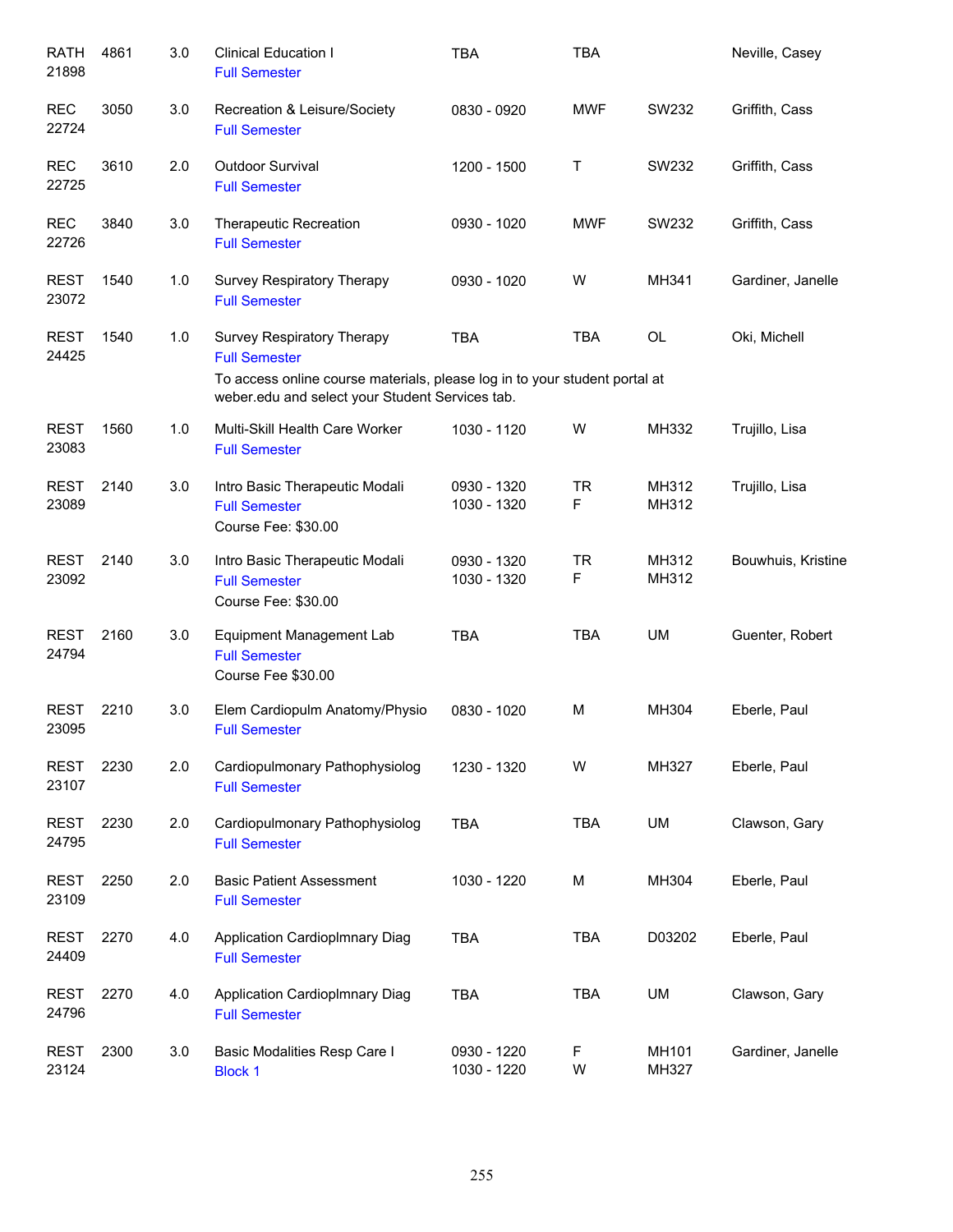| <b>REST</b><br>23129 | 2310 | 3.0 | Basic Modalities Resp Care II<br><b>Full Semester</b>                         | 1030 - 1220               | W              | MH332     | Gardiner, Janelle  |
|----------------------|------|-----|-------------------------------------------------------------------------------|---------------------------|----------------|-----------|--------------------|
| <b>REST</b><br>24797 | 2320 | 2.0 | <b>Essentials Mechani Ventilation</b><br><b>Full Semester</b>                 | <b>TBA</b>                | <b>TBA</b>     | UM        | Guenter, Robert    |
| <b>REST</b><br>24410 | 2330 | 1.0 | Entry Level Resp Therapy Revie<br><b>Full Semester</b>                        | <b>TBA</b>                | <b>TBA</b>     | D03202    | Gardiner, Janelle  |
| <b>REST</b><br>24798 | 2330 | 1.0 | Entry Level Resp Therapy Revie<br><b>Full Semester</b>                        | <b>TBA</b>                | <b>TBA</b>     | UM        | Clawson, Gary      |
| <b>REST</b><br>24411 | 2520 | 2.0 | Principles Pharmacology<br><b>Full Semester</b>                               | <b>TBA</b>                | <b>TBA</b>     | D03202    | Gardiner, Janelle  |
| <b>REST</b><br>24799 | 2520 | 2.0 | Principles Pharmacology<br><b>Full Semester</b>                               | <b>TBA</b>                | <b>TBA</b>     | UM        | Clawson, Gary      |
| <b>REST</b><br>23423 | 2700 | 4.0 | <b>Clinical Applications</b><br><b>Full Semester</b>                          | 0930 - 1020<br><b>TBA</b> | F<br><b>TR</b> | MH321     | Trujillo, Lisa     |
| <b>REST</b><br>23424 | 2700 | 4.0 | <b>Clinical Applications</b><br><b>Full Semester</b>                          | 0930 - 1020<br><b>TBA</b> | F<br><b>TR</b> | MH312     | Oki, Michell       |
| <b>REST</b><br>24412 | 2710 | 1.0 | <b>Specialty Clinical Experiences</b><br><b>Full Semester</b>                 | <b>TBA</b>                | <b>TBA</b>     | D03202    | Bouwhuis, Kristine |
| <b>REST</b><br>24800 | 2710 | 1.0 | <b>Specialty Clinical Experiences</b><br><b>Full Semester</b>                 | <b>TBA</b>                | <b>TBA</b>     | UM        | Guenter, Robert    |
| <b>REST</b><br>24413 | 2720 | 3.0 | <b>Clinical Applications</b><br><b>Full Semester</b>                          | <b>TBA</b>                | <b>TBA</b>     | D03202    | Bouwhuis, Kristine |
| <b>REST</b><br>24801 | 2720 | 3.0 | <b>Clinical Applications</b><br><b>Full Semester</b>                          | <b>TBA</b>                | <b>TBA</b>     | <b>UM</b> | Guenter, Robert    |
| <b>REST</b><br>23525 | 3210 | 2.0 | Adv Cardiopulm Anatomy/Physiol<br><b>Full Semester</b>                        | 0930 - 1120               | F              | MH327     | Eberle, Paul       |
| <b>REST</b><br>23526 | 3260 | 2.0 | Neonatal/Pediatric Respir Care<br><b>Full Semester</b><br>Course Fee: \$20.00 | 1230 - 1520               | MW             | MH314     | Trujillo, Lisa     |
| <b>REST</b><br>23527 | 3270 | 2.0 | <b>Adult Critical Care</b><br><b>Full Semester</b><br>Course Fee: \$20.00     | 1200 - 1600               | MW             | MH312     | Oki, Michell       |
| <b>REST</b><br>23528 | 3280 | 3.0 | Patient Care Continuum/Quality<br><b>Full Semester</b><br>Course Fee: \$30.00 | 0930 - 1220               | М              | MH332     | Gardiner, Janelle  |
| <b>REST</b><br>23529 | 3502 | 2.0 | Intro to Sleep Disorders<br><b>Full Semester</b>                              | 1230 - 1630               | F              | MH327     | Oki, Michell       |
| <b>REST</b><br>23530 | 3770 | 4.0 | Clinical Apps Adult Critical C<br><b>Full Semester</b>                        | 1130 - 1220<br><b>TBA</b> | F<br><b>TR</b> | MH327     | Oki, Michell       |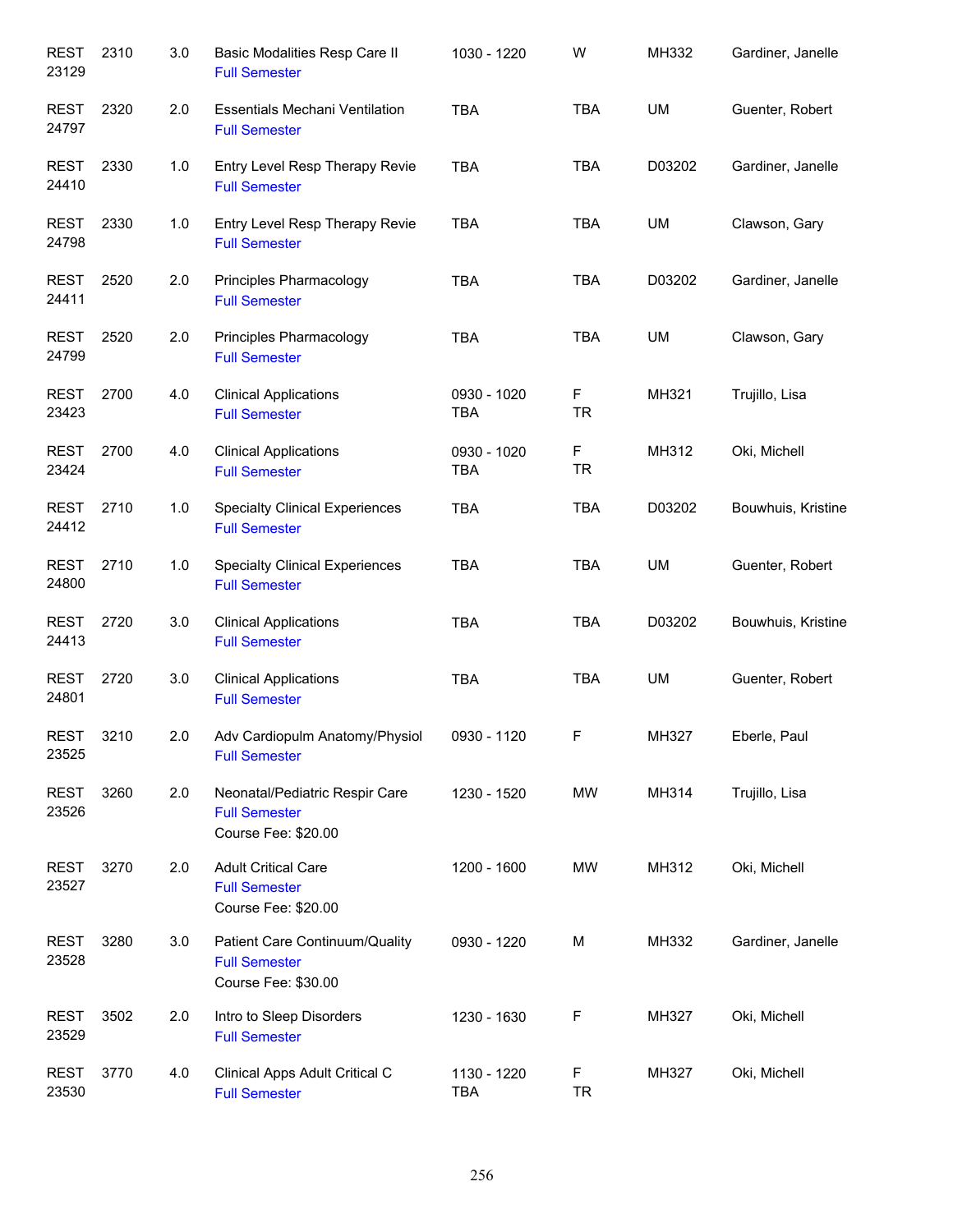| REST<br>23531        | 3780 | 2.0 | <b>Clinical Applications</b><br><b>Full Semester</b>                                                                                                                                                                                                                                                                                   | <b>TBA</b>  | <b>TR</b>  |              | Gardiner, Janelle    |
|----------------------|------|-----|----------------------------------------------------------------------------------------------------------------------------------------------------------------------------------------------------------------------------------------------------------------------------------------------------------------------------------------|-------------|------------|--------------|----------------------|
| <b>REST</b><br>23413 | 4610 | 1.0 | <b>CEL Adv Patient Assessment</b><br><b>Full Semester</b><br>CEL stands for Community Engaged Learning which means that students                                                                                                                                                                                                       | <b>TBA</b>  | <b>TBA</b> |              | Eberle, Paul         |
|                      |      |     | engage in meaningful community engagement that is connected to specific<br>course objectives. See http://www.weber.edu/ccel/cel-designation.html for a full<br>list of CEL designated courses.                                                                                                                                         |             |            |              |                      |
| <b>REST</b><br>23414 | 4610 | 2.0 | <b>CEL Adv Patient Assessment</b><br><b>Full Semester</b><br>CEL stands for Community Engaged Learning which means that students<br>engage in meaningful community engagement that is connected to specific<br>course objectives. See http://www.weber.edu/ccel/cel-designation.html for a full<br>list of CEL designated courses.     | <b>TBA</b>  | <b>TBA</b> |              | Eberle, Paul         |
| <b>REST</b><br>23415 | 4620 | 1.0 | <b>CEL Health Promotion</b><br><b>Full Semester</b><br>CEL stands for Community Engaged Learning which means that students<br>engage in meaningful community engagement that is connected to specific<br>course objectives. See http://www.weber.edu/ccel/cel-designation.html for a full<br>list of CEL designated courses.           | <b>TBA</b>  | <b>TBA</b> |              | Trujillo, Lisa       |
| <b>REST</b><br>23416 | 4620 | 2.0 | <b>CEL Health Promotion</b><br><b>Full Semester</b><br>CEL stands for Community Engaged Learning which means that students<br>engage in meaningful community engagement that is connected to specific<br>course objectives. See http://www.weber.edu/ccel/cel-designation.html for a full<br>list of CEL designated courses.           | <b>TBA</b>  | <b>TBA</b> |              | Trujillo, Lisa       |
| <b>REST</b><br>23418 | 4630 | 1.0 | <b>CEL Continuous Quality Improve</b><br><b>Full Semester</b><br>CEL stands for Community Engaged Learning which means that students<br>engage in meaningful community engagement that is connected to specific<br>course objectives. See http://www.weber.edu/ccel/cel-designation.html for a full<br>list of CEL designated courses. | <b>TBA</b>  | TBA        |              | Gardiner, Janelle    |
| <b>REST</b><br>23419 | 4630 | 2.0 | <b>Continuous Quality Improvement</b><br><b>Full Semester</b>                                                                                                                                                                                                                                                                          | TBA         | TBA        |              | Gardiner, Janelle    |
| <b>REST</b><br>23421 | 4800 | 1.0 | Independent Projects<br><b>Full Semester</b>                                                                                                                                                                                                                                                                                           | <b>TBA</b>  | <b>TBA</b> |              | Oki, Michell         |
| <b>SCM</b><br>23077  | 3050 | 3.0 | Operations & Logistics Mgmt<br><b>Full Semester</b>                                                                                                                                                                                                                                                                                    | 0900 - 1015 | <b>TR</b>  | <b>WB122</b> | Fawcett, Amydee      |
| <b>SCM</b><br>23078  | 3050 | 3.0 | Operations & Logistics Mgmt<br><b>Full Semester</b>                                                                                                                                                                                                                                                                                    | 0930 - 1020 | <b>MWF</b> | <b>WB117</b> | Brockhaus, Sebastian |
| <b>SCM</b><br>23080  | 3050 | 3.0 | Operations & Logistics Mgmt<br><b>Full Semester</b>                                                                                                                                                                                                                                                                                    | 1730 - 2010 | T          | D02113       | Grubb, Jeremy        |
| <b>SCM</b><br>23081  | 3050 | 3.0 | Operations & Logistics Mgmt<br><b>Full Semester</b>                                                                                                                                                                                                                                                                                    | 1730 - 2010 | W          | <b>WB116</b> | Brockhaus, Sebastian |
| <b>SCM</b><br>23090  | 3500 | 3.0 | <b>Computer Models/Applications</b><br><b>Full Semester</b>                                                                                                                                                                                                                                                                            | 0830 - 0920 | <b>MWF</b> | <b>WB120</b> | Brockhaus, Sebastian |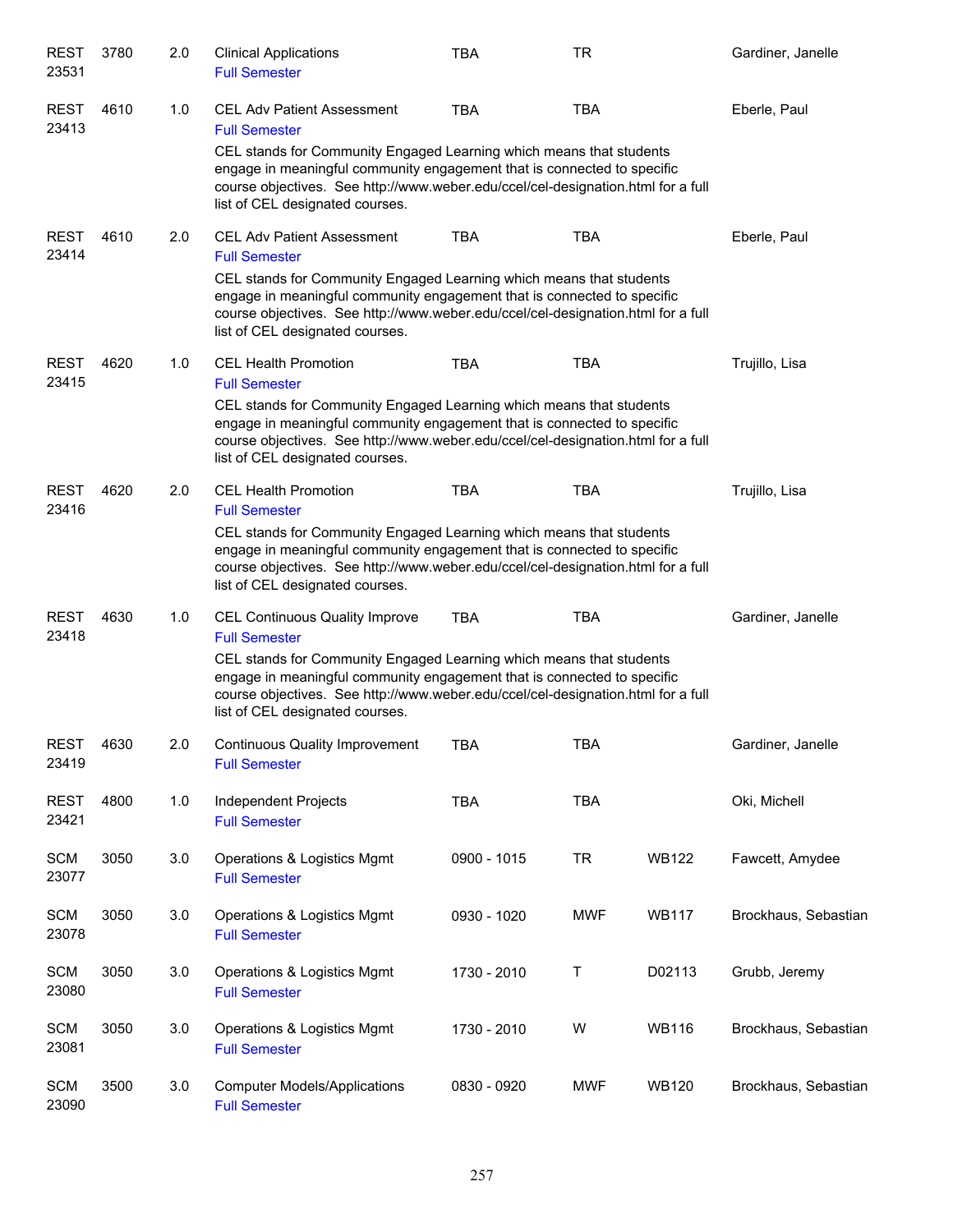| <b>SCM</b><br>23084 | 3720 | 3.0 | Transportation and Global SCM<br><b>Full Semester</b>                                                              | 1200 - 1315 | <b>TR</b>  | <b>WB117</b> | Fawcett, Stanley    |
|---------------------|------|-----|--------------------------------------------------------------------------------------------------------------------|-------------|------------|--------------|---------------------|
| <b>SCM</b><br>23085 | 4050 | 3.0 | Contemp Supply Chain Mgmt<br><b>Full Semester</b>                                                                  | 1030 - 1145 | <b>TR</b>  | <b>WB113</b> | Fawcett, Amydee     |
| <b>SCM</b><br>23087 | 4100 | 3.0 | <b>Quality Mgmt &amp; Productivity</b><br><b>Full Semester</b>                                                     | 1730 - 2010 | W          | <b>WB106</b> | Schvaneveldt, Shane |
| <b>SCM</b><br>23828 | 4730 | 3.0 | Purchasing & Supply Management<br><b>Full Semester</b>                                                             | 1730 - 2010 | Τ          | <b>WB117</b> | Fawcett, Stanley    |
| <b>SCM</b><br>24455 | 4800 | 3.0 | Independent Research<br><b>Full Semester</b>                                                                       | <b>TBA</b>  | <b>TBA</b> |              | Fawcett, Amydee     |
| <b>SCM</b><br>23432 | 4860 | 3.0 | Supply Chain Mngmt Internship<br><b>Full Semester</b><br>Registration requires instructor and department approval. | <b>TBA</b>  | <b>TBA</b> |              | Fox Kirk, Wendy     |
| SOC<br>20666        | 1010 | 3.0 | SS/DV Intro to Sociology<br><b>Full Semester</b>                                                                   | 0830 - 0920 | <b>MWF</b> | <b>SS109</b> | Trentelman, Carla   |
| SOC<br>20671        | 1010 | 3.0 | SS/DV Intro to Sociology<br><b>Full Semester</b>                                                                   | 0930 - 1020 | <b>MWF</b> | <b>SS109</b> | Trentelman, Carla   |
| SOC<br>20674        | 1010 | 3.0 | SS/DV Intro to Sociology<br><b>Full Semester</b>                                                                   | 1030 - 1120 | <b>MWF</b> | SS109        | Glass, Henry        |
| <b>SOC</b><br>20675 | 1010 | 3.0 | SS/DV Intro to Sociology<br><b>Full Semester</b>                                                                   | 1130 - 1220 | <b>MWF</b> | SS109        | Glass, Henry        |
| SOC<br>21499        | 1010 | 3.0 | SS/DV Intro to Sociology<br><b>Full Semester</b>                                                                   | 0900 - 1015 | <b>TR</b>  | SS109        | Wei-Arthus, Huiying |
| <b>SOC</b><br>21501 | 1010 | 3.0 | SS/DV Intro to Sociology<br><b>Full Semester</b>                                                                   | 1030 - 1145 | <b>TR</b>  | SS109        | Wei-Arthus, Huiying |
| SOC<br>21885        | 1010 | 3.0 | SS/DV Intro to Sociology<br><b>Full Semester</b>                                                                   | 1730 - 2010 | M          | SS109        | Richens, Greg       |
| SOC<br>22638        | 1010 | 3.0 | SS/DV Intro to Sociology<br><b>Full Semester</b>                                                                   | <b>TBA</b>  | <b>TBA</b> | OL           | Wei-Arthus, Huiying |
| SOC<br>22640        | 1010 | 3.0 | SS/DV Intro to Sociology<br><b>Full Semester</b>                                                                   | <b>TBA</b>  | <b>TBA</b> | OL           | Reynolds, Robert    |
| SOC<br>21503        | 1020 | 3.0 | SS/DV Social Problems<br><b>Full Semester</b>                                                                      | 1230 - 1320 | <b>MWF</b> | SS109        | Kearin, Thomas      |
| <b>SOC</b><br>21506 | 1020 | 3.0 | SS/DV Social Problems<br><b>Full Semester</b>                                                                      | 1330 - 1420 | <b>MWF</b> | SS109        | Kearin, Thomas      |
| SOC<br>21520        | 1020 | 3.0 | <b>SS/DV Social Problems</b><br><b>Full Semester</b>                                                               | 0730 - 0845 | <b>TR</b>  | SS109        | Gillespie, L        |
| <b>SOC</b><br>21524 | 1020 | 3.0 | SS/DV Social Problems<br><b>Full Semester</b>                                                                      | 1200 - 1315 | <b>TR</b>  | SS109        | Reynolds, Robert    |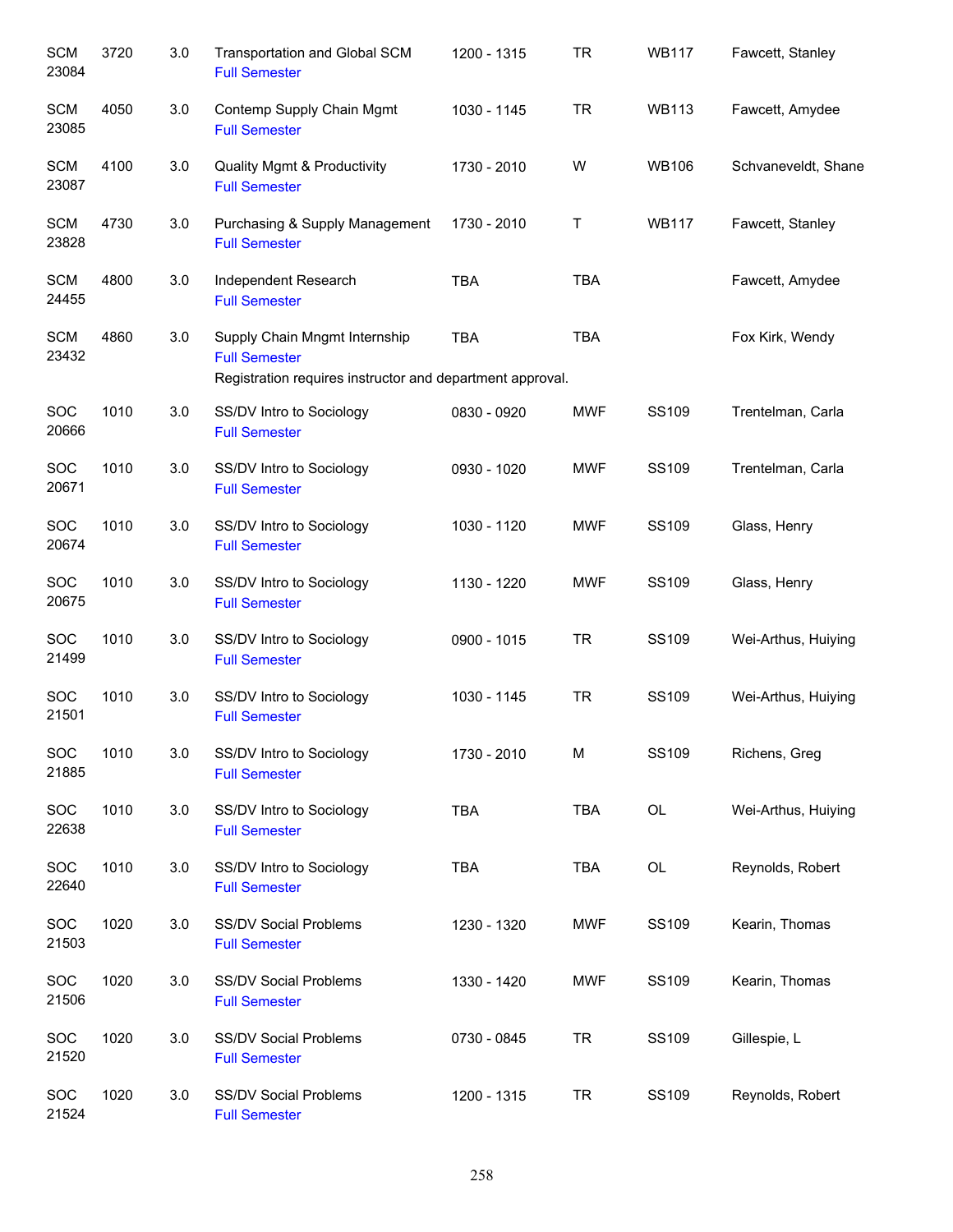| SOC<br>21529        | 1020 | 3.0 | <b>SS/DV Social Problems</b><br><b>Full Semester</b>                                                                                                                                                                                                                                                                                                                                                   | 1330 - 1445 | TR         | <b>SS109</b> | Reynolds, Robert    |
|---------------------|------|-----|--------------------------------------------------------------------------------------------------------------------------------------------------------------------------------------------------------------------------------------------------------------------------------------------------------------------------------------------------------------------------------------------------------|-------------|------------|--------------|---------------------|
| SOC<br>22642        | 1020 | 3.0 | <b>SS/DV Social Problems</b><br><b>Full Semester</b>                                                                                                                                                                                                                                                                                                                                                   | <b>TBA</b>  | <b>TBA</b> | OL           | Richens, Greg       |
| SOC<br>24198        | 1020 | 3.0 | <b>CEL SS/DV Social Problems</b><br><b>Full Semester</b>                                                                                                                                                                                                                                                                                                                                               | <b>TBA</b>  | <b>TBA</b> | OL           | Higley, Ramona      |
|                     |      |     | To access online course materials, please log in to your student portal at<br>weber.edu and select your student services tab. CEL stands for Community<br>Engaged Learning which means that students engage in meaningful community<br>engagement that is connected to specific course objectives. See<br>http://www.weber.edu/ccel/cel-designation.html for a full list of CEL designated<br>courses. |             |            |              |                     |
| <b>SOC</b><br>22637 | 3000 | 3.0 | Self and Society<br><b>Full Semester</b>                                                                                                                                                                                                                                                                                                                                                               | 1730 - 2010 | W          | D02322       | Higley, Ramona      |
| SOC<br>20464        | 3010 | 3.0 | Social Inequality<br><b>Full Semester</b>                                                                                                                                                                                                                                                                                                                                                              | 1630 - 1910 | R          | <b>PS217</b> | Blake, Spencer      |
| SOC<br>20685        | 3030 | 3.0 | <b>Classical Sociological Theory</b><br><b>Full Semester</b>                                                                                                                                                                                                                                                                                                                                           | 0830 - 0920 | <b>MWF</b> | <b>SS044</b> | Wei-Arthus, Huiying |
| SOC<br>21555        | 3030 | 3.0 | <b>Classical Sociological Theory</b><br><b>Full Semester</b>                                                                                                                                                                                                                                                                                                                                           | 1730 - 2010 | W          | <b>SS044</b> | Wei-Arthus, Huiying |
| SOC<br>21559        | 3130 | 3.0 | Sociology of Gender<br><b>Full Semester</b>                                                                                                                                                                                                                                                                                                                                                            | 0930 - 1020 | <b>MWF</b> | <b>SS044</b> | Ollilainen, Anne    |
| SOC<br>20463        | 3270 | 3.0 | Criminology<br><b>Full Semester</b>                                                                                                                                                                                                                                                                                                                                                                    | 1930 - 2210 | R          | <b>PS217</b> | Allen, Terry        |
| SOC<br>21565        | 3270 | 3.0 | Criminology<br><b>Full Semester</b>                                                                                                                                                                                                                                                                                                                                                                    | 1030 - 1145 | <b>TR</b>  | <b>SS044</b> | Glass, Henry        |
| <b>SOC</b><br>21616 | 3400 | 3.0 | Social Change<br><b>Full Semester</b>                                                                                                                                                                                                                                                                                                                                                                  | 1230 - 1320 | <b>MWF</b> | <b>SS044</b> | Reynolds, Robert    |
| SOC<br>21617        | 3430 | 3.0 | Medicine & Healthcare in Socie<br><b>Full Semester</b>                                                                                                                                                                                                                                                                                                                                                 | 0900 - 1015 | <b>TR</b>  | <b>SS044</b> | Trentelman, Carla   |
| SOC<br>21620        | 3600 | 3.0 | <b>Social Statistics</b><br><b>Full Semester</b>                                                                                                                                                                                                                                                                                                                                                       | 1330 - 1420 | <b>MWF</b> | <b>SS026</b> | Reynolds, Robert    |
| SOC<br>21622        | 3600 | 3.0 | <b>Social Statistics</b><br><b>Full Semester</b>                                                                                                                                                                                                                                                                                                                                                       | 1730 - 2010 | Τ          | <b>SS044</b> | Reynolds, Robert    |
| SOC<br>21666        | 3660 | 3.0 | <b>CEL Sociological Research</b><br><b>Full Semester</b><br>CEL stands for Community Engaged Learning which means that students<br>engage in meaningful community engagement that is connected to specific<br>course objectives. See http://www.weber.edu/ccel/cel-designation.html for a full<br>list of CEL designated courses.                                                                      | 1330 - 1445 | <b>TR</b>  | SS103        | Kowalewski, Brenda  |
| <b>SOC</b><br>21730 | 4030 | 3.0 | Contemporary Soc Theory<br><b>Full Semester</b>                                                                                                                                                                                                                                                                                                                                                        | 1200 - 1315 | <b>TR</b>  | <b>SS044</b> | Wei-Arthus, Huiying |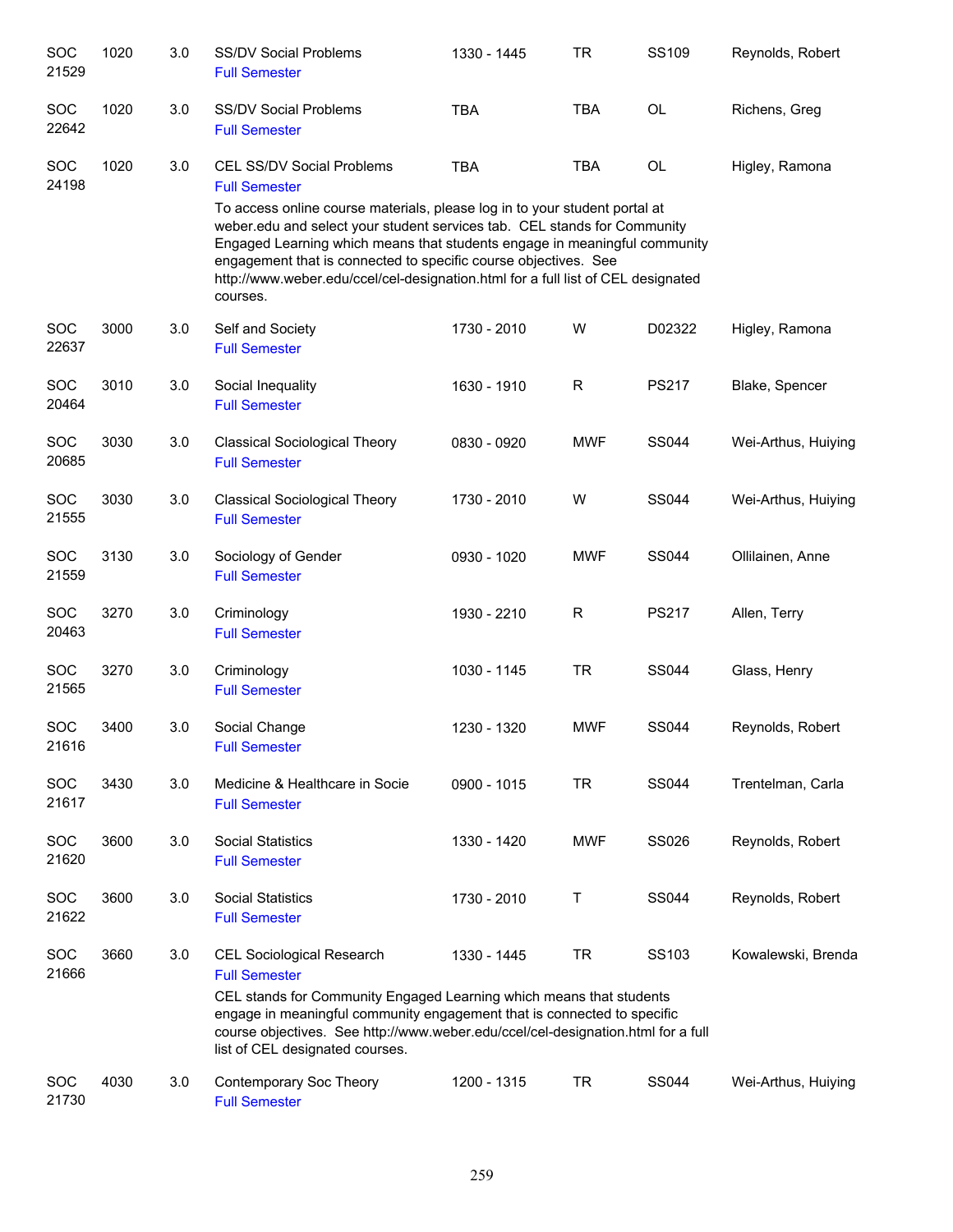| SOC<br>21731         | 4410 | 3.0   | Sociology of Globalization<br><b>Full Semester</b>                   | 1030 - 1120 | <b>MWF</b> | SS103        | Ollilainen, Anne   |
|----------------------|------|-------|----------------------------------------------------------------------|-------------|------------|--------------|--------------------|
| SOC<br>20875         | 4830 | $1.0$ | Readings and/or Projects<br><b>Full Semester</b>                     | <b>TBA</b>  | <b>TBA</b> |              | Ollilainen, Anne   |
| SOC<br>20877         | 4830 | 2.0   | Readings and/or Projects<br><b>Full Semester</b>                     | <b>TBA</b>  | <b>TBA</b> |              | Ollilainen, Anne   |
| SOC<br>20878         | 4830 | 3.0   | Readings and/or Projects<br><b>Full Semester</b>                     | <b>TBA</b>  | <b>TBA</b> |              | Ollilainen, Anne   |
| SOC<br>20879         | 4890 | $1.0$ | Internship<br><b>Full Semester</b>                                   | <b>TBA</b>  | <b>TBA</b> |              | Ollilainen, Anne   |
| SOC<br>20880         | 4890 | 2.0   | Internship<br><b>Full Semester</b>                                   | <b>TBA</b>  | <b>TBA</b> |              | Ollilainen, Anne   |
| SOC<br>20881         | 4890 | 3.0   | Internship<br><b>Full Semester</b>                                   | <b>TBA</b>  | <b>TBA</b> |              | Ollilainen, Anne   |
| SOC<br>20882         | 4890 | 4.0   | Internship<br><b>Full Semester</b>                                   | <b>TBA</b>  | <b>TBA</b> |              | Ollilainen, Anne   |
| SOC<br>20883         | 4890 | 5.0   | Internship<br><b>Full Semester</b>                                   | <b>TBA</b>  | <b>TBA</b> |              | Ollilainen, Anne   |
| SOC<br>20884         | 4890 | 6.0   | Internship<br><b>Full Semester</b>                                   | <b>TBA</b>  | <b>TBA</b> |              | Ollilainen, Anne   |
| SOC<br>24568         | 4890 | 3.0   | Internship<br><b>Full Semester</b>                                   | <b>TBA</b>  | <b>TBA</b> |              | Kowalewski, Brenda |
| SOC<br>21732         | 4900 | 3.0   | Senior Capstone Course<br><b>Full Semester</b>                       | 1330 - 1445 | <b>TR</b>  | <b>SS044</b> | Glass, Henry       |
| <b>SOC</b><br>21736  | 4990 | 3.0   | Seminar In Sociology<br><b>Full Semester</b>                         | 1130 - 1220 | <b>MWF</b> | SS044        | Trentelman, Carla  |
| <b>SPAN</b><br>21814 | 1010 | 3.0   | First Semester Spanish<br><b>Full Semester</b><br>Course Fee: \$6.00 | 0830 - 0920 | <b>MWF</b> | EH106        | Giralt, Alicia     |
| <b>SPAN</b><br>21831 | 1010 | 3.0   | First Semester Spanish<br><b>Full Semester</b><br>Course Fee: \$6.00 | 1130 - 1220 | <b>MWF</b> | EH106        | Maughan, Rona Lee  |
| <b>SPAN</b><br>21839 | 1010 | 3.0   | First Semester Spanish<br><b>Full Semester</b><br>Course Fee: \$6.00 | 1030 - 1120 | <b>MWF</b> | EH115        | Batista, Diego     |
| <b>SPAN</b><br>21841 | 1010 | 3.0   | First Semester Spanish<br><b>Full Semester</b><br>Course Fee: \$6.00 | 1230 - 1320 | <b>MWF</b> | EH115        | Batista, Diego     |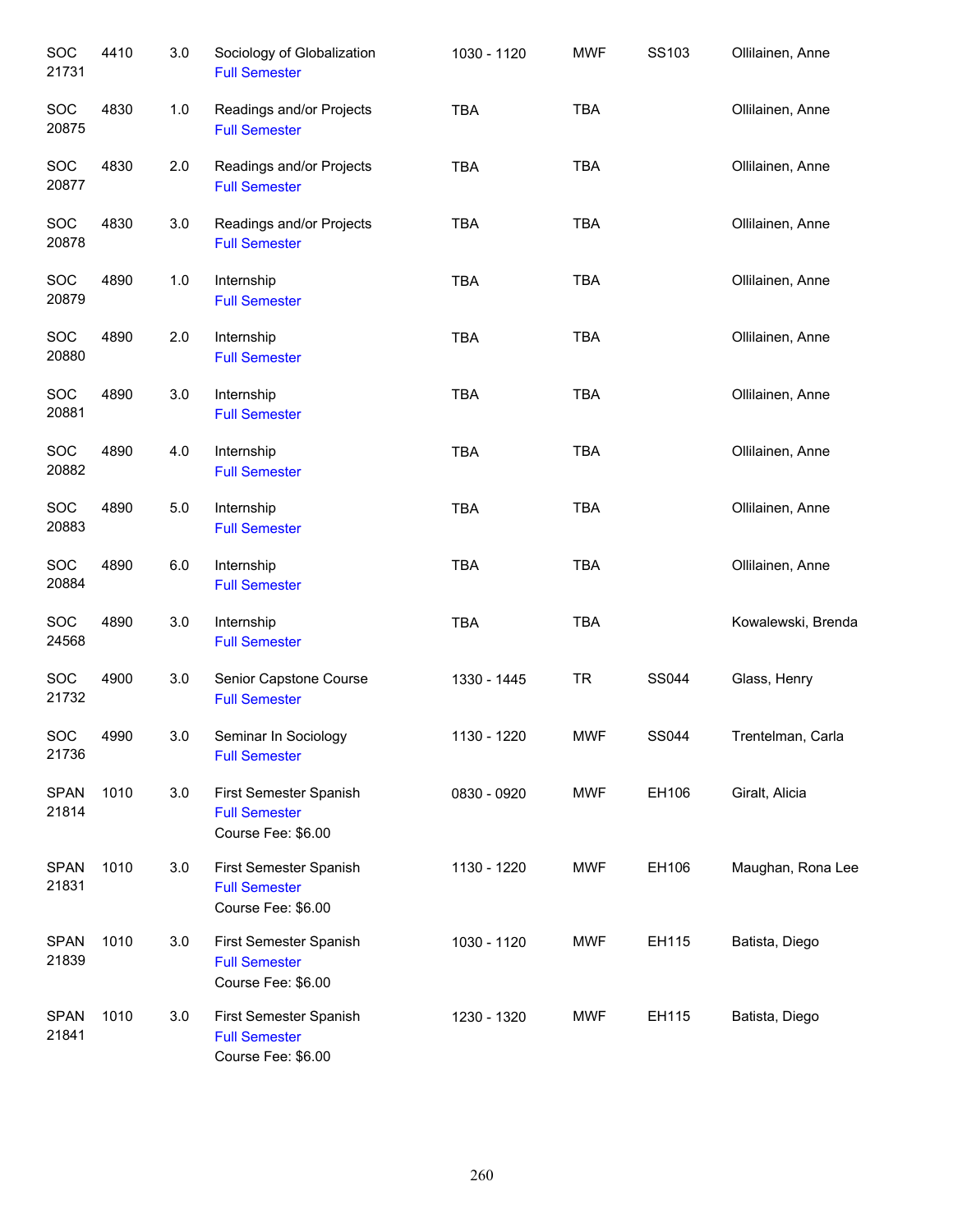| <b>SPAN</b><br>21847 | 1010 | 3.0 | First Semester Spanish<br><b>Full Semester</b><br>Course Fee: \$6.00     | 1730 - 1845 | <b>TR</b>  | EH115  | Maw, Trenton     |
|----------------------|------|-----|--------------------------------------------------------------------------|-------------|------------|--------|------------------|
| <b>SPAN</b><br>21873 | 1010 | 3.0 | First Semester Spanish<br><b>Full Semester</b><br>Course Fee: \$6.00     | 0830 - 0920 | <b>MWF</b> | EH118  | Mathews, Thomas  |
| <b>SPAN</b><br>21880 | 1010 | 3.0 | First Semester Spanish<br><b>Full Semester</b><br>Course Fee: \$6.00     | 1130 - 1220 | <b>MWF</b> | EH118  | Trimble, John    |
| <b>SPAN</b><br>23268 | 1010 | 3.0 | First Semester Spanish<br><b>Full Semester</b><br>Course Fee: \$6.00     | 0930 - 1020 | <b>MWF</b> | EH115  | Jasmer, Dolores  |
| <b>SPAN</b><br>23379 | 1010 | 3.0 | First Semester Spanish<br><b>Full Semester</b><br>Course Fee: \$6.00     | 1900 - 2015 | MW         | D03341 | Michalek, Vanesa |
| <b>SPAN</b><br>24876 | 1010 | 3.0 | First Semester Spanish<br><b>Full Semester</b><br>Course Fee \$6.00      | <b>TBA</b>  | <b>TBA</b> |        | Bergeson, Craig  |
| <b>SPAN</b><br>21817 | 1020 | 3.0 | Second Semester Spanish<br><b>Full Semester</b><br>Course Fee: \$6.00    | 1130 - 1220 | <b>MWF</b> | EH104  | Fielding, Maria  |
| <b>SPAN</b><br>21833 | 1020 | 3.0 | Second Semester Spanish<br><b>Full Semester</b><br>Course Fee: \$6.00    | 0730 - 0820 | <b>MWF</b> | EH116  | Jasmer, Dolores  |
| <b>SPAN</b><br>21852 | 1020 | 3.0 | Second Semester Spanish<br><b>Full Semester</b><br>Course Fee: \$6.00    | 1900 - 2015 | <b>TR</b>  | EH115  | Maw, Trenton     |
| <b>SPAN</b><br>21866 | 1020 | 3.0 | Second Semester Spanish<br><b>Full Semester</b><br>Course Fee: \$6.00    | 0830 - 0920 | <b>MWF</b> | EH104  | Compton, Greg    |
| <b>SPAN</b><br>24877 | 1851 | 3.0 | Study Abroad<br><b>Full Semester</b>                                     | <b>TBA</b>  | TBA        |        | Bergeson, Craig  |
| <b>SPAN</b><br>21859 | 2010 | 3.0 | Third Semester Spanish<br><b>Full Semester</b><br>Course Fee: \$6.00     | 0830 - 0920 | <b>MWF</b> | EH116  | Jasmer, Dolores  |
| <b>SPAN</b><br>21872 | 2010 | 3.0 | Third Semester Spanish<br><b>Full Semester</b><br>Course Fee: \$6.00     | 1130 - 1220 | <b>MWF</b> | EH117  | Jasmer, Dolores  |
| <b>SPAN</b><br>23438 | 2010 | 3.0 | Third Semester Spanish<br><b>Full Semester</b><br>Course Fee: \$6.00     | 1730 - 1845 | MW         | D03341 | Michalek, Vanesa |
| <b>SPAN</b><br>21816 | 2020 | 3.0 | HU Fourth Semester Spanish<br><b>Full Semester</b><br>Course Fee: \$6.00 | 0930 - 1020 | <b>MWF</b> | EH104  | Compton, Greg    |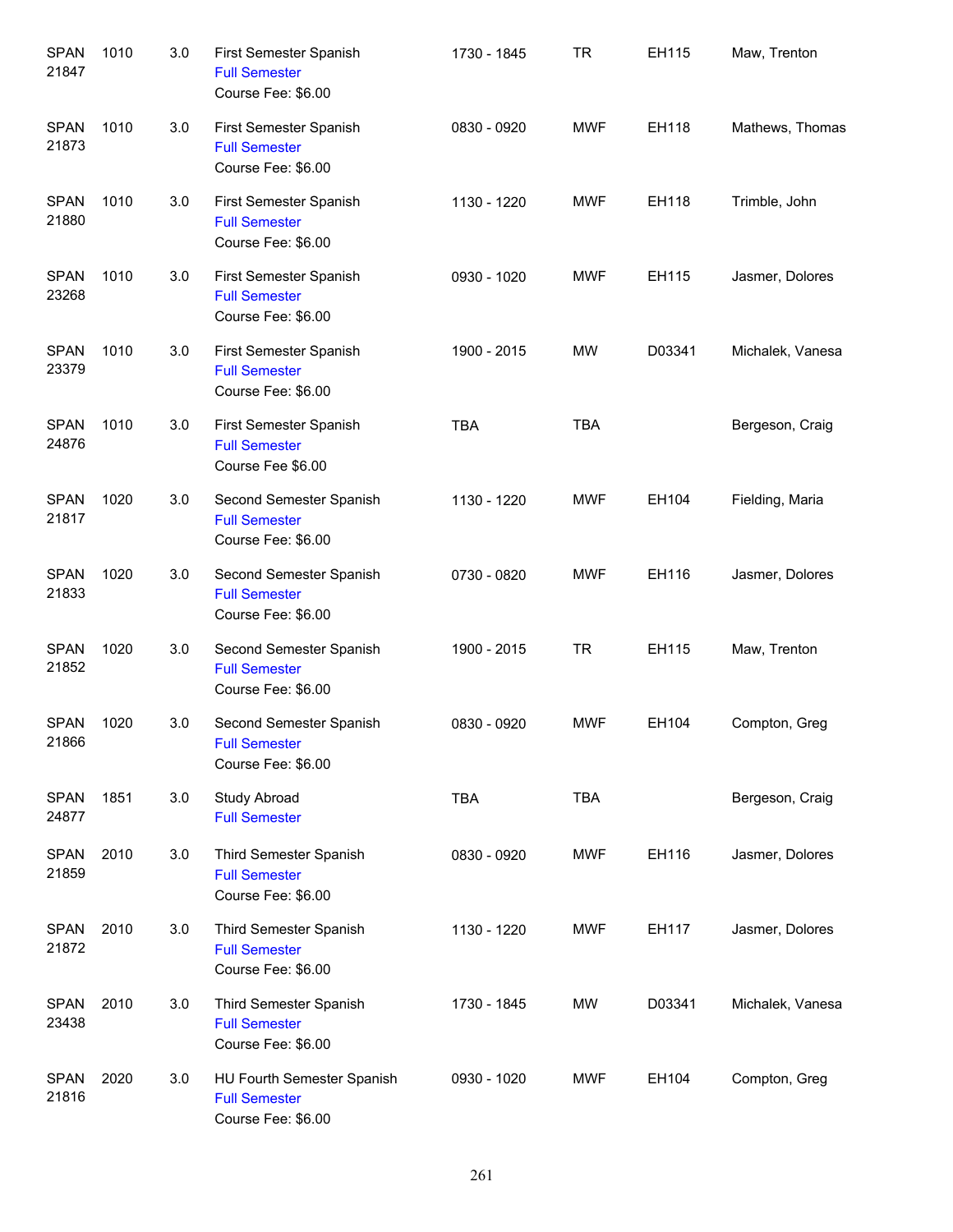| <b>SPAN</b><br>21820 | 3060 | 3.0 | Grammar & Composition<br><b>Full Semester</b><br>Course Fee: \$6.00                                                                                                                     | 1730 - 2010 | Τ          | EH105     | Myers, Christina  |
|----------------------|------|-----|-----------------------------------------------------------------------------------------------------------------------------------------------------------------------------------------|-------------|------------|-----------|-------------------|
| <b>SPAN</b><br>21822 | 3060 | 3.0 | <b>Grammar &amp; Composition</b><br><b>Full Semester</b><br>Course Fee: \$6.00                                                                                                          | 1030 - 1120 | <b>MWF</b> | EH106     | Bergeson, Craig   |
| <b>SPAN</b><br>21844 | 3060 | 3.0 | <b>Grammar &amp; Composition</b><br><b>Full Semester</b><br>Course Fee: \$6.00                                                                                                          | 0900 - 1015 | TR         | EH115     | Mathews, Thomas   |
| <b>SPAN</b><br>23267 | 3060 | 3.0 | Grammar & Composition<br><b>Full Semester</b><br>Course Fee: \$6.00                                                                                                                     | 1030 - 1145 | TR         | EH106     | Trimble, John     |
| <b>SPAN</b><br>23385 | 3060 | 3.0 | Grammar & Composition<br><b>Full Semester</b><br>To access online course materials, please log in to your student portal at<br>weber.edu and select your student services tab.          | <b>TBA</b>  | <b>TBA</b> | <b>OL</b> | Fielding, Maria   |
| <b>SPAN</b><br>21819 | 3160 | 3.0 | Introduction to Literature<br><b>Full Semester</b><br>Course Fee: \$6.00                                                                                                                | 1030 - 1145 | TR         | EH104     | Fielding, Maria   |
| <b>SPAN</b><br>21832 | 3160 | 3.0 | Introduction to Literature<br><b>Full Semester</b><br>Course Fee: \$6.00                                                                                                                | 0900 - 1015 | TR         | EH106     | Bergeson, Craig   |
| <b>SPAN</b><br>21878 | 3220 | 3.0 | Phonetics & Phonology<br><b>Full Semester</b><br>Course Fee: \$6.00                                                                                                                     | 1030 - 1120 | <b>MWF</b> | EH118     | Trimble, John     |
| <b>SPAN</b><br>21840 | 3320 | 3.0 | <b>Advanced Conversation</b><br><b>Full Semester</b><br>Course Fee: \$6.00                                                                                                              | 1130 - 1220 | <b>MWF</b> | EH115     | Batista, Diego    |
| SPAN<br>21877        | 3360 | 3.0 | Advanced Grammar<br><b>Full Semester</b><br>Course Fee: \$6.00                                                                                                                          | 0930 - 1020 | <b>MWF</b> | EH118     | Mathews, Thomas   |
| <b>SPAN</b><br>21837 | 3560 | 3.0 | Cultural Heritage Latin Amer<br><b>Full Semester</b><br>Course Fee: \$6.00                                                                                                              | 0830 - 0920 | <b>MWF</b> | EH115     | Stokes, Jeffery   |
| <b>SPAN</b><br>22143 | 3570 | 3.0 | Religion in Early Spain<br><b>Full Semester</b><br>Course Fee: \$6.00                                                                                                                   | 0900 - 1015 | <b>TR</b>  | EH104     | Fielding, Maria   |
| <b>SPAN</b><br>23380 | 3570 | 3.0 | Horror and Superstition<br><b>Full Semester</b><br>To access online course materials, please log in to your student portal at<br>weber.edu and select your student services tab.        | <b>TBA</b>  | <b>TBA</b> | OL        | Batista, Diego    |
| <b>SPAN</b><br>24091 | 3570 | 3.0 | Latin American Myths & Legends<br><b>Full Semester</b><br>To access online course materials, please log in to your student portal at<br>weber.edu and select your student services tab. | <b>TBA</b>  | TBA        | OL        | Maughan, Rona Lee |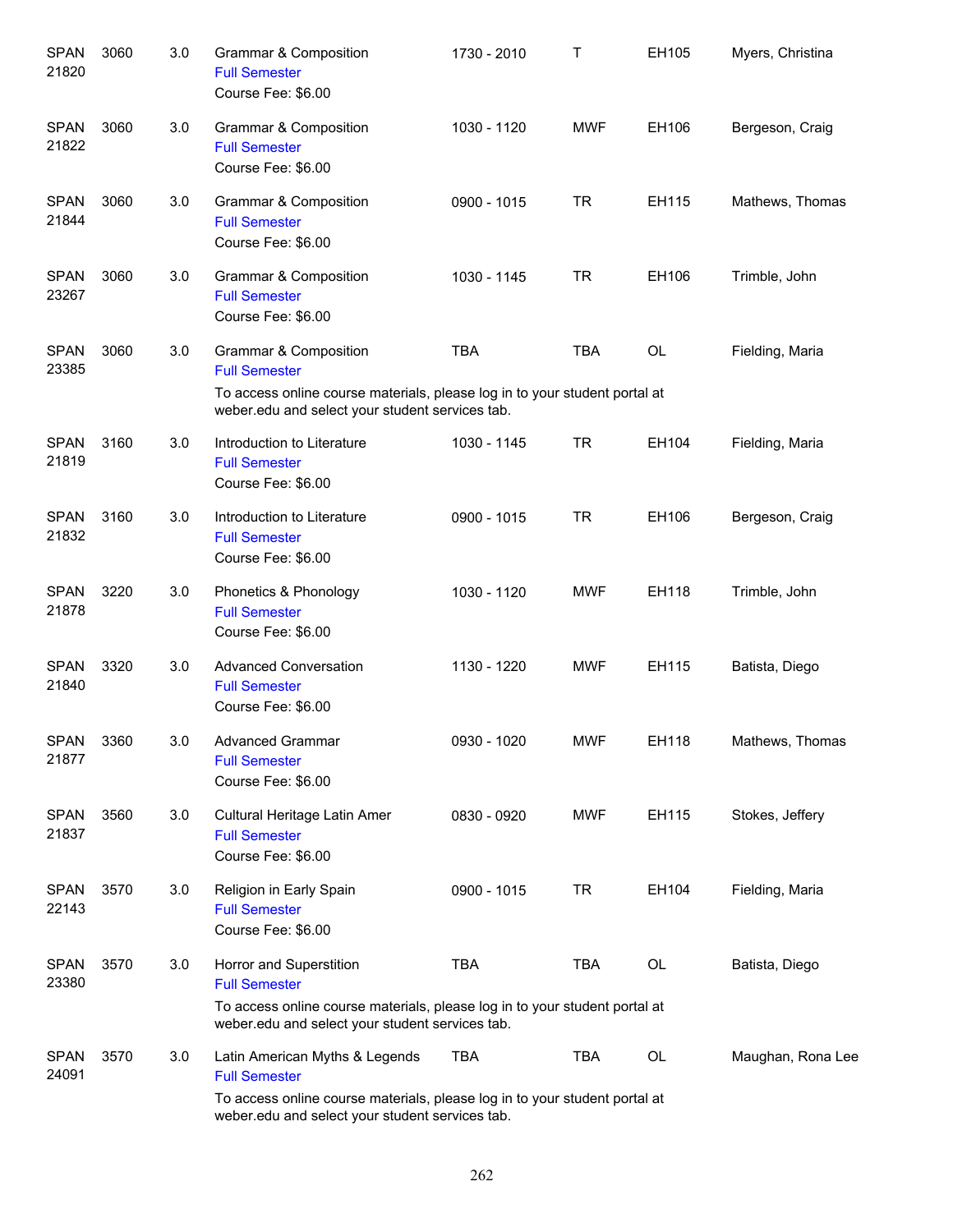| <b>SPAN</b><br>23383 | 3620 | 3.0 | Modern Latin American Lit<br><b>Full Semester</b>                                                                                                                                                                                                                                           | TBA         | <b>TBA</b> | <b>OL</b>     | Larsen, Mark      |
|----------------------|------|-----|---------------------------------------------------------------------------------------------------------------------------------------------------------------------------------------------------------------------------------------------------------------------------------------------|-------------|------------|---------------|-------------------|
|                      |      |     | To access online course materials, please log in to your student portal at<br>weber.edu and select your student services tab.                                                                                                                                                               |             |            |               |                   |
| <b>SPAN</b><br>22144 | 3630 | 3.0 | CEL Documentaries in Spanish<br><b>Full Semester</b>                                                                                                                                                                                                                                        | 1030 - 1145 | <b>TR</b>  | EH115         | Batista, Diego    |
|                      |      |     | Course Fee: \$6.00<br>CEL stands for Community Engaged Learning which means that students<br>engage in meaningful community engagement that is connected to specific<br>course objectives. See http://www.weber.edu/ccel/cel-designation.html for a full<br>list of CEL designated courses. |             |            |               |                   |
| <b>SPAN</b><br>21882 | 3710 | 3.0 | <b>Business Language I</b><br><b>Full Semester</b><br>Course Fee: \$6.00                                                                                                                                                                                                                    | 0900 - 1015 | <b>TR</b>  | EH118         | Giralt, Alicia    |
| <b>SPAN</b><br>21928 | 3720 | 3.0 | <b>CEL Medical Spanish</b><br><b>Full Semester</b>                                                                                                                                                                                                                                          | 1630 - 1745 | <b>TR</b>  | EH104         | Giralt, Alicia    |
|                      |      |     | Course Fee: \$6.00<br>CEL stands for Community Engaged Learning which means that students<br>engage in meaningful community engagement that is connected to specific<br>course objectives. See http://www.weber.edu/ccel/cel-designation.html for a full<br>list of CEL designated courses. |             |            |               |                   |
| <b>SPAN</b><br>23377 | 3740 | 3.0 | Translation/Interpreting I<br><b>Full Semester</b><br>Course Fee: \$6.00                                                                                                                                                                                                                    | 1830 - 2110 | W          | D03342        | Uhrey, Ryan       |
| <b>SPAN</b><br>25264 | 4990 | 0.5 | Senior Assessment<br><b>Full Semester</b>                                                                                                                                                                                                                                                   | <b>TBA</b>  | <b>TBA</b> |               | Mathews, Thomas   |
| <b>SST</b><br>20366  | 1143 | 3.0 | <b>Fundamental Selling Techniques</b><br><b>Full Semester</b><br>Course Fee: \$10.00                                                                                                                                                                                                        | 0830 - 0920 | <b>MWF</b> | <b>TE202N</b> | Border, Tim       |
| <b>SST</b><br>20368  | 1143 | 3.0 | <b>Fundamental Selling Techniques</b><br><b>Full Semester</b><br>Course Fee: \$10.00                                                                                                                                                                                                        | 1030 - 1145 | <b>TR</b>  | ET128         | Border, Tim       |
| <b>SST</b><br>21615  | 1143 | 3.0 | <b>Fundamental Selling Techniques</b><br><b>Full Semester</b>                                                                                                                                                                                                                               | <b>TBA</b>  | <b>TBA</b> | <b>OL</b>     | Border, Tim       |
|                      |      |     | To access online course materials, please log in to your student portal at<br>weber.edu and select your Student Services tab.                                                                                                                                                               |             |            |               |                   |
| <b>SST</b><br>21621  | 1143 | 3.0 | <b>Fundamental Selling Techniques</b><br><b>Full Semester</b>                                                                                                                                                                                                                               | <b>TBA</b>  | <b>TBA</b> | <b>OL</b>     | Border, Tim       |
|                      |      |     | To access online course materials, please log in to your student portal at<br>weber.edu and select your Student Services tab.                                                                                                                                                               |             |            |               |                   |
| <b>SST</b><br>20382  | 1303 | 3.0 | Sales Channels<br><b>Full Semester</b>                                                                                                                                                                                                                                                      | 0930 - 1020 | <b>MWF</b> | <b>TE202N</b> | Eichmeier, Steven |
| <b>SST</b><br>21623  | 1303 | 3.0 | Sales Channels<br><b>Full Semester</b>                                                                                                                                                                                                                                                      | <b>TBA</b>  | <b>TBA</b> | <b>OL</b>     | Eichmeier, Steven |
|                      |      |     | To access online course materials, please log in to your student portal at<br>weber.edu and select your Student Services tab.                                                                                                                                                               |             |            |               |                   |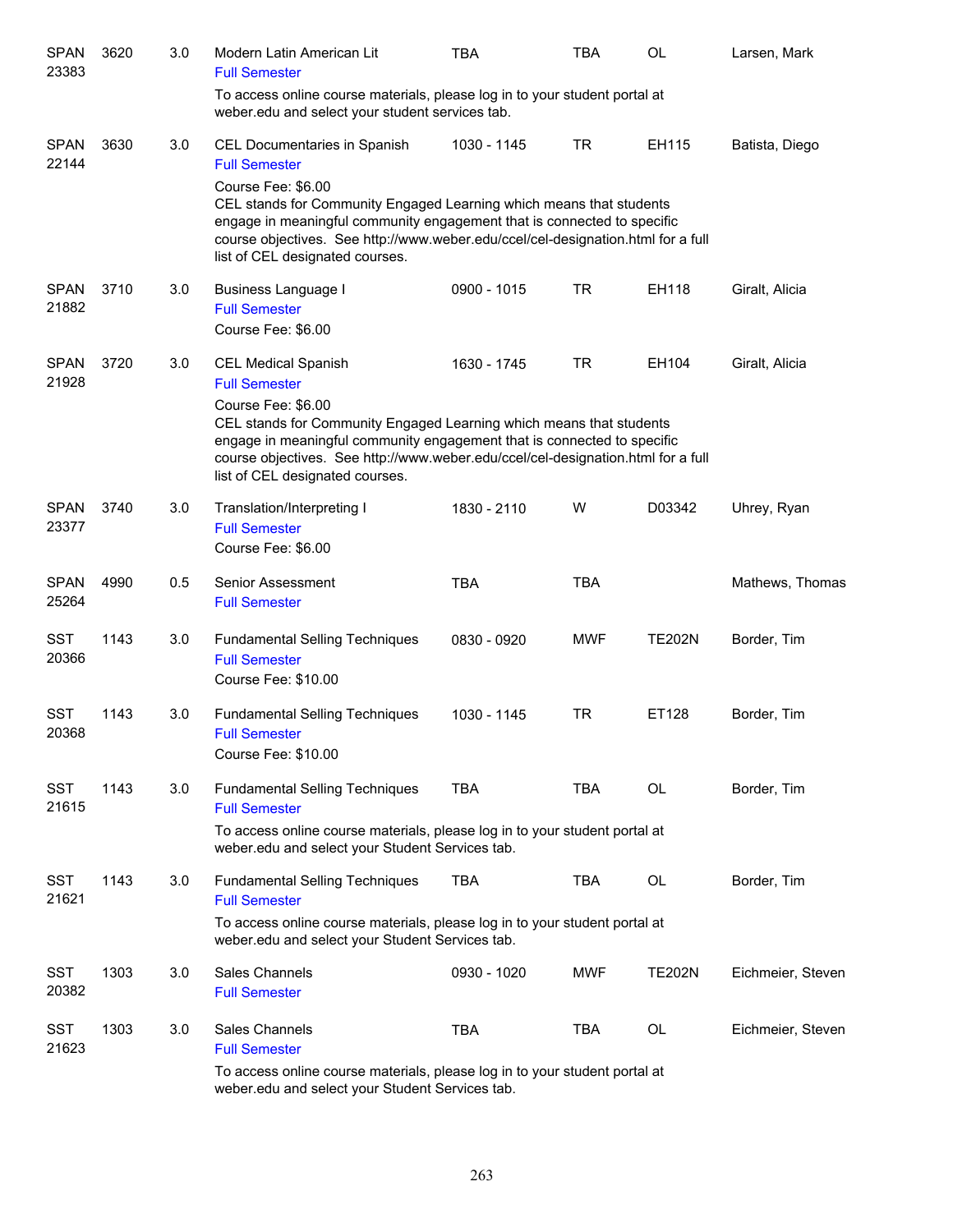| <b>SST</b><br>20383 | 1401 | 1.0 | Intoduction to SST<br><b>Full Semester</b>                                                                                    | 1130 - 1220 | W          | <b>TE202N</b> | Eichmeier, Steven  |
|---------------------|------|-----|-------------------------------------------------------------------------------------------------------------------------------|-------------|------------|---------------|--------------------|
| <b>SST</b><br>21624 | 1401 | 1.0 | Intoduction to SST<br><b>Full Semester</b>                                                                                    | <b>TBA</b>  | <b>TBA</b> | <b>OL</b>     | Eichmeier, Steven  |
|                     |      |     | To access online course materials, please log in to your student portal at<br>weber.edu and select your Student Services tab. |             |            |               |                    |
| <b>SST</b><br>20397 | 1503 | 3.0 | Intro to Fashion Merchandising<br><b>Full Semester</b>                                                                        | 0900 - 1015 | <b>TR</b>  | <b>TE102C</b> | Cooper, Desiree    |
| <b>SST</b><br>21625 | 1503 | 3.0 | Intro to Fashion Merchandising<br><b>Full Semester</b>                                                                        | <b>TBA</b>  | <b>TBA</b> | <b>OL</b>     | Cooper, Desiree    |
|                     |      |     | To access online course materials, please log in to your student portal at<br>weber.edu and select your Student Services tab. |             |            |               |                    |
| <b>SST</b><br>20384 | 1890 | 1.0 | Work Experience<br><b>Full Semester</b>                                                                                       | <b>TBA</b>  | <b>TBA</b> |               | Eichmeier, Steven  |
| <b>SST</b><br>20385 | 1890 | 2.0 | Work Experience<br><b>Full Semester</b>                                                                                       | <b>TBA</b>  | <b>TBA</b> |               | Eichmeier, Steven  |
| <b>SST</b><br>21626 | 2182 | 2.0 | <b>Credit and Collection Methods</b><br><b>Full Semester</b>                                                                  | <b>TBA</b>  | <b>TBA</b> | <b>OL</b>     | Hardman, David     |
|                     |      |     | To access online course materials, please log in to your student portal at<br>weber.edu and select your Student Services tab. |             |            |               |                    |
| <b>SST</b><br>20392 | 2383 | 3.0 | Retail Merchandising/Buying Me<br><b>Full Semester</b>                                                                        | 1030 - 1120 | MWF        | ET128         | Jonsson, Jo Ellen  |
| <b>SST</b><br>21627 | 2383 | 3.0 | Retail Merchandising/Buying Me<br><b>Full Semester</b>                                                                        | <b>TBA</b>  | <b>TBA</b> | <b>OL</b>     | Jonsson, Jo Ellen  |
|                     |      |     | To access online course materials, please log in to your student portal at<br>weber.edu and select your Student Services tab. |             |            |               |                    |
| <b>SST</b><br>20370 | 2443 | 3.0 | <b>Advertising Methods</b><br><b>Full Semester</b>                                                                            | 1130 - 1220 | <b>MWF</b> | ET128         | Flink, Nicole      |
| <b>SST</b><br>21628 | 2443 | 3.0 | <b>Advertising Methods</b><br><b>Full Semester</b>                                                                            | <b>TBA</b>  | <b>TBA</b> | OL            | Flink, Nicole      |
|                     |      |     | To access online course materials, please log in to your student portal at<br>weber.edu and select your Student Services tab. |             |            |               |                    |
| <b>SST</b><br>20369 | 2603 | 3.0 | <b>Advanced Selling Techniques</b><br><b>Full Semester</b>                                                                    | 0930 - 1020 | MWF        | <b>TE102C</b> | Grunander, Carl    |
| <b>SST</b><br>21629 | 2603 | 3.0 | <b>Advanced Selling Techniques</b><br><b>Full Semester</b>                                                                    | <b>TBA</b>  | <b>TBA</b> | OL            | Litchford, Charles |
|                     |      |     | To access online course materials, please log in to your student portal at<br>weber.edu and select your Student Services tab. |             |            |               |                    |
| <b>SST</b><br>21630 | 2603 | 3.0 | <b>Advanced Selling Techniques</b><br><b>Full Semester</b>                                                                    | <b>TBA</b>  | <b>TBA</b> | OL            | Litchford, Charles |
|                     |      |     | To access online course materials, please log in to your student portal at<br>weber.edu and select your Student Services tab. |             |            |               |                    |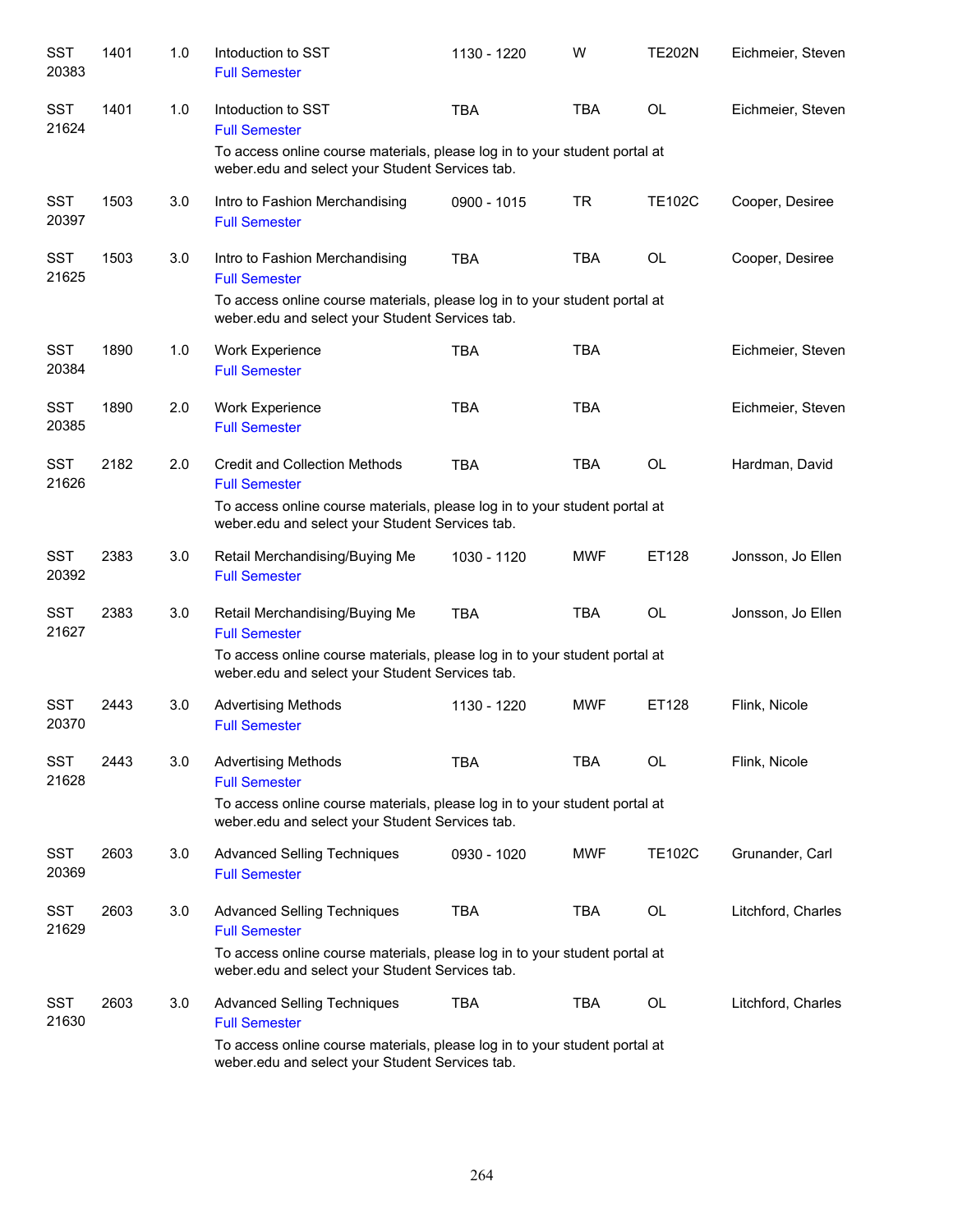| <b>SST</b><br>21631 | 2703 | $3.0\,$ | Internet Sales and Service<br><b>Full Semester</b>                                                                            | <b>TBA</b>  | <b>TBA</b> | <b>OL</b>     | Burgess, Cheryl   |
|---------------------|------|---------|-------------------------------------------------------------------------------------------------------------------------------|-------------|------------|---------------|-------------------|
|                     |      |         | To access online course materials, please log in to your student portal at<br>weber.edu and select your Student Services tab. |             |            |               |                   |
| <b>SST</b><br>20386 | 2890 | 1.0     | Work Experience II<br><b>Full Semester</b>                                                                                    | <b>TBA</b>  | <b>TBA</b> |               | Eichmeier, Steven |
| <b>SST</b><br>20387 | 2890 | 2.0     | Work Experience II<br><b>Full Semester</b>                                                                                    | <b>TBA</b>  | <b>TBA</b> |               | Eichmeier, Steven |
| <b>SST</b><br>20393 | 3103 | 3.0     | Sales Personalities & Profiles<br><b>Full Semester</b>                                                                        | 1030 - 1145 | <b>TR</b>  | <b>TE202N</b> | Jonsson, Jo Ellen |
| <b>SST</b><br>21633 | 3103 | 3.0     | Sales Personalities & Profiles<br><b>Full Semester</b>                                                                        | <b>TBA</b>  | <b>TBA</b> | <b>OL</b>     | Border, Tim       |
|                     |      |         | To access online course materials, please log in to your student portal at<br>weber.edu and select your Student Services tab. |             |            |               |                   |
| <b>SST</b><br>21634 | 3103 | 3.0     | Sales Personalities & Profiles<br><b>Full Semester</b>                                                                        | <b>TBA</b>  | <b>TBA</b> | <b>OL</b>     | Jonsson, Jo Ellen |
|                     |      |         | To access online course materials, please log in to your student portal at<br>weber.edu and select your Student Services tab. |             |            |               |                   |
| <b>SST</b><br>20367 | 3203 | 3.0     | <b>Customer Service Techniques</b><br><b>Full Semester</b>                                                                    | 0900 - 1015 | <b>TR</b>  | <b>TE202N</b> | Border, Tim       |
| <b>SST</b><br>20388 | 3203 | 3.0     | <b>Customer Service Techniques</b><br><b>Full Semester</b>                                                                    | 1030 - 1120 | <b>MWF</b> | <b>TE202N</b> | Eichmeier, Steven |
| <b>SST</b><br>21636 | 3203 | 3.0     | <b>Customer Service Techniques</b><br><b>Full Semester</b>                                                                    | <b>TBA</b>  | <b>TBA</b> | <b>OL</b>     | Grunander, Carl   |
|                     |      |         | To access online course materials, please log in to your student portal at<br>weber.edu and select your Student Services tab. |             |            |               |                   |
| <b>SST</b><br>21637 | 3203 | 3.0     | <b>Customer Service Techniques</b><br><b>Full Semester</b>                                                                    | <b>TBA</b>  | <b>TBA</b> | <b>OL</b>     | Eichmeier, Steven |
|                     |      |         | To access online course materials, please log in to your student portal at<br>weber.edu and select your Student Services tab. |             |            |               |                   |
| <b>SST</b><br>20402 | 3363 | 3.0     | <b>Contract &amp; Sales Negotiation</b><br><b>Full Semester</b><br>Course Fee: \$10.00                                        | 0930 - 1020 | <b>MWF</b> | ET128         | Border, Tim       |
| <b>SST</b><br>21638 | 3363 | 3.0     | <b>Contract &amp; Sales Negotiation</b><br><b>Full Semester</b>                                                               | <b>TBA</b>  | TBA        | OL            | Casler, Velton    |
|                     |      |         | To access online course materials, please log in to your student portal at<br>weber.edu and select your Student Services tab. |             |            |               |                   |
| <b>SST</b><br>20401 | 3563 | 3.0     | Principles Sales Supervision<br><b>Full Semester</b>                                                                          | 0900 - 1015 | <b>TR</b>  | ET128         | Grunander, Carl   |
| <b>SST</b><br>21641 | 3563 | 3.0     | Principles Sales Supervision<br><b>Full Semester</b>                                                                          | <b>TBA</b>  | TBA        | OL            | Dove, Rick        |
|                     |      |         | To access online course materials, please log in to your student portal at<br>weber.edu and select your Student Services tab. |             |            |               |                   |

265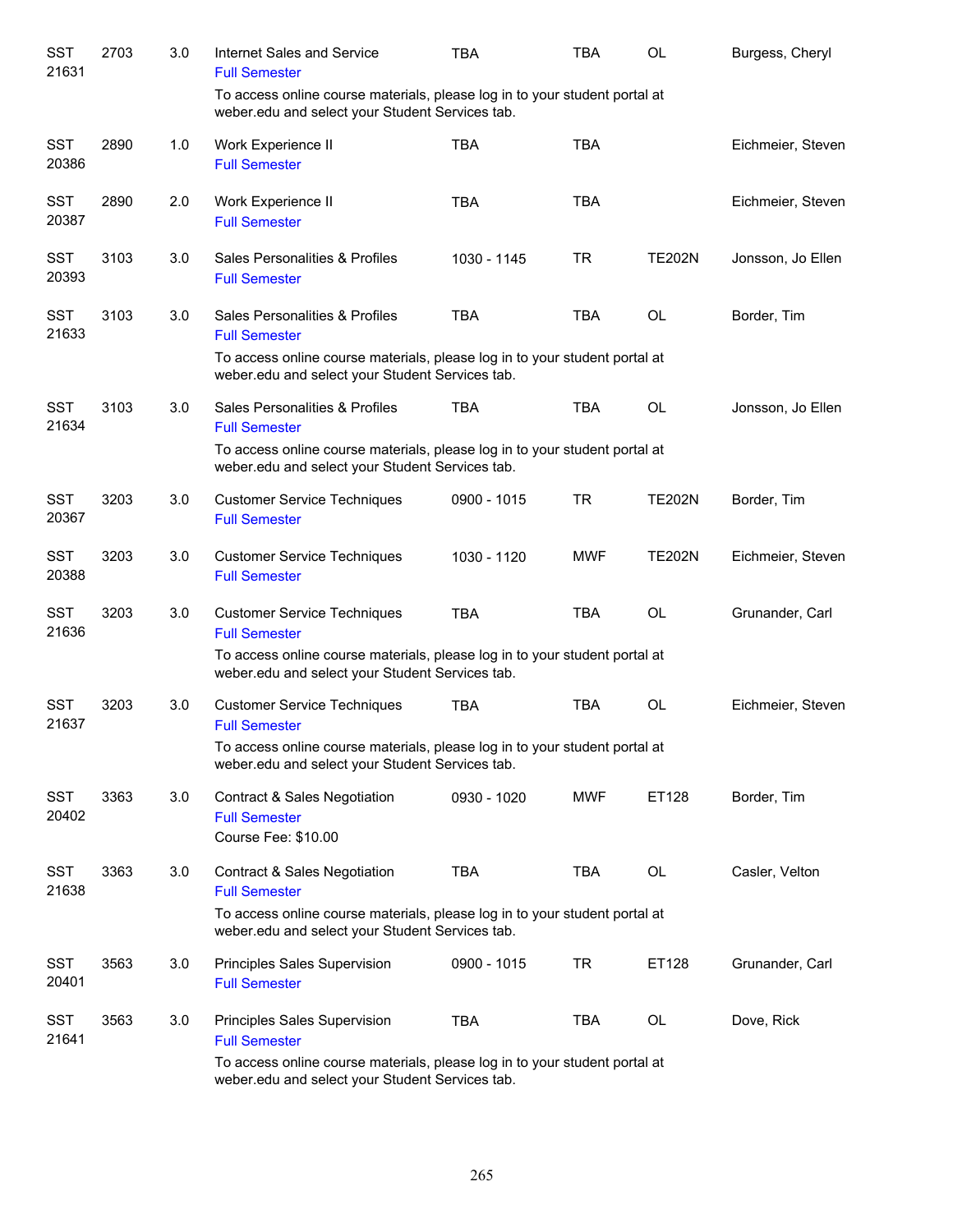| SST<br>21644        | 3563 | 3.0 | Principles Sales Supervision<br><b>Full Semester</b>                                                                                                                                      | TBA                        | <b>TBA</b>     | OL                             | Eichmeier, Steven |
|---------------------|------|-----|-------------------------------------------------------------------------------------------------------------------------------------------------------------------------------------------|----------------------------|----------------|--------------------------------|-------------------|
|                     |      |     | To access online course materials, please log in to your student portal at<br>weber.edu and select your Student Services tab.                                                             |                            |                |                                |                   |
| <b>SST</b><br>20472 | 3702 | 2.0 | Devloping Team Leadrshp Skills<br><b>Full Semester</b><br>3 days only, Sept 12-13, 12 - 9 and Sept 14, 9-6                                                                                | 0900 - 1800<br>1200 - 2100 | S<br><b>RF</b> | <b>TE202N</b><br><b>TE202N</b> | Dove, Rick        |
| <b>SST</b><br>20473 | 3702 | 2.0 | Devloping Team Leadrshp Skills<br><b>Full Semester</b><br>3 days only, Oct 10 & 11, 12:00 - 9:00, Oct 12, 9 - 6                                                                           | 0900 - 1800<br>1200 - 2100 | S<br><b>RF</b> | <b>TE202N</b>                  | Dove, Rick        |
| <b>SST</b><br>20474 | 3702 | 2.0 | Devloping Team Leadrshp Skills<br><b>Full Semester</b><br>3 days only, Nov 7 & 8, 12-9 & Nov 9, 9-6                                                                                       | 0900 - 1800<br>1200 - 2100 | S<br><b>RF</b> | <b>TE202N</b><br><b>TE202N</b> | Dove, Rick        |
| <b>SST</b><br>20395 | 3803 | 3.0 | Sales Proposals<br><b>Full Semester</b>                                                                                                                                                   | 1100 - 1215                | <b>TR</b>      | <b>TE102</b>                   | Dove, Rick        |
| <b>SST</b><br>21646 | 3803 | 3.0 | Sales Proposals<br><b>Full Semester</b><br>To access online course materials, please log in to your student portal at<br>weber.edu and select your Student Services tab.                  | <b>TBA</b>                 | <b>TBA</b>     | OL                             | Short, Angela     |
| <b>SST</b><br>21649 | 3803 | 3.0 | Sales Proposals<br><b>Full Semester</b><br>To access online course materials, please log in to your student portal at<br>weber.edu and select your Student Services tab.                  | <b>TBA</b>                 | <b>TBA</b>     | <b>OL</b>                      | Dove, Rick        |
| <b>SST</b><br>20396 | 3810 | 3.0 | Using Social Media in Sales<br><b>Full Semester</b>                                                                                                                                       | 1800 - 2100                | Τ              | <b>TE102C</b>                  | Dove, Rick        |
| <b>SST</b><br>21654 | 3903 | 3.0 | Sales Presentation Strategies<br><b>Full Semester</b><br>To access online course materials, please log in to your student portal at<br>weber.edu and select your Student Services tab.    | <b>TBA</b>                 | <b>TBA</b>     | OL                             | Cooper, Desiree   |
| <b>SST</b><br>21742 | 3903 | 3.0 | <b>Sales Presentation Strategies</b><br><b>Full Semester</b><br>Course Fee: \$10.00                                                                                                       | 1030 - 1120                | <b>MWF</b>     | <b>TE102C</b>                  | Grunander, Carl   |
| <b>SST</b><br>20394 | 4203 | 3.0 | <b>Ethical Sales and Service</b><br><b>Full Semester</b><br>Course Fee: \$10.00                                                                                                           | 0830 - 0920                | <b>MWF</b>     | ET128                          | Jonsson, Jo Ellen |
| <b>SST</b><br>21657 | 4203 | 3.0 | <b>Ethical Sales and Service</b><br><b>Full Semester</b><br>To access online course materials, please log in to your student portal at<br>weber.edu and select your Student Services tab. | <b>TBA</b>                 | <b>TBA</b>     | OL                             | Jonsson, Jo Ellen |
| <b>SST</b><br>20390 | 4610 | 3.0 | Senior Project I<br><b>Full Semester</b>                                                                                                                                                  | <b>TBA</b>                 | <b>TBA</b>     |                                | Casler, Velton    |
| SST<br>21663        | 4610 | 3.0 | Senior Project I<br><b>Full Semester</b><br>To access online course materials, please log in to your student portal at<br>weber.edu and select your Student Services tab.                 | <b>TBA</b>                 | <b>TBA</b>     | OL                             | Casler, Velton    |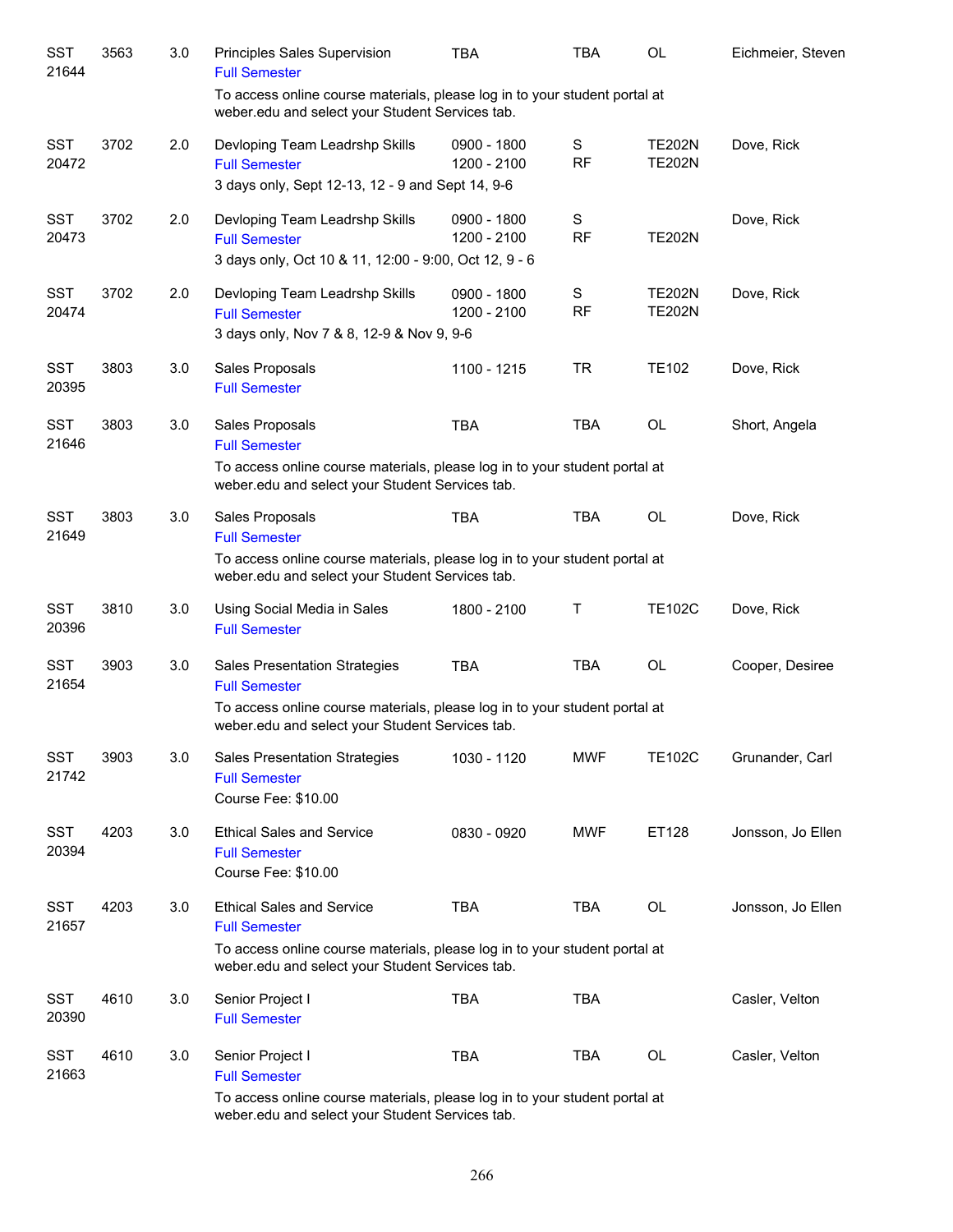| <b>SST</b><br>20391 | 4620  | 3.0 | Senior Project II<br><b>Full Semester</b>                                                                                                                                                                                                                                                                                             | <b>TBA</b>                 | <b>TBA</b> |                | Casler, Velton    |
|---------------------|-------|-----|---------------------------------------------------------------------------------------------------------------------------------------------------------------------------------------------------------------------------------------------------------------------------------------------------------------------------------------|----------------------------|------------|----------------|-------------------|
| <b>SST</b><br>21669 | 4620  | 3.0 | Senior Project II<br><b>Full Semester</b>                                                                                                                                                                                                                                                                                             | <b>TBA</b>                 | <b>TBA</b> | <b>OL</b>      | Casler, Velton    |
|                     |       |     | To access online course materials, please log in to your student portal at<br>weber.edu and select your Student Services tab.                                                                                                                                                                                                         |                            |            |                |                   |
| <b>SST</b><br>20399 | 4830  | 1.0 | <b>Directed Readings</b><br><b>Full Semester</b>                                                                                                                                                                                                                                                                                      | <b>TBA</b>                 | <b>TBA</b> |                | Cooper, Desiree   |
| <b>SST</b><br>20400 | 4830  | 2.0 | Directed Readings<br><b>Full Semester</b>                                                                                                                                                                                                                                                                                             | <b>TBA</b>                 | <b>TBA</b> |                | Cooper, Desiree   |
| <b>SST</b><br>24550 | 4830  | 1.0 | <b>Directed Readings</b><br><b>Full Semester</b>                                                                                                                                                                                                                                                                                      | <b>TBA</b>                 | <b>TBA</b> | <b>OL</b>      | Cooper, Desiree   |
|                     |       |     | To access online course materials, please log in to your student portal at<br>weber.edu and select your Student Services tab.                                                                                                                                                                                                         |                            |            |                |                   |
| <b>SST</b><br>20963 | 4920C | 1.0 | 3 Prin Adv Selling<br><b>Full Semester</b><br>2 days only - Nov 1 and 2nd                                                                                                                                                                                                                                                             | 1230 - 2030<br>1230 - 2030 | F<br>S     | ET128<br>ET128 | Border, Tim       |
| <b>SST</b><br>20389 | 4993  | 3.0 | Sales Career Seminar<br><b>Full Semester</b><br>Course Fee: \$10.00                                                                                                                                                                                                                                                                   | 0830 - 0920                | <b>MWF</b> | <b>TE102C</b>  | Eichmeier, Steven |
| <b>SST</b><br>21675 | 4993  | 3.0 | Sales Career Seminar<br><b>Full Semester</b><br>To access online course materials, please log in to your student portal at                                                                                                                                                                                                            | <b>TBA</b>                 | <b>TBA</b> | <b>OL</b>      | Cooper, Desiree   |
|                     |       |     | weber.edu and select your Student Services tab.                                                                                                                                                                                                                                                                                       |                            |            |                |                   |
| <b>SST</b><br>25285 | 4993  | 3.0 | Sales Career Seminar<br><b>Full Semester</b><br>Course Fee \$10.00                                                                                                                                                                                                                                                                    | <b>TBA</b>                 | <b>TBA</b> | TE             | Eichmeier, Steven |
| <b>SST</b><br>25286 | 4993  | 3.0 | Sales Career Seminar<br><b>Full Semester</b><br>Course Fee \$10.00                                                                                                                                                                                                                                                                    | <b>TBA</b>                 | <b>TBA</b> | TE             | Cooper, Desiree   |
| SW<br>21270         | 1010  | 3.0 | <b>CEL SS Intro General Soc Work</b><br><b>Full Semester</b><br>CEL stands for Community Engaged Learning which means that students<br>engage in meaningful community engagement that is connected to specific<br>course objectives. See http://www.weber.edu/ccel/cel-designation.html for a full<br>list of CEL designated courses. | 1030 - 1120                | MWF        | SS101          | Bigler, Mark      |
| SW<br>21286         | 1010  | 3.0 | <b>CEL SS Intro General Soc Work</b><br><b>Full Semester</b><br>CEL stands for Community Engaged Learning which means that students<br>engage in meaningful community engagement that is connected to specific<br>course objectives. See http://www.weber.edu/ccel/cel-designation.html for a full<br>list of CEL designated courses. | 1030 - 1145                | TR         | SS121          | Tadehara, Corina  |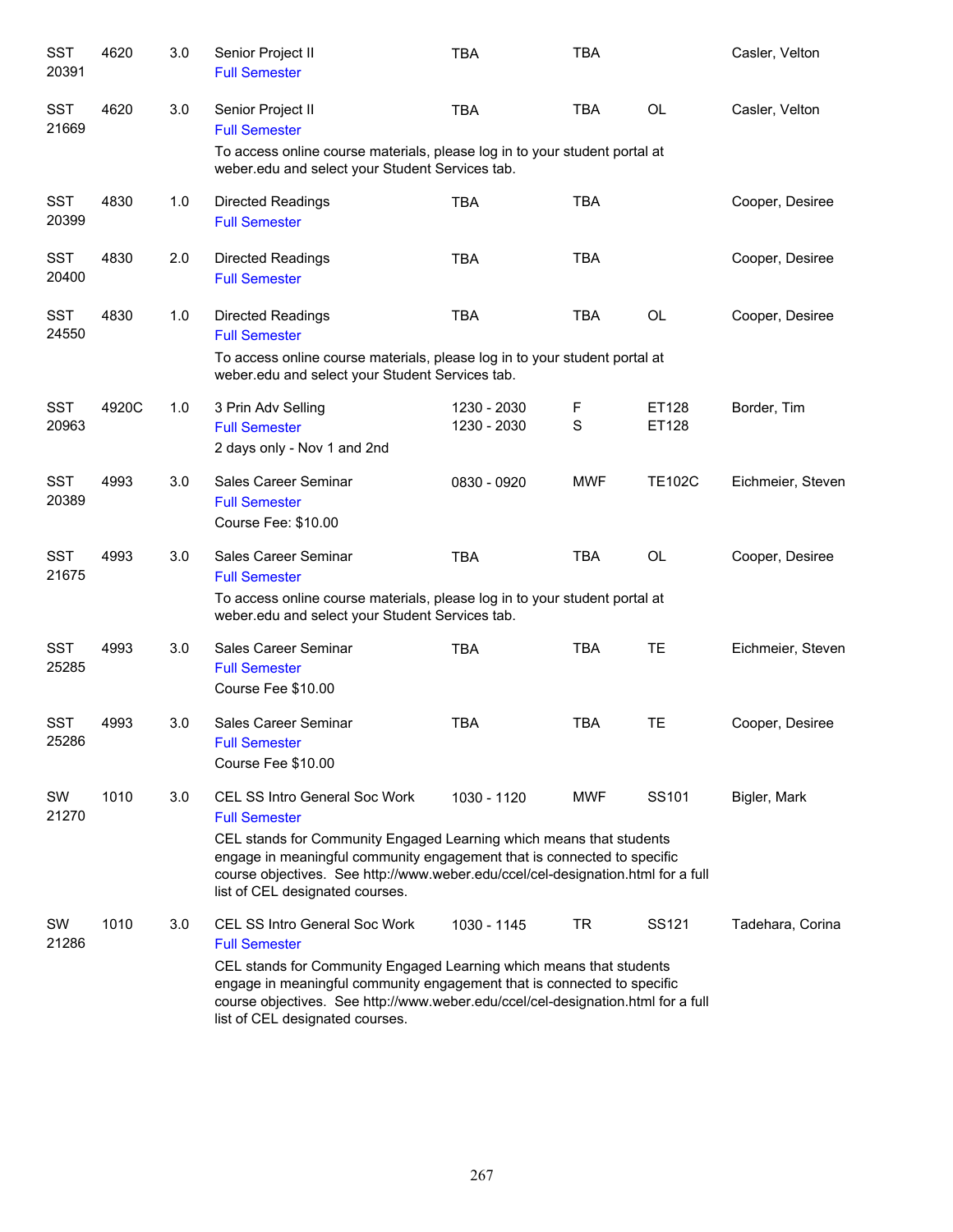| SW<br>21312 | 1010 | 3.0 | <b>CEL SS Intro General Soc Work</b><br><b>Full Semester</b>                                                                                                                                                                                                                                                                                                                                                                                                           | 1330 - 1420 | <b>MWF</b> | SS121  | Bonella, Barrett |
|-------------|------|-----|------------------------------------------------------------------------------------------------------------------------------------------------------------------------------------------------------------------------------------------------------------------------------------------------------------------------------------------------------------------------------------------------------------------------------------------------------------------------|-------------|------------|--------|------------------|
|             |      |     | CEL stands for Community Engaged Learning which means that students<br>engage in meaningful community engagement that is connected to specific<br>course objectives. See http://www.weber.edu/ccel/cel-designation.html for a full<br>list of CEL designated courses.                                                                                                                                                                                                  |             |            |        |                  |
| SW<br>21412 | 1010 | 3.0 | CEL SS Intro General Soc Work<br><b>Block 1</b>                                                                                                                                                                                                                                                                                                                                                                                                                        | 1730 - 2020 | Τ          | SS121  | Bigler, Mark     |
|             |      |     | CEL stands for Community Engaged Learning which means that students<br>engage in meaningful community engagement that is connected to specific<br>course objectives. See http://www.weber.edu/ccel/cel-designation.html for a full<br>list of CEL designated courses.                                                                                                                                                                                                  |             |            |        |                  |
| SW<br>22611 | 1010 | 3.0 | <b>CEL SS Intro General Soc Work</b><br><b>Full Semester</b>                                                                                                                                                                                                                                                                                                                                                                                                           | 0900 - 1015 | <b>TR</b>  | D03203 | Moleni, Kristina |
|             |      |     | CEL stands for Community Engaged Learning which means that students<br>engage in meaningful community engagement that is connected to specific<br>course objectives. See http://www.weber.edu/ccel/cel-designation.html for a full<br>list of CEL designated courses.                                                                                                                                                                                                  |             |            |        |                  |
| SW<br>22612 | 1010 | 3.0 | CEL SS Intro General Soc Work<br><b>Full Semester</b>                                                                                                                                                                                                                                                                                                                                                                                                                  | 1730 - 2010 | W          | D02324 | Moleni, Kristina |
|             |      |     | CEL stands for Community Engaged Learning which means that students<br>engage in meaningful community engagement that is connected to specific<br>course objectives. See http://www.weber.edu/ccel/cel-designation.html for a full<br>list of CEL designated courses.                                                                                                                                                                                                  |             |            |        |                  |
| SW<br>22618 | 1010 | 3.0 | <b>CEL SS Intro General Soc Work</b><br><b>Full Semester</b><br>To access online course materials, please log in to your student portal at<br>weber.edu and select your student services tab. CEL stands for Community<br>Engaged Learning which means that students engage in meaningful community<br>engagement that is connected to specific course objectives. See<br>http://www.weber.edu/ccel/cel-designation.html for a full list of CEL designated<br>courses. | <b>TBA</b>  | TBA        | OL     | Bigler, Mark     |
| SW<br>25338 | 1010 | 3.0 | SS Intro Generalist Soc Work<br><b>Full Semester</b>                                                                                                                                                                                                                                                                                                                                                                                                                   |             |            |        |                  |
| SW<br>21280 | 2100 | 3.0 | Human Behavior & Social Enviro<br><b>Full Semester</b>                                                                                                                                                                                                                                                                                                                                                                                                                 | 0900 - 1015 | TR         | SS121  | Tadehara, Corina |
| SW<br>21416 | 2100 | 3.0 | Human Behavior & Social Enviro<br><b>Block 2</b><br>SW2100 - You must be a Social Work Major to register for this class. This Hybrid                                                                                                                                                                                                                                                                                                                                   | 1730 - 2030 | Τ          | SS121  | Tadehara, Corina |
|             |      |     | class will be taught from OCT 21 thru DEC 6 - 2nd 7 week block. This class will<br>meet the first day of class and the professor will outline the rest of the class.<br>Contact 801-626-6157 or jamieluna@weber.edu for help in registration.                                                                                                                                                                                                                          |             |            |        |                  |
| SW<br>22614 | 2100 | 3.0 | Human Behavior & Social Enviro<br><b>Full Semester</b>                                                                                                                                                                                                                                                                                                                                                                                                                 | 1730 - 2010 | R          | D02324 | Moleni, Kristina |
| SW<br>22622 | 2100 | 3.0 | Human Behavior & Social Enviro<br><b>Full Semester</b>                                                                                                                                                                                                                                                                                                                                                                                                                 | <b>TBA</b>  | TBA        | OL     | Tadehara, Corina |
|             |      |     | To access online course materials, please log in to your student portal at<br>weber.edu and select your student services tab.                                                                                                                                                                                                                                                                                                                                          |             |            |        |                  |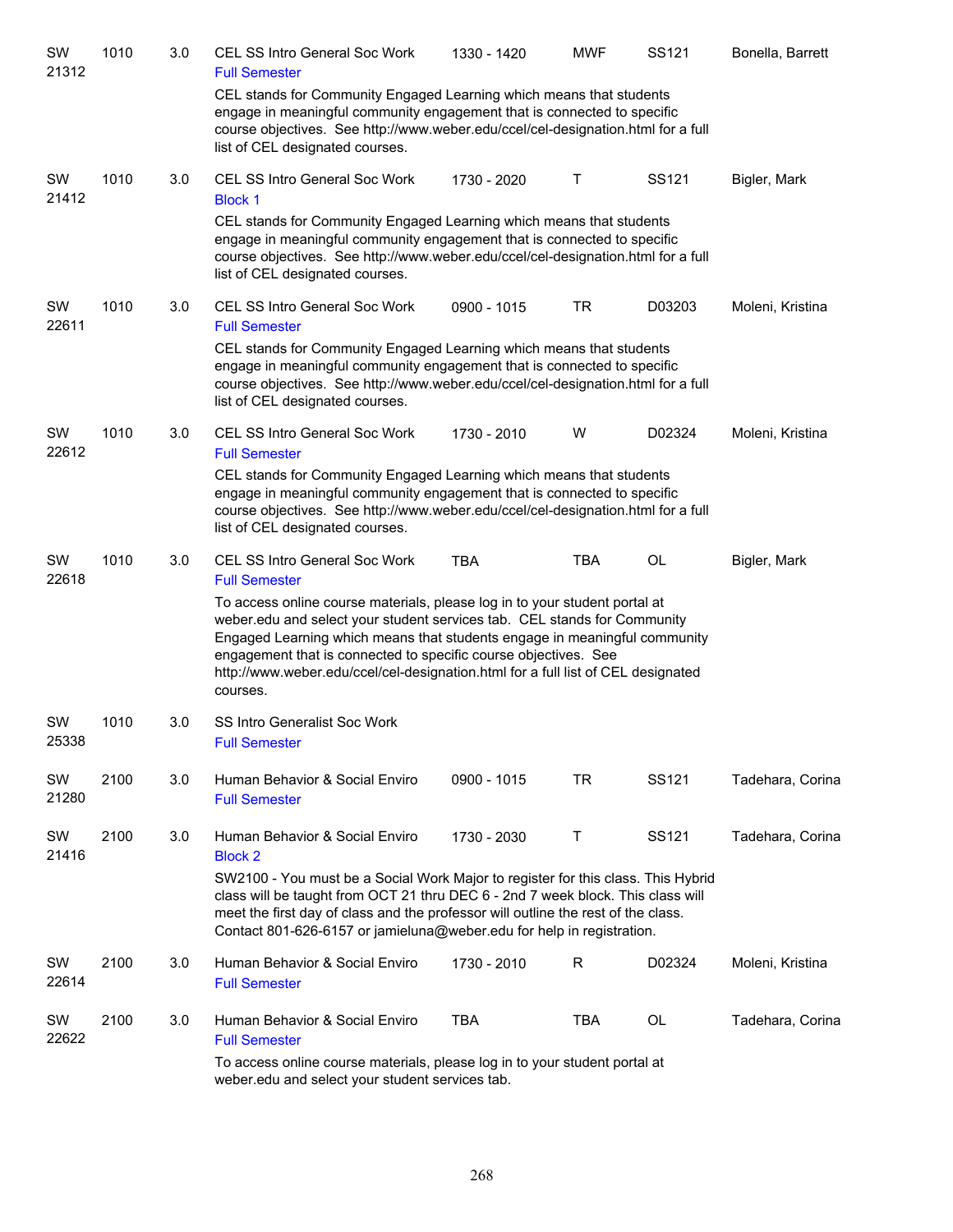| SW<br>21354 | 2200 | 3.0 | <b>Issues in Diversity</b><br><b>Full Semester</b>                                                                                                                                                                                                                                                                                                                                                            | 1430 - 1720                | Τ                | SS101          | Vigil, Steven          |
|-------------|------|-----|---------------------------------------------------------------------------------------------------------------------------------------------------------------------------------------------------------------------------------------------------------------------------------------------------------------------------------------------------------------------------------------------------------------|----------------------------|------------------|----------------|------------------------|
| SW<br>22615 | 2200 | 3.0 | <b>Issues in Diversity</b><br><b>Full Semester</b>                                                                                                                                                                                                                                                                                                                                                            | 1030 - 1145                | <b>TR</b>        | D03203         | Moleni, Kristina       |
| SW<br>22617 | 2200 | 3.0 | <b>Issues in Diversity</b><br><b>Full Semester</b>                                                                                                                                                                                                                                                                                                                                                            | 1730 - 2010                | Τ                | D03336         | Moleni, Kristina       |
| SW<br>21289 | 2920 | 1.5 | NLP 1 Workshop<br><b>Full Semester</b><br>SW2920 Neurolinguistics Programming (NLP 1) Workshop. This workshop will<br>be held on Friday, Sept 13 (1:00 pm - 5:00 pm) and Saturday, Sept 14 & 21 (9:00<br>am - 5:00 pm). Contact the Social Work Dept. for more information,<br>801-626-6157 or jamieluna@weber.edu                                                                                            | 0900 - 1700<br>1300 - 1700 | $\mathbf S$<br>F | SS101<br>SS101 | Watson, Steven         |
| SW<br>21348 | 3000 | 3.0 | Death and Dying<br><b>Full Semester</b>                                                                                                                                                                                                                                                                                                                                                                       | 1200 - 1315                | <b>TR</b>        | <b>SS121</b>   | Tadehara, Corina       |
| SW<br>21288 | 3100 | 2.0 | Human Behavior & Social Enviro<br><b>Full Semester</b>                                                                                                                                                                                                                                                                                                                                                        | 1030 - 1120                | <b>TR</b>        | SS101          | Bigler, Mark           |
| SW<br>21300 | 3120 | 3.0 | Aging: Adaptation and Behavior<br><b>Full Semester</b>                                                                                                                                                                                                                                                                                                                                                        | 1130 - 1200                | <b>MWF</b>       | SS121          | Green, Millie          |
| SW<br>21322 | 3200 | 2.0 | Child and Family Welfare<br><b>Full Semester</b>                                                                                                                                                                                                                                                                                                                                                              | 1330 - 1420                | <b>MW</b>        | SS101          | Vigil, Steven          |
| SW<br>21410 | 3500 | 3.0 | Social Welfare & Policy Devel<br><b>Full Semester</b>                                                                                                                                                                                                                                                                                                                                                         | 1730 - 2030                | M                | SS119          | Bonella, Barrett       |
| SW<br>21307 | 3600 | 3.0 | <b>Social Statistics</b><br><b>Full Semester</b>                                                                                                                                                                                                                                                                                                                                                              | 1230 - 1320                | <b>MWF</b>       | SS121          | Kennedy-Pressey, Kerry |
| SW<br>21408 | 3600 | 3.0 | <b>Social Statistics</b><br><b>Full Semester</b>                                                                                                                                                                                                                                                                                                                                                              | 1730 - 2020                | M                | SS121          | Kennedy-Pressey, Kerry |
| SW<br>21426 | 3600 | 3.0 | <b>Social Statistics</b><br><b>Block 1</b>                                                                                                                                                                                                                                                                                                                                                                    | 1730 - 2030                | W                | SS121          | Kennedy-Pressey, Kerry |
| SW<br>24137 | 3600 | 3.0 | <b>Social Statistics</b><br><b>Full Semester</b><br>To access online course materials, please log in to your student portal at<br>weber.edu and select your student services tab.                                                                                                                                                                                                                             | <b>TBA</b>                 | <b>TBA</b>       | OL             | Kennedy-Pressey, Kerry |
| SW<br>21276 | 3700 | 3.0 | Social Work Research<br><b>Full Semester</b><br>MUST BE A SOCIAL WORK MAJOR AND ADMITTED INOT THE SOCIAL WORK<br>PROGRAM.<br>CBL stands for Community-Based Learning which means that students engage<br>in meaningful community service that is connected to specific course objectives.<br>See http://www.weber.edu/CommunityInvolvement/CBL_Designation.html for a<br>full list of CBL designated courses. | 1030 - 1120                | <b>MWF</b>       | SS121          | Bonella, Barrett       |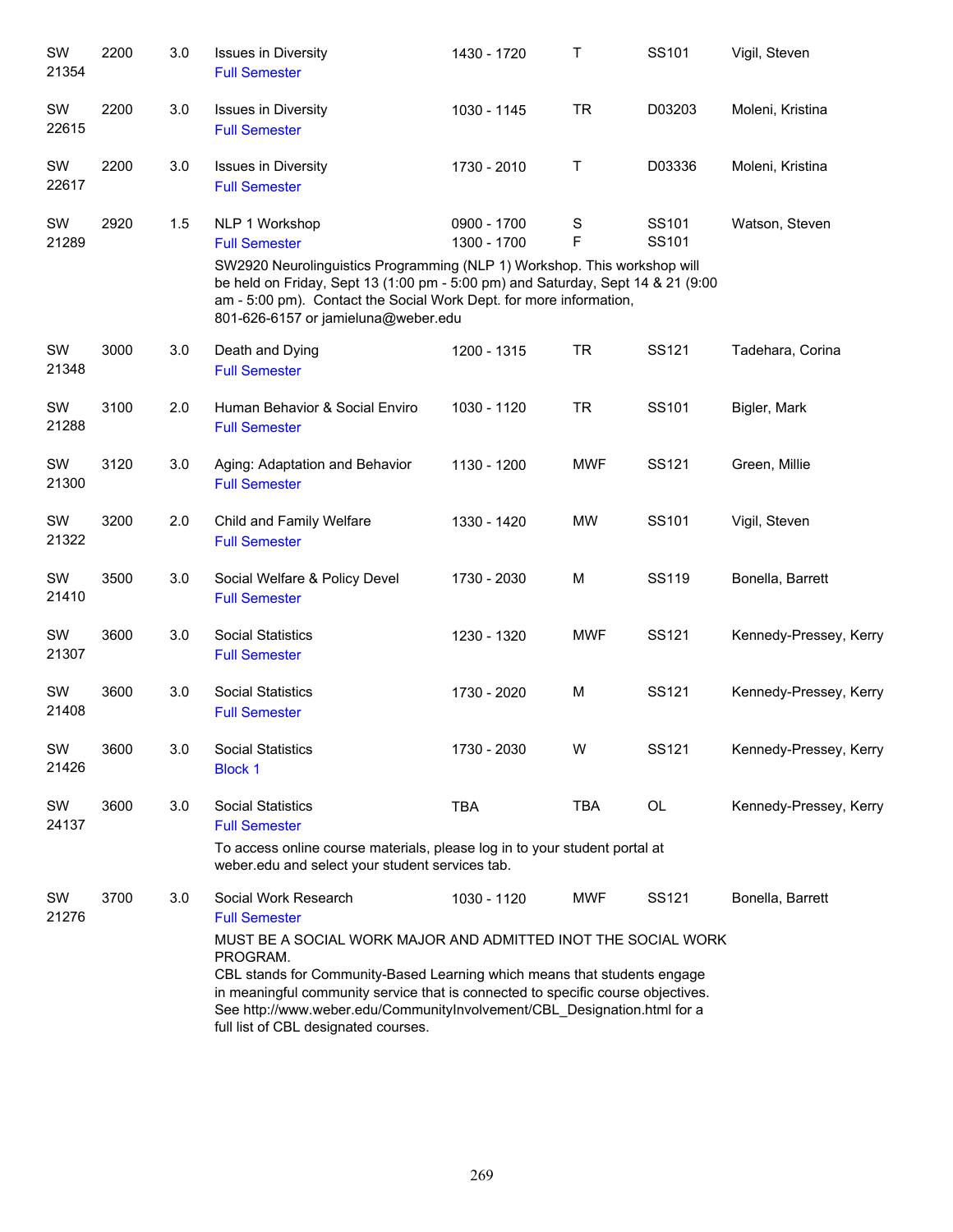| SW<br>21427 | 3700 | 3.0 | <b>CEL Social Work Research</b><br><b>Block 2</b>                                                                                                                                                                                                                                                                                                                                                                                                                                                                                              | 1730 - 2030 | W          | SS121        | Kennedy-Pressey, Kerry |
|-------------|------|-----|------------------------------------------------------------------------------------------------------------------------------------------------------------------------------------------------------------------------------------------------------------------------------------------------------------------------------------------------------------------------------------------------------------------------------------------------------------------------------------------------------------------------------------------------|-------------|------------|--------------|------------------------|
|             |      |     | MUST BE A SOCIAL WORK MAJOR AND ADMITTED INTO THE SOCIAL WORK<br>PROGRAM. This is a Hybrid class that meets the Second Block of the Semester,<br>Oct 21 – Dec 6. Contact the Social Work Office 801-626-6157 or<br>jamieluna@weber.edu for registration instructions.<br>CEL stands for Community Engaged Learning which means that students<br>engage in meaningful community engagement that is connected to specific<br>course objectives. See http://www.weber.edu/ccel/cel-designation.html for a full<br>list of CEL designated courses. |             |            |              |                        |
| SW<br>21428 | 3900 | 3.0 | Social Work Methods, Values<br><b>Full Semester</b>                                                                                                                                                                                                                                                                                                                                                                                                                                                                                            | 1730 - 2030 | W          | SS101        | Schilling, Brienne     |
|             |      |     | 3900 Prerequisites: SW1010/SW2100/SW2200<br>MUST BE FORMALY ADMITTED TO THE SOCIAL WORK PROGRAM.                                                                                                                                                                                                                                                                                                                                                                                                                                               |             |            |              |                        |
| SW<br>21363 | 3910 | 3.0 | Social Work Practice I<br><b>Full Semester</b>                                                                                                                                                                                                                                                                                                                                                                                                                                                                                                 | 1430 - 1720 | W          | SS101        | Kennedy-Pressey, Kerry |
|             |      |     | 3910 Prerequisites: SW3900<br>MUST BE FORMALY ADMITTED TO THE SOCIAL WORK PROGRAM.                                                                                                                                                                                                                                                                                                                                                                                                                                                             |             |            |              |                        |
| SW<br>21324 | 3920 | 3.0 | Social work Practice II<br><b>Full Semester</b>                                                                                                                                                                                                                                                                                                                                                                                                                                                                                                | 1430 - 1720 | M          | SS121        | Tadehara, Corina       |
| SW<br>21419 | 3930 | 3.0 | <b>CEL Social Work Practice III</b><br><b>Full Semester</b>                                                                                                                                                                                                                                                                                                                                                                                                                                                                                    | 1730 - 2020 | Τ          | SS101        | Bonella, Barrett       |
|             |      |     | CEL stands for Community Engaged Learning which means that students<br>engage in meaningful community engagement that is connected to specific<br>course objectives. See http://www.weber.edu/ccel/cel-designation.html for a full<br>list of CEL designated courses.                                                                                                                                                                                                                                                                          |             |            |              |                        |
| SW<br>21431 | 4150 | 3.0 | <b>DSM IV-TR</b><br><b>Full Semester</b>                                                                                                                                                                                                                                                                                                                                                                                                                                                                                                       | 1730 - 2020 | R          | SS101        | Vigil, Steven          |
| SW<br>21422 | 4250 | 3.0 | <b>Medical Social Work</b><br><b>Full Semester</b>                                                                                                                                                                                                                                                                                                                                                                                                                                                                                             | 1730 - 2020 | Τ          | <b>SS227</b> | Fitzgerald, Nanette    |
| SW<br>21359 | 4500 | 3.0 | CEL Interventions/Pop at Risk<br><b>Full Semester</b>                                                                                                                                                                                                                                                                                                                                                                                                                                                                                          | 1430 - 1720 | Τ          | SS121        | Tadehara, Corina       |
|             |      |     | CEL stands for Community Engaged Learning which means that students<br>engage in meaningful community engagement that is connected to specific<br>course objectives. See http://www.weber.edu/ccel/cel-designation.html for a full<br>list of CEL designated courses.                                                                                                                                                                                                                                                                          |             |            |              |                        |
| SW<br>21645 | 4800 | 1.0 | Projects and Research<br><b>Full Semester</b>                                                                                                                                                                                                                                                                                                                                                                                                                                                                                                  | <b>TBA</b>  | <b>TBA</b> |              | Bigler, Mark           |
|             |      |     | Instructor approval required. Contact the Social Work & Gerontology Office for<br>instructions at 801-626-6157.                                                                                                                                                                                                                                                                                                                                                                                                                                |             |            |              |                        |
| SW<br>21647 | 4800 | 2.0 | Projects and Research<br><b>Full Semester</b><br>Instructor approval required. Contact the Social Work & Gerontology Office for<br>instructions at 801-626-6157.                                                                                                                                                                                                                                                                                                                                                                               | <b>TBA</b>  | <b>TBA</b> |              | Bigler, Mark           |
| SW<br>21650 | 4800 | 3.0 | Projects and Research<br><b>Full Semester</b><br>Instructor approval required. Contact the Social Work & Gerontology Office for                                                                                                                                                                                                                                                                                                                                                                                                                | <b>TBA</b>  | TBA        |              | Bigler, Mark           |
|             |      |     | instructions at 801-626-6157.                                                                                                                                                                                                                                                                                                                                                                                                                                                                                                                  |             |            |              |                        |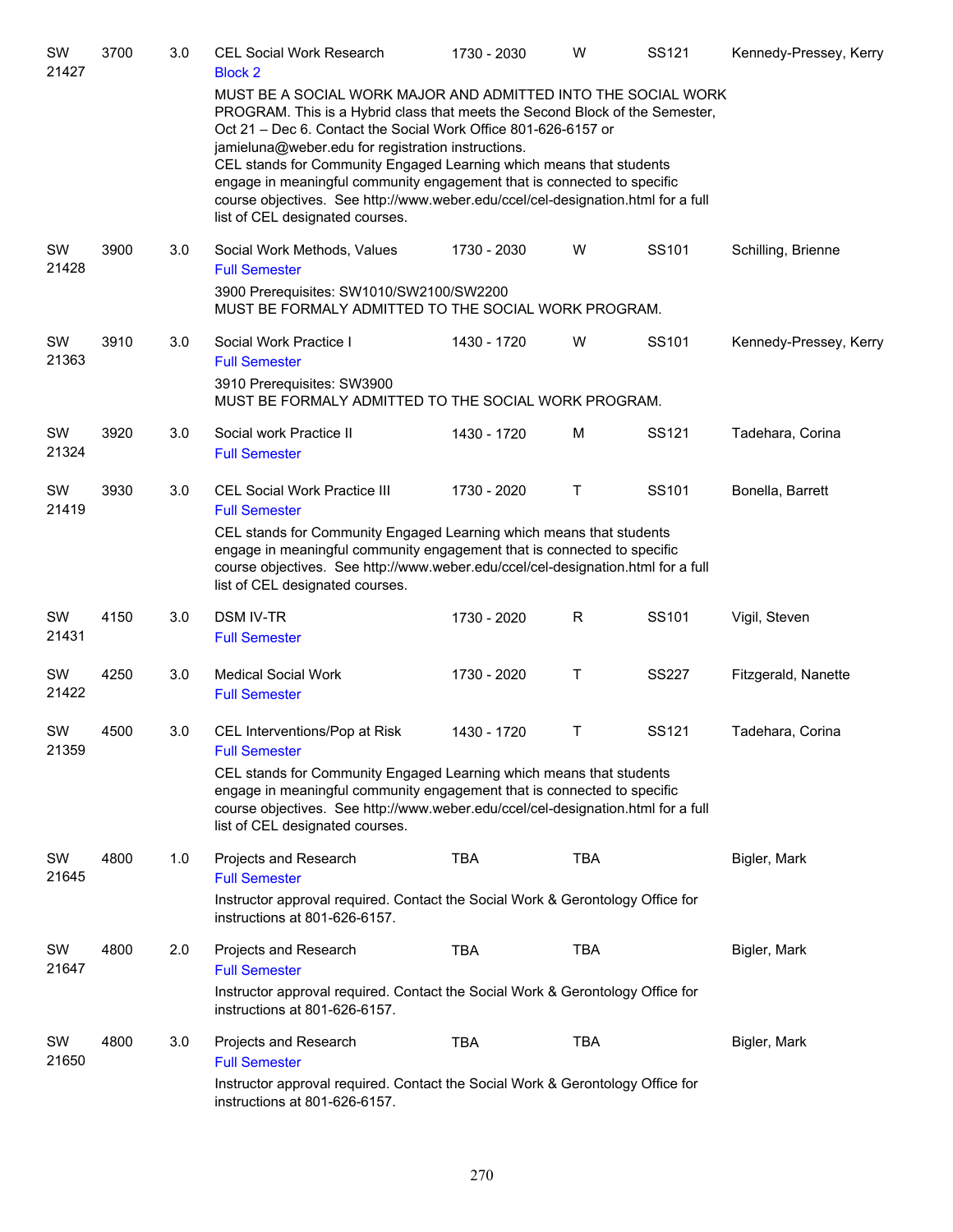| SW<br>21656   | 4830 | 1.0 | <b>Directed Readings</b><br><b>Full Semester</b>                                                                                                                                                                                                                                                                                                                                            | <b>TBA</b>                 | <b>TBA</b> |                            | Bigler, Mark       |
|---------------|------|-----|---------------------------------------------------------------------------------------------------------------------------------------------------------------------------------------------------------------------------------------------------------------------------------------------------------------------------------------------------------------------------------------------|----------------------------|------------|----------------------------|--------------------|
|               |      |     | Instructor approval required. Contact the Social Work & Gerontology Office for<br>instructions at 801-626-6157.                                                                                                                                                                                                                                                                             |                            |            |                            |                    |
| SW<br>21660   | 4830 | 2.0 | <b>Directed Readings</b><br><b>Full Semester</b>                                                                                                                                                                                                                                                                                                                                            | <b>TBA</b>                 | <b>TBA</b> |                            | Bigler, Mark       |
|               |      |     | Instructor approval required. Contact the Social Work & Gerontology Office for<br>instructions at 801-626-6157.                                                                                                                                                                                                                                                                             |                            |            |                            |                    |
| SW<br>21662   | 4830 | 3.0 | <b>Directed Readings</b><br><b>Full Semester</b><br>Instructor approval required. Contact the Social Work & Gerontology Office for<br>instructions at 801-626-6157.                                                                                                                                                                                                                         | <b>TBA</b>                 | <b>TBA</b> |                            | Bigler, Mark       |
| SW<br>21388   | 4860 | 4.0 | Social Service Field Exp I<br><b>Full Semester</b><br>SW4860 - ADMISSION TO THE FIELD IS REQUIRED. To be taken concurrently<br>with SW3920 & SW3930. Contact the SW department for more information at<br>801-626-6157. INSTRUCTOR APPROVAL IS REQUIRED                                                                                                                                     | 1730 - 2020                | M          | SS101                      | Vigil, Steven      |
| SW<br>21391   | 4861 | 4.0 | Social Service Field Exp II<br><b>Full Semester</b><br>SW4861 - ADMISSION TO THE FIELD IS REQUIRED. To be taken concurrently<br>with SW4990. Contact the SW department for more information 801-626-6157.<br>INTRUCTOR APPROVAL IS REQUIRED                                                                                                                                                 | 1730 - 2020                | M          | SS <sub>101</sub>          | Vigil, Steven      |
| SW<br>21292   | 4920 | 1.5 | NLP 2 Workshop<br><b>Full Semester</b><br>SW4920 Neurolinguistics Programming (NLP 2) Workshop. This workshop will<br>be held on Friday, Nov 8 (1:00 pm - 5:00 pm) and Saturday, Nov 9 & 16 (9:00 am<br>- 5:00 pm). Contact the Social Work Department for more information,<br>801-626-6157 or jamieluna@weber.edu.                                                                        | 0900 - 1700<br>1300 - 1700 | S<br>F     | SS101<br>SS <sub>101</sub> | Watson, Steven     |
| SW<br>21336   | 4990 | 2.0 | Social Work Senior Seminar<br><b>Full Semester</b><br>SW4990 - INSTRUCTOR APPROVAL REQUIRED. Contact the Social Work and<br>Gerontology Office for instructions, 801-626-6157.                                                                                                                                                                                                              | 1545 - 1720                | м          | SS101                      | Vigil, Steven      |
| SW<br>21432   | 5020 | 3.0 | Social Welfare Policy<br><b>Block 1</b><br>This is a Hybrid class that meets the First Block of the Semester, August 26 -<br>October 17. A professional development course for non-Social Work Majors who<br>may have or wish to have experience in the delivery of social services. Contact<br>the Social Work Office 801-626-6157 or jamieluna@weber.edu for registration<br>intructions. | 1730 - 2030                | R          | SS <sub>121</sub>          | Pressey, Sean      |
| SW<br>21433   | 5030 | 3.0 | SW Ethics & Practice Methods<br><b>Block 2</b><br>This is a Hybrid class that meets the Second block of the Semester, Oct 21 - Dec<br>6. A professional development course for non-Social Work Majors who may have<br>or wish to have experience in the delivery of social services. Contact the Social<br>Work Office 801-626-6157 or jamieluna@weber.edu for registration instructions.   | 1730 - 2030                | R          | SS121                      | Robertson, Russell |
| THEA<br>22271 | 1013 | 3.0 | CA Introduction to Theatre<br><b>Full Semester</b><br>Majors and Minors only. Contact instructor at 801-626-6435<br>or vtinkham@weber.edu for approval to register.                                                                                                                                                                                                                         | 0930 - 1020                | <b>MWF</b> | <b>BC211</b>               | Tinkham, Van       |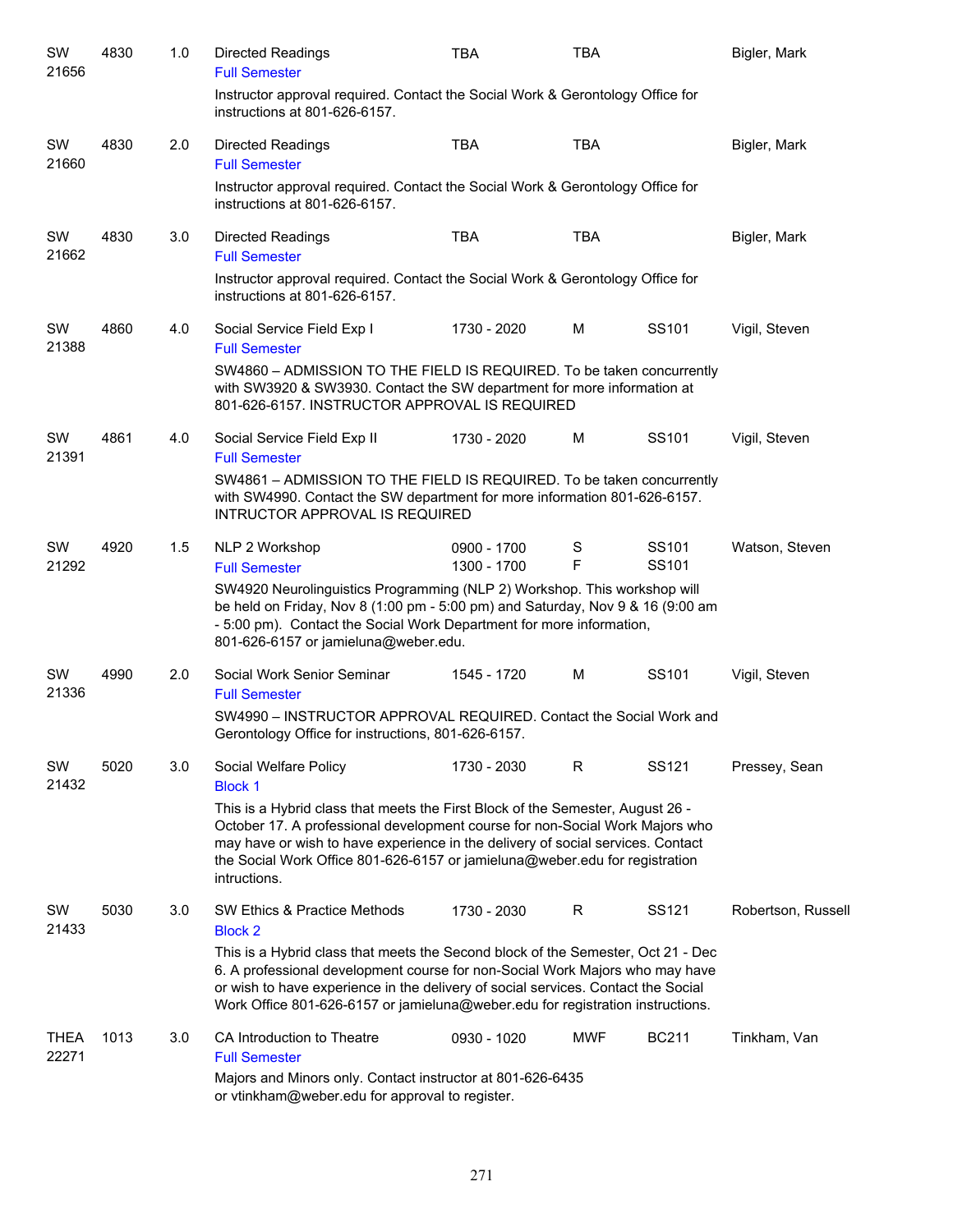| <b>THEA</b><br>22273 | 1013 | 3.0 | CA Introduction to Theatre<br><b>Full Semester</b>                                                                            | 1030 - 1120 | <b>MWF</b>  | <b>BC211</b> | Greenberg, Jessica     |
|----------------------|------|-----|-------------------------------------------------------------------------------------------------------------------------------|-------------|-------------|--------------|------------------------|
| <b>THEA</b><br>23031 | 1013 | 3.0 | CA Introduction to Theatre<br><b>Full Semester</b>                                                                            | <b>TBA</b>  | <b>TBA</b>  | OL           | Lowe, Phillip          |
|                      |      |     | To access online course materials, please log in to your student portal at<br>weber.edu and select your student services tab. |             |             |              |                        |
| <b>THEA</b><br>20702 | 1023 | 3.0 | CA Introduction to Film<br><b>Full Semester</b><br>Course Fee: \$4.00                                                         | 1630 - 1920 | Τ           | <b>BC113</b> | Spangler, Edward       |
| <b>THEA</b><br>20703 | 1023 | 3.0 | CA Introduction to Film<br><b>Full Semester</b><br>Course Fee: \$4.00                                                         | 1630 - 1920 | W           | <b>BC113</b> | Spangler, Edward       |
| <b>THEA</b><br>20704 | 1023 | 3.0 | CA Introduction to Film<br><b>Full Semester</b><br>Course Fee: \$4.00                                                         | 1630 - 1910 | R           | EH229        | Woodmansee, Carla      |
| <b>THEA</b><br>21343 | 1023 | 3.0 | CA Introduction to Film<br><b>Full Semester</b><br>Course Fee: \$4.00                                                         | 1630 - 1910 | W           | <b>WW108</b> | Woodmansee, Carla      |
| <b>THEA</b><br>21345 | 1023 | 3.0 | CA Introduction to Film<br><b>Full Semester</b><br>Course Fee: \$4.00                                                         | 0930 - 1230 | S           | D02104       | Pecchia-Bekkum, Steven |
| <b>THEA</b><br>21364 | 1023 | 3.0 | CA Introduction to Film<br><b>Full Semester</b>                                                                               | <b>TBA</b>  | <b>TBA</b>  | <b>OL</b>    | Spangler, Edward       |
|                      |      |     | To access online course materials, please log in to your student portal at<br>weber.edu and select your student services tab. |             |             |              |                        |
| <b>THEA</b><br>21365 | 1023 | 3.0 | CA Introduction to Film<br><b>Full Semester</b>                                                                               | <b>TBA</b>  | <b>TBA</b>  | <b>OL</b>    | Zublin, Catherine      |
|                      |      |     | To access online course materials, please log in to your student portal at<br>weber.edu and select your student services tab. |             |             |              |                        |
| <b>THEA</b><br>22274 | 1030 | 3.0 | Voice & Movement for the Actor<br><b>Full Semester</b>                                                                        | 1130 - 1220 | <b>MWF</b>  | <b>BC230</b> | Callahan, Tracy        |
| <b>THEA</b><br>23691 | 1030 | 3.0 | Voice & Movement for the Actor<br><b>Full Semester</b>                                                                        | 0930 - 1020 | <b>MWF</b>  | <b>BC230</b> | Callahan, Tracy        |
| <b>THEA</b><br>22275 | 1033 | 3.0 | CA Acting I<br><b>Full Semester</b>                                                                                           | 1200 - 1320 | <b>TR</b>   | <b>BC230</b> | Lowe, Phillip          |
| <b>THEA</b><br>23043 | 1033 | 3.0 | CA Acting I<br><b>Full Semester</b>                                                                                           | 1600 - 1720 | <b>TR</b>   | D02111       | Lowe, Phillip          |
| <b>THEA</b><br>22276 | 1043 | 3.0 | <b>CA American Musical Theatre</b><br><b>Full Semester</b>                                                                    | 0930 - 1020 | <b>MWF</b>  | <b>BC113</b> | Christian, James       |
| <b>THEA</b><br>22277 | 1051 | 1.0 | Freshman (New Student) Seminar<br><b>Full Semester</b>                                                                        | 1030 - 1145 | $\mathsf R$ | <b>BC113</b> | Zublin, Catherine      |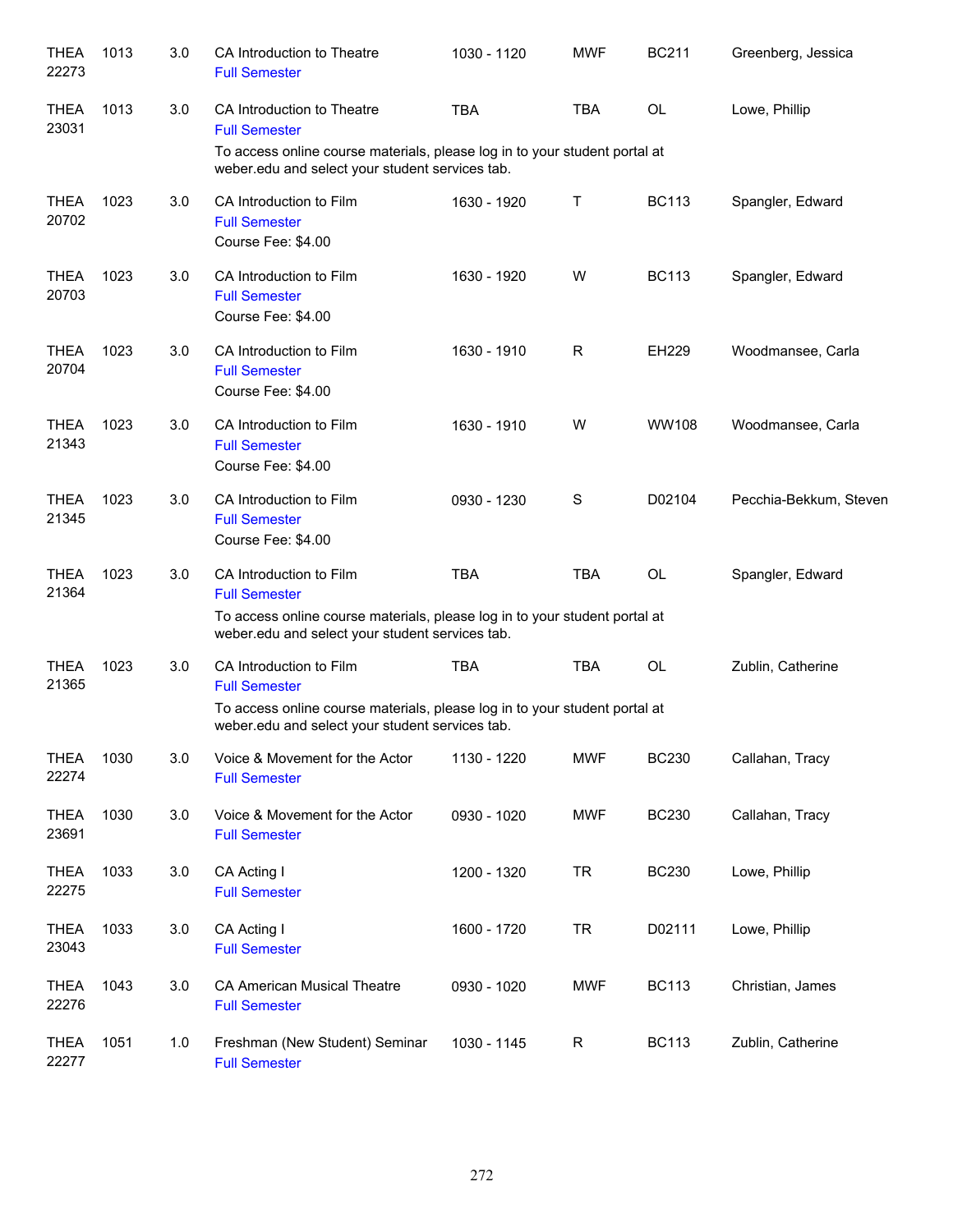| <b>THEA</b><br>22280 | 2033  | 3.0 | Acting II<br><b>Full Semester</b><br>Pre-req: THEA 1033 & by audition or permission of the                                                           | 1030 - 1150 | <b>TR</b>  | <b>BC230</b> | Callahan, Tracy    |
|----------------------|-------|-----|------------------------------------------------------------------------------------------------------------------------------------------------------|-------------|------------|--------------|--------------------|
|                      |       |     | instructor.                                                                                                                                          |             |            |              |                    |
| <b>THEA</b><br>22281 | 2403  | 3.0 | Production & Stage Management<br><b>Full Semester</b>                                                                                                | 1200 - 1320 | <b>TR</b>  | <b>BC211</b> | Bizzell, John      |
| <b>THEA</b><br>22282 | 2443  | 3.0 | Acting for Musical Theatre<br><b>Full Semester</b><br>Prereq: THEA 2033 & by audition or permission of the<br>instructor.                            | 1230 - 1320 | <b>MWF</b> | <b>BC230</b> | Christian, James   |
| <b>THEA</b><br>22289 | 2810  | 3.0 | Introduction to Sound Design<br><b>Full Semester</b>                                                                                                 | 1200 - 1315 | <b>TR</b>  | <b>BC322</b> | Greenberg, Jessica |
| <b>THEA</b><br>23784 | 2810  | 3.0 | <b>Costume Fundamentals</b><br><b>Full Semester</b>                                                                                                  | 0900 - 1020 | <b>TR</b>  | <b>BC317</b> | Zublin, Catherine  |
| <b>THEA</b><br>23787 | 2810  | 3.0 | Stagecraft<br><b>Full Semester</b>                                                                                                                   | 1030 - 1120 | <b>MWF</b> | <b>BC317</b> | Tinkham, Van       |
| <b>THEA</b><br>22283 | 3103  | 3.0 | Directing I<br><b>Full Semester</b><br>Prereq: THEA 1033, 1053 or 1052, or permission of the<br>instructor.                                          | 1330 - 1450 | <b>TR</b>  | <b>BC230</b> | Callahan, Tracy    |
| <b>THEA</b><br>22284 | 3243  | 3.0 | <b>Costume History</b><br><b>Full Semester</b>                                                                                                       | 1130 - 1220 | <b>MWF</b> | <b>BC317</b> | Zublin, Catherine  |
| <b>THEA</b><br>22285 | 3303  | 3.0 | History & Lit of Theatre I<br><b>Full Semester</b><br>This class has moved to the Library Special Collections, which is the<br>Hetzel-Hoellein Room. | 0930 - 1020 | <b>MWF</b> |              | Kokai, Jennifer    |
| <b>THEA</b><br>22286 | 3505  | 3.0 | Playwriting<br><b>Full Semester</b>                                                                                                                  | 1030 - 1150 | <b>TR</b>  | <b>BC211</b> | Kokai, Jennifer    |
| <b>THEA</b><br>22287 | 3991  | 1.0 | Junior Seminar<br><b>Full Semester</b><br>Prereq: THEA major, at least Junior standing.                                                              | 1030 - 1145 | Т          | <b>BC317</b> | Christian, James   |
| <b>THEA</b><br>22288 | 4002D | 2.0 | Special Studies: Auditioning<br><b>Block 2</b><br>This class will meet from October 21st to December 13th.                                           | 0900 - 0950 | <b>TR</b>  | <b>BC230</b> | Christian, James   |
| <b>THEA</b><br>22290 | 4220  | 1.0 | Design Seminar<br><b>Full Semester</b><br>Permission of Instructor Required.                                                                         | 1330 - 1420 | F          | <b>BC317</b> | Zublin, Catherine  |
| <b>THEA</b><br>20372 | 4651  | 1.0 | Indiv Training in Stage Voice<br><b>Full Semester</b><br>Course Fee: \$400.00                                                                        | <b>TBA</b>  | <b>TBA</b> |              | Christian, James   |
| <b>THEA</b><br>20373 | 4830  | 1.0 | Directed Readings<br><b>Full Semester</b><br>Permission of Instructor Required.                                                                      | <b>TBA</b>  | <b>TBA</b> |              | Tinkham, Van       |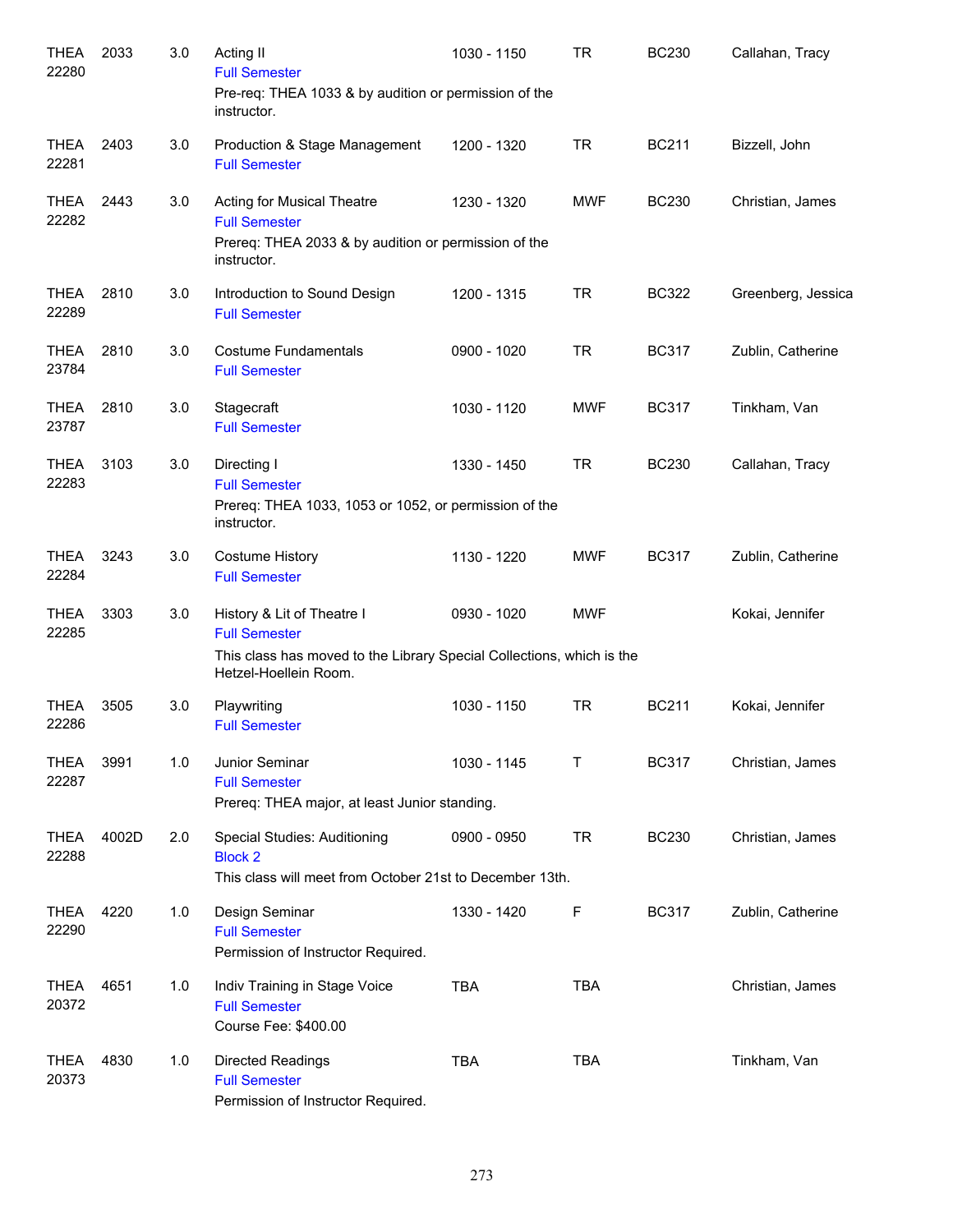| <b>THEA</b><br>20374 | 4830 | 2.0 | <b>Directed Readings</b><br><b>Full Semester</b><br>Permission of Instructor Required.   | <b>TBA</b>  | <b>TBA</b> |              | Tinkham, Van      |
|----------------------|------|-----|------------------------------------------------------------------------------------------|-------------|------------|--------------|-------------------|
| <b>THEA</b><br>20375 | 4830 | 3.0 | <b>Directed Readings</b><br><b>Full Semester</b><br>Permission of Instructor Required.   | <b>TBA</b>  | <b>TBA</b> |              | Tinkham, Van      |
| <b>THEA</b><br>20376 | 4851 | 1.0 | Design/Tech/Mgmt Practicum<br><b>Full Semester</b><br>Permission of Instructor Required. | <b>TBA</b>  | <b>TBA</b> |              | Tinkham, Van      |
| <b>THEA</b><br>20377 | 4851 | 1.0 | Design/Tech/Mgmt Practicum<br><b>Full Semester</b><br>Permission of Instructor Required. | <b>TBA</b>  | <b>TBA</b> |              | Tinkham, Van      |
| <b>THEA</b><br>20378 | 4861 | 1.0 | Performance Practicum<br><b>Full Semester</b>                                            | <b>TBA</b>  | <b>TBA</b> |              | Tinkham, Van      |
| <b>THEA</b><br>20379 | 4861 | 1.0 | Performance Practicum<br><b>Full Semester</b>                                            | <b>TBA</b>  | <b>TBA</b> |              | Tinkham, Van      |
| <b>THEA</b><br>20380 | 4890 | 1.0 | Cooperative Work Experience<br><b>Full Semester</b>                                      | <b>TBA</b>  | <b>TBA</b> |              | Zublin, Catherine |
| <b>THEA</b><br>20381 | 4900 | 1.0 | Senior Project<br><b>Full Semester</b>                                                   | <b>TBA</b>  | <b>TBA</b> |              | Zublin, Catherine |
| <b>UNIV</b><br>20493 | 1105 | 3.0 | Foundations of College Success<br><b>Full Semester</b>                                   | 0900 - 1015 | <b>TR</b>  | SC141        | Voet, Morgan      |
| <b>UNIV</b><br>20497 | 1105 | 3.0 | Foundations of College Success<br><b>Full Semester</b>                                   | 1030 - 1145 | <b>TR</b>  | SC141        | Simerick, Kelly   |
| <b>UNIV</b><br>20498 | 1105 | 3.0 | Foundations of College Success<br><b>Full Semester</b>                                   | 1200 - 1315 | <b>TR</b>  | <b>SC141</b> | Hamblin, Bryan    |
| <b>UNIV</b><br>20499 | 1105 | 3.0 | Foundations of College Success<br><b>Full Semester</b>                                   | 1630 - 1910 | M          | <b>SC141</b> | Jensen, Lynette   |
| <b>UNIV</b><br>20500 | 1105 | 3.0 | Foundations of College Success<br><b>Full Semester</b>                                   | 1730 - 2010 | W          | <b>SC141</b> | Williams, Amelia  |
| <b>UNIV</b><br>21093 | 1105 | 3.0 | Foundations of College Success<br><b>Full Semester</b>                                   | 1330 - 1610 | W          | LI106        | Jackson, Shaun    |
| <b>UNIV</b><br>21434 | 1105 | 3.0 | Foundations of College Success<br><b>Full Semester</b>                                   | 0930 - 1020 | MWF        | <b>SC141</b> | Peris, Tara       |
| <b>UNIV</b><br>21439 | 1105 | 3.0 | Foundations of College Success<br><b>Full Semester</b>                                   | 0830 - 0920 | MWF        | <b>SC141</b> | Murphy, Debra     |
| <b>UNIV</b><br>21442 | 1105 | 3.0 | Foundations of College Success<br><b>Full Semester</b>                                   | 1130 - 1220 | MWF        | <b>SC141</b> | Hernandez, Donna  |
| <b>UNIV</b><br>21469 | 1105 | 3.0 | Foundations of College Success<br><b>Full Semester</b>                                   | 1230 - 1320 | <b>MWF</b> | <b>SC141</b> | Walker, Jill      |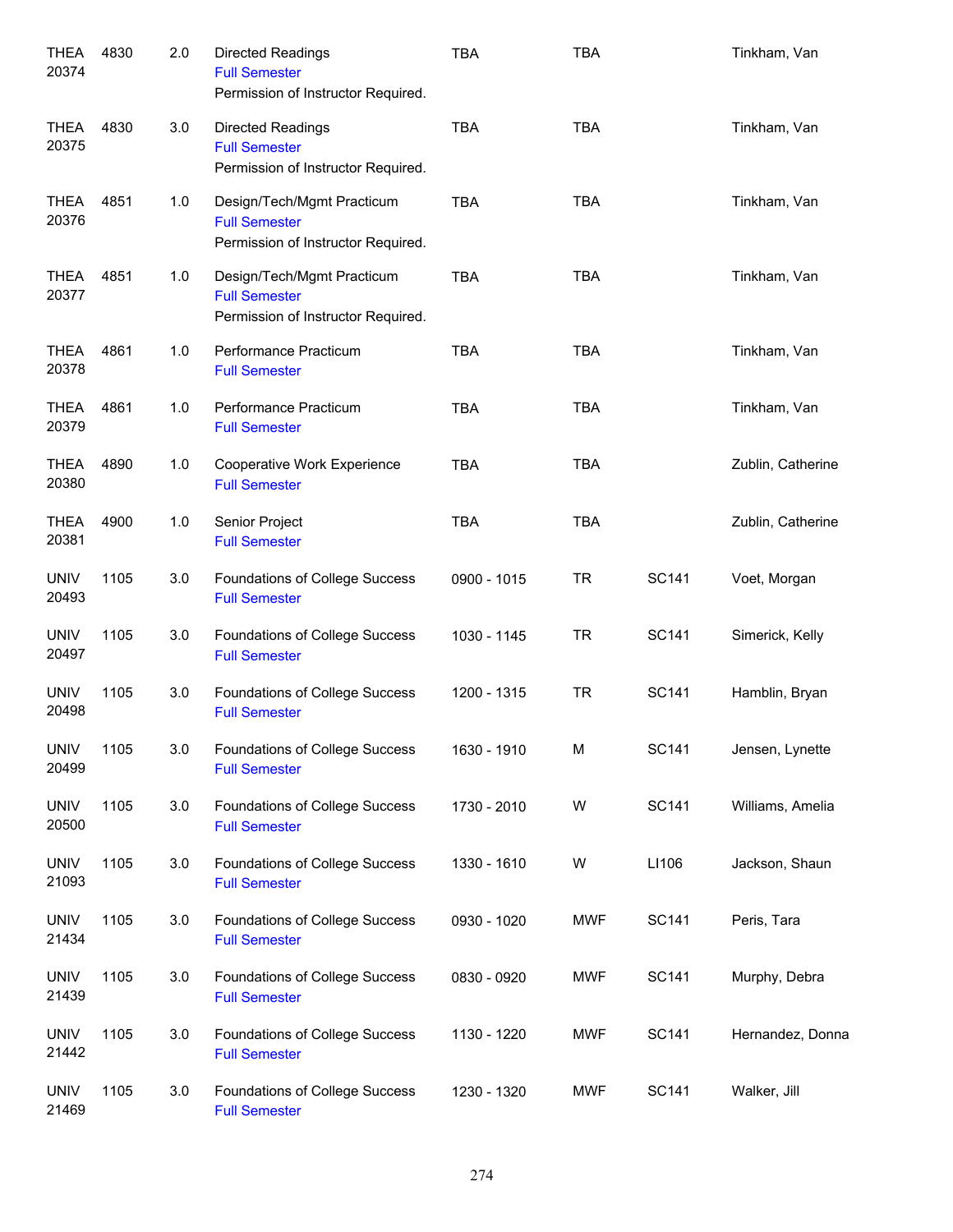| <b>UNIV</b><br>22016 | 1105 | 3.0 | Foundations of College Success<br><b>Full Semester</b>                                                                                                                                                                                                                                                                                                                                                | 1030 - 1120 | <b>MWF</b> | <b>SC141</b> | Wright, Jennifer  |
|----------------------|------|-----|-------------------------------------------------------------------------------------------------------------------------------------------------------------------------------------------------------------------------------------------------------------------------------------------------------------------------------------------------------------------------------------------------------|-------------|------------|--------------|-------------------|
|                      |      |     | This class is part of a First Year Experience Cluster Option that can only be taken<br>in conjunction with Math 0950. Register for both classes by submitting a<br>completed cluster registration form to FYE, available at weber.edu/fye. You may<br>also call the FYE office at 801-626-6752 to sign up or email fye@weber.edu.                                                                     |             |            |              |                   |
| <b>UNIV</b><br>22296 | 1105 | 3.0 | Foundations of College Success<br><b>Full Semester</b>                                                                                                                                                                                                                                                                                                                                                | 1030 - 1145 | <b>TR</b>  | SU305        | Garza, Aaron      |
| <b>UNIV</b><br>22299 | 1105 | 3.0 | Foundations of College Success<br><b>Full Semester</b>                                                                                                                                                                                                                                                                                                                                                | 1030 - 1145 | <b>TR</b>  | ED006        | Gregg, Darcy      |
| <b>UNIV</b><br>22347 | 1105 | 3.0 | Foundations of College Success<br><b>Full Semester</b>                                                                                                                                                                                                                                                                                                                                                | 1030 - 1145 | R          | SU321        | Hadlock, Shandel  |
|                      |      |     | This class is a hybrid and will meet on Thursdays only. The remainder of the<br>coursework will be done online.                                                                                                                                                                                                                                                                                       |             |            |              |                   |
| <b>UNIV</b><br>22660 | 1105 | 3.0 | Foundations of College Success<br><b>Full Semester</b>                                                                                                                                                                                                                                                                                                                                                | 1030 - 1145 | <b>TR</b>  | D02106       | Grandi, Jennifer  |
| <b>UNIV</b><br>22665 | 1105 | 3.0 | Foundations of College Success<br><b>Full Semester</b>                                                                                                                                                                                                                                                                                                                                                | 0900 - 1015 | <b>TR</b>  | D02106       | Lujan, Lonnie     |
| <b>UNIV</b><br>23830 | 1105 | 3.0 | Foundations of College Success<br><b>Full Semester</b>                                                                                                                                                                                                                                                                                                                                                | 1445 - 1715 | M          | D03339       | Drake, Lori       |
| <b>UNIV</b><br>20492 | 2900 | 2.0 | Career Planning & Exploration<br><b>Full Semester</b>                                                                                                                                                                                                                                                                                                                                                 | 0930 - 1020 | <b>TR</b>  | SC233        | Leder, Shari      |
| <b>UNIV</b><br>20495 | 2900 | 2.0 | Career Planning & Exploration<br><b>Full Semester</b>                                                                                                                                                                                                                                                                                                                                                 | <b>TBA</b>  | <b>TBA</b> | <b>OL</b>    | Simons, Betty     |
|                      |      |     | To access online course materials, log in to your student portal at weber.edu<br>and select your Student Services tab.                                                                                                                                                                                                                                                                                |             |            |              |                   |
| <b>UNIV</b><br>24045 | 3170 | 0.0 | FYE Mentor Leadership Seminar<br><b>Full Semester</b>                                                                                                                                                                                                                                                                                                                                                 | 1330 - 1420 | F          | SU312        | Ericson, Jill     |
| <b>UNIV</b><br>24046 | 3170 | 2.0 | FYE Mentor Leadership Seminar<br><b>Full Semester</b>                                                                                                                                                                                                                                                                                                                                                 | 1330 - 1420 | F          | SU312        | Ericson, Jill     |
| WS<br>21361          | 1500 | 3.0 | SS/DV Intro to Women's Studies<br><b>Full Semester</b>                                                                                                                                                                                                                                                                                                                                                | 1030 - 1145 | <b>TR</b>  | <b>SS227</b> | Kumar, Priti      |
| WS<br>21612          | 1500 | 3.0 | CEL SS/DV Intr Women's Studies<br><b>Full Semester</b>                                                                                                                                                                                                                                                                                                                                                | <b>TBA</b>  | <b>TBA</b> | OL           | Andrews, Adrienne |
|                      |      |     | To access online course materials, please log in to our student portal at<br>weber.edu and select your student services tab. CEL stands for Community<br>Engaged Learning which means that students engage in meaningful community<br>engagement that is connected to specific course objectives. See<br>http://www.weber.edu/ccel/cel-designation.html for a full list of CEL designated<br>courses. |             |            |              |                   |
| WS<br>21613          | 1500 | 3.0 | SS/DV Intro to Women's Studies<br><b>Full Semester</b>                                                                                                                                                                                                                                                                                                                                                | 1730 - 2010 | R          | D03336       | Hunter, Donna     |
| WS<br>21398          | 4060 | 2.0 | Research Project<br><b>Full Semester</b>                                                                                                                                                                                                                                                                                                                                                              | <b>TBA</b>  | <b>TBA</b> |              | Giralt, Alicia    |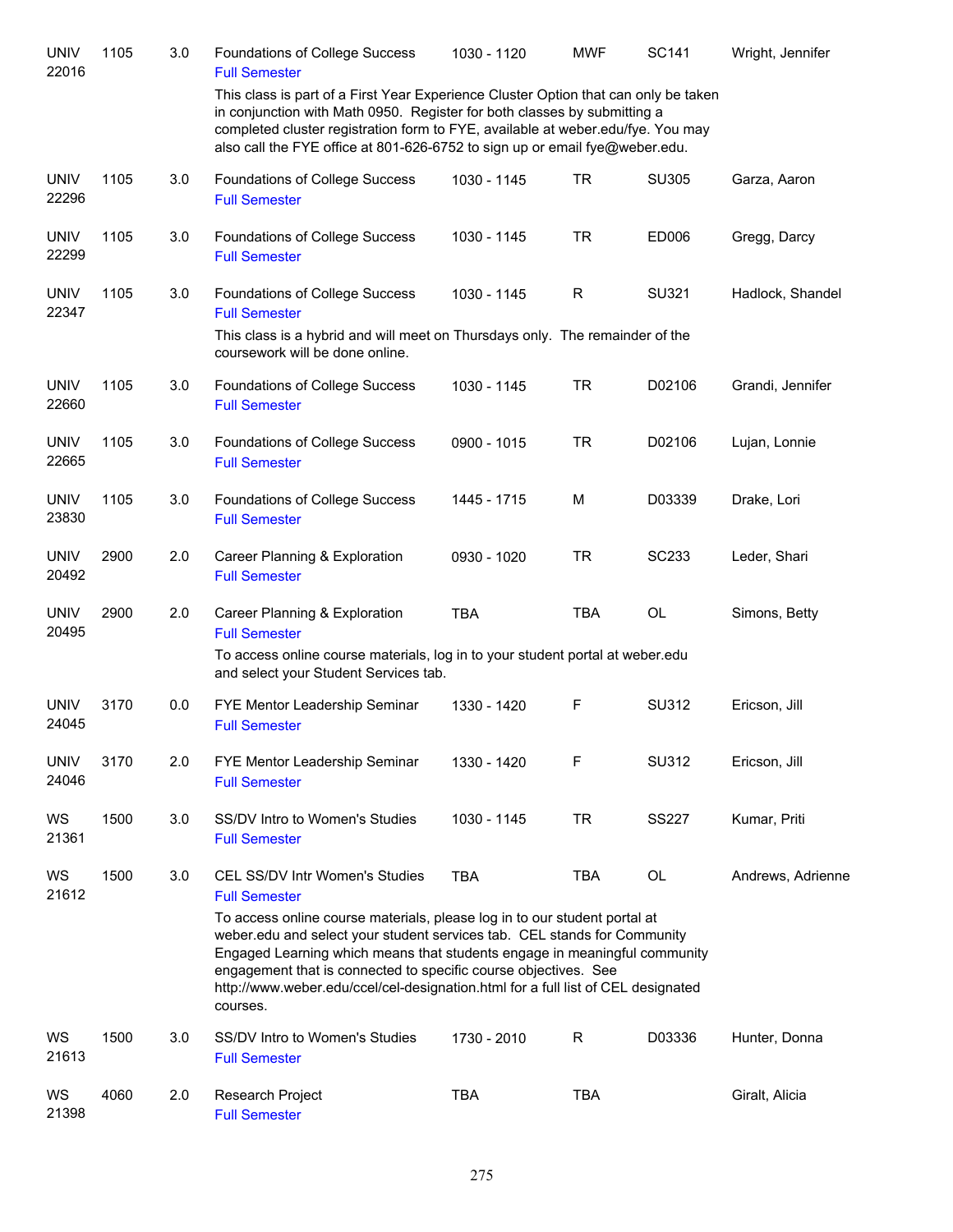| WS<br>21401          | 4830 | 1.0     | <b>Directed Readings</b><br><b>Full Semester</b>                                                                                                                                                                                                        | <b>TBA</b>  | <b>TBA</b> |        | Giralt, Alicia   |
|----------------------|------|---------|---------------------------------------------------------------------------------------------------------------------------------------------------------------------------------------------------------------------------------------------------------|-------------|------------|--------|------------------|
| WS<br>21404          | 4830 | 2.0     | <b>Directed Readings</b><br><b>Full Semester</b>                                                                                                                                                                                                        | <b>TBA</b>  | <b>TBA</b> |        | Giralt, Alicia   |
| WS<br>21406          | 4830 | 3.0     | <b>Directed Readings</b><br><b>Full Semester</b>                                                                                                                                                                                                        | <b>TBA</b>  | <b>TBA</b> |        | Giralt, Alicia   |
| WS<br>21413          | 4860 | 2.0     | Internship in Women's Studies<br><b>Full Semester</b>                                                                                                                                                                                                   | <b>TBA</b>  | <b>TBA</b> |        | Giralt, Alicia   |
| WS<br>21418          | 4990 | 2.0     | Senior Seminar<br><b>Full Semester</b>                                                                                                                                                                                                                  | <b>TBA</b>  | <b>TBA</b> |        | Giralt, Alicia   |
| <b>ZOOL</b><br>22360 | 1010 | 3.0     | <b>LS Animal Biology</b><br><b>Full Semester</b>                                                                                                                                                                                                        | 0900 - 1015 | <b>TR</b>  | LL130  | Marshall, Jon    |
| <b>ZOOL</b><br>22369 | 1010 | 3.0     | <b>LS Animal Biology</b><br><b>Full Semester</b>                                                                                                                                                                                                        | 1530 - 1645 | MW         | LL129  | Prothero, Walter |
| <b>ZOOL</b><br>23019 | 1010 | 3.0     | <b>LS Animal Biology</b><br><b>Full Semester</b>                                                                                                                                                                                                        | <b>TBA</b>  | <b>TBA</b> | OL     | Okazaki, Robert  |
| <b>ZOOL</b><br>20697 | 1020 | 3.0     | LS Human Biology<br><b>Full Semester</b>                                                                                                                                                                                                                | 1200 - 1315 | <b>TR</b>  | LL130  | Chung, Brian     |
| <b>ZOOL</b><br>20876 | 1020 | 3.0     | LS Human Biology<br><b>Full Semester</b>                                                                                                                                                                                                                | 1630 - 1745 | <b>MW</b>  | ET128  | Gurr, Susan      |
| <b>ZOOL</b><br>22370 | 1020 | 3.0     | LS Human Biology<br><b>Full Semester</b>                                                                                                                                                                                                                | 0830 - 0920 | <b>MWF</b> | LL130  | Robinson, Ami    |
| <b>ZOOL</b><br>23016 | 1020 | $3.0\,$ | LS Human Biology<br><b>Full Semester</b><br>Supplemental Instruction (free, voluntary study group) offered with this course.                                                                                                                            | 1730 - 2010 | W          | D03202 | Prothero, Walter |
| ZOOL<br>23020        | 1020 | 3.0     | LS Human Biology<br><b>Full Semester</b>                                                                                                                                                                                                                | <b>TBA</b>  | TBA        | OL     | Robinson, Ami    |
| ZOOL<br>23021        | 1030 | 3.0     | LS The Nature of Sex<br><b>Full Semester</b>                                                                                                                                                                                                            | <b>TBA</b>  | TBA        | OL     | Zeveloff, Samuel |
| ZOOL<br>22371        | 1110 | 4.0     | Principles of Zoology I<br><b>Full Semester</b>                                                                                                                                                                                                         | 1030 - 1120 | MWF        | LL130  | Okazaki, Robert  |
|                      |      |         | There are two separate ZOOL 1110 sections each with specific corresponding<br>lab times.<br>You must register within the following lecture/lab groupings. Students who do<br>not register for matching lecture and labs may be dropped from the course. |             |            |        |                  |
|                      |      |         | Instructors: Okazaki/Marshall<br>ZOOL 1110 CRN: 22371 with a ZOOL 1110L CRNs: 22373, 22374, or 22375<br>Instructor: Mull<br>ZOOL 1110 CRN: 22372 with ZOOL 1110L CRN: 22376 or 22377                                                                    |             |            |        |                  |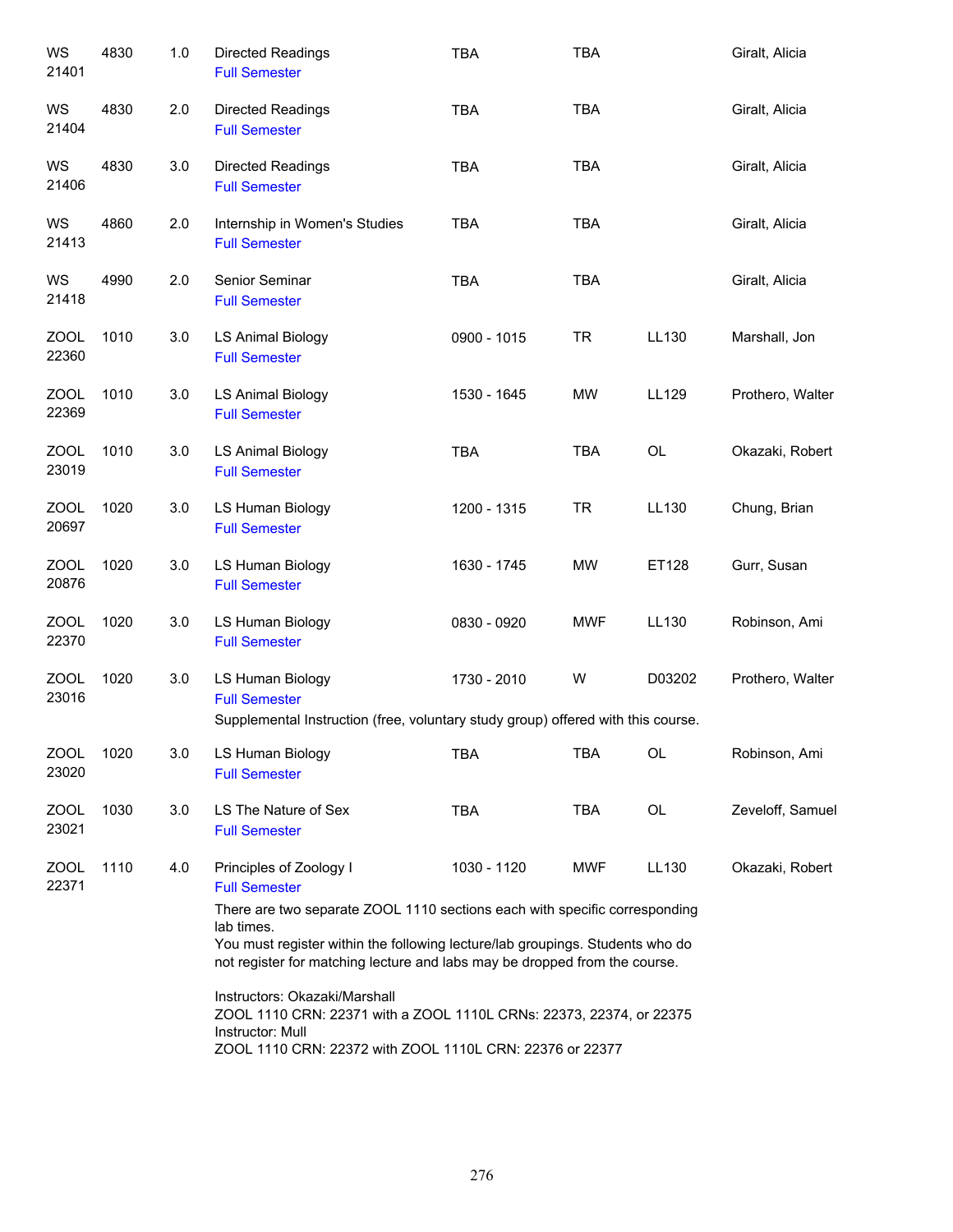| <b>ZOOL</b><br>22372 | 1110  | 4.0 | Principles of Zoology I<br><b>Full Semester</b>                                                                                                                                                                                                                                 | 1030 - 1145 | TR | LL130        | Mull, John      |
|----------------------|-------|-----|---------------------------------------------------------------------------------------------------------------------------------------------------------------------------------------------------------------------------------------------------------------------------------|-------------|----|--------------|-----------------|
|                      |       |     | There are two separate ZOOL 1110 sections each with specific corresponding<br>lab times.<br>You must register within the following lecture/lab groupings. Students who do<br>not register for matching lecture and labs may be dropped from the course.                         |             |    |              |                 |
|                      |       |     | Instructors: Okazaki/Marshall<br>ZOOL 1110 CRN: 22371 with a ZOOL 1110L CRNs: 22373, 22374, or 22375<br>Instructor: Mull<br>ZOOL 1110 CRN: 22372 with ZOOL 1110L CRN: 22376 or 22377                                                                                            |             |    |              |                 |
| <b>ZOOL</b><br>22373 | 1110L | 0.0 | Lab<br><b>Full Semester</b>                                                                                                                                                                                                                                                     | 1030 - 1220 | Τ  | <b>SL429</b> | Okazaki, Robert |
|                      |       |     | There are two separate ZOOL 1110 sections each with specific corresponding<br>lab times.<br>You must register within the following lecture/lab groupings. Students who do<br>not register for matching lecture and labs may be dropped from the course.                         |             |    |              |                 |
|                      |       |     | Instructors: Okazaki/Marshall<br>ZOOL 1110 CRN: 22371 with a ZOOL 1110L CRNs: 22373, 22374, or 22375<br>Instructor: Mull<br>ZOOL 1110 CRN: 22372 with ZOOL 1110L CRN: 22376 or 22377                                                                                            |             |    |              |                 |
| <b>ZOOL</b>          | 1110L | 0.0 | Lab                                                                                                                                                                                                                                                                             | 1230 - 1420 | Τ  | <b>SL429</b> | Okazaki, Robert |
| 22374                |       |     | <b>Full Semester</b><br>There are two separate ZOOL 1110 sections each with specific corresponding<br>lab times.<br>You must register within the following lecture/lab groupings. Students who do<br>not register for matching lecture and labs may be dropped from the course. |             |    |              |                 |
|                      |       |     | Instructors: Okazaki/Marshall<br>ZOOL 1110 CRN: 22371 with a ZOOL 1110L CRNs: 22373, 22374, or 22375<br>Instructor: Mull<br>ZOOL 1110 CRN: 22372 with ZOOL 1110L CRN: 22376 or 22377                                                                                            |             |    |              |                 |
| <b>ZOOL</b><br>22375 | 1110L | 0.0 | Lab<br><b>Full Semester</b>                                                                                                                                                                                                                                                     | 1430 - 1620 | Τ  | <b>SL429</b> | Marshall, Jon   |
|                      |       |     | There are two separate ZOOL 1110 sections each with specific corresponding<br>lab time.<br>You must register within the following lecture/lab groupings. Students who do<br>not register for matching lecture and labs may be dropped from the course.                          |             |    |              |                 |
|                      |       |     | Instructors: Okazaki/Marshall<br>ZOOL 1110 CRN: 22371 with a ZOOL 1110L CRNs: 22373, 22374, or 22375<br>Instructor: Mull<br>ZOOL 1110 CRN: 22372 with ZOOL 1110L CRN: 22376 or 22377                                                                                            |             |    |              |                 |
| <b>ZOOL</b><br>22376 | 1110L | 0.0 | Lab                                                                                                                                                                                                                                                                             | 1330 - 1520 | W  | <b>SL429</b> | Mull, John      |
|                      |       |     | <b>Full Semester</b><br>There are two separate ZOOL 1110 sections each with specific corresponding<br>lab times.<br>You must register within the following lecture/lab groupings. Students who do<br>not register for matching lecture and labs may be dropped from the course. |             |    |              |                 |
|                      |       |     | Instructors: Okazaki/Marshall<br>ZOOL 1110 CRN: 22371 with a ZOOL 1110L CRNs: 22373, 22374, or 22375<br>Instructor: Mull<br>ZOOL 1110 CRN: 22372 with ZOOL 1110L CRN: 22376 or 22377                                                                                            |             |    |              |                 |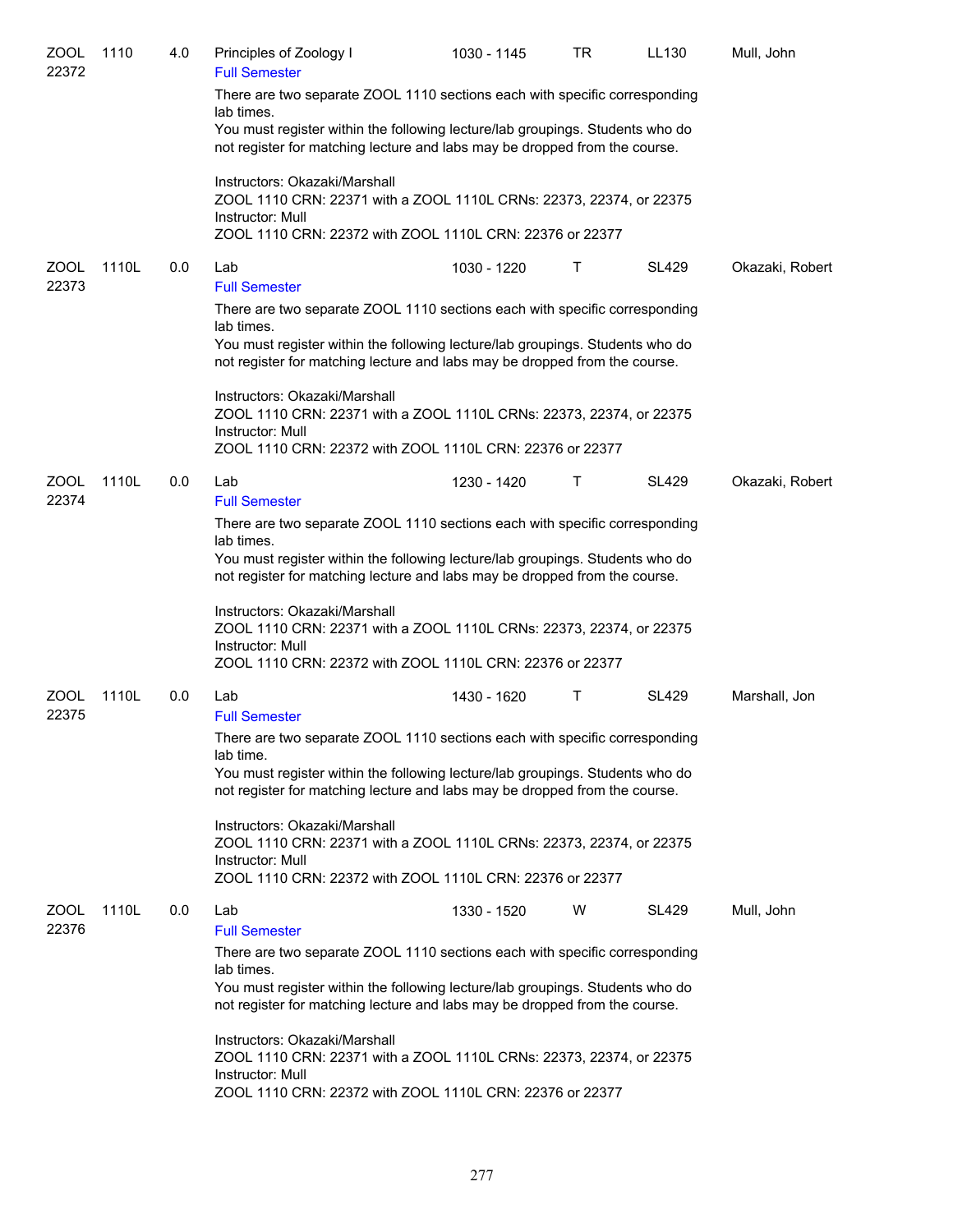| ZOOL<br>22377        | 1110L | 0.0 | Lab<br><b>Full Semester</b>                                                                                                                                                                                                                             | 1530 - 1720 | W          | <b>SL429</b> | Mull, John     |
|----------------------|-------|-----|---------------------------------------------------------------------------------------------------------------------------------------------------------------------------------------------------------------------------------------------------------|-------------|------------|--------------|----------------|
|                      |       |     | There are two separate ZOOL 1110 sections each with specific corresponding<br>lab times.<br>You must register within the following lecture/lab groupings. Students who do<br>not register for matching lecture and labs may be dropped from the course. |             |            |              |                |
|                      |       |     | Instructors: Okazaki/Marshall<br>ZOOL 1110 CRN: 22371 with a ZOOL 1110L CRNs: 22373, 22374, or 22375<br>Instructor: Mull<br>ZOOL 1110 CRN: 22372 with ZOOL 1110L CRN: 22376 or 22377                                                                    |             |            |              |                |
| <b>ZOOL</b><br>22378 | 1120  | 4.0 | Principles of Zoology II<br><b>Full Semester</b><br>Course Fee: \$20.00                                                                                                                                                                                 | 1130 - 1220 | <b>MWF</b> | LL130        | Marshall, Jon  |
| <b>ZOOL</b><br>22379 | 1120L | 0.0 | Lab<br><b>Full Semester</b>                                                                                                                                                                                                                             | 1330 - 1520 | R          | <b>SL429</b> | Marshall, Jon  |
| <b>ZOOL</b><br>22380 | 1120L | 0.0 | Lab<br><b>Full Semester</b>                                                                                                                                                                                                                             | 1530 - 1720 | R          | <b>SL429</b> | Marshall, Jon  |
| <b>ZOOL</b><br>20603 | 2100  | 4.0 | Human Anatomy<br><b>Full Semester</b><br>You may take lab and lecture from either ZOOL 2100, Human Anatomy,                                                                                                                                             | 0900 - 1015 | TR.        | LL126        | Chung, Brian   |
| <b>ZOOL</b><br>20607 | 2100  | 4.0 | professor.<br>Human Anatomy<br><b>Full Semester</b><br>You may take lab and lecture from either ZOOL 2100, Human Anatomy,<br>professor.                                                                                                                 | 1030 - 1120 | <b>MWF</b> | LL125        | Meyers, Ronald |
| <b>ZOOL</b><br>22381 | 2100L | 0.0 | Lab<br><b>Full Semester</b>                                                                                                                                                                                                                             | 0800 - 0950 | Τ          | LL3          | Chung, Brian   |
| <b>ZOOL</b><br>22382 | 2100L | 0.0 | Lab<br><b>Full Semester</b>                                                                                                                                                                                                                             | 1000 - 1150 | Τ          | LL3          | Meyers, Ronald |
| <b>ZOOL</b><br>22383 | 2100L | 0.0 | Lab<br><b>Full Semester</b>                                                                                                                                                                                                                             | 1200 - 1350 | Τ          | LL3          | Meyers, Ronald |
| <b>ZOOL</b><br>22384 | 2100L | 0.0 | Lab<br><b>Full Semester</b>                                                                                                                                                                                                                             | 1400 - 1550 | T          | LL3          | Chung, Brian   |
| <b>ZOOL</b><br>22385 | 2100L | 0.0 | Lab<br><b>Full Semester</b>                                                                                                                                                                                                                             | 1600 - 1750 | Τ          | LL3          | Meyers, Ronald |
| <b>ZOOL</b><br>22386 | 2100L | 0.0 | Lab<br><b>Full Semester</b>                                                                                                                                                                                                                             | 0830 - 1020 | W          | LL3          | Chung, Brian   |
| <b>ZOOL</b><br>22387 | 2100L | 0.0 | Lab<br><b>Full Semester</b>                                                                                                                                                                                                                             | 1030 - 1220 | W          | LL3          | Chung, Brian   |
| <b>ZOOL</b><br>22388 | 2100L | 0.0 | Lab<br><b>Full Semester</b>                                                                                                                                                                                                                             | 1230 - 1420 | W          | LL3          | Meyers, Ronald |
| <b>ZOOL</b><br>22389 | 2100L | 0.0 | Lab<br><b>Full Semester</b>                                                                                                                                                                                                                             | 1430 - 1620 | W          | LL3          | Meyers, Ronald |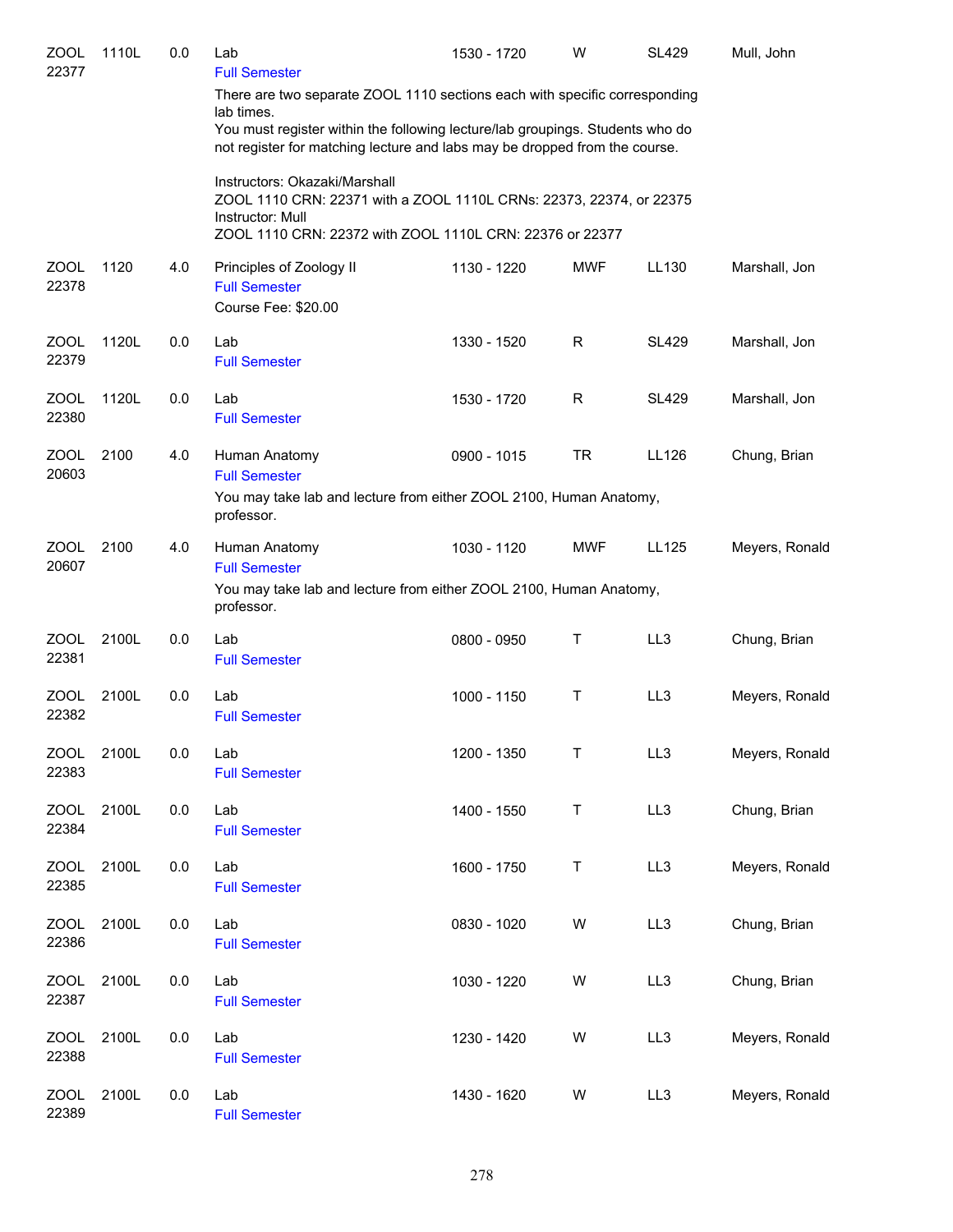| ZOOL<br>22390        | 2100L | 0.0 | Lab<br><b>Full Semester</b>                                                                                                                                                                                                                                                                                                                                                                                                                                                                                                      | 1630 - 1820 | W          | LL <sub>3</sub> | Chung, Brian    |
|----------------------|-------|-----|----------------------------------------------------------------------------------------------------------------------------------------------------------------------------------------------------------------------------------------------------------------------------------------------------------------------------------------------------------------------------------------------------------------------------------------------------------------------------------------------------------------------------------|-------------|------------|-----------------|-----------------|
| ZOOL<br>22391        | 2100L | 0.0 | Lab<br><b>Full Semester</b>                                                                                                                                                                                                                                                                                                                                                                                                                                                                                                      | 0800 - 0950 | R          | LL3             | Chung, Brian    |
| <b>ZOOL</b><br>22392 | 2100L | 0.0 | Lab<br><b>Full Semester</b>                                                                                                                                                                                                                                                                                                                                                                                                                                                                                                      | 1000 - 1150 | R          | LL <sub>3</sub> | Meyers, Ronald  |
| ZOOL<br>22393        | 2100L | 0.0 | Lab<br><b>Full Semester</b>                                                                                                                                                                                                                                                                                                                                                                                                                                                                                                      | 1200 - 1350 | R          | LL3             | Meyers, Ronald  |
| <b>ZOOL</b><br>22394 | 2100L | 0.0 | Lab<br><b>Full Semester</b>                                                                                                                                                                                                                                                                                                                                                                                                                                                                                                      | 1400 - 1550 | R          | LL3             | Chung, Brian    |
| ZOOL<br>22395        | 2100L | 0.0 | Lab<br><b>Full Semester</b>                                                                                                                                                                                                                                                                                                                                                                                                                                                                                                      | 1600 - 1750 | R          | LL3             | Chung, Brian    |
| <b>ZOOL</b><br>20606 | 2200  | 4.0 | Human Physiology<br><b>Full Semester</b><br>You must be registered for both a Main-campus ZOOL 2200 lecture and a<br>Main-campus ZOOL 2200L lab. Students who do not register for both a<br>Main-campus lecture and a Main-campus lab may be dropped from the course.<br>This section is face-to-face on the Main-campus. You cannot mix and match<br>Online and Main-campus lectures and labs.<br>Main-campus lectures sections are:<br><b>CRN 20606</b><br>Main-campus labs are:<br>CRN: 22396, 22397, 22398, 22399, 22400     | 0930 - 1020 | <b>MWF</b> | LL125           | Skopec, Michele |
| ZOOL<br>23022        | 2200  | 4.0 | Human Physiology<br><b>Full Semester</b><br>You must be registered for both the online section of ZOOL 2200 lecture and the<br>online ZOOL 2200L lab online. Students who do not register for both the online<br>lecture and the online lab may be dropped from the course. The course is<br>completely online. You cannot mix and match Online and Main-campus lectures<br>and labs.<br>Online lecture: CRN: 23022<br>Online lab: CRN: 23023                                                                                    | <b>TBA</b>  | <b>TBA</b> | OL              | Skopec, Michele |
| ZOOL<br>22396        | 2200L | 0.0 | Human Physiology Lab<br><b>Full Semester</b><br>You must be registered for both a Main-campus ZOOL 2200 lecture and a<br>Main-campus ZOOL 2200L lab. Students who do not register for both a<br>Main-campus lecture and a Main-campus lab may be dropped from the course.<br>This section is face-to-face on the Main-campus. You cannot mix and match<br>Online and Main-campus lectures and labs.<br>Main-campus lectures sections are:<br><b>CRN 20606</b><br>Main-campus labs are:<br>CRN: 22396, 22397, 22398, 22399, 22400 | 1130 - 1320 | M          | <b>SL426</b>    | Skopec, Michele |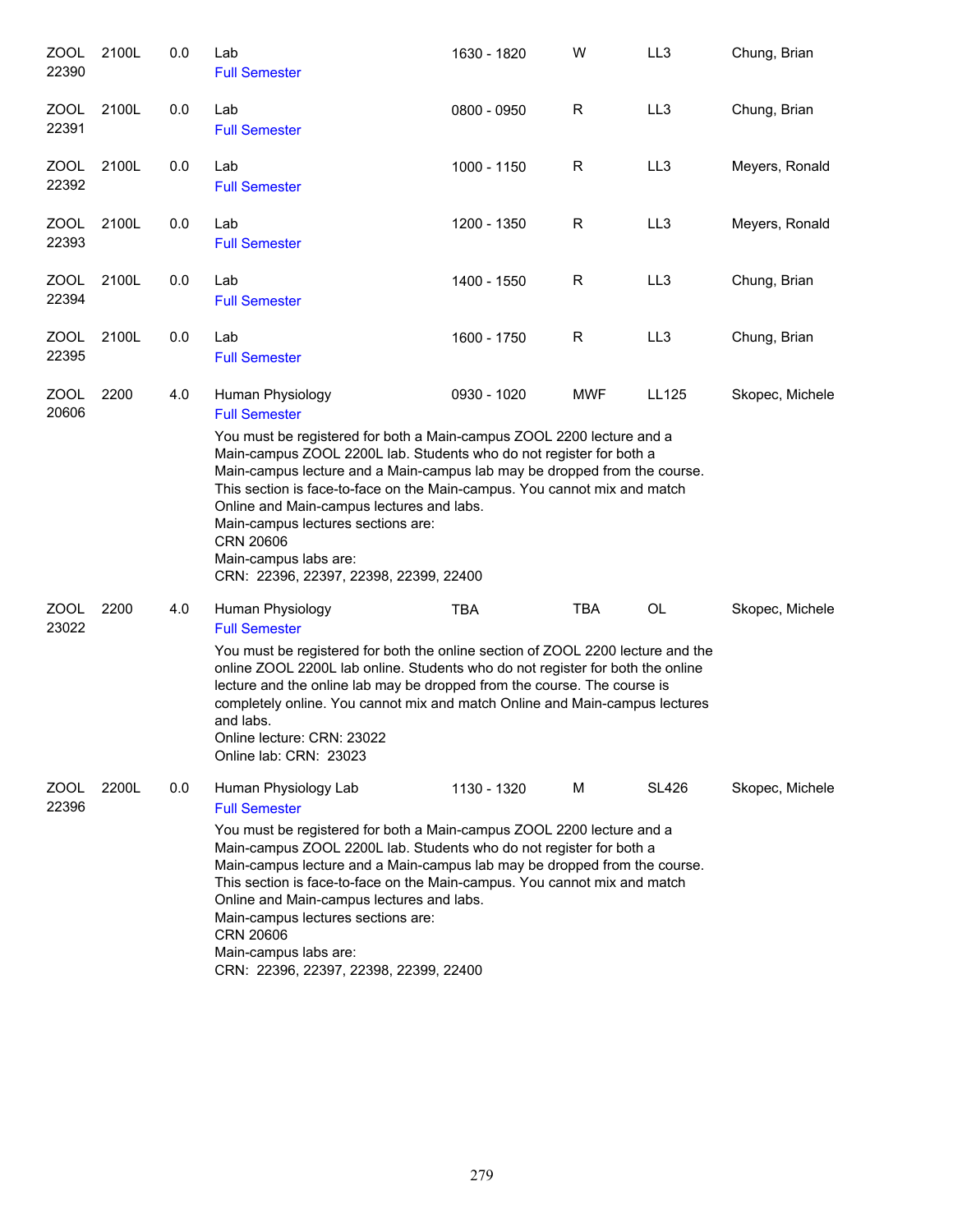| <b>ZOOL</b><br>22397 | 2200L | 0.0 | Human Physiology Lab<br><b>Full Semester</b>                                                                                                                                                                                                                                                                                                                                                                                                                                     | 1330 - 1520 | M          | <b>SL426</b> | Skopec, Michele |
|----------------------|-------|-----|----------------------------------------------------------------------------------------------------------------------------------------------------------------------------------------------------------------------------------------------------------------------------------------------------------------------------------------------------------------------------------------------------------------------------------------------------------------------------------|-------------|------------|--------------|-----------------|
|                      |       |     | You must be registered for both a Main-campus ZOOL 2200 lecture and a<br>Main-campus ZOOL 2200L lab. Students who do not register for both a<br>Main-campus lecture and a Main-campus lab may be dropped from the course.<br>This section is face-to-face on the Main-campus. You cannot mix and match<br>Online and Main-campus lectures and labs.<br>Main-campus lectures sections are:<br><b>CRN 20606</b><br>Main-campus labs are:<br>CRN: 22396, 22397, 22398, 22399, 22400 |             |            |              |                 |
| <b>ZOOL</b><br>22398 | 2200L | 0.0 | Human Physiology Lab<br><b>Full Semester</b>                                                                                                                                                                                                                                                                                                                                                                                                                                     | 1530 - 1720 | м          | <b>SL426</b> | Skopec, Michele |
|                      |       |     | You must be registered for both a Main-campus ZOOL 2200 lecture and a<br>Main-campus ZOOL 2200L lab. Students who do not register for both a<br>Main-campus lecture and a Main-campus lab may be dropped from the course.<br>This section is face-to-face on the Main-campus. You cannot mix and match<br>Online and Main-campus lectures and labs.<br>Main-campus lectures sections are:<br><b>CRN 20606</b><br>Main-campus labs are:<br>CRN: 22396, 22397, 22398, 22399, 22400 |             |            |              |                 |
| <b>ZOOL</b><br>22399 | 2200L | 0.0 | Human Physiology Lab<br><b>Full Semester</b>                                                                                                                                                                                                                                                                                                                                                                                                                                     | 1130 - 1320 | Τ          | <b>SL426</b> | Skopec, Michele |
|                      |       |     | You must be registered for both a Main-campus ZOOL 2200 lecture and a<br>Main-campus ZOOL 2200L lab. Students who do not register for both a<br>Main-campus lecture and a Main-campus lab may be dropped from the course.<br>This section is face-to-face on the Main-campus. You cannot mix and match<br>Online and Main-campus lectures and labs.<br>Main-campus lectures sections are:<br><b>CRN 20606</b><br>Main-campus labs are:<br>CRN: 22396, 22397, 22398, 22399, 22400 |             |            |              |                 |
| ZOOL<br>22400        | 2200L | 0.0 | Human Physiology Lab<br><b>Full Semester</b>                                                                                                                                                                                                                                                                                                                                                                                                                                     | 1330 - 1520 | Τ          | <b>SL426</b> | Skopec, Michele |
|                      |       |     | You must be registered for both a Main-campus ZOOL 2200 lecture and a<br>Main-campus ZOOL 2200L lab. Students who do not register for both a<br>Main-campus lecture and a Main-campus lab may be dropped from the course.<br>This section is face-to-face on the Main-campus. You cannot mix and match<br>Online and Main-campus lectures and labs.<br>Main-campus lectures sections are:<br><b>CRN 20606</b><br>Main-campus labs are:<br>CRN: 22396, 22397, 22398, 22399, 22400 |             |            |              |                 |
| ZOOL<br>23023        | 2200L | 0.0 | Human Physiology Lab<br><b>Full Semester</b>                                                                                                                                                                                                                                                                                                                                                                                                                                     | TBA         | <b>TBA</b> | OL           | Skopec, Michele |
|                      |       |     | You must be registered for both the online section of ZOOL 2200 lecture and the<br>online ZOOL 2200L lab online. Students who do not register for both the online<br>lecture and the online lab may be dropped from the course. The course is<br>completely online. You cannot mix and match Online and Main-campus lectures<br>and labs.<br>Online lecture: CRN: 23022<br>Online lab: CRN: 23023                                                                                |             |            |              |                 |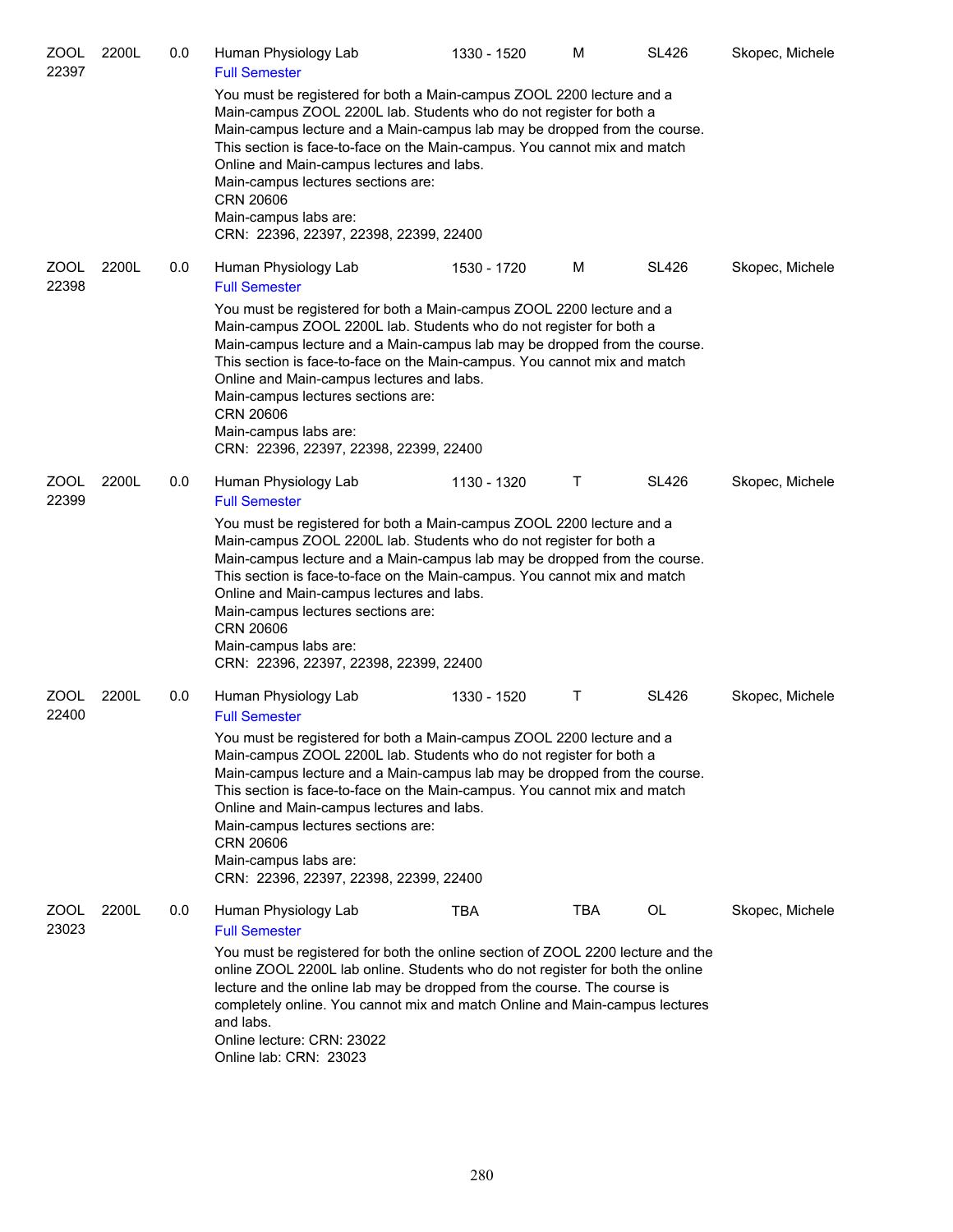| <b>ZOOL</b><br>22401 | 3200  | 4.0 | Cell Biology<br><b>Full Semester</b>                                                                                                                                                                                                                                                   | 0830 - 0920 | <b>MWF</b>   | <b>SL430</b> | Clark, Jonathan |  |
|----------------------|-------|-----|----------------------------------------------------------------------------------------------------------------------------------------------------------------------------------------------------------------------------------------------------------------------------------------|-------------|--------------|--------------|-----------------|--|
|                      |       |     | There are two separate ZOOL 3200 sections each with a corresponding lab.<br>You must register for ZOOL 3200 lecture and lab sections from the same<br>instructor. Students who do not register for matching lecture and lab may be<br>dropped from the course.                         |             |              |              |                 |  |
|                      |       |     | Instructor: Clark<br>ZOOL 3200 CRN: 22401 and ZOOL 3200L CRN: 44202<br><b>Instructor: Trask</b><br>ZOOL 3200 CRN: 22403 and ZOOL 3320L CRN: 22404                                                                                                                                      |             |              |              |                 |  |
| ZOOL<br>22403        | 3200  | 4.0 | Cell Biology<br><b>Full Semester</b>                                                                                                                                                                                                                                                   | 0900 - 1015 | TR.          | <b>SL427</b> | Trask, Barbara  |  |
|                      |       |     | There are two separate ZOOL 3200 sections each with a corresponding lab.<br>You must register for ZOOL 3200 lecture and lab sections from the same<br>instructor. Students who do not register for matching lecture and lab may be<br>dropped from the course.                         |             |              |              |                 |  |
|                      |       |     | Instructor: Clark<br>ZOOL 3200 CRN: 22401 and ZOOL 3200L CRN: 44202<br>Instructor: Trask<br>ZOOL 3200 CRN: 22403 and ZOOL 3320L CRN: 22404                                                                                                                                             |             |              |              |                 |  |
| ZOOL<br>22402        | 3200L | 0.0 | Cell Biology Lab                                                                                                                                                                                                                                                                       | 1330 - 1620 | $\mathsf{T}$ | <b>SL430</b> | Clark, Jonathan |  |
|                      |       |     | <b>Full Semester</b><br>There are two separate ZOOL 3200 sections each with a corresponding lab.<br>You must register for ZOOL 3200 lecture and lab sections from the same<br>instructor. Students who do not register for matching lecture and lab may be<br>dropped from the course. |             |              |              |                 |  |
|                      |       |     | Instructor: Clark<br>ZOOL 3200 CRN: 22401 and ZOOL 3200L CRN: 44202<br>Instructor: Trask<br>ZOOL 3200 CRN: 22403 and ZOOL 3320L CRN: 22404                                                                                                                                             |             |              |              |                 |  |
| ZOOL<br>22404        | 3200L | 0.0 | Cell Biology Lab<br><b>Full Semester</b>                                                                                                                                                                                                                                               | 1330 - 1620 | W            | <b>SL427</b> | Robinson, Ami   |  |
|                      |       |     | There are two separate ZOOL 3200 sections each with a corresponding lab.<br>You must register for ZOOL 3200 lecture and lab sections from the same<br>instructor. Students who do not register for matching lecture and lab may be<br>dropped from the course.                         |             |              |              |                 |  |
|                      |       |     | Instructor: Clark<br>ZOOL 3200 CRN: 22401 and ZOOL 3200L CRN: 44202<br>Instructor: Trask<br>ZOOL 3200 CRN: 22403 and ZOOL 3320L CRN: 22404                                                                                                                                             |             |              |              |                 |  |
| ZOOL                 | 3300  | 4.0 | Genetics                                                                                                                                                                                                                                                                               | 1130 - 1220 | MWF          | <b>SL427</b> | Clark, Jonathan |  |
| 22969                |       |     | <b>Full Semester</b><br>Course Fee: \$25.00                                                                                                                                                                                                                                            |             |              |              |                 |  |
| <b>ZOOL</b><br>22970 | 3300L | 0.0 | Genetics Lab<br><b>Full Semester</b>                                                                                                                                                                                                                                                   | 1330 - 1620 | F            | <b>SL427</b> | Clark, Jonathan |  |
| <b>ZOOL</b><br>22973 | 3450  | 4.0 | Ecology<br><b>Full Semester</b><br>Course Fee: \$25.00                                                                                                                                                                                                                                 | 0930 - 1020 | <b>MWF</b>   | ET139        | Walker, Jesse   |  |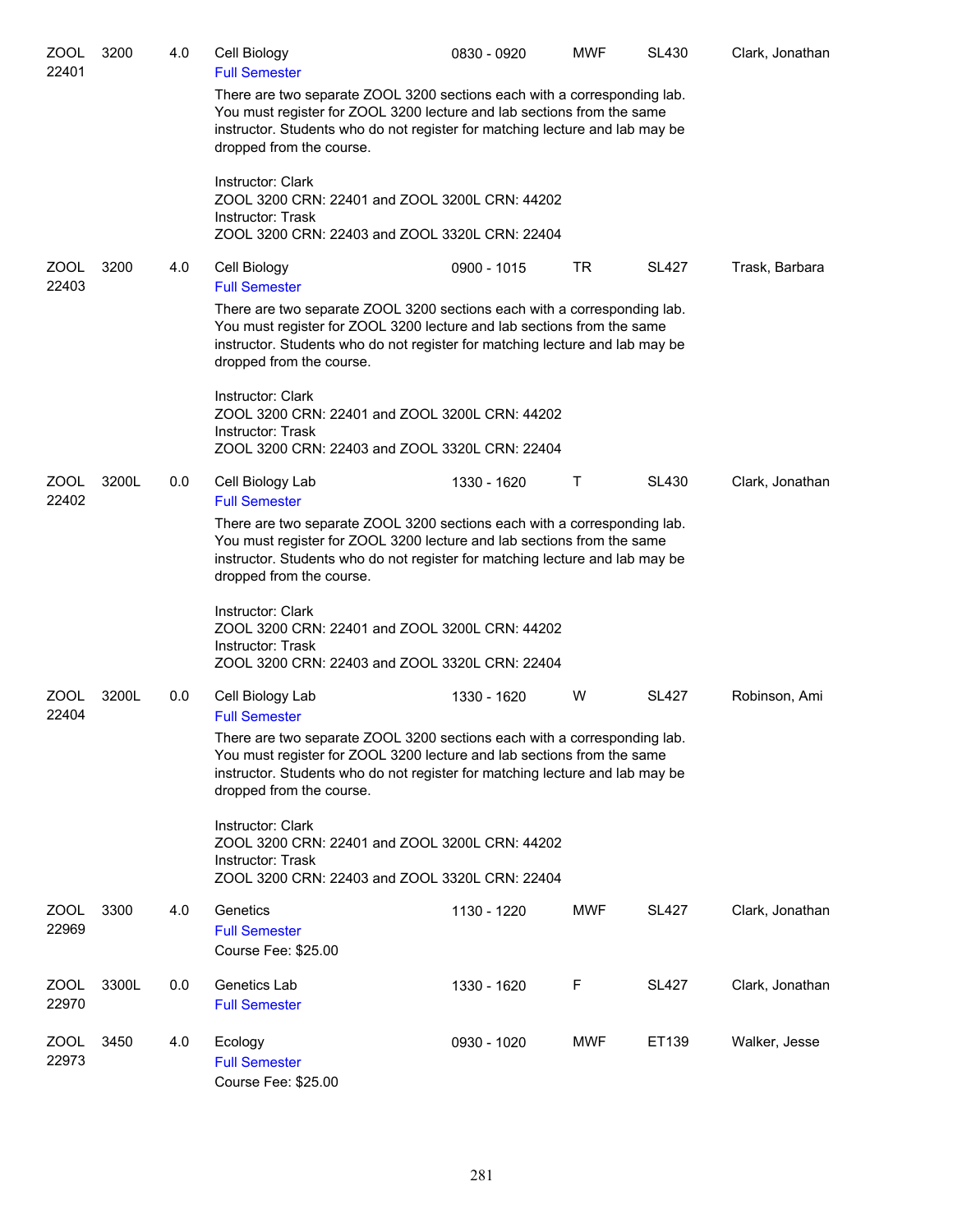| <b>ZOOL</b><br>22974 | 3450L | 0.0 | Ecology Lab<br><b>Full Semester</b>                                          | 1330 - 1620 | Τ            | ET139        | Walker, Jesse    |
|----------------------|-------|-----|------------------------------------------------------------------------------|-------------|--------------|--------------|------------------|
| <b>ZOOL</b><br>22975 | 3600  | 4.0 | <b>Comparative Physiology</b><br><b>Full Semester</b><br>Course Fee: \$25.00 | 0830 - 0920 | <b>MWF</b>   | <b>SL427</b> | Okazaki, Robert  |
| <b>ZOOL</b><br>23600 | 3600L | 0.0 | Lab<br><b>Full Semester</b>                                                  | 1330 - 1620 | M            | <b>SL427</b> | Okazaki, Robert  |
| ZOOL<br>23024        | 3720  | 3.0 | Evolution<br><b>Full Semester</b>                                            | <b>TBA</b>  | <b>TBA</b>   | OL           | Zeveloff, Samuel |
| ZOOL<br>22977        | 4050  | 4.0 | Comparative Vertebrate Anatomy<br><b>Full Semester</b>                       | 1030 - 1145 | <b>TR</b>    | <b>SL430</b> | Meyers, Ronald   |
| <b>ZOOL</b><br>22978 | 4050L | 0.0 | Lab<br><b>Full Semester</b>                                                  | 1330 - 1620 | $\mathsf{R}$ | <b>SL430</b> | Meyers, Ronald   |
| <b>ZOOL</b><br>22979 | 4470  | 4.0 | Wildlife Ecology & Management<br><b>Full Semester</b>                        | 1200 - 1315 | <b>TR</b>    | ET139        | Cavitt, John     |
| <b>ZOOL</b><br>22981 | 4470L | 0.0 | Lab<br><b>Full Semester</b>                                                  | 1330 - 1620 | $\mathsf{R}$ | ET139        | Cavitt, John     |
| <b>ZOOL</b><br>23544 | 4570  | 3.0 | Secondary Schl Sci Teach Meth<br><b>Full Semester</b>                        | 1630 - 1920 | W            | LL230        | Johnston, Adam   |
| <b>ZOOL</b><br>22983 | 4680  | 4.0 | Mammalogy<br><b>Full Semester</b>                                            | 1030 - 1120 | <b>MWF</b>   | <b>SL430</b> | Zeveloff, Samuel |
| <b>ZOOL</b><br>22986 | 4680L | 0.0 | Lab<br><b>Full Semester</b>                                                  | 1330 - 1620 | W            | <b>SL430</b> | Zeveloff, Samuel |
| <b>ZOOL</b><br>23234 | 4800  | 1.0 | Problems in Zoology<br><b>Full Semester</b>                                  | <b>TBA</b>  | <b>TBA</b>   |              | Cavitt, John     |
| <b>ZOOL</b><br>23236 | 4800  | 2.0 | Problems in Zoology<br><b>Full Semester</b>                                  | <b>TBA</b>  | <b>TBA</b>   |              | Cavitt, John     |
| ZOOL<br>23237        | 4800  | 3.0 | Problems in Zoology<br><b>Full Semester</b>                                  | <b>TBA</b>  | <b>TBA</b>   |              | Cavitt, John     |
| <b>ZOOL</b><br>23239 | 4800  | 4.0 | Problems in Zoology<br><b>Full Semester</b>                                  | <b>TBA</b>  | <b>TBA</b>   |              | Cavitt, John     |
| <b>ZOOL</b><br>23240 | 4800  | 1.0 | Problems in Zoology<br><b>Full Semester</b>                                  | <b>TBA</b>  | <b>TBA</b>   |              | Clark, Jonathan  |
| <b>ZOOL</b><br>23243 | 4800  | 2.0 | Problems in Zoology<br><b>Full Semester</b>                                  | <b>TBA</b>  | <b>TBA</b>   |              | Clark, Jonathan  |
| <b>ZOOL</b><br>23245 | 4800  | 3.0 | Problems in Zoology<br><b>Full Semester</b>                                  | <b>TBA</b>  | <b>TBA</b>   |              | Clark, Jonathan  |
| <b>ZOOL</b><br>23246 | 4800  | 4.0 | Problems in Zoology<br><b>Full Semester</b>                                  | <b>TBA</b>  | <b>TBA</b>   |              | Clark, Jonathan  |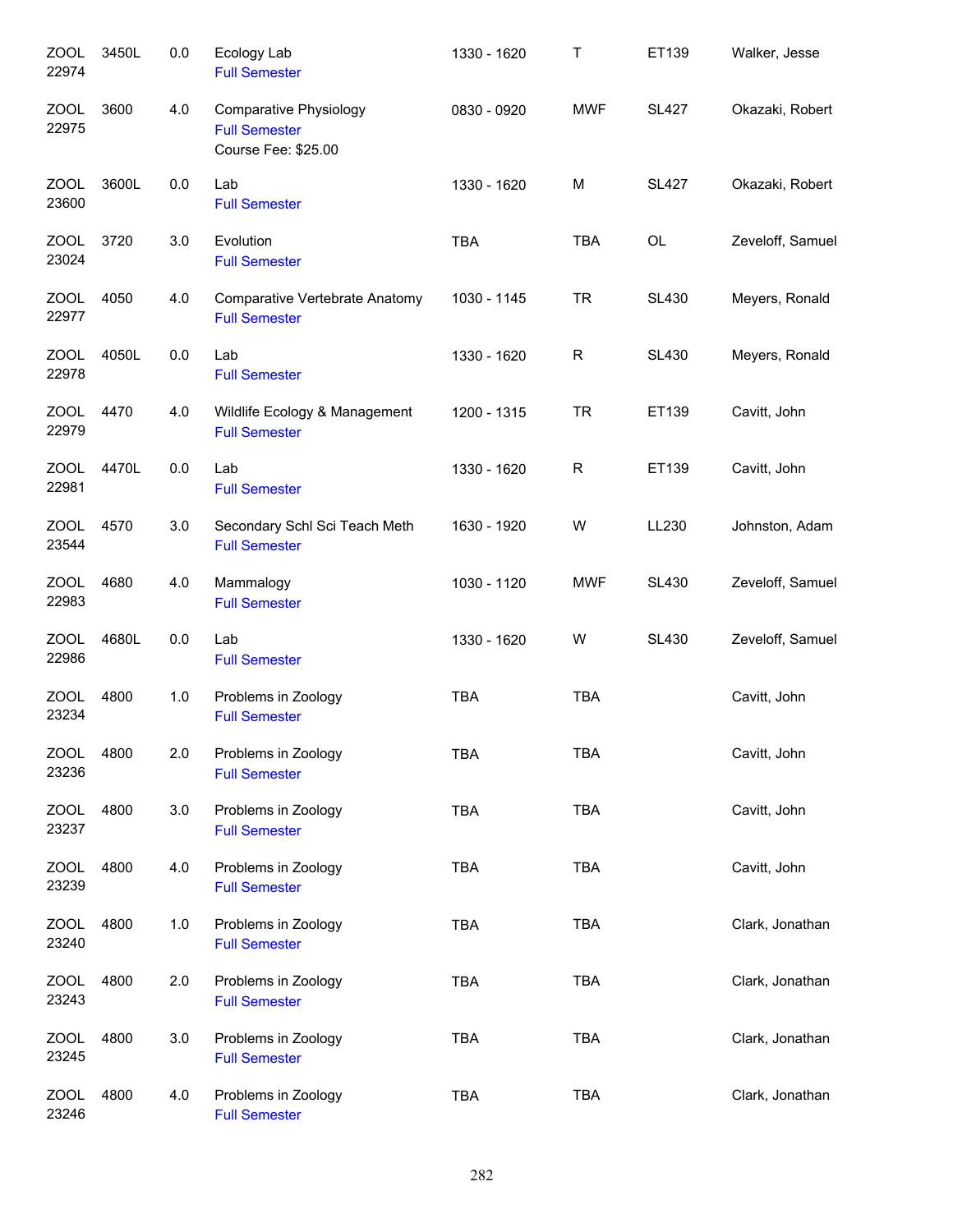| <b>ZOOL</b><br>23247 | 4800 | 1.0 | Problems in Zoology<br><b>Full Semester</b> | <b>TBA</b> | <b>TBA</b> | Chung, Brian    |
|----------------------|------|-----|---------------------------------------------|------------|------------|-----------------|
| ZOOL<br>23248        | 4800 | 2.0 | Problems in Zoology<br><b>Full Semester</b> | <b>TBA</b> | <b>TBA</b> | Chung, Brian    |
| ZOOL<br>23249        | 4800 | 3.0 | Problems in Zoology<br><b>Full Semester</b> | <b>TBA</b> | <b>TBA</b> | Chung, Brian    |
| ZOOL<br>23250        | 4800 | 4.0 | Problems in Zoology<br><b>Full Semester</b> | <b>TBA</b> | <b>TBA</b> | Chung, Brian    |
| ZOOL<br>23251        | 4800 | 1.0 | Problems in Zoology<br><b>Full Semester</b> | <b>TBA</b> | <b>TBA</b> | Marshall, Jon   |
| <b>ZOOL</b><br>23252 | 4800 | 2.0 | Problems in Zoology<br><b>Full Semester</b> | <b>TBA</b> | <b>TBA</b> | Marshall, Jon   |
| <b>ZOOL</b><br>23253 | 4800 | 3.0 | Problems in Zoology<br><b>Full Semester</b> | <b>TBA</b> | <b>TBA</b> | Marshall, Jon   |
| <b>ZOOL</b><br>23254 | 4800 | 4.0 | Problems in Zoology<br><b>Full Semester</b> | <b>TBA</b> | <b>TBA</b> | Marshall, Jon   |
| ZOOL<br>23642        | 4800 | 1.0 | Problems in Zoology<br><b>Full Semester</b> | <b>TBA</b> | <b>TBA</b> | Meyers, Ronald  |
| <b>ZOOL</b><br>23643 | 4800 | 2.0 | Problems in Zoology<br><b>Full Semester</b> | <b>TBA</b> | <b>TBA</b> | Meyers, Ronald  |
| <b>ZOOL</b><br>23644 | 4800 | 3.0 | Problems in Zoology<br><b>Full Semester</b> | <b>TBA</b> | <b>TBA</b> | Meyers, Ronald  |
| <b>ZOOL</b><br>23645 | 4800 | 4.0 | Problems in Zoology<br><b>Full Semester</b> | <b>TBA</b> | <b>TBA</b> | Meyers, Ronald  |
| ZOOL<br>23647        | 4800 | 1.0 | Problems in Zoology<br><b>Full Semester</b> | TBA        | TBA        | Mull, John      |
| <b>ZOOL</b><br>23648 | 4800 | 2.0 | Problems in Zoology<br><b>Full Semester</b> | <b>TBA</b> | TBA        | Mull, John      |
| <b>ZOOL</b><br>23649 | 4800 | 3.0 | Problems in Zoology<br><b>Full Semester</b> | <b>TBA</b> | <b>TBA</b> | Mull, John      |
| <b>ZOOL</b><br>23651 | 4800 | 4.0 | Problems in Zoology<br><b>Full Semester</b> | <b>TBA</b> | TBA        | Mull, John      |
| <b>ZOOL</b><br>23652 | 4800 | 1.0 | Problems in Zoology<br><b>Full Semester</b> | <b>TBA</b> | <b>TBA</b> | Okazaki, Robert |
| <b>ZOOL</b><br>23654 | 4800 | 2.0 | Problems in Zoology<br><b>Full Semester</b> | <b>TBA</b> | <b>TBA</b> | Okazaki, Robert |
| <b>ZOOL</b><br>23655 | 4800 | 3.0 | Problems in Zoology<br><b>Full Semester</b> | <b>TBA</b> | <b>TBA</b> | Okazaki, Robert |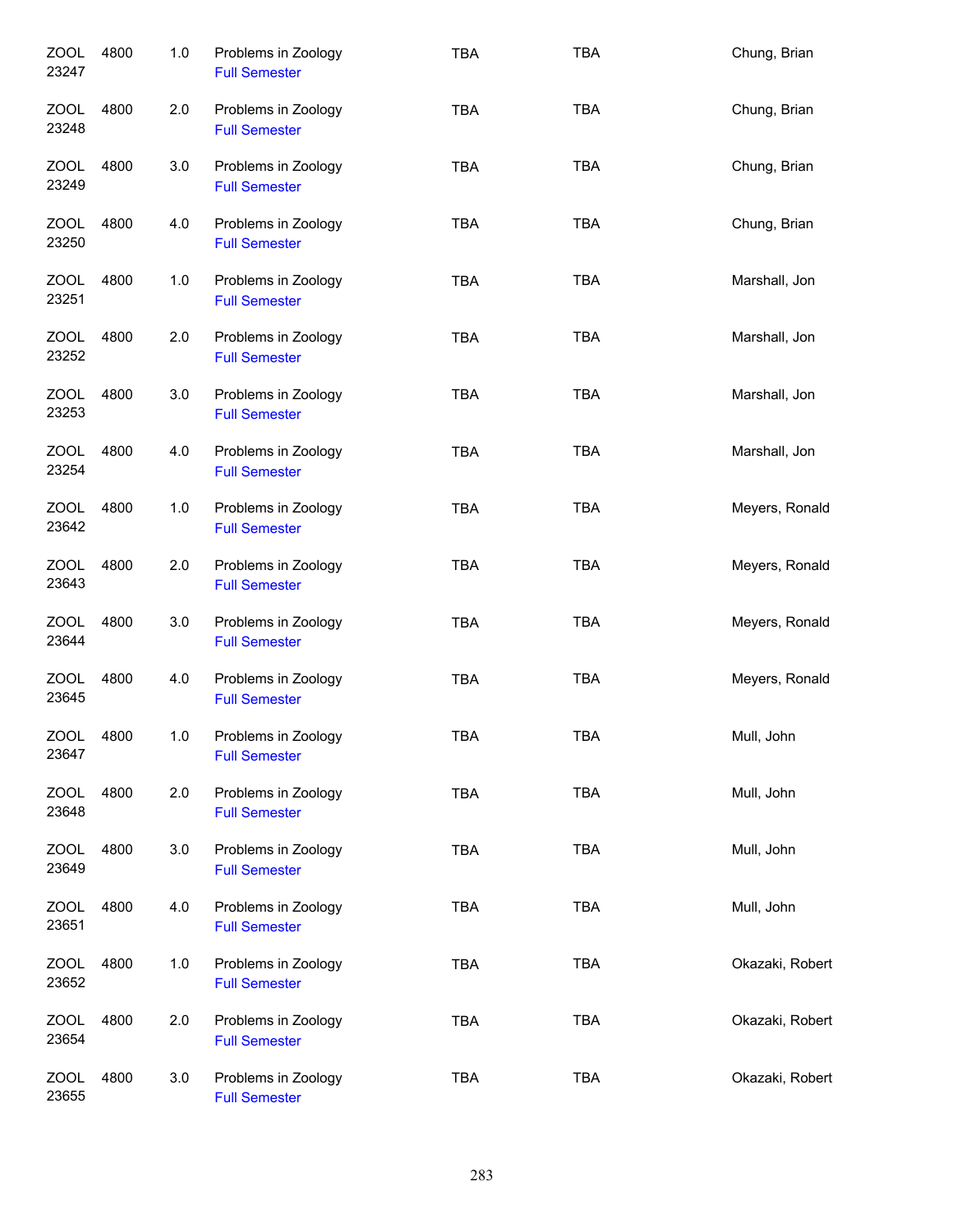| ZOOL<br>23656        | 4800 | 4.0 | Problems in Zoology<br><b>Full Semester</b> | <b>TBA</b> | <b>TBA</b> | Okazaki, Robert  |
|----------------------|------|-----|---------------------------------------------|------------|------------|------------------|
| ZOOL<br>23657        | 4800 | 1.0 | Problems in Zoology<br><b>Full Semester</b> | <b>TBA</b> | <b>TBA</b> | Skopec, Michele  |
| ZOOL<br>23658        | 4800 | 2.0 | Problems in Zoology<br><b>Full Semester</b> | <b>TBA</b> | <b>TBA</b> | Skopec, Michele  |
| ZOOL<br>23659        | 4800 | 3.0 | Problems in Zoology<br><b>Full Semester</b> | <b>TBA</b> | <b>TBA</b> | Skopec, Michele  |
| ZOOL<br>23661        | 4800 | 4.0 | Problems in Zoology<br><b>Full Semester</b> | <b>TBA</b> | <b>TBA</b> | Skopec, Michele  |
| <b>ZOOL</b><br>23663 | 4800 | 1.0 | Problems in Zoology<br><b>Full Semester</b> | <b>TBA</b> | <b>TBA</b> | Trask, Barbara   |
| ZOOL<br>23664        | 4800 | 2.0 | Problems in Zoology<br><b>Full Semester</b> | <b>TBA</b> | <b>TBA</b> | Trask, Barbara   |
| <b>ZOOL</b><br>23665 | 4800 | 3.0 | Problems in Zoology<br><b>Full Semester</b> | <b>TBA</b> | <b>TBA</b> | Trask, Barbara   |
| <b>ZOOL</b><br>23666 | 4800 | 4.0 | Problems in Zoology<br><b>Full Semester</b> | <b>TBA</b> | <b>TBA</b> | Trask, Barbara   |
| <b>ZOOL</b><br>23668 | 4800 | 2.0 | Problems in Zoology<br><b>Full Semester</b> | <b>TBA</b> | <b>TBA</b> | Zeveloff, Samuel |
| <b>ZOOL</b><br>23669 | 4800 | 3.0 | Problems in Zoology<br><b>Full Semester</b> | <b>TBA</b> | <b>TBA</b> | Zeveloff, Samuel |
| <b>ZOOL</b><br>23670 | 4800 | 4.0 | Problems in Zoology<br><b>Full Semester</b> | <b>TBA</b> | <b>TBA</b> | Zeveloff, Samuel |
| <b>ZOOL</b><br>23667 | 4830 | 1.0 | Readings in Zoology<br><b>Full Semester</b> | TBA        | TBA        | Zeveloff, Samuel |
| <b>ZOOL</b><br>23671 | 4830 | 1.0 | Readings in Zoology<br><b>Full Semester</b> | <b>TBA</b> | <b>TBA</b> | Cavitt, John     |
| ZOOL<br>23672        | 4830 | 2.0 | Readings in Zoology<br><b>Full Semester</b> | <b>TBA</b> | <b>TBA</b> | Cavitt, John     |
| <b>ZOOL</b><br>23674 | 4830 | 3.0 | Readings in Zoology<br><b>Full Semester</b> | <b>TBA</b> | <b>TBA</b> | Cavitt, John     |
| <b>ZOOL</b><br>23675 | 4830 | 4.0 | Readings in Zoology<br><b>Full Semester</b> | <b>TBA</b> | <b>TBA</b> | Cavitt, John     |
| <b>ZOOL</b><br>23676 | 4830 | 1.0 | Readings in Zoology<br><b>Full Semester</b> | <b>TBA</b> | <b>TBA</b> | Chung, Brian     |
| <b>ZOOL</b><br>23677 | 4830 | 2.0 | Readings in Zoology<br><b>Full Semester</b> | <b>TBA</b> | <b>TBA</b> | Chung, Brian     |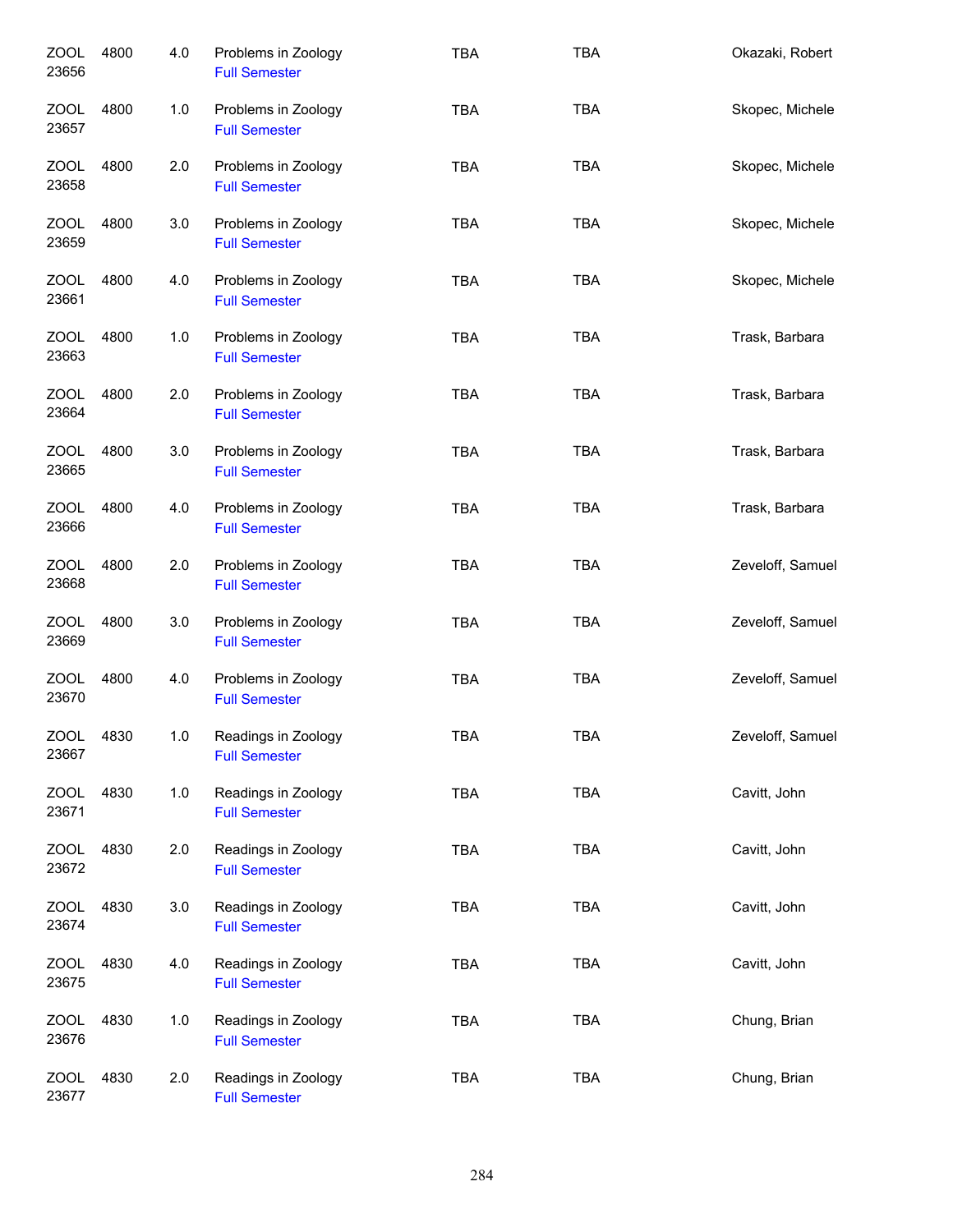| <b>ZOOL</b><br>23678 | 4830 | 3.0 | Readings in Zoology<br><b>Full Semester</b> | <b>TBA</b> | <b>TBA</b> | Chung, Brian    |
|----------------------|------|-----|---------------------------------------------|------------|------------|-----------------|
| ZOOL<br>23679        | 4830 | 4.0 | Readings in Zoology<br><b>Full Semester</b> | <b>TBA</b> | <b>TBA</b> | Chung, Brian    |
| <b>ZOOL</b><br>23680 | 4830 | 1.0 | Readings in Zoology<br><b>Full Semester</b> | <b>TBA</b> | <b>TBA</b> | Clark, Jonathan |
| ZOOL<br>23681        | 4830 | 2.0 | Readings in Zoology<br><b>Full Semester</b> | <b>TBA</b> | <b>TBA</b> | Clark, Jonathan |
| ZOOL<br>23682        | 4830 | 3.0 | Readings in Zoology<br><b>Full Semester</b> | <b>TBA</b> | <b>TBA</b> | Clark, Jonathan |
| ZOOL<br>23683        | 4830 | 4.0 | Readings in Zoology<br><b>Full Semester</b> | <b>TBA</b> | <b>TBA</b> | Clark, Jonathan |
| ZOOL<br>23685        | 4830 | 1.0 | Readings in Zoology<br><b>Full Semester</b> | <b>TBA</b> | <b>TBA</b> | Marshall, Jon   |
| <b>ZOOL</b><br>23686 | 4830 | 2.0 | Readings in Zoology<br><b>Full Semester</b> | <b>TBA</b> | <b>TBA</b> | Marshall, Jon   |
| <b>ZOOL</b><br>23687 | 4830 | 3.0 | Readings in Zoology<br><b>Full Semester</b> | <b>TBA</b> | <b>TBA</b> | Marshall, Jon   |
| <b>ZOOL</b><br>23688 | 4830 | 4.0 | Readings in Zoology<br><b>Full Semester</b> | <b>TBA</b> | <b>TBA</b> | Marshall, Jon   |
| <b>ZOOL</b><br>23689 | 4830 | 1.0 | Readings in Zoology<br><b>Full Semester</b> | <b>TBA</b> | <b>TBA</b> | Meyers, Ronald  |
| <b>ZOOL</b><br>23843 | 4830 | 2.0 | Readings in Zoology<br><b>Full Semester</b> | <b>TBA</b> | <b>TBA</b> | Meyers, Ronald  |
| <b>ZOOL</b><br>23845 | 4830 | 3.0 | Readings in Zoology<br><b>Full Semester</b> | TBA        | TBA        | Meyers, Ronald  |
| <b>ZOOL</b><br>23846 | 4830 | 4.0 | Readings in Zoology<br><b>Full Semester</b> | <b>TBA</b> | TBA        | Meyers, Ronald  |
| <b>ZOOL</b><br>23848 | 4830 | 1.0 | Readings in Zoology<br><b>Full Semester</b> | <b>TBA</b> | <b>TBA</b> | Mull, John      |
| <b>ZOOL</b><br>23850 | 4830 | 2.0 | Readings in Zoology<br><b>Full Semester</b> | <b>TBA</b> | <b>TBA</b> | Mull, John      |
| <b>ZOOL</b><br>23851 | 4830 | 3.0 | Readings in Zoology<br><b>Full Semester</b> | <b>TBA</b> | TBA        | Mull, John      |
| <b>ZOOL</b><br>23852 | 4830 | 4.0 | Readings in Zoology<br><b>Full Semester</b> | <b>TBA</b> | <b>TBA</b> | Mull, John      |
| <b>ZOOL</b><br>23853 | 4830 | 1.0 | Readings in Zoology<br><b>Full Semester</b> | <b>TBA</b> | <b>TBA</b> | Okazaki, Robert |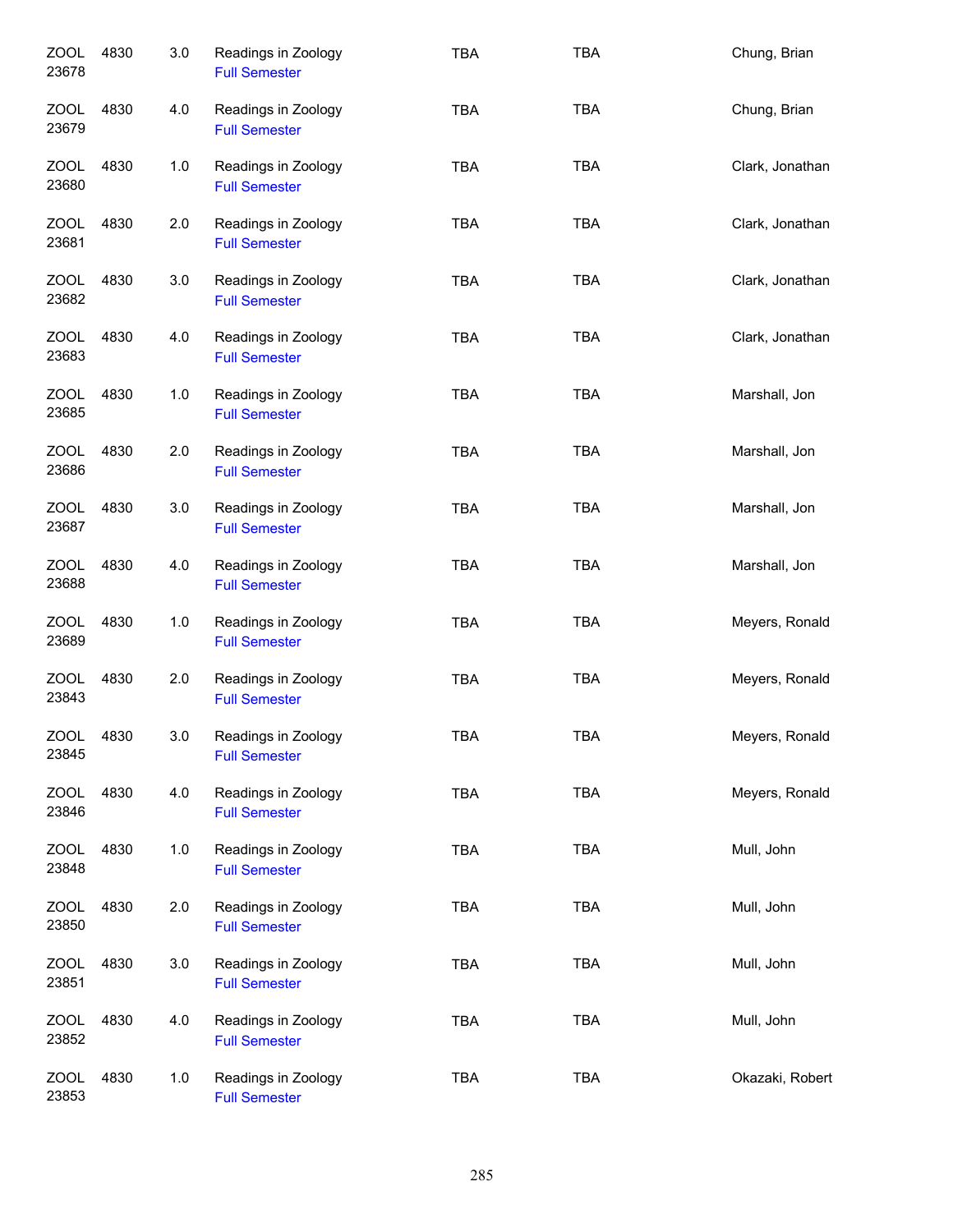| <b>ZOOL</b><br>23854 | 4830 | 2.0 | Readings in Zoology<br><b>Full Semester</b>   | <b>TBA</b> | <b>TBA</b> | Okazaki, Robert  |
|----------------------|------|-----|-----------------------------------------------|------------|------------|------------------|
| ZOOL<br>23855        | 4830 | 3.0 | Readings in Zoology<br><b>Full Semester</b>   | <b>TBA</b> | <b>TBA</b> | Okazaki, Robert  |
| ZOOL<br>23856        | 4830 | 4.0 | Readings in Zoology<br><b>Full Semester</b>   | <b>TBA</b> | <b>TBA</b> | Okazaki, Robert  |
| ZOOL<br>23857        | 4830 | 1.0 | Readings in Zoology<br><b>Full Semester</b>   | <b>TBA</b> | <b>TBA</b> | Skopec, Michele  |
| ZOOL<br>24005        | 4830 | 2.0 | Readings in Zoology<br><b>Full Semester</b>   | <b>TBA</b> | <b>TBA</b> | Skopec, Michele  |
| <b>ZOOL</b><br>24006 | 4830 | 3.0 | Readings in Zoology<br><b>Full Semester</b>   | <b>TBA</b> | <b>TBA</b> | Skopec, Michele  |
| <b>ZOOL</b><br>24007 | 4830 | 4.0 | Readings in Zoology<br><b>Full Semester</b>   | <b>TBA</b> | <b>TBA</b> | Skopec, Michele  |
| <b>ZOOL</b><br>24008 | 4830 | 1.0 | Readings in Zoology<br><b>Full Semester</b>   | <b>TBA</b> | <b>TBA</b> | Trask, Barbara   |
| <b>ZOOL</b><br>24009 | 4830 | 2.0 | Readings in Zoology<br><b>Full Semester</b>   | <b>TBA</b> | <b>TBA</b> | Trask, Barbara   |
| <b>ZOOL</b><br>24010 | 4830 | 3.0 | Readings in Zoology<br><b>Full Semester</b>   | <b>TBA</b> | <b>TBA</b> | Trask, Barbara   |
| <b>ZOOL</b><br>24012 | 4830 | 4.0 | Readings in Zoology<br><b>Full Semester</b>   | <b>TBA</b> | <b>TBA</b> | Trask, Barbara   |
| <b>ZOOL</b><br>24013 | 4830 | 1.0 | Readings in Zoology<br><b>Full Semester</b>   | <b>TBA</b> | <b>TBA</b> | Zeveloff, Samuel |
| <b>ZOOL</b><br>24014 | 4830 | 2.0 | Readings in Zoology<br><b>Full Semester</b>   | TBA        | <b>TBA</b> | Zeveloff, Samuel |
| <b>ZOOL</b><br>24015 | 4830 | 3.0 | Readings in Zoology<br><b>Full Semester</b>   | TBA        | <b>TBA</b> | Zeveloff, Samuel |
| ZOOL<br>24016        | 4830 | 4.0 | Readings in Zoology<br><b>Full Semester</b>   | <b>TBA</b> | TBA        | Zeveloff, Samuel |
| <b>ZOOL</b><br>24017 | 4890 | 1.0 | Co-op Work Experience<br><b>Full Semester</b> | TBA        | <b>TBA</b> | Mull, John       |
| <b>ZOOL</b><br>24018 | 4890 | 2.0 | Co-op Work Experience<br><b>Full Semester</b> | <b>TBA</b> | <b>TBA</b> | Mull, John       |
| <b>ZOOL</b><br>24019 | 4890 | 3.0 | Co-op Work Experience<br><b>Full Semester</b> | <b>TBA</b> | <b>TBA</b> | Mull, John       |
| <b>ZOOL</b><br>24020 | 4890 | 4.0 | Co-op Work Experience<br><b>Full Semester</b> | <b>TBA</b> | <b>TBA</b> | Mull, John       |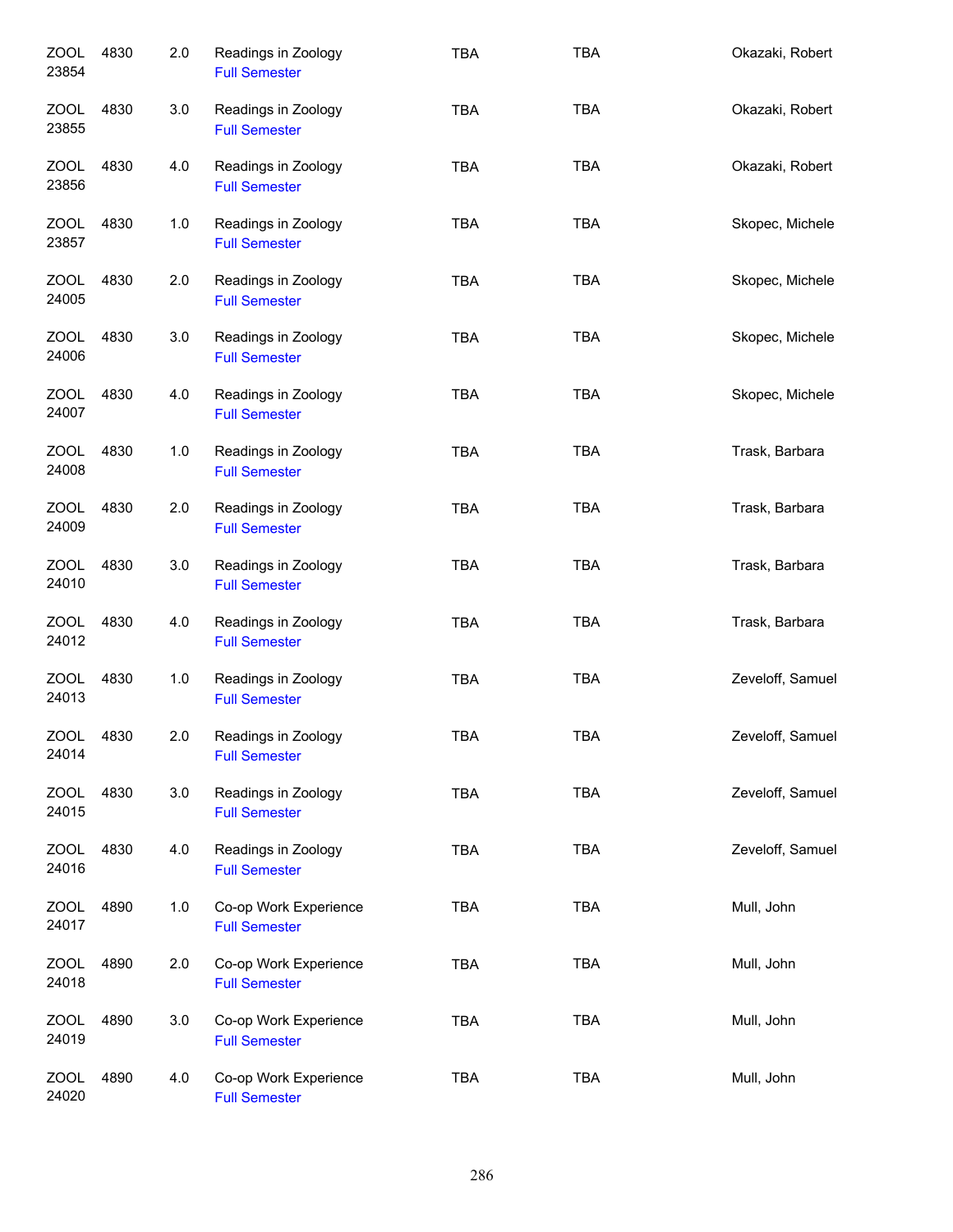| <b>ZOOL</b><br>24021 | 4900 | 3.0 | Advanced Human Anatomy I<br><b>Full Semester</b>   | 1330 - 1620 | M          | LL130        | Chung, Brian     |
|----------------------|------|-----|----------------------------------------------------|-------------|------------|--------------|------------------|
| <b>ZOOL</b><br>24022 | 4900 | 3.0 | Advanced Human Anatomy II<br><b>Full Semester</b>  | 1330 - 1620 | M          | LL130        | Chung, Brian     |
| ZOOL<br>24023        | 4900 | 3.0 | Advanced Human Anatomy III<br><b>Full Semester</b> | 1330 - 1620 | M          | LL130        | Chung, Brian     |
| <b>ZOOL</b><br>24024 | 4900 | 3.0 | Advanced Human Anatomy IV<br><b>Full Semester</b>  | 1330 - 1620 | M          | LL130        | Chung, Brian     |
| ZOOL<br>24025        | 4900 | 3.0 | Advanced Human Anatomy V<br><b>Full Semester</b>   | 1330 - 1620 | M          | LL130        | Chung, Brian     |
| ZOOL<br>24026        | 4900 | 1.0 | Topics In Zoology<br><b>Full Semester</b>          | <b>TBA</b>  | <b>TBA</b> |              | Skopec, Michele  |
| <b>ZOOL</b><br>24027 | 4900 | 2.0 | Topics In Zoology<br><b>Full Semester</b>          | <b>TBA</b>  | <b>TBA</b> |              | Skopec, Michele  |
| <b>ZOOL</b><br>25218 | 4900 | 3.0 | Advanced Human Anatomy VII<br><b>Full Semester</b> | 1300 - 1520 | M          | <b>LL130</b> | Chung, Brian     |
| <b>ZOOL</b><br>24028 | 4970 | 2.0 | Thesis<br><b>Full Semester</b>                     | <b>TBA</b>  | <b>TBA</b> |              | Cavitt, John     |
| <b>ZOOL</b><br>24029 | 4970 | 2.0 | Thesis<br><b>Full Semester</b>                     | <b>TBA</b>  | <b>TBA</b> |              | Chung, Brian     |
| <b>ZOOL</b><br>24030 | 4970 | 2.0 | Thesis<br><b>Full Semester</b>                     | <b>TBA</b>  | <b>TBA</b> |              | Clark, Jonathan  |
| <b>ZOOL</b><br>24031 | 4970 | 2.0 | Thesis<br><b>Full Semester</b>                     | <b>TBA</b>  | <b>TBA</b> |              | Marshall, Jon    |
| <b>ZOOL</b><br>24032 | 4970 | 2.0 | Thesis<br><b>Full Semester</b>                     | TBA         | <b>TBA</b> |              | Meyers, Ronald   |
| ZOOL<br>24033        | 4970 | 2.0 | <b>Thesis</b><br><b>Full Semester</b>              | <b>TBA</b>  | <b>TBA</b> |              | Mull, John       |
| <b>ZOOL</b><br>24034 | 4970 | 2.0 | Thesis<br><b>Full Semester</b>                     | <b>TBA</b>  | <b>TBA</b> |              | Okazaki, Robert  |
| <b>ZOOL</b><br>24035 | 4970 | 2.0 | Thesis<br><b>Full Semester</b>                     | <b>TBA</b>  | <b>TBA</b> |              | Skopec, Michele  |
| <b>ZOOL</b><br>24036 | 4970 | 2.0 | Thesis<br><b>Full Semester</b>                     | <b>TBA</b>  | <b>TBA</b> |              | Trask, Barbara   |
| <b>ZOOL</b><br>24037 | 4970 | 2.0 | Thesis<br><b>Full Semester</b>                     | <b>TBA</b>  | <b>TBA</b> |              | Zeveloff, Samuel |
| <b>ZOOL</b><br>22989 | 4990 | 1.0 | Seminar<br><b>Full Semester</b>                    | 1230 - 1320 | M          | <b>SL430</b> | Marshall, Jon    |